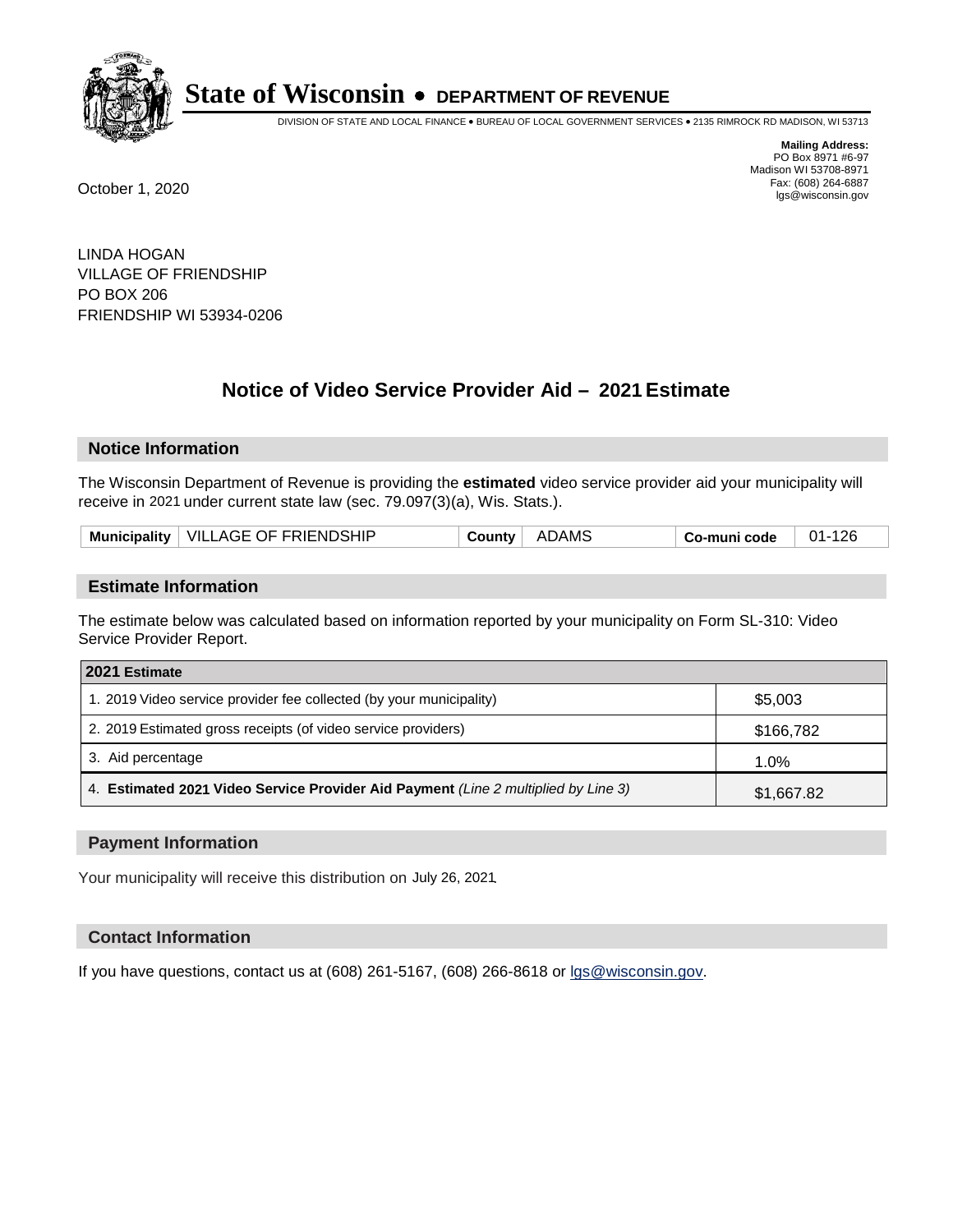

DIVISION OF STATE AND LOCAL FINANCE • BUREAU OF LOCAL GOVERNMENT SERVICES • 2135 RIMROCK RD MADISON, WI 53713

**Mailing Address:** PO Box 8971 #6-97 Madison WI 53708-8971<br>Fax: (608) 264-6887 Fax: (608) 264-6887 October 1, 2020 lgs@wisconsin.gov

JANET WINTERS CITY OF ADAMS PO BOX 1009 ADAMS WI 53910-1009

# **Notice of Video Service Provider Aid - 2021 Estimate**

## **Notice Information**

The Wisconsin Department of Revenue is providing the **estimated** video service provider aid your municipality will receive in 2021 under current state law (sec. 79.097(3)(a), Wis. Stats.).

| <br>Muni<br>זור<br>яваш | DAMS.<br>ΑI<br>CП<br>.)F<br>Y | DAM. | code<br>$\sim$ $\sim$ $\sim$ $\sim$<br>- - - - - | ົດດາ<br>ี่ การ |
|-------------------------|-------------------------------|------|--------------------------------------------------|----------------|
|                         |                               |      |                                                  |                |

#### **Estimate Information**

The estimate below was calculated based on information reported by your municipality on Form SL-310: Video Service Provider Report.

| 2021 Estimate                                                                      |            |
|------------------------------------------------------------------------------------|------------|
| 1. 2019 Video service provider fee collected (by your municipality)                | \$22,692   |
| 2. 2019 Estimated gross receipts (of video service providers)                      | \$453,858  |
| 3. Aid percentage                                                                  | 1.0%       |
| 4. Estimated 2021 Video Service Provider Aid Payment (Line 2 multiplied by Line 3) | \$4,538.58 |

#### **Payment Information**

Your municipality will receive this distribution on July 26, 2021.

## **Contact Information**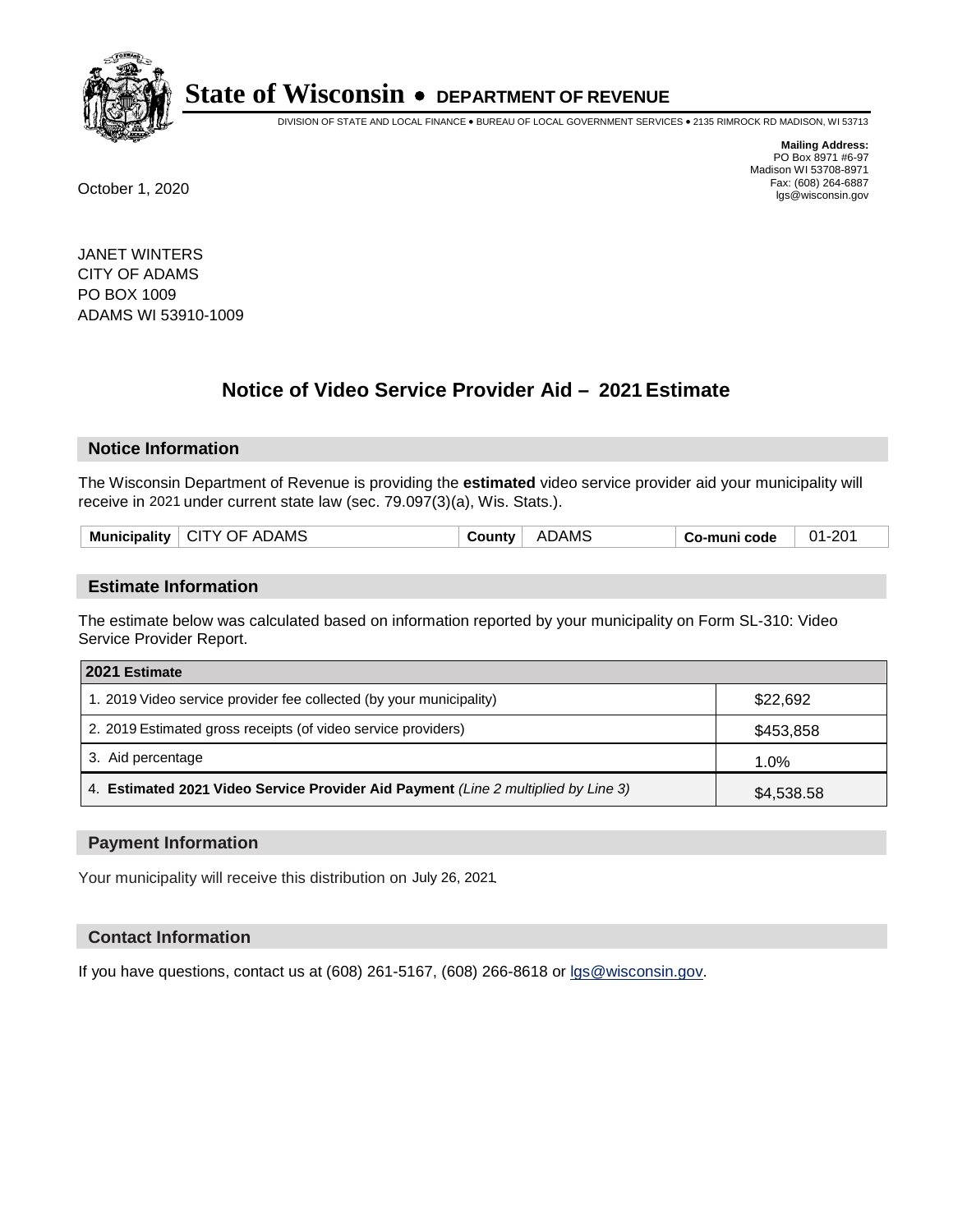

DIVISION OF STATE AND LOCAL FINANCE • BUREAU OF LOCAL GOVERNMENT SERVICES • 2135 RIMROCK RD MADISON, WI 53713

**Mailing Address:** PO Box 8971 #6-97 Madison WI 53708-8971<br>Fax: (608) 264-6887 Fax: (608) 264-6887 October 1, 2020 lgs@wisconsin.gov

DENISE OLIPHANT CITY OF ASHLAND 601 W MAIN ST ASHLAND WI 54806-1537

# **Notice of Video Service Provider Aid - 2021 Estimate**

## **Notice Information**

The Wisconsin Department of Revenue is providing the **estimated** video service provider aid your municipality will receive in 2021 under current state law (sec. 79.097(3)(a), Wis. Stats.).

| Municipality   CITY OF ASHLAND | <b>County</b> | ASHLAND | Co-muni code | 02-201 |
|--------------------------------|---------------|---------|--------------|--------|
|                                |               |         |              |        |

#### **Estimate Information**

The estimate below was calculated based on information reported by your municipality on Form SL-310: Video Service Provider Report.

| 2021 Estimate                                                                      |             |
|------------------------------------------------------------------------------------|-------------|
| 1. 2019 Video service provider fee collected (by your municipality)                | \$92,664    |
| 2. 2019 Estimated gross receipts (of video service providers)                      | \$1,853,283 |
| 3. Aid percentage                                                                  | 1.0%        |
| 4. Estimated 2021 Video Service Provider Aid Payment (Line 2 multiplied by Line 3) | \$18,532.83 |

#### **Payment Information**

Your municipality will receive this distribution on July 26, 2021.

#### **Contact Information**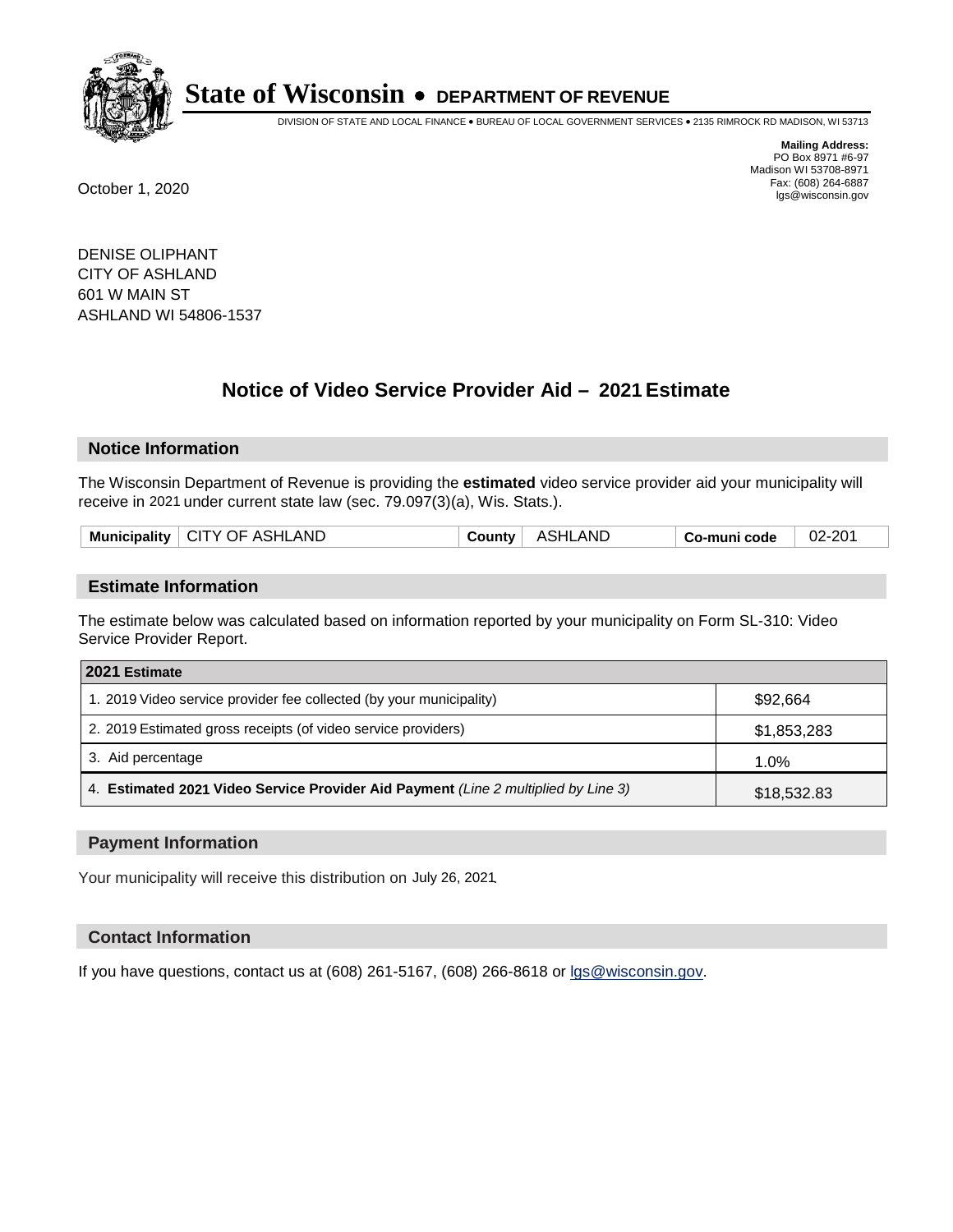

DIVISION OF STATE AND LOCAL FINANCE • BUREAU OF LOCAL GOVERNMENT SERVICES • 2135 RIMROCK RD MADISON, WI 53713

**Mailing Address:** PO Box 8971 #6-97 Madison WI 53708-8971<br>Fax: (608) 264-6887 Fax: (608) 264-6887 October 1, 2020 lgs@wisconsin.gov

DANIELLE MAXWELL-PARKER TOWN OF LAKELAND P O BOX 28 BARRONETT WI 54813-0028

# **Notice of Video Service Provider Aid - 2021 Estimate**

## **Notice Information**

The Wisconsin Department of Revenue is providing the **estimated** video service provider aid your municipality will receive in 2021 under current state law (sec. 79.097(3)(a), Wis. Stats.).

|  | <b>Municipality</b> | OWN OF LAKELAND | :ountv | ON<br><b>BARR</b> | o-muni code، ت | 03-026 |
|--|---------------------|-----------------|--------|-------------------|----------------|--------|
|--|---------------------|-----------------|--------|-------------------|----------------|--------|

#### **Estimate Information**

The estimate below was calculated based on information reported by your municipality on Form SL-310: Video Service Provider Report.

| 2021 Estimate                                                                      |          |
|------------------------------------------------------------------------------------|----------|
| 1. 2019 Video service provider fee collected (by your municipality)                | \$534    |
| 2. 2019 Estimated gross receipts (of video service providers)                      | \$17,796 |
| 3. Aid percentage                                                                  | 1.0%     |
| 4. Estimated 2021 Video Service Provider Aid Payment (Line 2 multiplied by Line 3) | \$177.96 |

#### **Payment Information**

Your municipality will receive this distribution on July 26, 2021.

## **Contact Information**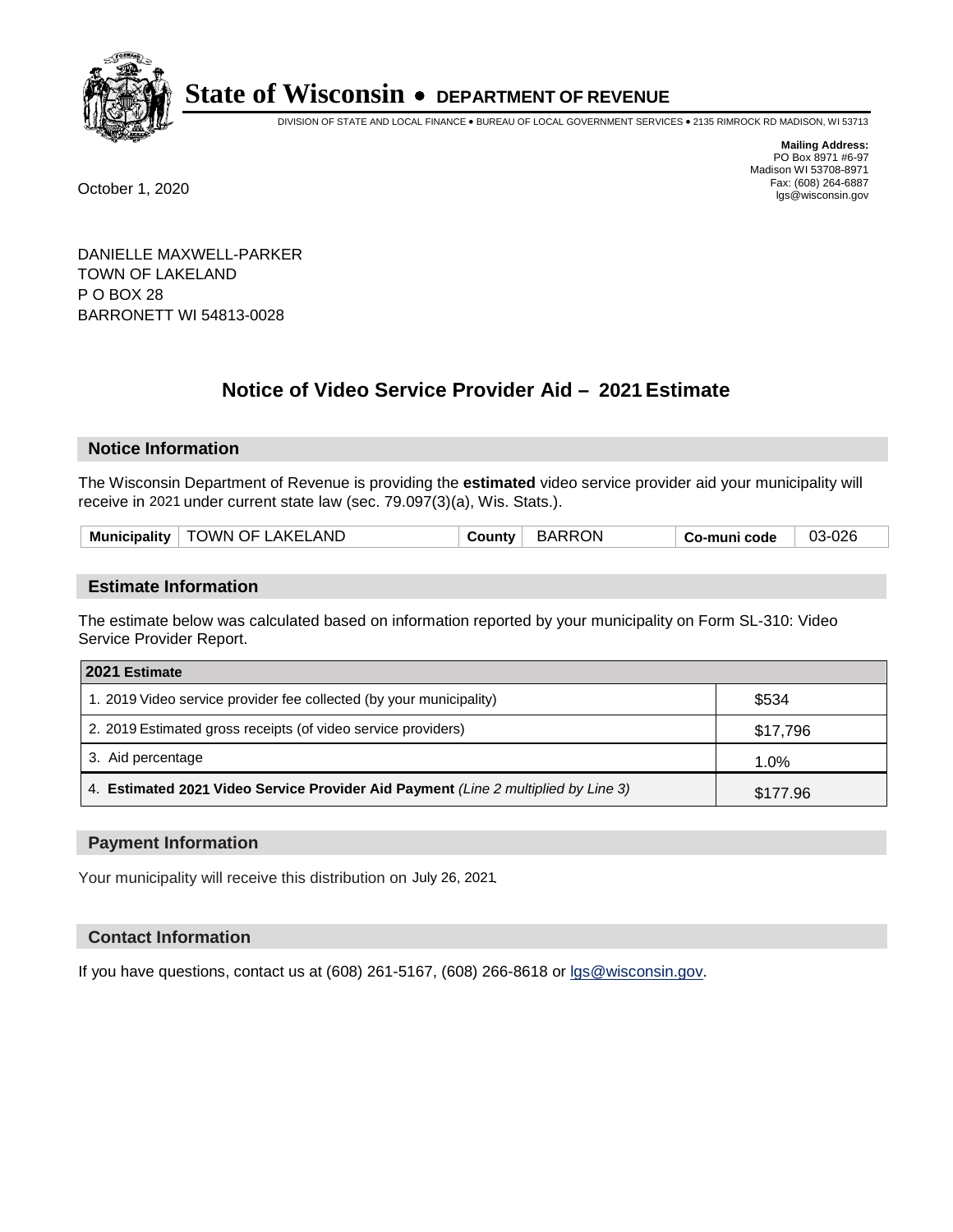

DIVISION OF STATE AND LOCAL FINANCE • BUREAU OF LOCAL GOVERNMENT SERVICES • 2135 RIMROCK RD MADISON, WI 53713

**Mailing Address:** PO Box 8971 #6-97 Madison WI 53708-8971<br>Fax: (608) 264-6887 Fax: (608) 264-6887 October 1, 2020 lgs@wisconsin.gov

ROGER OLSON VILLAGE OF CAMERON PO BOX 387 CAMERON WI 54822-0387

# **Notice of Video Service Provider Aid - 2021 Estimate**

## **Notice Information**

The Wisconsin Department of Revenue is providing the **estimated** video service provider aid your municipality will receive in 2021 under current state law (sec. 79.097(3)(a), Wis. Stats.).

|--|

#### **Estimate Information**

The estimate below was calculated based on information reported by your municipality on Form SL-310: Video Service Provider Report.

| 2021 Estimate                                                                      |            |
|------------------------------------------------------------------------------------|------------|
| 1. 2019 Video service provider fee collected (by your municipality)                | \$5,695    |
| 2. 2019 Estimated gross receipts (of video service providers)                      | \$569,561  |
| 3. Aid percentage                                                                  | 1.0%       |
| 4. Estimated 2021 Video Service Provider Aid Payment (Line 2 multiplied by Line 3) | \$5,695.61 |

#### **Payment Information**

Your municipality will receive this distribution on July 26, 2021.

## **Contact Information**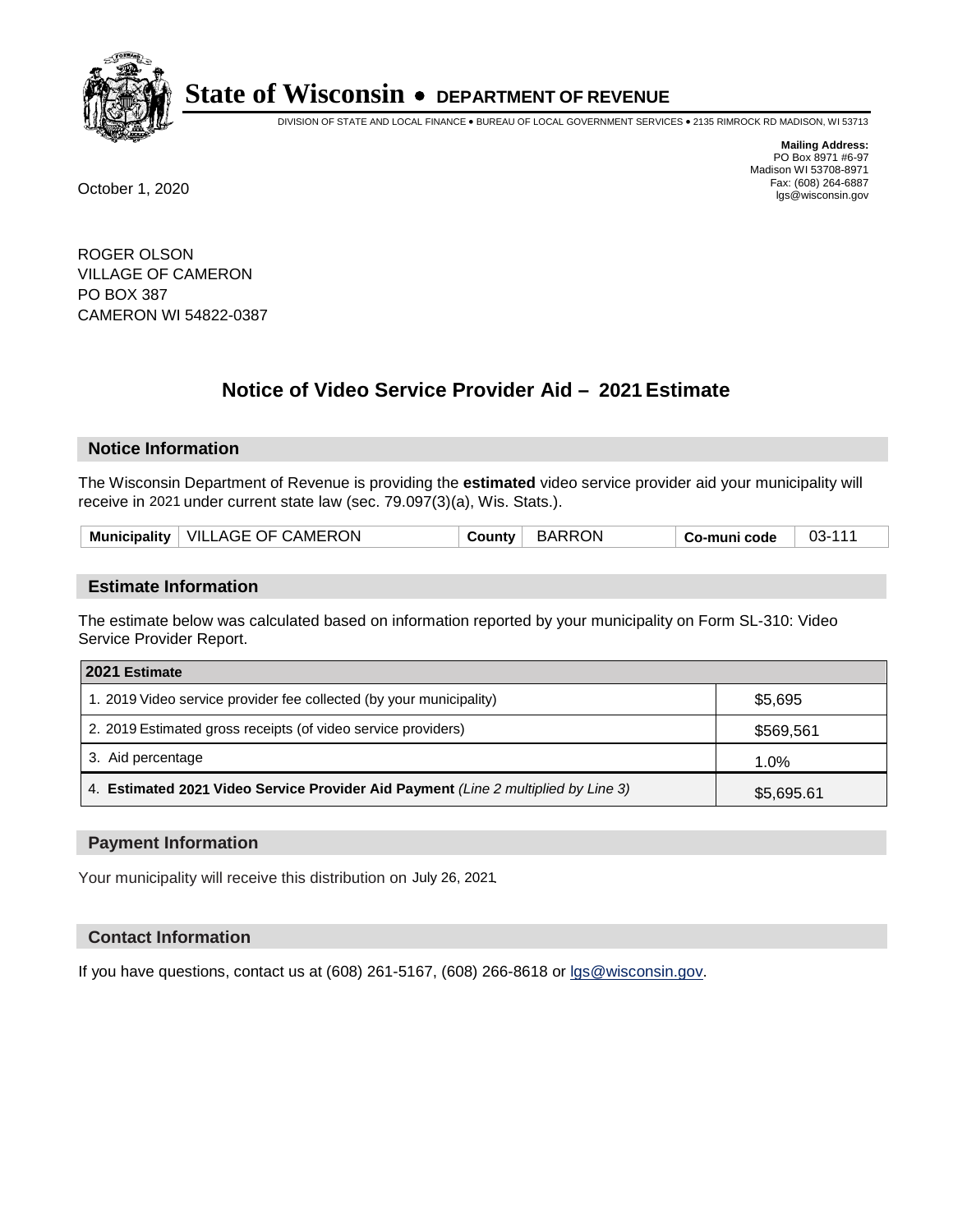

DIVISION OF STATE AND LOCAL FINANCE • BUREAU OF LOCAL GOVERNMENT SERVICES • 2135 RIMROCK RD MADISON, WI 53713

**Mailing Address:** PO Box 8971 #6-97 Madison WI 53708-8971<br>Fax: (608) 264-6887 Fax: (608) 264-6887 October 1, 2020 lgs@wisconsin.gov

HEATHER LONG VILLAGE OF HAUGEN PO BOX 234 HAUGEN WI 54841-0234

# **Notice of Video Service Provider Aid - 2021 Estimate**

## **Notice Information**

The Wisconsin Department of Revenue is providing the **estimated** video service provider aid your municipality will receive in 2021 under current state law (sec. 79.097(3)(a), Wis. Stats.).

| Municipality   VILLAGE OF HAUGEN<br><b>BARRON</b><br>03-136<br>Countv ∶<br>Co-muni code |
|-----------------------------------------------------------------------------------------|
|-----------------------------------------------------------------------------------------|

#### **Estimate Information**

The estimate below was calculated based on information reported by your municipality on Form SL-310: Video Service Provider Report.

| 2021 Estimate                                                                      |          |
|------------------------------------------------------------------------------------|----------|
| 1. 2019 Video service provider fee collected (by your municipality)                | \$2,874  |
| 2. 2019 Estimated gross receipts (of video service providers)                      | \$89,054 |
| 3. Aid percentage                                                                  | 1.0%     |
| 4. Estimated 2021 Video Service Provider Aid Payment (Line 2 multiplied by Line 3) | \$890.54 |

#### **Payment Information**

Your municipality will receive this distribution on July 26, 2021.

## **Contact Information**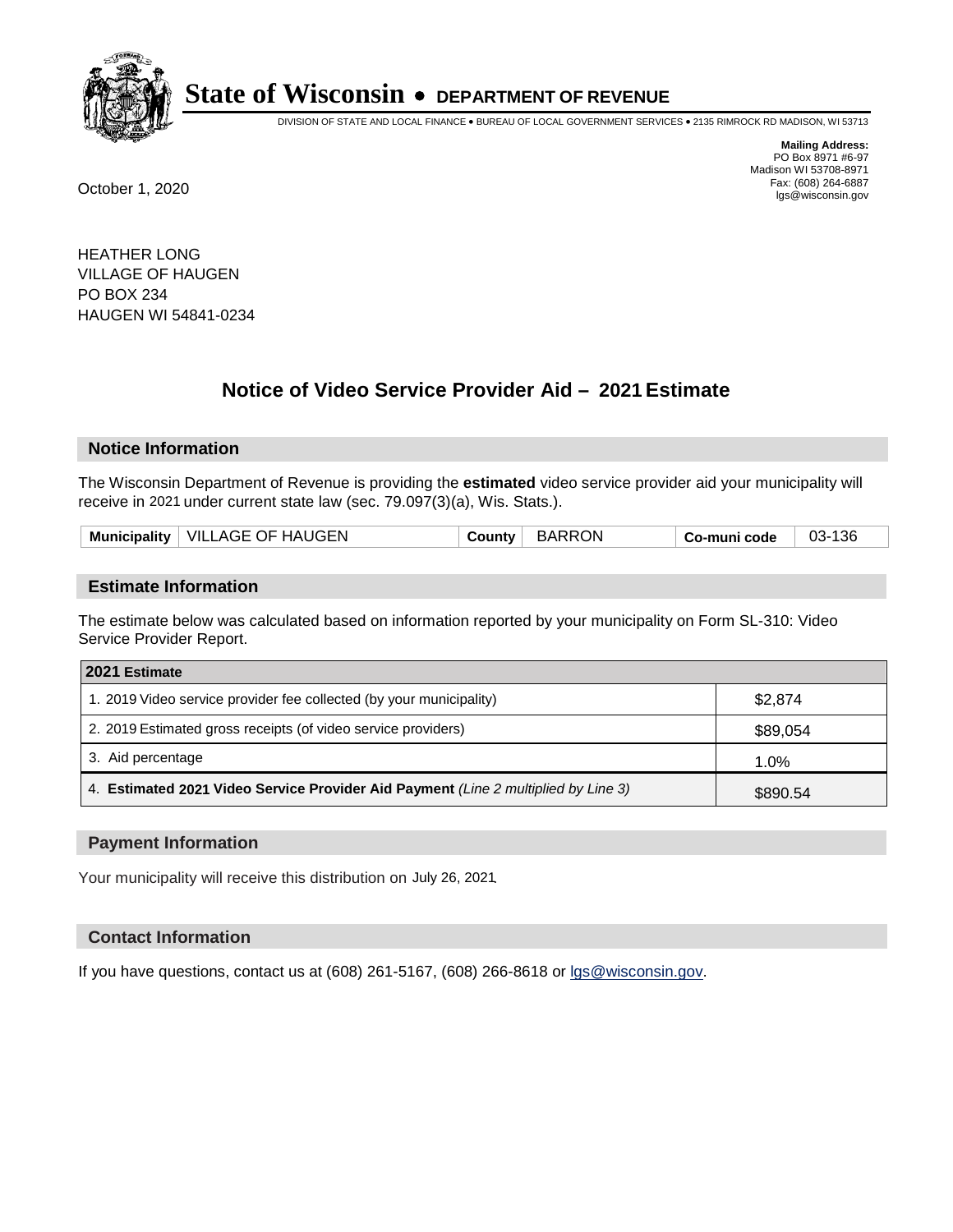

DIVISION OF STATE AND LOCAL FINANCE • BUREAU OF LOCAL GOVERNMENT SERVICES • 2135 RIMROCK RD MADISON, WI 53713

**Mailing Address:** PO Box 8971 #6-97 Madison WI 53708-8971<br>Fax: (608) 264-6887 Fax: (608) 264-6887 October 1, 2020 lgs@wisconsin.gov

KELLI RASMUSSEN CITY OF BARRON PO BOX 156 BARRON WI 54812-0156

# **Notice of Video Service Provider Aid - 2021 Estimate**

## **Notice Information**

The Wisconsin Department of Revenue is providing the **estimated** video service provider aid your municipality will receive in 2021 under current state law (sec. 79.097(3)(a), Wis. Stats.).

| Municipality   CITY OF BARRON | <b>County</b> ' | BARRON | Co-muni code | 03-206 |
|-------------------------------|-----------------|--------|--------------|--------|
|                               |                 |        |              |        |

#### **Estimate Information**

The estimate below was calculated based on information reported by your municipality on Form SL-310: Video Service Provider Report.

| 2021 Estimate                                                                      |            |
|------------------------------------------------------------------------------------|------------|
| 1. 2019 Video service provider fee collected (by your municipality)                | \$8,176    |
| 2. 2019 Estimated gross receipts (of video service providers)                      | \$817,611  |
| 3. Aid percentage                                                                  | 1.0%       |
| 4. Estimated 2021 Video Service Provider Aid Payment (Line 2 multiplied by Line 3) | \$8,176.11 |

#### **Payment Information**

Your municipality will receive this distribution on July 26, 2021.

## **Contact Information**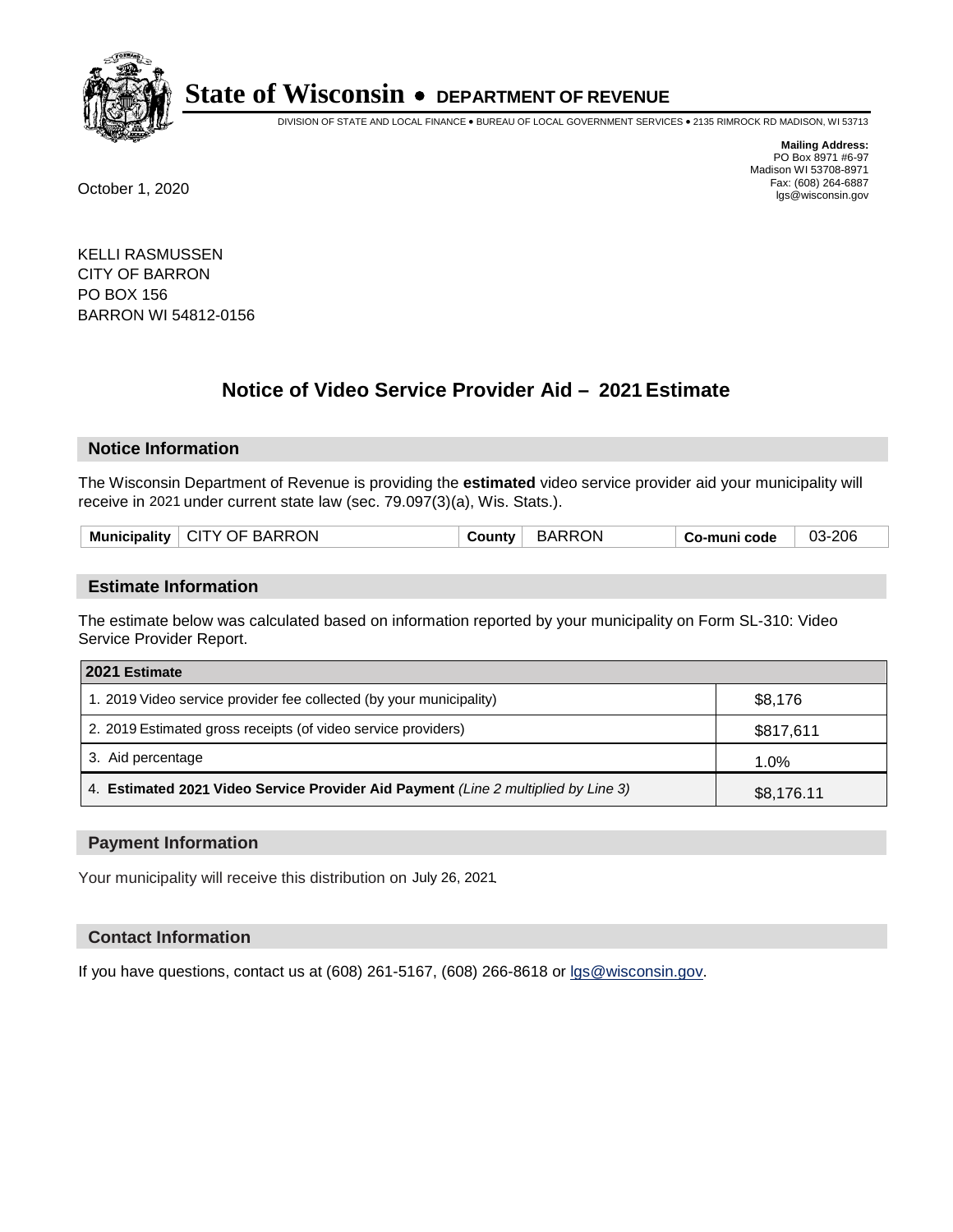

DIVISION OF STATE AND LOCAL FINANCE • BUREAU OF LOCAL GOVERNMENT SERVICES • 2135 RIMROCK RD MADISON, WI 53713

**Mailing Address:** PO Box 8971 #6-97 Madison WI 53708-8971<br>Fax: (608) 264-6887 Fax: (608) 264-6887 October 1, 2020 lgs@wisconsin.gov

CARMEN NEWMAN CITY OF CHETEK PO BOX 194 CHETEK WI 54728-0194

# **Notice of Video Service Provider Aid - 2021 Estimate**

## **Notice Information**

The Wisconsin Department of Revenue is providing the **estimated** video service provider aid your municipality will receive in 2021 under current state law (sec. 79.097(3)(a), Wis. Stats.).

|  |  | Municipality   CITY OF CHETEK | <b>County</b> | <b>BARRON</b> | Co-muni code | $\bigcap$<br>$03 - 21$ |
|--|--|-------------------------------|---------------|---------------|--------------|------------------------|
|--|--|-------------------------------|---------------|---------------|--------------|------------------------|

#### **Estimate Information**

The estimate below was calculated based on information reported by your municipality on Form SL-310: Video Service Provider Report.

| 2021 Estimate                                                                      |            |
|------------------------------------------------------------------------------------|------------|
| 1. 2019 Video service provider fee collected (by your municipality)                | \$41,685   |
| 2. 2019 Estimated gross receipts (of video service providers)                      | \$833,640  |
| 3. Aid percentage                                                                  | 1.0%       |
| 4. Estimated 2021 Video Service Provider Aid Payment (Line 2 multiplied by Line 3) | \$8,336.40 |

#### **Payment Information**

Your municipality will receive this distribution on July 26, 2021.

## **Contact Information**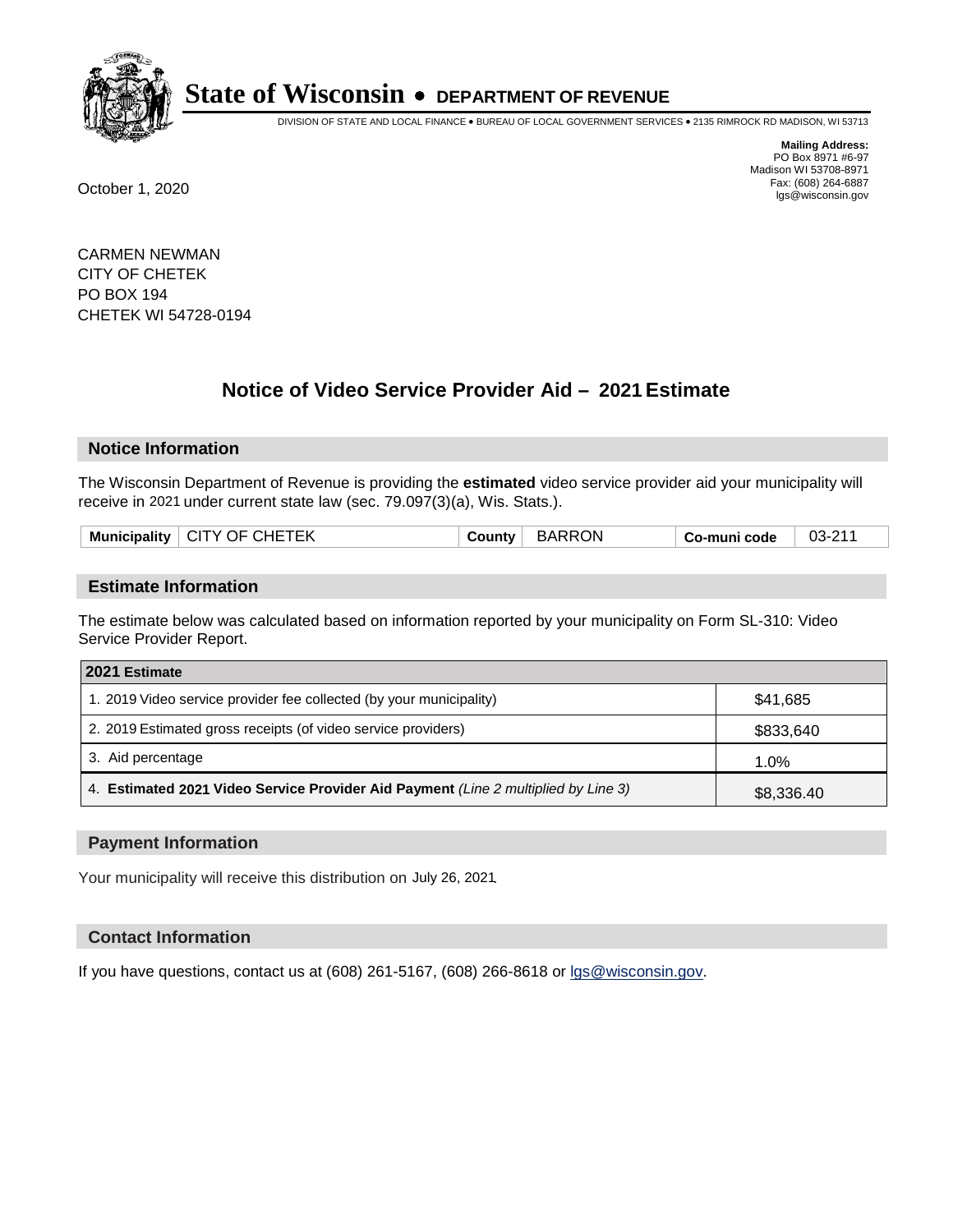

DIVISION OF STATE AND LOCAL FINANCE • BUREAU OF LOCAL GOVERNMENT SERVICES • 2135 RIMROCK RD MADISON, WI 53713

**Mailing Address:** PO Box 8971 #6-97 Madison WI 53708-8971<br>Fax: (608) 264-6887 Fax: (608) 264-6887 October 1, 2020 lgs@wisconsin.gov

KATHLEEN MORSE CITY OF RICE LAKE 30 E EAU CLAIRE ST RICE LAKE WI 54868

# **Notice of Video Service Provider Aid - 2021 Estimate**

#### **Notice Information**

The Wisconsin Department of Revenue is providing the **estimated** video service provider aid your municipality will receive in 2021 under current state law (sec. 79.097(3)(a), Wis. Stats.).

| Municipality   CITY OF RICE LAKE | <b>County</b> | <b>BARRON</b> | Co-muni code | 03-276 |
|----------------------------------|---------------|---------------|--------------|--------|
|                                  |               |               |              |        |

#### **Estimate Information**

The estimate below was calculated based on information reported by your municipality on Form SL-310: Video Service Provider Report.

| 2021 Estimate                                                                      |             |
|------------------------------------------------------------------------------------|-------------|
| 1. 2019 Video service provider fee collected (by your municipality)                | \$131.442   |
| 2. 2019 Estimated gross receipts (of video service providers)                      | \$2,628,872 |
| 3. Aid percentage                                                                  | 1.0%        |
| 4. Estimated 2021 Video Service Provider Aid Payment (Line 2 multiplied by Line 3) | \$26,288.72 |

#### **Payment Information**

Your municipality will receive this distribution on July 26, 2021.

#### **Contact Information**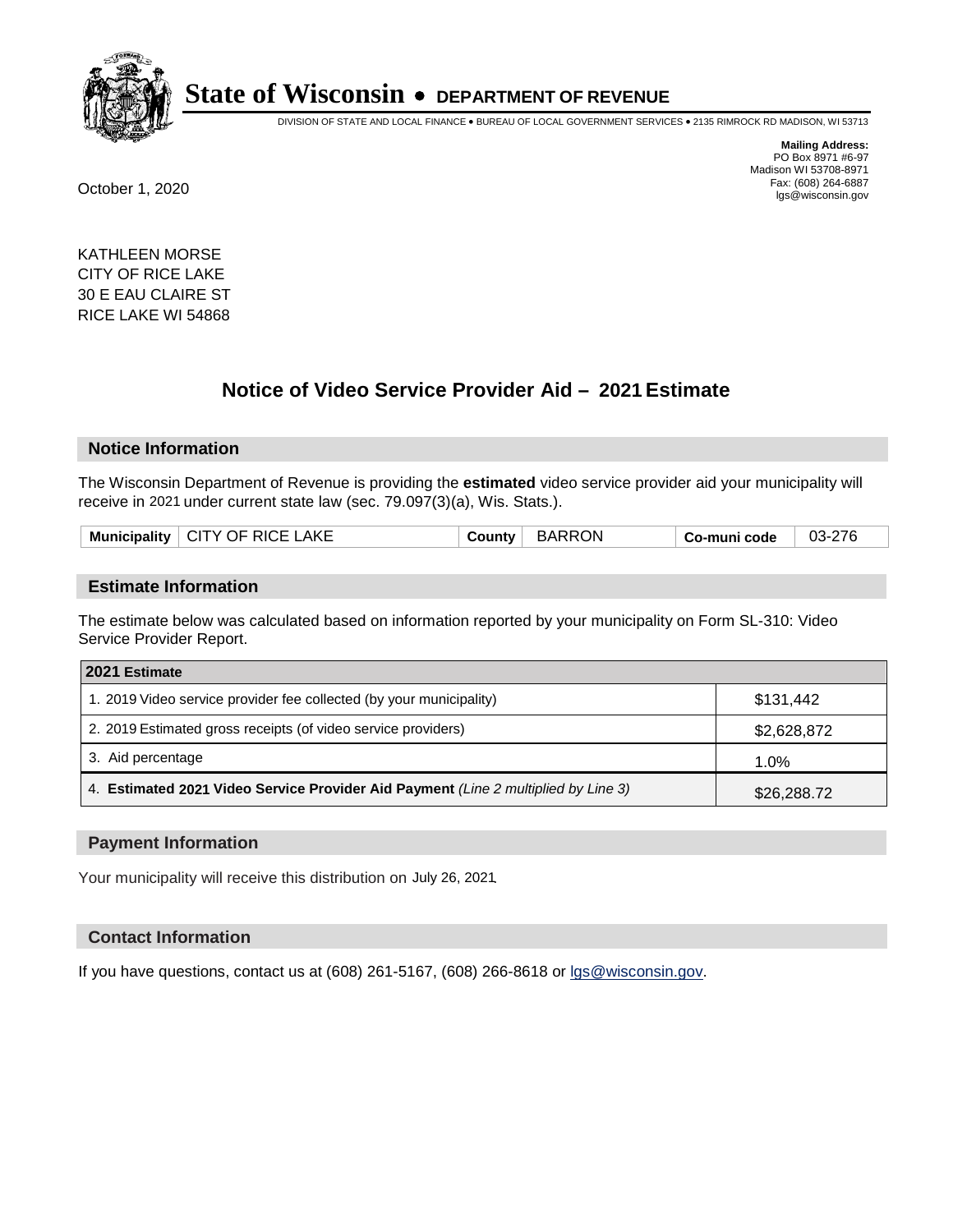

DIVISION OF STATE AND LOCAL FINANCE • BUREAU OF LOCAL GOVERNMENT SERVICES • 2135 RIMROCK RD MADISON, WI 53713

**Mailing Address:** PO Box 8971 #6-97 Madison WI 53708-8971<br>Fax: (608) 264-6887 Fax: (608) 264-6887 October 1, 2020 lgs@wisconsin.gov

BILLIE HOOPMAN CITY OF BAYFIELD PO BOX 1170, 125 S. 1ST ST. BAYFIELD WI 54814-1170

# **Notice of Video Service Provider Aid - 2021 Estimate**

## **Notice Information**

The Wisconsin Department of Revenue is providing the **estimated** video service provider aid your municipality will receive in 2021 under current state law (sec. 79.097(3)(a), Wis. Stats.).

| Municipality   CITY OF BAYFIELD | <b>County</b> : | <b>BAYFIELL</b> | Co-muni code | 04-206 |
|---------------------------------|-----------------|-----------------|--------------|--------|
|                                 |                 |                 |              |        |

#### **Estimate Information**

The estimate below was calculated based on information reported by your municipality on Form SL-310: Video Service Provider Report.

| 2021 Estimate                                                                      |            |
|------------------------------------------------------------------------------------|------------|
| 1. 2019 Video service provider fee collected (by your municipality)                | \$12,528   |
| 2. 2019 Estimated gross receipts (of video service providers)                      | \$250,556  |
| 3. Aid percentage                                                                  | 1.0%       |
| 4. Estimated 2021 Video Service Provider Aid Payment (Line 2 multiplied by Line 3) | \$2,505.56 |

#### **Payment Information**

Your municipality will receive this distribution on July 26, 2021.

## **Contact Information**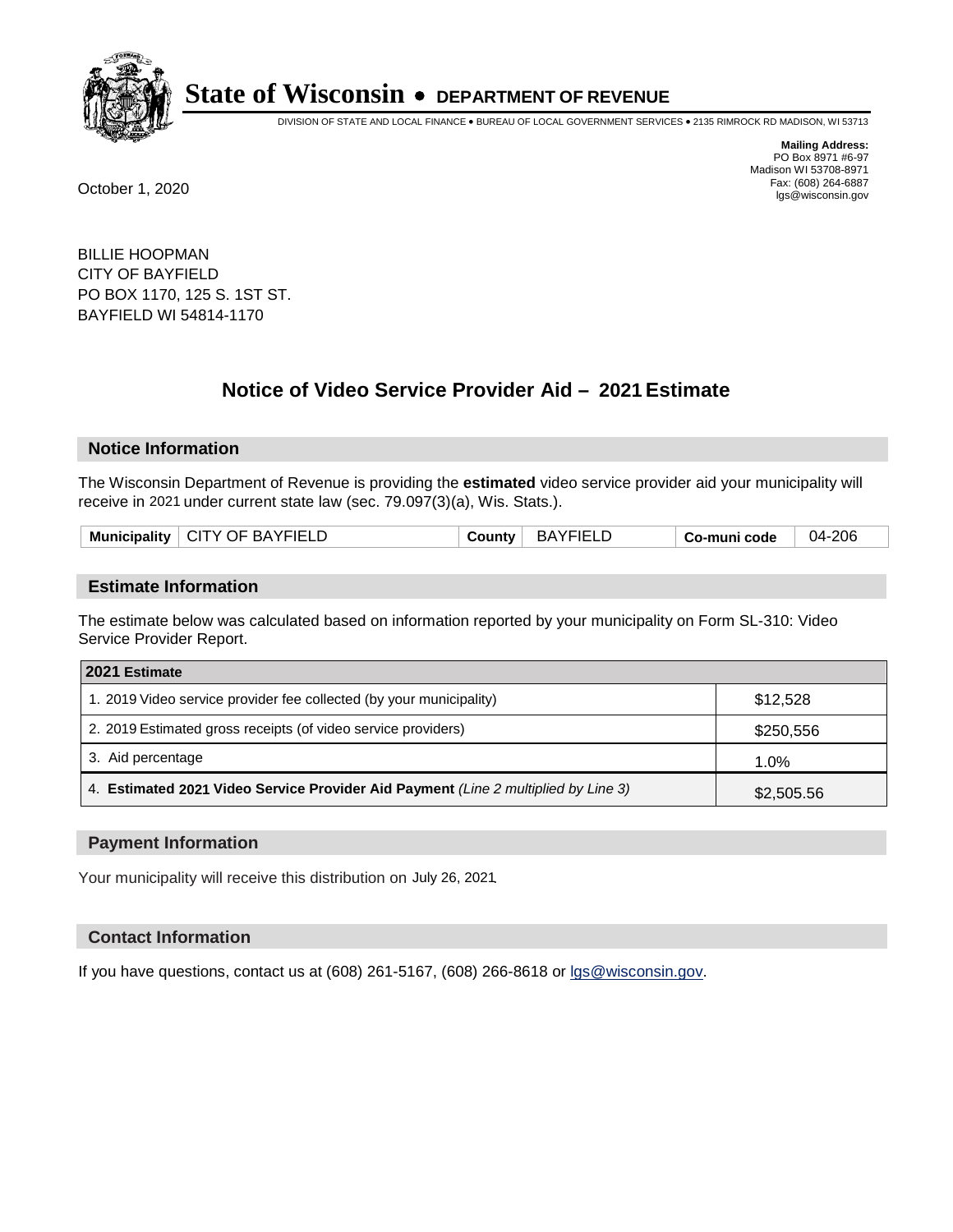

DIVISION OF STATE AND LOCAL FINANCE • BUREAU OF LOCAL GOVERNMENT SERVICES • 2135 RIMROCK RD MADISON, WI 53713

**Mailing Address:** PO Box 8971 #6-97 Madison WI 53708-8971<br>Fax: (608) 264-6887 Fax: (608) 264-6887 October 1, 2020 lgs@wisconsin.gov

SCOTT KLUVER CITY OF WASHBURN PO BOX 638 WASHBURN WI 54891-0638

# **Notice of Video Service Provider Aid - 2021 Estimate**

## **Notice Information**

The Wisconsin Department of Revenue is providing the **estimated** video service provider aid your municipality will receive in 2021 under current state law (sec. 79.097(3)(a), Wis. Stats.).

| Municipality   CITY OF WASHBURN |
|---------------------------------|
|---------------------------------|

#### **Estimate Information**

The estimate below was calculated based on information reported by your municipality on Form SL-310: Video Service Provider Report.

| 2021 Estimate                                                                      |            |
|------------------------------------------------------------------------------------|------------|
| 1. 2019 Video service provider fee collected (by your municipality)                | \$25,349   |
| 2. 2019 Estimated gross receipts (of video service providers)                      | \$506,981  |
| 3. Aid percentage                                                                  | 1.0%       |
| 4. Estimated 2021 Video Service Provider Aid Payment (Line 2 multiplied by Line 3) | \$5,069.81 |

#### **Payment Information**

Your municipality will receive this distribution on July 26, 2021.

## **Contact Information**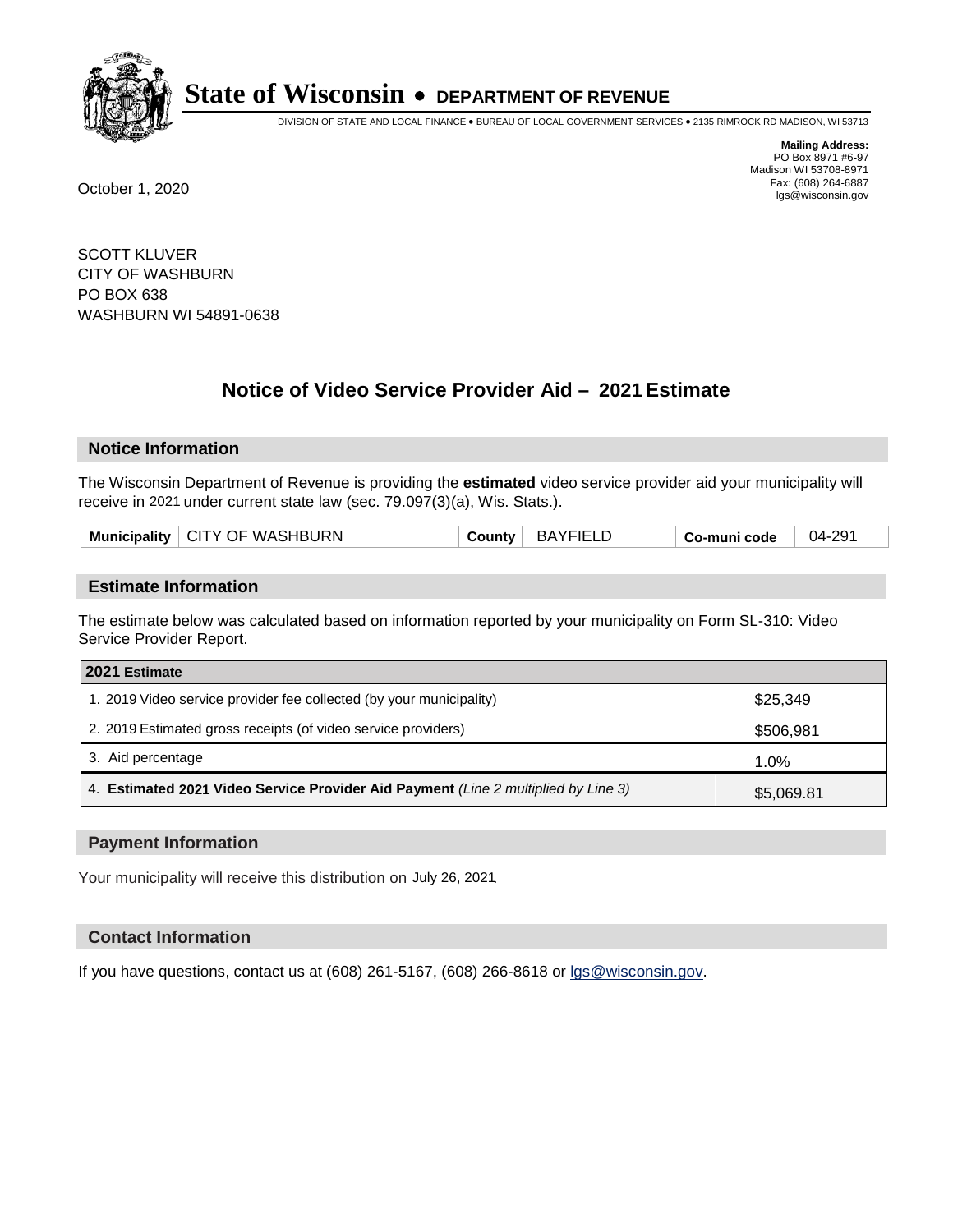

DIVISION OF STATE AND LOCAL FINANCE • BUREAU OF LOCAL GOVERNMENT SERVICES • 2135 RIMROCK RD MADISON, WI 53713

**Mailing Address:** PO Box 8971 #6-97 Madison WI 53708-8971<br>Fax: (608) 264-6887 Fax: (608) 264-6887 October 1, 2020 lgs@wisconsin.gov

CINDY KOCKEN TOWN OF LAWRENCE 2400 SHADY CT DE PERE WI 54115-9410

# **Notice of Video Service Provider Aid - 2021 Estimate**

## **Notice Information**

The Wisconsin Department of Revenue is providing the **estimated** video service provider aid your municipality will receive in 2021 under current state law (sec. 79.097(3)(a), Wis. Stats.).

| Municipality   TOWN OF LAWRENCE<br>BROWN<br>05-024<br>⊹ Countvٽ<br>Co-muni code |  |
|---------------------------------------------------------------------------------|--|
|---------------------------------------------------------------------------------|--|

#### **Estimate Information**

The estimate below was calculated based on information reported by your municipality on Form SL-310: Video Service Provider Report.

| 2021 Estimate                                                                      |             |
|------------------------------------------------------------------------------------|-------------|
| 1. 2019 Video service provider fee collected (by your municipality)                | \$33,965    |
| 2. 2019 Estimated gross receipts (of video service providers)                      | \$1,132,176 |
| 3. Aid percentage                                                                  | 1.0%        |
| 4. Estimated 2021 Video Service Provider Aid Payment (Line 2 multiplied by Line 3) | \$11,321.76 |

#### **Payment Information**

Your municipality will receive this distribution on July 26, 2021.

## **Contact Information**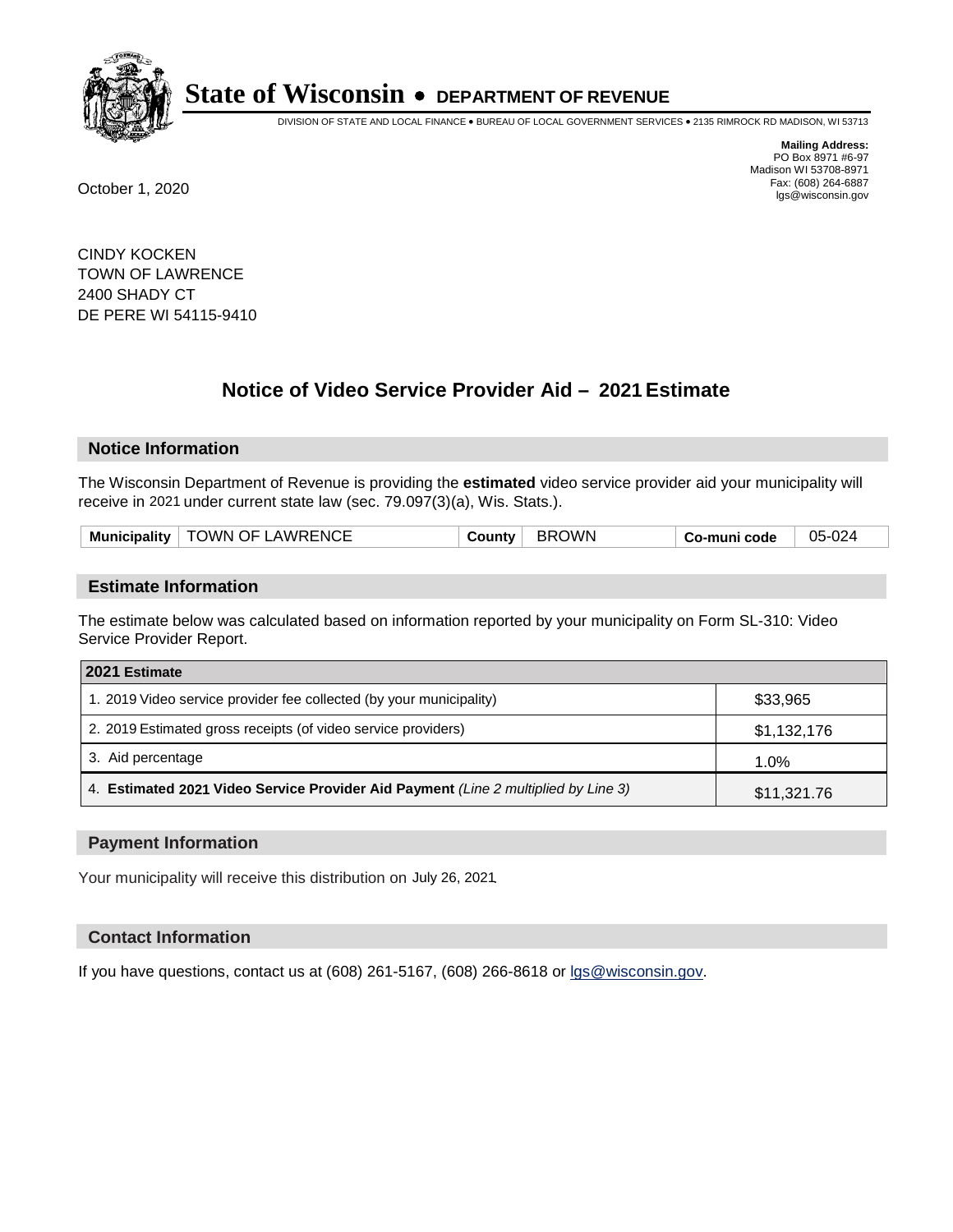

DIVISION OF STATE AND LOCAL FINANCE • BUREAU OF LOCAL GOVERNMENT SERVICES • 2135 RIMROCK RD MADISON, WI 53713

**Mailing Address:** PO Box 8971 #6-97 Madison WI 53708-8971<br>Fax: (608) 264-6887 Fax: (608) 264-6887 October 1, 2020 lgs@wisconsin.gov

CHARLOTTE NAGEL TOWN OF LEDGEVIEW 3700 DICKINSON RD DE PERE WI 54115-8797

# **Notice of Video Service Provider Aid - 2021 Estimate**

## **Notice Information**

The Wisconsin Department of Revenue is providing the **estimated** video service provider aid your municipality will receive in 2021 under current state law (sec. 79.097(3)(a), Wis. Stats.).

| Municipality   TOWN OF LEDGEVIEW | <b>BROWN</b><br>Countv | Co-muni code | 05-025 |
|----------------------------------|------------------------|--------------|--------|
|----------------------------------|------------------------|--------------|--------|

#### **Estimate Information**

The estimate below was calculated based on information reported by your municipality on Form SL-310: Video Service Provider Report.

| 2021 Estimate                                                                      |             |
|------------------------------------------------------------------------------------|-------------|
| 1. 2019 Video service provider fee collected (by your municipality)                | \$45.707    |
| 2. 2019 Estimated gross receipts (of video service providers)                      | \$1,523,550 |
| 3. Aid percentage                                                                  | 1.0%        |
| 4. Estimated 2021 Video Service Provider Aid Payment (Line 2 multiplied by Line 3) | \$15,235.50 |

#### **Payment Information**

Your municipality will receive this distribution on July 26, 2021.

## **Contact Information**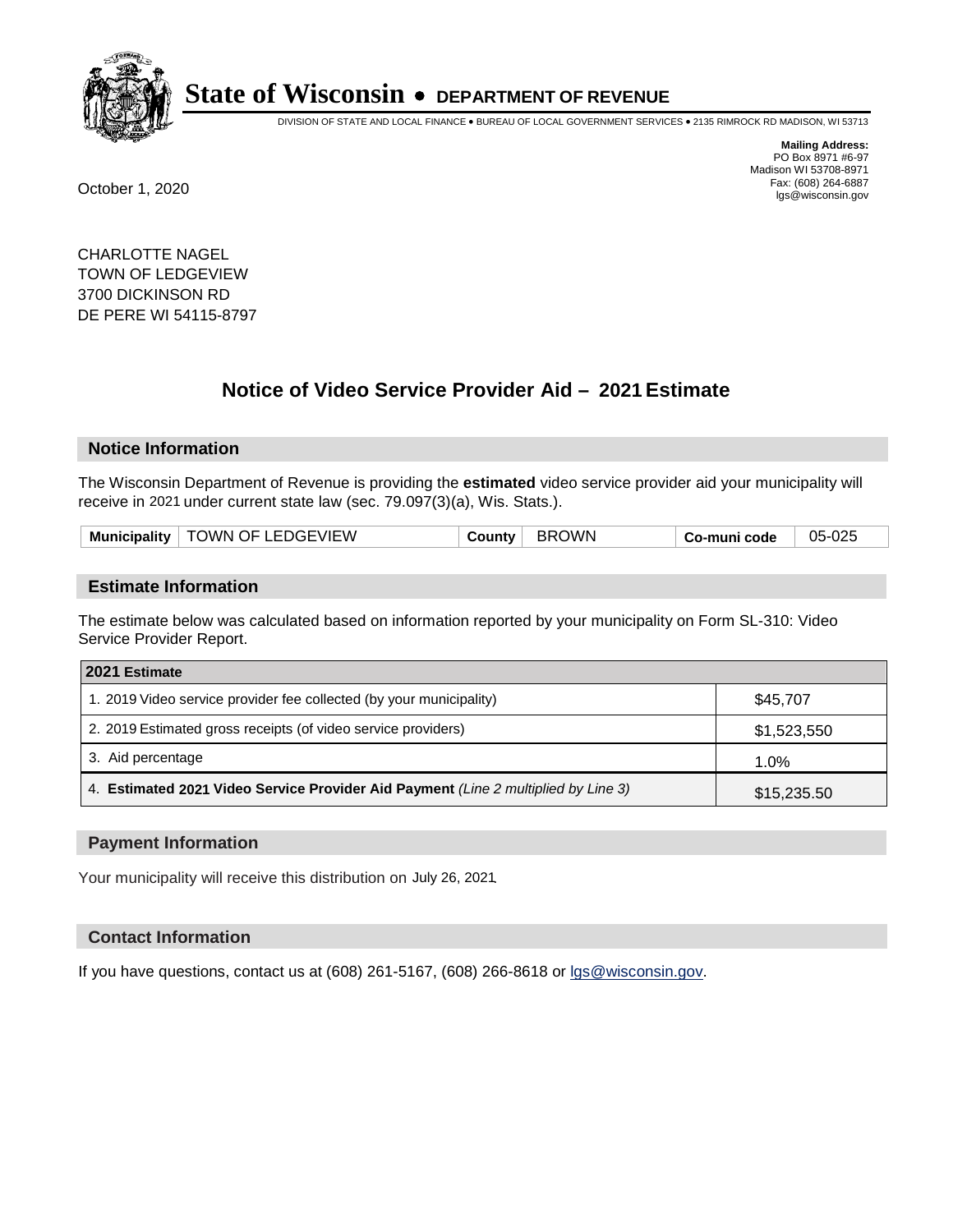

DIVISION OF STATE AND LOCAL FINANCE • BUREAU OF LOCAL GOVERNMENT SERVICES • 2135 RIMROCK RD MADISON, WI 53713

**Mailing Address:** PO Box 8971 #6-97 Madison WI 53708-8971<br>Fax: (608) 264-6887 Fax: (608) 264-6887 October 1, 2020 lgs@wisconsin.gov

DEB DIEDERICH TOWN OF PITTSFIELD 6532 OLD 29 RD SEYMOUR WI 54165

# **Notice of Video Service Provider Aid - 2021 Estimate**

## **Notice Information**

The Wisconsin Department of Revenue is providing the **estimated** video service provider aid your municipality will receive in 2021 under current state law (sec. 79.097(3)(a), Wis. Stats.).

| <b>Municipality</b><br>– BR∟<br>∴ountv∴<br>o-muni code، ت |  | TOWN OF PITTSFIELD |  | )WN |  | 05-030 |
|-----------------------------------------------------------|--|--------------------|--|-----|--|--------|
|-----------------------------------------------------------|--|--------------------|--|-----|--|--------|

#### **Estimate Information**

The estimate below was calculated based on information reported by your municipality on Form SL-310: Video Service Provider Report.

| 2021 Estimate                                                                      |            |
|------------------------------------------------------------------------------------|------------|
| 1. 2019 Video service provider fee collected (by your municipality)                | \$9.047    |
| 2. 2019 Estimated gross receipts (of video service providers)                      | \$299,145  |
| 3. Aid percentage                                                                  | 1.0%       |
| 4. Estimated 2021 Video Service Provider Aid Payment (Line 2 multiplied by Line 3) | \$2,991.45 |

#### **Payment Information**

Your municipality will receive this distribution on July 26, 2021.

## **Contact Information**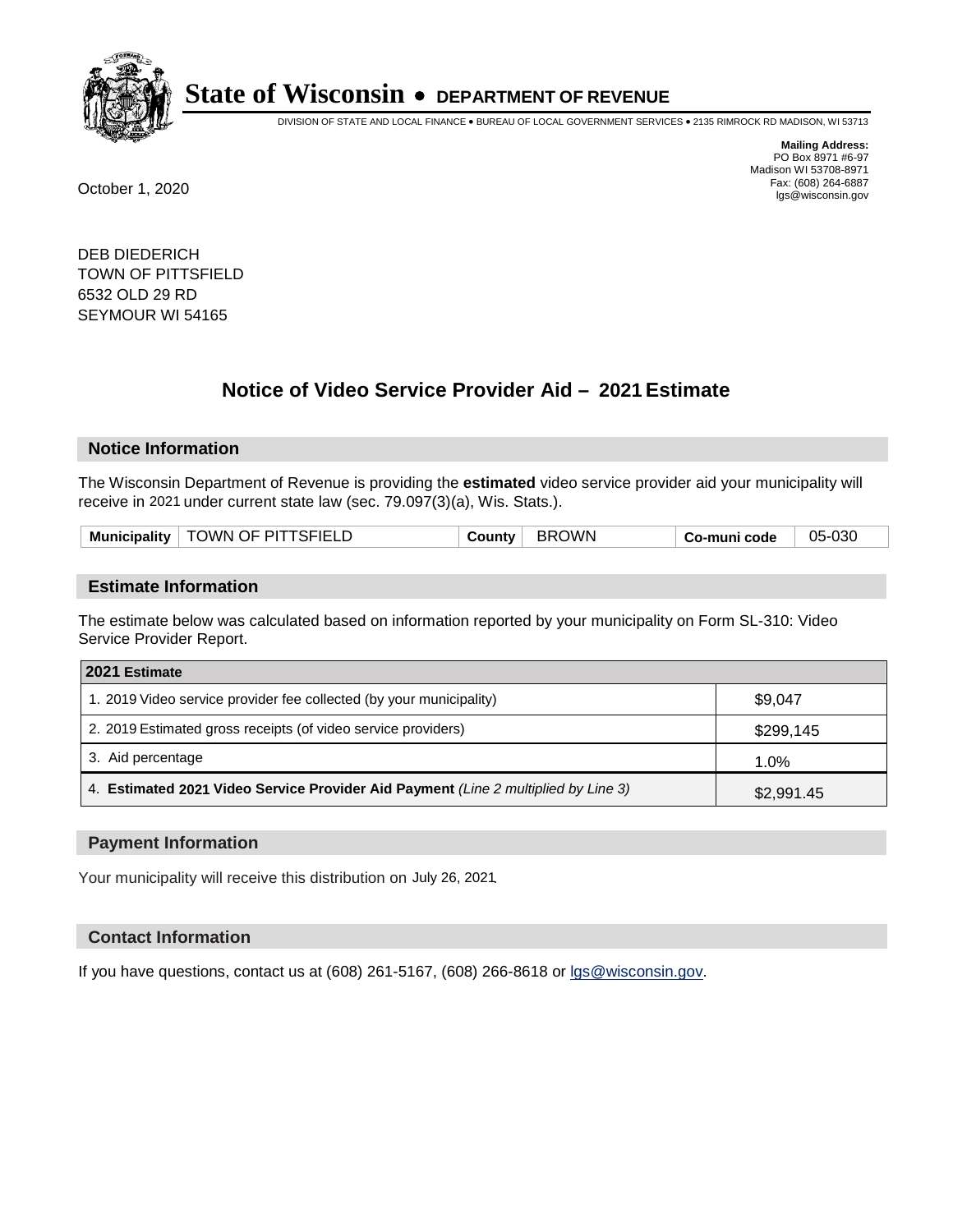

DIVISION OF STATE AND LOCAL FINANCE • BUREAU OF LOCAL GOVERNMENT SERVICES • 2135 RIMROCK RD MADISON, WI 53713

**Mailing Address:** PO Box 8971 #6-97 Madison WI 53708-8971<br>Fax: (608) 264-6887 Fax: (608) 264-6887 October 1, 2020 lgs@wisconsin.gov

JULIE KOENIG TOWN OF ROCKLAND 1712 BOB-BEA-JAN RD DE PERE WI 54115-8632

# **Notice of Video Service Provider Aid - 2021 Estimate**

## **Notice Information**

The Wisconsin Department of Revenue is providing the **estimated** video service provider aid your municipality will receive in 2021 under current state law (sec. 79.097(3)(a), Wis. Stats.).

| TOWN OF ROCKLAND<br>Municipality | BROWN<br>⊹ ountyب | Co-muni code، | 05-034 |
|----------------------------------|-------------------|---------------|--------|
|                                  |                   |               |        |

#### **Estimate Information**

The estimate below was calculated based on information reported by your municipality on Form SL-310: Video Service Provider Report.

| 2021 Estimate                                                                      |          |
|------------------------------------------------------------------------------------|----------|
| 1. 2019 Video service provider fee collected (by your municipality)                | \$4,019  |
| 2. 2019 Estimated gross receipts (of video service providers)                      | \$80,387 |
| 3. Aid percentage                                                                  | 1.0%     |
| 4. Estimated 2021 Video Service Provider Aid Payment (Line 2 multiplied by Line 3) | \$803.87 |

#### **Payment Information**

Your municipality will receive this distribution on July 26, 2021.

## **Contact Information**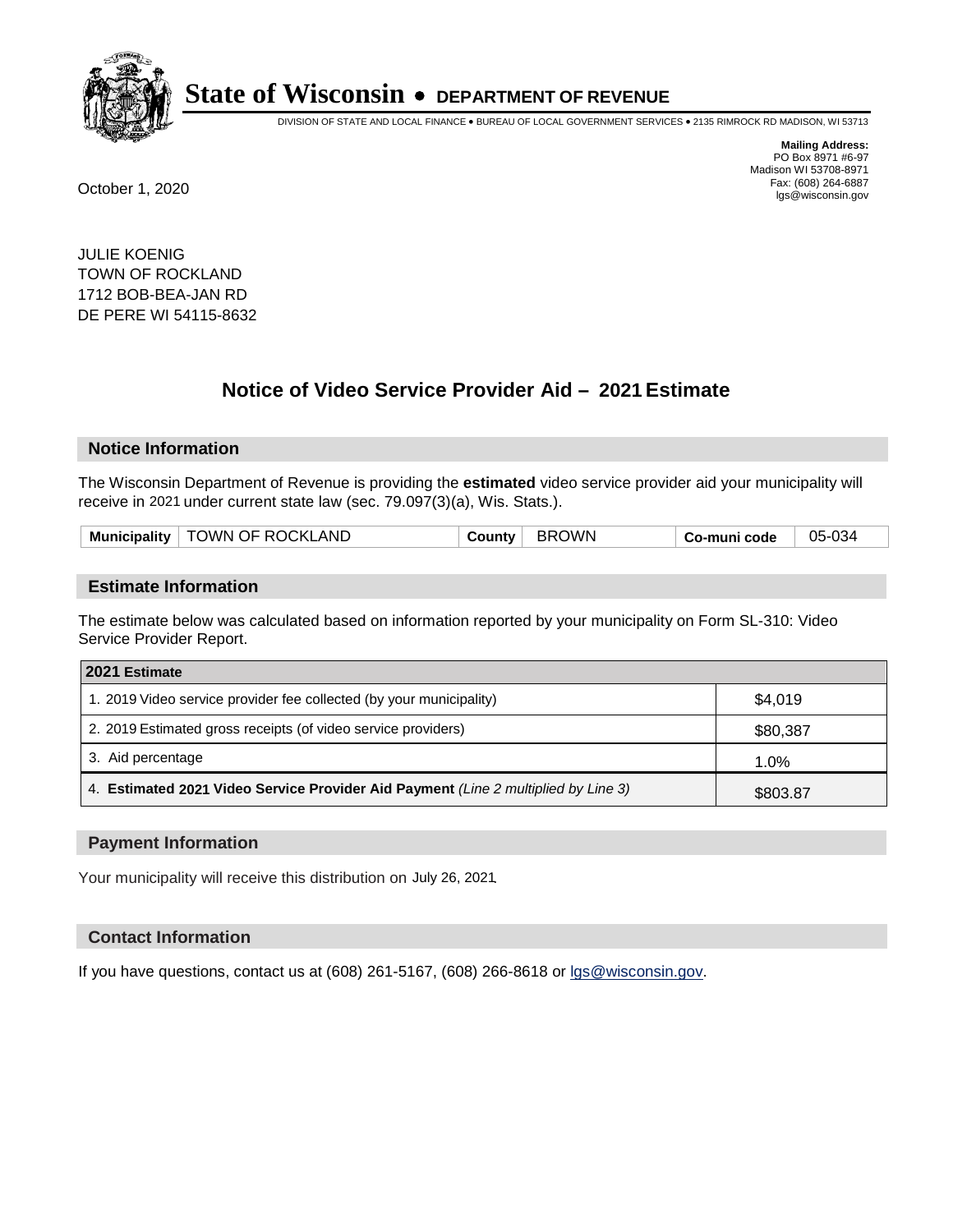

DIVISION OF STATE AND LOCAL FINANCE • BUREAU OF LOCAL GOVERNMENT SERVICES • 2135 RIMROCK RD MADISON, WI 53713

**Mailing Address:** PO Box 8971 #6-97 Madison WI 53708-8971<br>Fax: (608) 264-6887 Fax: (608) 264-6887 October 1, 2020 lgs@wisconsin.gov

JOHN ROTH TOWN OF SCOTT 2621 JODY DR NEW FRANKEN WI 54229-9602

# **Notice of Video Service Provider Aid - 2021 Estimate**

## **Notice Information**

The Wisconsin Department of Revenue is providing the **estimated** video service provider aid your municipality will receive in 2021 under current state law (sec. 79.097(3)(a), Wis. Stats.).

| Mun.<br>.<br>nicipality | )WN<br>- SCU<br>ЪF.<br>. | <b>)WN</b><br>. .<br>╮┍ | code<br>ın<br>ື | 05-036 |
|-------------------------|--------------------------|-------------------------|-----------------|--------|
|                         |                          |                         |                 |        |

#### **Estimate Information**

The estimate below was calculated based on information reported by your municipality on Form SL-310: Video Service Provider Report.

| 2021 Estimate                                                                      |            |
|------------------------------------------------------------------------------------|------------|
| 1. 2019 Video service provider fee collected (by your municipality)                | \$11,288   |
| 2. 2019 Estimated gross receipts (of video service providers)                      | \$374,209  |
| 3. Aid percentage                                                                  | 1.0%       |
| 4. Estimated 2021 Video Service Provider Aid Payment (Line 2 multiplied by Line 3) | \$3,742.09 |

#### **Payment Information**

Your municipality will receive this distribution on July 26, 2021.

## **Contact Information**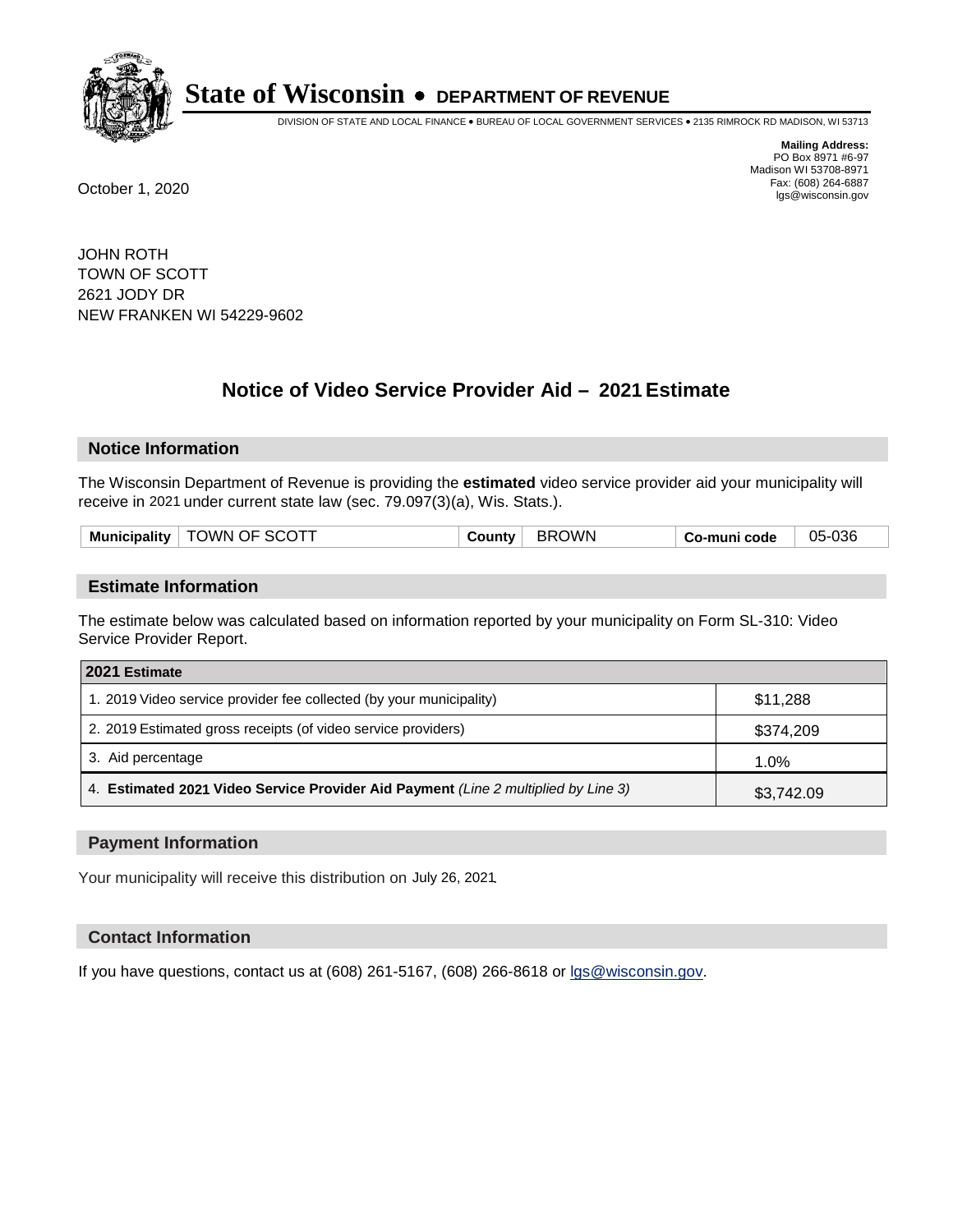

DIVISION OF STATE AND LOCAL FINANCE • BUREAU OF LOCAL GOVERNMENT SERVICES • 2135 RIMROCK RD MADISON, WI 53713

**Mailing Address:** PO Box 8971 #6-97 Madison WI 53708-8971<br>Fax: (608) 264-6887 Fax: (608) 264-6887 October 1, 2020 lgs@wisconsin.gov

DONNA MARTZAHL TOWN OF WRIGHTSTOWN PO BOX 175 GREENLEAF WI 54126-0175

# **Notice of Video Service Provider Aid - 2021 Estimate**

## **Notice Information**

The Wisconsin Department of Revenue is providing the **estimated** video service provider aid your municipality will receive in 2021 under current state law (sec. 79.097(3)(a), Wis. Stats.).

| Municipality   TOWN OF WRIGHTSTOWN | BROWN<br>County | 05-040<br>Co-muni code |
|------------------------------------|-----------------|------------------------|
|------------------------------------|-----------------|------------------------|

#### **Estimate Information**

The estimate below was calculated based on information reported by your municipality on Form SL-310: Video Service Provider Report.

| 2021 Estimate                                                                      |          |
|------------------------------------------------------------------------------------|----------|
| 1. 2019 Video service provider fee collected (by your municipality)                | \$4,273  |
| 2. 2019 Estimated gross receipts (of video service providers)                      | \$85,474 |
| 3. Aid percentage                                                                  | 1.0%     |
| 4. Estimated 2021 Video Service Provider Aid Payment (Line 2 multiplied by Line 3) | \$854.74 |

#### **Payment Information**

Your municipality will receive this distribution on July 26, 2021.

## **Contact Information**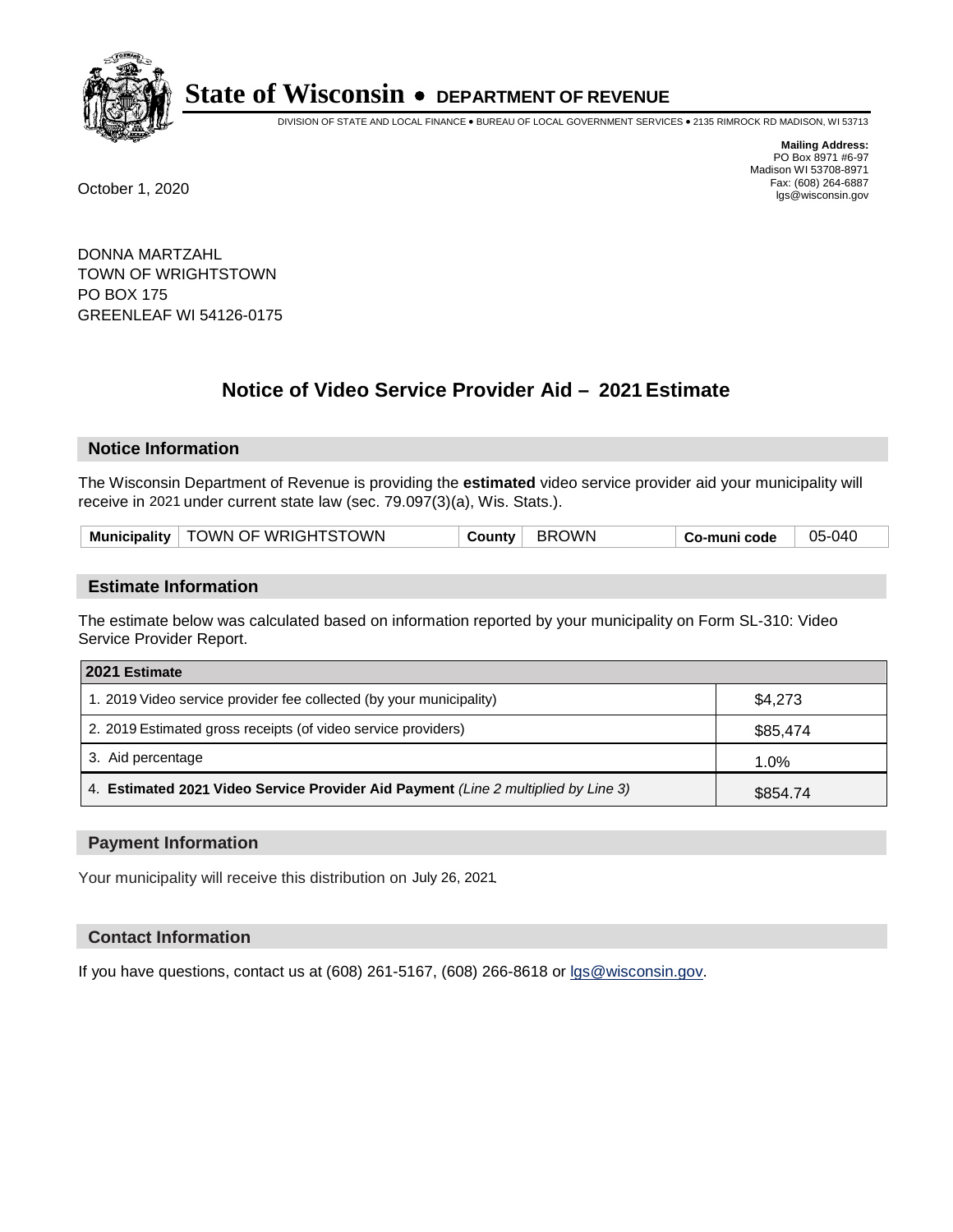

DIVISION OF STATE AND LOCAL FINANCE • BUREAU OF LOCAL GOVERNMENT SERVICES • 2135 RIMROCK RD MADISON, WI 53713

**Mailing Address:** PO Box 8971 #6-97 Madison WI 53708-8971<br>Fax: (608) 264-6887 Fax: (608) 264-6887 October 1, 2020 lgs@wisconsin.gov

DEBBIE BAENEN VILLAGE OF ALLOUEZ 1900 LIBAL ST GREEN BAY WI 54301-2453

# **Notice of Video Service Provider Aid - 2021 Estimate**

## **Notice Information**

The Wisconsin Department of Revenue is providing the **estimated** video service provider aid your municipality will receive in 2021 under current state law (sec. 79.097(3)(a), Wis. Stats.).

| Municipality   VILLAGE OF ALLOUEZ |
|-----------------------------------|
|-----------------------------------|

#### **Estimate Information**

The estimate below was calculated based on information reported by your municipality on Form SL-310: Video Service Provider Report.

| 2021 Estimate                                                                      |             |
|------------------------------------------------------------------------------------|-------------|
| 1. 2019 Video service provider fee collected (by your municipality)                | \$141,884   |
| 2. 2019 Estimated gross receipts (of video service providers)                      | \$2,837,687 |
| 3. Aid percentage                                                                  | 1.0%        |
| 4. Estimated 2021 Video Service Provider Aid Payment (Line 2 multiplied by Line 3) | \$28,376.87 |

#### **Payment Information**

Your municipality will receive this distribution on July 26, 2021.

## **Contact Information**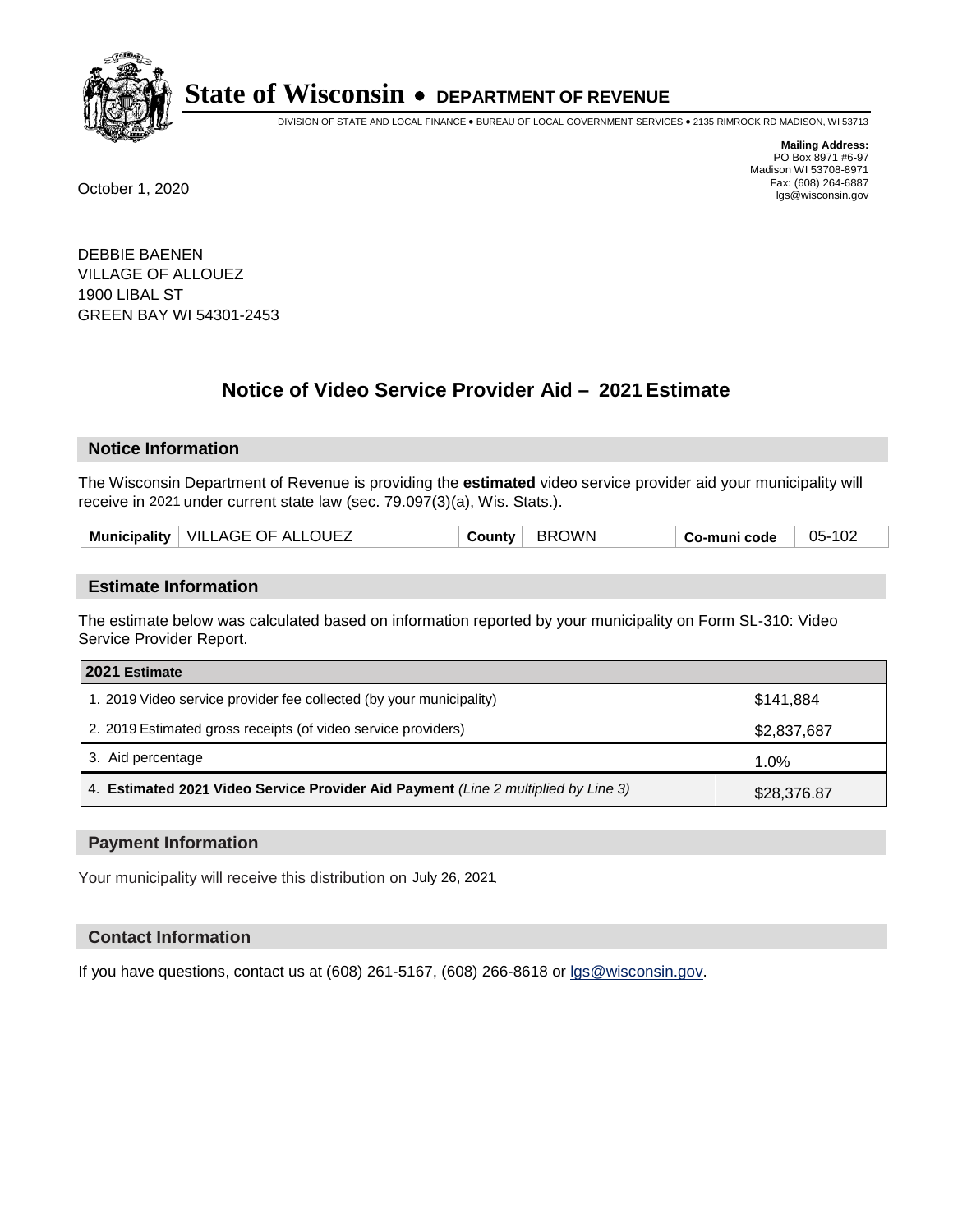

DIVISION OF STATE AND LOCAL FINANCE • BUREAU OF LOCAL GOVERNMENT SERVICES • 2135 RIMROCK RD MADISON, WI 53713

**Mailing Address:** PO Box 8971 #6-97 Madison WI 53708-8971<br>Fax: (608) 264-6887 Fax: (608) 264-6887 October 1, 2020 lgs@wisconsin.gov

PATRICK MOYNIHAN VILLAGE OF ASHWAUBENON 2155 HOLMGREN WAY ASHWAUBENON WI 54304-4605

# **Notice of Video Service Provider Aid - 2021 Estimate**

## **Notice Information**

The Wisconsin Department of Revenue is providing the **estimated** video service provider aid your municipality will receive in 2021 under current state law (sec. 79.097(3)(a), Wis. Stats.).

| Municipality   VILLAGE OF ASHWAUBENON | <b>BROWN</b><br>County | 05-104<br>Co-muni code |
|---------------------------------------|------------------------|------------------------|
|---------------------------------------|------------------------|------------------------|

#### **Estimate Information**

The estimate below was calculated based on information reported by your municipality on Form SL-310: Video Service Provider Report.

| 2021 Estimate                                                                      |             |
|------------------------------------------------------------------------------------|-------------|
| 1. 2019 Video service provider fee collected (by your municipality)                | \$216,625   |
| 2. 2019 Estimated gross receipts (of video service providers)                      | \$4,332,494 |
| 3. Aid percentage                                                                  | 1.0%        |
| 4. Estimated 2021 Video Service Provider Aid Payment (Line 2 multiplied by Line 3) | \$43,324.94 |

#### **Payment Information**

Your municipality will receive this distribution on July 26, 2021.

## **Contact Information**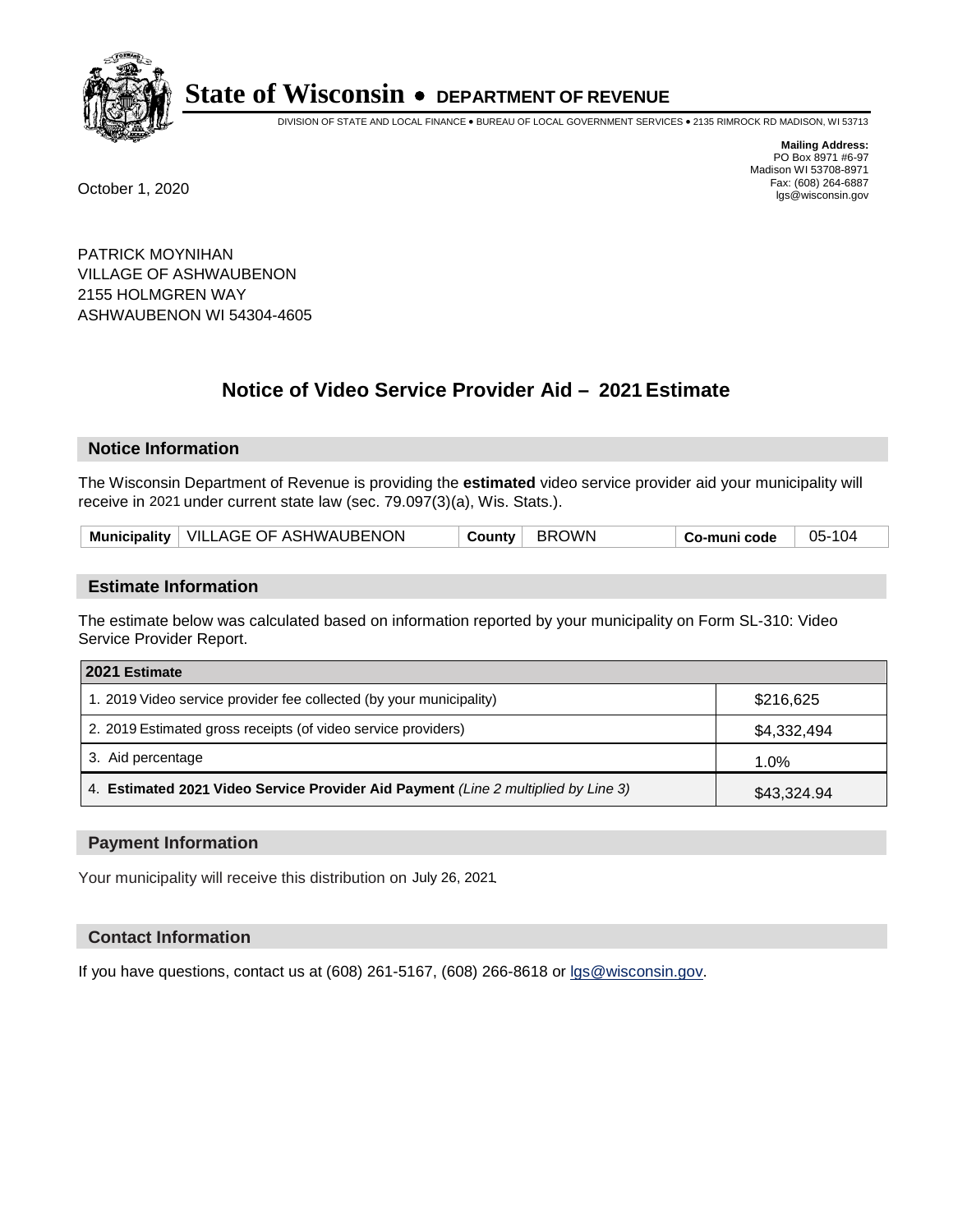

DIVISION OF STATE AND LOCAL FINANCE • BUREAU OF LOCAL GOVERNMENT SERVICES • 2135 RIMROCK RD MADISON, WI 53713

**Mailing Address:** PO Box 8971 #6-97 Madison WI 53708-8971<br>Fax: (608) 264-6887 Fax: (608) 264-6887 October 1, 2020 lgs@wisconsin.gov

KAREN SIMONS VILLAGE OF BELLEVUE 2828 ALLOUEZ AVE GREEN BAY WI 54311-6644

# **Notice of Video Service Provider Aid - 2021 Estimate**

## **Notice Information**

The Wisconsin Department of Revenue is providing the **estimated** video service provider aid your municipality will receive in 2021 under current state law (sec. 79.097(3)(a), Wis. Stats.).

|  | Municipality   VILLAGE OF BELLEVUE | ∵ountvٽ | <b>BROWN</b> | o-muni codeٽ | 05-106 |
|--|------------------------------------|---------|--------------|--------------|--------|
|--|------------------------------------|---------|--------------|--------------|--------|

#### **Estimate Information**

The estimate below was calculated based on information reported by your municipality on Form SL-310: Video Service Provider Report.

| 2021 Estimate                                                                      |             |
|------------------------------------------------------------------------------------|-------------|
| 1. 2019 Video service provider fee collected (by your municipality)                | \$149.495   |
| 2. 2019 Estimated gross receipts (of video service providers)                      | \$2,977,793 |
| 3. Aid percentage                                                                  | 1.0%        |
| 4. Estimated 2021 Video Service Provider Aid Payment (Line 2 multiplied by Line 3) | \$29,777.93 |

#### **Payment Information**

Your municipality will receive this distribution on July 26, 2021.

## **Contact Information**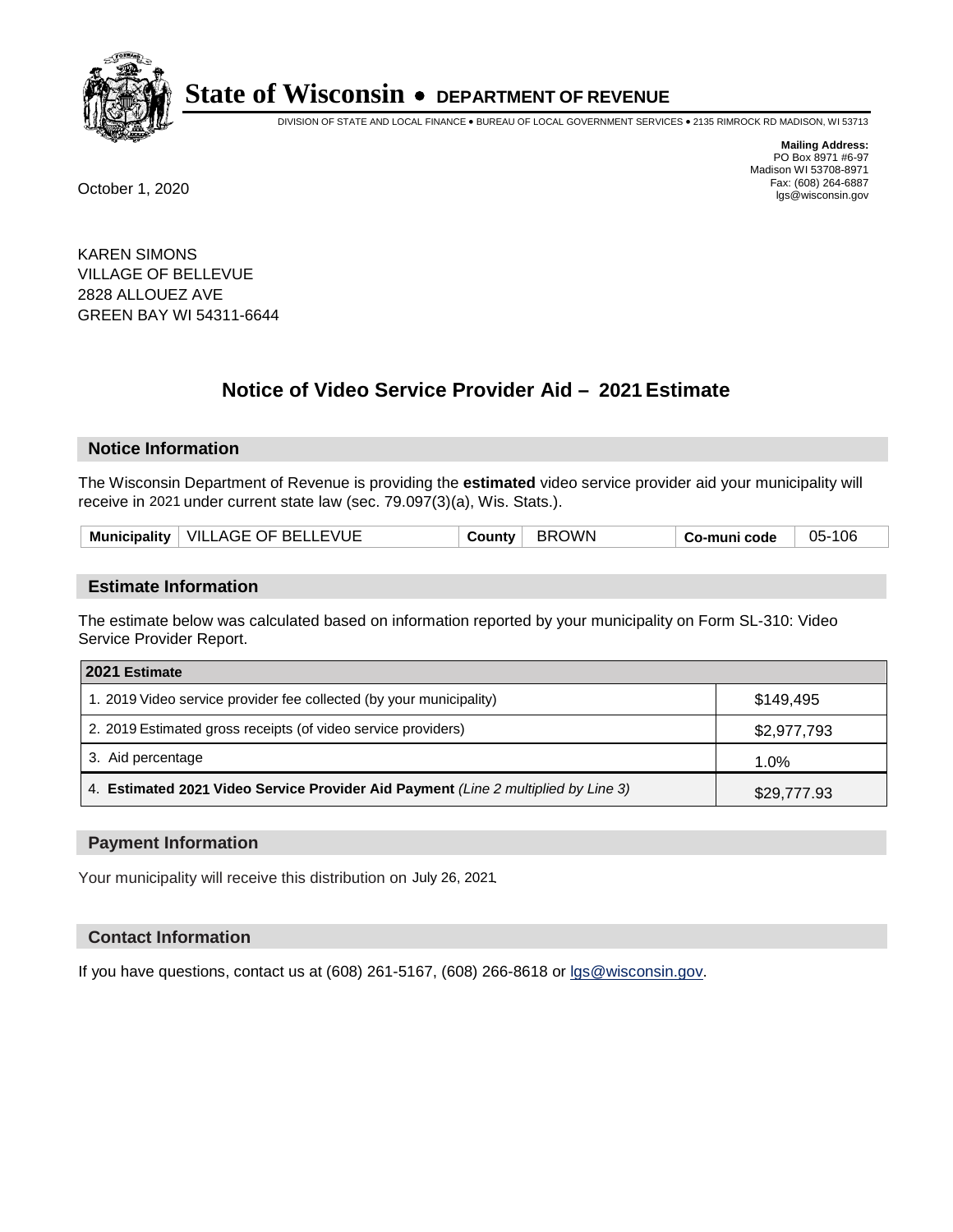

DIVISION OF STATE AND LOCAL FINANCE • BUREAU OF LOCAL GOVERNMENT SERVICES • 2135 RIMROCK RD MADISON, WI 53713

**Mailing Address:** PO Box 8971 #6-97 Madison WI 53708-8971<br>Fax: (608) 264-6887 Fax: (608) 264-6887 October 1, 2020 lgs@wisconsin.gov

KIM COOKLE VILLAGE OF DENMARK PO BOX 310 DENMARK WI 54208-0310

# **Notice of Video Service Provider Aid - 2021 Estimate**

## **Notice Information**

The Wisconsin Department of Revenue is providing the **estimated** video service provider aid your municipality will receive in 2021 under current state law (sec. 79.097(3)(a), Wis. Stats.).

|  | VILLAGE OF DENMARK<br><b>Municipality</b> | ∴∩⊔ntv | אWC<br>RRT. | o-muni code، ت | $05-$<br>-116 |
|--|-------------------------------------------|--------|-------------|----------------|---------------|
|--|-------------------------------------------|--------|-------------|----------------|---------------|

#### **Estimate Information**

The estimate below was calculated based on information reported by your municipality on Form SL-310: Video Service Provider Report.

| 2021 Estimate                                                                      |            |
|------------------------------------------------------------------------------------|------------|
| 1. 2019 Video service provider fee collected (by your municipality)                | \$12,959   |
| 2. 2019 Estimated gross receipts (of video service providers)                      | \$431,953  |
| 3. Aid percentage                                                                  | 1.0%       |
| 4. Estimated 2021 Video Service Provider Aid Payment (Line 2 multiplied by Line 3) | \$4,319.53 |

#### **Payment Information**

Your municipality will receive this distribution on July 26, 2021.

## **Contact Information**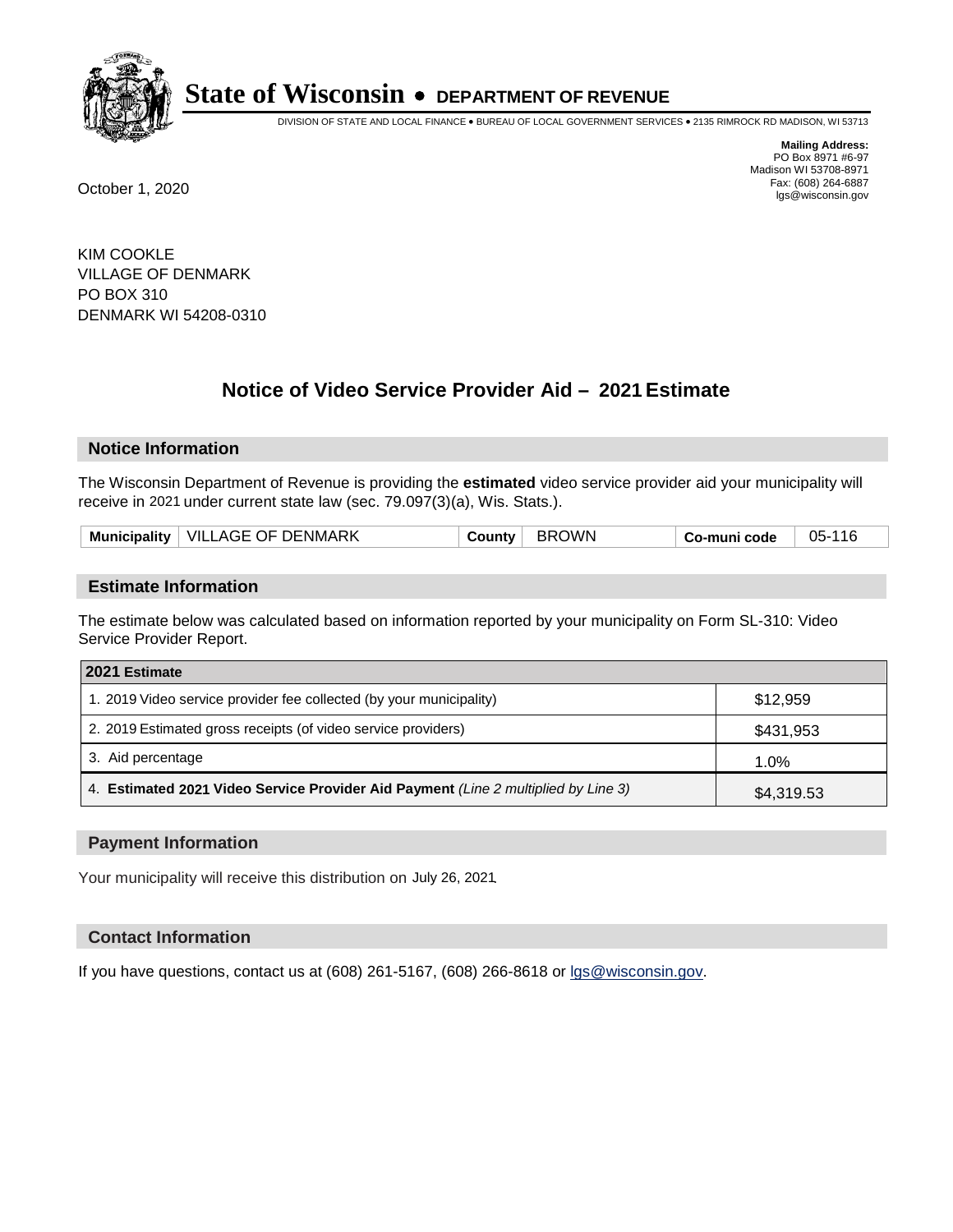

DIVISION OF STATE AND LOCAL FINANCE • BUREAU OF LOCAL GOVERNMENT SERVICES • 2135 RIMROCK RD MADISON, WI 53713

**Mailing Address:** PO Box 8971 #6-97 Madison WI 53708-8971<br>Fax: (608) 264-6887 Fax: (608) 264-6887 October 1, 2020 lgs@wisconsin.gov

ERICA BERGER VILLAGE OF HOBART 2990 SOUTH PINE TREE ROAD HOBART WI 54155-9041

# **Notice of Video Service Provider Aid - 2021 Estimate**

## **Notice Information**

The Wisconsin Department of Revenue is providing the **estimated** video service provider aid your municipality will receive in 2021 under current state law (sec. 79.097(3)(a), Wis. Stats.).

| Municipality   VILLAGE OF HOBART | <b>BROWN</b><br>County | Co-muni code | 05-126 |
|----------------------------------|------------------------|--------------|--------|
|----------------------------------|------------------------|--------------|--------|

#### **Estimate Information**

The estimate below was calculated based on information reported by your municipality on Form SL-310: Video Service Provider Report.

| 2021 Estimate                                                                      |             |
|------------------------------------------------------------------------------------|-------------|
| 1. 2019 Video service provider fee collected (by your municipality)                | \$57,460    |
| 2. 2019 Estimated gross receipts (of video service providers)                      | \$1,915,348 |
| 3. Aid percentage                                                                  | 1.0%        |
| 4. Estimated 2021 Video Service Provider Aid Payment (Line 2 multiplied by Line 3) | \$19,153.48 |

#### **Payment Information**

Your municipality will receive this distribution on July 26, 2021.

## **Contact Information**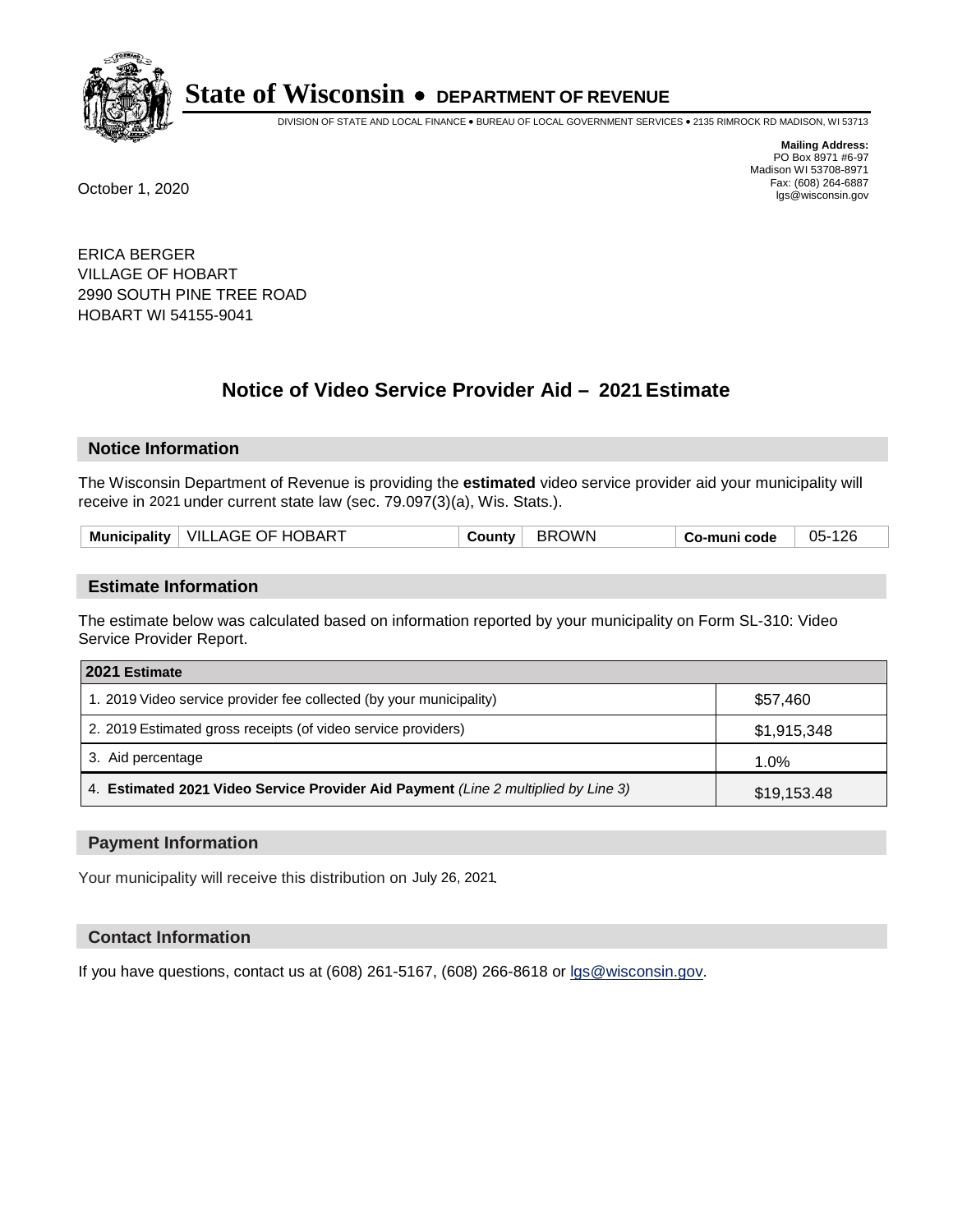

DIVISION OF STATE AND LOCAL FINANCE • BUREAU OF LOCAL GOVERNMENT SERVICES • 2135 RIMROCK RD MADISON, WI 53713

**Mailing Address:** PO Box 8971 #6-97 Madison WI 53708-8971<br>Fax: (608) 264-6887 Fax: (608) 264-6887 October 1, 2020 lgs@wisconsin.gov

CHRISTOPHER HALTOM VILLAGE OF HOWARD 2456 GLENDALE AVE GREEN BAY WI 54313

# **Notice of Video Service Provider Aid - 2021 Estimate**

## **Notice Information**

The Wisconsin Department of Revenue is providing the **estimated** video service provider aid your municipality will receive in 2021 under current state law (sec. 79.097(3)(a), Wis. Stats.).

|--|

#### **Estimate Information**

The estimate below was calculated based on information reported by your municipality on Form SL-310: Video Service Provider Report.

| 2021 Estimate                                                                      |             |
|------------------------------------------------------------------------------------|-------------|
| 1. 2019 Video service provider fee collected (by your municipality)                | \$204.628   |
| 2. 2019 Estimated gross receipts (of video service providers)                      | \$4,092,571 |
| 3. Aid percentage                                                                  | 1.0%        |
| 4. Estimated 2021 Video Service Provider Aid Payment (Line 2 multiplied by Line 3) | \$40,925.71 |

#### **Payment Information**

Your municipality will receive this distribution on July 26, 2021.

## **Contact Information**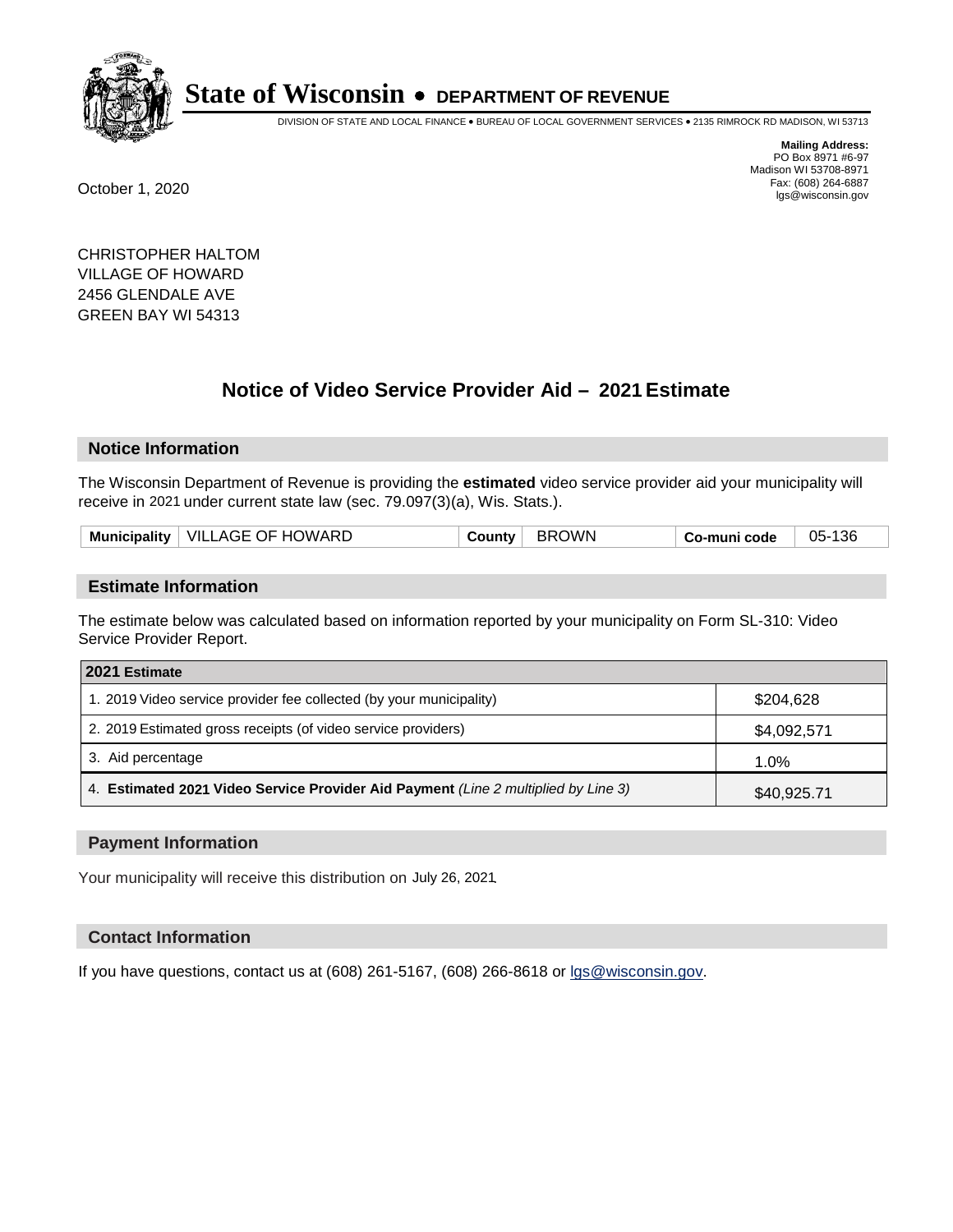

DIVISION OF STATE AND LOCAL FINANCE • BUREAU OF LOCAL GOVERNMENT SERVICES • 2135 RIMROCK RD MADISON, WI 53713

**Mailing Address:** PO Box 8971 #6-97 Madison WI 53708-8971<br>Fax: (608) 264-6887 Fax: (608) 264-6887 October 1, 2020 lgs@wisconsin.gov

KAREN OSTROWSKI VILLAGE OF PULASKI PO BOX 320 PULASKI WI 54162-0320

# **Notice of Video Service Provider Aid - 2021 Estimate**

## **Notice Information**

The Wisconsin Department of Revenue is providing the **estimated** video service provider aid your municipality will receive in 2021 under current state law (sec. 79.097(3)(a), Wis. Stats.).

|  |  | Municipality   VILLAGE OF PULASKI | County i | <b>BROWN</b> | Co-muni code | 05-171 |
|--|--|-----------------------------------|----------|--------------|--------------|--------|
|--|--|-----------------------------------|----------|--------------|--------------|--------|

#### **Estimate Information**

The estimate below was calculated based on information reported by your municipality on Form SL-310: Video Service Provider Report.

| 2021 Estimate                                                                      |            |
|------------------------------------------------------------------------------------|------------|
| 1. 2019 Video service provider fee collected (by your municipality)                | \$17,385   |
| 2. 2019 Estimated gross receipts (of video service providers)                      | \$579,500  |
| 3. Aid percentage                                                                  | 1.0%       |
| 4. Estimated 2021 Video Service Provider Aid Payment (Line 2 multiplied by Line 3) | \$5,795.00 |

#### **Payment Information**

Your municipality will receive this distribution on July 26, 2021.

## **Contact Information**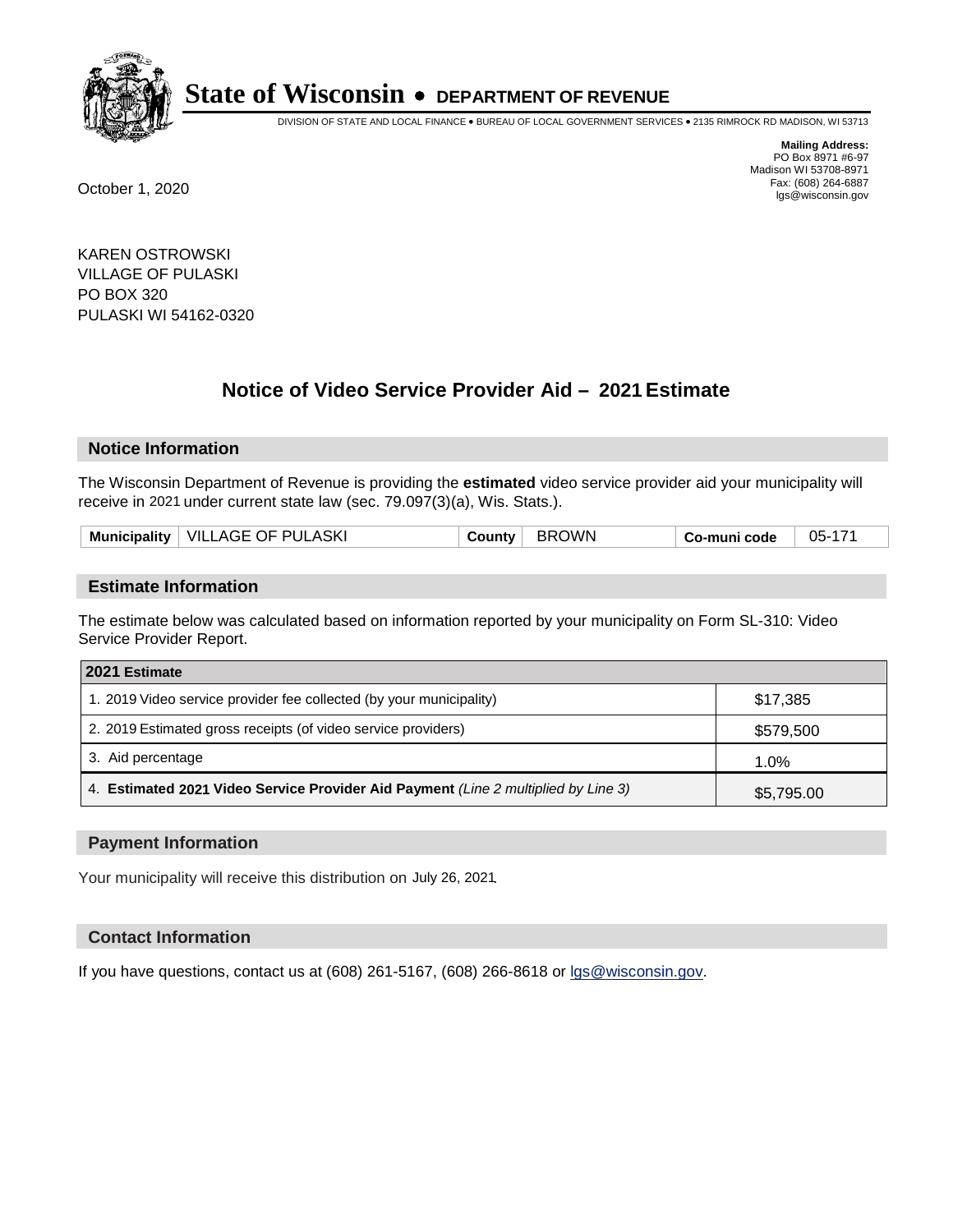

DIVISION OF STATE AND LOCAL FINANCE • BUREAU OF LOCAL GOVERNMENT SERVICES • 2135 RIMROCK RD MADISON, WI 53713

**Mailing Address:** PO Box 8971 #6-97 Madison WI 53708-8971<br>Fax: (608) 264-6887 Fax: (608) 264-6887 October 1, 2020 lgs@wisconsin.gov

BONNIE SWAN VILLAGE OF SUAMICO 12781 VELP AVE SUAMICO WI 54313

# **Notice of Video Service Provider Aid - 2021 Estimate**

## **Notice Information**

The Wisconsin Department of Revenue is providing the **estimated** video service provider aid your municipality will receive in 2021 under current state law (sec. 79.097(3)(a), Wis. Stats.).

| Municipality   VILLAGE OF SUAMICO<br>County | BROWN | Co-muni code | 05-178 |
|---------------------------------------------|-------|--------------|--------|
|---------------------------------------------|-------|--------------|--------|

#### **Estimate Information**

The estimate below was calculated based on information reported by your municipality on Form SL-310: Video Service Provider Report.

| 2021 Estimate                                                                      |             |
|------------------------------------------------------------------------------------|-------------|
| 1. 2019 Video service provider fee collected (by your municipality)                | \$80,533    |
| 2. 2019 Estimated gross receipts (of video service providers)                      | \$2,684,440 |
| 3. Aid percentage                                                                  | $1.0\%$     |
| 4. Estimated 2021 Video Service Provider Aid Payment (Line 2 multiplied by Line 3) | \$26,844.40 |

#### **Payment Information**

Your municipality will receive this distribution on July 26, 2021.

## **Contact Information**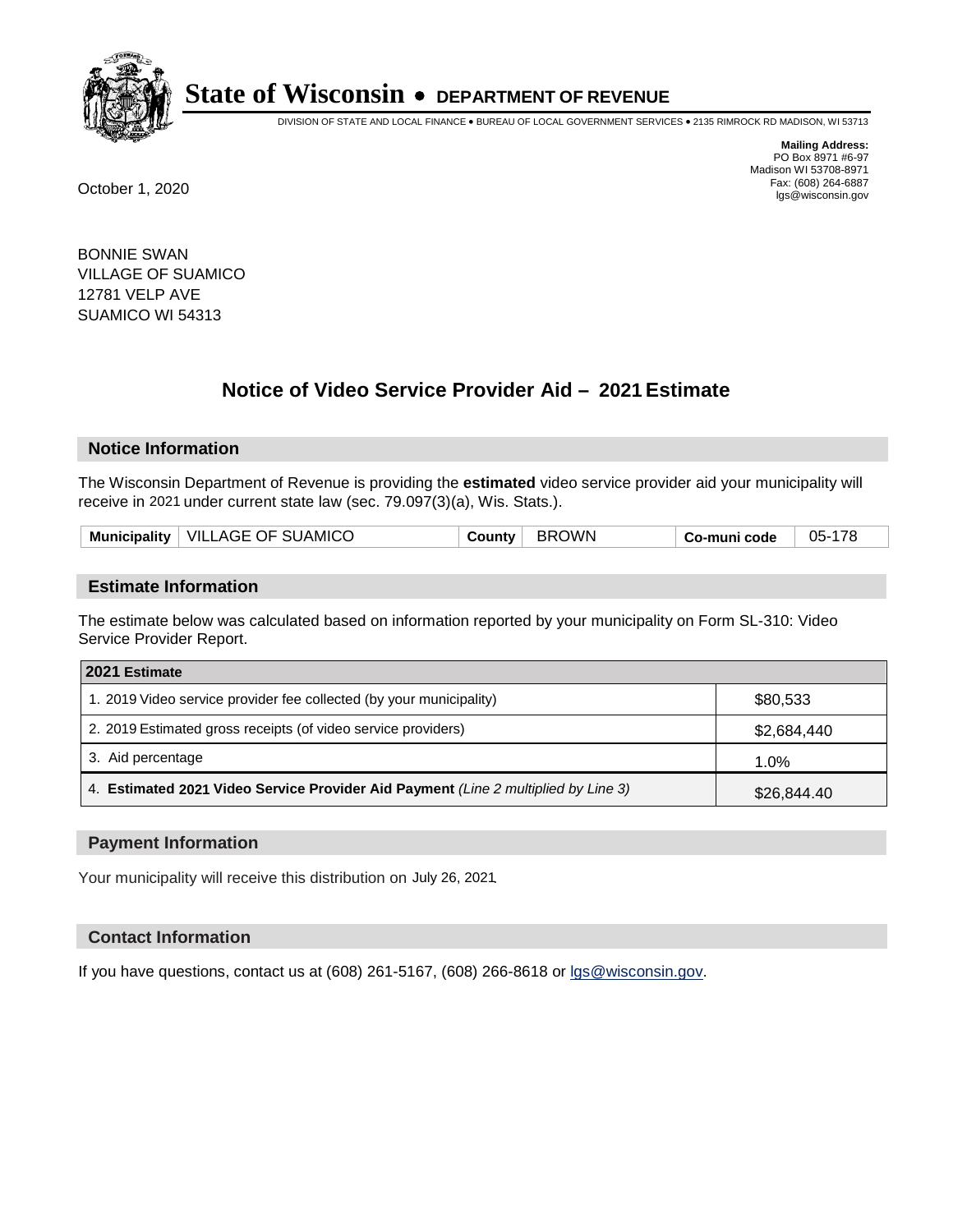

DIVISION OF STATE AND LOCAL FINANCE • BUREAU OF LOCAL GOVERNMENT SERVICES • 2135 RIMROCK RD MADISON, WI 53713

**Mailing Address:** PO Box 8971 #6-97 Madison WI 53708-8971<br>Fax: (608) 264-6887 Fax: (608) 264-6887 October 1, 2020 lgs@wisconsin.gov

MICHELLE SEIDL VILLAGE OF WRIGHTSTOWN 352 HIGH STREET WRIGHTSTOWN WI 54180-1130

# **Notice of Video Service Provider Aid - 2021 Estimate**

## **Notice Information**

The Wisconsin Department of Revenue is providing the **estimated** video service provider aid your municipality will receive in 2021 under current state law (sec. 79.097(3)(a), Wis. Stats.).

| Municipality   VILLAGE OF WRIGHTSTOWN | County BROWN | 05-191<br><sup>⊦</sup> Co-muni code |
|---------------------------------------|--------------|-------------------------------------|
|---------------------------------------|--------------|-------------------------------------|

#### **Estimate Information**

The estimate below was calculated based on information reported by your municipality on Form SL-310: Video Service Provider Report.

| 2021 Estimate                                                                      |            |
|------------------------------------------------------------------------------------|------------|
| 1. 2019 Video service provider fee collected (by your municipality)                | \$25,096   |
| 2. 2019 Estimated gross receipts (of video service providers)                      | \$501,927  |
| 3. Aid percentage                                                                  | 1.0%       |
| 4. Estimated 2021 Video Service Provider Aid Payment (Line 2 multiplied by Line 3) | \$5,019.27 |

#### **Payment Information**

Your municipality will receive this distribution on July 26, 2021.

## **Contact Information**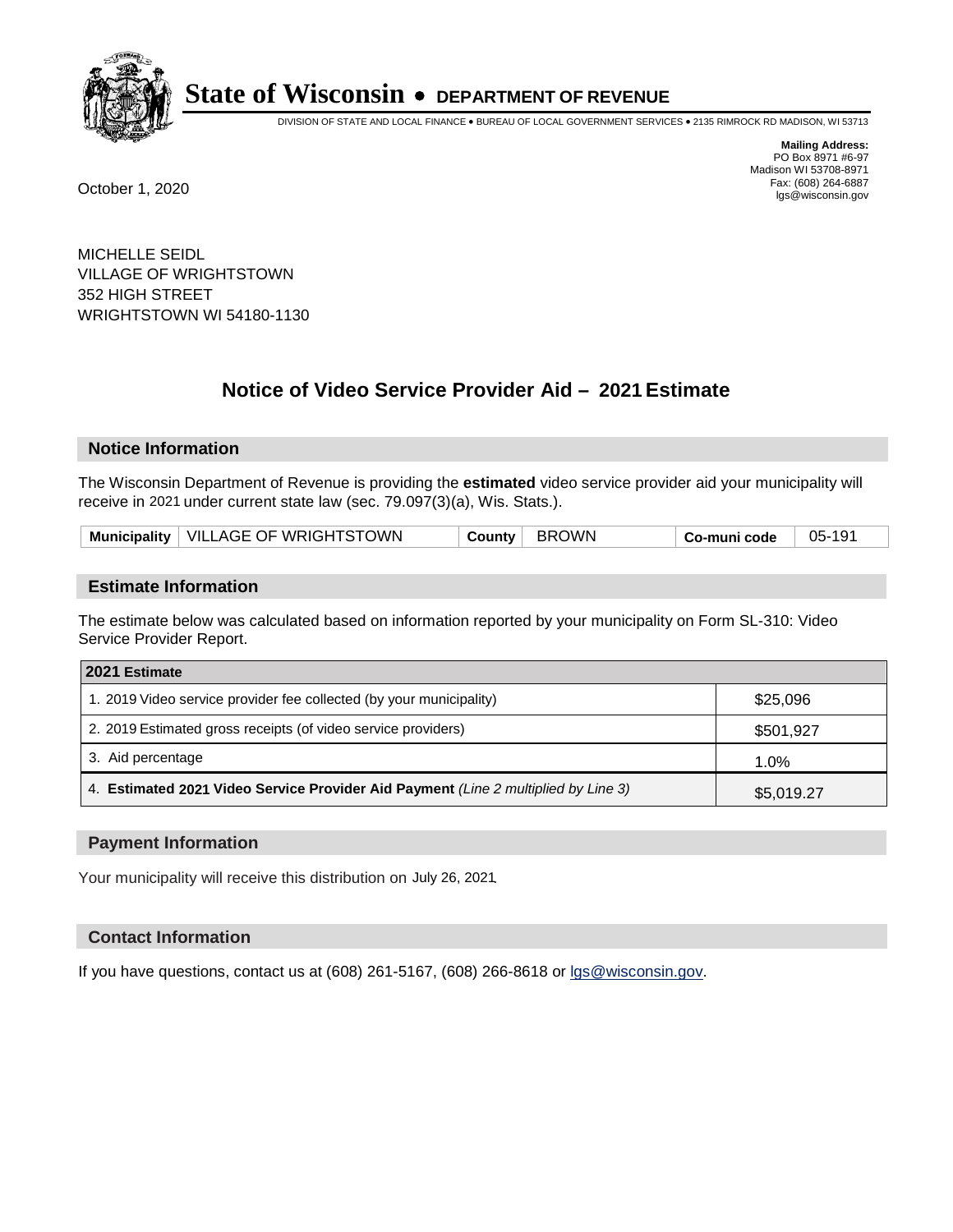

DIVISION OF STATE AND LOCAL FINANCE • BUREAU OF LOCAL GOVERNMENT SERVICES • 2135 RIMROCK RD MADISON, WI 53713

**Mailing Address:** PO Box 8971 #6-97 Madison WI 53708-8971<br>Fax: (608) 264-6887 Fax: (608) 264-6887 October 1, 2020 lgs@wisconsin.gov

CAREY DANEN CITY OF DE PERE 335 S BROADWAY ST DE PERE WI 54115

# **Notice of Video Service Provider Aid - 2021 Estimate**

## **Notice Information**

The Wisconsin Department of Revenue is providing the **estimated** video service provider aid your municipality will receive in 2021 under current state law (sec. 79.097(3)(a), Wis. Stats.).

| Municipality   CITY OF DE PERE | <b>County</b> ' | WWC<br>- BRL. | o-muni codeٽ | 05-216 |
|--------------------------------|-----------------|---------------|--------------|--------|
|                                |                 |               |              |        |

#### **Estimate Information**

The estimate below was calculated based on information reported by your municipality on Form SL-310: Video Service Provider Report.

| 2021 Estimate                                                                      |             |
|------------------------------------------------------------------------------------|-------------|
| 1. 2019 Video service provider fee collected (by your municipality)                | \$237,109   |
| 2. 2019 Estimated gross receipts (of video service providers)                      | \$4,742,183 |
| 3. Aid percentage                                                                  | 1.0%        |
| 4. Estimated 2021 Video Service Provider Aid Payment (Line 2 multiplied by Line 3) | \$47,421.83 |

#### **Payment Information**

Your municipality will receive this distribution on July 26, 2021.

## **Contact Information**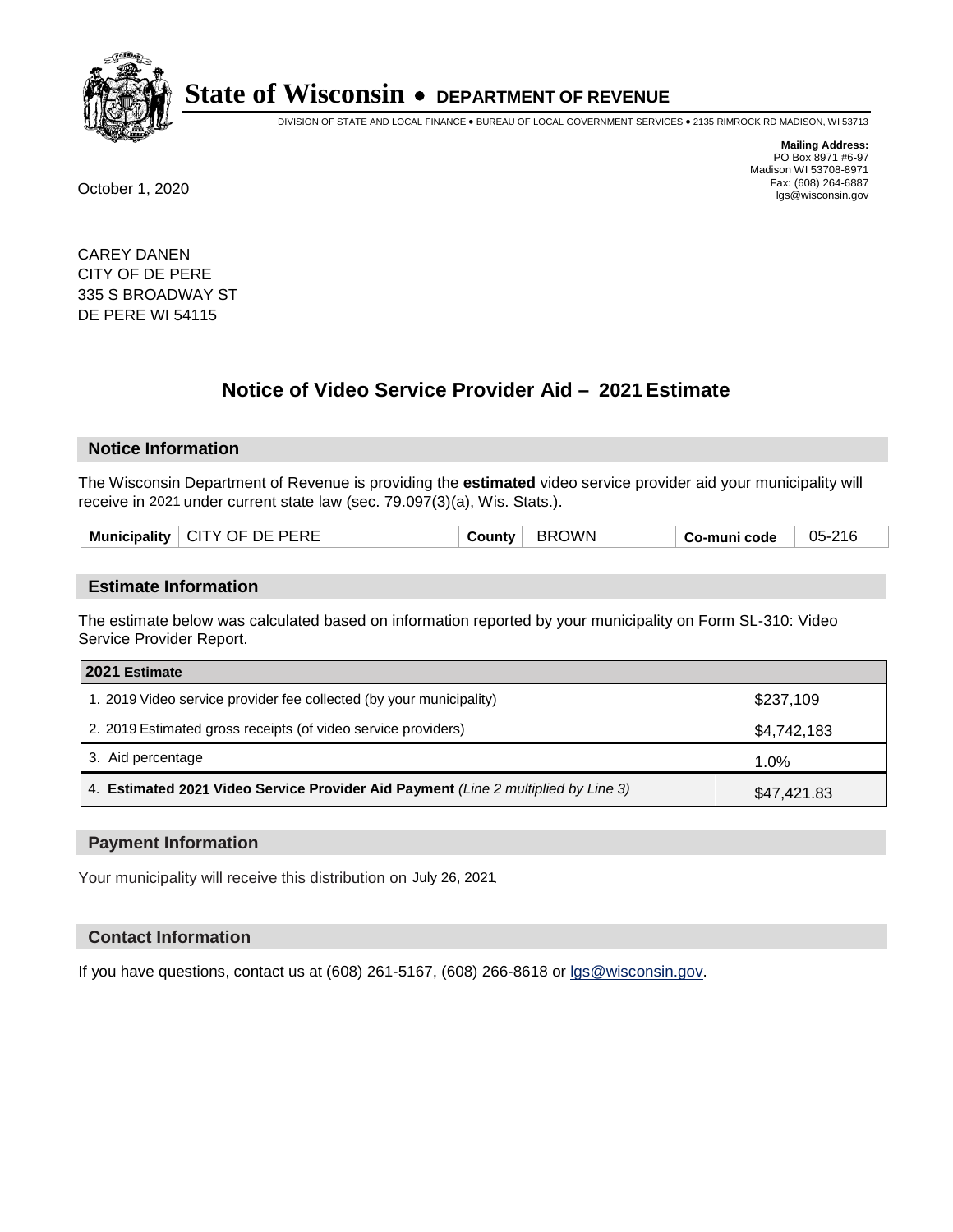

DIVISION OF STATE AND LOCAL FINANCE • BUREAU OF LOCAL GOVERNMENT SERVICES • 2135 RIMROCK RD MADISON, WI 53713

**Mailing Address:** PO Box 8971 #6-97 Madison WI 53708-8971<br>Fax: (608) 264-6887 Fax: (608) 264-6887 October 1, 2020 lgs@wisconsin.gov

KRIS TESKE CITY OF GREEN BAY 100 N JEFFERSON ST #106 GREEN BAY WI 54301-5006

# **Notice of Video Service Provider Aid - 2021 Estimate**

## **Notice Information**

The Wisconsin Department of Revenue is providing the **estimated** video service provider aid your municipality will receive in 2021 under current state law (sec. 79.097(3)(a), Wis. Stats.).

|--|

#### **Estimate Information**

The estimate below was calculated based on information reported by your municipality on Form SL-310: Video Service Provider Report.

| 2021 Estimate                                                                      |              |
|------------------------------------------------------------------------------------|--------------|
| 1. 2019 Video service provider fee collected (by your municipality)                | \$920,467    |
| 2. 2019 Estimated gross receipts (of video service providers)                      | \$18,409,336 |
| 3. Aid percentage                                                                  | 1.0%         |
| 4. Estimated 2021 Video Service Provider Aid Payment (Line 2 multiplied by Line 3) | \$184,093.36 |

#### **Payment Information**

Your municipality will receive this distribution on July 26, 2021.

## **Contact Information**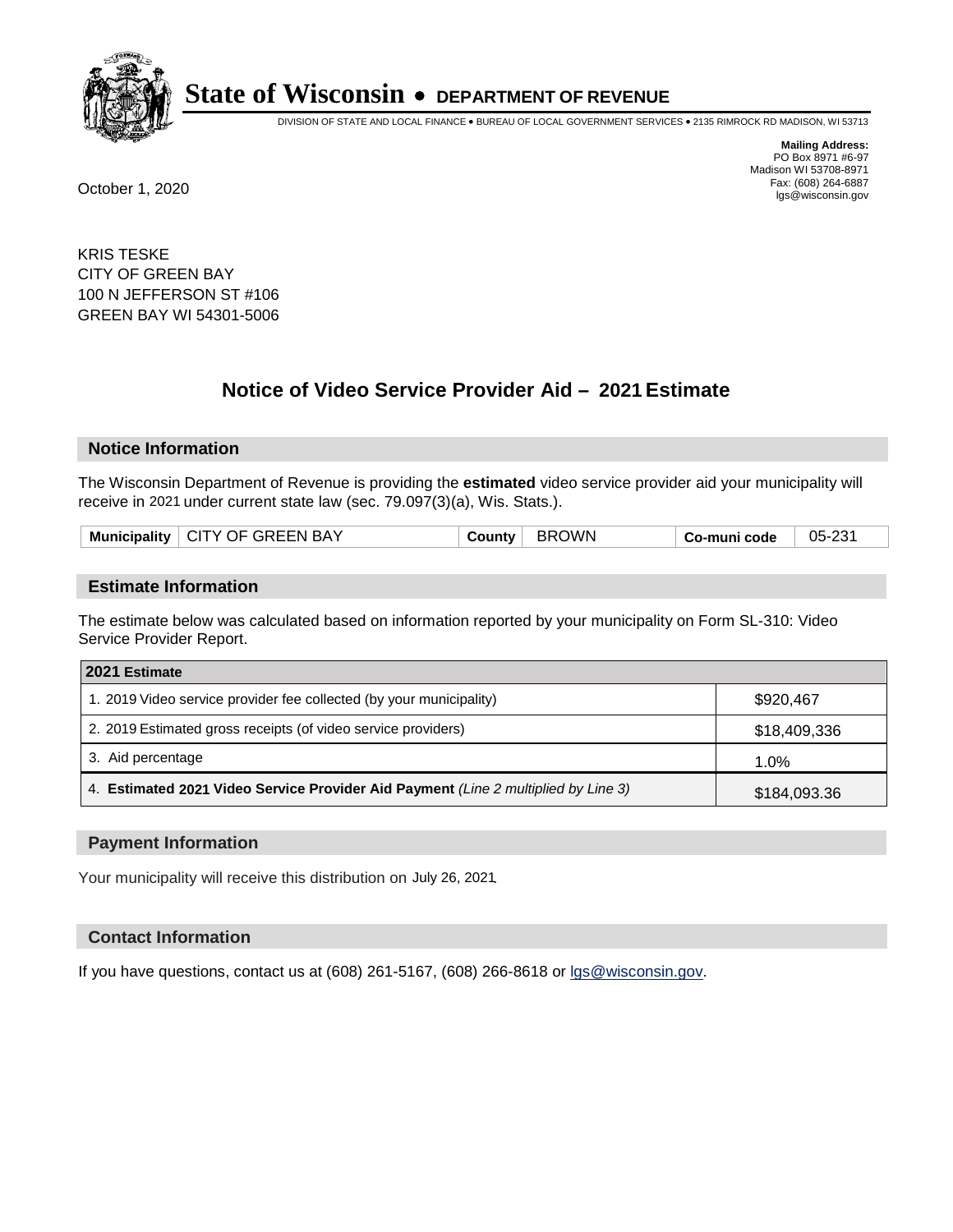

DIVISION OF STATE AND LOCAL FINANCE • BUREAU OF LOCAL GOVERNMENT SERVICES • 2135 RIMROCK RD MADISON, WI 53713

**Mailing Address:** PO Box 8971 #6-97 Madison WI 53708-8971<br>Fax: (608) 264-6887 Fax: (608) 264-6887 October 1, 2020 lgs@wisconsin.gov

STEVE PHIPPS TOWN OF STOCKBRIDGE N5024 LONG ROAD CHILTON WI 53014

# **Notice of Video Service Provider Aid - 2021 Estimate**

## **Notice Information**

The Wisconsin Department of Revenue is providing the **estimated** video service provider aid your municipality will receive in 2021 under current state law (sec. 79.097(3)(a), Wis. Stats.).

| Municipality   TOWN OF STOCKBRIDGE | <b>CALUME</b><br>County | 08-016<br>Co-muni code |  |
|------------------------------------|-------------------------|------------------------|--|
|------------------------------------|-------------------------|------------------------|--|

#### **Estimate Information**

The estimate below was calculated based on information reported by your municipality on Form SL-310: Video Service Provider Report.

| 2021 Estimate                                                                      |          |
|------------------------------------------------------------------------------------|----------|
| 1. 2019 Video service provider fee collected (by your municipality)                | \$2,717  |
| 2. 2019 Estimated gross receipts (of video service providers)                      | \$91,000 |
| 3. Aid percentage                                                                  | 1.0%     |
| 4. Estimated 2021 Video Service Provider Aid Payment (Line 2 multiplied by Line 3) | \$910.00 |

#### **Payment Information**

Your municipality will receive this distribution on July 26, 2021.

## **Contact Information**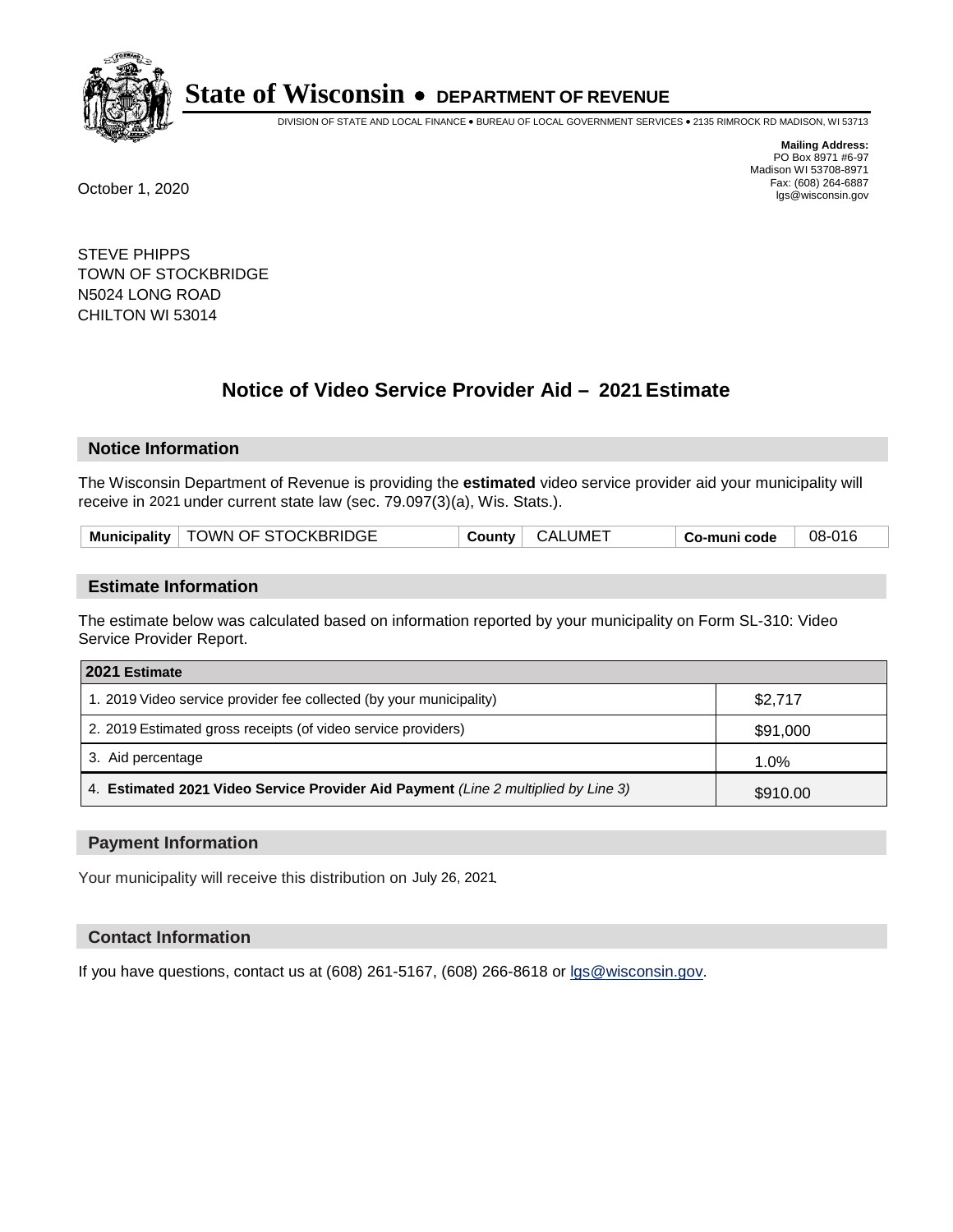

DIVISION OF STATE AND LOCAL FINANCE • BUREAU OF LOCAL GOVERNMENT SERVICES • 2135 RIMROCK RD MADISON, WI 53713

**Mailing Address:** PO Box 8971 #6-97 Madison WI 53708-8971<br>Fax: (608) 264-6887 Fax: (608) 264-6887 October 1, 2020 lgs@wisconsin.gov

JENNIFER WEYENBERG VILLAGE OF HARRISON W5298 STATE HWY 114 MENASHA WI 54952

# **Notice of Video Service Provider Aid - 2021 Estimate**

## **Notice Information**

The Wisconsin Department of Revenue is providing the **estimated** video service provider aid your municipality will receive in 2021 under current state law (sec. 79.097(3)(a), Wis. Stats.).

| Municipality   VILLAGE OF HARRISON<br><b>CALUMET</b><br>08-131<br>County<br>Co-muni code |
|------------------------------------------------------------------------------------------|
|------------------------------------------------------------------------------------------|

#### **Estimate Information**

The estimate below was calculated based on information reported by your municipality on Form SL-310: Video Service Provider Report.

| 2021 Estimate                                                                      |             |
|------------------------------------------------------------------------------------|-------------|
| 1. 2019 Video service provider fee collected (by your municipality)                | \$114,605   |
| 2. 2019 Estimated gross receipts (of video service providers)                      | \$2,292,100 |
| 3. Aid percentage                                                                  | 1.0%        |
| 4. Estimated 2021 Video Service Provider Aid Payment (Line 2 multiplied by Line 3) | \$22,921.00 |

#### **Payment Information**

Your municipality will receive this distribution on July 26, 2021.

## **Contact Information**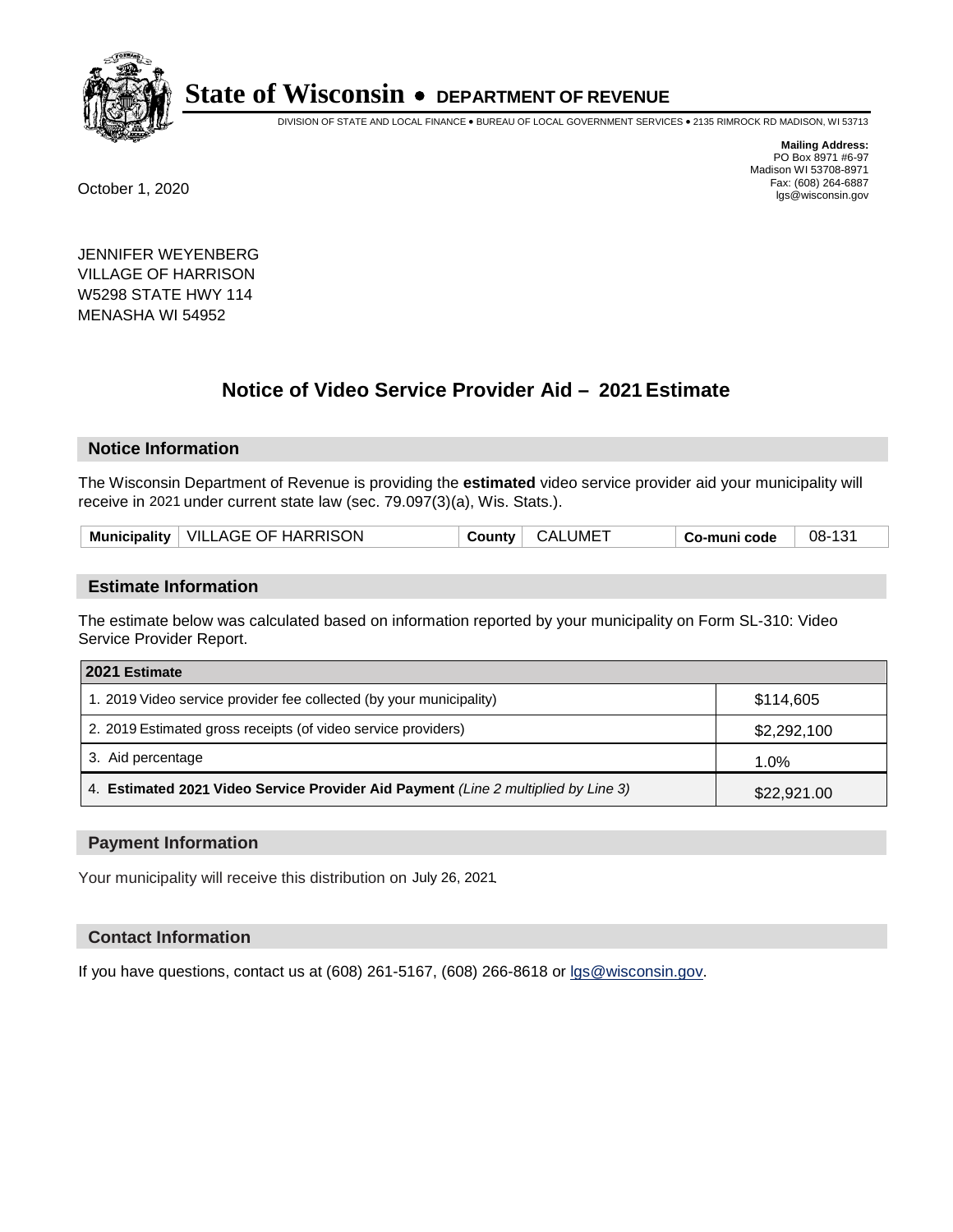

DIVISION OF STATE AND LOCAL FINANCE • BUREAU OF LOCAL GOVERNMENT SERVICES • 2135 RIMROCK RD MADISON, WI 53713

**Mailing Address:** PO Box 8971 #6-97 Madison WI 53708-8971<br>Fax: (608) 264-6887 Fax: (608) 264-6887 October 1, 2020 lgs@wisconsin.gov

DENNIS DUPREY VILLAGE OF HILBERT PO BOX 266 HILBERT WI 54129-0266

# **Notice of Video Service Provider Aid - 2021 Estimate**

## **Notice Information**

The Wisconsin Department of Revenue is providing the **estimated** video service provider aid your municipality will receive in 2021 under current state law (sec. 79.097(3)(a), Wis. Stats.).

| Municipality   VILLAGE OF HILBERT | CALUME <sup>-</sup><br>∶ Countvٽ | 08-136<br>Co-muni code |  |
|-----------------------------------|----------------------------------|------------------------|--|
|-----------------------------------|----------------------------------|------------------------|--|

#### **Estimate Information**

The estimate below was calculated based on information reported by your municipality on Form SL-310: Video Service Provider Report.

| 2021 Estimate                                                                      |            |
|------------------------------------------------------------------------------------|------------|
| 1. 2019 Video service provider fee collected (by your municipality)                | \$9,227    |
| 2. 2019 Estimated gross receipts (of video service providers)                      | \$230,683  |
| 3. Aid percentage                                                                  | 1.0%       |
| 4. Estimated 2021 Video Service Provider Aid Payment (Line 2 multiplied by Line 3) | \$2,306.83 |

#### **Payment Information**

Your municipality will receive this distribution on July 26, 2021.

## **Contact Information**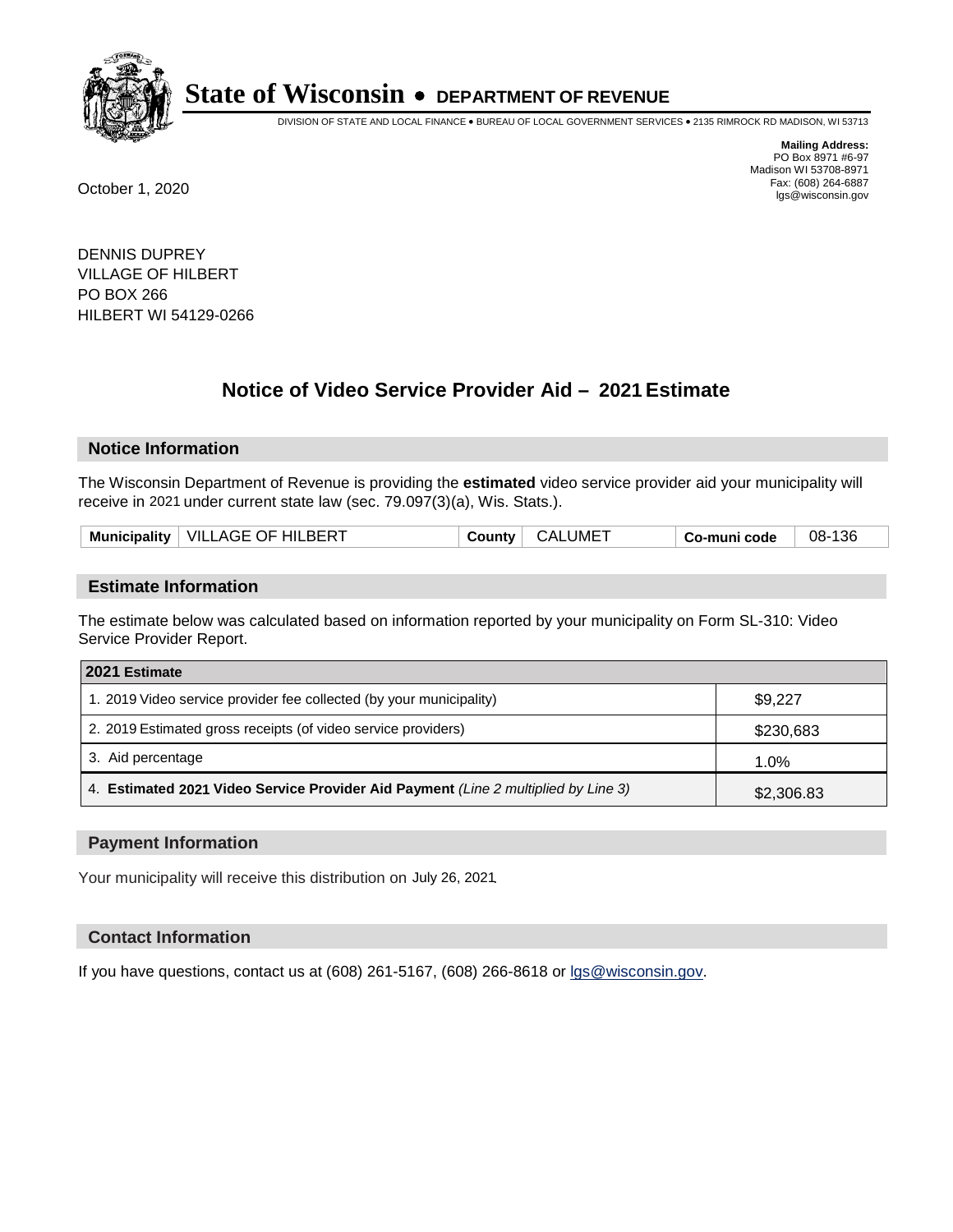

DIVISION OF STATE AND LOCAL FINANCE • BUREAU OF LOCAL GOVERNMENT SERVICES • 2135 RIMROCK RD MADISON, WI 53713

**Mailing Address:** PO Box 8971 #6-97 Madison WI 53708-8971<br>Fax: (608) 264-6887 Fax: (608) 264-6887 October 1, 2020 lgs@wisconsin.gov

JO ANN LESSER VILLAGE OF SHERWOOD PO BOX 279 SHERWOOD WI 54169-0279

# **Notice of Video Service Provider Aid - 2021 Estimate**

## **Notice Information**

The Wisconsin Department of Revenue is providing the **estimated** video service provider aid your municipality will receive in 2021 under current state law (sec. 79.097(3)(a), Wis. Stats.).

| Municipality   VILLAGE OF SHERWOOD | CALUMET<br><b>County</b> | 08-179<br>Co-muni code |
|------------------------------------|--------------------------|------------------------|
|------------------------------------|--------------------------|------------------------|

#### **Estimate Information**

The estimate below was calculated based on information reported by your municipality on Form SL-310: Video Service Provider Report.

| 2021 Estimate                                                                      |            |
|------------------------------------------------------------------------------------|------------|
| 1. 2019 Video service provider fee collected (by your municipality)                | \$29,037   |
| 2. 2019 Estimated gross receipts (of video service providers)                      | \$674,784  |
| 3. Aid percentage                                                                  | 1.0%       |
| 4. Estimated 2021 Video Service Provider Aid Payment (Line 2 multiplied by Line 3) | \$6,747.84 |

#### **Payment Information**

Your municipality will receive this distribution on July 26, 2021.

## **Contact Information**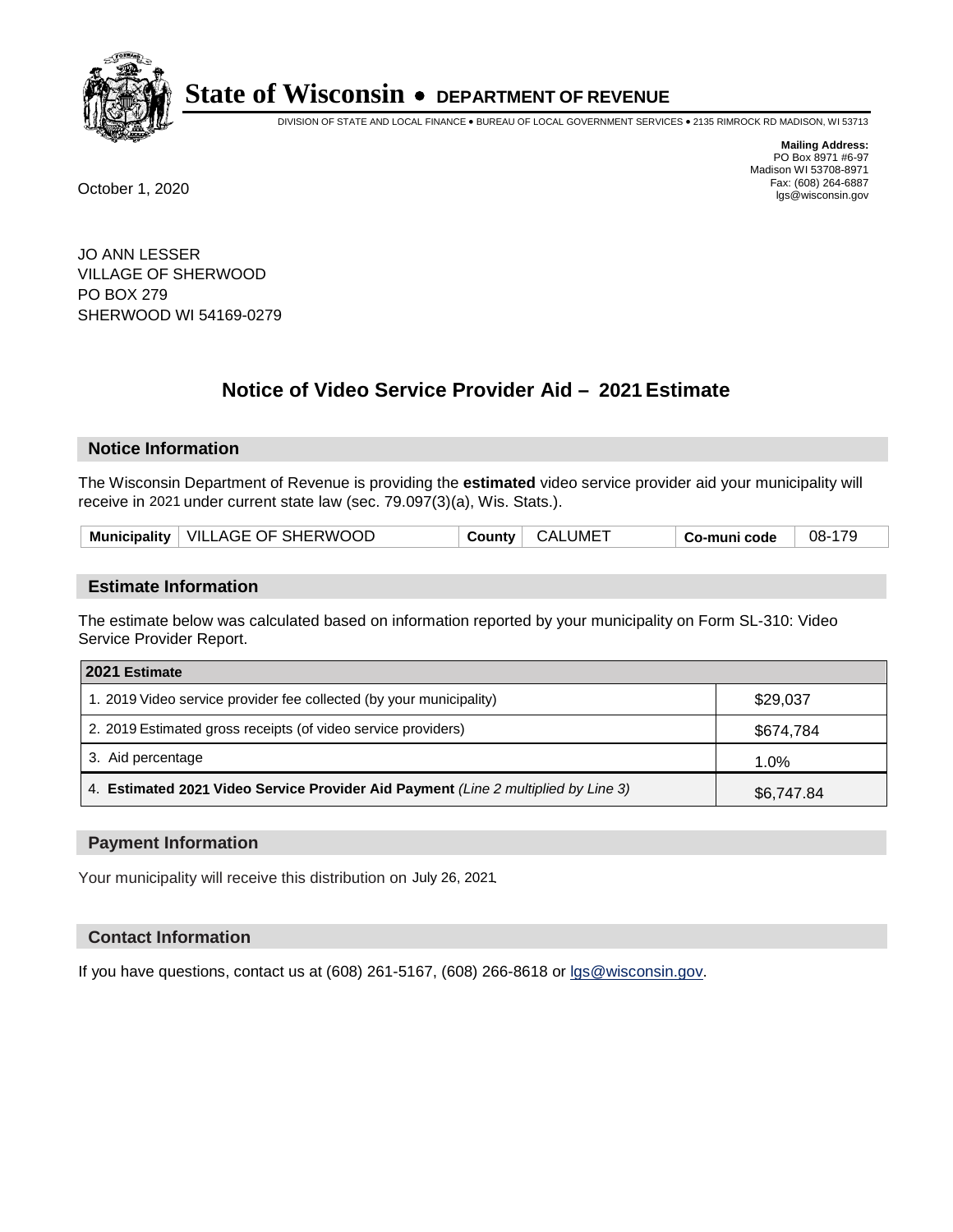

DIVISION OF STATE AND LOCAL FINANCE • BUREAU OF LOCAL GOVERNMENT SERVICES • 2135 RIMROCK RD MADISON, WI 53713

**Mailing Address:** PO Box 8971 #6-97 Madison WI 53708-8971<br>Fax: (608) 264-6887 Fax: (608) 264-6887 October 1, 2020 lgs@wisconsin.gov

BOBBI REEDY VILLAGE OF STOCKBRIDGE PO BOX 292 STOCKBRIDGE WI 53088-0292

# **Notice of Video Service Provider Aid - 2021 Estimate**

## **Notice Information**

The Wisconsin Department of Revenue is providing the **estimated** video service provider aid your municipality will receive in 2021 under current state law (sec. 79.097(3)(a), Wis. Stats.).

| Municipality   VILLAGE OF STOCKBRIDGE | CALUMET<br><b>County</b> | 08-181<br>Co-muni code |  |
|---------------------------------------|--------------------------|------------------------|--|
|---------------------------------------|--------------------------|------------------------|--|

#### **Estimate Information**

The estimate below was calculated based on information reported by your municipality on Form SL-310: Video Service Provider Report.

| 2021 Estimate                                                                      |            |
|------------------------------------------------------------------------------------|------------|
| 1. 2019 Video service provider fee collected (by your municipality)                | \$7,209    |
| 2. 2019 Estimated gross receipts (of video service providers)                      | \$180,233  |
| 3. Aid percentage                                                                  | 1.0%       |
| 4. Estimated 2021 Video Service Provider Aid Payment (Line 2 multiplied by Line 3) | \$1,802.33 |

#### **Payment Information**

Your municipality will receive this distribution on July 26, 2021.

## **Contact Information**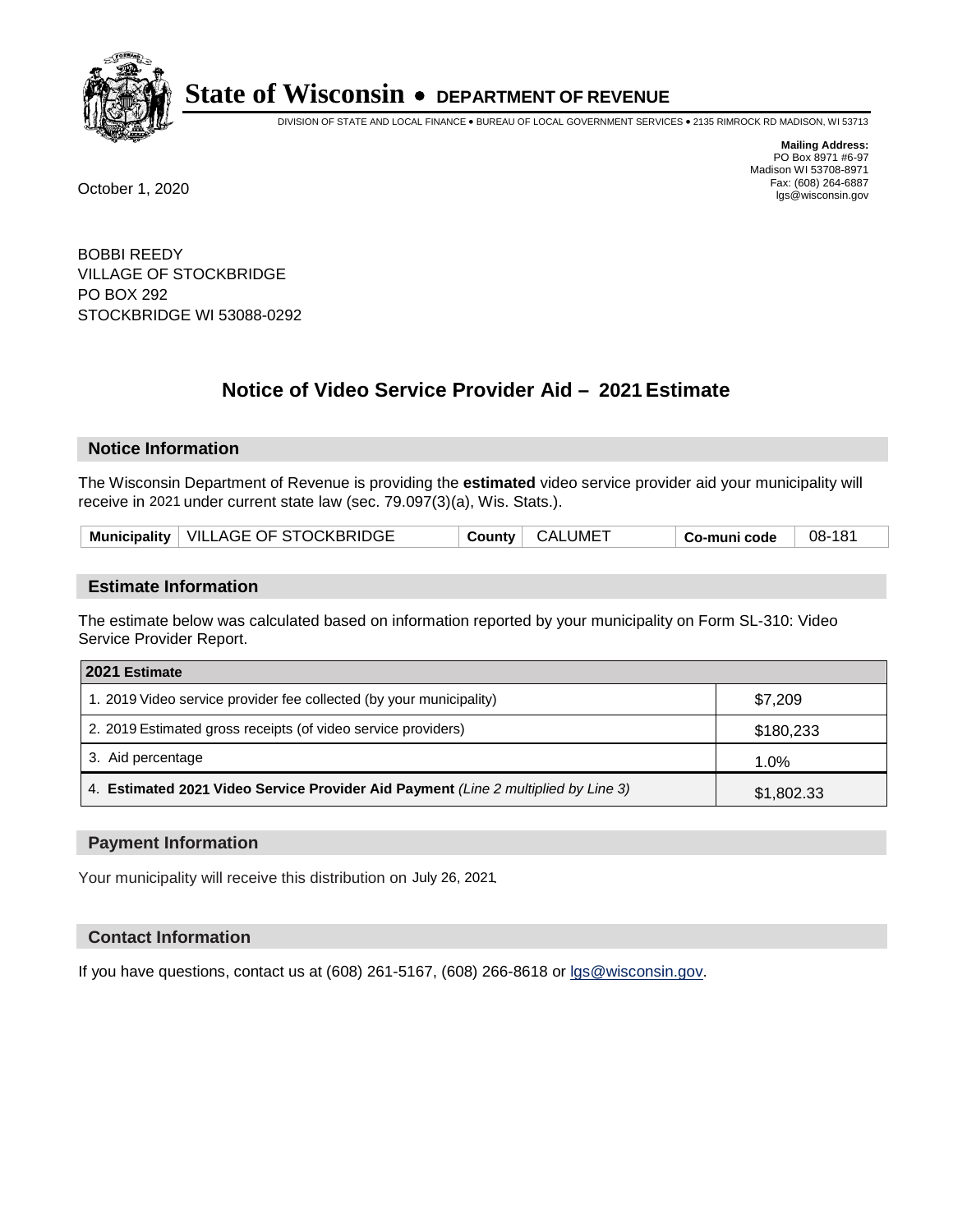

DIVISION OF STATE AND LOCAL FINANCE • BUREAU OF LOCAL GOVERNMENT SERVICES • 2135 RIMROCK RD MADISON, WI 53713

**Mailing Address:** PO Box 8971 #6-97 Madison WI 53708-8971<br>Fax: (608) 264-6887 Fax: (608) 264-6887 October 1, 2020 lgs@wisconsin.gov

LORI GOSZ CITY OF BRILLION 201 N MAIN ST BRILLION WI 54110

# **Notice of Video Service Provider Aid - 2021 Estimate**

## **Notice Information**

The Wisconsin Department of Revenue is providing the **estimated** video service provider aid your municipality will receive in 2021 under current state law (sec. 79.097(3)(a), Wis. Stats.).

|  |  | Municipality   CITY OF BRILLION | ∵ountvٽ | CALUME <sup>-</sup> | Co-muni code | 08-206 |
|--|--|---------------------------------|---------|---------------------|--------------|--------|
|--|--|---------------------------------|---------|---------------------|--------------|--------|

#### **Estimate Information**

The estimate below was calculated based on information reported by your municipality on Form SL-310: Video Service Provider Report.

| 2021 Estimate                                                                      |            |
|------------------------------------------------------------------------------------|------------|
| 1. 2019 Video service provider fee collected (by your municipality)                | \$21,456   |
| 2. 2019 Estimated gross receipts (of video service providers)                      | \$715,199  |
| 3. Aid percentage                                                                  | 1.0%       |
| 4. Estimated 2021 Video Service Provider Aid Payment (Line 2 multiplied by Line 3) | \$7,151.99 |

#### **Payment Information**

Your municipality will receive this distribution on July 26, 2021.

## **Contact Information**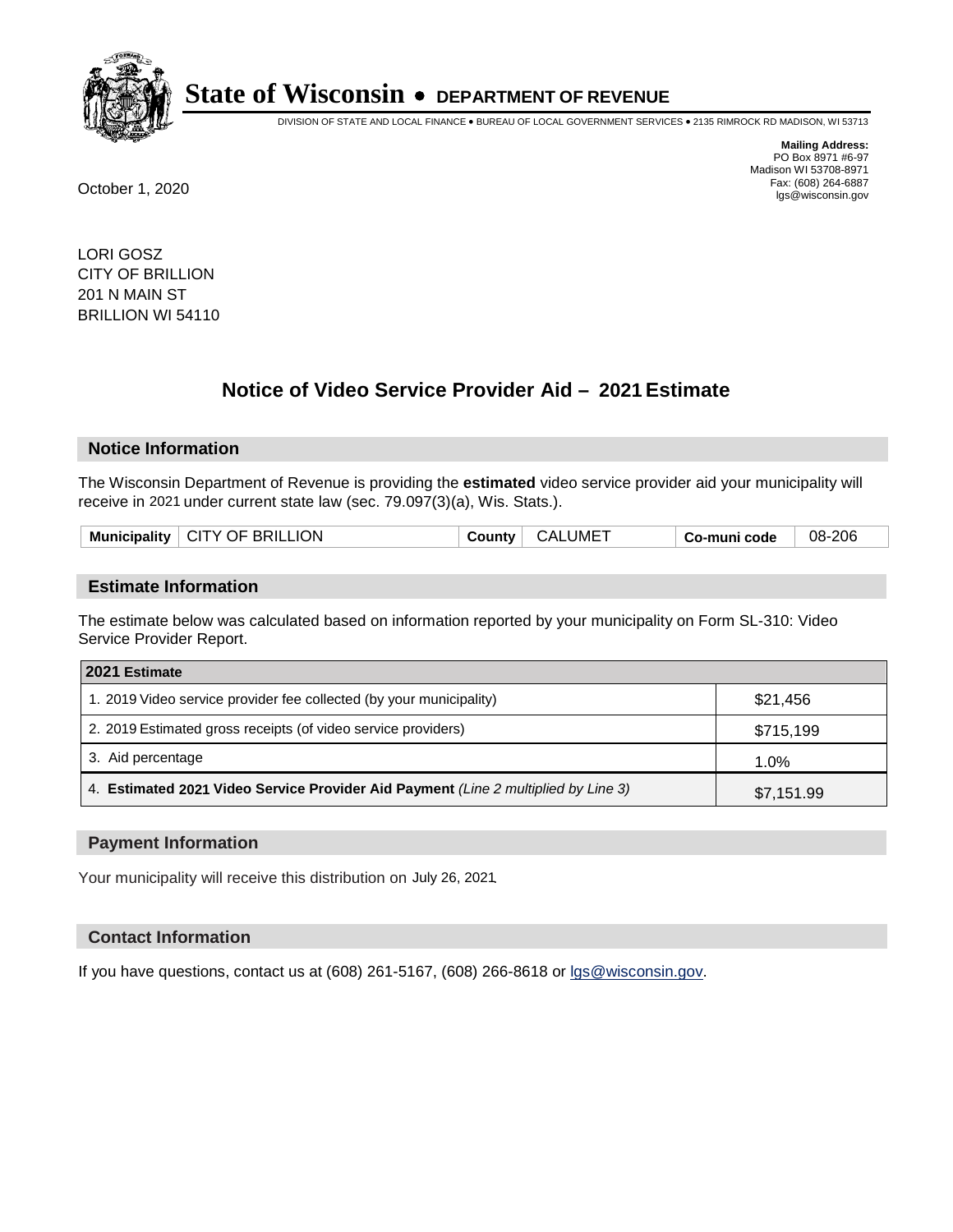

DIVISION OF STATE AND LOCAL FINANCE • BUREAU OF LOCAL GOVERNMENT SERVICES • 2135 RIMROCK RD MADISON, WI 53713

**Mailing Address:** PO Box 8971 #6-97 Madison WI 53708-8971<br>Fax: (608) 264-6887 Fax: (608) 264-6887 October 1, 2020 lgs@wisconsin.gov

DAVID DETROYE CITY OF CHILTON 42 SCHOOL ST CHILTON WI 53014-1346

# **Notice of Video Service Provider Aid - 2021 Estimate**

## **Notice Information**

The Wisconsin Department of Revenue is providing the **estimated** video service provider aid your municipality will receive in 2021 under current state law (sec. 79.097(3)(a), Wis. Stats.).

|  | CITY OF CHILTON<br><b>Municipality</b> | CALUME <sup>-</sup><br>⊖Count∨ ∂ | Co-muni code | 08-211 |
|--|----------------------------------------|----------------------------------|--------------|--------|
|--|----------------------------------------|----------------------------------|--------------|--------|

#### **Estimate Information**

The estimate below was calculated based on information reported by your municipality on Form SL-310: Video Service Provider Report.

| 2021 Estimate                                                                      |             |
|------------------------------------------------------------------------------------|-------------|
| 1. 2019 Video service provider fee collected (by your municipality)                | \$30.992    |
| 2. 2019 Estimated gross receipts (of video service providers)                      | \$1,033,081 |
| 3. Aid percentage                                                                  | 1.0%        |
| 4. Estimated 2021 Video Service Provider Aid Payment (Line 2 multiplied by Line 3) | \$10,330.81 |

#### **Payment Information**

Your municipality will receive this distribution on July 26, 2021.

## **Contact Information**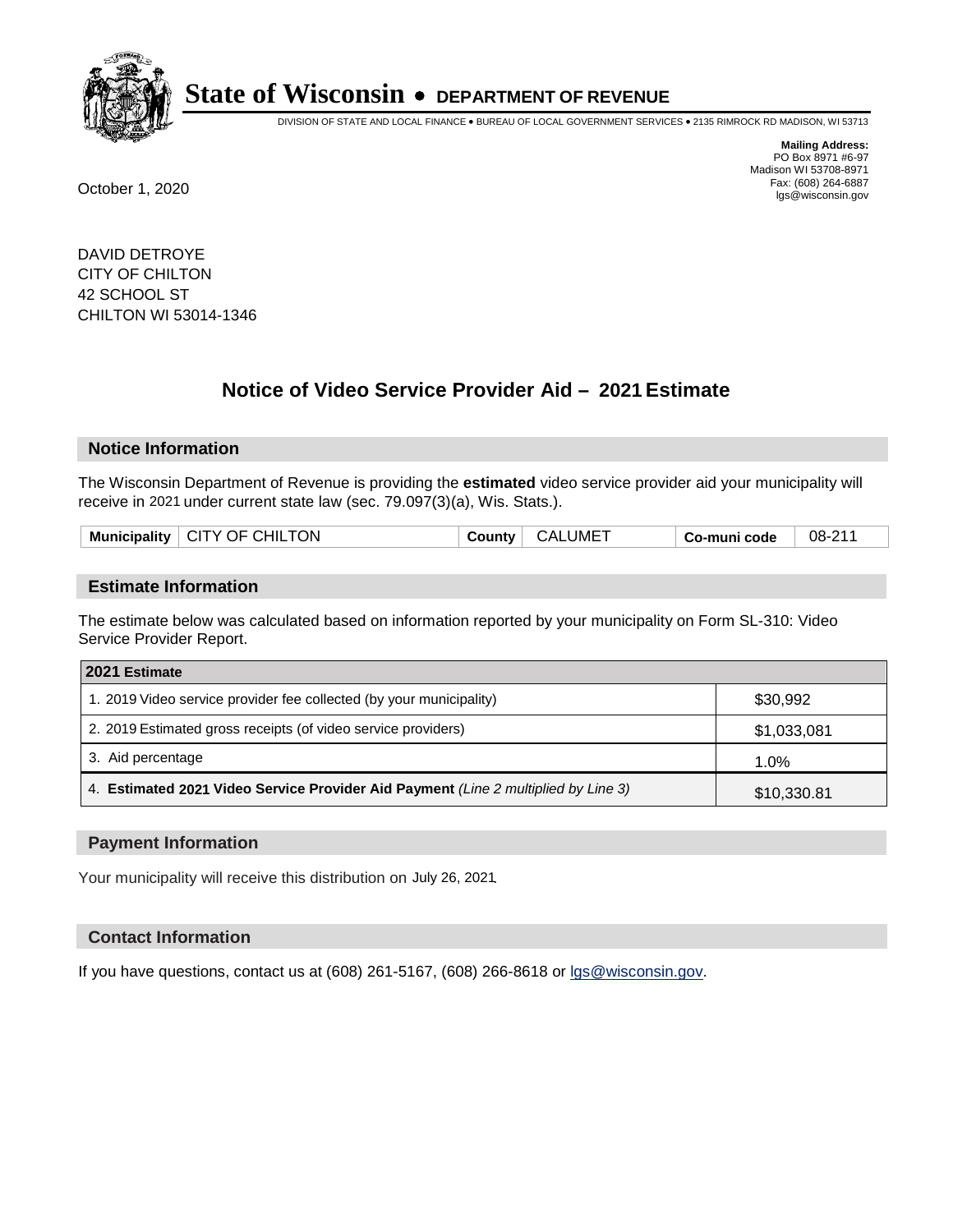

DIVISION OF STATE AND LOCAL FINANCE • BUREAU OF LOCAL GOVERNMENT SERVICES • 2135 RIMROCK RD MADISON, WI 53713

**Mailing Address:** PO Box 8971 #6-97 Madison WI 53708-8971<br>Fax: (608) 264-6887 Fax: (608) 264-6887 October 1, 2020 lgs@wisconsin.gov

CASSANDRA LANGENFELD CITY OF NEW HOLSTEIN 2110 WASHINGTON ST NEW HOLSTEIN WI 53061-1045

# **Notice of Video Service Provider Aid - 2021 Estimate**

## **Notice Information**

The Wisconsin Department of Revenue is providing the **estimated** video service provider aid your municipality will receive in 2021 under current state law (sec. 79.097(3)(a), Wis. Stats.).

| Municipality   CITY OF NEW HOLSTEIN | <b>CALUMET</b><br>County | 08-261<br>Co-muni code |  |
|-------------------------------------|--------------------------|------------------------|--|
|-------------------------------------|--------------------------|------------------------|--|

#### **Estimate Information**

The estimate below was calculated based on information reported by your municipality on Form SL-310: Video Service Provider Report.

| 2021 Estimate                                                                      |            |
|------------------------------------------------------------------------------------|------------|
| 1. 2019 Video service provider fee collected (by your municipality)                | \$40.279   |
| 2. 2019 Estimated gross receipts (of video service providers)                      | \$805,584  |
| 3. Aid percentage                                                                  | 1.0%       |
| 4. Estimated 2021 Video Service Provider Aid Payment (Line 2 multiplied by Line 3) | \$8,055.84 |

#### **Payment Information**

Your municipality will receive this distribution on July 26, 2021.

## **Contact Information**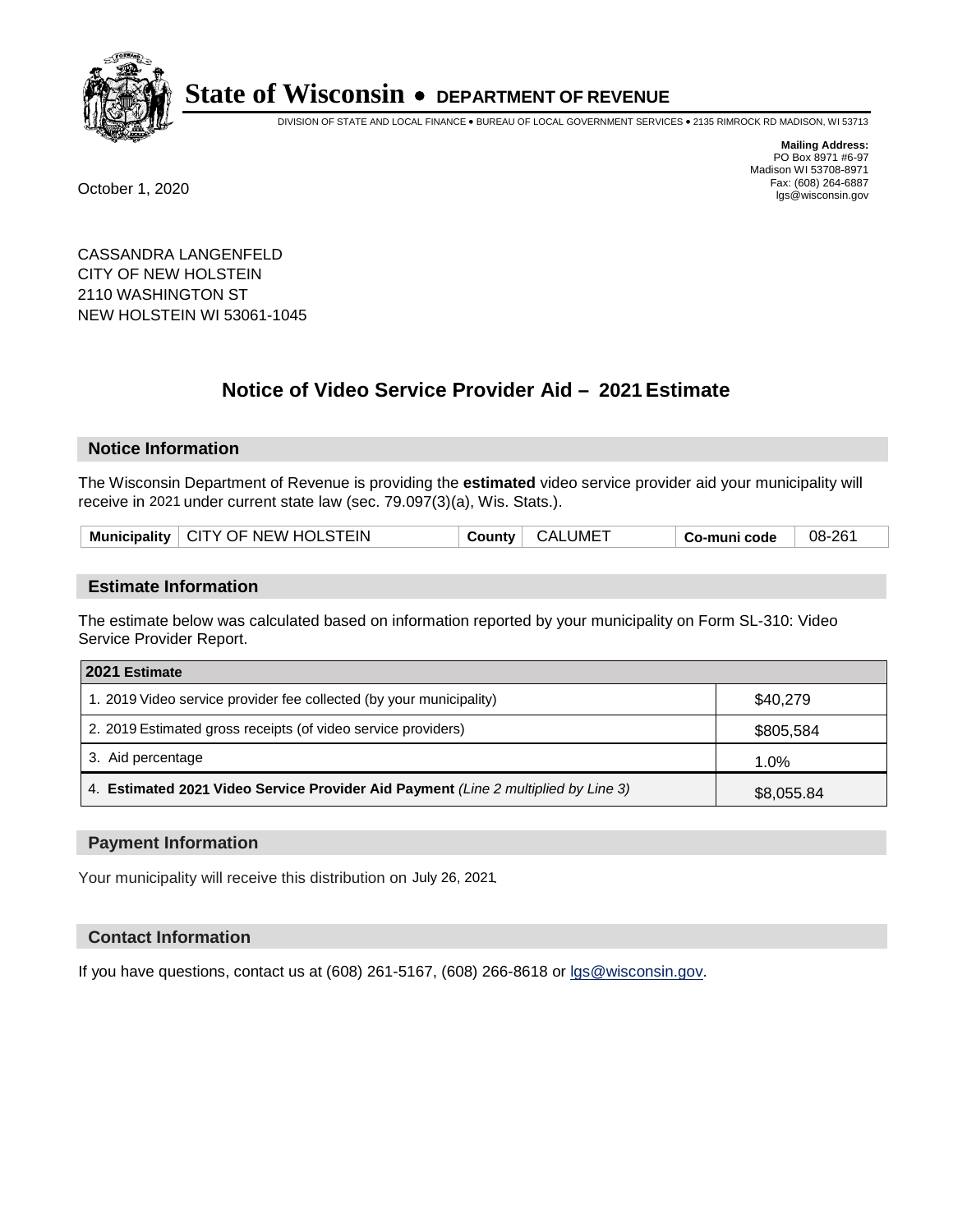

DIVISION OF STATE AND LOCAL FINANCE • BUREAU OF LOCAL GOVERNMENT SERVICES • 2135 RIMROCK RD MADISON, WI 53713

**Mailing Address:** PO Box 8971 #6-97 Madison WI 53708-8971<br>Fax: (608) 264-6887 Fax: (608) 264-6887 October 1, 2020 lgs@wisconsin.gov

LAURA KONWINSKI TOWN OF LAFAYETTE 5765 197TH ST CHIPPEWA FALLS WI 54729-9128

# **Notice of Video Service Provider Aid - 2021 Estimate**

## **Notice Information**

The Wisconsin Department of Revenue is providing the **estimated** video service provider aid your municipality will receive in 2021 under current state law (sec. 79.097(3)(a), Wis. Stats.).

| TOWN OF LAFAYETTE<br><b>CHIPPEWA</b><br>Municipality  <br>' countyن<br>Co-muni code | 09-034 |
|-------------------------------------------------------------------------------------|--------|
|-------------------------------------------------------------------------------------|--------|

#### **Estimate Information**

The estimate below was calculated based on information reported by your municipality on Form SL-310: Video Service Provider Report.

| 2021 Estimate                                                                      |             |
|------------------------------------------------------------------------------------|-------------|
| 1. 2019 Video service provider fee collected (by your municipality)                | \$73,073    |
| 2. 2019 Estimated gross receipts (of video service providers)                      | \$1,461,468 |
| 3. Aid percentage                                                                  | 1.0%        |
| 4. Estimated 2021 Video Service Provider Aid Payment (Line 2 multiplied by Line 3) | \$14,614.68 |

#### **Payment Information**

Your municipality will receive this distribution on July 26, 2021.

## **Contact Information**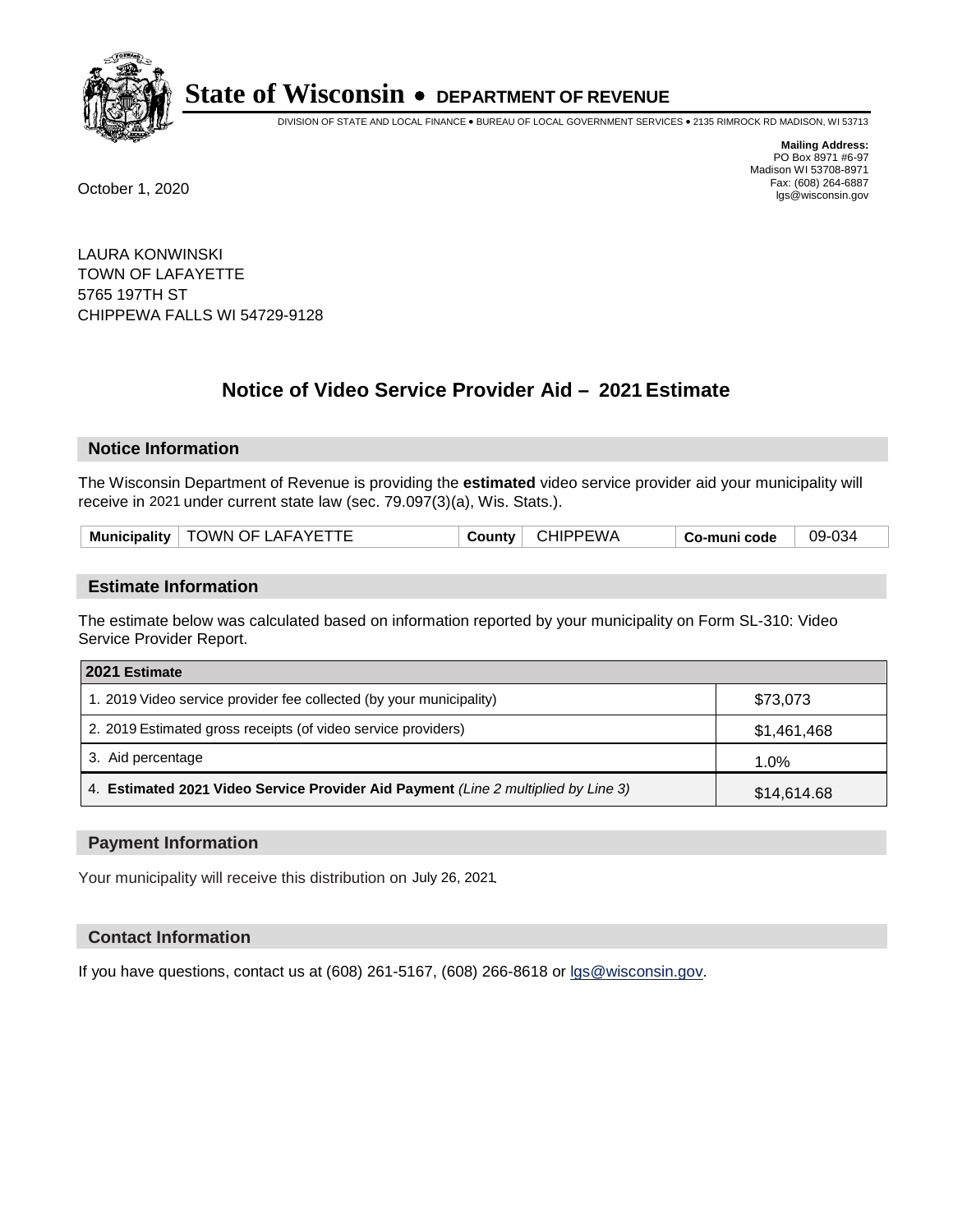

DIVISION OF STATE AND LOCAL FINANCE • BUREAU OF LOCAL GOVERNMENT SERVICES • 2135 RIMROCK RD MADISON, WI 53713

**Mailing Address:** PO Box 8971 #6-97 Madison WI 53708-8971<br>Fax: (608) 264-6887 Fax: (608) 264-6887 October 1, 2020 lgs@wisconsin.gov

SANDRA ISAACS VILLAGE OF BOYD 705 E MURRAY ST BOYD WI 54726-0008

# **Notice of Video Service Provider Aid - 2021 Estimate**

## **Notice Information**

The Wisconsin Department of Revenue is providing the **estimated** video service provider aid your municipality will receive in 2021 under current state law (sec. 79.097(3)(a), Wis. Stats.).

|  | Municipality | <b>BOYD</b><br>∵ VIL∟<br>. AGE .<br>OE.<br>그 사람들은 그 사람들은 그 사람들을 지르는 것이 없었다. |  | ∙W A | code | 106<br>09- |
|--|--------------|-----------------------------------------------------------------------------|--|------|------|------------|
|--|--------------|-----------------------------------------------------------------------------|--|------|------|------------|

#### **Estimate Information**

The estimate below was calculated based on information reported by your municipality on Form SL-310: Video Service Provider Report.

| 2021 Estimate                                                                      |            |
|------------------------------------------------------------------------------------|------------|
| 1. 2019 Video service provider fee collected (by your municipality)                | \$6,376    |
| 2. 2019 Estimated gross receipts (of video service providers)                      | \$127,524  |
| 3. Aid percentage                                                                  | 1.0%       |
| 4. Estimated 2021 Video Service Provider Aid Payment (Line 2 multiplied by Line 3) | \$1,275.24 |

#### **Payment Information**

Your municipality will receive this distribution on July 26, 2021.

## **Contact Information**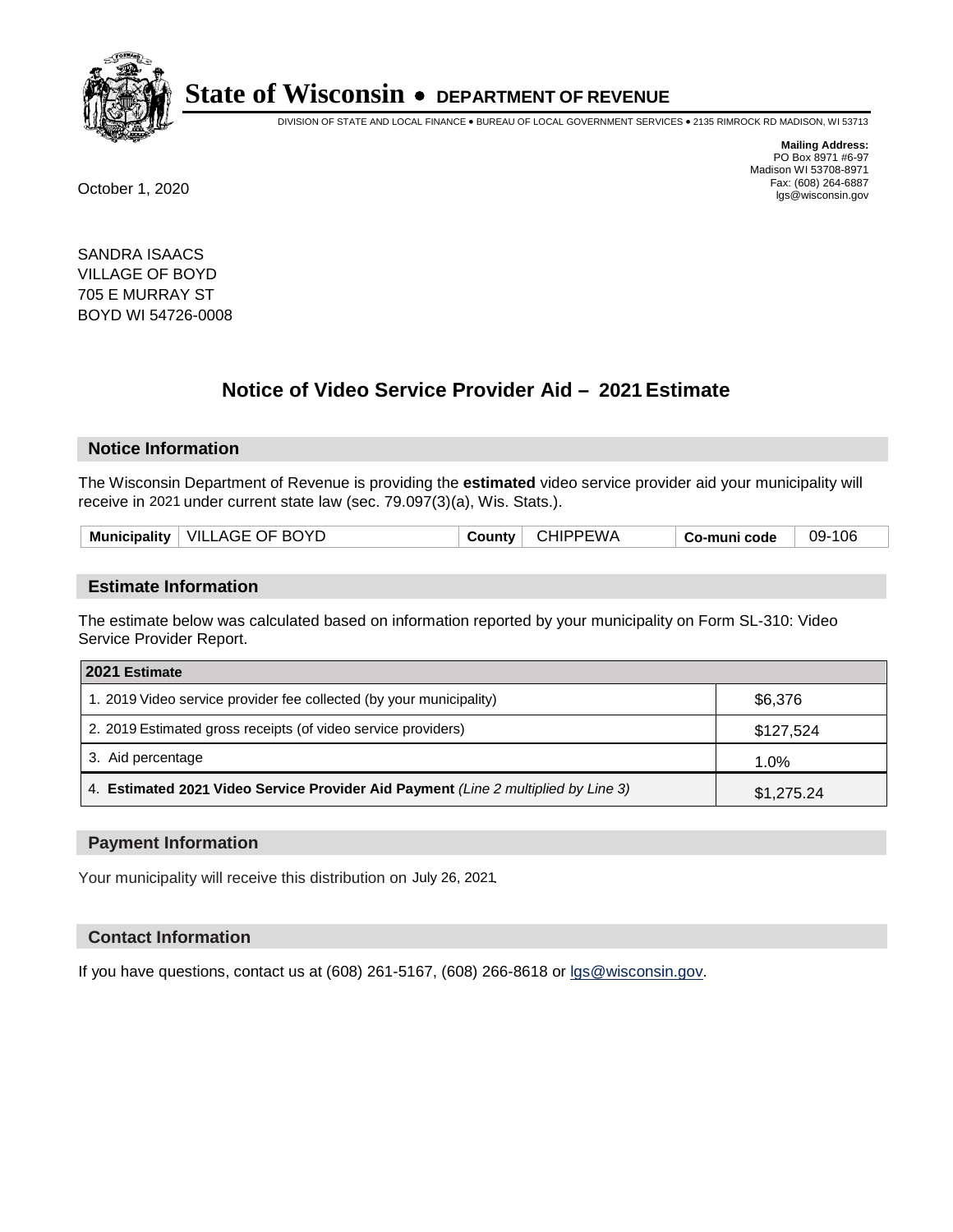

DIVISION OF STATE AND LOCAL FINANCE • BUREAU OF LOCAL GOVERNMENT SERVICES • 2135 RIMROCK RD MADISON, WI 53713

**Mailing Address:** PO Box 8971 #6-97 Madison WI 53708-8971<br>Fax: (608) 264-6887 Fax: (608) 264-6887 October 1, 2020 lgs@wisconsin.gov

KRIS FITZSIMMONS VILLAGE OF LAKE HALLIE 13136 30TH AVE CHIPPEWA FALLS WI 54729

# **Notice of Video Service Provider Aid - 2021 Estimate**

## **Notice Information**

The Wisconsin Department of Revenue is providing the **estimated** video service provider aid your municipality will receive in 2021 under current state law (sec. 79.097(3)(a), Wis. Stats.).

| VILLAGE OF LAKE HALLIE<br>Municipality | าнiPPEWA<br>County<br>∪⊓⊔ | $09 -$<br>co-muni code، |
|----------------------------------------|---------------------------|-------------------------|
|----------------------------------------|---------------------------|-------------------------|

#### **Estimate Information**

The estimate below was calculated based on information reported by your municipality on Form SL-310: Video Service Provider Report.

| 2021 Estimate                                                                      |             |
|------------------------------------------------------------------------------------|-------------|
| 1. 2019 Video service provider fee collected (by your municipality)                | \$72.310    |
| 2. 2019 Estimated gross receipts (of video service providers)                      | \$1,446,197 |
| 3. Aid percentage                                                                  | 1.0%        |
| 4. Estimated 2021 Video Service Provider Aid Payment (Line 2 multiplied by Line 3) | \$14,461.97 |

#### **Payment Information**

Your municipality will receive this distribution on July 26, 2021.

## **Contact Information**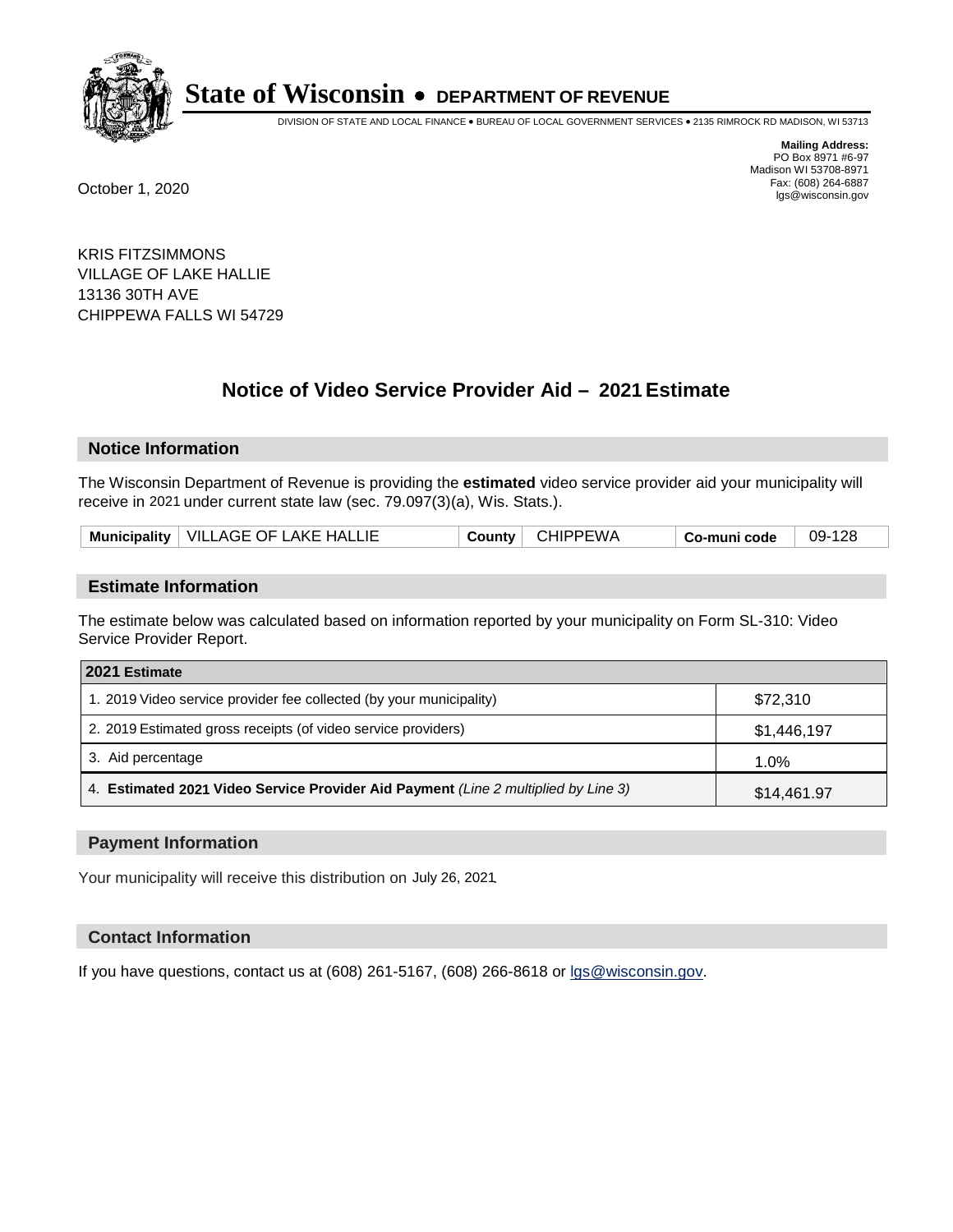

DIVISION OF STATE AND LOCAL FINANCE • BUREAU OF LOCAL GOVERNMENT SERVICES • 2135 RIMROCK RD MADISON, WI 53713

**Mailing Address:** PO Box 8971 #6-97 Madison WI 53708-8971<br>Fax: (608) 264-6887 Fax: (608) 264-6887 October 1, 2020 lgs@wisconsin.gov

PEGGY STANFORD VILLAGE OF NEW AUBURN PO BOX 100 NEW AUBURN WI 54757-0100

# **Notice of Video Service Provider Aid - 2021 Estimate**

## **Notice Information**

The Wisconsin Department of Revenue is providing the **estimated** video service provider aid your municipality will receive in 2021 under current state law (sec. 79.097(3)(a), Wis. Stats.).

| Municipality   VILLAGE OF NEW AUBURN | <b>CHIPPEWA</b><br>County | 09-161<br>Co-muni code |  |
|--------------------------------------|---------------------------|------------------------|--|
|--------------------------------------|---------------------------|------------------------|--|

#### **Estimate Information**

The estimate below was calculated based on information reported by your municipality on Form SL-310: Video Service Provider Report.

| 2021 Estimate                                                                      |          |
|------------------------------------------------------------------------------------|----------|
| 1. 2019 Video service provider fee collected (by your municipality)                | \$2.766  |
| 2. 2019 Estimated gross receipts (of video service providers)                      | \$92,220 |
| 3. Aid percentage                                                                  | $1.0\%$  |
| 4. Estimated 2021 Video Service Provider Aid Payment (Line 2 multiplied by Line 3) | \$922.20 |

#### **Payment Information**

Your municipality will receive this distribution on July 26, 2021.

## **Contact Information**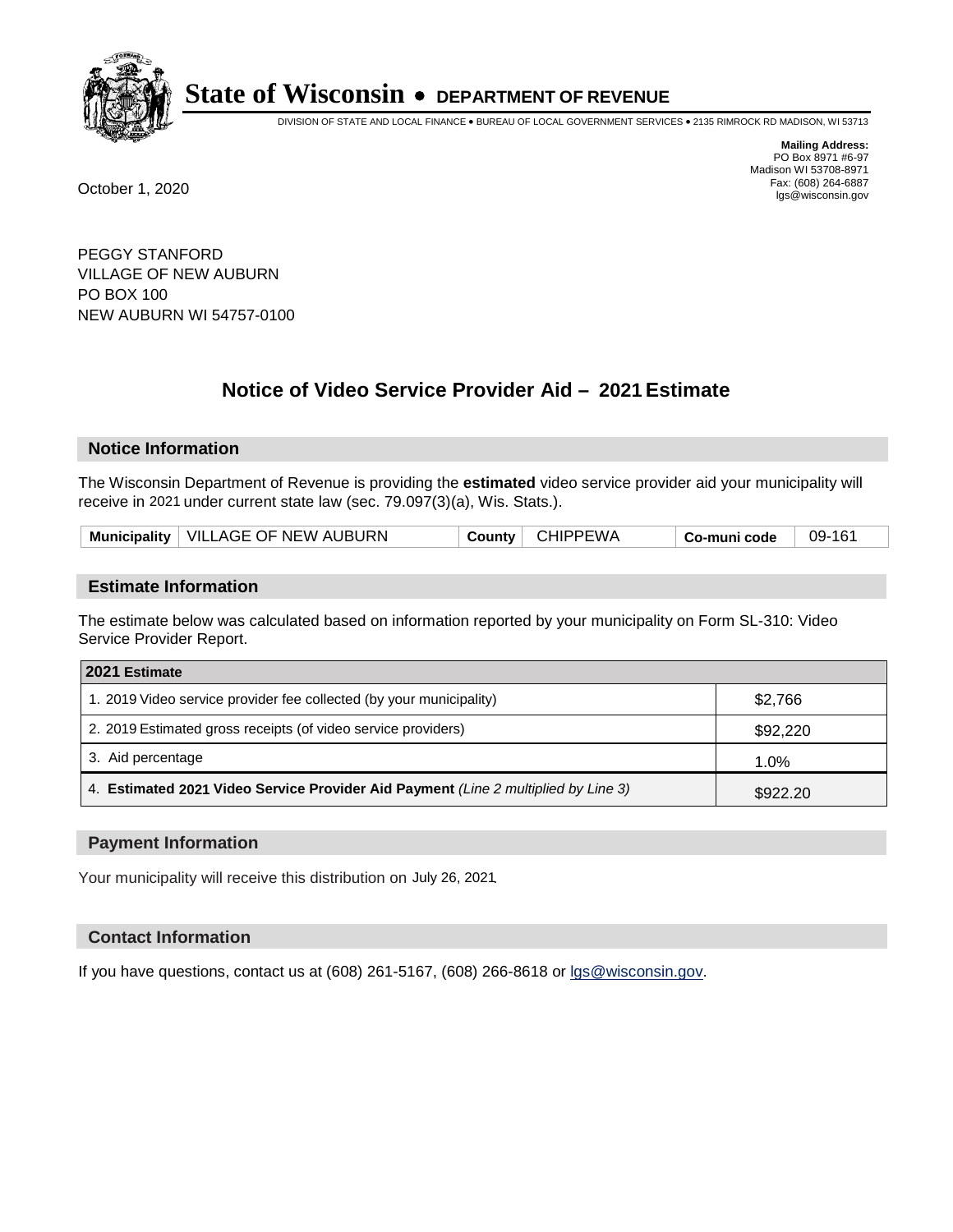

DIVISION OF STATE AND LOCAL FINANCE • BUREAU OF LOCAL GOVERNMENT SERVICES • 2135 RIMROCK RD MADISON, WI 53713

**Mailing Address:** PO Box 8971 #6-97 Madison WI 53708-8971<br>Fax: (608) 264-6887 Fax: (608) 264-6887 October 1, 2020 lgs@wisconsin.gov

SANDI FRION CITY OF BLOOMER 1503 MAIN ST BLOOMER WI 54724-1640

# **Notice of Video Service Provider Aid - 2021 Estimate**

## **Notice Information**

The Wisconsin Department of Revenue is providing the **estimated** video service provider aid your municipality will receive in 2021 under current state law (sec. 79.097(3)(a), Wis. Stats.).

| Municipality   CITY OF BLOOMER | <b>County</b> | <b>CHIPPEWA</b> | Co-muni code | 09-206 |
|--------------------------------|---------------|-----------------|--------------|--------|
|                                |               |                 |              |        |

#### **Estimate Information**

The estimate below was calculated based on information reported by your municipality on Form SL-310: Video Service Provider Report.

| 2021 Estimate                                                                      |            |
|------------------------------------------------------------------------------------|------------|
| 1. 2019 Video service provider fee collected (by your municipality)                | \$11.106   |
| 2. 2019 Estimated gross receipts (of video service providers)                      | \$370,192  |
| 3. Aid percentage                                                                  | 1.0%       |
| 4. Estimated 2021 Video Service Provider Aid Payment (Line 2 multiplied by Line 3) | \$3,701.92 |

#### **Payment Information**

Your municipality will receive this distribution on July 26, 2021.

## **Contact Information**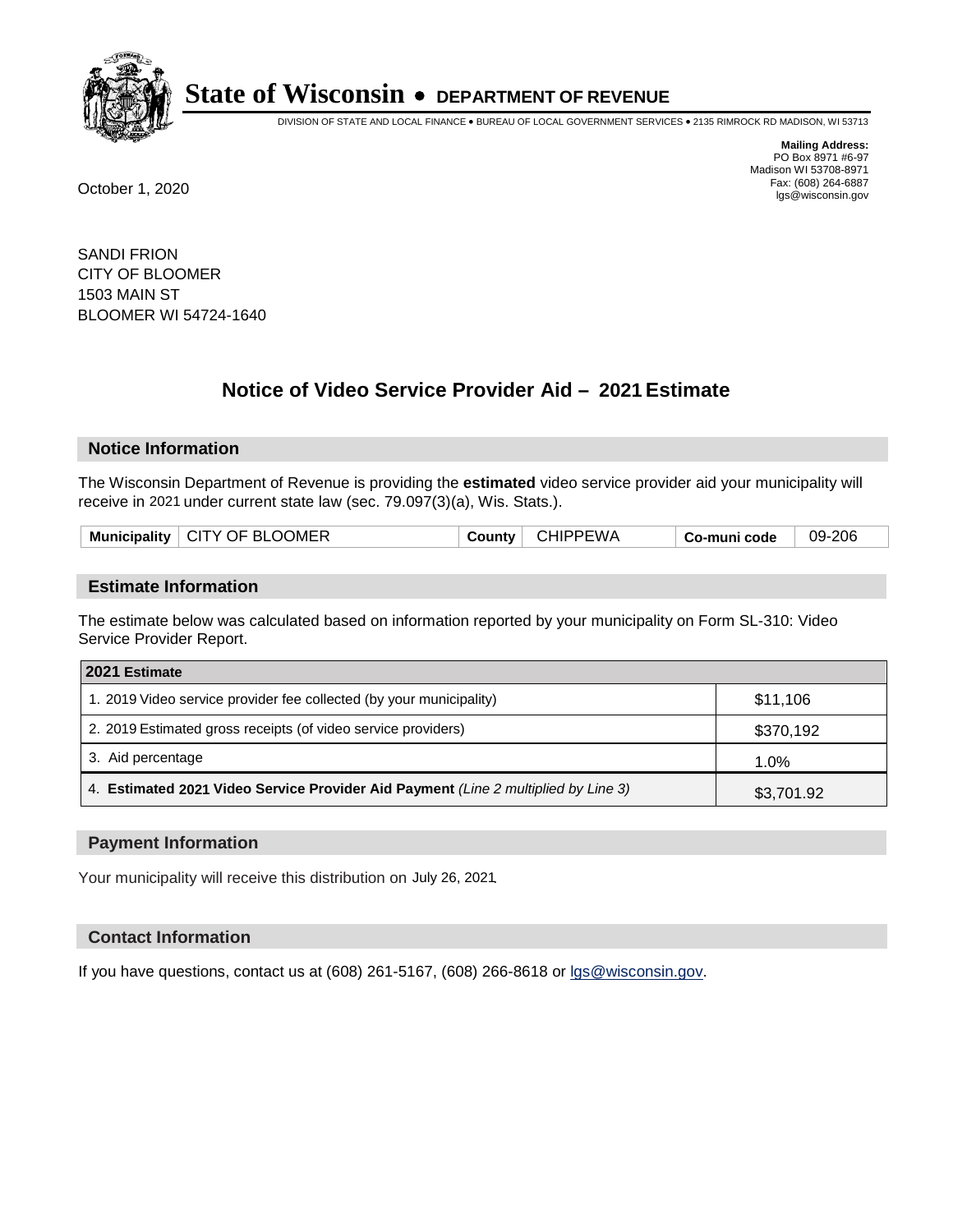

DIVISION OF STATE AND LOCAL FINANCE • BUREAU OF LOCAL GOVERNMENT SERVICES • 2135 RIMROCK RD MADISON, WI 53713

**Mailing Address:** PO Box 8971 #6-97 Madison WI 53708-8971<br>Fax: (608) 264-6887 Fax: (608) 264-6887 October 1, 2020 lgs@wisconsin.gov

BRIDGET GIVENS CITY OF CHIPPEWA FALLS 30 W CENTRAL ST CHIPPEWA FALLS WI 54729-2448

# **Notice of Video Service Provider Aid - 2021 Estimate**

## **Notice Information**

The Wisconsin Department of Revenue is providing the **estimated** video service provider aid your municipality will receive in 2021 under current state law (sec. 79.097(3)(a), Wis. Stats.).

| Municipality   CITY OF CHIPPEWA FALLS |  | County   CHIPPEWA | Co-muni code | 09-211 |
|---------------------------------------|--|-------------------|--------------|--------|
|---------------------------------------|--|-------------------|--------------|--------|

#### **Estimate Information**

The estimate below was calculated based on information reported by your municipality on Form SL-310: Video Service Provider Report.

| 2021 Estimate                                                                      |             |
|------------------------------------------------------------------------------------|-------------|
| 1. 2019 Video service provider fee collected (by your municipality)                | \$167.251   |
| 2. 2019 Estimated gross receipts (of video service providers)                      | \$3,345,012 |
| 3. Aid percentage                                                                  | 1.0%        |
| 4. Estimated 2021 Video Service Provider Aid Payment (Line 2 multiplied by Line 3) | \$33,450.12 |

#### **Payment Information**

Your municipality will receive this distribution on July 26, 2021.

## **Contact Information**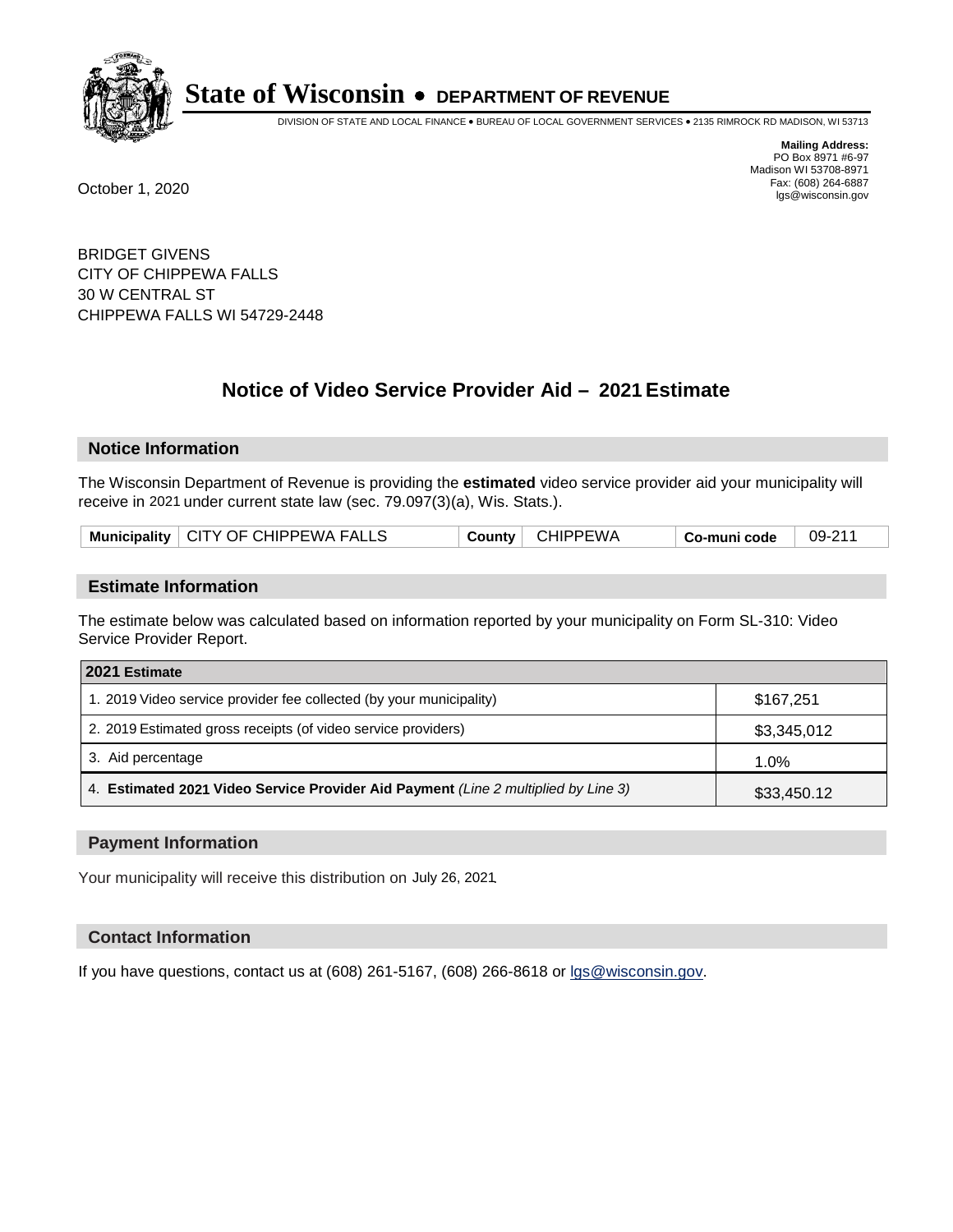

DIVISION OF STATE AND LOCAL FINANCE • BUREAU OF LOCAL GOVERNMENT SERVICES • 2135 RIMROCK RD MADISON, WI 53713

**Mailing Address:** PO Box 8971 #6-97 Madison WI 53708-8971<br>Fax: (608) 264-6887 Fax: (608) 264-6887 October 1, 2020 lgs@wisconsin.gov

DAVID DEJONGH CITY OF CORNELL PO BOX 796 CORNELL WI 54732-0796

# **Notice of Video Service Provider Aid - 2021 Estimate**

## **Notice Information**

The Wisconsin Department of Revenue is providing the **estimated** video service provider aid your municipality will receive in 2021 under current state law (sec. 79.097(3)(a), Wis. Stats.).

|  | <b>Municipality</b> | <sup>1</sup> CITY OF CORNELL | County | <b>CHIPPEWA</b> | Co-muni code | 09-213 |
|--|---------------------|------------------------------|--------|-----------------|--------------|--------|
|--|---------------------|------------------------------|--------|-----------------|--------------|--------|

#### **Estimate Information**

The estimate below was calculated based on information reported by your municipality on Form SL-310: Video Service Provider Report.

| 2021 Estimate                                                                      |            |
|------------------------------------------------------------------------------------|------------|
| 1. 2019 Video service provider fee collected (by your municipality)                | \$14,433   |
| 2. 2019 Estimated gross receipts (of video service providers)                      | \$288,656  |
| 3. Aid percentage                                                                  | 1.0%       |
| 4. Estimated 2021 Video Service Provider Aid Payment (Line 2 multiplied by Line 3) | \$2,886.56 |

#### **Payment Information**

Your municipality will receive this distribution on July 26, 2021.

## **Contact Information**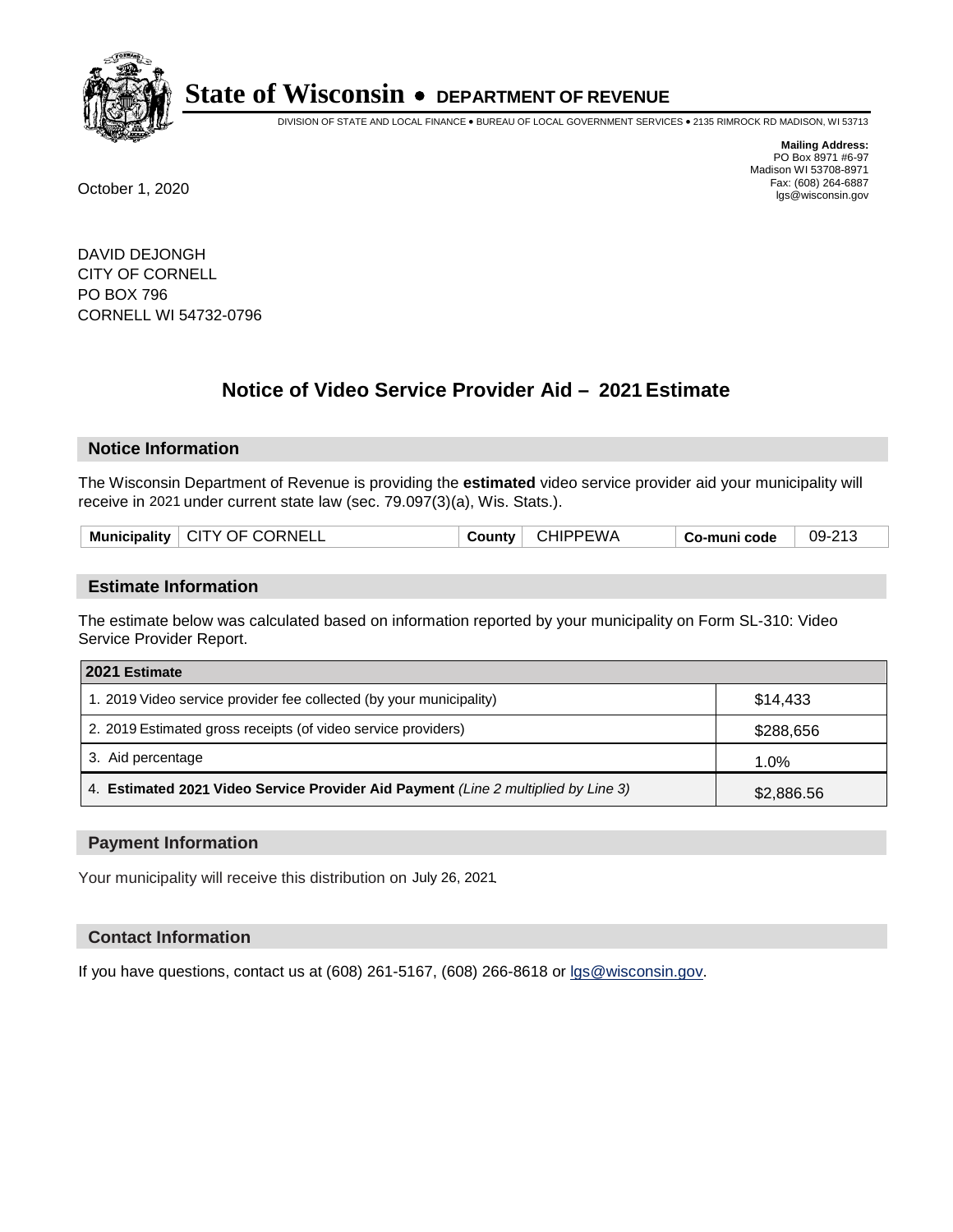

DIVISION OF STATE AND LOCAL FINANCE • BUREAU OF LOCAL GOVERNMENT SERVICES • 2135 RIMROCK RD MADISON, WI 53713

**Mailing Address:** PO Box 8971 #6-97 Madison WI 53708-8971<br>Fax: (608) 264-6887 Fax: (608) 264-6887 October 1, 2020 lgs@wisconsin.gov

DONELLE SPAULDING CITY OF STANLEY 353 S BROADWAY ST, PO BOX 155 STANLEY WI 54768-0155

# **Notice of Video Service Provider Aid - 2021 Estimate**

## **Notice Information**

The Wisconsin Department of Revenue is providing the **estimated** video service provider aid your municipality will receive in 2021 under current state law (sec. 79.097(3)(a), Wis. Stats.).

|  |  | Municipality   CITY OF STANLEY | County | <b>CHIPPEWA</b> | Co-muni code | 09-281 |
|--|--|--------------------------------|--------|-----------------|--------------|--------|
|--|--|--------------------------------|--------|-----------------|--------------|--------|

#### **Estimate Information**

The estimate below was calculated based on information reported by your municipality on Form SL-310: Video Service Provider Report.

| 2021 Estimate                                                                      |            |
|------------------------------------------------------------------------------------|------------|
| 1. 2019 Video service provider fee collected (by your municipality)                | \$13,677   |
| 2. 2019 Estimated gross receipts (of video service providers)                      | \$423,780  |
| 3. Aid percentage                                                                  | 1.0%       |
| 4. Estimated 2021 Video Service Provider Aid Payment (Line 2 multiplied by Line 3) | \$4,237.80 |

#### **Payment Information**

Your municipality will receive this distribution on July 26, 2021.

## **Contact Information**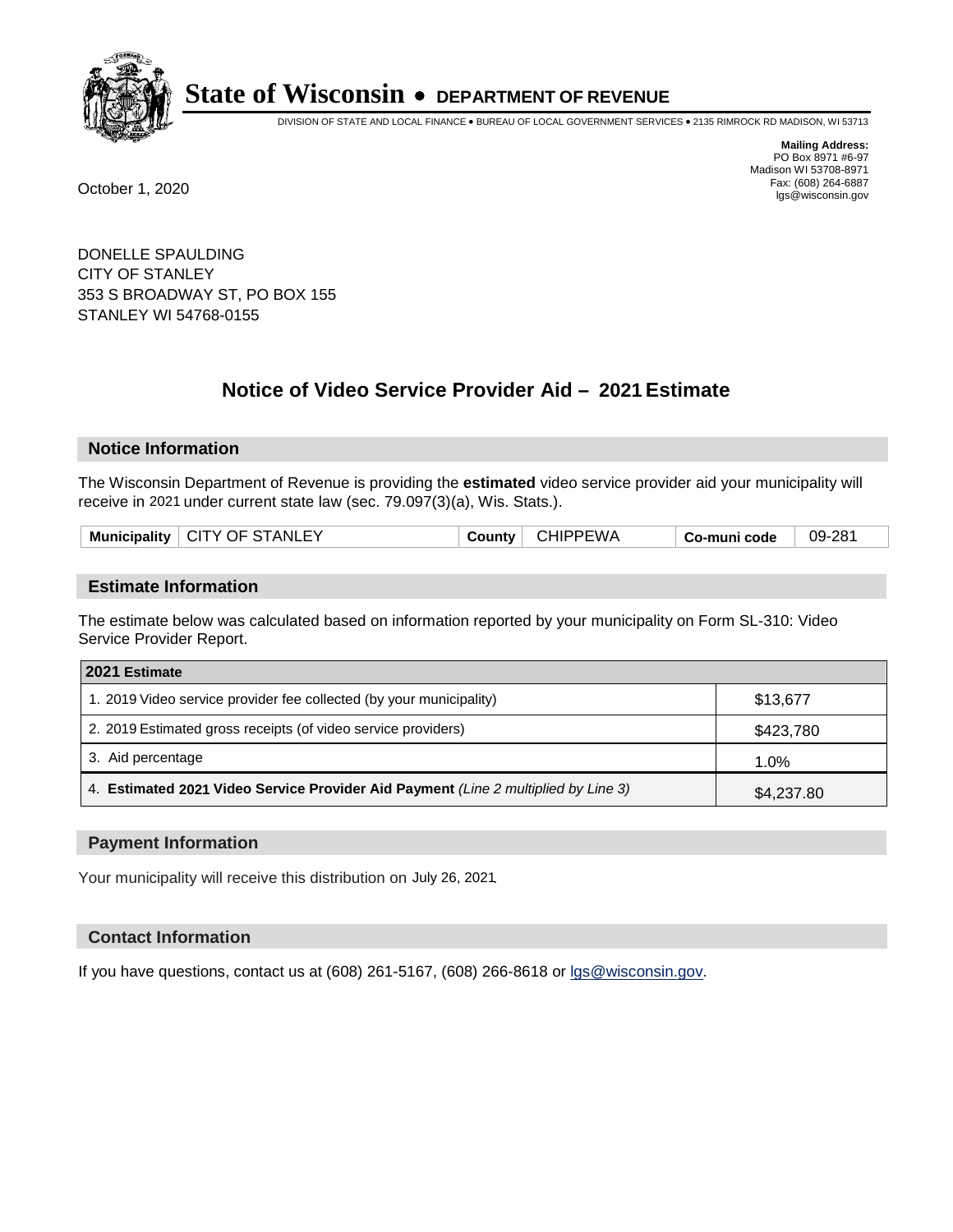

DIVISION OF STATE AND LOCAL FINANCE • BUREAU OF LOCAL GOVERNMENT SERVICES • 2135 RIMROCK RD MADISON, WI 53713

**Mailing Address:** PO Box 8971 #6-97 Madison WI 53708-8971<br>Fax: (608) 264-6887 Fax: (608) 264-6887 October 1, 2020 lgs@wisconsin.gov

MICHELLE DUNN VILLAGE OF DORCHESTER 250 PARKSIDE DRIVE DORCHESTER WI 54425

# **Notice of Video Service Provider Aid - 2021 Estimate**

## **Notice Information**

The Wisconsin Department of Revenue is providing the **estimated** video service provider aid your municipality will receive in 2021 under current state law (sec. 79.097(3)(a), Wis. Stats.).

| Municipality   VILLAGE OF DORCHESTER | <b>CLARK</b><br><b>County</b> | 10-116<br>Co-muni code |
|--------------------------------------|-------------------------------|------------------------|
|--------------------------------------|-------------------------------|------------------------|

#### **Estimate Information**

The estimate below was calculated based on information reported by your municipality on Form SL-310: Video Service Provider Report.

| 2021 Estimate                                                                      |            |
|------------------------------------------------------------------------------------|------------|
| 1. 2019 Video service provider fee collected (by your municipality)                | \$4.657    |
| 2. 2019 Estimated gross receipts (of video service providers)                      | \$155,217  |
| 3. Aid percentage                                                                  | 1.0%       |
| 4. Estimated 2021 Video Service Provider Aid Payment (Line 2 multiplied by Line 3) | \$1,552.17 |

#### **Payment Information**

Your municipality will receive this distribution on July 26, 2021.

## **Contact Information**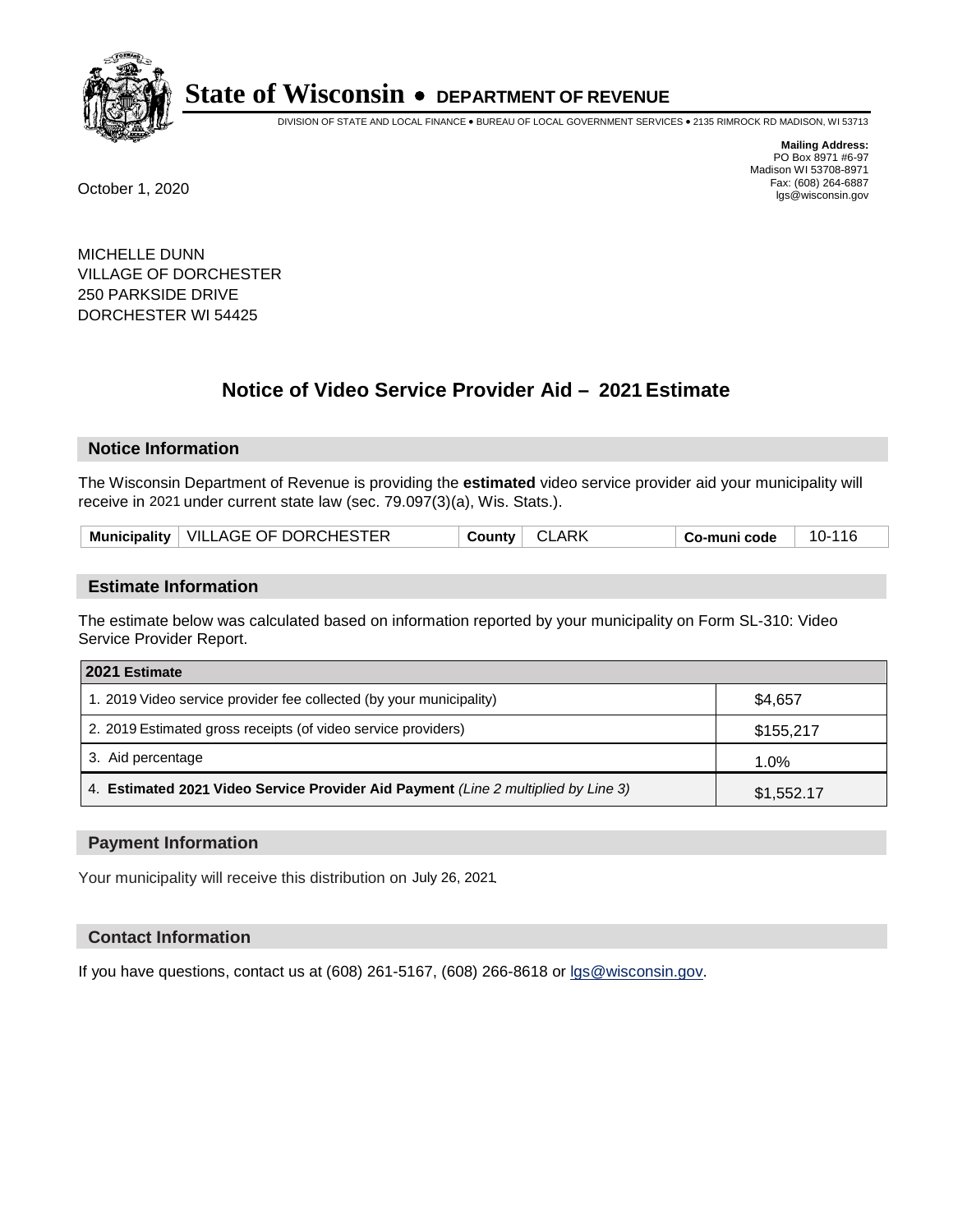

DIVISION OF STATE AND LOCAL FINANCE • BUREAU OF LOCAL GOVERNMENT SERVICES • 2135 RIMROCK RD MADISON, WI 53713

**Mailing Address:** PO Box 8971 #6-97 Madison WI 53708-8971<br>Fax: (608) 264-6887 Fax: (608) 264-6887 October 1, 2020 lgs@wisconsin.gov

ELLEN NIEMI VILLAGE OF WITHEE PO BOX A WITHEE WI 54498-0901

# **Notice of Video Service Provider Aid - 2021 Estimate**

## **Notice Information**

The Wisconsin Department of Revenue is providing the **estimated** video service provider aid your municipality will receive in 2021 under current state law (sec. 79.097(3)(a), Wis. Stats.).

| <b>Municipality</b> | <b>VILLAGE OF WITHEE</b> | …∩untv | ARK<br>u | code<br>∽ o-munי ∼ | 10- |
|---------------------|--------------------------|--------|----------|--------------------|-----|
|                     |                          |        |          |                    |     |

#### **Estimate Information**

The estimate below was calculated based on information reported by your municipality on Form SL-310: Video Service Provider Report.

| 2021 Estimate                                                                      |            |
|------------------------------------------------------------------------------------|------------|
| 1. 2019 Video service provider fee collected (by your municipality)                | \$4,073    |
| 2. 2019 Estimated gross receipts (of video service providers)                      | \$135,787  |
| 3. Aid percentage                                                                  | 1.0%       |
| 4. Estimated 2021 Video Service Provider Aid Payment (Line 2 multiplied by Line 3) | \$1,357.87 |

#### **Payment Information**

Your municipality will receive this distribution on July 26, 2021.

## **Contact Information**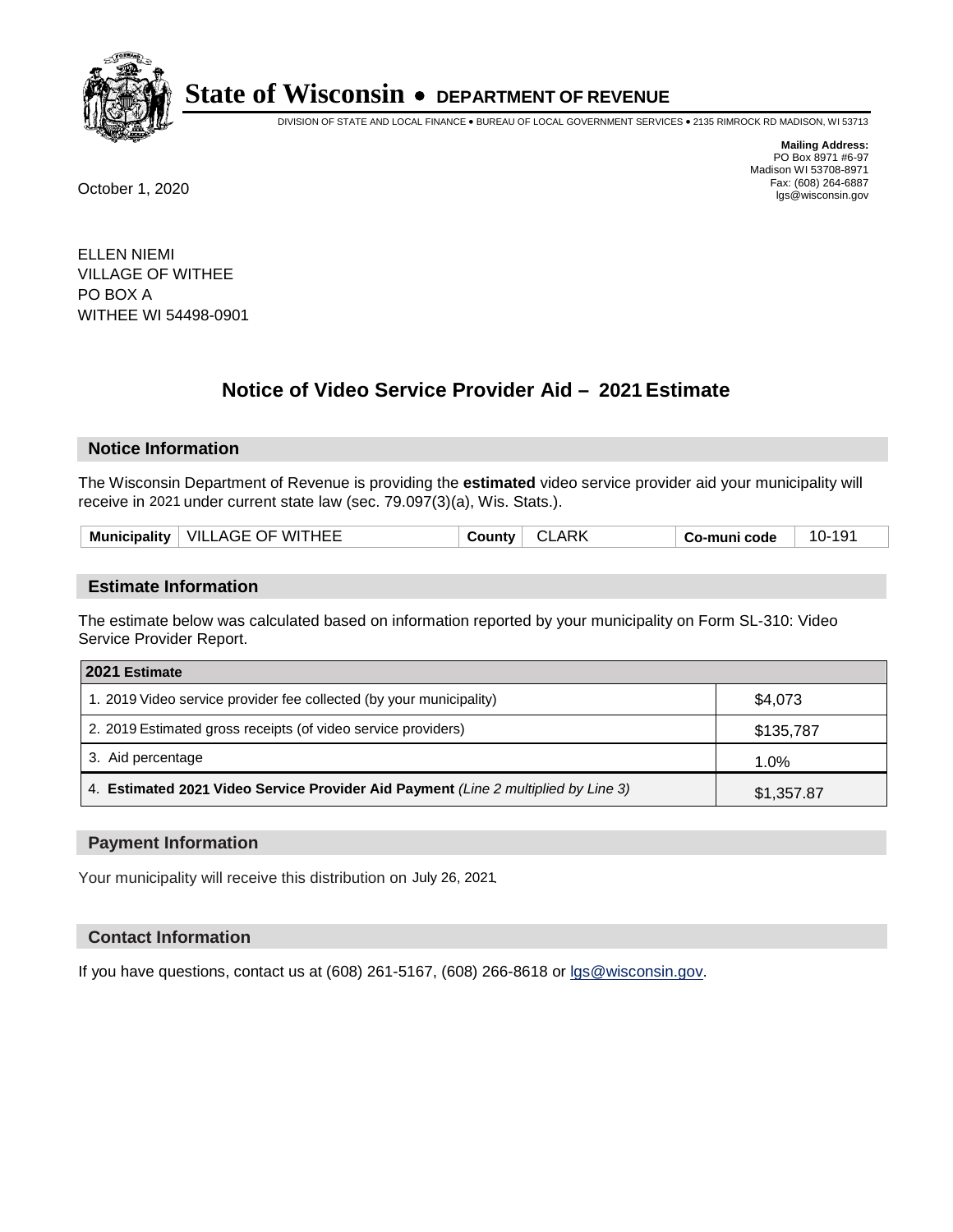

DIVISION OF STATE AND LOCAL FINANCE • BUREAU OF LOCAL GOVERNMENT SERVICES • 2135 RIMROCK RD MADISON, WI 53713

**Mailing Address:** PO Box 8971 #6-97 Madison WI 53708-8971<br>Fax: (608) 264-6887 Fax: (608) 264-6887 October 1, 2020 lgs@wisconsin.gov

DAN GRADY CITY OF ABBOTSFORD 203 N FIRST ST, PO BOX 589 ABBOTSFORD WI 54405-0589

# **Notice of Video Service Provider Aid - 2021 Estimate**

## **Notice Information**

The Wisconsin Department of Revenue is providing the **estimated** video service provider aid your municipality will receive in 2021 under current state law (sec. 79.097(3)(a), Wis. Stats.).

|  | Municipality   CITY OF ABBOTSFORD | <b>County</b> | <b>CLARK</b> | Co-muni code | 10-201 |
|--|-----------------------------------|---------------|--------------|--------------|--------|
|--|-----------------------------------|---------------|--------------|--------------|--------|

#### **Estimate Information**

The estimate below was calculated based on information reported by your municipality on Form SL-310: Video Service Provider Report.

| 2021 Estimate                                                                      |            |
|------------------------------------------------------------------------------------|------------|
| 1. 2019 Video service provider fee collected (by your municipality)                | \$12,605   |
| 2. 2019 Estimated gross receipts (of video service providers)                      | \$420,170  |
| 3. Aid percentage                                                                  | 1.0%       |
| 4. Estimated 2021 Video Service Provider Aid Payment (Line 2 multiplied by Line 3) | \$4,201.70 |

#### **Payment Information**

Your municipality will receive this distribution on July 26, 2021.

## **Contact Information**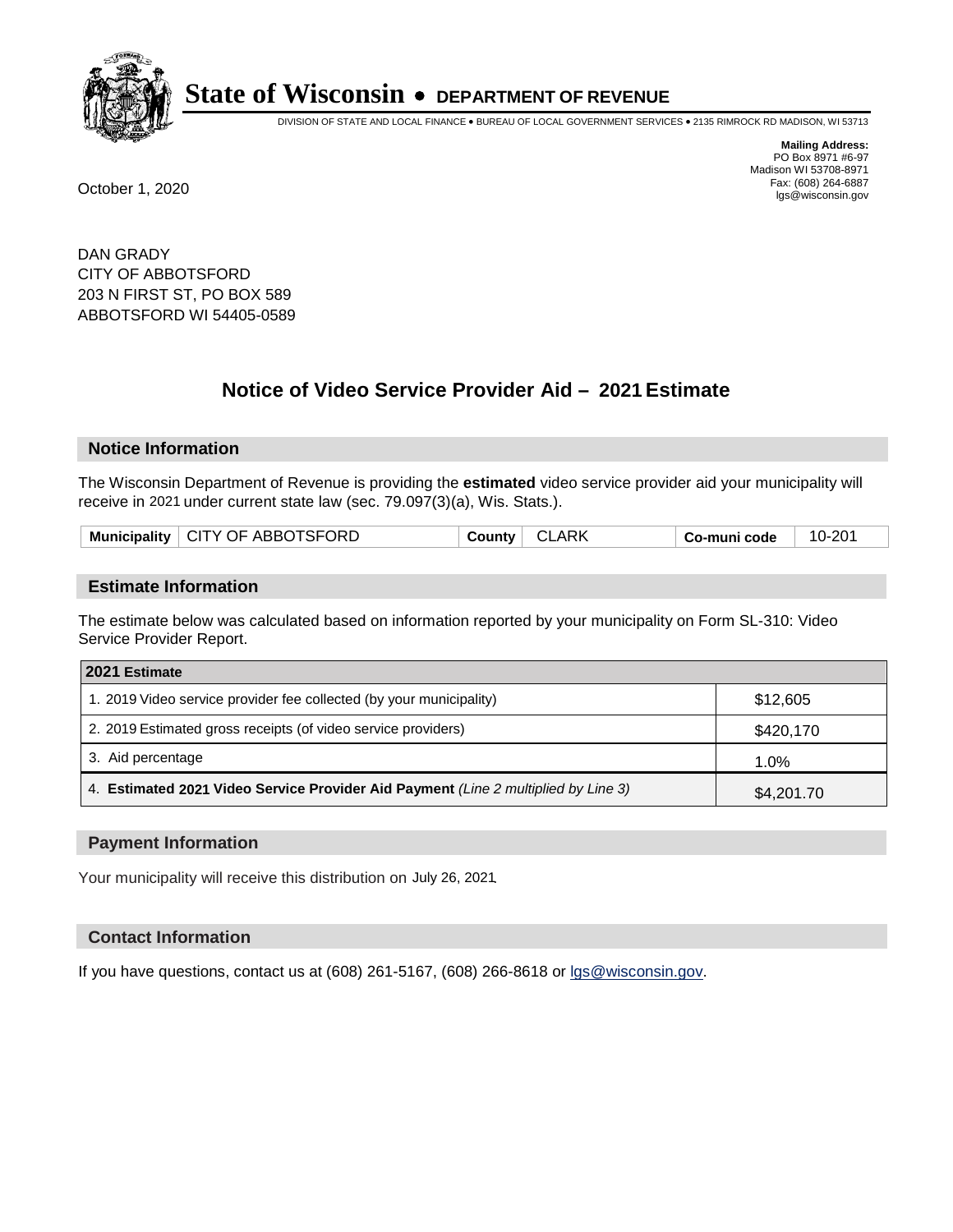

DIVISION OF STATE AND LOCAL FINANCE • BUREAU OF LOCAL GOVERNMENT SERVICES • 2135 RIMROCK RD MADISON, WI 53713

**Mailing Address:** PO Box 8971 #6-97 Madison WI 53708-8971<br>Fax: (608) 264-6887 Fax: (608) 264-6887 October 1, 2020 lgs@wisconsin.gov

CONNIE GURTNER CITY OF COLBY PO BOX 236 COLBY WI 54421-0236

# **Notice of Video Service Provider Aid - 2021 Estimate**

## **Notice Information**

The Wisconsin Department of Revenue is providing the **estimated** video service provider aid your municipality will receive in 2021 under current state law (sec. 79.097(3)(a), Wis. Stats.).

| BY<br>Mun.<br>.<br>ЭΕ<br>$\mathbf{v}$<br>$\cdot$<br>ноашту | ARK<br>. . | code<br>٠.<br>--<br>. | - 74<br>10- <sup>2</sup> |
|------------------------------------------------------------|------------|-----------------------|--------------------------|
|                                                            |            |                       |                          |

#### **Estimate Information**

The estimate below was calculated based on information reported by your municipality on Form SL-310: Video Service Provider Report.

| 2021 Estimate                                                                      |            |
|------------------------------------------------------------------------------------|------------|
| 1. 2019 Video service provider fee collected (by your municipality)                | \$13,328   |
| 2. 2019 Estimated gross receipts (of video service providers)                      | \$444,282  |
| 3. Aid percentage                                                                  | 1.0%       |
| 4. Estimated 2021 Video Service Provider Aid Payment (Line 2 multiplied by Line 3) | \$4,442.82 |

#### **Payment Information**

Your municipality will receive this distribution on July 26, 2021.

## **Contact Information**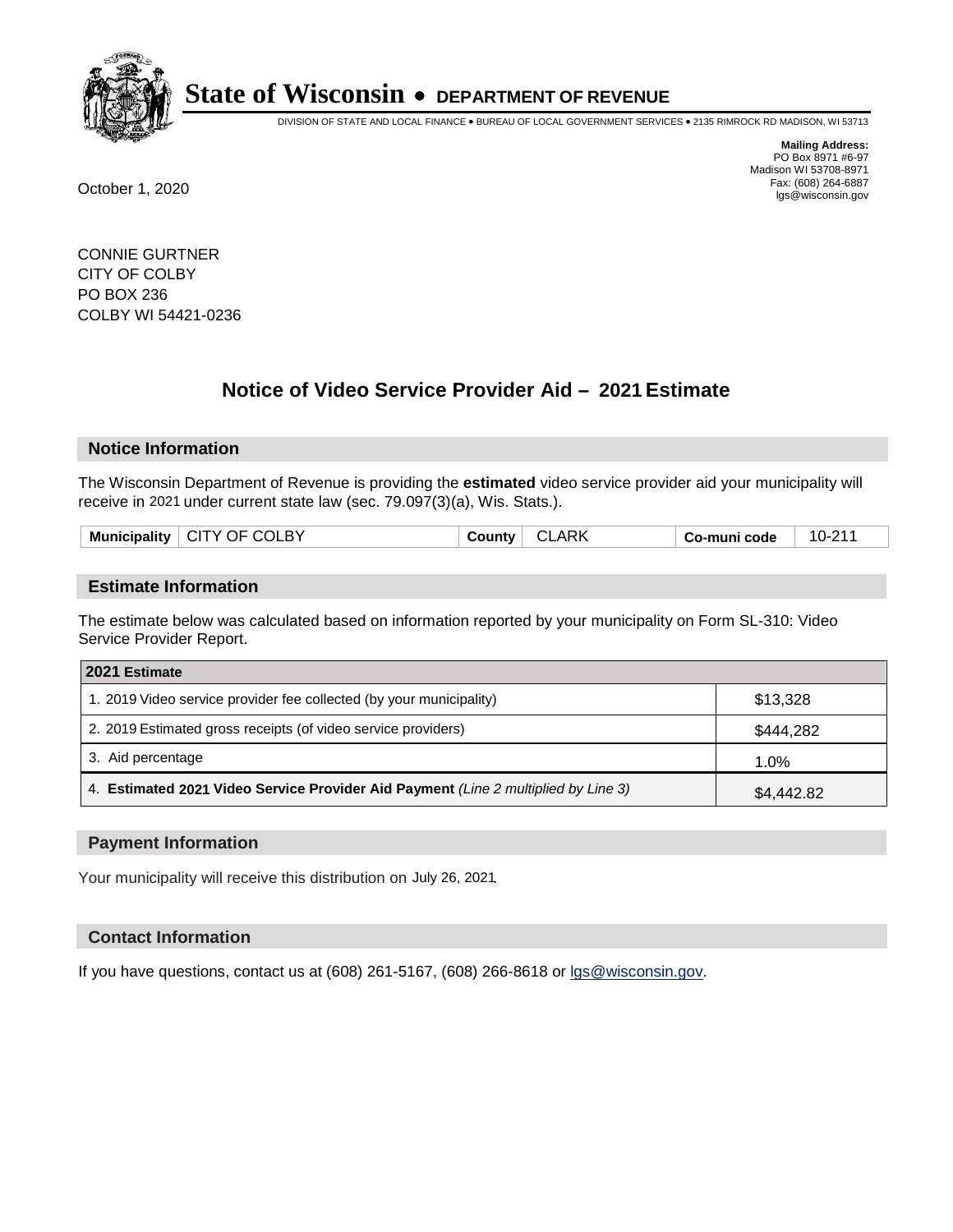

DIVISION OF STATE AND LOCAL FINANCE • BUREAU OF LOCAL GOVERNMENT SERVICES • 2135 RIMROCK RD MADISON, WI 53713

**Mailing Address:** PO Box 8971 #6-97 Madison WI 53708-8971<br>Fax: (608) 264-6887 Fax: (608) 264-6887 October 1, 2020 lgs@wisconsin.gov

SHANNON TOUFAR CITY OF LOYAL PO BOX 9 LOYAL WI 54446-0009

# **Notice of Video Service Provider Aid - 2021 Estimate**

## **Notice Information**

The Wisconsin Department of Revenue is providing the **estimated** video service provider aid your municipality will receive in 2021 under current state law (sec. 79.097(3)(a), Wis. Stats.).

| Mun<br>าเกลเเห | `V /\ .<br>$\cdot$<br>⊣נ<br>\ ∍l | $\overline{ }$ | code<br>- - - - | λΔŀ<br>$10-$ |
|----------------|----------------------------------|----------------|-----------------|--------------|
|                |                                  |                |                 |              |

#### **Estimate Information**

The estimate below was calculated based on information reported by your municipality on Form SL-310: Video Service Provider Report.

| 2021 Estimate                                                                      |            |  |
|------------------------------------------------------------------------------------|------------|--|
| 1. 2019 Video service provider fee collected (by your municipality)                | \$7.973    |  |
| 2. 2019 Estimated gross receipts (of video service providers)                      | \$265,798  |  |
| 3. Aid percentage                                                                  | 1.0%       |  |
| 4. Estimated 2021 Video Service Provider Aid Payment (Line 2 multiplied by Line 3) | \$2,657.98 |  |

#### **Payment Information**

Your municipality will receive this distribution on July 26, 2021.

## **Contact Information**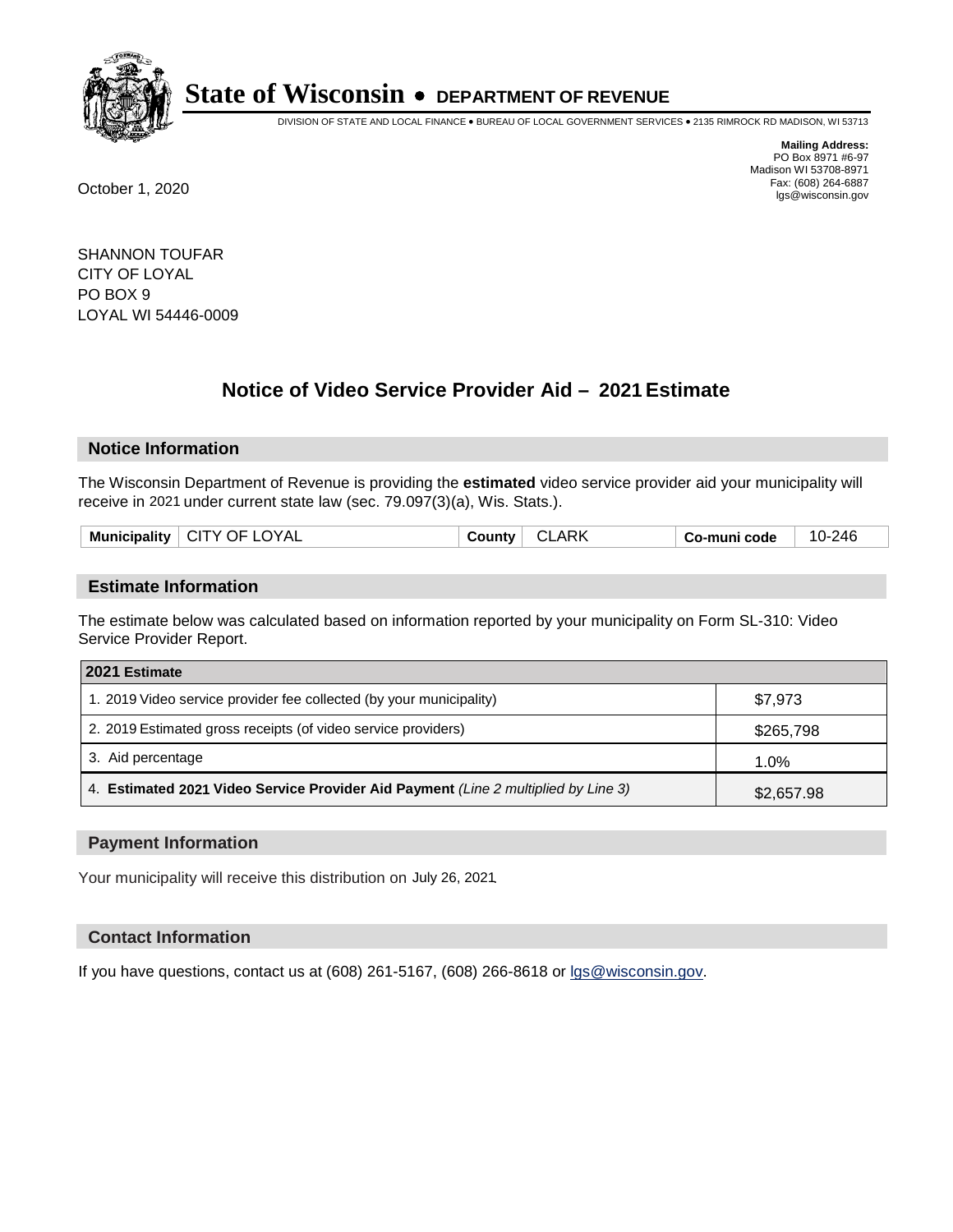

DIVISION OF STATE AND LOCAL FINANCE • BUREAU OF LOCAL GOVERNMENT SERVICES • 2135 RIMROCK RD MADISON, WI 53713

**Mailing Address:** PO Box 8971 #6-97 Madison WI 53708-8971<br>Fax: (608) 264-6887 Fax: (608) 264-6887 October 1, 2020 lgs@wisconsin.gov

APRIL GOESKE TOWN OF LODI W10919 COUNTY ROAD V LODI WI 53555-9660

# **Notice of Video Service Provider Aid - 2021 Estimate**

## **Notice Information**

The Wisconsin Department of Revenue is providing the **estimated** video service provider aid your municipality will receive in 2021 under current state law (sec. 79.097(3)(a), Wis. Stats.).

|--|

#### **Estimate Information**

The estimate below was calculated based on information reported by your municipality on Form SL-310: Video Service Provider Report.

| 2021 Estimate                                                                      |            |  |
|------------------------------------------------------------------------------------|------------|--|
| 1. 2019 Video service provider fee collected (by your municipality)                | \$29,766   |  |
| 2. 2019 Estimated gross receipts (of video service providers)                      | \$922,303  |  |
| 3. Aid percentage                                                                  | 1.0%       |  |
| 4. Estimated 2021 Video Service Provider Aid Payment (Line 2 multiplied by Line 3) | \$9,223.03 |  |

#### **Payment Information**

Your municipality will receive this distribution on July 26, 2021.

## **Contact Information**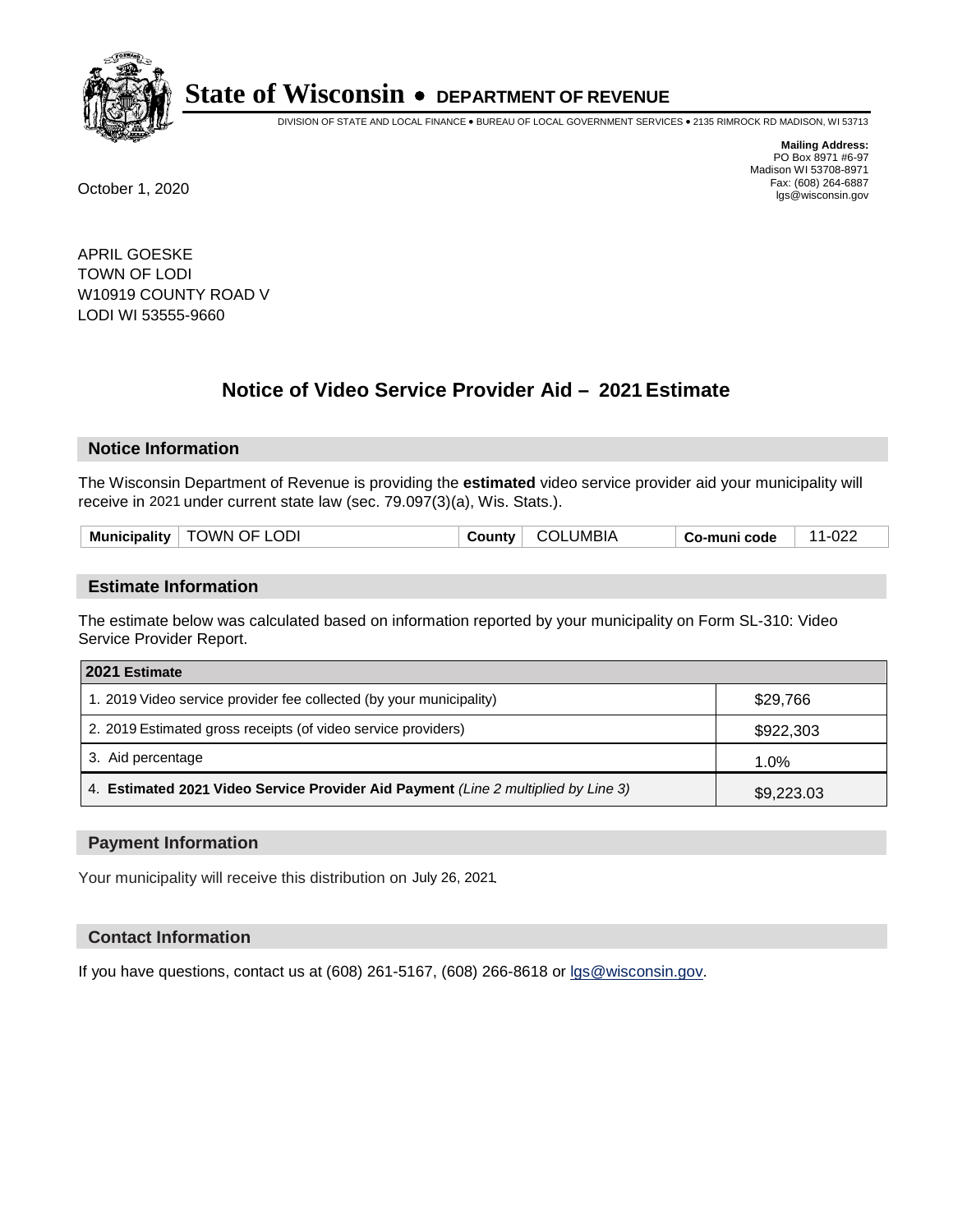

DIVISION OF STATE AND LOCAL FINANCE • BUREAU OF LOCAL GOVERNMENT SERVICES • 2135 RIMROCK RD MADISON, WI 53713

**Mailing Address:** PO Box 8971 #6-97 Madison WI 53708-8971<br>Fax: (608) 264-6887 Fax: (608) 264-6887 October 1, 2020 lgs@wisconsin.gov

TAFFY BUCHANAN TOWN OF WEST POINT W12578 STATE ROAD 60 LODI WI 53555-9777

# **Notice of Video Service Provider Aid - 2021 Estimate**

## **Notice Information**

The Wisconsin Department of Revenue is providing the **estimated** video service provider aid your municipality will receive in 2021 under current state law (sec. 79.097(3)(a), Wis. Stats.).

| Municipality   TOWN OF WEST POINT | COLUMBIA<br>County | 11-040<br>Co-muni code |  |
|-----------------------------------|--------------------|------------------------|--|
|-----------------------------------|--------------------|------------------------|--|

#### **Estimate Information**

The estimate below was calculated based on information reported by your municipality on Form SL-310: Video Service Provider Report.

| 2021 Estimate                                                                      |            |
|------------------------------------------------------------------------------------|------------|
| 1. 2019 Video service provider fee collected (by your municipality)                | \$19,468   |
| 2. 2019 Estimated gross receipts (of video service providers)                      | \$482,805  |
| 3. Aid percentage                                                                  | 1.0%       |
| 4. Estimated 2021 Video Service Provider Aid Payment (Line 2 multiplied by Line 3) | \$4,828.05 |

#### **Payment Information**

Your municipality will receive this distribution on July 26, 2021.

## **Contact Information**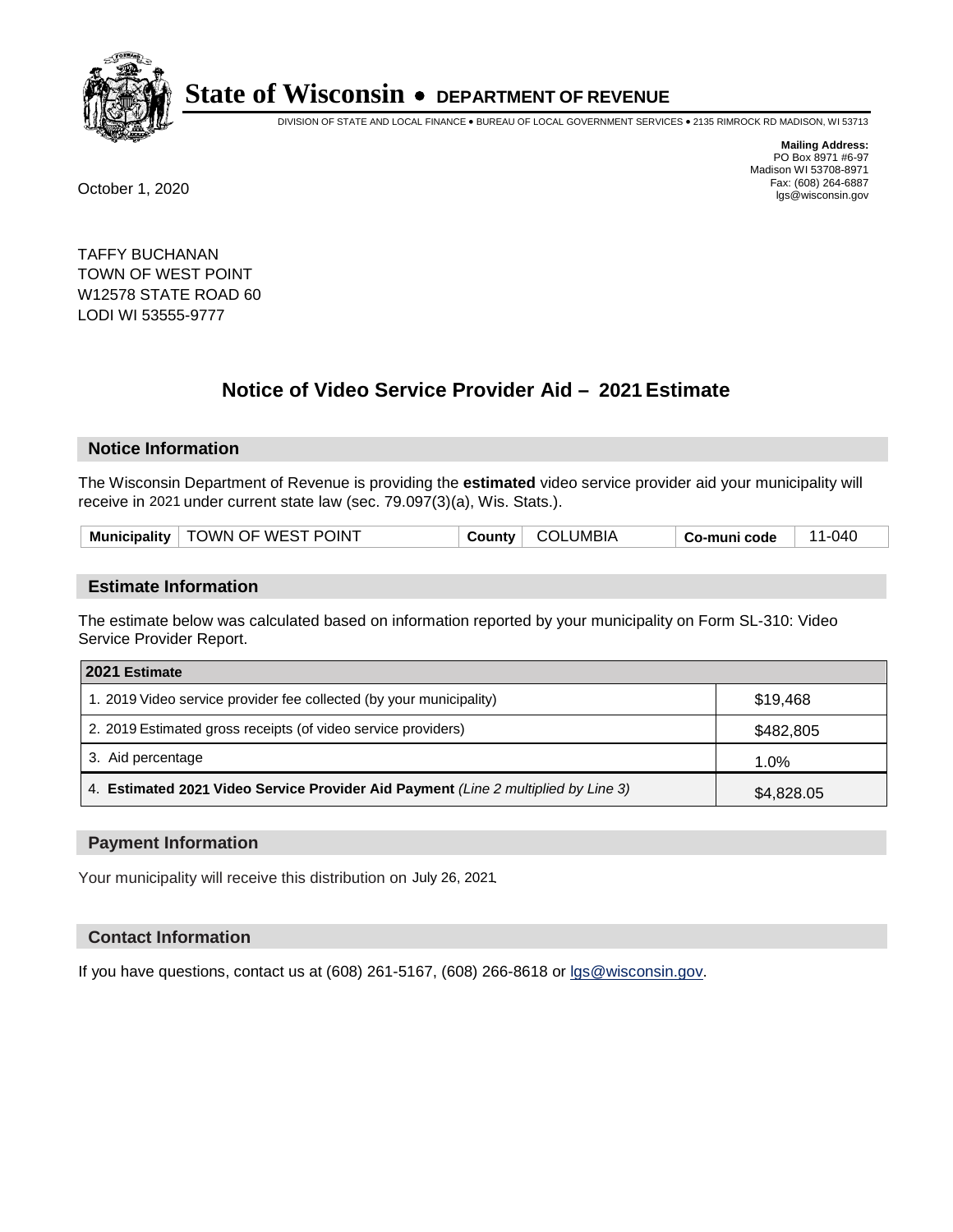

DIVISION OF STATE AND LOCAL FINANCE • BUREAU OF LOCAL GOVERNMENT SERVICES • 2135 RIMROCK RD MADISON, WI 53713

**Mailing Address:** PO Box 8971 #6-97 Madison WI 53708-8971<br>Fax: (608) 264-6887 Fax: (608) 264-6887 October 1, 2020 lgs@wisconsin.gov

NATALIE MEGOW VILLAGE OF POYNETTE P.O. BOX 95, 106 SOUTH MAIN ST POYNETTE WI 53955-0095

# **Notice of Video Service Provider Aid - 2021 Estimate**

## **Notice Information**

The Wisconsin Department of Revenue is providing the **estimated** video service provider aid your municipality will receive in 2021 under current state law (sec. 79.097(3)(a), Wis. Stats.).

| Municipality   VILLAGE OF POYNETTE | COLUMBIA<br>County | Co-muni code |
|------------------------------------|--------------------|--------------|
|------------------------------------|--------------------|--------------|

#### **Estimate Information**

The estimate below was calculated based on information reported by your municipality on Form SL-310: Video Service Provider Report.

| 2021 Estimate                                                                      |            |
|------------------------------------------------------------------------------------|------------|
| 1. 2019 Video service provider fee collected (by your municipality)                | \$34,199   |
| 2. 2019 Estimated gross receipts (of video service providers)                      | \$683,985  |
| 3. Aid percentage                                                                  | 1.0%       |
| 4. Estimated 2021 Video Service Provider Aid Payment (Line 2 multiplied by Line 3) | \$6,839.85 |

#### **Payment Information**

Your municipality will receive this distribution on July 26, 2021.

## **Contact Information**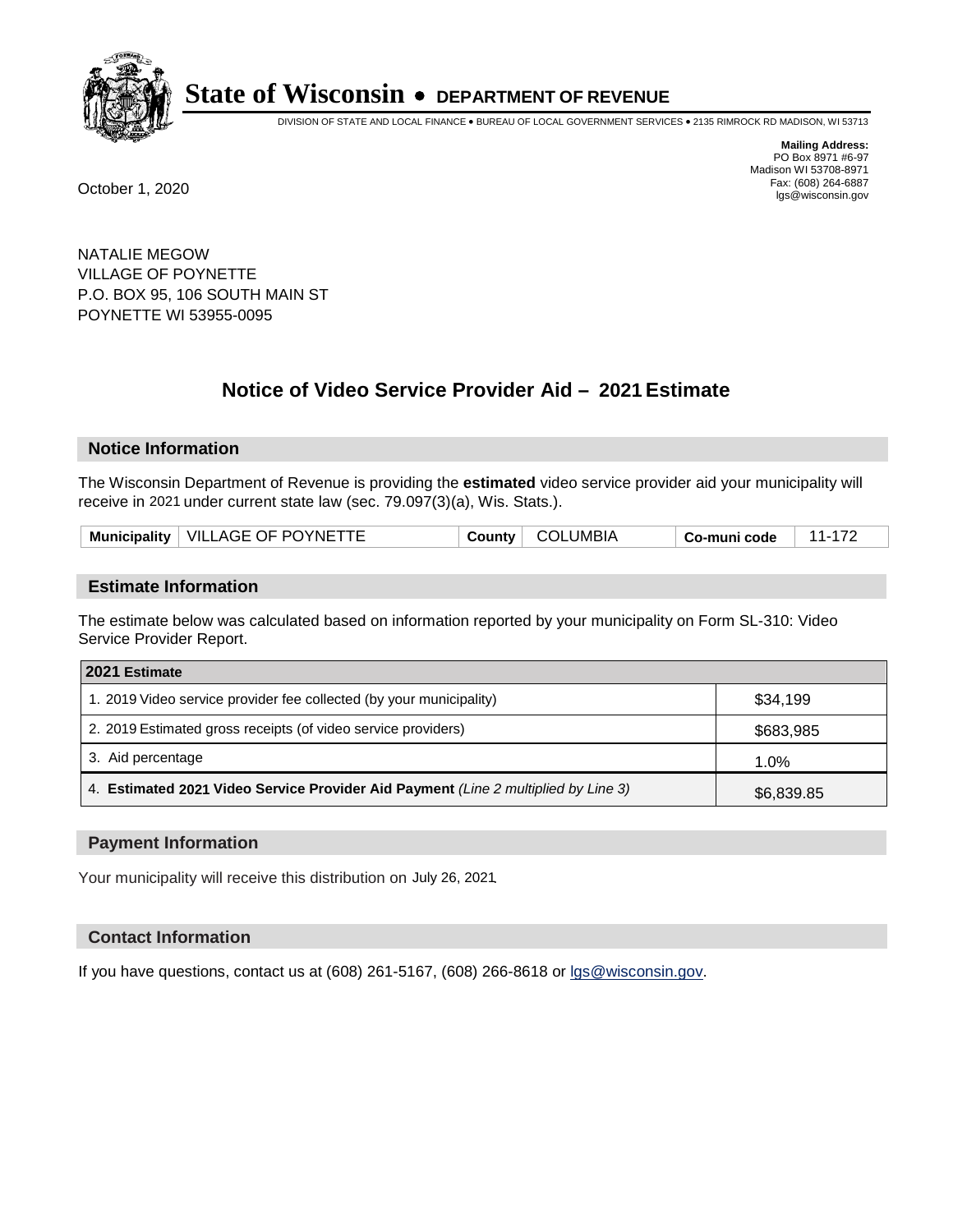

DIVISION OF STATE AND LOCAL FINANCE • BUREAU OF LOCAL GOVERNMENT SERVICES • 2135 RIMROCK RD MADISON, WI 53713

**Mailing Address:** PO Box 8971 #6-97 Madison WI 53708-8971<br>Fax: (608) 264-6887 Fax: (608) 264-6887 October 1, 2020 lgs@wisconsin.gov

PATRICIA GOEBEL CITY OF COLUMBUS 105 N DICKASON BLVD COLUMBUS WI 53925-1565

# **Notice of Video Service Provider Aid - 2021 Estimate**

## **Notice Information**

The Wisconsin Department of Revenue is providing the **estimated** video service provider aid your municipality will receive in 2021 under current state law (sec. 79.097(3)(a), Wis. Stats.).

| Municipality   CITY OF COLUMBUS<br>Co-muni code |
|-------------------------------------------------|
|-------------------------------------------------|

#### **Estimate Information**

The estimate below was calculated based on information reported by your municipality on Form SL-310: Video Service Provider Report.

| 2021 Estimate                                                                      |             |  |  |
|------------------------------------------------------------------------------------|-------------|--|--|
| 1. 2019 Video service provider fee collected (by your municipality)                | \$64,460    |  |  |
| 2. 2019 Estimated gross receipts (of video service providers)                      | \$1,289,197 |  |  |
| 3. Aid percentage                                                                  | 1.0%        |  |  |
| 4. Estimated 2021 Video Service Provider Aid Payment (Line 2 multiplied by Line 3) | \$12,891.97 |  |  |

#### **Payment Information**

Your municipality will receive this distribution on July 26, 2021.

## **Contact Information**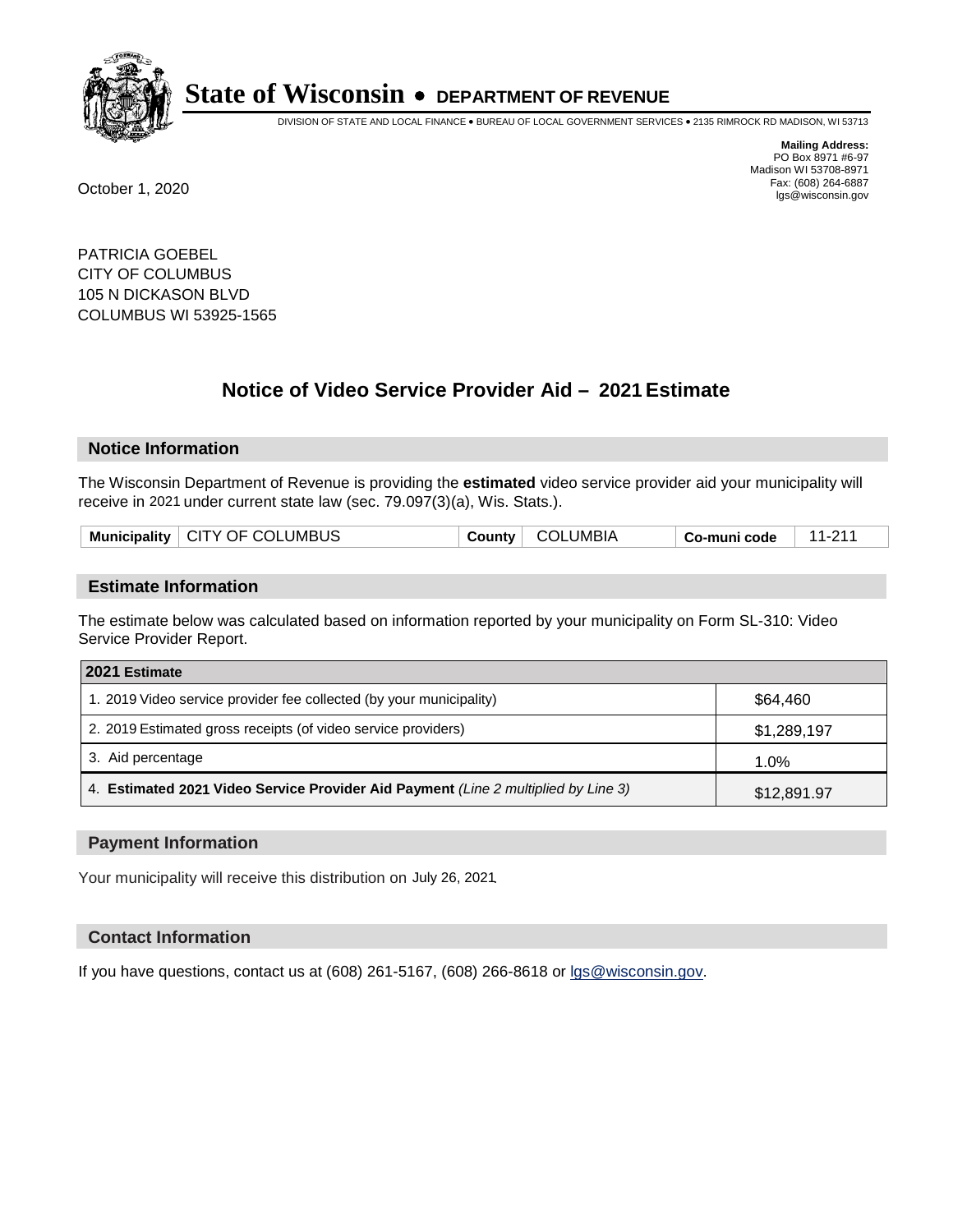

DIVISION OF STATE AND LOCAL FINANCE • BUREAU OF LOCAL GOVERNMENT SERVICES • 2135 RIMROCK RD MADISON, WI 53713

**Mailing Address:** PO Box 8971 #6-97 Madison WI 53708-8971<br>Fax: (608) 264-6887 Fax: (608) 264-6887 October 1, 2020 lgs@wisconsin.gov

BRENDA AYERS CITY OF LODI 130 S MAIN ST LODI WI 53555-1120

# **Notice of Video Service Provider Aid - 2021 Estimate**

## **Notice Information**

The Wisconsin Department of Revenue is providing the **estimated** video service provider aid your municipality will receive in 2021 under current state law (sec. 79.097(3)(a), Wis. Stats.).

| Municipality | .ODI<br>. CITY.<br>√ )F | .ounty | JMBIA<br>Л<br>$\cdot$ | code<br>⊶ Ω∹ | 246 |
|--------------|-------------------------|--------|-----------------------|--------------|-----|
|              |                         |        |                       |              |     |

#### **Estimate Information**

The estimate below was calculated based on information reported by your municipality on Form SL-310: Video Service Provider Report.

| 2021 Estimate                                                                      |            |  |
|------------------------------------------------------------------------------------|------------|--|
| 1. 2019 Video service provider fee collected (by your municipality)                | \$28,285   |  |
| 2. 2019 Estimated gross receipts (of video service providers)                      | \$942,826  |  |
| 3. Aid percentage                                                                  | 1.0%       |  |
| 4. Estimated 2021 Video Service Provider Aid Payment (Line 2 multiplied by Line 3) | \$9,428.26 |  |

#### **Payment Information**

Your municipality will receive this distribution on July 26, 2021.

#### **Contact Information**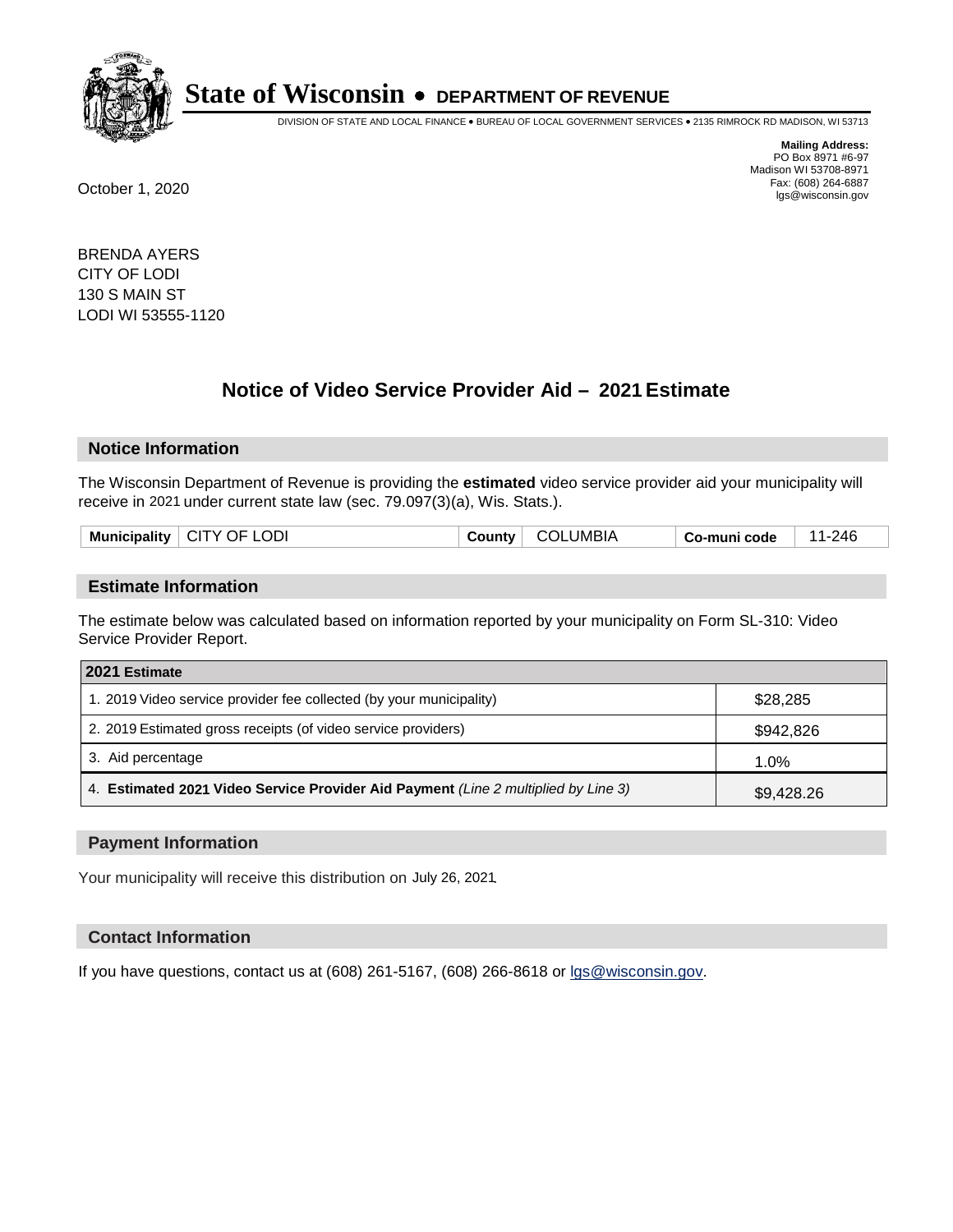

DIVISION OF STATE AND LOCAL FINANCE • BUREAU OF LOCAL GOVERNMENT SERVICES • 2135 RIMROCK RD MADISON, WI 53713

**Mailing Address:** PO Box 8971 #6-97 Madison WI 53708-8971<br>Fax: (608) 264-6887 Fax: (608) 264-6887 October 1, 2020 lgs@wisconsin.gov

MARIE MOE CITY OF PORTAGE 115 W PLEASANT ST PORTAGE WI 53901-1742

# **Notice of Video Service Provider Aid - 2021 Estimate**

## **Notice Information**

The Wisconsin Department of Revenue is providing the **estimated** video service provider aid your municipality will receive in 2021 under current state law (sec. 79.097(3)(a), Wis. Stats.).

| Municipality   CITY OF PORTAGE | <b>County</b> | <b>COLUMBIA</b> | Co-muni code | л л |
|--------------------------------|---------------|-----------------|--------------|-----|
|                                |               |                 |              |     |

#### **Estimate Information**

The estimate below was calculated based on information reported by your municipality on Form SL-310: Video Service Provider Report.

| 2021 Estimate                                                                      |             |
|------------------------------------------------------------------------------------|-------------|
| 1. 2019 Video service provider fee collected (by your municipality)                | \$135,767   |
| 2. 2019 Estimated gross receipts (of video service providers)                      | \$2,715,346 |
| 3. Aid percentage                                                                  | 1.0%        |
| 4. Estimated 2021 Video Service Provider Aid Payment (Line 2 multiplied by Line 3) | \$27,153.46 |

#### **Payment Information**

Your municipality will receive this distribution on July 26, 2021.

## **Contact Information**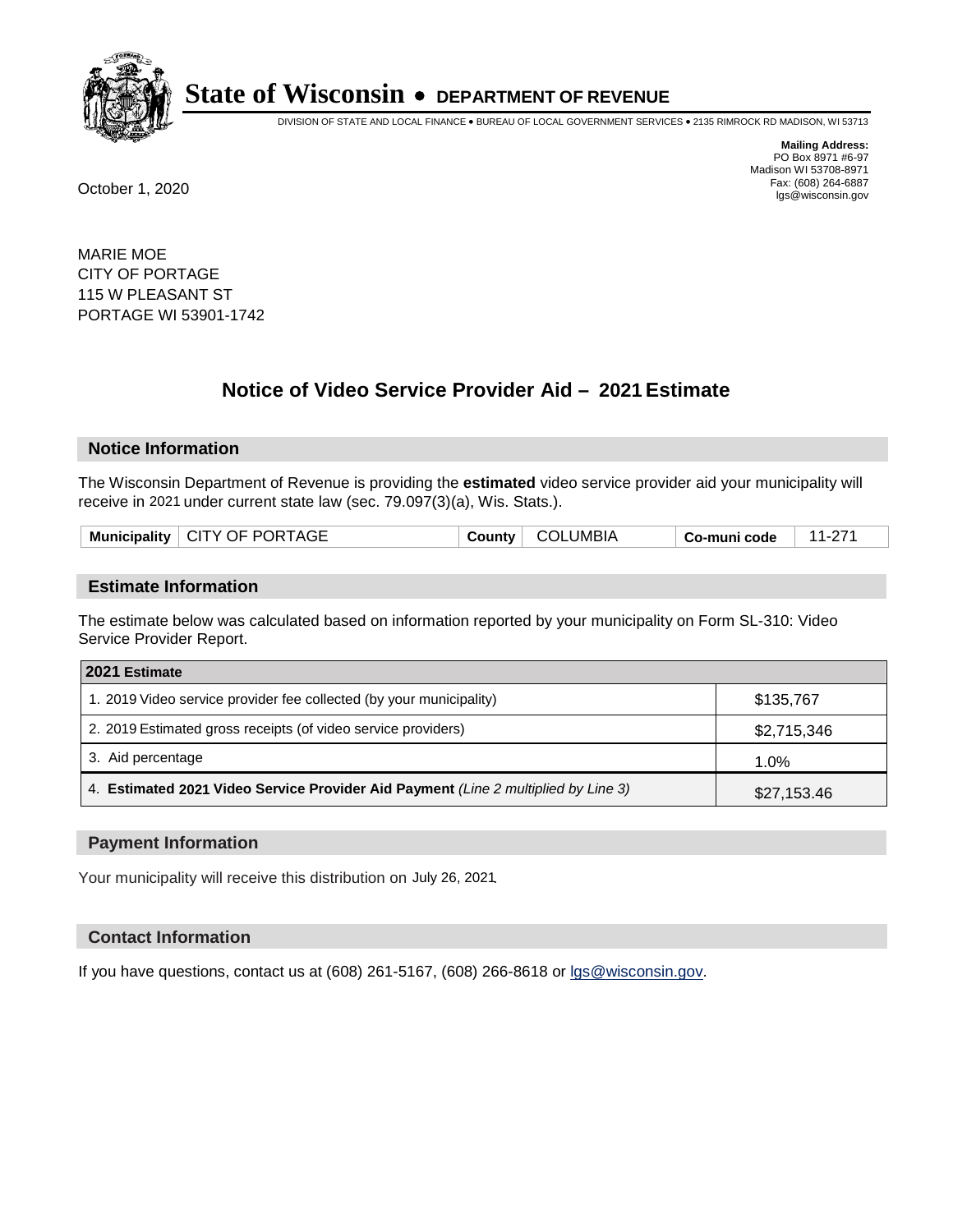

DIVISION OF STATE AND LOCAL FINANCE • BUREAU OF LOCAL GOVERNMENT SERVICES • 2135 RIMROCK RD MADISON, WI 53713

**Mailing Address:** PO Box 8971 #6-97 Madison WI 53708-8971<br>Fax: (608) 264-6887 Fax: (608) 264-6887 October 1, 2020 lgs@wisconsin.gov

NANCY HOLZEM CITY OF WISCONSIN DELLS 300 LA CROSSE ST WISCONSIN DELLS WI 53965-1568

# **Notice of Video Service Provider Aid - 2021 Estimate**

## **Notice Information**

The Wisconsin Department of Revenue is providing the **estimated** video service provider aid your municipality will receive in 2021 under current state law (sec. 79.097(3)(a), Wis. Stats.).

| Municipality   CITY OF WISCONSIN DELLS |  | County   COLUMBIA | $\overline{\phantom{a}}$ Co-muni code | 11-291 |
|----------------------------------------|--|-------------------|---------------------------------------|--------|
|----------------------------------------|--|-------------------|---------------------------------------|--------|

#### **Estimate Information**

The estimate below was calculated based on information reported by your municipality on Form SL-310: Video Service Provider Report.

| 2021 Estimate                                                                      |             |
|------------------------------------------------------------------------------------|-------------|
| 1. 2019 Video service provider fee collected (by your municipality)                | \$58,034    |
| 2. 2019 Estimated gross receipts (of video service providers)                      | \$1,160,679 |
| 3. Aid percentage                                                                  | 1.0%        |
| 4. Estimated 2021 Video Service Provider Aid Payment (Line 2 multiplied by Line 3) | \$11,606.79 |

#### **Payment Information**

Your municipality will receive this distribution on July 26, 2021.

## **Contact Information**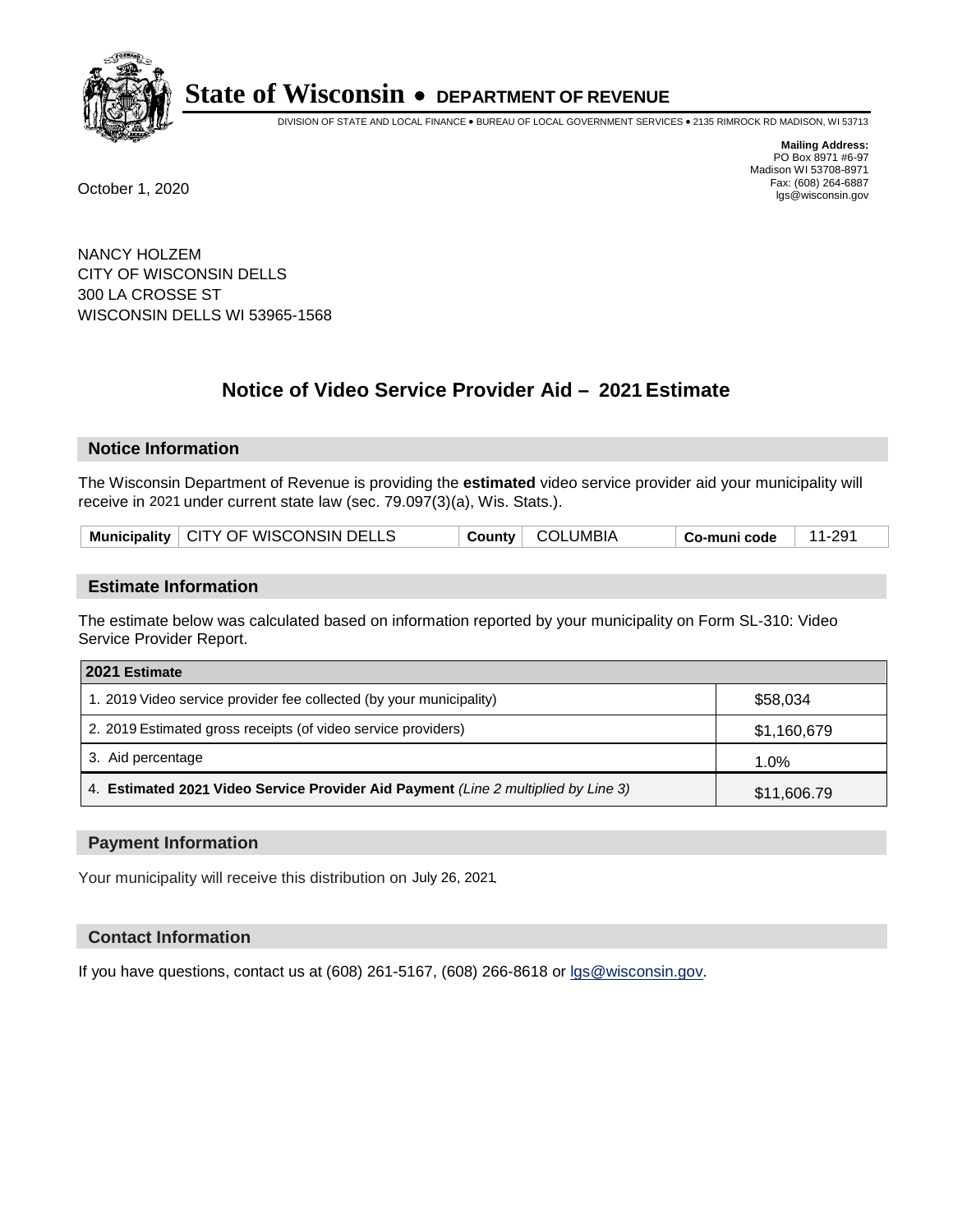

DIVISION OF STATE AND LOCAL FINANCE • BUREAU OF LOCAL GOVERNMENT SERVICES • 2135 RIMROCK RD MADISON, WI 53713

**Mailing Address:** PO Box 8971 #6-97 Madison WI 53708-8971<br>Fax: (608) 264-6887 Fax: (608) 264-6887 October 1, 2020 lgs@wisconsin.gov

DAWN MCCANN VILLAGE OF GAYS MILLS 16381 STATE HWY 131 STE 1 GAYS MILLS WI 54631

# **Notice of Video Service Provider Aid - 2021 Estimate**

## **Notice Information**

The Wisconsin Department of Revenue is providing the **estimated** video service provider aid your municipality will receive in 2021 under current state law (sec. 79.097(3)(a), Wis. Stats.).

| Municipality   VILLAGE OF GAYS MILLS<br>County   CRAWFORD<br>∣ 12-131<br>∣ Co-muni code |  |
|-----------------------------------------------------------------------------------------|--|
|-----------------------------------------------------------------------------------------|--|

#### **Estimate Information**

The estimate below was calculated based on information reported by your municipality on Form SL-310: Video Service Provider Report.

| 2021 Estimate                                                                      |          |
|------------------------------------------------------------------------------------|----------|
| 1. 2019 Video service provider fee collected (by your municipality)                | \$2,377  |
| 2. 2019 Estimated gross receipts (of video service providers)                      | \$79,250 |
| 3. Aid percentage                                                                  | 1.0%     |
| 4. Estimated 2021 Video Service Provider Aid Payment (Line 2 multiplied by Line 3) | \$792.50 |

#### **Payment Information**

Your municipality will receive this distribution on July 26, 2021.

## **Contact Information**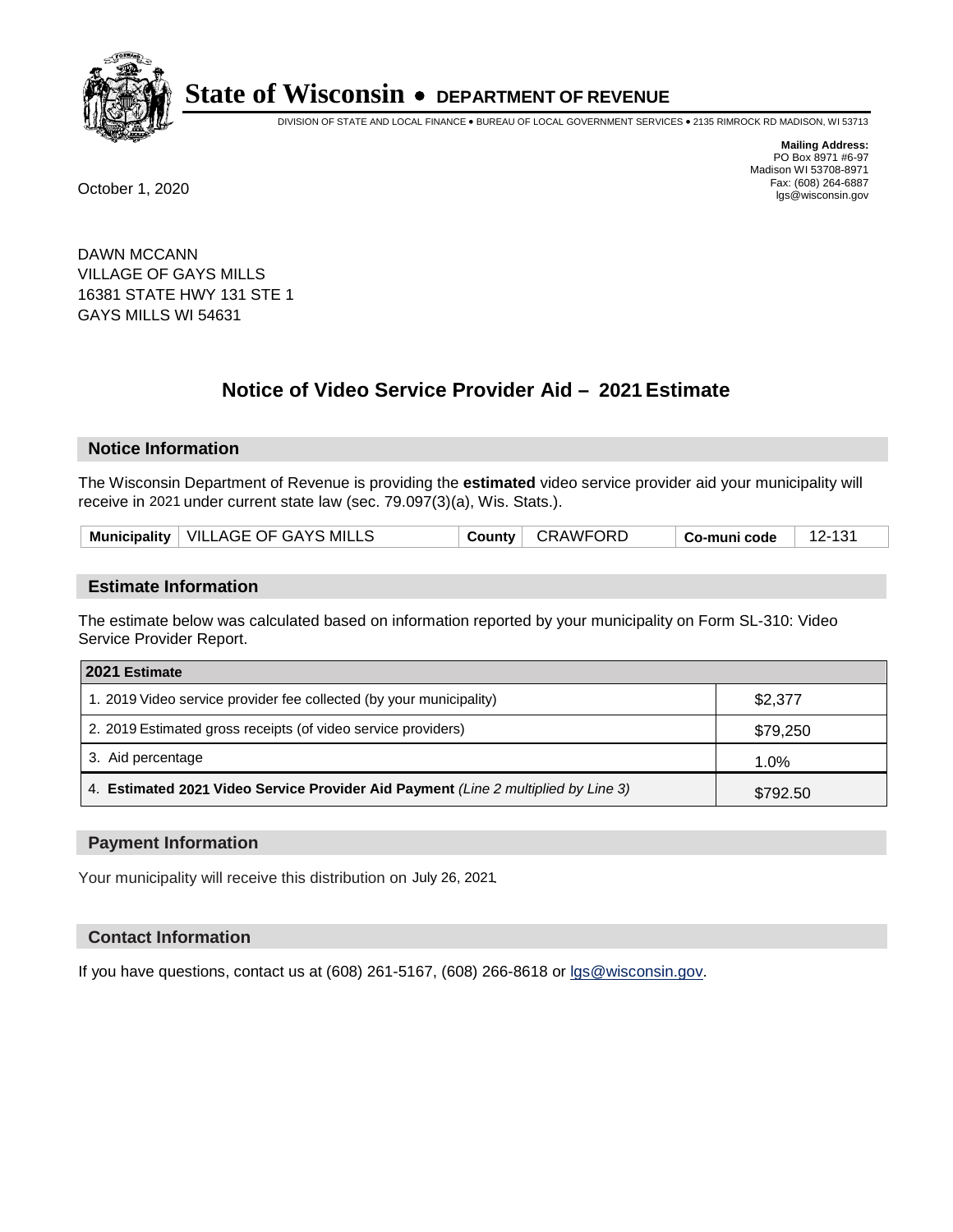

DIVISION OF STATE AND LOCAL FINANCE • BUREAU OF LOCAL GOVERNMENT SERVICES • 2135 RIMROCK RD MADISON, WI 53713

**Mailing Address:** PO Box 8971 #6-97 Madison WI 53708-8971<br>Fax: (608) 264-6887 Fax: (608) 264-6887 October 1, 2020 lgs@wisconsin.gov

JULIE HANEWALL TOWN OF ALBION 620 ALBION RD EDGERTON WI 53534

# **Notice of Video Service Provider Aid - 2021 Estimate**

## **Notice Information**

The Wisconsin Department of Revenue is providing the **estimated** video service provider aid your municipality will receive in 2021 under current state law (sec. 79.097(3)(a), Wis. Stats.).

| <b>Municipality</b> | TOWN OF ALBION | :ountv | )ANE | Co-muni code | 3-002<br>$\sim$ |
|---------------------|----------------|--------|------|--------------|-----------------|
|                     |                |        |      |              |                 |

#### **Estimate Information**

The estimate below was calculated based on information reported by your municipality on Form SL-310: Video Service Provider Report.

| 2021 Estimate                                                                      |            |
|------------------------------------------------------------------------------------|------------|
| 1. 2019 Video service provider fee collected (by your municipality)                | \$10,918   |
| 2. 2019 Estimated gross receipts (of video service providers)                      | \$253,721  |
| 3. Aid percentage                                                                  | 1.0%       |
| 4. Estimated 2021 Video Service Provider Aid Payment (Line 2 multiplied by Line 3) | \$2,537.21 |

#### **Payment Information**

Your municipality will receive this distribution on July 26, 2021.

## **Contact Information**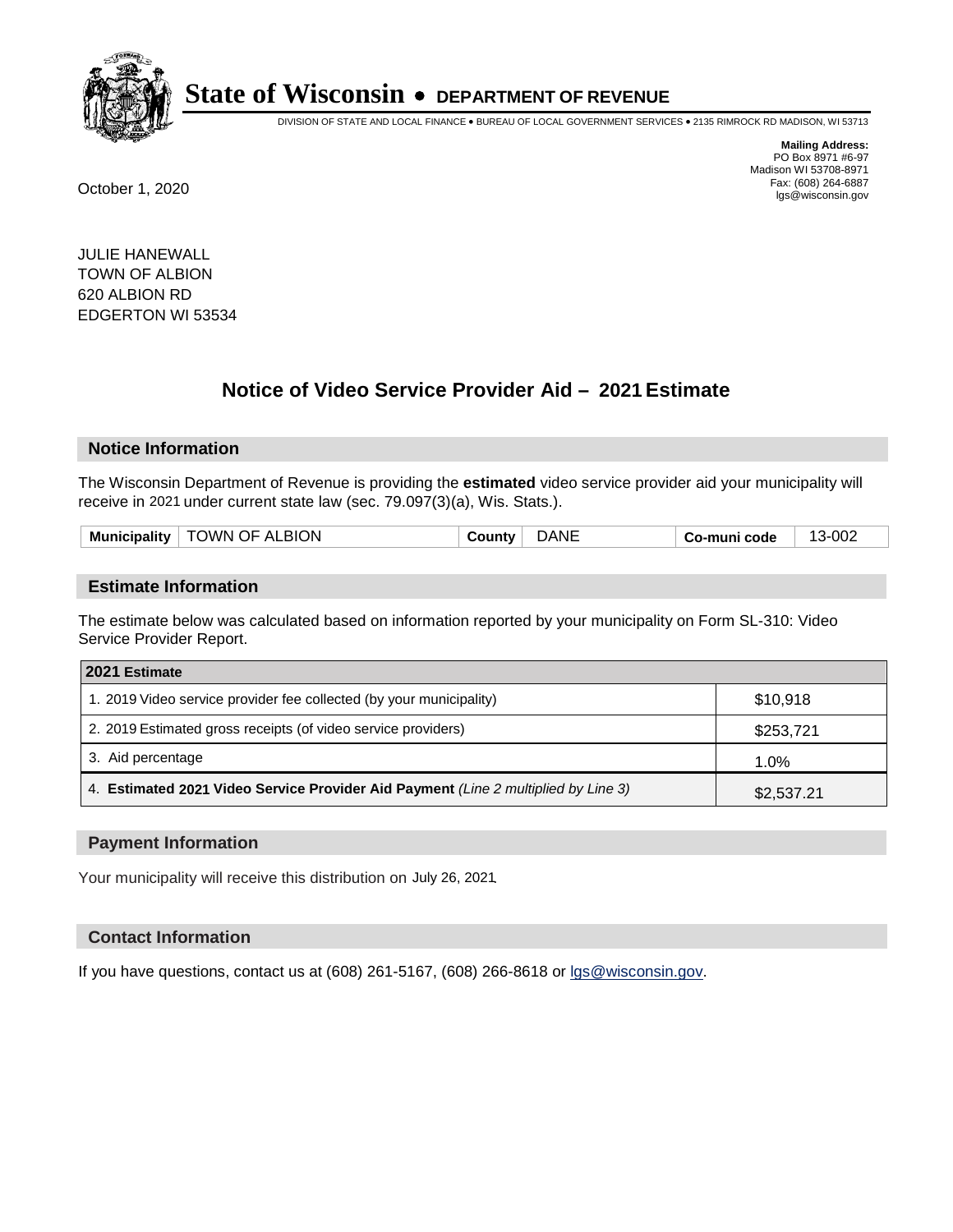

DIVISION OF STATE AND LOCAL FINANCE • BUREAU OF LOCAL GOVERNMENT SERVICES • 2135 RIMROCK RD MADISON, WI 53713

**Mailing Address:** PO Box 8971 #6-97 Madison WI 53708-8971<br>Fax: (608) 264-6887 Fax: (608) 264-6887 October 1, 2020 lgs@wisconsin.gov

MIKE WOLF TOWN OF BLOOMING GROVE 1880 S STOUGHTON RD MADISON WI 53716-2258

# **Notice of Video Service Provider Aid - 2021 Estimate**

## **Notice Information**

The Wisconsin Department of Revenue is providing the **estimated** video service provider aid your municipality will receive in 2021 under current state law (sec. 79.097(3)(a), Wis. Stats.).

| Municipality   TOWN OF BLOOMING GROVE | <b>DANE</b><br>Countv | ∣ Co-muni code | 13-008 |
|---------------------------------------|-----------------------|----------------|--------|
|---------------------------------------|-----------------------|----------------|--------|

#### **Estimate Information**

The estimate below was calculated based on information reported by your municipality on Form SL-310: Video Service Provider Report.

| 2021 Estimate                                                                      |            |
|------------------------------------------------------------------------------------|------------|
| 1. 2019 Video service provider fee collected (by your municipality)                | \$32,538   |
| 2. 2019 Estimated gross receipts (of video service providers)                      | \$650,763  |
| 3. Aid percentage                                                                  | 1.0%       |
| 4. Estimated 2021 Video Service Provider Aid Payment (Line 2 multiplied by Line 3) | \$6,507.63 |

#### **Payment Information**

Your municipality will receive this distribution on July 26, 2021.

## **Contact Information**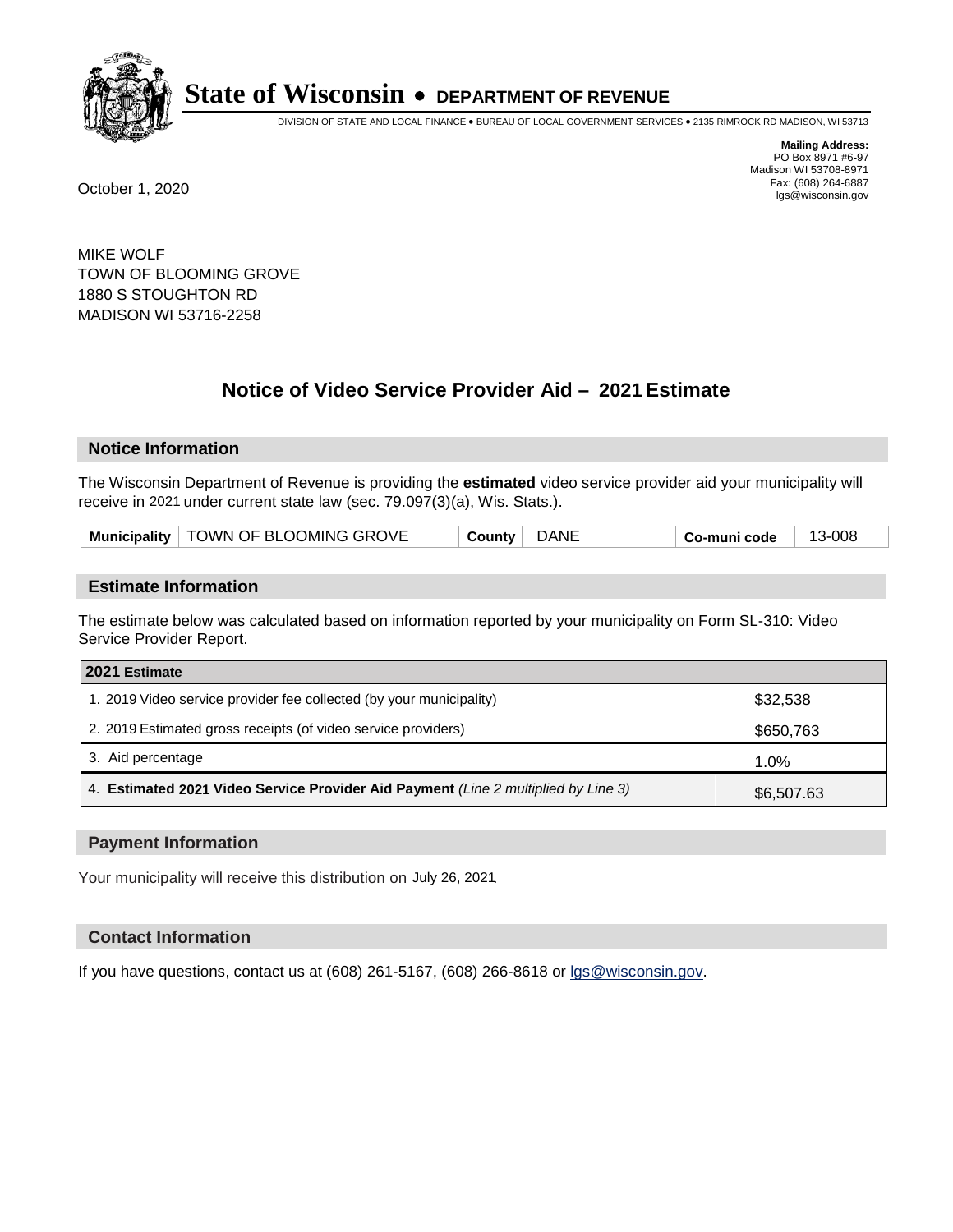

DIVISION OF STATE AND LOCAL FINANCE • BUREAU OF LOCAL GOVERNMENT SERVICES • 2135 RIMROCK RD MADISON, WI 53713

**Mailing Address:** PO Box 8971 #6-97 Madison WI 53708-8971<br>Fax: (608) 264-6887 Fax: (608) 264-6887 October 1, 2020 lgs@wisconsin.gov

TERI SAXON TOWN OF BURKE 5365 REINER RD MADISON WI 53718-6347

# **Notice of Video Service Provider Aid - 2021 Estimate**

## **Notice Information**

The Wisconsin Department of Revenue is providing the **estimated** video service provider aid your municipality will receive in 2021 under current state law (sec. 79.097(3)(a), Wis. Stats.).

|  | וא <i>א</i><br><b>Municipality</b> | OF BURKE | Νŀ | code<br>mun'<br>— w∪ | $\sim$ |
|--|------------------------------------|----------|----|----------------------|--------|
|--|------------------------------------|----------|----|----------------------|--------|

#### **Estimate Information**

The estimate below was calculated based on information reported by your municipality on Form SL-310: Video Service Provider Report.

| 2021 Estimate                                                                      |            |
|------------------------------------------------------------------------------------|------------|
| 1. 2019 Video service provider fee collected (by your municipality)                | \$20,388   |
| 2. 2019 Estimated gross receipts (of video service providers)                      | \$679,583  |
| 3. Aid percentage                                                                  | 1.0%       |
| 4. Estimated 2021 Video Service Provider Aid Payment (Line 2 multiplied by Line 3) | \$6,795.83 |

#### **Payment Information**

Your municipality will receive this distribution on July 26, 2021.

## **Contact Information**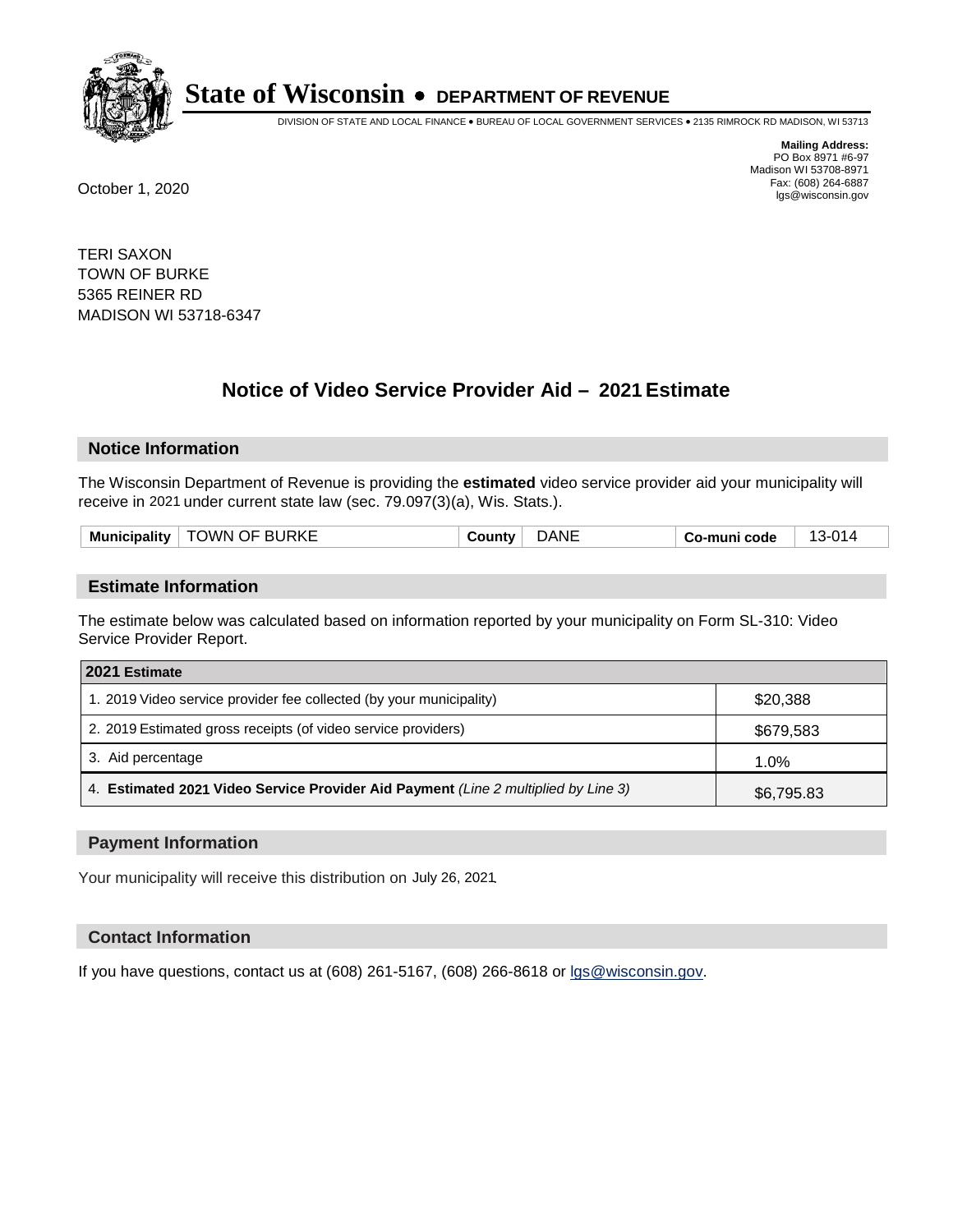

DIVISION OF STATE AND LOCAL FINANCE • BUREAU OF LOCAL GOVERNMENT SERVICES • 2135 RIMROCK RD MADISON, WI 53713

**Mailing Address:** PO Box 8971 #6-97 Madison WI 53708-8971<br>Fax: (608) 264-6887 Fax: (608) 264-6887 October 1, 2020 lgs@wisconsin.gov

KIM BANIGAN TOWN OF COTTAGE GROVE 4058 COUNTY RD N COTTAGE GROVE WI 53527-9503

# **Notice of Video Service Provider Aid - 2021 Estimate**

## **Notice Information**

The Wisconsin Department of Revenue is providing the **estimated** video service provider aid your municipality will receive in 2021 under current state law (sec. 79.097(3)(a), Wis. Stats.).

| Municipality   TOWN OF COTTAGE GROVE | DANE<br>County | 13-018<br><b>↓Co-muni code</b> |
|--------------------------------------|----------------|--------------------------------|
|--------------------------------------|----------------|--------------------------------|

#### **Estimate Information**

The estimate below was calculated based on information reported by your municipality on Form SL-310: Video Service Provider Report.

| 2021 Estimate                                                                      |            |
|------------------------------------------------------------------------------------|------------|
| 1. 2019 Video service provider fee collected (by your municipality)                | \$38,209   |
| 2. 2019 Estimated gross receipts (of video service providers)                      | \$764,176  |
| 3. Aid percentage                                                                  | 1.0%       |
| 4. Estimated 2021 Video Service Provider Aid Payment (Line 2 multiplied by Line 3) | \$7,641.76 |

#### **Payment Information**

Your municipality will receive this distribution on July 26, 2021.

## **Contact Information**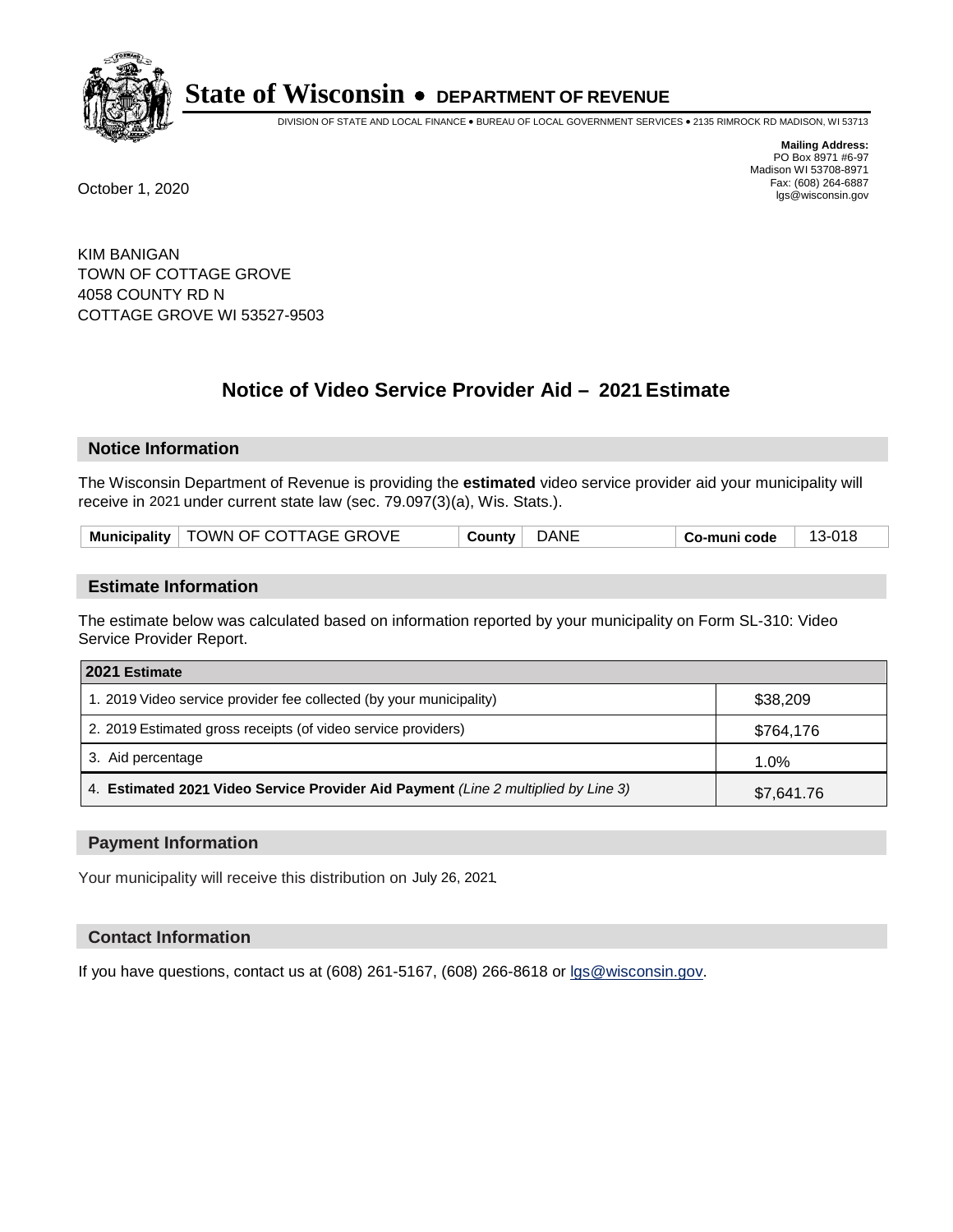

DIVISION OF STATE AND LOCAL FINANCE • BUREAU OF LOCAL GOVERNMENT SERVICES • 2135 RIMROCK RD MADISON, WI 53713

**Mailing Address:** PO Box 8971 #6-97 Madison WI 53708-8971<br>Fax: (608) 264-6887 Fax: (608) 264-6887 October 1, 2020 lgs@wisconsin.gov

MELANIE HUCHTHAUSEN TOWN OF DUNKIRK 654 COUNTY ROAD N STOUGHTON WI 53589

# **Notice of Video Service Provider Aid - 2021 Estimate**

## **Notice Information**

The Wisconsin Department of Revenue is providing the **estimated** video service provider aid your municipality will receive in 2021 under current state law (sec. 79.097(3)(a), Wis. Stats.).

|  | I OF DUNKIRK<br><b>JWN</b><br><b>Municipality</b> | .01<br>าtv | ΝI | code<br>ືື | . .<br>`-<br>−∪∠ |
|--|---------------------------------------------------|------------|----|------------|------------------|
|--|---------------------------------------------------|------------|----|------------|------------------|

#### **Estimate Information**

The estimate below was calculated based on information reported by your municipality on Form SL-310: Video Service Provider Report.

| 2021 Estimate                                                                      |            |
|------------------------------------------------------------------------------------|------------|
| 1. 2019 Video service provider fee collected (by your municipality)                | \$21,625   |
| 2. 2019 Estimated gross receipts (of video service providers)                      | \$432,500  |
| 3. Aid percentage                                                                  | 1.0%       |
| 4. Estimated 2021 Video Service Provider Aid Payment (Line 2 multiplied by Line 3) | \$4,325.00 |

#### **Payment Information**

Your municipality will receive this distribution on July 26, 2021.

## **Contact Information**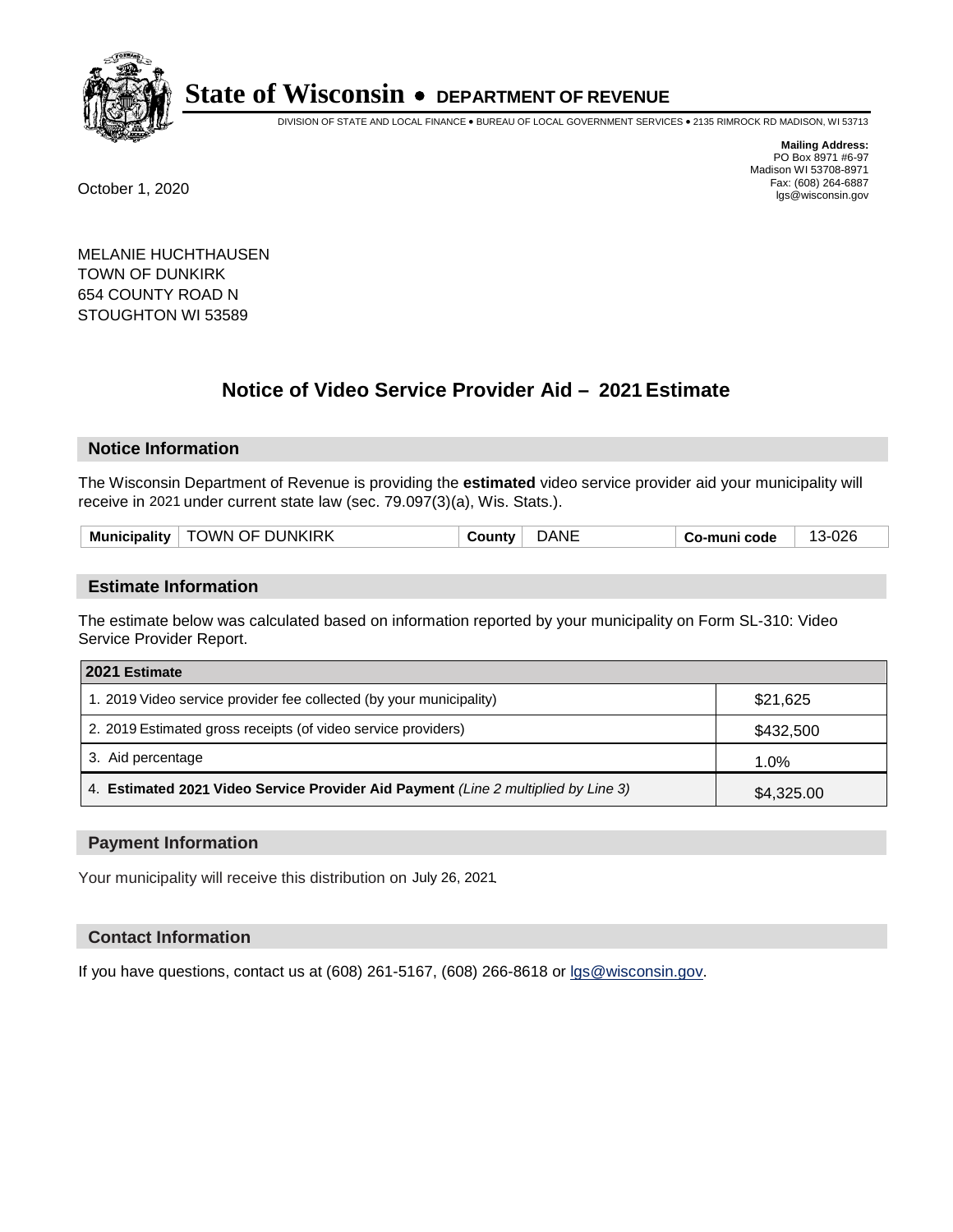

DIVISION OF STATE AND LOCAL FINANCE • BUREAU OF LOCAL GOVERNMENT SERVICES • 2135 RIMROCK RD MADISON, WI 53713

**Mailing Address:** PO Box 8971 #6-97 Madison WI 53708-8971<br>Fax: (608) 264-6887 Fax: (608) 264-6887 October 1, 2020 lgs@wisconsin.gov

CATHY HASSLINGER TOWN OF DUNN 4156 COUNTY RD B MC FARLAND WI 53558-9754

# **Notice of Video Service Provider Aid - 2021 Estimate**

## **Notice Information**

The Wisconsin Department of Revenue is providing the **estimated** video service provider aid your municipality will receive in 2021 under current state law (sec. 79.097(3)(a), Wis. Stats.).

| <b>Municipality</b> | OF DUNN<br><b>JWN</b><br>_______ | Νŀ | code<br>muni<br>— w∪ | ററ<br>$\epsilon$<br>ັບ∠ |
|---------------------|----------------------------------|----|----------------------|-------------------------|
|                     |                                  |    |                      |                         |

#### **Estimate Information**

The estimate below was calculated based on information reported by your municipality on Form SL-310: Video Service Provider Report.

| 2021 Estimate                                                                      |             |
|------------------------------------------------------------------------------------|-------------|
| 1. 2019 Video service provider fee collected (by your municipality)                | \$33,493    |
| 2. 2019 Estimated gross receipts (of video service providers)                      | \$1,116,443 |
| 3. Aid percentage                                                                  | 1.0%        |
| 4. Estimated 2021 Video Service Provider Aid Payment (Line 2 multiplied by Line 3) | \$11,164.43 |

#### **Payment Information**

Your municipality will receive this distribution on July 26, 2021.

## **Contact Information**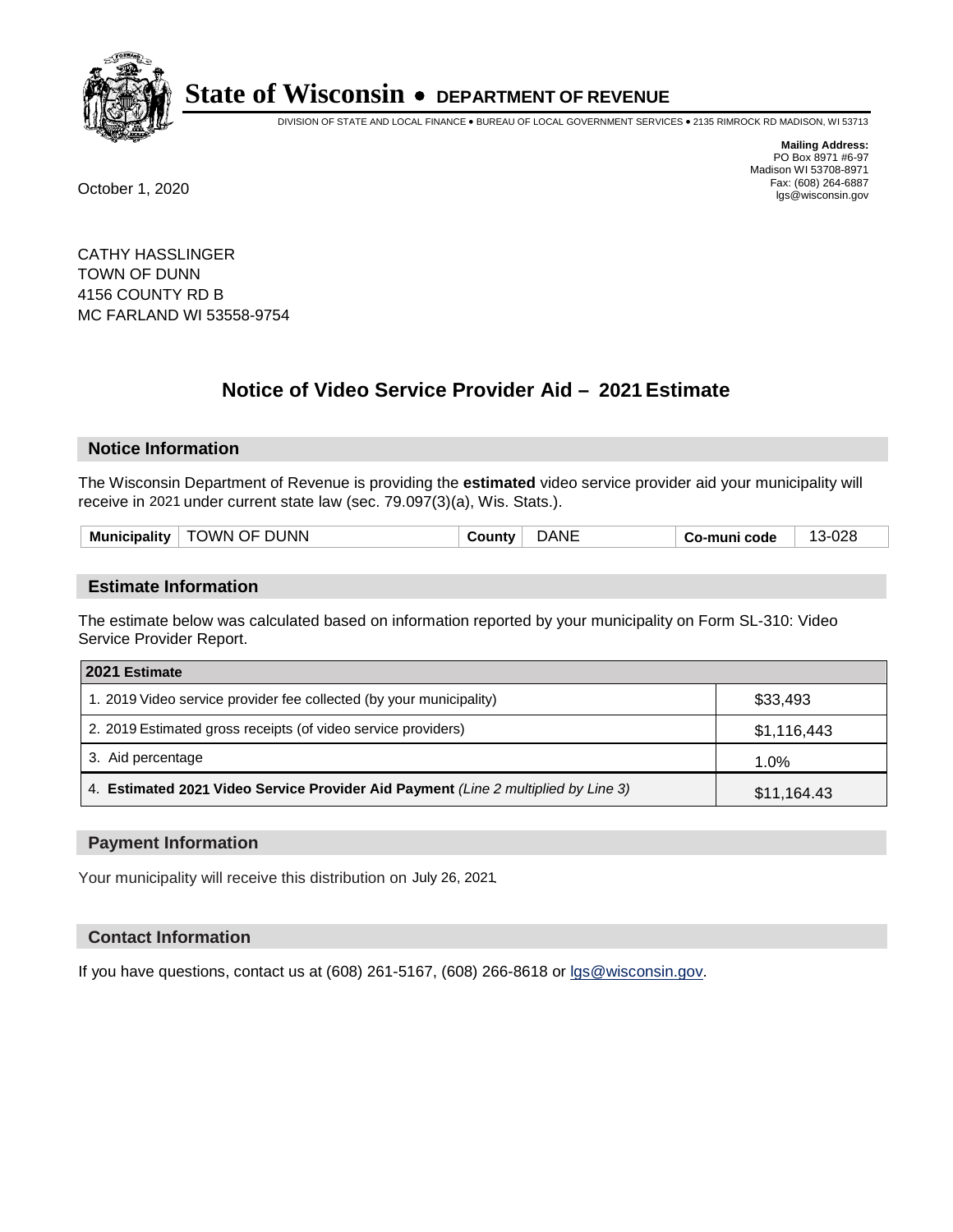

DIVISION OF STATE AND LOCAL FINANCE • BUREAU OF LOCAL GOVERNMENT SERVICES • 2135 RIMROCK RD MADISON, WI 53713

**Mailing Address:** PO Box 8971 #6-97 Madison WI 53708-8971<br>Fax: (608) 264-6887 Fax: (608) 264-6887 October 1, 2020 lgs@wisconsin.gov

TAMMY JORDAN TOWN OF MEDINA PO BOX 37 MARSHALL WI 53559-0037

# **Notice of Video Service Provider Aid - 2021 Estimate**

## **Notice Information**

The Wisconsin Department of Revenue is providing the **estimated** video service provider aid your municipality will receive in 2021 under current state law (sec. 79.097(3)(a), Wis. Stats.).

| nicipalitv<br>Munic | ־אווח<br><b>OF MEI</b><br><b>NWC</b> | าเง | NH | code<br>. | 036<br>$\overline{ }$<br>╮. |
|---------------------|--------------------------------------|-----|----|-----------|-----------------------------|
|                     |                                      |     |    |           |                             |

#### **Estimate Information**

The estimate below was calculated based on information reported by your municipality on Form SL-310: Video Service Provider Report.

| 2021 Estimate                                                                      |          |
|------------------------------------------------------------------------------------|----------|
| 1. 2019 Video service provider fee collected (by your municipality)                | \$1,060  |
| 2. 2019 Estimated gross receipts (of video service providers)                      | \$21,200 |
| 3. Aid percentage                                                                  | 1.0%     |
| 4. Estimated 2021 Video Service Provider Aid Payment (Line 2 multiplied by Line 3) | \$212.00 |

#### **Payment Information**

Your municipality will receive this distribution on July 26, 2021.

## **Contact Information**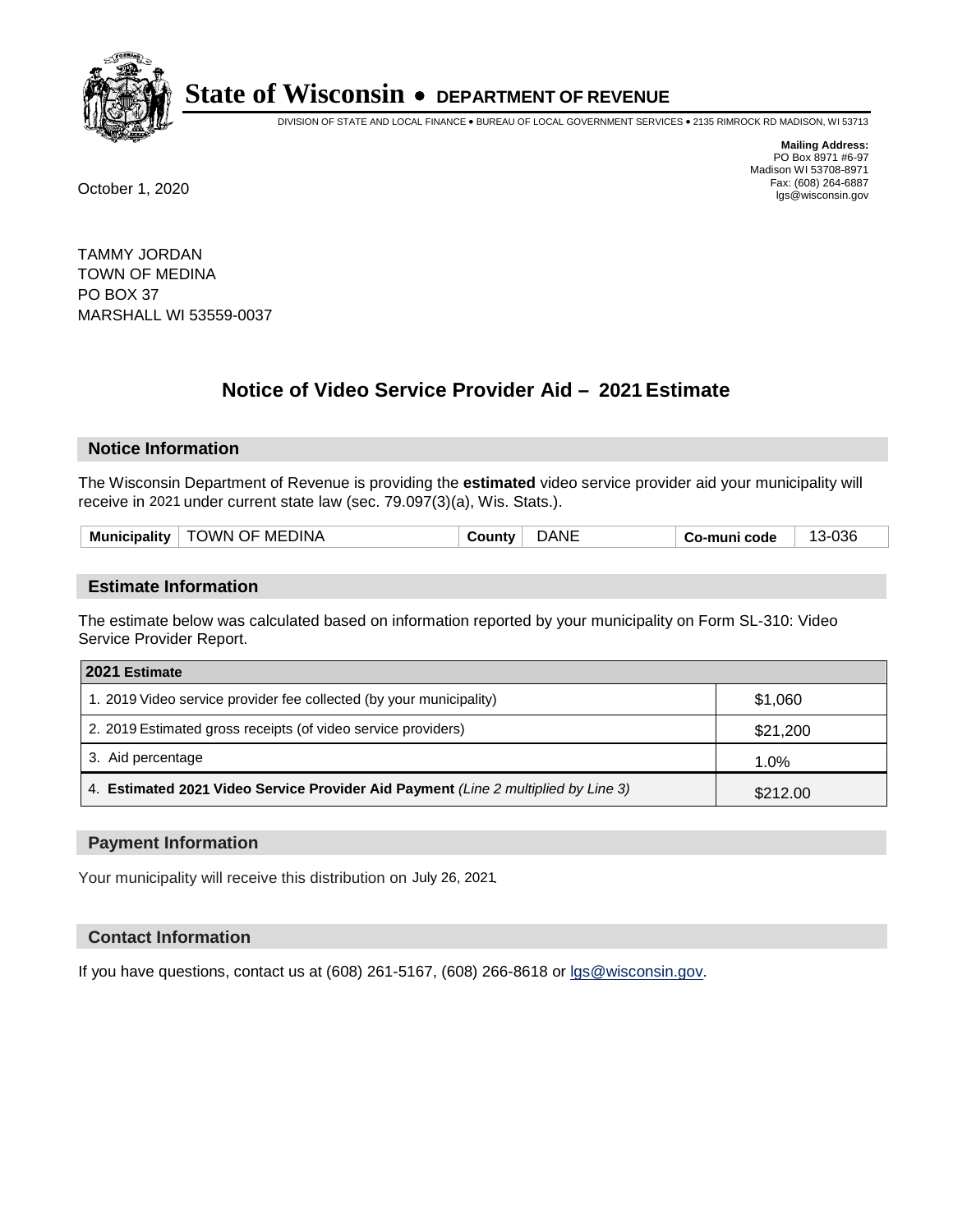

DIVISION OF STATE AND LOCAL FINANCE • BUREAU OF LOCAL GOVERNMENT SERVICES • 2135 RIMROCK RD MADISON, WI 53713

**Mailing Address:** PO Box 8971 #6-97 Madison WI 53708-8971<br>Fax: (608) 264-6887 Fax: (608) 264-6887 October 1, 2020 lgs@wisconsin.gov

BARBARA ROESSLEIN TOWN OF MIDDLETON 7555 W OLD SAUK RD VERONA WI 53593

# **Notice of Video Service Provider Aid - 2021 Estimate**

## **Notice Information**

The Wisconsin Department of Revenue is providing the **estimated** video service provider aid your municipality will receive in 2021 under current state law (sec. 79.097(3)(a), Wis. Stats.).

| TOWN OF MIDDLETON<br>١NE<br><b>Municipality</b><br>∴ ountvص<br>®code∶<br>კაი<br>┓= |
|------------------------------------------------------------------------------------|
|------------------------------------------------------------------------------------|

#### **Estimate Information**

The estimate below was calculated based on information reported by your municipality on Form SL-310: Video Service Provider Report.

| 2021 Estimate                                                                      |             |
|------------------------------------------------------------------------------------|-------------|
| 1. 2019 Video service provider fee collected (by your municipality)                | \$82,541    |
| 2. 2019 Estimated gross receipts (of video service providers)                      | \$1,650,822 |
| 3. Aid percentage                                                                  | 1.0%        |
| 4. Estimated 2021 Video Service Provider Aid Payment (Line 2 multiplied by Line 3) | \$16,508.22 |

#### **Payment Information**

Your municipality will receive this distribution on July 26, 2021.

## **Contact Information**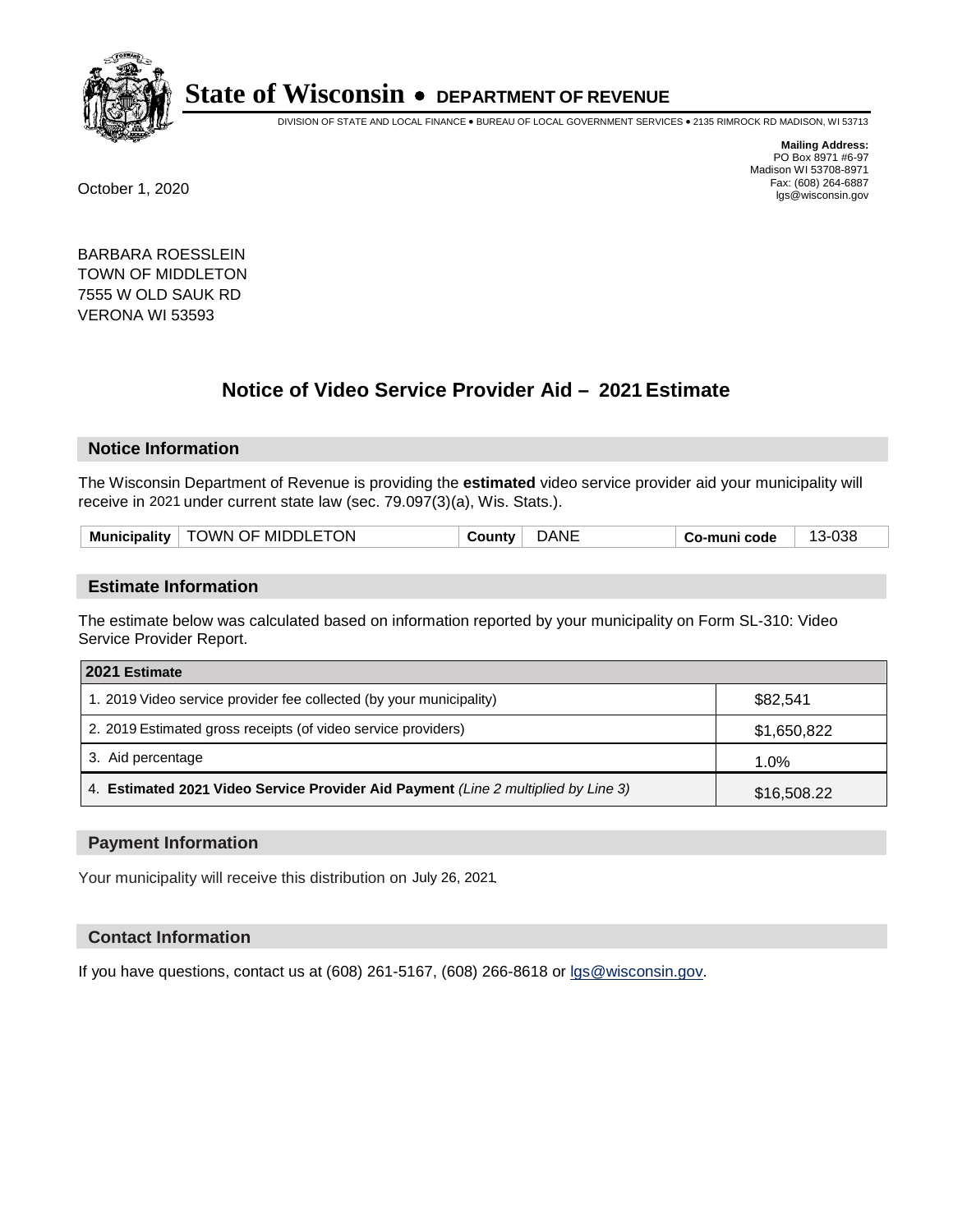

DIVISION OF STATE AND LOCAL FINANCE • BUREAU OF LOCAL GOVERNMENT SERVICES • 2135 RIMROCK RD MADISON, WI 53713

**Mailing Address:** PO Box 8971 #6-97 Madison WI 53708-8971<br>Fax: (608) 264-6887 Fax: (608) 264-6887 October 1, 2020 lgs@wisconsin.gov

JENNIFER HANSON TOWN OF OREGON 1138 UNION RD OREGON WI 53575-2742

# **Notice of Video Service Provider Aid - 2021 Estimate**

## **Notice Information**

The Wisconsin Department of Revenue is providing the **estimated** video service provider aid your municipality will receive in 2021 under current state law (sec. 79.097(3)(a), Wis. Stats.).

| <b>Municipality</b> | <sup>∣</sup> TOWN OF OREGON | ∵ountvٽ | <b>DANE</b> | Co-muni code | 13-042 |
|---------------------|-----------------------------|---------|-------------|--------------|--------|
|                     |                             |         |             |              |        |

#### **Estimate Information**

The estimate below was calculated based on information reported by your municipality on Form SL-310: Video Service Provider Report.

| 2021 Estimate                                                                      |            |
|------------------------------------------------------------------------------------|------------|
| 1. 2019 Video service provider fee collected (by your municipality)                | \$27,099   |
| 2. 2019 Estimated gross receipts (of video service providers)                      | \$677,486  |
| 3. Aid percentage                                                                  | 1.0%       |
| 4. Estimated 2021 Video Service Provider Aid Payment (Line 2 multiplied by Line 3) | \$6,774.86 |

#### **Payment Information**

Your municipality will receive this distribution on July 26, 2021.

## **Contact Information**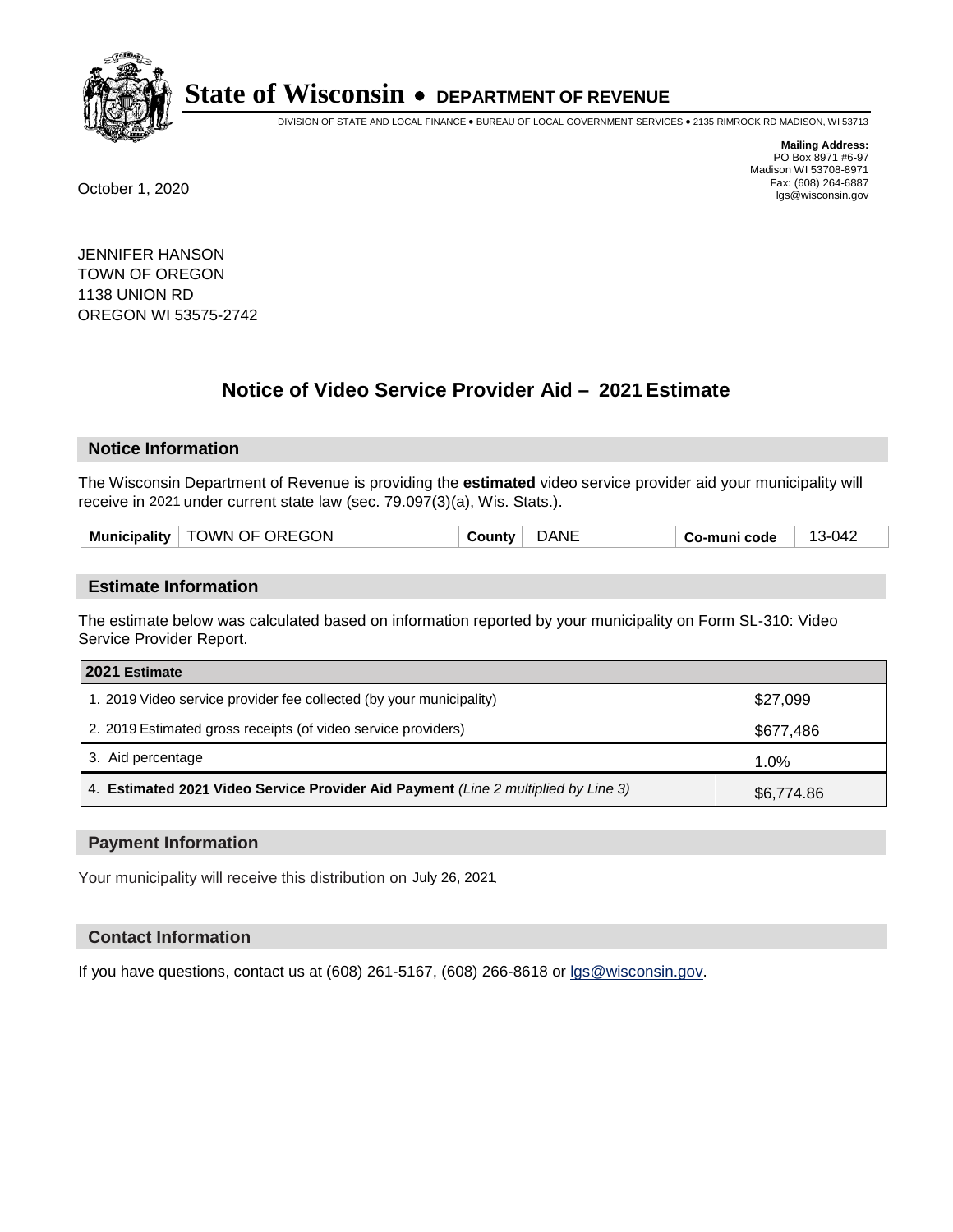

DIVISION OF STATE AND LOCAL FINANCE • BUREAU OF LOCAL GOVERNMENT SERVICES • 2135 RIMROCK RD MADISON, WI 53713

**Mailing Address:** PO Box 8971 #6-97 Madison WI 53708-8971<br>Fax: (608) 264-6887 Fax: (608) 264-6887 October 1, 2020 lgs@wisconsin.gov

MARIA HOUGAN TOWN OF PLEASANT SPRINGS 2354 COUNTY RD N STOUGHTON WI 53589-2873

# **Notice of Video Service Provider Aid - 2021 Estimate**

## **Notice Information**

The Wisconsin Department of Revenue is providing the **estimated** video service provider aid your municipality will receive in 2021 under current state law (sec. 79.097(3)(a), Wis. Stats.).

| Municipality   TOWN OF PLEASANT SPRINGS | DANE<br>County | Co-muni code | 13-046 |
|-----------------------------------------|----------------|--------------|--------|
|-----------------------------------------|----------------|--------------|--------|

#### **Estimate Information**

The estimate below was calculated based on information reported by your municipality on Form SL-310: Video Service Provider Report.

| 2021 Estimate                                                                      |            |
|------------------------------------------------------------------------------------|------------|
| 1. 2019 Video service provider fee collected (by your municipality)                | \$7.780    |
| 2. 2019 Estimated gross receipts (of video service providers)                      | \$259,324  |
| 3. Aid percentage                                                                  | 1.0%       |
| 4. Estimated 2021 Video Service Provider Aid Payment (Line 2 multiplied by Line 3) | \$2,593.24 |

#### **Payment Information**

Your municipality will receive this distribution on July 26, 2021.

## **Contact Information**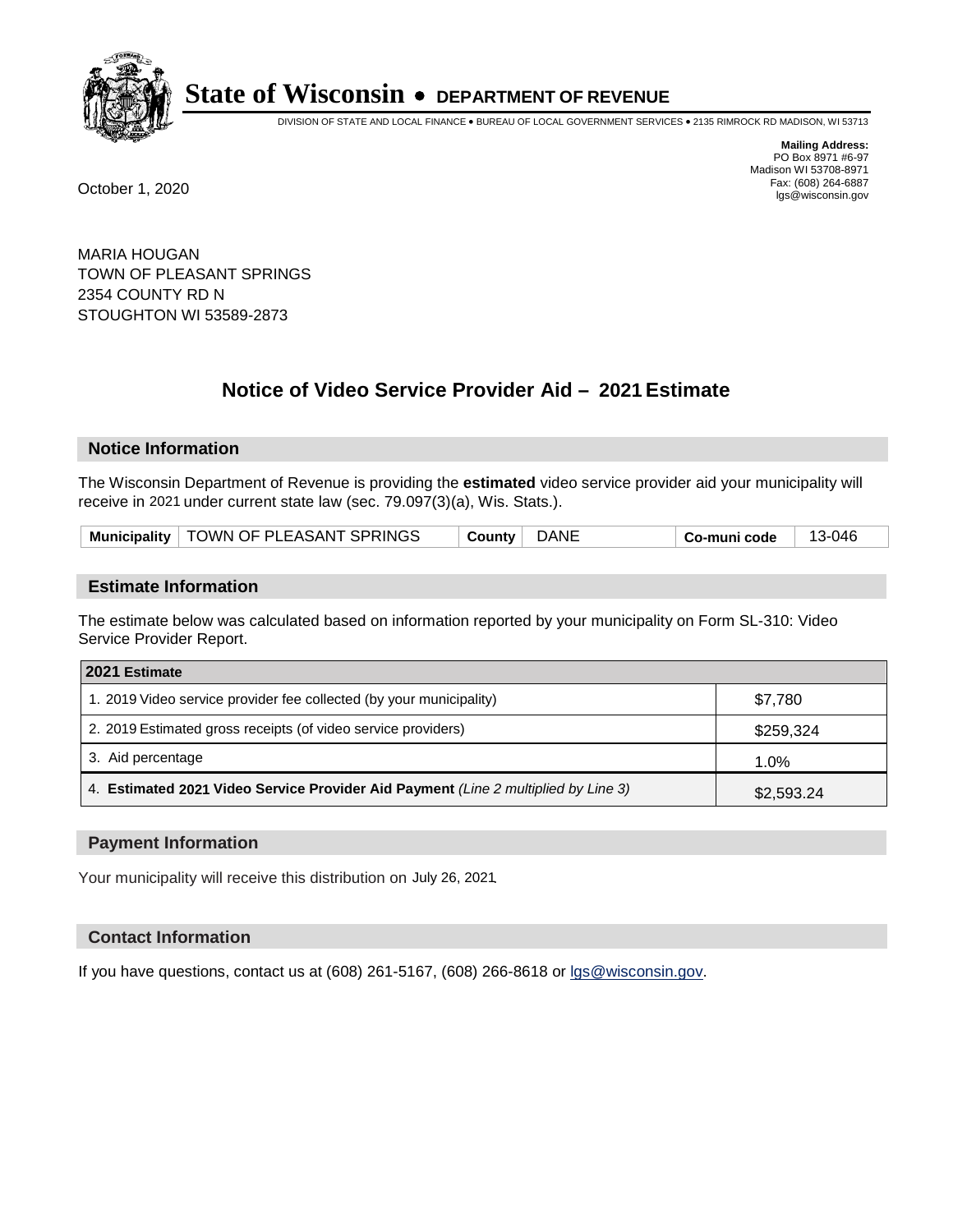

DIVISION OF STATE AND LOCAL FINANCE • BUREAU OF LOCAL GOVERNMENT SERVICES • 2135 RIMROCK RD MADISON, WI 53713

**Mailing Address:** PO Box 8971 #6-97 Madison WI 53708-8971<br>Fax: (608) 264-6887 Fax: (608) 264-6887 October 1, 2020 lgs@wisconsin.gov

DAWN GEORGE TOWN OF RUTLAND 4177 OLD STAGE RD BROOKLYN WI 53521-9473

# **Notice of Video Service Provider Aid - 2021 Estimate**

## **Notice Information**

The Wisconsin Department of Revenue is providing the **estimated** video service provider aid your municipality will receive in 2021 under current state law (sec. 79.097(3)(a), Wis. Stats.).

| <b>TOWN OF RUTLAND</b><br><b>Municipality</b><br>co-muni code ت |
|-----------------------------------------------------------------|
|-----------------------------------------------------------------|

#### **Estimate Information**

The estimate below was calculated based on information reported by your municipality on Form SL-310: Video Service Provider Report.

| 2021 Estimate                                                                      |            |
|------------------------------------------------------------------------------------|------------|
| 1. 2019 Video service provider fee collected (by your municipality)                | \$6,504    |
| 2. 2019 Estimated gross receipts (of video service providers)                      | \$216,818  |
| 3. Aid percentage                                                                  | 1.0%       |
| 4. Estimated 2021 Video Service Provider Aid Payment (Line 2 multiplied by Line 3) | \$2,168.18 |

#### **Payment Information**

Your municipality will receive this distribution on July 26, 2021.

## **Contact Information**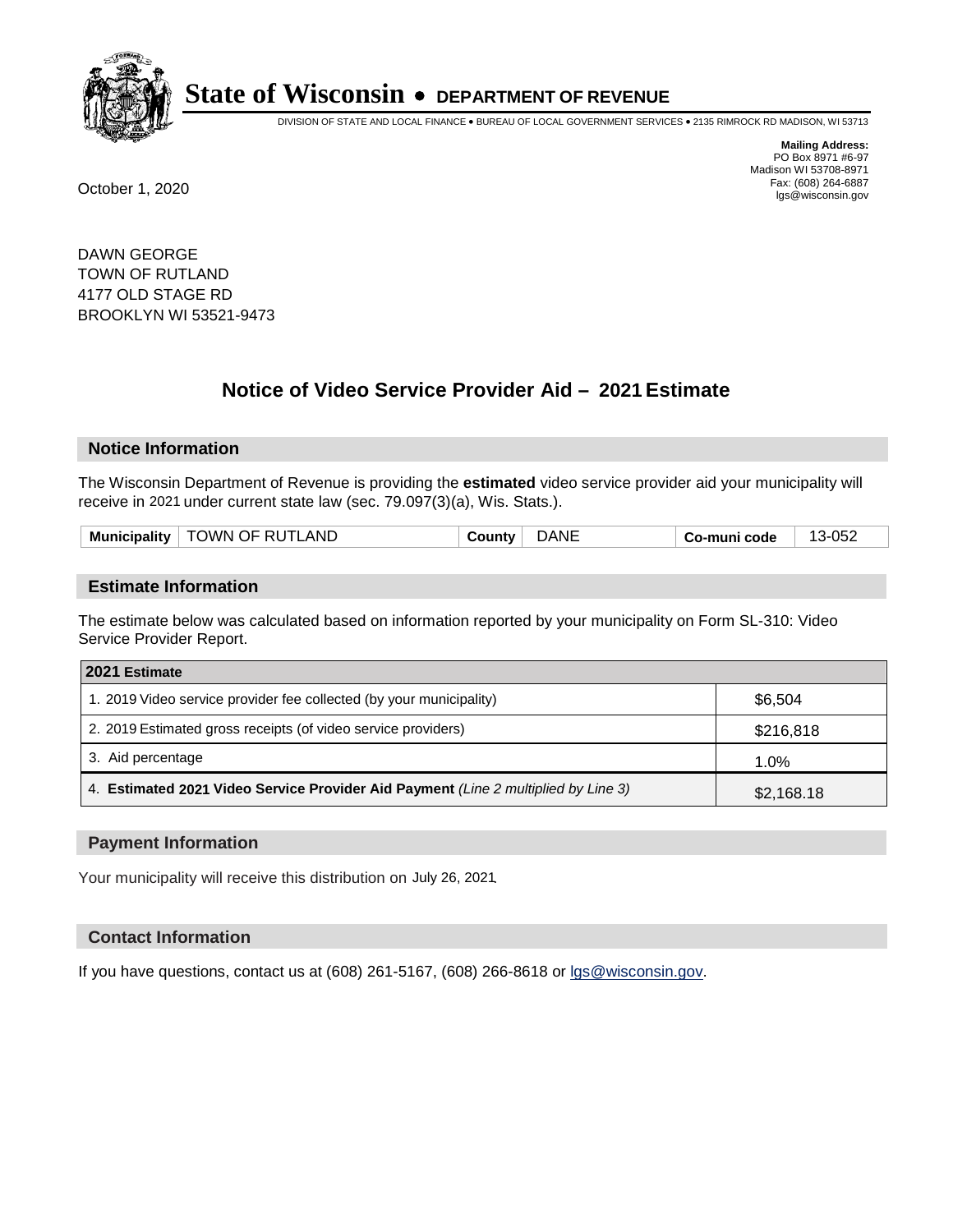

DIVISION OF STATE AND LOCAL FINANCE • BUREAU OF LOCAL GOVERNMENT SERVICES • 2135 RIMROCK RD MADISON, WI 53713

**Mailing Address:** PO Box 8971 #6-97 Madison WI 53708-8971<br>Fax: (608) 264-6887 Fax: (608) 264-6887 October 1, 2020 lgs@wisconsin.gov

DIANAH FAYAS TOWN OF SPRINGFIELD 6157 CTH P DANE WI 53529

# **Notice of Video Service Provider Aid - 2021 Estimate**

## **Notice Information**

The Wisconsin Department of Revenue is providing the **estimated** video service provider aid your municipality will receive in 2021 under current state law (sec. 79.097(3)(a), Wis. Stats.).

| TOWN OF SPRINGFIELD<br><b>Municipality</b> | DANE<br>⊹ ountvت | .056<br>$\overline{\phantom{a}}$<br>Co-muni code |
|--------------------------------------------|------------------|--------------------------------------------------|
|--------------------------------------------|------------------|--------------------------------------------------|

#### **Estimate Information**

The estimate below was calculated based on information reported by your municipality on Form SL-310: Video Service Provider Report.

| 2021 Estimate                                                                      |            |
|------------------------------------------------------------------------------------|------------|
| 1. 2019 Video service provider fee collected (by your municipality)                | \$7,908    |
| 2. 2019 Estimated gross receipts (of video service providers)                      | \$158,158  |
| 3. Aid percentage                                                                  | 1.0%       |
| 4. Estimated 2021 Video Service Provider Aid Payment (Line 2 multiplied by Line 3) | \$1,581.58 |

#### **Payment Information**

Your municipality will receive this distribution on July 26, 2021.

## **Contact Information**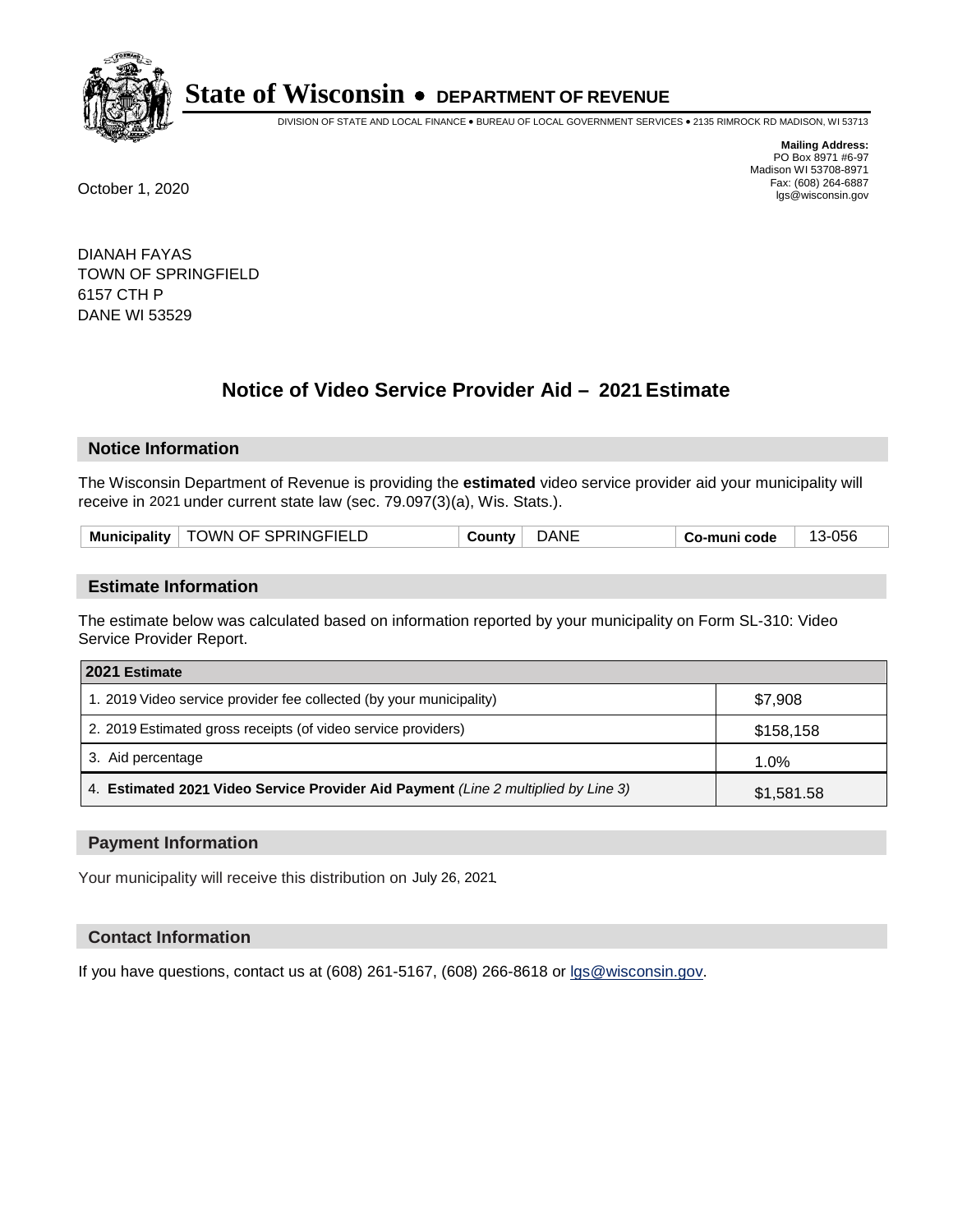

DIVISION OF STATE AND LOCAL FINANCE • BUREAU OF LOCAL GOVERNMENT SERVICES • 2135 RIMROCK RD MADISON, WI 53713

**Mailing Address:** PO Box 8971 #6-97 Madison WI 53708-8971<br>Fax: (608) 264-6887 Fax: (608) 264-6887 October 1, 2020 lgs@wisconsin.gov

RHONDA WIEDENBECK TOWN OF SUN PRAIRIE 5556 TWIN LANE RD MARSHALL WI 53559-9489

# **Notice of Video Service Provider Aid - 2021 Estimate**

## **Notice Information**

The Wisconsin Department of Revenue is providing the **estimated** video service provider aid your municipality will receive in 2021 under current state law (sec. 79.097(3)(a), Wis. Stats.).

| <b>TOWN OF SUN PRAIRIE</b><br>058<br><b>Municipality</b><br>١NE<br>⊸ountv<br>`code i<br>`- |
|--------------------------------------------------------------------------------------------|
|--------------------------------------------------------------------------------------------|

#### **Estimate Information**

The estimate below was calculated based on information reported by your municipality on Form SL-310: Video Service Provider Report.

| 2021 Estimate                                                                      |            |
|------------------------------------------------------------------------------------|------------|
| 1. 2019 Video service provider fee collected (by your municipality)                | \$10,345   |
| 2. 2019 Estimated gross receipts (of video service providers)                      | \$206,898  |
| 3. Aid percentage                                                                  | 1.0%       |
| 4. Estimated 2021 Video Service Provider Aid Payment (Line 2 multiplied by Line 3) | \$2,068.98 |

#### **Payment Information**

Your municipality will receive this distribution on July 26, 2021.

## **Contact Information**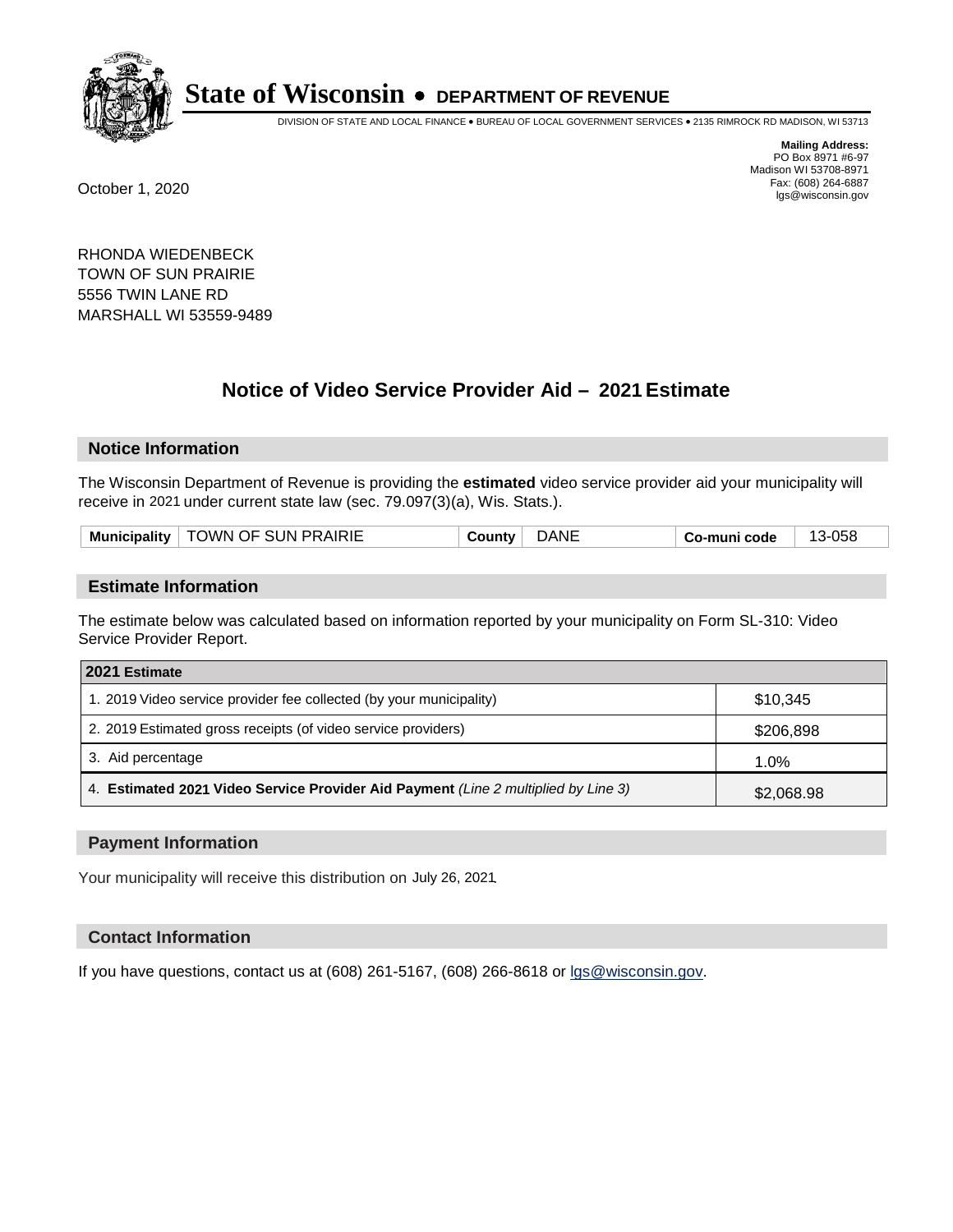

DIVISION OF STATE AND LOCAL FINANCE • BUREAU OF LOCAL GOVERNMENT SERVICES • 2135 RIMROCK RD MADISON, WI 53713

**Mailing Address:** PO Box 8971 #6-97 Madison WI 53708-8971<br>Fax: (608) 264-6887 Fax: (608) 264-6887 October 1, 2020 lgs@wisconsin.gov

TERESA WITHEE TOWN OF VERONA 7669 COUNTY HIGHWAY PD VERONA WI 53593-1035

# **Notice of Video Service Provider Aid - 2021 Estimate**

## **Notice Information**

The Wisconsin Department of Revenue is providing the **estimated** video service provider aid your municipality will receive in 2021 under current state law (sec. 79.097(3)(a), Wis. Stats.).

| nicipalitv<br>Munic | JWN OF VERONA<br>그는 그는 그만 아니라 그는 그만 아니라 그만 아니라 그만 아니라 그만 아니라 그만 아니라 그만 아니라 그만 아니라 그만 아니라 그만 아니라 그만 아니라 그만 아니라 그만 아니라 그만 아니라 그만 | ιNΕ | code<br>muni<br>-636<br>. . | -062<br>$\sim$ |
|---------------------|--------------------------------------------------------------------------------------------------------------------------------|-----|-----------------------------|----------------|
|                     |                                                                                                                                |     |                             |                |

#### **Estimate Information**

The estimate below was calculated based on information reported by your municipality on Form SL-310: Video Service Provider Report.

| 2021 Estimate                                                                      |          |  |  |
|------------------------------------------------------------------------------------|----------|--|--|
| 1. 2019 Video service provider fee collected (by your municipality)                | \$4.614  |  |  |
| 2. 2019 Estimated gross receipts (of video service providers)                      | \$85,770 |  |  |
| 3. Aid percentage                                                                  | 1.0%     |  |  |
| 4. Estimated 2021 Video Service Provider Aid Payment (Line 2 multiplied by Line 3) | \$857.70 |  |  |

#### **Payment Information**

Your municipality will receive this distribution on July 26, 2021.

## **Contact Information**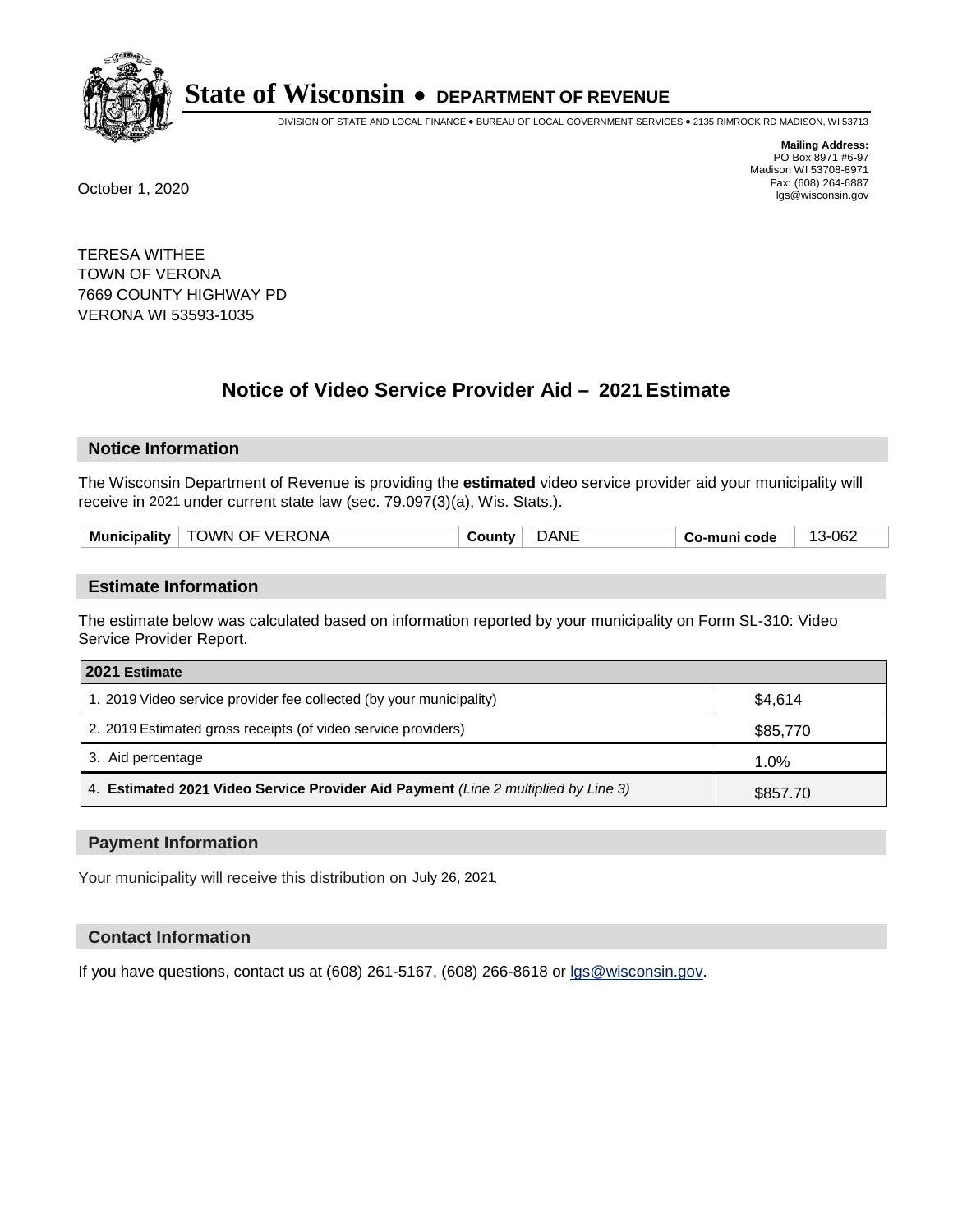

DIVISION OF STATE AND LOCAL FINANCE • BUREAU OF LOCAL GOVERNMENT SERVICES • 2135 RIMROCK RD MADISON, WI 53713

**Mailing Address:** PO Box 8971 #6-97 Madison WI 53708-8971<br>Fax: (608) 264-6887 Fax: (608) 264-6887 October 1, 2020 lgs@wisconsin.gov

KATHLEEN CLARK TOWN OF VIENNA 7161 COUNTY RD I DE FOREST WI 53532-1946

# **Notice of Video Service Provider Aid - 2021 Estimate**

## **Notice Information**

The Wisconsin Department of Revenue is providing the **estimated** video service provider aid your municipality will receive in 2021 under current state law (sec. 79.097(3)(a), Wis. Stats.).

| <b>Municipality</b> | TOWN OF VIENNA | $\sim$ | )ANE | -muni code<br>- - 0 | 06ء<br>$\sim$ |
|---------------------|----------------|--------|------|---------------------|---------------|
|                     |                |        |      |                     |               |

#### **Estimate Information**

The estimate below was calculated based on information reported by your municipality on Form SL-310: Video Service Provider Report.

| 2021 Estimate                                                                      |            |
|------------------------------------------------------------------------------------|------------|
| 1. 2019 Video service provider fee collected (by your municipality)                | \$6,752    |
| 2. 2019 Estimated gross receipts (of video service providers)                      | \$135,048  |
| 3. Aid percentage                                                                  | 1.0%       |
| 4. Estimated 2021 Video Service Provider Aid Payment (Line 2 multiplied by Line 3) | \$1,350.48 |

#### **Payment Information**

Your municipality will receive this distribution on July 26, 2021.

## **Contact Information**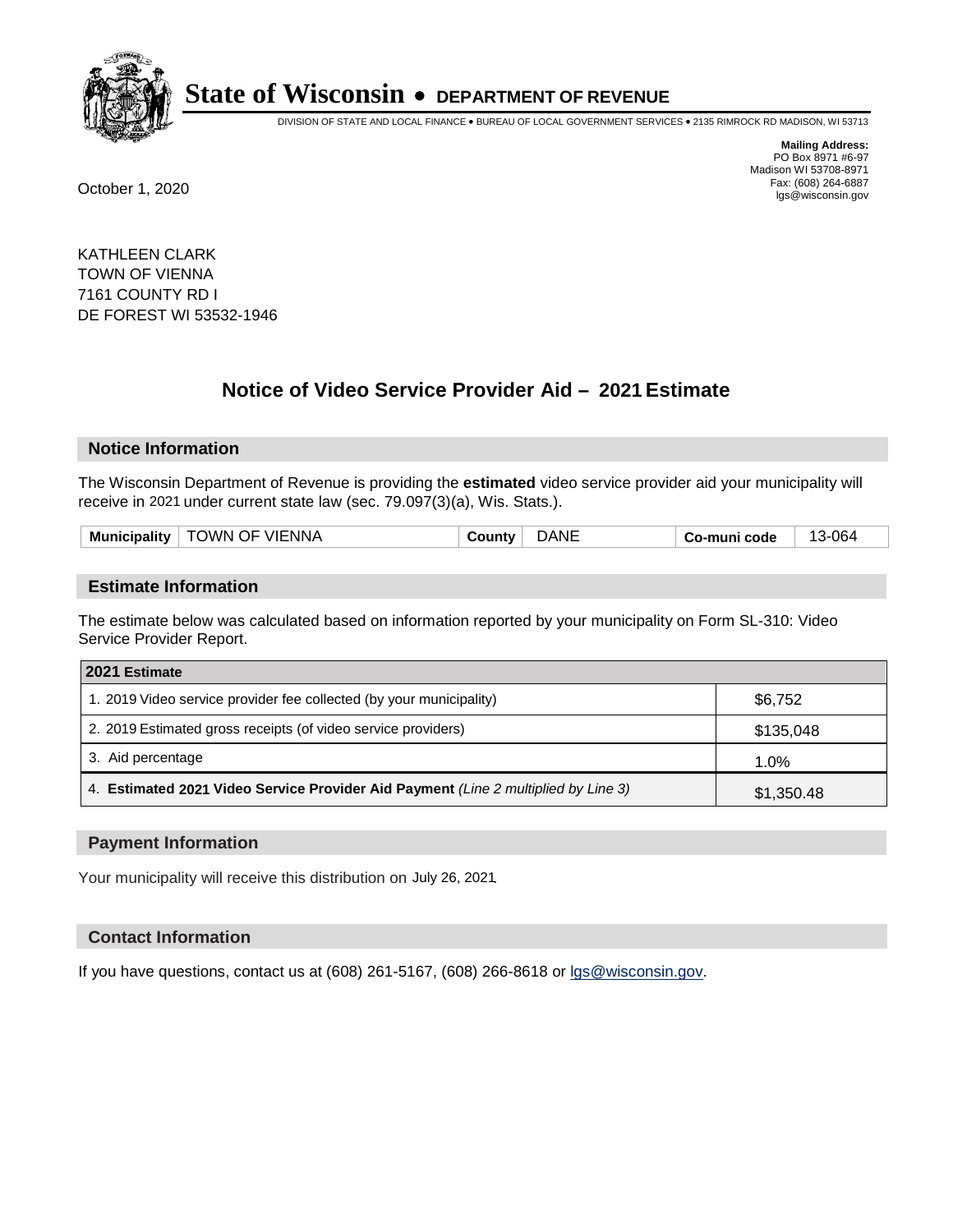

DIVISION OF STATE AND LOCAL FINANCE • BUREAU OF LOCAL GOVERNMENT SERVICES • 2135 RIMROCK RD MADISON, WI 53713

**Mailing Address:** PO Box 8971 #6-97 Madison WI 53708-8971<br>Fax: (608) 264-6887 Fax: (608) 264-6887 October 1, 2020 lgs@wisconsin.gov

THOMAS WILSON TOWN OF WESTPORT 5387 MARY LAKE RD WAUNAKEE WI 53597-9128

# **Notice of Video Service Provider Aid - 2021 Estimate**

## **Notice Information**

The Wisconsin Department of Revenue is providing the **estimated** video service provider aid your municipality will receive in 2021 under current state law (sec. 79.097(3)(a), Wis. Stats.).

| <b>TOWN OF WESTPORT</b> | DANE     | co-muni code ت | 3-066 |
|-------------------------|----------|----------------|-------|
| <b>Municipality</b>     | ⊹ ountvت |                | . .   |

#### **Estimate Information**

The estimate below was calculated based on information reported by your municipality on Form SL-310: Video Service Provider Report.

| 2021 Estimate                                                                      |             |
|------------------------------------------------------------------------------------|-------------|
| 1. 2019 Video service provider fee collected (by your municipality)                | \$64.163    |
| 2. 2019 Estimated gross receipts (of video service providers)                      | \$1,192,874 |
| 3. Aid percentage                                                                  | 1.0%        |
| 4. Estimated 2021 Video Service Provider Aid Payment (Line 2 multiplied by Line 3) | \$11,928.74 |

#### **Payment Information**

Your municipality will receive this distribution on July 26, 2021.

## **Contact Information**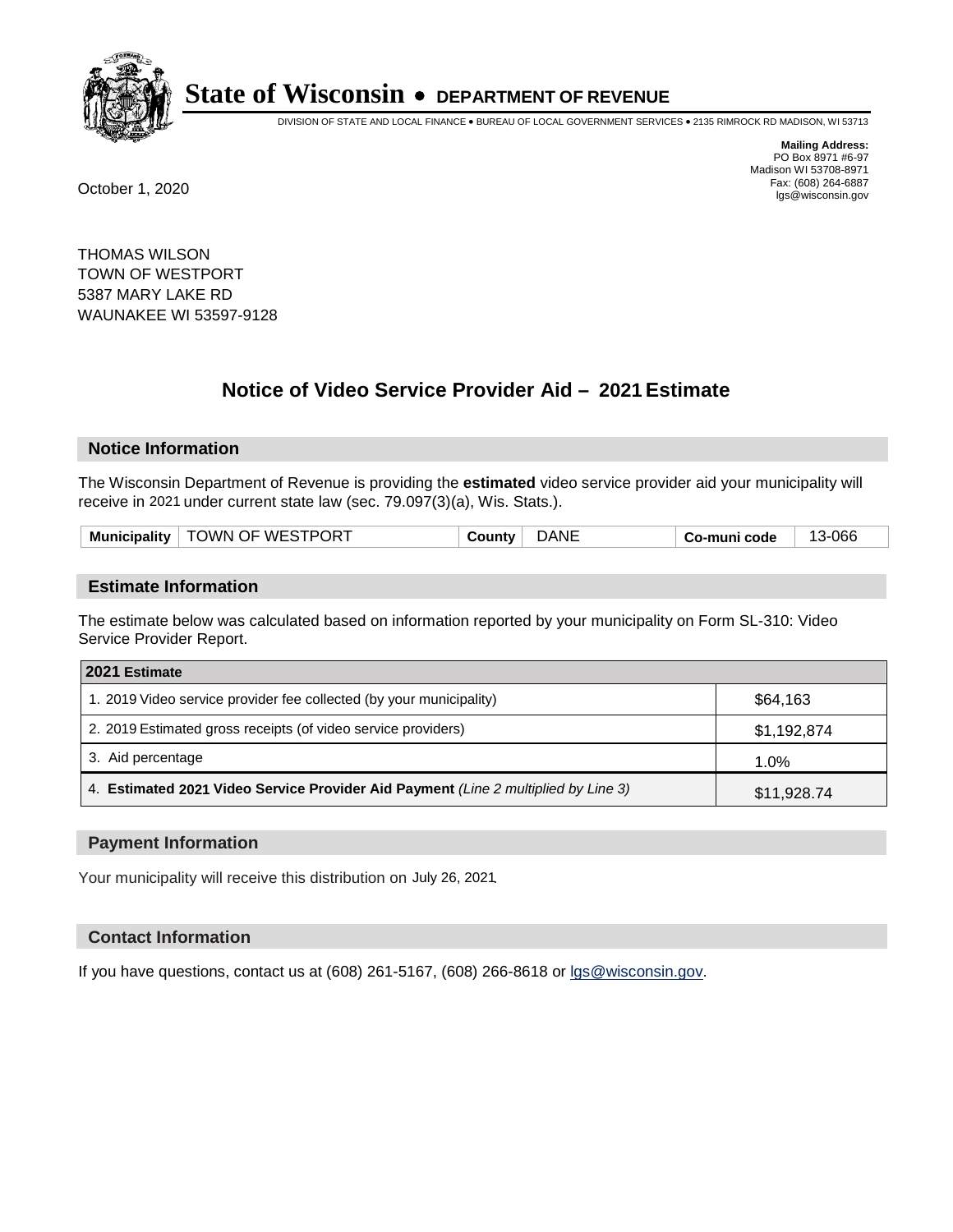

DIVISION OF STATE AND LOCAL FINANCE • BUREAU OF LOCAL GOVERNMENT SERVICES • 2135 RIMROCK RD MADISON, WI 53713

**Mailing Address:** PO Box 8971 #6-97 Madison WI 53708-8971<br>Fax: (608) 264-6887 Fax: (608) 264-6887 October 1, 2020 lgs@wisconsin.gov

BRIAN WILSON VILLAGE OF BELLEVILLE PO BOX 79 BELLEVILLE WI 53508-0079

# **Notice of Video Service Provider Aid - 2021 Estimate**

## **Notice Information**

The Wisconsin Department of Revenue is providing the **estimated** video service provider aid your municipality will receive in 2021 under current state law (sec. 79.097(3)(a), Wis. Stats.).

#### **Estimate Information**

The estimate below was calculated based on information reported by your municipality on Form SL-310: Video Service Provider Report.

| 2021 Estimate                                                                      |            |
|------------------------------------------------------------------------------------|------------|
| 1. 2019 Video service provider fee collected (by your municipality)                | \$19,683   |
| 2. 2019 Estimated gross receipts (of video service providers)                      | \$656,100  |
| 3. Aid percentage                                                                  | 1.0%       |
| 4. Estimated 2021 Video Service Provider Aid Payment (Line 2 multiplied by Line 3) | \$6,561.00 |

#### **Payment Information**

Your municipality will receive this distribution on July 26, 2021.

## **Contact Information**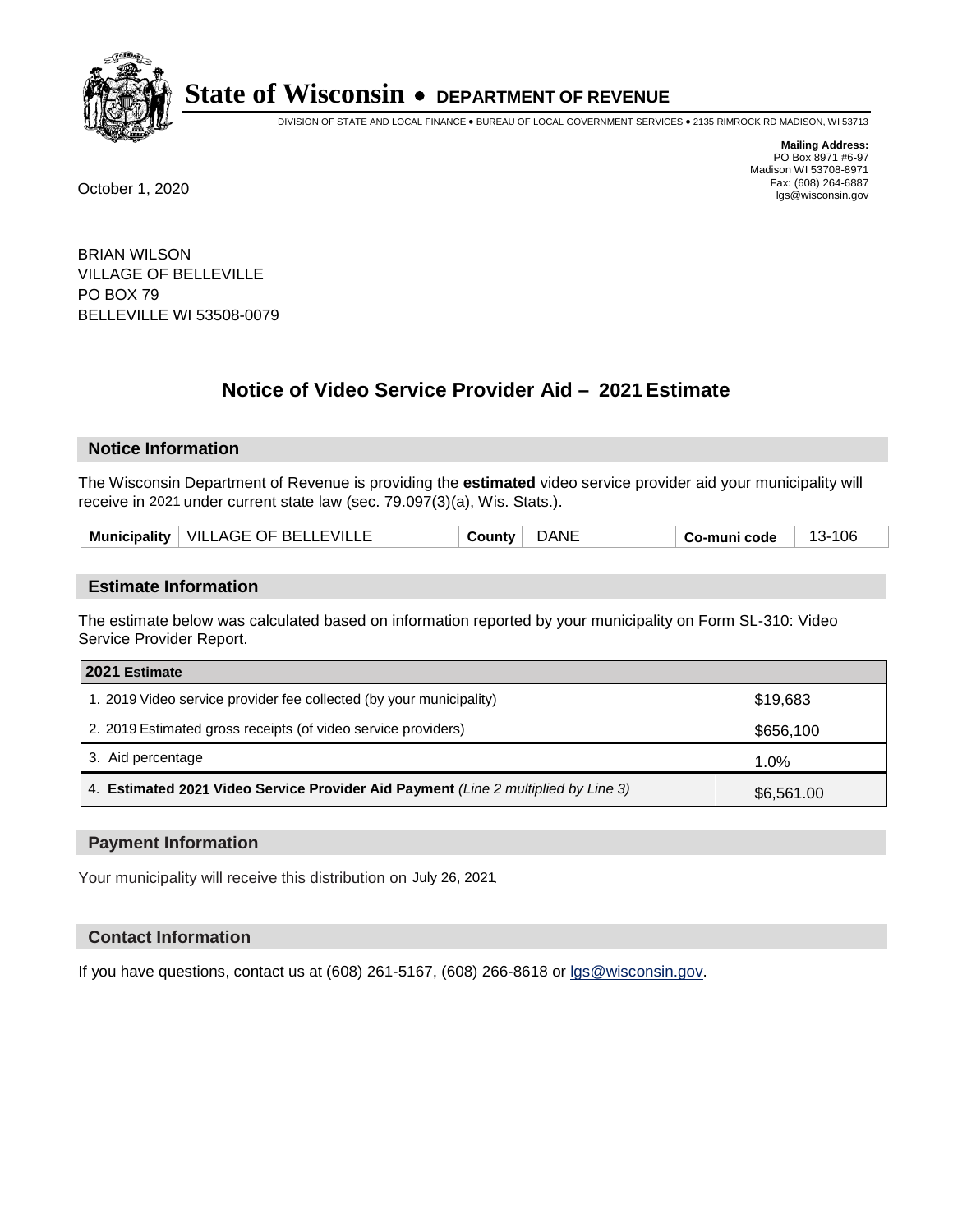

DIVISION OF STATE AND LOCAL FINANCE • BUREAU OF LOCAL GOVERNMENT SERVICES • 2135 RIMROCK RD MADISON, WI 53713

**Mailing Address:** PO Box 8971 #6-97 Madison WI 53708-8971<br>Fax: (608) 264-6887 Fax: (608) 264-6887 October 1, 2020 lgs@wisconsin.gov

SHELLIE BENISH VILLAGE OF BLACK EARTH 1210 MILLS STREET BLACK EARTH WI 53515-0347

# **Notice of Video Service Provider Aid - 2021 Estimate**

## **Notice Information**

The Wisconsin Department of Revenue is providing the **estimated** video service provider aid your municipality will receive in 2021 under current state law (sec. 79.097(3)(a), Wis. Stats.).

| Municipality   VILLAGE OF BLACK EARTH | DANE<br><b>County</b> | Co-muni code | $13 - 107$ |
|---------------------------------------|-----------------------|--------------|------------|
|---------------------------------------|-----------------------|--------------|------------|

#### **Estimate Information**

The estimate below was calculated based on information reported by your municipality on Form SL-310: Video Service Provider Report.

| 2021 Estimate                                                                      |            |
|------------------------------------------------------------------------------------|------------|
| 1. 2019 Video service provider fee collected (by your municipality)                | \$20,597   |
| 2. 2019 Estimated gross receipts (of video service providers)                      | \$411,961  |
| 3. Aid percentage                                                                  | 1.0%       |
| 4. Estimated 2021 Video Service Provider Aid Payment (Line 2 multiplied by Line 3) | \$4,119.61 |

#### **Payment Information**

Your municipality will receive this distribution on July 26, 2021.

## **Contact Information**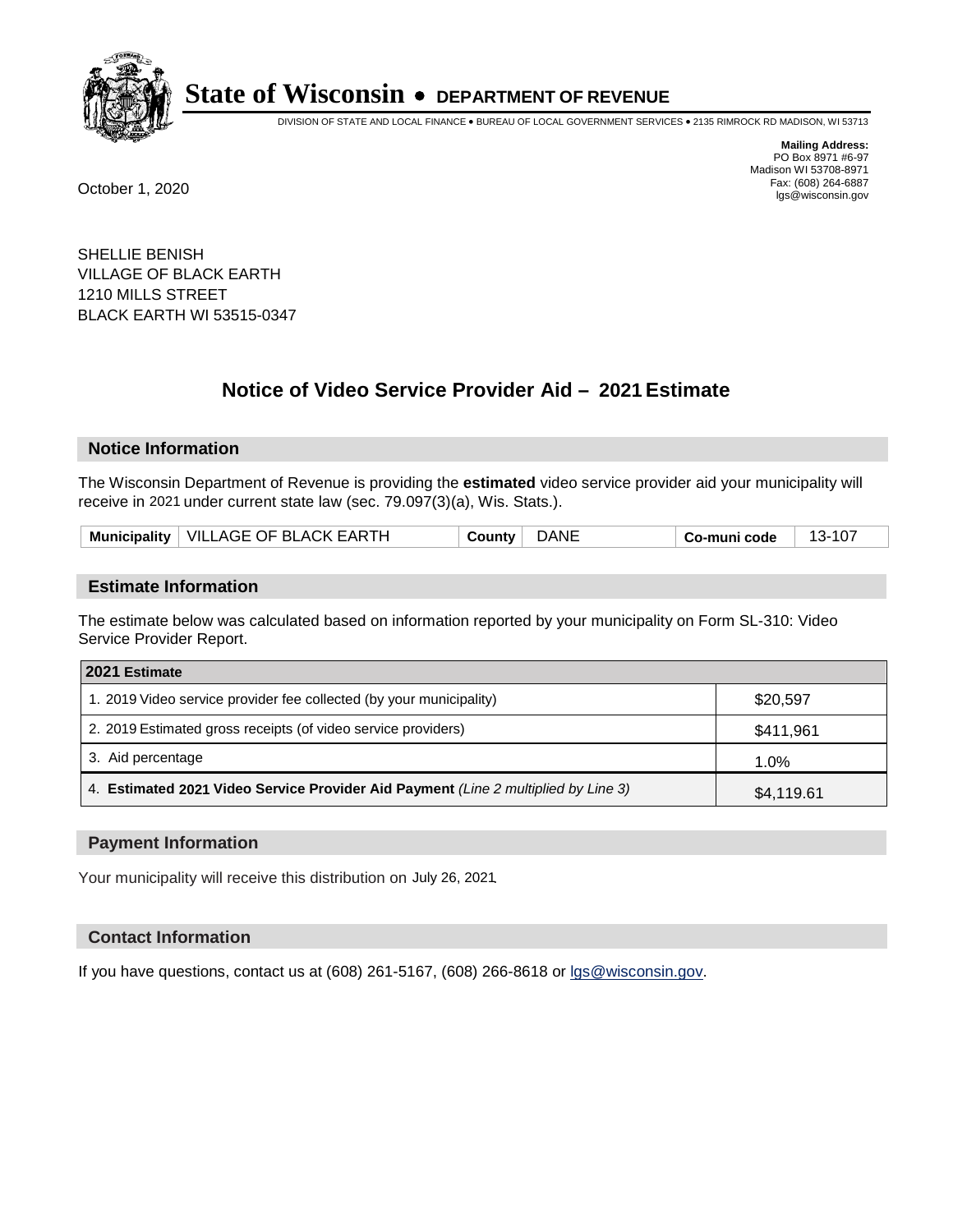

DIVISION OF STATE AND LOCAL FINANCE • BUREAU OF LOCAL GOVERNMENT SERVICES • 2135 RIMROCK RD MADISON, WI 53713

**Mailing Address:** PO Box 8971 #6-97 Madison WI 53708-8971<br>Fax: (608) 264-6887 Fax: (608) 264-6887 October 1, 2020 lgs@wisconsin.gov

MARY JO MICHEK VILLAGE OF BLUE MOUNDS PO BOX 189 BLUE MOUNDS WI 53517-0189

# **Notice of Video Service Provider Aid - 2021 Estimate**

## **Notice Information**

The Wisconsin Department of Revenue is providing the **estimated** video service provider aid your municipality will receive in 2021 under current state law (sec. 79.097(3)(a), Wis. Stats.).

| Municipality   VILLAGE OF BLUE MOUNDS | DANE<br>County | 13-108<br>$Co$ -muni code |
|---------------------------------------|----------------|---------------------------|
|---------------------------------------|----------------|---------------------------|

#### **Estimate Information**

The estimate below was calculated based on information reported by your municipality on Form SL-310: Video Service Provider Report.

| 2021 Estimate                                                                      |            |
|------------------------------------------------------------------------------------|------------|
| 1. 2019 Video service provider fee collected (by your municipality)                | \$9,787    |
| 2. 2019 Estimated gross receipts (of video service providers)                      | \$195,730  |
| 3. Aid percentage                                                                  | 1.0%       |
| 4. Estimated 2021 Video Service Provider Aid Payment (Line 2 multiplied by Line 3) | \$1,957.30 |

#### **Payment Information**

Your municipality will receive this distribution on July 26, 2021.

## **Contact Information**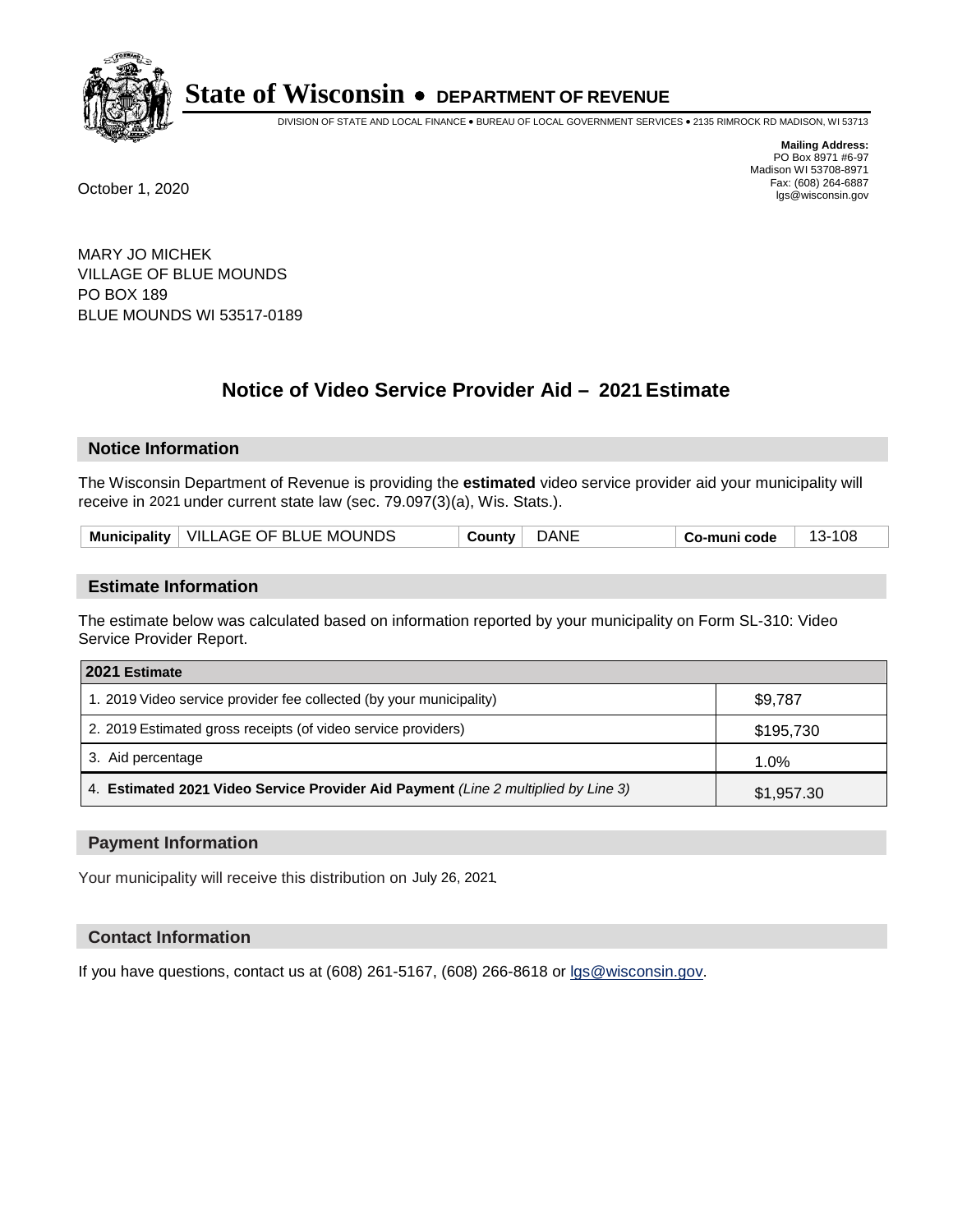

DIVISION OF STATE AND LOCAL FINANCE • BUREAU OF LOCAL GOVERNMENT SERVICES • 2135 RIMROCK RD MADISON, WI 53713

**Mailing Address:** PO Box 8971 #6-97 Madison WI 53708-8971<br>Fax: (608) 264-6887 Fax: (608) 264-6887 October 1, 2020 lgs@wisconsin.gov

LISA MOEN VILLAGE OF CAMBRIDGE PO BOX 99 CAMBRIDGE WI 53523-0099

# **Notice of Video Service Provider Aid - 2021 Estimate**

# **Notice Information**

The Wisconsin Department of Revenue is providing the **estimated** video service provider aid your municipality will receive in 2021 under current state law (sec. 79.097(3)(a), Wis. Stats.).

| Municipality   VILLAGE OF CAMBRIDGE | DANE<br>Countv ∣ | $13 - 1$ .<br>Co-muni code |
|-------------------------------------|------------------|----------------------------|
|-------------------------------------|------------------|----------------------------|

#### **Estimate Information**

The estimate below was calculated based on information reported by your municipality on Form SL-310: Video Service Provider Report.

| 2021 Estimate                                                                      |            |
|------------------------------------------------------------------------------------|------------|
| 1. 2019 Video service provider fee collected (by your municipality)                | \$22,856   |
| 2. 2019 Estimated gross receipts (of video service providers)                      | \$457,122  |
| 3. Aid percentage                                                                  | 1.0%       |
| 4. Estimated 2021 Video Service Provider Aid Payment (Line 2 multiplied by Line 3) | \$4,571.22 |

#### **Payment Information**

Your municipality will receive this distribution on July 26, 2021.

## **Contact Information**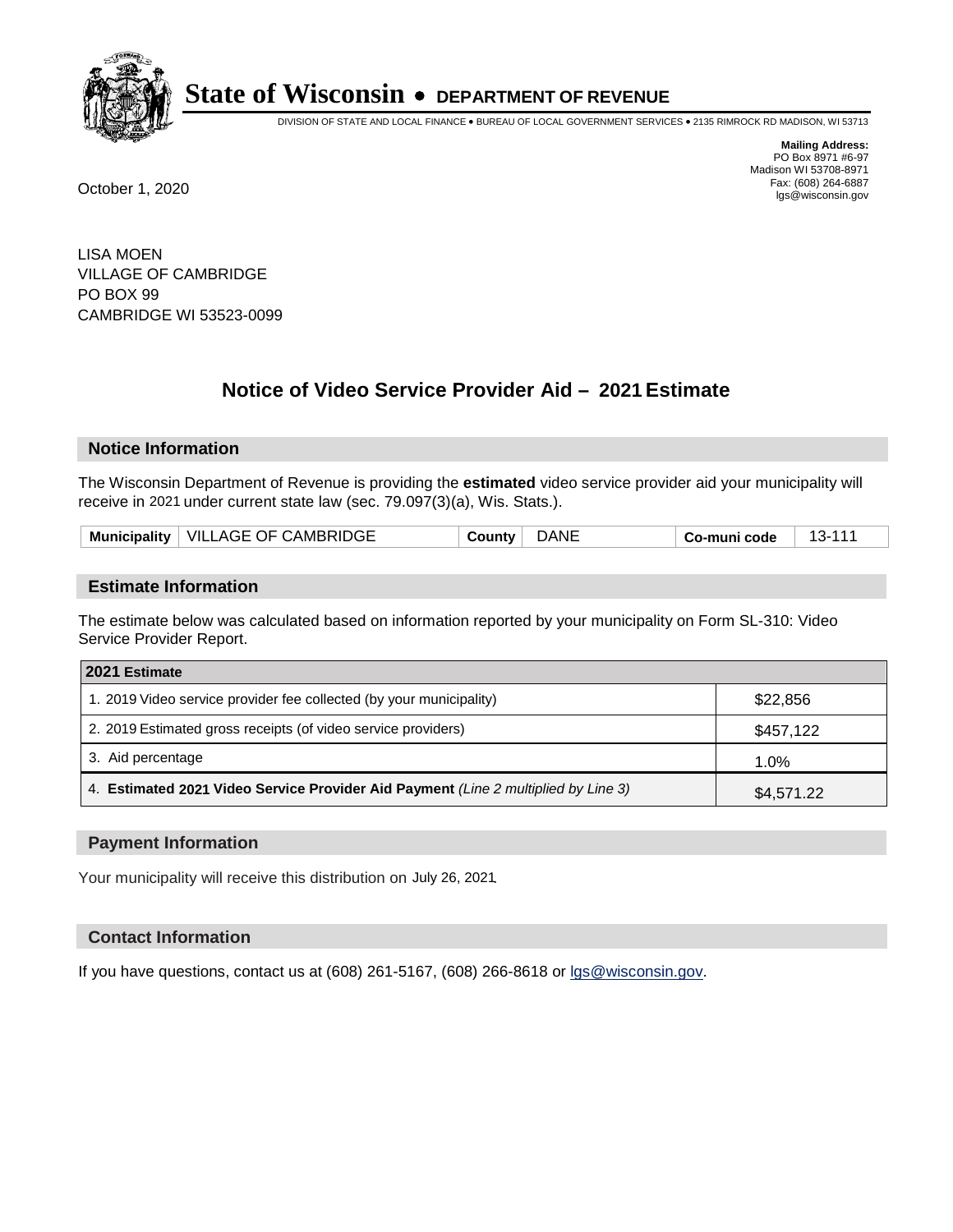

DIVISION OF STATE AND LOCAL FINANCE • BUREAU OF LOCAL GOVERNMENT SERVICES • 2135 RIMROCK RD MADISON, WI 53713

**Mailing Address:** PO Box 8971 #6-97 Madison WI 53708-8971<br>Fax: (608) 264-6887 Fax: (608) 264-6887 October 1, 2020 lgs@wisconsin.gov

LISA KALATA VILLAGE OF COTTAGE GROVE 221 E COTTAGE GROVE ROAD COTTAGE GROVE WI 53527

# **Notice of Video Service Provider Aid - 2021 Estimate**

# **Notice Information**

The Wisconsin Department of Revenue is providing the **estimated** video service provider aid your municipality will receive in 2021 under current state law (sec. 79.097(3)(a), Wis. Stats.).

| Municipality   VILLAGE OF COTTAGE GROVE | County DANE | Co-muni code | 13-112 |
|-----------------------------------------|-------------|--------------|--------|
|-----------------------------------------|-------------|--------------|--------|

#### **Estimate Information**

The estimate below was calculated based on information reported by your municipality on Form SL-310: Video Service Provider Report.

| 2021 Estimate                                                                      |             |
|------------------------------------------------------------------------------------|-------------|
| 1. 2019 Video service provider fee collected (by your municipality)                | \$47,260    |
| 2. 2019 Estimated gross receipts (of video service providers)                      | \$1,575,335 |
| 3. Aid percentage                                                                  | 1.0%        |
| 4. Estimated 2021 Video Service Provider Aid Payment (Line 2 multiplied by Line 3) | \$15,753.35 |

#### **Payment Information**

Your municipality will receive this distribution on July 26, 2021.

## **Contact Information**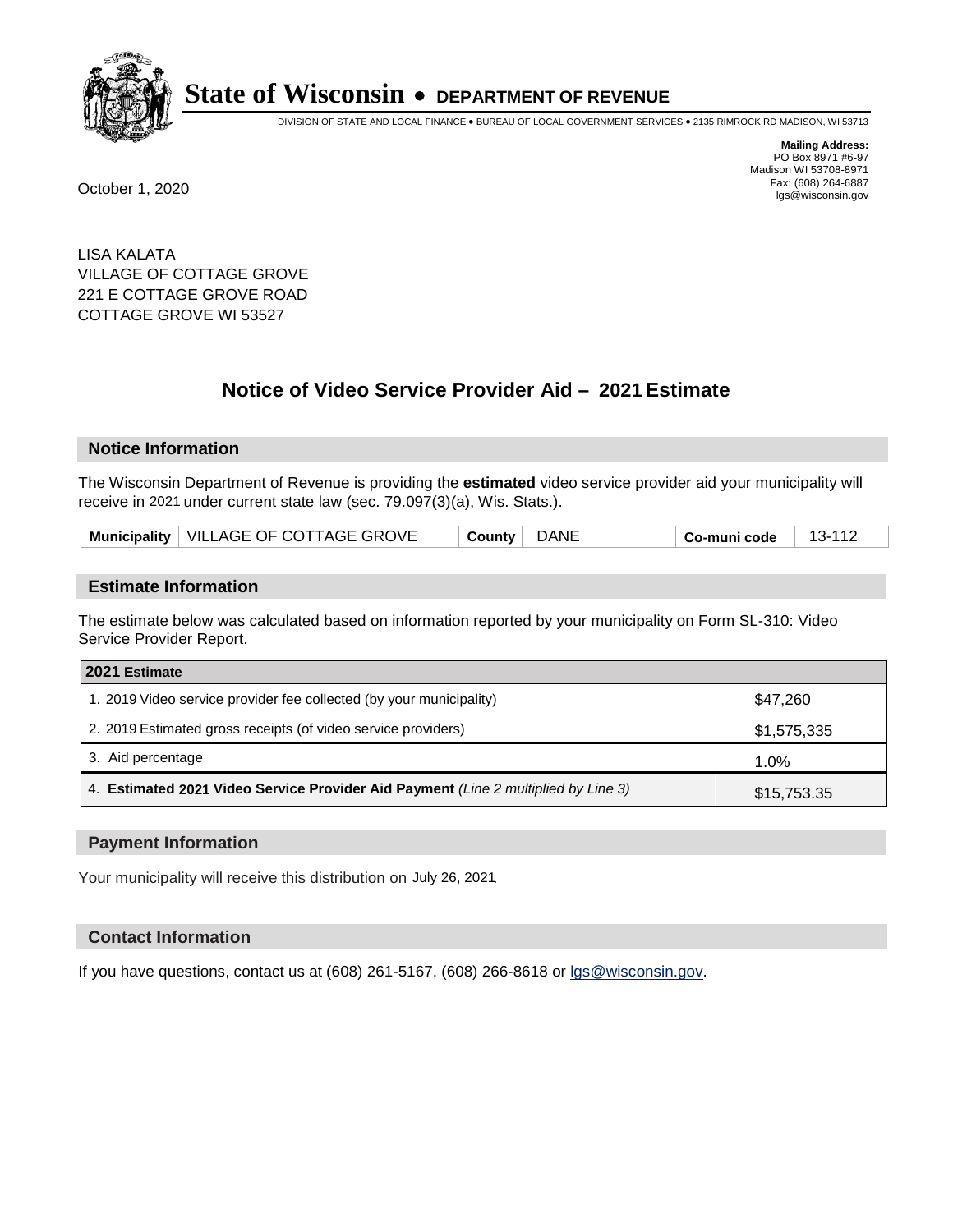

DIVISION OF STATE AND LOCAL FINANCE • BUREAU OF LOCAL GOVERNMENT SERVICES • 2135 RIMROCK RD MADISON, WI 53713

**Mailing Address:** PO Box 8971 #6-97 Madison WI 53708-8971<br>Fax: (608) 264-6887 Fax: (608) 264-6887 October 1, 2020 lgs@wisconsin.gov

BILL CHANG VILLAGE OF CROSS PLAINS 2417 BREWERY ROAD PO BOX 97 CROSS PLAINS WI 53528

# **Notice of Video Service Provider Aid - 2021 Estimate**

## **Notice Information**

The Wisconsin Department of Revenue is providing the **estimated** video service provider aid your municipality will receive in 2021 under current state law (sec. 79.097(3)(a), Wis. Stats.).

|  | Municipality   VILLAGE OF CROSS PLAINS | County | DANE | ∣ Co-muni code | - 13-113 |
|--|----------------------------------------|--------|------|----------------|----------|
|--|----------------------------------------|--------|------|----------------|----------|

#### **Estimate Information**

The estimate below was calculated based on information reported by your municipality on Form SL-310: Video Service Provider Report.

| 2021 Estimate                                                                      |             |
|------------------------------------------------------------------------------------|-------------|
| 1. 2019 Video service provider fee collected (by your municipality)                | \$51,585    |
| 2. 2019 Estimated gross receipts (of video service providers)                      | \$1,031,707 |
| 3. Aid percentage                                                                  | 1.0%        |
| 4. Estimated 2021 Video Service Provider Aid Payment (Line 2 multiplied by Line 3) | \$10,317.07 |

#### **Payment Information**

Your municipality will receive this distribution on July 26, 2021.

## **Contact Information**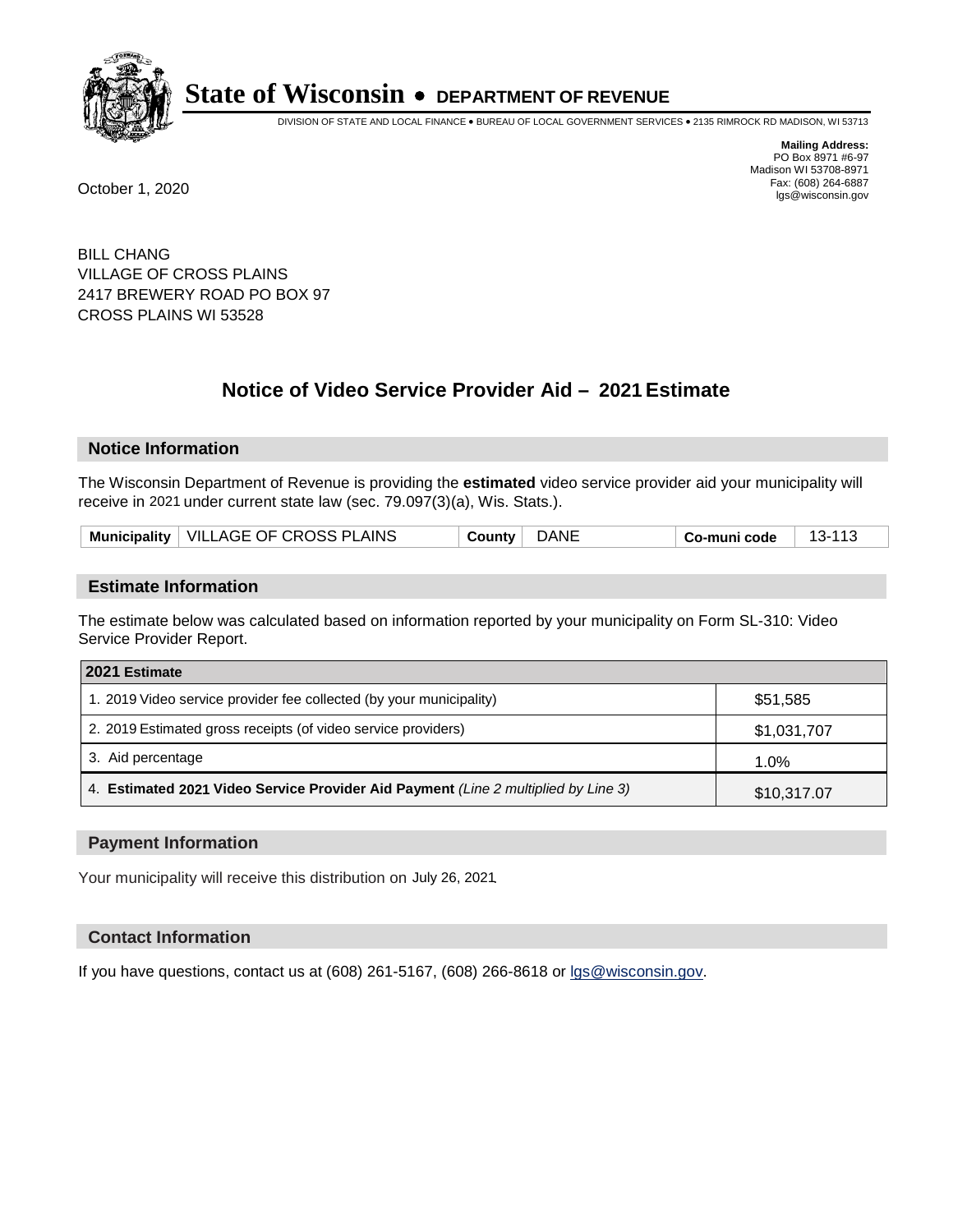

DIVISION OF STATE AND LOCAL FINANCE • BUREAU OF LOCAL GOVERNMENT SERVICES • 2135 RIMROCK RD MADISON, WI 53713

**Mailing Address:** PO Box 8971 #6-97 Madison WI 53708-8971<br>Fax: (608) 264-6887 Fax: (608) 264-6887 October 1, 2020 lgs@wisconsin.gov

TERESA HUGHEY GROVES VILLAGE OF DANE PO BOX 168 DANE WI 53529-0168

# **Notice of Video Service Provider Aid - 2021 Estimate**

# **Notice Information**

The Wisconsin Department of Revenue is providing the **estimated** video service provider aid your municipality will receive in 2021 under current state law (sec. 79.097(3)(a), Wis. Stats.).

| <b>VILLAGE OF DANE</b><br><b>Municipality</b> | )ANI | Co-muni code |  |
|-----------------------------------------------|------|--------------|--|
|                                               |      |              |  |

#### **Estimate Information**

The estimate below was calculated based on information reported by your municipality on Form SL-310: Video Service Provider Report.

| 2021 Estimate                                                                      |            |
|------------------------------------------------------------------------------------|------------|
| 1. 2019 Video service provider fee collected (by your municipality)                | \$7.142    |
| 2. 2019 Estimated gross receipts (of video service providers)                      | \$238,073  |
| 3. Aid percentage                                                                  | 1.0%       |
| 4. Estimated 2021 Video Service Provider Aid Payment (Line 2 multiplied by Line 3) | \$2,380.73 |

#### **Payment Information**

Your municipality will receive this distribution on July 26, 2021.

## **Contact Information**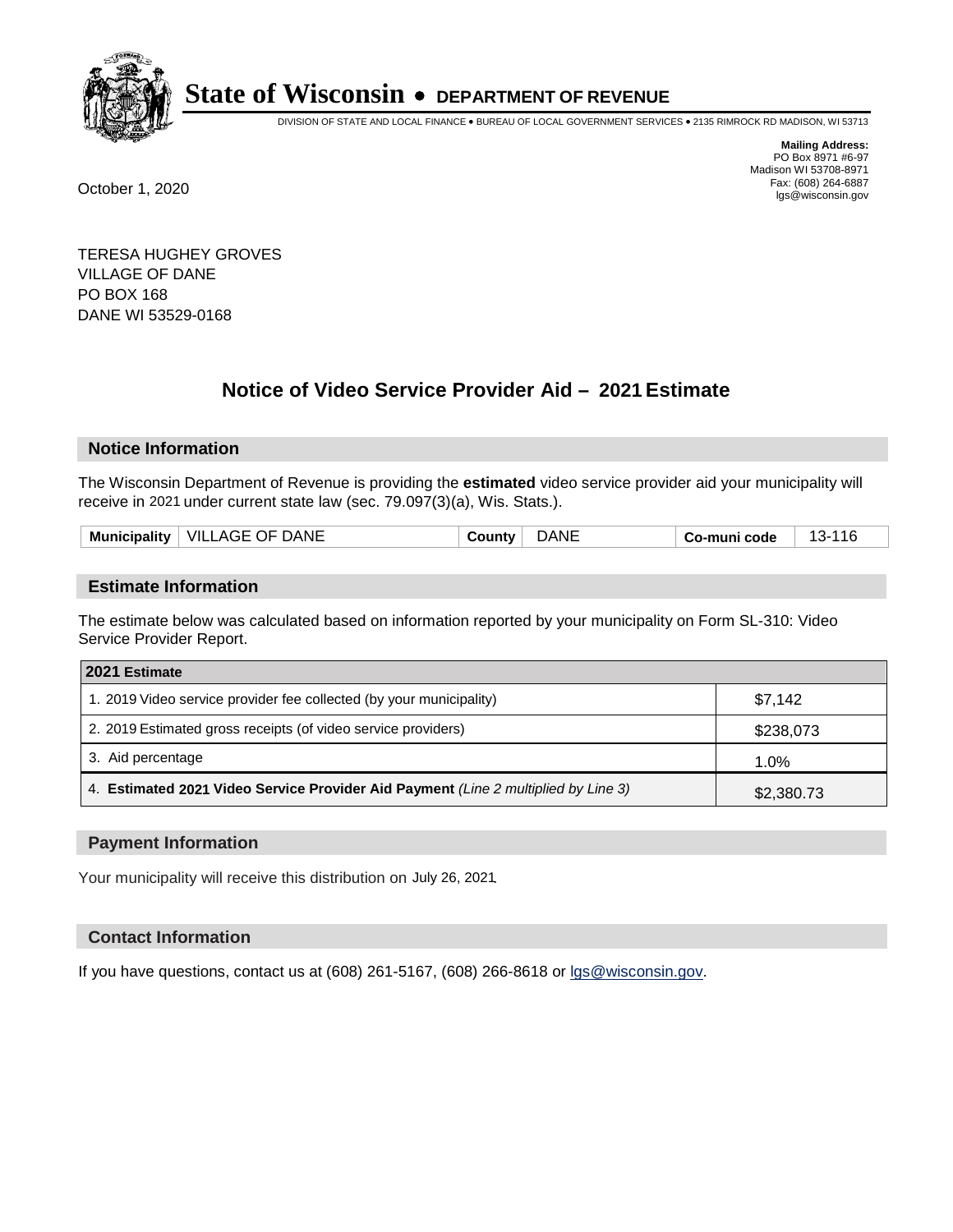

DIVISION OF STATE AND LOCAL FINANCE • BUREAU OF LOCAL GOVERNMENT SERVICES • 2135 RIMROCK RD MADISON, WI 53713

**Mailing Address:** PO Box 8971 #6-97 Madison WI 53708-8971<br>Fax: (608) 264-6887 Fax: (608) 264-6887 October 1, 2020 lgs@wisconsin.gov

ELIZABETH MCCREDIE VILLAGE OF DEERFIELD PO BOX 66 DEERFIELD WI 53531-0066

# **Notice of Video Service Provider Aid - 2021 Estimate**

# **Notice Information**

The Wisconsin Department of Revenue is providing the **estimated** video service provider aid your municipality will receive in 2021 under current state law (sec. 79.097(3)(a), Wis. Stats.).

| VILLAGE OF DEERFIELD<br><b>Municipality</b> | DANE<br>…ounty: | code<br>≺-<br>∴o-muniٽ<br>. |
|---------------------------------------------|-----------------|-----------------------------|
|---------------------------------------------|-----------------|-----------------------------|

#### **Estimate Information**

The estimate below was calculated based on information reported by your municipality on Form SL-310: Video Service Provider Report.

| 2021 Estimate                                                                      |            |
|------------------------------------------------------------------------------------|------------|
| 1. 2019 Video service provider fee collected (by your municipality)                | \$28.854   |
| 2. 2019 Estimated gross receipts (of video service providers)                      | \$576,916  |
| 3. Aid percentage                                                                  | 1.0%       |
| 4. Estimated 2021 Video Service Provider Aid Payment (Line 2 multiplied by Line 3) | \$5,769.16 |

#### **Payment Information**

Your municipality will receive this distribution on July 26, 2021.

## **Contact Information**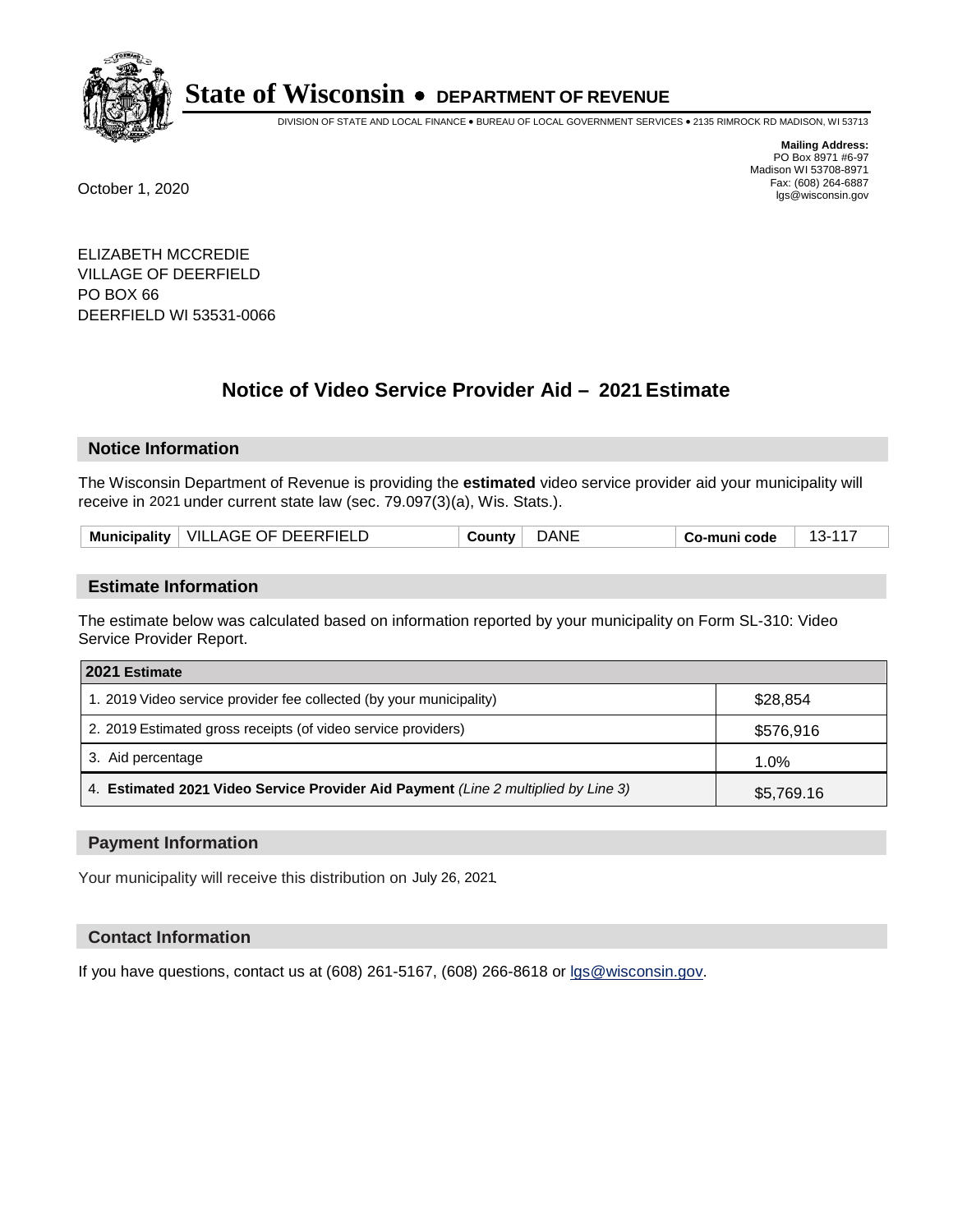

DIVISION OF STATE AND LOCAL FINANCE • BUREAU OF LOCAL GOVERNMENT SERVICES • 2135 RIMROCK RD MADISON, WI 53713

**Mailing Address:** PO Box 8971 #6-97 Madison WI 53708-8971<br>Fax: (608) 264-6887 Fax: (608) 264-6887 October 1, 2020 lgs@wisconsin.gov

LU ANN LEGGETT VILLAGE OF DEFOREST 120 S STEVENSON ST. DEFOREST WI 53532

# **Notice of Video Service Provider Aid - 2021 Estimate**

## **Notice Information**

The Wisconsin Department of Revenue is providing the **estimated** video service provider aid your municipality will receive in 2021 under current state law (sec. 79.097(3)(a), Wis. Stats.).

| Municipality   VILLAGE OF DEFOREST | <b>DANE</b><br>⊹ ountyب | o-muni codeٽ |
|------------------------------------|-------------------------|--------------|
|------------------------------------|-------------------------|--------------|

#### **Estimate Information**

The estimate below was calculated based on information reported by your municipality on Form SL-310: Video Service Provider Report.

| 2021 Estimate                                                                      |             |
|------------------------------------------------------------------------------------|-------------|
| 1. 2019 Video service provider fee collected (by your municipality)                | \$121,858   |
| 2. 2019 Estimated gross receipts (of video service providers)                      | \$2,437,174 |
| 3. Aid percentage                                                                  | 1.0%        |
| 4. Estimated 2021 Video Service Provider Aid Payment (Line 2 multiplied by Line 3) | \$24,371.74 |

#### **Payment Information**

Your municipality will receive this distribution on July 26, 2021.

## **Contact Information**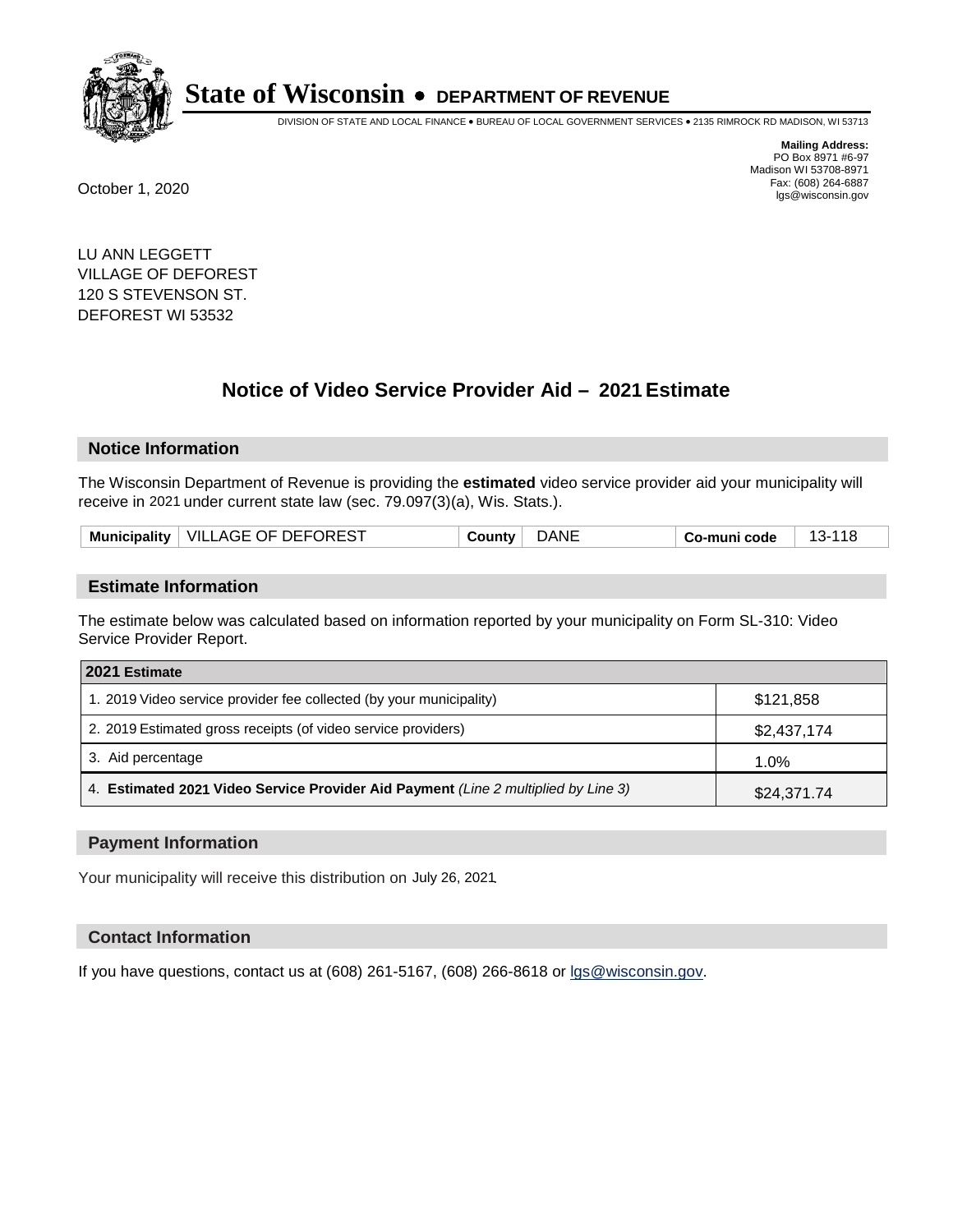

DIVISION OF STATE AND LOCAL FINANCE • BUREAU OF LOCAL GOVERNMENT SERVICES • 2135 RIMROCK RD MADISON, WI 53713

**Mailing Address:** PO Box 8971 #6-97 Madison WI 53708-8971<br>Fax: (608) 264-6887 Fax: (608) 264-6887 October 1, 2020 lgs@wisconsin.gov

SARAH DANZ VILLAGE OF MAPLE BLUFF 18 OXFORD PLACE MADISON WI 53704-5955

# **Notice of Video Service Provider Aid - 2021 Estimate**

## **Notice Information**

The Wisconsin Department of Revenue is providing the **estimated** video service provider aid your municipality will receive in 2021 under current state law (sec. 79.097(3)(a), Wis. Stats.).

| Municipality   VILLAGE OF MAPLE BLUFF | County | <b>DANE</b> | Co-muni code |  |
|---------------------------------------|--------|-------------|--------------|--|
|---------------------------------------|--------|-------------|--------------|--|

#### **Estimate Information**

The estimate below was calculated based on information reported by your municipality on Form SL-310: Video Service Provider Report.

| 2021 Estimate                                                                      |            |
|------------------------------------------------------------------------------------|------------|
| 1. 2019 Video service provider fee collected (by your municipality)                | \$20,322   |
| 2. 2019 Estimated gross receipts (of video service providers)                      | \$406,454  |
| 3. Aid percentage                                                                  | 1.0%       |
| 4. Estimated 2021 Video Service Provider Aid Payment (Line 2 multiplied by Line 3) | \$4,064.54 |

#### **Payment Information**

Your municipality will receive this distribution on July 26, 2021.

## **Contact Information**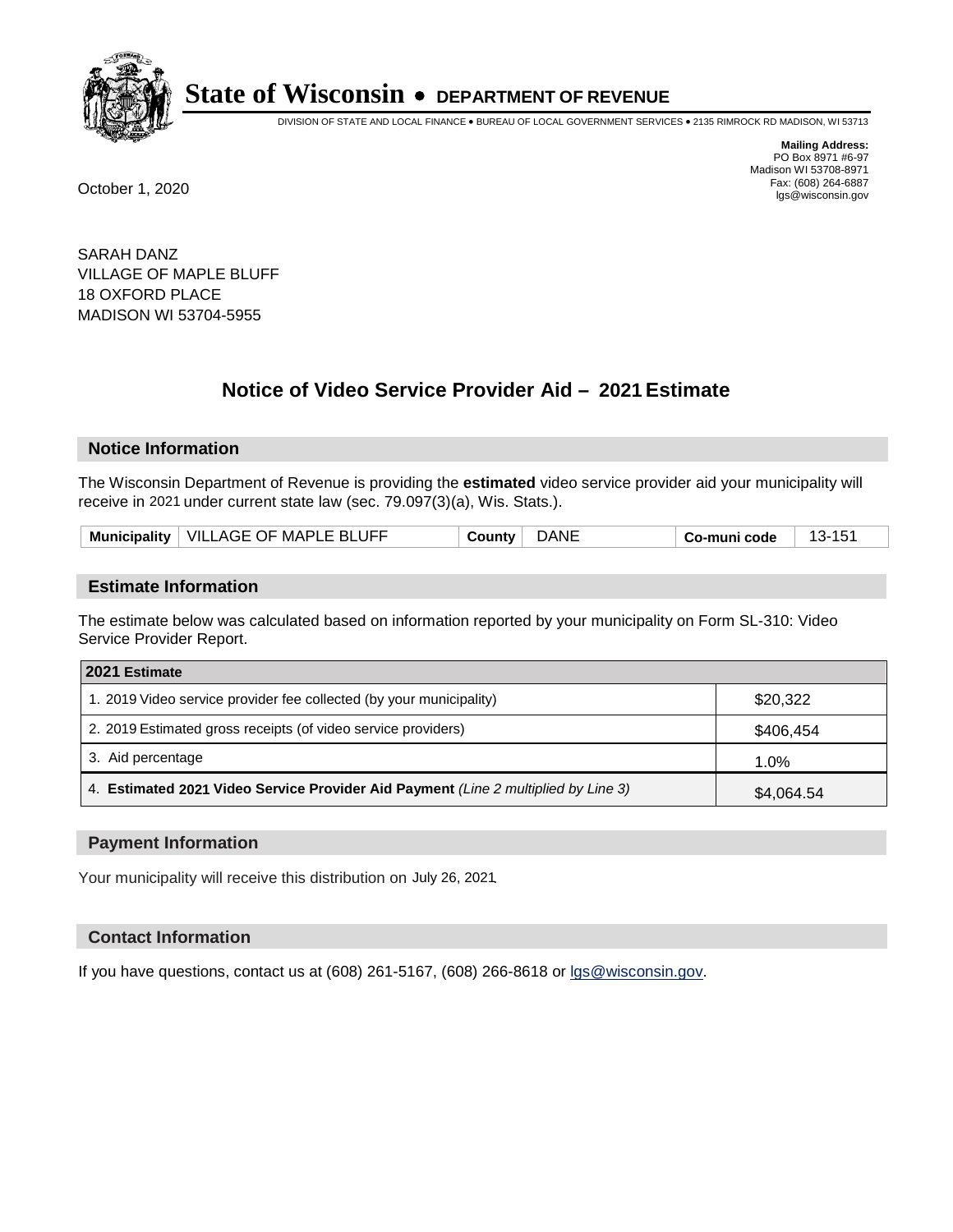

DIVISION OF STATE AND LOCAL FINANCE • BUREAU OF LOCAL GOVERNMENT SERVICES • 2135 RIMROCK RD MADISON, WI 53713

**Mailing Address:** PO Box 8971 #6-97 Madison WI 53708-8971<br>Fax: (608) 264-6887 Fax: (608) 264-6887 October 1, 2020 lgs@wisconsin.gov

LINDSEY JOHNSON VILLAGE OF MARSHALL 130 S PARDEE ST, PO BOX 45 MARSH WI 53559-0045

# **Notice of Video Service Provider Aid - 2021 Estimate**

## **Notice Information**

The Wisconsin Department of Revenue is providing the **estimated** video service provider aid your municipality will receive in 2021 under current state law (sec. 79.097(3)(a), Wis. Stats.).

| $\perp$ VILLAGE OF MARSHALL<br><b>Municipality</b> | dane<br>⊸ountv | o-muni codeٽ<br>∵−ت.<br>∠כי |
|----------------------------------------------------|----------------|-----------------------------|
|----------------------------------------------------|----------------|-----------------------------|

#### **Estimate Information**

The estimate below was calculated based on information reported by your municipality on Form SL-310: Video Service Provider Report.

| 2021 Estimate                                                                      |            |
|------------------------------------------------------------------------------------|------------|
| 1. 2019 Video service provider fee collected (by your municipality)                | \$44.100   |
| 2. 2019 Estimated gross receipts (of video service providers)                      | \$882,006  |
| 3. Aid percentage                                                                  | 1.0%       |
| 4. Estimated 2021 Video Service Provider Aid Payment (Line 2 multiplied by Line 3) | \$8,820.06 |

#### **Payment Information**

Your municipality will receive this distribution on July 26, 2021.

## **Contact Information**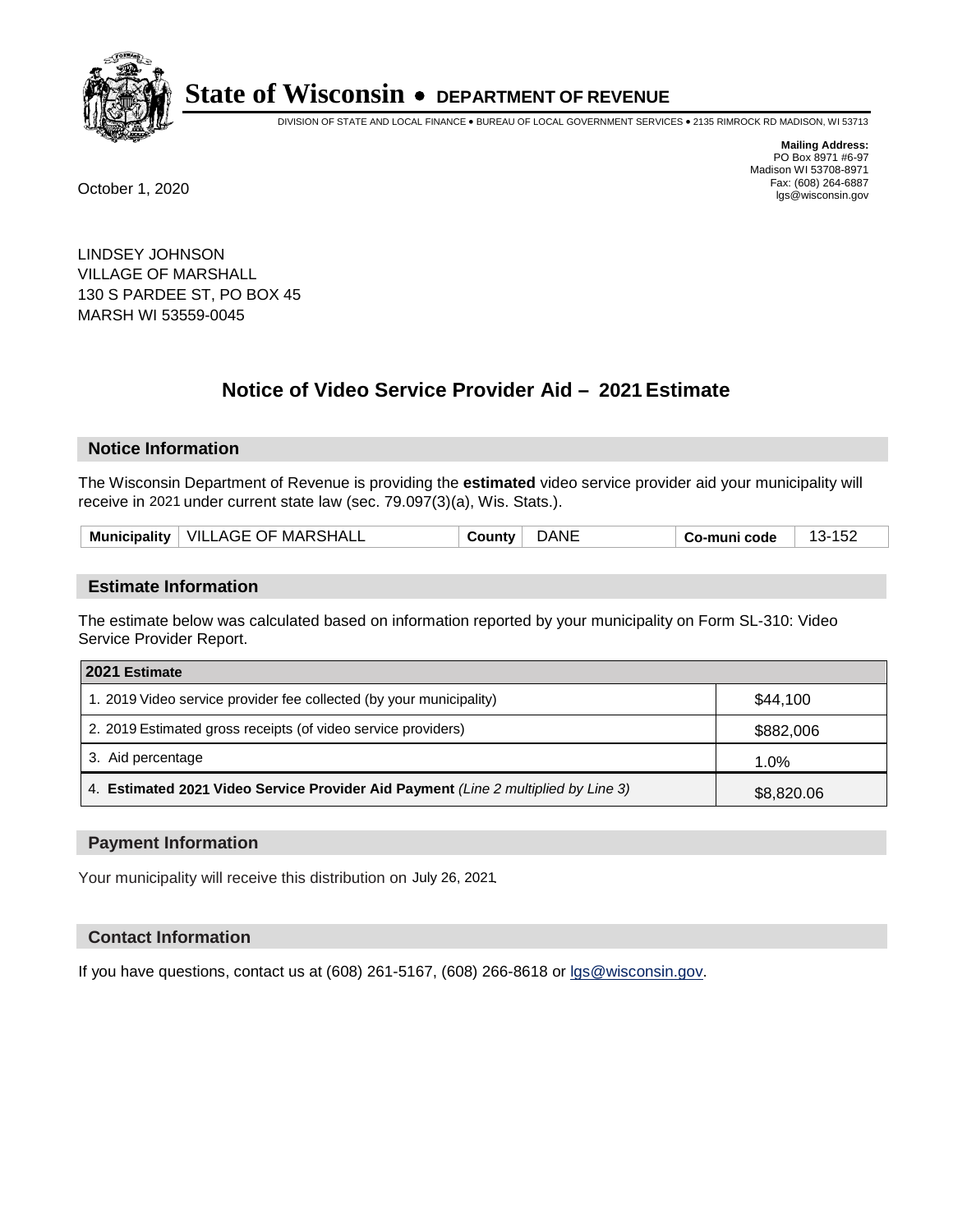

DIVISION OF STATE AND LOCAL FINANCE • BUREAU OF LOCAL GOVERNMENT SERVICES • 2135 RIMROCK RD MADISON, WI 53713

**Mailing Address:** PO Box 8971 #6-97 Madison WI 53708-8971<br>Fax: (608) 264-6887 Fax: (608) 264-6887 October 1, 2020 lgs@wisconsin.gov

SUSAN DIETZEN VILLAGE OF MAZOMANIE PO BOX 26 MAZOMANIE WI 53560-0026

# **Notice of Video Service Provider Aid - 2021 Estimate**

# **Notice Information**

The Wisconsin Department of Revenue is providing the **estimated** video service provider aid your municipality will receive in 2021 under current state law (sec. 79.097(3)(a), Wis. Stats.).

| VILLAGE OF MAZOMANIE<br><b>Municipality</b> | dane<br>⊸ountv ٍ | د15<br>o-muni codeٽ<br>∵−د.، |
|---------------------------------------------|------------------|------------------------------|
|---------------------------------------------|------------------|------------------------------|

#### **Estimate Information**

The estimate below was calculated based on information reported by your municipality on Form SL-310: Video Service Provider Report.

| 2021 Estimate                                                                      |            |
|------------------------------------------------------------------------------------|------------|
| 1. 2019 Video service provider fee collected (by your municipality)                | \$19.504   |
| 2. 2019 Estimated gross receipts (of video service providers)                      | \$390,070  |
| 3. Aid percentage                                                                  | 1.0%       |
| 4. Estimated 2021 Video Service Provider Aid Payment (Line 2 multiplied by Line 3) | \$3,900.70 |

#### **Payment Information**

Your municipality will receive this distribution on July 26, 2021.

## **Contact Information**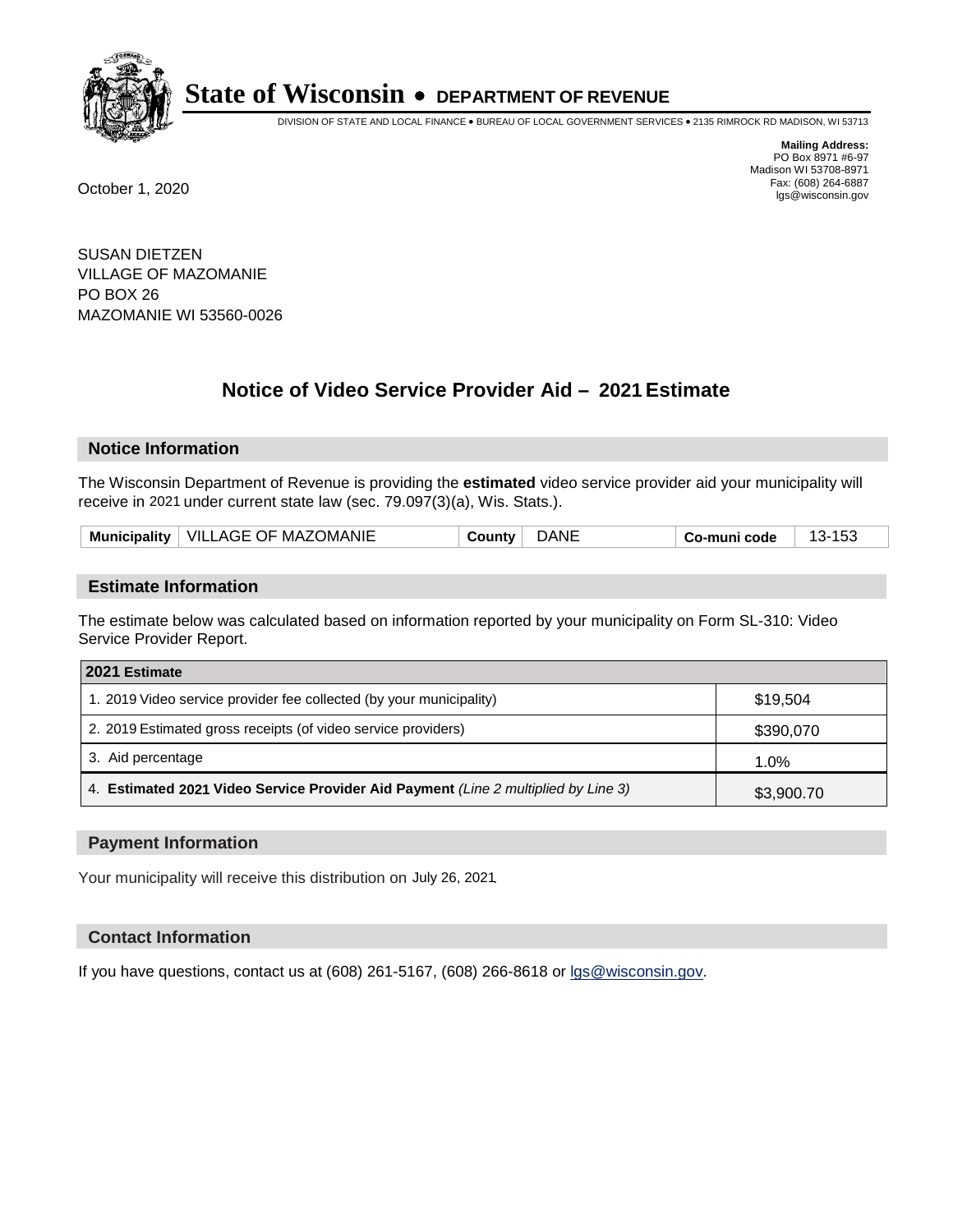

DIVISION OF STATE AND LOCAL FINANCE • BUREAU OF LOCAL GOVERNMENT SERVICES • 2135 RIMROCK RD MADISON, WI 53713

**Mailing Address:** PO Box 8971 #6-97 Madison WI 53708-8971<br>Fax: (608) 264-6887 Fax: (608) 264-6887 October 1, 2020 lgs@wisconsin.gov

CASSANDRA SUETTINGER VILLAGE OF MCFARLAND PO BOX 110 MC FARLAND WI 53558-0110

# **Notice of Video Service Provider Aid - 2021 Estimate**

# **Notice Information**

The Wisconsin Department of Revenue is providing the **estimated** video service provider aid your municipality will receive in 2021 under current state law (sec. 79.097(3)(a), Wis. Stats.).

| Municipality   VILLAGE OF MCFARLAND | ')ANL<br>⊹ ountyب | 154<br>o-muni codeٽ<br>∵-ې، |  |
|-------------------------------------|-------------------|-----------------------------|--|
|-------------------------------------|-------------------|-----------------------------|--|

## **Estimate Information**

The estimate below was calculated based on information reported by your municipality on Form SL-310: Video Service Provider Report.

| 2021 Estimate                                                                      |             |
|------------------------------------------------------------------------------------|-------------|
| 1. 2019 Video service provider fee collected (by your municipality)                | \$100.258   |
| 2. 2019 Estimated gross receipts (of video service providers)                      | \$2,005,170 |
| 3. Aid percentage                                                                  | 1.0%        |
| 4. Estimated 2021 Video Service Provider Aid Payment (Line 2 multiplied by Line 3) | \$20,051.70 |

#### **Payment Information**

Your municipality will receive this distribution on July 26, 2021.

## **Contact Information**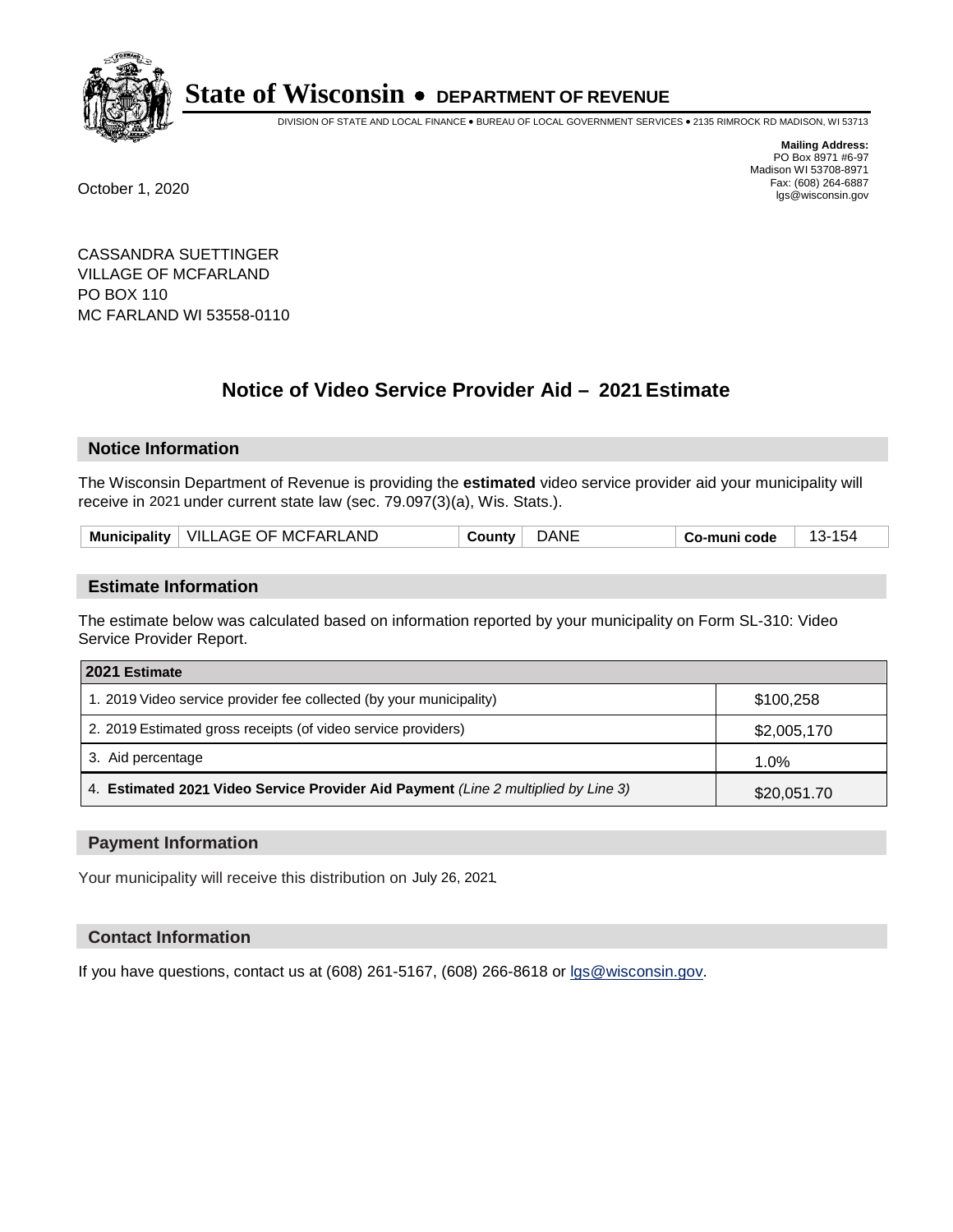

DIVISION OF STATE AND LOCAL FINANCE • BUREAU OF LOCAL GOVERNMENT SERVICES • 2135 RIMROCK RD MADISON, WI 53713

**Mailing Address:** PO Box 8971 #6-97 Madison WI 53708-8971<br>Fax: (608) 264-6887 Fax: (608) 264-6887 October 1, 2020 lgs@wisconsin.gov

ALYSSA GROSS VILLAGE OF MOUNT HOREB 138 E MAIN ST MOUNT HOREB WI 53572

# **Notice of Video Service Provider Aid - 2021 Estimate**

## **Notice Information**

The Wisconsin Department of Revenue is providing the **estimated** video service provider aid your municipality will receive in 2021 under current state law (sec. 79.097(3)(a), Wis. Stats.).

| Municipality   VILLAGE OF MOUNT HOREB | DANE<br>County | Co-muni code |  |
|---------------------------------------|----------------|--------------|--|
|---------------------------------------|----------------|--------------|--|

#### **Estimate Information**

The estimate below was calculated based on information reported by your municipality on Form SL-310: Video Service Provider Report.

| 2021 Estimate                                                                      |             |
|------------------------------------------------------------------------------------|-------------|
| 1. 2019 Video service provider fee collected (by your municipality)                | \$77,302    |
| 2. 2019 Estimated gross receipts (of video service providers)                      | \$1,546,047 |
| 3. Aid percentage                                                                  | 1.0%        |
| 4. Estimated 2021 Video Service Provider Aid Payment (Line 2 multiplied by Line 3) | \$15,460.47 |

#### **Payment Information**

Your municipality will receive this distribution on July 26, 2021.

## **Contact Information**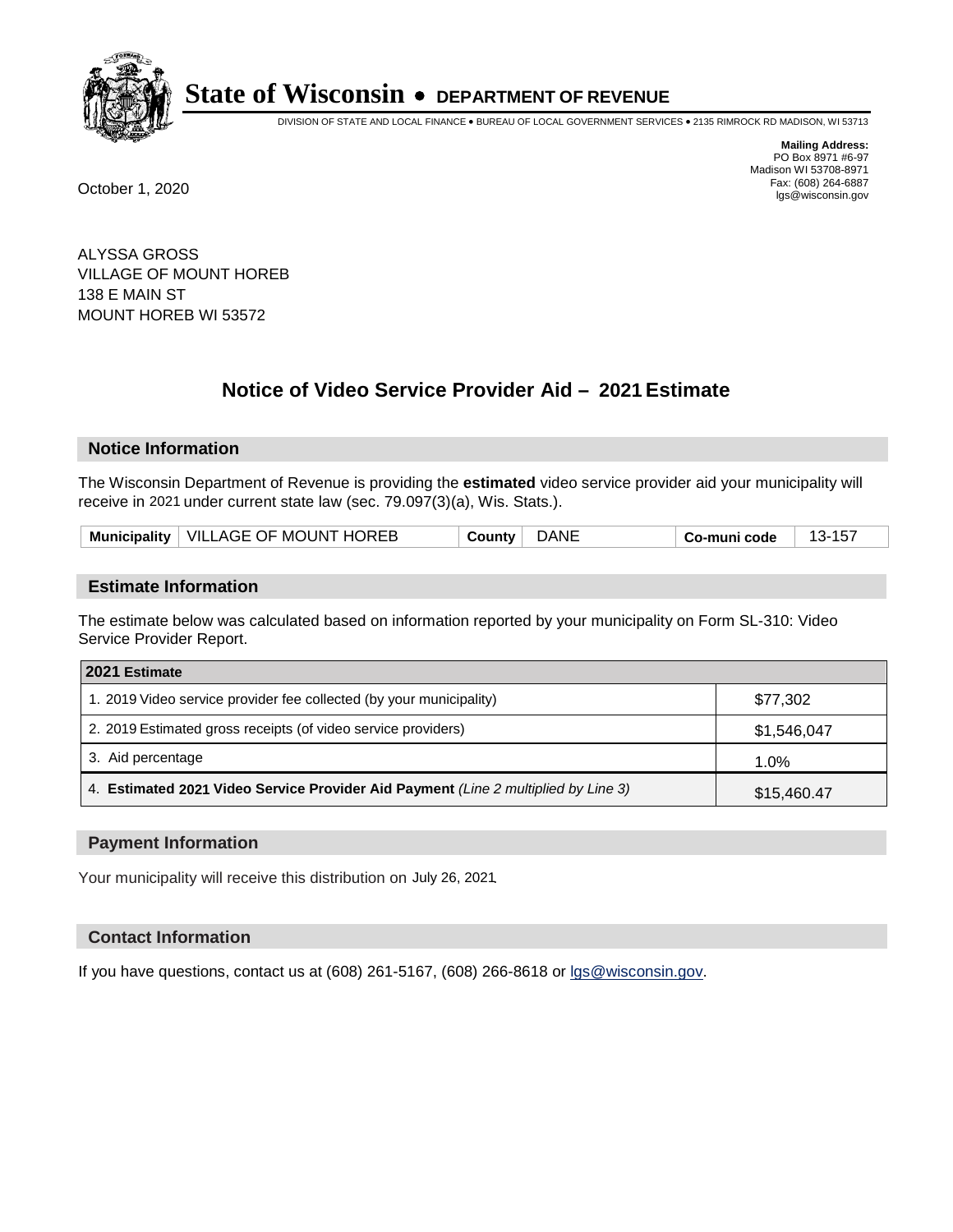

DIVISION OF STATE AND LOCAL FINANCE • BUREAU OF LOCAL GOVERNMENT SERVICES • 2135 RIMROCK RD MADISON, WI 53713

**Mailing Address:** PO Box 8971 #6-97 Madison WI 53708-8971<br>Fax: (608) 264-6887 Fax: (608) 264-6887 October 1, 2020 lgs@wisconsin.gov

PEGGY HAAG VILLAGE OF OREGON 117 SPRING ST OREGON WI 53575-1494

# **Notice of Video Service Provider Aid - 2021 Estimate**

## **Notice Information**

The Wisconsin Department of Revenue is providing the **estimated** video service provider aid your municipality will receive in 2021 under current state law (sec. 79.097(3)(a), Wis. Stats.).

| Municipality   VILLAGE OF OREGON | <b>DANE</b><br>√ountv ت | Co-muni code | 165<br>$\overline{ }$<br>- 1.07 |
|----------------------------------|-------------------------|--------------|---------------------------------|
|----------------------------------|-------------------------|--------------|---------------------------------|

#### **Estimate Information**

The estimate below was calculated based on information reported by your municipality on Form SL-310: Video Service Provider Report.

| 2021 Estimate                                                                      |             |
|------------------------------------------------------------------------------------|-------------|
| 1. 2019 Video service provider fee collected (by your municipality)                | \$121,269   |
| 2. 2019 Estimated gross receipts (of video service providers)                      | \$2,425,380 |
| 3. Aid percentage                                                                  | 1.0%        |
| 4. Estimated 2021 Video Service Provider Aid Payment (Line 2 multiplied by Line 3) | \$24,253.80 |

#### **Payment Information**

Your municipality will receive this distribution on July 26, 2021.

## **Contact Information**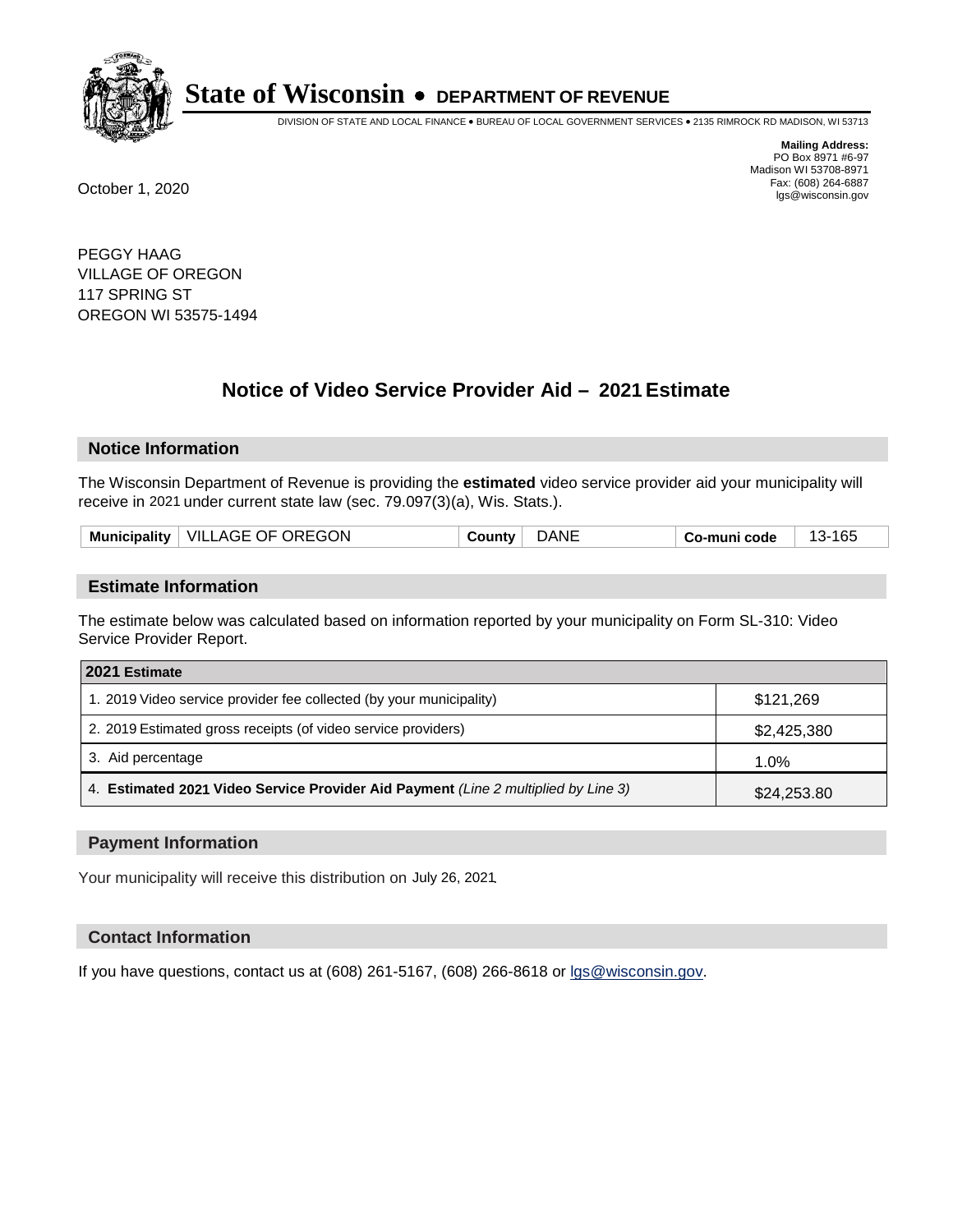

DIVISION OF STATE AND LOCAL FINANCE • BUREAU OF LOCAL GOVERNMENT SERVICES • 2135 RIMROCK RD MADISON, WI 53713

**Mailing Address:** PO Box 8971 #6-97 Madison WI 53708-8971<br>Fax: (608) 264-6887 Fax: (608) 264-6887 October 1, 2020 lgs@wisconsin.gov

KARLA ENDRES VILLAGE OF SHOREWOOD HILLS 810 SHOREWOOD BLVD MADISON WI 53705-2115

# **Notice of Video Service Provider Aid - 2021 Estimate**

## **Notice Information**

The Wisconsin Department of Revenue is providing the **estimated** video service provider aid your municipality will receive in 2021 under current state law (sec. 79.097(3)(a), Wis. Stats.).

| Municipality   VILLAGE OF SHOREWOOD HILLS | $\vert$ County $\vert$ DANE | ∣ Co-muni code | 13-181 |
|-------------------------------------------|-----------------------------|----------------|--------|
|-------------------------------------------|-----------------------------|----------------|--------|

#### **Estimate Information**

The estimate below was calculated based on information reported by your municipality on Form SL-310: Video Service Provider Report.

| 2021 Estimate                                                                      |            |
|------------------------------------------------------------------------------------|------------|
| 1. 2019 Video service provider fee collected (by your municipality)                | \$28,116   |
| 2. 2019 Estimated gross receipts (of video service providers)                      | \$562,341  |
| 3. Aid percentage                                                                  | 1.0%       |
| 4. Estimated 2021 Video Service Provider Aid Payment (Line 2 multiplied by Line 3) | \$5,623.41 |

#### **Payment Information**

Your municipality will receive this distribution on July 26, 2021.

## **Contact Information**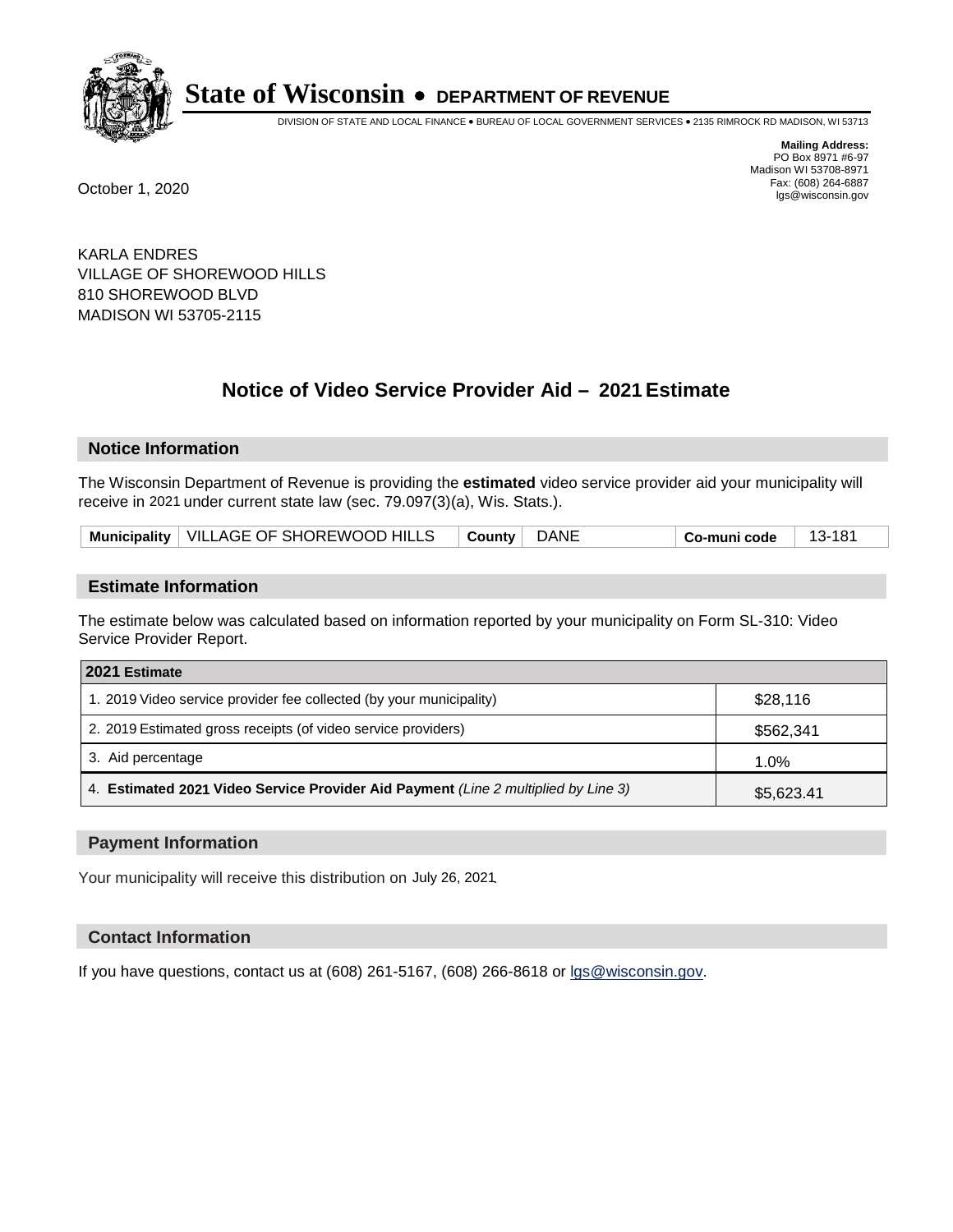

DIVISION OF STATE AND LOCAL FINANCE • BUREAU OF LOCAL GOVERNMENT SERVICES • 2135 RIMROCK RD MADISON, WI 53713

**Mailing Address:** PO Box 8971 #6-97 Madison WI 53708-8971<br>Fax: (608) 264-6887 Fax: (608) 264-6887 October 1, 2020 lgs@wisconsin.gov

CAITLIN STENE VILLAGE OF WAUNAKEE PO BOX 100 WAUNAKEE WI 53597-0100

# **Notice of Video Service Provider Aid - 2021 Estimate**

## **Notice Information**

The Wisconsin Department of Revenue is providing the **estimated** video service provider aid your municipality will receive in 2021 under current state law (sec. 79.097(3)(a), Wis. Stats.).

| Municipality   VILLAGE OF WAUNAKEE | DANE<br>County | $13 - 19'$<br>$\overline{A}$<br>Co-muni code |
|------------------------------------|----------------|----------------------------------------------|
|------------------------------------|----------------|----------------------------------------------|

#### **Estimate Information**

The estimate below was calculated based on information reported by your municipality on Form SL-310: Video Service Provider Report.

| 2021 Estimate                                                                      |             |
|------------------------------------------------------------------------------------|-------------|
| 1. 2019 Video service provider fee collected (by your municipality)                | \$189,535   |
| 2. 2019 Estimated gross receipts (of video service providers)                      | \$3,790,698 |
| 3. Aid percentage                                                                  | 1.0%        |
| 4. Estimated 2021 Video Service Provider Aid Payment (Line 2 multiplied by Line 3) | \$37,906.98 |

#### **Payment Information**

Your municipality will receive this distribution on July 26, 2021.

## **Contact Information**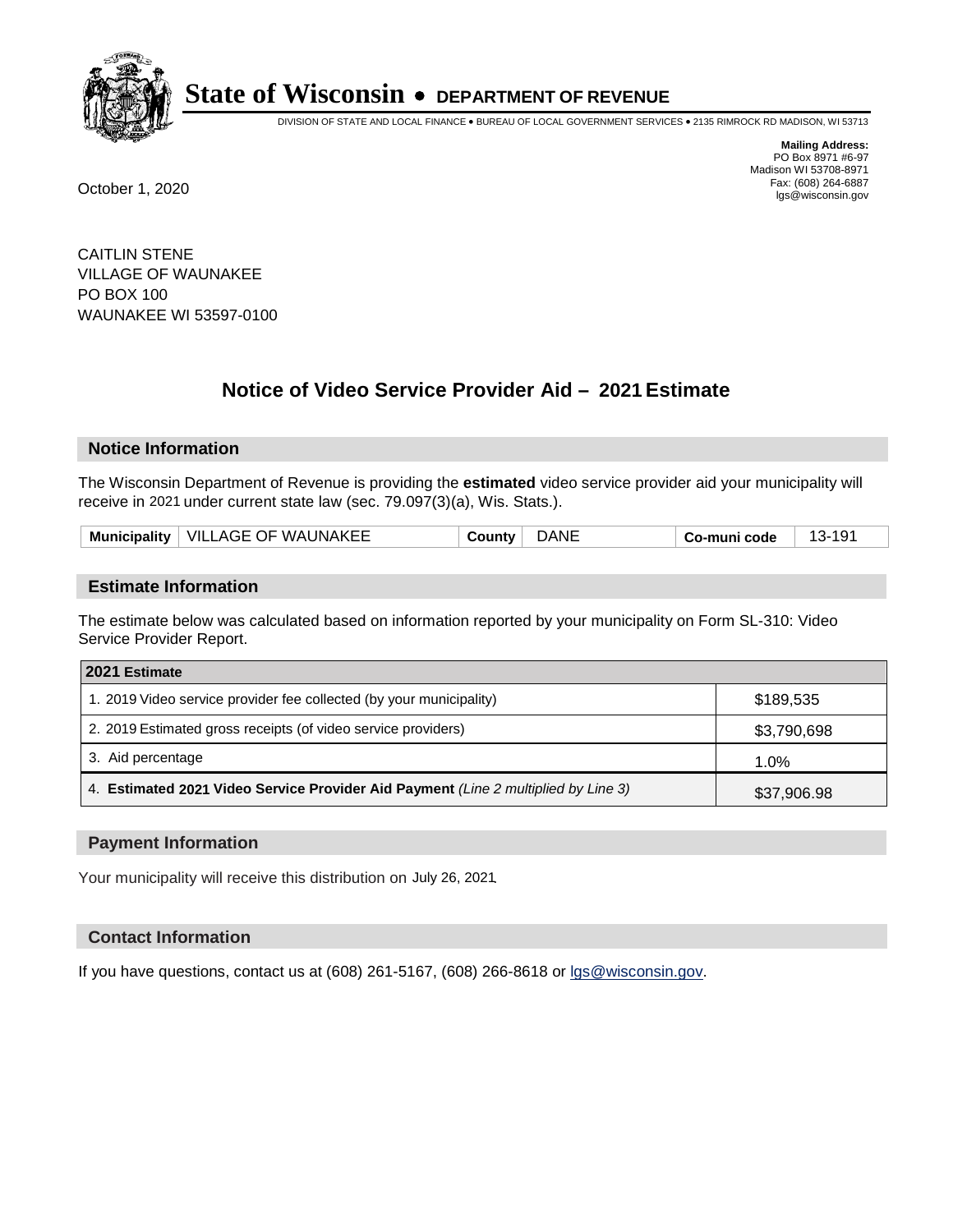

DIVISION OF STATE AND LOCAL FINANCE • BUREAU OF LOCAL GOVERNMENT SERVICES • 2135 RIMROCK RD MADISON, WI 53713

**Mailing Address:** PO Box 8971 #6-97 Madison WI 53708-8971<br>Fax: (608) 264-6887 Fax: (608) 264-6887 October 1, 2020 lgs@wisconsin.gov

CHRISTINE CAPSTRAN VILLAGE OF WINDSOR 4084 MUELLER RD DE FOREST WI 53532

# **Notice of Video Service Provider Aid - 2021 Estimate**

# **Notice Information**

The Wisconsin Department of Revenue is providing the **estimated** video service provider aid your municipality will receive in 2021 under current state law (sec. 79.097(3)(a), Wis. Stats.).

|  | Municipality   VILLAGE OF WINDSOR | ⊸ountv ٍ | ገANL | o-muni code، ت | 196-<br>$\overline{ }$<br>- 3- |
|--|-----------------------------------|----------|------|----------------|--------------------------------|
|--|-----------------------------------|----------|------|----------------|--------------------------------|

#### **Estimate Information**

The estimate below was calculated based on information reported by your municipality on Form SL-310: Video Service Provider Report.

| 2021 Estimate                                                                      |             |
|------------------------------------------------------------------------------------|-------------|
| 1. 2019 Video service provider fee collected (by your municipality)                | \$72,158    |
| 2. 2019 Estimated gross receipts (of video service providers)                      | \$1,443,168 |
| 3. Aid percentage                                                                  | 1.0%        |
| 4. Estimated 2021 Video Service Provider Aid Payment (Line 2 multiplied by Line 3) | \$14,431.68 |

#### **Payment Information**

Your municipality will receive this distribution on July 26, 2021.

## **Contact Information**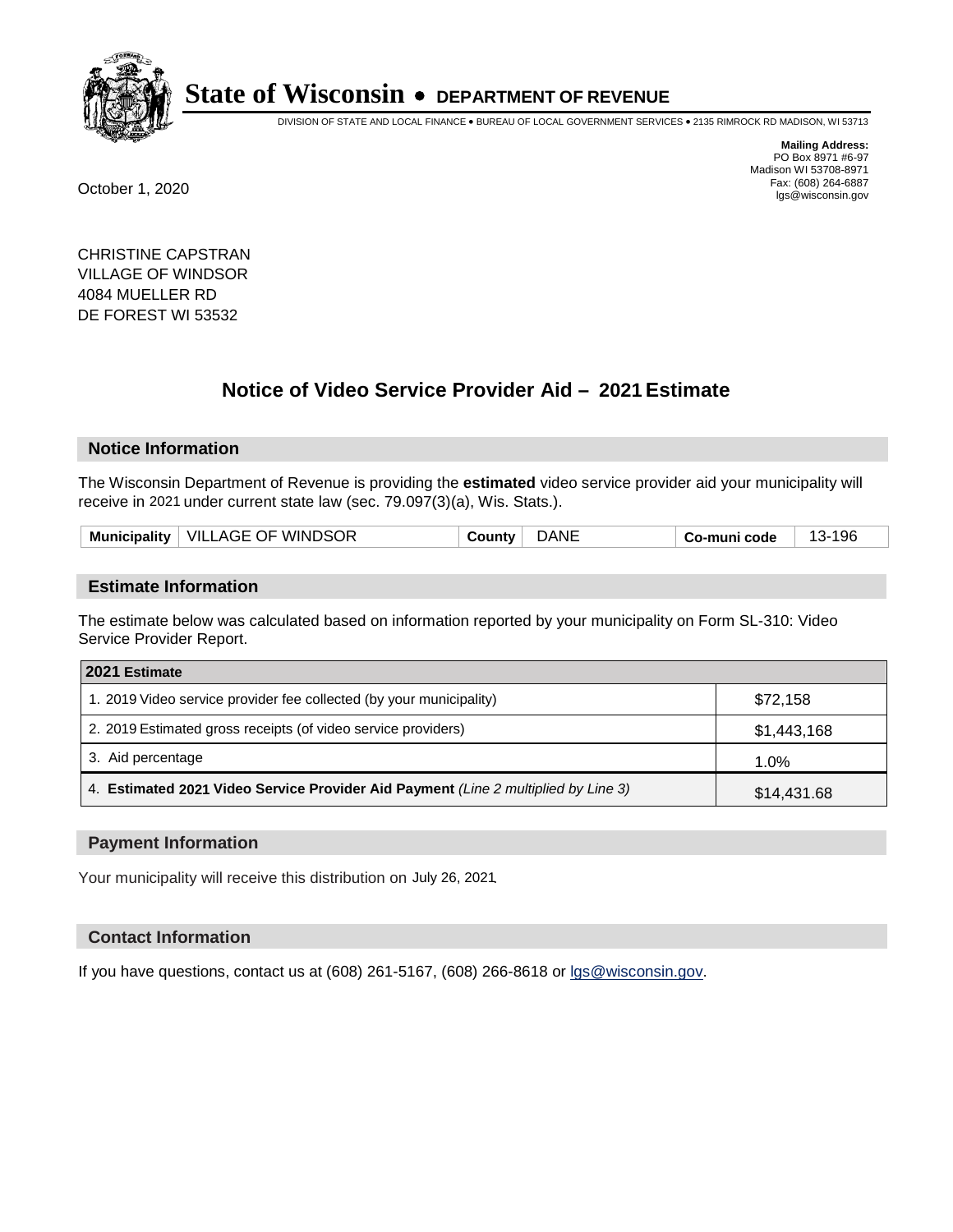

DIVISION OF STATE AND LOCAL FINANCE • BUREAU OF LOCAL GOVERNMENT SERVICES • 2135 RIMROCK RD MADISON, WI 53713

**Mailing Address:** PO Box 8971 #6-97 Madison WI 53708-8971<br>Fax: (608) 264-6887 Fax: (608) 264-6887 October 1, 2020 lgs@wisconsin.gov

TRACY OLDENBURG CITY OF FITCHBURG 5520 LACY RD FITCHBURG WI 53711-5318

# **Notice of Video Service Provider Aid - 2021 Estimate**

## **Notice Information**

The Wisconsin Department of Revenue is providing the **estimated** video service provider aid your municipality will receive in 2021 under current state law (sec. 79.097(3)(a), Wis. Stats.).

| Municipality   CITY OF FITCHBURG<br><b>DANE</b><br>13-225<br>⊸ountv∪<br>Co-muni code |
|--------------------------------------------------------------------------------------|
|--------------------------------------------------------------------------------------|

#### **Estimate Information**

The estimate below was calculated based on information reported by your municipality on Form SL-310: Video Service Provider Report.

| 2021 Estimate                                                                      |             |
|------------------------------------------------------------------------------------|-------------|
| 1. 2019 Video service provider fee collected (by your municipality)                | \$315,980   |
| 2. 2019 Estimated gross receipts (of video service providers)                      | \$6,319,604 |
| 3. Aid percentage                                                                  | 1.0%        |
| 4. Estimated 2021 Video Service Provider Aid Payment (Line 2 multiplied by Line 3) | \$63,196.04 |

#### **Payment Information**

Your municipality will receive this distribution on July 26, 2021.

## **Contact Information**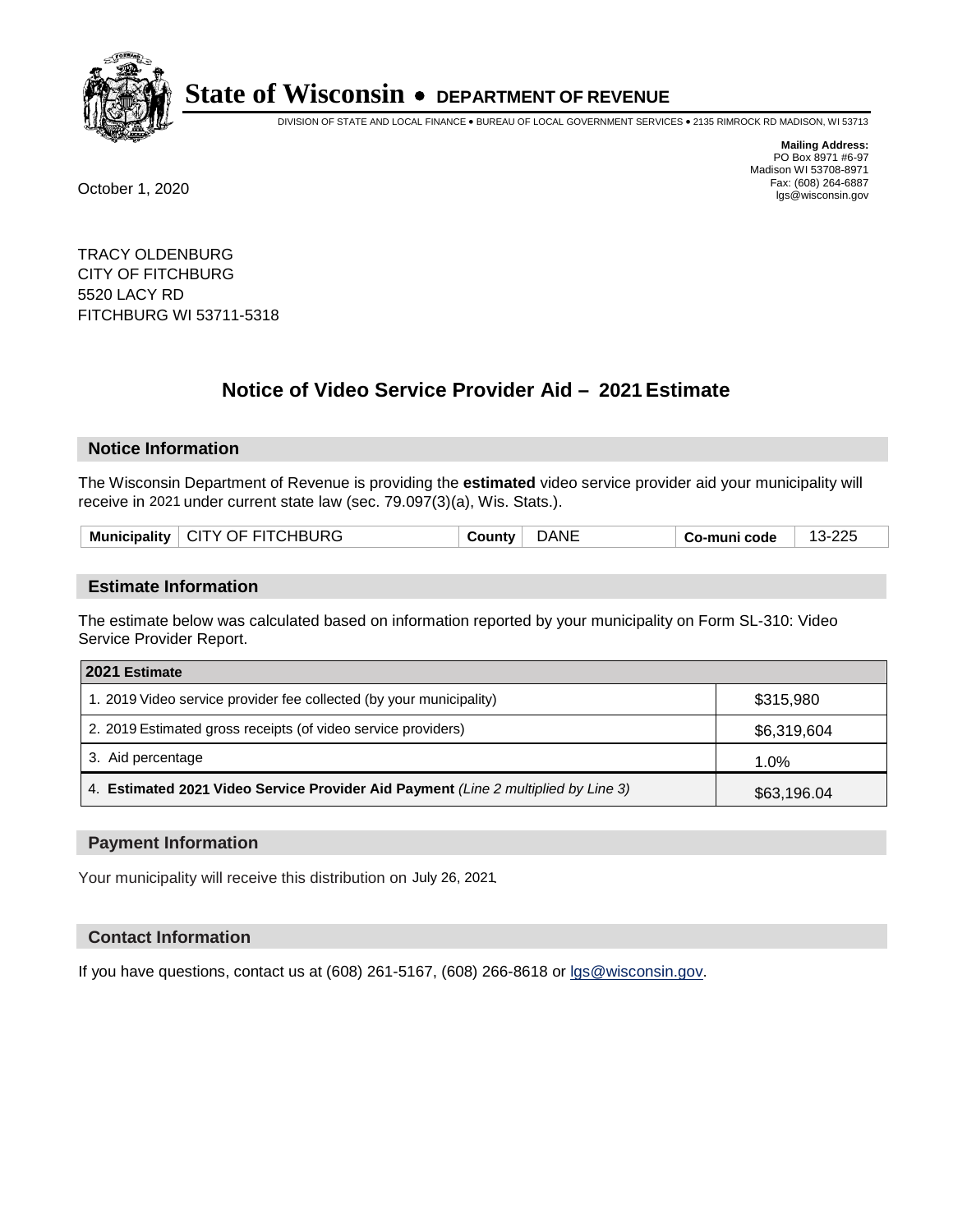

DIVISION OF STATE AND LOCAL FINANCE • BUREAU OF LOCAL GOVERNMENT SERVICES • 2135 RIMROCK RD MADISON, WI 53713

**Mailing Address:** PO Box 8971 #6-97 Madison WI 53708-8971<br>Fax: (608) 264-6887 Fax: (608) 264-6887 October 1, 2020 lgs@wisconsin.gov

MARIBETH WITZEL-BEHL CITY OF MADISON 210 M L K JR BLVD RM 103 MADISON WI 53703-3345

# **Notice of Video Service Provider Aid - 2021 Estimate**

# **Notice Information**

The Wisconsin Department of Revenue is providing the **estimated** video service provider aid your municipality will receive in 2021 under current state law (sec. 79.097(3)(a), Wis. Stats.).

|  | <b>MADISON</b><br>CITY OF<br><b>Municipality</b> | ount⊻ | DANE | code<br>′ o-munı. | つに<br><sup>__</sup> 13-∠ບຸ |
|--|--------------------------------------------------|-------|------|-------------------|----------------------------|
|--|--------------------------------------------------|-------|------|-------------------|----------------------------|

#### **Estimate Information**

The estimate below was calculated based on information reported by your municipality on Form SL-310: Video Service Provider Report.

| 2021 Estimate                                                                      |              |
|------------------------------------------------------------------------------------|--------------|
| 1. 2019 Video service provider fee collected (by your municipality)                | \$2,464,416  |
| 2. 2019 Estimated gross receipts (of video service providers)                      | \$49,290,135 |
| 3. Aid percentage                                                                  | 1.0%         |
| 4. Estimated 2021 Video Service Provider Aid Payment (Line 2 multiplied by Line 3) | \$492,901.35 |

#### **Payment Information**

Your municipality will receive this distribution on July 26, 2021.

## **Contact Information**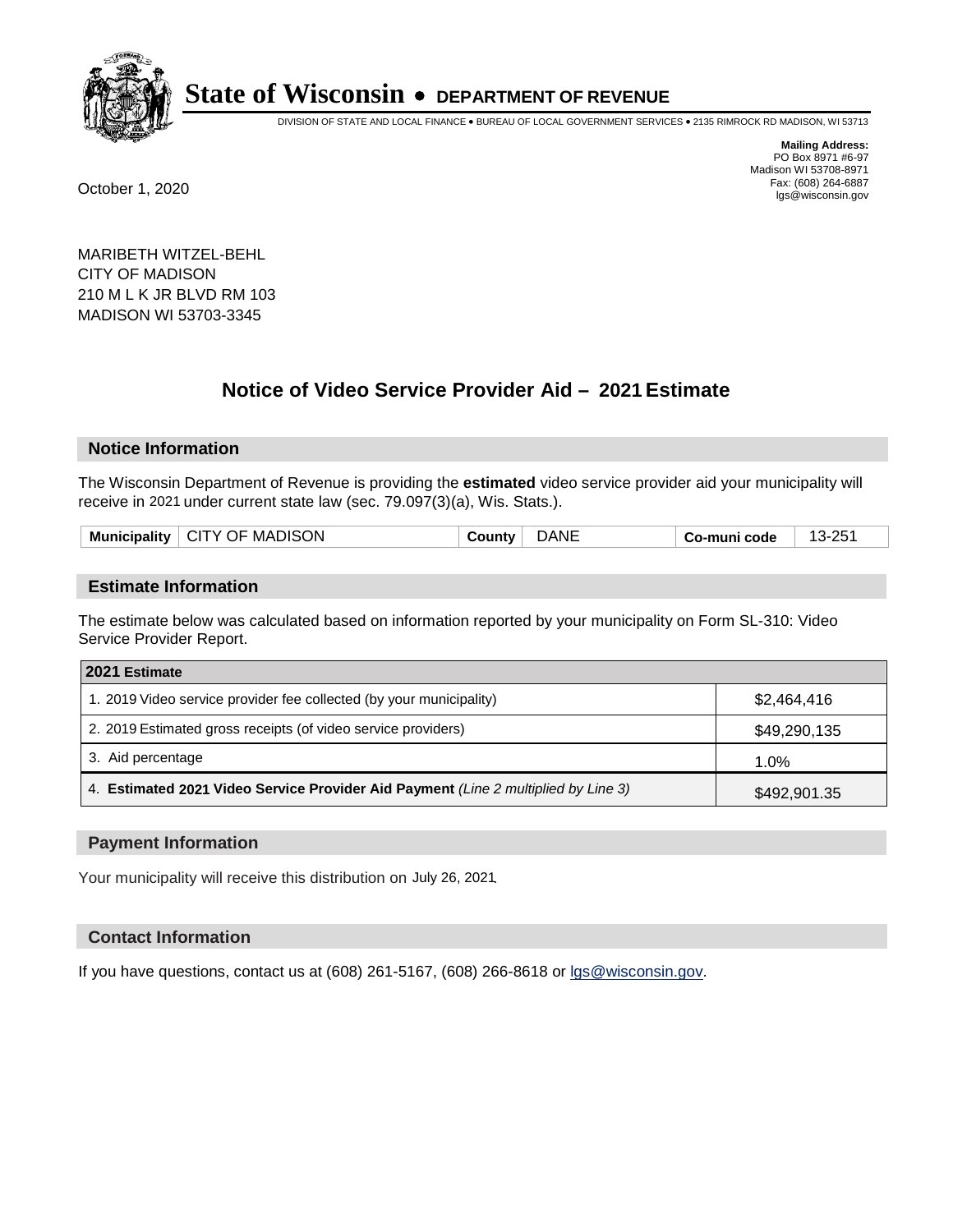

DIVISION OF STATE AND LOCAL FINANCE • BUREAU OF LOCAL GOVERNMENT SERVICES • 2135 RIMROCK RD MADISON, WI 53713

**Mailing Address:** PO Box 8971 #6-97 Madison WI 53708-8971<br>Fax: (608) 264-6887 Fax: (608) 264-6887 October 1, 2020 lgs@wisconsin.gov

LORIE BURNS CITY OF MIDDLETON 7426 HUBBARD AVE MIDDLETON WI 53562

# **Notice of Video Service Provider Aid - 2021 Estimate**

## **Notice Information**

The Wisconsin Department of Revenue is providing the **estimated** video service provider aid your municipality will receive in 2021 under current state law (sec. 79.097(3)(a), Wis. Stats.).

| <b>MIDDLETON</b><br>.NI<br>25t<br><b>Municipality</b><br>. CITY OF "<br>code<br>- o-muni،<br>$\sim$<br>- כ. . |
|---------------------------------------------------------------------------------------------------------------|
|---------------------------------------------------------------------------------------------------------------|

#### **Estimate Information**

The estimate below was calculated based on information reported by your municipality on Form SL-310: Video Service Provider Report.

| 2021 Estimate                                                                      |             |
|------------------------------------------------------------------------------------|-------------|
| 1. 2019 Video service provider fee collected (by your municipality)                | \$264.106   |
| 2. 2019 Estimated gross receipts (of video service providers)                      | \$5,282,112 |
| 3. Aid percentage                                                                  | 1.0%        |
| 4. Estimated 2021 Video Service Provider Aid Payment (Line 2 multiplied by Line 3) | \$52,821.12 |

#### **Payment Information**

Your municipality will receive this distribution on July 26, 2021.

## **Contact Information**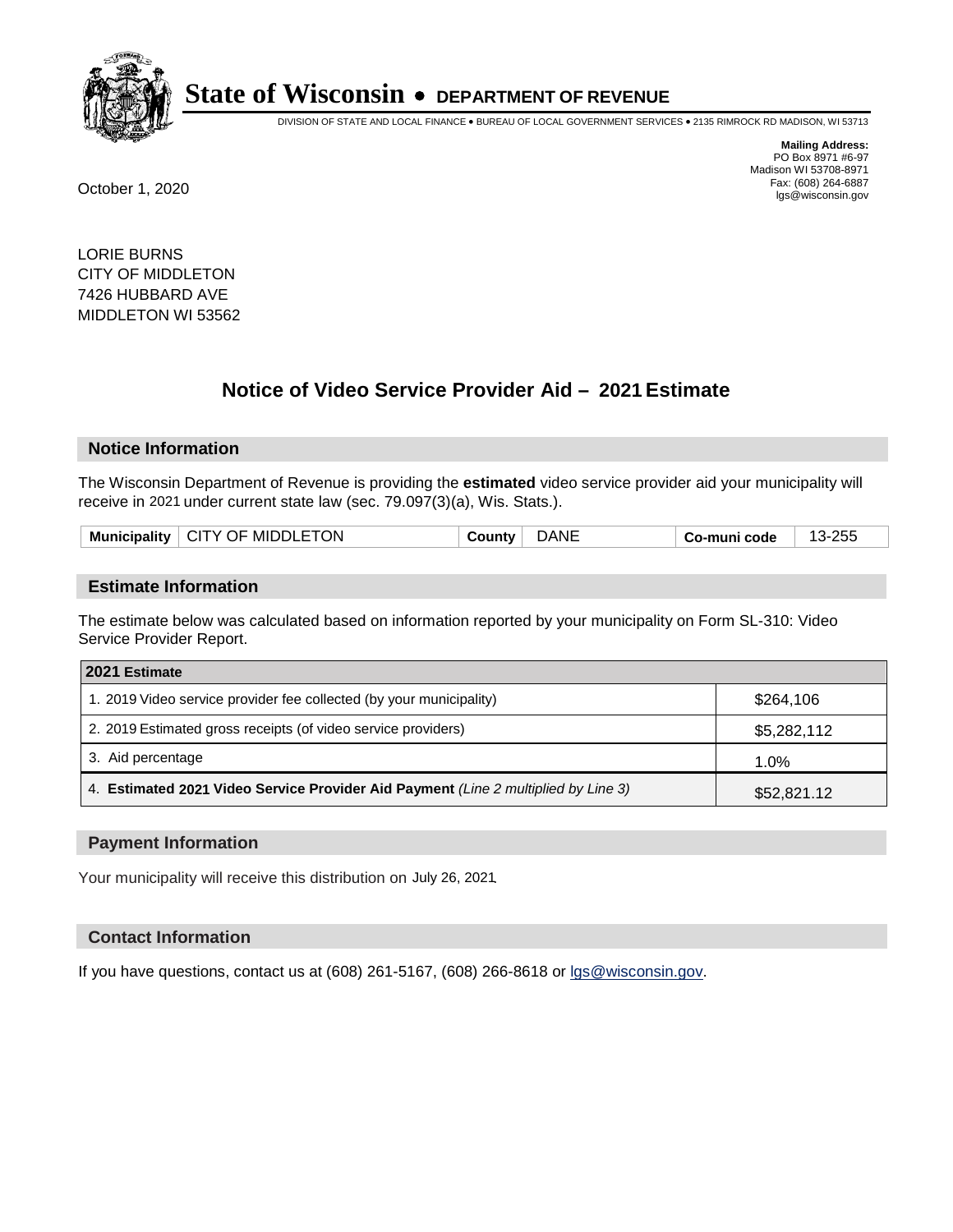

DIVISION OF STATE AND LOCAL FINANCE • BUREAU OF LOCAL GOVERNMENT SERVICES • 2135 RIMROCK RD MADISON, WI 53713

**Mailing Address:** PO Box 8971 #6-97 Madison WI 53708-8971<br>Fax: (608) 264-6887 Fax: (608) 264-6887 October 1, 2020 lgs@wisconsin.gov

JOAN ANDRUSZ CITY OF MONONA 5211 SCHLUTER RD MONONA WI 53716-2598

# **Notice of Video Service Provider Aid - 2021 Estimate**

## **Notice Information**

The Wisconsin Department of Revenue is providing the **estimated** video service provider aid your municipality will receive in 2021 under current state law (sec. 79.097(3)(a), Wis. Stats.).

| Municipality   CITY OF MONONA | <b>∵ount</b> vٽ | DANE | Co-muni code | 13-258 |
|-------------------------------|-----------------|------|--------------|--------|
|                               |                 |      |              |        |

#### **Estimate Information**

The estimate below was calculated based on information reported by your municipality on Form SL-310: Video Service Provider Report.

| 2021 Estimate                                                                      |             |
|------------------------------------------------------------------------------------|-------------|
| 1. 2019 Video service provider fee collected (by your municipality)                | \$122,003   |
| 2. 2019 Estimated gross receipts (of video service providers)                      | \$2,440,063 |
| 3. Aid percentage                                                                  | 1.0%        |
| 4. Estimated 2021 Video Service Provider Aid Payment (Line 2 multiplied by Line 3) | \$24,400.63 |

#### **Payment Information**

Your municipality will receive this distribution on July 26, 2021.

## **Contact Information**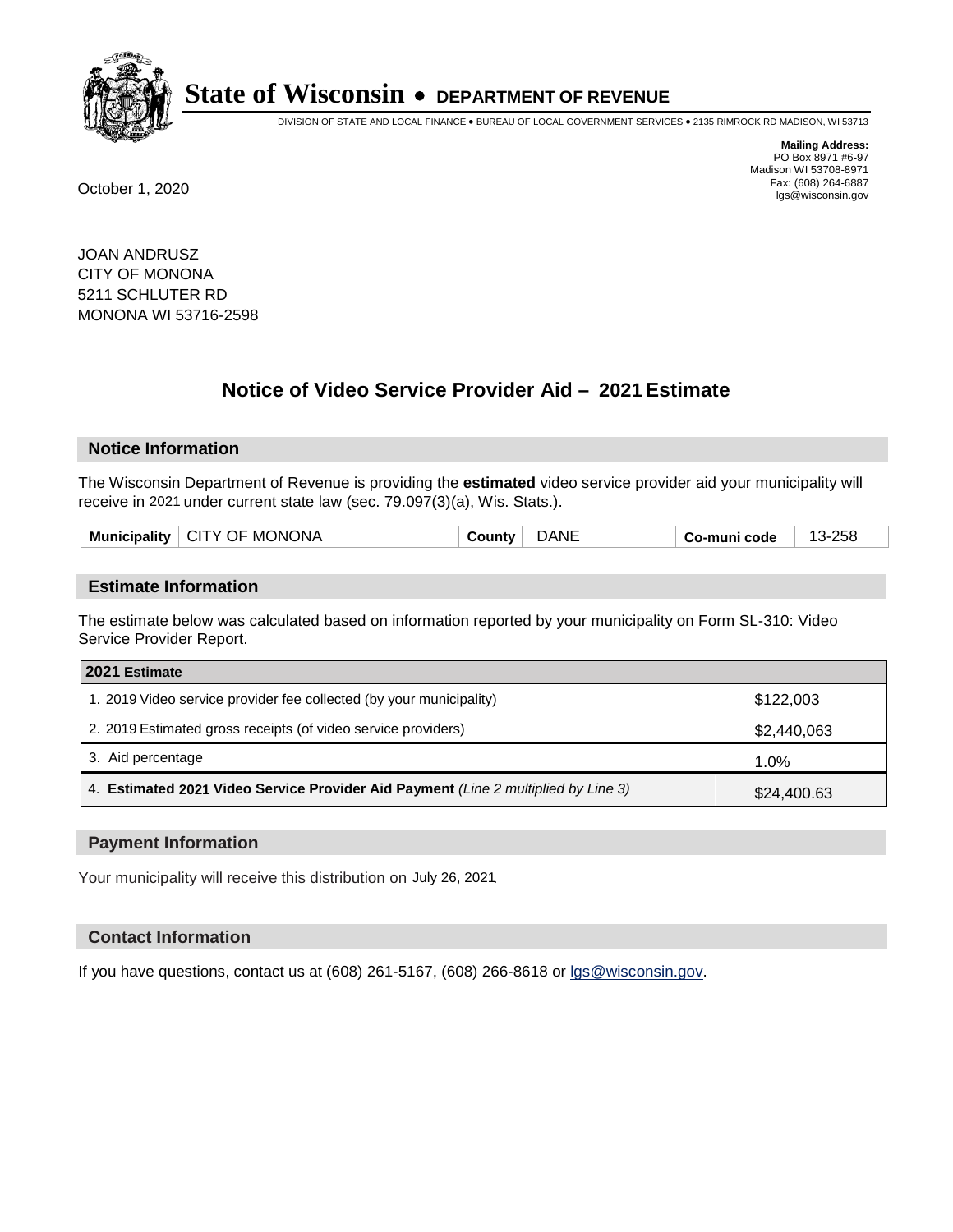

DIVISION OF STATE AND LOCAL FINANCE • BUREAU OF LOCAL GOVERNMENT SERVICES • 2135 RIMROCK RD MADISON, WI 53713

**Mailing Address:** PO Box 8971 #6-97 Madison WI 53708-8971<br>Fax: (608) 264-6887 Fax: (608) 264-6887 October 1, 2020 lgs@wisconsin.gov

HOLLY LICHT CITY OF STOUGHTON 207 SOUTH FORREST ST. STOUGHTON WI 53589-1724

# **Notice of Video Service Provider Aid - 2021 Estimate**

## **Notice Information**

The Wisconsin Department of Revenue is providing the **estimated** video service provider aid your municipality will receive in 2021 under current state law (sec. 79.097(3)(a), Wis. Stats.).

| Municipality   CITY OF STOUGHTON | $\mathsf{Country}^+$ | <b>DANE</b> | Co-muni code | 13-281 |
|----------------------------------|----------------------|-------------|--------------|--------|
|----------------------------------|----------------------|-------------|--------------|--------|

#### **Estimate Information**

The estimate below was calculated based on information reported by your municipality on Form SL-310: Video Service Provider Report.

| 2021 Estimate                                                                      |             |
|------------------------------------------------------------------------------------|-------------|
| 1. 2019 Video service provider fee collected (by your municipality)                | \$140.156   |
| 2. 2019 Estimated gross receipts (of video service providers)                      | \$2,803,114 |
| 3. Aid percentage                                                                  | 1.0%        |
| 4. Estimated 2021 Video Service Provider Aid Payment (Line 2 multiplied by Line 3) | \$28,031.14 |

#### **Payment Information**

Your municipality will receive this distribution on July 26, 2021.

## **Contact Information**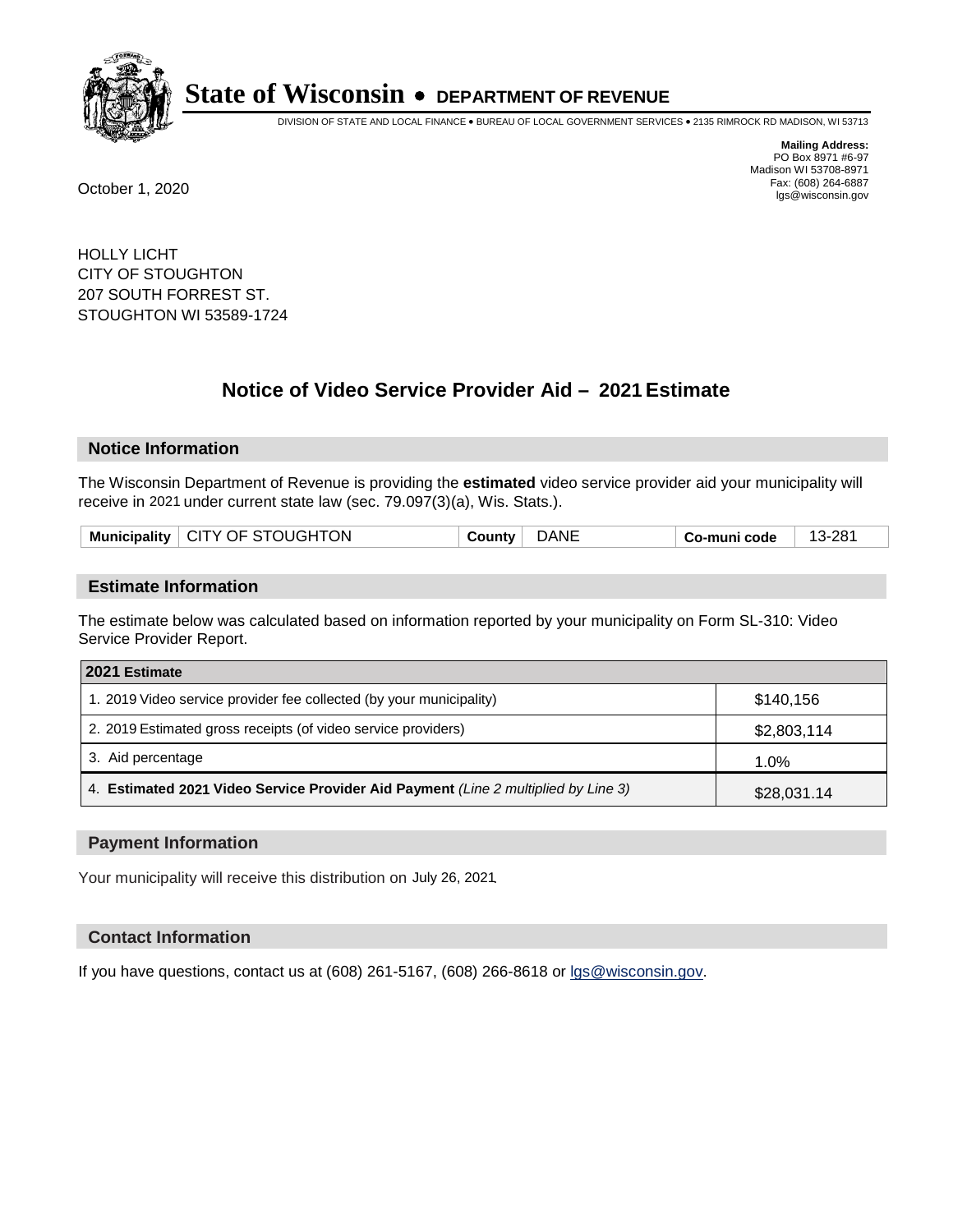

DIVISION OF STATE AND LOCAL FINANCE • BUREAU OF LOCAL GOVERNMENT SERVICES • 2135 RIMROCK RD MADISON, WI 53713

**Mailing Address:** PO Box 8971 #6-97 Madison WI 53708-8971<br>Fax: (608) 264-6887 Fax: (608) 264-6887 October 1, 2020 lgs@wisconsin.gov

ELENA HILBY CITY OF SUN PRAIRIE 300 E MAIN ST SUN PRAIRIE WI 53590-2227

# **Notice of Video Service Provider Aid - 2021 Estimate**

# **Notice Information**

The Wisconsin Department of Revenue is providing the **estimated** video service provider aid your municipality will receive in 2021 under current state law (sec. 79.097(3)(a), Wis. Stats.).

| Municipality   CITY OF SUN PRAIRIE | dani<br>⊸ountv | 3-282<br>$\sim$<br>Co-muni code |  |
|------------------------------------|----------------|---------------------------------|--|
|------------------------------------|----------------|---------------------------------|--|

#### **Estimate Information**

The estimate below was calculated based on information reported by your municipality on Form SL-310: Video Service Provider Report.

| 2021 Estimate                                                                      |             |
|------------------------------------------------------------------------------------|-------------|
| 1. 2019 Video service provider fee collected (by your municipality)                | \$382,147   |
| 2. 2019 Estimated gross receipts (of video service providers)                      | \$7,642,927 |
| 3. Aid percentage                                                                  | 1.0%        |
| 4. Estimated 2021 Video Service Provider Aid Payment (Line 2 multiplied by Line 3) | \$76,429.27 |

#### **Payment Information**

Your municipality will receive this distribution on July 26, 2021.

## **Contact Information**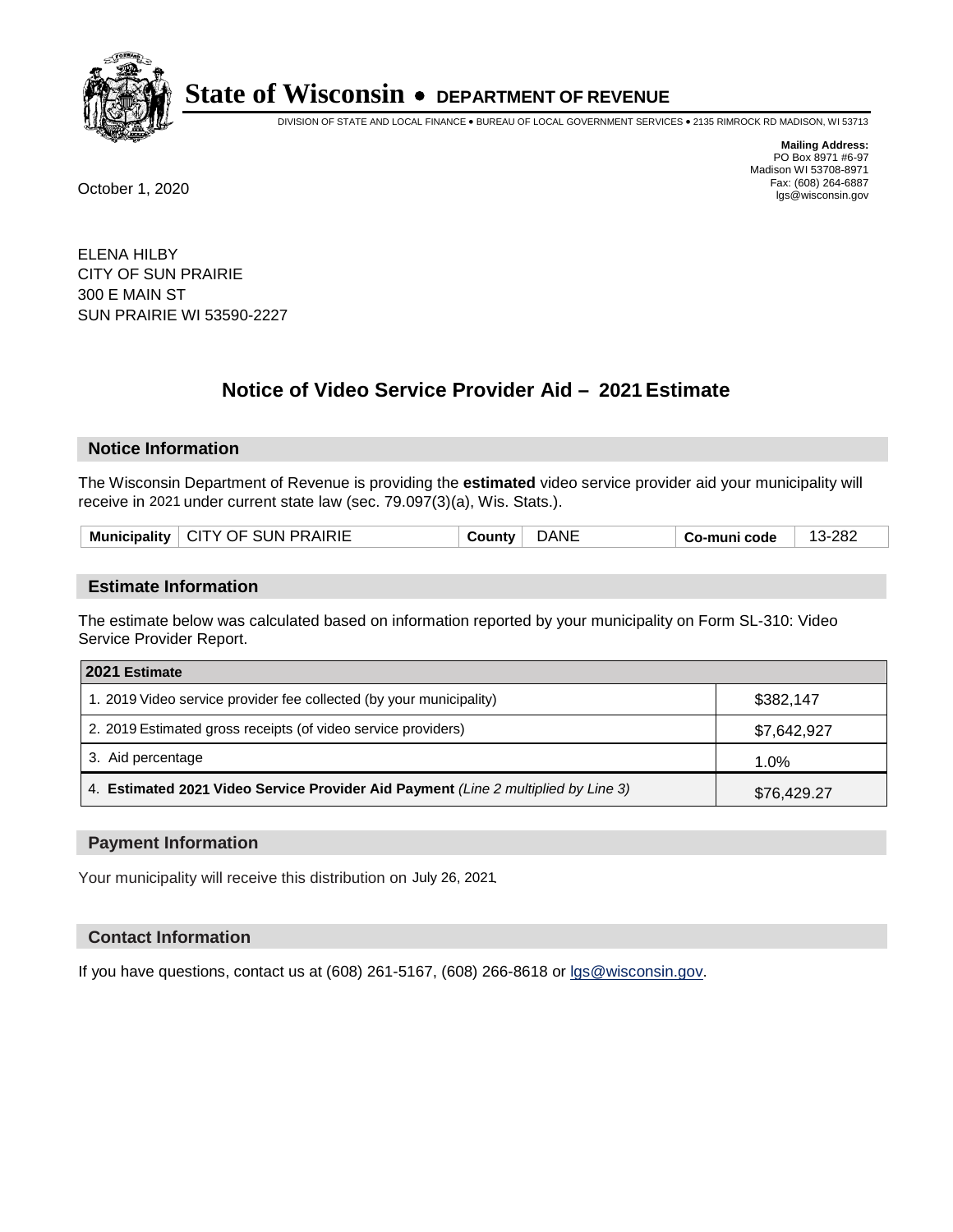

DIVISION OF STATE AND LOCAL FINANCE • BUREAU OF LOCAL GOVERNMENT SERVICES • 2135 RIMROCK RD MADISON, WI 53713

**Mailing Address:** PO Box 8971 #6-97 Madison WI 53708-8971<br>Fax: (608) 264-6887 Fax: (608) 264-6887 October 1, 2020 lgs@wisconsin.gov

ELLEN CLARK CITY OF VERONA 111 LINCOLN ST VERONA WI 53593

# **Notice of Video Service Provider Aid - 2021 Estimate**

## **Notice Information**

The Wisconsin Department of Revenue is providing the **estimated** video service provider aid your municipality will receive in 2021 under current state law (sec. 79.097(3)(a), Wis. Stats.).

| Municipality   CITY OF VERONA<br>DANE<br>-286<br>⊹ ountvٽ<br>Co-muni code |
|---------------------------------------------------------------------------|
|---------------------------------------------------------------------------|

#### **Estimate Information**

The estimate below was calculated based on information reported by your municipality on Form SL-310: Video Service Provider Report.

| 2021 Estimate                                                                      |             |
|------------------------------------------------------------------------------------|-------------|
| 1. 2019 Video service provider fee collected (by your municipality)                | \$148,005   |
| 2. 2019 Estimated gross receipts (of video service providers)                      | \$2,960,090 |
| 3. Aid percentage                                                                  | 1.0%        |
| 4. Estimated 2021 Video Service Provider Aid Payment (Line 2 multiplied by Line 3) | \$29,600.90 |

#### **Payment Information**

Your municipality will receive this distribution on July 26, 2021.

## **Contact Information**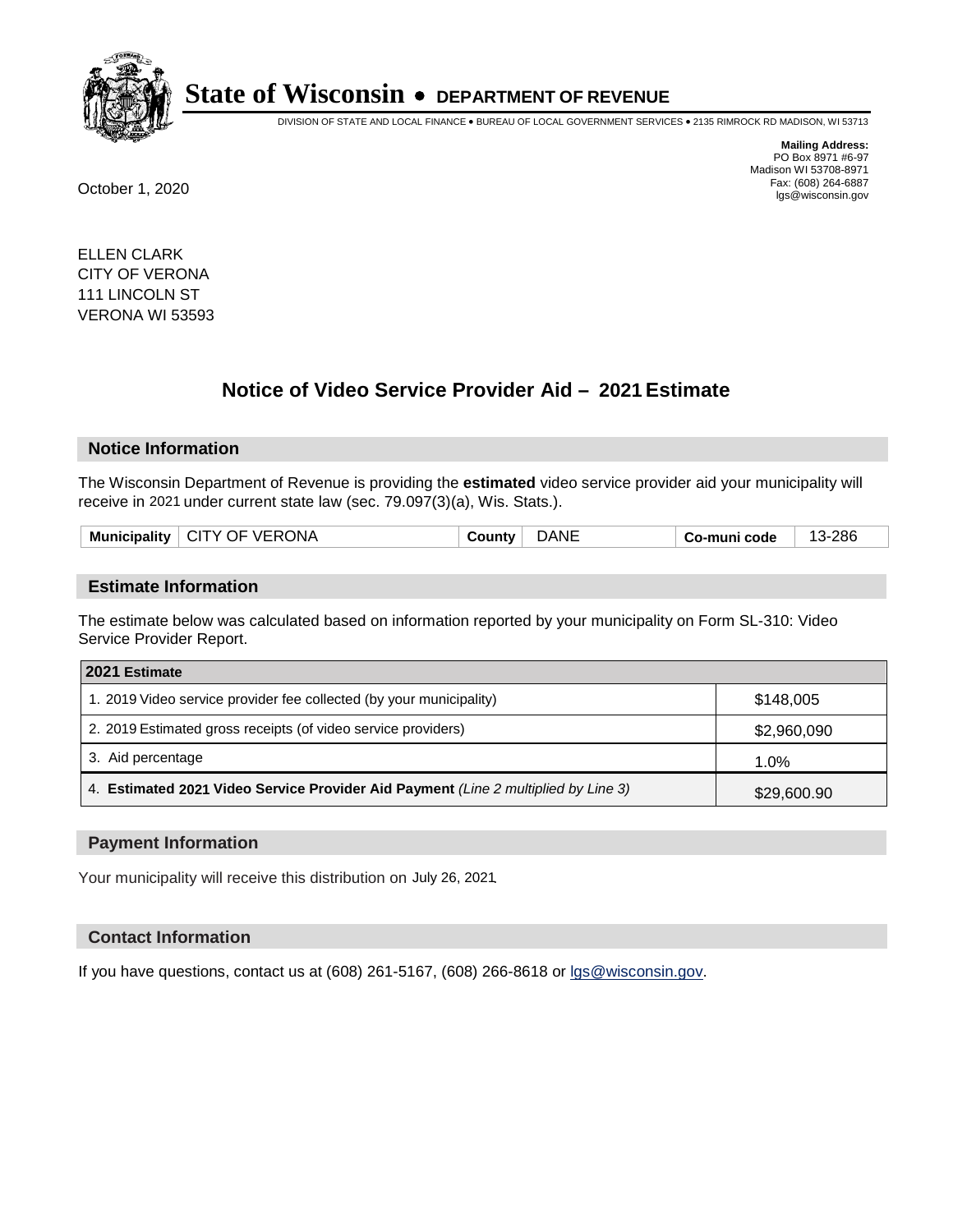

DIVISION OF STATE AND LOCAL FINANCE • BUREAU OF LOCAL GOVERNMENT SERVICES • 2135 RIMROCK RD MADISON, WI 53713

**Mailing Address:** PO Box 8971 #6-97 Madison WI 53708-8971<br>Fax: (608) 264-6887 Fax: (608) 264-6887 October 1, 2020 lgs@wisconsin.gov

MICHELLE LIESENER TOWN OF ASHIPPUN PO BOX 206 ASHIPPUN WI 53003-0206

# **Notice of Video Service Provider Aid - 2021 Estimate**

## **Notice Information**

The Wisconsin Department of Revenue is providing the **estimated** video service provider aid your municipality will receive in 2021 under current state law (sec. 79.097(3)(a), Wis. Stats.).

| Municipality   TOWN OF ASHIPPUN | DODGE<br>County | Co-muni code | 14-002 |
|---------------------------------|-----------------|--------------|--------|
|---------------------------------|-----------------|--------------|--------|

#### **Estimate Information**

The estimate below was calculated based on information reported by your municipality on Form SL-310: Video Service Provider Report.

| 2021 Estimate                                                                      |            |
|------------------------------------------------------------------------------------|------------|
| 1. 2019 Video service provider fee collected (by your municipality)                | \$12,475   |
| 2. 2019 Estimated gross receipts (of video service providers)                      | \$415,822  |
| 3. Aid percentage                                                                  | 1.0%       |
| 4. Estimated 2021 Video Service Provider Aid Payment (Line 2 multiplied by Line 3) | \$4,158.22 |

#### **Payment Information**

Your municipality will receive this distribution on July 26, 2021.

## **Contact Information**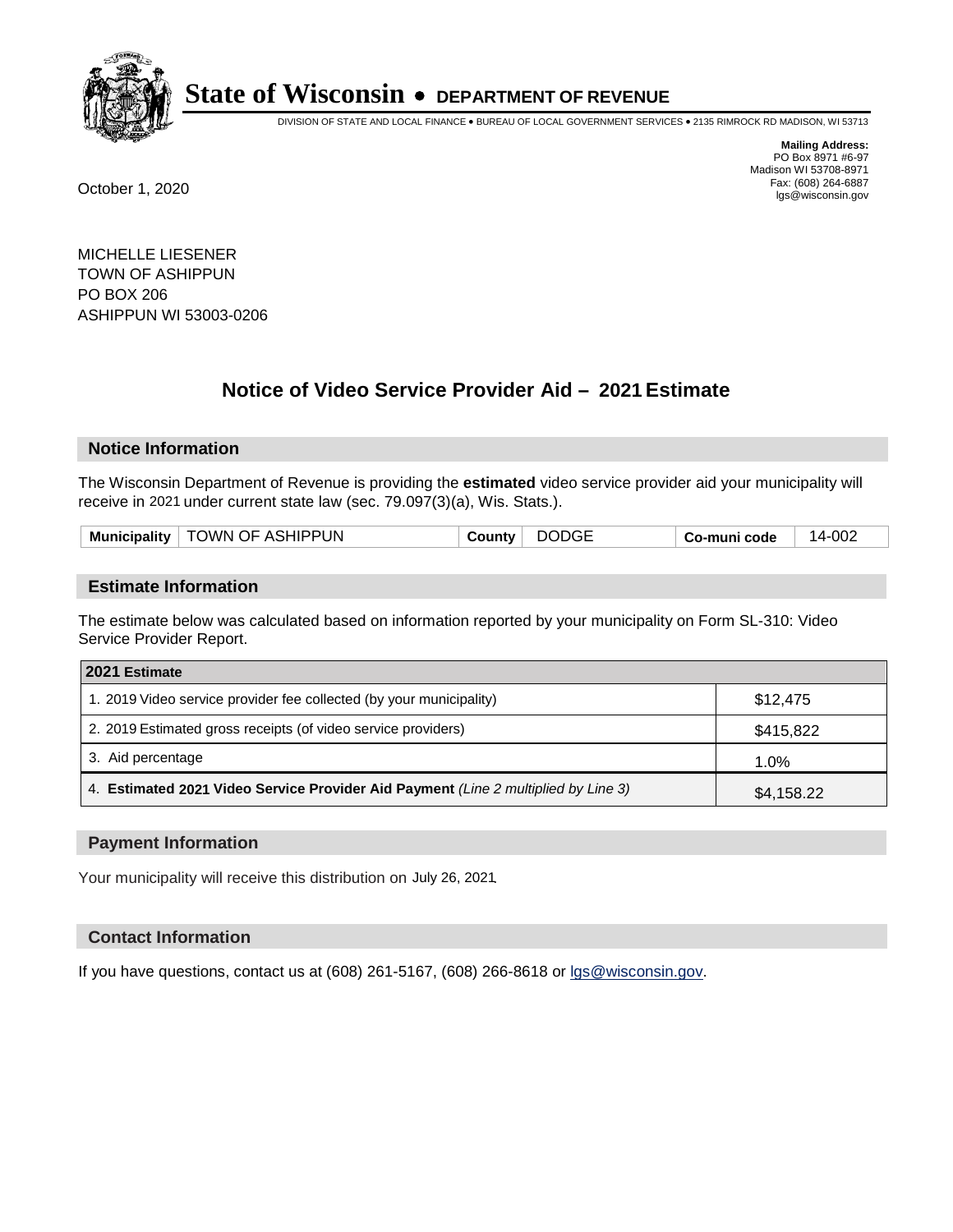

DIVISION OF STATE AND LOCAL FINANCE • BUREAU OF LOCAL GOVERNMENT SERVICES • 2135 RIMROCK RD MADISON, WI 53713

**Mailing Address:** PO Box 8971 #6-97 Madison WI 53708-8971<br>Fax: (608) 264-6887 Fax: (608) 264-6887 October 1, 2020 lgs@wisconsin.gov

KRISTINE KLODOWSKI TOWN OF BEAVER DAM W8540 COUNTY RD W BEAVER DAM WI 53916

# **Notice of Video Service Provider Aid - 2021 Estimate**

# **Notice Information**

The Wisconsin Department of Revenue is providing the **estimated** video service provider aid your municipality will receive in 2021 under current state law (sec. 79.097(3)(a), Wis. Stats.).

| TOWN OF BEAVER DAM<br><b>Municipality</b> | <b>DODGE</b><br><b>′ count</b> vٽ | Co-muni code | 14-004 |
|-------------------------------------------|-----------------------------------|--------------|--------|
|-------------------------------------------|-----------------------------------|--------------|--------|

#### **Estimate Information**

The estimate below was calculated based on information reported by your municipality on Form SL-310: Video Service Provider Report.

| 2021 Estimate                                                                      |            |
|------------------------------------------------------------------------------------|------------|
| 1. 2019 Video service provider fee collected (by your municipality)                | \$29,930   |
| 2. 2019 Estimated gross receipts (of video service providers)                      | \$997,704  |
| 3. Aid percentage                                                                  | 1.0%       |
| 4. Estimated 2021 Video Service Provider Aid Payment (Line 2 multiplied by Line 3) | \$9,977.04 |

#### **Payment Information**

Your municipality will receive this distribution on July 26, 2021.

## **Contact Information**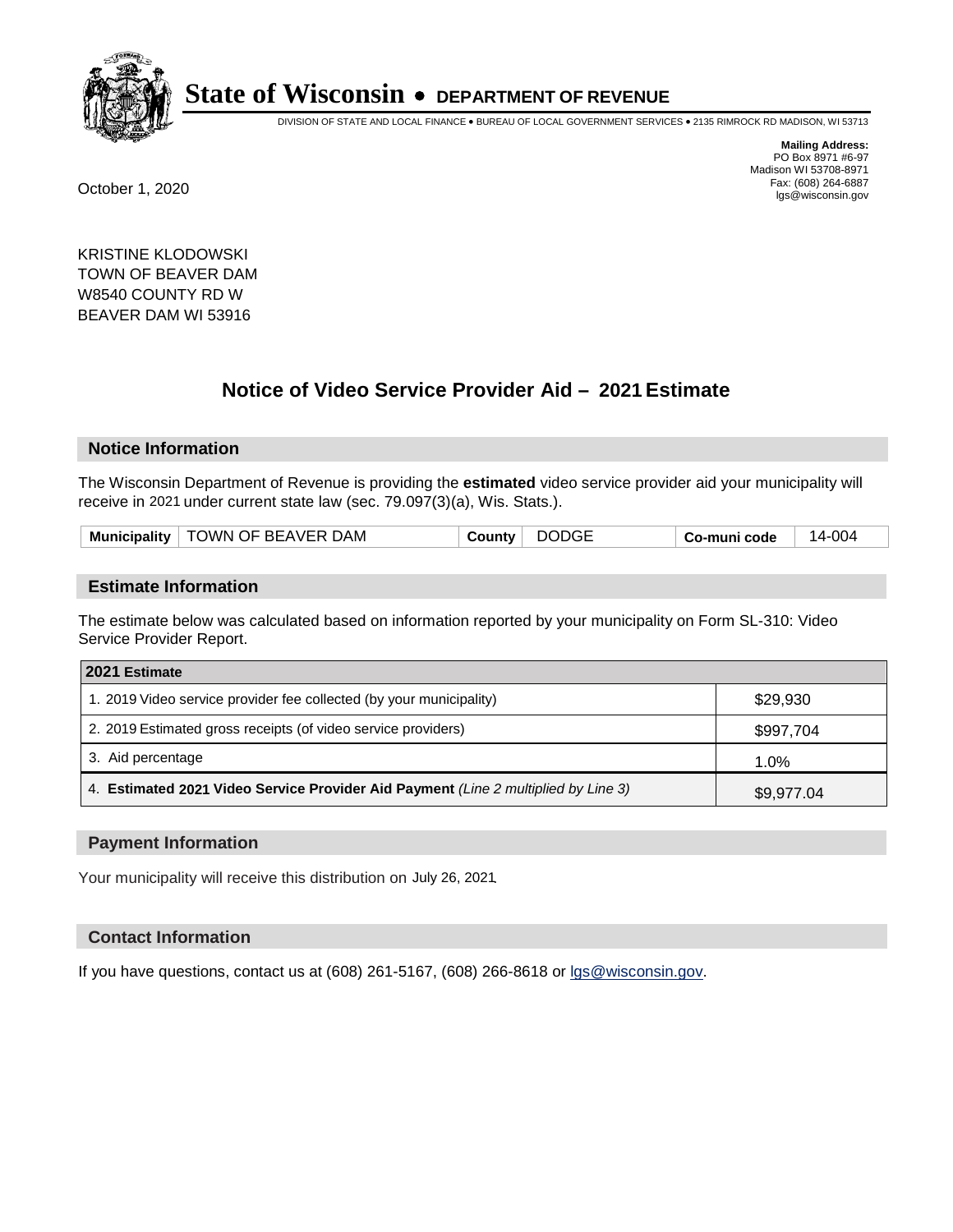

DIVISION OF STATE AND LOCAL FINANCE • BUREAU OF LOCAL GOVERNMENT SERVICES • 2135 RIMROCK RD MADISON, WI 53713

**Mailing Address:** PO Box 8971 #6-97 Madison WI 53708-8971<br>Fax: (608) 264-6887 Fax: (608) 264-6887 October 1, 2020 lgs@wisconsin.gov

CHRIS MERKES TOWN OF BURNETT W6273 PARK DRIVE BURNETT WI 53922

# **Notice of Video Service Provider Aid - 2021 Estimate**

## **Notice Information**

The Wisconsin Department of Revenue is providing the **estimated** video service provider aid your municipality will receive in 2021 under current state law (sec. 79.097(3)(a), Wis. Stats.).

| Municipality | <b>TOWN OF BURNETT</b> | ∵ountvٽ | <b>DODGE</b> | co-muni code ت | 14-006 |
|--------------|------------------------|---------|--------------|----------------|--------|
|              |                        |         |              |                |        |

#### **Estimate Information**

The estimate below was calculated based on information reported by your municipality on Form SL-310: Video Service Provider Report.

| 2021 Estimate                                                                      |          |
|------------------------------------------------------------------------------------|----------|
| 1. 2019 Video service provider fee collected (by your municipality)                | \$2.995  |
| 2. 2019 Estimated gross receipts (of video service providers)                      | \$99,836 |
| 3. Aid percentage                                                                  | 1.0%     |
| 4. Estimated 2021 Video Service Provider Aid Payment (Line 2 multiplied by Line 3) | \$998.36 |

#### **Payment Information**

Your municipality will receive this distribution on July 26, 2021.

## **Contact Information**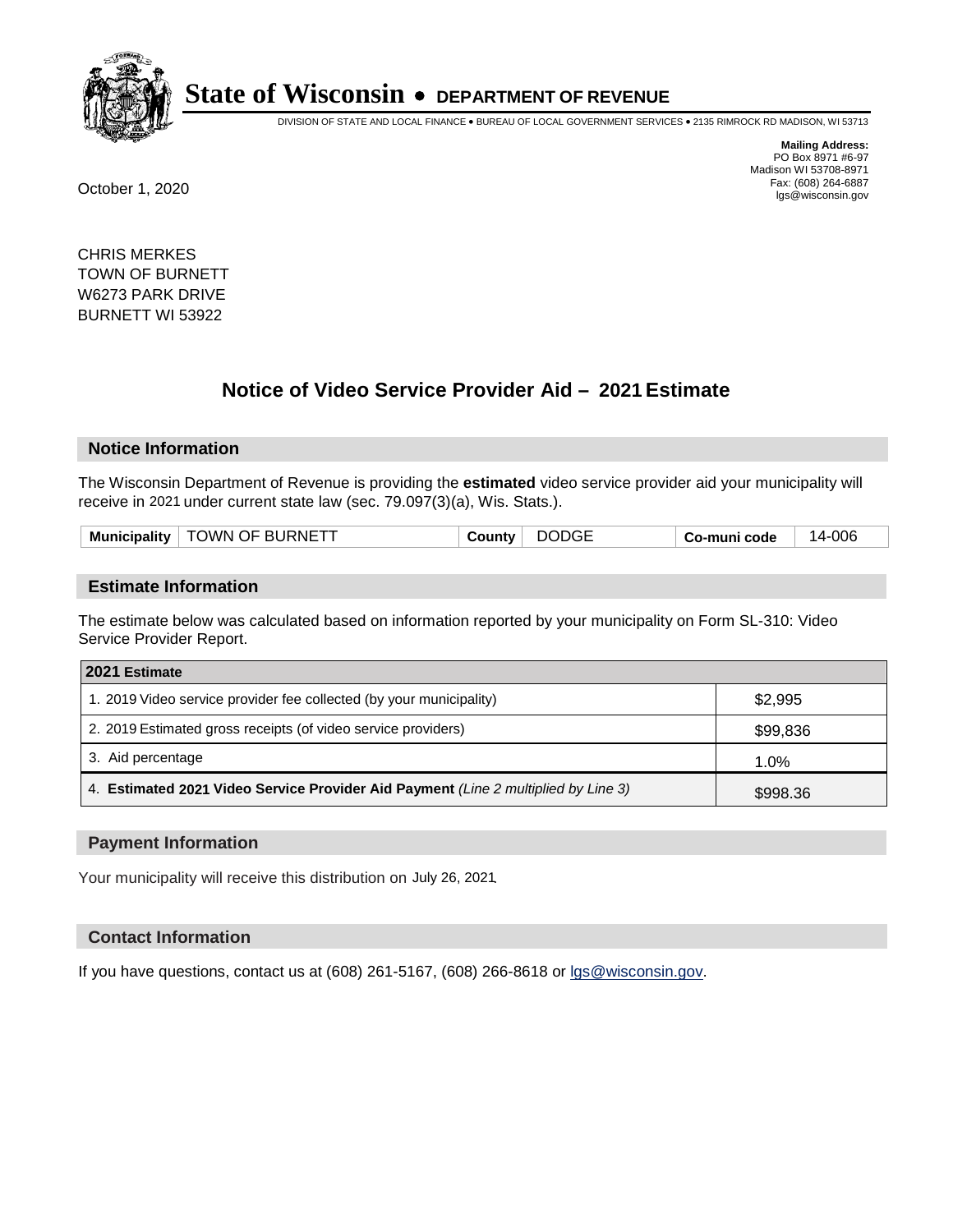

DIVISION OF STATE AND LOCAL FINANCE • BUREAU OF LOCAL GOVERNMENT SERVICES • 2135 RIMROCK RD MADISON, WI 53713

**Mailing Address:** PO Box 8971 #6-97 Madison WI 53708-8971<br>Fax: (608) 264-6887 Fax: (608) 264-6887 October 1, 2020 lgs@wisconsin.gov

JANE FIGGE TOWN OF CHESTER W6498 OAKWOOD ROAD WAUPUN WI 53963

# **Notice of Video Service Provider Aid - 2021 Estimate**

# **Notice Information**

The Wisconsin Department of Revenue is providing the **estimated** video service provider aid your municipality will receive in 2021 under current state law (sec. 79.097(3)(a), Wis. Stats.).

| Municipality | TOWN OF CHESTER | <b>′ ounty</b> ت | <b>DODGE</b> | o-muni code، ن | 14-010 |
|--------------|-----------------|------------------|--------------|----------------|--------|
|              |                 |                  |              |                |        |

#### **Estimate Information**

The estimate below was calculated based on information reported by your municipality on Form SL-310: Video Service Provider Report.

| 2021 Estimate                                                                      |          |
|------------------------------------------------------------------------------------|----------|
| 1. 2019 Video service provider fee collected (by your municipality)                | \$506    |
| 2. 2019 Estimated gross receipts (of video service providers)                      | \$16,869 |
| 3. Aid percentage                                                                  | 1.0%     |
| 4. Estimated 2021 Video Service Provider Aid Payment (Line 2 multiplied by Line 3) | \$168.69 |

#### **Payment Information**

Your municipality will receive this distribution on July 26, 2021.

## **Contact Information**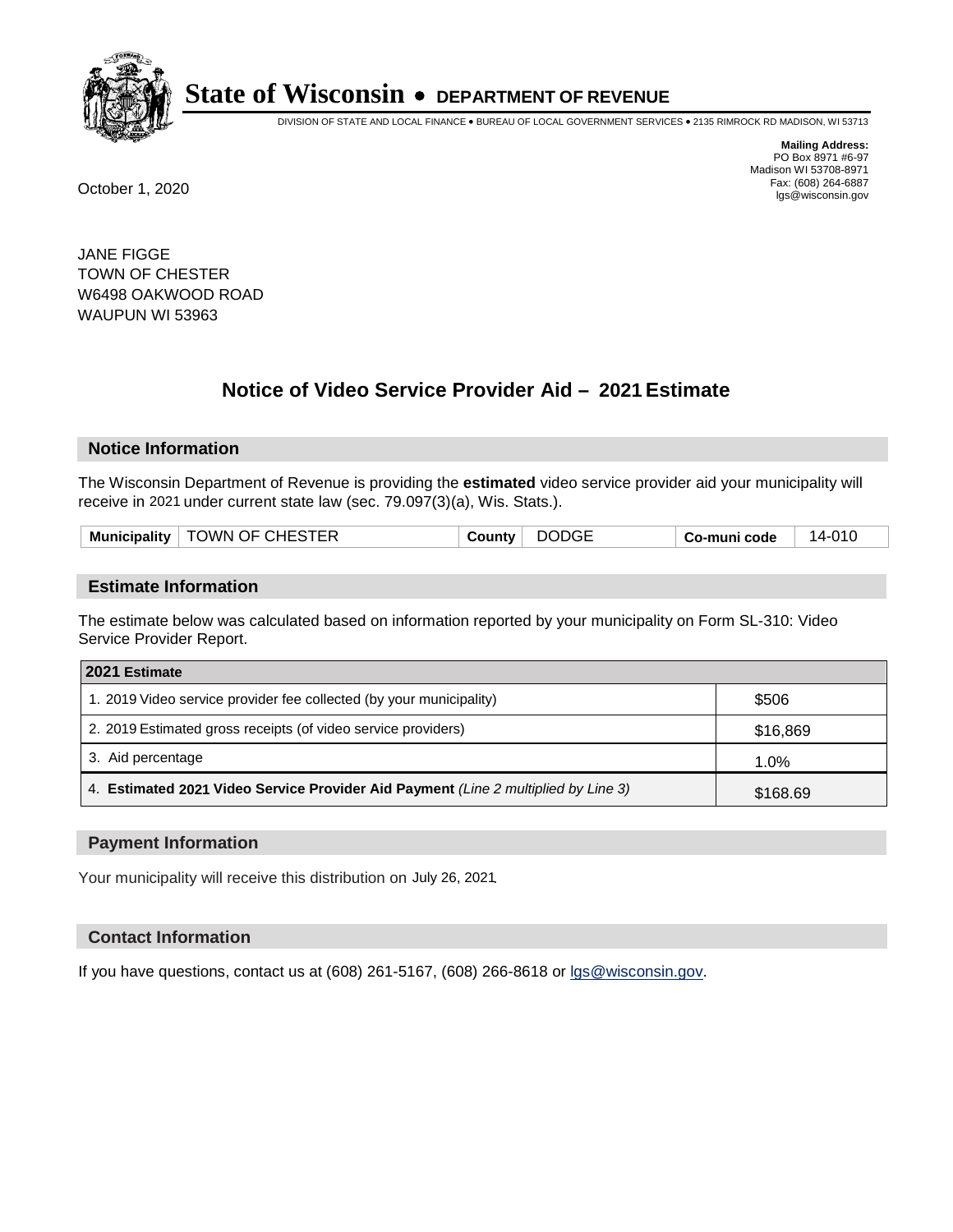

DIVISION OF STATE AND LOCAL FINANCE • BUREAU OF LOCAL GOVERNMENT SERVICES • 2135 RIMROCK RD MADISON, WI 53713

**Mailing Address:** PO Box 8971 #6-97 Madison WI 53708-8971<br>Fax: (608) 264-6887 Fax: (608) 264-6887 October 1, 2020 lgs@wisconsin.gov

SANDRA THOMA CLERK TOWN OF CLYMAN PO BOX 159 CLYMAN WI 53016-0159

# **Notice of Video Service Provider Aid - 2021 Estimate**

## **Notice Information**

The Wisconsin Department of Revenue is providing the **estimated** video service provider aid your municipality will receive in 2021 under current state law (sec. 79.097(3)(a), Wis. Stats.).

#### **Estimate Information**

The estimate below was calculated based on information reported by your municipality on Form SL-310: Video Service Provider Report.

| 2021 Estimate                                                                      |         |
|------------------------------------------------------------------------------------|---------|
| 1. 2019 Video service provider fee collected (by your municipality)                | \$90    |
| 2. 2019 Estimated gross receipts (of video service providers)                      | \$2,994 |
| 3. Aid percentage                                                                  | 1.0%    |
| 4. Estimated 2021 Video Service Provider Aid Payment (Line 2 multiplied by Line 3) | \$29.94 |

#### **Payment Information**

Your municipality will receive this distribution on July 26, 2021.

## **Contact Information**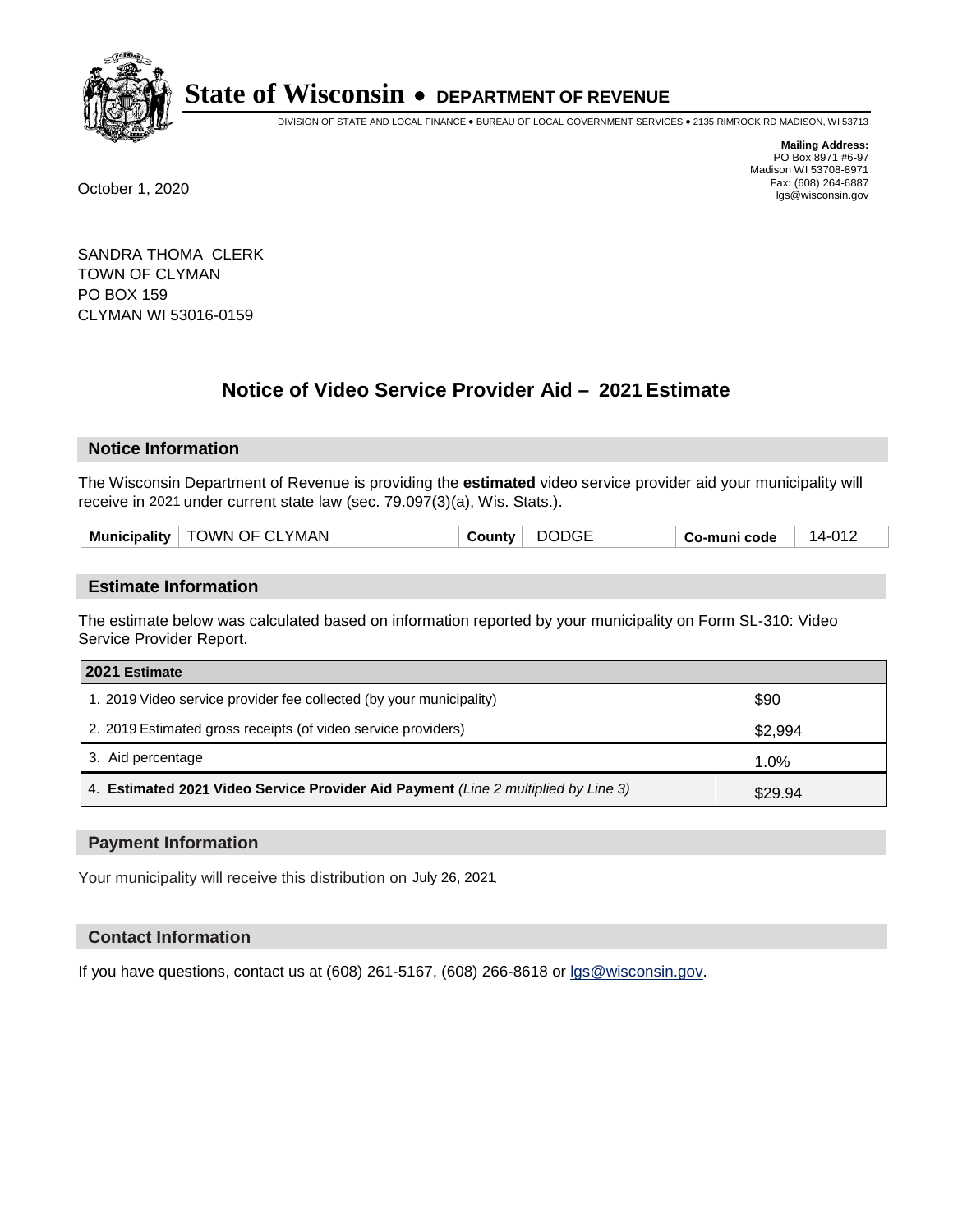

DIVISION OF STATE AND LOCAL FINANCE • BUREAU OF LOCAL GOVERNMENT SERVICES • 2135 RIMROCK RD MADISON, WI 53713

**Mailing Address:** PO Box 8971 #6-97 Madison WI 53708-8971<br>Fax: (608) 264-6887 Fax: (608) 264-6887 October 1, 2020 lgs@wisconsin.gov

WENDY STOECKLER TOWN OF ELBA N4006 COUNTY ROAD T COLUMBUS WI 53925

# **Notice of Video Service Provider Aid - 2021 Estimate**

## **Notice Information**

The Wisconsin Department of Revenue is providing the **estimated** video service provider aid your municipality will receive in 2021 under current state law (sec. 79.097(3)(a), Wis. Stats.).

|  | <b>Municipality</b> | <b>TOWN OF ELBA</b> | ∵ountvٽ | <b>DODGE</b> | Co-muni code | 14-014 |
|--|---------------------|---------------------|---------|--------------|--------------|--------|
|--|---------------------|---------------------|---------|--------------|--------------|--------|

#### **Estimate Information**

The estimate below was calculated based on information reported by your municipality on Form SL-310: Video Service Provider Report.

| 2021 Estimate                                                                      |          |
|------------------------------------------------------------------------------------|----------|
| 1. 2019 Video service provider fee collected (by your municipality)                | \$1,795  |
| 2. 2019 Estimated gross receipts (of video service providers)                      | \$59,829 |
| 3. Aid percentage                                                                  | 1.0%     |
| 4. Estimated 2021 Video Service Provider Aid Payment (Line 2 multiplied by Line 3) | \$598.29 |

#### **Payment Information**

Your municipality will receive this distribution on July 26, 2021.

## **Contact Information**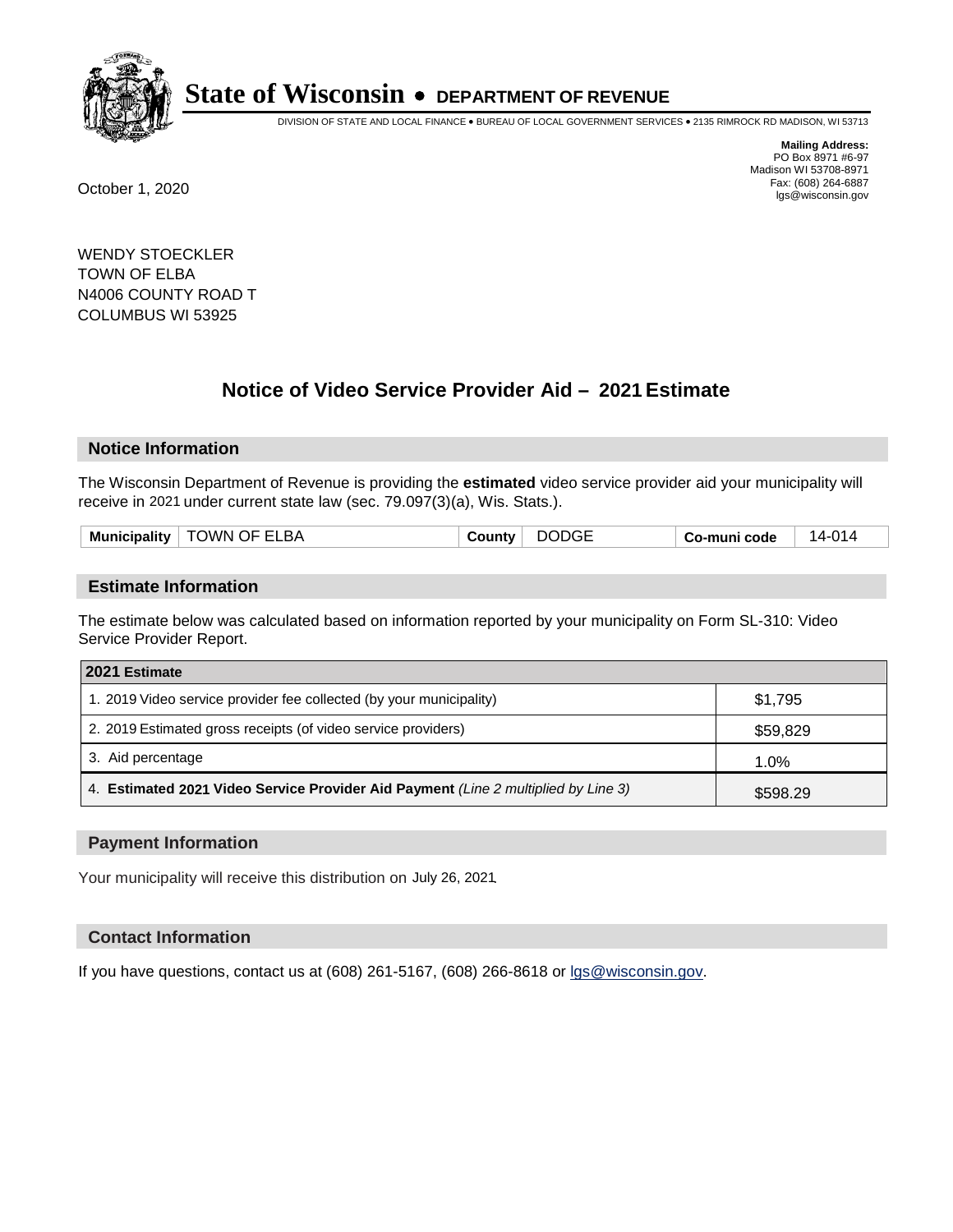

DIVISION OF STATE AND LOCAL FINANCE • BUREAU OF LOCAL GOVERNMENT SERVICES • 2135 RIMROCK RD MADISON, WI 53713

**Mailing Address:** PO Box 8971 #6-97 Madison WI 53708-8971<br>Fax: (608) 264-6887 Fax: (608) 264-6887 October 1, 2020 lgs@wisconsin.gov

DEB CARLSON TOWN OF EMMET W6777 SECOND ST ROAD WATERTOWN WI 53098

# **Notice of Video Service Provider Aid - 2021 Estimate**

## **Notice Information**

The Wisconsin Department of Revenue is providing the **estimated** video service provider aid your municipality will receive in 2021 under current state law (sec. 79.097(3)(a), Wis. Stats.).

|--|

#### **Estimate Information**

The estimate below was calculated based on information reported by your municipality on Form SL-310: Video Service Provider Report.

| 2021 Estimate                                                                      |          |
|------------------------------------------------------------------------------------|----------|
| 1. 2019 Video service provider fee collected (by your municipality)                | \$1,762  |
| 2. 2019 Estimated gross receipts (of video service providers)                      | \$58,741 |
| 3. Aid percentage                                                                  | 1.0%     |
| 4. Estimated 2021 Video Service Provider Aid Payment (Line 2 multiplied by Line 3) | \$587.41 |

#### **Payment Information**

Your municipality will receive this distribution on July 26, 2021.

## **Contact Information**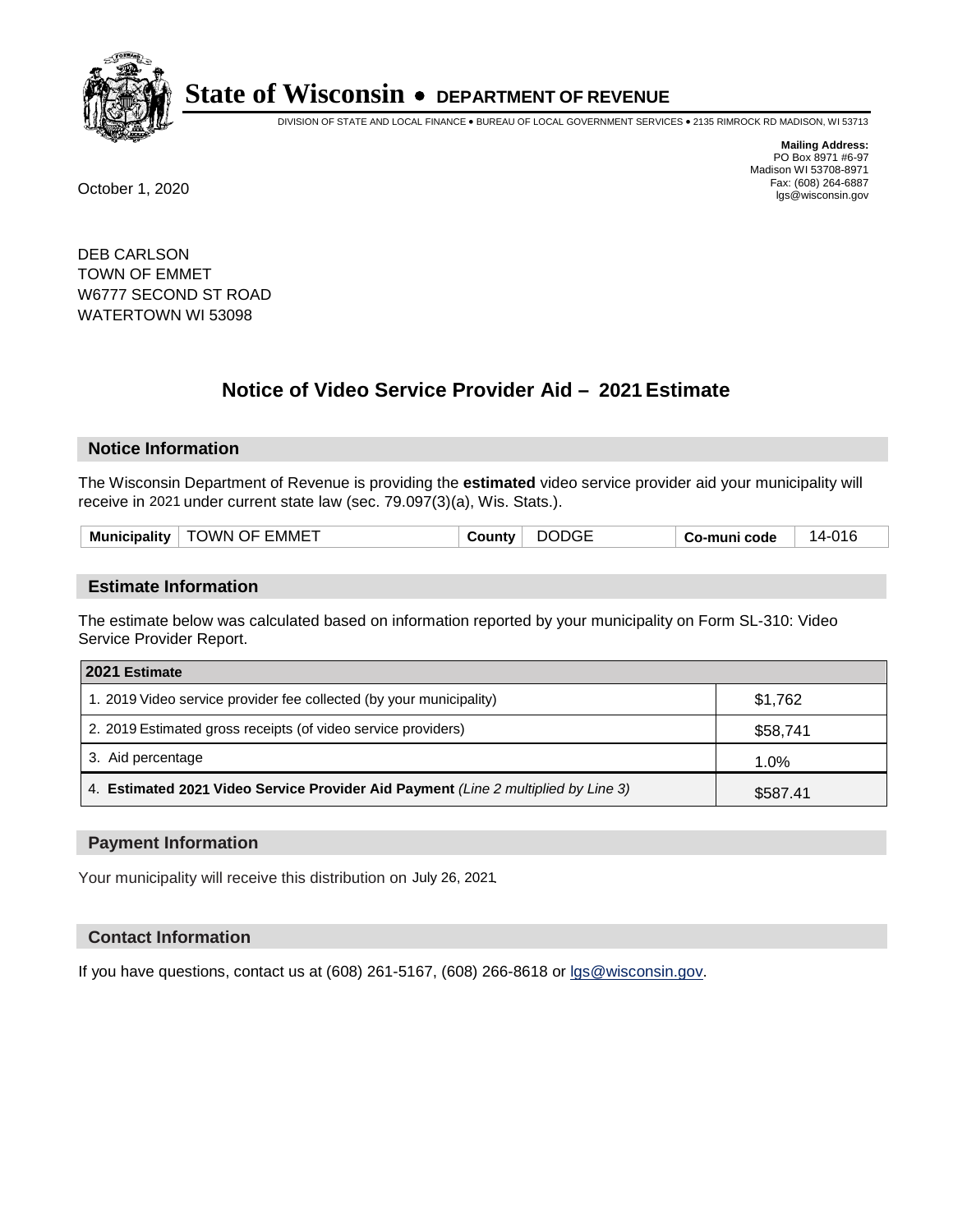

DIVISION OF STATE AND LOCAL FINANCE • BUREAU OF LOCAL GOVERNMENT SERVICES • 2135 RIMROCK RD MADISON, WI 53713

**Mailing Address:** PO Box 8971 #6-97 Madison WI 53708-8971<br>Fax: (608) 264-6887 Fax: (608) 264-6887 October 1, 2020 lgs@wisconsin.gov

KIMBERLY TENNYSON TOWN OF HUSTISFORD N3317 COUNTY ROAD E WATERTOWN WI 53098-4046

# **Notice of Video Service Provider Aid - 2021 Estimate**

## **Notice Information**

The Wisconsin Department of Revenue is providing the **estimated** video service provider aid your municipality will receive in 2021 under current state law (sec. 79.097(3)(a), Wis. Stats.).

| Municipality   TOWN OF HUSTISFORD<br>County | DODGE | Co-muni code | 14-024 |
|---------------------------------------------|-------|--------------|--------|
|---------------------------------------------|-------|--------------|--------|

#### **Estimate Information**

The estimate below was calculated based on information reported by your municipality on Form SL-310: Video Service Provider Report.

| 2021 Estimate                                                                      |            |
|------------------------------------------------------------------------------------|------------|
| 1. 2019 Video service provider fee collected (by your municipality)                | \$9,155    |
| 2. 2019 Estimated gross receipts (of video service providers)                      | \$305,155  |
| 3. Aid percentage                                                                  | 1.0%       |
| 4. Estimated 2021 Video Service Provider Aid Payment (Line 2 multiplied by Line 3) | \$3,051.55 |

#### **Payment Information**

Your municipality will receive this distribution on July 26, 2021.

## **Contact Information**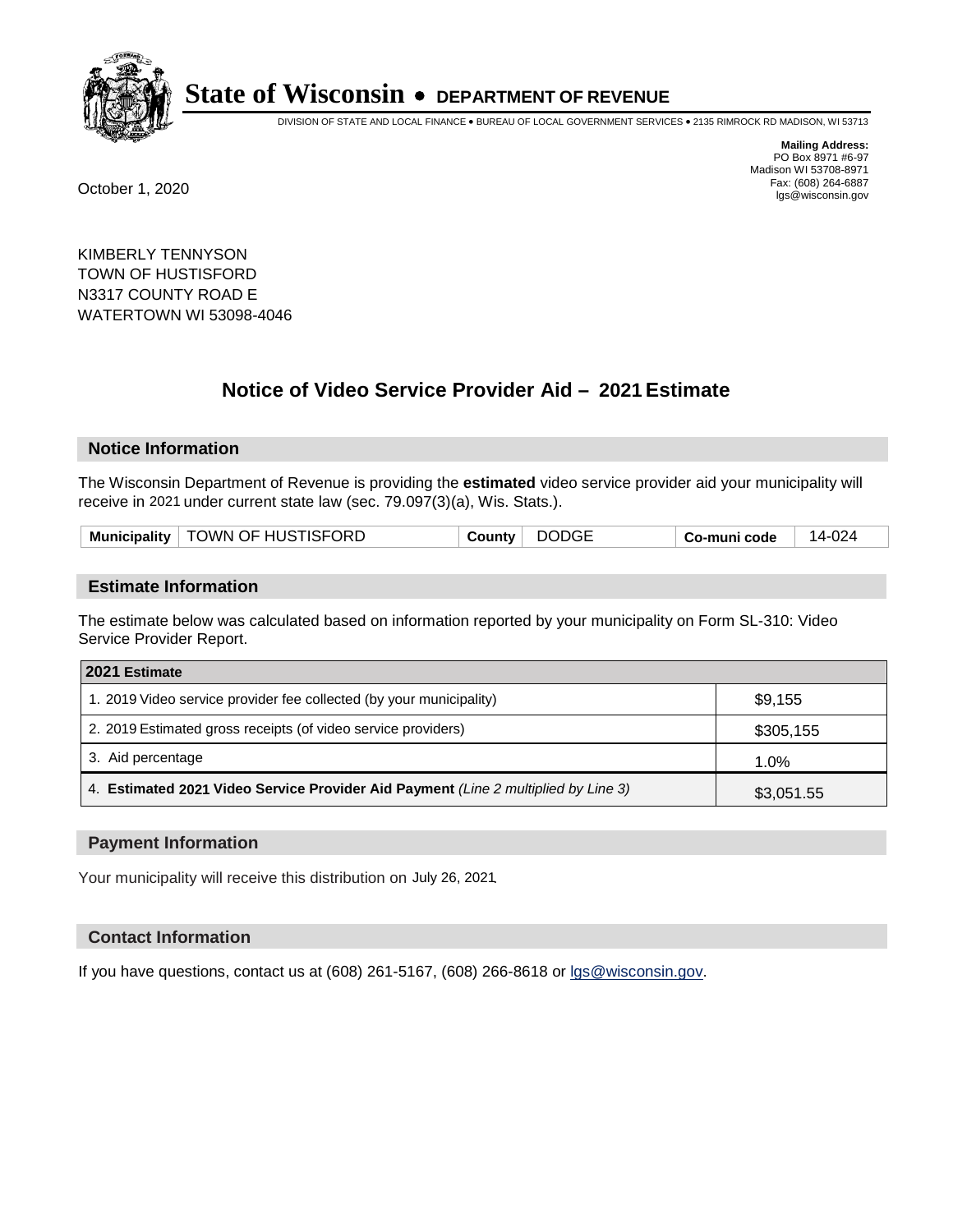

DIVISION OF STATE AND LOCAL FINANCE • BUREAU OF LOCAL GOVERNMENT SERVICES • 2135 RIMROCK RD MADISON, WI 53713

**Mailing Address:** PO Box 8971 #6-97 Madison WI 53708-8971<br>Fax: (608) 264-6887 Fax: (608) 264-6887 October 1, 2020 lgs@wisconsin.gov

VICKY ORTH TOWN OF WESTFORD N7946 COUNTY ROAD G BEAVER DAM WI 53916-9101

# **Notice of Video Service Provider Aid - 2021 Estimate**

# **Notice Information**

The Wisconsin Department of Revenue is providing the **estimated** video service provider aid your municipality will receive in 2021 under current state law (sec. 79.097(3)(a), Wis. Stats.).

| Municipality   TOWN OF WESTFORD | <b>DODGE</b><br>County | Co-muni code | 14-046 |
|---------------------------------|------------------------|--------------|--------|
|---------------------------------|------------------------|--------------|--------|

#### **Estimate Information**

The estimate below was calculated based on information reported by your municipality on Form SL-310: Video Service Provider Report.

| 2021 Estimate                                                                      |          |
|------------------------------------------------------------------------------------|----------|
| 1. 2019 Video service provider fee collected (by your municipality)                | \$2,255  |
| 2. 2019 Estimated gross receipts (of video service providers)                      | \$75,162 |
| 3. Aid percentage                                                                  | 1.0%     |
| 4. Estimated 2021 Video Service Provider Aid Payment (Line 2 multiplied by Line 3) | \$751.62 |

#### **Payment Information**

Your municipality will receive this distribution on July 26, 2021.

## **Contact Information**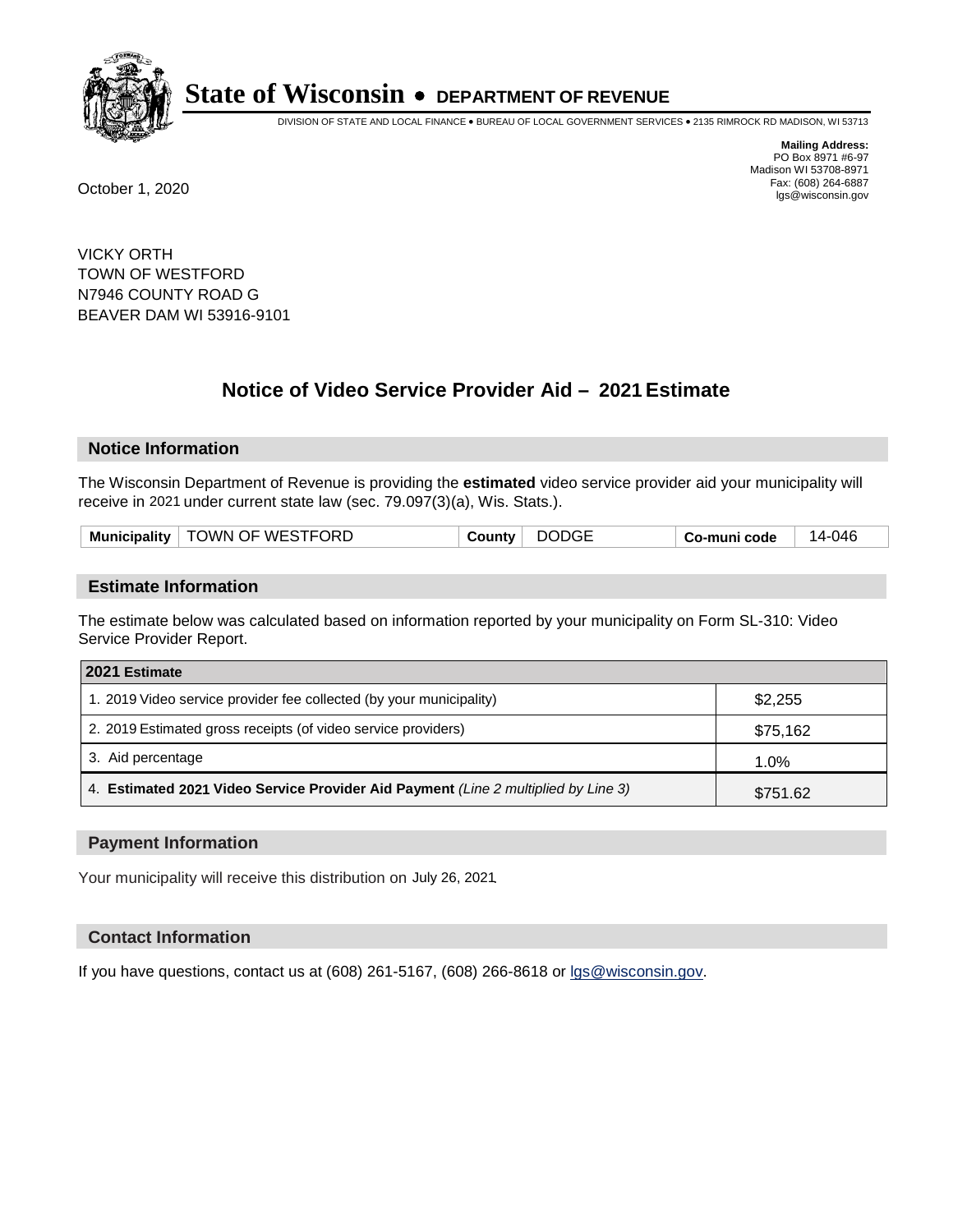

DIVISION OF STATE AND LOCAL FINANCE • BUREAU OF LOCAL GOVERNMENT SERVICES • 2135 RIMROCK RD MADISON, WI 53713

**Mailing Address:** PO Box 8971 #6-97 Madison WI 53708-8971<br>Fax: (608) 264-6887 Fax: (608) 264-6887 October 1, 2020 lgs@wisconsin.gov

CONNIE KREITZMAN VILLAGE OF CLYMAN PO BOX 129 CLYMAN WI 53016-0129

# **Notice of Video Service Provider Aid - 2021 Estimate**

## **Notice Information**

The Wisconsin Department of Revenue is providing the **estimated** video service provider aid your municipality will receive in 2021 under current state law (sec. 79.097(3)(a), Wis. Stats.).

| <b>DODGE</b><br>Municipality   VILLAGE OF CLYMAN<br>14-111<br>Countv<br>Co-muni code |  |
|--------------------------------------------------------------------------------------|--|
|--------------------------------------------------------------------------------------|--|

#### **Estimate Information**

The estimate below was calculated based on information reported by your municipality on Form SL-310: Video Service Provider Report.

| 2021 Estimate                                                                      |          |
|------------------------------------------------------------------------------------|----------|
| 1. 2019 Video service provider fee collected (by your municipality)                | \$2,948  |
| 2. 2019 Estimated gross receipts (of video service providers)                      | \$98,259 |
| 3. Aid percentage                                                                  | 1.0%     |
| 4. Estimated 2021 Video Service Provider Aid Payment (Line 2 multiplied by Line 3) | \$982.59 |

#### **Payment Information**

Your municipality will receive this distribution on July 26, 2021.

## **Contact Information**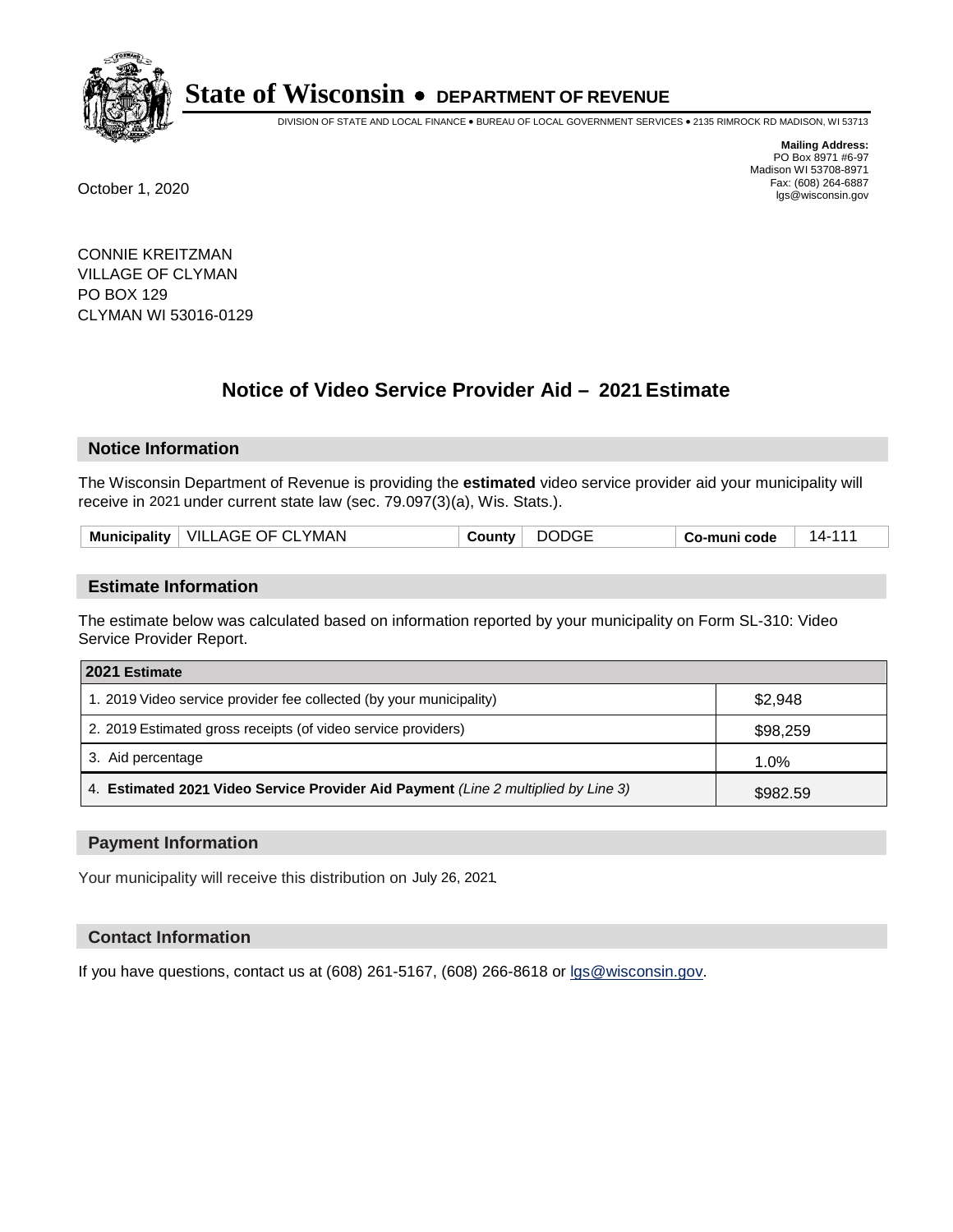

DIVISION OF STATE AND LOCAL FINANCE • BUREAU OF LOCAL GOVERNMENT SERVICES • 2135 RIMROCK RD MADISON, WI 53713

**Mailing Address:** PO Box 8971 #6-97 Madison WI 53708-8971<br>Fax: (608) 264-6887 Fax: (608) 264-6887 October 1, 2020 lgs@wisconsin.gov

KIM HOPFINGER VILLAGE OF HUSTISFORD PO BOX 345 HUSTISFORD WI 53034-0345

# **Notice of Video Service Provider Aid - 2021 Estimate**

## **Notice Information**

The Wisconsin Department of Revenue is providing the **estimated** video service provider aid your municipality will receive in 2021 under current state law (sec. 79.097(3)(a), Wis. Stats.).

| Municipality   VILLAGE OF HUSTISFORD<br><b>DODGE</b><br>·136<br>Co-muni code<br>√ounty ت |
|------------------------------------------------------------------------------------------|
|------------------------------------------------------------------------------------------|

#### **Estimate Information**

The estimate below was calculated based on information reported by your municipality on Form SL-310: Video Service Provider Report.

| 2021 Estimate                                                                      |            |
|------------------------------------------------------------------------------------|------------|
| 1. 2019 Video service provider fee collected (by your municipality)                | \$8,394    |
| 2. 2019 Estimated gross receipts (of video service providers)                      | \$279,814  |
| 3. Aid percentage                                                                  | 1.0%       |
| 4. Estimated 2021 Video Service Provider Aid Payment (Line 2 multiplied by Line 3) | \$2,798.14 |

#### **Payment Information**

Your municipality will receive this distribution on July 26, 2021.

## **Contact Information**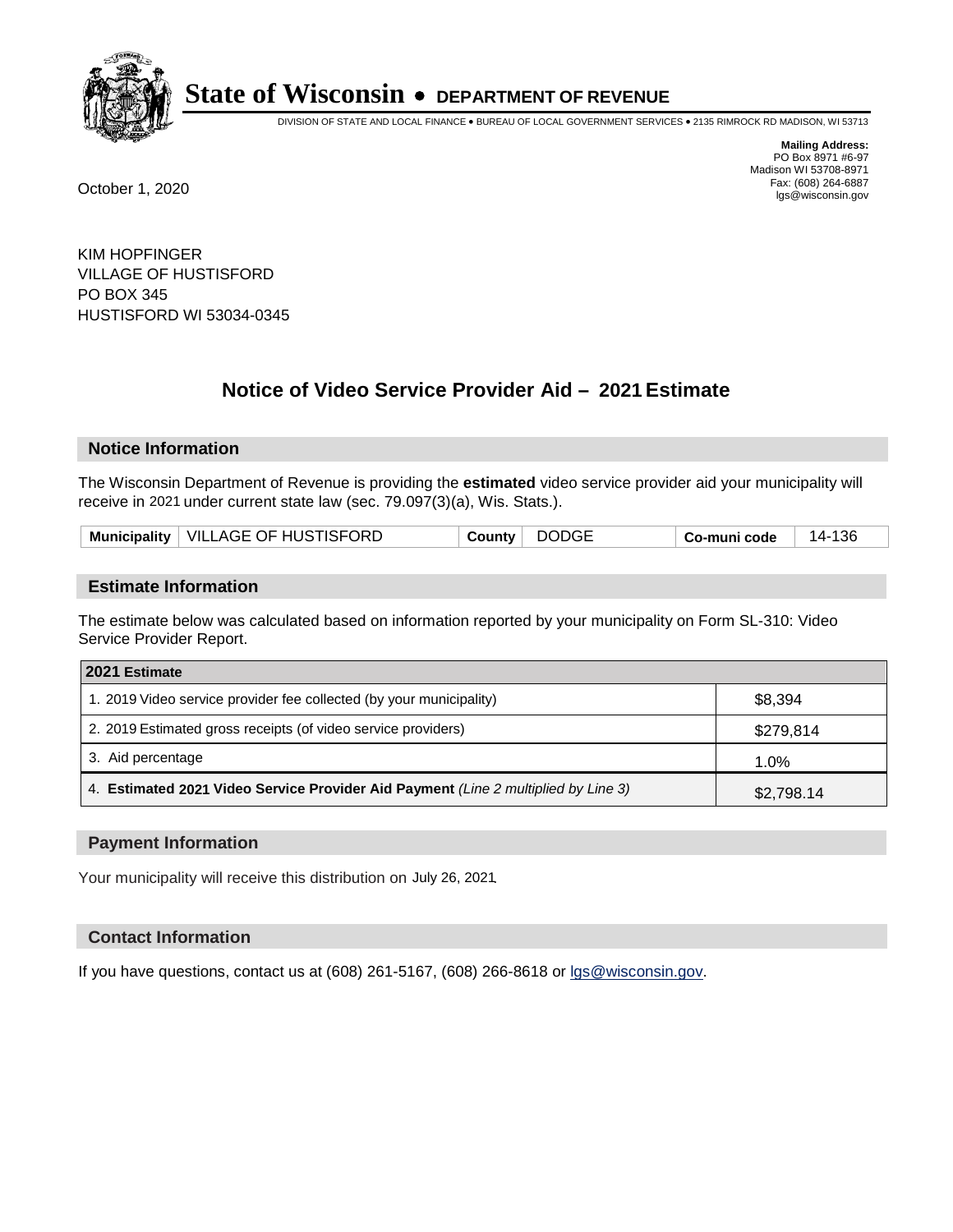

DIVISION OF STATE AND LOCAL FINANCE • BUREAU OF LOCAL GOVERNMENT SERVICES • 2135 RIMROCK RD MADISON, WI 53713

**Mailing Address:** PO Box 8971 #6-97 Madison WI 53708-8971<br>Fax: (608) 264-6887 Fax: (608) 264-6887 October 1, 2020 lgs@wisconsin.gov

ARLETTE LINDERT VILLAGE OF IRON RIDGE P.O. BOX 247 IRON RIDGE WI 53035-0247

# **Notice of Video Service Provider Aid - 2021 Estimate**

## **Notice Information**

The Wisconsin Department of Revenue is providing the **estimated** video service provider aid your municipality will receive in 2021 under current state law (sec. 79.097(3)(a), Wis. Stats.).

| Municipality   VILLAGE OF IRON RIDGE<br><b>DODGE</b><br>County<br>14-141<br>∣ Co-muni code |
|--------------------------------------------------------------------------------------------|
|--------------------------------------------------------------------------------------------|

#### **Estimate Information**

The estimate below was calculated based on information reported by your municipality on Form SL-310: Video Service Provider Report.

| 2021 Estimate                                                                      |            |
|------------------------------------------------------------------------------------|------------|
| 1. 2019 Video service provider fee collected (by your municipality)                | \$7,638    |
| 2. 2019 Estimated gross receipts (of video service providers)                      | \$254,608  |
| 3. Aid percentage                                                                  | 1.0%       |
| 4. Estimated 2021 Video Service Provider Aid Payment (Line 2 multiplied by Line 3) | \$2,546.08 |

#### **Payment Information**

Your municipality will receive this distribution on July 26, 2021.

## **Contact Information**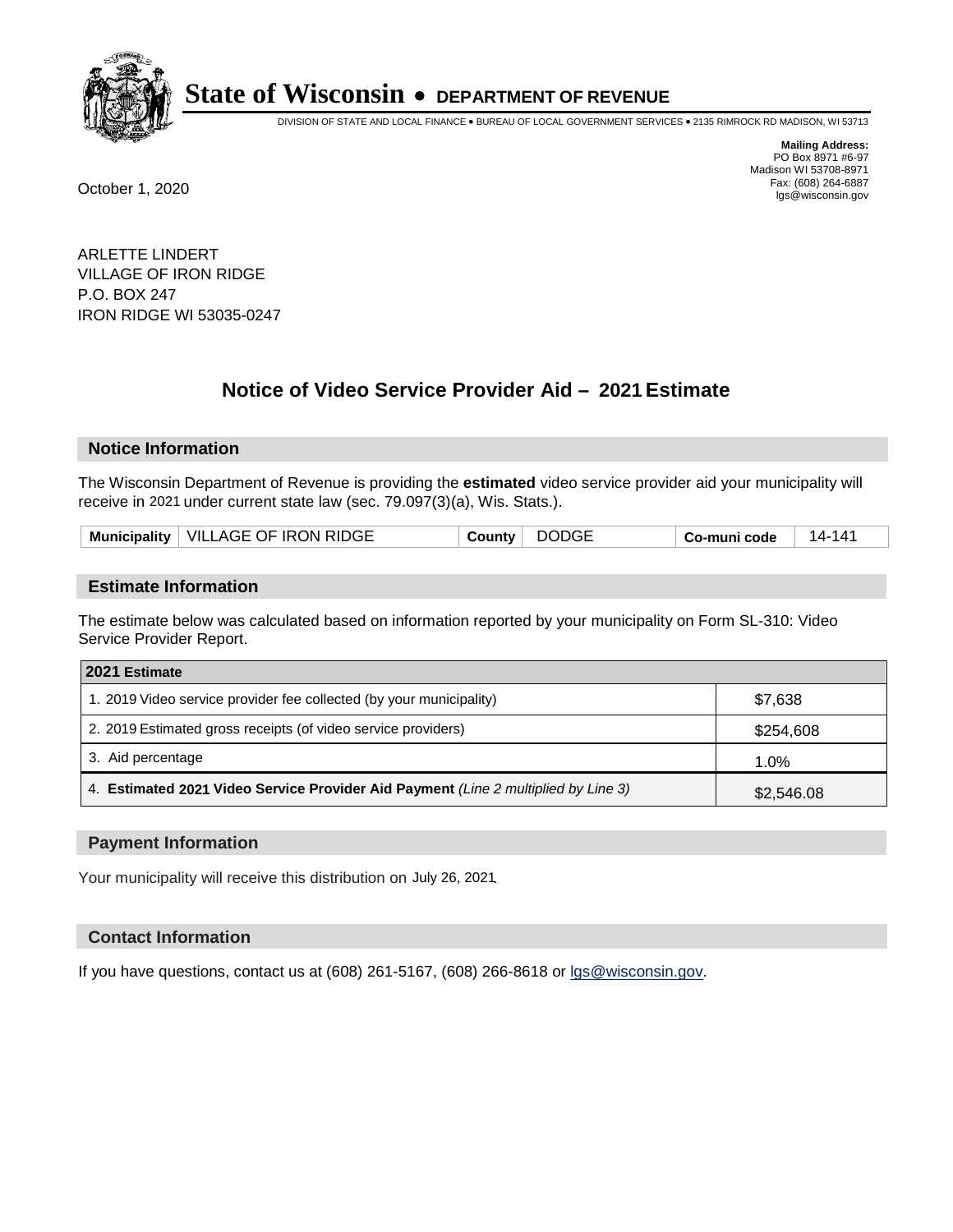

DIVISION OF STATE AND LOCAL FINANCE • BUREAU OF LOCAL GOVERNMENT SERVICES • 2135 RIMROCK RD MADISON, WI 53713

**Mailing Address:** PO Box 8971 #6-97 Madison WI 53708-8971<br>Fax: (608) 264-6887 Fax: (608) 264-6887 October 1, 2020 lgs@wisconsin.gov

JENNA RHEIN VILLAGE OF LOMIRA 425 WATER ST LOMIRA WI 53048-9530

# **Notice of Video Service Provider Aid - 2021 Estimate**

## **Notice Information**

The Wisconsin Department of Revenue is providing the **estimated** video service provider aid your municipality will receive in 2021 under current state law (sec. 79.097(3)(a), Wis. Stats.).

|  | Municipality   VILLAGE OF LOMIRA | <b>DODGE</b><br>County | 14-146<br>Co-muni code |
|--|----------------------------------|------------------------|------------------------|
|--|----------------------------------|------------------------|------------------------|

#### **Estimate Information**

The estimate below was calculated based on information reported by your municipality on Form SL-310: Video Service Provider Report.

| 2021 Estimate                                                                      |            |
|------------------------------------------------------------------------------------|------------|
| 1. 2019 Video service provider fee collected (by your municipality)                | \$18,685   |
| 2. 2019 Estimated gross receipts (of video service providers)                      | \$622,853  |
| 3. Aid percentage                                                                  | 1.0%       |
| 4. Estimated 2021 Video Service Provider Aid Payment (Line 2 multiplied by Line 3) | \$6,228.53 |

#### **Payment Information**

Your municipality will receive this distribution on July 26, 2021.

## **Contact Information**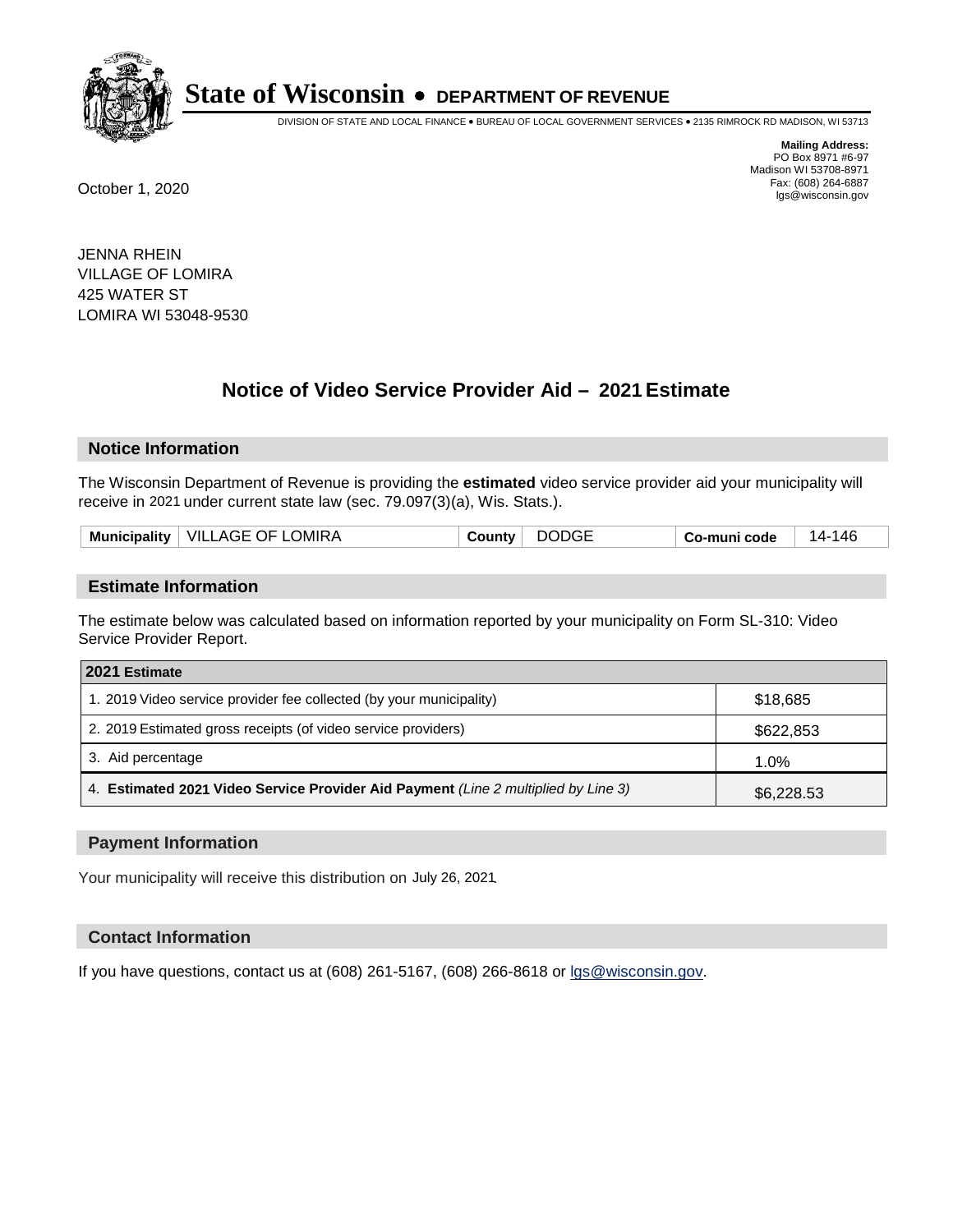

DIVISION OF STATE AND LOCAL FINANCE • BUREAU OF LOCAL GOVERNMENT SERVICES • 2135 RIMROCK RD MADISON, WI 53713

**Mailing Address:** PO Box 8971 #6-97 Madison WI 53708-8971<br>Fax: (608) 264-6887 Fax: (608) 264-6887 October 1, 2020 lgs@wisconsin.gov

CHRISTINE ABELL VILLAGE OF REESEVILLE P.O. BOX 273 REESEVILLE WI 53579-0273

# **Notice of Video Service Provider Aid - 2021 Estimate**

## **Notice Information**

The Wisconsin Department of Revenue is providing the **estimated** video service provider aid your municipality will receive in 2021 under current state law (sec. 79.097(3)(a), Wis. Stats.).

| Municipality   VILLAGE OF REESEVILLE | <b>DODGE</b><br>County | $14 - 17$<br>Co-muni code |
|--------------------------------------|------------------------|---------------------------|
|--------------------------------------|------------------------|---------------------------|

#### **Estimate Information**

The estimate below was calculated based on information reported by your municipality on Form SL-310: Video Service Provider Report.

| 2021 Estimate                                                                      |            |
|------------------------------------------------------------------------------------|------------|
| 1. 2019 Video service provider fee collected (by your municipality)                | \$5,971    |
| 2. 2019 Estimated gross receipts (of video service providers)                      | \$199,056  |
| 3. Aid percentage                                                                  | 1.0%       |
| 4. Estimated 2021 Video Service Provider Aid Payment (Line 2 multiplied by Line 3) | \$1,990.56 |

#### **Payment Information**

Your municipality will receive this distribution on July 26, 2021.

## **Contact Information**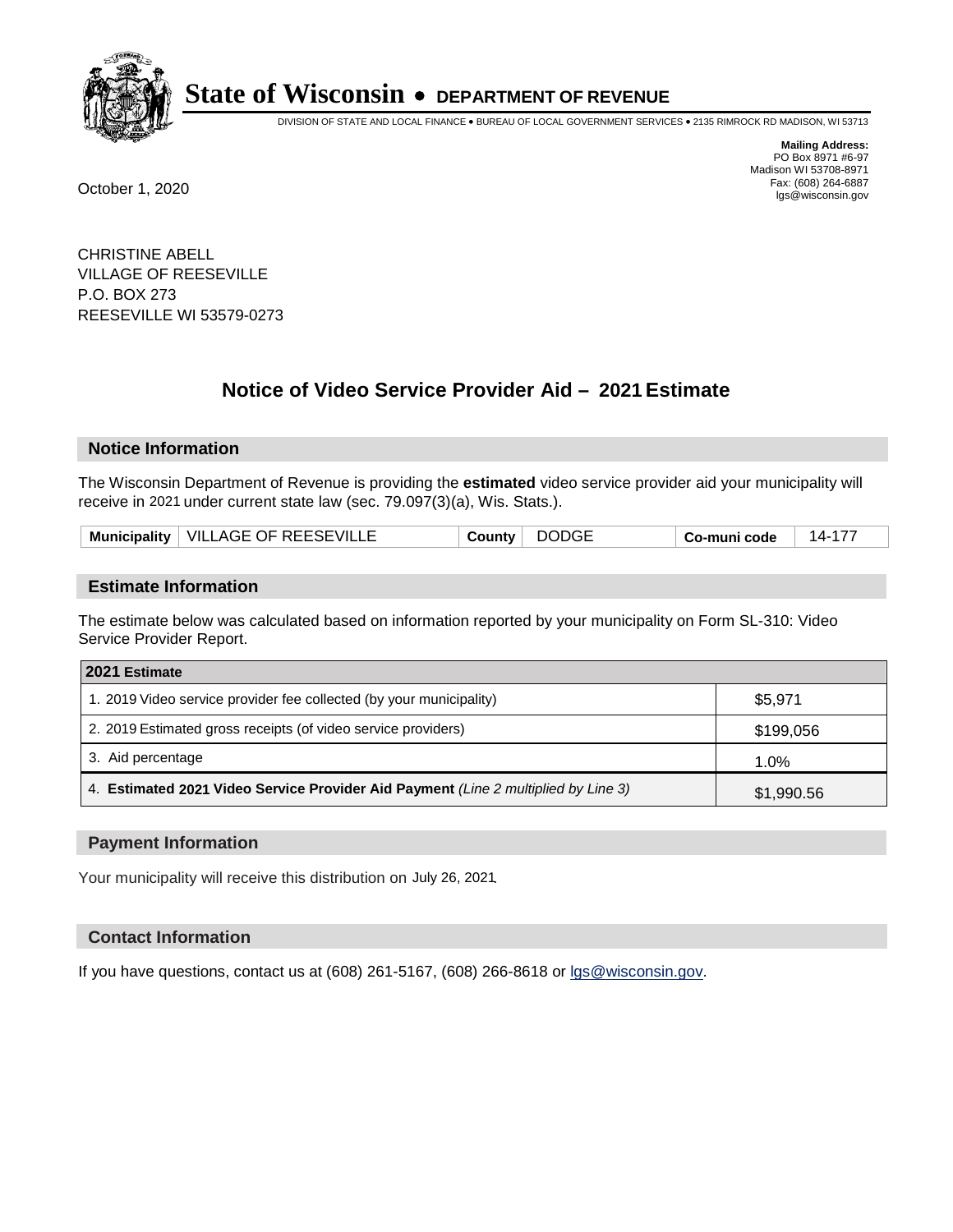

DIVISION OF STATE AND LOCAL FINANCE • BUREAU OF LOCAL GOVERNMENT SERVICES • 2135 RIMROCK RD MADISON, WI 53713

**Mailing Address:** PO Box 8971 #6-97 Madison WI 53708-8971<br>Fax: (608) 264-6887 Fax: (608) 264-6887 October 1, 2020 lgs@wisconsin.gov

BECKY TELLIER VILLAGE OF THERESA PO BOX 327 THERESA WI 53091-0327

# **Notice of Video Service Provider Aid - 2021 Estimate**

## **Notice Information**

The Wisconsin Department of Revenue is providing the **estimated** video service provider aid your municipality will receive in 2021 under current state law (sec. 79.097(3)(a), Wis. Stats.).

| Municipality   VILLAGE OF THERESA | <b>DODGE</b><br>Countv | ·186<br>Co-muni code<br>14- |  |
|-----------------------------------|------------------------|-----------------------------|--|
|-----------------------------------|------------------------|-----------------------------|--|

#### **Estimate Information**

The estimate below was calculated based on information reported by your municipality on Form SL-310: Video Service Provider Report.

| 2021 Estimate                                                                      |            |
|------------------------------------------------------------------------------------|------------|
| 1. 2019 Video service provider fee collected (by your municipality)                | \$11,715   |
| 2. 2019 Estimated gross receipts (of video service providers)                      | \$390,518  |
| 3. Aid percentage                                                                  | 1.0%       |
| 4. Estimated 2021 Video Service Provider Aid Payment (Line 2 multiplied by Line 3) | \$3,905.18 |

#### **Payment Information**

Your municipality will receive this distribution on July 26, 2021.

## **Contact Information**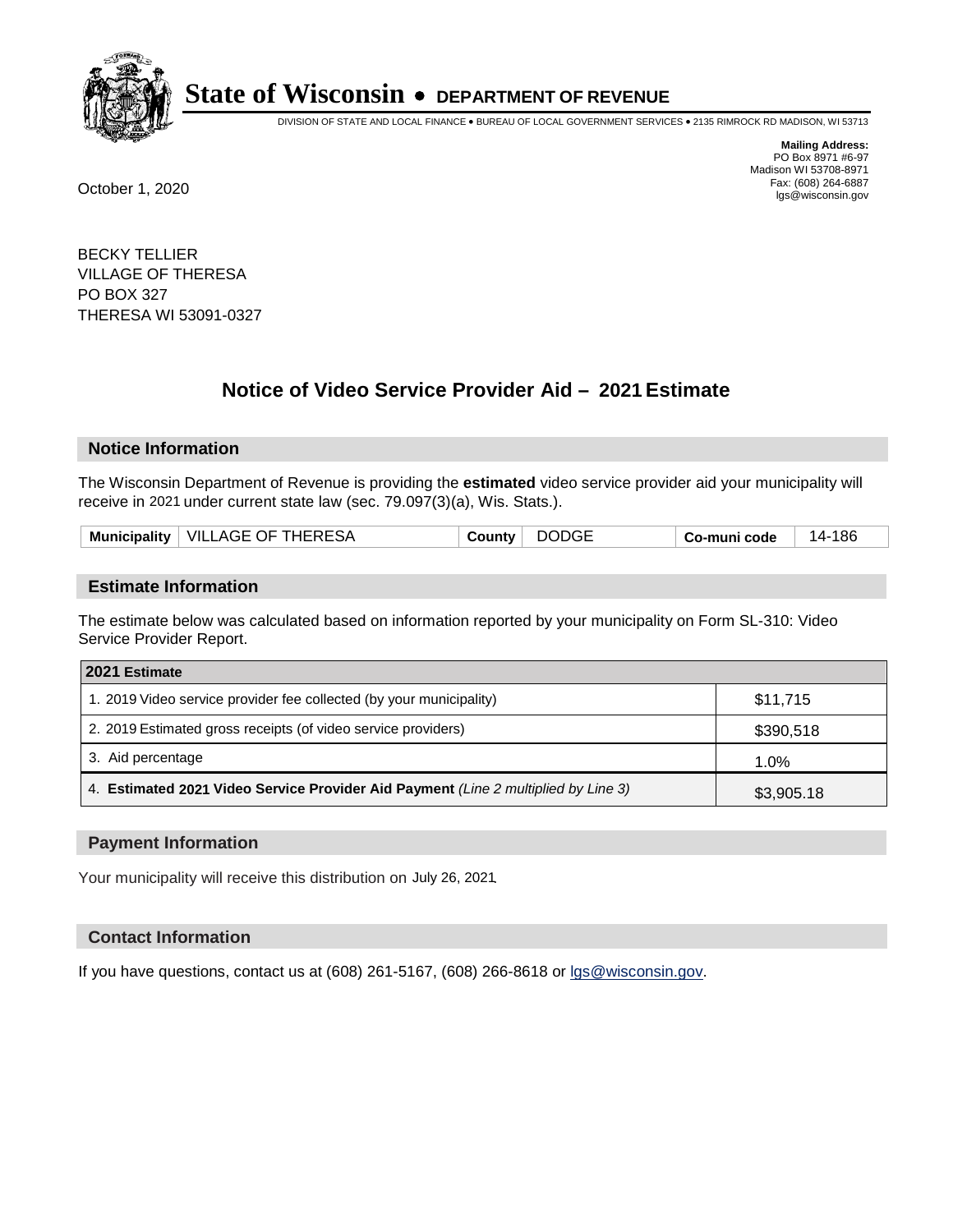

DIVISION OF STATE AND LOCAL FINANCE • BUREAU OF LOCAL GOVERNMENT SERVICES • 2135 RIMROCK RD MADISON, WI 53713

**Mailing Address:** PO Box 8971 #6-97 Madison WI 53708-8971<br>Fax: (608) 264-6887 Fax: (608) 264-6887 October 1, 2020 lgs@wisconsin.gov

ZACHARY BLOOM CITY OF BEAVER DAM 205 S LINCOLN AVE BEAVER DAM WI 53916-2323

# **Notice of Video Service Provider Aid - 2021 Estimate**

## **Notice Information**

The Wisconsin Department of Revenue is providing the **estimated** video service provider aid your municipality will receive in 2021 under current state law (sec. 79.097(3)(a), Wis. Stats.).

| Municipality   CITY OF BEAVER DAM | <b>DODGE</b><br>√ountvٽ | Co-muni code | 206<br>-14 |
|-----------------------------------|-------------------------|--------------|------------|
|-----------------------------------|-------------------------|--------------|------------|

#### **Estimate Information**

The estimate below was calculated based on information reported by your municipality on Form SL-310: Video Service Provider Report.

| 2021 Estimate                                                                      |             |
|------------------------------------------------------------------------------------|-------------|
| 1. 2019 Video service provider fee collected (by your municipality)                | \$209,474   |
| 2. 2019 Estimated gross receipts (of video service providers)                      | \$4,189,474 |
| 3. Aid percentage                                                                  | 1.0%        |
| 4. Estimated 2021 Video Service Provider Aid Payment (Line 2 multiplied by Line 3) | \$41,894.74 |

#### **Payment Information**

Your municipality will receive this distribution on July 26, 2021.

## **Contact Information**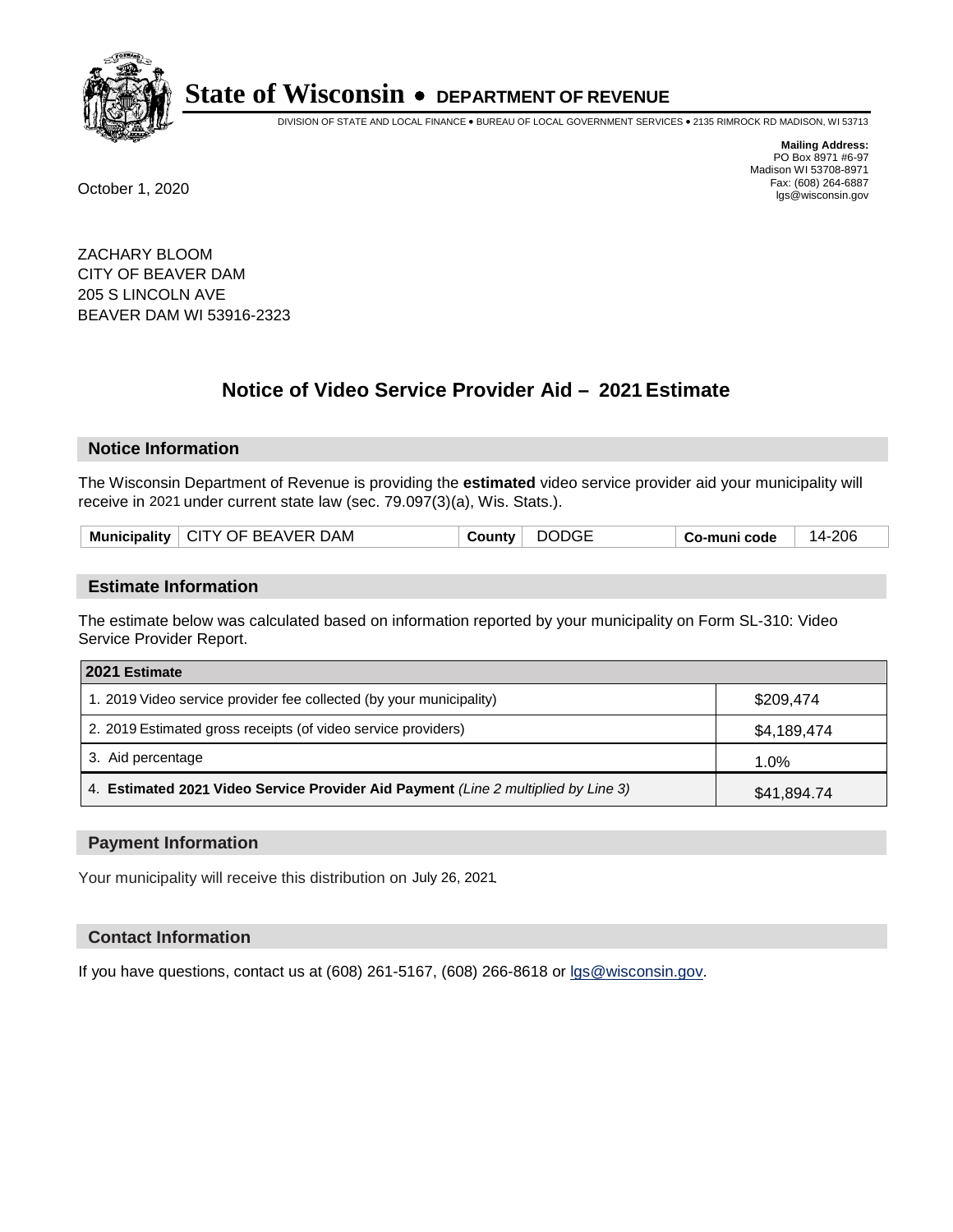

DIVISION OF STATE AND LOCAL FINANCE • BUREAU OF LOCAL GOVERNMENT SERVICES • 2135 RIMROCK RD MADISON, WI 53713

**Mailing Address:** PO Box 8971 #6-97 Madison WI 53708-8971<br>Fax: (608) 264-6887 Fax: (608) 264-6887 October 1, 2020 lgs@wisconsin.gov

JENNY QUIRK CITY OF FOX LAKE PO BOX 105 FOX LAKE WI 53933-0105

# **Notice of Video Service Provider Aid - 2021 Estimate**

## **Notice Information**

The Wisconsin Department of Revenue is providing the **estimated** video service provider aid your municipality will receive in 2021 under current state law (sec. 79.097(3)(a), Wis. Stats.).

| Municipality $\vert$ CITY OF FOX LAKE | √ounty ت | <b>DODGE</b> | Co-muni code | 14-226 |
|---------------------------------------|----------|--------------|--------------|--------|
|                                       |          |              |              |        |

#### **Estimate Information**

The estimate below was calculated based on information reported by your municipality on Form SL-310: Video Service Provider Report.

| 2021 Estimate                                                                      |            |
|------------------------------------------------------------------------------------|------------|
| 1. 2019 Video service provider fee collected (by your municipality)                | \$21,564   |
| 2. 2019 Estimated gross receipts (of video service providers)                      | \$431,299  |
| 3. Aid percentage                                                                  | 1.0%       |
| 4. Estimated 2021 Video Service Provider Aid Payment (Line 2 multiplied by Line 3) | \$4,312.99 |

#### **Payment Information**

Your municipality will receive this distribution on July 26, 2021.

## **Contact Information**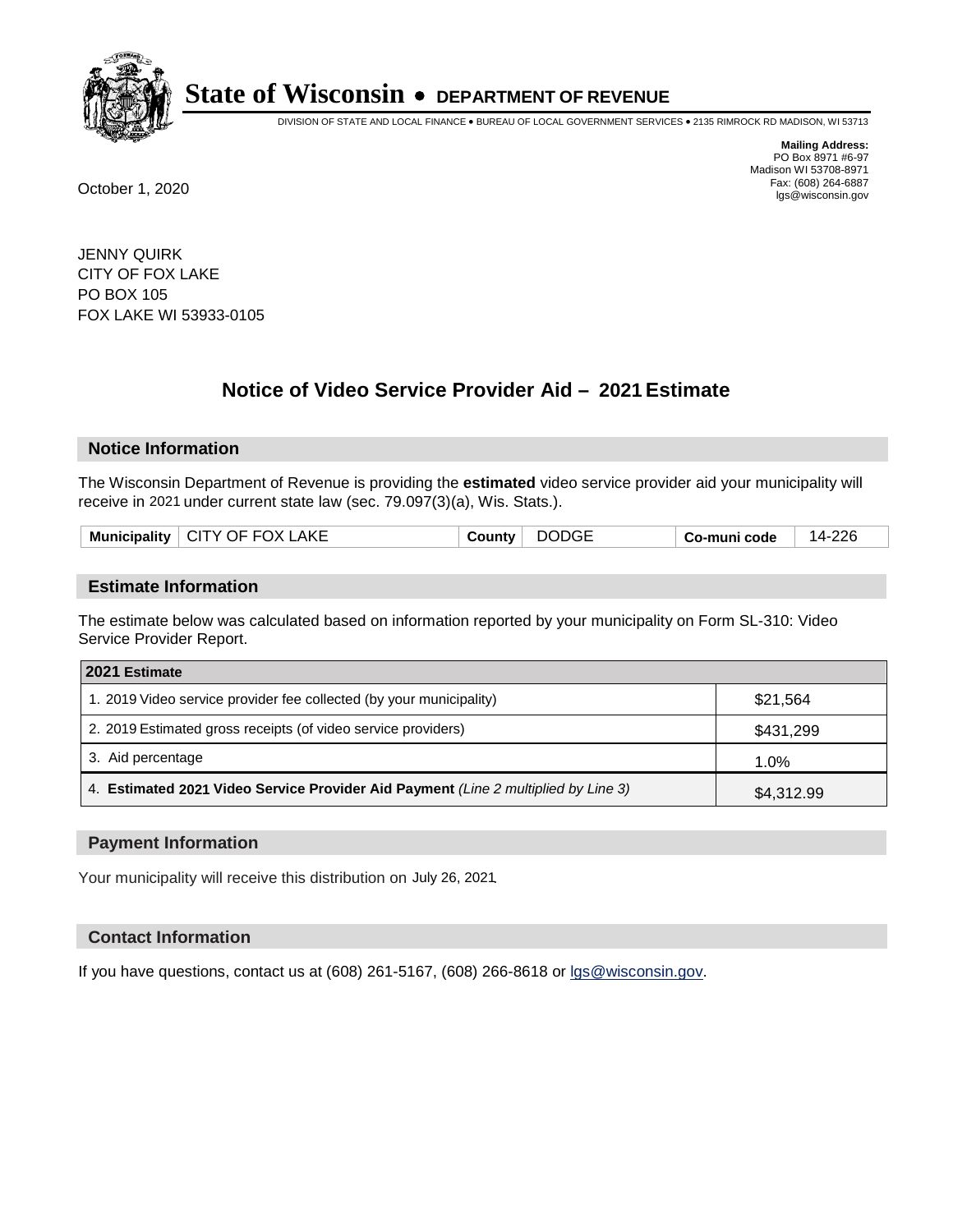

DIVISION OF STATE AND LOCAL FINANCE • BUREAU OF LOCAL GOVERNMENT SERVICES • 2135 RIMROCK RD MADISON, WI 53713

**Mailing Address:** PO Box 8971 #6-97 Madison WI 53708-8971<br>Fax: (608) 264-6887 Fax: (608) 264-6887 October 1, 2020 lgs@wisconsin.gov

KRISTEN JACOBSON CITY OF HORICON 404 E LAKE ST HORICON WI 53032-1245

# **Notice of Video Service Provider Aid - 2021 Estimate**

## **Notice Information**

The Wisconsin Department of Revenue is providing the **estimated** video service provider aid your municipality will receive in 2021 under current state law (sec. 79.097(3)(a), Wis. Stats.).

| Municipality $\vert$ CITY OF HORICON | County | <b>DODGE</b> | Co-muni code | 14-236 |
|--------------------------------------|--------|--------------|--------------|--------|
|                                      |        |              |              |        |

#### **Estimate Information**

The estimate below was calculated based on information reported by your municipality on Form SL-310: Video Service Provider Report.

| 2021 Estimate                                                                      |             |
|------------------------------------------------------------------------------------|-------------|
| 1. 2019 Video service provider fee collected (by your municipality)                | \$30,017    |
| 2. 2019 Estimated gross receipts (of video service providers)                      | \$1,000,564 |
| 3. Aid percentage                                                                  | 1.0%        |
| 4. Estimated 2021 Video Service Provider Aid Payment (Line 2 multiplied by Line 3) | \$10,005.64 |

#### **Payment Information**

Your municipality will receive this distribution on July 26, 2021.

## **Contact Information**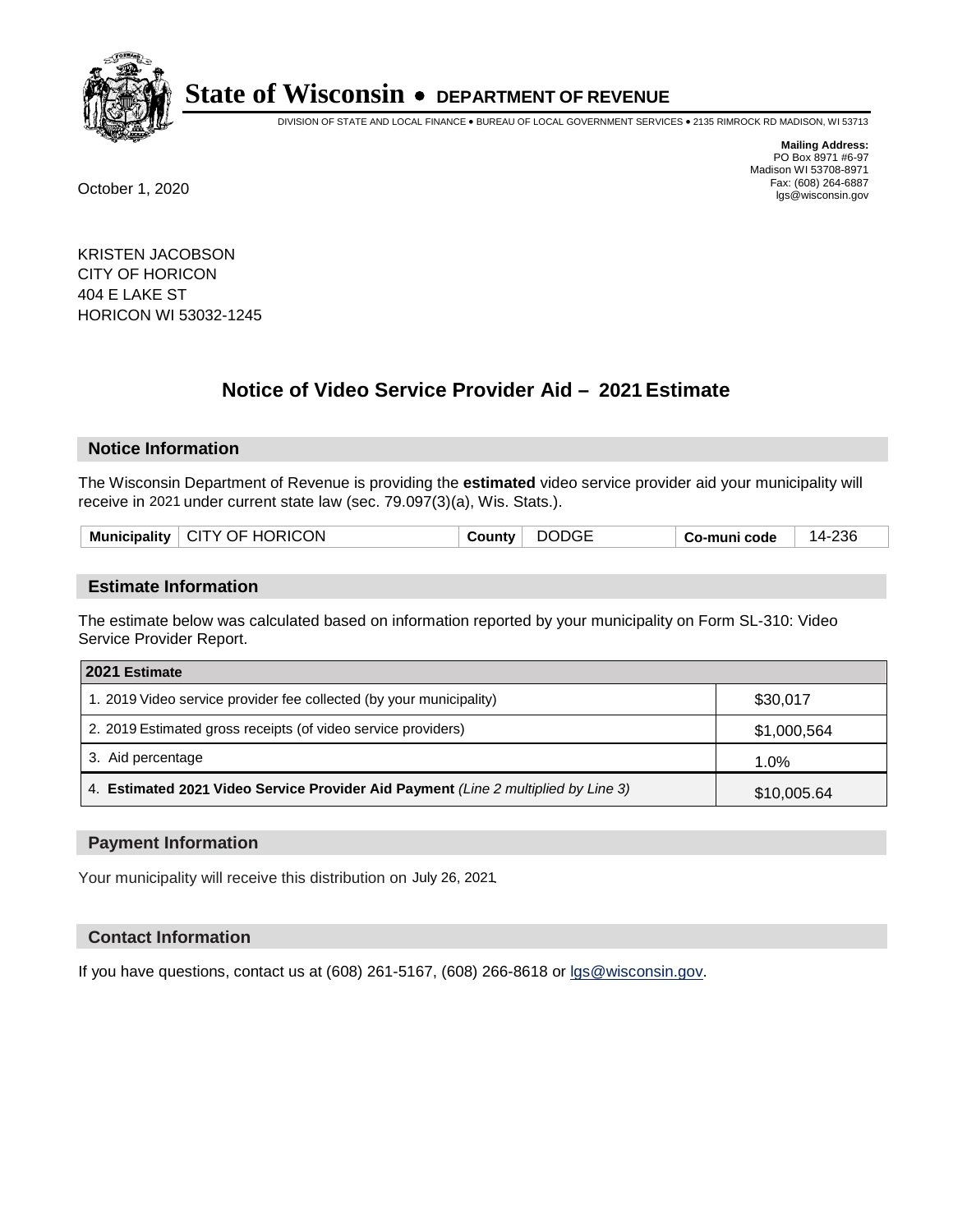

DIVISION OF STATE AND LOCAL FINANCE • BUREAU OF LOCAL GOVERNMENT SERVICES • 2135 RIMROCK RD MADISON, WI 53713

**Mailing Address:** PO Box 8971 #6-97 Madison WI 53708-8971<br>Fax: (608) 264-6887 Fax: (608) 264-6887 October 1, 2020 lgs@wisconsin.gov

SHAWN HART CITY OF JUNEAU PO BOX 163 JUNEAU WI 53039-0163

# **Notice of Video Service Provider Aid - 2021 Estimate**

## **Notice Information**

The Wisconsin Department of Revenue is providing the **estimated** video service provider aid your municipality will receive in 2021 under current state law (sec. 79.097(3)(a), Wis. Stats.).

| -AL.<br>IL INF<br><b>Muni</b><br>.)F<br>Y<br>ا ان<br>зюанту<br>$\sim$ $\sim$ $\sim$ $\sim$ $\sim$ $\sim$ $\sim$ $\sim$ | $'$ )( $\pm$<br>,, | code<br>٠.<br>--<br>- - - - - | 14-241 |
|------------------------------------------------------------------------------------------------------------------------|--------------------|-------------------------------|--------|
|                                                                                                                        |                    |                               |        |

#### **Estimate Information**

The estimate below was calculated based on information reported by your municipality on Form SL-310: Video Service Provider Report.

| 2021 Estimate                                                                      |            |
|------------------------------------------------------------------------------------|------------|
| 1. 2019 Video service provider fee collected (by your municipality)                | \$17,426   |
| 2. 2019 Estimated gross receipts (of video service providers)                      | \$580,868  |
| 3. Aid percentage                                                                  | 1.0%       |
| 4. Estimated 2021 Video Service Provider Aid Payment (Line 2 multiplied by Line 3) | \$5,808.68 |

#### **Payment Information**

Your municipality will receive this distribution on July 26, 2021.

## **Contact Information**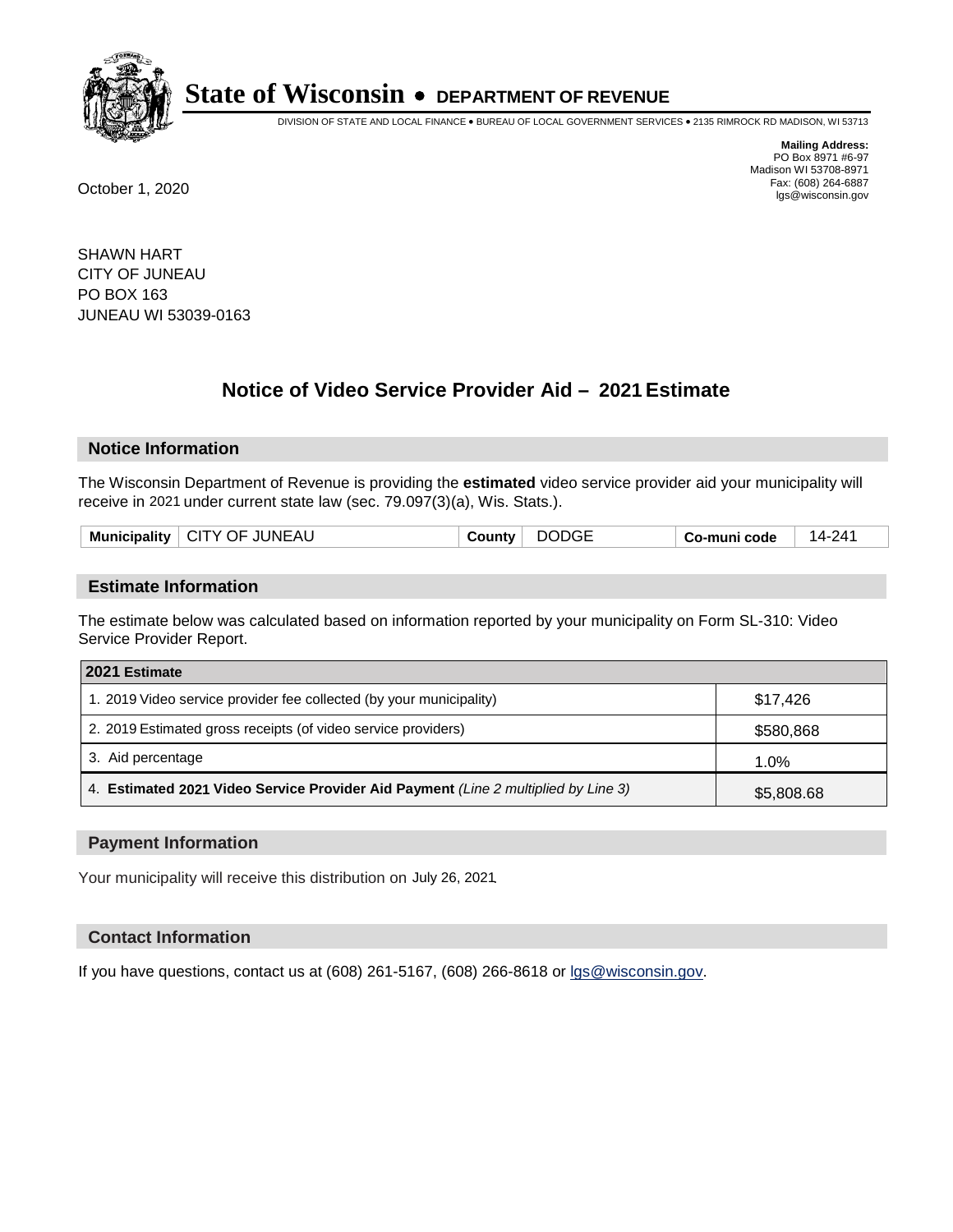

DIVISION OF STATE AND LOCAL FINANCE • BUREAU OF LOCAL GOVERNMENT SERVICES • 2135 RIMROCK RD MADISON, WI 53713

**Mailing Address:** PO Box 8971 #6-97 Madison WI 53708-8971<br>Fax: (608) 264-6887 Fax: (608) 264-6887 October 1, 2020 lgs@wisconsin.gov

SARA DECKER CITY OF MAYVILLE PO BOX 273 MAYVILLE WI 53050-0273

# **Notice of Video Service Provider Aid - 2021 Estimate**

## **Notice Information**

The Wisconsin Department of Revenue is providing the **estimated** video service provider aid your municipality will receive in 2021 under current state law (sec. 79.097(3)(a), Wis. Stats.).

| <b>Municipality</b> | ਾ⊏ MAYVIL∟∟<br>CITY OF | ountvٽ | )DGE<br>70 | code<br>Co-muni ∕ | つに<br>ز-4 |
|---------------------|------------------------|--------|------------|-------------------|-----------|
|                     |                        |        |            |                   |           |

#### **Estimate Information**

The estimate below was calculated based on information reported by your municipality on Form SL-310: Video Service Provider Report.

| 2021 Estimate                                                                      |             |
|------------------------------------------------------------------------------------|-------------|
| 1. 2019 Video service provider fee collected (by your municipality)                | \$45.819    |
| 2. 2019 Estimated gross receipts (of video service providers)                      | \$1,527,316 |
| 3. Aid percentage                                                                  | 1.0%        |
| 4. Estimated 2021 Video Service Provider Aid Payment (Line 2 multiplied by Line 3) | \$15,273.16 |

#### **Payment Information**

Your municipality will receive this distribution on July 26, 2021.

## **Contact Information**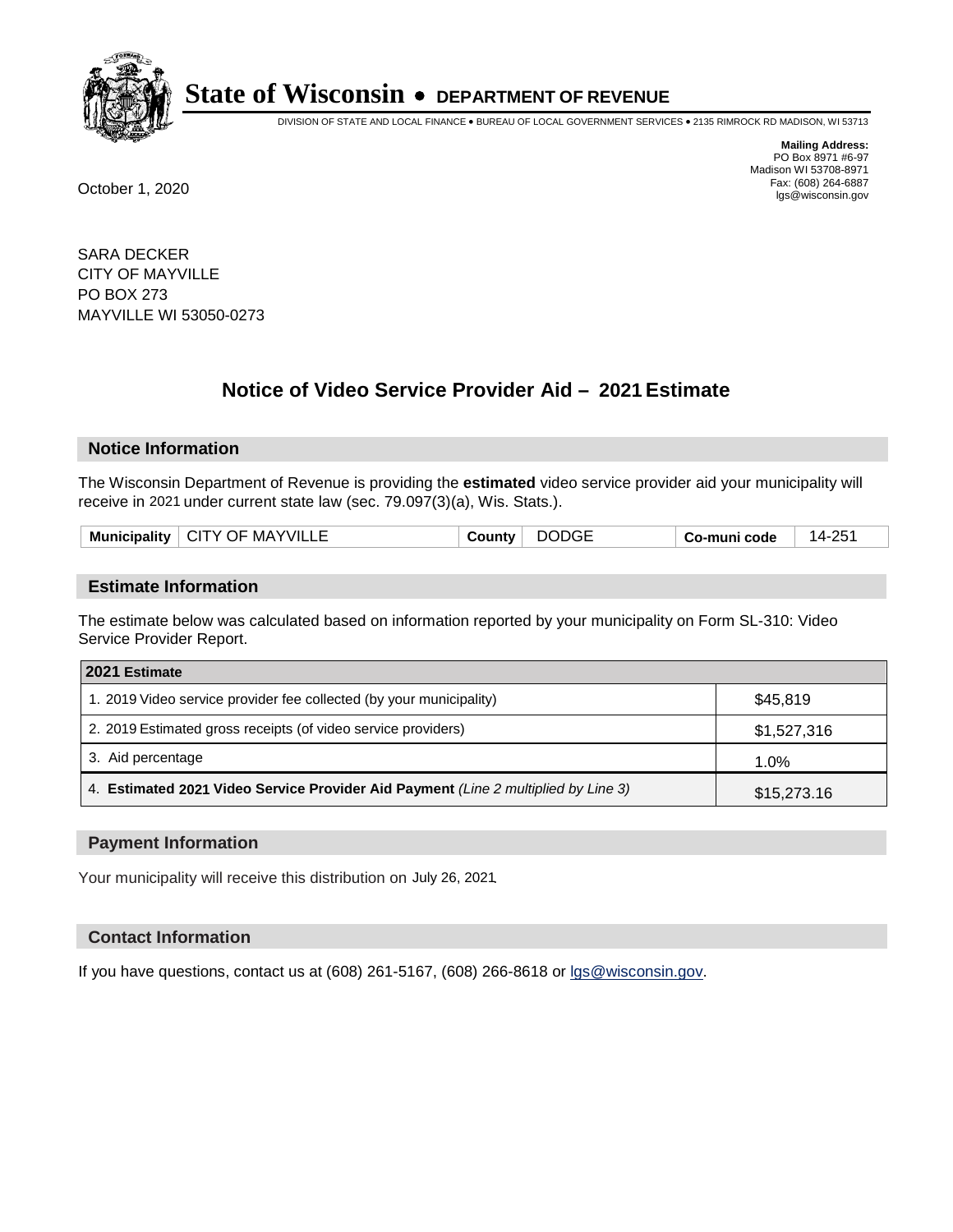

DIVISION OF STATE AND LOCAL FINANCE • BUREAU OF LOCAL GOVERNMENT SERVICES • 2135 RIMROCK RD MADISON, WI 53713

**Mailing Address:** PO Box 8971 #6-97 Madison WI 53708-8971<br>Fax: (608) 264-6887 Fax: (608) 264-6887 October 1, 2020 lgs@wisconsin.gov

ANGELA HULL CITY OF WAUPUN 201 E MAIN ST WAUPUN WI 53963-2019

# **Notice of Video Service Provider Aid - 2021 Estimate**

## **Notice Information**

The Wisconsin Department of Revenue is providing the **estimated** video service provider aid your municipality will receive in 2021 under current state law (sec. 79.097(3)(a), Wis. Stats.).

| Municipality   CITY OF WAUPUN | <b>County</b> | <b>DODGE</b> | Co-muni code | 14-292 |
|-------------------------------|---------------|--------------|--------------|--------|
|                               |               |              |              |        |

#### **Estimate Information**

The estimate below was calculated based on information reported by your municipality on Form SL-310: Video Service Provider Report.

| 2021 Estimate                                                                      |             |
|------------------------------------------------------------------------------------|-------------|
| 1. 2019 Video service provider fee collected (by your municipality)                | \$67,906    |
| 2. 2019 Estimated gross receipts (of video service providers)                      | \$2,263,533 |
| 3. Aid percentage                                                                  | 1.0%        |
| 4. Estimated 2021 Video Service Provider Aid Payment (Line 2 multiplied by Line 3) | \$22,635.33 |

#### **Payment Information**

Your municipality will receive this distribution on July 26, 2021.

## **Contact Information**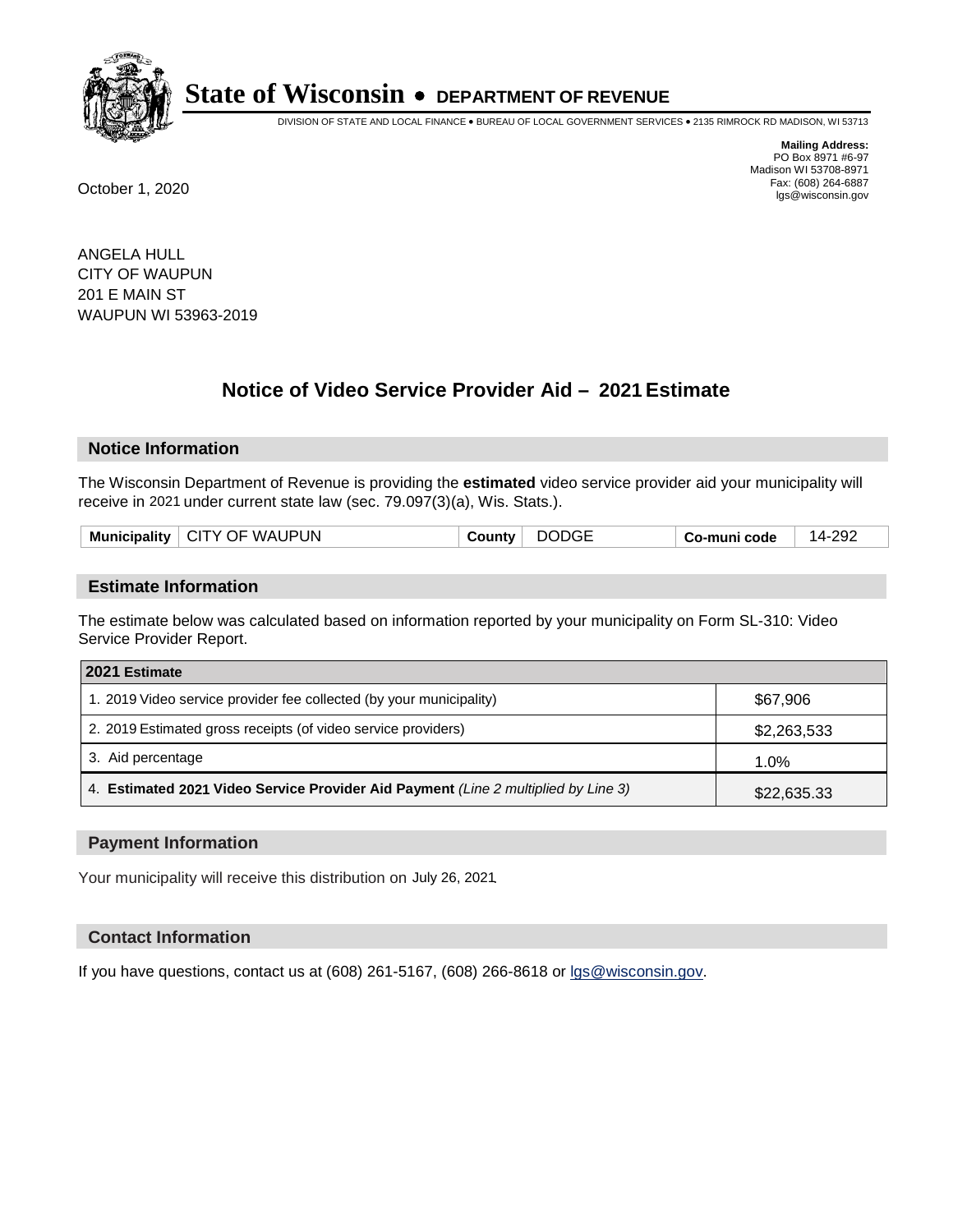

DIVISION OF STATE AND LOCAL FINANCE • BUREAU OF LOCAL GOVERNMENT SERVICES • 2135 RIMROCK RD MADISON, WI 53713

**Mailing Address:** PO Box 8971 #6-97 Madison WI 53708-8971<br>Fax: (608) 264-6887 Fax: (608) 264-6887 October 1, 2020 lgs@wisconsin.gov

BETH HAGEN TOWN OF GIBRALTAR 4097 MAIN ST FISH CREEK WI 54212

# **Notice of Video Service Provider Aid - 2021 Estimate**

## **Notice Information**

The Wisconsin Department of Revenue is providing the **estimated** video service provider aid your municipality will receive in 2021 under current state law (sec. 79.097(3)(a), Wis. Stats.).

| Municipality   TOWN OF GIBRALTAR<br><b>DOOR</b><br>15-014<br>County<br>Co-muni code |  |
|-------------------------------------------------------------------------------------|--|
|-------------------------------------------------------------------------------------|--|

#### **Estimate Information**

The estimate below was calculated based on information reported by your municipality on Form SL-310: Video Service Provider Report.

| 2021 Estimate                                                                      |            |
|------------------------------------------------------------------------------------|------------|
| 1. 2019 Video service provider fee collected (by your municipality)                | \$14.590   |
| 2. 2019 Estimated gross receipts (of video service providers)                      | \$486,359  |
| 3. Aid percentage                                                                  | 1.0%       |
| 4. Estimated 2021 Video Service Provider Aid Payment (Line 2 multiplied by Line 3) | \$4,863.59 |

#### **Payment Information**

Your municipality will receive this distribution on July 26, 2021.

## **Contact Information**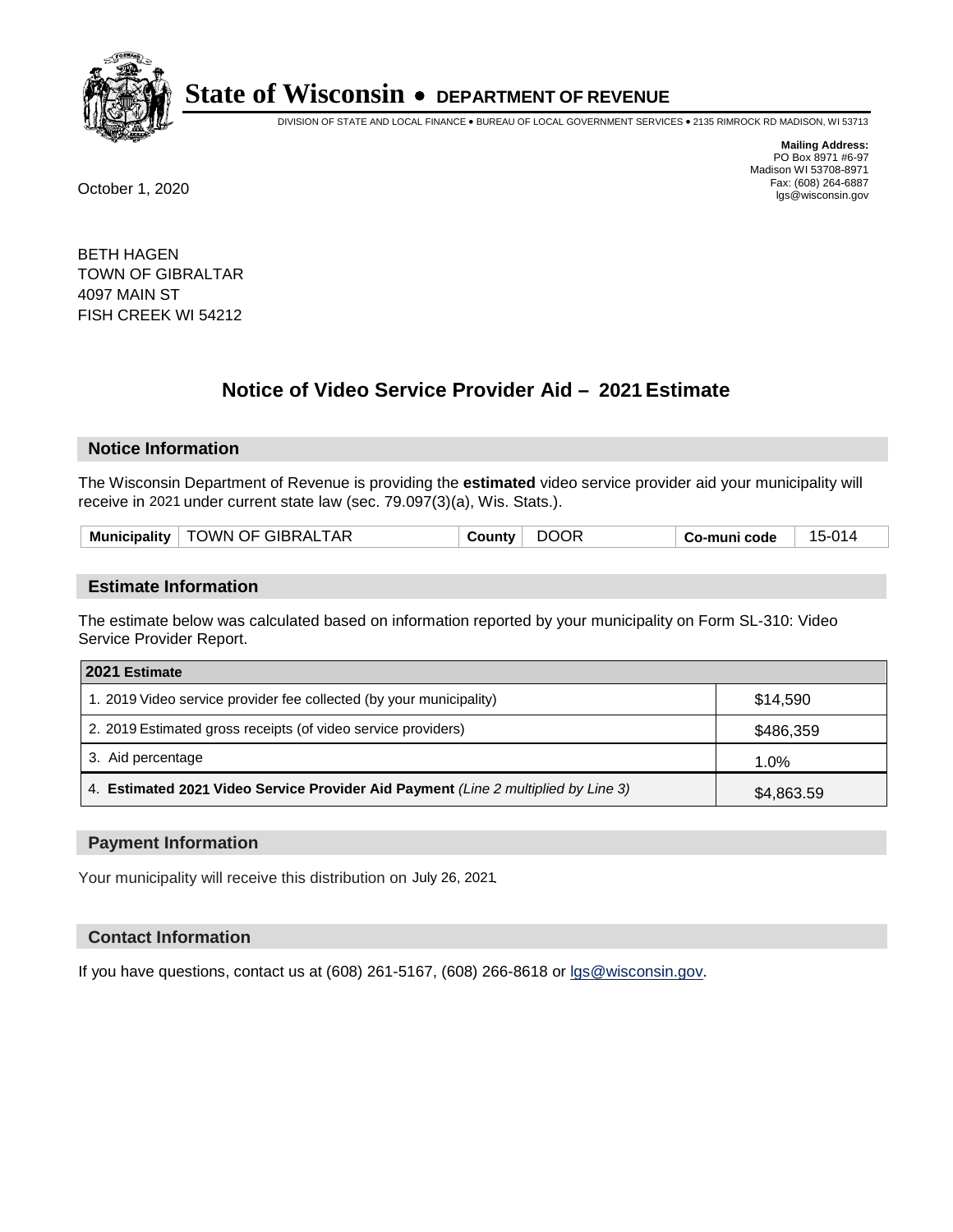

DIVISION OF STATE AND LOCAL FINANCE • BUREAU OF LOCAL GOVERNMENT SERVICES • 2135 RIMROCK RD MADISON, WI 53713

**Mailing Address:** PO Box 8971 #6-97 Madison WI 53708-8971<br>Fax: (608) 264-6887 Fax: (608) 264-6887 October 1, 2020 lgs@wisconsin.gov

ANASTASIA BELL TOWN OF LIBERTY GROVE 11161 OLD STAGE ROAD SISTER BAY WI 54234

# **Notice of Video Service Provider Aid - 2021 Estimate**

## **Notice Information**

The Wisconsin Department of Revenue is providing the **estimated** video service provider aid your municipality will receive in 2021 under current state law (sec. 79.097(3)(a), Wis. Stats.).

| Municipality   TOWN OF LIBERTY GROVE | <b>DOOR</b><br>County $\vert$ | 15-018<br>Co-muni code |  |
|--------------------------------------|-------------------------------|------------------------|--|
|--------------------------------------|-------------------------------|------------------------|--|

#### **Estimate Information**

The estimate below was calculated based on information reported by your municipality on Form SL-310: Video Service Provider Report.

| 2021 Estimate                                                                      |            |
|------------------------------------------------------------------------------------|------------|
| 1. 2019 Video service provider fee collected (by your municipality)                | \$16,575   |
| 2. 2019 Estimated gross receipts (of video service providers)                      | \$331,502  |
| 3. Aid percentage                                                                  | 1.0%       |
| 4. Estimated 2021 Video Service Provider Aid Payment (Line 2 multiplied by Line 3) | \$3,315.02 |

#### **Payment Information**

Your municipality will receive this distribution on July 26, 2021.

## **Contact Information**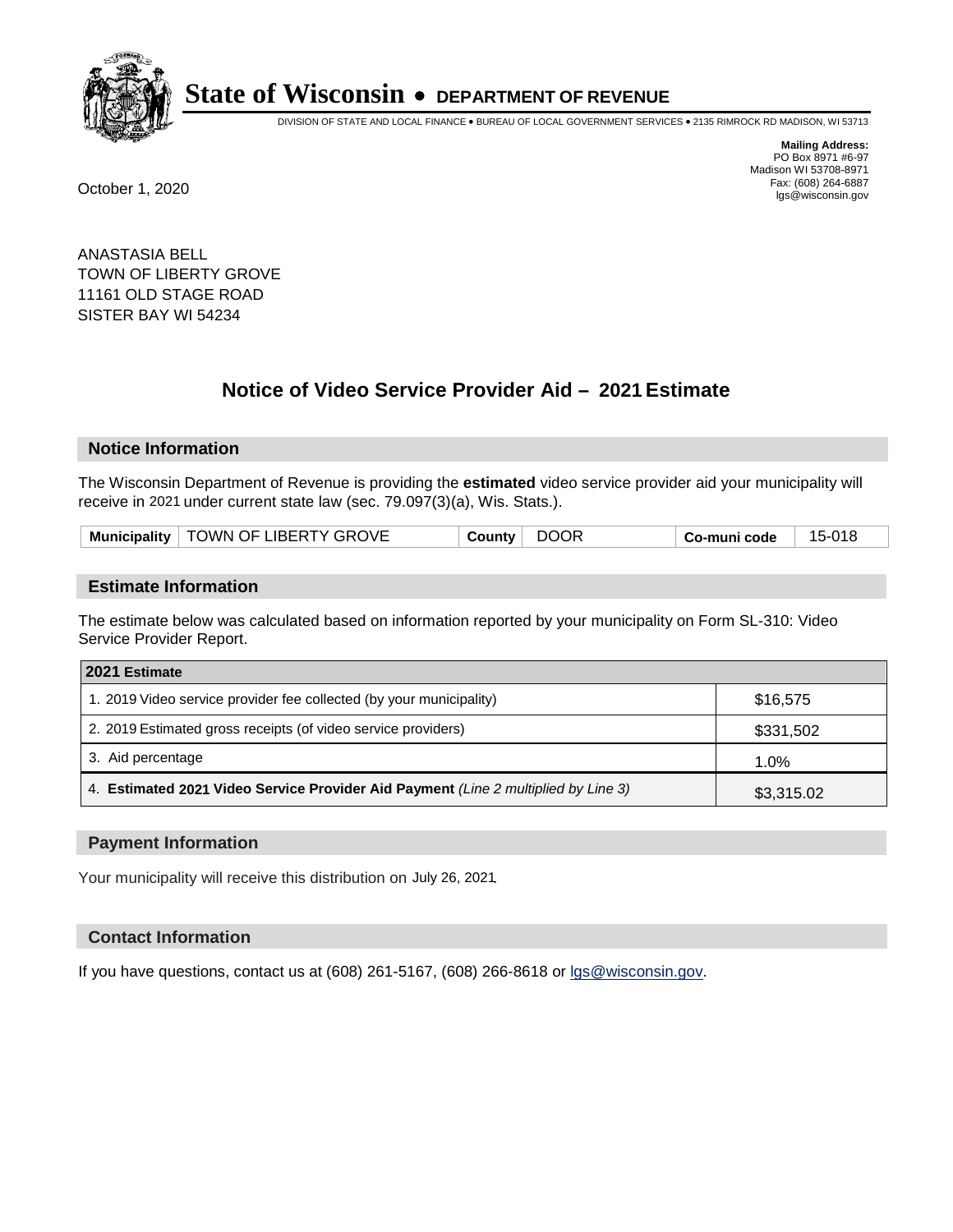

DIVISION OF STATE AND LOCAL FINANCE • BUREAU OF LOCAL GOVERNMENT SERVICES • 2135 RIMROCK RD MADISON, WI 53713

**Mailing Address:** PO Box 8971 #6-97 Madison WI 53708-8971<br>Fax: (608) 264-6887 Fax: (608) 264-6887 October 1, 2020 lgs@wisconsin.gov

AMY FLOK TOWN OF SEVASTOPOL 4528 STATE HWY 57 STURGEON BAY WI 54235

# **Notice of Video Service Provider Aid - 2021 Estimate**

## **Notice Information**

The Wisconsin Department of Revenue is providing the **estimated** video service provider aid your municipality will receive in 2021 under current state law (sec. 79.097(3)(a), Wis. Stats.).

|  | <b>Municipality</b> | <b>TOWN OF SEVASTOPOL</b> | ∵ounty ت | DOOR | o-muni codeٽ | 15-022 |
|--|---------------------|---------------------------|----------|------|--------------|--------|
|--|---------------------|---------------------------|----------|------|--------------|--------|

#### **Estimate Information**

The estimate below was calculated based on information reported by your municipality on Form SL-310: Video Service Provider Report.

| 2021 Estimate                                                                      |            |
|------------------------------------------------------------------------------------|------------|
| 1. 2019 Video service provider fee collected (by your municipality)                | \$35,645   |
| 2. 2019 Estimated gross receipts (of video service providers)                      | \$712,914  |
| 3. Aid percentage                                                                  | 1.0%       |
| 4. Estimated 2021 Video Service Provider Aid Payment (Line 2 multiplied by Line 3) | \$7,129.14 |

#### **Payment Information**

Your municipality will receive this distribution on July 26, 2021.

## **Contact Information**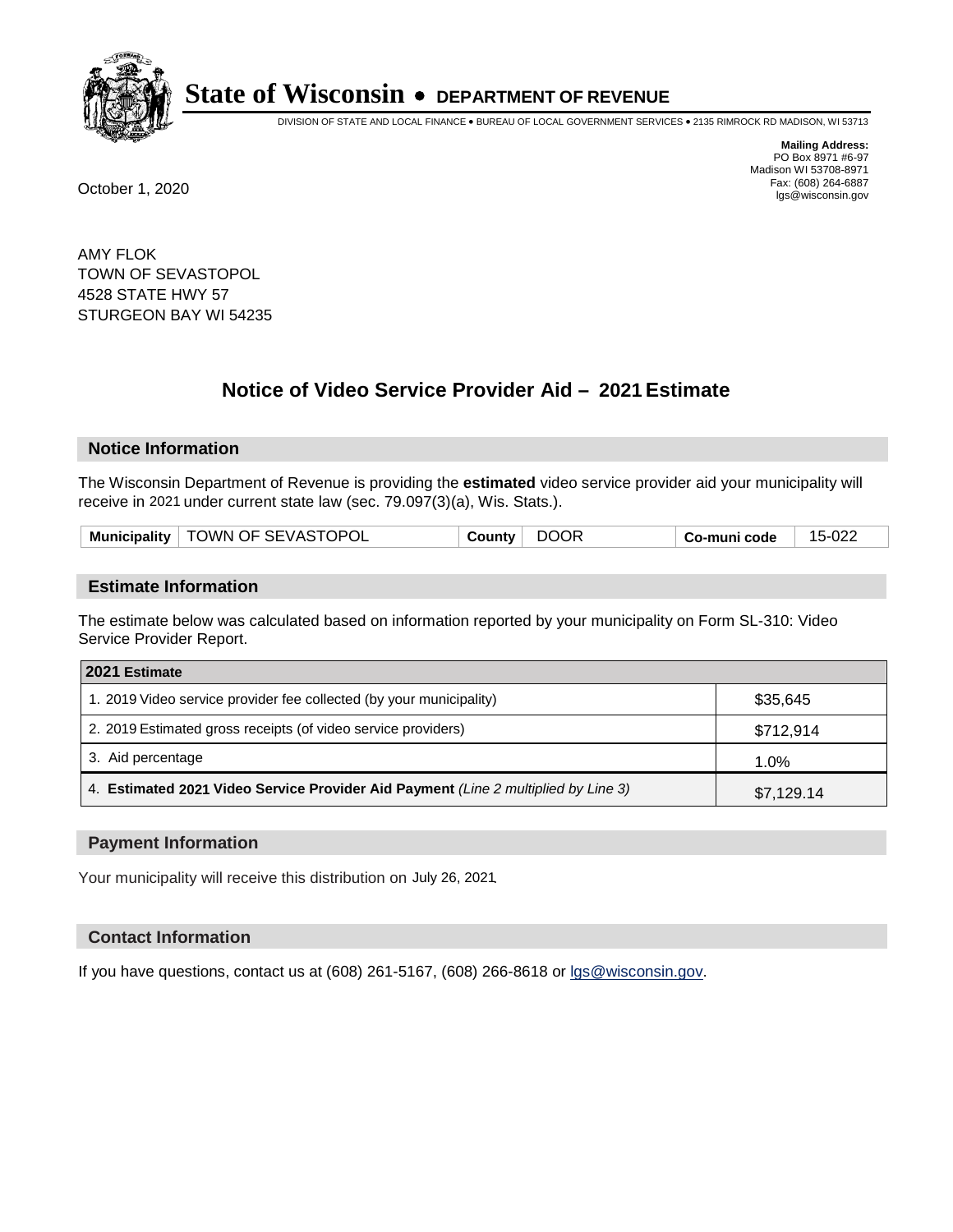

DIVISION OF STATE AND LOCAL FINANCE • BUREAU OF LOCAL GOVERNMENT SERVICES • 2135 RIMROCK RD MADISON, WI 53713

**Mailing Address:** PO Box 8971 #6-97 Madison WI 53708-8971<br>Fax: (608) 264-6887 Fax: (608) 264-6887 October 1, 2020 lgs@wisconsin.gov

ANDREA COLLAK VILLAGE OF EPHRAIM PO BOX 138 EPHRAIM WI 54211-0138

# **Notice of Video Service Provider Aid - 2021 Estimate**

## **Notice Information**

The Wisconsin Department of Revenue is providing the **estimated** video service provider aid your municipality will receive in 2021 under current state law (sec. 79.097(3)(a), Wis. Stats.).

|  | VILLAGE OF EPHRAIM<br><b>Municipality</b> | 70<br>. ounty. | $15 -$<br>Co-muni code |
|--|-------------------------------------------|----------------|------------------------|
|--|-------------------------------------------|----------------|------------------------|

#### **Estimate Information**

The estimate below was calculated based on information reported by your municipality on Form SL-310: Video Service Provider Report.

| 2021 Estimate                                                                      |            |
|------------------------------------------------------------------------------------|------------|
| 1. 2019 Video service provider fee collected (by your municipality)                | \$13,867   |
| 2. 2019 Estimated gross receipts (of video service providers)                      | \$277,344  |
| 3. Aid percentage                                                                  | 1.0%       |
| 4. Estimated 2021 Video Service Provider Aid Payment (Line 2 multiplied by Line 3) | \$2,773.44 |

#### **Payment Information**

Your municipality will receive this distribution on July 26, 2021.

## **Contact Information**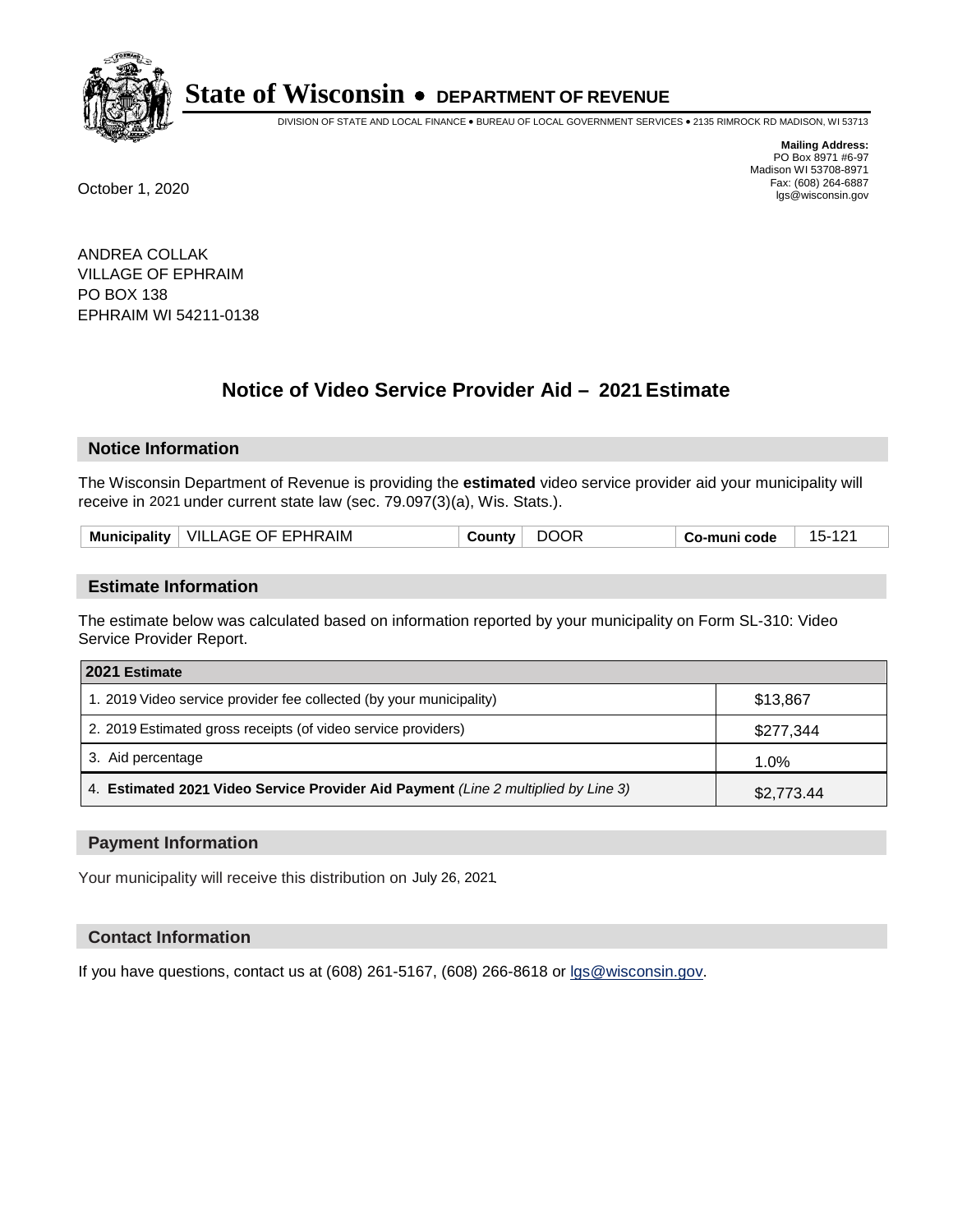

DIVISION OF STATE AND LOCAL FINANCE • BUREAU OF LOCAL GOVERNMENT SERVICES • 2135 RIMROCK RD MADISON, WI 53713

**Mailing Address:** PO Box 8971 #6-97 Madison WI 53708-8971<br>Fax: (608) 264-6887 Fax: (608) 264-6887 October 1, 2020 lgs@wisconsin.gov

STEPHANIE REINHARDT CITY OF STURGEON BAY 421 MICHIGAN ST STURGEON BAY WI 54235

# **Notice of Video Service Provider Aid - 2021 Estimate**

## **Notice Information**

The Wisconsin Department of Revenue is providing the **estimated** video service provider aid your municipality will receive in 2021 under current state law (sec. 79.097(3)(a), Wis. Stats.).

| Municipality   CITY OF STURGEON BAY |  |  | County DOOR | $\perp$ Co-muni code $\perp$ | $^{\circ}$ 15-281 |
|-------------------------------------|--|--|-------------|------------------------------|-------------------|
|-------------------------------------|--|--|-------------|------------------------------|-------------------|

#### **Estimate Information**

The estimate below was calculated based on information reported by your municipality on Form SL-310: Video Service Provider Report.

| 2021 Estimate                                                                      |             |
|------------------------------------------------------------------------------------|-------------|
| 1. 2019 Video service provider fee collected (by your municipality)                | \$151.611   |
| 2. 2019 Estimated gross receipts (of video service providers)                      | \$3,032,220 |
| 3. Aid percentage                                                                  | 1.0%        |
| 4. Estimated 2021 Video Service Provider Aid Payment (Line 2 multiplied by Line 3) | \$30,322.20 |

#### **Payment Information**

Your municipality will receive this distribution on July 26, 2021.

## **Contact Information**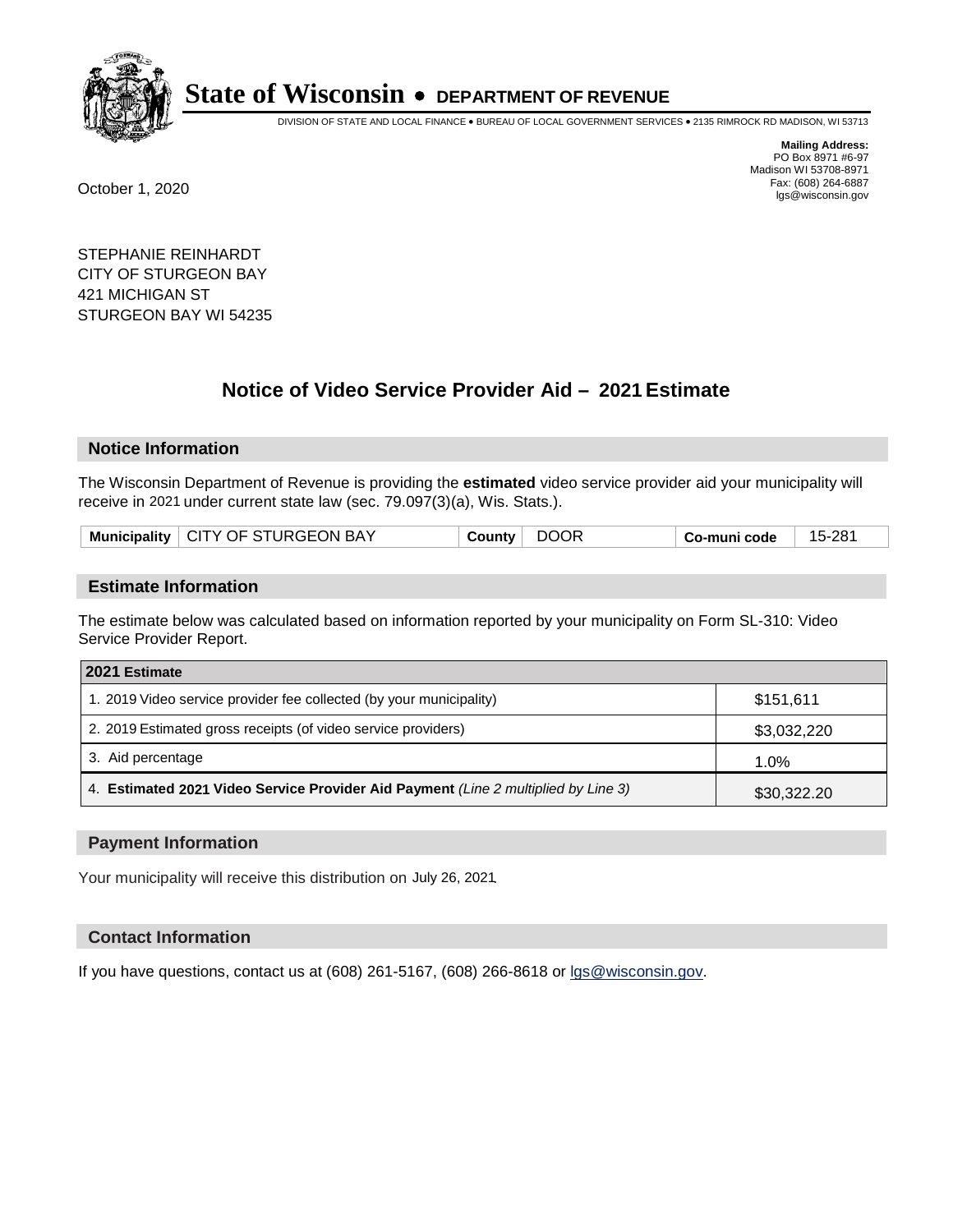

DIVISION OF STATE AND LOCAL FINANCE • BUREAU OF LOCAL GOVERNMENT SERVICES • 2135 RIMROCK RD MADISON, WI 53713

**Mailing Address:** PO Box 8971 #6-97 Madison WI 53708-8971<br>Fax: (608) 264-6887 Fax: (608) 264-6887 October 1, 2020 lgs@wisconsin.gov

JULIE ABRAHAM VILLAGE OF OLIVER 2125 E STATE STREET SUPERIOR WI 54880

# **Notice of Video Service Provider Aid - 2021 Estimate**

## **Notice Information**

The Wisconsin Department of Revenue is providing the **estimated** video service provider aid your municipality will receive in 2021 under current state law (sec. 79.097(3)(a), Wis. Stats.).

|  | Municipality   VILLAGE OF OLIVER |  |  | County DOUGLAS | Co-muni code | 16-165 |
|--|----------------------------------|--|--|----------------|--------------|--------|
|--|----------------------------------|--|--|----------------|--------------|--------|

#### **Estimate Information**

The estimate below was calculated based on information reported by your municipality on Form SL-310: Video Service Provider Report.

| 2021 Estimate                                                                      |          |
|------------------------------------------------------------------------------------|----------|
| 1. 2019 Video service provider fee collected (by your municipality)                | \$1,577  |
| 2. 2019 Estimated gross receipts (of video service providers)                      | \$52,568 |
| 3. Aid percentage                                                                  | 1.0%     |
| 4. Estimated 2021 Video Service Provider Aid Payment (Line 2 multiplied by Line 3) | \$525.68 |

#### **Payment Information**

Your municipality will receive this distribution on July 26, 2021.

## **Contact Information**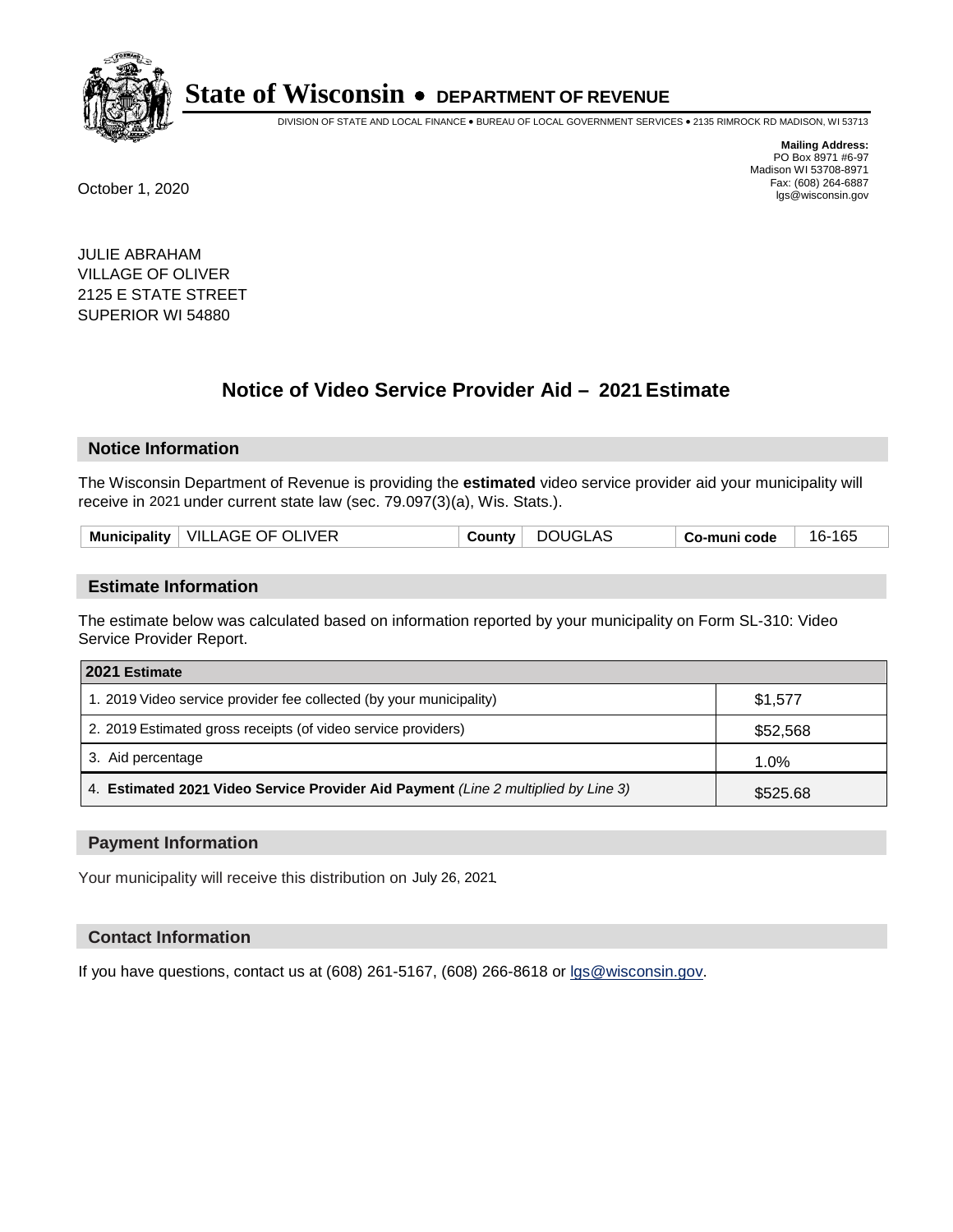

DIVISION OF STATE AND LOCAL FINANCE • BUREAU OF LOCAL GOVERNMENT SERVICES • 2135 RIMROCK RD MADISON, WI 53713

**Mailing Address:** PO Box 8971 #6-97 Madison WI 53708-8971<br>Fax: (608) 264-6887 Fax: (608) 264-6887 October 1, 2020 lgs@wisconsin.gov

TERRI KALAN CITY OF SUPERIOR 1316 N 14TH ST, RM 200 SUPERIOR WI 54880

# **Notice of Video Service Provider Aid - 2021 Estimate**

## **Notice Information**

The Wisconsin Department of Revenue is providing the **estimated** video service provider aid your municipality will receive in 2021 under current state law (sec. 79.097(3)(a), Wis. Stats.).

|  |  | Municipality   CITY OF SUPERIOR | County | DOUGLAS | Co-muni code | 16-281 |
|--|--|---------------------------------|--------|---------|--------------|--------|
|--|--|---------------------------------|--------|---------|--------------|--------|

#### **Estimate Information**

The estimate below was calculated based on information reported by your municipality on Form SL-310: Video Service Provider Report.

| 2021 Estimate                                                                      |             |
|------------------------------------------------------------------------------------|-------------|
| 1. 2019 Video service provider fee collected (by your municipality)                | \$240,936   |
| 2. 2019 Estimated gross receipts (of video service providers)                      | \$4,818,715 |
| 3. Aid percentage                                                                  | 1.0%        |
| 4. Estimated 2021 Video Service Provider Aid Payment (Line 2 multiplied by Line 3) | \$48,187.15 |

#### **Payment Information**

Your municipality will receive this distribution on July 26, 2021.

## **Contact Information**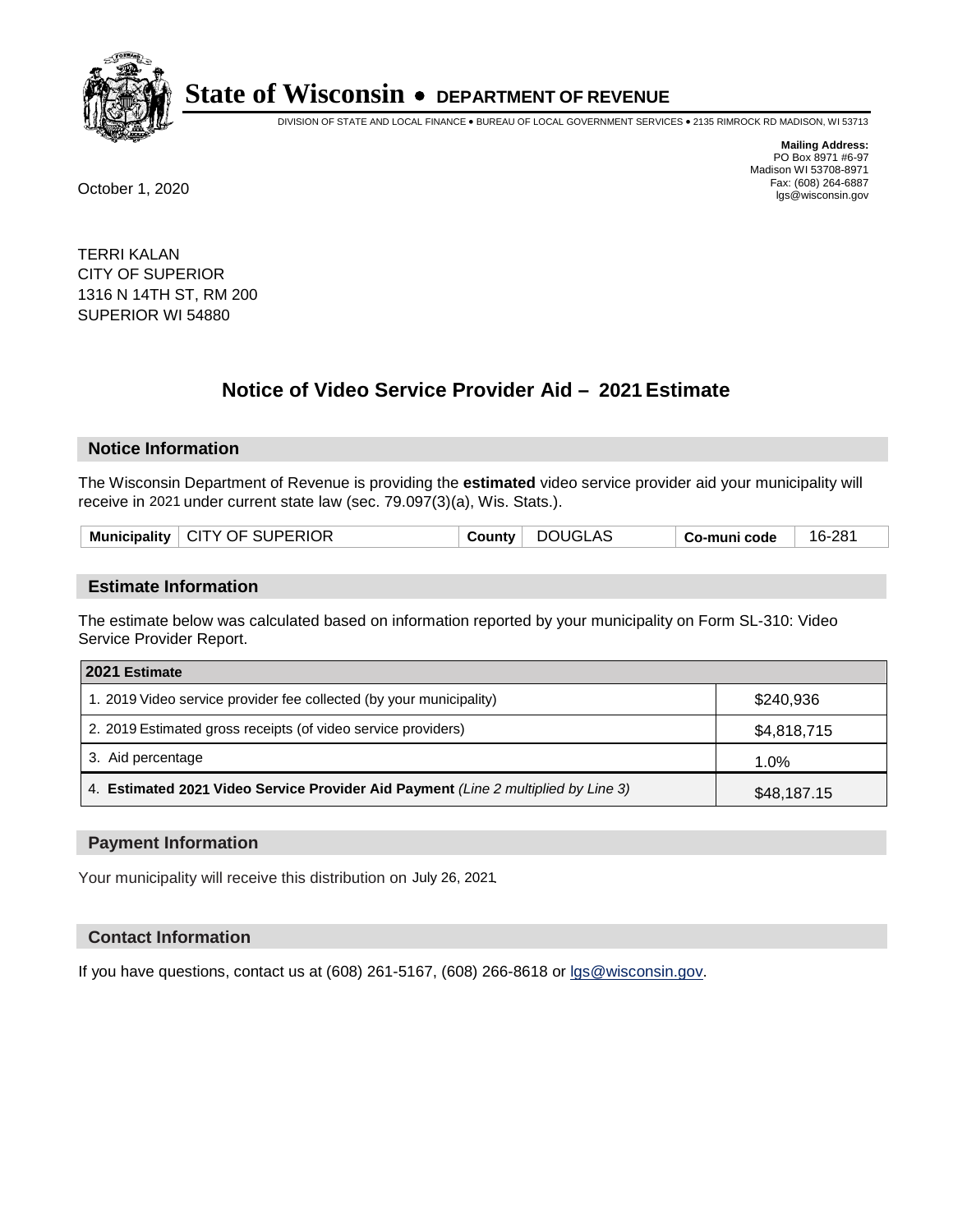

DIVISION OF STATE AND LOCAL FINANCE • BUREAU OF LOCAL GOVERNMENT SERVICES • 2135 RIMROCK RD MADISON, WI 53713

**Mailing Address:** PO Box 8971 #6-97 Madison WI 53708-8971<br>Fax: (608) 264-6887 Fax: (608) 264-6887 October 1, 2020 lgs@wisconsin.gov

SALLY RASMUSSEN TOWN OF DUNN E4391 STATE ROAD 72 MENOMONIE WI 54751

# **Notice of Video Service Provider Aid - 2021 Estimate**

## **Notice Information**

The Wisconsin Department of Revenue is providing the **estimated** video service provider aid your municipality will receive in 2021 under current state law (sec. 79.097(3)(a), Wis. Stats.).

| <b>Municipality</b><br>Co-muni code |
|-------------------------------------|
|-------------------------------------|

#### **Estimate Information**

The estimate below was calculated based on information reported by your municipality on Form SL-310: Video Service Provider Report.

| 2021 Estimate                                                                      |            |
|------------------------------------------------------------------------------------|------------|
| 1. 2019 Video service provider fee collected (by your municipality)                | \$10,548   |
| 2. 2019 Estimated gross receipts (of video service providers)                      | \$351,601  |
| 3. Aid percentage                                                                  | 1.0%       |
| 4. Estimated 2021 Video Service Provider Aid Payment (Line 2 multiplied by Line 3) | \$3,516.01 |

#### **Payment Information**

Your municipality will receive this distribution on July 26, 2021.

## **Contact Information**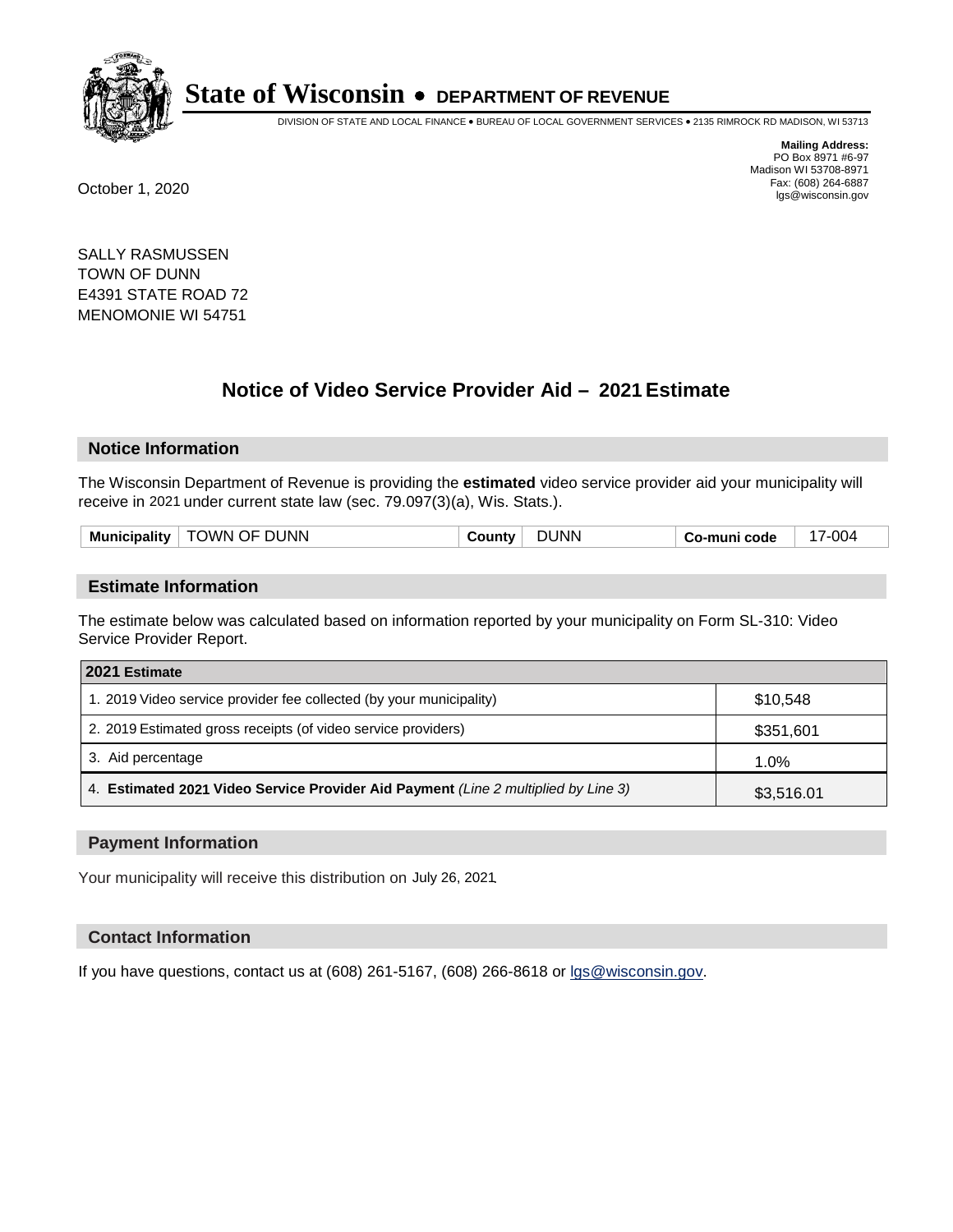

DIVISION OF STATE AND LOCAL FINANCE • BUREAU OF LOCAL GOVERNMENT SERVICES • 2135 RIMROCK RD MADISON, WI 53713

**Mailing Address:** PO Box 8971 #6-97 Madison WI 53708-8971<br>Fax: (608) 264-6887 Fax: (608) 264-6887 October 1, 2020 lgs@wisconsin.gov

MARY STRAND TOWN OF SPRING BROOK N2616 COUNTY RD H ELK MOUND WI 54739-9402

# **Notice of Video Service Provider Aid - 2021 Estimate**

## **Notice Information**

The Wisconsin Department of Revenue is providing the **estimated** video service provider aid your municipality will receive in 2021 under current state law (sec. 79.097(3)(a), Wis. Stats.).

| Municipality   TOWN OF SPRING BROOK | <b>DUNN</b><br>County | Co-muni code | 17-034 |
|-------------------------------------|-----------------------|--------------|--------|
|-------------------------------------|-----------------------|--------------|--------|

#### **Estimate Information**

The estimate below was calculated based on information reported by your municipality on Form SL-310: Video Service Provider Report.

| 2021 Estimate                                                                      |          |
|------------------------------------------------------------------------------------|----------|
| 1. 2019 Video service provider fee collected (by your municipality)                | \$2,498  |
| 2. 2019 Estimated gross receipts (of video service providers)                      | \$49,970 |
| 3. Aid percentage                                                                  | 1.0%     |
| 4. Estimated 2021 Video Service Provider Aid Payment (Line 2 multiplied by Line 3) | \$499.70 |

#### **Payment Information**

Your municipality will receive this distribution on July 26, 2021.

## **Contact Information**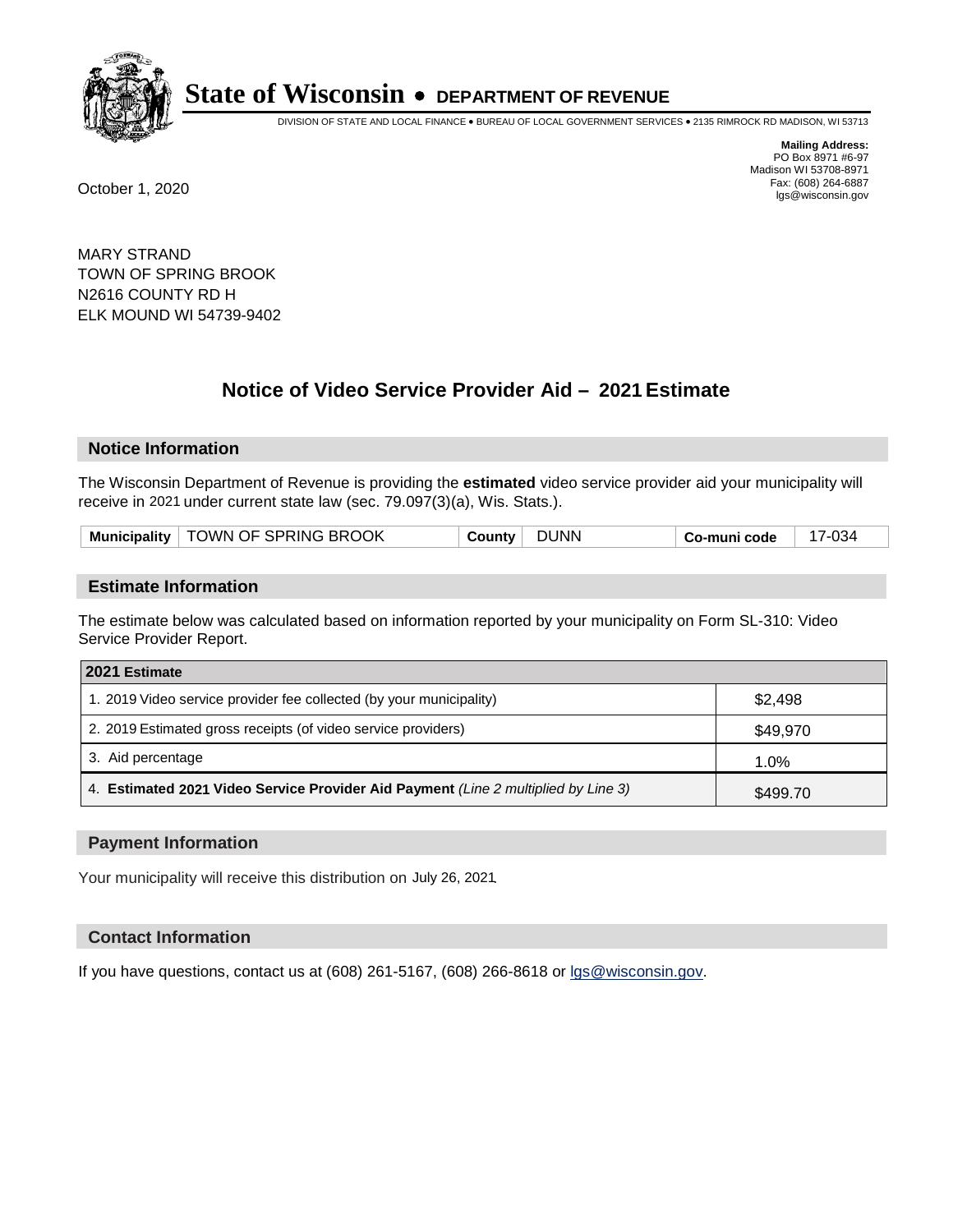

DIVISION OF STATE AND LOCAL FINANCE • BUREAU OF LOCAL GOVERNMENT SERVICES • 2135 RIMROCK RD MADISON, WI 53713

**Mailing Address:** PO Box 8971 #6-97 Madison WI 53708-8971<br>Fax: (608) 264-6887 Fax: (608) 264-6887 October 1, 2020 lgs@wisconsin.gov

LYNN NIGGEMANN VILLAGE OF COLFAX PO BOX 417 COLFAX WI 54730-0417

# **Notice of Video Service Provider Aid - 2021 Estimate**

## **Notice Information**

The Wisconsin Department of Revenue is providing the **estimated** video service provider aid your municipality will receive in 2021 under current state law (sec. 79.097(3)(a), Wis. Stats.).

|--|

#### **Estimate Information**

The estimate below was calculated based on information reported by your municipality on Form SL-310: Video Service Provider Report.

| 2021 Estimate                                                                      |            |
|------------------------------------------------------------------------------------|------------|
| 1. 2019 Video service provider fee collected (by your municipality)                | \$8.183    |
| 2. 2019 Estimated gross receipts (of video service providers)                      | \$272,778  |
| 3. Aid percentage                                                                  | 1.0%       |
| 4. Estimated 2021 Video Service Provider Aid Payment (Line 2 multiplied by Line 3) | \$2,727.78 |

#### **Payment Information**

Your municipality will receive this distribution on July 26, 2021.

## **Contact Information**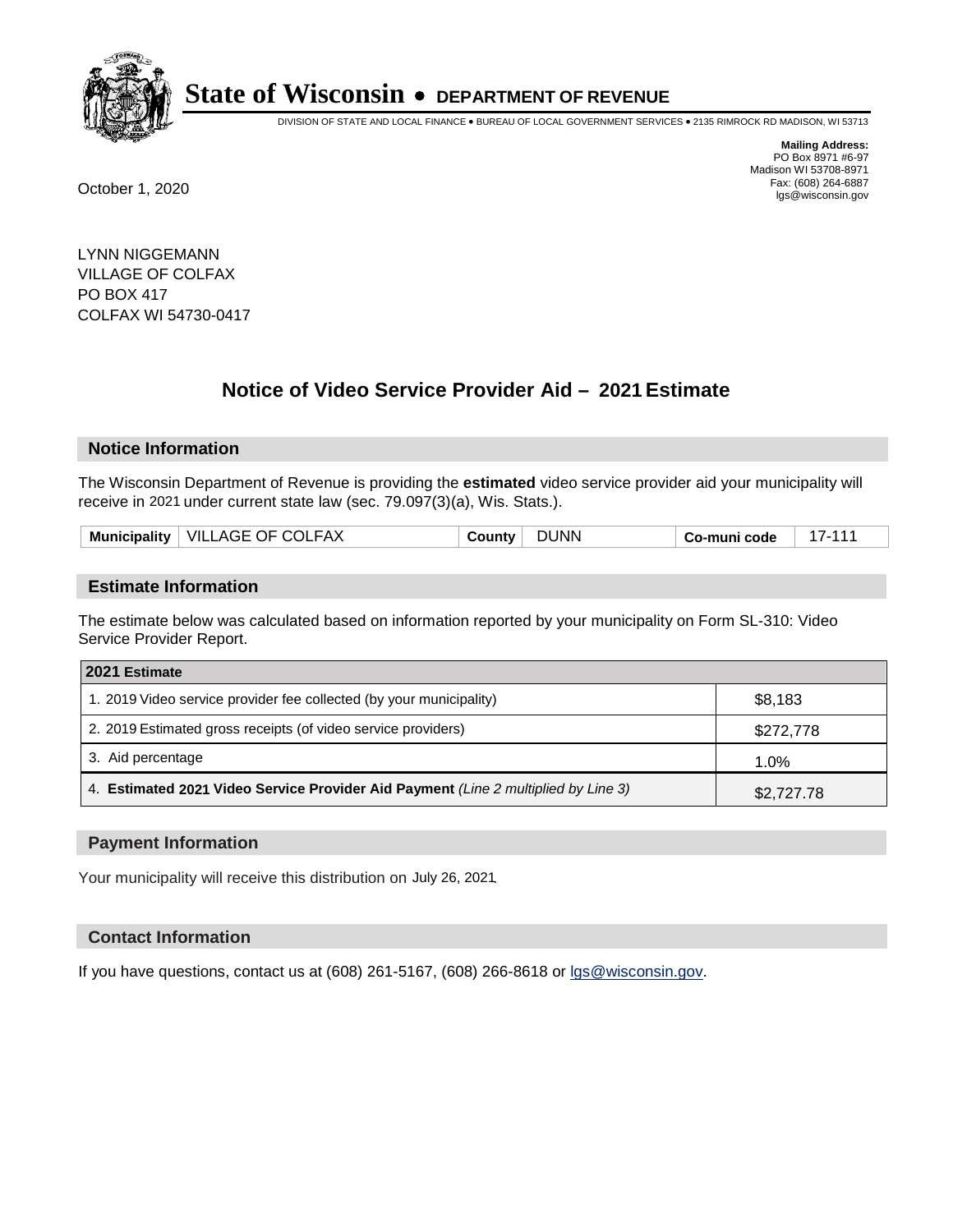

DIVISION OF STATE AND LOCAL FINANCE • BUREAU OF LOCAL GOVERNMENT SERVICES • 2135 RIMROCK RD MADISON, WI 53713

**Mailing Address:** PO Box 8971 #6-97 Madison WI 53708-8971<br>Fax: (608) 264-6887 Fax: (608) 264-6887 October 1, 2020 lgs@wisconsin.gov

PATRICIA HAHN VILLAGE OF ELK MOUND PO BOX 188 ELK MOUND WI 54739-0188

# **Notice of Video Service Provider Aid - 2021 Estimate**

## **Notice Information**

The Wisconsin Department of Revenue is providing the **estimated** video service provider aid your municipality will receive in 2021 under current state law (sec. 79.097(3)(a), Wis. Stats.).

| Municipality   VILLAGE OF ELK MOUND<br>DUNN<br>$17 - 12$<br>County<br>Co-muni code |  |
|------------------------------------------------------------------------------------|--|
|------------------------------------------------------------------------------------|--|

#### **Estimate Information**

The estimate below was calculated based on information reported by your municipality on Form SL-310: Video Service Provider Report.

| 2021 Estimate                                                                      |            |
|------------------------------------------------------------------------------------|------------|
| 1. 2019 Video service provider fee collected (by your municipality)                | \$7,993    |
| 2. 2019 Estimated gross receipts (of video service providers)                      | \$159,851  |
| 3. Aid percentage                                                                  | 1.0%       |
| 4. Estimated 2021 Video Service Provider Aid Payment (Line 2 multiplied by Line 3) | \$1,598.51 |

#### **Payment Information**

Your municipality will receive this distribution on July 26, 2021.

## **Contact Information**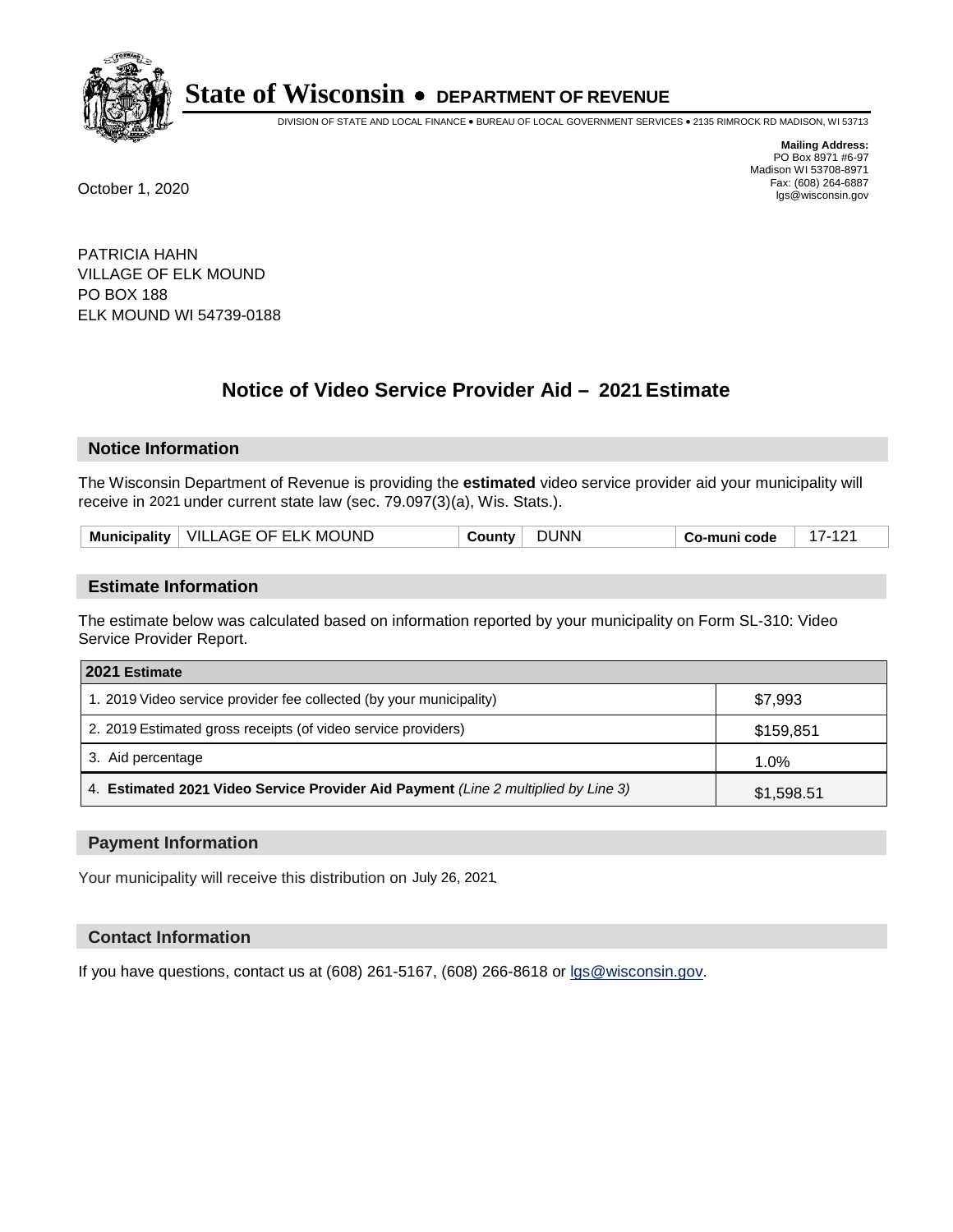

DIVISION OF STATE AND LOCAL FINANCE • BUREAU OF LOCAL GOVERNMENT SERVICES • 2135 RIMROCK RD MADISON, WI 53713

**Mailing Address:** PO Box 8971 #6-97 Madison WI 53708-8971<br>Fax: (608) 264-6887 Fax: (608) 264-6887 October 1, 2020 lgs@wisconsin.gov

ROBIN GOODELL VILLAGE OF WHEELER PO BOX 16 WHEELER WI 54772-0016

# **Notice of Video Service Provider Aid - 2021 Estimate**

## **Notice Information**

The Wisconsin Department of Revenue is providing the **estimated** video service provider aid your municipality will receive in 2021 under current state law (sec. 79.097(3)(a), Wis. Stats.).

| ∣ VILLAGE OF WHEELER<br>Municipality  <br>∴ountv∆ | 'INN | Co-muni code |  |
|---------------------------------------------------|------|--------------|--|
|---------------------------------------------------|------|--------------|--|

#### **Estimate Information**

The estimate below was calculated based on information reported by your municipality on Form SL-310: Video Service Provider Report.

| 2021 Estimate                                                                      |          |
|------------------------------------------------------------------------------------|----------|
| 1. 2019 Video service provider fee collected (by your municipality)                | \$1.820  |
| 2. 2019 Estimated gross receipts (of video service providers)                      | \$56,383 |
| 3. Aid percentage                                                                  | 1.0%     |
| 4. Estimated 2021 Video Service Provider Aid Payment (Line 2 multiplied by Line 3) | \$563.83 |

#### **Payment Information**

Your municipality will receive this distribution on July 26, 2021.

## **Contact Information**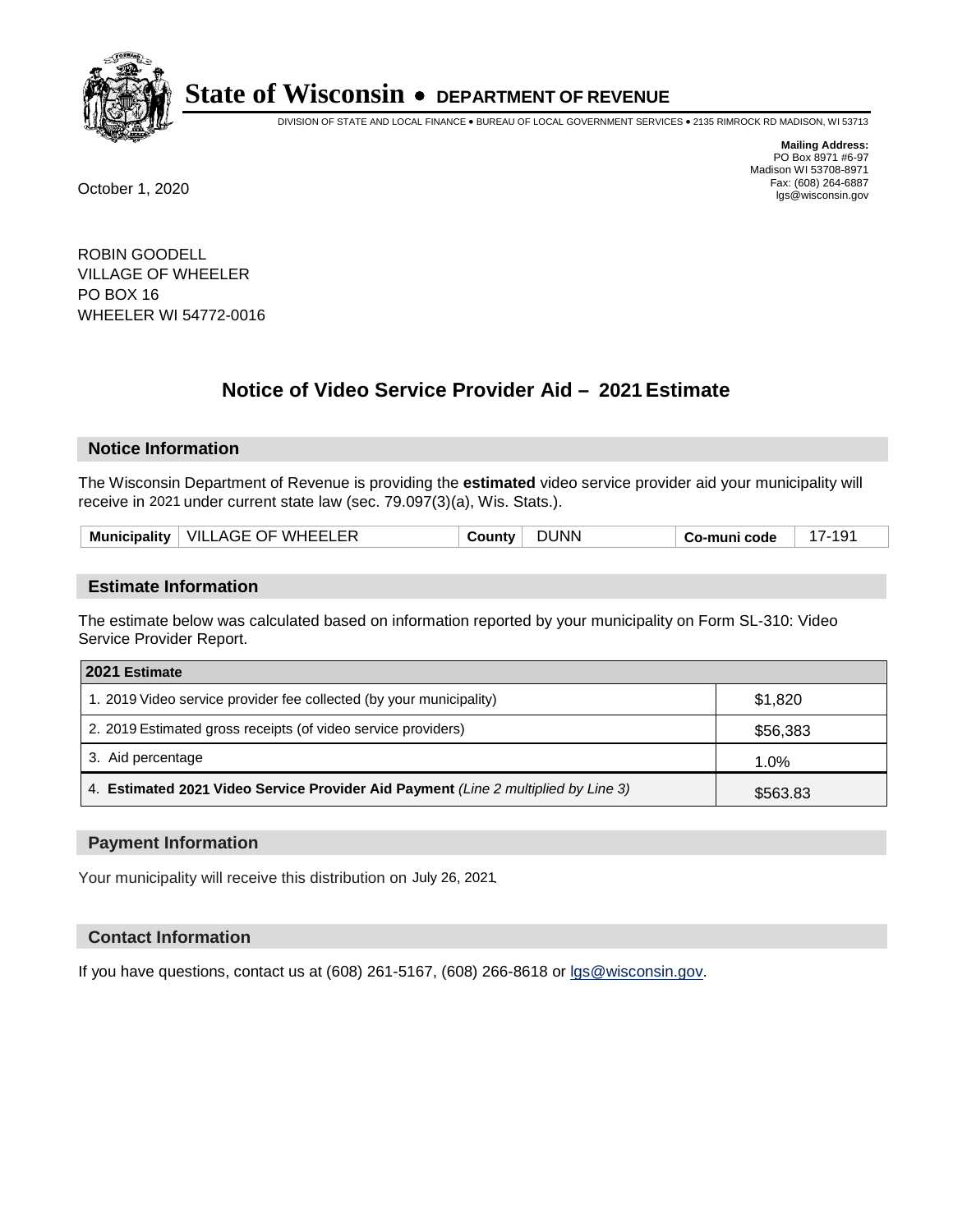

DIVISION OF STATE AND LOCAL FINANCE • BUREAU OF LOCAL GOVERNMENT SERVICES • 2135 RIMROCK RD MADISON, WI 53713

**Mailing Address:** PO Box 8971 #6-97 Madison WI 53708-8971<br>Fax: (608) 264-6887 Fax: (608) 264-6887 October 1, 2020 lgs@wisconsin.gov

CALLY LAUERSDORF CITY OF MENOMONIE 800 WILSON AVE, 3RD FL MENOMONIE WI 54751-2734

# **Notice of Video Service Provider Aid - 2021 Estimate**

## **Notice Information**

The Wisconsin Department of Revenue is providing the **estimated** video service provider aid your municipality will receive in 2021 under current state law (sec. 79.097(3)(a), Wis. Stats.).

| Municipality   CITY OF MENOMONIE | JUNN<br>َ ountyٽ | .つら<br>. .<br>Co-muni code |
|----------------------------------|------------------|----------------------------|
|----------------------------------|------------------|----------------------------|

#### **Estimate Information**

The estimate below was calculated based on information reported by your municipality on Form SL-310: Video Service Provider Report.

| 2021 Estimate                                                                      |             |
|------------------------------------------------------------------------------------|-------------|
| 1. 2019 Video service provider fee collected (by your municipality)                | \$147,370   |
| 2. 2019 Estimated gross receipts (of video service providers)                      | \$2,947,400 |
| 3. Aid percentage                                                                  | 1.0%        |
| 4. Estimated 2021 Video Service Provider Aid Payment (Line 2 multiplied by Line 3) | \$29,474.00 |

#### **Payment Information**

Your municipality will receive this distribution on July 26, 2021.

## **Contact Information**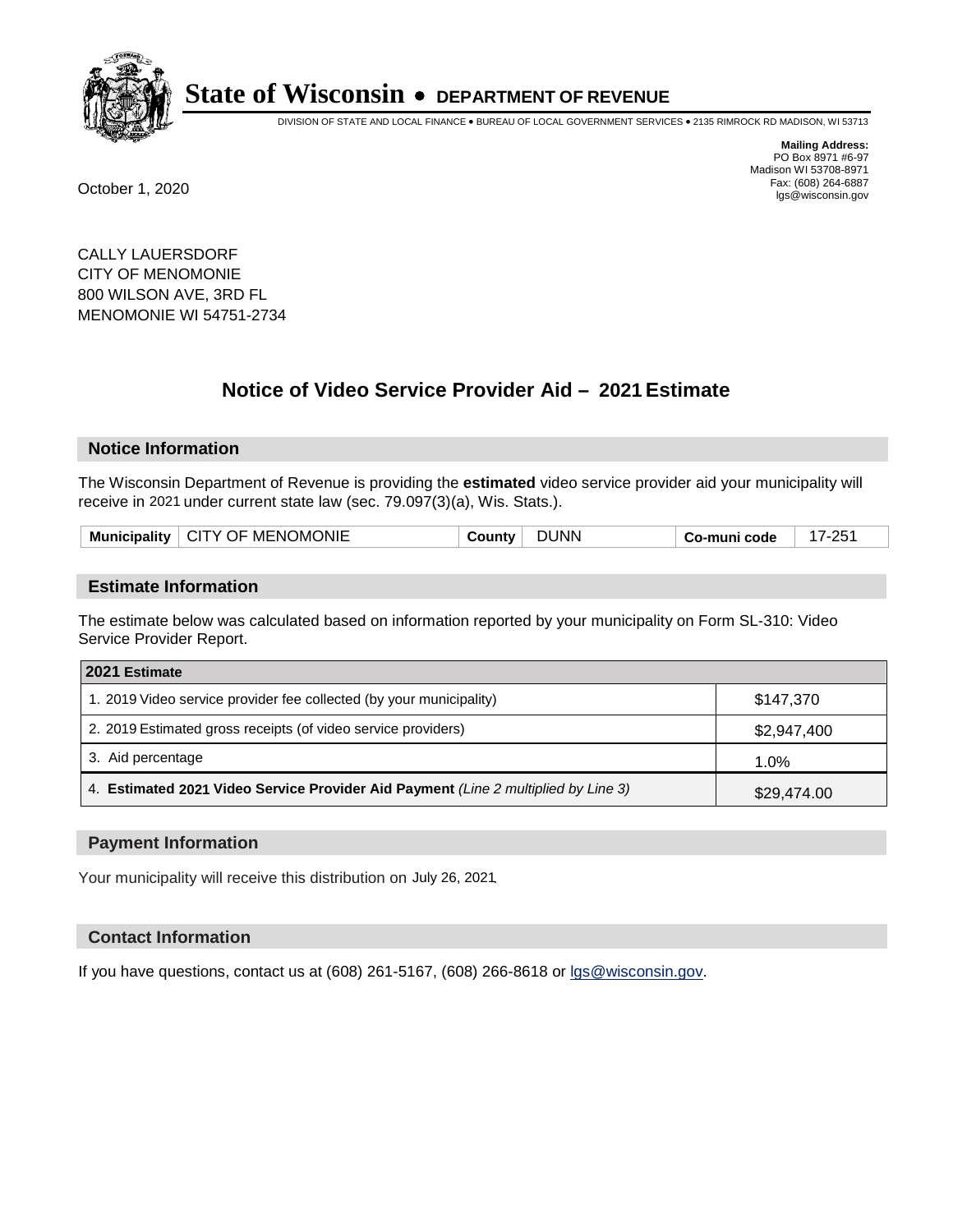

DIVISION OF STATE AND LOCAL FINANCE • BUREAU OF LOCAL GOVERNMENT SERVICES • 2135 RIMROCK RD MADISON, WI 53713

**Mailing Address:** PO Box 8971 #6-97 Madison WI 53708-8971<br>Fax: (608) 264-6887 Fax: (608) 264-6887 October 1, 2020 lgs@wisconsin.gov

JULIE DOHMS TOWN OF BRUNSWICK S9300 BETZ ROAD EAU CLAIRE WI 54701

# **Notice of Video Service Provider Aid - 2021 Estimate**

## **Notice Information**

The Wisconsin Department of Revenue is providing the **estimated** video service provider aid your municipality will receive in 2021 under current state law (sec. 79.097(3)(a), Wis. Stats.).

| Municipality   TOWN OF BRUNSWICK<br>County   EAU CLAIRE<br>Co-muni code | 18-004 |
|-------------------------------------------------------------------------|--------|
|-------------------------------------------------------------------------|--------|

#### **Estimate Information**

The estimate below was calculated based on information reported by your municipality on Form SL-310: Video Service Provider Report.

| 2021 Estimate                                                                      |            |
|------------------------------------------------------------------------------------|------------|
| 1. 2019 Video service provider fee collected (by your municipality)                | \$7.118    |
| 2. 2019 Estimated gross receipts (of video service providers)                      | \$237,282  |
| 3. Aid percentage                                                                  | 1.0%       |
| 4. Estimated 2021 Video Service Provider Aid Payment (Line 2 multiplied by Line 3) | \$2,372.82 |

#### **Payment Information**

Your municipality will receive this distribution on July 26, 2021.

## **Contact Information**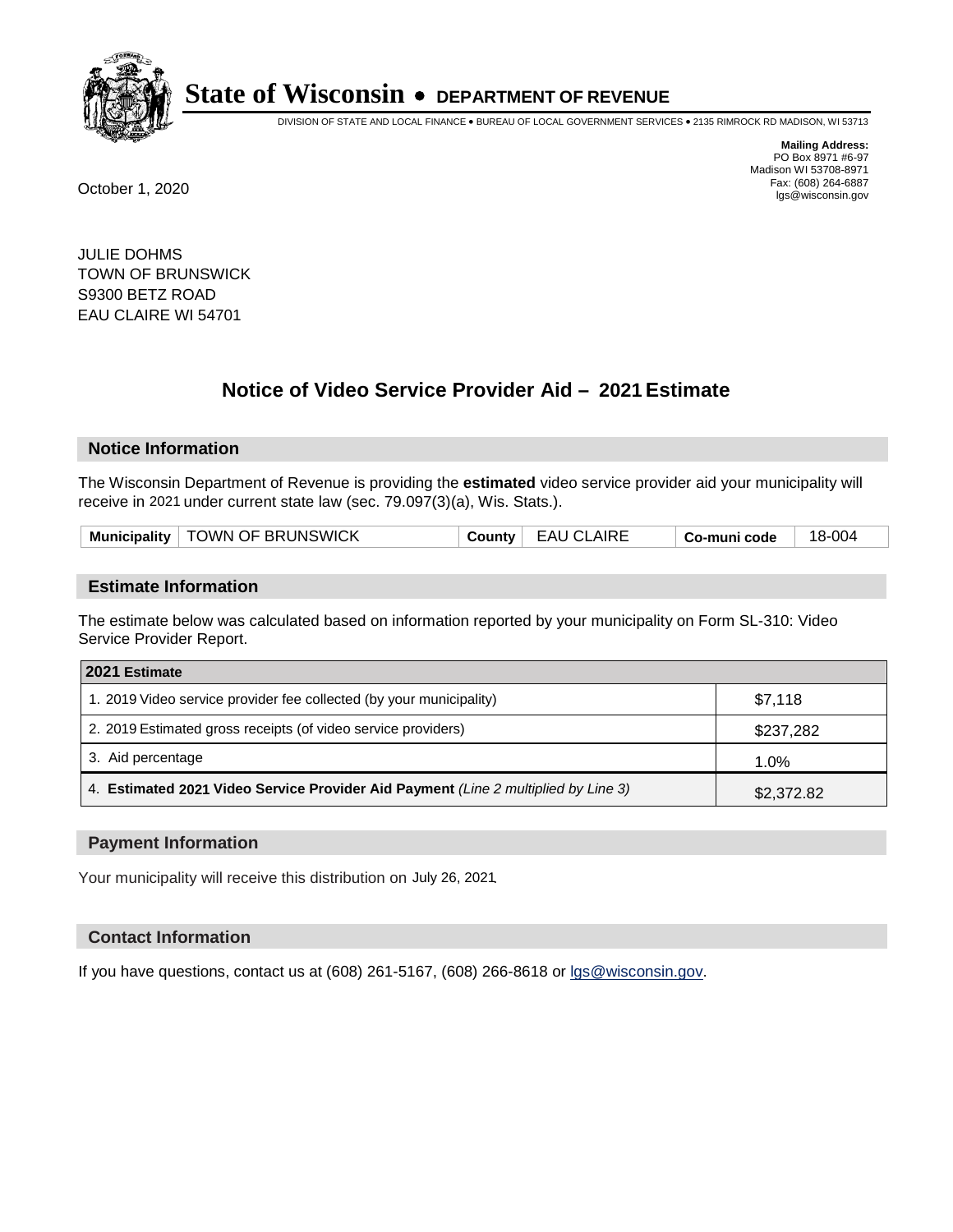

DIVISION OF STATE AND LOCAL FINANCE • BUREAU OF LOCAL GOVERNMENT SERVICES • 2135 RIMROCK RD MADISON, WI 53713

**Mailing Address:** PO Box 8971 #6-97 Madison WI 53708-8971<br>Fax: (608) 264-6887 Fax: (608) 264-6887 October 1, 2020 lgs@wisconsin.gov

JENNIFER MEYER TOWN OF PLEASANT VALLEY W165 WOODRIDGE DRIVE EAU CLAIRE WI 54701-9633

# **Notice of Video Service Provider Aid - 2021 Estimate**

## **Notice Information**

The Wisconsin Department of Revenue is providing the **estimated** video service provider aid your municipality will receive in 2021 under current state law (sec. 79.097(3)(a), Wis. Stats.).

| Municipality   TOWN OF PLEASANT VALLEY | <b>EAU CLAIRE</b><br>County | Co-muni code | 18-018 |
|----------------------------------------|-----------------------------|--------------|--------|
|----------------------------------------|-----------------------------|--------------|--------|

#### **Estimate Information**

The estimate below was calculated based on information reported by your municipality on Form SL-310: Video Service Provider Report.

| 2021 Estimate                                                                      |            |
|------------------------------------------------------------------------------------|------------|
| 1. 2019 Video service provider fee collected (by your municipality)                | \$17.323   |
| 2. 2019 Estimated gross receipts (of video service providers)                      | \$577,431  |
| 3. Aid percentage                                                                  | 1.0%       |
| 4. Estimated 2021 Video Service Provider Aid Payment (Line 2 multiplied by Line 3) | \$5,774.31 |

#### **Payment Information**

Your municipality will receive this distribution on July 26, 2021.

## **Contact Information**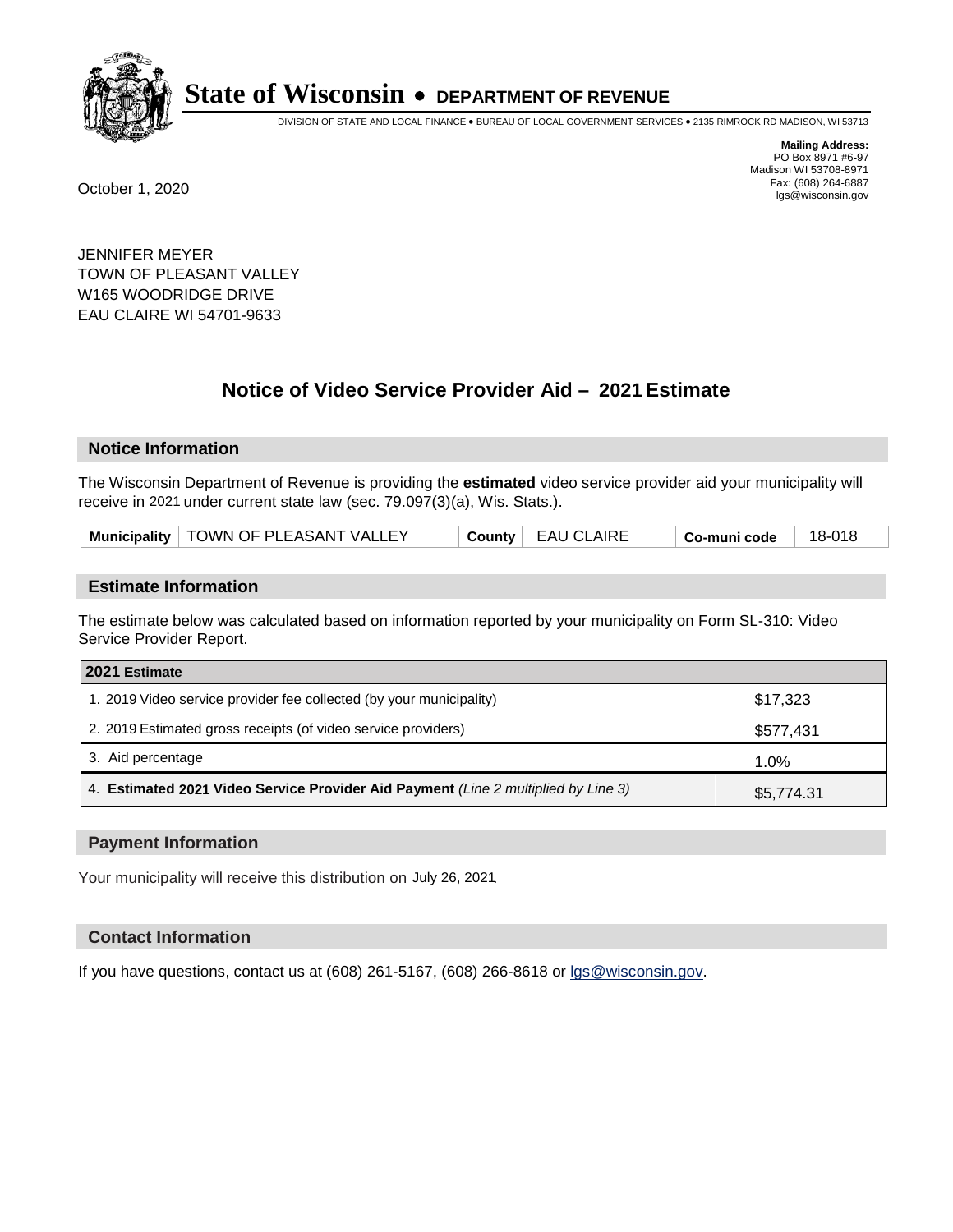

DIVISION OF STATE AND LOCAL FINANCE • BUREAU OF LOCAL GOVERNMENT SERVICES • 2135 RIMROCK RD MADISON, WI 53713

**Mailing Address:** PO Box 8971 #6-97 Madison WI 53708-8971<br>Fax: (608) 264-6887 Fax: (608) 264-6887 October 1, 2020 lgs@wisconsin.gov

SUE LARSON TOWN OF SEYMOUR 6500 TOWER DR EAU CLAIRE WI 54703-9722

# **Notice of Video Service Provider Aid - 2021 Estimate**

## **Notice Information**

The Wisconsin Department of Revenue is providing the **estimated** video service provider aid your municipality will receive in 2021 under current state law (sec. 79.097(3)(a), Wis. Stats.).

|--|

#### **Estimate Information**

The estimate below was calculated based on information reported by your municipality on Form SL-310: Video Service Provider Report.

| 2021 Estimate                                                                      |            |  |
|------------------------------------------------------------------------------------|------------|--|
| 1. 2019 Video service provider fee collected (by your municipality)                | \$33.244   |  |
| 2. 2019 Estimated gross receipts (of video service providers)                      | \$664,884  |  |
| 3. Aid percentage                                                                  | 1.0%       |  |
| 4. Estimated 2021 Video Service Provider Aid Payment (Line 2 multiplied by Line 3) | \$6,648.84 |  |

#### **Payment Information**

Your municipality will receive this distribution on July 26, 2021.

## **Contact Information**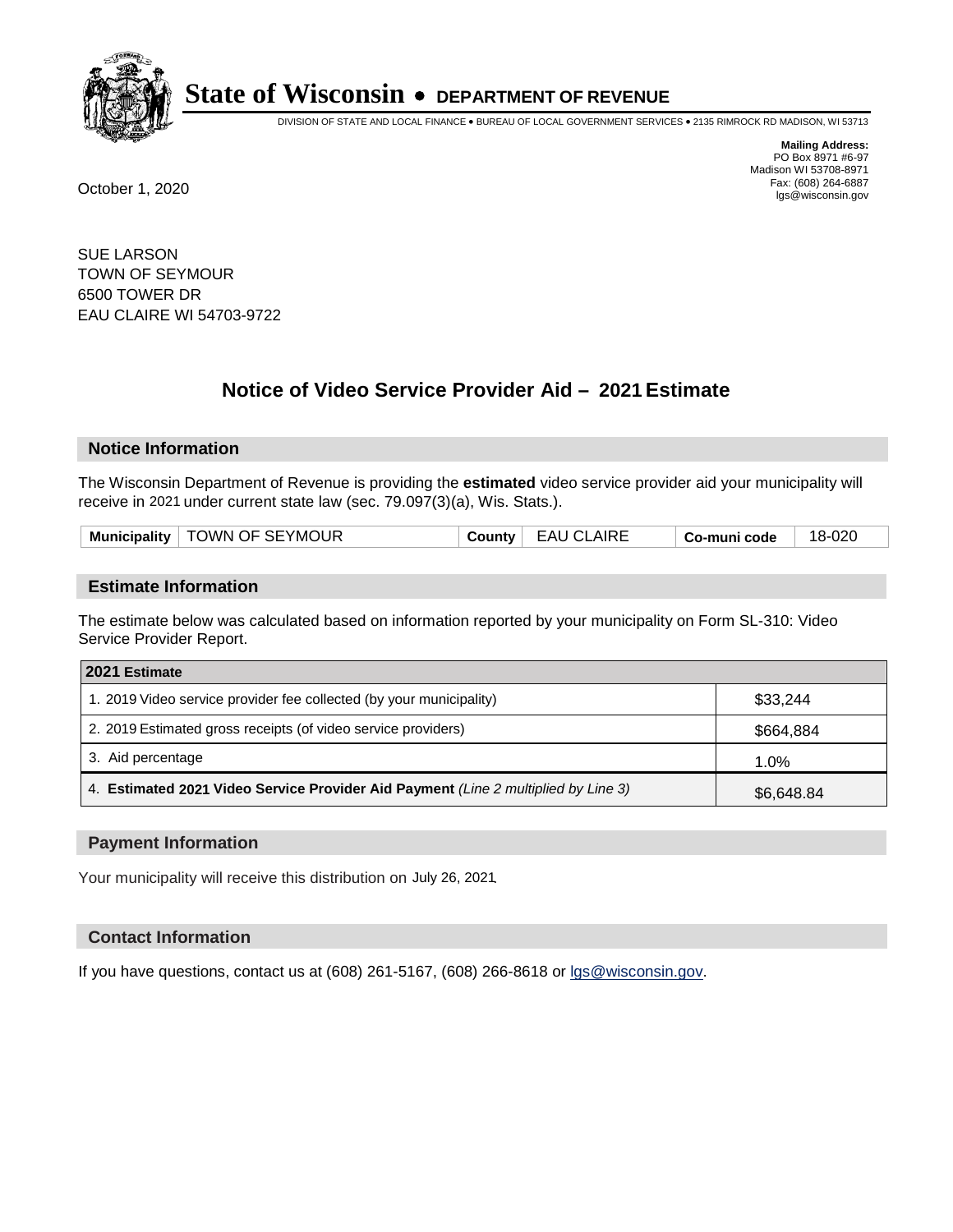

DIVISION OF STATE AND LOCAL FINANCE • BUREAU OF LOCAL GOVERNMENT SERVICES • 2135 RIMROCK RD MADISON, WI 53713

**Mailing Address:** PO Box 8971 #6-97 Madison WI 53708-8971<br>Fax: (608) 264-6887 Fax: (608) 264-6887 October 1, 2020 lgs@wisconsin.gov

BEVERLY CHRISTOPHERSON TOWN OF UNION 1506 N TOWN HALL RD EAU CLAIRE WI 54703-9687

# **Notice of Video Service Provider Aid - 2021 Estimate**

## **Notice Information**

The Wisconsin Department of Revenue is providing the **estimated** video service provider aid your municipality will receive in 2021 under current state law (sec. 79.097(3)(a), Wis. Stats.).

|  |  | Municipality   TOWN OF UNION | County | <b>EAU CLAIRE</b> | Co-muni code | 18-022 |
|--|--|------------------------------|--------|-------------------|--------------|--------|
|--|--|------------------------------|--------|-------------------|--------------|--------|

#### **Estimate Information**

The estimate below was calculated based on information reported by your municipality on Form SL-310: Video Service Provider Report.

| 2021 Estimate                                                                      |            |  |
|------------------------------------------------------------------------------------|------------|--|
| 1. 2019 Video service provider fee collected (by your municipality)                | \$16,416   |  |
| 2. 2019 Estimated gross receipts (of video service providers)                      | \$508,653  |  |
| 3. Aid percentage                                                                  | 1.0%       |  |
| 4. Estimated 2021 Video Service Provider Aid Payment (Line 2 multiplied by Line 3) | \$5,086.53 |  |

#### **Payment Information**

Your municipality will receive this distribution on July 26, 2021.

## **Contact Information**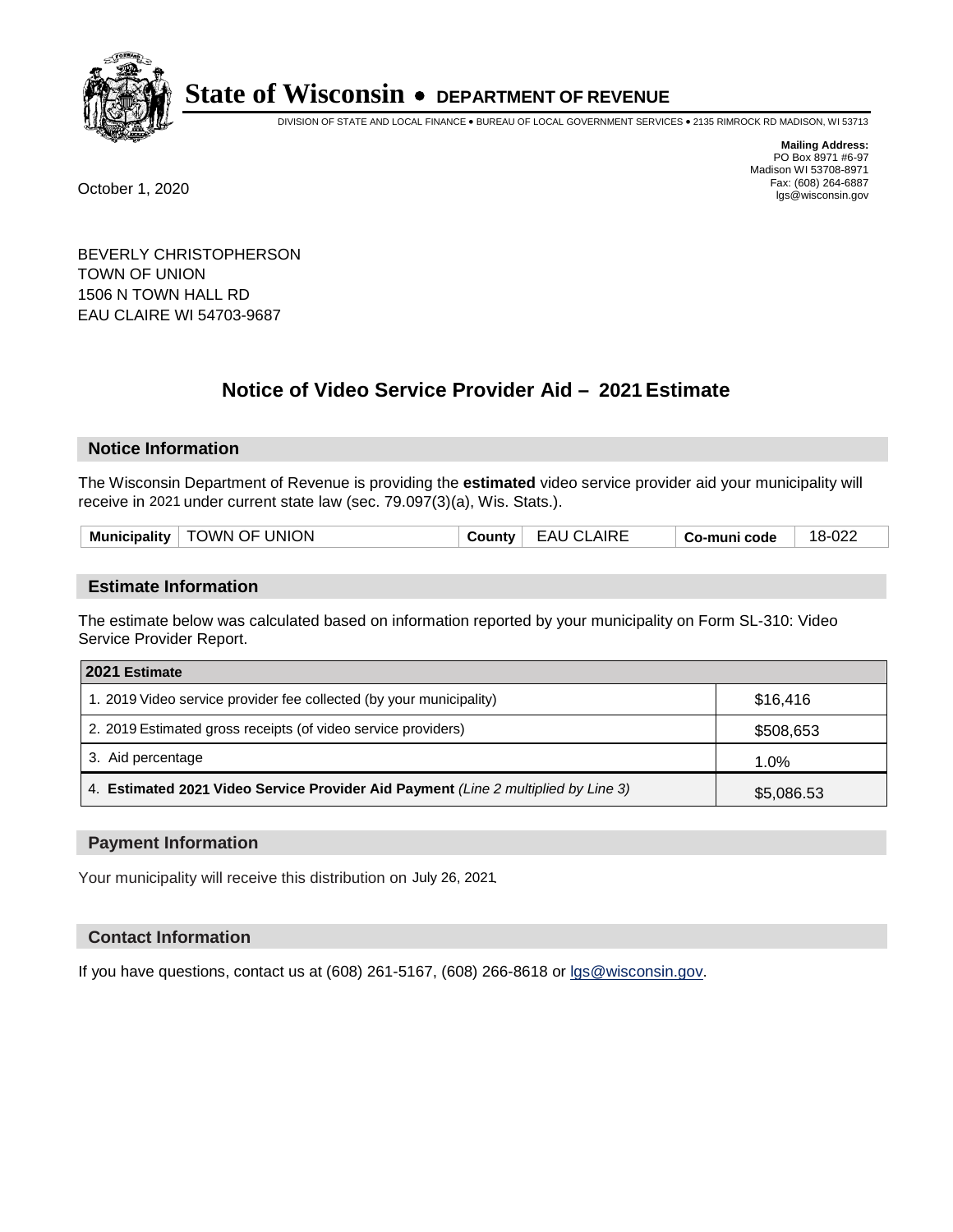

DIVISION OF STATE AND LOCAL FINANCE • BUREAU OF LOCAL GOVERNMENT SERVICES • 2135 RIMROCK RD MADISON, WI 53713

**Mailing Address:** PO Box 8971 #6-97 Madison WI 53708-8971<br>Fax: (608) 264-6887 Fax: (608) 264-6887 October 1, 2020 lgs@wisconsin.gov

JANELLE HENNING TOWN OF WASHINGTON 5750 OLD TOWN HALL RD EAU CLAIRE WI 54701-8948

# **Notice of Video Service Provider Aid - 2021 Estimate**

## **Notice Information**

The Wisconsin Department of Revenue is providing the **estimated** video service provider aid your municipality will receive in 2021 under current state law (sec. 79.097(3)(a), Wis. Stats.).

| Municipality   TOWN OF WASHINGTON<br>County   EAU CLAIRE<br>18-024<br>Co-muni code |  |
|------------------------------------------------------------------------------------|--|
|------------------------------------------------------------------------------------|--|

#### **Estimate Information**

The estimate below was calculated based on information reported by your municipality on Form SL-310: Video Service Provider Report.

| 2021 Estimate                                                                      |             |  |
|------------------------------------------------------------------------------------|-------------|--|
| 1. 2019 Video service provider fee collected (by your municipality)                | \$76.938    |  |
| 2. 2019 Estimated gross receipts (of video service providers)                      | \$1,923,442 |  |
| 3. Aid percentage                                                                  | $1.0\%$     |  |
| 4. Estimated 2021 Video Service Provider Aid Payment (Line 2 multiplied by Line 3) | \$19,234.42 |  |

#### **Payment Information**

Your municipality will receive this distribution on July 26, 2021.

## **Contact Information**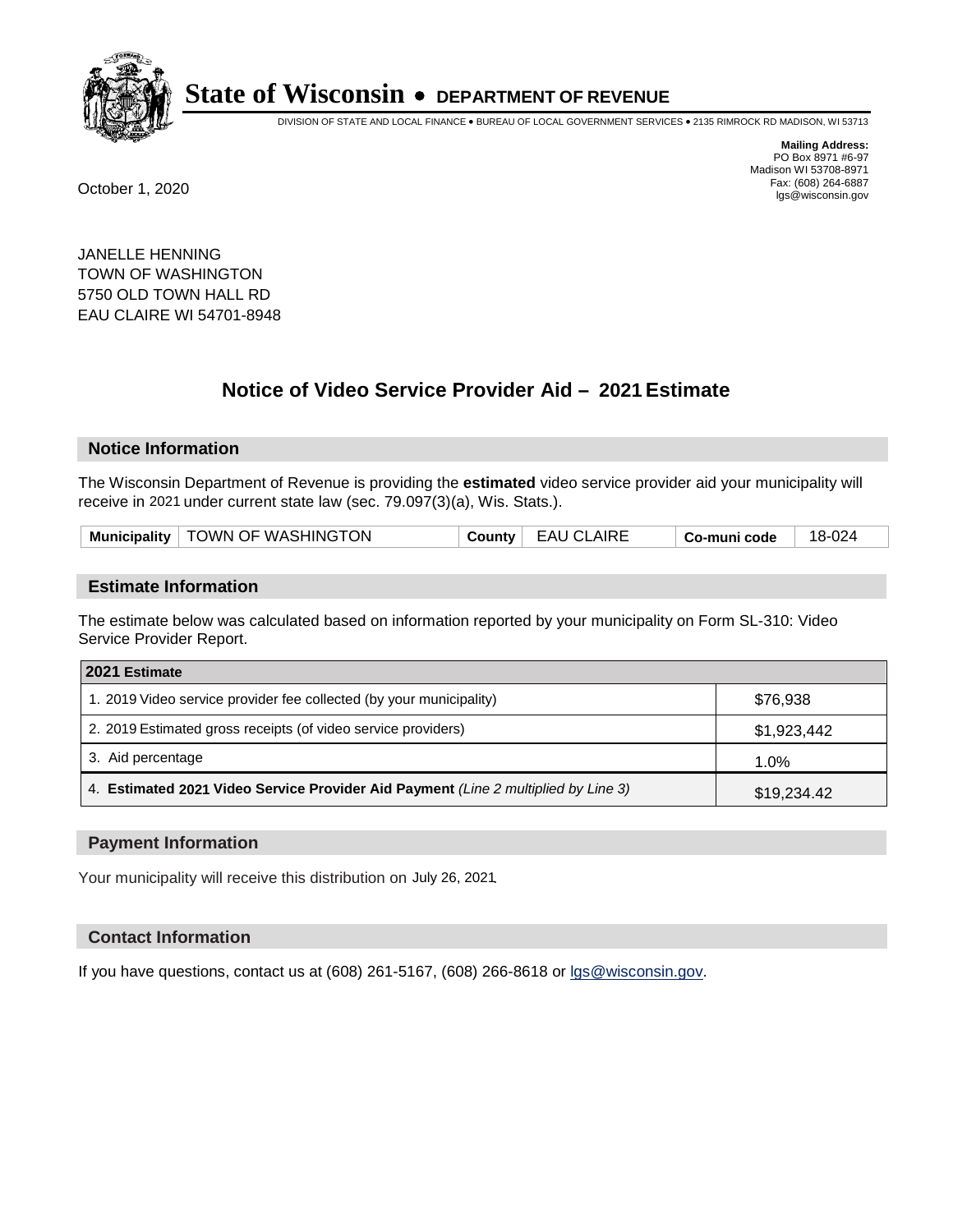

DIVISION OF STATE AND LOCAL FINANCE • BUREAU OF LOCAL GOVERNMENT SERVICES • 2135 RIMROCK RD MADISON, WI 53713

**Mailing Address:** PO Box 8971 #6-97 Madison WI 53708-8971<br>Fax: (608) 264-6887 Fax: (608) 264-6887 October 1, 2020 lgs@wisconsin.gov

CYNTHIA BAUER CITY OF ALTOONA 1303 LYNN AVE ALTOONA WI 54720-0008

# **Notice of Video Service Provider Aid - 2021 Estimate**

## **Notice Information**

The Wisconsin Department of Revenue is providing the **estimated** video service provider aid your municipality will receive in 2021 under current state law (sec. 79.097(3)(a), Wis. Stats.).

|--|

#### **Estimate Information**

The estimate below was calculated based on information reported by your municipality on Form SL-310: Video Service Provider Report.

| 2021 Estimate                                                                      |             |  |
|------------------------------------------------------------------------------------|-------------|--|
| 1. 2019 Video service provider fee collected (by your municipality)                | \$94.580    |  |
| 2. 2019 Estimated gross receipts (of video service providers)                      | \$1,891,603 |  |
| 3. Aid percentage                                                                  | 1.0%        |  |
| 4. Estimated 2021 Video Service Provider Aid Payment (Line 2 multiplied by Line 3) | \$18,916.03 |  |

#### **Payment Information**

Your municipality will receive this distribution on July 26, 2021.

## **Contact Information**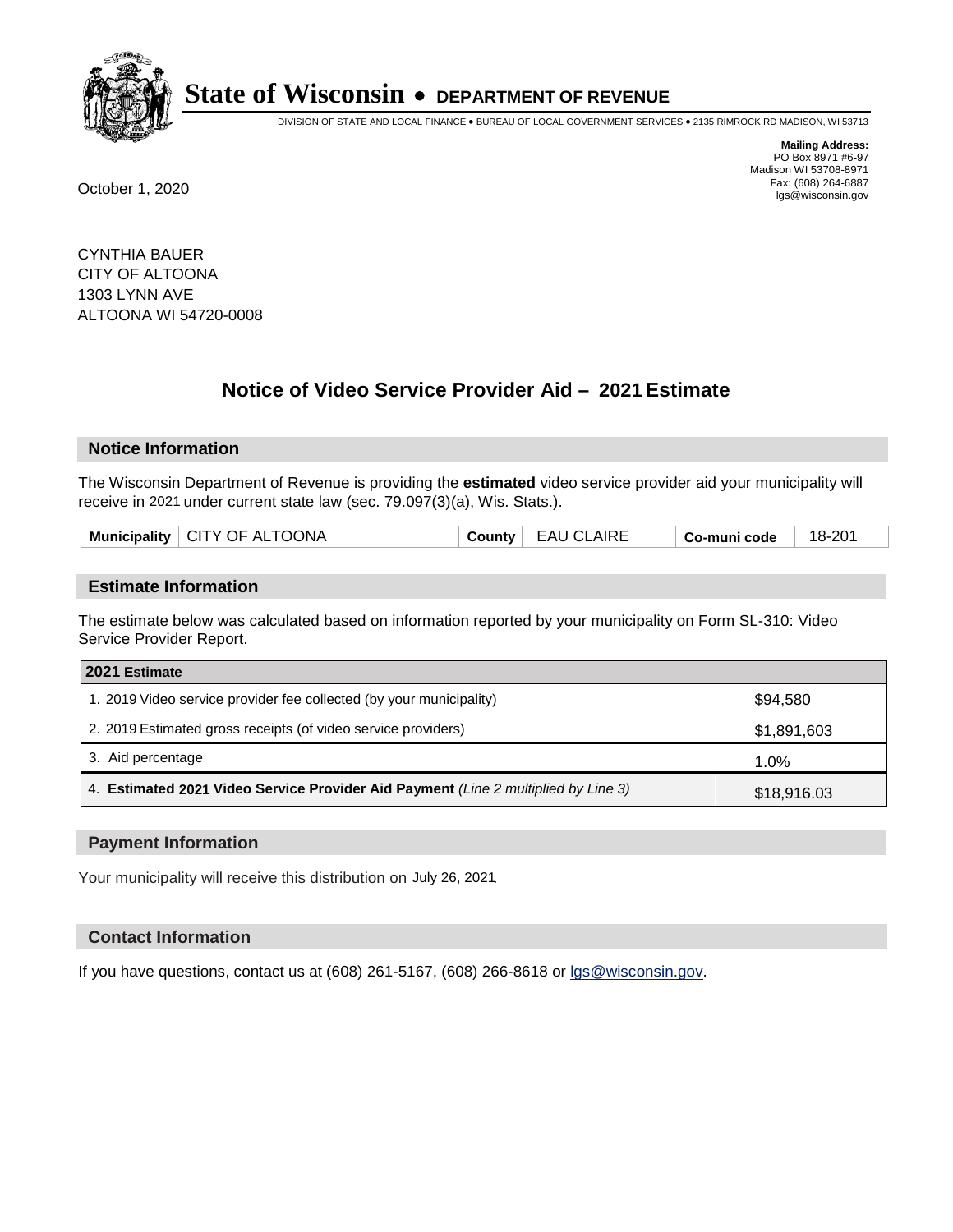

DIVISION OF STATE AND LOCAL FINANCE • BUREAU OF LOCAL GOVERNMENT SERVICES • 2135 RIMROCK RD MADISON, WI 53713

**Mailing Address:** PO Box 8971 #6-97 Madison WI 53708-8971<br>Fax: (608) 264-6887 Fax: (608) 264-6887 October 1, 2020 lgs@wisconsin.gov

CARRIE RIEPL CITY OF EAU CLAIRE 203 S FARWELL ST EAU CLAIRE WI 54702-3718

# **Notice of Video Service Provider Aid - 2021 Estimate**

## **Notice Information**

The Wisconsin Department of Revenue is providing the **estimated** video service provider aid your municipality will receive in 2021 under current state law (sec. 79.097(3)(a), Wis. Stats.).

| Municipality   CITY OF EAU CLAIRE<br><b>EAU CLAIRE</b><br>County | 18-221<br>Co-muni code |
|------------------------------------------------------------------|------------------------|
|------------------------------------------------------------------|------------------------|

#### **Estimate Information**

The estimate below was calculated based on information reported by your municipality on Form SL-310: Video Service Provider Report.

| 2021 Estimate                                                                      |              |
|------------------------------------------------------------------------------------|--------------|
| 1. 2019 Video service provider fee collected (by your municipality)                | \$668,102    |
| 2. 2019 Estimated gross receipts (of video service providers)                      | \$13,362,035 |
| 3. Aid percentage                                                                  | $1.0\%$      |
| 4. Estimated 2021 Video Service Provider Aid Payment (Line 2 multiplied by Line 3) | \$133,620.35 |

#### **Payment Information**

Your municipality will receive this distribution on July 26, 2021.

## **Contact Information**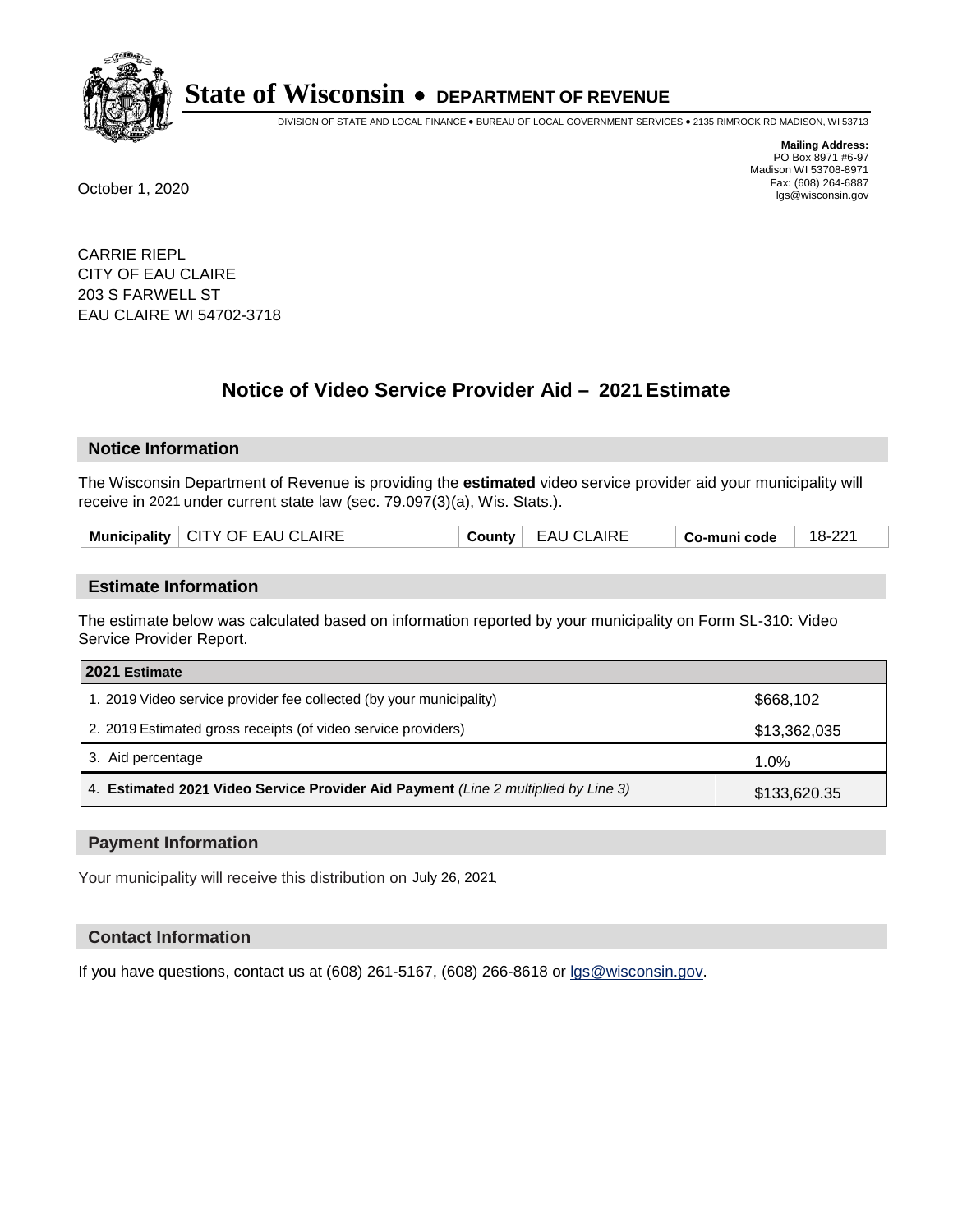

DIVISION OF STATE AND LOCAL FINANCE • BUREAU OF LOCAL GOVERNMENT SERVICES • 2135 RIMROCK RD MADISON, WI 53713

**Mailing Address:** PO Box 8971 #6-97 Madison WI 53708-8971<br>Fax: (608) 264-6887 Fax: (608) 264-6887 October 1, 2020 lgs@wisconsin.gov

SHELLY VANPEMBROOK TOWN OF FLORENCE PO BOX 247 FLORENCE WI 54121-0247

# **Notice of Video Service Provider Aid - 2021 Estimate**

## **Notice Information**

The Wisconsin Department of Revenue is providing the **estimated** video service provider aid your municipality will receive in 2021 under current state law (sec. 79.097(3)(a), Wis. Stats.).

| Municipality   TOWN OF FLORENCE<br>County   FLORENCE<br>19-010<br>Co-muni code |  |
|--------------------------------------------------------------------------------|--|
|--------------------------------------------------------------------------------|--|

#### **Estimate Information**

The estimate below was calculated based on information reported by your municipality on Form SL-310: Video Service Provider Report.

| 2021 Estimate                                                                      |            |
|------------------------------------------------------------------------------------|------------|
| 1. 2019 Video service provider fee collected (by your municipality)                | \$19,236   |
| 2. 2019 Estimated gross receipts (of video service providers)                      | \$384,727  |
| 3. Aid percentage                                                                  | 1.0%       |
| 4. Estimated 2021 Video Service Provider Aid Payment (Line 2 multiplied by Line 3) | \$3,847.27 |

#### **Payment Information**

Your municipality will receive this distribution on July 26, 2021.

## **Contact Information**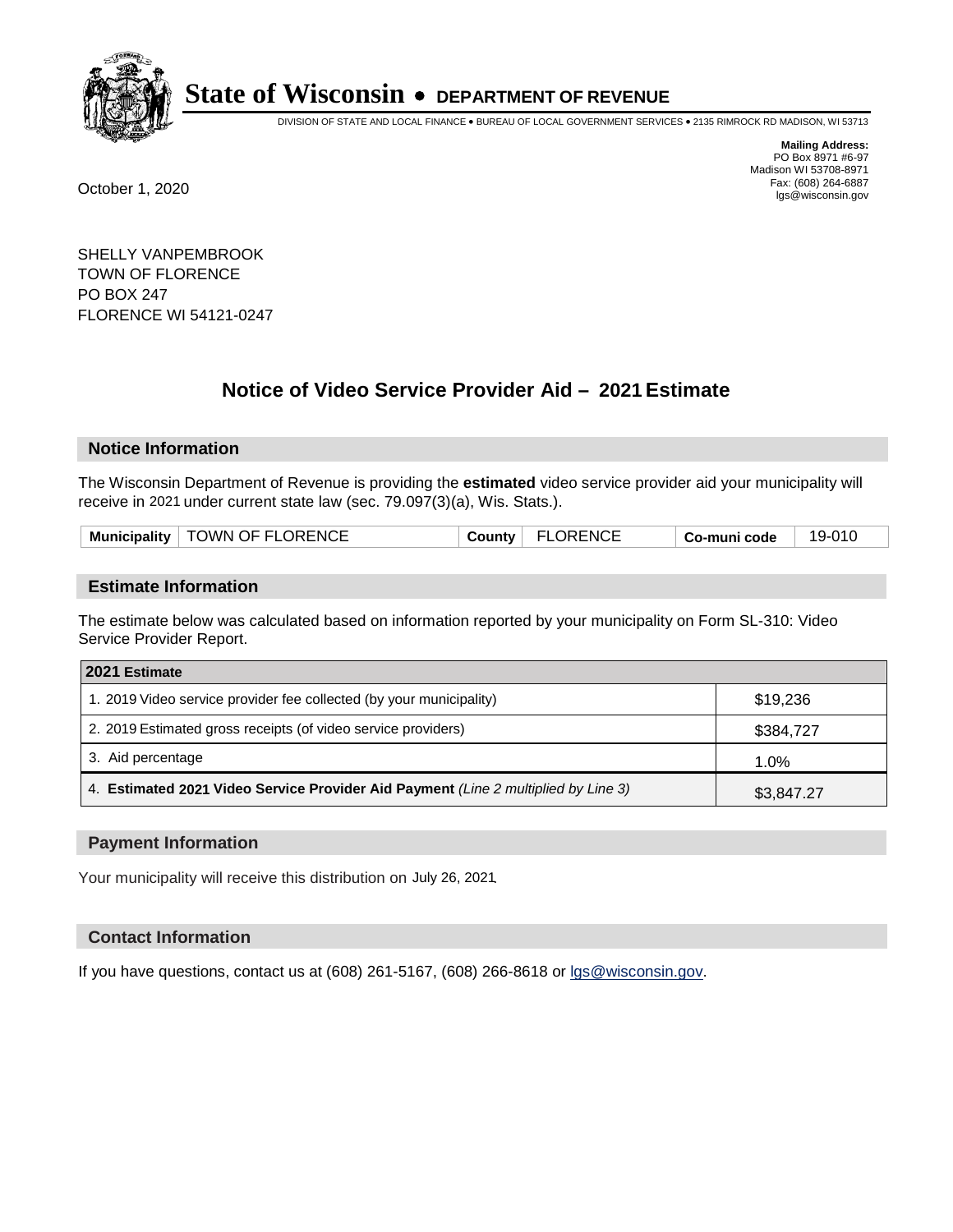

DIVISION OF STATE AND LOCAL FINANCE • BUREAU OF LOCAL GOVERNMENT SERVICES • 2135 RIMROCK RD MADISON, WI 53713

**Mailing Address:** PO Box 8971 #6-97 Madison WI 53708-8971<br>Fax: (608) 264-6887 Fax: (608) 264-6887 October 1, 2020 lgs@wisconsin.gov

KAREN FONTAINE TOWN OF ELDORADO N7764 COUNTY ROAD C ELDORADO WI 54932

# **Notice of Video Service Provider Aid - 2021 Estimate**

## **Notice Information**

The Wisconsin Department of Revenue is providing the **estimated** video service provider aid your municipality will receive in 2021 under current state law (sec. 79.097(3)(a), Wis. Stats.).

| Municipality   TOWN OF ELDORADO<br>FOND DU LAC<br>20-014<br>County<br>Co-muni code |  |
|------------------------------------------------------------------------------------|--|
|------------------------------------------------------------------------------------|--|

#### **Estimate Information**

The estimate below was calculated based on information reported by your municipality on Form SL-310: Video Service Provider Report.

| 2021 Estimate                                                                      |            |
|------------------------------------------------------------------------------------|------------|
| 1. 2019 Video service provider fee collected (by your municipality)                | \$5,010    |
| 2. 2019 Estimated gross receipts (of video service providers)                      | \$100,217  |
| 3. Aid percentage                                                                  | 1.0%       |
| 4. Estimated 2021 Video Service Provider Aid Payment (Line 2 multiplied by Line 3) | \$1,002.17 |

#### **Payment Information**

Your municipality will receive this distribution on July 26, 2021.

## **Contact Information**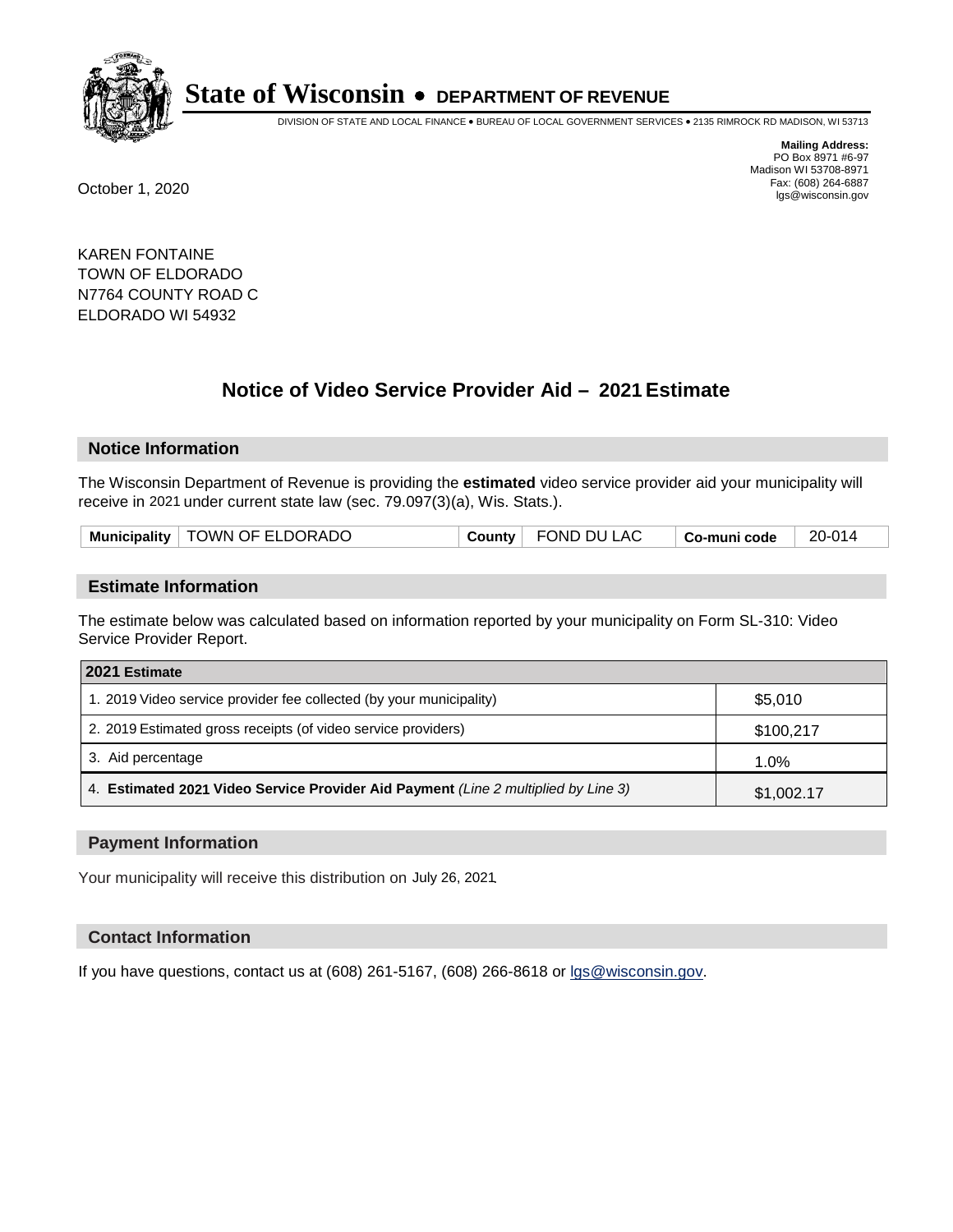

DIVISION OF STATE AND LOCAL FINANCE • BUREAU OF LOCAL GOVERNMENT SERVICES • 2135 RIMROCK RD MADISON, WI 53713

**Mailing Address:** PO Box 8971 #6-97 Madison WI 53708-8971<br>Fax: (608) 264-6887 Fax: (608) 264-6887 October 1, 2020 lgs@wisconsin.gov

PATTI SUPPLE TOWN OF FOND DU LAC N5256 COUNTY RD V FOND DU LAC WI 54937-9096

# **Notice of Video Service Provider Aid - 2021 Estimate**

## **Notice Information**

The Wisconsin Department of Revenue is providing the **estimated** video service provider aid your municipality will receive in 2021 under current state law (sec. 79.097(3)(a), Wis. Stats.).

| Municipality   TOWN OF FOND DU LAC |  | County FOND DU LAC | $\vdash$ Co-muni code | 20-018 |
|------------------------------------|--|--------------------|-----------------------|--------|
|------------------------------------|--|--------------------|-----------------------|--------|

#### **Estimate Information**

The estimate below was calculated based on information reported by your municipality on Form SL-310: Video Service Provider Report.

| 2021 Estimate                                                                      |             |
|------------------------------------------------------------------------------------|-------------|
| 1. 2019 Video service provider fee collected (by your municipality)                | \$54,317    |
| 2. 2019 Estimated gross receipts (of video service providers)                      | \$1,009,826 |
| 3. Aid percentage                                                                  | 1.0%        |
| 4. Estimated 2021 Video Service Provider Aid Payment (Line 2 multiplied by Line 3) | \$10,098.26 |

#### **Payment Information**

Your municipality will receive this distribution on July 26, 2021.

## **Contact Information**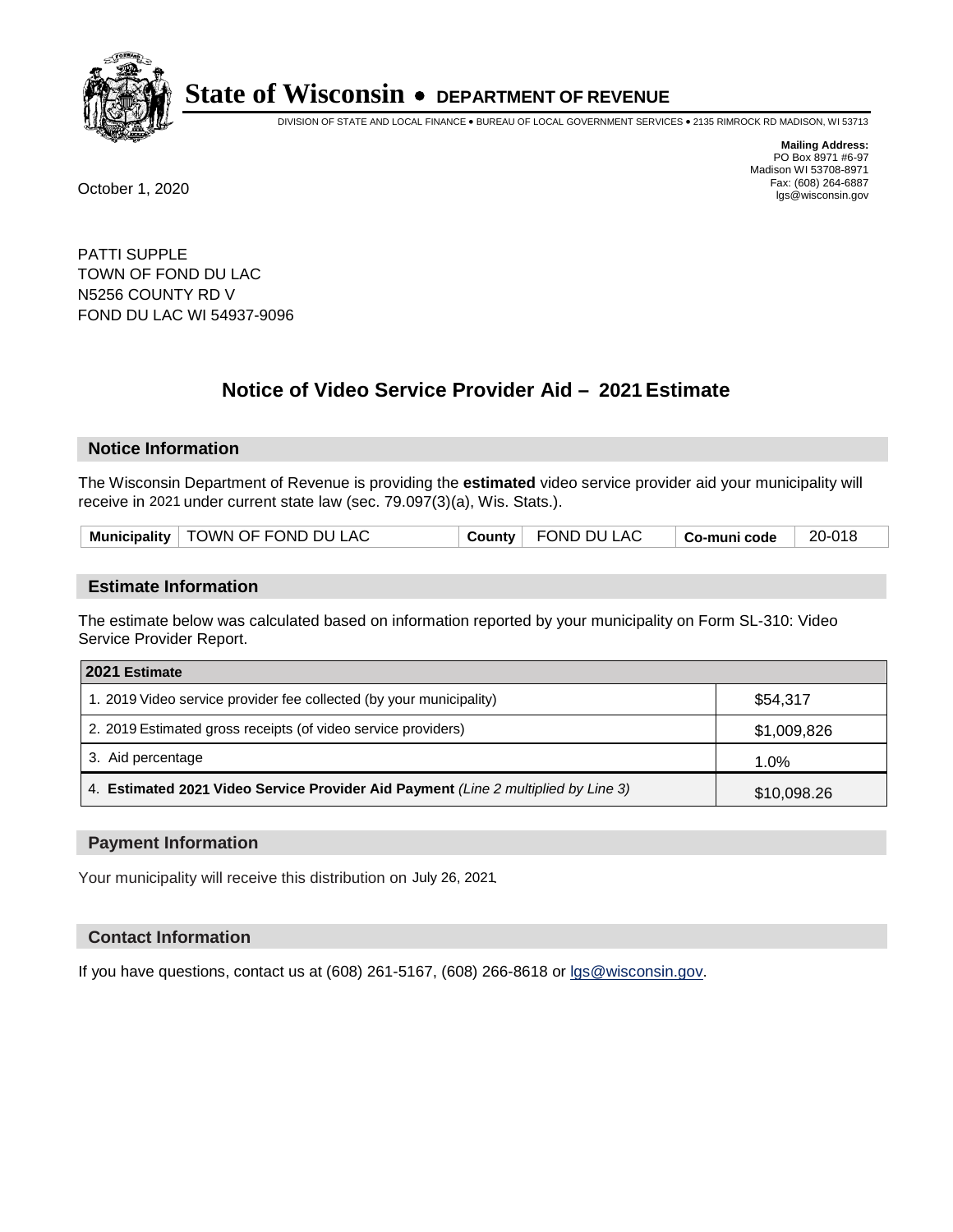

DIVISION OF STATE AND LOCAL FINANCE • BUREAU OF LOCAL GOVERNMENT SERVICES • 2135 RIMROCK RD MADISON, WI 53713

**Mailing Address:** PO Box 8971 #6-97 Madison WI 53708-8971<br>Fax: (608) 264-6887 Fax: (608) 264-6887 October 1, 2020 lgs@wisconsin.gov

GLENN BOLDEN TOWN OF FRIENDSHIP N8603 LAKESHORE DR FOND DU LAC WI 54937

# **Notice of Video Service Provider Aid - 2021 Estimate**

## **Notice Information**

The Wisconsin Department of Revenue is providing the **estimated** video service provider aid your municipality will receive in 2021 under current state law (sec. 79.097(3)(a), Wis. Stats.).

| Municipality   TOWN OF FRIENDSHIP | $\sqrt{ }$ FOND DU LAC<br><b>County</b> | ∣ Co-muni code | 20-022 |
|-----------------------------------|-----------------------------------------|----------------|--------|
|-----------------------------------|-----------------------------------------|----------------|--------|

#### **Estimate Information**

The estimate below was calculated based on information reported by your municipality on Form SL-310: Video Service Provider Report.

| 2021 Estimate                                                                      |            |
|------------------------------------------------------------------------------------|------------|
| 1. 2019 Video service provider fee collected (by your municipality)                | \$32,434   |
| 2. 2019 Estimated gross receipts (of video service providers)                      | \$648,674  |
| 3. Aid percentage                                                                  | 1.0%       |
| 4. Estimated 2021 Video Service Provider Aid Payment (Line 2 multiplied by Line 3) | \$6,486.74 |

#### **Payment Information**

Your municipality will receive this distribution on July 26, 2021.

## **Contact Information**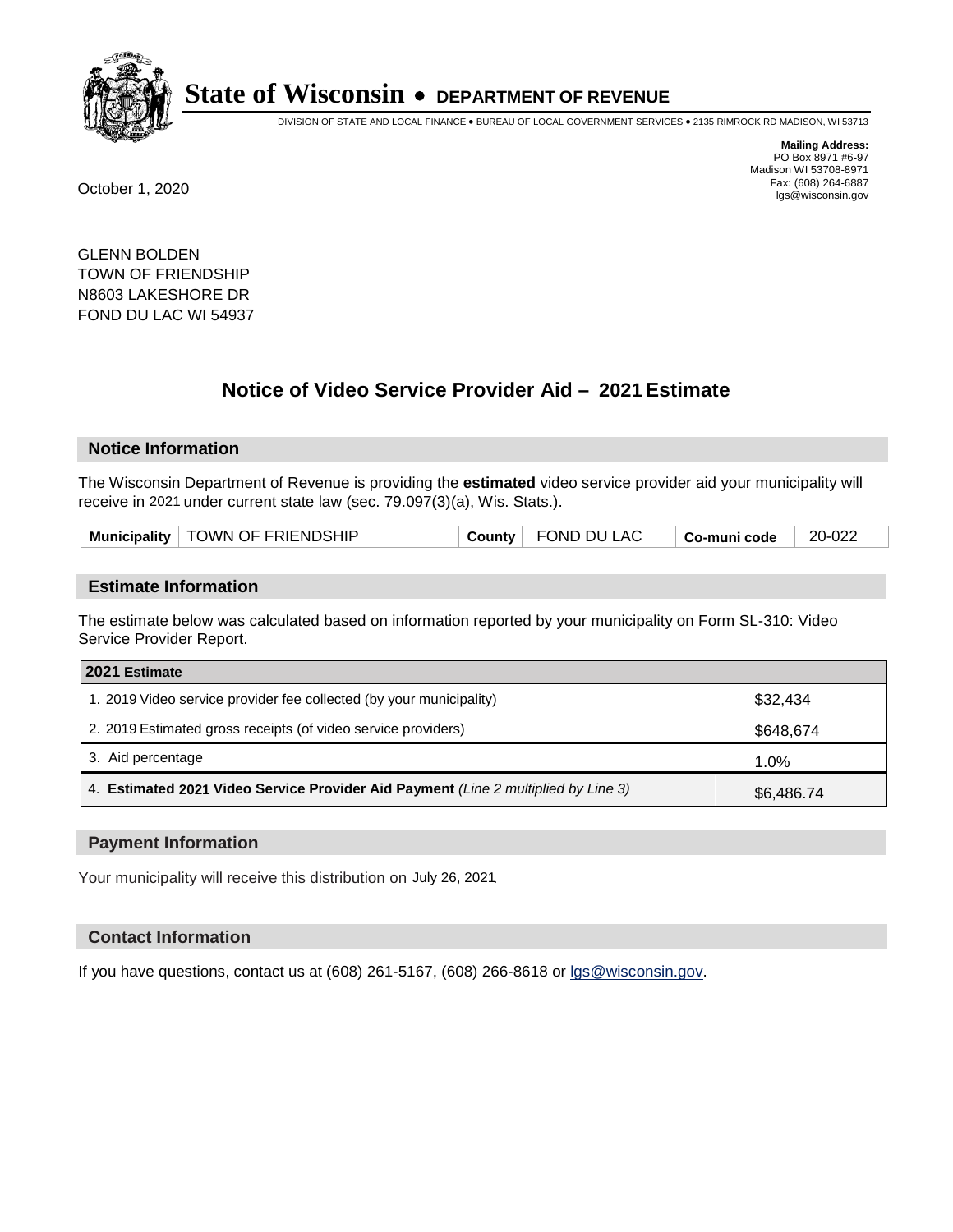

DIVISION OF STATE AND LOCAL FINANCE • BUREAU OF LOCAL GOVERNMENT SERVICES • 2135 RIMROCK RD MADISON, WI 53713

**Mailing Address:** PO Box 8971 #6-97 Madison WI 53708-8971<br>Fax: (608) 264-6887 Fax: (608) 264-6887 October 1, 2020 lgs@wisconsin.gov

MARLENE SIPPEL TOWN OF MARSHFIELD P.O. BOX 94 MT CALVARY WI 53057-0094

# **Notice of Video Service Provider Aid - 2021 Estimate**

## **Notice Information**

The Wisconsin Department of Revenue is providing the **estimated** video service provider aid your municipality will receive in 2021 under current state law (sec. 79.097(3)(a), Wis. Stats.).

| Municipality   TOWN OF MARSHFIELD | County | FOND DU LAC | Co-muni code | 20-026 |  |
|-----------------------------------|--------|-------------|--------------|--------|--|
|-----------------------------------|--------|-------------|--------------|--------|--|

#### **Estimate Information**

The estimate below was calculated based on information reported by your municipality on Form SL-310: Video Service Provider Report.

| 2021 Estimate                                                                      |            |
|------------------------------------------------------------------------------------|------------|
| 1. 2019 Video service provider fee collected (by your municipality)                | \$6,175    |
| 2. 2019 Estimated gross receipts (of video service providers)                      | \$154,381  |
| 3. Aid percentage                                                                  | 1.0%       |
| 4. Estimated 2021 Video Service Provider Aid Payment (Line 2 multiplied by Line 3) | \$1,543.81 |

#### **Payment Information**

Your municipality will receive this distribution on July 26, 2021.

## **Contact Information**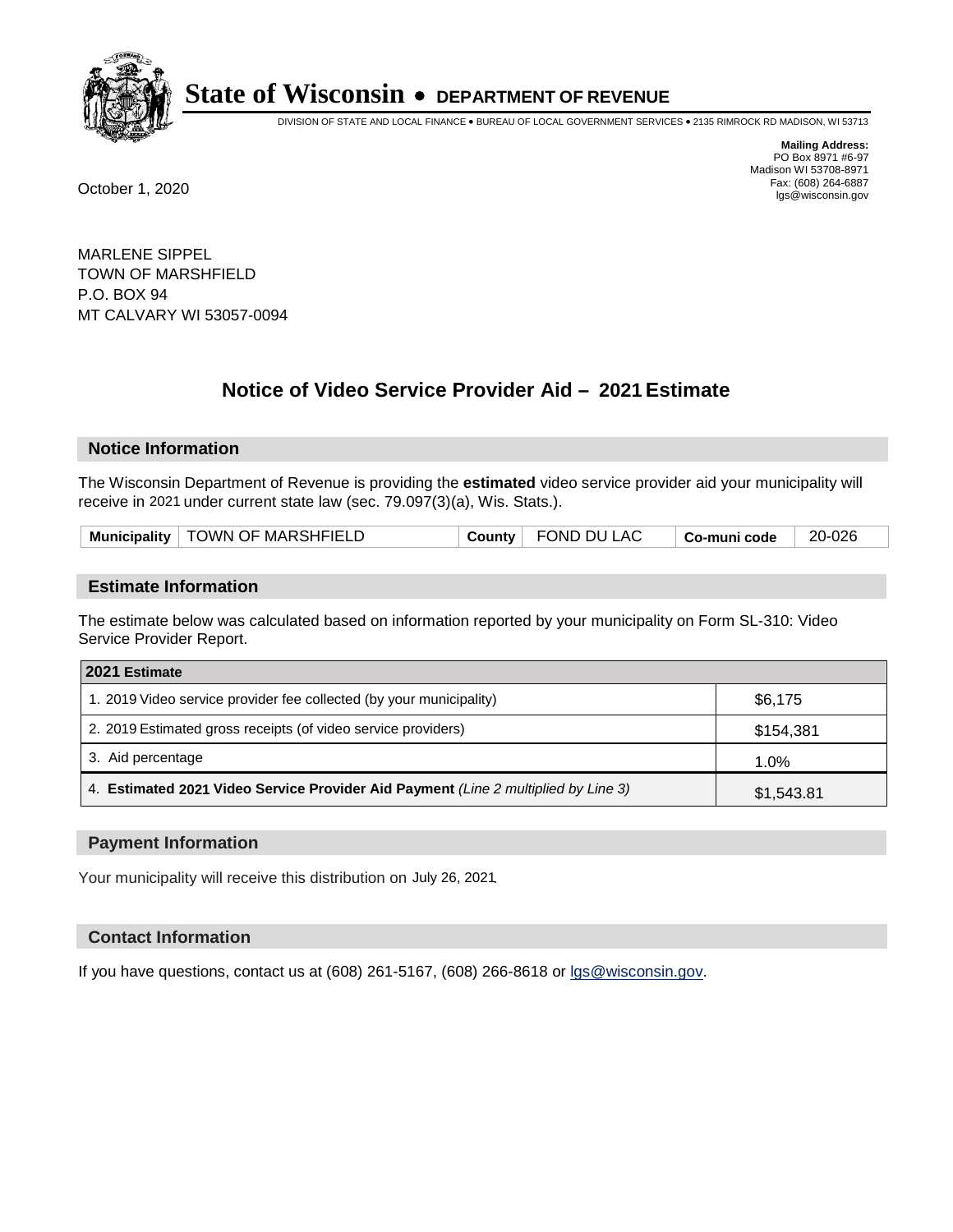

DIVISION OF STATE AND LOCAL FINANCE • BUREAU OF LOCAL GOVERNMENT SERVICES • 2135 RIMROCK RD MADISON, WI 53713

**Mailing Address:** PO Box 8971 #6-97 Madison WI 53708-8971<br>Fax: (608) 264-6887 Fax: (608) 264-6887 October 1, 2020 lgs@wisconsin.gov

CINDY BEIER TOWN OF RIPON W12797 CORK STREET RD RIPON WI 54971-9708

# **Notice of Video Service Provider Aid - 2021 Estimate**

## **Notice Information**

The Wisconsin Department of Revenue is providing the **estimated** video service provider aid your municipality will receive in 2021 under current state law (sec. 79.097(3)(a), Wis. Stats.).

| <b>Municipality</b> | OF RIPON<br><b>NWC</b> | .ounty | .AC<br>DΙ<br>)Ni | code<br>ື້ | 034<br>20 |
|---------------------|------------------------|--------|------------------|------------|-----------|
|                     |                        |        |                  |            |           |

#### **Estimate Information**

The estimate below was calculated based on information reported by your municipality on Form SL-310: Video Service Provider Report.

| 2021 Estimate                                                                      |            |  |  |
|------------------------------------------------------------------------------------|------------|--|--|
| 1. 2019 Video service provider fee collected (by your municipality)                | \$9,231    |  |  |
| 2. 2019 Estimated gross receipts (of video service providers)                      | \$184.627  |  |  |
| 3. Aid percentage                                                                  | 1.0%       |  |  |
| 4. Estimated 2021 Video Service Provider Aid Payment (Line 2 multiplied by Line 3) | \$1,846.27 |  |  |

#### **Payment Information**

Your municipality will receive this distribution on July 26, 2021.

## **Contact Information**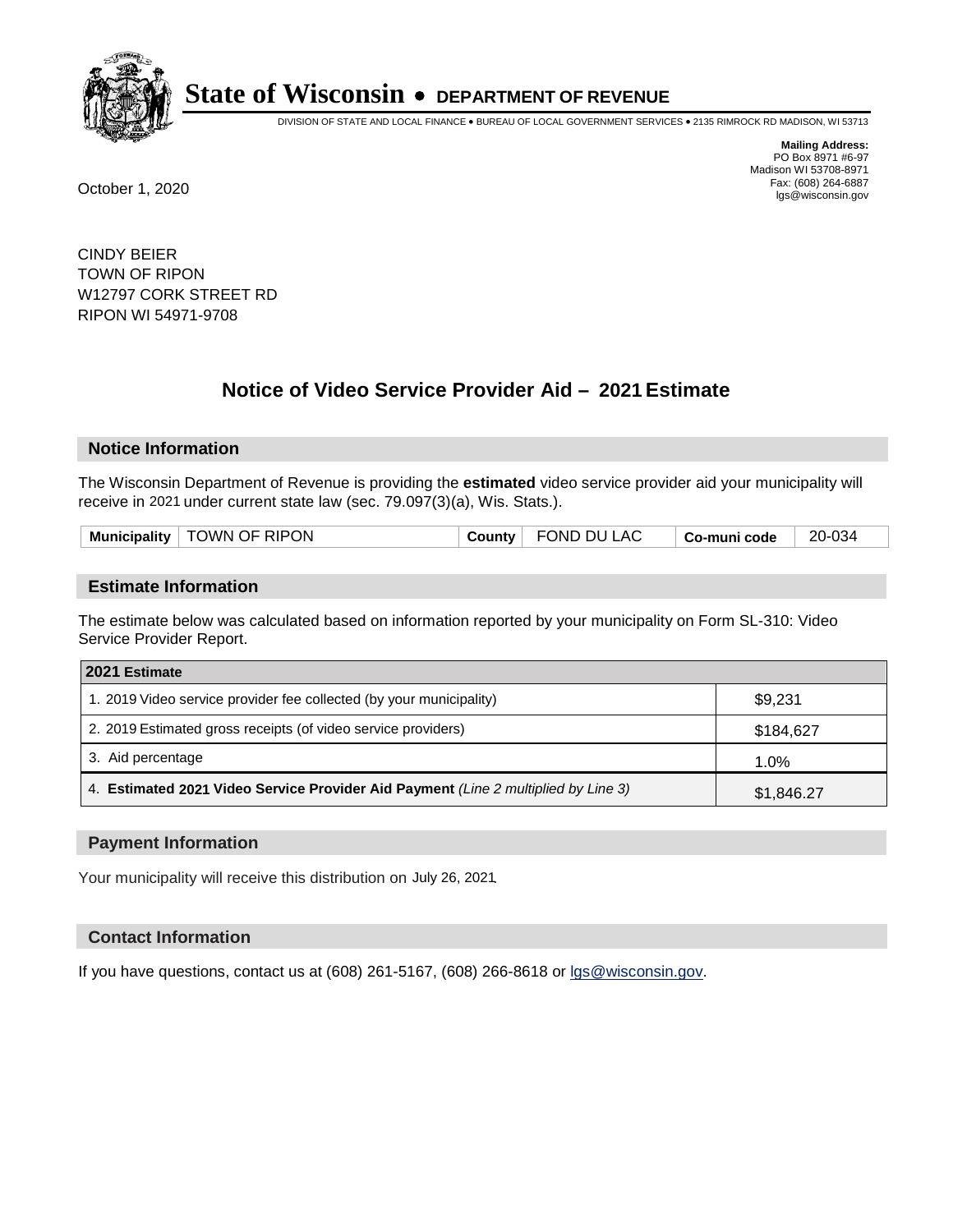

DIVISION OF STATE AND LOCAL FINANCE • BUREAU OF LOCAL GOVERNMENT SERVICES • 2135 RIMROCK RD MADISON, WI 53713

**Mailing Address:** PO Box 8971 #6-97 Madison WI 53708-8971<br>Fax: (608) 264-6887 Fax: (608) 264-6887 October 1, 2020 lgs@wisconsin.gov

KRIS MARCOE TOWN OF TAYCHEEDAH W4295 KIEKHAEFER PKWY FOND DU LAC WI 54937-6802

# **Notice of Video Service Provider Aid - 2021 Estimate**

## **Notice Information**

The Wisconsin Department of Revenue is providing the **estimated** video service provider aid your municipality will receive in 2021 under current state law (sec. 79.097(3)(a), Wis. Stats.).

| Municipality   TOWN OF TAYCHEEDAH<br>FOND DU LAC<br>County<br>$\mid$ Co-muni code | 20-040 |
|-----------------------------------------------------------------------------------|--------|
|-----------------------------------------------------------------------------------|--------|

#### **Estimate Information**

The estimate below was calculated based on information reported by your municipality on Form SL-310: Video Service Provider Report.

| 2021 Estimate                                                                      |             |  |  |
|------------------------------------------------------------------------------------|-------------|--|--|
| 1. 2019 Video service provider fee collected (by your municipality)                | \$60,328    |  |  |
| 2. 2019 Estimated gross receipts (of video service providers)                      | \$1,206,555 |  |  |
| 3. Aid percentage                                                                  | 1.0%        |  |  |
| 4. Estimated 2021 Video Service Provider Aid Payment (Line 2 multiplied by Line 3) | \$12,065.55 |  |  |

#### **Payment Information**

Your municipality will receive this distribution on July 26, 2021.

## **Contact Information**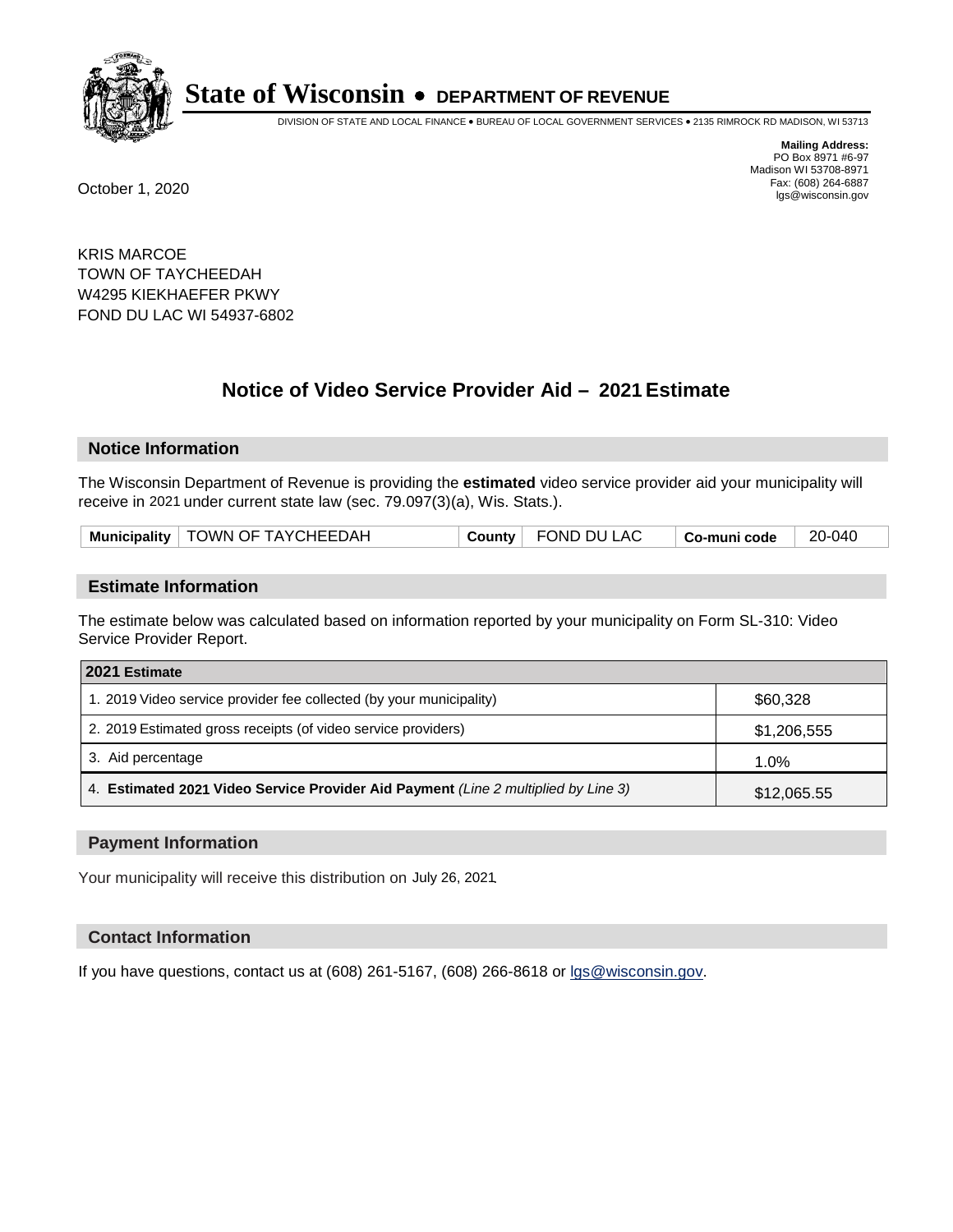

DIVISION OF STATE AND LOCAL FINANCE • BUREAU OF LOCAL GOVERNMENT SERVICES • 2135 RIMROCK RD MADISON, WI 53713

**Mailing Address:** PO Box 8971 #6-97 Madison WI 53708-8971<br>Fax: (608) 264-6887 Fax: (608) 264-6887 October 1, 2020 lgs@wisconsin.gov

CORINNE VANDE ZANDE VILLAGE OF BRANDON PO BOX 385 BRANDON WI 53919-0385

# **Notice of Video Service Provider Aid - 2021 Estimate**

## **Notice Information**

The Wisconsin Department of Revenue is providing the **estimated** video service provider aid your municipality will receive in 2021 under current state law (sec. 79.097(3)(a), Wis. Stats.).

| Municipality   VILLAGE OF BRANDON | <b>County</b> FOND DU LAC | 20-106<br>$\mid$ Co-muni code |
|-----------------------------------|---------------------------|-------------------------------|
|-----------------------------------|---------------------------|-------------------------------|

#### **Estimate Information**

The estimate below was calculated based on information reported by your municipality on Form SL-310: Video Service Provider Report.

| 2021 Estimate                                                                      |            |  |  |
|------------------------------------------------------------------------------------|------------|--|--|
| 1. 2019 Video service provider fee collected (by your municipality)                | \$7.108    |  |  |
| 2. 2019 Estimated gross receipts (of video service providers)                      | \$236,965  |  |  |
| 3. Aid percentage                                                                  | 1.0%       |  |  |
| 4. Estimated 2021 Video Service Provider Aid Payment (Line 2 multiplied by Line 3) | \$2,369.65 |  |  |

#### **Payment Information**

Your municipality will receive this distribution on July 26, 2021.

## **Contact Information**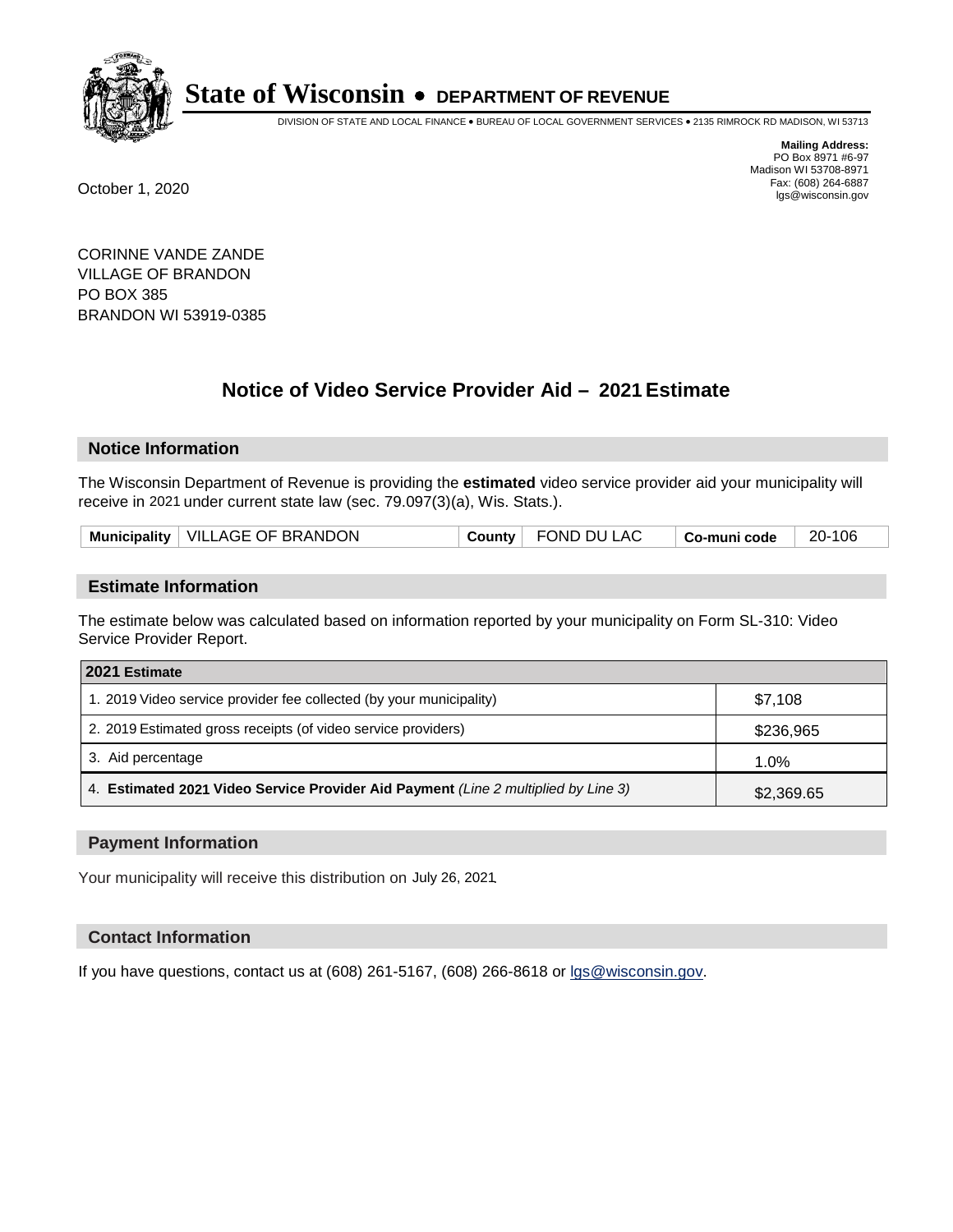

DIVISION OF STATE AND LOCAL FINANCE • BUREAU OF LOCAL GOVERNMENT SERVICES • 2135 RIMROCK RD MADISON, WI 53713

**Mailing Address:** PO Box 8971 #6-97 Madison WI 53708-8971<br>Fax: (608) 264-6887 Fax: (608) 264-6887 October 1, 2020 lgs@wisconsin.gov

SHELBY SARAURER VILLAGE OF CAMPBELLSPORT 470 GRANDVIEW AVENUE CAMPBELLSPORT WI 53010-0709

# **Notice of Video Service Provider Aid - 2021 Estimate**

## **Notice Information**

The Wisconsin Department of Revenue is providing the **estimated** video service provider aid your municipality will receive in 2021 under current state law (sec. 79.097(3)(a), Wis. Stats.).

| Municipality   VILLAGE OF CAMPBELLSPORT |  | $\top$ County $\top$ FOND DU LAC | Co-muni code | 20-111 |
|-----------------------------------------|--|----------------------------------|--------------|--------|
|-----------------------------------------|--|----------------------------------|--------------|--------|

#### **Estimate Information**

The estimate below was calculated based on information reported by your municipality on Form SL-310: Video Service Provider Report.

| 2021 Estimate                                                                      |            |  |  |
|------------------------------------------------------------------------------------|------------|--|--|
| 1. 2019 Video service provider fee collected (by your municipality)                | \$14,535   |  |  |
| 2. 2019 Estimated gross receipts (of video service providers)                      | \$484,512  |  |  |
| 3. Aid percentage                                                                  | 1.0%       |  |  |
| 4. Estimated 2021 Video Service Provider Aid Payment (Line 2 multiplied by Line 3) | \$4,845.12 |  |  |

#### **Payment Information**

Your municipality will receive this distribution on July 26, 2021.

## **Contact Information**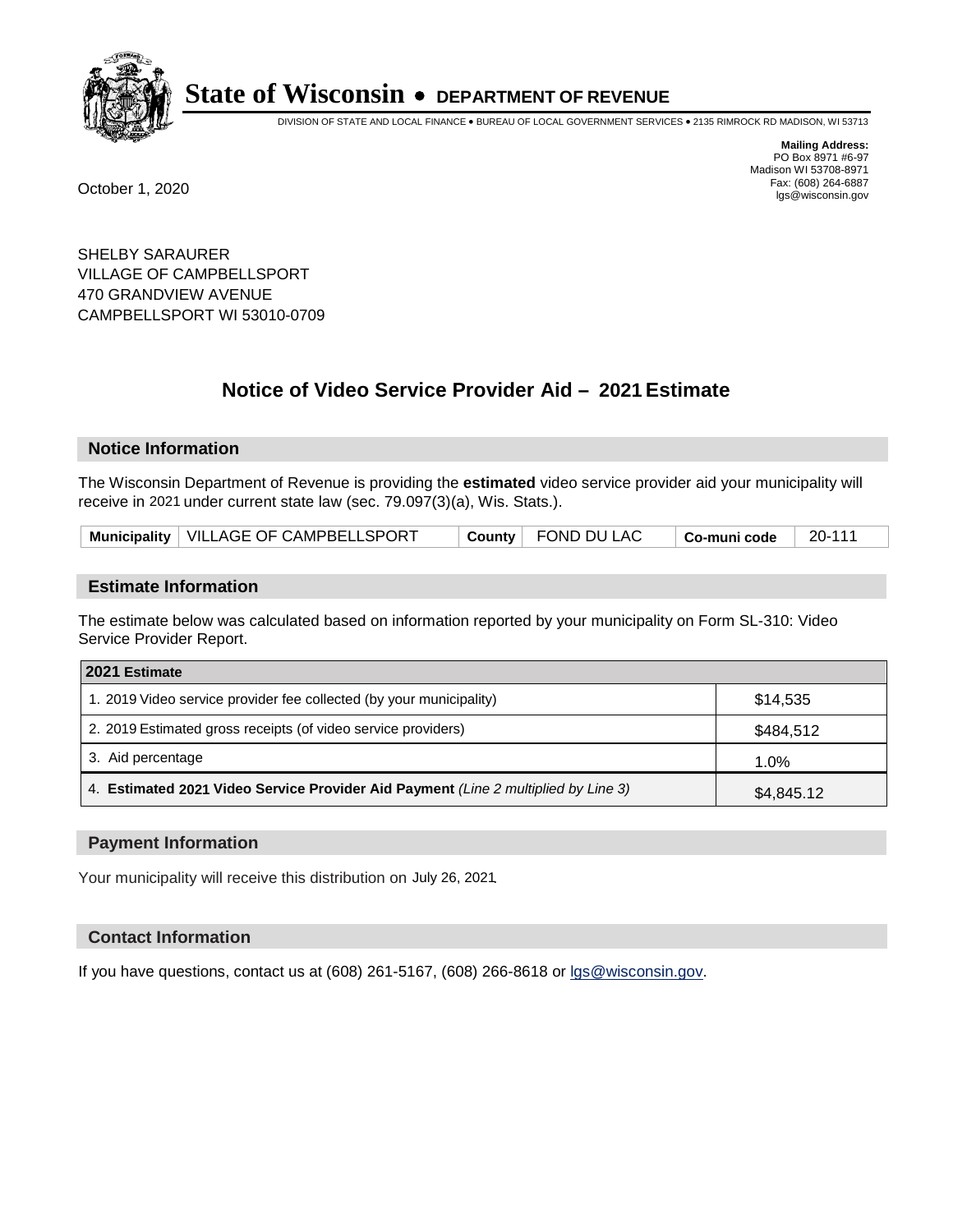

DIVISION OF STATE AND LOCAL FINANCE • BUREAU OF LOCAL GOVERNMENT SERVICES • 2135 RIMROCK RD MADISON, WI 53713

**Mailing Address:** PO Box 8971 #6-97 Madison WI 53708-8971<br>Fax: (608) 264-6887 Fax: (608) 264-6887 October 1, 2020 lgs@wisconsin.gov

KARI SCHLEFKE VILLAGE OF EDEN PO BOX 65 EDEN WI 53019-0065

# **Notice of Video Service Provider Aid - 2021 Estimate**

## **Notice Information**

The Wisconsin Department of Revenue is providing the **estimated** video service provider aid your municipality will receive in 2021 under current state law (sec. 79.097(3)(a), Wis. Stats.).

|  | Municipality | <b>VILLAGE OF EDEN</b> | ∵ountvٽ | OND DU LAC | Co-muni code | 20-121 |
|--|--------------|------------------------|---------|------------|--------------|--------|
|--|--------------|------------------------|---------|------------|--------------|--------|

#### **Estimate Information**

The estimate below was calculated based on information reported by your municipality on Form SL-310: Video Service Provider Report.

| 2021 Estimate                                                                      |            |  |  |
|------------------------------------------------------------------------------------|------------|--|--|
| 1. 2019 Video service provider fee collected (by your municipality)                | \$6,596    |  |  |
| 2. 2019 Estimated gross receipts (of video service providers)                      | \$219,879  |  |  |
| 3. Aid percentage                                                                  | 1.0%       |  |  |
| 4. Estimated 2021 Video Service Provider Aid Payment (Line 2 multiplied by Line 3) | \$2,198.79 |  |  |

#### **Payment Information**

Your municipality will receive this distribution on July 26, 2021.

## **Contact Information**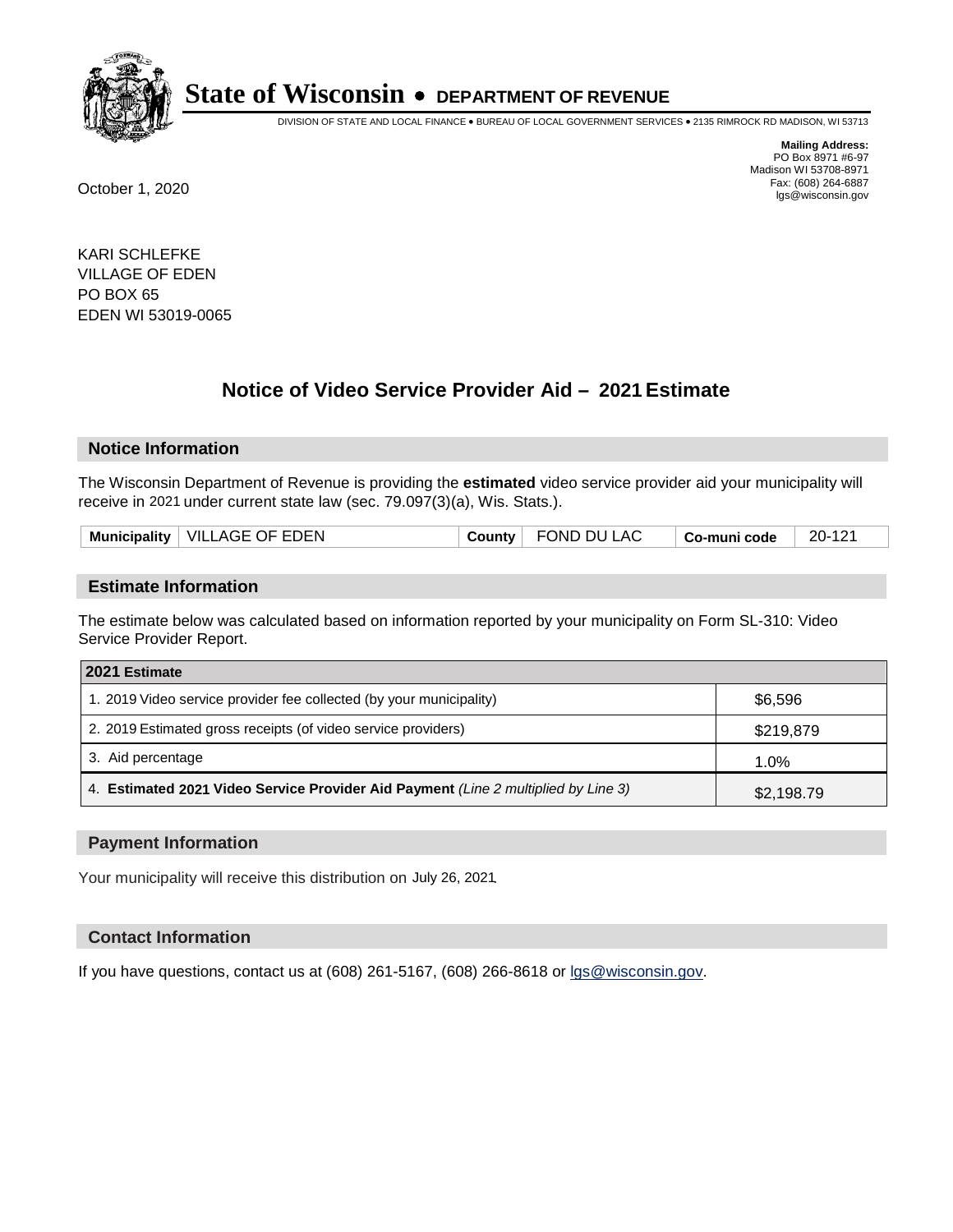

DIVISION OF STATE AND LOCAL FINANCE • BUREAU OF LOCAL GOVERNMENT SERVICES • 2135 RIMROCK RD MADISON, WI 53713

**Mailing Address:** PO Box 8971 #6-97 Madison WI 53708-8971<br>Fax: (608) 264-6887 Fax: (608) 264-6887 October 1, 2020 lgs@wisconsin.gov

NICK LEONARD VILLAGE OF NORTH FOND DU LAC 16 GARFIELD ST NORTH FOND DU LAC WI 54937-1399

# **Notice of Video Service Provider Aid - 2021 Estimate**

## **Notice Information**

The Wisconsin Department of Revenue is providing the **estimated** video service provider aid your municipality will receive in 2021 under current state law (sec. 79.097(3)(a), Wis. Stats.).

|  | Municipality   VILLAGE OF NORTH FOND DU LAC   County   FOND DU LAC |  |  | $\Box$ Co-muni code | 20-161 |  |
|--|--------------------------------------------------------------------|--|--|---------------------|--------|--|
|--|--------------------------------------------------------------------|--|--|---------------------|--------|--|

#### **Estimate Information**

The estimate below was calculated based on information reported by your municipality on Form SL-310: Video Service Provider Report.

| 2021 Estimate                                                                      |             |  |  |
|------------------------------------------------------------------------------------|-------------|--|--|
| 1. 2019 Video service provider fee collected (by your municipality)                | \$67.241    |  |  |
| 2. 2019 Estimated gross receipts (of video service providers)                      | \$1,344,812 |  |  |
| 3. Aid percentage                                                                  | 1.0%        |  |  |
| 4. Estimated 2021 Video Service Provider Aid Payment (Line 2 multiplied by Line 3) | \$13,448.12 |  |  |

#### **Payment Information**

Your municipality will receive this distribution on July 26, 2021.

## **Contact Information**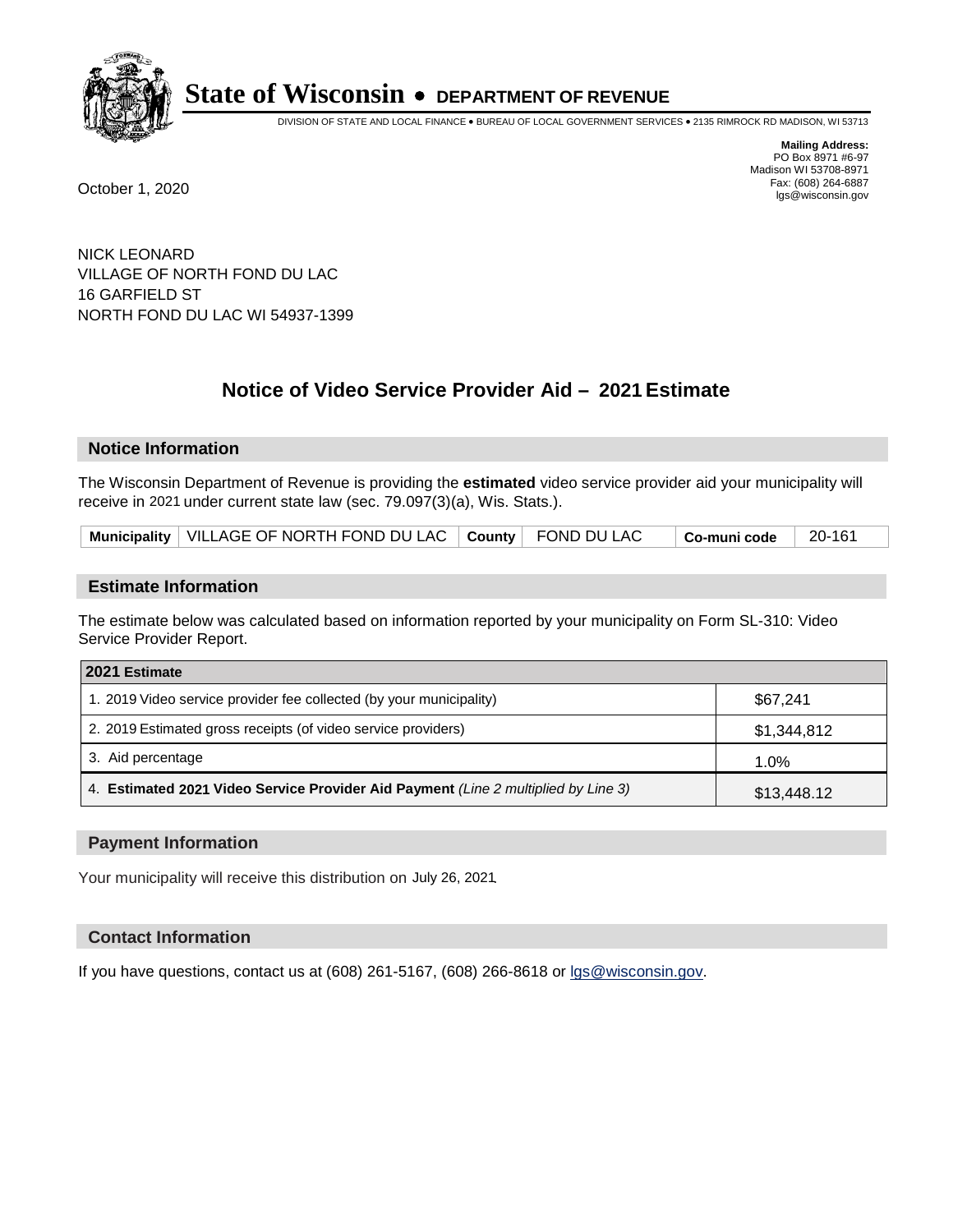

DIVISION OF STATE AND LOCAL FINANCE • BUREAU OF LOCAL GOVERNMENT SERVICES • 2135 RIMROCK RD MADISON, WI 53713

**Mailing Address:** PO Box 8971 #6-97 Madison WI 53708-8971<br>Fax: (608) 264-6887 Fax: (608) 264-6887 October 1, 2020 lgs@wisconsin.gov

EMILY WIRKUS VILLAGE OF ROSENDALE 211 NORTH GRANT ST ROSENDALE WI 54974

# **Notice of Video Service Provider Aid - 2021 Estimate**

## **Notice Information**

The Wisconsin Department of Revenue is providing the **estimated** video service provider aid your municipality will receive in 2021 under current state law (sec. 79.097(3)(a), Wis. Stats.).

| Municipality   VILLAGE OF ROSENDALE<br>County FOND DU LAC | $\overline{\phantom{a}}$ Co-muni code | 20-176 |
|-----------------------------------------------------------|---------------------------------------|--------|
|-----------------------------------------------------------|---------------------------------------|--------|

#### **Estimate Information**

The estimate below was calculated based on information reported by your municipality on Form SL-310: Video Service Provider Report.

| 2021 Estimate                                                                      |            |
|------------------------------------------------------------------------------------|------------|
| 1. 2019 Video service provider fee collected (by your municipality)                | \$7,539    |
| 2. 2019 Estimated gross receipts (of video service providers)                      | \$251,312  |
| 3. Aid percentage                                                                  | 1.0%       |
| 4. Estimated 2021 Video Service Provider Aid Payment (Line 2 multiplied by Line 3) | \$2,513.12 |

#### **Payment Information**

Your municipality will receive this distribution on July 26, 2021.

## **Contact Information**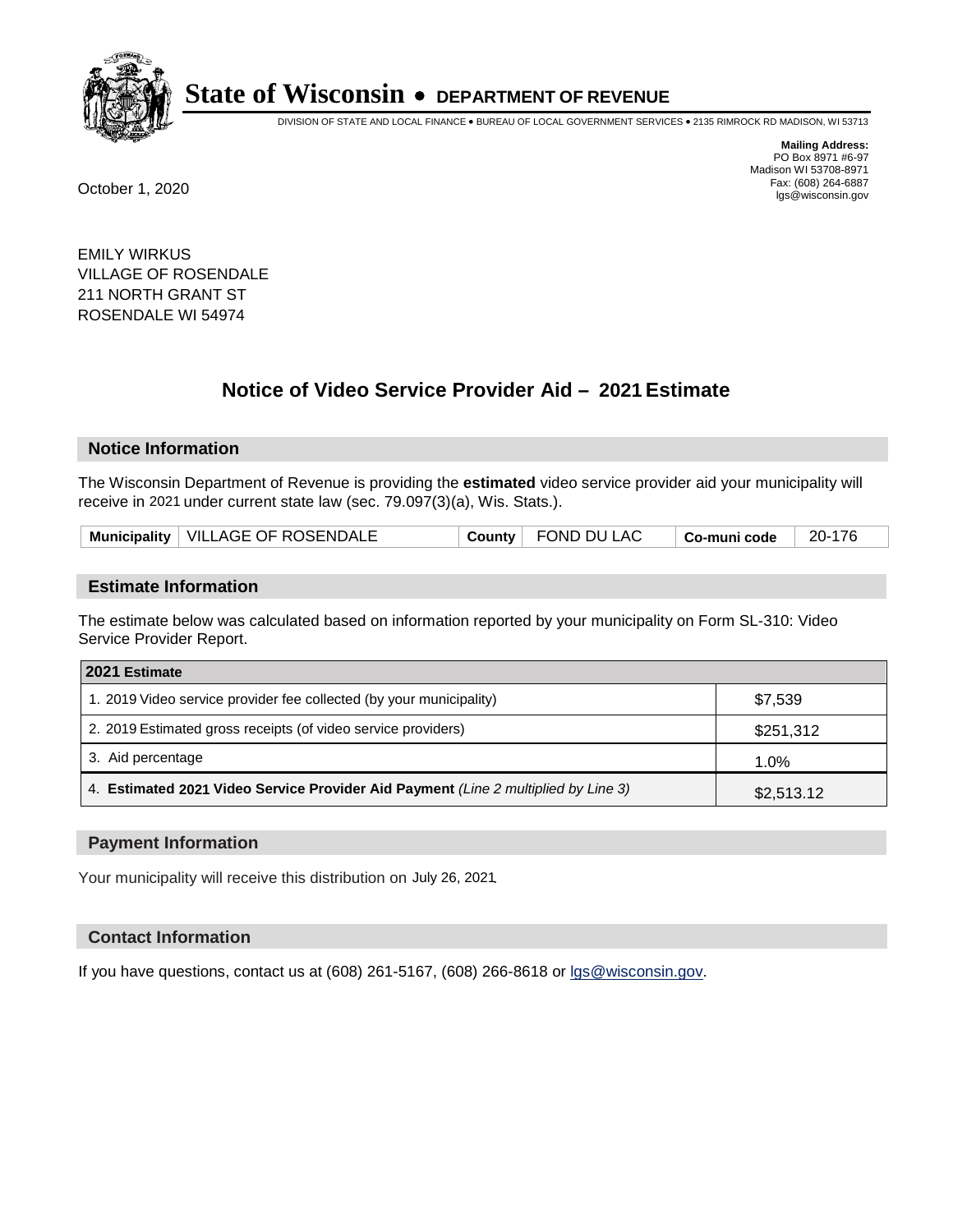

DIVISION OF STATE AND LOCAL FINANCE • BUREAU OF LOCAL GOVERNMENT SERVICES • 2135 RIMROCK RD MADISON, WI 53713

**Mailing Address:** PO Box 8971 #6-97 Madison WI 53708-8971<br>Fax: (608) 264-6887 Fax: (608) 264-6887 October 1, 2020 lgs@wisconsin.gov

MARGARET HEFTER CITY OF FOND DU LAC PO BOX 150 FOND DU LAC WI 54936-0150

# **Notice of Video Service Provider Aid - 2021 Estimate**

## **Notice Information**

The Wisconsin Department of Revenue is providing the **estimated** video service provider aid your municipality will receive in 2021 under current state law (sec. 79.097(3)(a), Wis. Stats.).

| Municipality   CITY OF FOND DU LAC | County | FOND DU LAC | ∣ Co-muni code | 20-226 |
|------------------------------------|--------|-------------|----------------|--------|
|------------------------------------|--------|-------------|----------------|--------|

#### **Estimate Information**

The estimate below was calculated based on information reported by your municipality on Form SL-310: Video Service Provider Report.

| 2021 Estimate                                                                      |              |
|------------------------------------------------------------------------------------|--------------|
| 1. 2019 Video service provider fee collected (by your municipality)                | \$577.061    |
| 2. 2019 Estimated gross receipts (of video service providers)                      | \$11,541,226 |
| 3. Aid percentage                                                                  | 1.0%         |
| 4. Estimated 2021 Video Service Provider Aid Payment (Line 2 multiplied by Line 3) | \$115,412.26 |

#### **Payment Information**

Your municipality will receive this distribution on July 26, 2021.

## **Contact Information**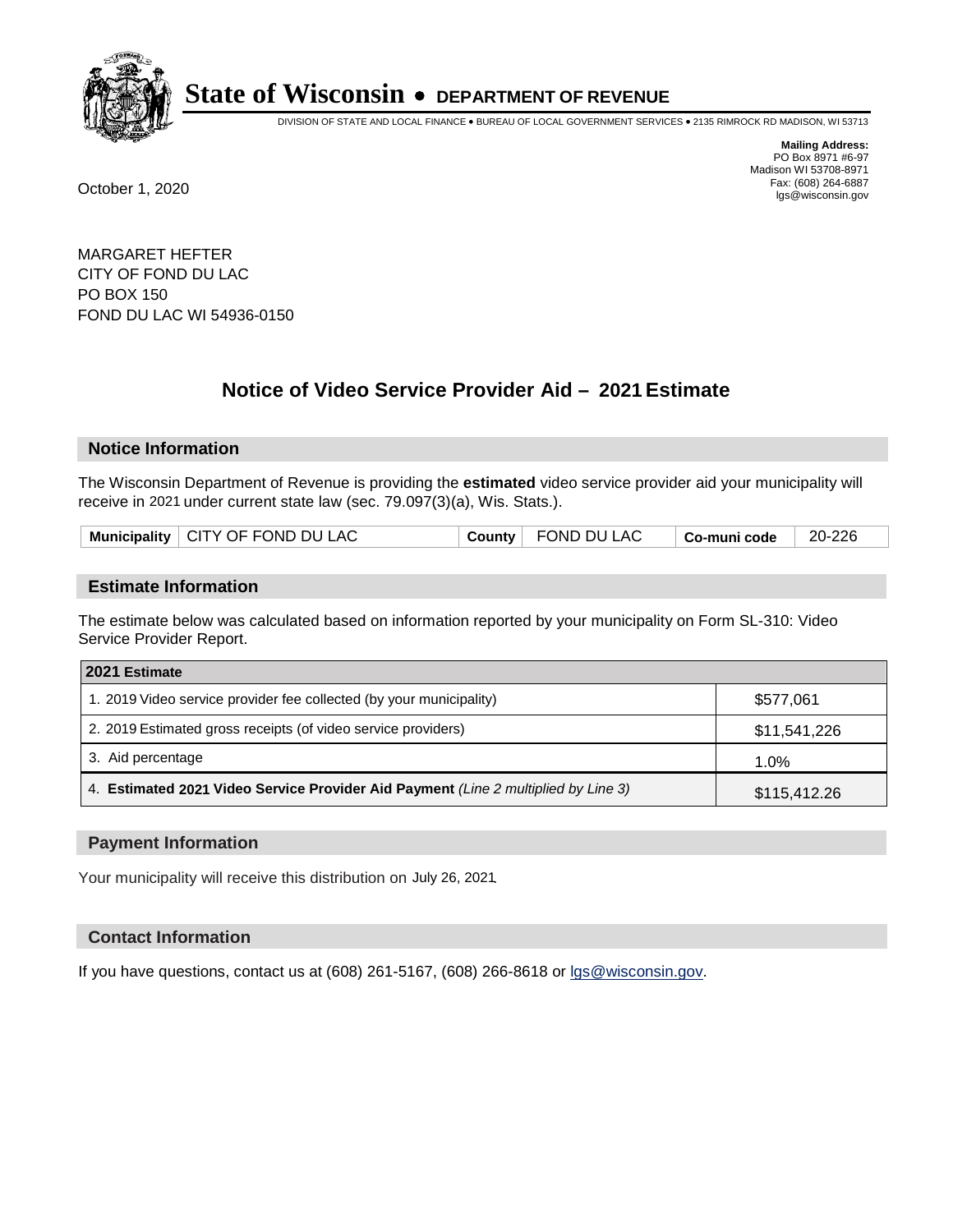

DIVISION OF STATE AND LOCAL FINANCE • BUREAU OF LOCAL GOVERNMENT SERVICES • 2135 RIMROCK RD MADISON, WI 53713

**Mailing Address:** PO Box 8971 #6-97 Madison WI 53708-8971<br>Fax: (608) 264-6887 Fax: (608) 264-6887 October 1, 2020 lgs@wisconsin.gov

ANN SCHOMMER CITY OF RIPON 100 JACKSON ST RIPON WI 54971-1312

# **Notice of Video Service Provider Aid - 2021 Estimate**

## **Notice Information**

The Wisconsin Department of Revenue is providing the **estimated** video service provider aid your municipality will receive in 2021 under current state law (sec. 79.097(3)(a), Wis. Stats.).

| <b>Municipality</b> | CITY OF RIPON | ∴∩untv | _AC<br>FONE<br>DU. | Co-muni code | 20- |
|---------------------|---------------|--------|--------------------|--------------|-----|
|                     |               |        |                    |              |     |

#### **Estimate Information**

The estimate below was calculated based on information reported by your municipality on Form SL-310: Video Service Provider Report.

| 2021 Estimate                                                                      |             |
|------------------------------------------------------------------------------------|-------------|
| 1. 2019 Video service provider fee collected (by your municipality)                | \$102.108   |
| 2. 2019 Estimated gross receipts (of video service providers)                      | \$2,042,152 |
| 3. Aid percentage                                                                  | 1.0%        |
| 4. Estimated 2021 Video Service Provider Aid Payment (Line 2 multiplied by Line 3) | \$20,421.52 |

#### **Payment Information**

Your municipality will receive this distribution on July 26, 2021.

## **Contact Information**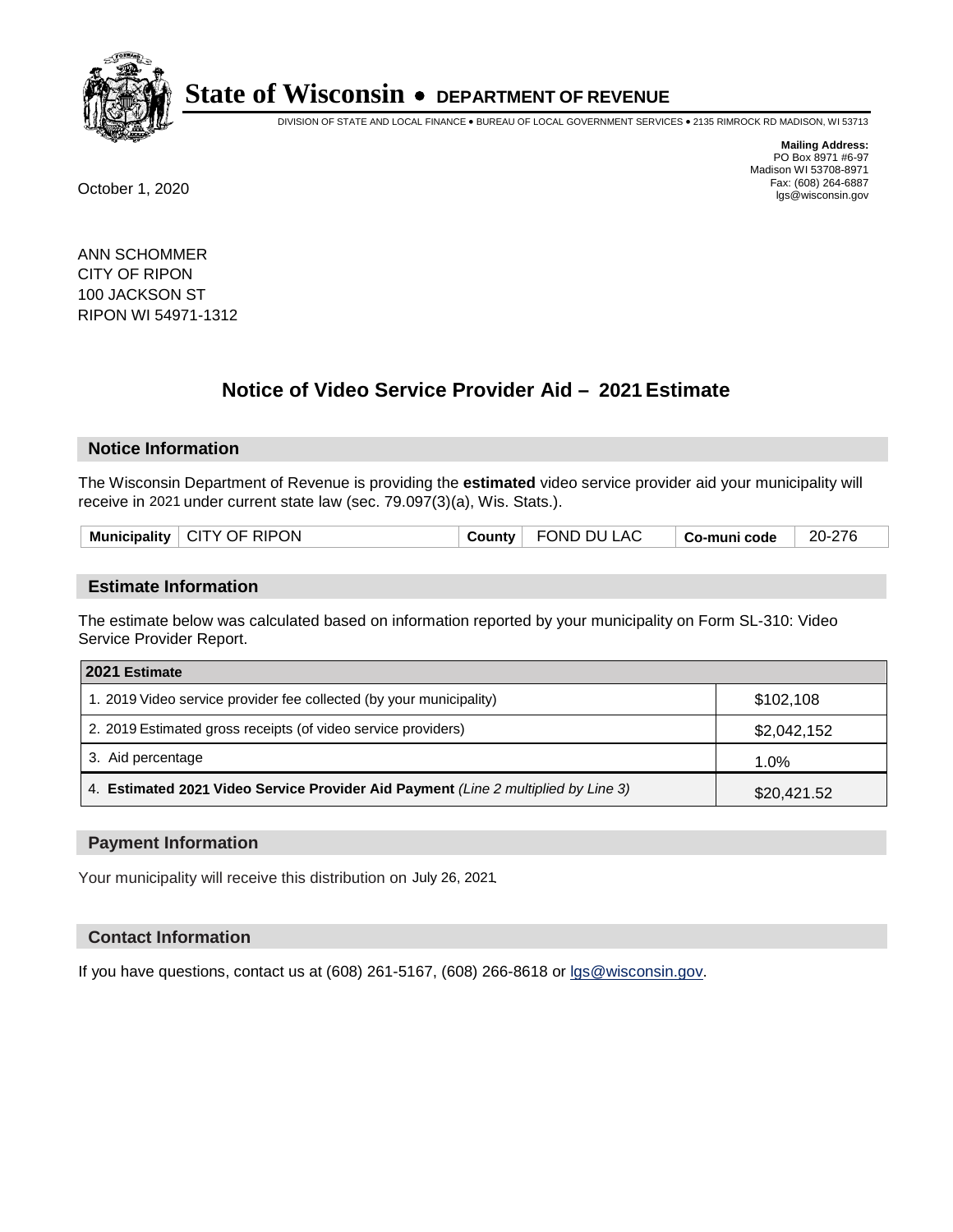

DIVISION OF STATE AND LOCAL FINANCE • BUREAU OF LOCAL GOVERNMENT SERVICES • 2135 RIMROCK RD MADISON, WI 53713

**Mailing Address:** PO Box 8971 #6-97 Madison WI 53708-8971<br>Fax: (608) 264-6887 Fax: (608) 264-6887 October 1, 2020 lgs@wisconsin.gov

MARY CULLIGAN VILLAGE OF BLOOMINGTON 453 CANAL ST., PO BOX 156 BLOOMINGTON WI 53804

# **Notice of Video Service Provider Aid - 2021 Estimate**

## **Notice Information**

The Wisconsin Department of Revenue is providing the **estimated** video service provider aid your municipality will receive in 2021 under current state law (sec. 79.097(3)(a), Wis. Stats.).

| Municipality   VILLAGE OF BLOOMINGTON | County GRANT | 22-107<br><sup>⊢</sup> Co-muni code |  |
|---------------------------------------|--------------|-------------------------------------|--|
|---------------------------------------|--------------|-------------------------------------|--|

#### **Estimate Information**

The estimate below was calculated based on information reported by your municipality on Form SL-310: Video Service Provider Report.

| 2021 Estimate                                                                      |            |
|------------------------------------------------------------------------------------|------------|
| 1. 2019 Video service provider fee collected (by your municipality)                | \$6,921    |
| 2. 2019 Estimated gross receipts (of video service providers)                      | \$138,421  |
| 3. Aid percentage                                                                  | 1.0%       |
| 4. Estimated 2021 Video Service Provider Aid Payment (Line 2 multiplied by Line 3) | \$1,384.21 |

#### **Payment Information**

Your municipality will receive this distribution on July 26, 2021.

## **Contact Information**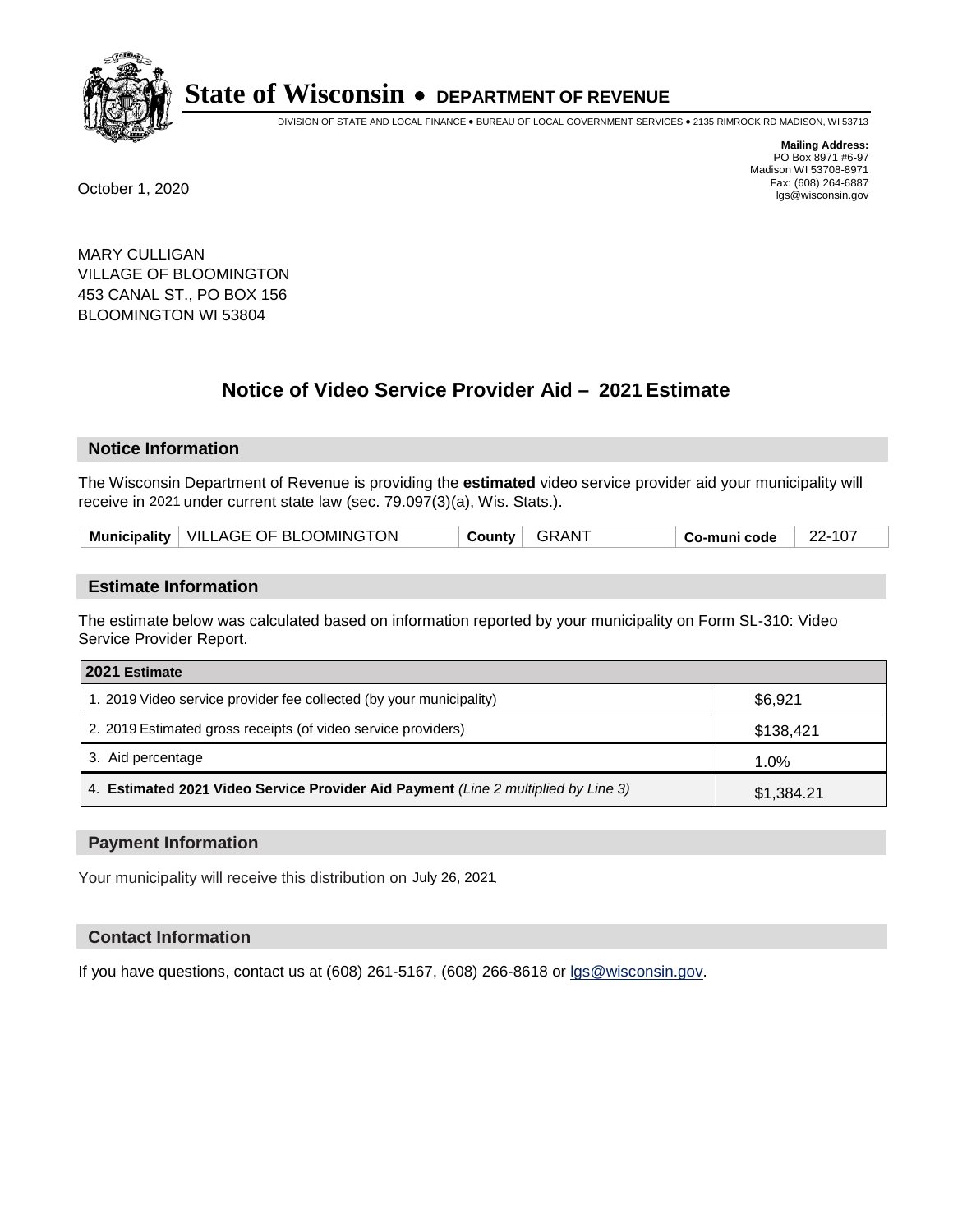

DIVISION OF STATE AND LOCAL FINANCE • BUREAU OF LOCAL GOVERNMENT SERVICES • 2135 RIMROCK RD MADISON, WI 53713

**Mailing Address:** PO Box 8971 #6-97 Madison WI 53708-8971<br>Fax: (608) 264-6887 Fax: (608) 264-6887 October 1, 2020 lgs@wisconsin.gov

JENNIFER SCHMITZ VILLAGE OF CASSVILLE PO BOX 171 CASSVILLE WI 53806

# **Notice of Video Service Provider Aid - 2021 Estimate**

## **Notice Information**

The Wisconsin Department of Revenue is providing the **estimated** video service provider aid your municipality will receive in 2021 under current state law (sec. 79.097(3)(a), Wis. Stats.).

| Municipality   VILLAGE OF CASSVILLE<br><b>GRAN</b><br>22-11′<br>County<br>Co-muni code |  |
|----------------------------------------------------------------------------------------|--|
|----------------------------------------------------------------------------------------|--|

#### **Estimate Information**

The estimate below was calculated based on information reported by your municipality on Form SL-310: Video Service Provider Report.

| 2021 Estimate                                                                      |            |
|------------------------------------------------------------------------------------|------------|
| 1. 2019 Video service provider fee collected (by your municipality)                | \$9.585    |
| 2. 2019 Estimated gross receipts (of video service providers)                      | \$319,521  |
| 3. Aid percentage                                                                  | 1.0%       |
| 4. Estimated 2021 Video Service Provider Aid Payment (Line 2 multiplied by Line 3) | \$3,195.21 |

#### **Payment Information**

Your municipality will receive this distribution on July 26, 2021.

## **Contact Information**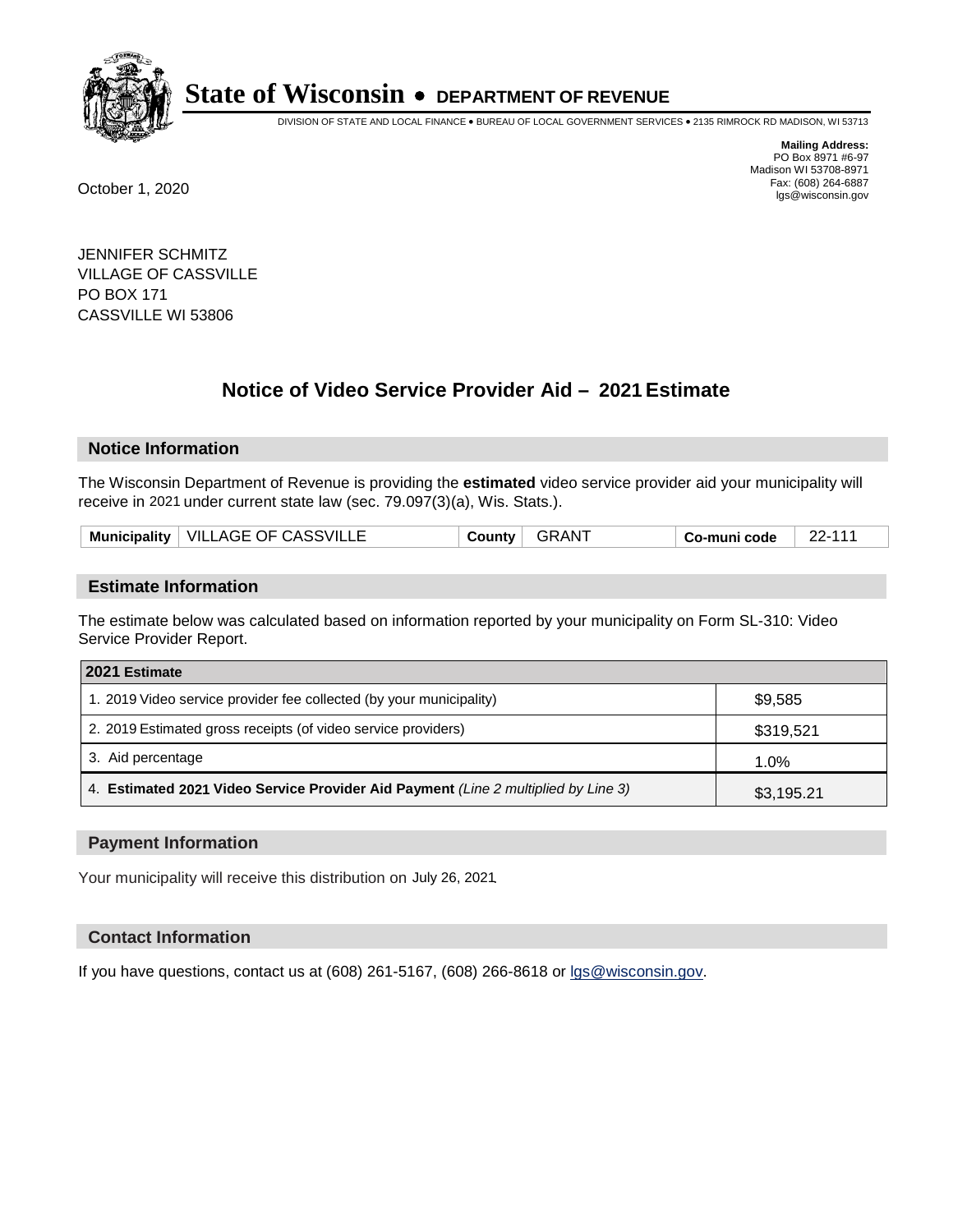

DIVISION OF STATE AND LOCAL FINANCE • BUREAU OF LOCAL GOVERNMENT SERVICES • 2135 RIMROCK RD MADISON, WI 53713

**Mailing Address:** PO Box 8971 #6-97 Madison WI 53708-8971<br>Fax: (608) 264-6887 Fax: (608) 264-6887 October 1, 2020 lgs@wisconsin.gov

DONNA TIMMERMAN VILLAGE OF DICKEYVILLE 500 EAST AVE, PO BOX 219 DICKEYVILLE WI 53808

# **Notice of Video Service Provider Aid - 2021 Estimate**

## **Notice Information**

The Wisconsin Department of Revenue is providing the **estimated** video service provider aid your municipality will receive in 2021 under current state law (sec. 79.097(3)(a), Wis. Stats.).

|  | VILLAGE OF DICKEYVILLE<br><b>Municipality</b> | ∵ountyٽ | <b>GRAN</b> | o-muni codeٽ | າາ<br>116 |
|--|-----------------------------------------------|---------|-------------|--------------|-----------|
|--|-----------------------------------------------|---------|-------------|--------------|-----------|

#### **Estimate Information**

The estimate below was calculated based on information reported by your municipality on Form SL-310: Video Service Provider Report.

| 2021 Estimate                                                                      |          |
|------------------------------------------------------------------------------------|----------|
| 1. 2019 Video service provider fee collected (by your municipality)                | \$1.747  |
| 2. 2019 Estimated gross receipts (of video service providers)                      | \$54,131 |
| 3. Aid percentage                                                                  | 1.0%     |
| 4. Estimated 2021 Video Service Provider Aid Payment (Line 2 multiplied by Line 3) | \$541.31 |

#### **Payment Information**

Your municipality will receive this distribution on July 26, 2021.

## **Contact Information**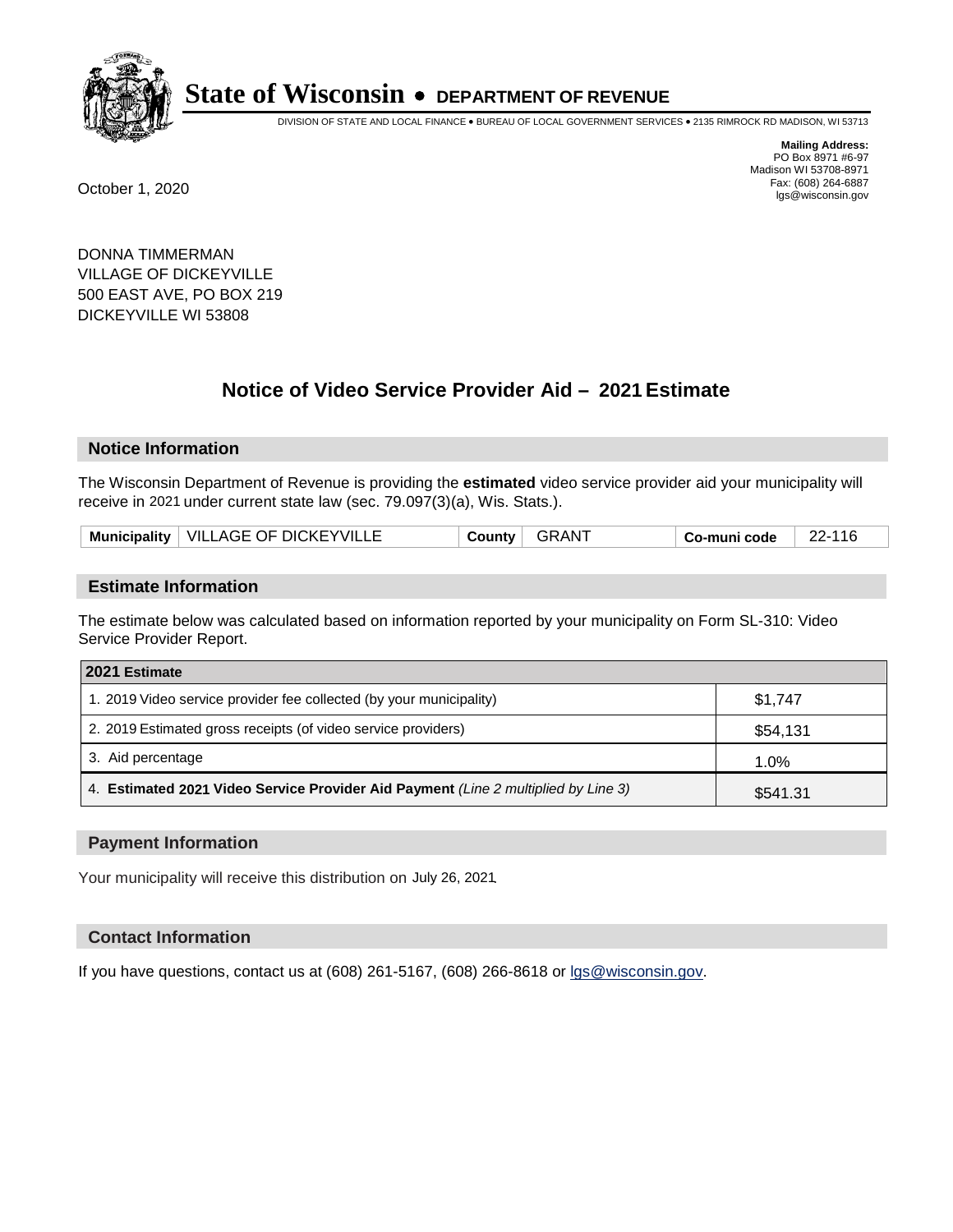

DIVISION OF STATE AND LOCAL FINANCE • BUREAU OF LOCAL GOVERNMENT SERVICES • 2135 RIMROCK RD MADISON, WI 53713

**Mailing Address:** PO Box 8971 #6-97 Madison WI 53708-8971<br>Fax: (608) 264-6887 Fax: (608) 264-6887 October 1, 2020 lgs@wisconsin.gov

SALLY BAUER VILLAGE OF HAZEL GREEN 1610 FAIRPLAY STREET HAZEL GREEN WI 53811-0367

# **Notice of Video Service Provider Aid - 2021 Estimate**

## **Notice Information**

The Wisconsin Department of Revenue is providing the **estimated** video service provider aid your municipality will receive in 2021 under current state law (sec. 79.097(3)(a), Wis. Stats.).

| Municipality   VILLAGE OF HAZEL GREEN | GRANT<br>County | 22-136<br>$\top$ Co-muni code $\top$ |  |
|---------------------------------------|-----------------|--------------------------------------|--|
|---------------------------------------|-----------------|--------------------------------------|--|

#### **Estimate Information**

The estimate below was calculated based on information reported by your municipality on Form SL-310: Video Service Provider Report.

| 2021 Estimate                                                                      |            |  |
|------------------------------------------------------------------------------------|------------|--|
| 1. 2019 Video service provider fee collected (by your municipality)                | \$3,020    |  |
| 2. 2019 Estimated gross receipts (of video service providers)                      | \$100,667  |  |
| 3. Aid percentage                                                                  | 1.0%       |  |
| 4. Estimated 2021 Video Service Provider Aid Payment (Line 2 multiplied by Line 3) | \$1,006.67 |  |

#### **Payment Information**

Your municipality will receive this distribution on July 26, 2021.

## **Contact Information**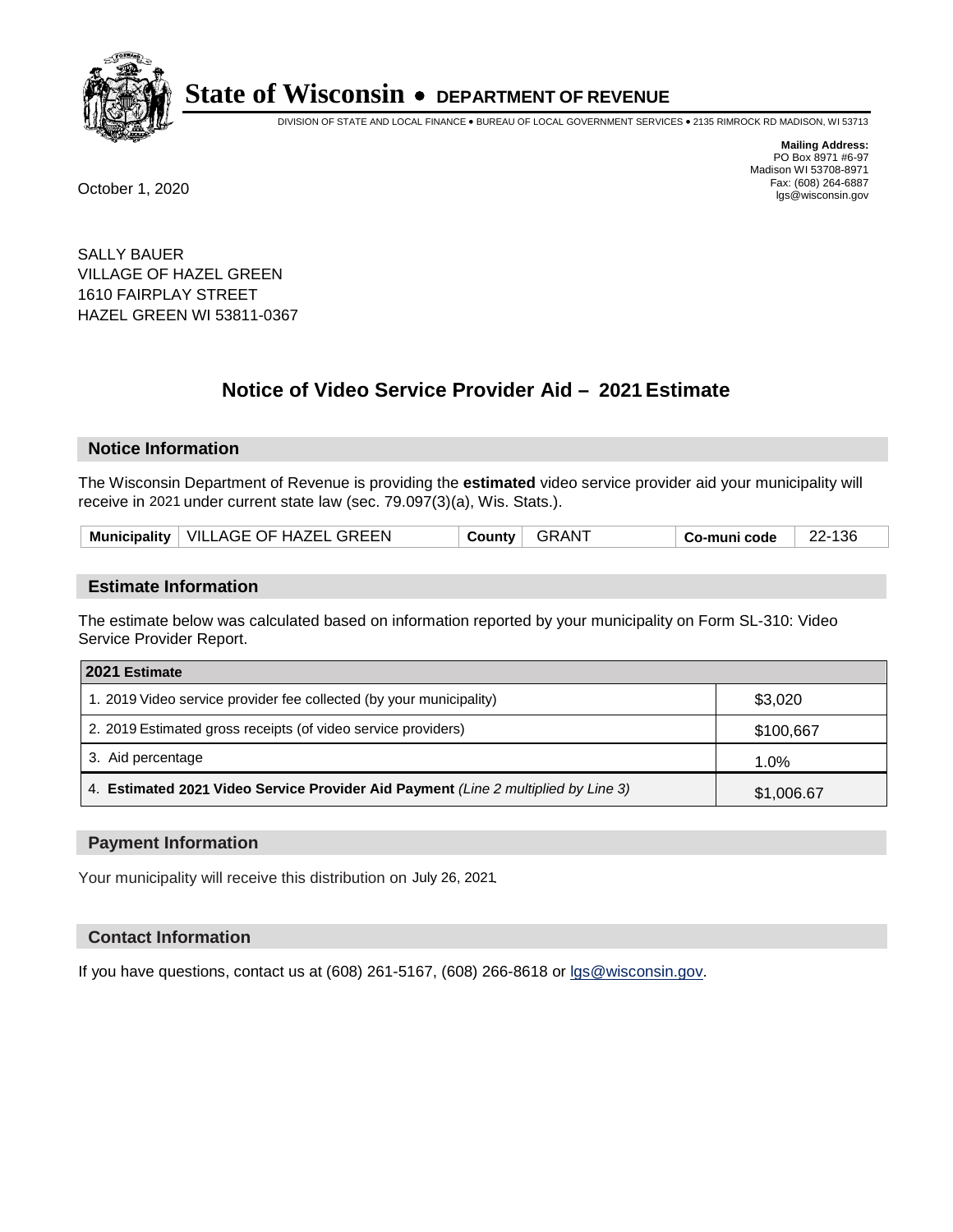

DIVISION OF STATE AND LOCAL FINANCE • BUREAU OF LOCAL GOVERNMENT SERVICES • 2135 RIMROCK RD MADISON, WI 53713

**Mailing Address:** PO Box 8971 #6-97 Madison WI 53708-8971<br>Fax: (608) 264-6887 Fax: (608) 264-6887 October 1, 2020 lgs@wisconsin.gov

CINDA JOHNSON VILLAGE OF MUSCODA 206 N WISCONSIN AVE MUSCODA WI 53573

# **Notice of Video Service Provider Aid - 2021 Estimate**

## **Notice Information**

The Wisconsin Department of Revenue is providing the **estimated** video service provider aid your municipality will receive in 2021 under current state law (sec. 79.097(3)(a), Wis. Stats.).

| Municipality   VILLAGE OF MUSCODA | GRANT<br>County | 22-153<br>Co-muni code |  |
|-----------------------------------|-----------------|------------------------|--|
|-----------------------------------|-----------------|------------------------|--|

#### **Estimate Information**

The estimate below was calculated based on information reported by your municipality on Form SL-310: Video Service Provider Report.

| 2021 Estimate                                                                      |            |  |
|------------------------------------------------------------------------------------|------------|--|
| 1. 2019 Video service provider fee collected (by your municipality)                | \$4.200    |  |
| 2. 2019 Estimated gross receipts (of video service providers)                      | \$139,990  |  |
| 3. Aid percentage                                                                  | 1.0%       |  |
| 4. Estimated 2021 Video Service Provider Aid Payment (Line 2 multiplied by Line 3) | \$1,399.90 |  |

#### **Payment Information**

Your municipality will receive this distribution on July 26, 2021.

## **Contact Information**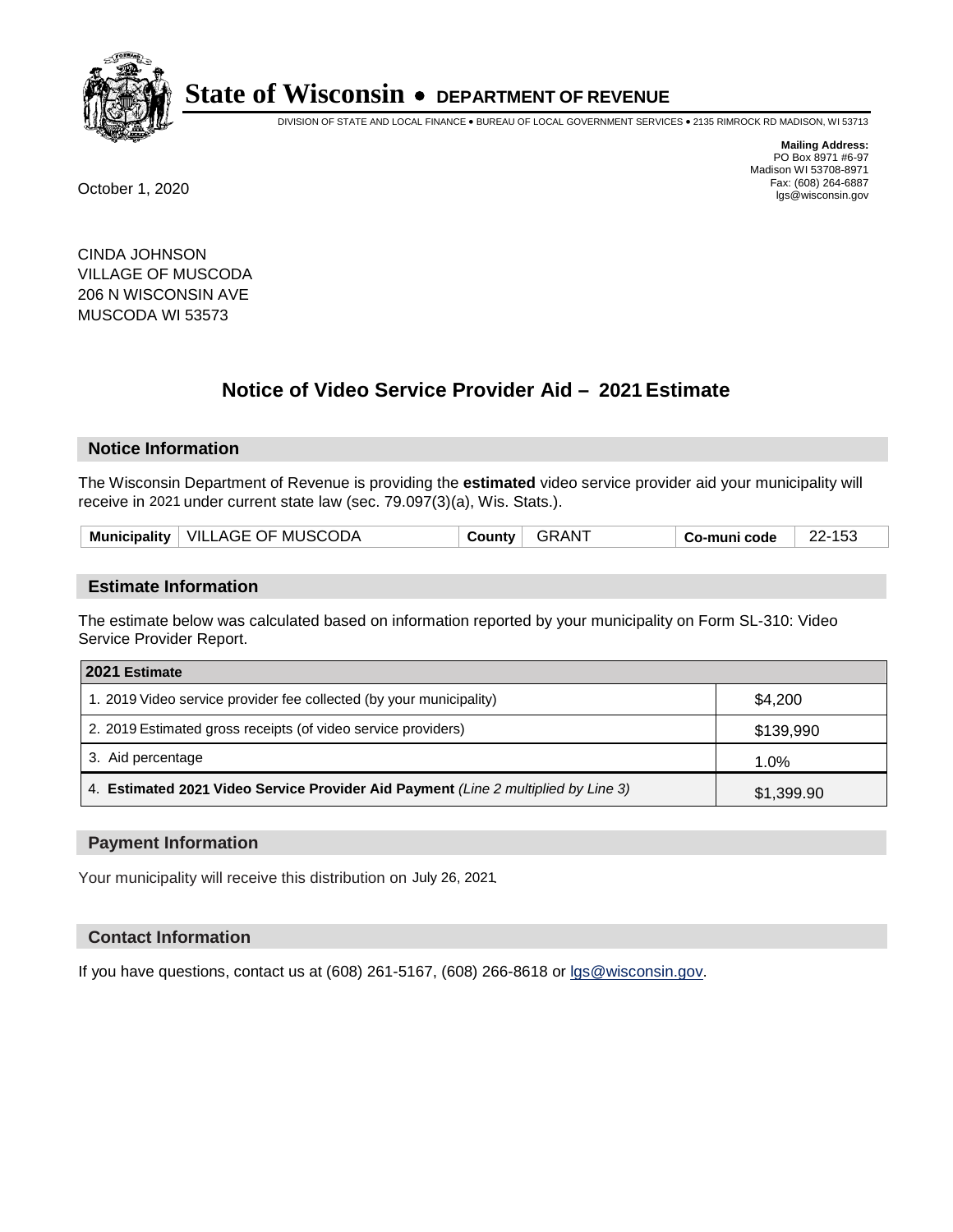

DIVISION OF STATE AND LOCAL FINANCE • BUREAU OF LOCAL GOVERNMENT SERVICES • 2135 RIMROCK RD MADISON, WI 53713

**Mailing Address:** PO Box 8971 #6-97 Madison WI 53708-8971<br>Fax: (608) 264-6887 Fax: (608) 264-6887 October 1, 2020 lgs@wisconsin.gov

JESSE GAVINSKI VILLAGE OF POTOSI 105 N MAIN ST POTOSI WI 53820-9709

# **Notice of Video Service Provider Aid - 2021 Estimate**

## **Notice Information**

The Wisconsin Department of Revenue is providing the **estimated** video service provider aid your municipality will receive in 2021 under current state law (sec. 79.097(3)(a), Wis. Stats.).

|  |  | Municipality   VILLAGE OF POTOSI | ∴ountvٽ | GRAN1 | o-muni code، ت | $22 -$ |
|--|--|----------------------------------|---------|-------|----------------|--------|
|--|--|----------------------------------|---------|-------|----------------|--------|

#### **Estimate Information**

The estimate below was calculated based on information reported by your municipality on Form SL-310: Video Service Provider Report.

| 2021 Estimate                                                                      |            |  |
|------------------------------------------------------------------------------------|------------|--|
| 1. 2019 Video service provider fee collected (by your municipality)                | \$4,839    |  |
| 2. 2019 Estimated gross receipts (of video service providers)                      | \$161,321  |  |
| 3. Aid percentage                                                                  | 1.0%       |  |
| 4. Estimated 2021 Video Service Provider Aid Payment (Line 2 multiplied by Line 3) | \$1,613.21 |  |

#### **Payment Information**

Your municipality will receive this distribution on July 26, 2021.

## **Contact Information**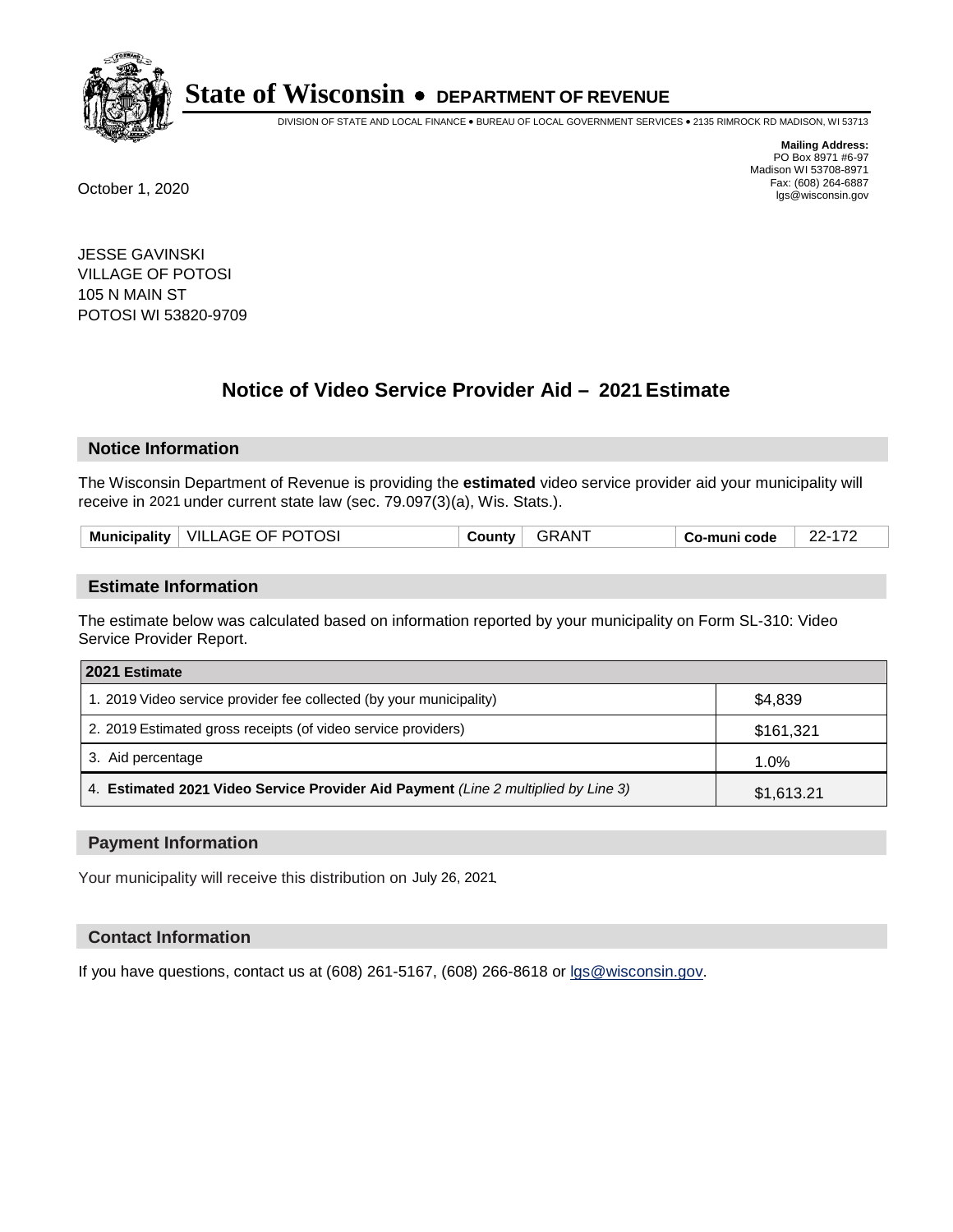

DIVISION OF STATE AND LOCAL FINANCE • BUREAU OF LOCAL GOVERNMENT SERVICES • 2135 RIMROCK RD MADISON, WI 53713

**Mailing Address:** PO Box 8971 #6-97 Madison WI 53708-8971<br>Fax: (608) 264-6887 Fax: (608) 264-6887 October 1, 2020 lgs@wisconsin.gov

LYNN YAGER VILLAGE OF TENNYSON 110 TENNYSON ST, PO BOX 172 POTOSI WI 53820

# **Notice of Video Service Provider Aid - 2021 Estimate**

## **Notice Information**

The Wisconsin Department of Revenue is providing the **estimated** video service provider aid your municipality will receive in 2021 under current state law (sec. 79.097(3)(a), Wis. Stats.).

| Municipality   VILLAGE OF TENNYSON | GRANT<br>Countv | Co-muni code | 22-186 |
|------------------------------------|-----------------|--------------|--------|
|------------------------------------|-----------------|--------------|--------|

#### **Estimate Information**

The estimate below was calculated based on information reported by your municipality on Form SL-310: Video Service Provider Report.

| 2021 Estimate                                                                      |          |
|------------------------------------------------------------------------------------|----------|
| 1. 2019 Video service provider fee collected (by your municipality)                | \$2,528  |
| 2. 2019 Estimated gross receipts (of video service providers)                      | \$78,349 |
| 3. Aid percentage                                                                  | 1.0%     |
| 4. Estimated 2021 Video Service Provider Aid Payment (Line 2 multiplied by Line 3) | \$783.49 |

#### **Payment Information**

Your municipality will receive this distribution on July 26, 2021.

## **Contact Information**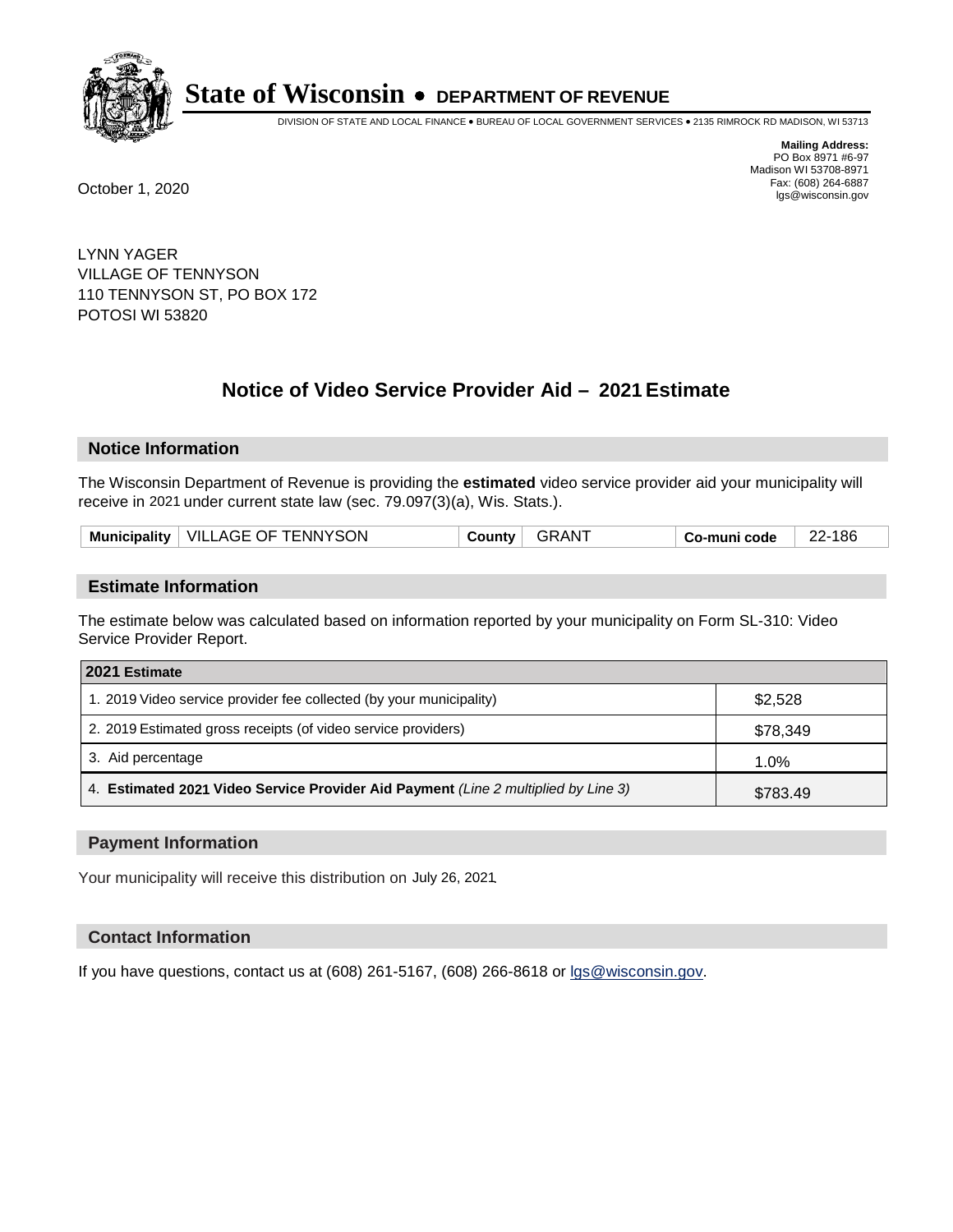

DIVISION OF STATE AND LOCAL FINANCE • BUREAU OF LOCAL GOVERNMENT SERVICES • 2135 RIMROCK RD MADISON, WI 53713

**Mailing Address:** PO Box 8971 #6-97 Madison WI 53708-8971<br>Fax: (608) 264-6887 Fax: (608) 264-6887 October 1, 2020 lgs@wisconsin.gov

MISTY MOLZOF CITY OF BOSCOBEL 1006 WISCONSIN AVE BOSCOBEL WI 53805-1532

# **Notice of Video Service Provider Aid - 2021 Estimate**

## **Notice Information**

The Wisconsin Department of Revenue is providing the **estimated** video service provider aid your municipality will receive in 2021 under current state law (sec. 79.097(3)(a), Wis. Stats.).

|  | Municipality   CITY OF BOSCOBEL | ا ountyت | <b>GRANT</b> | ⊪ Co-muni code | 22-206 |
|--|---------------------------------|----------|--------------|----------------|--------|
|--|---------------------------------|----------|--------------|----------------|--------|

#### **Estimate Information**

The estimate below was calculated based on information reported by your municipality on Form SL-310: Video Service Provider Report.

| 2021 Estimate                                                                      |            |  |
|------------------------------------------------------------------------------------|------------|--|
| 1. 2019 Video service provider fee collected (by your municipality)                | \$19,364   |  |
| 2. 2019 Estimated gross receipts (of video service providers)                      | \$387,273  |  |
| 3. Aid percentage                                                                  | 1.0%       |  |
| 4. Estimated 2021 Video Service Provider Aid Payment (Line 2 multiplied by Line 3) | \$3,872.73 |  |

#### **Payment Information**

Your municipality will receive this distribution on July 26, 2021.

## **Contact Information**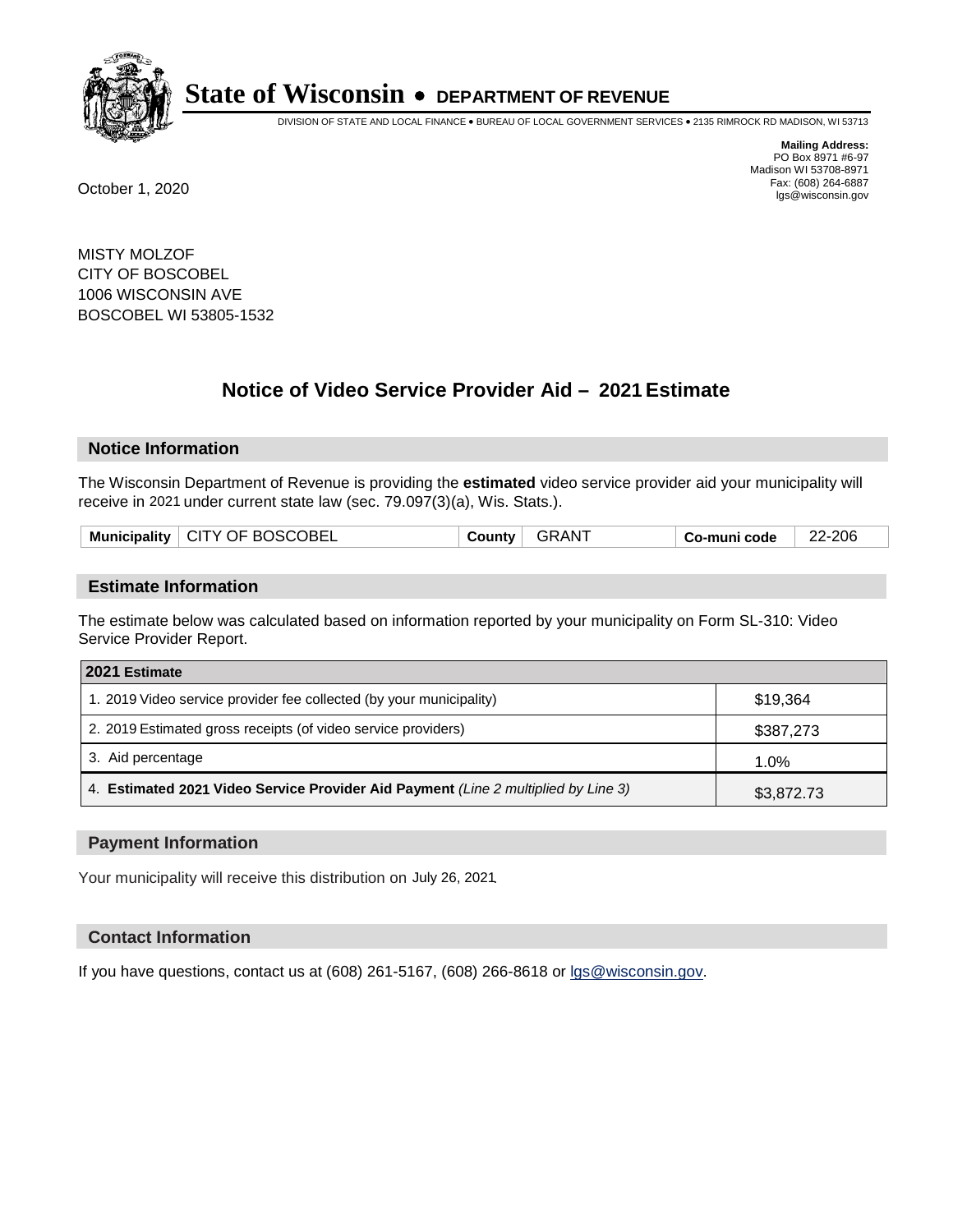

DIVISION OF STATE AND LOCAL FINANCE • BUREAU OF LOCAL GOVERNMENT SERVICES • 2135 RIMROCK RD MADISON, WI 53713

**Mailing Address:** PO Box 8971 #6-97 Madison WI 53708-8971<br>Fax: (608) 264-6887 Fax: (608) 264-6887 October 1, 2020 lgs@wisconsin.gov

JILL HILL CITY OF CUBA CITY 108 N MAIN ST CUBA CITY WI 53807-1538

# **Notice of Video Service Provider Aid - 2021 Estimate**

## **Notice Information**

The Wisconsin Department of Revenue is providing the **estimated** video service provider aid your municipality will receive in 2021 under current state law (sec. 79.097(3)(a), Wis. Stats.).

| <b>Municipality</b> | $\mid$ CITY OF CUBA CITY | County | <b>AN</b> | Co-muni code | $22-21$<br>$\Omega$ |
|---------------------|--------------------------|--------|-----------|--------------|---------------------|
|                     |                          |        |           |              |                     |

#### **Estimate Information**

The estimate below was calculated based on information reported by your municipality on Form SL-310: Video Service Provider Report.

| 2021 Estimate                                                                      |            |  |
|------------------------------------------------------------------------------------|------------|--|
| 1. 2019 Video service provider fee collected (by your municipality)                | \$4,008    |  |
| 2. 2019 Estimated gross receipts (of video service providers)                      | \$133,616  |  |
| 3. Aid percentage                                                                  | 1.0%       |  |
| 4. Estimated 2021 Video Service Provider Aid Payment (Line 2 multiplied by Line 3) | \$1,336.16 |  |

#### **Payment Information**

Your municipality will receive this distribution on July 26, 2021.

## **Contact Information**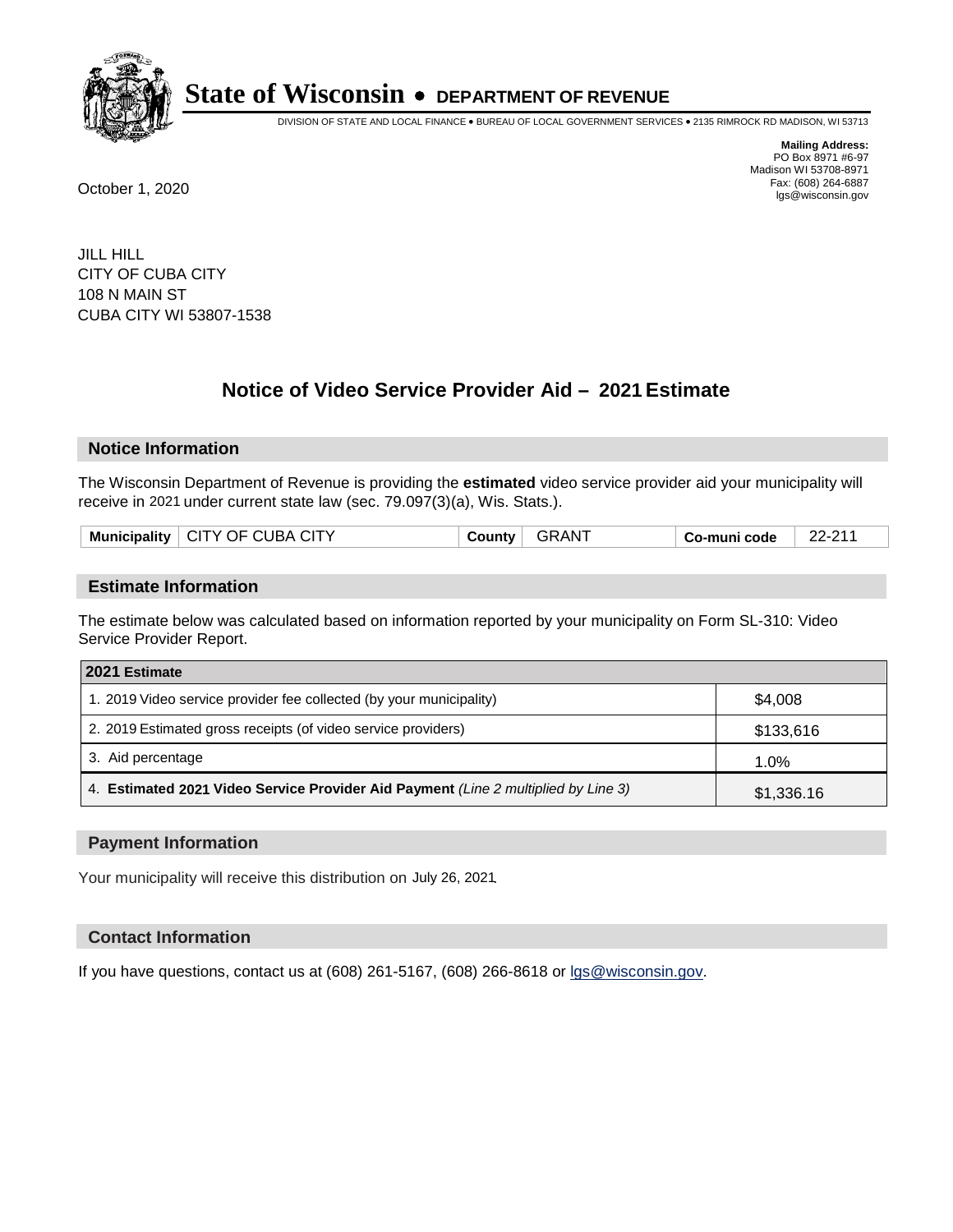

DIVISION OF STATE AND LOCAL FINANCE • BUREAU OF LOCAL GOVERNMENT SERVICES • 2135 RIMROCK RD MADISON, WI 53713

**Mailing Address:** PO Box 8971 #6-97 Madison WI 53708-8971<br>Fax: (608) 264-6887 Fax: (608) 264-6887 October 1, 2020 lgs@wisconsin.gov

DAVID KURIHARA CITY OF LANCASTER 206 S MADISON ST LANCASTER WI 53813-1762

# **Notice of Video Service Provider Aid - 2021 Estimate**

## **Notice Information**

The Wisconsin Department of Revenue is providing the **estimated** video service provider aid your municipality will receive in 2021 under current state law (sec. 79.097(3)(a), Wis. Stats.).

| Municipality   CITY OF LANCASTER | <b>GRAN7</b><br>ا ∨ounty | Co-muni code | 22-246 |
|----------------------------------|--------------------------|--------------|--------|
|----------------------------------|--------------------------|--------------|--------|

#### **Estimate Information**

The estimate below was calculated based on information reported by your municipality on Form SL-310: Video Service Provider Report.

| 2021 Estimate                                                                      |             |  |
|------------------------------------------------------------------------------------|-------------|--|
| 1. 2019 Video service provider fee collected (by your municipality)                | \$58.242    |  |
| 2. 2019 Estimated gross receipts (of video service providers)                      | \$1,164,835 |  |
| 3. Aid percentage                                                                  | 1.0%        |  |
| 4. Estimated 2021 Video Service Provider Aid Payment (Line 2 multiplied by Line 3) | \$11,648.35 |  |

#### **Payment Information**

Your municipality will receive this distribution on July 26, 2021.

## **Contact Information**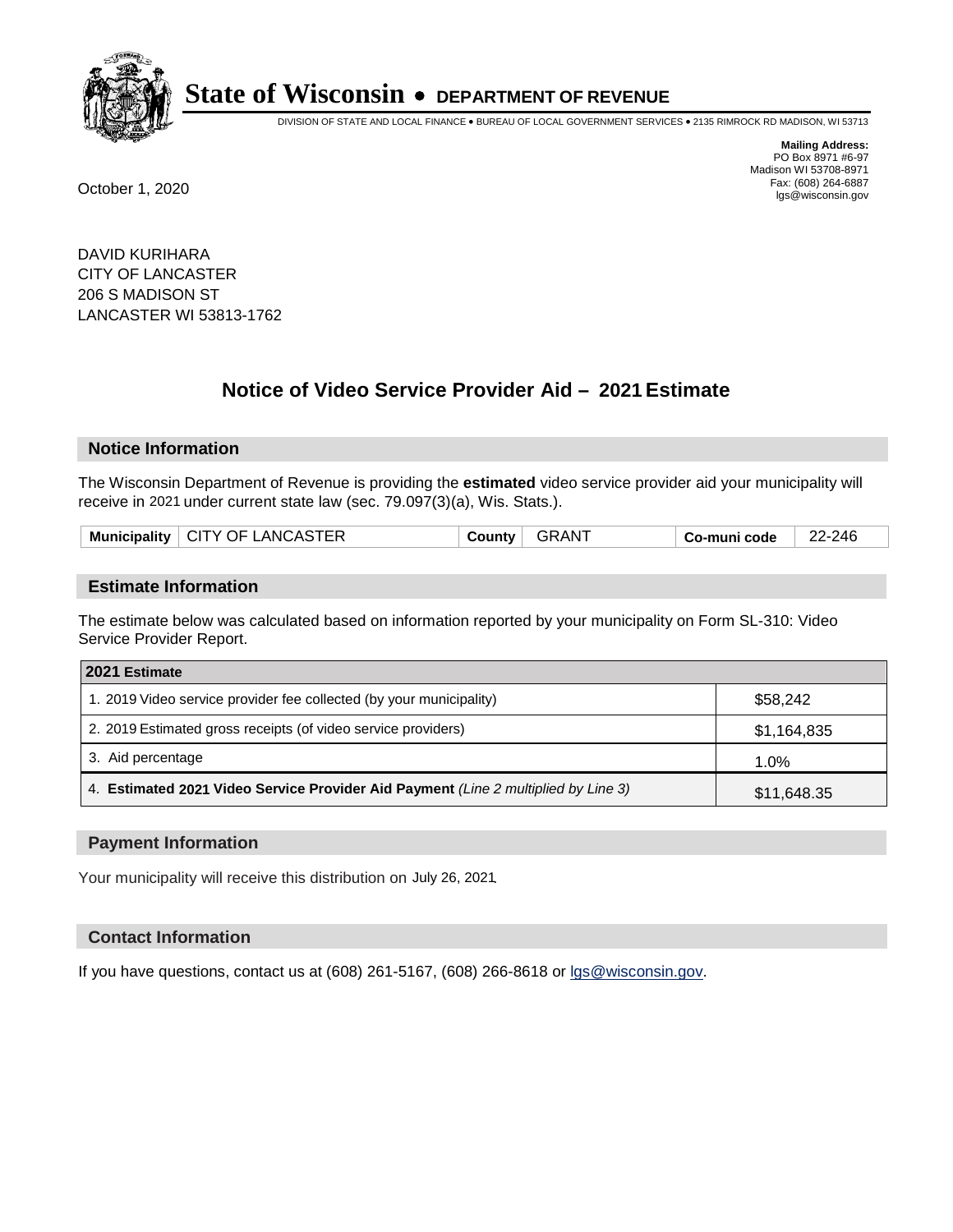

DIVISION OF STATE AND LOCAL FINANCE • BUREAU OF LOCAL GOVERNMENT SERVICES • 2135 RIMROCK RD MADISON, WI 53713

**Mailing Address:** PO Box 8971 #6-97 Madison WI 53708-8971<br>Fax: (608) 264-6887 Fax: (608) 264-6887 October 1, 2020 lgs@wisconsin.gov

CANDACE KLAAS CITY OF PLATTEVILLE 75 N BONSON ST PLATTEVILLE WI 53818-2502

# **Notice of Video Service Provider Aid - 2021 Estimate**

## **Notice Information**

The Wisconsin Department of Revenue is providing the **estimated** video service provider aid your municipality will receive in 2021 under current state law (sec. 79.097(3)(a), Wis. Stats.).

| <b>Municipality</b> |
|---------------------|
|---------------------|

#### **Estimate Information**

The estimate below was calculated based on information reported by your municipality on Form SL-310: Video Service Provider Report.

| 2021 Estimate                                                                      |            |
|------------------------------------------------------------------------------------|------------|
| 1. 2019 Video service provider fee collected (by your municipality)                | \$18,871   |
| 2. 2019 Estimated gross receipts (of video service providers)                      | \$629,022  |
| 3. Aid percentage                                                                  | 1.0%       |
| 4. Estimated 2021 Video Service Provider Aid Payment (Line 2 multiplied by Line 3) | \$6,290.22 |

#### **Payment Information**

Your municipality will receive this distribution on July 26, 2021.

## **Contact Information**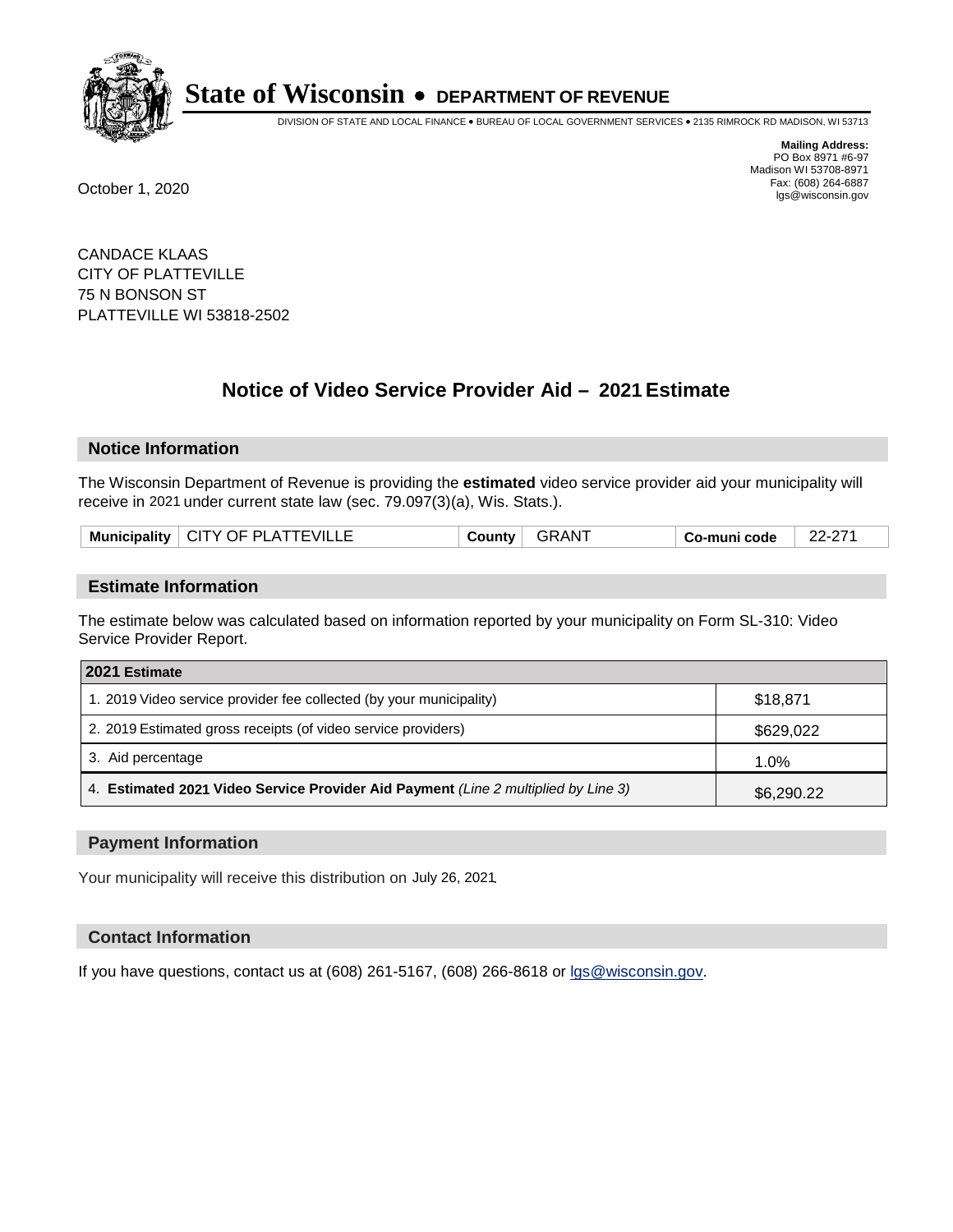

DIVISION OF STATE AND LOCAL FINANCE • BUREAU OF LOCAL GOVERNMENT SERVICES • 2135 RIMROCK RD MADISON, WI 53713

**Mailing Address:** PO Box 8971 #6-97 Madison WI 53708-8971<br>Fax: (608) 264-6887 Fax: (608) 264-6887 October 1, 2020 lgs@wisconsin.gov

LINDA KUHLMAN VILLAGE OF BROOKLYN PO BOX 189 BROOKLYN WI 53521-0189

# **Notice of Video Service Provider Aid - 2021 Estimate**

## **Notice Information**

The Wisconsin Department of Revenue is providing the **estimated** video service provider aid your municipality will receive in 2021 under current state law (sec. 79.097(3)(a), Wis. Stats.).

| Municipality   VILLAGE OF BROOKLYN | GREEN<br>Countv ∣ | Co-muni code | 23-109 |
|------------------------------------|-------------------|--------------|--------|
|------------------------------------|-------------------|--------------|--------|

#### **Estimate Information**

The estimate below was calculated based on information reported by your municipality on Form SL-310: Video Service Provider Report.

| 2021 Estimate                                                                      |            |  |
|------------------------------------------------------------------------------------|------------|--|
| 1. 2019 Video service provider fee collected (by your municipality)                | \$14.428   |  |
| 2. 2019 Estimated gross receipts (of video service providers)                      | \$288,560  |  |
| 3. Aid percentage                                                                  | 1.0%       |  |
| 4. Estimated 2021 Video Service Provider Aid Payment (Line 2 multiplied by Line 3) | \$2,885.60 |  |

#### **Payment Information**

Your municipality will receive this distribution on July 26, 2021.

## **Contact Information**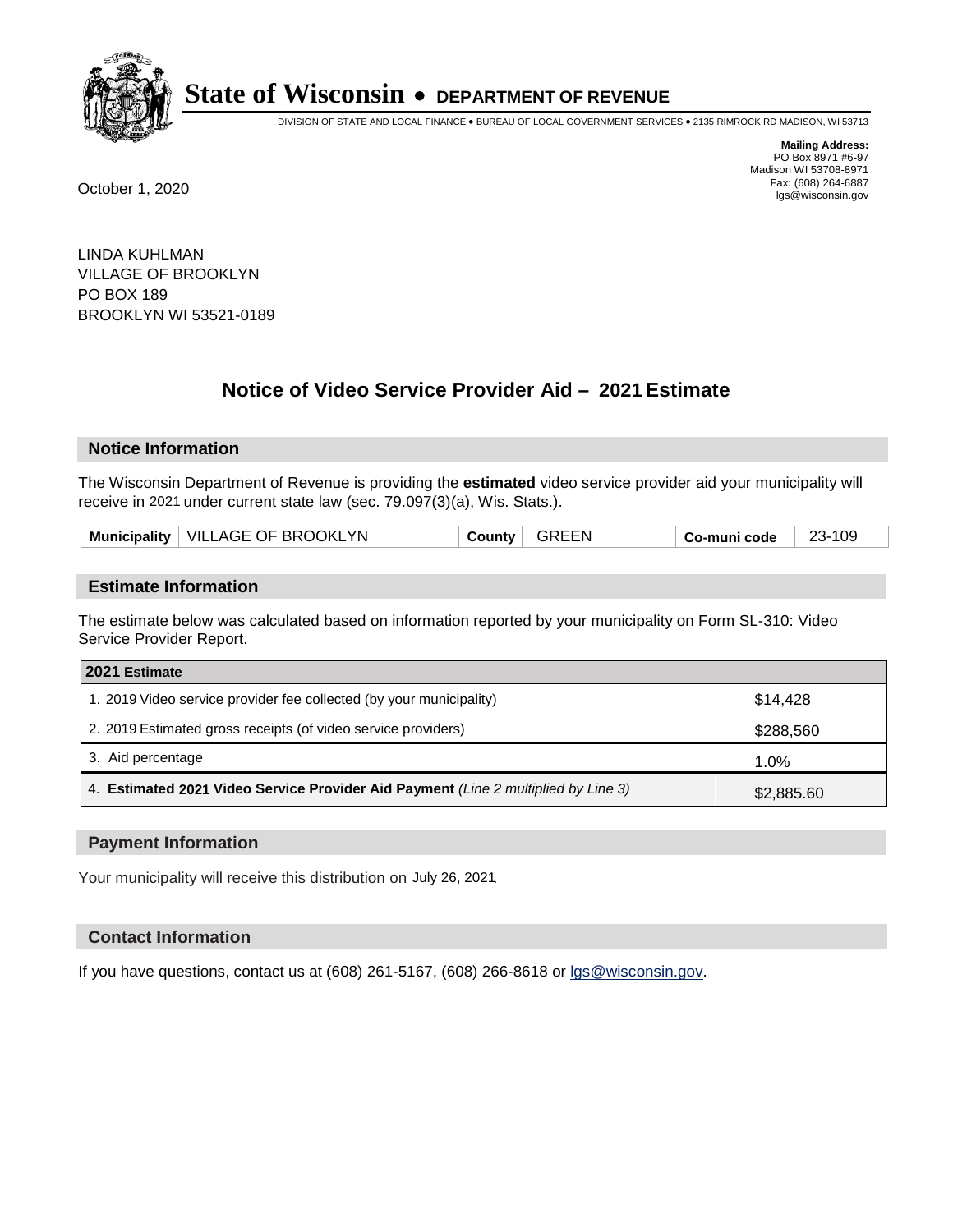

DIVISION OF STATE AND LOCAL FINANCE • BUREAU OF LOCAL GOVERNMENT SERVICES • 2135 RIMROCK RD MADISON, WI 53713

**Mailing Address:** PO Box 8971 #6-97 Madison WI 53708-8971<br>Fax: (608) 264-6887 Fax: (608) 264-6887 October 1, 2020 lgs@wisconsin.gov

LYNNE ERB VILLAGE OF NEW GLARUS PO BOX 399 NEW GLARUS WI 53574-0399

# **Notice of Video Service Provider Aid - 2021 Estimate**

## **Notice Information**

The Wisconsin Department of Revenue is providing the **estimated** video service provider aid your municipality will receive in 2021 under current state law (sec. 79.097(3)(a), Wis. Stats.).

| Municipality   VILLAGE OF NEW GLARUS | GREEN<br>County | 23-161<br>Co-muni code |  |
|--------------------------------------|-----------------|------------------------|--|
|--------------------------------------|-----------------|------------------------|--|

#### **Estimate Information**

The estimate below was calculated based on information reported by your municipality on Form SL-310: Video Service Provider Report.

| 2021 Estimate                                                                      |            |
|------------------------------------------------------------------------------------|------------|
| 1. 2019 Video service provider fee collected (by your municipality)                | \$26,248   |
| 2. 2019 Estimated gross receipts (of video service providers)                      | \$524,964  |
| 3. Aid percentage                                                                  | 1.0%       |
| 4. Estimated 2021 Video Service Provider Aid Payment (Line 2 multiplied by Line 3) | \$5,249.64 |

#### **Payment Information**

Your municipality will receive this distribution on July 26, 2021.

## **Contact Information**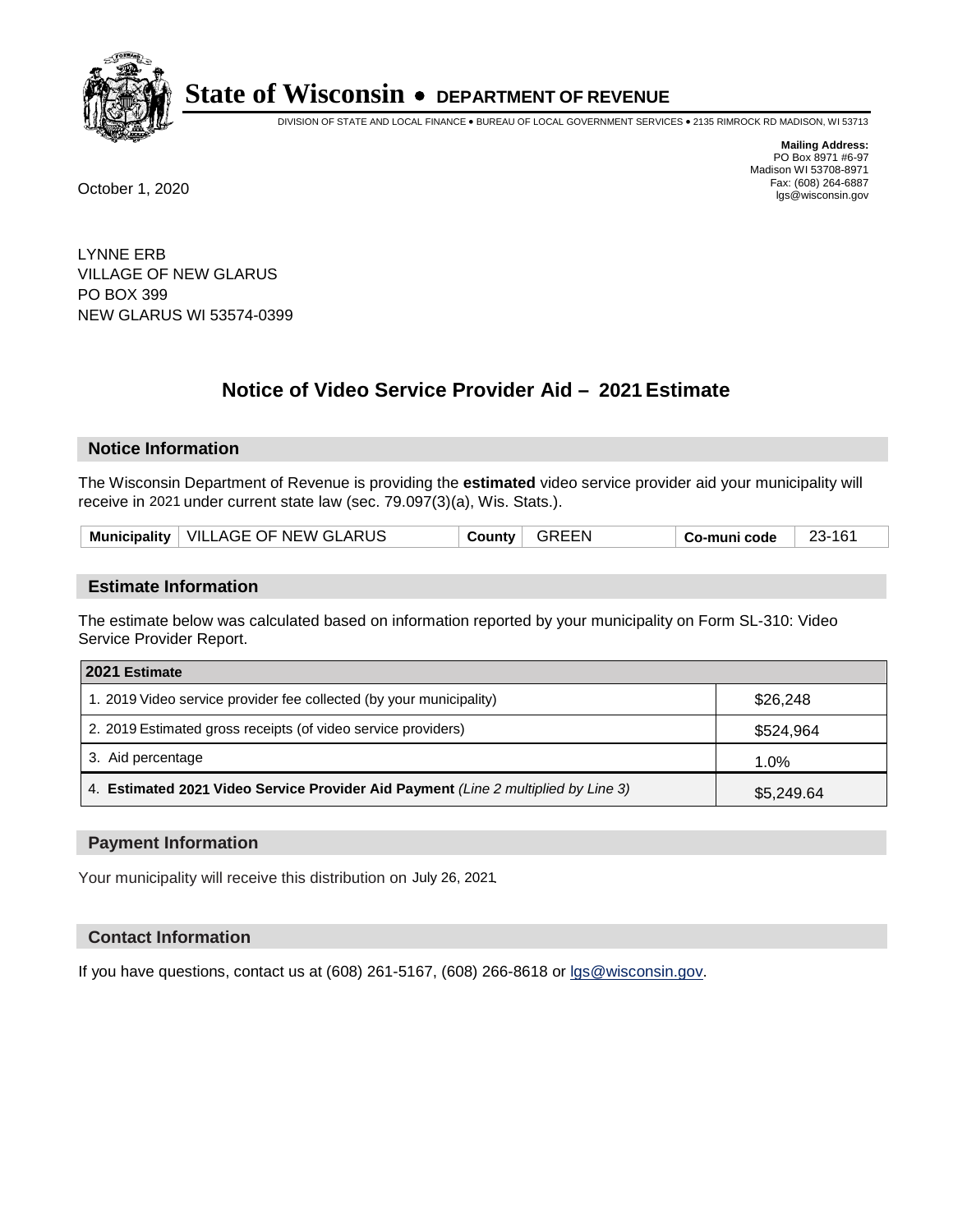

DIVISION OF STATE AND LOCAL FINANCE • BUREAU OF LOCAL GOVERNMENT SERVICES • 2135 RIMROCK RD MADISON, WI 53713

**Mailing Address:** PO Box 8971 #6-97 Madison WI 53708-8971<br>Fax: (608) 264-6887 Fax: (608) 264-6887 October 1, 2020 lgs@wisconsin.gov

NIKOLAI WAHL CITY OF BRODHEAD 1111 WEST 2ND AVE BRODHEAD WI 53520

# **Notice of Video Service Provider Aid - 2021 Estimate**

## **Notice Information**

The Wisconsin Department of Revenue is providing the **estimated** video service provider aid your municipality will receive in 2021 under current state law (sec. 79.097(3)(a), Wis. Stats.).

| Municipality $\vert$ CITY OF BRODHEAD<br>⊦ Co-muni code |
|---------------------------------------------------------|
|---------------------------------------------------------|

#### **Estimate Information**

The estimate below was calculated based on information reported by your municipality on Form SL-310: Video Service Provider Report.

| 2021 Estimate                                                                      |            |
|------------------------------------------------------------------------------------|------------|
| 1. 2019 Video service provider fee collected (by your municipality)                | \$35,259   |
| 2. 2019 Estimated gross receipts (of video service providers)                      | \$705,174  |
| 3. Aid percentage                                                                  | 1.0%       |
| 4. Estimated 2021 Video Service Provider Aid Payment (Line 2 multiplied by Line 3) | \$7,051.74 |

#### **Payment Information**

Your municipality will receive this distribution on July 26, 2021.

## **Contact Information**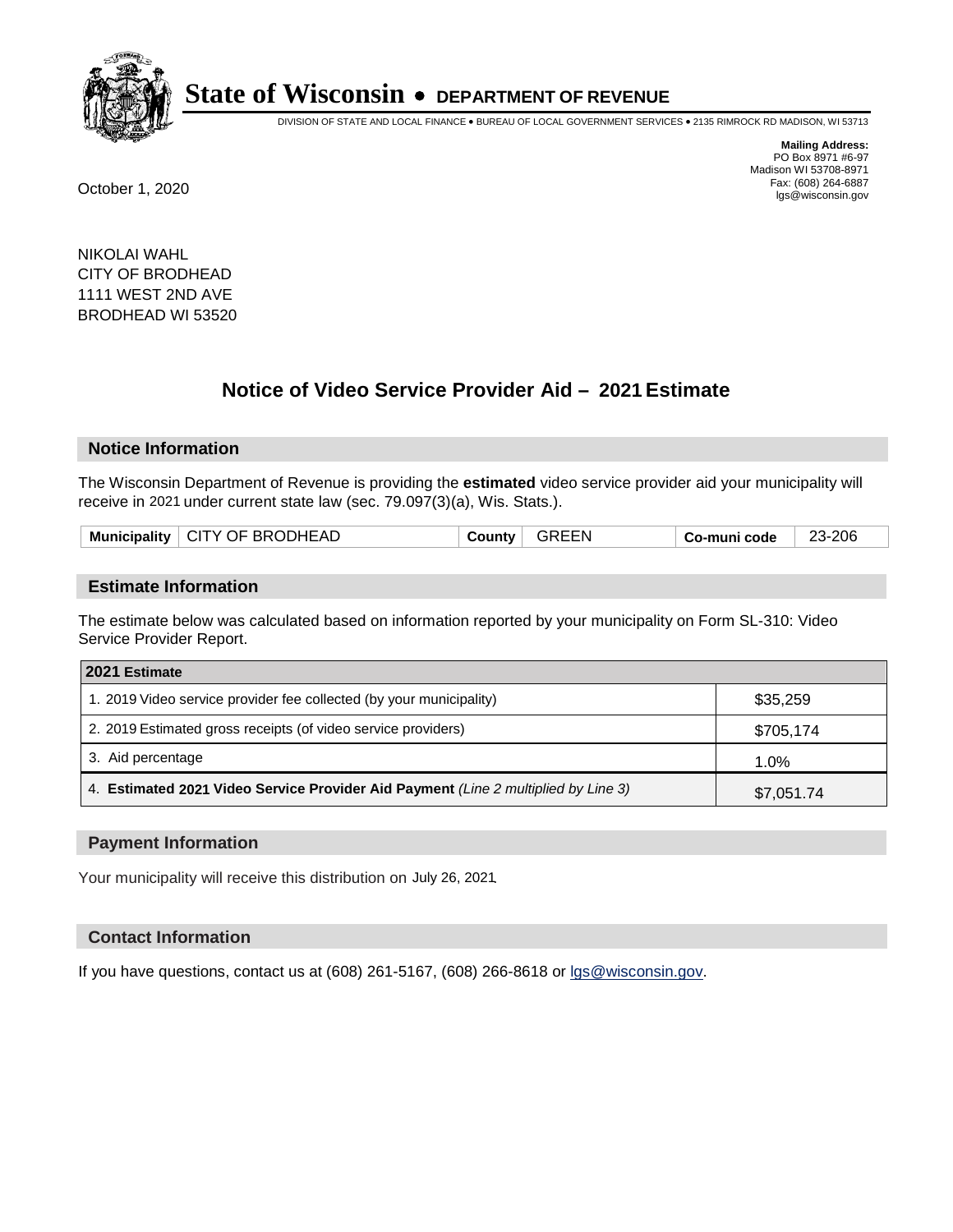

DIVISION OF STATE AND LOCAL FINANCE • BUREAU OF LOCAL GOVERNMENT SERVICES • 2135 RIMROCK RD MADISON, WI 53713

**Mailing Address:** PO Box 8971 #6-97 Madison WI 53708-8971<br>Fax: (608) 264-6887 Fax: (608) 264-6887 October 1, 2020 lgs@wisconsin.gov

BRITTNEY RINDY CITY OF MONROE 1110 18TH AVE MONROE WI 53556

# **Notice of Video Service Provider Aid - 2021 Estimate**

## **Notice Information**

The Wisconsin Department of Revenue is providing the **estimated** video service provider aid your municipality will receive in 2021 under current state law (sec. 79.097(3)(a), Wis. Stats.).

| <br>Mu<br>тюан.<br>11 | )F<br>JNROE<br>MC.<br>$\mathbf{v}$<br>انت | ЧN. | code<br>. .<br>_ _ _ _ | റ⊏<br>≏י<br>--<br>—~<br>$\sim$ |
|-----------------------|-------------------------------------------|-----|------------------------|--------------------------------|
|                       |                                           |     |                        |                                |

#### **Estimate Information**

The estimate below was calculated based on information reported by your municipality on Form SL-310: Video Service Provider Report.

| 2021 Estimate                                                                      |             |  |
|------------------------------------------------------------------------------------|-------------|--|
| 1. 2019 Video service provider fee collected (by your municipality)                | \$147.483   |  |
| 2. 2019 Estimated gross receipts (of video service providers)                      | \$2,949,668 |  |
| 3. Aid percentage                                                                  | 1.0%        |  |
| 4. Estimated 2021 Video Service Provider Aid Payment (Line 2 multiplied by Line 3) | \$29,496.68 |  |

#### **Payment Information**

Your municipality will receive this distribution on July 26, 2021.

## **Contact Information**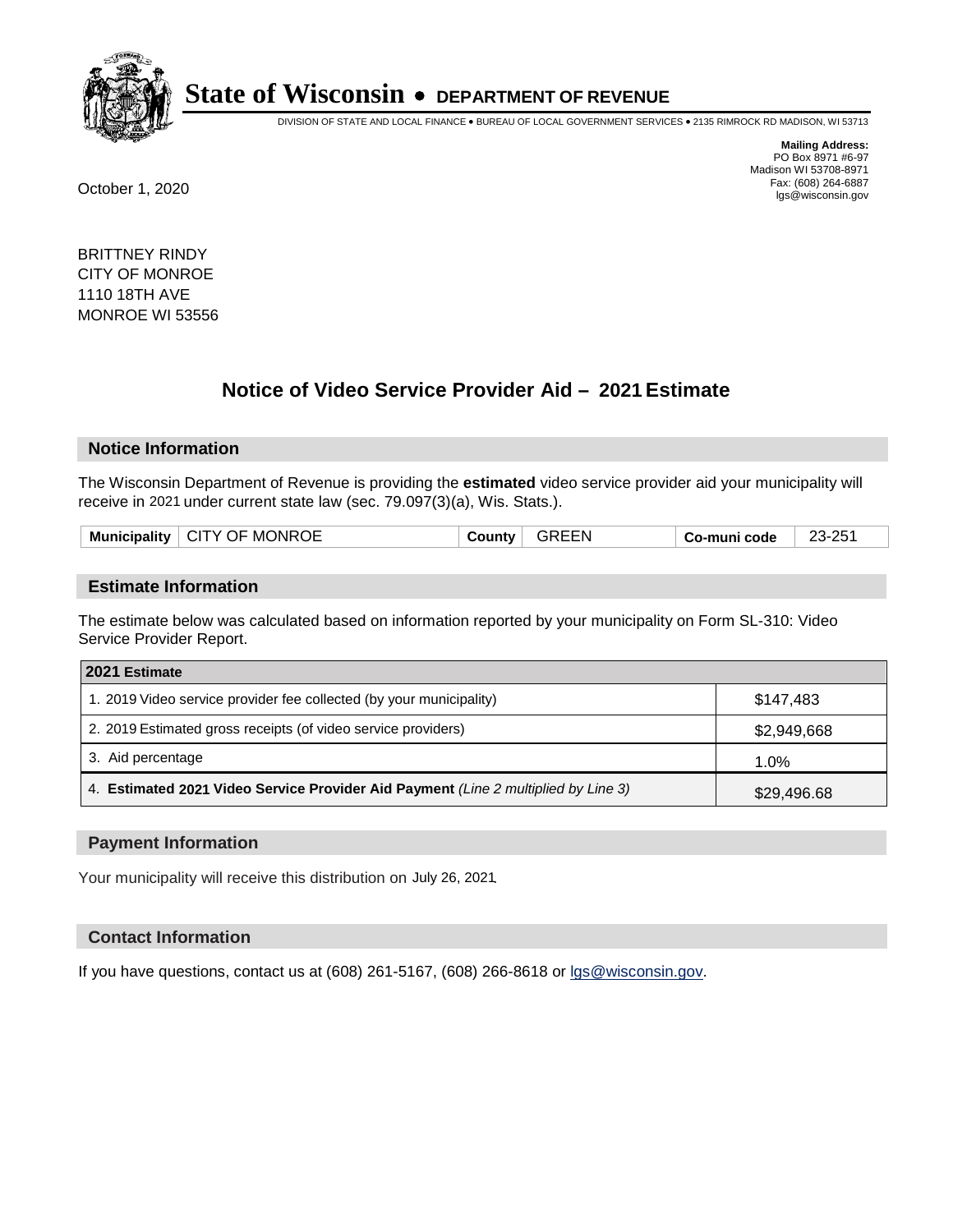

DIVISION OF STATE AND LOCAL FINANCE • BUREAU OF LOCAL GOVERNMENT SERVICES • 2135 RIMROCK RD MADISON, WI 53713

**Mailing Address:** PO Box 8971 #6-97 Madison WI 53708-8971<br>Fax: (608) 264-6887 Fax: (608) 264-6887 October 1, 2020 lgs@wisconsin.gov

BRENDA MURKLEY TOWN OF BERLIN PO BOX 5 BERLIN WI 54923

# **Notice of Video Service Provider Aid - 2021 Estimate**

## **Notice Information**

The Wisconsin Department of Revenue is providing the **estimated** video service provider aid your municipality will receive in 2021 under current state law (sec. 79.097(3)(a), Wis. Stats.).

| <b>Municipality</b> | TOWN OF BERLIN | √ountvٽ | _AKE<br><b>GREEN I</b> | Co-muni code | 24-002 |
|---------------------|----------------|---------|------------------------|--------------|--------|
|                     |                |         |                        |              |        |

#### **Estimate Information**

The estimate below was calculated based on information reported by your municipality on Form SL-310: Video Service Provider Report.

| 2021 Estimate                                                                      |          |
|------------------------------------------------------------------------------------|----------|
| 1. 2019 Video service provider fee collected (by your municipality)                | \$2,901  |
| 2. 2019 Estimated gross receipts (of video service providers)                      | \$96,701 |
| 3. Aid percentage                                                                  | 1.0%     |
| 4. Estimated 2021 Video Service Provider Aid Payment (Line 2 multiplied by Line 3) | \$967.01 |

#### **Payment Information**

Your municipality will receive this distribution on July 26, 2021.

## **Contact Information**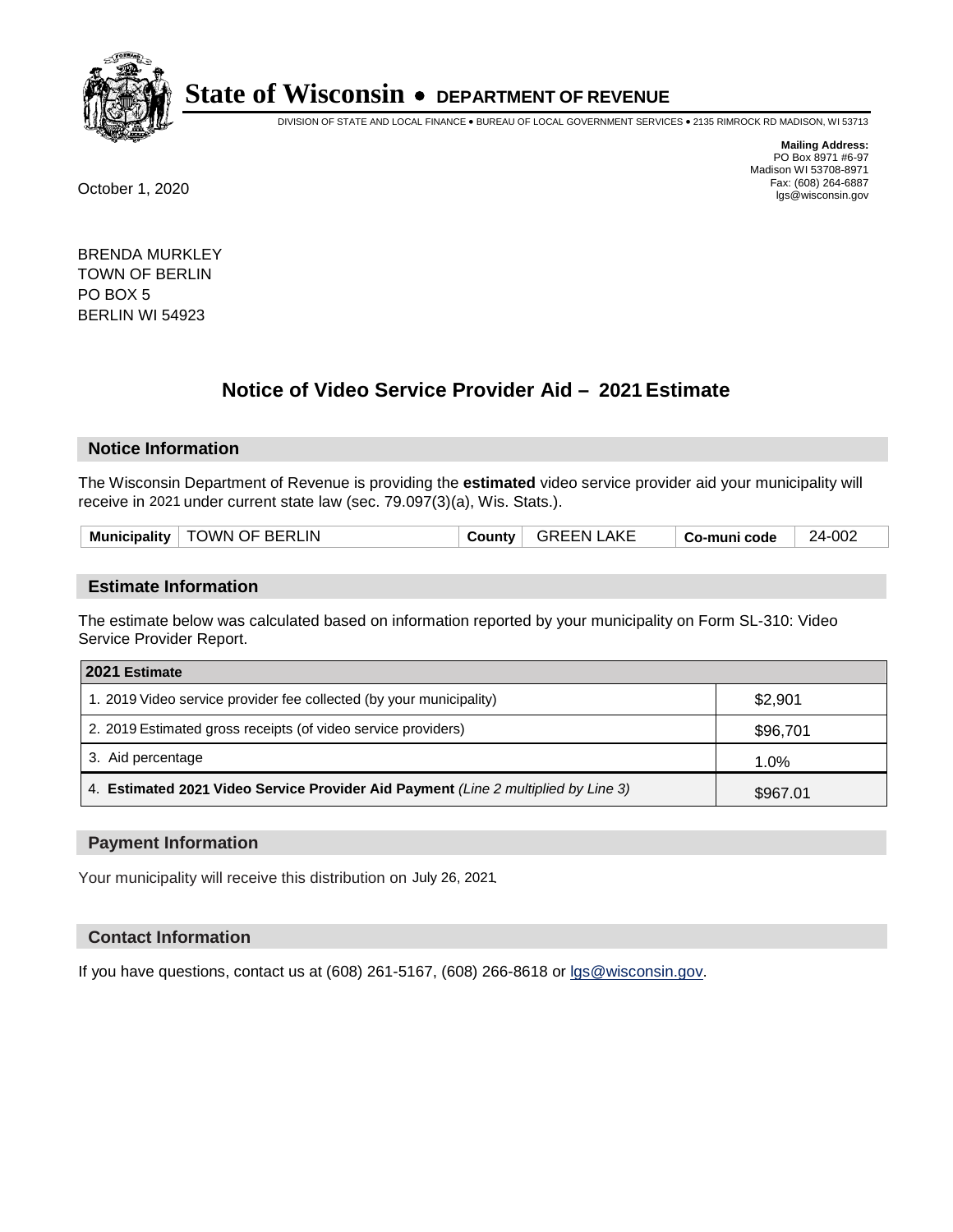

DIVISION OF STATE AND LOCAL FINANCE • BUREAU OF LOCAL GOVERNMENT SERVICES • 2135 RIMROCK RD MADISON, WI 53713

**Mailing Address:** PO Box 8971 #6-97 Madison WI 53708-8971<br>Fax: (608) 264-6887 Fax: (608) 264-6887 October 1, 2020 lgs@wisconsin.gov

KATHLEEN MORRIS INTERIM TOWN OF BROOKLYN N5988 COUNTY ROAD A GREEN LAKE WI 54941-8624

# **Notice of Video Service Provider Aid - 2021 Estimate**

## **Notice Information**

The Wisconsin Department of Revenue is providing the **estimated** video service provider aid your municipality will receive in 2021 under current state law (sec. 79.097(3)(a), Wis. Stats.).

| Municipality   TOWN OF BROOKLYN<br><b>GREEN LAKE</b><br>County | Co-muni code | 24-004 |
|----------------------------------------------------------------|--------------|--------|
|----------------------------------------------------------------|--------------|--------|

#### **Estimate Information**

The estimate below was calculated based on information reported by your municipality on Form SL-310: Video Service Provider Report.

| 2021 Estimate                                                                      |            |
|------------------------------------------------------------------------------------|------------|
| 1. 2019 Video service provider fee collected (by your municipality)                | \$31,749   |
| 2. 2019 Estimated gross receipts (of video service providers)                      | \$634,980  |
| 3. Aid percentage                                                                  | 1.0%       |
| 4. Estimated 2021 Video Service Provider Aid Payment (Line 2 multiplied by Line 3) | \$6,349.80 |

#### **Payment Information**

Your municipality will receive this distribution on July 26, 2021.

## **Contact Information**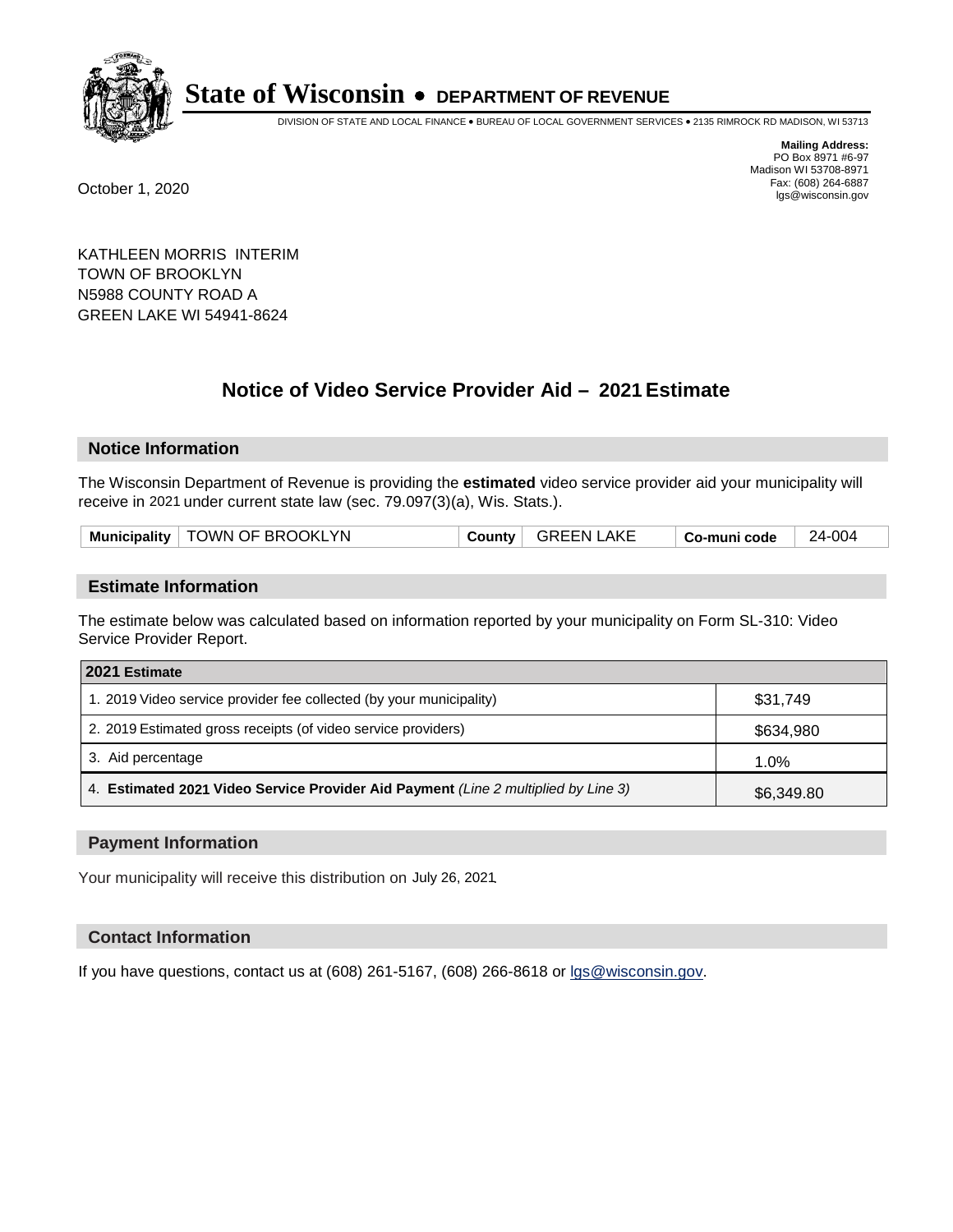

DIVISION OF STATE AND LOCAL FINANCE • BUREAU OF LOCAL GOVERNMENT SERVICES • 2135 RIMROCK RD MADISON, WI 53713

**Mailing Address:** PO Box 8971 #6-97 Madison WI 53708-8971<br>Fax: (608) 264-6887 Fax: (608) 264-6887 October 1, 2020 lgs@wisconsin.gov

JILL BARTOL TOWN OF PRINCETON W5201 OXBOW TRAIL PRINCETON WI 54968-8383

# **Notice of Video Service Provider Aid - 2021 Estimate**

## **Notice Information**

The Wisconsin Department of Revenue is providing the **estimated** video service provider aid your municipality will receive in 2021 under current state law (sec. 79.097(3)(a), Wis. Stats.).

| Municipality   TOWN OF PRINCETON | County | GREEN LAKE | Co-muni code | 24-016 |
|----------------------------------|--------|------------|--------------|--------|
|----------------------------------|--------|------------|--------------|--------|

#### **Estimate Information**

The estimate below was calculated based on information reported by your municipality on Form SL-310: Video Service Provider Report.

| 2021 Estimate                                                                      |            |
|------------------------------------------------------------------------------------|------------|
| 1. 2019 Video service provider fee collected (by your municipality)                | \$11,329   |
| 2. 2019 Estimated gross receipts (of video service providers)                      | \$377,626  |
| 3. Aid percentage                                                                  | 1.0%       |
| 4. Estimated 2021 Video Service Provider Aid Payment (Line 2 multiplied by Line 3) | \$3,776.26 |

#### **Payment Information**

Your municipality will receive this distribution on July 26, 2021.

## **Contact Information**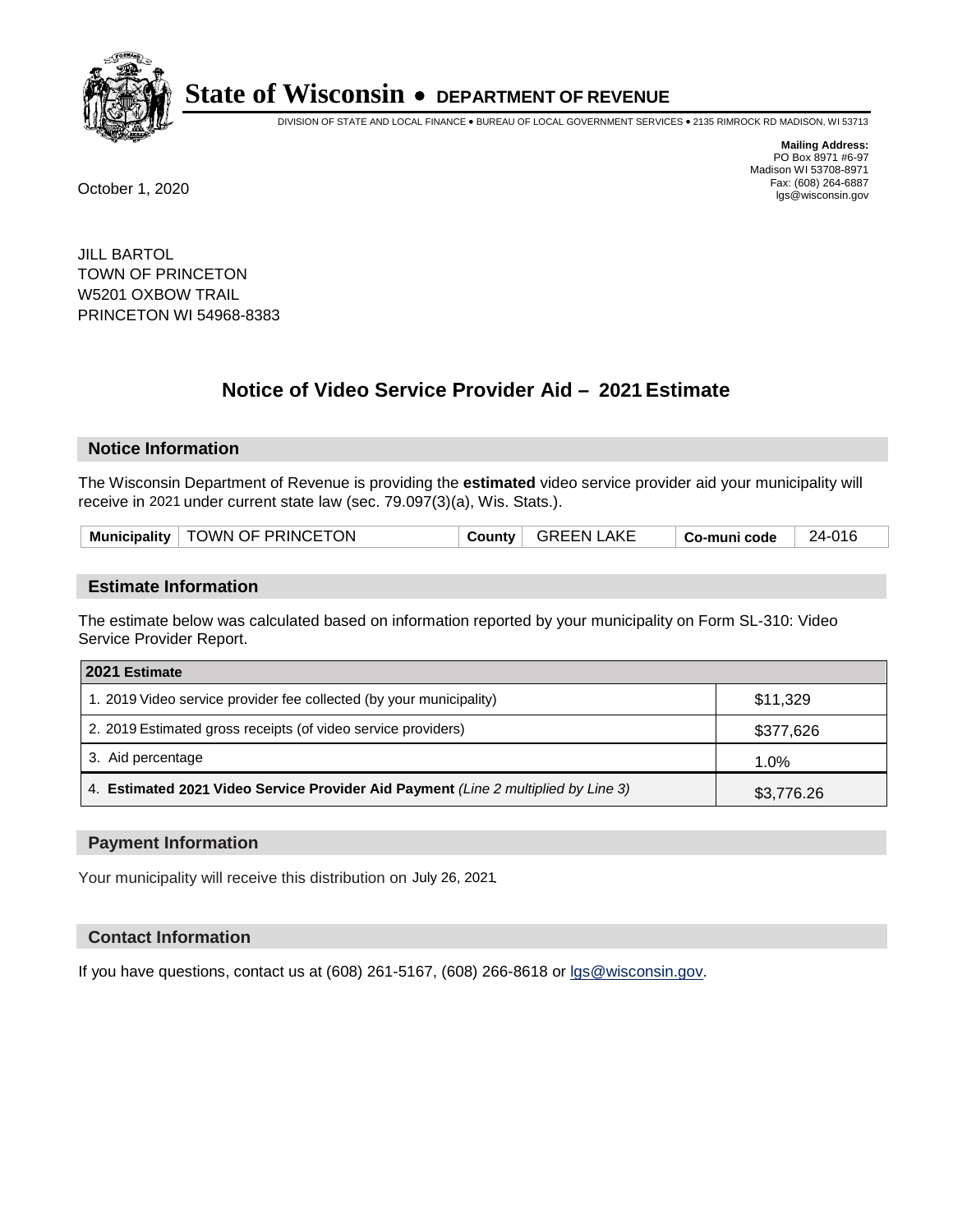

DIVISION OF STATE AND LOCAL FINANCE • BUREAU OF LOCAL GOVERNMENT SERVICES • 2135 RIMROCK RD MADISON, WI 53713

**Mailing Address:** PO Box 8971 #6-97 Madison WI 53708-8971<br>Fax: (608) 264-6887 Fax: (608) 264-6887 October 1, 2020 lgs@wisconsin.gov

JODIE OLSON CITY OF BERLIN PO BOX 272 BERLIN WI 54923-0272

# **Notice of Video Service Provider Aid - 2021 Estimate**

## **Notice Information**

The Wisconsin Department of Revenue is providing the **estimated** video service provider aid your municipality will receive in 2021 under current state law (sec. 79.097(3)(a), Wis. Stats.).

| Municipality   CITY OF BERLIN | ⊹ ountyٽ | <b>GREEN LAKE</b> | Co-muni code | 24-206 |
|-------------------------------|----------|-------------------|--------------|--------|
|                               |          |                   |              |        |

#### **Estimate Information**

The estimate below was calculated based on information reported by your municipality on Form SL-310: Video Service Provider Report.

| 2021 Estimate                                                                      |             |
|------------------------------------------------------------------------------------|-------------|
| 1. 2019 Video service provider fee collected (by your municipality)                | \$40.931    |
| 2. 2019 Estimated gross receipts (of video service providers)                      | \$1,364,365 |
| 3. Aid percentage                                                                  | 1.0%        |
| 4. Estimated 2021 Video Service Provider Aid Payment (Line 2 multiplied by Line 3) | \$13,643.65 |

#### **Payment Information**

Your municipality will receive this distribution on July 26, 2021.

## **Contact Information**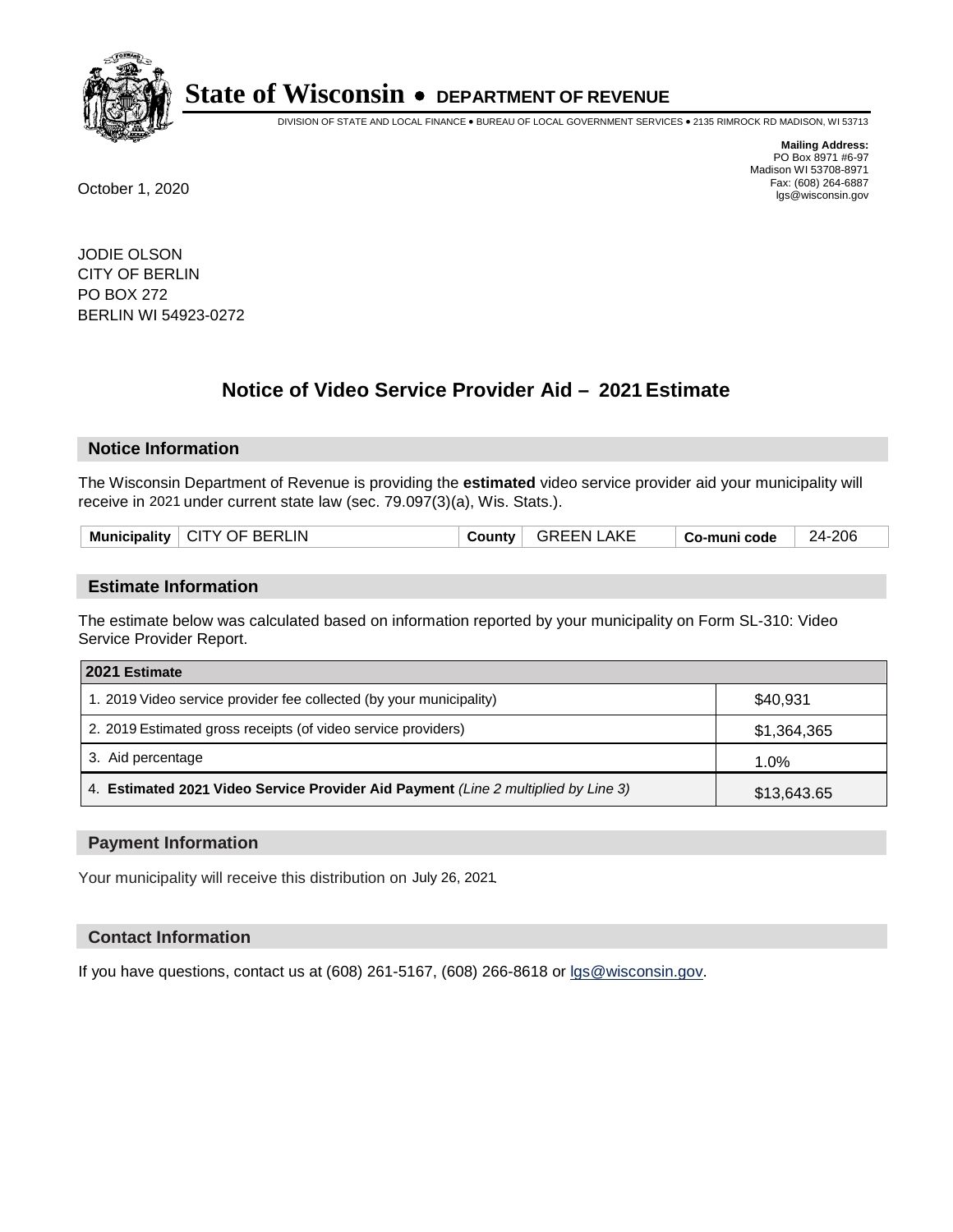

DIVISION OF STATE AND LOCAL FINANCE • BUREAU OF LOCAL GOVERNMENT SERVICES • 2135 RIMROCK RD MADISON, WI 53713

**Mailing Address:** PO Box 8971 #6-97 Madison WI 53708-8971<br>Fax: (608) 264-6887 Fax: (608) 264-6887 October 1, 2020 lgs@wisconsin.gov

BARBARA DUGENSKE CITY OF GREEN LAKE PO BOX 216 GREEN LAKE WI 54941-0216

# **Notice of Video Service Provider Aid - 2021 Estimate**

## **Notice Information**

The Wisconsin Department of Revenue is providing the **estimated** video service provider aid your municipality will receive in 2021 under current state law (sec. 79.097(3)(a), Wis. Stats.).

| Municipality   CITY OF GREEN LAKE |
|-----------------------------------|
|-----------------------------------|

#### **Estimate Information**

The estimate below was calculated based on information reported by your municipality on Form SL-310: Video Service Provider Report.

| 2021 Estimate                                                                      |            |
|------------------------------------------------------------------------------------|------------|
| 1. 2019 Video service provider fee collected (by your municipality)                | \$15.479   |
| 2. 2019 Estimated gross receipts (of video service providers)                      | \$515,963  |
| 3. Aid percentage                                                                  | 1.0%       |
| 4. Estimated 2021 Video Service Provider Aid Payment (Line 2 multiplied by Line 3) | \$5,159.63 |

#### **Payment Information**

Your municipality will receive this distribution on July 26, 2021.

## **Contact Information**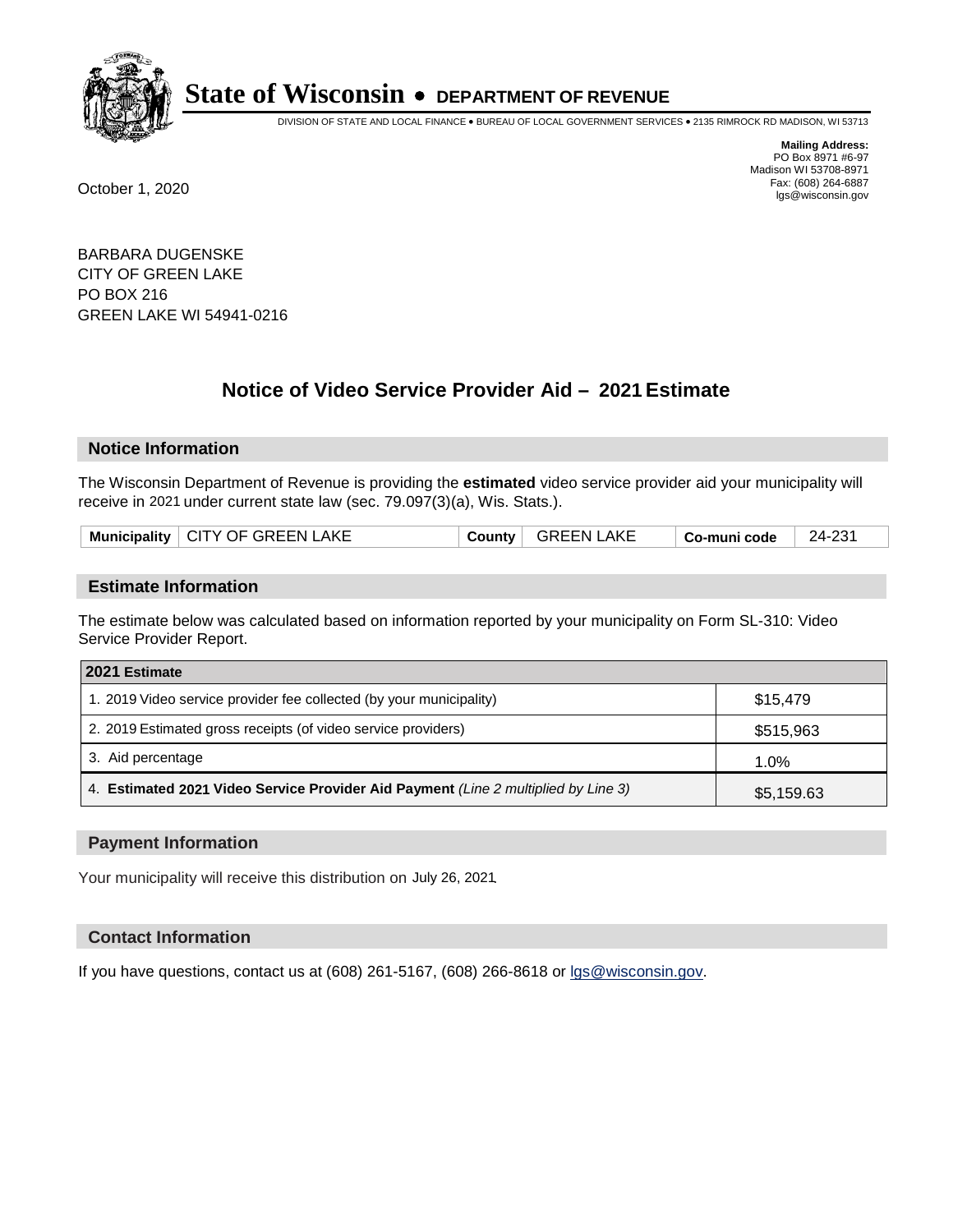

DIVISION OF STATE AND LOCAL FINANCE • BUREAU OF LOCAL GOVERNMENT SERVICES • 2135 RIMROCK RD MADISON, WI 53713

**Mailing Address:** PO Box 8971 #6-97 Madison WI 53708-8971<br>Fax: (608) 264-6887 Fax: (608) 264-6887 October 1, 2020 lgs@wisconsin.gov

MARY LOU NEUBAUER CITY OF PRINCETON 531 S FULTON ST PO BOX 53 PRINCETON WI 54968

# **Notice of Video Service Provider Aid - 2021 Estimate**

## **Notice Information**

The Wisconsin Department of Revenue is providing the **estimated** video service provider aid your municipality will receive in 2021 under current state law (sec. 79.097(3)(a), Wis. Stats.).

| Municipality   CITY OF PRINCETON<br>GREEN LAKE<br>24-271<br>County<br>Co-muni code |  |
|------------------------------------------------------------------------------------|--|
|------------------------------------------------------------------------------------|--|

#### **Estimate Information**

The estimate below was calculated based on information reported by your municipality on Form SL-310: Video Service Provider Report.

| 2021 Estimate                                                                      |            |
|------------------------------------------------------------------------------------|------------|
| 1. 2019 Video service provider fee collected (by your municipality)                | \$11,823   |
| 2. 2019 Estimated gross receipts (of video service providers)                      | \$394,128  |
| 3. Aid percentage                                                                  | 1.0%       |
| 4. Estimated 2021 Video Service Provider Aid Payment (Line 2 multiplied by Line 3) | \$3,941.28 |

#### **Payment Information**

Your municipality will receive this distribution on July 26, 2021.

## **Contact Information**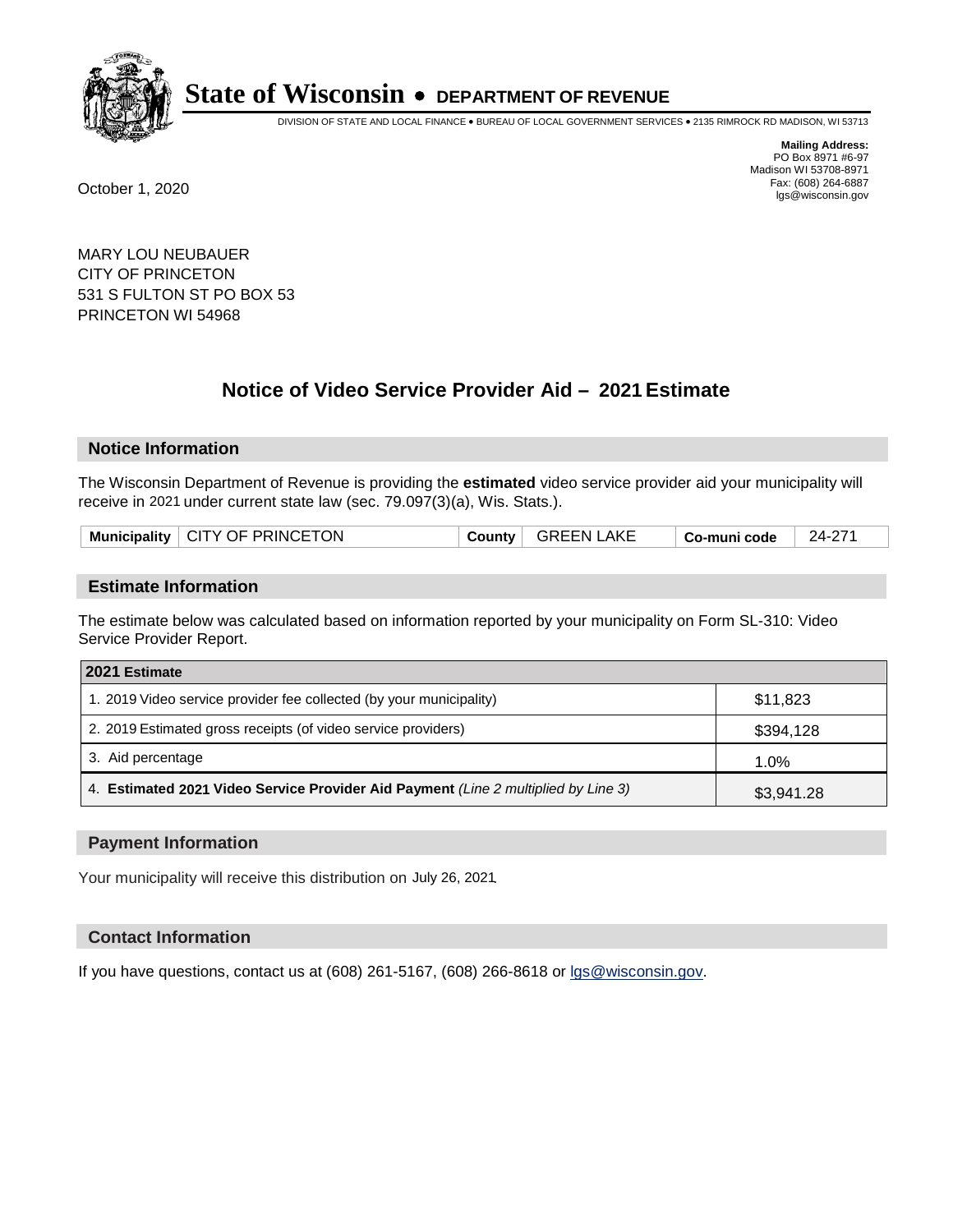

DIVISION OF STATE AND LOCAL FINANCE • BUREAU OF LOCAL GOVERNMENT SERVICES • 2135 RIMROCK RD MADISON, WI 53713

**Mailing Address:** PO Box 8971 #6-97 Madison WI 53708-8971<br>Fax: (608) 264-6887 Fax: (608) 264-6887 October 1, 2020 lgs@wisconsin.gov

DANEAN NAEGER VILLAGE OF ARENA 345 WEST ST ARENA WI 53503-9613

# **Notice of Video Service Provider Aid - 2021 Estimate**

## **Notice Information**

The Wisconsin Department of Revenue is providing the **estimated** video service provider aid your municipality will receive in 2021 under current state law (sec. 79.097(3)(a), Wis. Stats.).

| .<br>Muı<br>:Inality | ARENA<br>VILL<br>. AGE OF<br>AA | wv e | code | つらし |
|----------------------|---------------------------------|------|------|-----|
|                      |                                 |      |      |     |

#### **Estimate Information**

The estimate below was calculated based on information reported by your municipality on Form SL-310: Video Service Provider Report.

| 2021 Estimate                                                                      |            |  |  |  |
|------------------------------------------------------------------------------------|------------|--|--|--|
| 1. 2019 Video service provider fee collected (by your municipality)                | \$2,411    |  |  |  |
| 2. 2019 Estimated gross receipts (of video service providers)                      | \$241,103  |  |  |  |
| 3. Aid percentage                                                                  | 1.0%       |  |  |  |
| 4. Estimated 2021 Video Service Provider Aid Payment (Line 2 multiplied by Line 3) | \$2,411.03 |  |  |  |

#### **Payment Information**

Your municipality will receive this distribution on July 26, 2021.

## **Contact Information**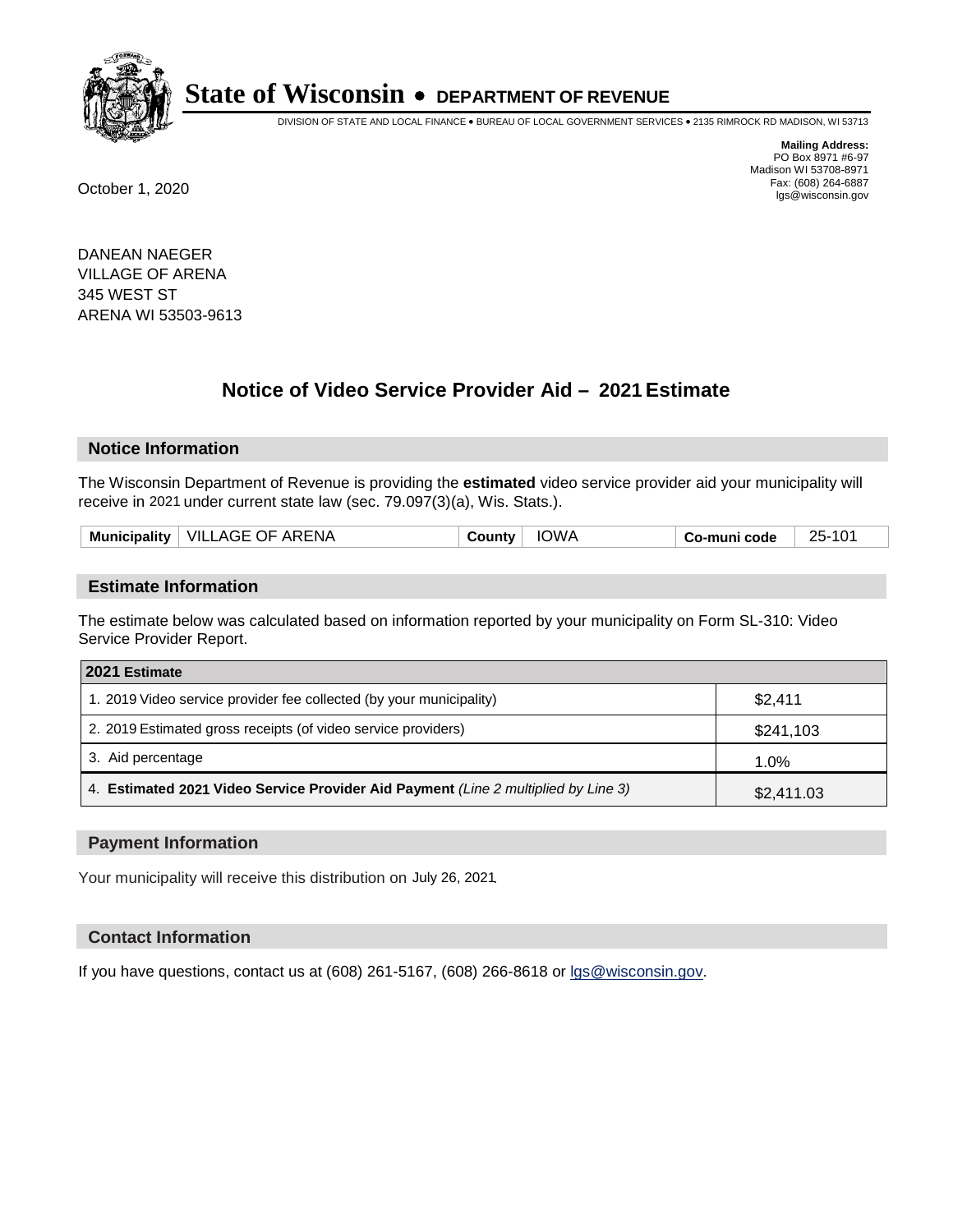

DIVISION OF STATE AND LOCAL FINANCE • BUREAU OF LOCAL GOVERNMENT SERVICES • 2135 RIMROCK RD MADISON, WI 53713

**Mailing Address:** PO Box 8971 #6-97 Madison WI 53708-8971<br>Fax: (608) 264-6887 Fax: (608) 264-6887 October 1, 2020 lgs@wisconsin.gov

MICHELLE WALKER VILLAGE OF BARNEVELD 403 E COUNTY RD ID BARNEVELD WI 53507-9752

# **Notice of Video Service Provider Aid - 2021 Estimate**

## **Notice Information**

The Wisconsin Department of Revenue is providing the **estimated** video service provider aid your municipality will receive in 2021 under current state law (sec. 79.097(3)(a), Wis. Stats.).

| Municipality   VILLAGE OF BARNEVELD | <b>IOWA</b><br>⊹ Countvٽ | 25-106<br>Co-muni code |
|-------------------------------------|--------------------------|------------------------|
|-------------------------------------|--------------------------|------------------------|

#### **Estimate Information**

The estimate below was calculated based on information reported by your municipality on Form SL-310: Video Service Provider Report.

| 2021 Estimate                                                                      |            |
|------------------------------------------------------------------------------------|------------|
| 1. 2019 Video service provider fee collected (by your municipality)                | \$9,258    |
| 2. 2019 Estimated gross receipts (of video service providers)                      | \$308,606  |
| 3. Aid percentage                                                                  | 1.0%       |
| 4. Estimated 2021 Video Service Provider Aid Payment (Line 2 multiplied by Line 3) | \$3,086.06 |

#### **Payment Information**

Your municipality will receive this distribution on July 26, 2021.

## **Contact Information**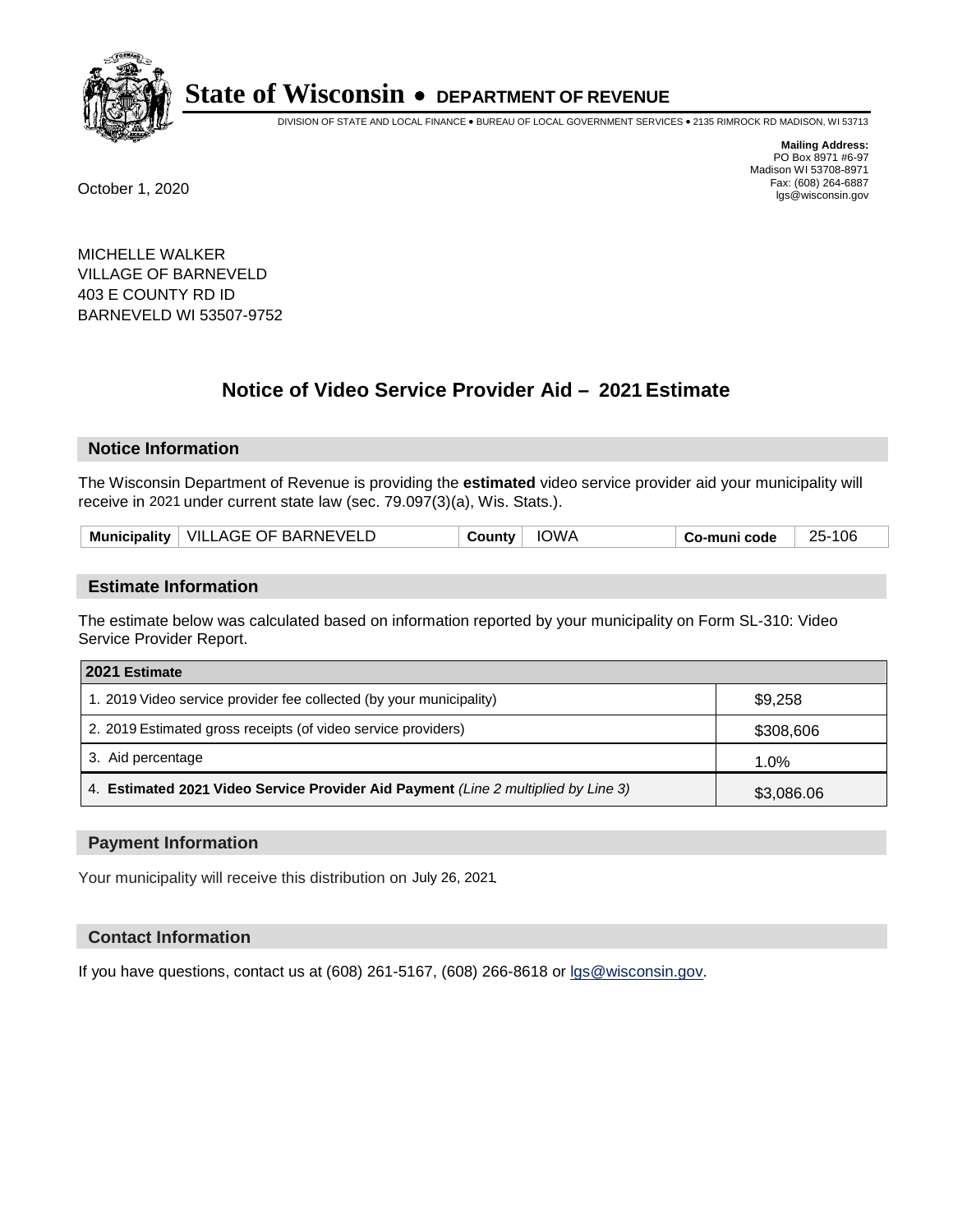

DIVISION OF STATE AND LOCAL FINANCE • BUREAU OF LOCAL GOVERNMENT SERVICES • 2135 RIMROCK RD MADISON, WI 53713

**Mailing Address:** PO Box 8971 #6-97 Madison WI 53708-8971<br>Fax: (608) 264-6887 Fax: (608) 264-6887 October 1, 2020 lgs@wisconsin.gov

LISA RILEY CITY OF DODGEVILLE 100 E FOUNTAIN ST DODGEVILLE WI 53533-1750

# **Notice of Video Service Provider Aid - 2021 Estimate**

## **Notice Information**

The Wisconsin Department of Revenue is providing the **estimated** video service provider aid your municipality will receive in 2021 under current state law (sec. 79.097(3)(a), Wis. Stats.).

| Municipality   CITY OF DODGEVILLE | <b>IOWA</b><br>⊨ ountvٽ | 25-216<br>Co-muni code |
|-----------------------------------|-------------------------|------------------------|
|-----------------------------------|-------------------------|------------------------|

#### **Estimate Information**

The estimate below was calculated based on information reported by your municipality on Form SL-310: Video Service Provider Report.

| 2021 Estimate                                                                      |             |  |  |  |
|------------------------------------------------------------------------------------|-------------|--|--|--|
| 1. 2019 Video service provider fee collected (by your municipality)                | \$64.062    |  |  |  |
| 2. 2019 Estimated gross receipts (of video service providers)                      | \$1,281,244 |  |  |  |
| 3. Aid percentage                                                                  | $1.0\%$     |  |  |  |
| 4. Estimated 2021 Video Service Provider Aid Payment (Line 2 multiplied by Line 3) | \$12,812.44 |  |  |  |

#### **Payment Information**

Your municipality will receive this distribution on July 26, 2021.

## **Contact Information**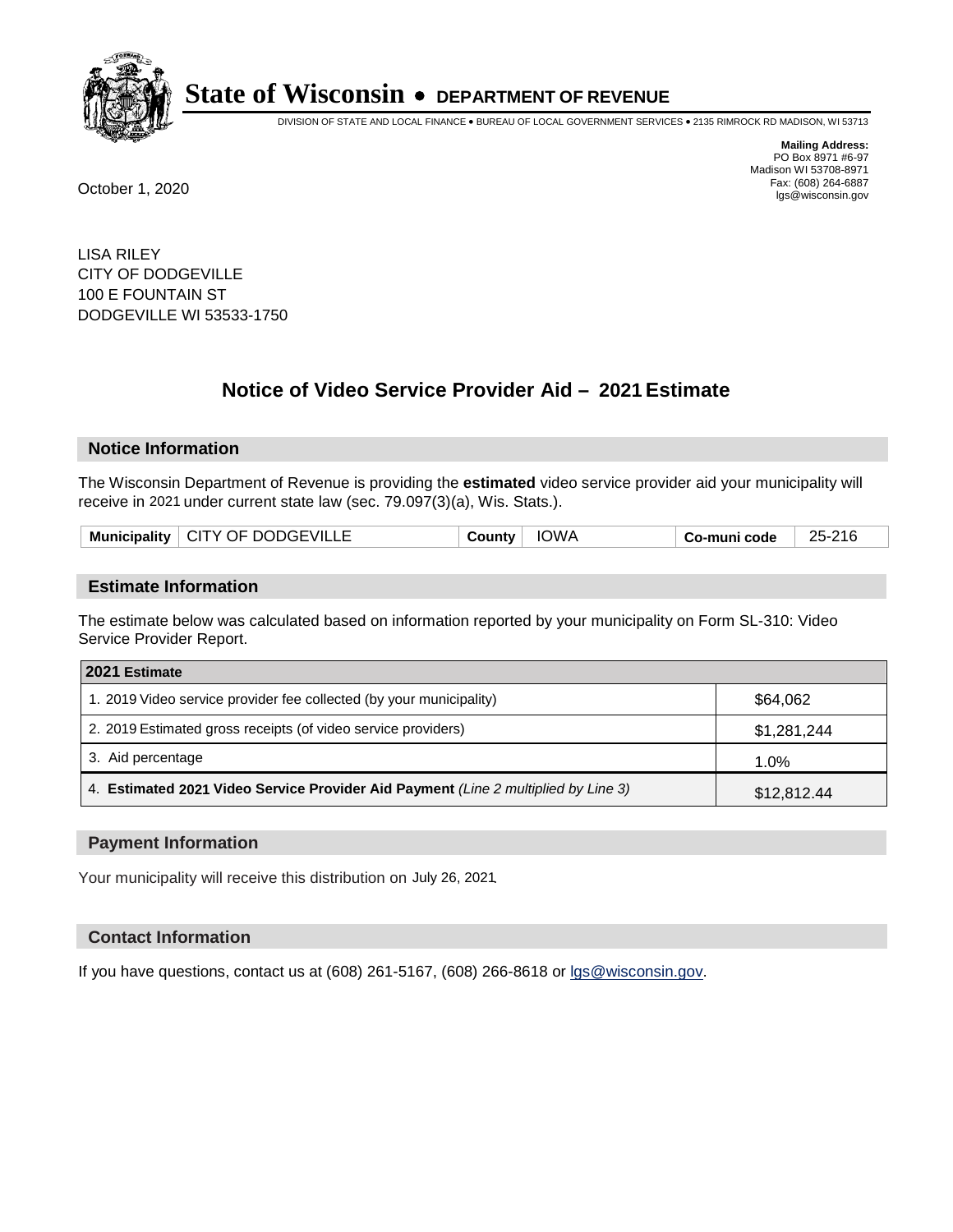

DIVISION OF STATE AND LOCAL FINANCE • BUREAU OF LOCAL GOVERNMENT SERVICES • 2135 RIMROCK RD MADISON, WI 53713

**Mailing Address:** PO Box 8971 #6-97 Madison WI 53708-8971<br>Fax: (608) 264-6887 Fax: (608) 264-6887 October 1, 2020 lgs@wisconsin.gov

CANDICE COUGHLIN CITY OF MINERAL POINT 137 HIGH ST SUITE 1 MINERAL POINT WI 53565-1387

# **Notice of Video Service Provider Aid - 2021 Estimate**

## **Notice Information**

The Wisconsin Department of Revenue is providing the **estimated** video service provider aid your municipality will receive in 2021 under current state law (sec. 79.097(3)(a), Wis. Stats.).

| Municipality   CITY OF MINERAL POINT | <b>IOWA</b><br><b>County</b> ' | 25-251<br>Co-muni code |
|--------------------------------------|--------------------------------|------------------------|
|--------------------------------------|--------------------------------|------------------------|

#### **Estimate Information**

The estimate below was calculated based on information reported by your municipality on Form SL-310: Video Service Provider Report.

| 2021 Estimate                                                                      |            |  |  |
|------------------------------------------------------------------------------------|------------|--|--|
| 1. 2019 Video service provider fee collected (by your municipality)                | \$40,535   |  |  |
| 2. 2019 Estimated gross receipts (of video service providers)                      | \$810,707  |  |  |
| 3. Aid percentage                                                                  | 1.0%       |  |  |
| 4. Estimated 2021 Video Service Provider Aid Payment (Line 2 multiplied by Line 3) | \$8,107.07 |  |  |

#### **Payment Information**

Your municipality will receive this distribution on July 26, 2021.

## **Contact Information**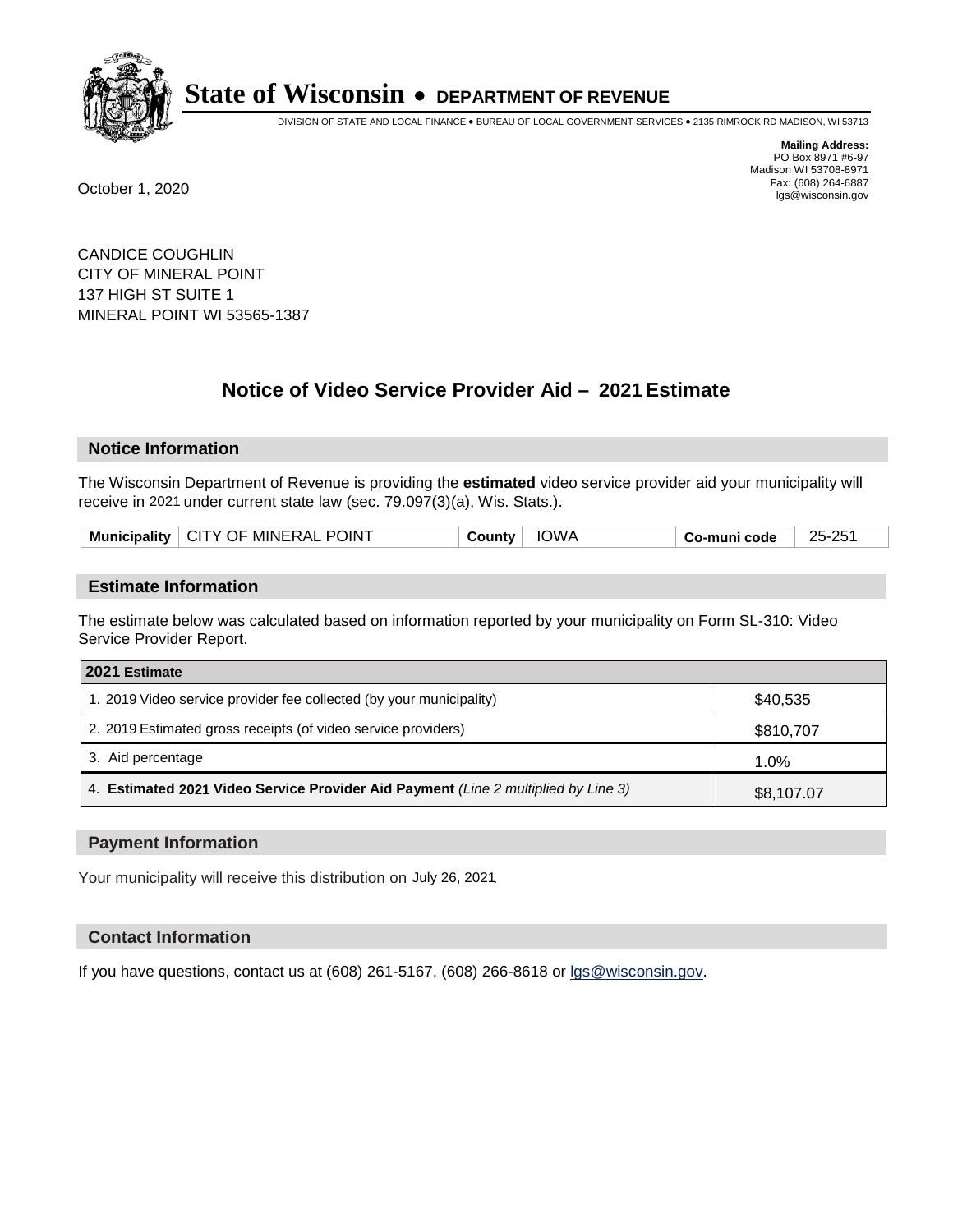

DIVISION OF STATE AND LOCAL FINANCE • BUREAU OF LOCAL GOVERNMENT SERVICES • 2135 RIMROCK RD MADISON, WI 53713

**Mailing Address:** PO Box 8971 #6-97 Madison WI 53708-8971<br>Fax: (608) 264-6887 Fax: (608) 264-6887 October 1, 2020 lgs@wisconsin.gov

BRAD CHOWN CITY OF BLACK RIVER FALLS 101 S 2ND ST BLACK RIVER FALLS WI 54615-1725

# **Notice of Video Service Provider Aid - 2021 Estimate**

## **Notice Information**

The Wisconsin Department of Revenue is providing the **estimated** video service provider aid your municipality will receive in 2021 under current state law (sec. 79.097(3)(a), Wis. Stats.).

| Municipality   CITY OF BLACK RIVER FALLS | County JACKSON | ⊦ Co-muni code | 27-206 |
|------------------------------------------|----------------|----------------|--------|
|------------------------------------------|----------------|----------------|--------|

#### **Estimate Information**

The estimate below was calculated based on information reported by your municipality on Form SL-310: Video Service Provider Report.

| 2021 Estimate                                                                      |            |
|------------------------------------------------------------------------------------|------------|
| 1. 2019 Video service provider fee collected (by your municipality)                | \$49,010   |
| 2. 2019 Estimated gross receipts (of video service providers)                      | \$980,212  |
| 3. Aid percentage                                                                  | 1.0%       |
| 4. Estimated 2021 Video Service Provider Aid Payment (Line 2 multiplied by Line 3) | \$9,802.12 |

#### **Payment Information**

Your municipality will receive this distribution on July 26, 2021.

## **Contact Information**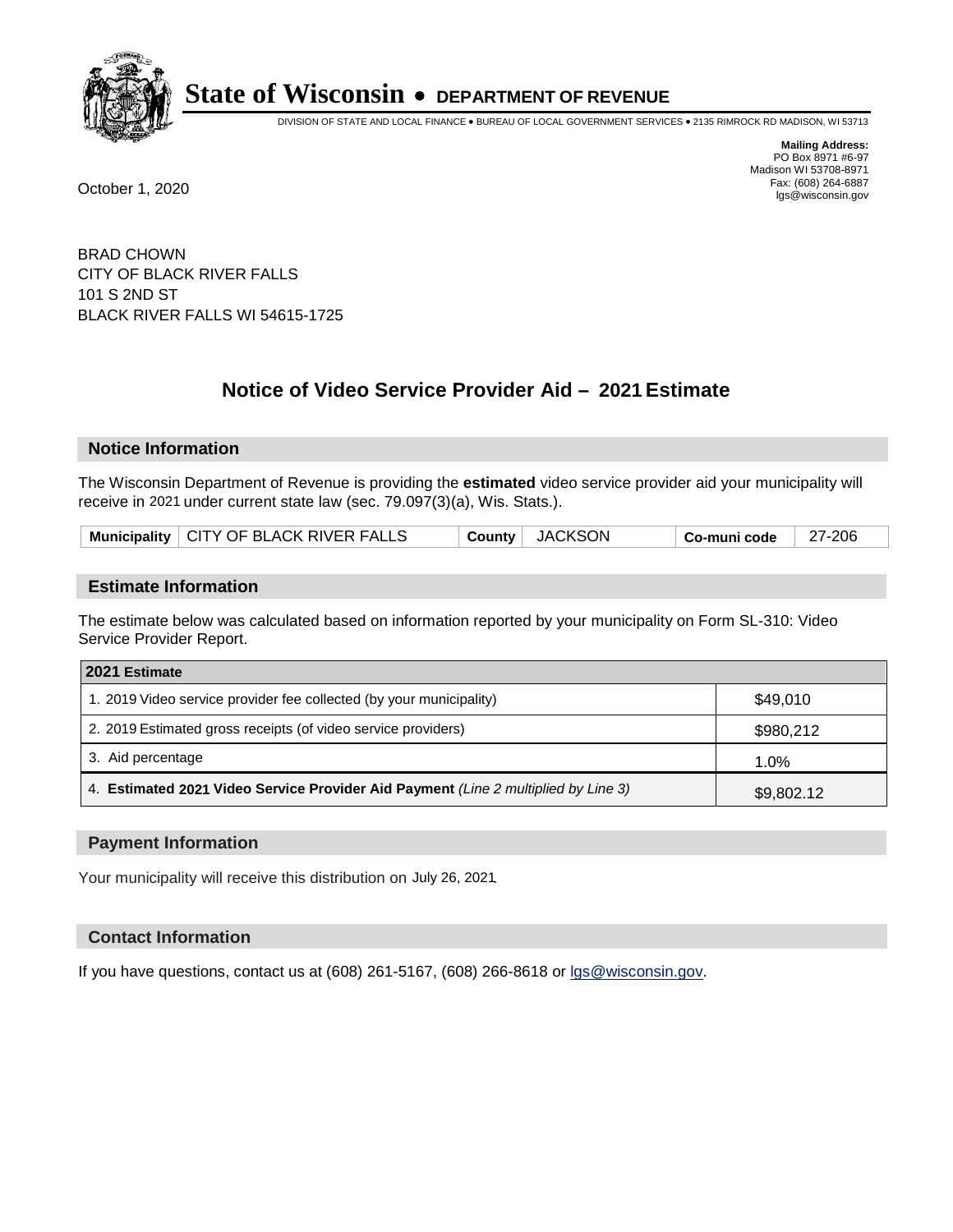

DIVISION OF STATE AND LOCAL FINANCE • BUREAU OF LOCAL GOVERNMENT SERVICES • 2135 RIMROCK RD MADISON, WI 53713

**Mailing Address:** PO Box 8971 #6-97 Madison WI 53708-8971<br>Fax: (608) 264-6887 Fax: (608) 264-6887 October 1, 2020 lgs@wisconsin.gov

MEGAN DUNNEISEN TOWN OF AZTALAN N5744 ZIEBELL RD JEFFERSON WI 53549

# **Notice of Video Service Provider Aid - 2021 Estimate**

## **Notice Information**

The Wisconsin Department of Revenue is providing the **estimated** video service provider aid your municipality will receive in 2021 under current state law (sec. 79.097(3)(a), Wis. Stats.).

| Municipality $ $ | ∣ TOWN OF AZTALAN | <b>County</b> | JEFFERSON | Co-muni code | 28-002 |
|------------------|-------------------|---------------|-----------|--------------|--------|
|                  |                   |               |           |              |        |

#### **Estimate Information**

The estimate below was calculated based on information reported by your municipality on Form SL-310: Video Service Provider Report.

| 2021 Estimate                                                                      |            |  |  |  |
|------------------------------------------------------------------------------------|------------|--|--|--|
| 1. 2019 Video service provider fee collected (by your municipality)                | \$6,530    |  |  |  |
| 2. 2019 Estimated gross receipts (of video service providers)                      | \$217,669  |  |  |  |
| 3. Aid percentage                                                                  | 1.0%       |  |  |  |
| 4. Estimated 2021 Video Service Provider Aid Payment (Line 2 multiplied by Line 3) | \$2,176.69 |  |  |  |

#### **Payment Information**

Your municipality will receive this distribution on July 26, 2021.

## **Contact Information**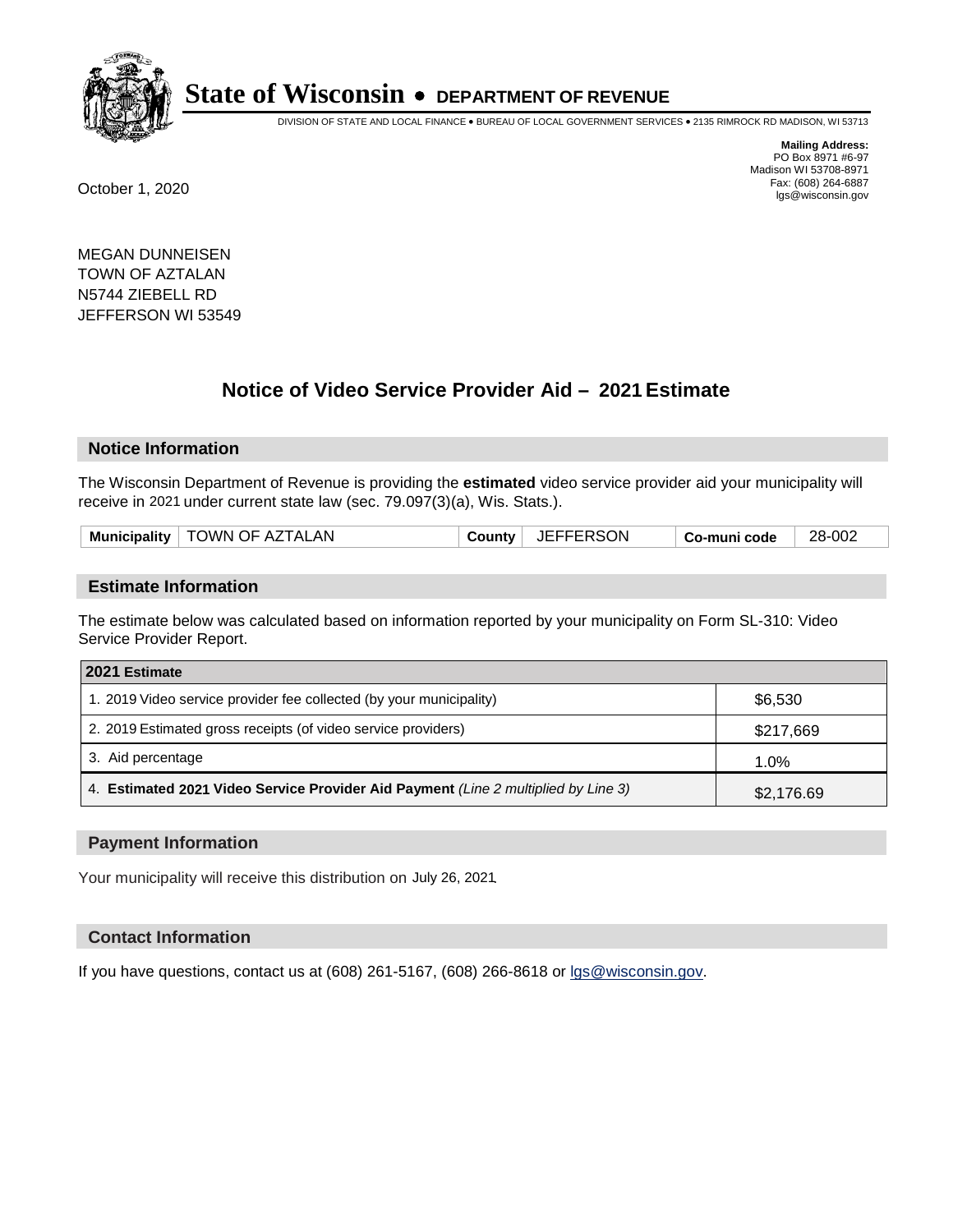

DIVISION OF STATE AND LOCAL FINANCE • BUREAU OF LOCAL GOVERNMENT SERVICES • 2135 RIMROCK RD MADISON, WI 53713

**Mailing Address:** PO Box 8971 #6-97 Madison WI 53708-8971<br>Fax: (608) 264-6887 Fax: (608) 264-6887 October 1, 2020 lgs@wisconsin.gov

NANCY ZASTROW TOWN OF IXONIA PO BOX 109, W1195 MARIETTA AVE IXONIA WI 53036-0109

# **Notice of Video Service Provider Aid - 2021 Estimate**

## **Notice Information**

The Wisconsin Department of Revenue is providing the **estimated** video service provider aid your municipality will receive in 2021 under current state law (sec. 79.097(3)(a), Wis. Stats.).

|  |  | Municipality   TOWN OF IXONIA | County | JEFFERSON | Co-muni code | 28-012 |
|--|--|-------------------------------|--------|-----------|--------------|--------|
|--|--|-------------------------------|--------|-----------|--------------|--------|

#### **Estimate Information**

The estimate below was calculated based on information reported by your municipality on Form SL-310: Video Service Provider Report.

| 2021 Estimate                                                                      |            |
|------------------------------------------------------------------------------------|------------|
| 1. 2019 Video service provider fee collected (by your municipality)                | \$24.991   |
| 2. 2019 Estimated gross receipts (of video service providers)                      | \$787,268  |
| 3. Aid percentage                                                                  | 1.0%       |
| 4. Estimated 2021 Video Service Provider Aid Payment (Line 2 multiplied by Line 3) | \$7,872.68 |

#### **Payment Information**

Your municipality will receive this distribution on July 26, 2021.

## **Contact Information**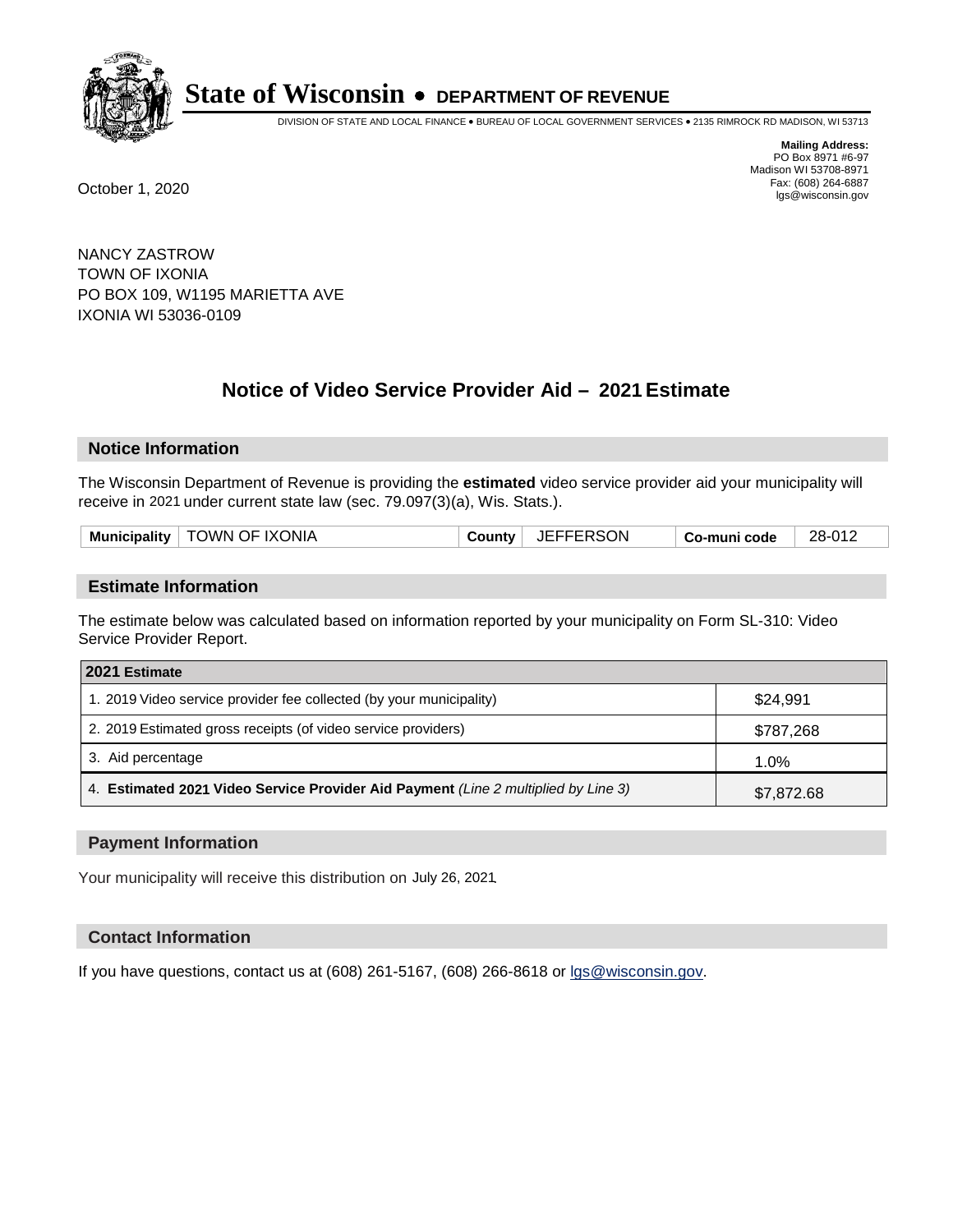

DIVISION OF STATE AND LOCAL FINANCE • BUREAU OF LOCAL GOVERNMENT SERVICES • 2135 RIMROCK RD MADISON, WI 53713

**Mailing Address:** PO Box 8971 #6-97 Madison WI 53708-8971<br>Fax: (608) 264-6887 Fax: (608) 264-6887 October 1, 2020 lgs@wisconsin.gov

KIM CHENEY TOWN OF KOSHKONONG W5609 STAR SCHOOL RD FORT ATKINSON WI 53538-9376

# **Notice of Video Service Provider Aid - 2021 Estimate**

## **Notice Information**

The Wisconsin Department of Revenue is providing the **estimated** video service provider aid your municipality will receive in 2021 under current state law (sec. 79.097(3)(a), Wis. Stats.).

| Municipality   TOWN OF KOSHKONONG | County JEFFERSON | 28-016<br>Co-muni code |  |
|-----------------------------------|------------------|------------------------|--|
|-----------------------------------|------------------|------------------------|--|

#### **Estimate Information**

The estimate below was calculated based on information reported by your municipality on Form SL-310: Video Service Provider Report.

| 2021 Estimate                                                                      |            |
|------------------------------------------------------------------------------------|------------|
| 1. 2019 Video service provider fee collected (by your municipality)                | \$25,429   |
| 2. 2019 Estimated gross receipts (of video service providers)                      | \$847,650  |
| 3. Aid percentage                                                                  | 1.0%       |
| 4. Estimated 2021 Video Service Provider Aid Payment (Line 2 multiplied by Line 3) | \$8,476.50 |

#### **Payment Information**

Your municipality will receive this distribution on July 26, 2021.

## **Contact Information**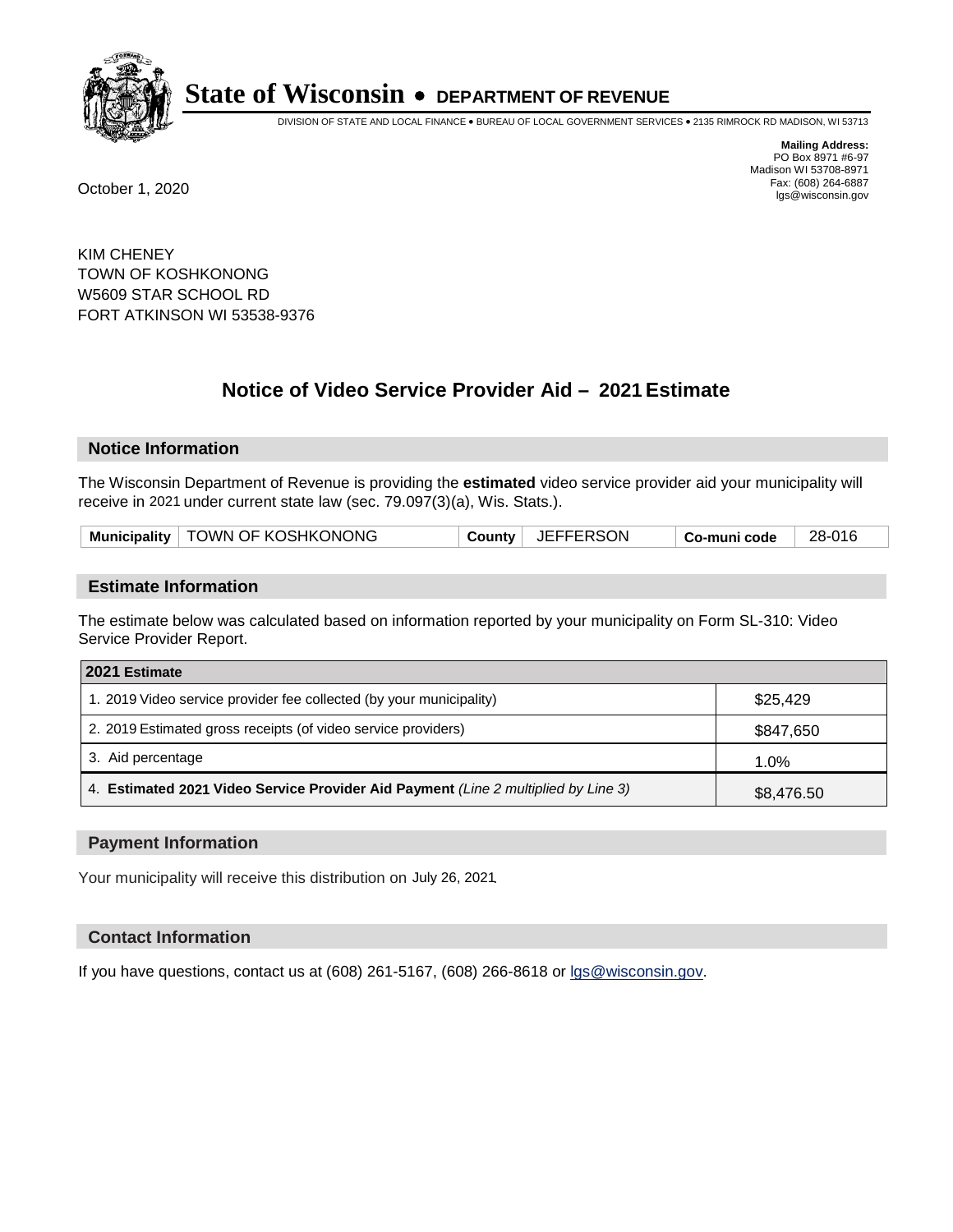

DIVISION OF STATE AND LOCAL FINANCE • BUREAU OF LOCAL GOVERNMENT SERVICES • 2135 RIMROCK RD MADISON, WI 53713

**Mailing Address:** PO Box 8971 #6-97 Madison WI 53708-8971<br>Fax: (608) 264-6887 Fax: (608) 264-6887 October 1, 2020 lgs@wisconsin.gov

ROBIN UNTZ TOWN OF LAKE MILLS 1111 S MAIN ST LAKE MILLS WI 53551-9701

# **Notice of Video Service Provider Aid - 2021 Estimate**

## **Notice Information**

The Wisconsin Department of Revenue is providing the **estimated** video service provider aid your municipality will receive in 2021 under current state law (sec. 79.097(3)(a), Wis. Stats.).

| Municipality   TOWN OF LAKE MILLS | <b>JEFFERSON</b><br>County | 28-018<br>Co-muni code |
|-----------------------------------|----------------------------|------------------------|
|-----------------------------------|----------------------------|------------------------|

#### **Estimate Information**

The estimate below was calculated based on information reported by your municipality on Form SL-310: Video Service Provider Report.

| 2021 Estimate                                                                      |            |
|------------------------------------------------------------------------------------|------------|
| 1. 2019 Video service provider fee collected (by your municipality)                | \$24.424   |
| 2. 2019 Estimated gross receipts (of video service providers)                      | \$488,492  |
| 3. Aid percentage                                                                  | 1.0%       |
| 4. Estimated 2021 Video Service Provider Aid Payment (Line 2 multiplied by Line 3) | \$4,884.92 |

#### **Payment Information**

Your municipality will receive this distribution on July 26, 2021.

## **Contact Information**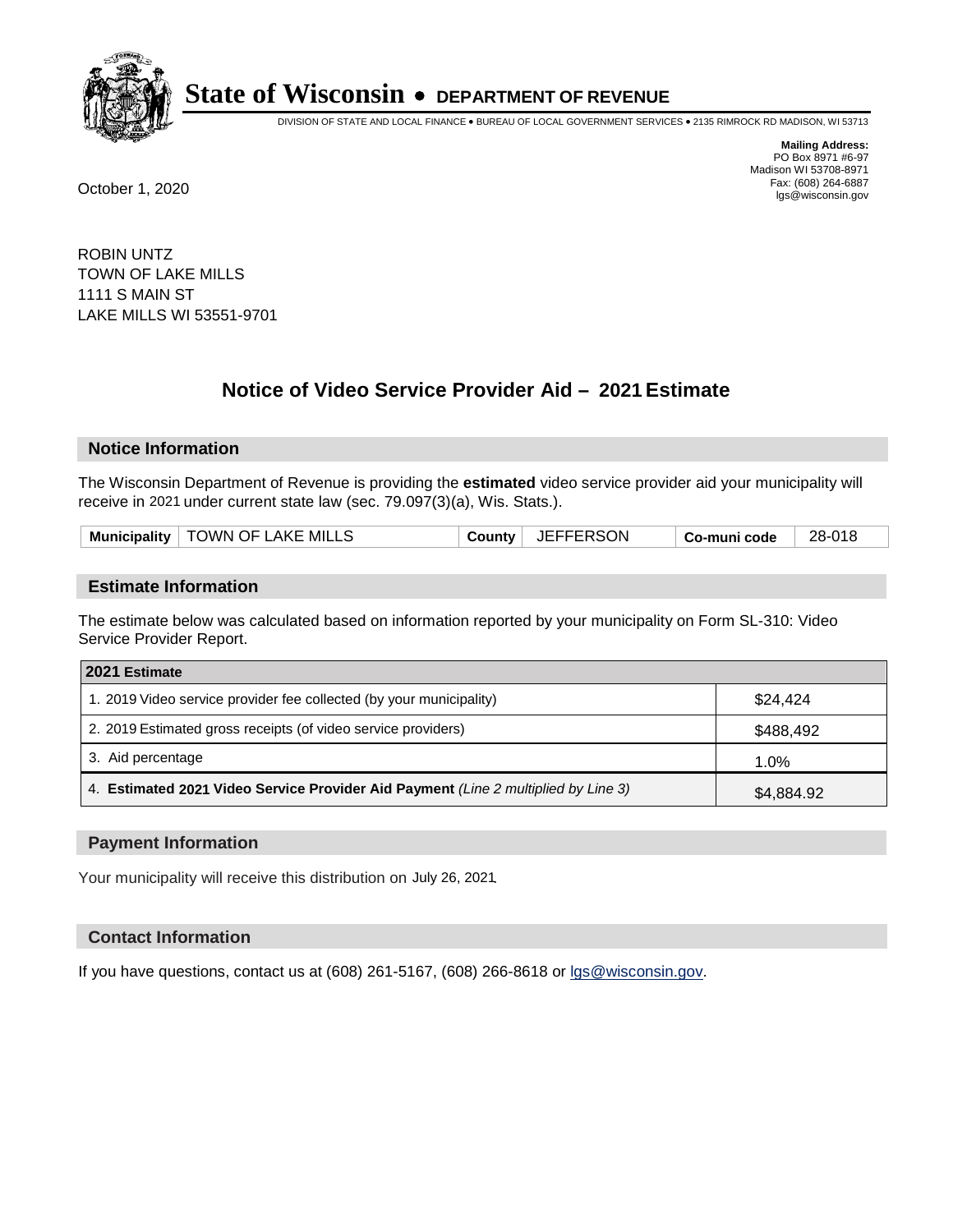

DIVISION OF STATE AND LOCAL FINANCE • BUREAU OF LOCAL GOVERNMENT SERVICES • 2135 RIMROCK RD MADISON, WI 53713

**Mailing Address:** PO Box 8971 #6-97 Madison WI 53708-8971<br>Fax: (608) 264-6887 Fax: (608) 264-6887 October 1, 2020 lgs@wisconsin.gov

CHRIS ASTRELLA TOWN OF OAKLAND N4450 COUNTY RD A CAMBRIDGE WI 53523

# **Notice of Video Service Provider Aid - 2021 Estimate**

## **Notice Information**

The Wisconsin Department of Revenue is providing the **estimated** video service provider aid your municipality will receive in 2021 under current state law (sec. 79.097(3)(a), Wis. Stats.).

| Municipality   TOWN OF OAKLAND | County | JEFFERSON | Co-muni code | 28-022 |
|--------------------------------|--------|-----------|--------------|--------|
|                                |        |           |              |        |

#### **Estimate Information**

The estimate below was calculated based on information reported by your municipality on Form SL-310: Video Service Provider Report.

| 2021 Estimate                                                                      |            |
|------------------------------------------------------------------------------------|------------|
| 1. 2019 Video service provider fee collected (by your municipality)                | \$36,353   |
| 2. 2019 Estimated gross receipts (of video service providers)                      | \$727,072  |
| 3. Aid percentage                                                                  | 1.0%       |
| 4. Estimated 2021 Video Service Provider Aid Payment (Line 2 multiplied by Line 3) | \$7,270.72 |

#### **Payment Information**

Your municipality will receive this distribution on July 26, 2021.

## **Contact Information**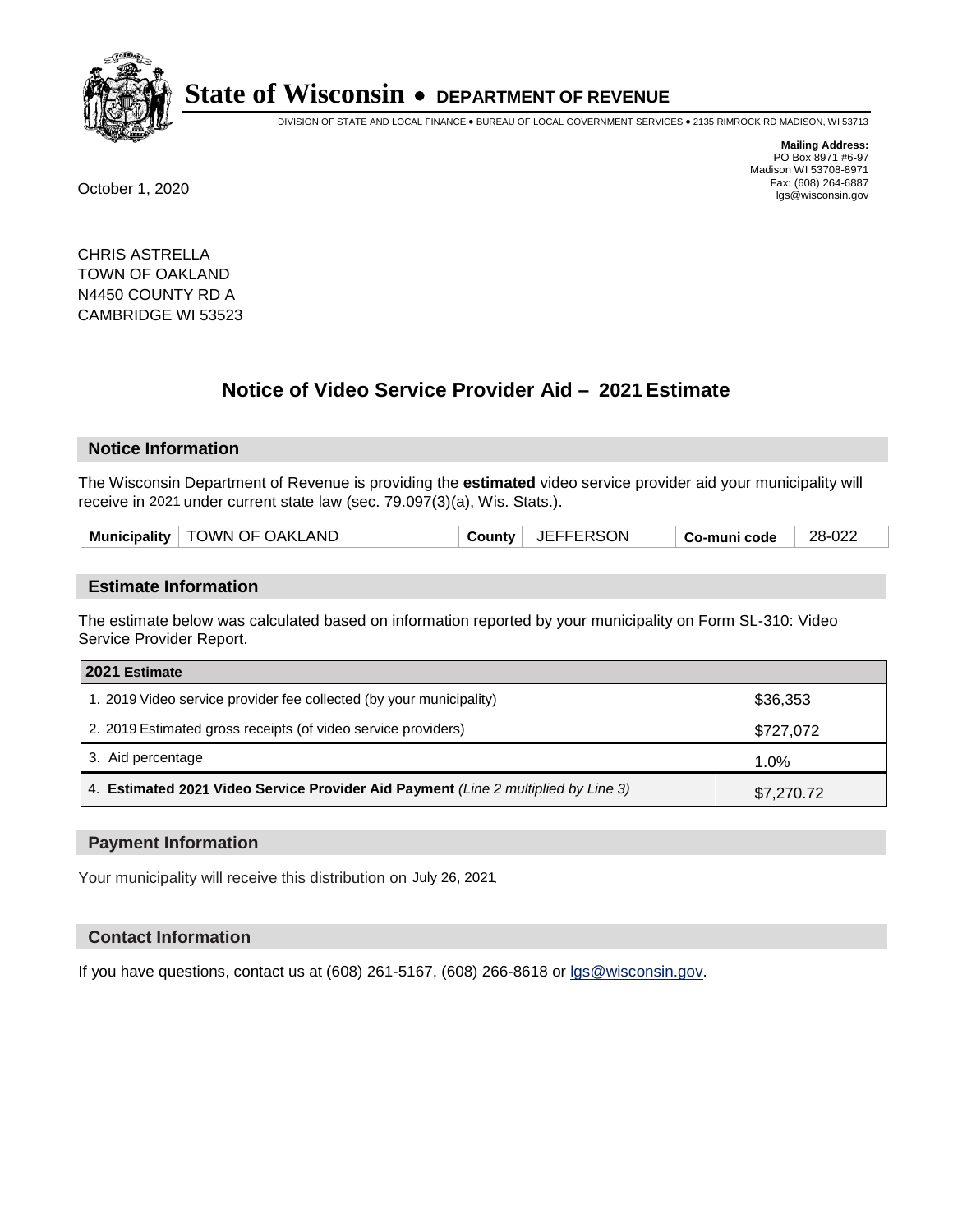

DIVISION OF STATE AND LOCAL FINANCE • BUREAU OF LOCAL GOVERNMENT SERVICES • 2135 RIMROCK RD MADISON, WI 53713

**Mailing Address:** PO Box 8971 #6-97 Madison WI 53708-8971<br>Fax: (608) 264-6887 Fax: (608) 264-6887 October 1, 2020 lgs@wisconsin.gov

PEGGY MILLER TOWN OF PALMYRA P.O. BOX 519 PALMYRA WI 53156

# **Notice of Video Service Provider Aid - 2021 Estimate**

## **Notice Information**

The Wisconsin Department of Revenue is providing the **estimated** video service provider aid your municipality will receive in 2021 under current state law (sec. 79.097(3)(a), Wis. Stats.).

|  |  | Municipality   TOWN OF PALMYRA | <b>County</b> | <b>JEFFERSON</b> | Co-muni code | 28-024 |
|--|--|--------------------------------|---------------|------------------|--------------|--------|
|--|--|--------------------------------|---------------|------------------|--------------|--------|

#### **Estimate Information**

The estimate below was calculated based on information reported by your municipality on Form SL-310: Video Service Provider Report.

| 2021 Estimate                                                                      |            |
|------------------------------------------------------------------------------------|------------|
| 1. 2019 Video service provider fee collected (by your municipality)                | \$4.202    |
| 2. 2019 Estimated gross receipts (of video service providers)                      | \$140,080  |
| 3. Aid percentage                                                                  | 1.0%       |
| 4. Estimated 2021 Video Service Provider Aid Payment (Line 2 multiplied by Line 3) | \$1,400.80 |

#### **Payment Information**

Your municipality will receive this distribution on July 26, 2021.

## **Contact Information**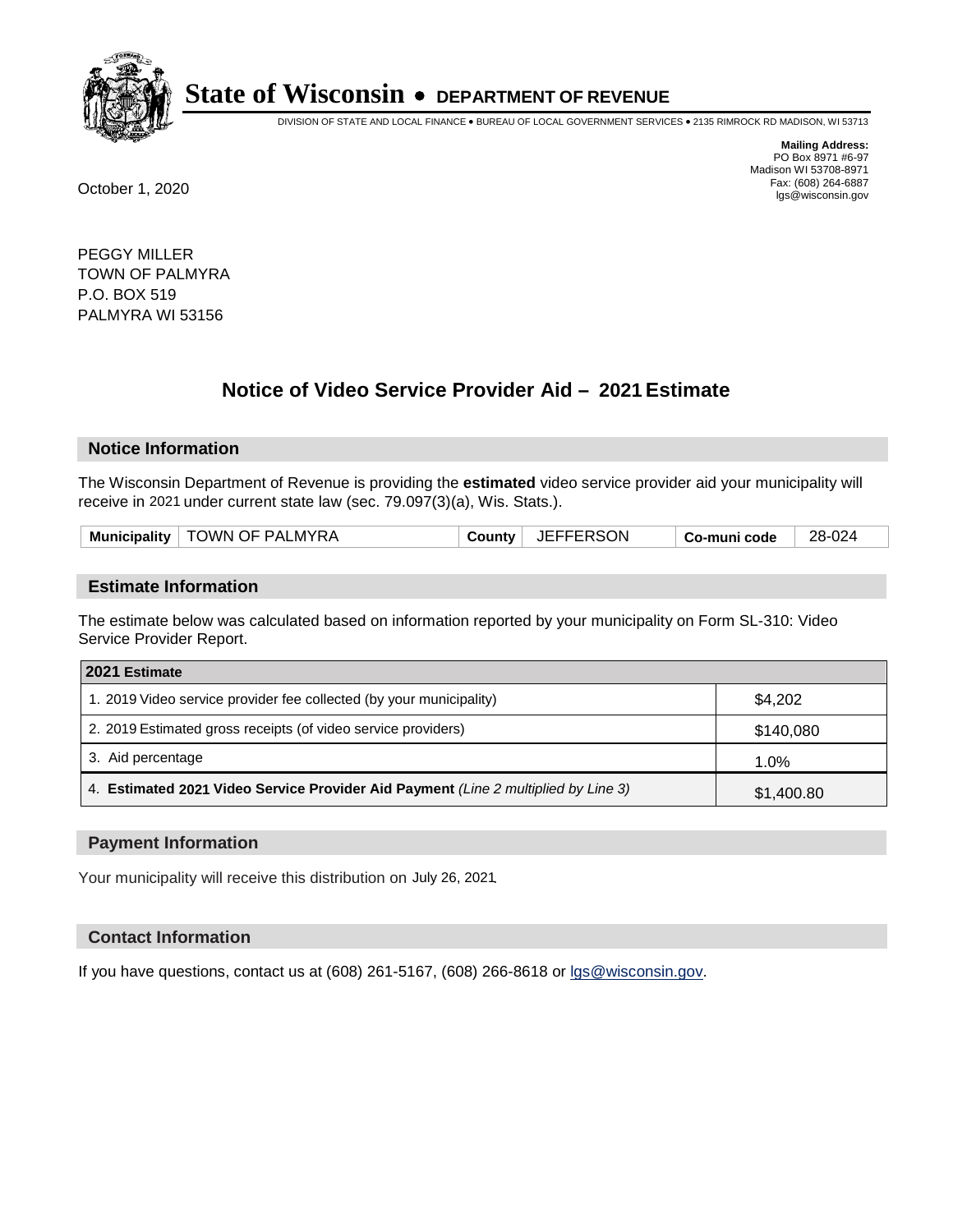

DIVISION OF STATE AND LOCAL FINANCE • BUREAU OF LOCAL GOVERNMENT SERVICES • 2135 RIMROCK RD MADISON, WI 53713

**Mailing Address:** PO Box 8971 #6-97 Madison WI 53708-8971<br>Fax: (608) 264-6887 Fax: (608) 264-6887 October 1, 2020 lgs@wisconsin.gov

DAWN LYNN TOWN OF SULLIVAN N3866 WEST STREET SULLIVAN WI 53178

# **Notice of Video Service Provider Aid - 2021 Estimate**

## **Notice Information**

The Wisconsin Department of Revenue is providing the **estimated** video service provider aid your municipality will receive in 2021 under current state law (sec. 79.097(3)(a), Wis. Stats.).

#### **Estimate Information**

The estimate below was calculated based on information reported by your municipality on Form SL-310: Video Service Provider Report.

| 2021 Estimate                                                                      |            |
|------------------------------------------------------------------------------------|------------|
| 1. 2019 Video service provider fee collected (by your municipality)                | \$12.114   |
| 2. 2019 Estimated gross receipts (of video service providers)                      | \$242,271  |
| 3. Aid percentage                                                                  | 1.0%       |
| 4. Estimated 2021 Video Service Provider Aid Payment (Line 2 multiplied by Line 3) | \$2,422.71 |

#### **Payment Information**

Your municipality will receive this distribution on July 26, 2021.

## **Contact Information**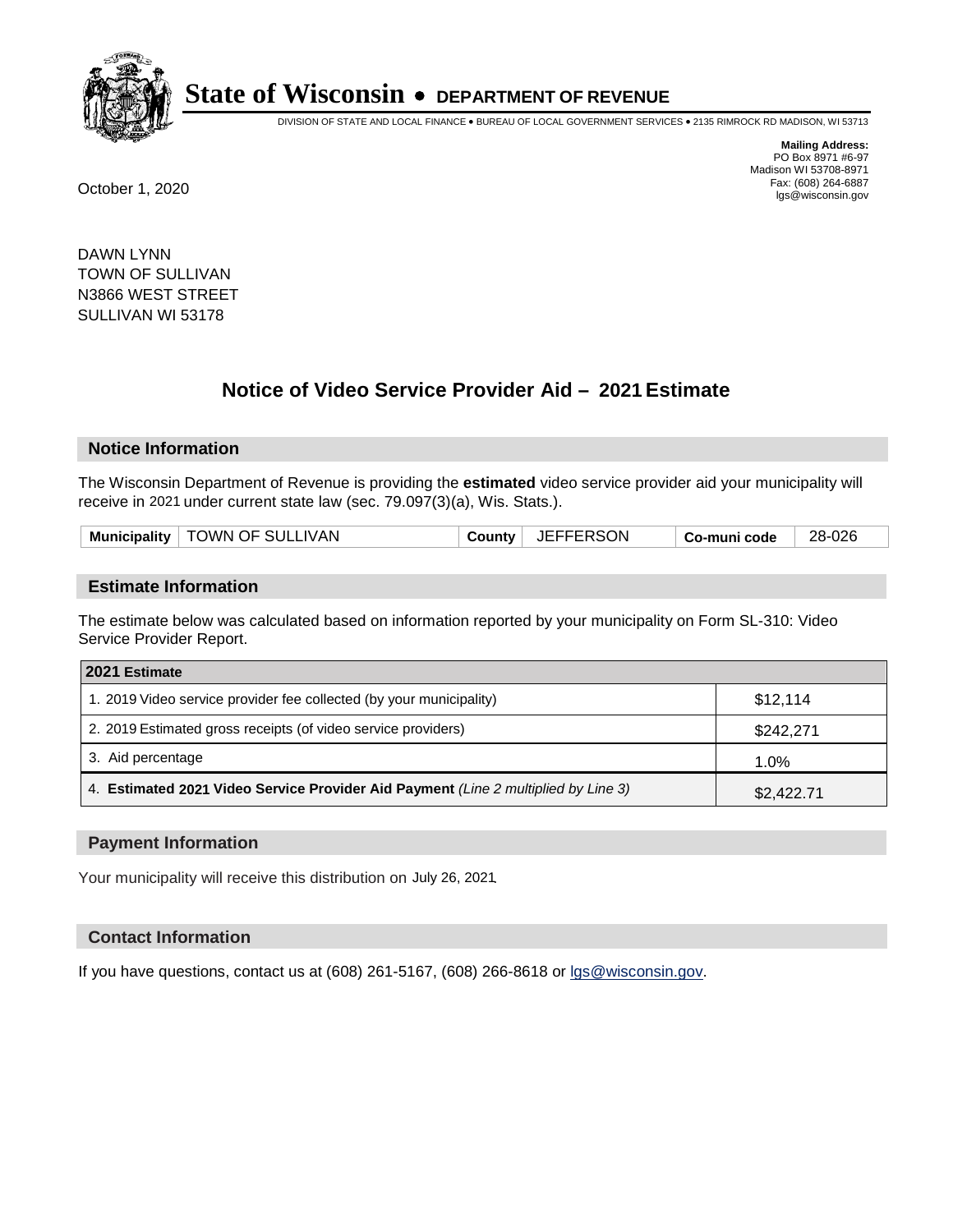

DIVISION OF STATE AND LOCAL FINANCE • BUREAU OF LOCAL GOVERNMENT SERVICES • 2135 RIMROCK RD MADISON, WI 53713

**Mailing Address:** PO Box 8971 #6-97 Madison WI 53708-8971<br>Fax: (608) 264-6887 Fax: (608) 264-6887 October 1, 2020 lgs@wisconsin.gov

GLENDAN REWOLDT TOWN OF SUMNER N1525 CHURCH STREET EDGERTON WI 53534

# **Notice of Video Service Provider Aid - 2021 Estimate**

## **Notice Information**

The Wisconsin Department of Revenue is providing the **estimated** video service provider aid your municipality will receive in 2021 under current state law (sec. 79.097(3)(a), Wis. Stats.).

| <b>Municipality</b> | <b>OWN OF SUMNER</b> | RSON<br>- 11 | code | -028<br>28- |
|---------------------|----------------------|--------------|------|-------------|
|                     |                      |              |      |             |

#### **Estimate Information**

The estimate below was calculated based on information reported by your municipality on Form SL-310: Video Service Provider Report.

| 2021 Estimate                                                                      |          |  |  |  |
|------------------------------------------------------------------------------------|----------|--|--|--|
| 1. 2019 Video service provider fee collected (by your municipality)                | \$3,406  |  |  |  |
| 2. 2019 Estimated gross receipts (of video service providers)                      | \$68,123 |  |  |  |
| 3. Aid percentage                                                                  | 1.0%     |  |  |  |
| 4. Estimated 2021 Video Service Provider Aid Payment (Line 2 multiplied by Line 3) | \$681.23 |  |  |  |

#### **Payment Information**

Your municipality will receive this distribution on July 26, 2021.

## **Contact Information**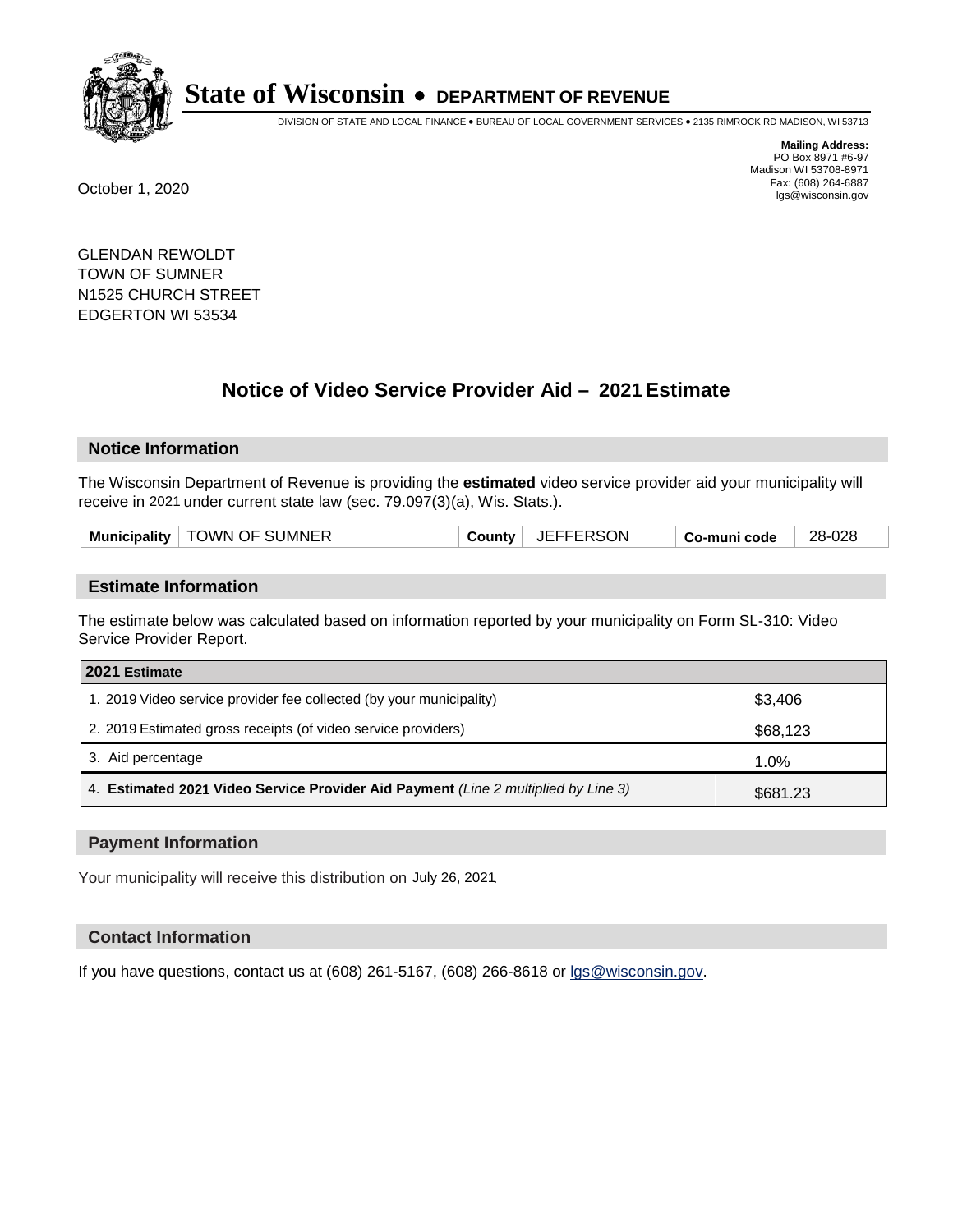

DIVISION OF STATE AND LOCAL FINANCE • BUREAU OF LOCAL GOVERNMENT SERVICES • 2135 RIMROCK RD MADISON, WI 53713

**Mailing Address:** PO Box 8971 #6-97 Madison WI 53708-8971<br>Fax: (608) 264-6887 Fax: (608) 264-6887 October 1, 2020 lgs@wisconsin.gov

SAM BELL VILLAGE OF JOHNSON CREEK PO BOX 238 JOHNSON CREEK WI 53038-0238

# **Notice of Video Service Provider Aid - 2021 Estimate**

# **Notice Information**

The Wisconsin Department of Revenue is providing the **estimated** video service provider aid your municipality will receive in 2021 under current state law (sec. 79.097(3)(a), Wis. Stats.).

| Municipality   VILLAGE OF JOHNSON CREEK |  | County   JEFFERSON | $\mid$ Co-muni code | 28-141 |
|-----------------------------------------|--|--------------------|---------------------|--------|
|-----------------------------------------|--|--------------------|---------------------|--------|

#### **Estimate Information**

The estimate below was calculated based on information reported by your municipality on Form SL-310: Video Service Provider Report.

| 2021 Estimate                                                                      |            |  |  |  |
|------------------------------------------------------------------------------------|------------|--|--|--|
| 1. 2019 Video service provider fee collected (by your municipality)                | \$41.354   |  |  |  |
| 2. 2019 Estimated gross receipts (of video service providers)                      | \$827,084  |  |  |  |
| 3. Aid percentage                                                                  | 1.0%       |  |  |  |
| 4. Estimated 2021 Video Service Provider Aid Payment (Line 2 multiplied by Line 3) | \$8,270.84 |  |  |  |

#### **Payment Information**

Your municipality will receive this distribution on July 26, 2021.

## **Contact Information**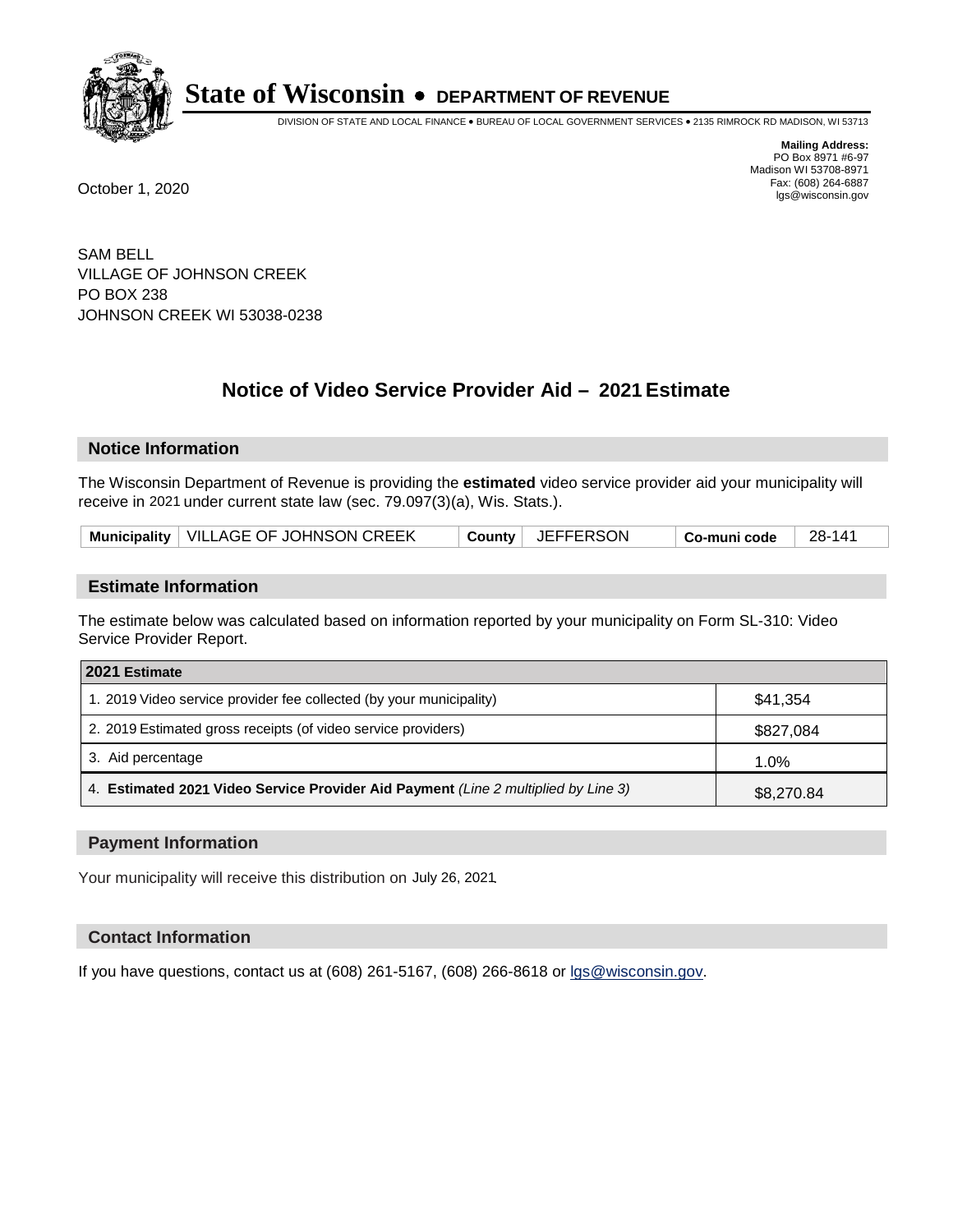

DIVISION OF STATE AND LOCAL FINANCE • BUREAU OF LOCAL GOVERNMENT SERVICES • 2135 RIMROCK RD MADISON, WI 53713

**Mailing Address:** PO Box 8971 #6-97 Madison WI 53708-8971<br>Fax: (608) 264-6887 Fax: (608) 264-6887 October 1, 2020 lgs@wisconsin.gov

LAURIE MUELLER VILLAGE OF PALMYRA 100 TAFT ST, PO BOX 380 PALMYRA WI 53156-0380

# **Notice of Video Service Provider Aid - 2021 Estimate**

## **Notice Information**

The Wisconsin Department of Revenue is providing the **estimated** video service provider aid your municipality will receive in 2021 under current state law (sec. 79.097(3)(a), Wis. Stats.).

| , JEFFERSON<br>Municipality   VILLAGE OF PALMYRA<br>28-171<br>County<br><b>Co-muni code</b> |  |
|---------------------------------------------------------------------------------------------|--|
|---------------------------------------------------------------------------------------------|--|

#### **Estimate Information**

The estimate below was calculated based on information reported by your municipality on Form SL-310: Video Service Provider Report.

| 2021 Estimate                                                                      |            |  |  |  |
|------------------------------------------------------------------------------------|------------|--|--|--|
| 1. 2019 Video service provider fee collected (by your municipality)                | \$21,174   |  |  |  |
| 2. 2019 Estimated gross receipts (of video service providers)                      | \$423,494  |  |  |  |
| 3. Aid percentage                                                                  | 1.0%       |  |  |  |
| 4. Estimated 2021 Video Service Provider Aid Payment (Line 2 multiplied by Line 3) | \$4,234.94 |  |  |  |

#### **Payment Information**

Your municipality will receive this distribution on July 26, 2021.

## **Contact Information**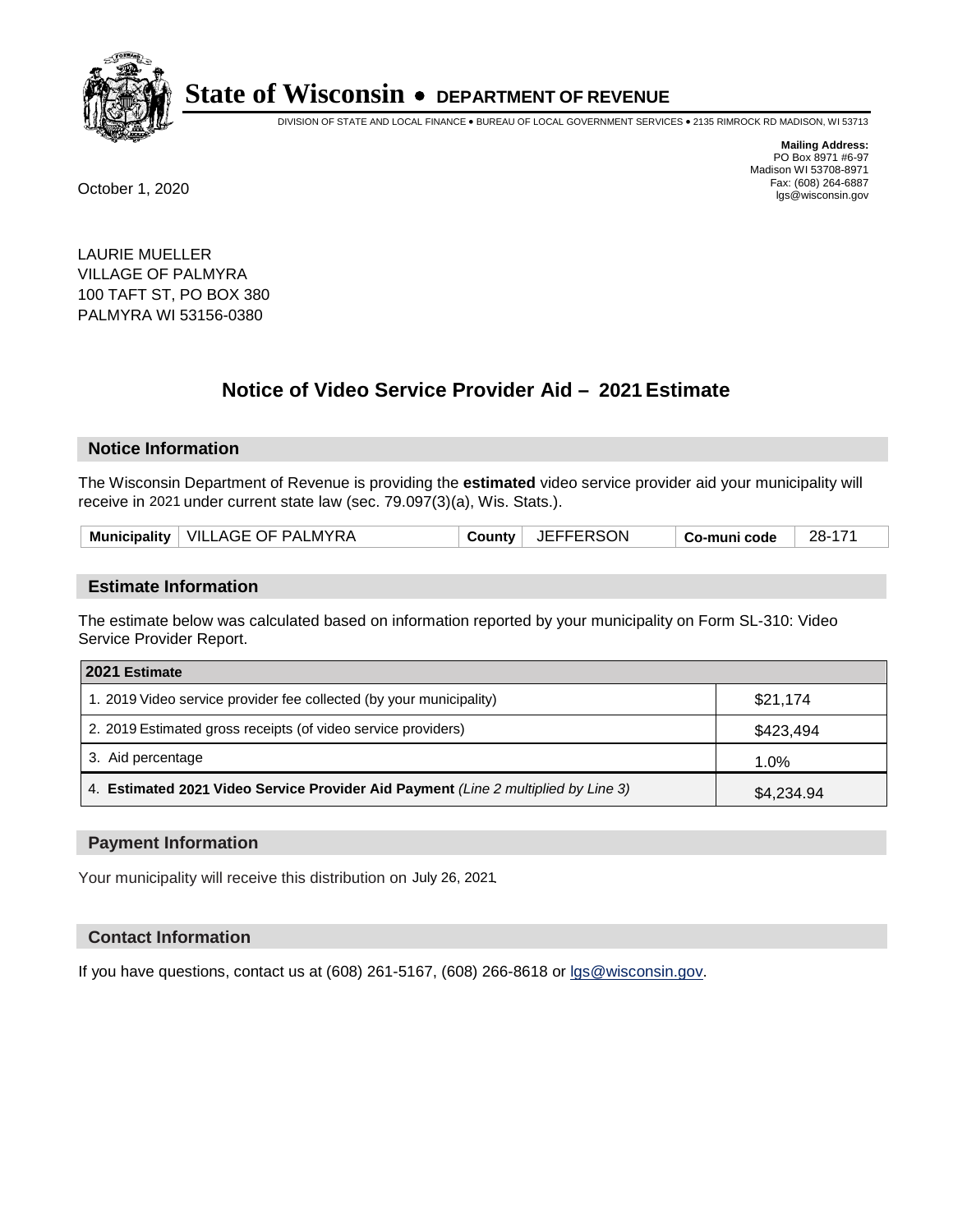

DIVISION OF STATE AND LOCAL FINANCE • BUREAU OF LOCAL GOVERNMENT SERVICES • 2135 RIMROCK RD MADISON, WI 53713

**Mailing Address:** PO Box 8971 #6-97 Madison WI 53708-8971<br>Fax: (608) 264-6887 Fax: (608) 264-6887 October 1, 2020 lgs@wisconsin.gov

HEATHER RUPNOW VILLAGE OF SULLIVAN PO BOX 6 SULLIVAN WI 53178-0006

# **Notice of Video Service Provider Aid - 2021 Estimate**

## **Notice Information**

The Wisconsin Department of Revenue is providing the **estimated** video service provider aid your municipality will receive in 2021 under current state law (sec. 79.097(3)(a), Wis. Stats.).

| County JEFFERSON<br>Municipality   VILLAGE OF SULLIVAN<br>28-181<br>Co-muni code |  |
|----------------------------------------------------------------------------------|--|
|----------------------------------------------------------------------------------|--|

#### **Estimate Information**

The estimate below was calculated based on information reported by your municipality on Form SL-310: Video Service Provider Report.

| 2021 Estimate                                                                      |            |  |  |  |
|------------------------------------------------------------------------------------|------------|--|--|--|
| 1. 2019 Video service provider fee collected (by your municipality)                | \$11,904   |  |  |  |
| 2. 2019 Estimated gross receipts (of video service providers)                      | \$396,789  |  |  |  |
| 3. Aid percentage                                                                  | 1.0%       |  |  |  |
| 4. Estimated 2021 Video Service Provider Aid Payment (Line 2 multiplied by Line 3) | \$3,967.89 |  |  |  |

#### **Payment Information**

Your municipality will receive this distribution on July 26, 2021.

## **Contact Information**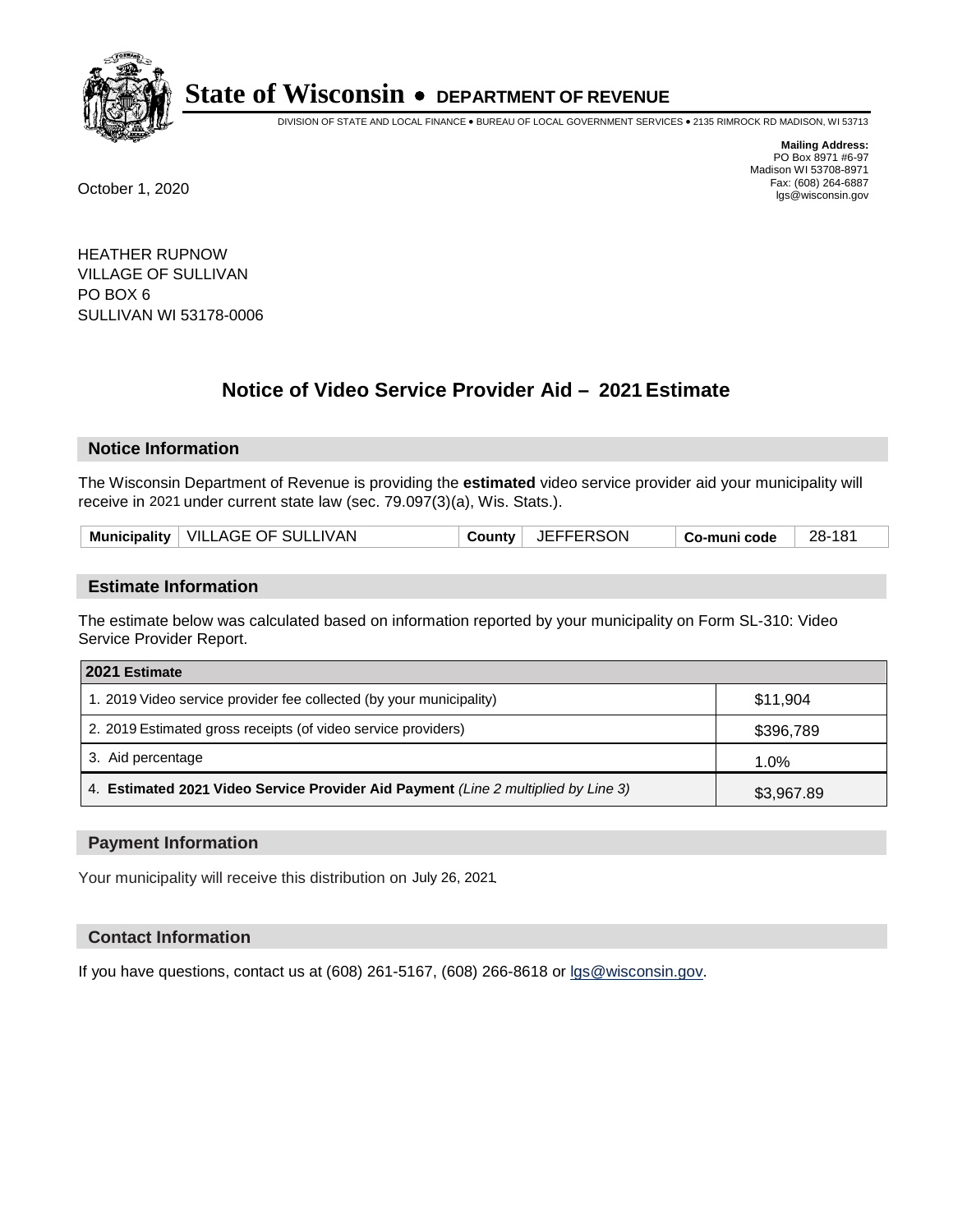

DIVISION OF STATE AND LOCAL FINANCE • BUREAU OF LOCAL GOVERNMENT SERVICES • 2135 RIMROCK RD MADISON, WI 53713

**Mailing Address:** PO Box 8971 #6-97 Madison WI 53708-8971<br>Fax: (608) 264-6887 Fax: (608) 264-6887 October 1, 2020 lgs@wisconsin.gov

MICHELLE EBBERT CITY OF FORT ATKINSON 101 N MAIN ST FORT ATKINSON WI 53538-1861

# **Notice of Video Service Provider Aid - 2021 Estimate**

## **Notice Information**

The Wisconsin Department of Revenue is providing the **estimated** video service provider aid your municipality will receive in 2021 under current state law (sec. 79.097(3)(a), Wis. Stats.).

| Municipality   CITY OF FORT ATKINSON |  | County   JEFFERSON | ∣ Co-muni code | 28-226 |
|--------------------------------------|--|--------------------|----------------|--------|
|--------------------------------------|--|--------------------|----------------|--------|

#### **Estimate Information**

The estimate below was calculated based on information reported by your municipality on Form SL-310: Video Service Provider Report.

| 2021 Estimate                                                                      |             |  |  |  |
|------------------------------------------------------------------------------------|-------------|--|--|--|
| 1. 2019 Video service provider fee collected (by your municipality)                | \$158.529   |  |  |  |
| 2. 2019 Estimated gross receipts (of video service providers)                      | \$3,165,881 |  |  |  |
| 3. Aid percentage                                                                  | 1.0%        |  |  |  |
| 4. Estimated 2021 Video Service Provider Aid Payment (Line 2 multiplied by Line 3) | \$31,658.81 |  |  |  |

#### **Payment Information**

Your municipality will receive this distribution on July 26, 2021.

## **Contact Information**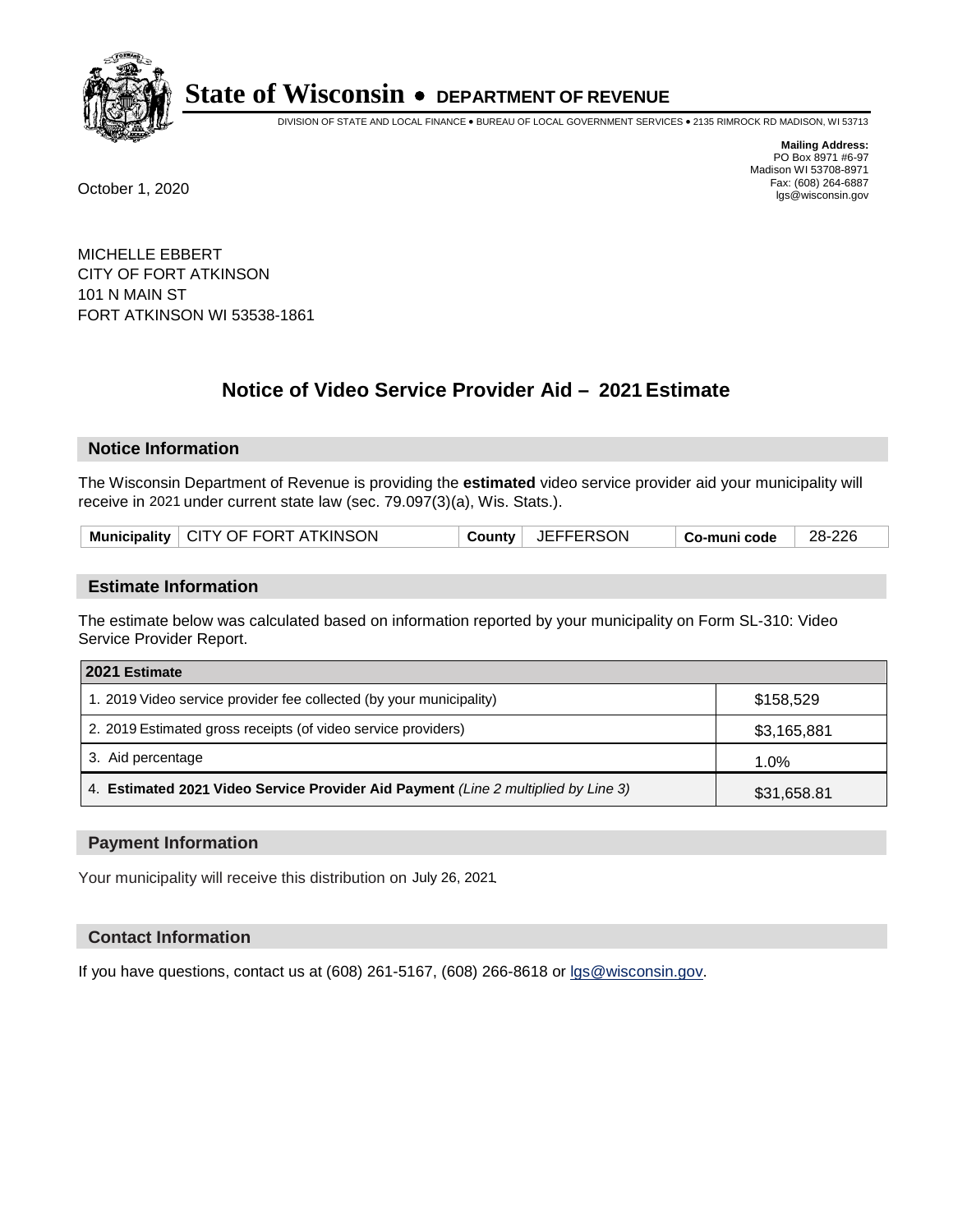

DIVISION OF STATE AND LOCAL FINANCE • BUREAU OF LOCAL GOVERNMENT SERVICES • 2135 RIMROCK RD MADISON, WI 53713

**Mailing Address:** PO Box 8971 #6-97 Madison WI 53708-8971<br>Fax: (608) 264-6887 Fax: (608) 264-6887 October 1, 2020 lgs@wisconsin.gov

SARAH COPSEY CITY OF JEFFERSON 317 S MAIN STREET JEFFERSON WI 53549

# **Notice of Video Service Provider Aid - 2021 Estimate**

## **Notice Information**

The Wisconsin Department of Revenue is providing the **estimated** video service provider aid your municipality will receive in 2021 under current state law (sec. 79.097(3)(a), Wis. Stats.).

| Municipality   CITY OF JEFFERSON | County | JEFFERSON | <sup>⊦</sup> Co-muni code | 28-241 |
|----------------------------------|--------|-----------|---------------------------|--------|
|                                  |        |           |                           |        |

#### **Estimate Information**

The estimate below was calculated based on information reported by your municipality on Form SL-310: Video Service Provider Report.

| 2021 Estimate                                                                      |             |  |  |  |
|------------------------------------------------------------------------------------|-------------|--|--|--|
| 1. 2019 Video service provider fee collected (by your municipality)                | \$95,132    |  |  |  |
| 2. 2019 Estimated gross receipts (of video service providers)                      | \$1,910,268 |  |  |  |
| 3. Aid percentage                                                                  | 1.0%        |  |  |  |
| 4. Estimated 2021 Video Service Provider Aid Payment (Line 2 multiplied by Line 3) | \$19,102.68 |  |  |  |

#### **Payment Information**

Your municipality will receive this distribution on July 26, 2021.

## **Contact Information**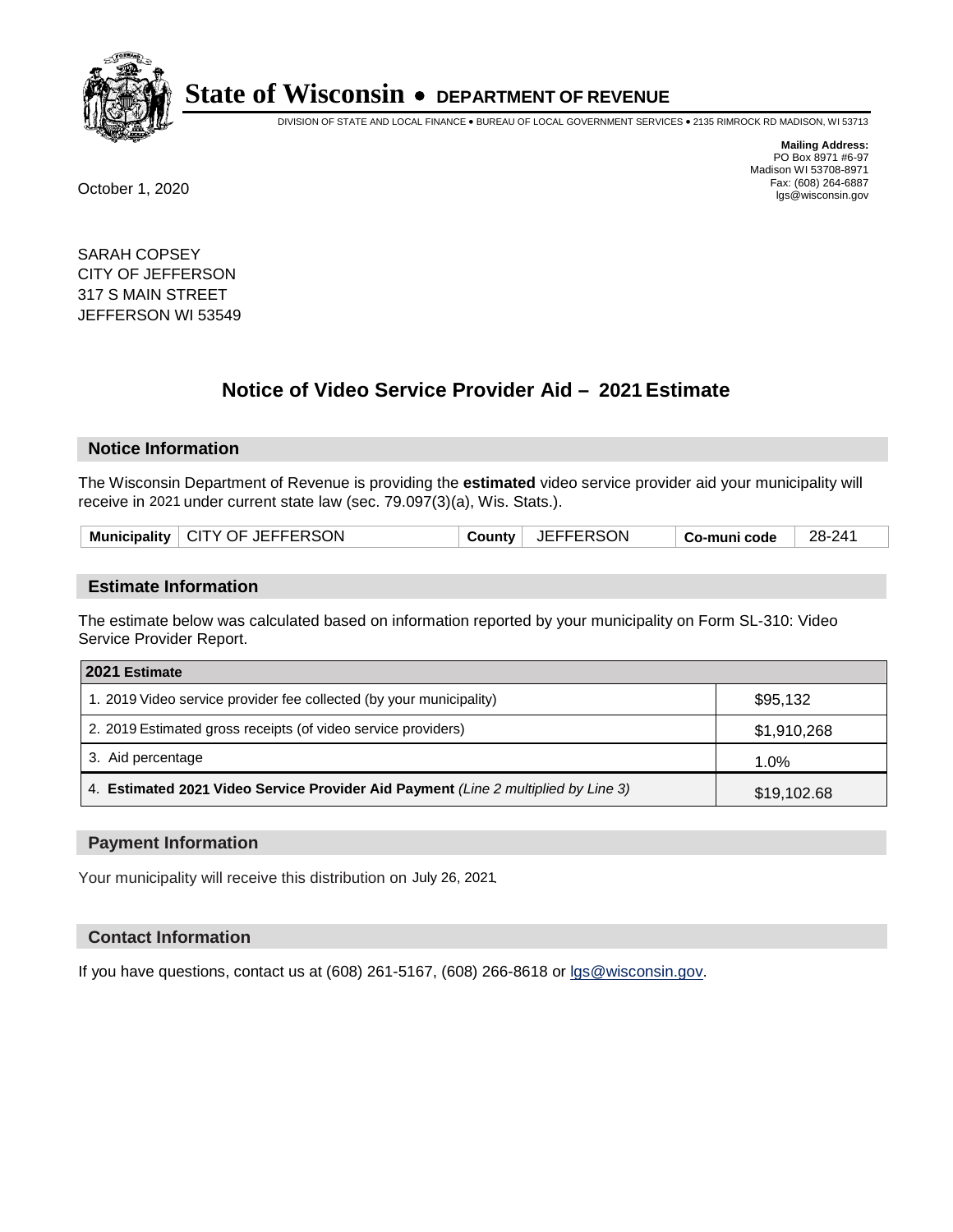

DIVISION OF STATE AND LOCAL FINANCE • BUREAU OF LOCAL GOVERNMENT SERVICES • 2135 RIMROCK RD MADISON, WI 53713

**Mailing Address:** PO Box 8971 #6-97 Madison WI 53708-8971<br>Fax: (608) 264-6887 Fax: (608) 264-6887 October 1, 2020 lgs@wisconsin.gov

MISTY QUEST CITY OF LAKE MILLS 200 D WATER STREET LAKE MILLS WI 53551

# **Notice of Video Service Provider Aid - 2021 Estimate**

## **Notice Information**

The Wisconsin Department of Revenue is providing the **estimated** video service provider aid your municipality will receive in 2021 under current state law (sec. 79.097(3)(a), Wis. Stats.).

| Municipality $\vert$ CITY OF LAKE MILLS<br>County<br>∣ Co-muni code |
|---------------------------------------------------------------------|
|---------------------------------------------------------------------|

#### **Estimate Information**

The estimate below was calculated based on information reported by your municipality on Form SL-310: Video Service Provider Report.

| 2021 Estimate                                                                      |             |
|------------------------------------------------------------------------------------|-------------|
| 1. 2019 Video service provider fee collected (by your municipality)                | \$76,520    |
| 2. 2019 Estimated gross receipts (of video service providers)                      | \$1,530,391 |
| 3. Aid percentage                                                                  | 1.0%        |
| 4. Estimated 2021 Video Service Provider Aid Payment (Line 2 multiplied by Line 3) | \$15,303.91 |

#### **Payment Information**

Your municipality will receive this distribution on July 26, 2021.

## **Contact Information**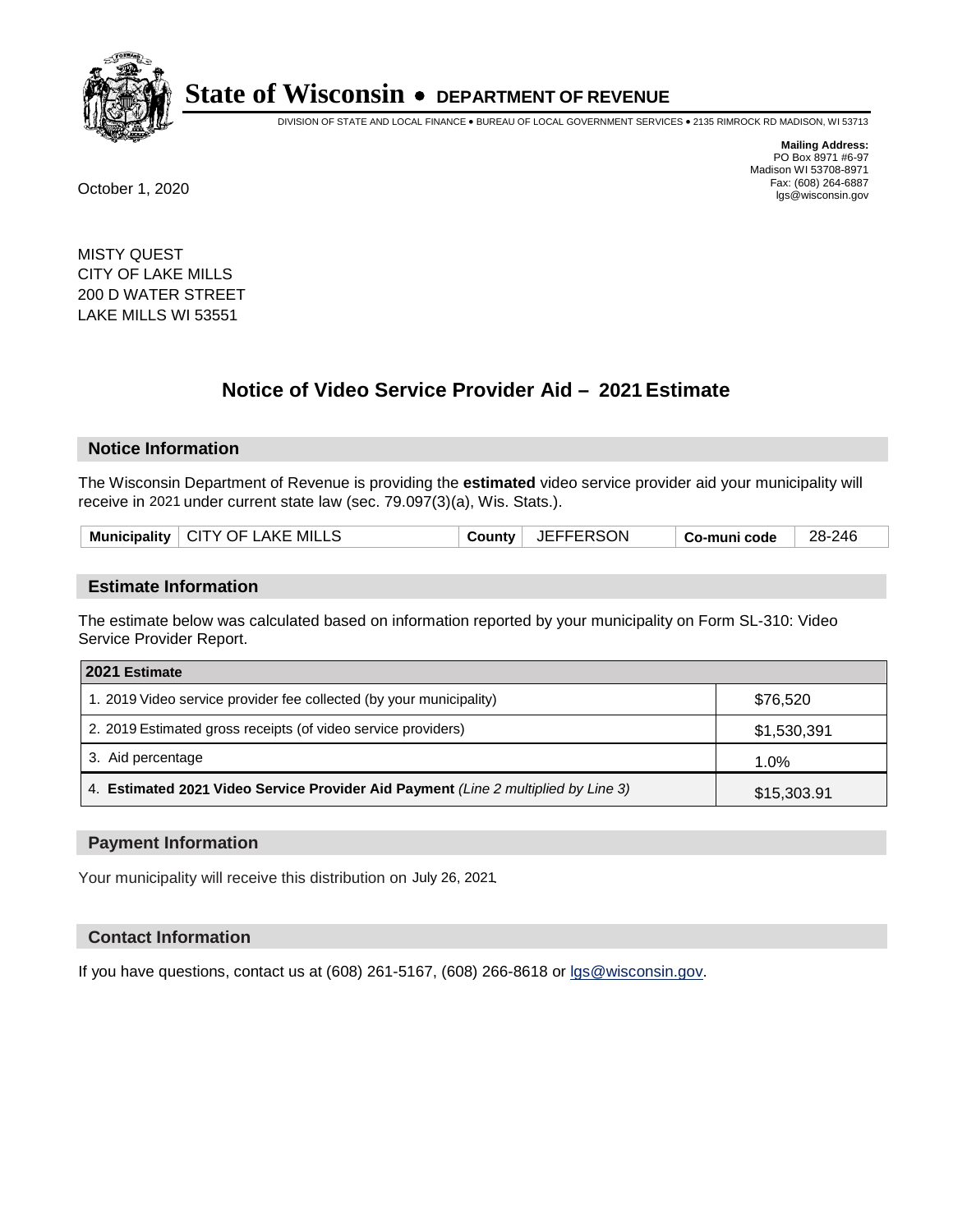

DIVISION OF STATE AND LOCAL FINANCE • BUREAU OF LOCAL GOVERNMENT SERVICES • 2135 RIMROCK RD MADISON, WI 53713

**Mailing Address:** PO Box 8971 #6-97 Madison WI 53708-8971<br>Fax: (608) 264-6887 Fax: (608) 264-6887 October 1, 2020 lgs@wisconsin.gov

MORTON HANSEN CITY OF WATERLOO 136 N MONROE ST WATERLOO WI 53594-1198

# **Notice of Video Service Provider Aid - 2021 Estimate**

# **Notice Information**

The Wisconsin Department of Revenue is providing the **estimated** video service provider aid your municipality will receive in 2021 under current state law (sec. 79.097(3)(a), Wis. Stats.).

| Municipality   CITY OF WATERLOO | County | JEFFERSON | Co-muni code | 28-290 |
|---------------------------------|--------|-----------|--------------|--------|
|                                 |        |           |              |        |

#### **Estimate Information**

The estimate below was calculated based on information reported by your municipality on Form SL-310: Video Service Provider Report.

| 2021 Estimate                                                                      |            |
|------------------------------------------------------------------------------------|------------|
| 1. 2019 Video service provider fee collected (by your municipality)                | \$40,328   |
| 2. 2019 Estimated gross receipts (of video service providers)                      | \$806,567  |
| 3. Aid percentage                                                                  | 1.0%       |
| 4. Estimated 2021 Video Service Provider Aid Payment (Line 2 multiplied by Line 3) | \$8,065.67 |

#### **Payment Information**

Your municipality will receive this distribution on July 26, 2021.

## **Contact Information**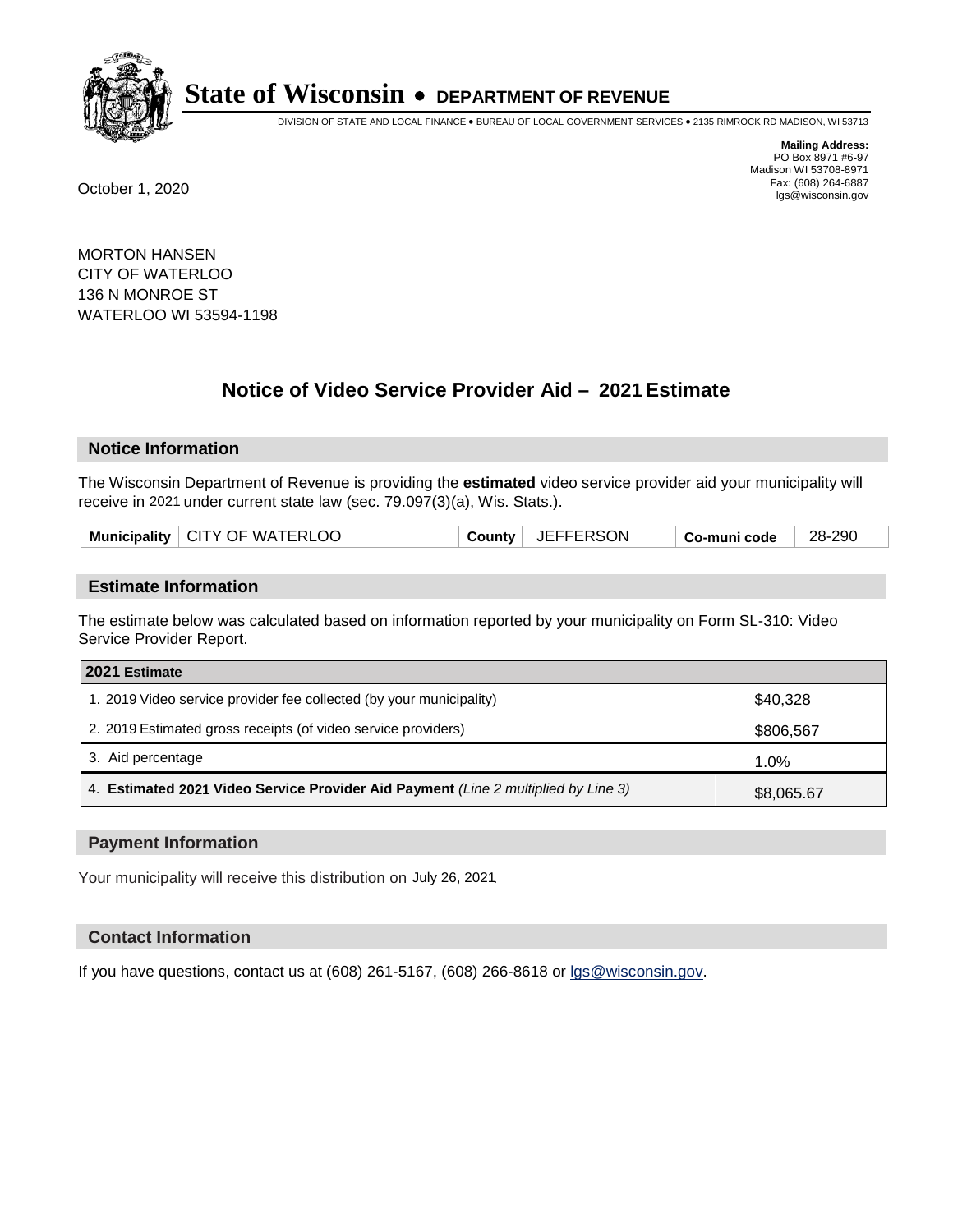

DIVISION OF STATE AND LOCAL FINANCE • BUREAU OF LOCAL GOVERNMENT SERVICES • 2135 RIMROCK RD MADISON, WI 53713

**Mailing Address:** PO Box 8971 #6-97 Madison WI 53708-8971<br>Fax: (608) 264-6887 Fax: (608) 264-6887 October 1, 2020 lgs@wisconsin.gov

ELISSA FRIEDL CITY OF WATERTOWN PO BOX 477 WATERTOWN WI 53094-0477

# **Notice of Video Service Provider Aid - 2021 Estimate**

# **Notice Information**

The Wisconsin Department of Revenue is providing the **estimated** video service provider aid your municipality will receive in 2021 under current state law (sec. 79.097(3)(a), Wis. Stats.).

| Municipality   CITY OF WATERTOWN<br>County | <b>JEFFERSON</b> | Co-muni code | 28-291 |
|--------------------------------------------|------------------|--------------|--------|
|--------------------------------------------|------------------|--------------|--------|

#### **Estimate Information**

The estimate below was calculated based on information reported by your municipality on Form SL-310: Video Service Provider Report.

| 2021 Estimate                                                                      |             |  |
|------------------------------------------------------------------------------------|-------------|--|
| 1. 2019 Video service provider fee collected (by your municipality)                | \$259,791   |  |
| 2. 2019 Estimated gross receipts (of video service providers)                      | \$5,195,813 |  |
| 3. Aid percentage                                                                  | 1.0%        |  |
| 4. Estimated 2021 Video Service Provider Aid Payment (Line 2 multiplied by Line 3) | \$51,958.13 |  |

#### **Payment Information**

Your municipality will receive this distribution on July 26, 2021.

## **Contact Information**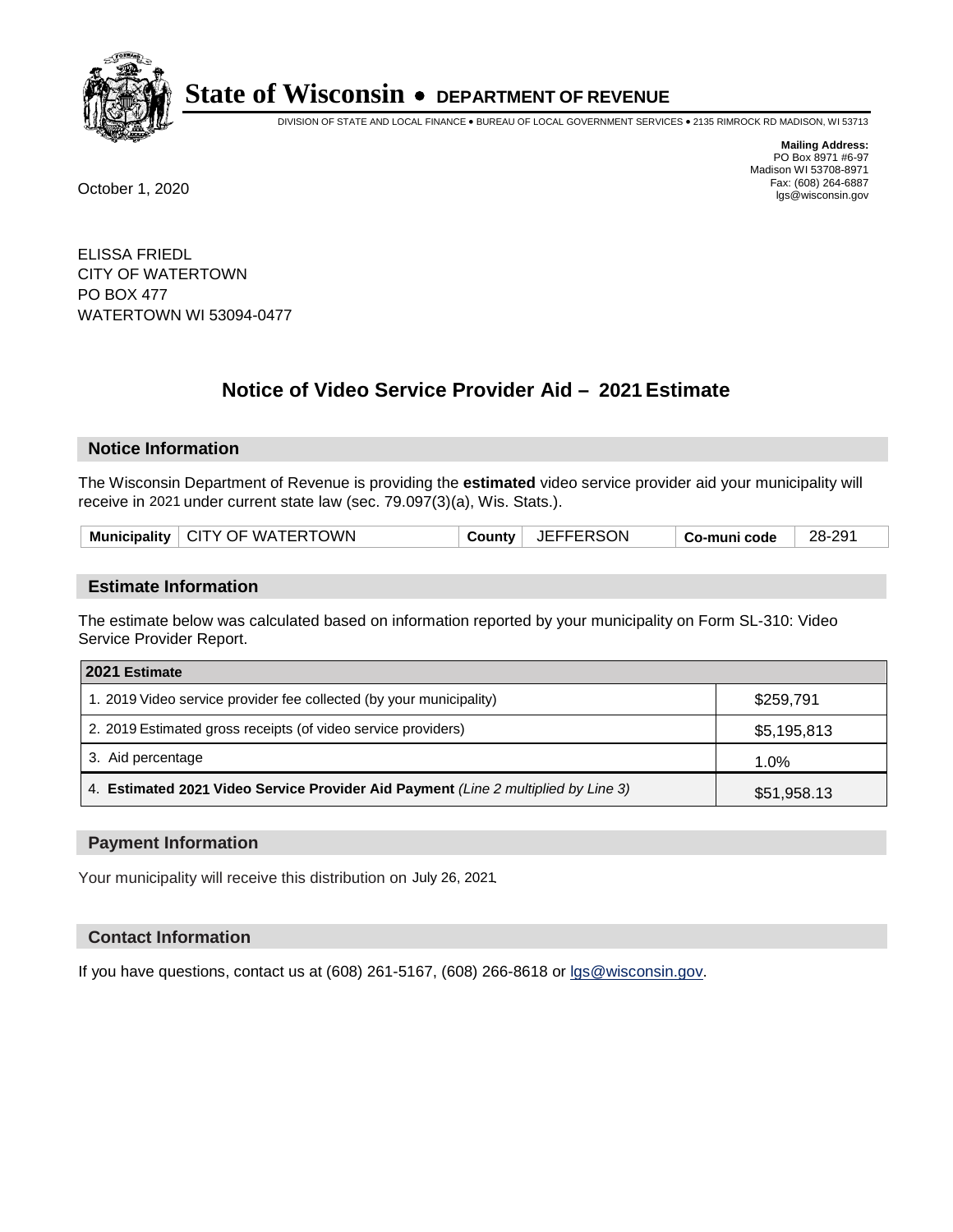

DIVISION OF STATE AND LOCAL FINANCE • BUREAU OF LOCAL GOVERNMENT SERVICES • 2135 RIMROCK RD MADISON, WI 53713

**Mailing Address:** PO Box 8971 #6-97 Madison WI 53708-8971<br>Fax: (608) 264-6887 Fax: (608) 264-6887 October 1, 2020 lgs@wisconsin.gov

TAMMI LANDOWSKI VILLAGE OF CAMP DOUGLAS PO BOX 200 CAMP DOUGLAS WI 54618

# **Notice of Video Service Provider Aid - 2021 Estimate**

## **Notice Information**

The Wisconsin Department of Revenue is providing the **estimated** video service provider aid your municipality will receive in 2021 under current state law (sec. 79.097(3)(a), Wis. Stats.).

| Municipality   VILLAGE OF CAMP DOUGLAS | JUNEAU<br><b>County</b> | 29-111<br>Co-muni code |
|----------------------------------------|-------------------------|------------------------|
|----------------------------------------|-------------------------|------------------------|

## **Estimate Information**

The estimate below was calculated based on information reported by your municipality on Form SL-310: Video Service Provider Report.

| 2021 Estimate                                                                      |            |
|------------------------------------------------------------------------------------|------------|
| 1. 2019 Video service provider fee collected (by your municipality)                | \$6,109    |
| 2. 2019 Estimated gross receipts (of video service providers)                      | \$122,188  |
| 3. Aid percentage                                                                  | 1.0%       |
| 4. Estimated 2021 Video Service Provider Aid Payment (Line 2 multiplied by Line 3) | \$1,221.88 |

#### **Payment Information**

Your municipality will receive this distribution on July 26, 2021.

## **Contact Information**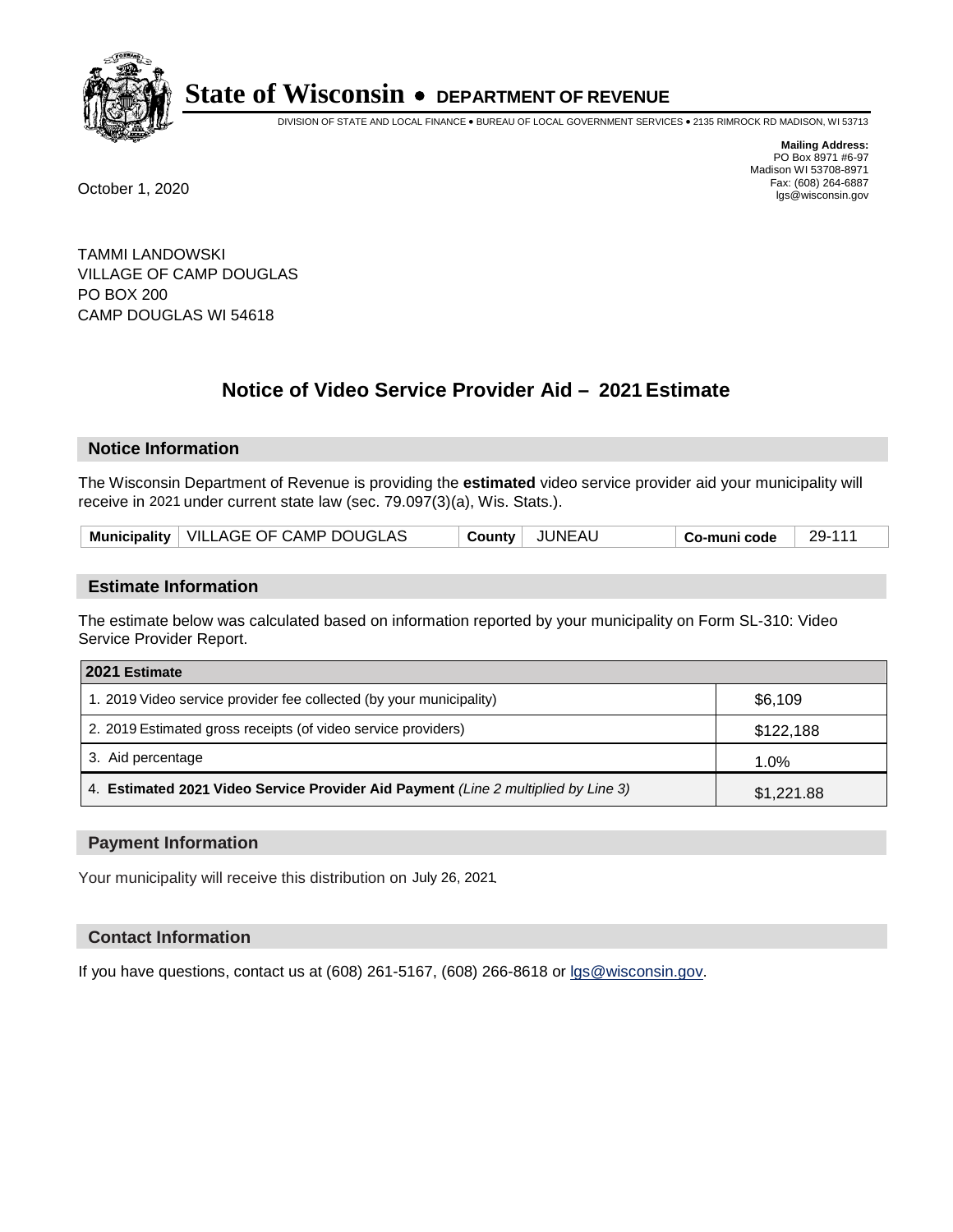

DIVISION OF STATE AND LOCAL FINANCE • BUREAU OF LOCAL GOVERNMENT SERVICES • 2135 RIMROCK RD MADISON, WI 53713

**Mailing Address:** PO Box 8971 #6-97 Madison WI 53708-8971<br>Fax: (608) 264-6887 Fax: (608) 264-6887 October 1, 2020 lgs@wisconsin.gov

RANDALL REEG CITY OF MAUSTON 303 MANSION ST MAUSTON WI 53948-1329

# **Notice of Video Service Provider Aid - 2021 Estimate**

## **Notice Information**

The Wisconsin Department of Revenue is providing the **estimated** video service provider aid your municipality will receive in 2021 under current state law (sec. 79.097(3)(a), Wis. Stats.).

|--|

#### **Estimate Information**

The estimate below was calculated based on information reported by your municipality on Form SL-310: Video Service Provider Report.

| 2021 Estimate                                                                      |            |
|------------------------------------------------------------------------------------|------------|
| 1. 2019 Video service provider fee collected (by your municipality)                | \$21,540   |
| 2. 2019 Estimated gross receipts (of video service providers)                      | \$430,800  |
| 3. Aid percentage                                                                  | 1.0%       |
| 4. Estimated 2021 Video Service Provider Aid Payment (Line 2 multiplied by Line 3) | \$4,308.00 |

#### **Payment Information**

Your municipality will receive this distribution on July 26, 2021.

## **Contact Information**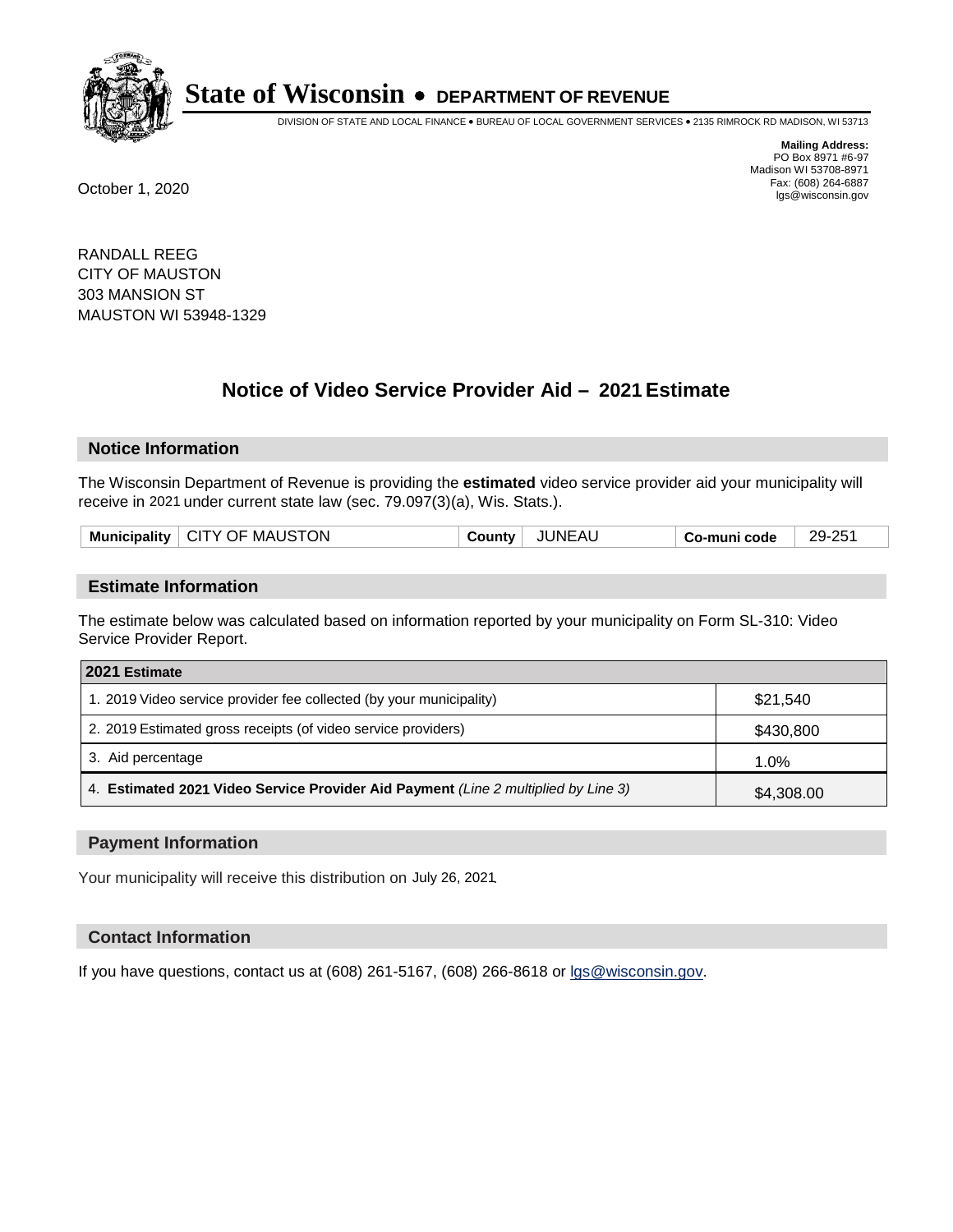

DIVISION OF STATE AND LOCAL FINANCE • BUREAU OF LOCAL GOVERNMENT SERVICES • 2135 RIMROCK RD MADISON, WI 53713

**Mailing Address:** PO Box 8971 #6-97 Madison WI 53708-8971<br>Fax: (608) 264-6887 Fax: (608) 264-6887 October 1, 2020 lgs@wisconsin.gov

LISA VINZ CITY OF NEW LISBON 232 W PLEASANT ST NEW LISBON WI 53950-1139

# **Notice of Video Service Provider Aid - 2021 Estimate**

## **Notice Information**

The Wisconsin Department of Revenue is providing the **estimated** video service provider aid your municipality will receive in 2021 under current state law (sec. 79.097(3)(a), Wis. Stats.).

| Municipality   CITY OF NEW LISBON | <b>JUNEAU</b><br>County | Co-muni code | 29-261 |
|-----------------------------------|-------------------------|--------------|--------|
|-----------------------------------|-------------------------|--------------|--------|

#### **Estimate Information**

The estimate below was calculated based on information reported by your municipality on Form SL-310: Video Service Provider Report.

| 2021 Estimate                                                                      |            |
|------------------------------------------------------------------------------------|------------|
| 1. 2019 Video service provider fee collected (by your municipality)                | \$14.565   |
| 2. 2019 Estimated gross receipts (of video service providers)                      | \$291,571  |
| 3. Aid percentage                                                                  | 1.0%       |
| 4. Estimated 2021 Video Service Provider Aid Payment (Line 2 multiplied by Line 3) | \$2,915.71 |

#### **Payment Information**

Your municipality will receive this distribution on July 26, 2021.

## **Contact Information**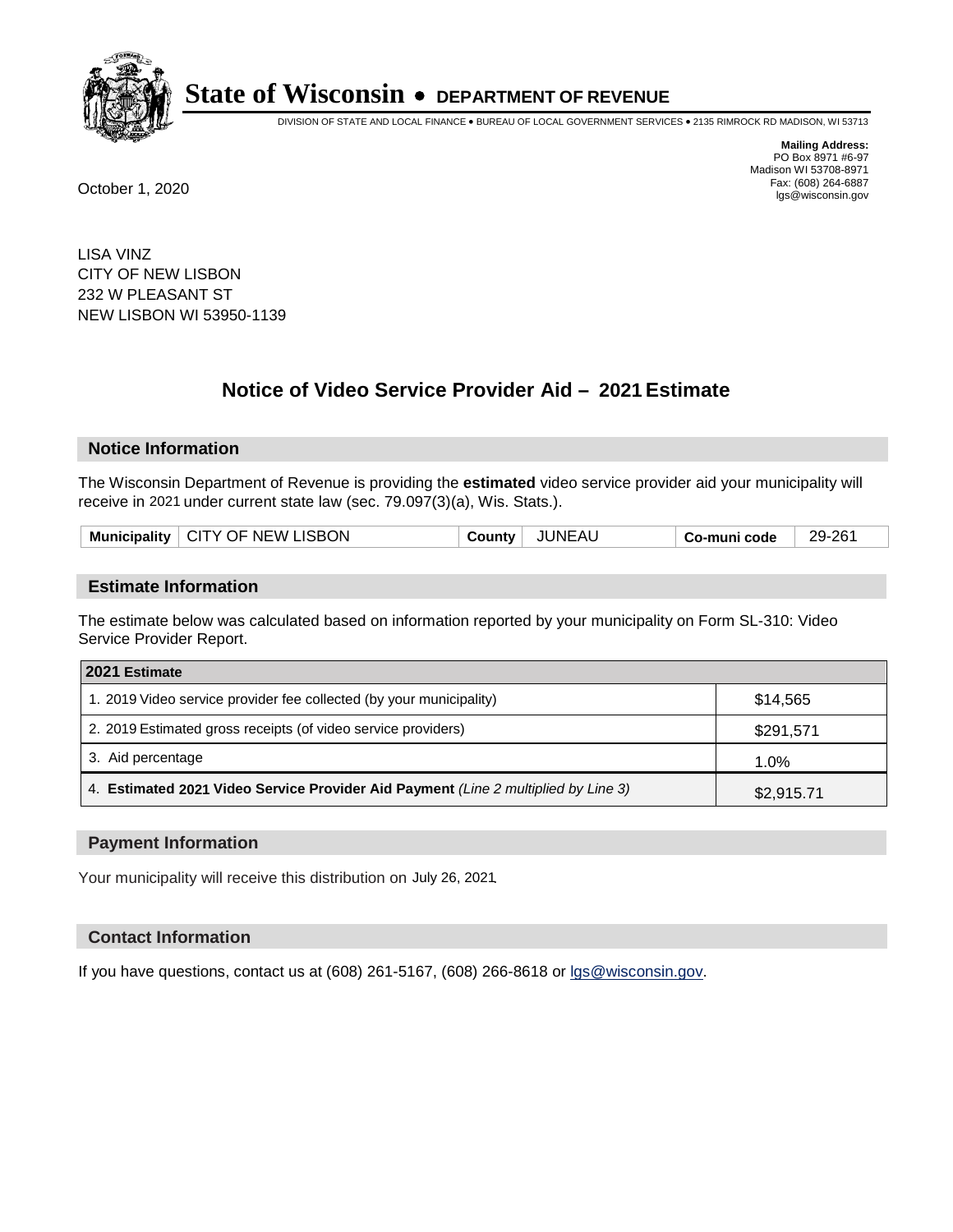

DIVISION OF STATE AND LOCAL FINANCE • BUREAU OF LOCAL GOVERNMENT SERVICES • 2135 RIMROCK RD MADISON, WI 53713

**Mailing Address:** PO Box 8971 #6-97 Madison WI 53708-8971<br>Fax: (608) 264-6887 Fax: (608) 264-6887 October 1, 2020 lgs@wisconsin.gov

CALLIE RUCKER TOWN OF RANDALL 34530 BASSETT RD BURLINGTON WI 53105

# **Notice of Video Service Provider Aid - 2021 Estimate**

## **Notice Information**

The Wisconsin Department of Revenue is providing the **estimated** video service provider aid your municipality will receive in 2021 under current state law (sec. 79.097(3)(a), Wis. Stats.).

| Municipality   TOWN OF RANDALL | <b>KENOSHA</b><br><b>County</b> | 30-010<br>Co-muni code |
|--------------------------------|---------------------------------|------------------------|
|--------------------------------|---------------------------------|------------------------|

#### **Estimate Information**

The estimate below was calculated based on information reported by your municipality on Form SL-310: Video Service Provider Report.

| 2021 Estimate                                                                      |            |
|------------------------------------------------------------------------------------|------------|
| 1. 2019 Video service provider fee collected (by your municipality)                | \$42.411   |
| 2. 2019 Estimated gross receipts (of video service providers)                      | \$848,216  |
| 3. Aid percentage                                                                  | 1.0%       |
| 4. Estimated 2021 Video Service Provider Aid Payment (Line 2 multiplied by Line 3) | \$8,482.16 |

#### **Payment Information**

Your municipality will receive this distribution on July 26, 2021.

## **Contact Information**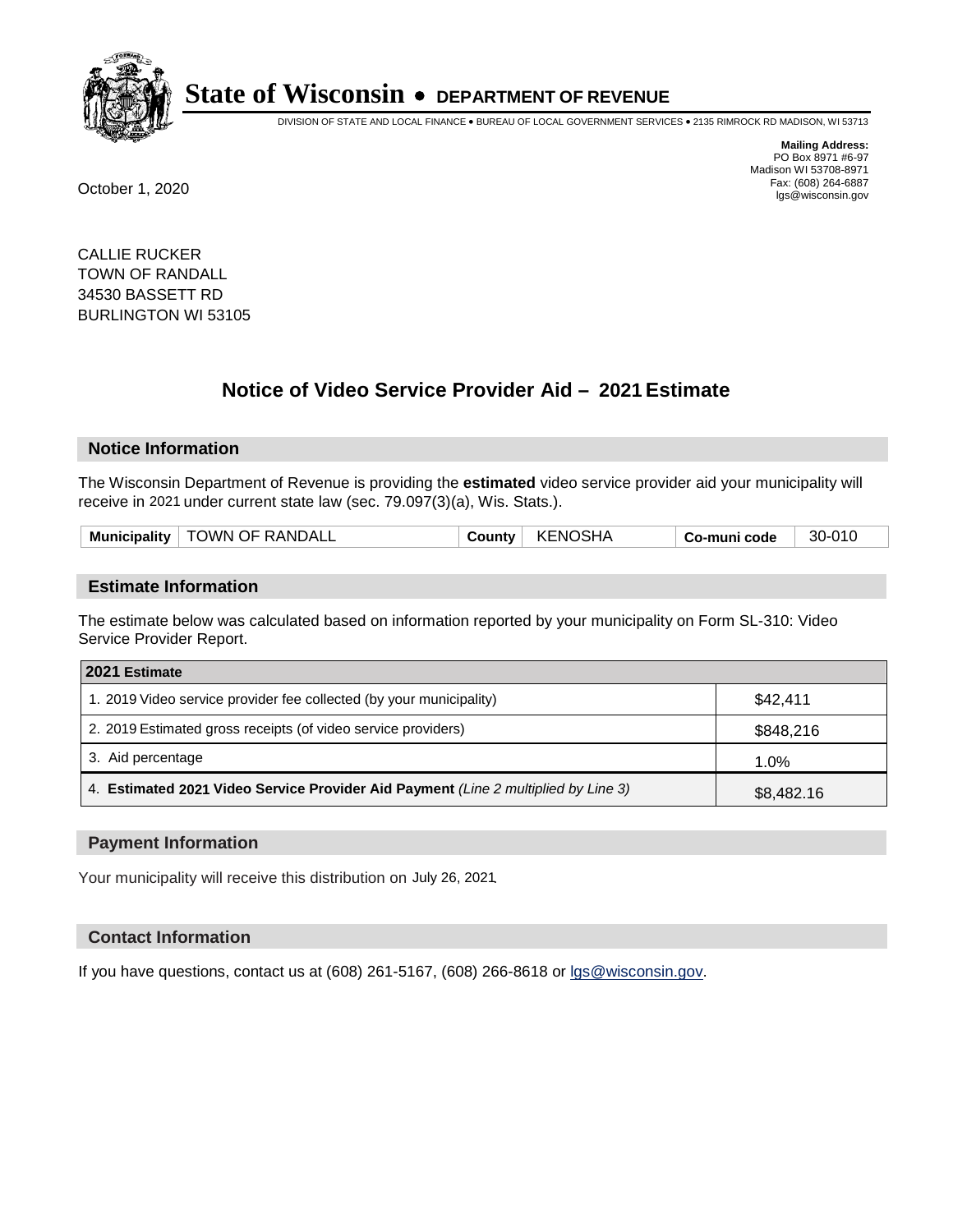

DIVISION OF STATE AND LOCAL FINANCE • BUREAU OF LOCAL GOVERNMENT SERVICES • 2135 RIMROCK RD MADISON, WI 53713

**Mailing Address:** PO Box 8971 #6-97 Madison WI 53708-8971<br>Fax: (608) 264-6887 Fax: (608) 264-6887 October 1, 2020 lgs@wisconsin.gov

SHEILA SIEGLER TOWN OF WHEATLAND POB 797 34315 GENEVA RD NEW MUNSTER WI 53152-0797

# **Notice of Video Service Provider Aid - 2021 Estimate**

## **Notice Information**

The Wisconsin Department of Revenue is providing the **estimated** video service provider aid your municipality will receive in 2021 under current state law (sec. 79.097(3)(a), Wis. Stats.).

| Municipality   TOWN OF WHEATLAND | <b>KENOSHA</b><br>County | 30-016<br>Co-muni code |  |
|----------------------------------|--------------------------|------------------------|--|
|----------------------------------|--------------------------|------------------------|--|

#### **Estimate Information**

The estimate below was calculated based on information reported by your municipality on Form SL-310: Video Service Provider Report.

| 2021 Estimate                                                                      |            |
|------------------------------------------------------------------------------------|------------|
| 1. 2019 Video service provider fee collected (by your municipality)                | \$24,568   |
| 2. 2019 Estimated gross receipts (of video service providers)                      | \$818,955  |
| 3. Aid percentage                                                                  | 1.0%       |
| 4. Estimated 2021 Video Service Provider Aid Payment (Line 2 multiplied by Line 3) | \$8,189.55 |

#### **Payment Information**

Your municipality will receive this distribution on July 26, 2021.

## **Contact Information**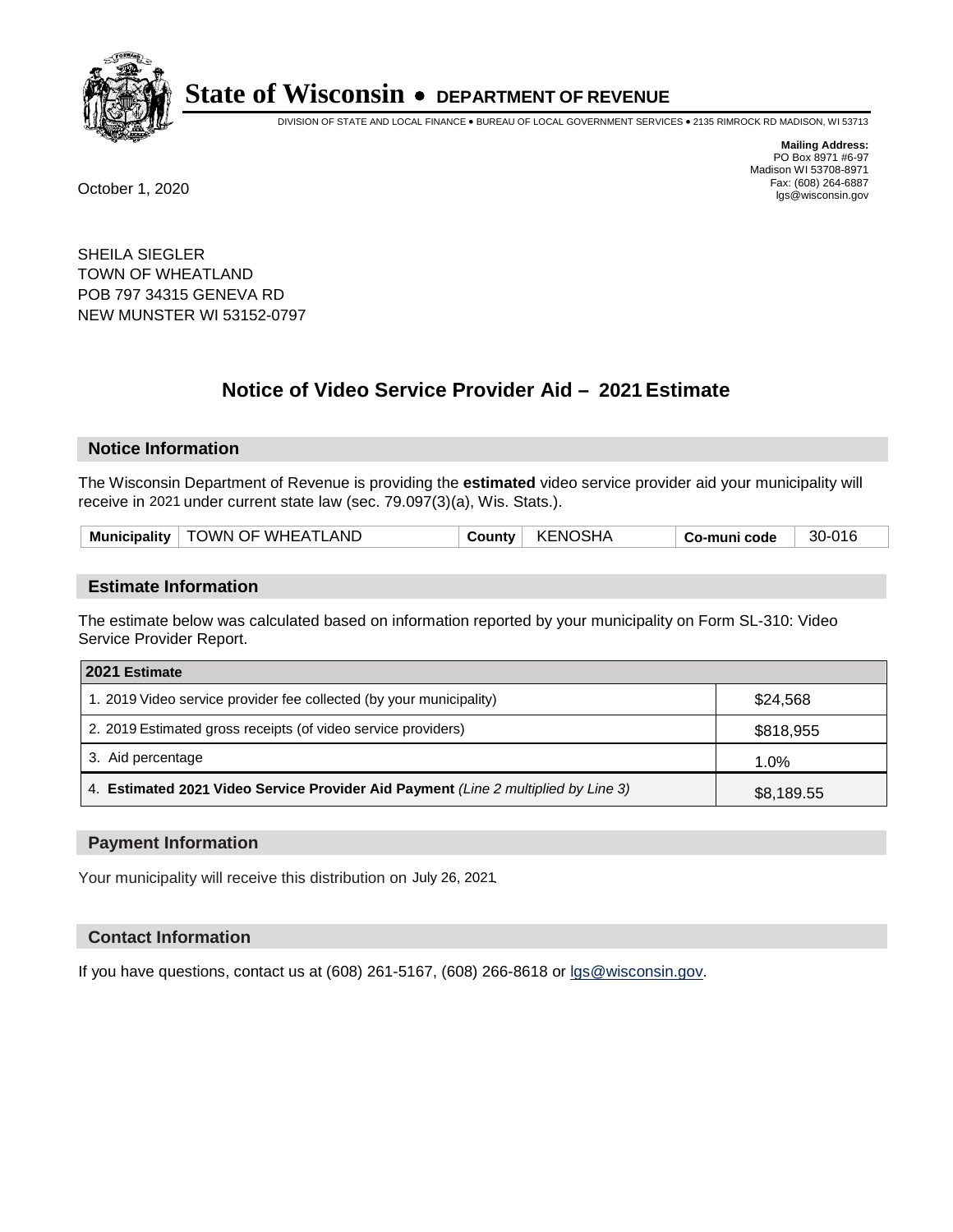

DIVISION OF STATE AND LOCAL FINANCE • BUREAU OF LOCAL GOVERNMENT SERVICES • 2135 RIMROCK RD MADISON, WI 53713

**Mailing Address:** PO Box 8971 #6-97 Madison WI 53708-8971<br>Fax: (608) 264-6887 Fax: (608) 264-6887 October 1, 2020 lgs@wisconsin.gov

AMY KLEMKO VILLAGE OF BRISTOL 19801 83RD STREET BRISTOL WI 53104

# **Notice of Video Service Provider Aid - 2021 Estimate**

## **Notice Information**

The Wisconsin Department of Revenue is providing the **estimated** video service provider aid your municipality will receive in 2021 under current state law (sec. 79.097(3)(a), Wis. Stats.).

|  |  | Municipality   VILLAGE OF BRISTOL |  | County   KENOSHA | ∣ Co-muni code | 30-104 |
|--|--|-----------------------------------|--|------------------|----------------|--------|
|--|--|-----------------------------------|--|------------------|----------------|--------|

#### **Estimate Information**

The estimate below was calculated based on information reported by your municipality on Form SL-310: Video Service Provider Report.

| 2021 Estimate                                                                      |             |
|------------------------------------------------------------------------------------|-------------|
| 1. 2019 Video service provider fee collected (by your municipality)                | \$40,981    |
| 2. 2019 Estimated gross receipts (of video service providers)                      | \$1,366,025 |
| 3. Aid percentage                                                                  | 1.0%        |
| 4. Estimated 2021 Video Service Provider Aid Payment (Line 2 multiplied by Line 3) | \$13,660.25 |

#### **Payment Information**

Your municipality will receive this distribution on July 26, 2021.

## **Contact Information**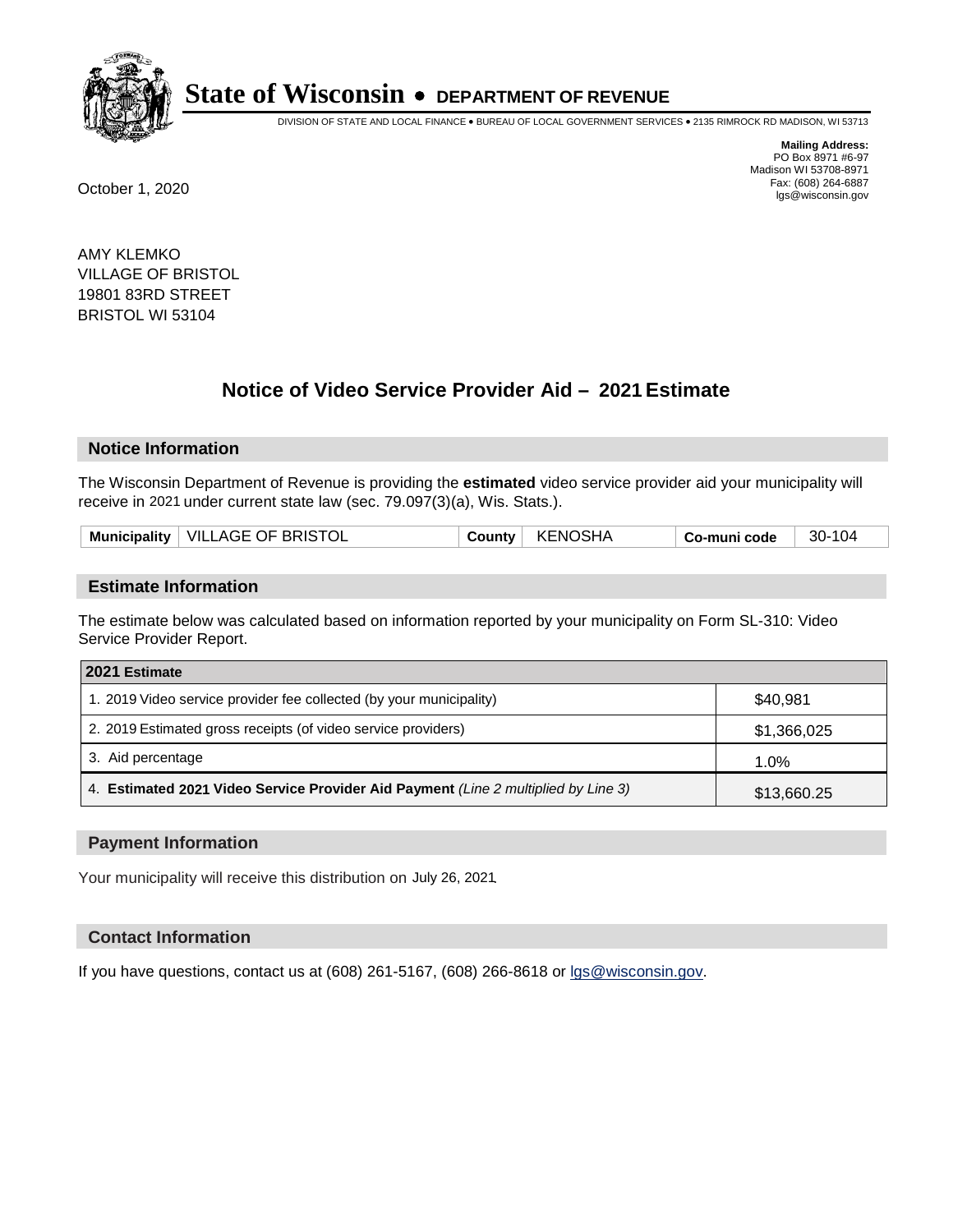

DIVISION OF STATE AND LOCAL FINANCE • BUREAU OF LOCAL GOVERNMENT SERVICES • 2135 RIMROCK RD MADISON, WI 53713

**Mailing Address:** PO Box 8971 #6-97 Madison WI 53708-8971<br>Fax: (608) 264-6887 Fax: (608) 264-6887 October 1, 2020 lgs@wisconsin.gov

MICHELLE SHRAMEK VILLAGE OF PADDOCK LAKE 6969 236TH AVE SALEM WI 53168-9624

# **Notice of Video Service Provider Aid - 2021 Estimate**

# **Notice Information**

The Wisconsin Department of Revenue is providing the **estimated** video service provider aid your municipality will receive in 2021 under current state law (sec. 79.097(3)(a), Wis. Stats.).

## **Estimate Information**

The estimate below was calculated based on information reported by your municipality on Form SL-310: Video Service Provider Report.

| 2021 Estimate                                                                      |            |
|------------------------------------------------------------------------------------|------------|
| 1. 2019 Video service provider fee collected (by your municipality)                | \$24.314   |
| 2. 2019 Estimated gross receipts (of video service providers)                      | \$810,481  |
| 3. Aid percentage                                                                  | 1.0%       |
| 4. Estimated 2021 Video Service Provider Aid Payment (Line 2 multiplied by Line 3) | \$8,104.81 |

#### **Payment Information**

Your municipality will receive this distribution on July 26, 2021.

## **Contact Information**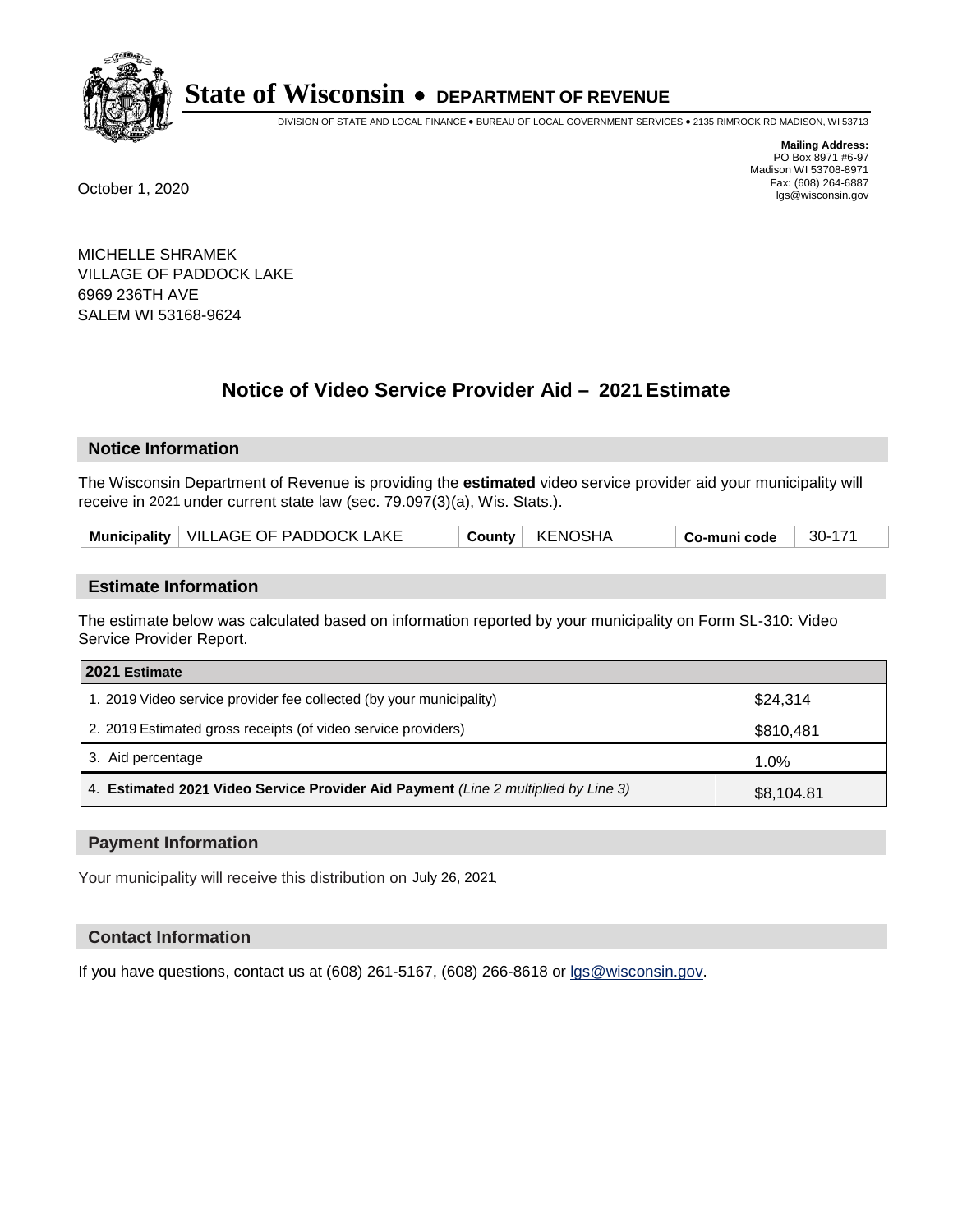

DIVISION OF STATE AND LOCAL FINANCE • BUREAU OF LOCAL GOVERNMENT SERVICES • 2135 RIMROCK RD MADISON, WI 53713

**Mailing Address:** PO Box 8971 #6-97 Madison WI 53708-8971<br>Fax: (608) 264-6887 Fax: (608) 264-6887 October 1, 2020 lgs@wisconsin.gov

JANE SNELL VILLAGE OF PLEASANT PRAIRIE 9915 39TH AVE PLEASANT PR WI 53158-6504

# **Notice of Video Service Provider Aid - 2021 Estimate**

## **Notice Information**

The Wisconsin Department of Revenue is providing the **estimated** video service provider aid your municipality will receive in 2021 under current state law (sec. 79.097(3)(a), Wis. Stats.).

| Municipality   VILLAGE OF PLEASANT PRAIRIE | County   KENOSHA | 30-174<br>Co-muni code |
|--------------------------------------------|------------------|------------------------|
|--------------------------------------------|------------------|------------------------|

#### **Estimate Information**

The estimate below was calculated based on information reported by your municipality on Form SL-310: Video Service Provider Report.

| 2021 Estimate                                                                      |             |
|------------------------------------------------------------------------------------|-------------|
| 1. 2019 Video service provider fee collected (by your municipality)                | \$298,905   |
| 2. 2019 Estimated gross receipts (of video service providers)                      | \$5,978,100 |
| 3. Aid percentage                                                                  | 1.0%        |
| 4. Estimated 2021 Video Service Provider Aid Payment (Line 2 multiplied by Line 3) | \$59,781.00 |

#### **Payment Information**

Your municipality will receive this distribution on July 26, 2021.

## **Contact Information**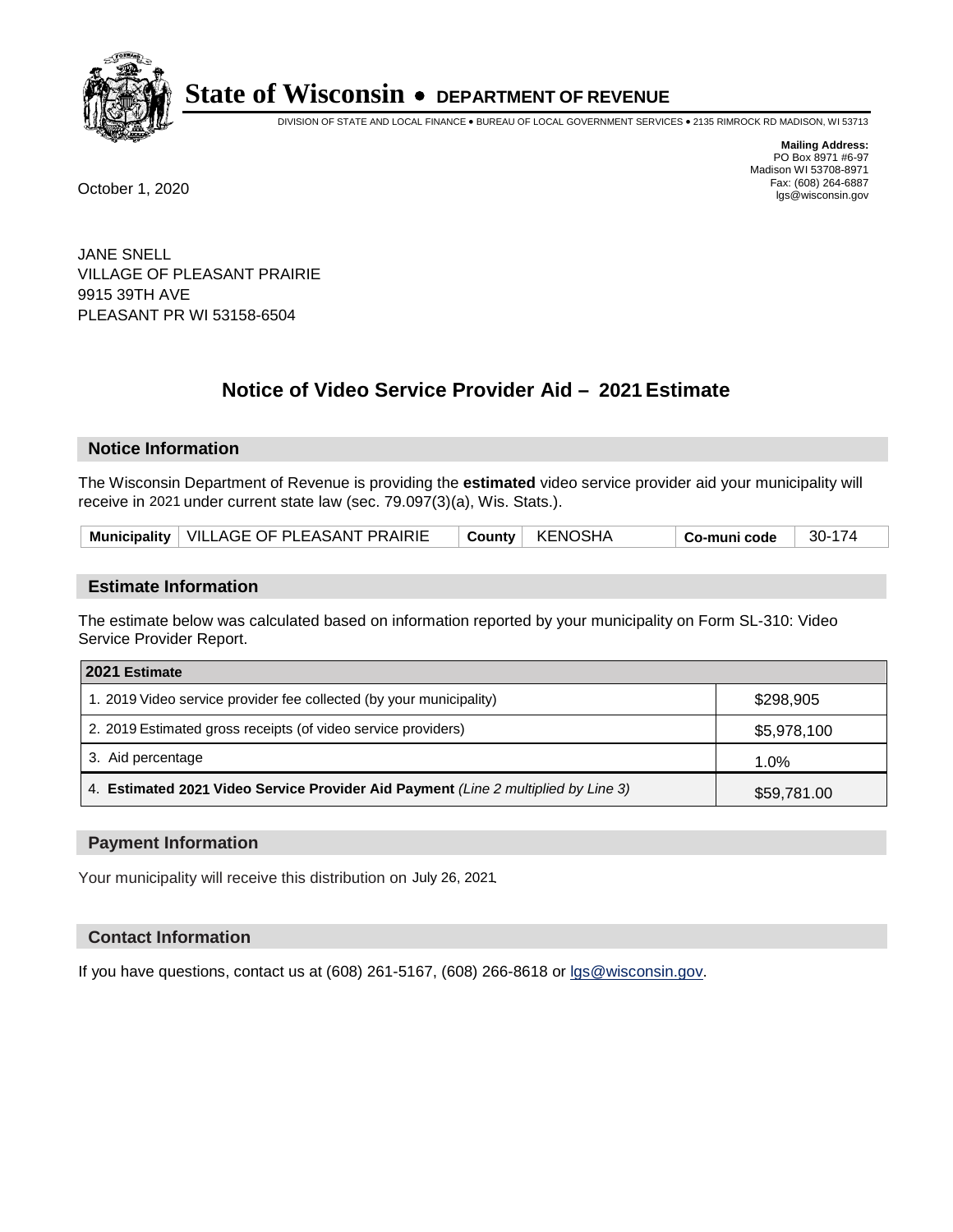

DIVISION OF STATE AND LOCAL FINANCE • BUREAU OF LOCAL GOVERNMENT SERVICES • 2135 RIMROCK RD MADISON, WI 53713

**Mailing Address:** PO Box 8971 #6-97 Madison WI 53708-8971<br>Fax: (608) 264-6887 Fax: (608) 264-6887 October 1, 2020 lgs@wisconsin.gov

SHANNON HAHN VILLAGE OF SALEM LAKES 9814 ANTIOCH ROAD SALEM WI 53168

# **Notice of Video Service Provider Aid - 2021 Estimate**

# **Notice Information**

The Wisconsin Department of Revenue is providing the **estimated** video service provider aid your municipality will receive in 2021 under current state law (sec. 79.097(3)(a), Wis. Stats.).

| Municipality   VILLAGE OF SALEM LAKES | County   KENOSHA | Co-muni code | 30-179 |
|---------------------------------------|------------------|--------------|--------|
|---------------------------------------|------------------|--------------|--------|

#### **Estimate Information**

The estimate below was calculated based on information reported by your municipality on Form SL-310: Video Service Provider Report.

| 2021 Estimate                                                                      |             |
|------------------------------------------------------------------------------------|-------------|
| 1. 2019 Video service provider fee collected (by your municipality)                | \$116,367   |
| 2. 2019 Estimated gross receipts (of video service providers)                      | \$3,596,354 |
| 3. Aid percentage                                                                  | $1.0\%$     |
| 4. Estimated 2021 Video Service Provider Aid Payment (Line 2 multiplied by Line 3) | \$35,963.54 |

#### **Payment Information**

Your municipality will receive this distribution on July 26, 2021.

## **Contact Information**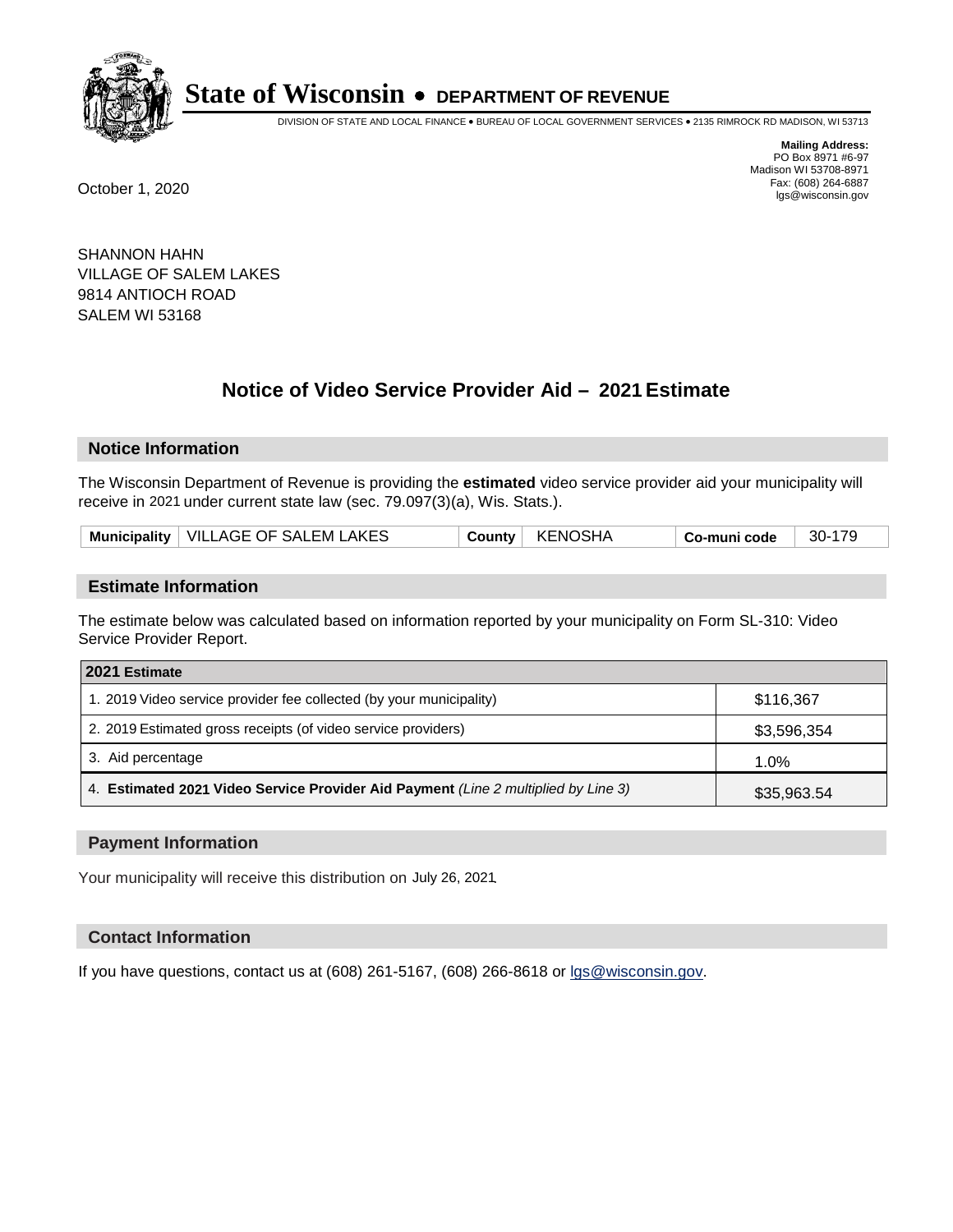

DIVISION OF STATE AND LOCAL FINANCE • BUREAU OF LOCAL GOVERNMENT SERVICES • 2135 RIMROCK RD MADISON, WI 53713

**Mailing Address:** PO Box 8971 #6-97 Madison WI 53708-8971<br>Fax: (608) 264-6887 Fax: (608) 264-6887 October 1, 2020 lgs@wisconsin.gov

TIMOTHY KITZMAN VILLAGE OF SOMERS PO BOX 197 SOMERS WI 53171

# **Notice of Video Service Provider Aid - 2021 Estimate**

# **Notice Information**

The Wisconsin Department of Revenue is providing the **estimated** video service provider aid your municipality will receive in 2021 under current state law (sec. 79.097(3)(a), Wis. Stats.).

| Municipality   VILLAGE OF SOMERS | KENOSHA<br>County | 30-182<br>Co-muni code |
|----------------------------------|-------------------|------------------------|
|----------------------------------|-------------------|------------------------|

#### **Estimate Information**

The estimate below was calculated based on information reported by your municipality on Form SL-310: Video Service Provider Report.

| 2021 Estimate                                                                      |             |
|------------------------------------------------------------------------------------|-------------|
| 1. 2019 Video service provider fee collected (by your municipality)                | \$122,424   |
| 2. 2019 Estimated gross receipts (of video service providers)                      | \$2,448,480 |
| 3. Aid percentage                                                                  | 1.0%        |
| 4. Estimated 2021 Video Service Provider Aid Payment (Line 2 multiplied by Line 3) | \$24,484.80 |

#### **Payment Information**

Your municipality will receive this distribution on July 26, 2021.

## **Contact Information**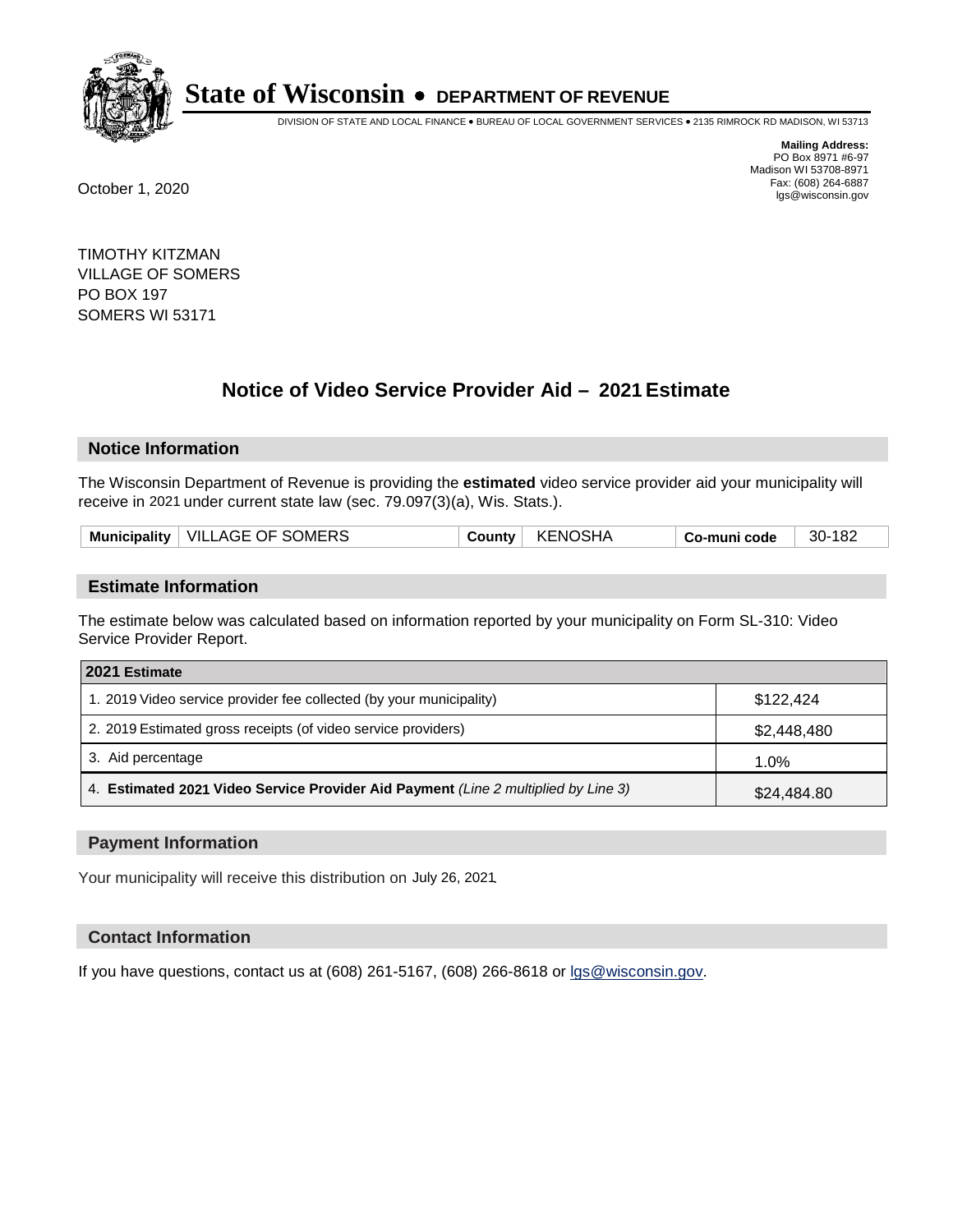

DIVISION OF STATE AND LOCAL FINANCE • BUREAU OF LOCAL GOVERNMENT SERVICES • 2135 RIMROCK RD MADISON, WI 53713

**Mailing Address:** PO Box 8971 #6-97 Madison WI 53708-8971<br>Fax: (608) 264-6887 Fax: (608) 264-6887 October 1, 2020 lgs@wisconsin.gov

SABRINA WASWO VILLAGE OF TWIN LAKES PO BOX 1024 TWIN LAKES WI 53181-1024

# **Notice of Video Service Provider Aid - 2021 Estimate**

## **Notice Information**

The Wisconsin Department of Revenue is providing the **estimated** video service provider aid your municipality will receive in 2021 under current state law (sec. 79.097(3)(a), Wis. Stats.).

| Municipality   VILLAGE OF TWIN LAKES | KENOSHA<br>County | Co-muni code | 30-186 |
|--------------------------------------|-------------------|--------------|--------|
|--------------------------------------|-------------------|--------------|--------|

#### **Estimate Information**

The estimate below was calculated based on information reported by your municipality on Form SL-310: Video Service Provider Report.

| 2021 Estimate                                                                      |             |
|------------------------------------------------------------------------------------|-------------|
| 1. 2019 Video service provider fee collected (by your municipality)                | \$111,184   |
| 2. 2019 Estimated gross receipts (of video service providers)                      | \$2,223,685 |
| 3. Aid percentage                                                                  | 1.0%        |
| 4. Estimated 2021 Video Service Provider Aid Payment (Line 2 multiplied by Line 3) | \$22,236.85 |

#### **Payment Information**

Your municipality will receive this distribution on July 26, 2021.

## **Contact Information**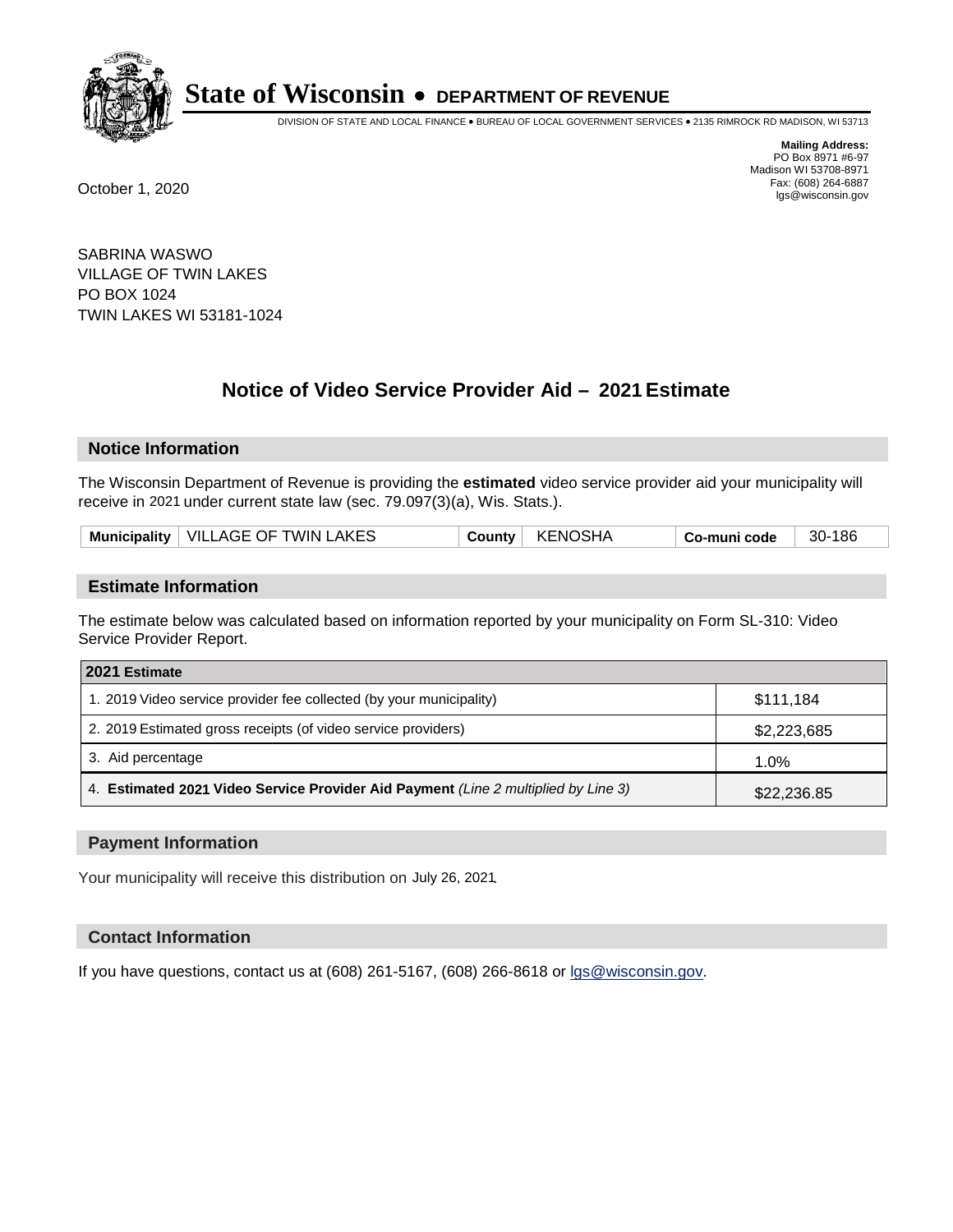

DIVISION OF STATE AND LOCAL FINANCE • BUREAU OF LOCAL GOVERNMENT SERVICES • 2135 RIMROCK RD MADISON, WI 53713

**Mailing Address:** PO Box 8971 #6-97 Madison WI 53708-8971<br>Fax: (608) 264-6887 Fax: (608) 264-6887 October 1, 2020 lgs@wisconsin.gov

KAREN ARGUST CITY OF KENOSHA 625 52ND ST, RM 105 KENOSHA WI 53140-3480

# **Notice of Video Service Provider Aid - 2021 Estimate**

## **Notice Information**

The Wisconsin Department of Revenue is providing the **estimated** video service provider aid your municipality will receive in 2021 under current state law (sec. 79.097(3)(a), Wis. Stats.).

| Municipality   CITY OF KENOSHA | County | <b>KENOSHA</b> | Co-muni code | 30-241 |
|--------------------------------|--------|----------------|--------------|--------|
|                                |        |                |              |        |

#### **Estimate Information**

The estimate below was calculated based on information reported by your municipality on Form SL-310: Video Service Provider Report.

| 2021 Estimate                                                                      |              |
|------------------------------------------------------------------------------------|--------------|
| 1. 2019 Video service provider fee collected (by your municipality)                | \$1,108,221  |
| 2. 2019 Estimated gross receipts (of video service providers)                      | \$22,164,433 |
| 3. Aid percentage                                                                  | 1.0%         |
| 4. Estimated 2021 Video Service Provider Aid Payment (Line 2 multiplied by Line 3) | \$221,644.33 |

#### **Payment Information**

Your municipality will receive this distribution on July 26, 2021.

## **Contact Information**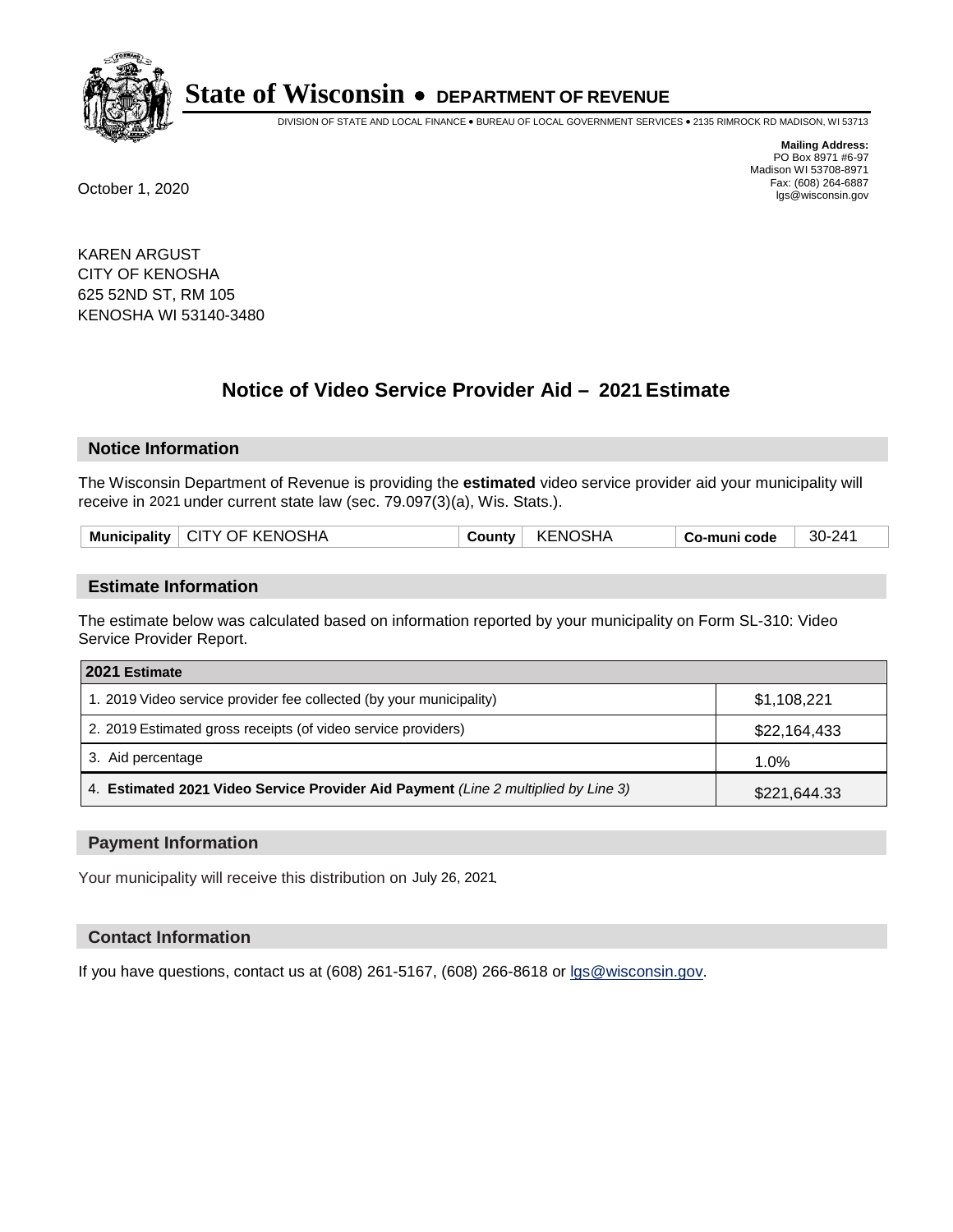

DIVISION OF STATE AND LOCAL FINANCE • BUREAU OF LOCAL GOVERNMENT SERVICES • 2135 RIMROCK RD MADISON, WI 53713

**Mailing Address:** PO Box 8971 #6-97 Madison WI 53708-8971<br>Fax: (608) 264-6887 Fax: (608) 264-6887 October 1, 2020 lgs@wisconsin.gov

JAMIE JACKSON CITY OF ALGOMA 416 FREMONT ST ALGOMA WI 54201-1353

# **Notice of Video Service Provider Aid - 2021 Estimate**

## **Notice Information**

The Wisconsin Department of Revenue is providing the **estimated** video service provider aid your municipality will receive in 2021 under current state law (sec. 79.097(3)(a), Wis. Stats.).

| Municipality   CITY OF ALGOMA | County | <b>KEWAUNEE</b> | Co-muni code | $31 - 201$ |
|-------------------------------|--------|-----------------|--------------|------------|
|                               |        |                 |              |            |

#### **Estimate Information**

The estimate below was calculated based on information reported by your municipality on Form SL-310: Video Service Provider Report.

| 2021 Estimate                                                                      |            |
|------------------------------------------------------------------------------------|------------|
| 1. 2019 Video service provider fee collected (by your municipality)                | \$26,195   |
| 2. 2019 Estimated gross receipts (of video service providers)                      | \$873,176  |
| 3. Aid percentage                                                                  | 1.0%       |
| 4. Estimated 2021 Video Service Provider Aid Payment (Line 2 multiplied by Line 3) | \$8,731.76 |

#### **Payment Information**

Your municipality will receive this distribution on July 26, 2021.

#### **Contact Information**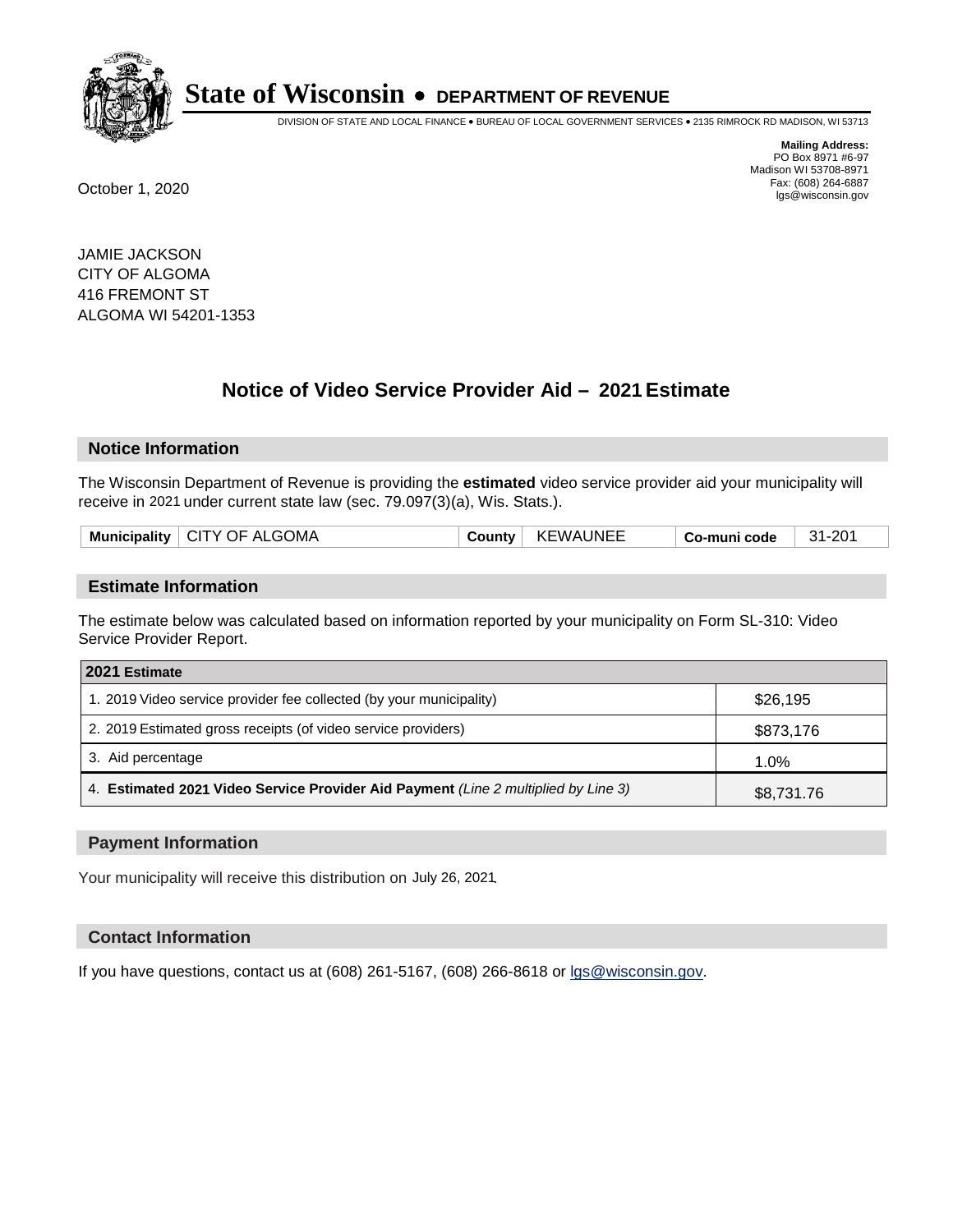

DIVISION OF STATE AND LOCAL FINANCE • BUREAU OF LOCAL GOVERNMENT SERVICES • 2135 RIMROCK RD MADISON, WI 53713

**Mailing Address:** PO Box 8971 #6-97 Madison WI 53708-8971<br>Fax: (608) 264-6887 Fax: (608) 264-6887 October 1, 2020 lgs@wisconsin.gov

TERRI DECUR CITY OF KEWAUNEE 401 FIFTH ST KEWAUNEE WI 54216-1023

# **Notice of Video Service Provider Aid - 2021 Estimate**

## **Notice Information**

The Wisconsin Department of Revenue is providing the **estimated** video service provider aid your municipality will receive in 2021 under current state law (sec. 79.097(3)(a), Wis. Stats.).

|--|

#### **Estimate Information**

The estimate below was calculated based on information reported by your municipality on Form SL-310: Video Service Provider Report.

| 2021 Estimate                                                                      |            |
|------------------------------------------------------------------------------------|------------|
| 1. 2019 Video service provider fee collected (by your municipality)                | \$31,036   |
| 2. 2019 Estimated gross receipts (of video service providers)                      | \$620,724  |
| 3. Aid percentage                                                                  | 1.0%       |
| 4. Estimated 2021 Video Service Provider Aid Payment (Line 2 multiplied by Line 3) | \$6,207.24 |

#### **Payment Information**

Your municipality will receive this distribution on July 26, 2021.

## **Contact Information**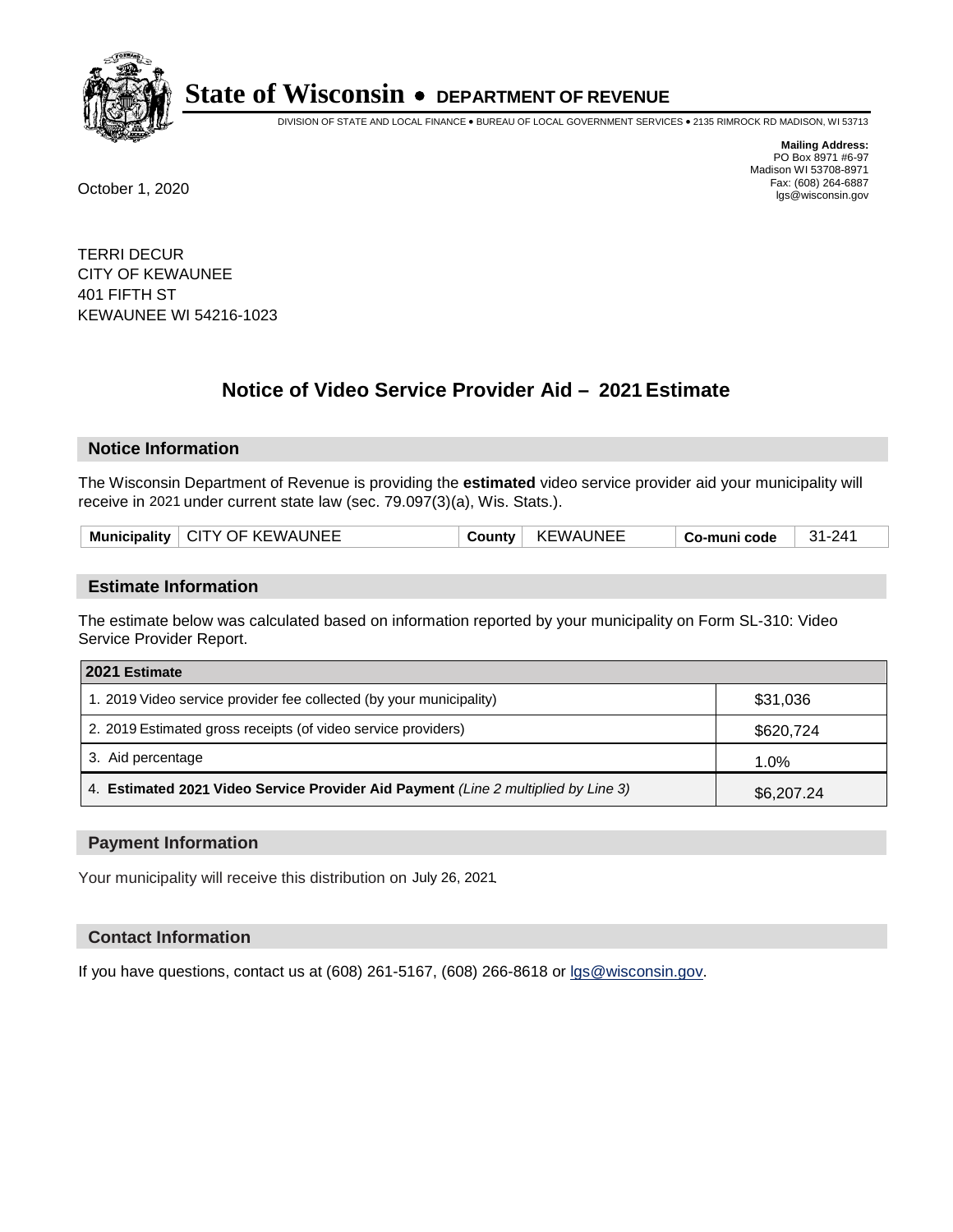

DIVISION OF STATE AND LOCAL FINANCE • BUREAU OF LOCAL GOVERNMENT SERVICES • 2135 RIMROCK RD MADISON, WI 53713

**Mailing Address:** PO Box 8971 #6-97 Madison WI 53708-8971<br>Fax: (608) 264-6887 Fax: (608) 264-6887 October 1, 2020 lgs@wisconsin.gov

LYNETTE SHOMBERG TOWN OF BARRE N3806 OLD M RD WEST SALEM WI 54669

# **Notice of Video Service Provider Aid - 2021 Estimate**

# **Notice Information**

The Wisconsin Department of Revenue is providing the **estimated** video service provider aid your municipality will receive in 2021 under current state law (sec. 79.097(3)(a), Wis. Stats.).

| Municipality   TOWN OF BARRE | County | LA CROSSE | Co-muni code | 32-004 |
|------------------------------|--------|-----------|--------------|--------|
|                              |        |           |              |        |

#### **Estimate Information**

The estimate below was calculated based on information reported by your municipality on Form SL-310: Video Service Provider Report.

| 2021 Estimate                                                                      |            |
|------------------------------------------------------------------------------------|------------|
| 1. 2019 Video service provider fee collected (by your municipality)                | \$3,305    |
| 2. 2019 Estimated gross receipts (of video service providers)                      | \$220,325  |
| 3. Aid percentage                                                                  | 1.0%       |
| 4. Estimated 2021 Video Service Provider Aid Payment (Line 2 multiplied by Line 3) | \$2,203.25 |

#### **Payment Information**

Your municipality will receive this distribution on July 26, 2021.

## **Contact Information**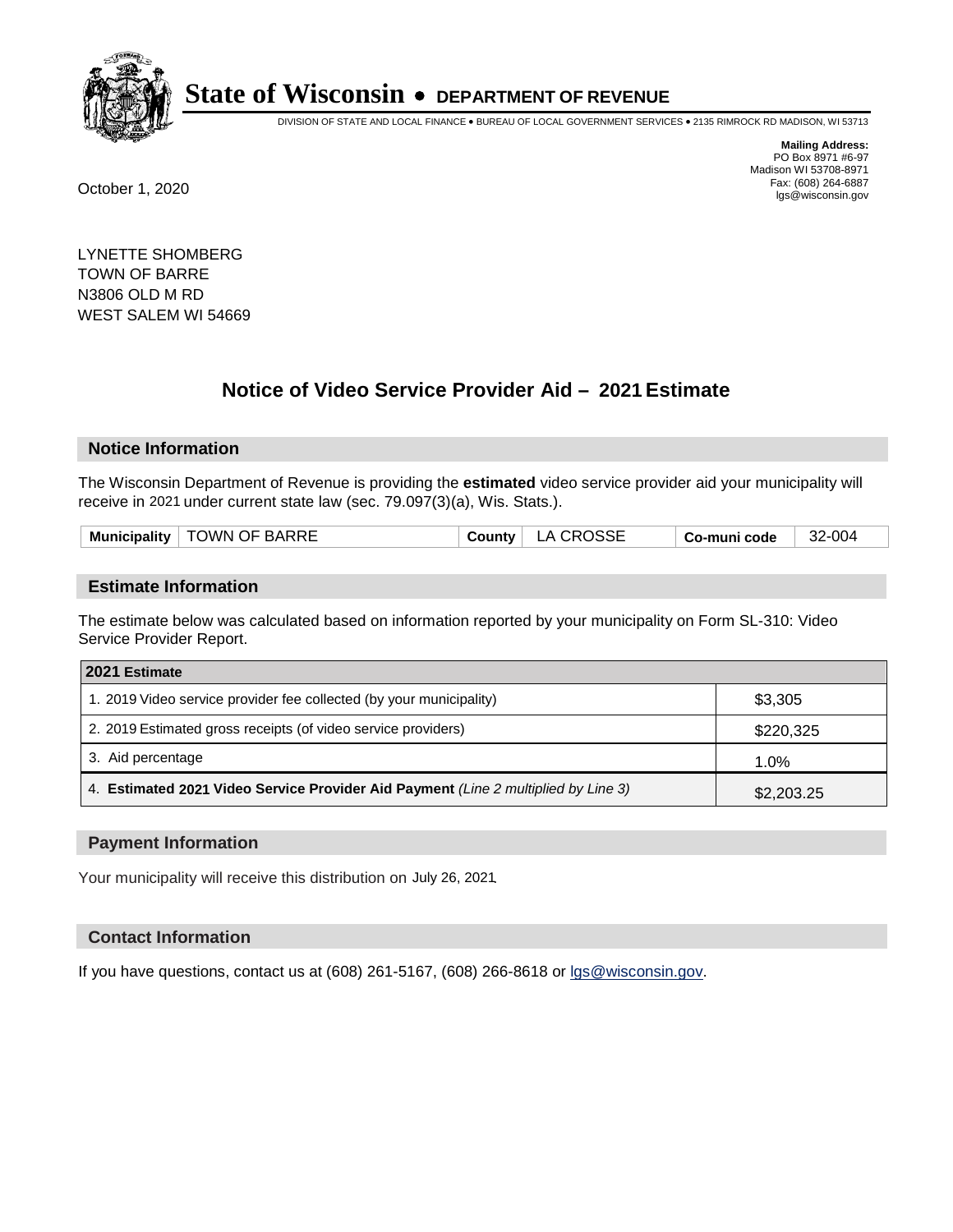

DIVISION OF STATE AND LOCAL FINANCE • BUREAU OF LOCAL GOVERNMENT SERVICES • 2135 RIMROCK RD MADISON, WI 53713

**Mailing Address:** PO Box 8971 #6-97 Madison WI 53708-8971<br>Fax: (608) 264-6887 Fax: (608) 264-6887 October 1, 2020 lgs@wisconsin.gov

CASSANDRA HANAN TOWN OF CAMPBELL 2219 BAINBRIDGE ST LA CROSSE WI 54603-1356

# **Notice of Video Service Provider Aid - 2021 Estimate**

## **Notice Information**

The Wisconsin Department of Revenue is providing the **estimated** video service provider aid your municipality will receive in 2021 under current state law (sec. 79.097(3)(a), Wis. Stats.).

| Municipality   TOWN OF CAMPBELL | County   LA CROSSE | Co-muni code | 32-008 |
|---------------------------------|--------------------|--------------|--------|
|---------------------------------|--------------------|--------------|--------|

#### **Estimate Information**

The estimate below was calculated based on information reported by your municipality on Form SL-310: Video Service Provider Report.

| 2021 Estimate                                                                      |             |
|------------------------------------------------------------------------------------|-------------|
| 1. 2019 Video service provider fee collected (by your municipality)                | \$17,857    |
| 2. 2019 Estimated gross receipts (of video service providers)                      | \$1,190,477 |
| 3. Aid percentage                                                                  | 1.0%        |
| 4. Estimated 2021 Video Service Provider Aid Payment (Line 2 multiplied by Line 3) | \$11,904.77 |

#### **Payment Information**

Your municipality will receive this distribution on July 26, 2021.

## **Contact Information**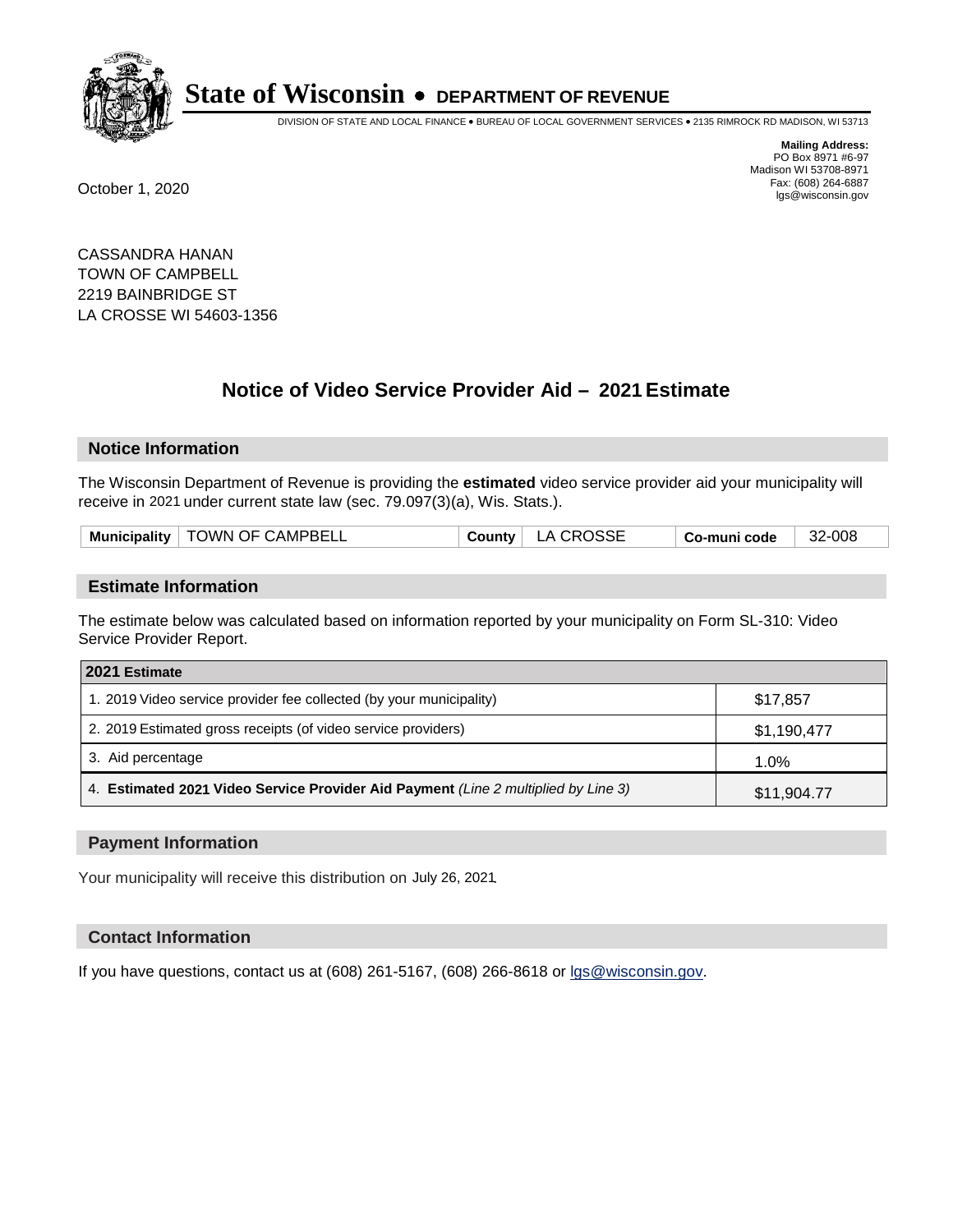

DIVISION OF STATE AND LOCAL FINANCE • BUREAU OF LOCAL GOVERNMENT SERVICES • 2135 RIMROCK RD MADISON, WI 53713

**Mailing Address:** PO Box 8971 #6-97 Madison WI 53708-8971<br>Fax: (608) 264-6887 Fax: (608) 264-6887 October 1, 2020 lgs@wisconsin.gov

SARA SCHULTZ TOWN OF HAMILTON W3501 PLEASANT VALLEY RD WEST SALEM WI 54669-9247

# **Notice of Video Service Provider Aid - 2021 Estimate**

## **Notice Information**

The Wisconsin Department of Revenue is providing the **estimated** video service provider aid your municipality will receive in 2021 under current state law (sec. 79.097(3)(a), Wis. Stats.).

| County   LA CROSSE<br>Municipality   TOWN OF HAMILTON<br>32-014<br>Co-muni code |  |
|---------------------------------------------------------------------------------|--|
|---------------------------------------------------------------------------------|--|

#### **Estimate Information**

The estimate below was calculated based on information reported by your municipality on Form SL-310: Video Service Provider Report.

| 2021 Estimate                                                                      |            |
|------------------------------------------------------------------------------------|------------|
| 1. 2019 Video service provider fee collected (by your municipality)                | \$12,207   |
| 2. 2019 Estimated gross receipts (of video service providers)                      | \$244,149  |
| 3. Aid percentage                                                                  | 1.0%       |
| 4. Estimated 2021 Video Service Provider Aid Payment (Line 2 multiplied by Line 3) | \$2,441.49 |

#### **Payment Information**

Your municipality will receive this distribution on July 26, 2021.

## **Contact Information**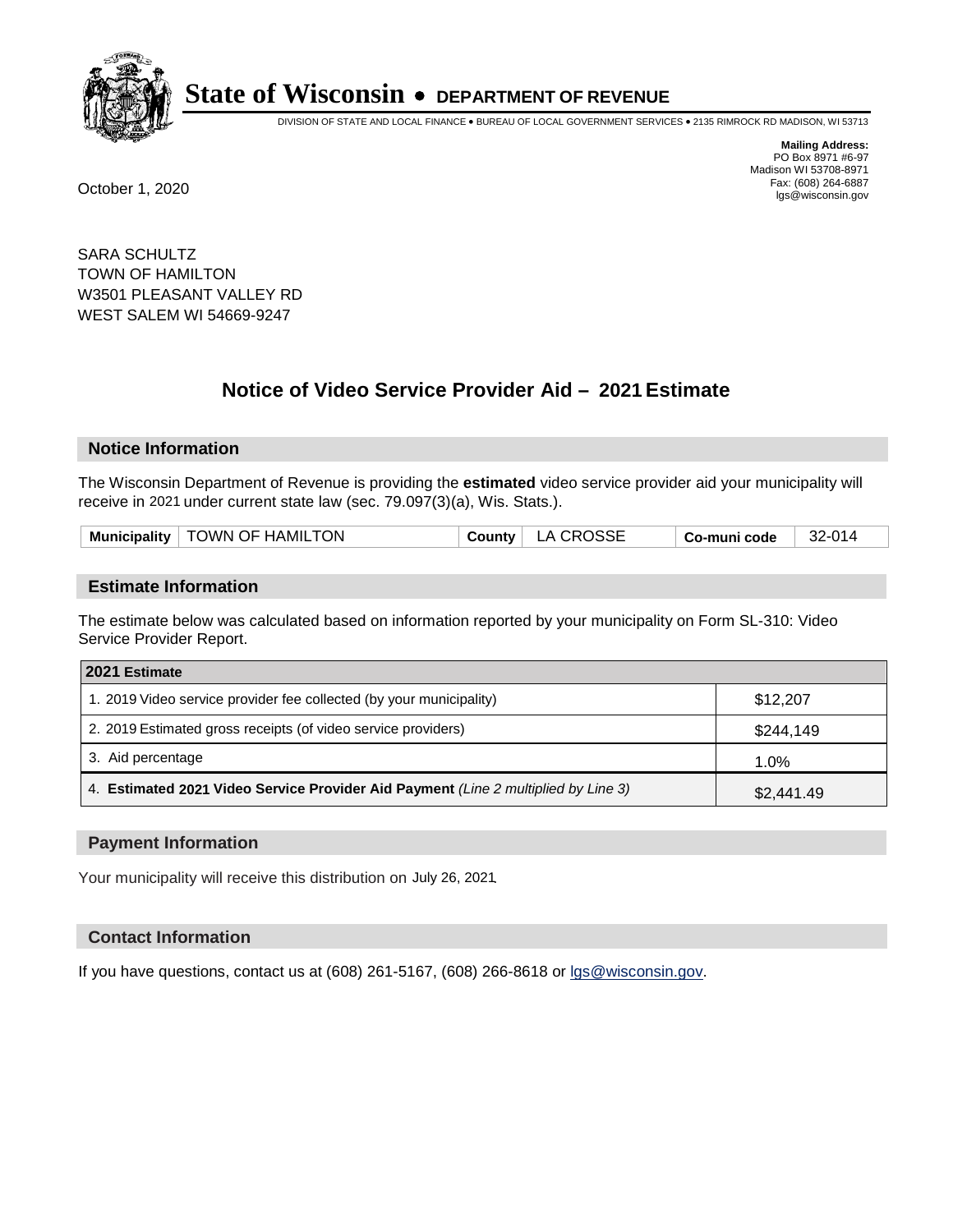

DIVISION OF STATE AND LOCAL FINANCE • BUREAU OF LOCAL GOVERNMENT SERVICES • 2135 RIMROCK RD MADISON, WI 53713

**Mailing Address:** PO Box 8971 #6-97 Madison WI 53708-8971<br>Fax: (608) 264-6887 Fax: (608) 264-6887 October 1, 2020 lgs@wisconsin.gov

MARILYN PEDRETTI TOWN OF HOLLAND W7937 COUNTY RD MH HOLMEN WI 54636

# **Notice of Video Service Provider Aid - 2021 Estimate**

## **Notice Information**

The Wisconsin Department of Revenue is providing the **estimated** video service provider aid your municipality will receive in 2021 under current state law (sec. 79.097(3)(a), Wis. Stats.).

|  |  | Municipality   TOWN OF HOLLAND |  | County   LA CROSSE | ∣ Co-muni code | 32-016 |
|--|--|--------------------------------|--|--------------------|----------------|--------|
|--|--|--------------------------------|--|--------------------|----------------|--------|

#### **Estimate Information**

The estimate below was calculated based on information reported by your municipality on Form SL-310: Video Service Provider Report.

| 2021 Estimate                                                                      |            |
|------------------------------------------------------------------------------------|------------|
| 1. 2019 Video service provider fee collected (by your municipality)                | \$9.483    |
| 2. 2019 Estimated gross receipts (of video service providers)                      | \$632,216  |
| 3. Aid percentage                                                                  | 1.0%       |
| 4. Estimated 2021 Video Service Provider Aid Payment (Line 2 multiplied by Line 3) | \$6,322.16 |

#### **Payment Information**

Your municipality will receive this distribution on July 26, 2021.

## **Contact Information**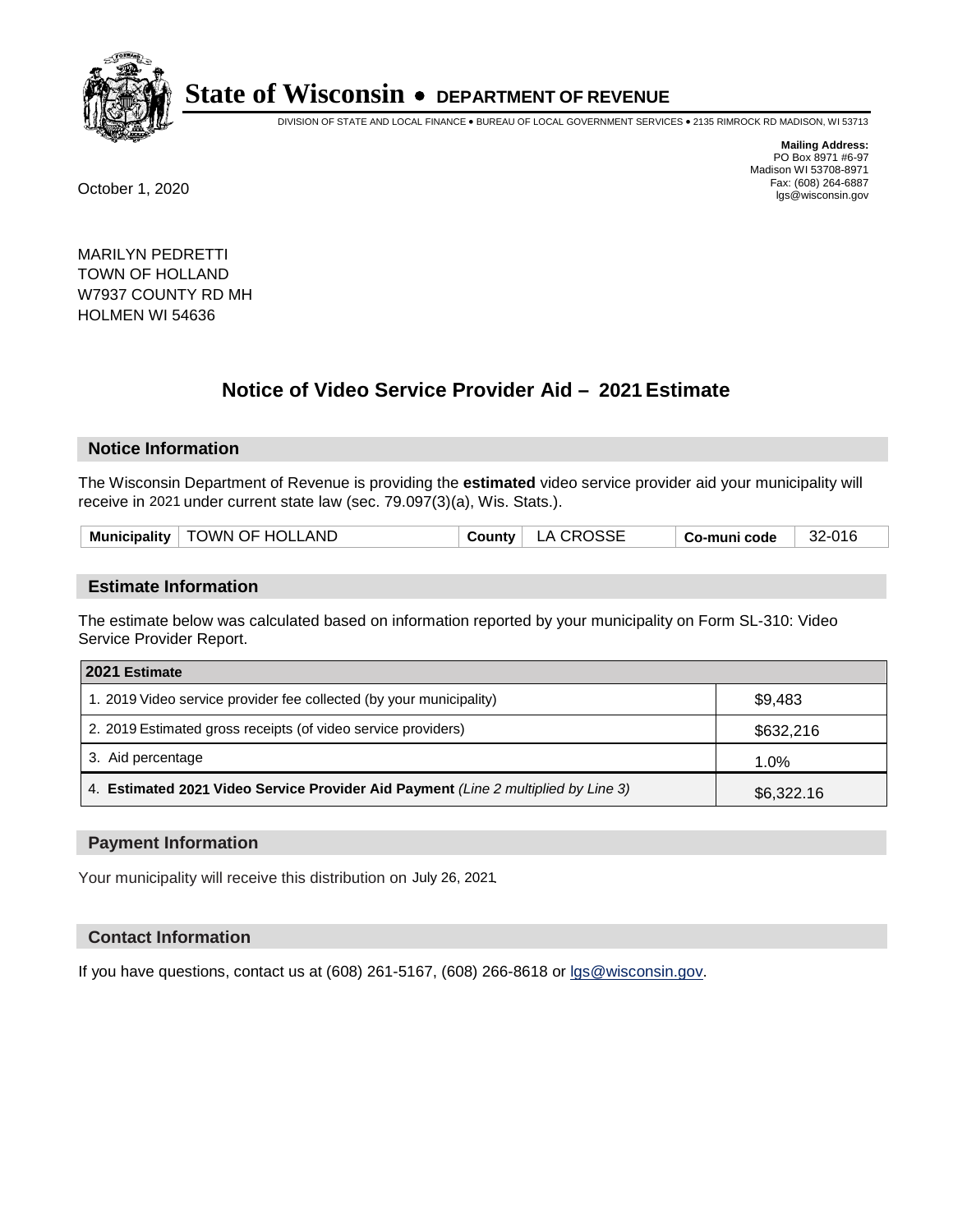

DIVISION OF STATE AND LOCAL FINANCE • BUREAU OF LOCAL GOVERNMENT SERVICES • 2135 RIMROCK RD MADISON, WI 53713

**Mailing Address:** PO Box 8971 #6-97 Madison WI 53708-8971<br>Fax: (608) 264-6887 Fax: (608) 264-6887 October 1, 2020 lgs@wisconsin.gov

MARY RINEHART TOWN OF ONALASKA N5589 COMMERCE RD ONALASKA WI 54650

# **Notice of Video Service Provider Aid - 2021 Estimate**

## **Notice Information**

The Wisconsin Department of Revenue is providing the **estimated** video service provider aid your municipality will receive in 2021 under current state law (sec. 79.097(3)(a), Wis. Stats.).

| County   LA CROSSE<br>Municipality   TOWN OF ONALASKA<br>32-020<br><sup>⊦</sup> Co-muni code |  |
|----------------------------------------------------------------------------------------------|--|
|----------------------------------------------------------------------------------------------|--|

#### **Estimate Information**

The estimate below was calculated based on information reported by your municipality on Form SL-310: Video Service Provider Report.

| 2021 Estimate                                                                      |             |
|------------------------------------------------------------------------------------|-------------|
| 1. 2019 Video service provider fee collected (by your municipality)                | \$18.489    |
| 2. 2019 Estimated gross receipts (of video service providers)                      | \$1,232,605 |
| 3. Aid percentage                                                                  | 1.0%        |
| 4. Estimated 2021 Video Service Provider Aid Payment (Line 2 multiplied by Line 3) | \$12,326.05 |

#### **Payment Information**

Your municipality will receive this distribution on July 26, 2021.

## **Contact Information**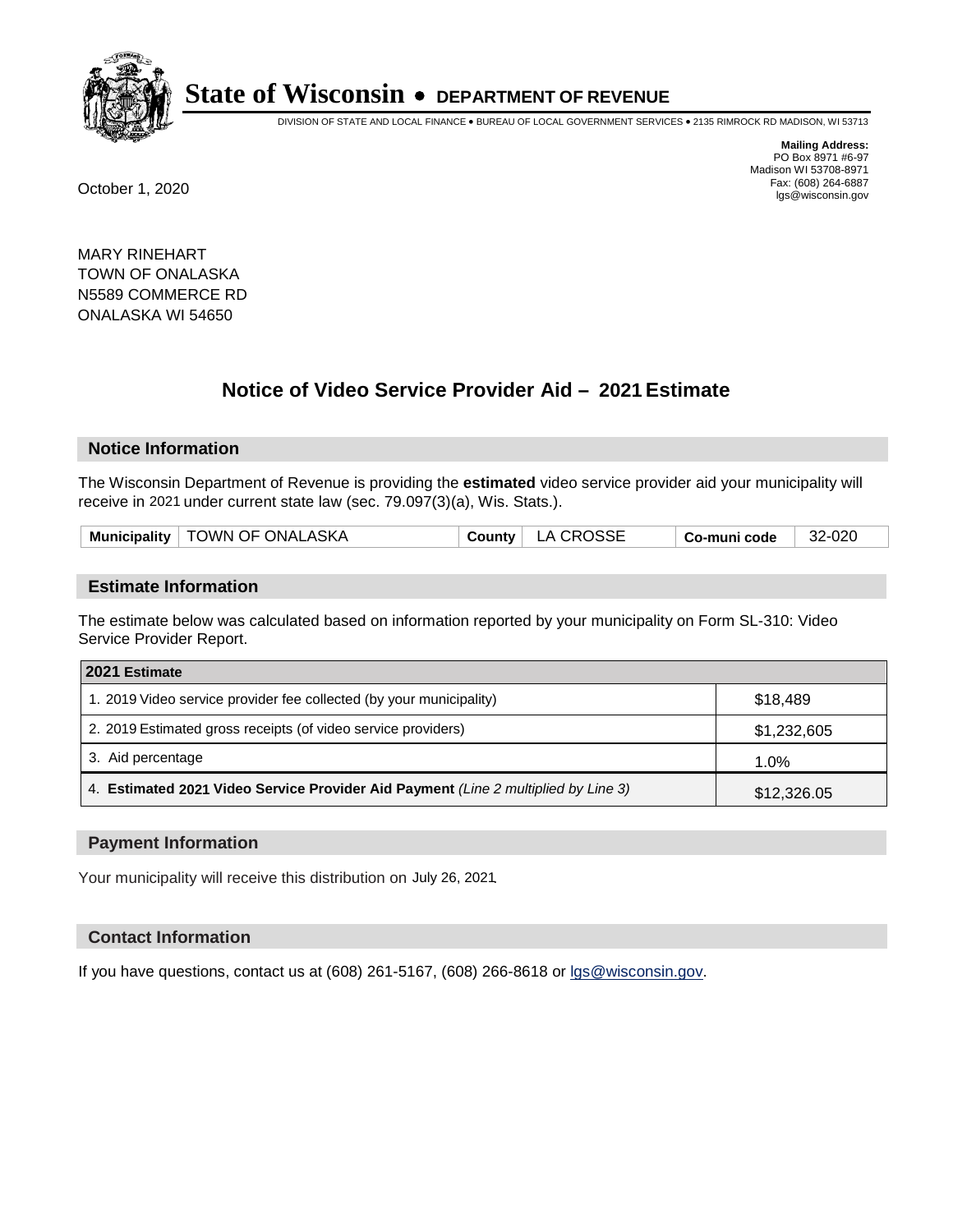

DIVISION OF STATE AND LOCAL FINANCE • BUREAU OF LOCAL GOVERNMENT SERVICES • 2135 RIMROCK RD MADISON, WI 53713

**Mailing Address:** PO Box 8971 #6-97 Madison WI 53708-8971<br>Fax: (608) 264-6887 Fax: (608) 264-6887 October 1, 2020 lgs@wisconsin.gov

FORTUNE WEAVER TOWN OF SHELBY 2800 WARD AVE LA CROSSE WI 54601

# **Notice of Video Service Provider Aid - 2021 Estimate**

## **Notice Information**

The Wisconsin Department of Revenue is providing the **estimated** video service provider aid your municipality will receive in 2021 under current state law (sec. 79.097(3)(a), Wis. Stats.).

|--|

#### **Estimate Information**

The estimate below was calculated based on information reported by your municipality on Form SL-310: Video Service Provider Report.

| 2021 Estimate                                                                      |             |
|------------------------------------------------------------------------------------|-------------|
| 1. 2019 Video service provider fee collected (by your municipality)                | \$33,025    |
| 2. 2019 Estimated gross receipts (of video service providers)                      | \$1,100,470 |
| 3. Aid percentage                                                                  | 1.0%        |
| 4. Estimated 2021 Video Service Provider Aid Payment (Line 2 multiplied by Line 3) | \$11,004.70 |

#### **Payment Information**

Your municipality will receive this distribution on July 26, 2021.

## **Contact Information**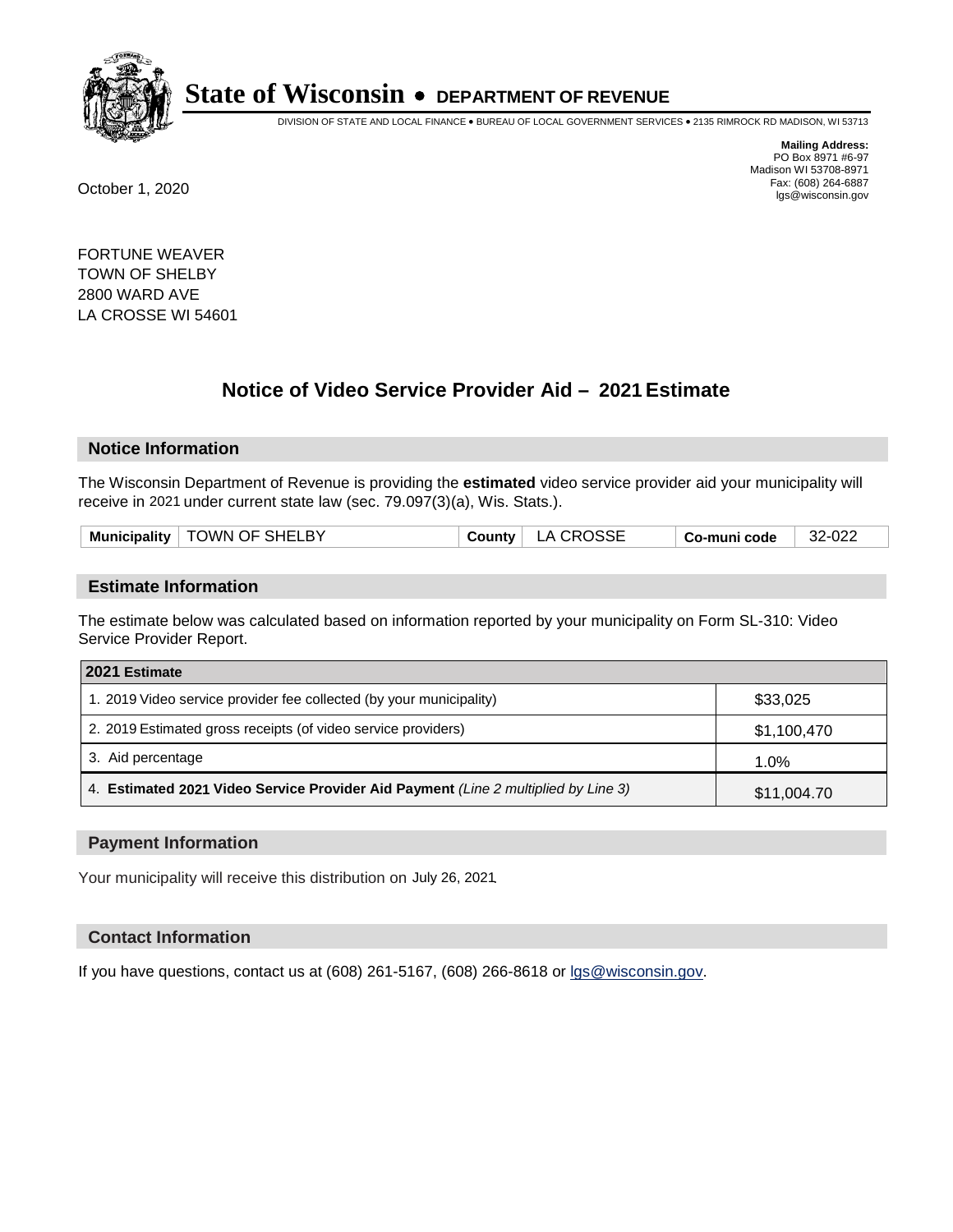

DIVISION OF STATE AND LOCAL FINANCE • BUREAU OF LOCAL GOVERNMENT SERVICES • 2135 RIMROCK RD MADISON, WI 53713

**Mailing Address:** PO Box 8971 #6-97 Madison WI 53708-8971<br>Fax: (608) 264-6887 Fax: (608) 264-6887 October 1, 2020 lgs@wisconsin.gov

JERI WITTMERSHAUS VILLAGE OF BANGOR PO BOX 220 BANGOR WI 54614-0220

# **Notice of Video Service Provider Aid - 2021 Estimate**

# **Notice Information**

The Wisconsin Department of Revenue is providing the **estimated** video service provider aid your municipality will receive in 2021 under current state law (sec. 79.097(3)(a), Wis. Stats.).

| Municipality   VILLAGE OF BANGOR<br>County   LA CROSSE<br>32-106<br>∣ Co-muni code |  |
|------------------------------------------------------------------------------------|--|
|------------------------------------------------------------------------------------|--|

#### **Estimate Information**

The estimate below was calculated based on information reported by your municipality on Form SL-310: Video Service Provider Report.

| 2021 Estimate                                                                      |            |  |
|------------------------------------------------------------------------------------|------------|--|
| 1. 2019 Video service provider fee collected (by your municipality)                | \$5,091    |  |
| 2. 2019 Estimated gross receipts (of video service providers)                      | \$339,420  |  |
| 3. Aid percentage                                                                  | 1.0%       |  |
| 4. Estimated 2021 Video Service Provider Aid Payment (Line 2 multiplied by Line 3) | \$3,394.20 |  |

#### **Payment Information**

Your municipality will receive this distribution on July 26, 2021.

## **Contact Information**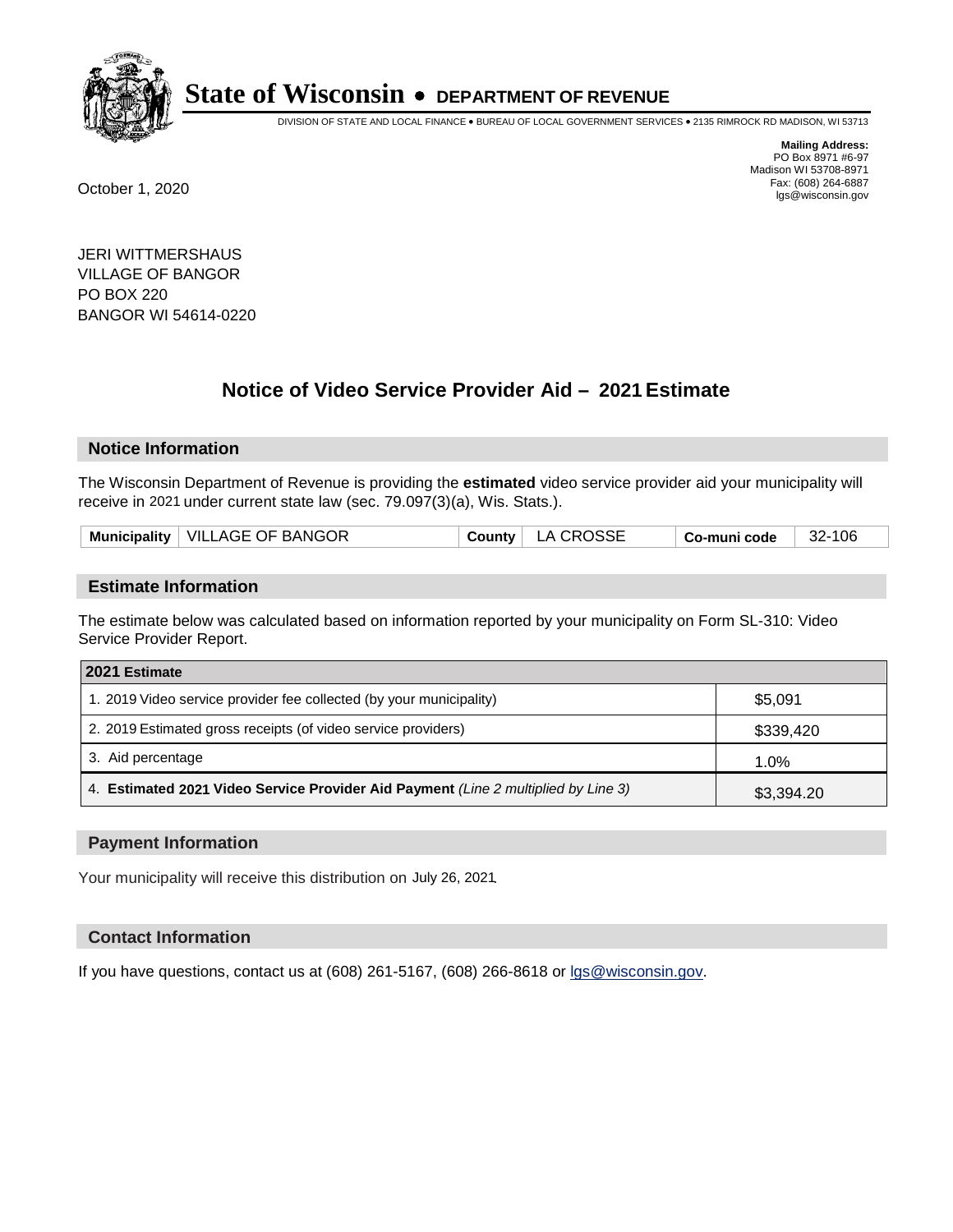

DIVISION OF STATE AND LOCAL FINANCE • BUREAU OF LOCAL GOVERNMENT SERVICES • 2135 RIMROCK RD MADISON, WI 53713

**Mailing Address:** PO Box 8971 #6-97 Madison WI 53708-8971<br>Fax: (608) 264-6887 Fax: (608) 264-6887 October 1, 2020 lgs@wisconsin.gov

ANGELA HORNBERG VILLAGE OF HOLMEN PO BOX 158 HOLMEN WI 54636-0158

# **Notice of Video Service Provider Aid - 2021 Estimate**

## **Notice Information**

The Wisconsin Department of Revenue is providing the **estimated** video service provider aid your municipality will receive in 2021 under current state law (sec. 79.097(3)(a), Wis. Stats.).

| Municipality   VILLAGE OF HOLMEN | County   LA CROSSE | 32-136<br>Co-muni code |
|----------------------------------|--------------------|------------------------|
|----------------------------------|--------------------|------------------------|

#### **Estimate Information**

The estimate below was calculated based on information reported by your municipality on Form SL-310: Video Service Provider Report.

| 2021 Estimate                                                                      |             |
|------------------------------------------------------------------------------------|-------------|
| 1. 2019 Video service provider fee collected (by your municipality)                | \$35,688    |
| 2. 2019 Estimated gross receipts (of video service providers)                      | \$2,127,725 |
| 3. Aid percentage                                                                  | 1.0%        |
| 4. Estimated 2021 Video Service Provider Aid Payment (Line 2 multiplied by Line 3) | \$21,277.25 |

#### **Payment Information**

Your municipality will receive this distribution on July 26, 2021.

## **Contact Information**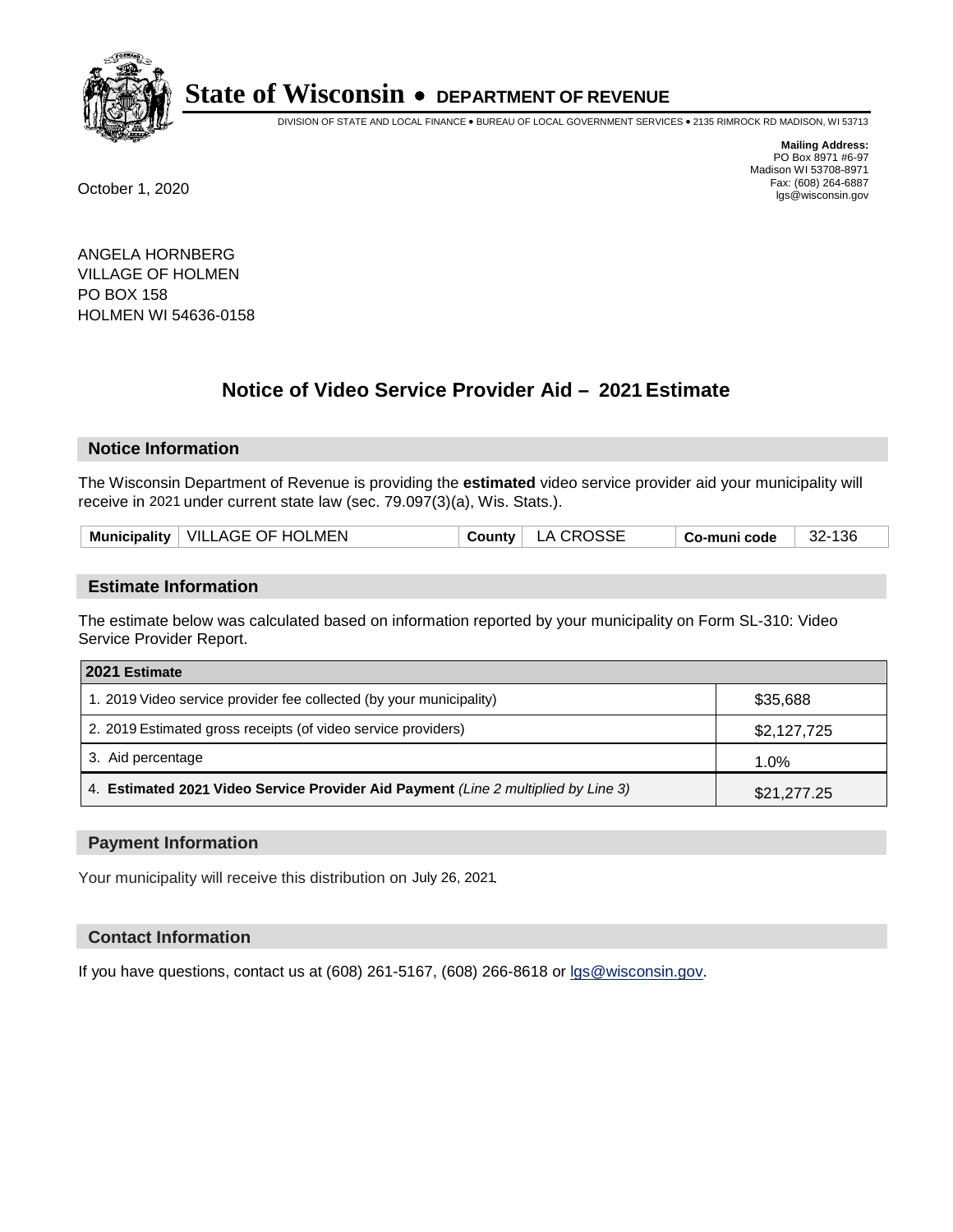

DIVISION OF STATE AND LOCAL FINANCE • BUREAU OF LOCAL GOVERNMENT SERVICES • 2135 RIMROCK RD MADISON, WI 53713

**Mailing Address:** PO Box 8971 #6-97 Madison WI 53708-8971<br>Fax: (608) 264-6887 Fax: (608) 264-6887 October 1, 2020 lgs@wisconsin.gov

TERESA DELONG VILLAGE OF WEST SALEM 175 S LEONARD ST WEST SALEM WI 54669-1620

# **Notice of Video Service Provider Aid - 2021 Estimate**

## **Notice Information**

The Wisconsin Department of Revenue is providing the **estimated** video service provider aid your municipality will receive in 2021 under current state law (sec. 79.097(3)(a), Wis. Stats.).

| Municipality   VILLAGE OF WEST SALEM | County   LA CROSSE | - 32-191<br>$^\shortparallel$ Co-muni code |
|--------------------------------------|--------------------|--------------------------------------------|
|--------------------------------------|--------------------|--------------------------------------------|

#### **Estimate Information**

The estimate below was calculated based on information reported by your municipality on Form SL-310: Video Service Provider Report.

| 2021 Estimate                                                                      |             |
|------------------------------------------------------------------------------------|-------------|
| 1. 2019 Video service provider fee collected (by your municipality)                | \$58,073    |
| 2. 2019 Estimated gross receipts (of video service providers)                      | \$1,161,465 |
| 3. Aid percentage                                                                  | 1.0%        |
| 4. Estimated 2021 Video Service Provider Aid Payment (Line 2 multiplied by Line 3) | \$11,614.65 |

#### **Payment Information**

Your municipality will receive this distribution on July 26, 2021.

## **Contact Information**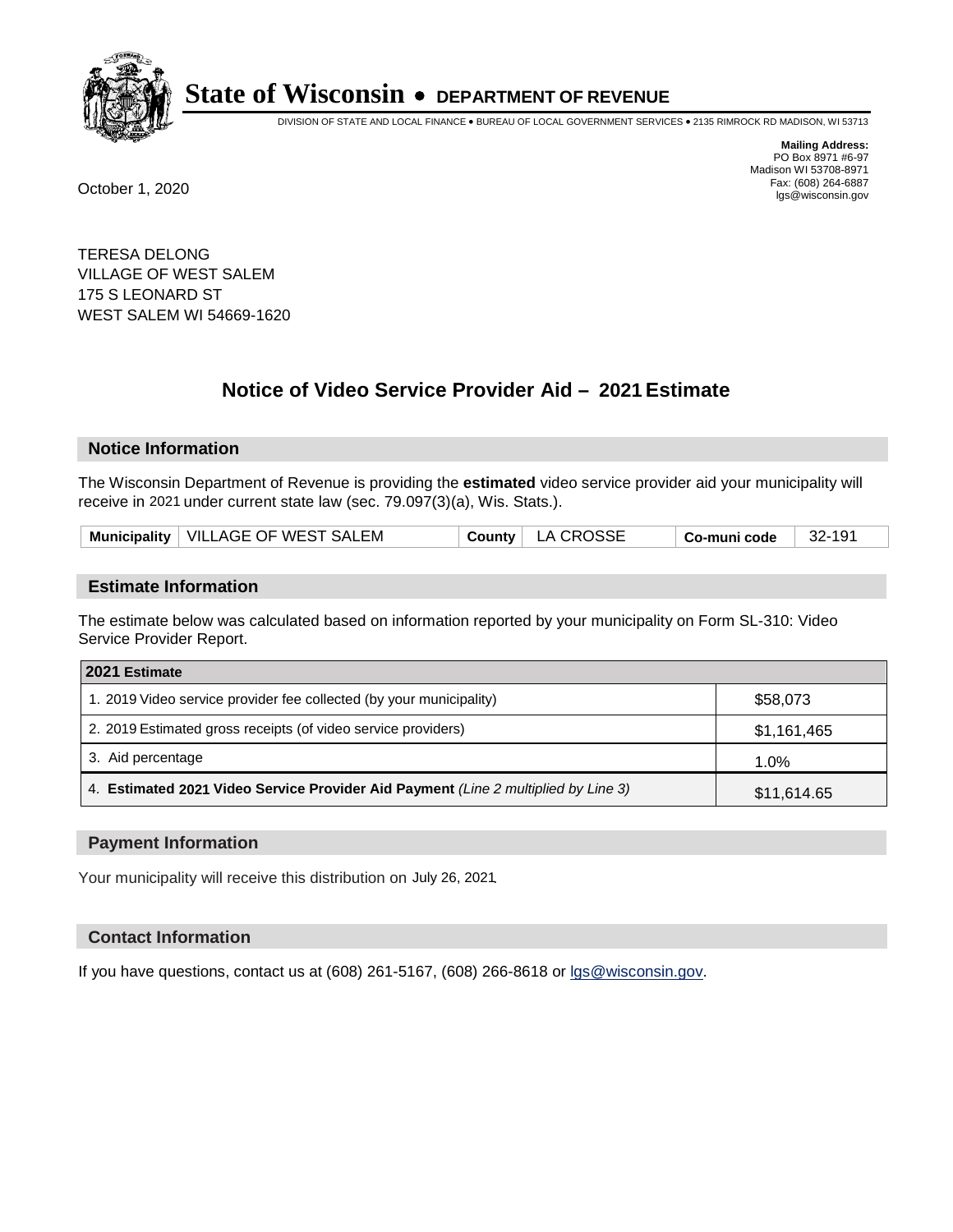

DIVISION OF STATE AND LOCAL FINANCE • BUREAU OF LOCAL GOVERNMENT SERVICES • 2135 RIMROCK RD MADISON, WI 53713

**Mailing Address:** PO Box 8971 #6-97 Madison WI 53708-8971<br>Fax: (608) 264-6887 Fax: (608) 264-6887 October 1, 2020 lgs@wisconsin.gov

TERI LEHRKE CITY OF LA CROSSE 400 LA CROSSE ST LA CROSSE WI 54601-3396

# **Notice of Video Service Provider Aid - 2021 Estimate**

## **Notice Information**

The Wisconsin Department of Revenue is providing the **estimated** video service provider aid your municipality will receive in 2021 under current state law (sec. 79.097(3)(a), Wis. Stats.).

| Municipality $\vert$ CITY OF LA CROSSE<br>County   LA CROSSE<br>$ 32-246$<br>$\vert$ Co-muni code $\vert$ |
|-----------------------------------------------------------------------------------------------------------|
|-----------------------------------------------------------------------------------------------------------|

#### **Estimate Information**

The estimate below was calculated based on information reported by your municipality on Form SL-310: Video Service Provider Report.

| 2021 Estimate                                                                      |             |
|------------------------------------------------------------------------------------|-------------|
| 1. 2019 Video service provider fee collected (by your municipality)                | \$462.446   |
| 2. 2019 Estimated gross receipts (of video service providers)                      | \$9,248,924 |
| 3. Aid percentage                                                                  | $1.0\%$     |
| 4. Estimated 2021 Video Service Provider Aid Payment (Line 2 multiplied by Line 3) | \$92,489.24 |

#### **Payment Information**

Your municipality will receive this distribution on July 26, 2021.

## **Contact Information**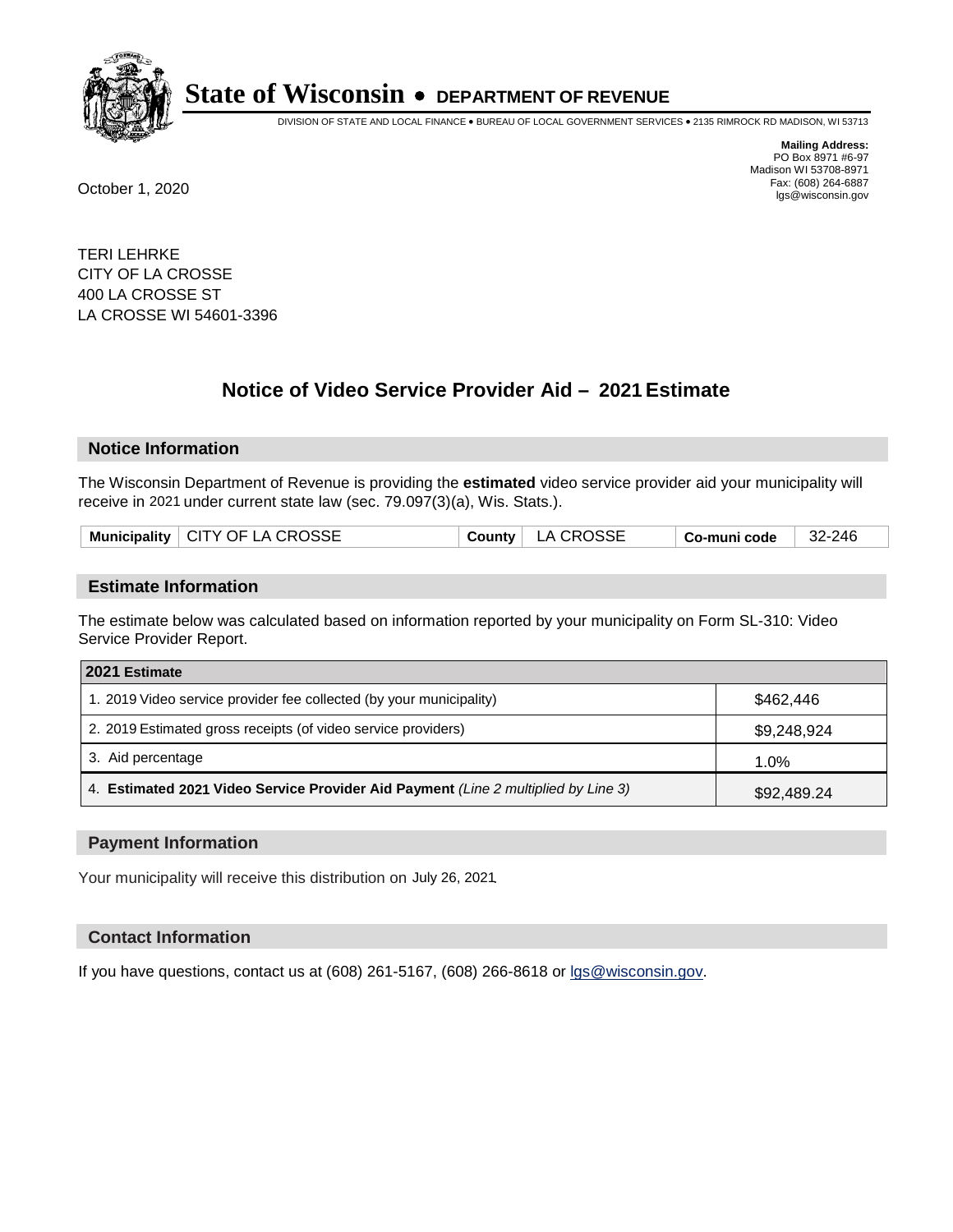

DIVISION OF STATE AND LOCAL FINANCE • BUREAU OF LOCAL GOVERNMENT SERVICES • 2135 RIMROCK RD MADISON, WI 53713

**Mailing Address:** PO Box 8971 #6-97 Madison WI 53708-8971<br>Fax: (608) 264-6887 Fax: (608) 264-6887 October 1, 2020 lgs@wisconsin.gov

JOANN MARCON CITY OF ONALASKA 415 MAIN ST ONALASKA WI 54650-2953

# **Notice of Video Service Provider Aid - 2021 Estimate**

## **Notice Information**

The Wisconsin Department of Revenue is providing the **estimated** video service provider aid your municipality will receive in 2021 under current state law (sec. 79.097(3)(a), Wis. Stats.).

|  |  | Municipality   CITY OF ONALASKA |  | County   LA CROSSE | <sup>∣</sup> Co-muni code | 32-265 |
|--|--|---------------------------------|--|--------------------|---------------------------|--------|
|--|--|---------------------------------|--|--------------------|---------------------------|--------|

#### **Estimate Information**

The estimate below was calculated based on information reported by your municipality on Form SL-310: Video Service Provider Report.

| 2021 Estimate                                                                      |             |
|------------------------------------------------------------------------------------|-------------|
| 1. 2019 Video service provider fee collected (by your municipality)                | \$139.584   |
| 2. 2019 Estimated gross receipts (of video service providers)                      | \$4,447,120 |
| 3. Aid percentage                                                                  | 1.0%        |
| 4. Estimated 2021 Video Service Provider Aid Payment (Line 2 multiplied by Line 3) | \$44,471.20 |

#### **Payment Information**

Your municipality will receive this distribution on July 26, 2021.

## **Contact Information**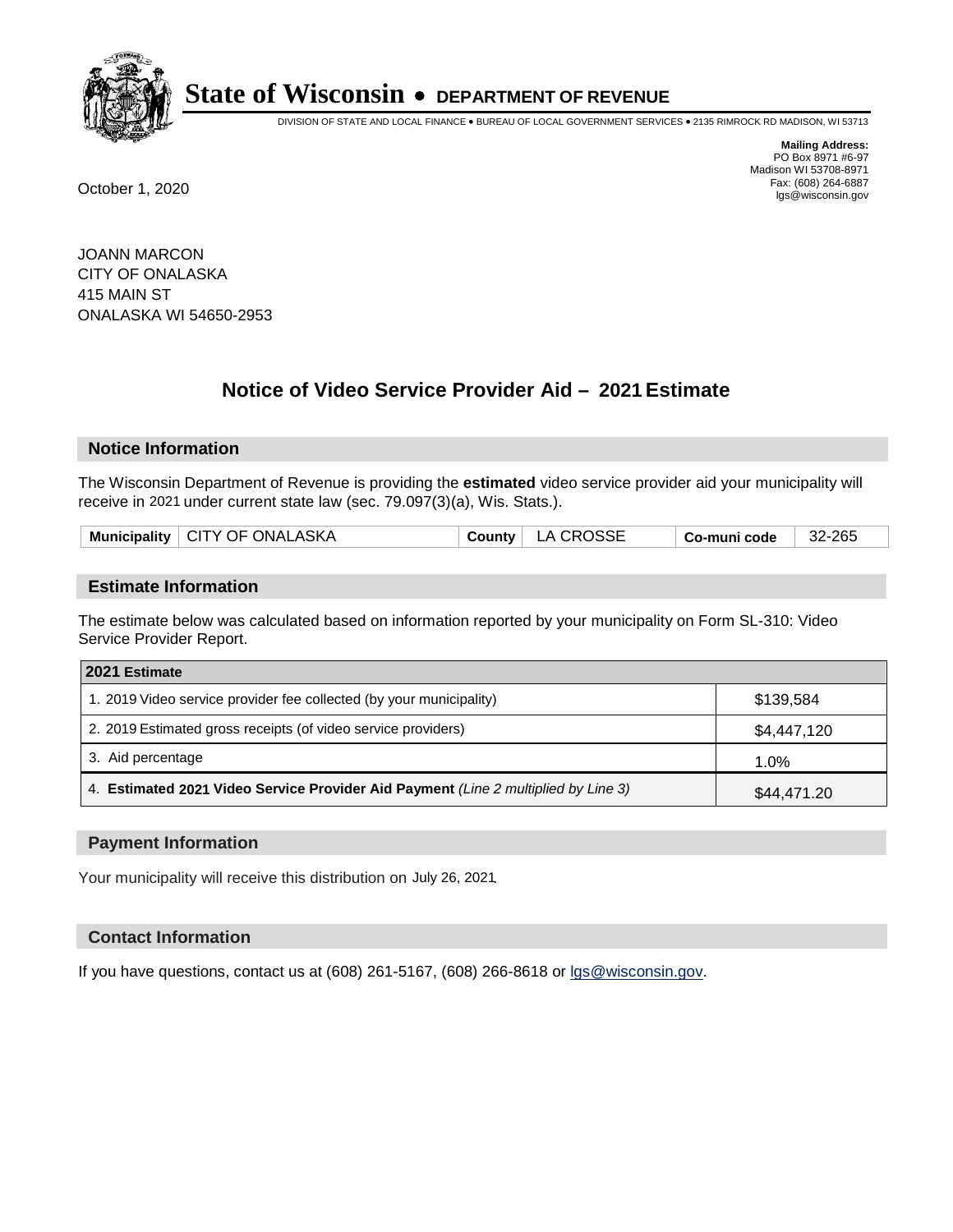

DIVISION OF STATE AND LOCAL FINANCE • BUREAU OF LOCAL GOVERNMENT SERVICES • 2135 RIMROCK RD MADISON, WI 53713

**Mailing Address:** PO Box 8971 #6-97 Madison WI 53708-8971<br>Fax: (608) 264-6887 Fax: (608) 264-6887 October 1, 2020 lgs@wisconsin.gov

ALICE GILMAN VILLAGE OF BELMONT PO BOX 6 BELMONT WI 53510

# **Notice of Video Service Provider Aid - 2021 Estimate**

## **Notice Information**

The Wisconsin Department of Revenue is providing the **estimated** video service provider aid your municipality will receive in 2021 under current state law (sec. 79.097(3)(a), Wis. Stats.).

| Municipality   VILLAGE OF BELMONT<br>LAFAYETTE | 33-106<br>Co-muni code |
|------------------------------------------------|------------------------|
|------------------------------------------------|------------------------|

#### **Estimate Information**

The estimate below was calculated based on information reported by your municipality on Form SL-310: Video Service Provider Report.

| 2021 Estimate                                                                      |          |
|------------------------------------------------------------------------------------|----------|
| 1. 2019 Video service provider fee collected (by your municipality)                | \$2,578  |
| 2. 2019 Estimated gross receipts (of video service providers)                      | \$85,942 |
| 3. Aid percentage                                                                  | 1.0%     |
| 4. Estimated 2021 Video Service Provider Aid Payment (Line 2 multiplied by Line 3) | \$859.42 |

#### **Payment Information**

Your municipality will receive this distribution on July 26, 2021.

## **Contact Information**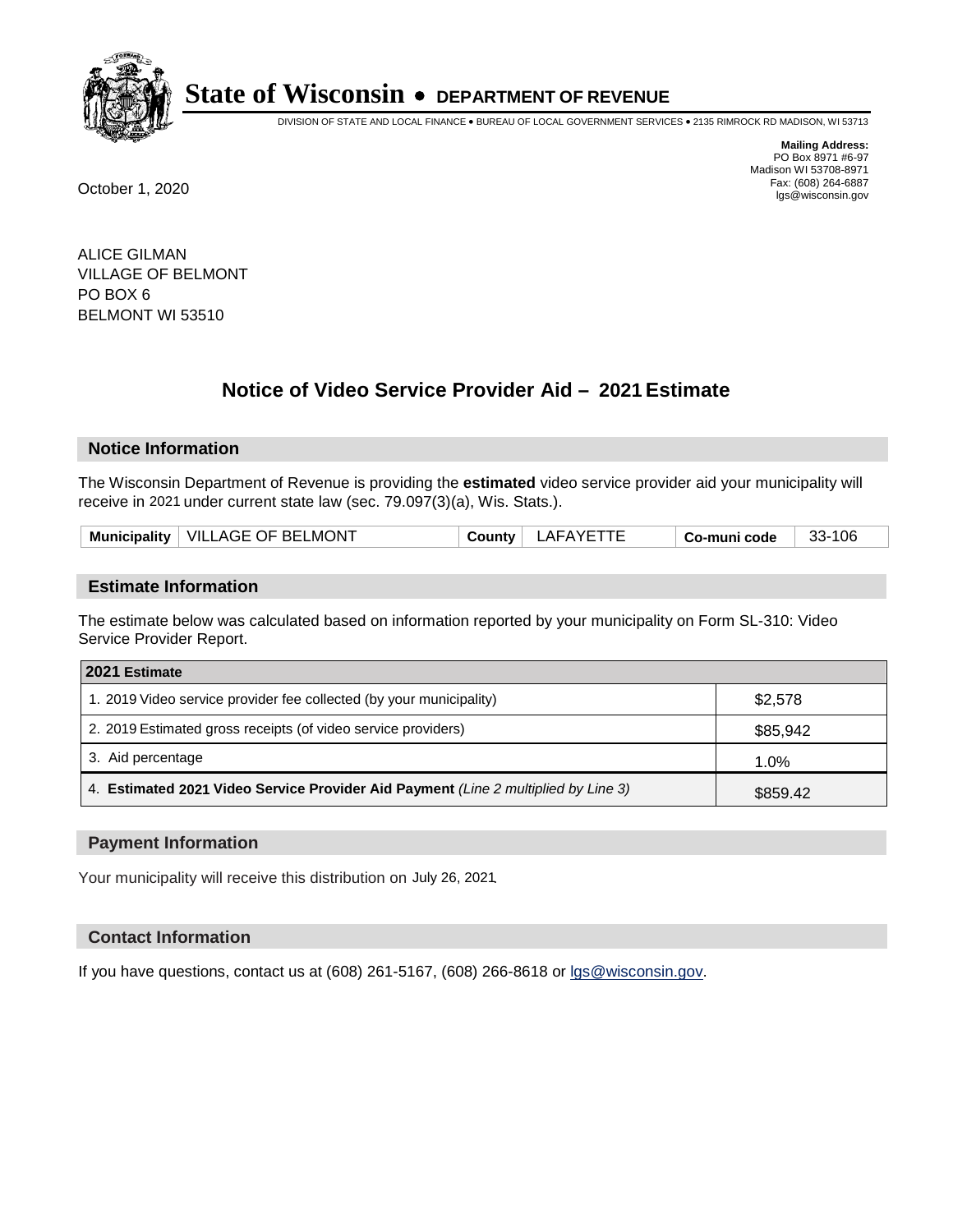

DIVISION OF STATE AND LOCAL FINANCE • BUREAU OF LOCAL GOVERNMENT SERVICES • 2135 RIMROCK RD MADISON, WI 53713

**Mailing Address:** PO Box 8971 #6-97 Madison WI 53708-8971<br>Fax: (608) 264-6887 Fax: (608) 264-6887 October 1, 2020 lgs@wisconsin.gov

BEVERLY HITZ VILLAGE OF BENTON 244 RIDGE AVE #101 BENTON WI 53803-8023

# **Notice of Video Service Provider Aid - 2021 Estimate**

## **Notice Information**

The Wisconsin Department of Revenue is providing the **estimated** video service provider aid your municipality will receive in 2021 under current state law (sec. 79.097(3)(a), Wis. Stats.).

| Municipality   VILLAGE OF BENTON<br>County | LAFAYETTE | Co-muni code | 33-107 |
|--------------------------------------------|-----------|--------------|--------|
|--------------------------------------------|-----------|--------------|--------|

#### **Estimate Information**

The estimate below was calculated based on information reported by your municipality on Form SL-310: Video Service Provider Report.

| 2021 Estimate                                                                      |          |
|------------------------------------------------------------------------------------|----------|
| 1. 2019 Video service provider fee collected (by your municipality)                | \$2.178  |
| 2. 2019 Estimated gross receipts (of video service providers)                      | \$72,585 |
| 3. Aid percentage                                                                  | 1.0%     |
| 4. Estimated 2021 Video Service Provider Aid Payment (Line 2 multiplied by Line 3) | \$725.85 |

#### **Payment Information**

Your municipality will receive this distribution on July 26, 2021.

## **Contact Information**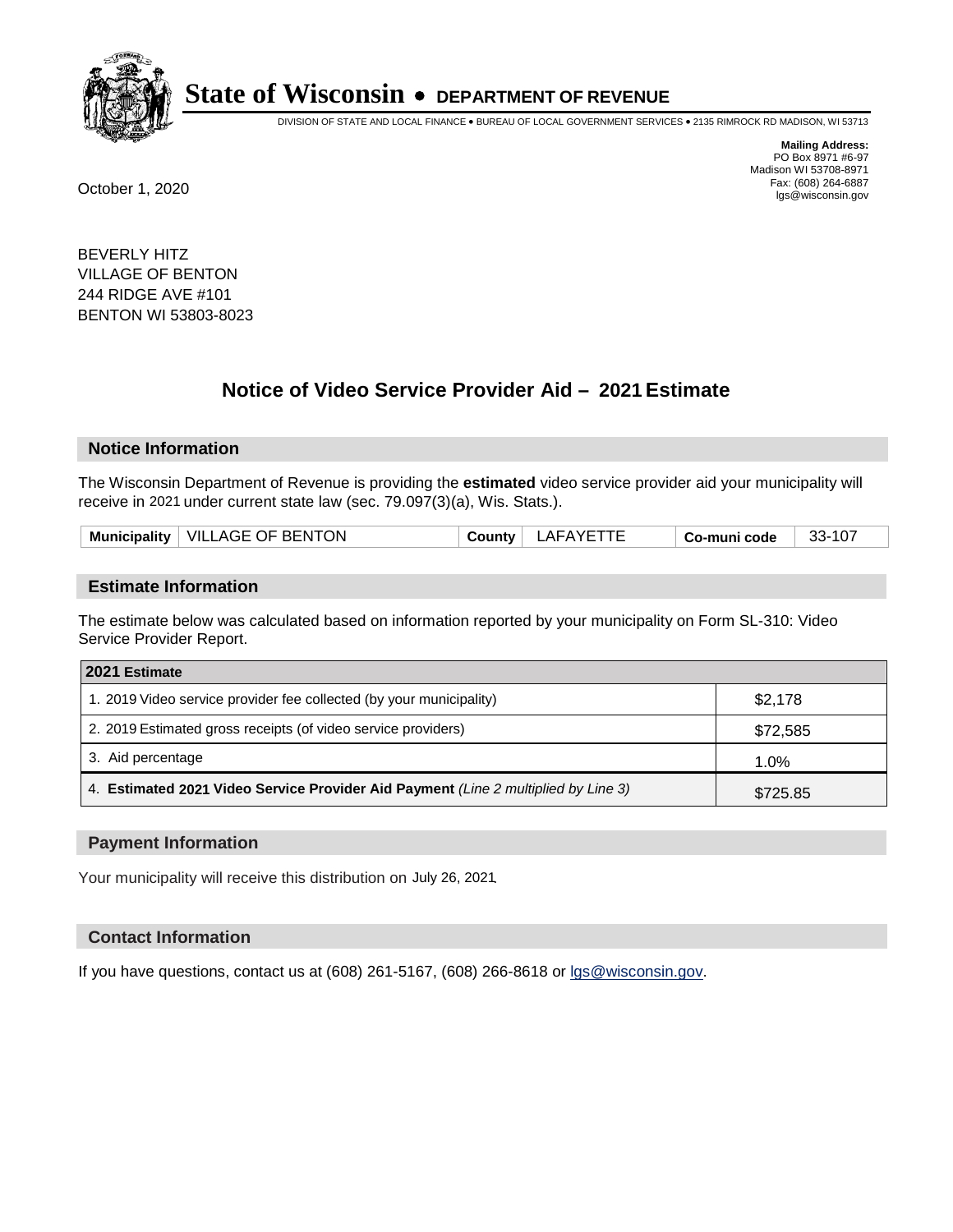

DIVISION OF STATE AND LOCAL FINANCE • BUREAU OF LOCAL GOVERNMENT SERVICES • 2135 RIMROCK RD MADISON, WI 53713

**Mailing Address:** PO Box 8971 #6-97 Madison WI 53708-8971<br>Fax: (608) 264-6887 Fax: (608) 264-6887 October 1, 2020 lgs@wisconsin.gov

AMY BARNES VILLAGE OF BLANCHARDVILLE PO BOX 9 BLANCHARDVILLE WI 53516-0009

# **Notice of Video Service Provider Aid - 2021 Estimate**

## **Notice Information**

The Wisconsin Department of Revenue is providing the **estimated** video service provider aid your municipality will receive in 2021 under current state law (sec. 79.097(3)(a), Wis. Stats.).

| Municipality   VILLAGE OF BLANCHARDVILLE | ' LAFAYETTE<br>$C$ ountv | Co-muni code | 33-108 |
|------------------------------------------|--------------------------|--------------|--------|
|------------------------------------------|--------------------------|--------------|--------|

## **Estimate Information**

The estimate below was calculated based on information reported by your municipality on Form SL-310: Video Service Provider Report.

| 2021 Estimate                                                                      |          |  |
|------------------------------------------------------------------------------------|----------|--|
| 1. 2019 Video service provider fee collected (by your municipality)                | \$641    |  |
| 2. 2019 Estimated gross receipts (of video service providers)                      | \$12,998 |  |
| 3. Aid percentage                                                                  | 1.0%     |  |
| 4. Estimated 2021 Video Service Provider Aid Payment (Line 2 multiplied by Line 3) | \$129.98 |  |

#### **Payment Information**

Your municipality will receive this distribution on July 26, 2021.

## **Contact Information**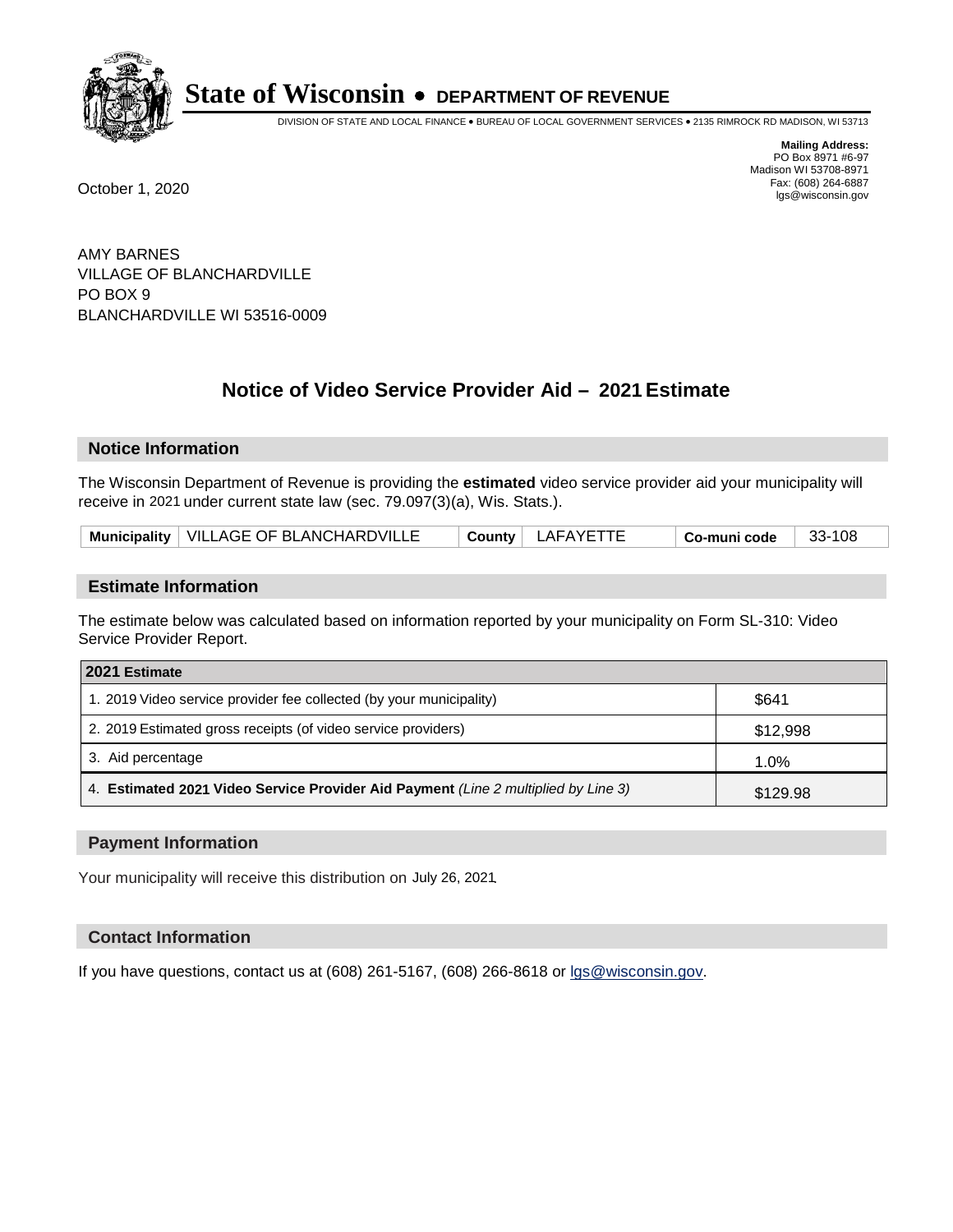

DIVISION OF STATE AND LOCAL FINANCE • BUREAU OF LOCAL GOVERNMENT SERVICES • 2135 RIMROCK RD MADISON, WI 53713

**Mailing Address:** PO Box 8971 #6-97 Madison WI 53708-8971<br>Fax: (608) 264-6887 Fax: (608) 264-6887 October 1, 2020 lgs@wisconsin.gov

PHILIP RISSEEUW CITY OF DARLINGTON PO BOX 207 DARLINGTON WI 53530-0207

# **Notice of Video Service Provider Aid - 2021 Estimate**

## **Notice Information**

The Wisconsin Department of Revenue is providing the **estimated** video service provider aid your municipality will receive in 2021 under current state law (sec. 79.097(3)(a), Wis. Stats.).

| Municipality   CITY OF DARLINGTON | LAFAYETTE<br><b>County</b> | Co-muni code | 33-216 |
|-----------------------------------|----------------------------|--------------|--------|
|-----------------------------------|----------------------------|--------------|--------|

#### **Estimate Information**

The estimate below was calculated based on information reported by your municipality on Form SL-310: Video Service Provider Report.

| 2021 Estimate                                                                      |            |
|------------------------------------------------------------------------------------|------------|
| 1. 2019 Video service provider fee collected (by your municipality)                | \$6,258    |
| 2. 2019 Estimated gross receipts (of video service providers)                      | \$208,624  |
| 3. Aid percentage                                                                  | 1.0%       |
| 4. Estimated 2021 Video Service Provider Aid Payment (Line 2 multiplied by Line 3) | \$2,086.24 |

#### **Payment Information**

Your municipality will receive this distribution on July 26, 2021.

## **Contact Information**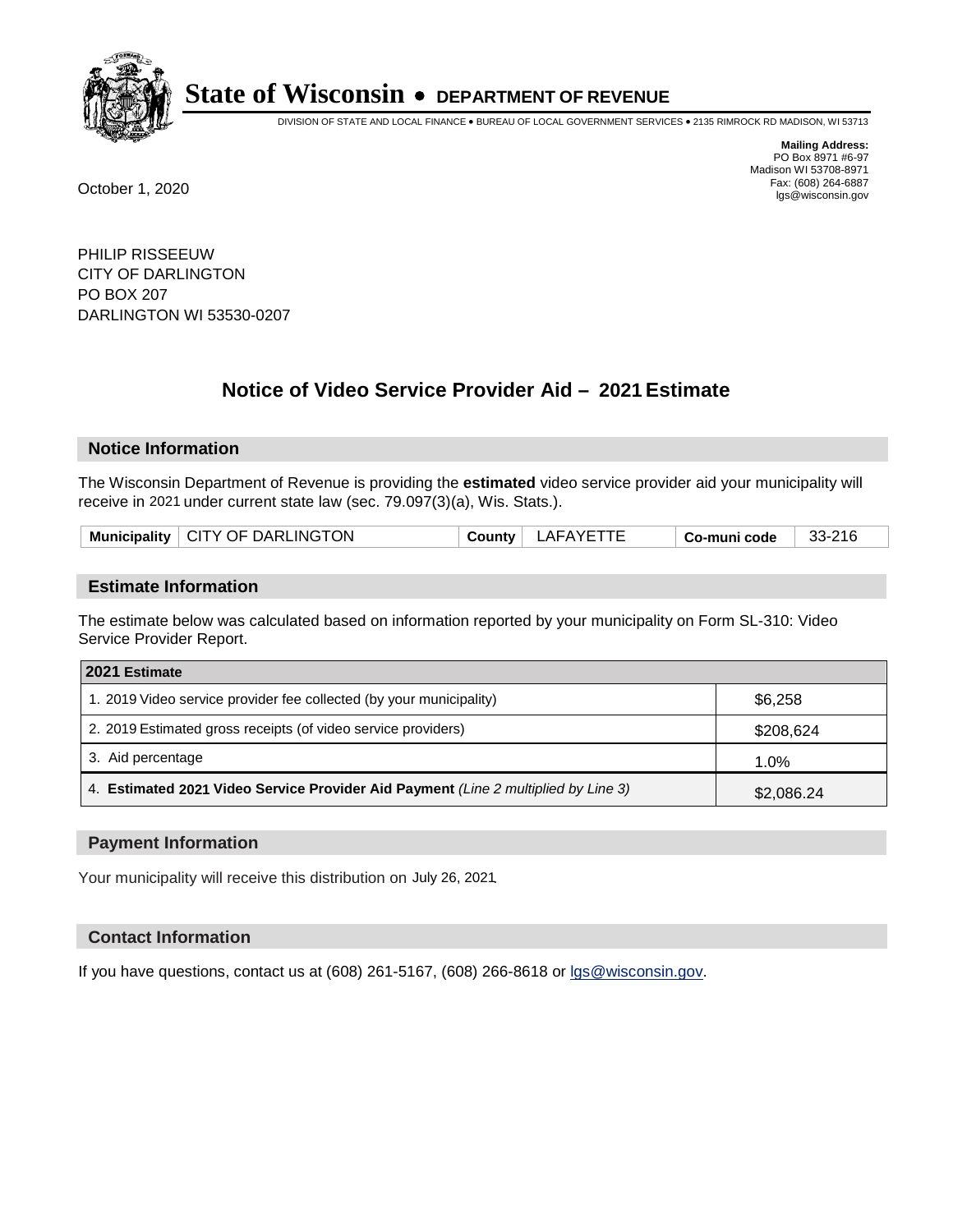

DIVISION OF STATE AND LOCAL FINANCE • BUREAU OF LOCAL GOVERNMENT SERVICES • 2135 RIMROCK RD MADISON, WI 53713

**Mailing Address:** PO Box 8971 #6-97 Madison WI 53708-8971<br>Fax: (608) 264-6887 Fax: (608) 264-6887 October 1, 2020 lgs@wisconsin.gov

MARSHA EINSWEILER CITY OF SHULLSBURG PO BOX 580 SHULLSBURG WI 53586-0580

# **Notice of Video Service Provider Aid - 2021 Estimate**

## **Notice Information**

The Wisconsin Department of Revenue is providing the **estimated** video service provider aid your municipality will receive in 2021 under current state law (sec. 79.097(3)(a), Wis. Stats.).

| Municipality   CITY OF SHULLSBURG<br>33-281<br>_AFAYET <sup>-</sup><br>County<br>Co-muni code |
|-----------------------------------------------------------------------------------------------|
|-----------------------------------------------------------------------------------------------|

#### **Estimate Information**

The estimate below was calculated based on information reported by your municipality on Form SL-310: Video Service Provider Report.

| 2021 Estimate                                                                      |            |
|------------------------------------------------------------------------------------|------------|
| 1. 2019 Video service provider fee collected (by your municipality)                | \$3,723    |
| 2. 2019 Estimated gross receipts (of video service providers)                      | \$124,092  |
| 3. Aid percentage                                                                  | 1.0%       |
| 4. Estimated 2021 Video Service Provider Aid Payment (Line 2 multiplied by Line 3) | \$1,240.92 |

#### **Payment Information**

Your municipality will receive this distribution on July 26, 2021.

## **Contact Information**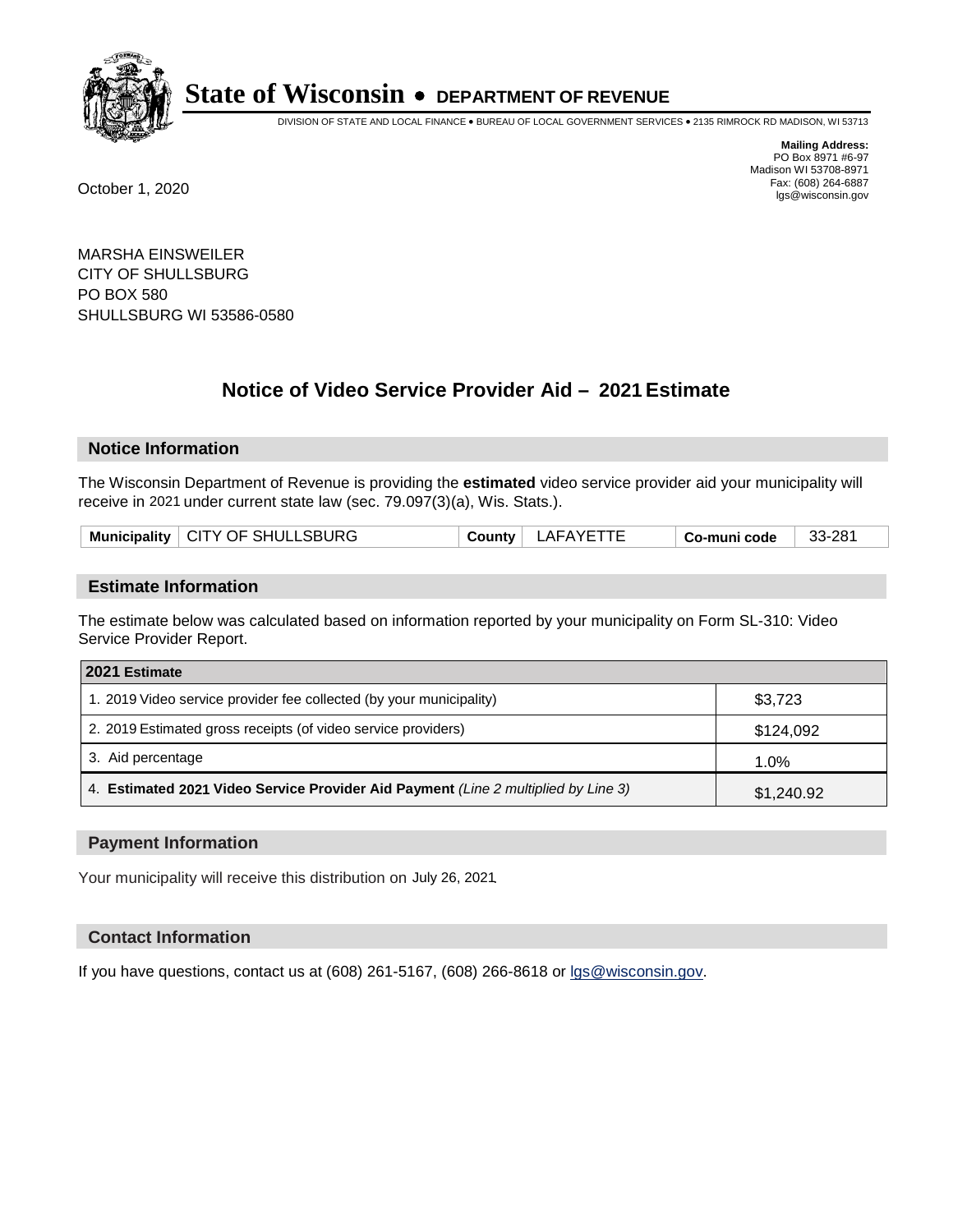

DIVISION OF STATE AND LOCAL FINANCE • BUREAU OF LOCAL GOVERNMENT SERVICES • 2135 RIMROCK RD MADISON, WI 53713

**Mailing Address:** PO Box 8971 #6-97 Madison WI 53708-8971<br>Fax: (608) 264-6887 Fax: (608) 264-6887 October 1, 2020 lgs@wisconsin.gov

ROSEMARY SERVI TOWN OF ANTIGO N3185 N STONEY RD ANTIGO WI 54409-9199

# **Notice of Video Service Provider Aid - 2021 Estimate**

## **Notice Information**

The Wisconsin Department of Revenue is providing the **estimated** video service provider aid your municipality will receive in 2021 under current state law (sec. 79.097(3)(a), Wis. Stats.).

| nicipality<br><b>Munic</b> | OWN OF ANTIGO | .nu | .ADE<br>$^{\prime}$ NG $^{\prime}$ . | code<br>^ o-muni. | -006<br>34. |
|----------------------------|---------------|-----|--------------------------------------|-------------------|-------------|
|                            |               |     |                                      |                   |             |

#### **Estimate Information**

The estimate below was calculated based on information reported by your municipality on Form SL-310: Video Service Provider Report.

| 2021 Estimate                                                                      |            |
|------------------------------------------------------------------------------------|------------|
| 1. 2019 Video service provider fee collected (by your municipality)                | \$5.864    |
| 2. 2019 Estimated gross receipts (of video service providers)                      | \$195,453  |
| 3. Aid percentage                                                                  | 1.0%       |
| 4. Estimated 2021 Video Service Provider Aid Payment (Line 2 multiplied by Line 3) | \$1,954.53 |

#### **Payment Information**

Your municipality will receive this distribution on July 26, 2021.

## **Contact Information**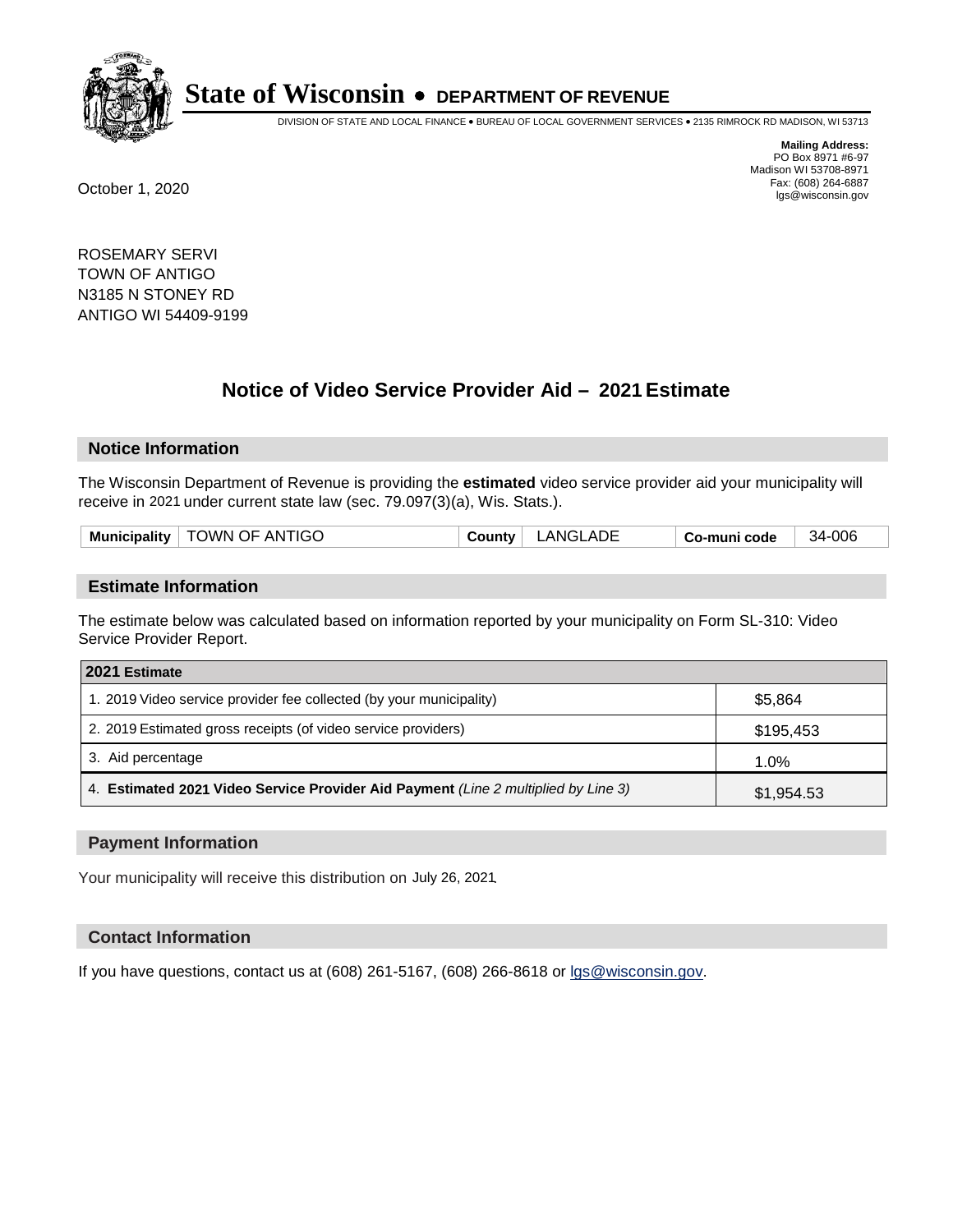

DIVISION OF STATE AND LOCAL FINANCE • BUREAU OF LOCAL GOVERNMENT SERVICES • 2135 RIMROCK RD MADISON, WI 53713

**Mailing Address:** PO Box 8971 #6-97 Madison WI 53708-8971<br>Fax: (608) 264-6887 Fax: (608) 264-6887 October 1, 2020 lgs@wisconsin.gov

KAYE MATUCHESKI CITY OF ANTIGO 700 EDISON ST ANTIGO WI 54409-1955

# **Notice of Video Service Provider Aid - 2021 Estimate**

## **Notice Information**

The Wisconsin Department of Revenue is providing the **estimated** video service provider aid your municipality will receive in 2021 under current state law (sec. 79.097(3)(a), Wis. Stats.).

#### **Estimate Information**

The estimate below was calculated based on information reported by your municipality on Form SL-310: Video Service Provider Report.

| 2021 Estimate                                                                      |             |
|------------------------------------------------------------------------------------|-------------|
| 1. 2019 Video service provider fee collected (by your municipality)                | \$83,923    |
| 2. 2019 Estimated gross receipts (of video service providers)                      | \$1,678,450 |
| 3. Aid percentage                                                                  | 1.0%        |
| 4. Estimated 2021 Video Service Provider Aid Payment (Line 2 multiplied by Line 3) | \$16,784.50 |

#### **Payment Information**

Your municipality will receive this distribution on July 26, 2021.

## **Contact Information**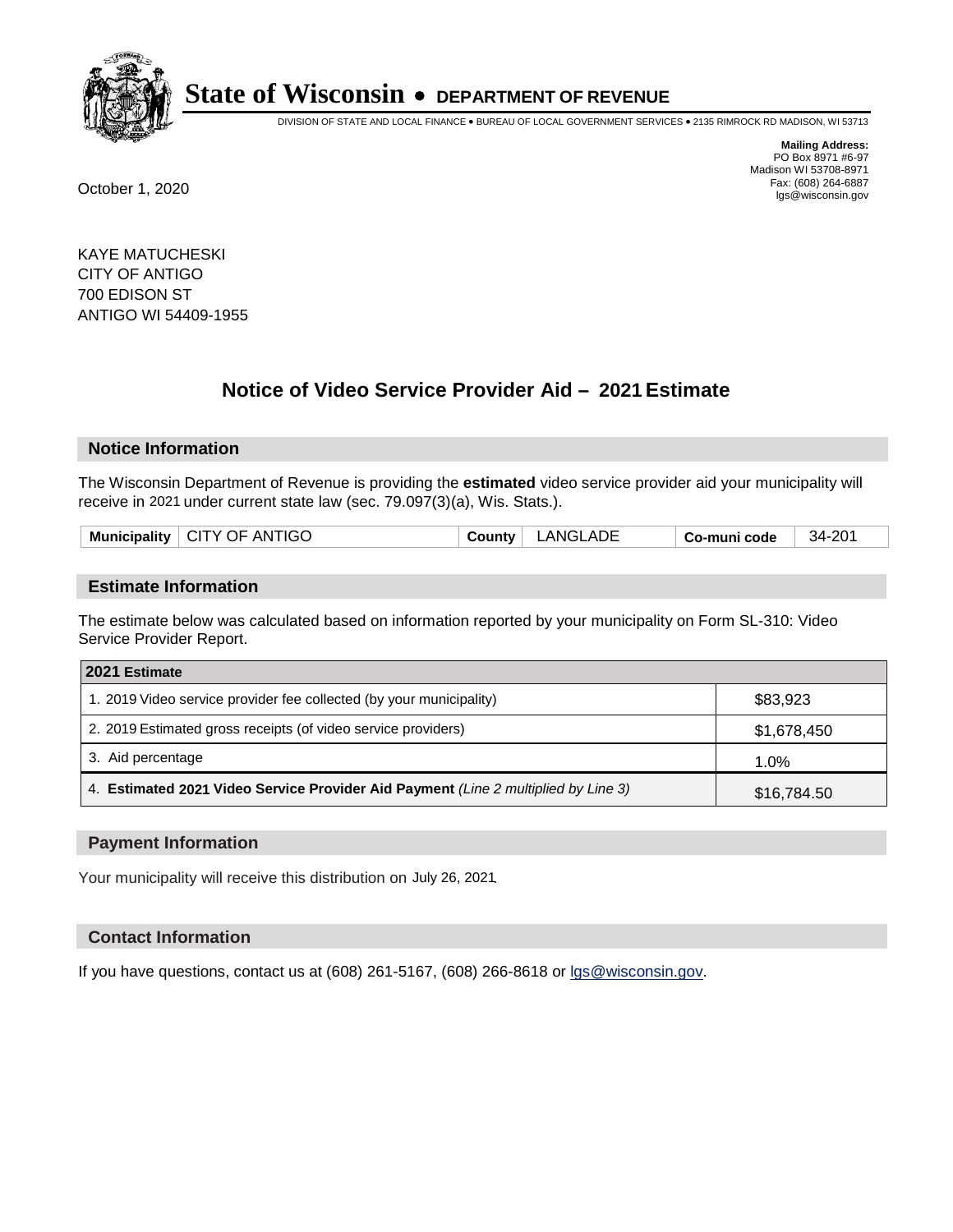

DIVISION OF STATE AND LOCAL FINANCE • BUREAU OF LOCAL GOVERNMENT SERVICES • 2135 RIMROCK RD MADISON, WI 53713

**Mailing Address:** PO Box 8971 #6-97 Madison WI 53708-8971<br>Fax: (608) 264-6887 Fax: (608) 264-6887 October 1, 2020 lgs@wisconsin.gov

WILLIAM HEIDEMAN CITY OF MERRILL 1004 E FIRST ST MERRILL WI 54452-2560

# **Notice of Video Service Provider Aid - 2021 Estimate**

## **Notice Information**

The Wisconsin Department of Revenue is providing the **estimated** video service provider aid your municipality will receive in 2021 under current state law (sec. 79.097(3)(a), Wis. Stats.).

| ™MERRIL∟<br>° CITY OF .<br><b>Municipality</b> | INCOLN<br><b>∪ount</b> ∨ | code<br>′ o-muniنٽ | 35-25 |
|------------------------------------------------|--------------------------|--------------------|-------|
|                                                |                          |                    |       |

#### **Estimate Information**

The estimate below was calculated based on information reported by your municipality on Form SL-310: Video Service Provider Report.

| 2021 Estimate                                                                      |             |
|------------------------------------------------------------------------------------|-------------|
| 1. 2019 Video service provider fee collected (by your municipality)                | \$121,622   |
| 2. 2019 Estimated gross receipts (of video service providers)                      | \$2,432,437 |
| 3. Aid percentage                                                                  | 1.0%        |
| 4. Estimated 2021 Video Service Provider Aid Payment (Line 2 multiplied by Line 3) | \$24,324.37 |

#### **Payment Information**

Your municipality will receive this distribution on July 26, 2021.

## **Contact Information**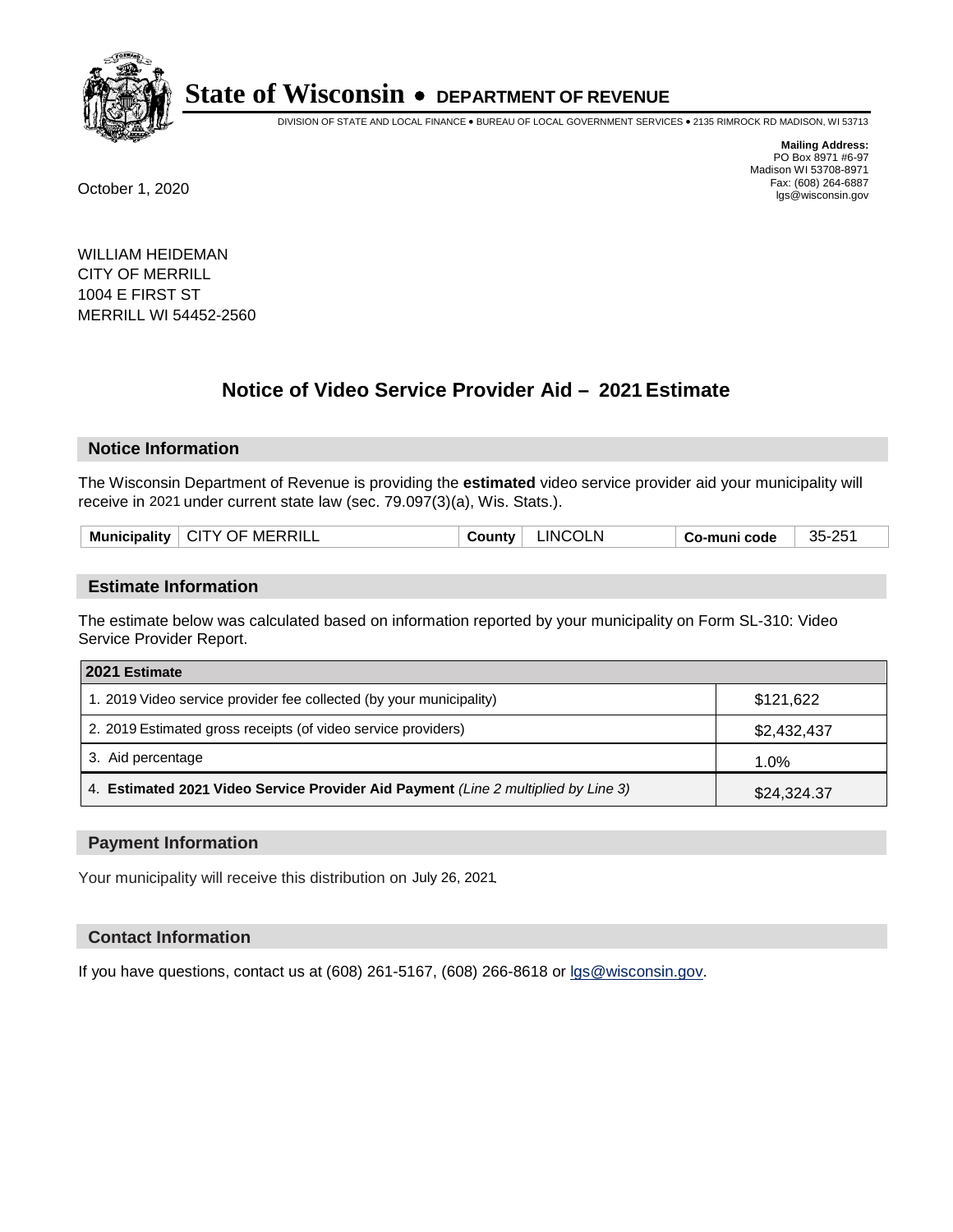

DIVISION OF STATE AND LOCAL FINANCE • BUREAU OF LOCAL GOVERNMENT SERVICES • 2135 RIMROCK RD MADISON, WI 53713

**Mailing Address:** PO Box 8971 #6-97 Madison WI 53708-8971<br>Fax: (608) 264-6887 Fax: (608) 264-6887 October 1, 2020 lgs@wisconsin.gov

SUSAN KORNELY TOWN OF COOPERSTOWN 15911 COUNTY RD R MARIBEL WI 54227-9750

# **Notice of Video Service Provider Aid - 2021 Estimate**

## **Notice Information**

The Wisconsin Department of Revenue is providing the **estimated** video service provider aid your municipality will receive in 2021 under current state law (sec. 79.097(3)(a), Wis. Stats.).

| Municipality   TOWN OF COOPERSTOWN |  | County   MANITOWOC | Co-muni code | 36-006 |
|------------------------------------|--|--------------------|--------------|--------|
|------------------------------------|--|--------------------|--------------|--------|

#### **Estimate Information**

The estimate below was calculated based on information reported by your municipality on Form SL-310: Video Service Provider Report.

| 2021 Estimate                                                                      |          |
|------------------------------------------------------------------------------------|----------|
| 1. 2019 Video service provider fee collected (by your municipality)                | \$328    |
| 2. 2019 Estimated gross receipts (of video service providers)                      | \$16,390 |
| 3. Aid percentage                                                                  | 1.0%     |
| 4. Estimated 2021 Video Service Provider Aid Payment (Line 2 multiplied by Line 3) | \$163.90 |

#### **Payment Information**

Your municipality will receive this distribution on July 26, 2021.

## **Contact Information**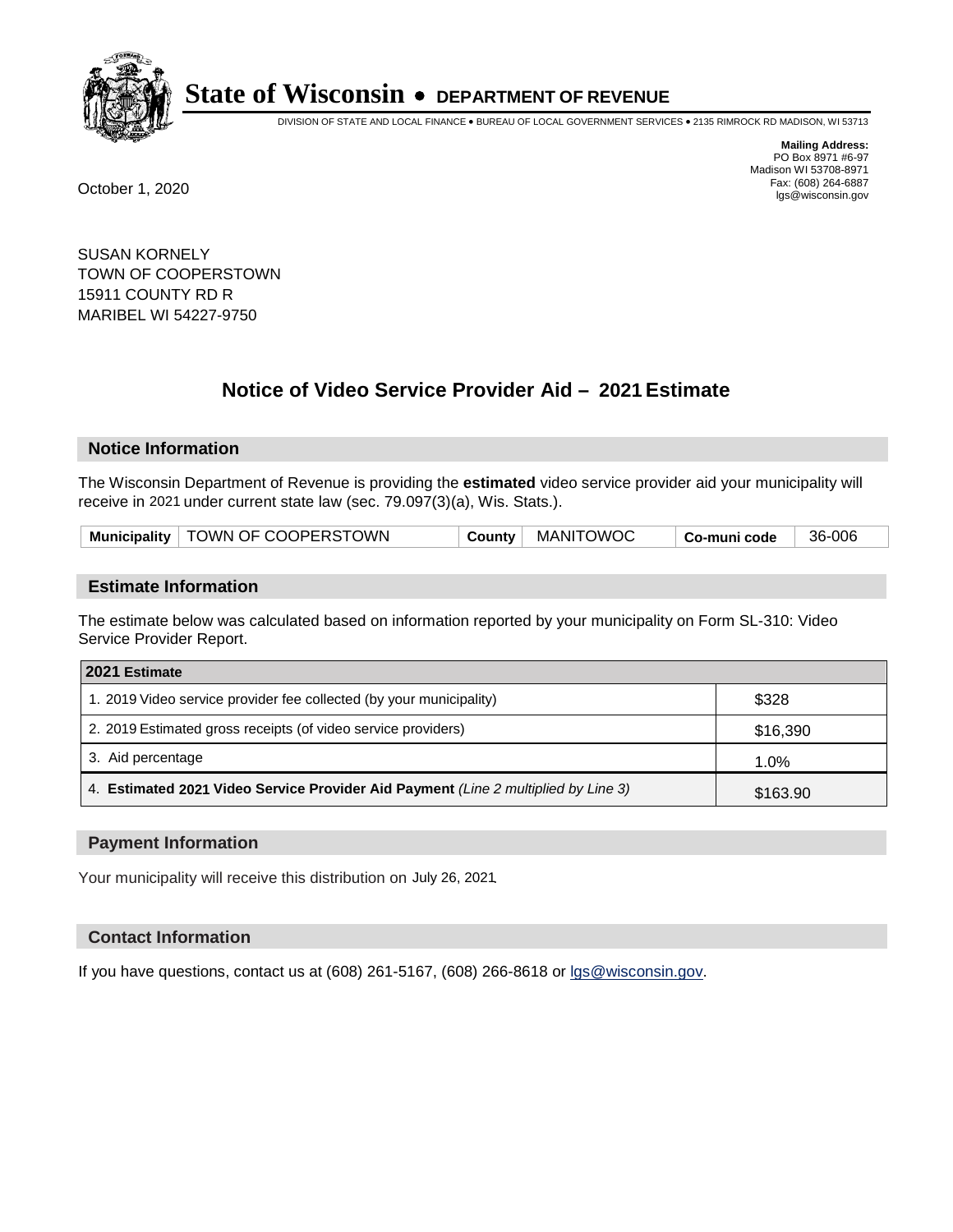

DIVISION OF STATE AND LOCAL FINANCE • BUREAU OF LOCAL GOVERNMENT SERVICES • 2135 RIMROCK RD MADISON, WI 53713

**Mailing Address:** PO Box 8971 #6-97 Madison WI 53708-8971<br>Fax: (608) 264-6887 Fax: (608) 264-6887 October 1, 2020 lgs@wisconsin.gov

LINDA HERMAN TOWN OF GIBSON 2211 ROCKLEDGE RD MISHICOT WI 54228

# **Notice of Video Service Provider Aid - 2021 Estimate**

## **Notice Information**

The Wisconsin Department of Revenue is providing the **estimated** video service provider aid your municipality will receive in 2021 under current state law (sec. 79.097(3)(a), Wis. Stats.).

| <b>Municipality</b> | TOWN OF GIBSON | ∟ount∨ت | <b>DWOC</b><br>MANIT | ∕ Co-muni<br>code | 36-012 |
|---------------------|----------------|---------|----------------------|-------------------|--------|
|                     |                |         |                      |                   |        |

#### **Estimate Information**

The estimate below was calculated based on information reported by your municipality on Form SL-310: Video Service Provider Report.

| 2021 Estimate                                                                      |          |
|------------------------------------------------------------------------------------|----------|
| 1. 2019 Video service provider fee collected (by your municipality)                | \$1.420  |
| 2. 2019 Estimated gross receipts (of video service providers)                      | \$70,979 |
| 3. Aid percentage                                                                  | 1.0%     |
| 4. Estimated 2021 Video Service Provider Aid Payment (Line 2 multiplied by Line 3) | \$709.79 |

#### **Payment Information**

Your municipality will receive this distribution on July 26, 2021.

## **Contact Information**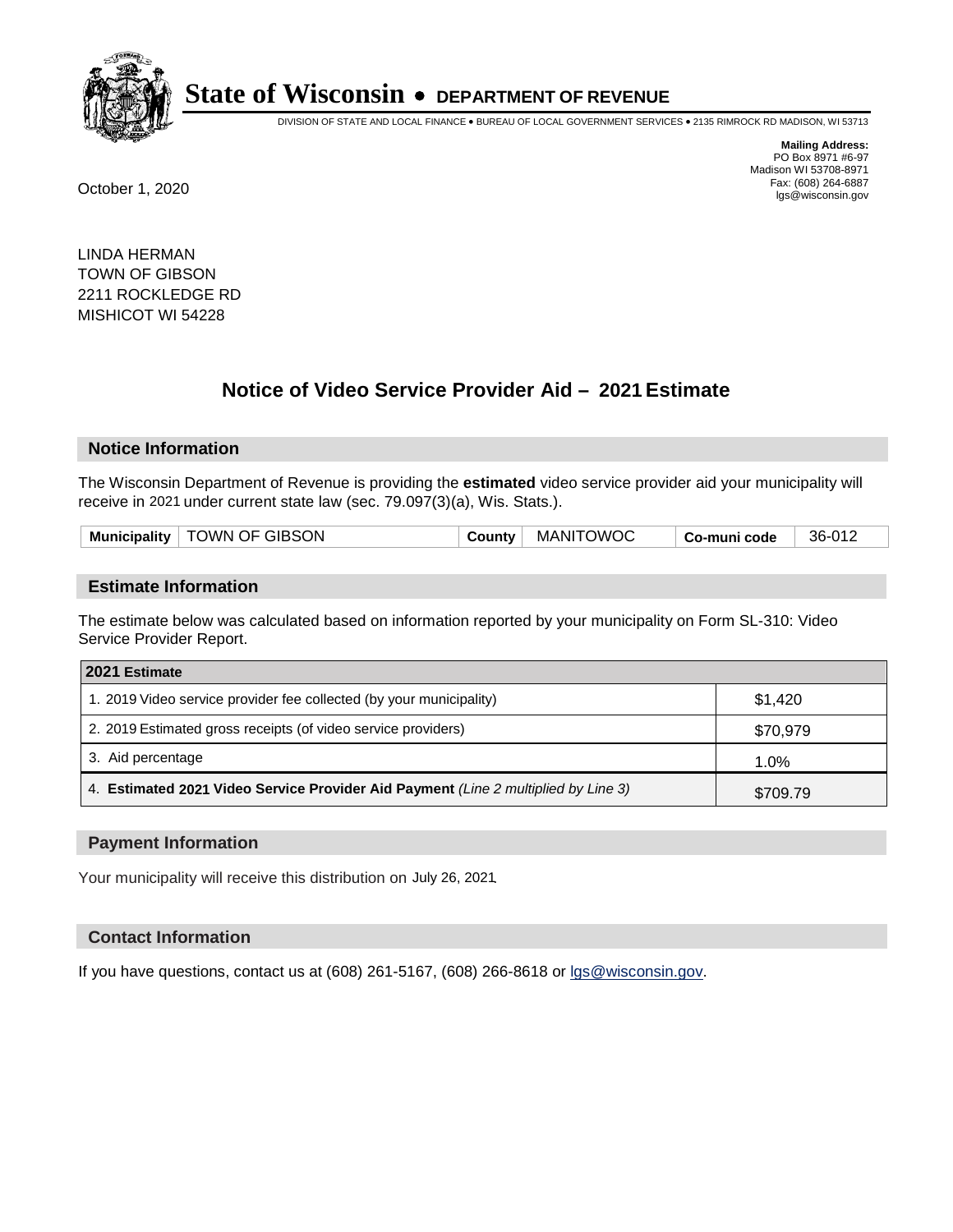

DIVISION OF STATE AND LOCAL FINANCE • BUREAU OF LOCAL GOVERNMENT SERVICES • 2135 RIMROCK RD MADISON, WI 53713

**Mailing Address:** PO Box 8971 #6-97 Madison WI 53708-8971<br>Fax: (608) 264-6887 Fax: (608) 264-6887 October 1, 2020 lgs@wisconsin.gov

SANDY MENGES TOWN OF KOSSUTH 8807 WEST HILLCREST RD MANITOWOC WI 54220

# **Notice of Video Service Provider Aid - 2021 Estimate**

## **Notice Information**

The Wisconsin Department of Revenue is providing the **estimated** video service provider aid your municipality will receive in 2021 under current state law (sec. 79.097(3)(a), Wis. Stats.).

| Municipality   TOWN OF KOSSUTH | County | MANITOWOC | Co-muni code | 36-014 |
|--------------------------------|--------|-----------|--------------|--------|
|                                |        |           |              |        |

#### **Estimate Information**

The estimate below was calculated based on information reported by your municipality on Form SL-310: Video Service Provider Report.

| 2021 Estimate                                                                      |            |
|------------------------------------------------------------------------------------|------------|
| 1. 2019 Video service provider fee collected (by your municipality)                | \$2,905    |
| 2. 2019 Estimated gross receipts (of video service providers)                      | \$145,233  |
| 3. Aid percentage                                                                  | 1.0%       |
| 4. Estimated 2021 Video Service Provider Aid Payment (Line 2 multiplied by Line 3) | \$1,452.33 |

#### **Payment Information**

Your municipality will receive this distribution on July 26, 2021.

## **Contact Information**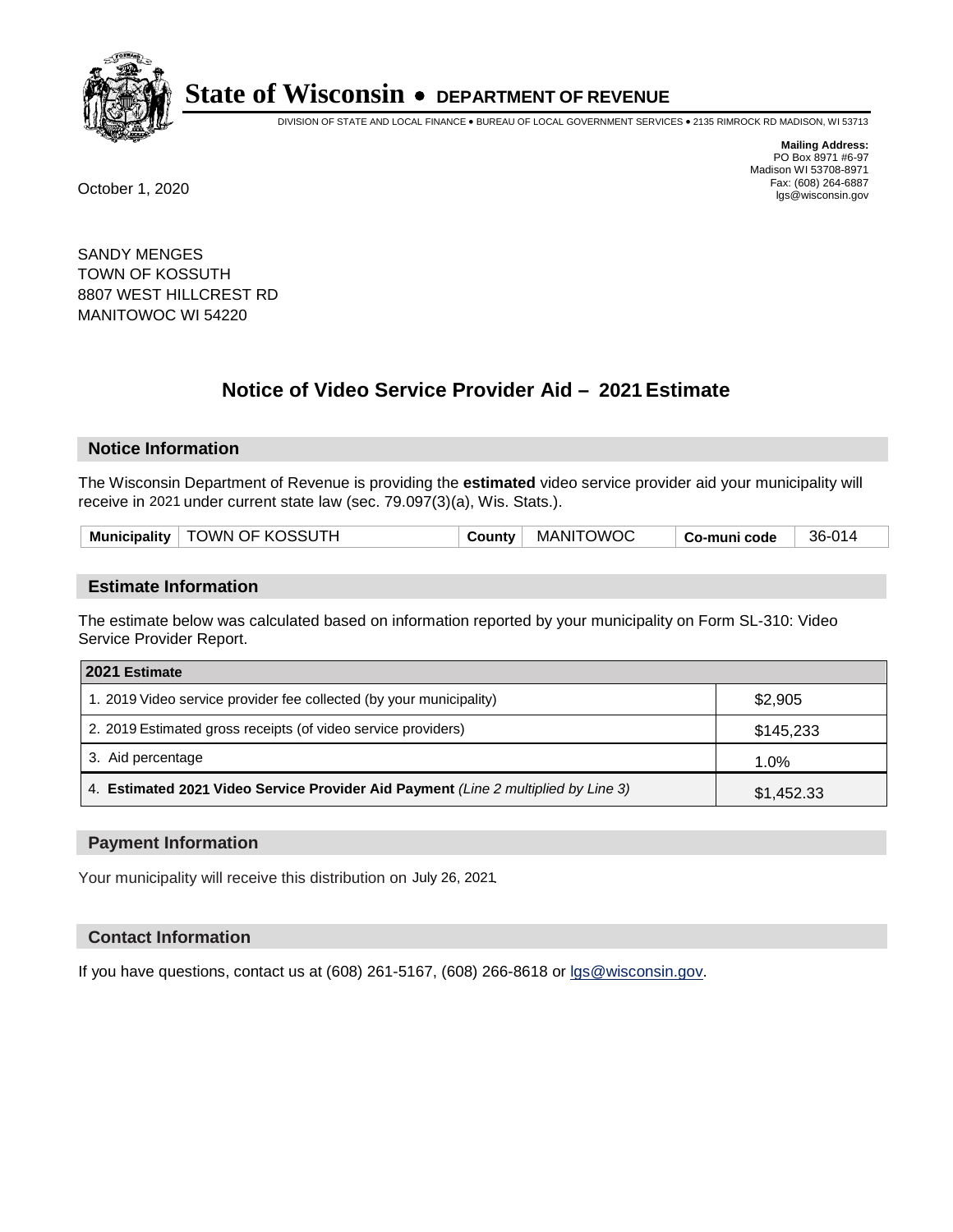

DIVISION OF STATE AND LOCAL FINANCE • BUREAU OF LOCAL GOVERNMENT SERVICES • 2135 RIMROCK RD MADISON, WI 53713

**Mailing Address:** PO Box 8971 #6-97 Madison WI 53708-8971<br>Fax: (608) 264-6887 Fax: (608) 264-6887 October 1, 2020 lgs@wisconsin.gov

SARAH KOWALSKI TOWN OF MISHICOT 707 BARTHELS ROAD TWO RIVERS WI 54241

# **Notice of Video Service Provider Aid - 2021 Estimate**

## **Notice Information**

The Wisconsin Department of Revenue is providing the **estimated** video service provider aid your municipality will receive in 2021 under current state law (sec. 79.097(3)(a), Wis. Stats.).

|--|

#### **Estimate Information**

The estimate below was calculated based on information reported by your municipality on Form SL-310: Video Service Provider Report.

| 2021 Estimate                                                                      |            |
|------------------------------------------------------------------------------------|------------|
| 1. 2019 Video service provider fee collected (by your municipality)                | \$4,285    |
| 2. 2019 Estimated gross receipts (of video service providers)                      | \$142.838  |
| 3. Aid percentage                                                                  | 1.0%       |
| 4. Estimated 2021 Video Service Provider Aid Payment (Line 2 multiplied by Line 3) | \$1,428.38 |

#### **Payment Information**

Your municipality will receive this distribution on July 26, 2021.

## **Contact Information**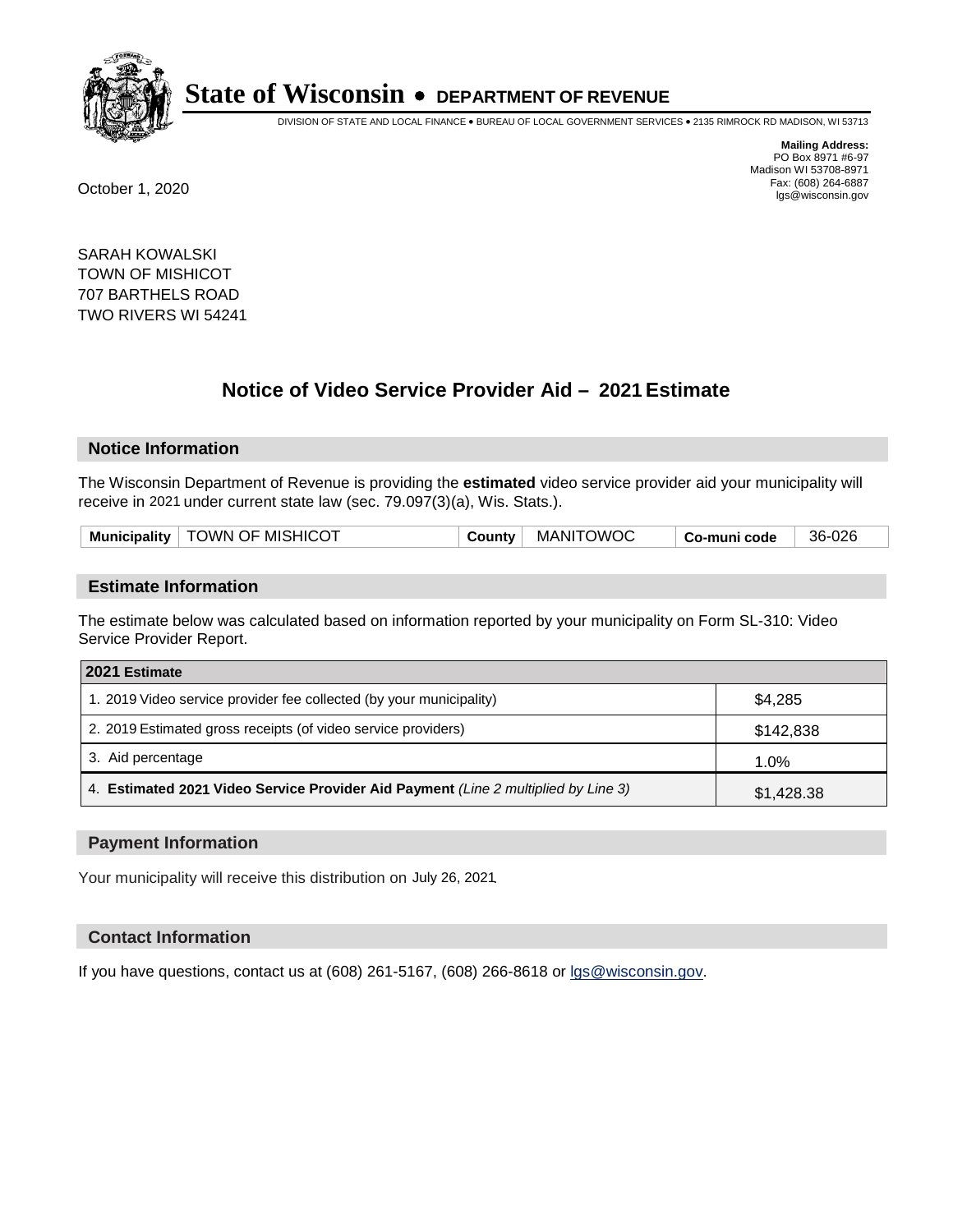

DIVISION OF STATE AND LOCAL FINANCE • BUREAU OF LOCAL GOVERNMENT SERVICES • 2135 RIMROCK RD MADISON, WI 53713

**Mailing Address:** PO Box 8971 #6-97 Madison WI 53708-8971<br>Fax: (608) 264-6887 Fax: (608) 264-6887 October 1, 2020 lgs@wisconsin.gov

BONNIE TIMM TOWN OF TWO RIVERS 7650 COUNTY HWY O TWO RIVERS WI 54241

# **Notice of Video Service Provider Aid - 2021 Estimate**

## **Notice Information**

The Wisconsin Department of Revenue is providing the **estimated** video service provider aid your municipality will receive in 2021 under current state law (sec. 79.097(3)(a), Wis. Stats.).

| Municipality   TOWN OF TWO RIVERS | County | MANITOWOC | Co-muni code | 36-036 |  |
|-----------------------------------|--------|-----------|--------------|--------|--|
|-----------------------------------|--------|-----------|--------------|--------|--|

#### **Estimate Information**

The estimate below was calculated based on information reported by your municipality on Form SL-310: Video Service Provider Report.

| 2021 Estimate                                                                      |            |
|------------------------------------------------------------------------------------|------------|
| 1. 2019 Video service provider fee collected (by your municipality)                | \$11,757   |
| 2. 2019 Estimated gross receipts (of video service providers)                      | \$391,923  |
| 3. Aid percentage                                                                  | 1.0%       |
| 4. Estimated 2021 Video Service Provider Aid Payment (Line 2 multiplied by Line 3) | \$3,919.23 |

#### **Payment Information**

Your municipality will receive this distribution on July 26, 2021.

## **Contact Information**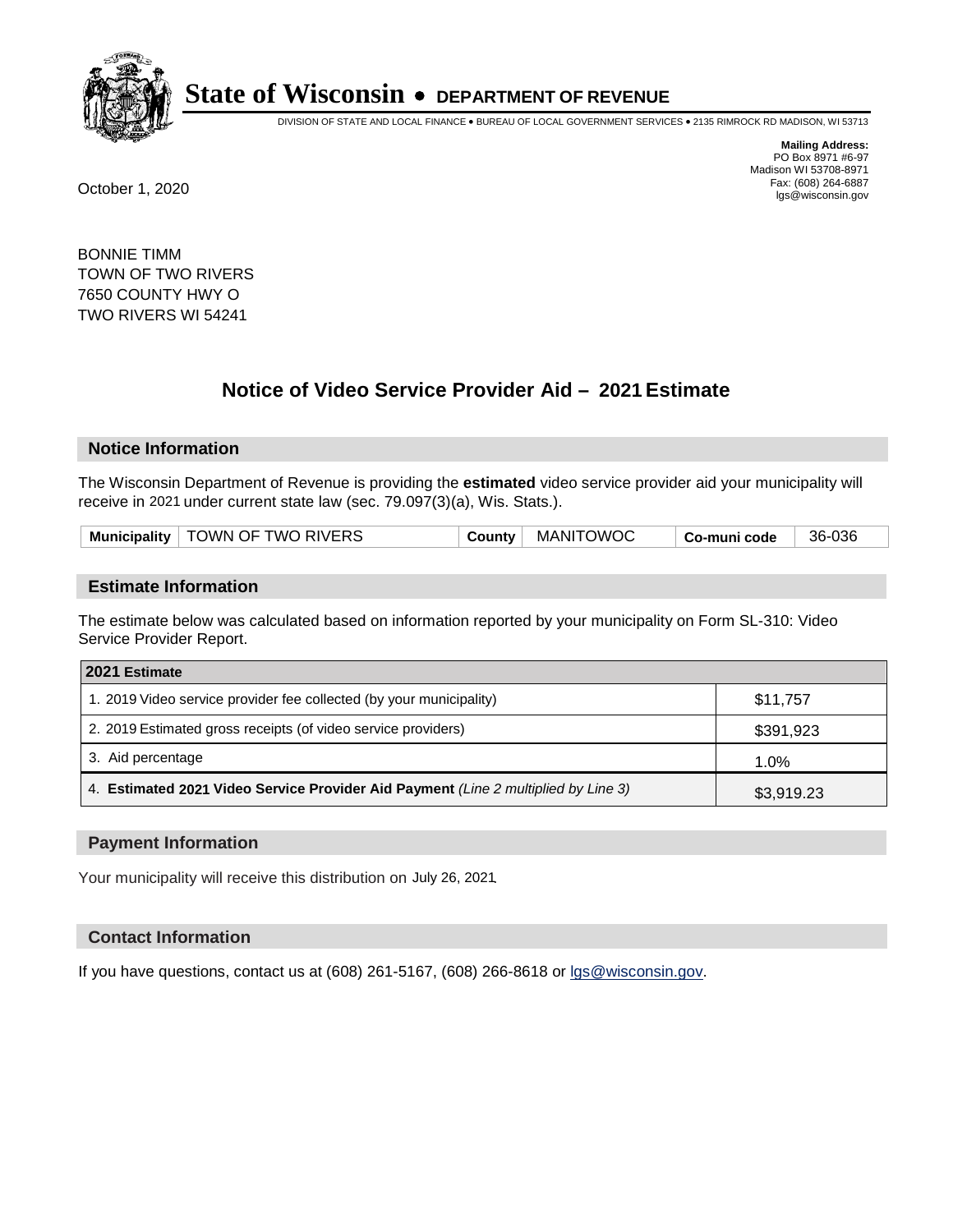

DIVISION OF STATE AND LOCAL FINANCE • BUREAU OF LOCAL GOVERNMENT SERVICES • 2135 RIMROCK RD MADISON, WI 53713

**Mailing Address:** PO Box 8971 #6-97 Madison WI 53708-8971<br>Fax: (608) 264-6887 Fax: (608) 264-6887 October 1, 2020 lgs@wisconsin.gov

STACY GRUNWALD VILLAGE OF CLEVELAND PO BOX 87 CLEVELAND WI 53015-0087

# **Notice of Video Service Provider Aid - 2021 Estimate**

## **Notice Information**

The Wisconsin Department of Revenue is providing the **estimated** video service provider aid your municipality will receive in 2021 under current state law (sec. 79.097(3)(a), Wis. Stats.).

| Municipality   VILLAGE OF CLEVELAND<br><b>County</b> | MANITOWOC | Co-muni code | 36-112 |
|------------------------------------------------------|-----------|--------------|--------|
|------------------------------------------------------|-----------|--------------|--------|

#### **Estimate Information**

The estimate below was calculated based on information reported by your municipality on Form SL-310: Video Service Provider Report.

| 2021 Estimate                                                                      |            |
|------------------------------------------------------------------------------------|------------|
| 1. 2019 Video service provider fee collected (by your municipality)                | \$16.451   |
| 2. 2019 Estimated gross receipts (of video service providers)                      | \$329,020  |
| 3. Aid percentage                                                                  | 1.0%       |
| 4. Estimated 2021 Video Service Provider Aid Payment (Line 2 multiplied by Line 3) | \$3,290.20 |

#### **Payment Information**

Your municipality will receive this distribution on July 26, 2021.

## **Contact Information**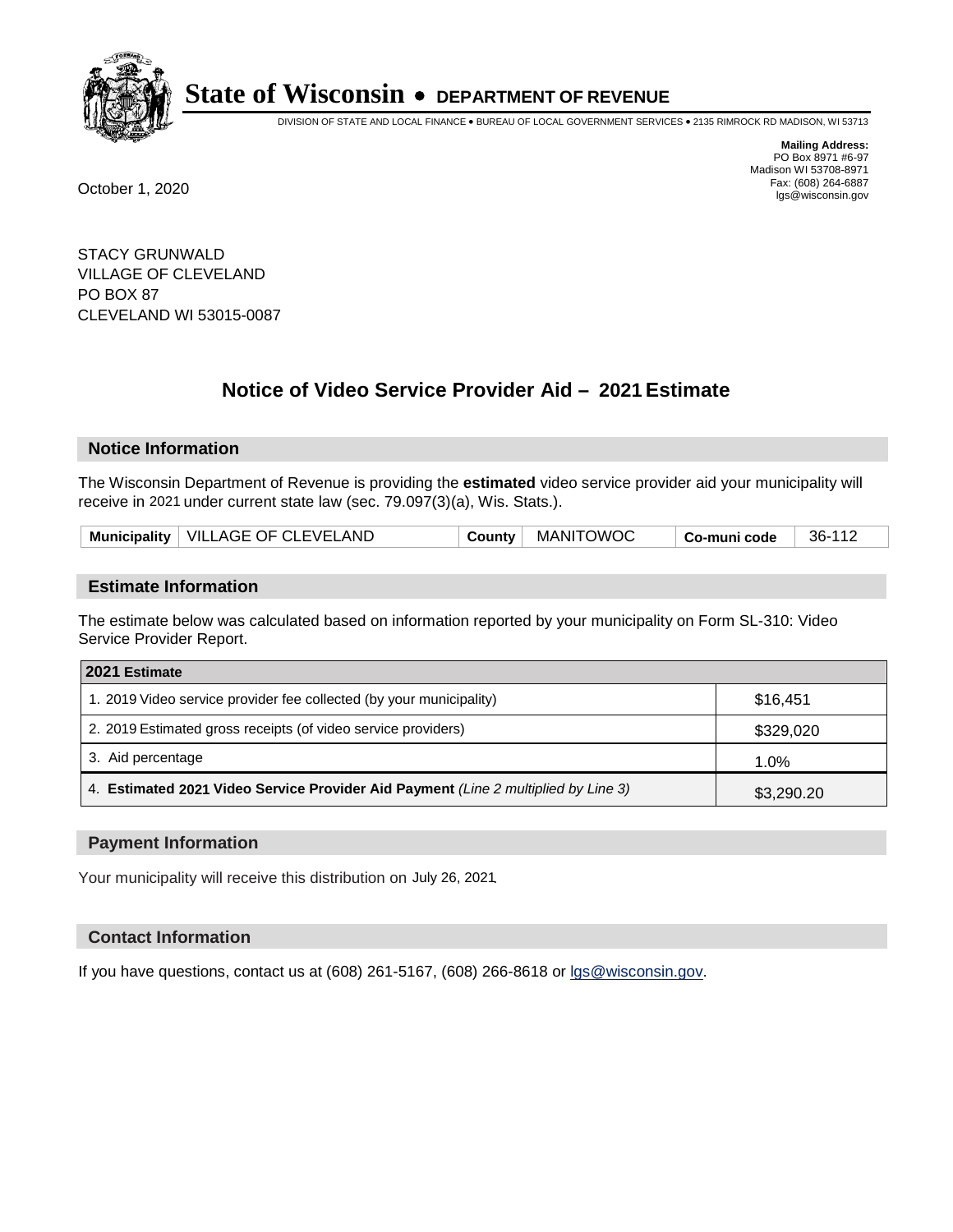

DIVISION OF STATE AND LOCAL FINANCE • BUREAU OF LOCAL GOVERNMENT SERVICES • 2135 RIMROCK RD MADISON, WI 53713

**Mailing Address:** PO Box 8971 #6-97 Madison WI 53708-8971<br>Fax: (608) 264-6887 Fax: (608) 264-6887 October 1, 2020 lgs@wisconsin.gov

MARGARET PEROUTKA VILLAGE OF FRANCIS CREEK PO BOX 68 FRANCIS CREEK WI 54214-0068

# **Notice of Video Service Provider Aid - 2021 Estimate**

## **Notice Information**

The Wisconsin Department of Revenue is providing the **estimated** video service provider aid your municipality will receive in 2021 under current state law (sec. 79.097(3)(a), Wis. Stats.).

| Municipality   VILLAGE OF FRANCIS CREEK |  | County   MANITOWOC | <sup>⊦</sup> Co-muni code | 36-126 |
|-----------------------------------------|--|--------------------|---------------------------|--------|
|-----------------------------------------|--|--------------------|---------------------------|--------|

#### **Estimate Information**

The estimate below was calculated based on information reported by your municipality on Form SL-310: Video Service Provider Report.

| 2021 Estimate                                                                      |            |
|------------------------------------------------------------------------------------|------------|
| 1. 2019 Video service provider fee collected (by your municipality)                | \$3,942    |
| 2. 2019 Estimated gross receipts (of video service providers)                      | \$197,122  |
| 3. Aid percentage                                                                  | 1.0%       |
| 4. Estimated 2021 Video Service Provider Aid Payment (Line 2 multiplied by Line 3) | \$1,971.22 |

#### **Payment Information**

Your municipality will receive this distribution on July 26, 2021.

## **Contact Information**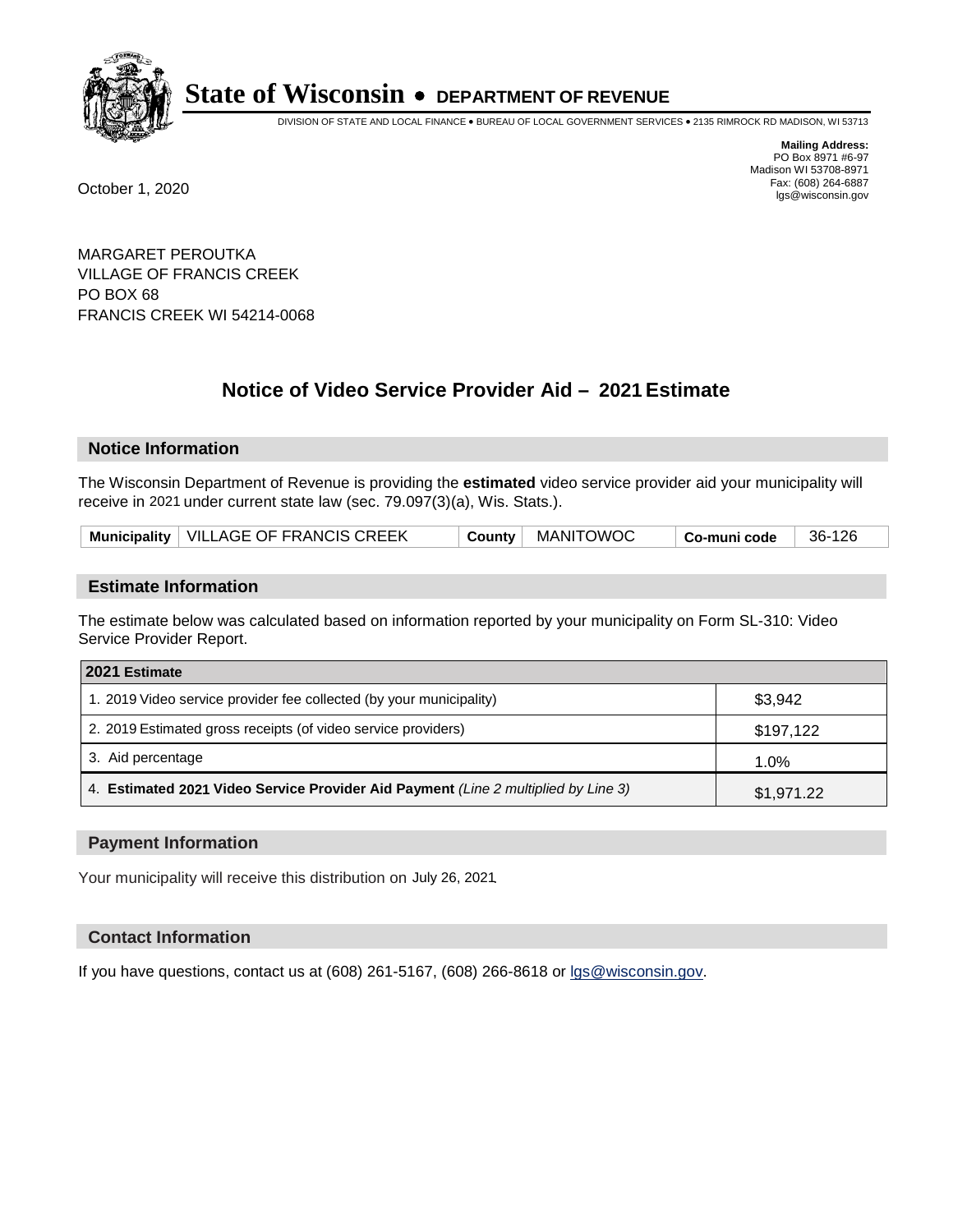

DIVISION OF STATE AND LOCAL FINANCE • BUREAU OF LOCAL GOVERNMENT SERVICES • 2135 RIMROCK RD MADISON, WI 53713

**Mailing Address:** PO Box 8971 #6-97 Madison WI 53708-8971<br>Fax: (608) 264-6887 Fax: (608) 264-6887 October 1, 2020 lgs@wisconsin.gov

CAROL PAIDER VILLAGE OF MISHICOT PO BOX 385 MISHICOT WI 54228-0385

# **Notice of Video Service Provider Aid - 2021 Estimate**

## **Notice Information**

The Wisconsin Department of Revenue is providing the **estimated** video service provider aid your municipality will receive in 2021 under current state law (sec. 79.097(3)(a), Wis. Stats.).

| Municipality   VILLAGE OF MISHICOT<br>County   MANITOWOC<br>36-151<br>Co-muni code |  |
|------------------------------------------------------------------------------------|--|
|------------------------------------------------------------------------------------|--|

#### **Estimate Information**

The estimate below was calculated based on information reported by your municipality on Form SL-310: Video Service Provider Report.

| 2021 Estimate                                                                      |            |
|------------------------------------------------------------------------------------|------------|
| 1. 2019 Video service provider fee collected (by your municipality)                | \$10,323   |
| 2. 2019 Estimated gross receipts (of video service providers)                      | \$344,410  |
| 3. Aid percentage                                                                  | 1.0%       |
| 4. Estimated 2021 Video Service Provider Aid Payment (Line 2 multiplied by Line 3) | \$3,444.10 |

#### **Payment Information**

Your municipality will receive this distribution on July 26, 2021.

## **Contact Information**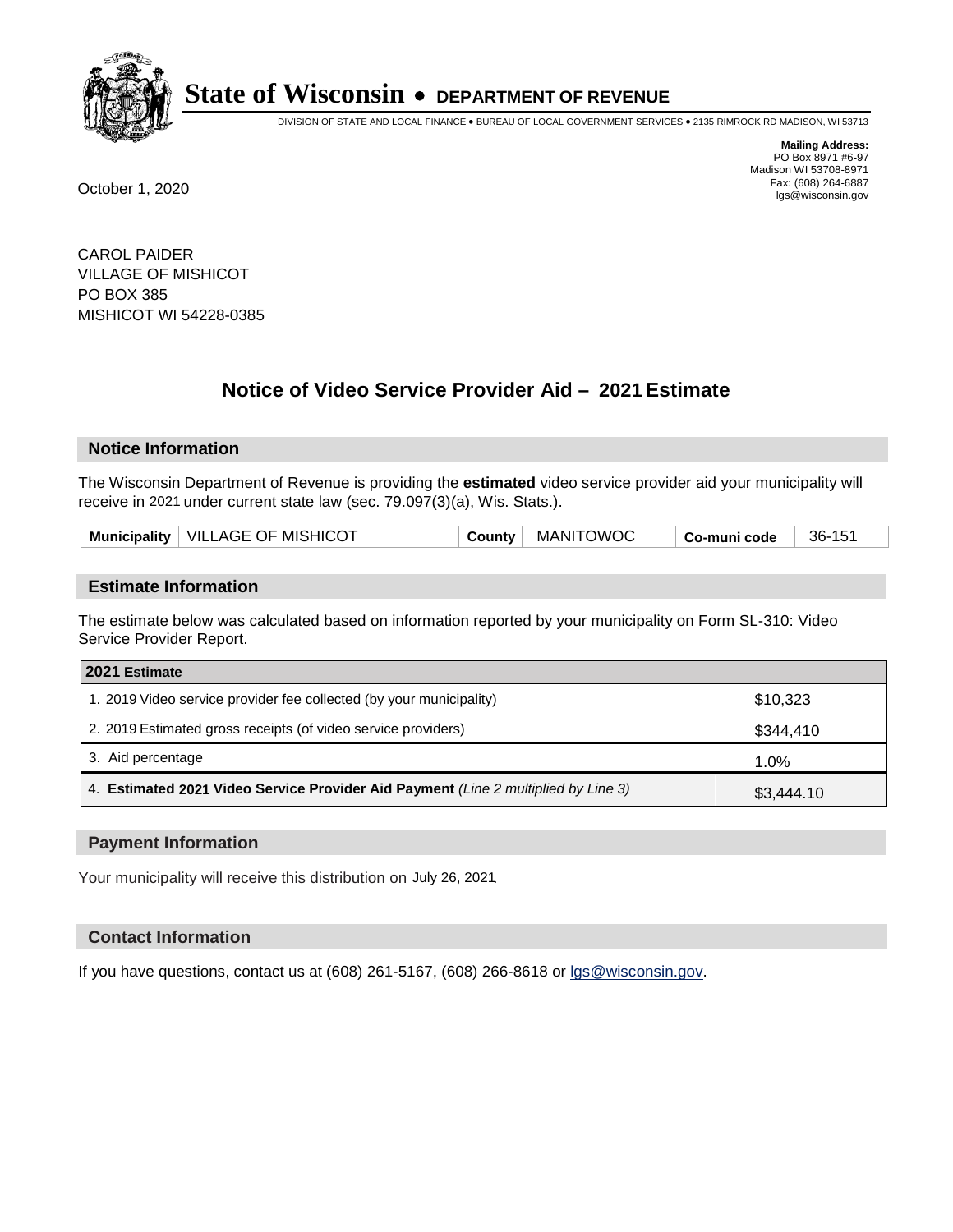

DIVISION OF STATE AND LOCAL FINANCE • BUREAU OF LOCAL GOVERNMENT SERVICES • 2135 RIMROCK RD MADISON, WI 53713

**Mailing Address:** PO Box 8971 #6-97 Madison WI 53708-8971<br>Fax: (608) 264-6887 Fax: (608) 264-6887 October 1, 2020 lgs@wisconsin.gov

MARY JO KRAHN VILLAGE OF REEDSVILLE 217 MENASHA ST REEDSVILLE WI 54230-8597

# **Notice of Video Service Provider Aid - 2021 Estimate**

## **Notice Information**

The Wisconsin Department of Revenue is providing the **estimated** video service provider aid your municipality will receive in 2021 under current state law (sec. 79.097(3)(a), Wis. Stats.).

| Municipality   VILLAGE OF REEDSVILLE | County | MANITOWOC | Co-muni code | 36-176 |
|--------------------------------------|--------|-----------|--------------|--------|
|--------------------------------------|--------|-----------|--------------|--------|

#### **Estimate Information**

The estimate below was calculated based on information reported by your municipality on Form SL-310: Video Service Provider Report.

| 2021 Estimate                                                                      |            |
|------------------------------------------------------------------------------------|------------|
| 1. 2019 Video service provider fee collected (by your municipality)                | \$8,057    |
| 2. 2019 Estimated gross receipts (of video service providers)                      | \$268,578  |
| 3. Aid percentage                                                                  | 1.0%       |
| 4. Estimated 2021 Video Service Provider Aid Payment (Line 2 multiplied by Line 3) | \$2,685.78 |

#### **Payment Information**

Your municipality will receive this distribution on July 26, 2021.

## **Contact Information**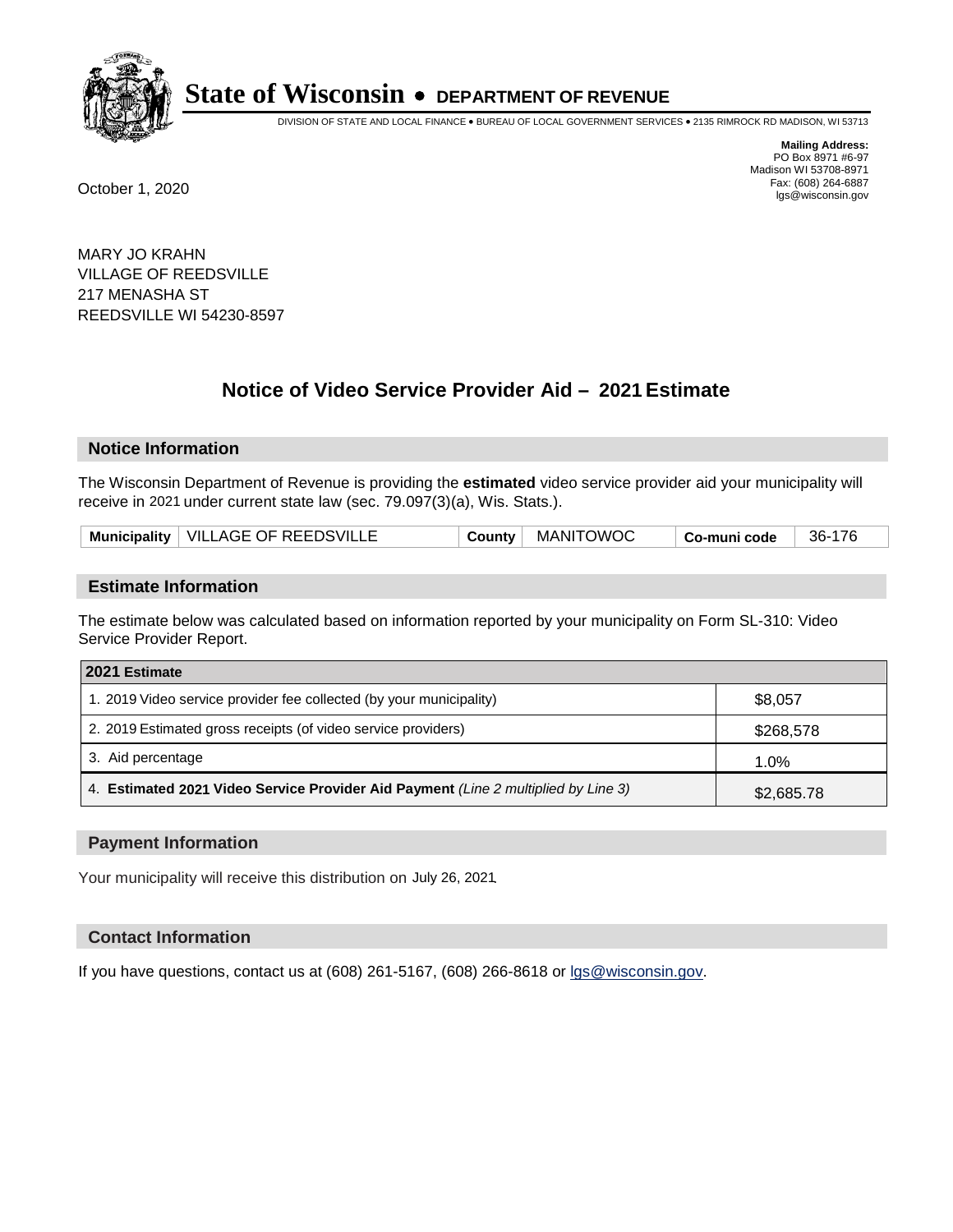

DIVISION OF STATE AND LOCAL FINANCE • BUREAU OF LOCAL GOVERNMENT SERVICES • 2135 RIMROCK RD MADISON, WI 53713

**Mailing Address:** PO Box 8971 #6-97 Madison WI 53708-8971<br>Fax: (608) 264-6887 Fax: (608) 264-6887 October 1, 2020 lgs@wisconsin.gov

KAY MUELLER VILLAGE OF SAINT NAZIANZ PO BOX 302 ST NAZIANZ WI 54232-0302

# **Notice of Video Service Provider Aid - 2021 Estimate**

## **Notice Information**

The Wisconsin Department of Revenue is providing the **estimated** video service provider aid your municipality will receive in 2021 under current state law (sec. 79.097(3)(a), Wis. Stats.).

| Municipality   VILLAGE OF SAINT NAZIANZ | County | MANITOWOC | Co-muni code | 36-181 |
|-----------------------------------------|--------|-----------|--------------|--------|
|-----------------------------------------|--------|-----------|--------------|--------|

#### **Estimate Information**

The estimate below was calculated based on information reported by your municipality on Form SL-310: Video Service Provider Report.

| 2021 Estimate                                                                      |            |
|------------------------------------------------------------------------------------|------------|
| 1. 2019 Video service provider fee collected (by your municipality)                | \$6,223    |
| 2. 2019 Estimated gross receipts (of video service providers)                      | \$124,474  |
| 3. Aid percentage                                                                  | 1.0%       |
| 4. Estimated 2021 Video Service Provider Aid Payment (Line 2 multiplied by Line 3) | \$1,244.74 |

#### **Payment Information**

Your municipality will receive this distribution on July 26, 2021.

## **Contact Information**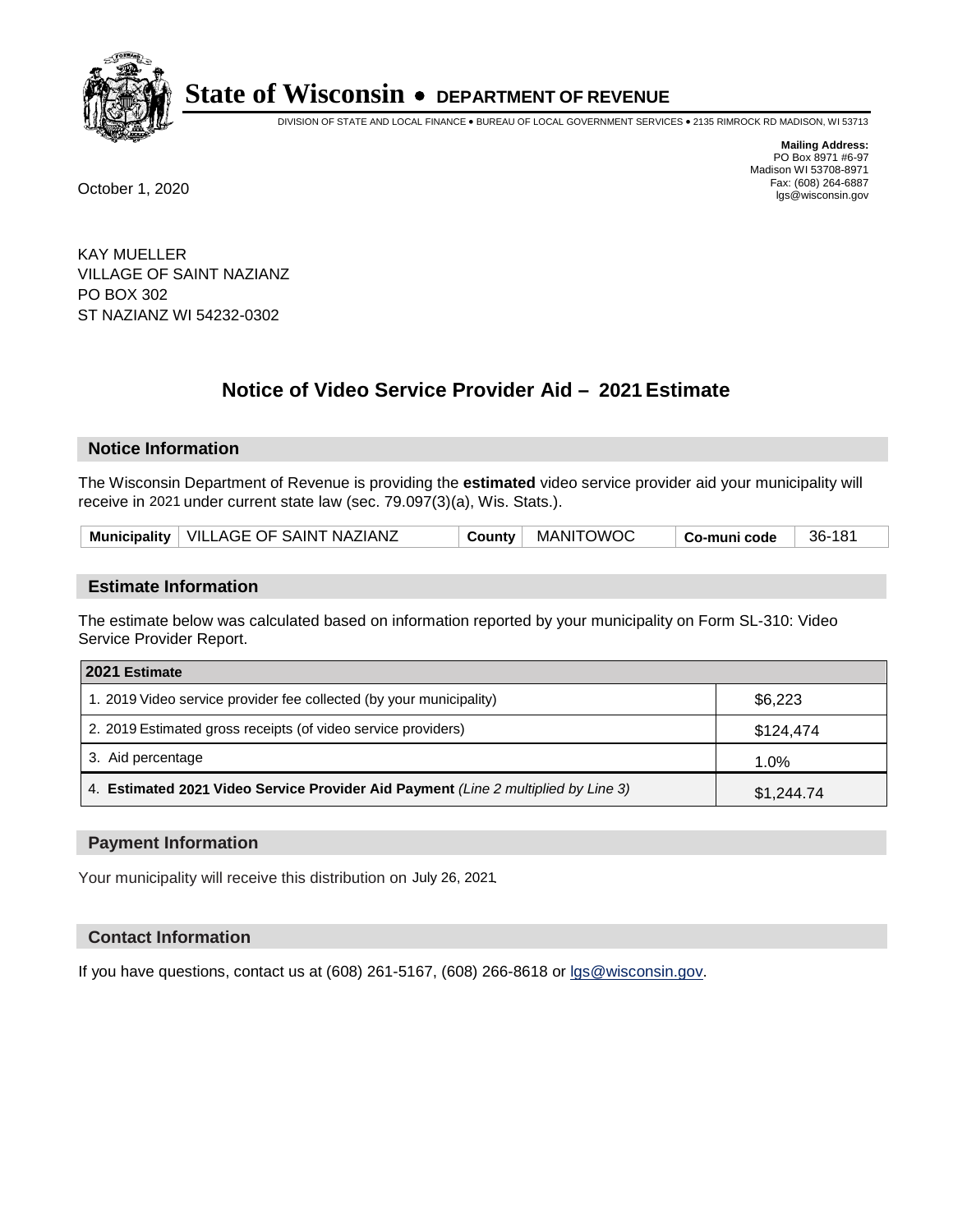

DIVISION OF STATE AND LOCAL FINANCE • BUREAU OF LOCAL GOVERNMENT SERVICES • 2135 RIMROCK RD MADISON, WI 53713

**Mailing Address:** PO Box 8971 #6-97 Madison WI 53708-8971<br>Fax: (608) 264-6887 Fax: (608) 264-6887 October 1, 2020 lgs@wisconsin.gov

LORI BRUCKNER VILLAGE OF VALDERS PO BOX 459 VALDERS WI 54245-0459

# **Notice of Video Service Provider Aid - 2021 Estimate**

## **Notice Information**

The Wisconsin Department of Revenue is providing the **estimated** video service provider aid your municipality will receive in 2021 under current state law (sec. 79.097(3)(a), Wis. Stats.).

| Municipality   VILLAGE OF VALDERS<br>' MANITOWOC<br>County<br>Co-muni code | 36-186 |
|----------------------------------------------------------------------------|--------|
|----------------------------------------------------------------------------|--------|

#### **Estimate Information**

The estimate below was calculated based on information reported by your municipality on Form SL-310: Video Service Provider Report.

| 2021 Estimate                                                                      |            |
|------------------------------------------------------------------------------------|------------|
| 1. 2019 Video service provider fee collected (by your municipality)                | \$10,687   |
| 2. 2019 Estimated gross receipts (of video service providers)                      | \$213,739  |
| 3. Aid percentage                                                                  | 1.0%       |
| 4. Estimated 2021 Video Service Provider Aid Payment (Line 2 multiplied by Line 3) | \$2,137.39 |

#### **Payment Information**

Your municipality will receive this distribution on July 26, 2021.

## **Contact Information**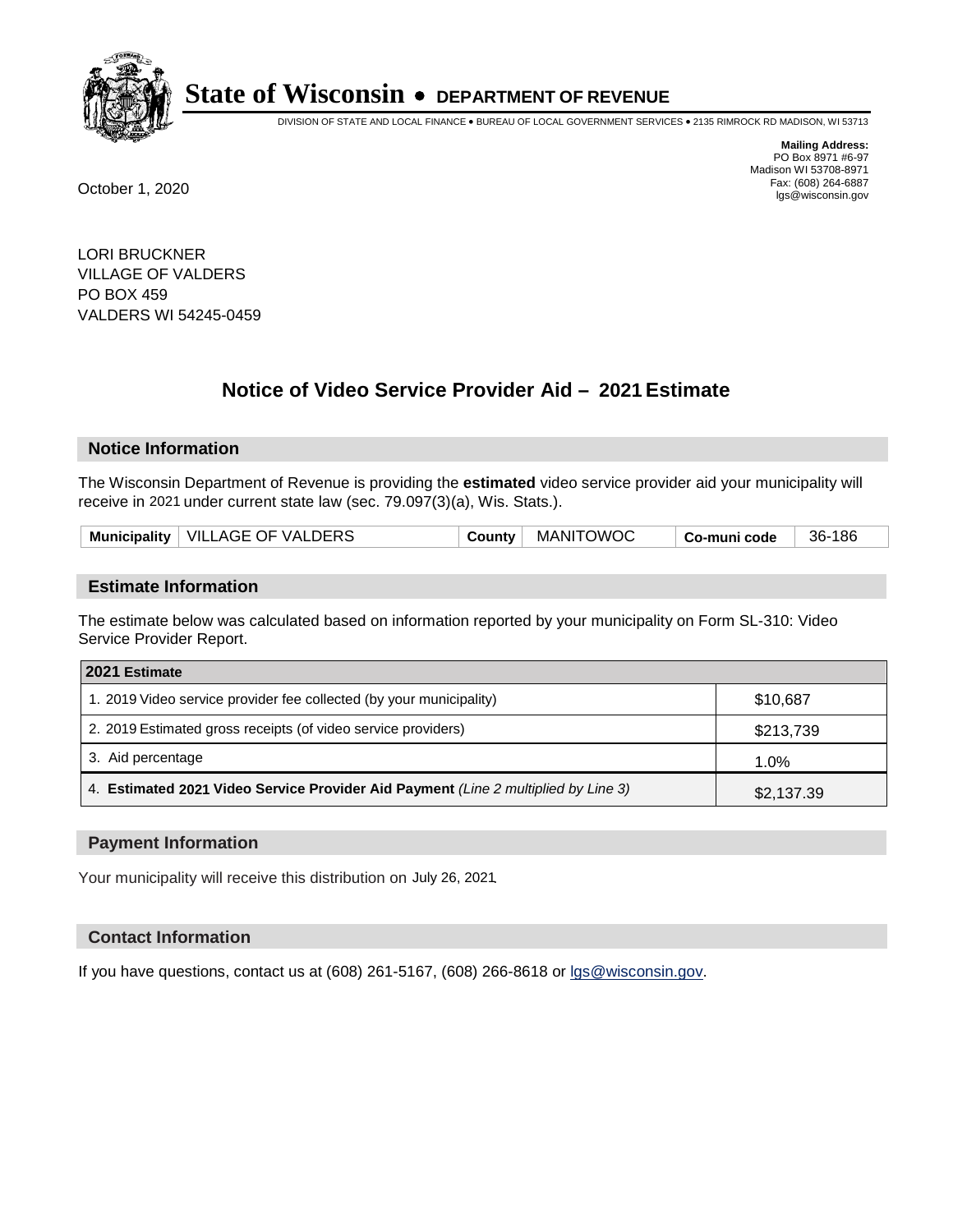

DIVISION OF STATE AND LOCAL FINANCE • BUREAU OF LOCAL GOVERNMENT SERVICES • 2135 RIMROCK RD MADISON, WI 53713

**Mailing Address:** PO Box 8971 #6-97 Madison WI 53708-8971<br>Fax: (608) 264-6887 Fax: (608) 264-6887 October 1, 2020 lgs@wisconsin.gov

CHRISTINA HILL VILLAGE OF WHITELAW PO BOX 294 WHITELAW WI 54247-0294

# **Notice of Video Service Provider Aid - 2021 Estimate**

## **Notice Information**

The Wisconsin Department of Revenue is providing the **estimated** video service provider aid your municipality will receive in 2021 under current state law (sec. 79.097(3)(a), Wis. Stats.).

| Municipality   VILLAGE OF WHITELAW<br>MANITOWOC<br>36-191<br>County<br>Co-muni code |  |
|-------------------------------------------------------------------------------------|--|
|-------------------------------------------------------------------------------------|--|

#### **Estimate Information**

The estimate below was calculated based on information reported by your municipality on Form SL-310: Video Service Provider Report.

| 2021 Estimate                                                                      |            |
|------------------------------------------------------------------------------------|------------|
| 1. 2019 Video service provider fee collected (by your municipality)                | \$4,152    |
| 2. 2019 Estimated gross receipts (of video service providers)                      | \$138,420  |
| 3. Aid percentage                                                                  | 1.0%       |
| 4. Estimated 2021 Video Service Provider Aid Payment (Line 2 multiplied by Line 3) | \$1,384.20 |

#### **Payment Information**

Your municipality will receive this distribution on July 26, 2021.

## **Contact Information**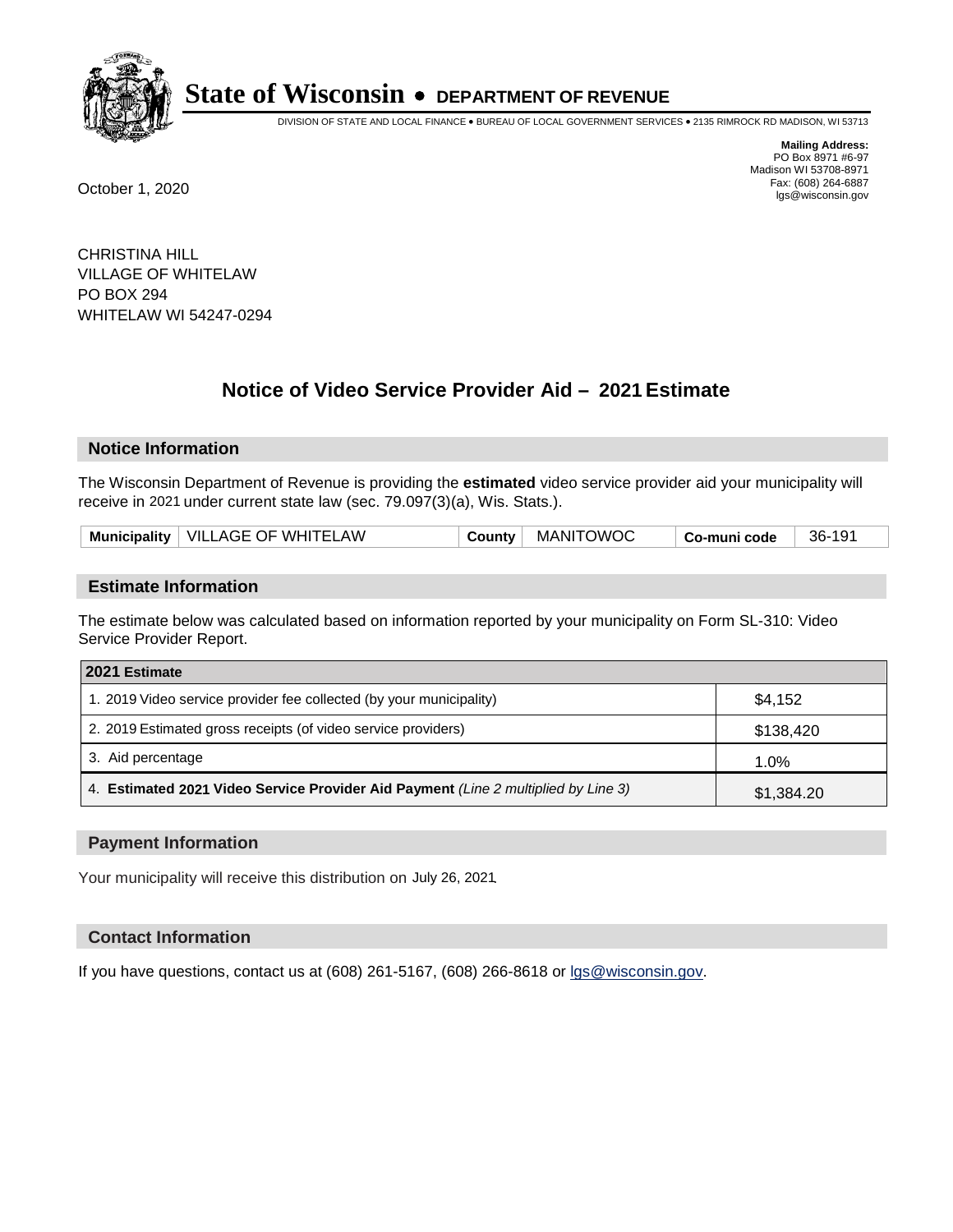

DIVISION OF STATE AND LOCAL FINANCE • BUREAU OF LOCAL GOVERNMENT SERVICES • 2135 RIMROCK RD MADISON, WI 53713

**Mailing Address:** PO Box 8971 #6-97 Madison WI 53708-8971<br>Fax: (608) 264-6887 Fax: (608) 264-6887 October 1, 2020 lgs@wisconsin.gov

JAMIE AULIK CITY OF KIEL P.O. BOX 98 KIEL WI 53042

# **Notice of Video Service Provider Aid - 2021 Estimate**

#### **Notice Information**

The Wisconsin Department of Revenue is providing the **estimated** video service provider aid your municipality will receive in 2021 under current state law (sec. 79.097(3)(a), Wis. Stats.).

| <b>Municipality</b> | "KIEL<br><b>CIT</b><br>OF.<br>TY. | <b>Count∨</b> | <b>DWOC</b><br><b>MANI</b> | code<br>-muni<br>GO-″ | $36 - 24'$ |
|---------------------|-----------------------------------|---------------|----------------------------|-----------------------|------------|
|                     |                                   |               |                            |                       |            |

#### **Estimate Information**

The estimate below was calculated based on information reported by your municipality on Form SL-310: Video Service Provider Report.

| 2021 Estimate                                                                      |             |
|------------------------------------------------------------------------------------|-------------|
| 1. 2019 Video service provider fee collected (by your municipality)                | \$51,386    |
| 2. 2019 Estimated gross receipts (of video service providers)                      | \$1,027,718 |
| 3. Aid percentage                                                                  | 1.0%        |
| 4. Estimated 2021 Video Service Provider Aid Payment (Line 2 multiplied by Line 3) | \$10,277.18 |

#### **Payment Information**

Your municipality will receive this distribution on July 26, 2021.

#### **Contact Information**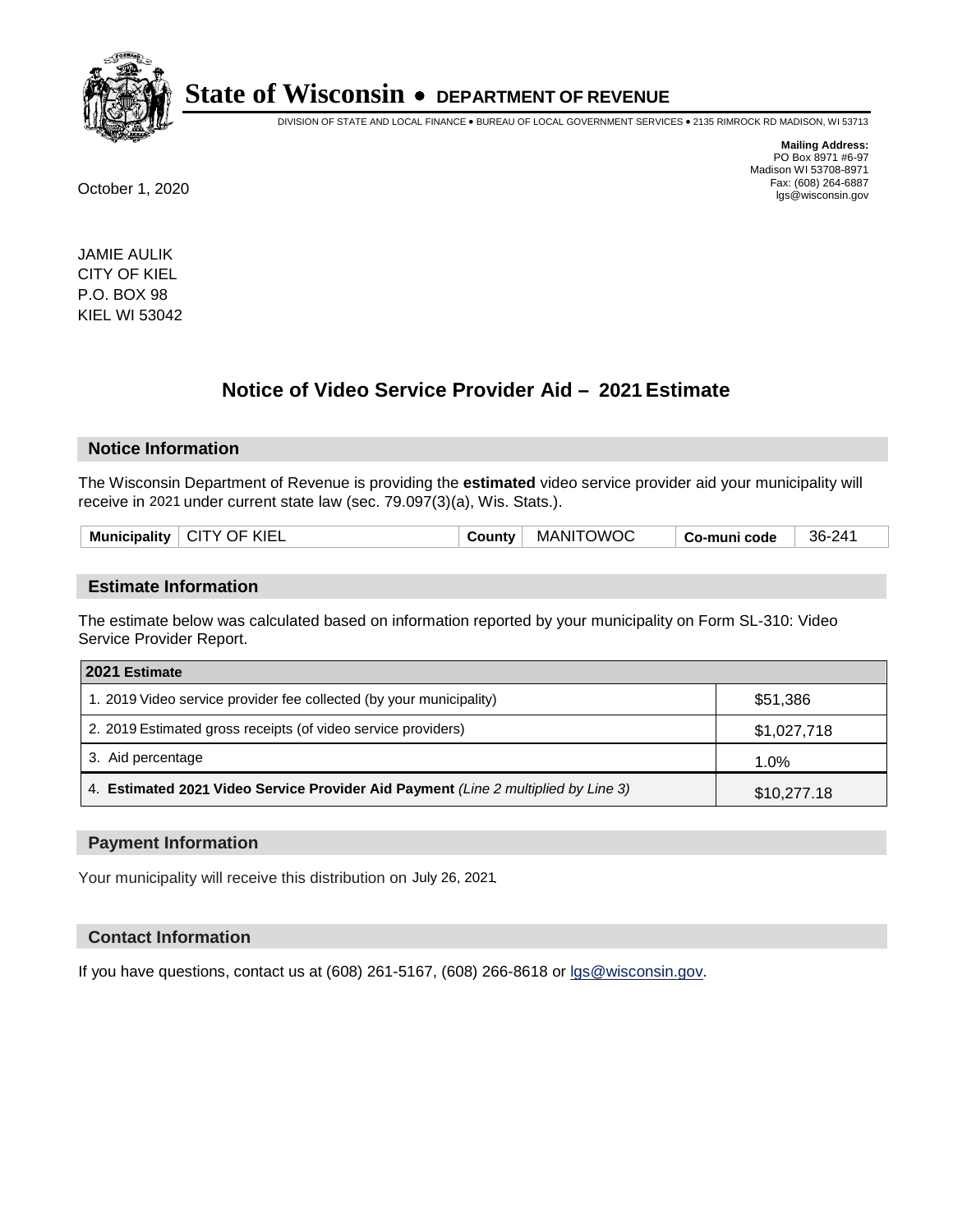

DIVISION OF STATE AND LOCAL FINANCE • BUREAU OF LOCAL GOVERNMENT SERVICES • 2135 RIMROCK RD MADISON, WI 53713

**Mailing Address:** PO Box 8971 #6-97 Madison WI 53708-8971<br>Fax: (608) 264-6887 Fax: (608) 264-6887 October 1, 2020 lgs@wisconsin.gov

DEBORAH NEUSER CITY OF MANITOWOC 900 QUAY ST MANITOWOC WI 54220-4543

# **Notice of Video Service Provider Aid - 2021 Estimate**

## **Notice Information**

The Wisconsin Department of Revenue is providing the **estimated** video service provider aid your municipality will receive in 2021 under current state law (sec. 79.097(3)(a), Wis. Stats.).

| Municipality   CITY OF MANITOWOC | County   MANITOWOC | 36-251<br>Co-muni code |
|----------------------------------|--------------------|------------------------|
|----------------------------------|--------------------|------------------------|

#### **Estimate Information**

The estimate below was calculated based on information reported by your municipality on Form SL-310: Video Service Provider Report.

| 2021 Estimate                                                                      |             |
|------------------------------------------------------------------------------------|-------------|
| 1. 2019 Video service provider fee collected (by your municipality)                | \$318,004   |
| 2. 2019 Estimated gross receipts (of video service providers)                      | \$6,360,079 |
| 3. Aid percentage                                                                  | 1.0%        |
| 4. Estimated 2021 Video Service Provider Aid Payment (Line 2 multiplied by Line 3) | \$63,600.79 |

#### **Payment Information**

Your municipality will receive this distribution on July 26, 2021.

## **Contact Information**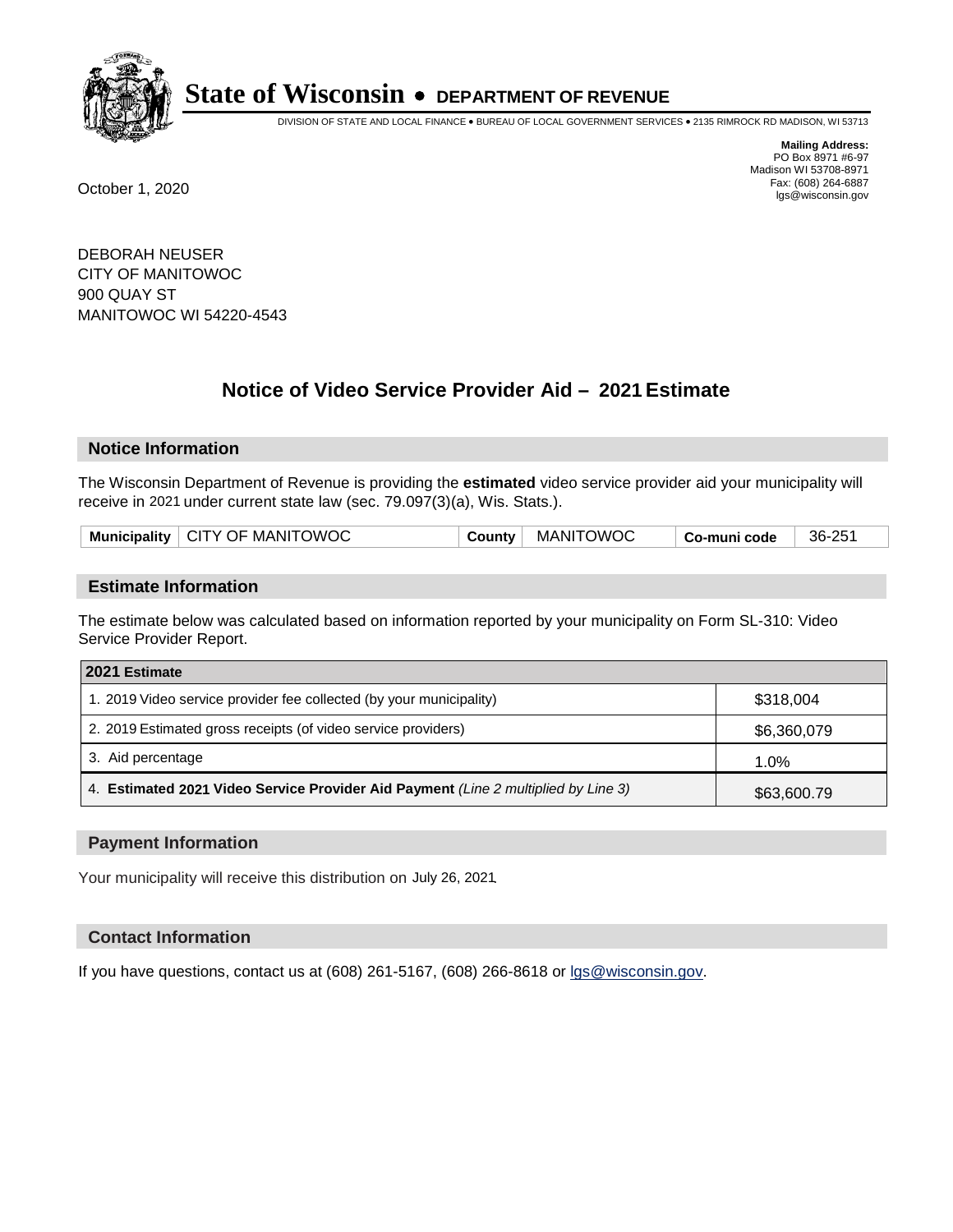

DIVISION OF STATE AND LOCAL FINANCE • BUREAU OF LOCAL GOVERNMENT SERVICES • 2135 RIMROCK RD MADISON, WI 53713

**Mailing Address:** PO Box 8971 #6-97 Madison WI 53708-8971<br>Fax: (608) 264-6887 Fax: (608) 264-6887 October 1, 2020 lgs@wisconsin.gov

KIM GRAVES CITY OF TWO RIVERS PO BOX 87 TWO RIVERS WI 54241-0087

# **Notice of Video Service Provider Aid - 2021 Estimate**

## **Notice Information**

The Wisconsin Department of Revenue is providing the **estimated** video service provider aid your municipality will receive in 2021 under current state law (sec. 79.097(3)(a), Wis. Stats.).

| Municipality $\vert$ CITY OF TWO RIVERS<br>County   MANITOWOC<br>36-286<br>⊦ Co-muni code |
|-------------------------------------------------------------------------------------------|
|-------------------------------------------------------------------------------------------|

#### **Estimate Information**

The estimate below was calculated based on information reported by your municipality on Form SL-310: Video Service Provider Report.

| 2021 Estimate                                                                      |             |
|------------------------------------------------------------------------------------|-------------|
| 1. 2019 Video service provider fee collected (by your municipality)                | \$133,398   |
| 2. 2019 Estimated gross receipts (of video service providers)                      | \$2,667,968 |
| 3. Aid percentage                                                                  | $1.0\%$     |
| 4. Estimated 2021 Video Service Provider Aid Payment (Line 2 multiplied by Line 3) | \$26,679.68 |

#### **Payment Information**

Your municipality will receive this distribution on July 26, 2021.

## **Contact Information**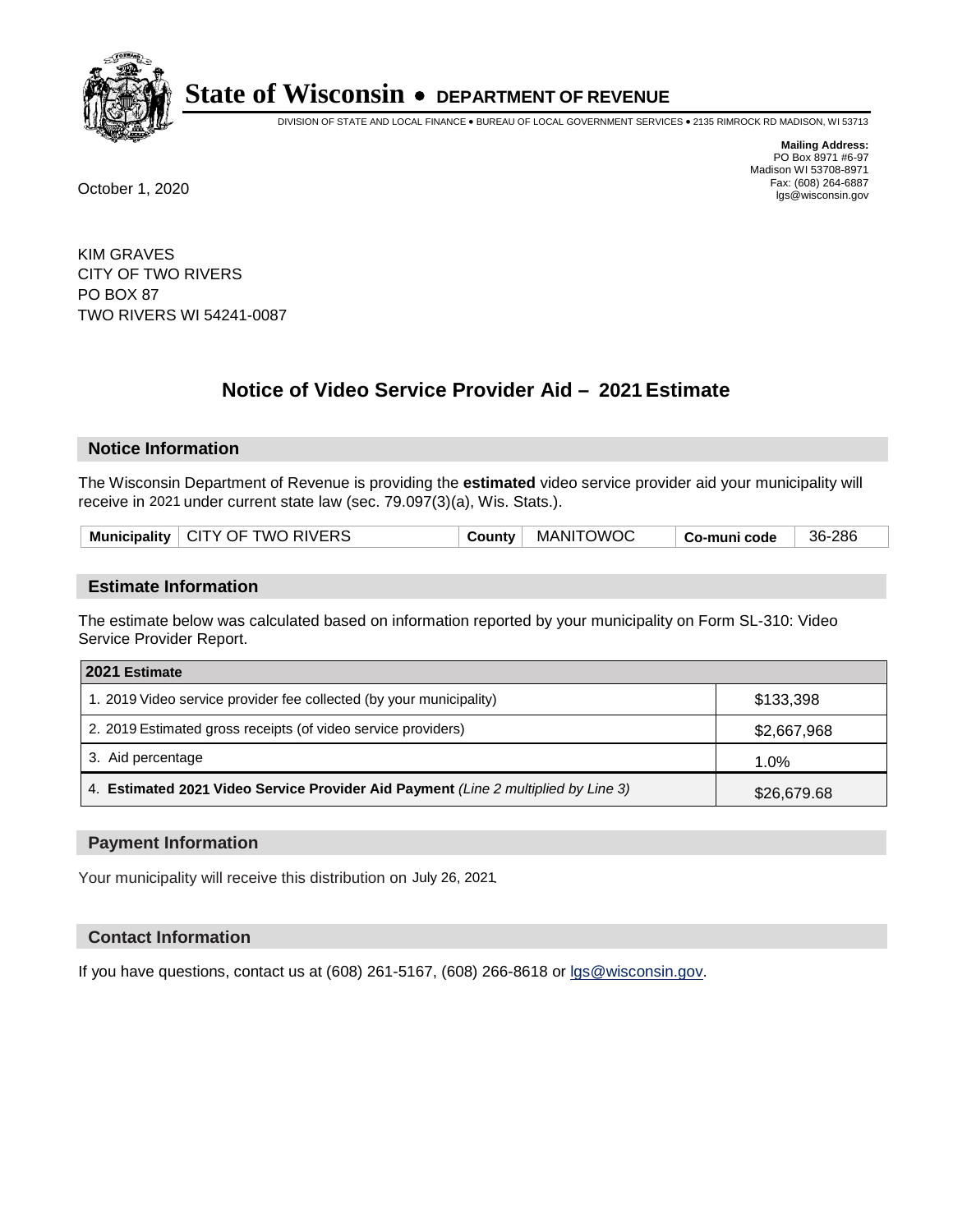

DIVISION OF STATE AND LOCAL FINANCE • BUREAU OF LOCAL GOVERNMENT SERVICES • 2135 RIMROCK RD MADISON, WI 53713

**Mailing Address:** PO Box 8971 #6-97 Madison WI 53708-8971<br>Fax: (608) 264-6887 Fax: (608) 264-6887 October 1, 2020 lgs@wisconsin.gov

LISA CZECH VILLAGE OF ATHENS PO BOX 220 ATHENS WI 54411-0220

# **Notice of Video Service Provider Aid - 2021 Estimate**

## **Notice Information**

The Wisconsin Department of Revenue is providing the **estimated** video service provider aid your municipality will receive in 2021 under current state law (sec. 79.097(3)(a), Wis. Stats.).

| Municipality   VILLAGE OF ATHENS |
|----------------------------------|
|----------------------------------|

#### **Estimate Information**

The estimate below was calculated based on information reported by your municipality on Form SL-310: Video Service Provider Report.

| 2021 Estimate                                                                      |            |
|------------------------------------------------------------------------------------|------------|
| 1. 2019 Video service provider fee collected (by your municipality)                | \$7.145    |
| 2. 2019 Estimated gross receipts (of video service providers)                      | \$238,153  |
| 3. Aid percentage                                                                  | 1.0%       |
| 4. Estimated 2021 Video Service Provider Aid Payment (Line 2 multiplied by Line 3) | \$2,381.53 |

#### **Payment Information**

Your municipality will receive this distribution on July 26, 2021.

## **Contact Information**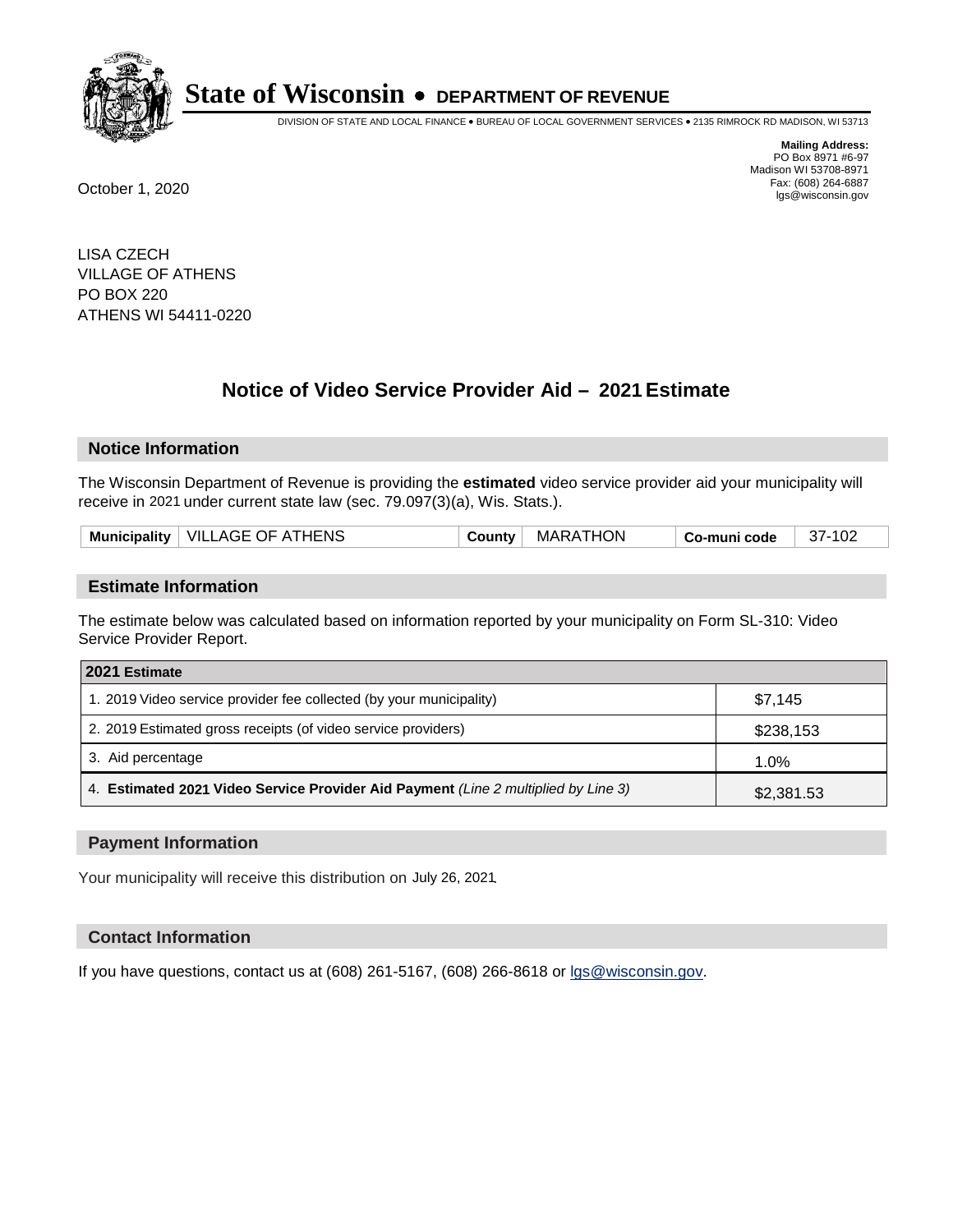

DIVISION OF STATE AND LOCAL FINANCE • BUREAU OF LOCAL GOVERNMENT SERVICES • 2135 RIMROCK RD MADISON, WI 53713

**Mailing Address:** PO Box 8971 #6-97 Madison WI 53708-8971<br>Fax: (608) 264-6887 Fax: (608) 264-6887 October 1, 2020 lgs@wisconsin.gov

JENNIFER LOPEZ VILLAGE OF EDGAR PO BOX 67 EDGAR WI 54426-0067

# **Notice of Video Service Provider Aid - 2021 Estimate**

## **Notice Information**

The Wisconsin Department of Revenue is providing the **estimated** video service provider aid your municipality will receive in 2021 under current state law (sec. 79.097(3)(a), Wis. Stats.).

|--|

#### **Estimate Information**

The estimate below was calculated based on information reported by your municipality on Form SL-310: Video Service Provider Report.

| 2021 Estimate                                                                      |            |
|------------------------------------------------------------------------------------|------------|
| 1. 2019 Video service provider fee collected (by your municipality)                | \$9,200    |
| 2. 2019 Estimated gross receipts (of video service providers)                      | \$306,667  |
| 3. Aid percentage                                                                  | 1.0%       |
| 4. Estimated 2021 Video Service Provider Aid Payment (Line 2 multiplied by Line 3) | \$3,066.67 |

#### **Payment Information**

Your municipality will receive this distribution on July 26, 2021.

## **Contact Information**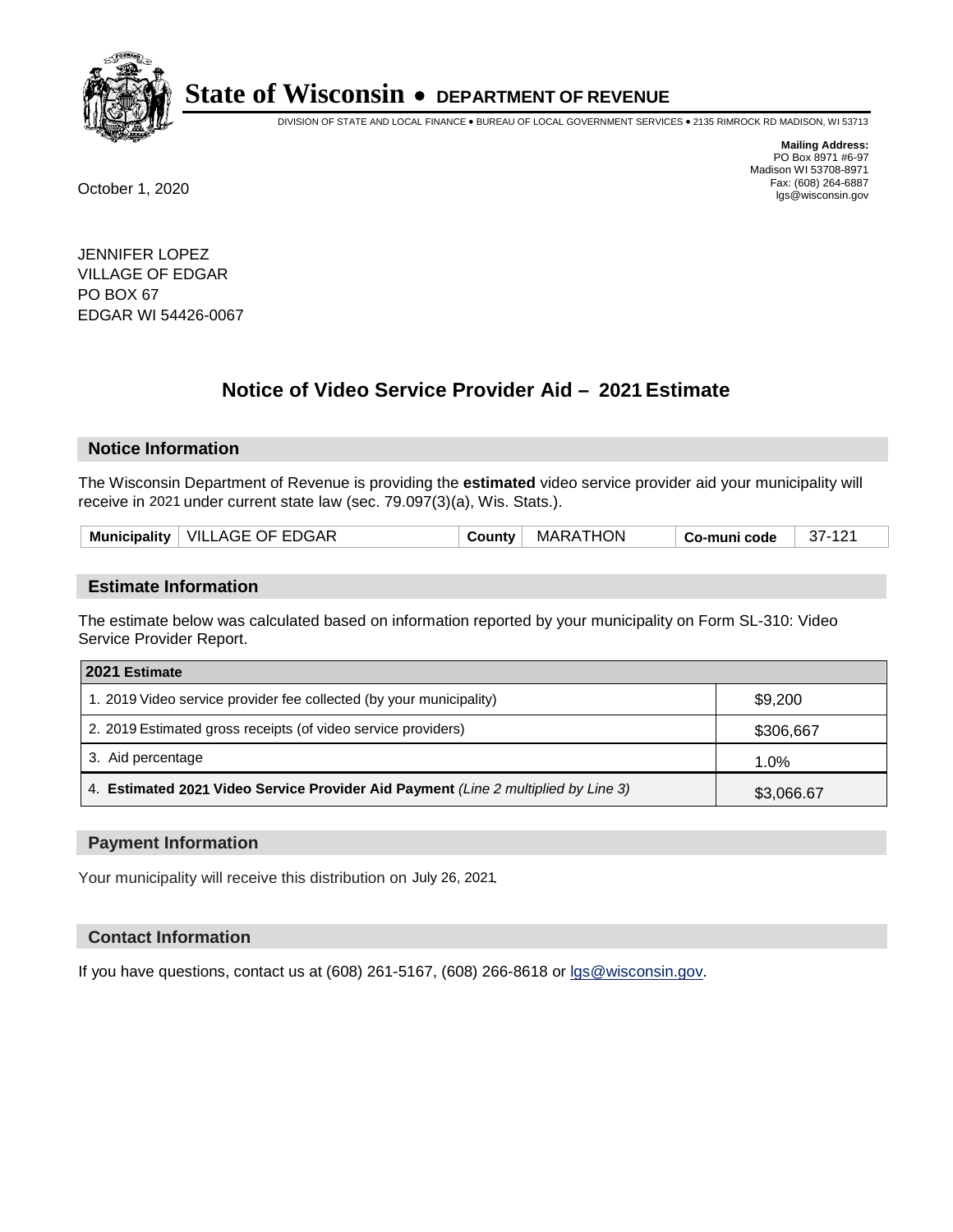

DIVISION OF STATE AND LOCAL FINANCE • BUREAU OF LOCAL GOVERNMENT SERVICES • 2135 RIMROCK RD MADISON, WI 53713

**Mailing Address:** PO Box 8971 #6-97 Madison WI 53708-8971<br>Fax: (608) 264-6887 Fax: (608) 264-6887 October 1, 2020 lgs@wisconsin.gov

CINDRA FALKOWSKI VILLAGE OF KRONENWETTER 1582 KRONENWETTER DR MOSINEE WI 54455-9003

# **Notice of Video Service Provider Aid - 2021 Estimate**

## **Notice Information**

The Wisconsin Department of Revenue is providing the **estimated** video service provider aid your municipality will receive in 2021 under current state law (sec. 79.097(3)(a), Wis. Stats.).

| Municipality   VILLAGE OF KRONENWETTER | County | MARATHON | Co-muni code | 37-145 |
|----------------------------------------|--------|----------|--------------|--------|
|----------------------------------------|--------|----------|--------------|--------|

#### **Estimate Information**

The estimate below was calculated based on information reported by your municipality on Form SL-310: Video Service Provider Report.

| 2021 Estimate                                                                      |             |
|------------------------------------------------------------------------------------|-------------|
| 1. 2019 Video service provider fee collected (by your municipality)                | \$60,394    |
| 2. 2019 Estimated gross receipts (of video service providers)                      | \$1,207,885 |
| 3. Aid percentage                                                                  | 1.0%        |
| 4. Estimated 2021 Video Service Provider Aid Payment (Line 2 multiplied by Line 3) | \$12,078.85 |

#### **Payment Information**

Your municipality will receive this distribution on July 26, 2021.

## **Contact Information**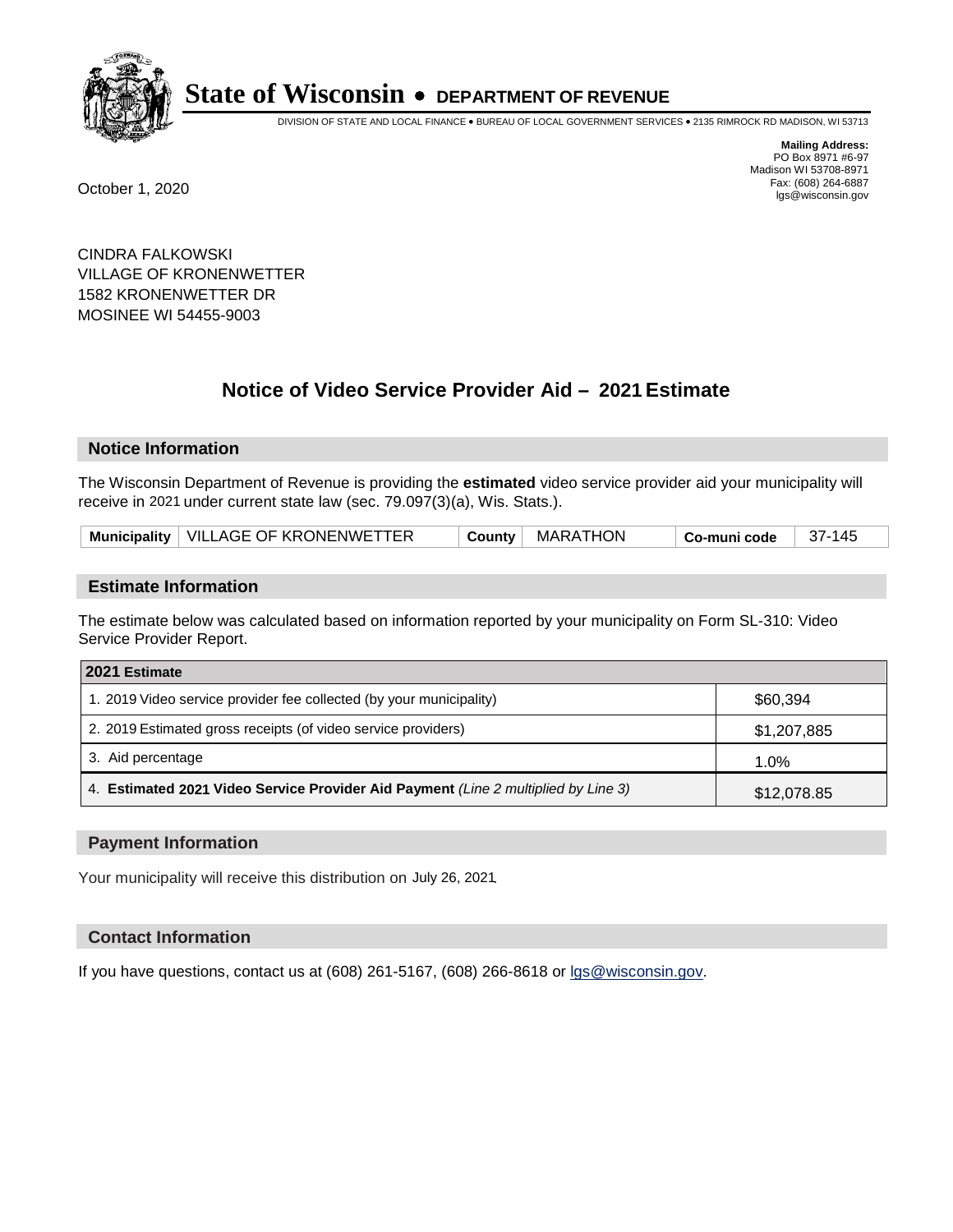

DIVISION OF STATE AND LOCAL FINANCE • BUREAU OF LOCAL GOVERNMENT SERVICES • 2135 RIMROCK RD MADISON, WI 53713

**Mailing Address:** PO Box 8971 #6-97 Madison WI 53708-8971<br>Fax: (608) 264-6887 Fax: (608) 264-6887 October 1, 2020 lgs@wisconsin.gov

ANDREW KURTZ VILLAGE OF MARATHON PO BOX 487 MARATHON WI 54448-0487

# **Notice of Video Service Provider Aid - 2021 Estimate**

## **Notice Information**

The Wisconsin Department of Revenue is providing the **estimated** video service provider aid your municipality will receive in 2021 under current state law (sec. 79.097(3)(a), Wis. Stats.).

| Municipality   VILLAGE OF MARATHON | County | MARATHON | ∣ Co-muni code | $37 - 15$ |
|------------------------------------|--------|----------|----------------|-----------|
|------------------------------------|--------|----------|----------------|-----------|

#### **Estimate Information**

The estimate below was calculated based on information reported by your municipality on Form SL-310: Video Service Provider Report.

| 2021 Estimate                                                                      |            |
|------------------------------------------------------------------------------------|------------|
| 1. 2019 Video service provider fee collected (by your municipality)                | \$8,919    |
| 2. 2019 Estimated gross receipts (of video service providers)                      | \$297,310  |
| 3. Aid percentage                                                                  | 1.0%       |
| 4. Estimated 2021 Video Service Provider Aid Payment (Line 2 multiplied by Line 3) | \$2,973.10 |

#### **Payment Information**

Your municipality will receive this distribution on July 26, 2021.

## **Contact Information**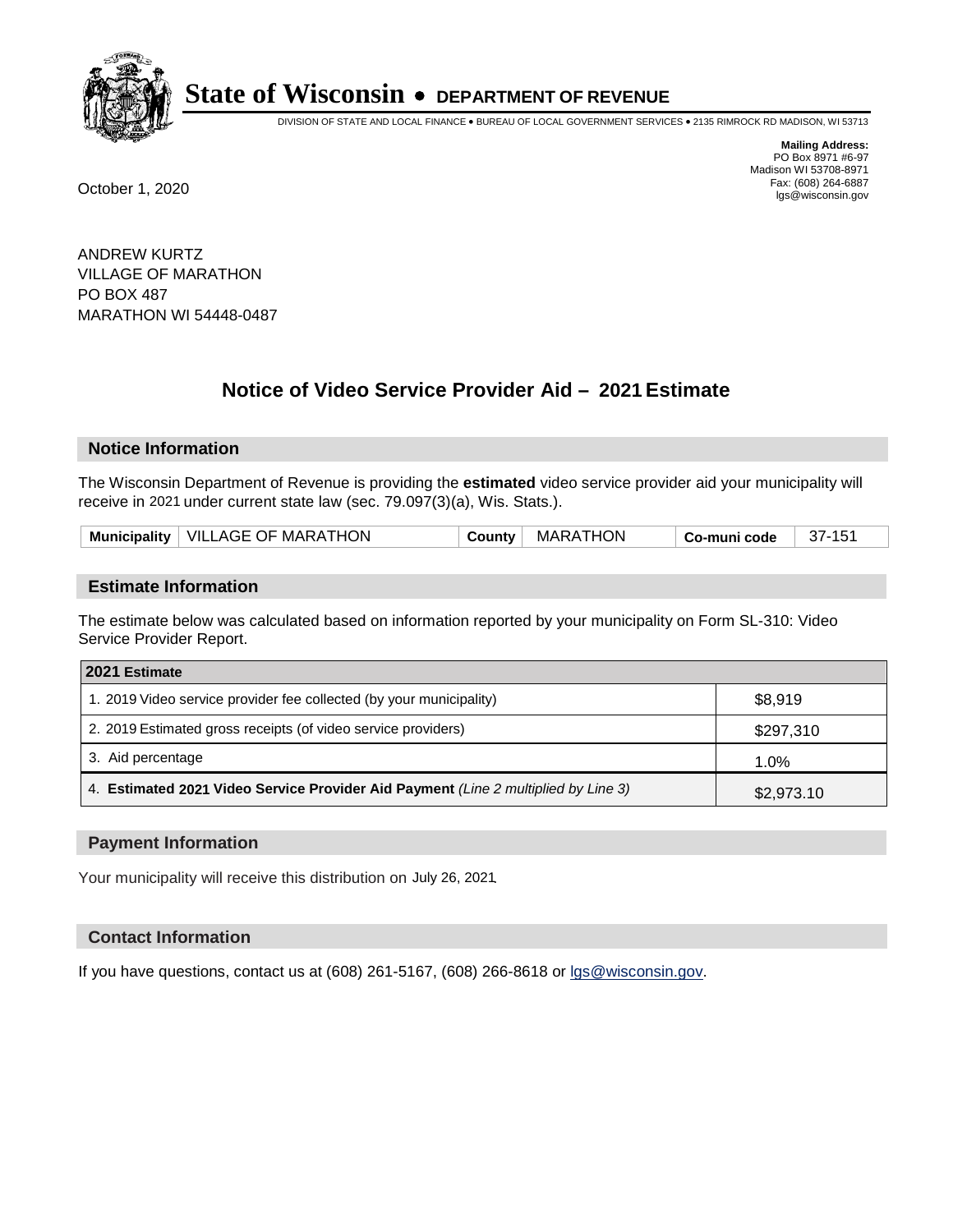

DIVISION OF STATE AND LOCAL FINANCE • BUREAU OF LOCAL GOVERNMENT SERVICES • 2135 RIMROCK RD MADISON, WI 53713

**Mailing Address:** PO Box 8971 #6-97 Madison WI 53708-8971<br>Fax: (608) 264-6887 Fax: (608) 264-6887 October 1, 2020 lgs@wisconsin.gov

PAUL HENSCH VILLAGE OF SPENCER PO BOX 360 SPENCER WI 54479-0360

# **Notice of Video Service Provider Aid - 2021 Estimate**

## **Notice Information**

The Wisconsin Department of Revenue is providing the **estimated** video service provider aid your municipality will receive in 2021 under current state law (sec. 79.097(3)(a), Wis. Stats.).

| Municipality   VILLAGE OF SPENCER<br>MARATHON<br>County<br><b>↓Co-muni code</b> | - 37-181 |
|---------------------------------------------------------------------------------|----------|
|---------------------------------------------------------------------------------|----------|

#### **Estimate Information**

The estimate below was calculated based on information reported by your municipality on Form SL-310: Video Service Provider Report.

| 2021 Estimate                                                                      |            |
|------------------------------------------------------------------------------------|------------|
| 1. 2019 Video service provider fee collected (by your municipality)                | \$13,555   |
| 2. 2019 Estimated gross receipts (of video service providers)                      | \$451,825  |
| 3. Aid percentage                                                                  | 1.0%       |
| 4. Estimated 2021 Video Service Provider Aid Payment (Line 2 multiplied by Line 3) | \$4,518.25 |

#### **Payment Information**

Your municipality will receive this distribution on July 26, 2021.

## **Contact Information**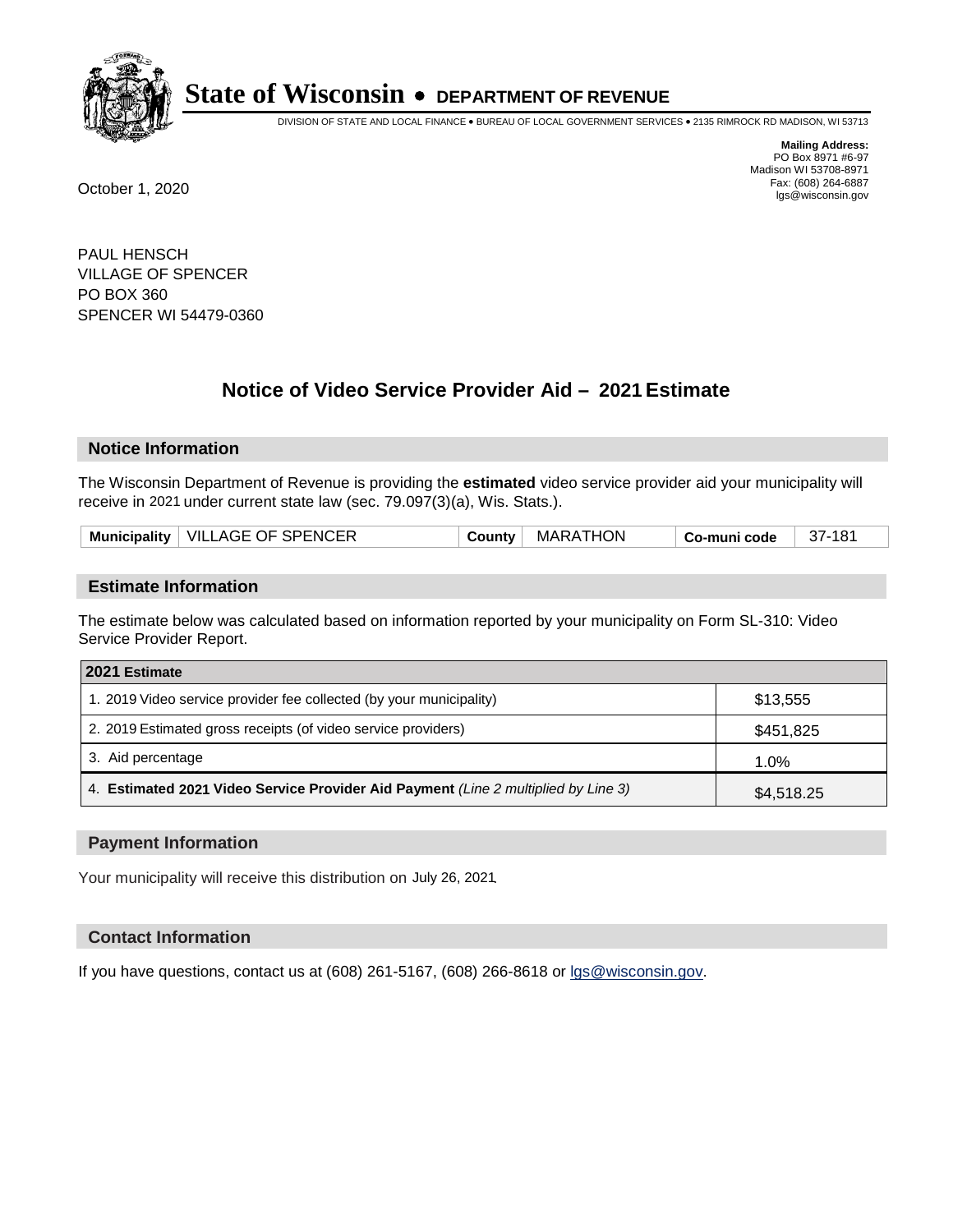

DIVISION OF STATE AND LOCAL FINANCE • BUREAU OF LOCAL GOVERNMENT SERVICES • 2135 RIMROCK RD MADISON, WI 53713

**Mailing Address:** PO Box 8971 #6-97 Madison WI 53708-8971<br>Fax: (608) 264-6887 Fax: (608) 264-6887 October 1, 2020 lgs@wisconsin.gov

TERRI WIERSMA VILLAGE OF STRATFORD 213060 LEGION ST., P.O. BOX 12 STRATFORD WI 54484-0012

# **Notice of Video Service Provider Aid - 2021 Estimate**

## **Notice Information**

The Wisconsin Department of Revenue is providing the **estimated** video service provider aid your municipality will receive in 2021 under current state law (sec. 79.097(3)(a), Wis. Stats.).

| Municipality   VILLAGE OF STRATFORD<br>™ MARATHON<br>County<br>Co-muni code | -37-182 |
|-----------------------------------------------------------------------------|---------|
|-----------------------------------------------------------------------------|---------|

#### **Estimate Information**

The estimate below was calculated based on information reported by your municipality on Form SL-310: Video Service Provider Report.

| 2021 Estimate                                                                      |            |
|------------------------------------------------------------------------------------|------------|
| 1. 2019 Video service provider fee collected (by your municipality)                | \$14,418   |
| 2. 2019 Estimated gross receipts (of video service providers)                      | \$288,369  |
| 3. Aid percentage                                                                  | 1.0%       |
| 4. Estimated 2021 Video Service Provider Aid Payment (Line 2 multiplied by Line 3) | \$2,883.69 |

#### **Payment Information**

Your municipality will receive this distribution on July 26, 2021.

## **Contact Information**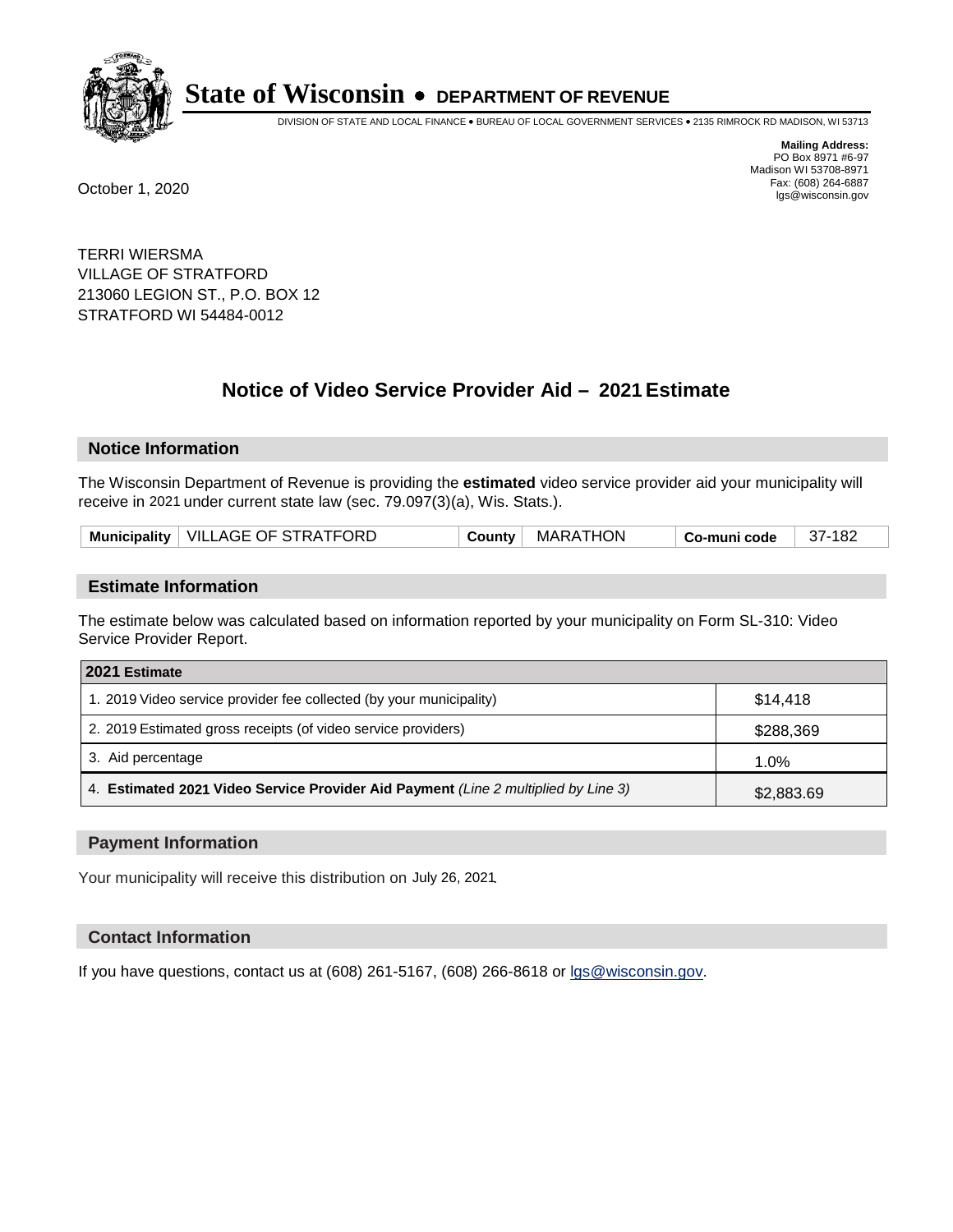

DIVISION OF STATE AND LOCAL FINANCE • BUREAU OF LOCAL GOVERNMENT SERVICES • 2135 RIMROCK RD MADISON, WI 53713

**Mailing Address:** PO Box 8971 #6-97 Madison WI 53708-8971<br>Fax: (608) 264-6887 Fax: (608) 264-6887 October 1, 2020 lgs@wisconsin.gov

HEIDI MALDONIS VILLAGE OF UNITY PO BOX 47 UNITY WI 54488

# **Notice of Video Service Provider Aid - 2021 Estimate**

## **Notice Information**

The Wisconsin Department of Revenue is providing the **estimated** video service provider aid your municipality will receive in 2021 under current state law (sec. 79.097(3)(a), Wis. Stats.).

| <b>Municipality</b> | ↓ VILLAGE OF UNITY | <b>Count</b> ∨∵ | MARATHON | Co-muni code | 186<br>$37 -$ |
|---------------------|--------------------|-----------------|----------|--------------|---------------|
|                     |                    |                 |          |              |               |

#### **Estimate Information**

The estimate below was calculated based on information reported by your municipality on Form SL-310: Video Service Provider Report.

| 2021 Estimate                                                                      |          |
|------------------------------------------------------------------------------------|----------|
| 1. 2019 Video service provider fee collected (by your municipality)                | \$2,171  |
| 2. 2019 Estimated gross receipts (of video service providers)                      | \$72,295 |
| 3. Aid percentage                                                                  | 1.0%     |
| 4. Estimated 2021 Video Service Provider Aid Payment (Line 2 multiplied by Line 3) | \$722.95 |

#### **Payment Information**

Your municipality will receive this distribution on July 26, 2021.

## **Contact Information**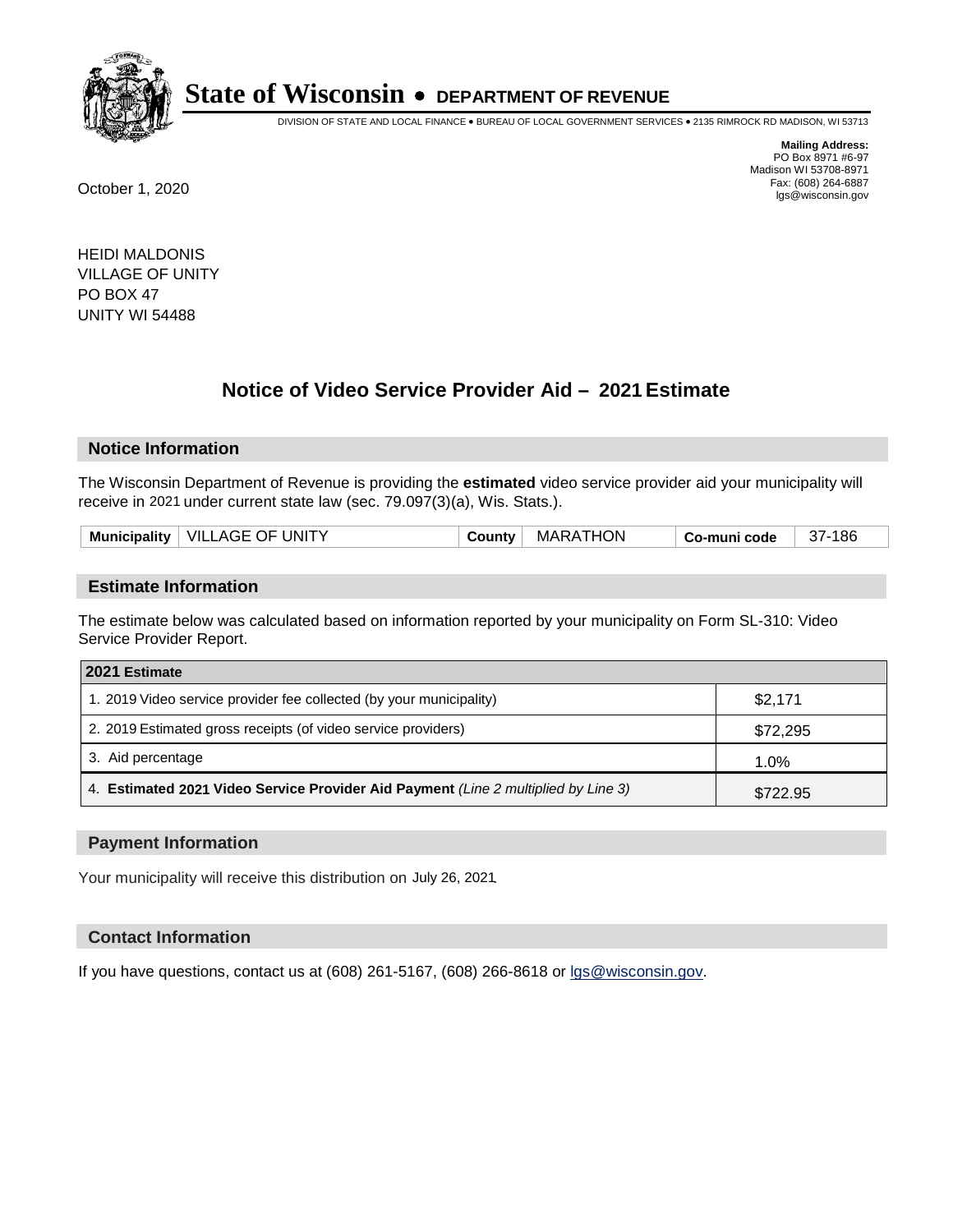

DIVISION OF STATE AND LOCAL FINANCE • BUREAU OF LOCAL GOVERNMENT SERVICES • 2135 RIMROCK RD MADISON, WI 53713

**Mailing Address:** PO Box 8971 #6-97 Madison WI 53708-8971<br>Fax: (608) 264-6887 Fax: (608) 264-6887 October 1, 2020 lgs@wisconsin.gov

SHERRY WEINKAUF VILLAGE OF WESTON 5500 SCHOFIELD AVE WESTON WI 54476

# **Notice of Video Service Provider Aid - 2021 Estimate**

## **Notice Information**

The Wisconsin Department of Revenue is providing the **estimated** video service provider aid your municipality will receive in 2021 under current state law (sec. 79.097(3)(a), Wis. Stats.).

| Municipality   VILLAGE OF WESTON<br>MARATHON<br>37-192<br>County<br><sup>⊦</sup> Co-muni code |  |
|-----------------------------------------------------------------------------------------------|--|
|-----------------------------------------------------------------------------------------------|--|

#### **Estimate Information**

The estimate below was calculated based on information reported by your municipality on Form SL-310: Video Service Provider Report.

| 2021 Estimate                                                                      |             |
|------------------------------------------------------------------------------------|-------------|
| 1. 2019 Video service provider fee collected (by your municipality)                | \$165.417   |
| 2. 2019 Estimated gross receipts (of video service providers)                      | \$3,308,345 |
| 3. Aid percentage                                                                  | 1.0%        |
| 4. Estimated 2021 Video Service Provider Aid Payment (Line 2 multiplied by Line 3) | \$33,083.45 |

#### **Payment Information**

Your municipality will receive this distribution on July 26, 2021.

## **Contact Information**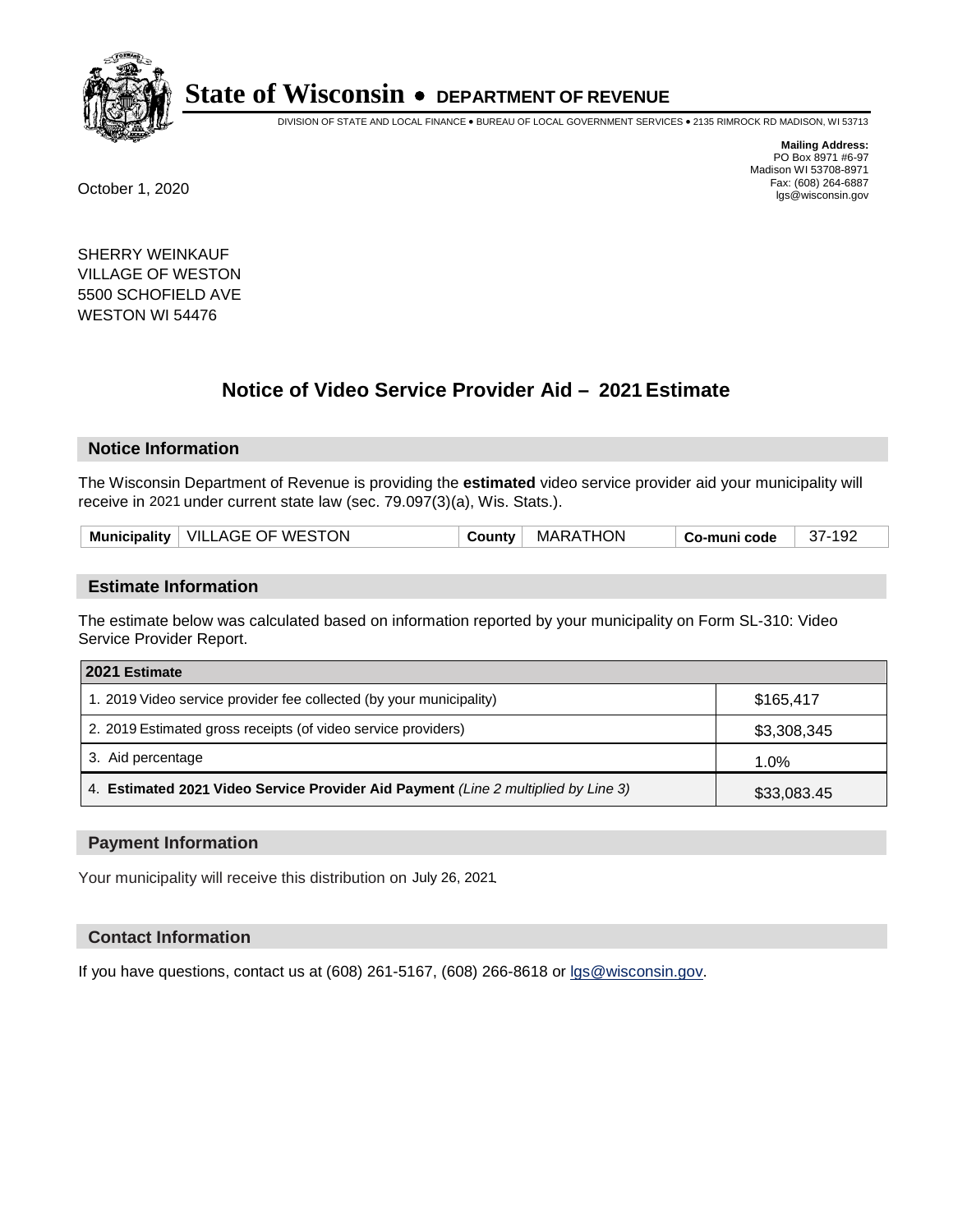

DIVISION OF STATE AND LOCAL FINANCE • BUREAU OF LOCAL GOVERNMENT SERVICES • 2135 RIMROCK RD MADISON, WI 53713

**Mailing Address:** PO Box 8971 #6-97 Madison WI 53708-8971<br>Fax: (608) 264-6887 Fax: (608) 264-6887 October 1, 2020 lgs@wisconsin.gov

LESLIE KREMER CITY OF WAUSAU 407 GRANT ST WAUSAU WI 54403

# **Notice of Video Service Provider Aid - 2021 Estimate**

## **Notice Information**

The Wisconsin Department of Revenue is providing the **estimated** video service provider aid your municipality will receive in 2021 under current state law (sec. 79.097(3)(a), Wis. Stats.).

| nicipality<br>Munic | <b>WAUSAL</b><br>OF<br>-CITY | <b>HON</b><br>MAR | ≎ode | 201<br>۱۰ ت |
|---------------------|------------------------------|-------------------|------|-------------|
|                     |                              |                   |      |             |

#### **Estimate Information**

The estimate below was calculated based on information reported by your municipality on Form SL-310: Video Service Provider Report.

| 2021 Estimate                                                                      |             |
|------------------------------------------------------------------------------------|-------------|
| 1. 2019 Video service provider fee collected (by your municipality)                | \$393,156   |
| 2. 2019 Estimated gross receipts (of video service providers)                      | \$7,863,128 |
| 3. Aid percentage                                                                  | 1.0%        |
| 4. Estimated 2021 Video Service Provider Aid Payment (Line 2 multiplied by Line 3) | \$78,631.28 |

#### **Payment Information**

Your municipality will receive this distribution on July 26, 2021.

## **Contact Information**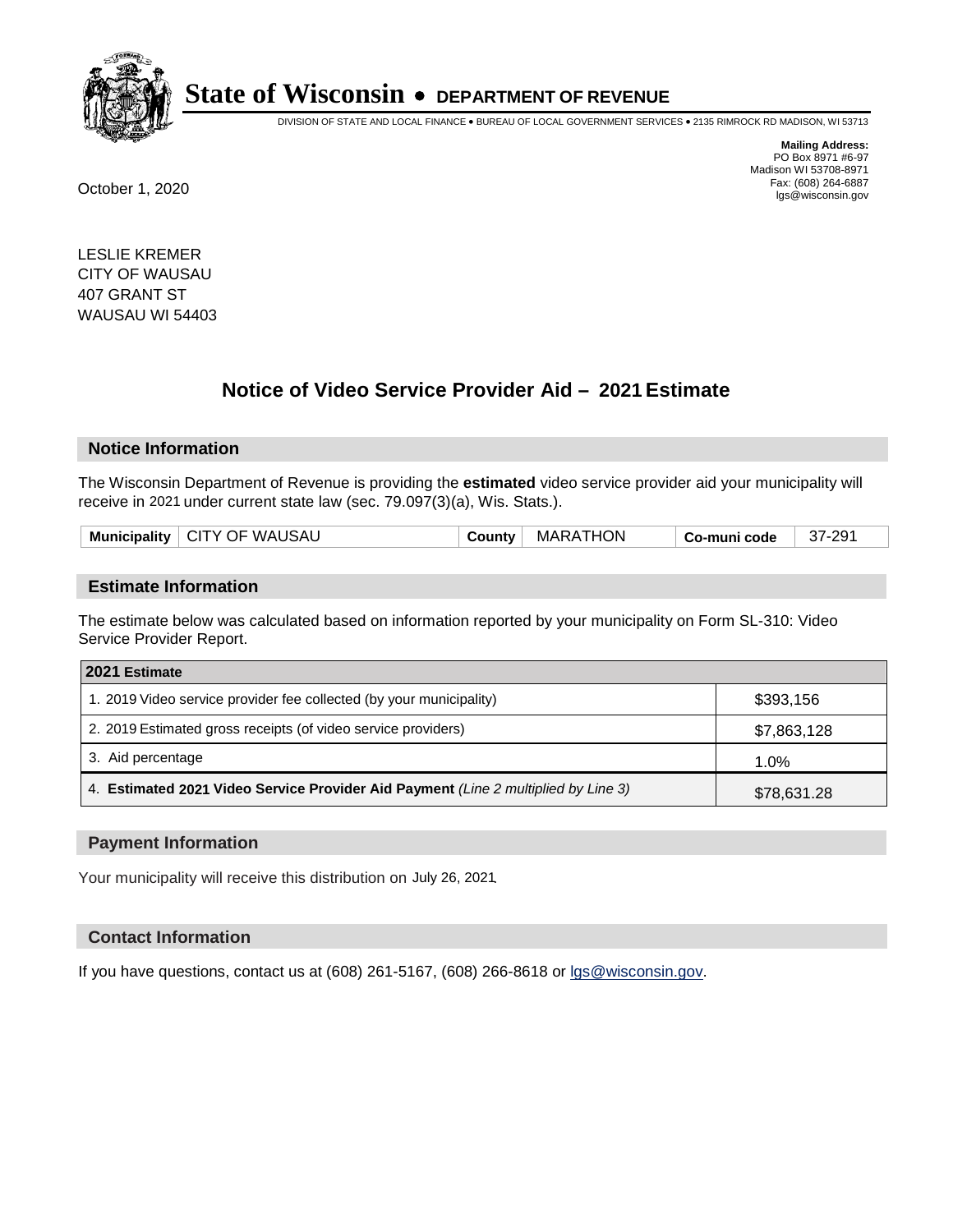

DIVISION OF STATE AND LOCAL FINANCE • BUREAU OF LOCAL GOVERNMENT SERVICES • 2135 RIMROCK RD MADISON, WI 53713

**Mailing Address:** PO Box 8971 #6-97 Madison WI 53708-8971<br>Fax: (608) 264-6887 Fax: (608) 264-6887 October 1, 2020 lgs@wisconsin.gov

DAWN JOHNSON TOWN OF NIAGARA N22380 HANSEN RD NIAGARA WI 54151

# **Notice of Video Service Provider Aid - 2021 Estimate**

## **Notice Information**

The Wisconsin Department of Revenue is providing the **estimated** video service provider aid your municipality will receive in 2021 under current state law (sec. 79.097(3)(a), Wis. Stats.).

| <b>Municipality</b> | TOWN OF NIAGARA | Jount∨ | <b>MARINE</b> | Co-muni code | 38-020 |
|---------------------|-----------------|--------|---------------|--------------|--------|
|                     |                 |        |               |              |        |

#### **Estimate Information**

The estimate below was calculated based on information reported by your municipality on Form SL-310: Video Service Provider Report.

| 2021 Estimate                                                                      |            |
|------------------------------------------------------------------------------------|------------|
| 1. 2019 Video service provider fee collected (by your municipality)                | \$5,306    |
| 2. 2019 Estimated gross receipts (of video service providers)                      | \$106,112  |
| 3. Aid percentage                                                                  | 1.0%       |
| 4. Estimated 2021 Video Service Provider Aid Payment (Line 2 multiplied by Line 3) | \$1,061.12 |

#### **Payment Information**

Your municipality will receive this distribution on July 26, 2021.

## **Contact Information**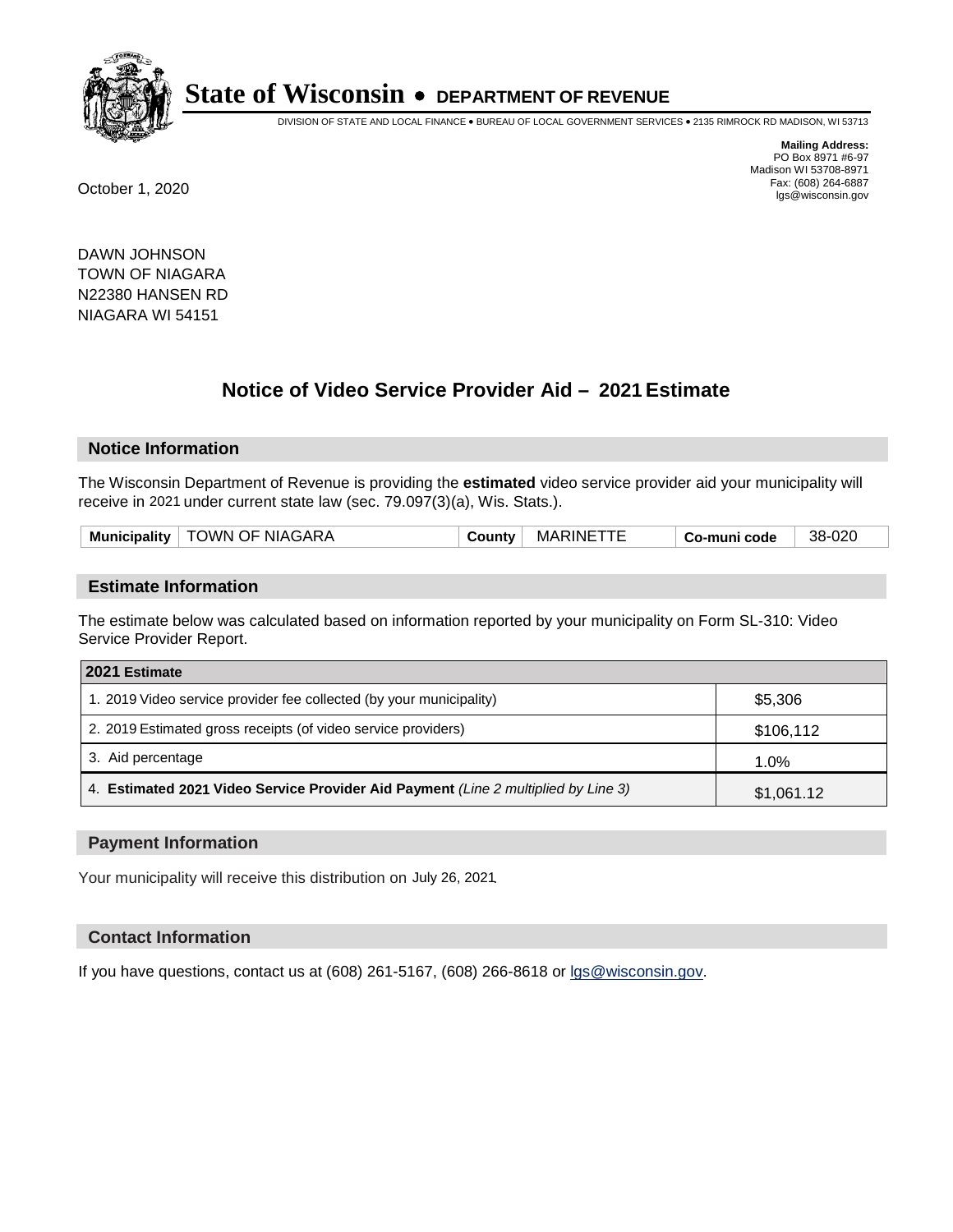

DIVISION OF STATE AND LOCAL FINANCE • BUREAU OF LOCAL GOVERNMENT SERVICES • 2135 RIMROCK RD MADISON, WI 53713

**Mailing Address:** PO Box 8971 #6-97 Madison WI 53708-8971<br>Fax: (608) 264-6887 Fax: (608) 264-6887 October 1, 2020 lgs@wisconsin.gov

CLARENCE COBLE TOWN OF PESHTIGO W2435 OLD PESHTIGO RD MARINETTE WI 54143-9207

# **Notice of Video Service Provider Aid - 2021 Estimate**

## **Notice Information**

The Wisconsin Department of Revenue is providing the **estimated** video service provider aid your municipality will receive in 2021 under current state law (sec. 79.097(3)(a), Wis. Stats.).

| <b>TOWN OF PESHTIGO</b><br><b>Municipality</b> | County | MARINETT | Co-muni code | 38-024 |
|------------------------------------------------|--------|----------|--------------|--------|
|------------------------------------------------|--------|----------|--------------|--------|

#### **Estimate Information**

The estimate below was calculated based on information reported by your municipality on Form SL-310: Video Service Provider Report.

| 2021 Estimate                                                                      |            |
|------------------------------------------------------------------------------------|------------|
| 1. 2019 Video service provider fee collected (by your municipality)                | \$28,302   |
| 2. 2019 Estimated gross receipts (of video service providers)                      | \$941,549  |
| 3. Aid percentage                                                                  | 1.0%       |
| 4. Estimated 2021 Video Service Provider Aid Payment (Line 2 multiplied by Line 3) | \$9,415.49 |

#### **Payment Information**

Your municipality will receive this distribution on July 26, 2021.

## **Contact Information**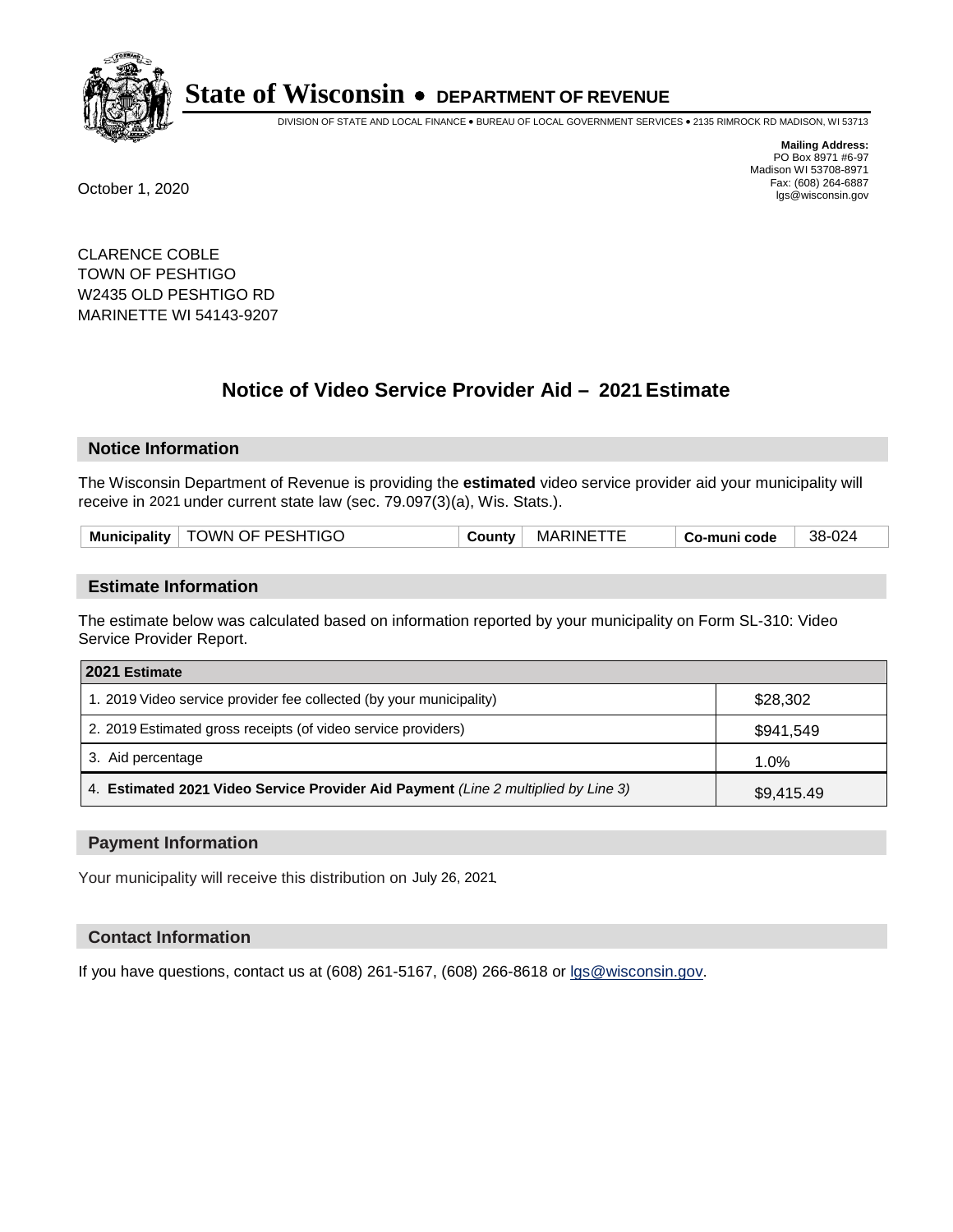

DIVISION OF STATE AND LOCAL FINANCE • BUREAU OF LOCAL GOVERNMENT SERVICES • 2135 RIMROCK RD MADISON, WI 53713

**Mailing Address:** PO Box 8971 #6-97 Madison WI 53708-8971<br>Fax: (608) 264-6887 Fax: (608) 264-6887 October 1, 2020 lgs@wisconsin.gov

LANA BERO CITY OF MARINETTE 1905 HALL AVE MARINETTE WI 54143

# **Notice of Video Service Provider Aid - 2021 Estimate**

## **Notice Information**

The Wisconsin Department of Revenue is providing the **estimated** video service provider aid your municipality will receive in 2021 under current state law (sec. 79.097(3)(a), Wis. Stats.).

| ∟inalit∵<br>Munı<br>nıc | 'INF<br>MA'<br>.JF<br>$\mathbf v$<br>' اند | unt. | MAF<br>`UN⊪ | code | つに<br>38- |
|-------------------------|--------------------------------------------|------|-------------|------|-----------|
|                         |                                            |      |             |      |           |

#### **Estimate Information**

The estimate below was calculated based on information reported by your municipality on Form SL-310: Video Service Provider Report.

| 2021 Estimate                                                                      |             |
|------------------------------------------------------------------------------------|-------------|
| 1. 2019 Video service provider fee collected (by your municipality)                | \$144.843   |
| 2. 2019 Estimated gross receipts (of video service providers)                      | \$2,896,862 |
| 3. Aid percentage                                                                  | $1.0\%$     |
| 4. Estimated 2021 Video Service Provider Aid Payment (Line 2 multiplied by Line 3) | \$28,968.62 |

#### **Payment Information**

Your municipality will receive this distribution on July 26, 2021.

## **Contact Information**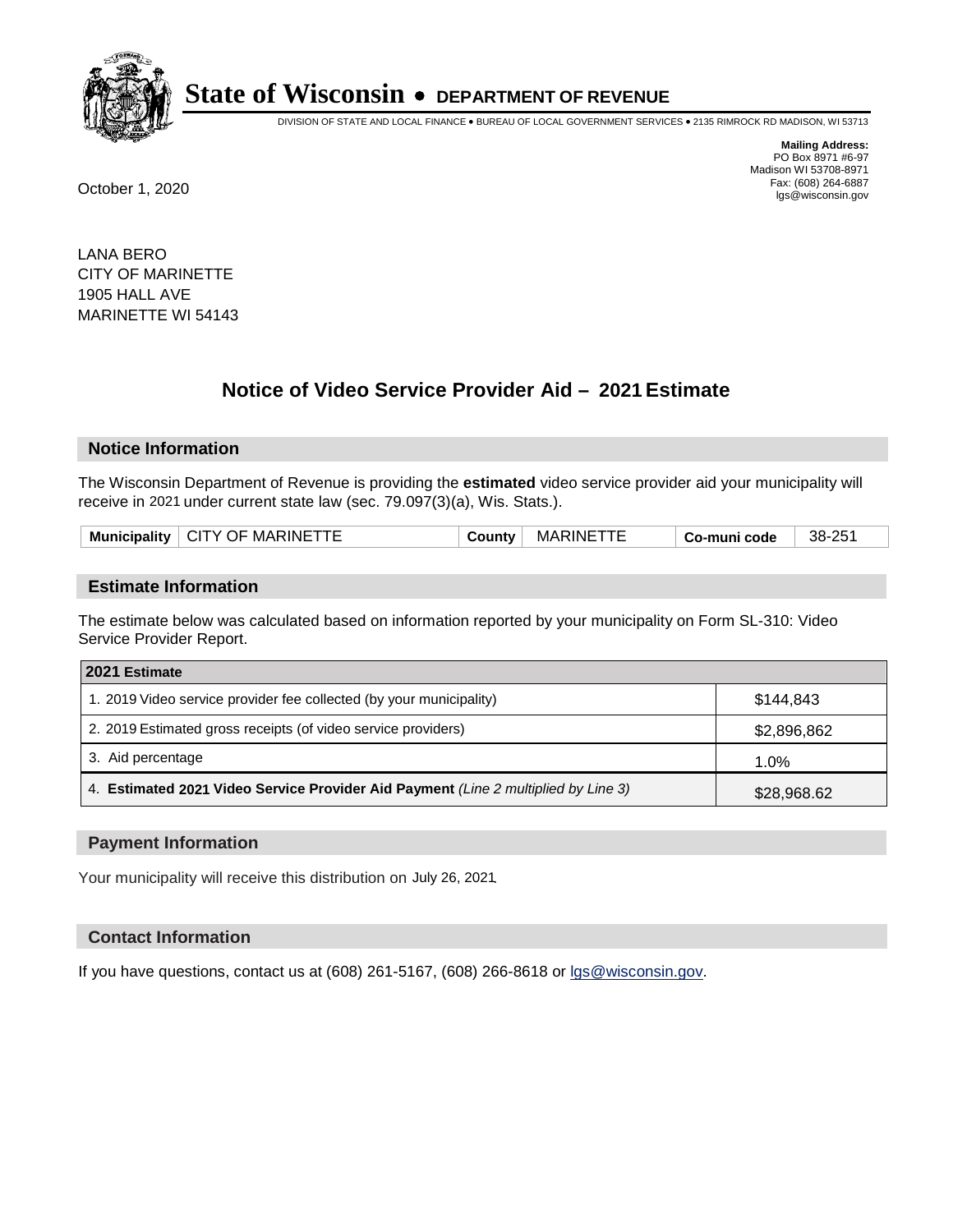

DIVISION OF STATE AND LOCAL FINANCE • BUREAU OF LOCAL GOVERNMENT SERVICES • 2135 RIMROCK RD MADISON, WI 53713

**Mailing Address:** PO Box 8971 #6-97 Madison WI 53708-8971<br>Fax: (608) 264-6887 Fax: (608) 264-6887 October 1, 2020 lgs@wisconsin.gov

AUDREY FREDRICK CITY OF NIAGARA PO BOX 24 NIAGARA WI 54151-0024

# **Notice of Video Service Provider Aid - 2021 Estimate**

## **Notice Information**

The Wisconsin Department of Revenue is providing the **estimated** video service provider aid your municipality will receive in 2021 under current state law (sec. 79.097(3)(a), Wis. Stats.).

|--|

#### **Estimate Information**

The estimate below was calculated based on information reported by your municipality on Form SL-310: Video Service Provider Report.

| 2021 Estimate                                                                      |            |
|------------------------------------------------------------------------------------|------------|
| 1. 2019 Video service provider fee collected (by your municipality)                | \$15.029   |
| 2. 2019 Estimated gross receipts (of video service providers)                      | \$300,582  |
| 3. Aid percentage                                                                  | 1.0%       |
| 4. Estimated 2021 Video Service Provider Aid Payment (Line 2 multiplied by Line 3) | \$3,005.82 |

#### **Payment Information**

Your municipality will receive this distribution on July 26, 2021.

## **Contact Information**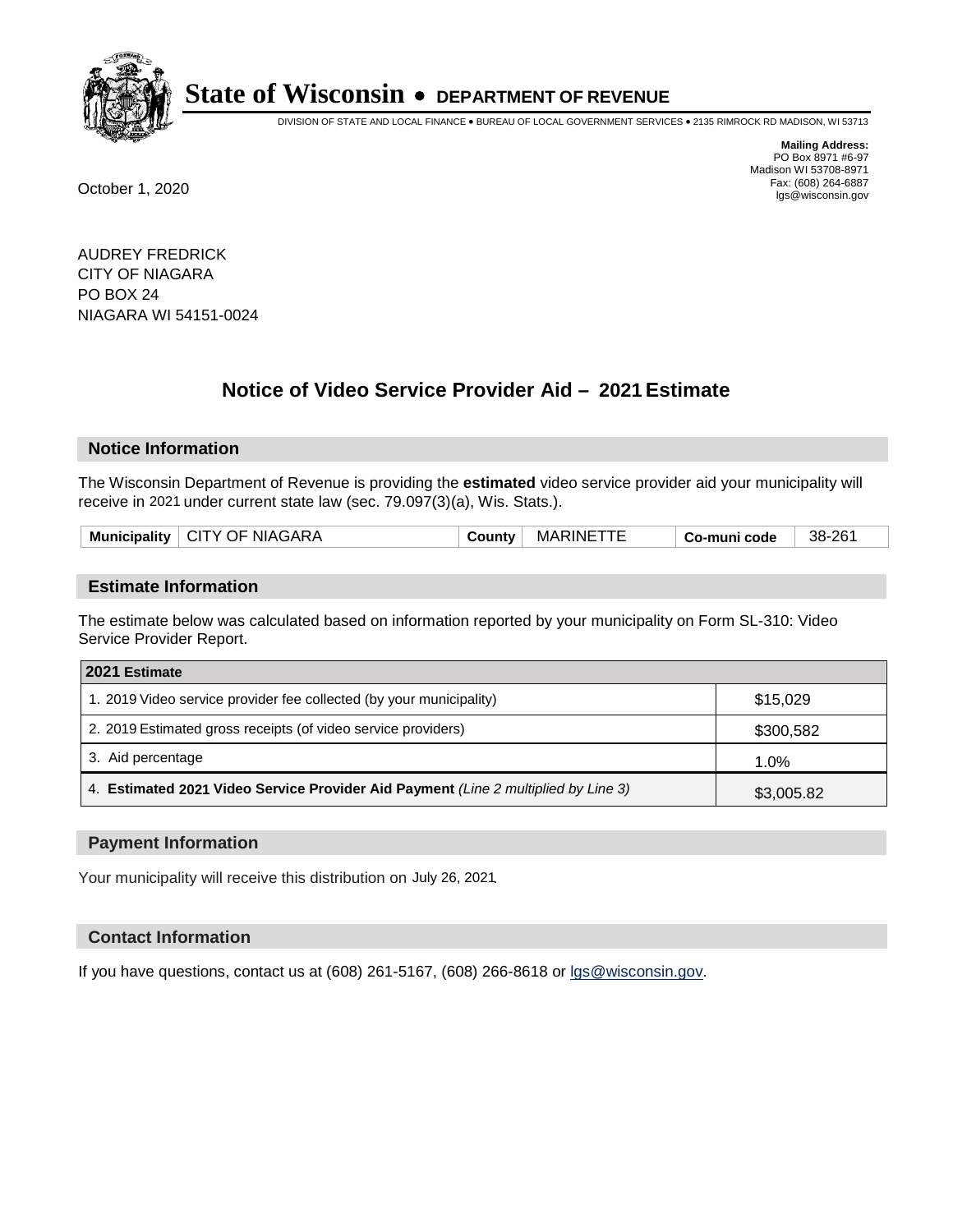

DIVISION OF STATE AND LOCAL FINANCE • BUREAU OF LOCAL GOVERNMENT SERVICES • 2135 RIMROCK RD MADISON, WI 53713

**Mailing Address:** PO Box 8971 #6-97 Madison WI 53708-8971<br>Fax: (608) 264-6887 Fax: (608) 264-6887 October 1, 2020 lgs@wisconsin.gov

TAMMY KASAL CITY OF PESHTIGO 331 FRENCH ST SUITE A PESHTIGO WI 54157-1219

# **Notice of Video Service Provider Aid - 2021 Estimate**

## **Notice Information**

The Wisconsin Department of Revenue is providing the **estimated** video service provider aid your municipality will receive in 2021 under current state law (sec. 79.097(3)(a), Wis. Stats.).

|--|

#### **Estimate Information**

The estimate below was calculated based on information reported by your municipality on Form SL-310: Video Service Provider Report.

| 2021 Estimate                                                                      |            |
|------------------------------------------------------------------------------------|------------|
| 1. 2019 Video service provider fee collected (by your municipality)                | \$44.740   |
| 2. 2019 Estimated gross receipts (of video service providers)                      | \$894,797  |
| 3. Aid percentage                                                                  | 1.0%       |
| 4. Estimated 2021 Video Service Provider Aid Payment (Line 2 multiplied by Line 3) | \$8,947.97 |

#### **Payment Information**

Your municipality will receive this distribution on July 26, 2021.

## **Contact Information**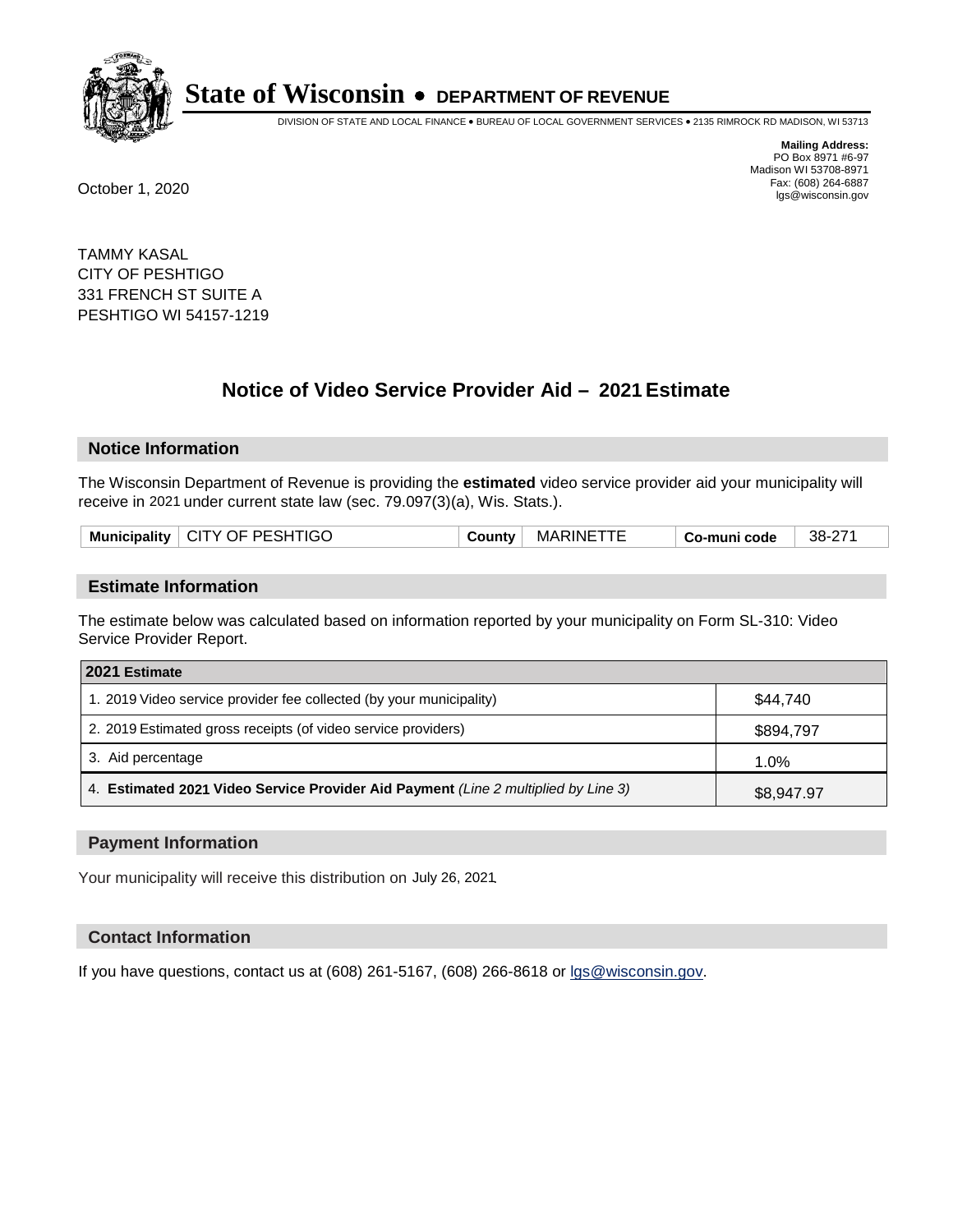

DIVISION OF STATE AND LOCAL FINANCE • BUREAU OF LOCAL GOVERNMENT SERVICES • 2135 RIMROCK RD MADISON, WI 53713

**Mailing Address:** PO Box 8971 #6-97 Madison WI 53708-8971<br>Fax: (608) 264-6887 Fax: (608) 264-6887 October 1, 2020 lgs@wisconsin.gov

LYNN GOHLKE VILLAGE OF NESHKORO PO BOX 265 NESHKORO WI 54960-0265

# **Notice of Video Service Provider Aid - 2021 Estimate**

## **Notice Information**

The Wisconsin Department of Revenue is providing the **estimated** video service provider aid your municipality will receive in 2021 under current state law (sec. 79.097(3)(a), Wis. Stats.).

| Municipality   VILLAGE OF NESHKORO<br>MARQUETTE<br>County | 39-161<br><sup>⊦</sup> Co-muni code |  |
|-----------------------------------------------------------|-------------------------------------|--|
|-----------------------------------------------------------|-------------------------------------|--|

#### **Estimate Information**

The estimate below was calculated based on information reported by your municipality on Form SL-310: Video Service Provider Report.

| 2021 Estimate                                                                      |            |
|------------------------------------------------------------------------------------|------------|
| 1. 2019 Video service provider fee collected (by your municipality)                | \$7.135    |
| 2. 2019 Estimated gross receipts (of video service providers)                      | \$237,846  |
| 3. Aid percentage                                                                  | 1.0%       |
| 4. Estimated 2021 Video Service Provider Aid Payment (Line 2 multiplied by Line 3) | \$2,378.46 |

#### **Payment Information**

Your municipality will receive this distribution on July 26, 2021.

## **Contact Information**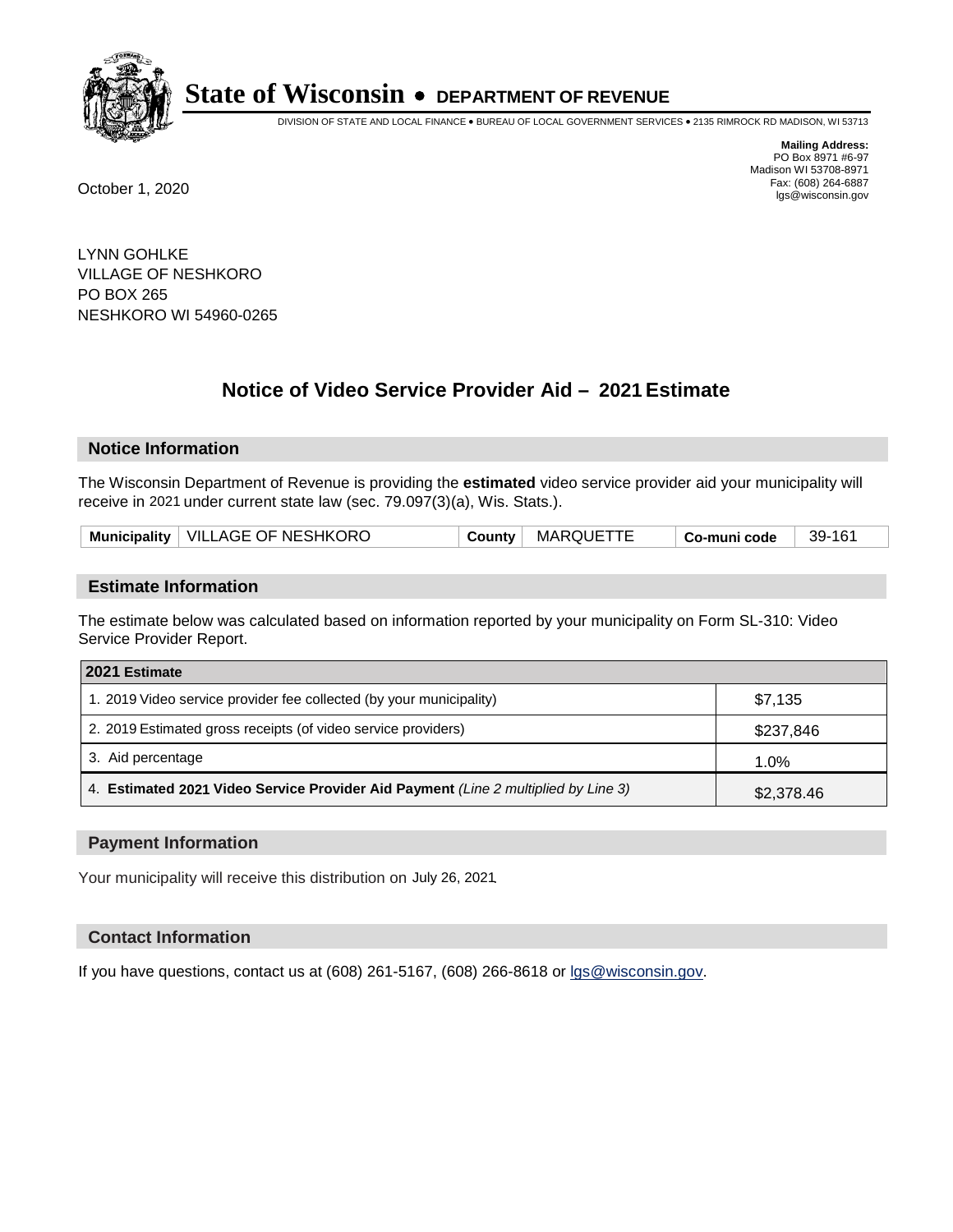

DIVISION OF STATE AND LOCAL FINANCE • BUREAU OF LOCAL GOVERNMENT SERVICES • 2135 RIMROCK RD MADISON, WI 53713

**Mailing Address:** PO Box 8971 #6-97 Madison WI 53708-8971<br>Fax: (608) 264-6887 Fax: (608) 264-6887 October 1, 2020 lgs@wisconsin.gov

LINDA QUINN VILLAGE OF WESTFIELD PO BOX 250 WESTFIELD WI 53964-0265

# **Notice of Video Service Provider Aid - 2021 Estimate**

## **Notice Information**

The Wisconsin Department of Revenue is providing the **estimated** video service provider aid your municipality will receive in 2021 under current state law (sec. 79.097(3)(a), Wis. Stats.).

| Municipality   VILLAGE OF WESTFIELD<br><b>MARQUETTE</b><br>39-191<br><b>County</b><br>Co-muni code |
|----------------------------------------------------------------------------------------------------|
|----------------------------------------------------------------------------------------------------|

#### **Estimate Information**

The estimate below was calculated based on information reported by your municipality on Form SL-310: Video Service Provider Report.

| 2021 Estimate                                                                      |            |
|------------------------------------------------------------------------------------|------------|
| 1. 2019 Video service provider fee collected (by your municipality)                | \$8,992    |
| 2. 2019 Estimated gross receipts (of video service providers)                      | \$299,764  |
| 3. Aid percentage                                                                  | 1.0%       |
| 4. Estimated 2021 Video Service Provider Aid Payment (Line 2 multiplied by Line 3) | \$2,997.64 |

#### **Payment Information**

Your municipality will receive this distribution on July 26, 2021.

## **Contact Information**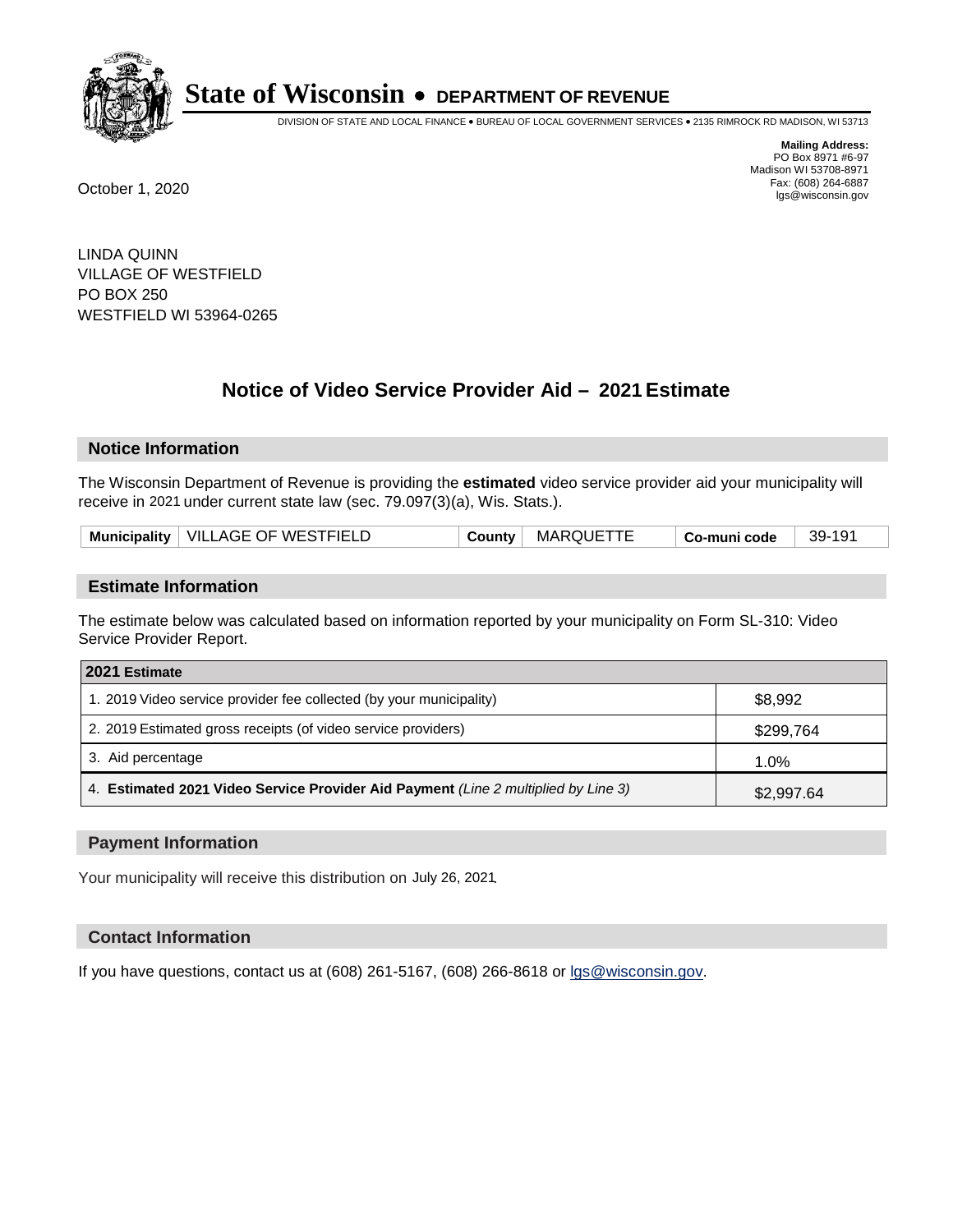

DIVISION OF STATE AND LOCAL FINANCE • BUREAU OF LOCAL GOVERNMENT SERVICES • 2135 RIMROCK RD MADISON, WI 53713

**Mailing Address:** PO Box 8971 #6-97 Madison WI 53708-8971<br>Fax: (608) 264-6887 Fax: (608) 264-6887 October 1, 2020 lgs@wisconsin.gov

DAWN CALNIN CITY OF MONTELLO PO BOX 39 MONTELLO WI 53949-0039

# **Notice of Video Service Provider Aid - 2021 Estimate**

## **Notice Information**

The Wisconsin Department of Revenue is providing the **estimated** video service provider aid your municipality will receive in 2021 under current state law (sec. 79.097(3)(a), Wis. Stats.).

| Municipality   CITY OF MONTELLO | County | <b>MARQUETTE</b> | Co-muni code | $39-25^{\circ}$ |
|---------------------------------|--------|------------------|--------------|-----------------|
|                                 |        |                  |              |                 |

#### **Estimate Information**

The estimate below was calculated based on information reported by your municipality on Form SL-310: Video Service Provider Report.

| 2021 Estimate                                                                      |            |
|------------------------------------------------------------------------------------|------------|
| 1. 2019 Video service provider fee collected (by your municipality)                | \$11,673   |
| 2. 2019 Estimated gross receipts (of video service providers)                      | \$387,223  |
| 3. Aid percentage                                                                  | 1.0%       |
| 4. Estimated 2021 Video Service Provider Aid Payment (Line 2 multiplied by Line 3) | \$3,872.23 |

#### **Payment Information**

Your municipality will receive this distribution on July 26, 2021.

## **Contact Information**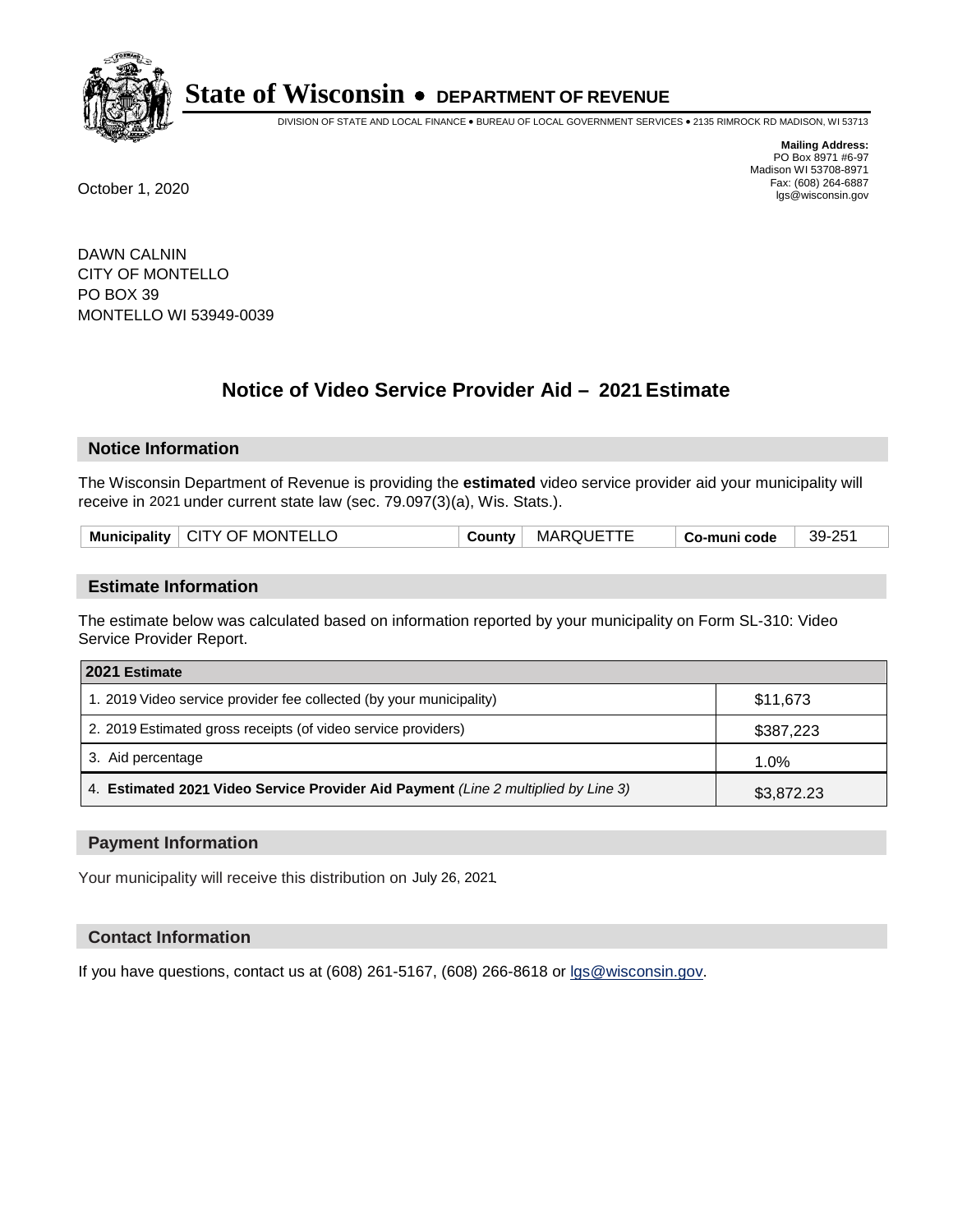

DIVISION OF STATE AND LOCAL FINANCE • BUREAU OF LOCAL GOVERNMENT SERVICES • 2135 RIMROCK RD MADISON, WI 53713

**Mailing Address:** PO Box 8971 #6-97 Madison WI 53708-8971<br>Fax: (608) 264-6887 Fax: (608) 264-6887 October 1, 2020 lgs@wisconsin.gov

LYNN GALYARDT VILLAGE OF BAYSIDE 9075 N REGENT RD BAYSIDE WI 53217-1802

# **Notice of Video Service Provider Aid - 2021 Estimate**

## **Notice Information**

The Wisconsin Department of Revenue is providing the **estimated** video service provider aid your municipality will receive in 2021 under current state law (sec. 79.097(3)(a), Wis. Stats.).

|--|

#### **Estimate Information**

The estimate below was calculated based on information reported by your municipality on Form SL-310: Video Service Provider Report.

| 2021 Estimate                                                                      |             |
|------------------------------------------------------------------------------------|-------------|
| 1. 2019 Video service provider fee collected (by your municipality)                | \$72,351    |
| 2. 2019 Estimated gross receipts (of video service providers)                      | \$1,447,035 |
| 3. Aid percentage                                                                  | 1.0%        |
| 4. Estimated 2021 Video Service Provider Aid Payment (Line 2 multiplied by Line 3) | \$14,470.35 |

#### **Payment Information**

Your municipality will receive this distribution on July 26, 2021.

## **Contact Information**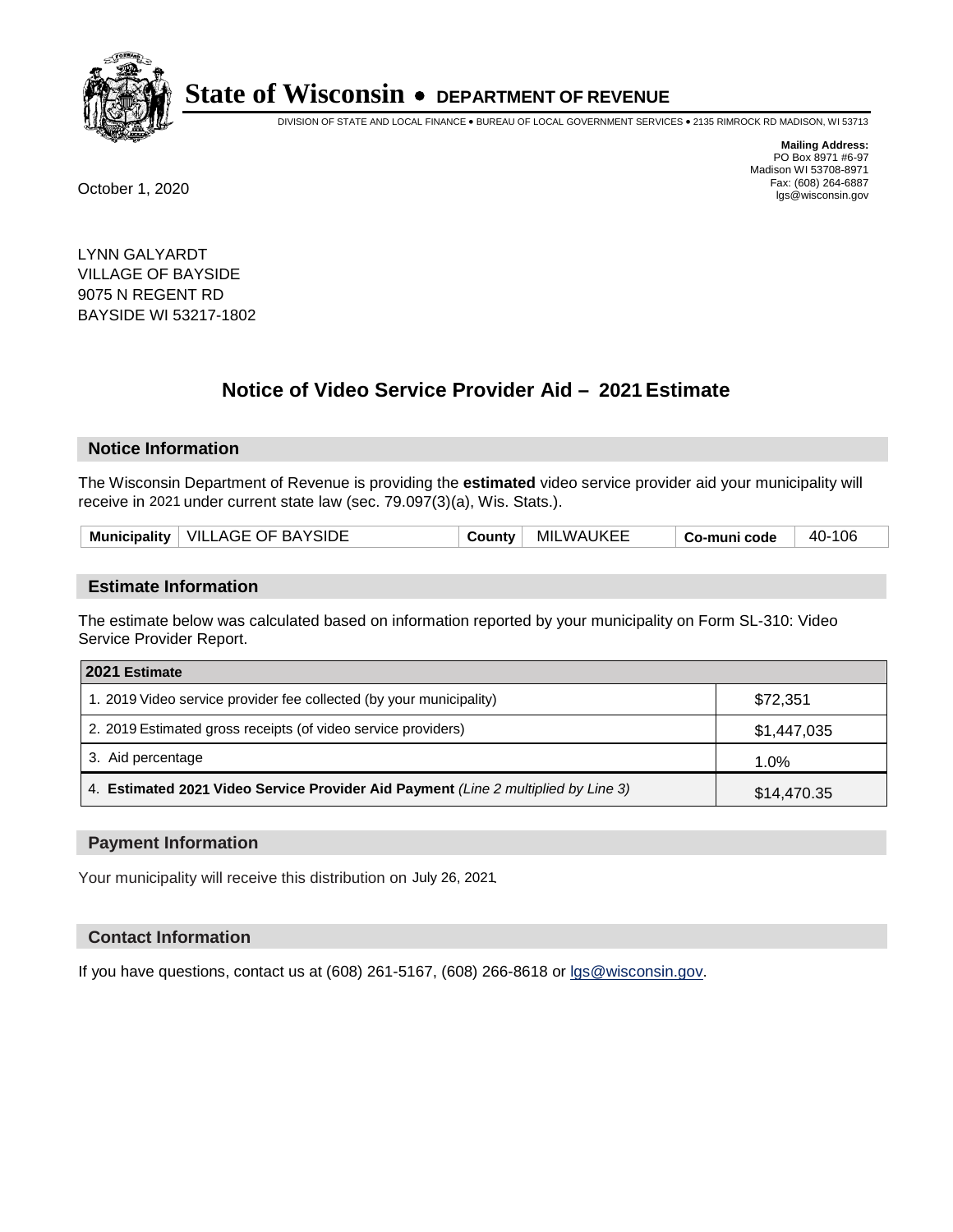

DIVISION OF STATE AND LOCAL FINANCE • BUREAU OF LOCAL GOVERNMENT SERVICES • 2135 RIMROCK RD MADISON, WI 53713

**Mailing Address:** PO Box 8971 #6-97 Madison WI 53708-8971<br>Fax: (608) 264-6887

Fax: (608) 264-6887 October 1, 2020 lgs@wisconsin.gov

JILL KENDA-LUBETSKI VILLAGE OF BROWN DEER 4800 W GREEN BROOK DR BROWN DEER WI 53223-2492

# **Notice of Video Service Provider Aid - 2021 Estimate**

# **Notice Information**

The Wisconsin Department of Revenue is providing the **estimated** video service provider aid your municipality will receive in 2021 under current state law (sec. 79.097(3)(a), Wis. Stats.).

| Municipality   VILLAGE OF BROWN DEER | Countv | MILWAUKEE | Co-muni code | 40-107 |
|--------------------------------------|--------|-----------|--------------|--------|
|--------------------------------------|--------|-----------|--------------|--------|

#### **Estimate Information**

The estimate below was calculated based on information reported by your municipality on Form SL-310: Video Service Provider Report.

| 2021 Estimate                                                                      |             |
|------------------------------------------------------------------------------------|-------------|
| 1. 2019 Video service provider fee collected (by your municipality)                | \$168.618   |
| 2. 2019 Estimated gross receipts (of video service providers)                      | \$3,372,358 |
| 3. Aid percentage                                                                  | $1.0\%$     |
| 4. Estimated 2021 Video Service Provider Aid Payment (Line 2 multiplied by Line 3) | \$33,723.58 |

#### **Payment Information**

Your municipality will receive this distribution on July 26, 2021.

## **Contact Information**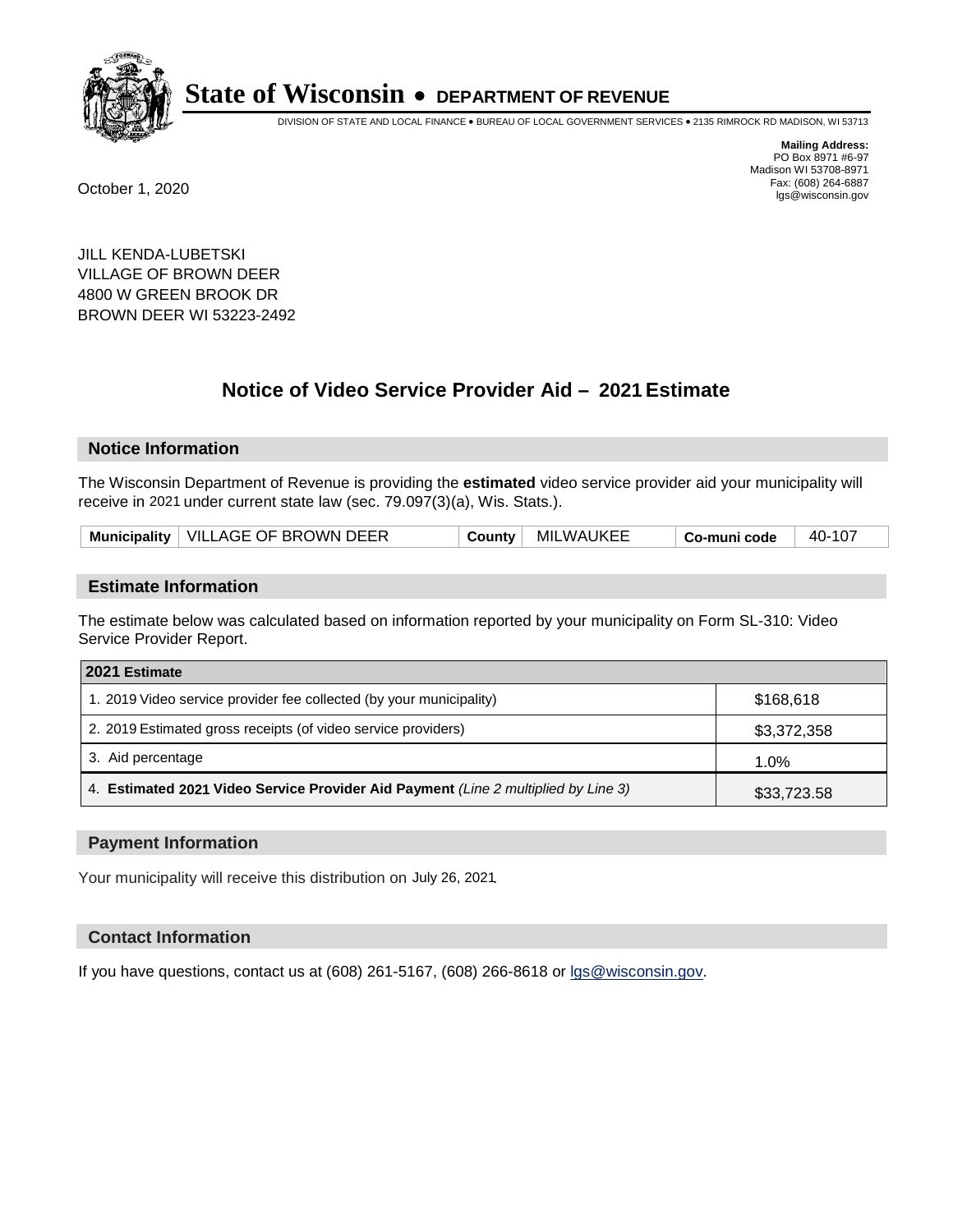

DIVISION OF STATE AND LOCAL FINANCE • BUREAU OF LOCAL GOVERNMENT SERVICES • 2135 RIMROCK RD MADISON, WI 53713

**Mailing Address:** PO Box 8971 #6-97 Madison WI 53708-8971<br>Fax: (608) 264-6887 Fax: (608) 264-6887 October 1, 2020 lgs@wisconsin.gov

KELLY MEYER VILLAGE OF FOX POINT 7200 N SANTA MONICA BLVD FOX POINT WI 53217

# **Notice of Video Service Provider Aid - 2021 Estimate**

## **Notice Information**

The Wisconsin Department of Revenue is providing the **estimated** video service provider aid your municipality will receive in 2021 under current state law (sec. 79.097(3)(a), Wis. Stats.).

| Municipality   VILLAGE OF FOX POINT | County | <b>MILWAUKEE</b> | Co-muni code | 40-126 |
|-------------------------------------|--------|------------------|--------------|--------|
|-------------------------------------|--------|------------------|--------------|--------|

#### **Estimate Information**

The estimate below was calculated based on information reported by your municipality on Form SL-310: Video Service Provider Report.

| 2021 Estimate                                                                      |             |
|------------------------------------------------------------------------------------|-------------|
| 1. 2019 Video service provider fee collected (by your municipality)                | \$114,188   |
| 2. 2019 Estimated gross receipts (of video service providers)                      | \$2,283,754 |
| 3. Aid percentage                                                                  | 1.0%        |
| 4. Estimated 2021 Video Service Provider Aid Payment (Line 2 multiplied by Line 3) | \$22,837.54 |

#### **Payment Information**

Your municipality will receive this distribution on July 26, 2021.

## **Contact Information**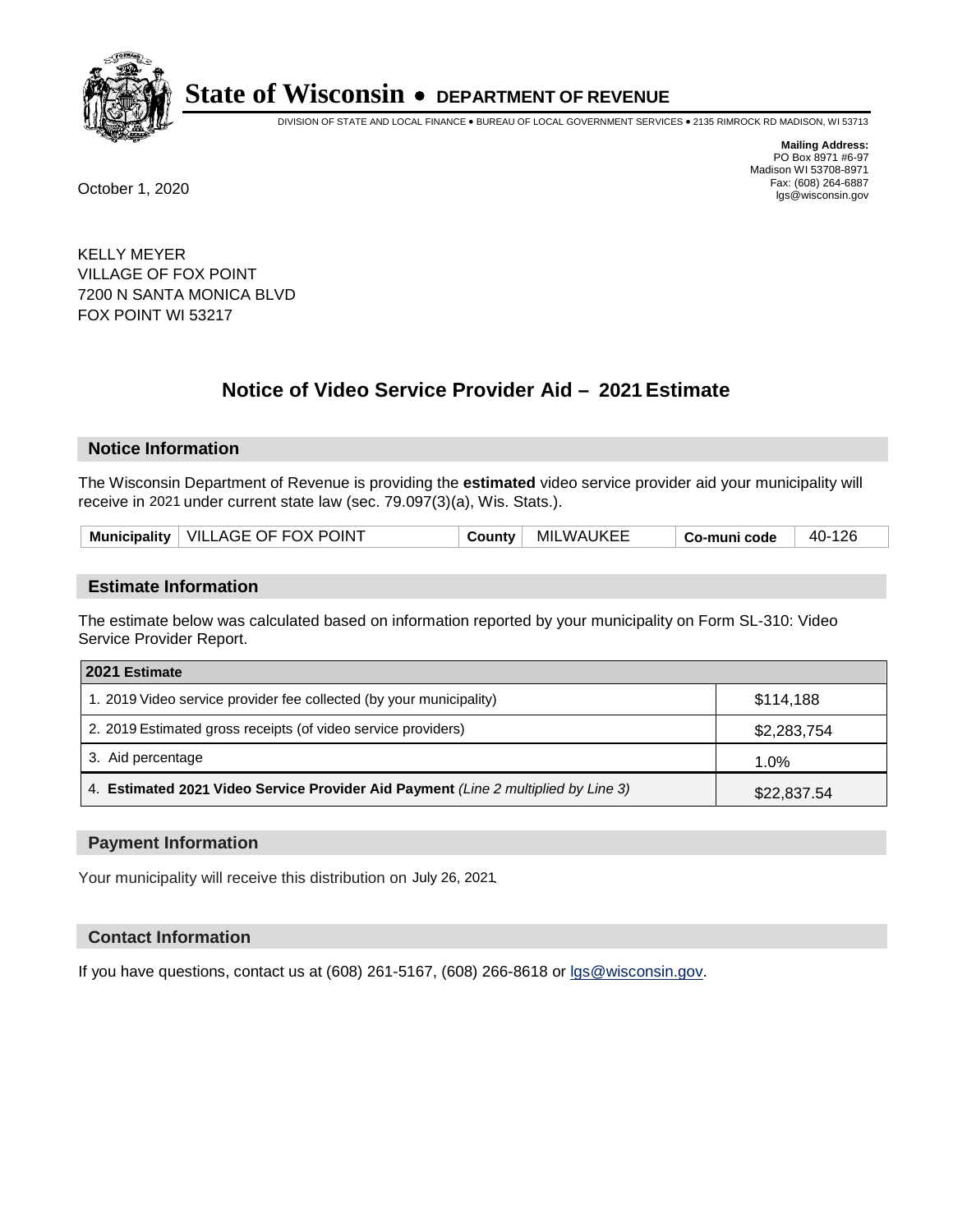

DIVISION OF STATE AND LOCAL FINANCE • BUREAU OF LOCAL GOVERNMENT SERVICES • 2135 RIMROCK RD MADISON, WI 53713

**Mailing Address:** PO Box 8971 #6-97 Madison WI 53708-8971<br>Fax: (608) 264-6887 Fax: (608) 264-6887 October 1, 2020 lgs@wisconsin.gov

MELANIE PIETRUSZKA VILLAGE OF GREENDALE 6500 NORTHWAY GREENDALE WI 53129

# **Notice of Video Service Provider Aid - 2021 Estimate**

## **Notice Information**

The Wisconsin Department of Revenue is providing the **estimated** video service provider aid your municipality will receive in 2021 under current state law (sec. 79.097(3)(a), Wis. Stats.).

| Municipality   VILLAGE OF GREENDALE | County | <b>MILWAUKEE</b> | Co-muni code | 40-131 |
|-------------------------------------|--------|------------------|--------------|--------|
|-------------------------------------|--------|------------------|--------------|--------|

#### **Estimate Information**

The estimate below was calculated based on information reported by your municipality on Form SL-310: Video Service Provider Report.

| 2021 Estimate                                                                      |             |
|------------------------------------------------------------------------------------|-------------|
| 1. 2019 Video service provider fee collected (by your municipality)                | \$213,076   |
| 2. 2019 Estimated gross receipts (of video service providers)                      | \$4,261,511 |
| 3. Aid percentage                                                                  | 1.0%        |
| 4. Estimated 2021 Video Service Provider Aid Payment (Line 2 multiplied by Line 3) | \$42,615.11 |

#### **Payment Information**

Your municipality will receive this distribution on July 26, 2021.

## **Contact Information**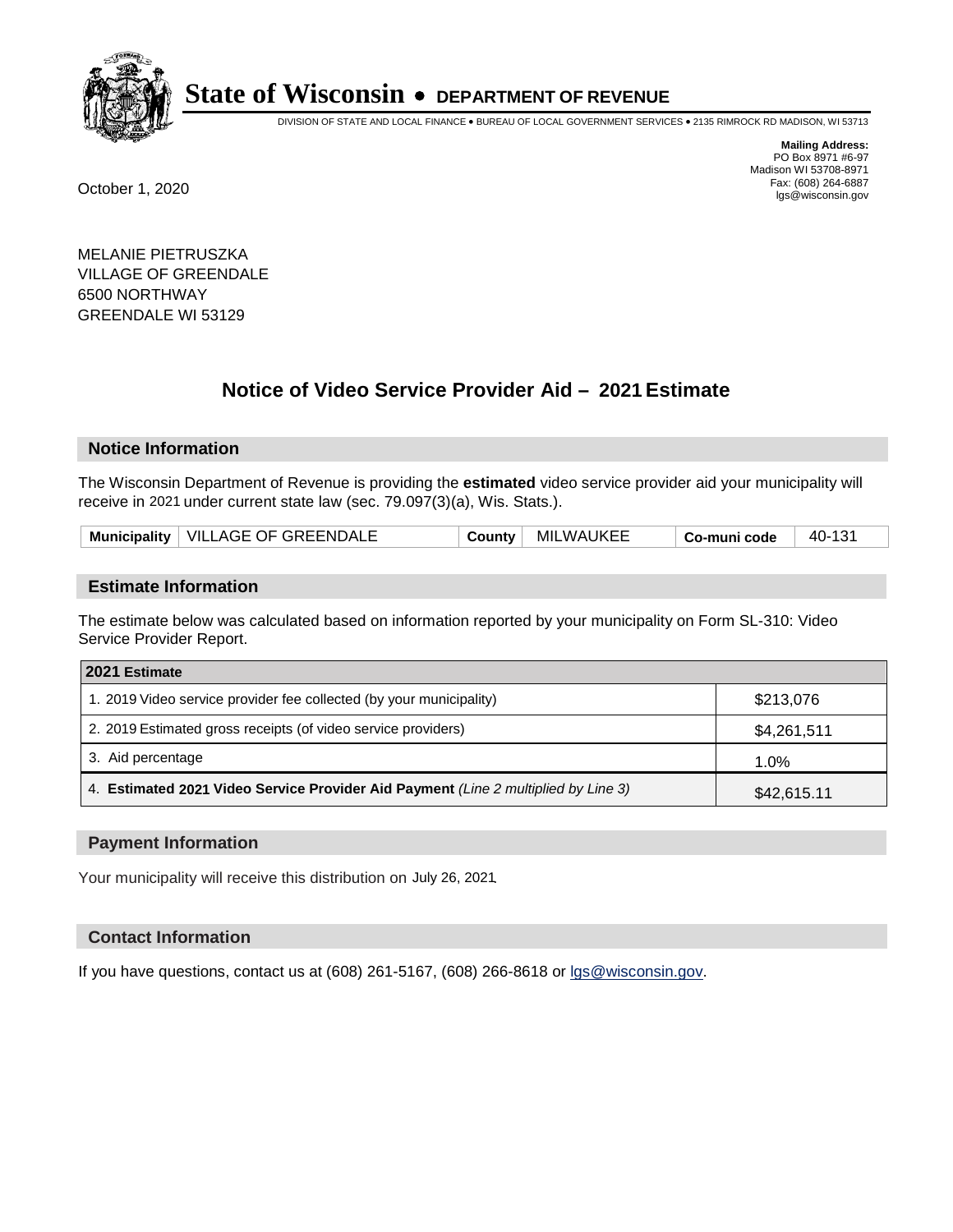

DIVISION OF STATE AND LOCAL FINANCE • BUREAU OF LOCAL GOVERNMENT SERVICES • 2135 RIMROCK RD MADISON, WI 53713

**Mailing Address:** PO Box 8971 #6-97 Madison WI 53708-8971<br>Fax: (608) 264-6887 Fax: (608) 264-6887 October 1, 2020 lgs@wisconsin.gov

SANDY KULIK VILLAGE OF HALES CORNERS 5635 S NEW BERLIN RD HALES CORNERS WI 53130-1775

# **Notice of Video Service Provider Aid - 2021 Estimate**

## **Notice Information**

The Wisconsin Department of Revenue is providing the **estimated** video service provider aid your municipality will receive in 2021 under current state law (sec. 79.097(3)(a), Wis. Stats.).

| Municipality   VILLAGE OF HALES CORNERS |  | County   MILWAUKEE | Co-muni code | 40-136 |
|-----------------------------------------|--|--------------------|--------------|--------|
|-----------------------------------------|--|--------------------|--------------|--------|

#### **Estimate Information**

The estimate below was calculated based on information reported by your municipality on Form SL-310: Video Service Provider Report.

| 2021 Estimate                                                                      |             |
|------------------------------------------------------------------------------------|-------------|
| 1. 2019 Video service provider fee collected (by your municipality)                | \$107,809   |
| 2. 2019 Estimated gross receipts (of video service providers)                      | \$2,140,689 |
| 3. Aid percentage                                                                  | 1.0%        |
| 4. Estimated 2021 Video Service Provider Aid Payment (Line 2 multiplied by Line 3) | \$21,406.89 |

#### **Payment Information**

Your municipality will receive this distribution on July 26, 2021.

## **Contact Information**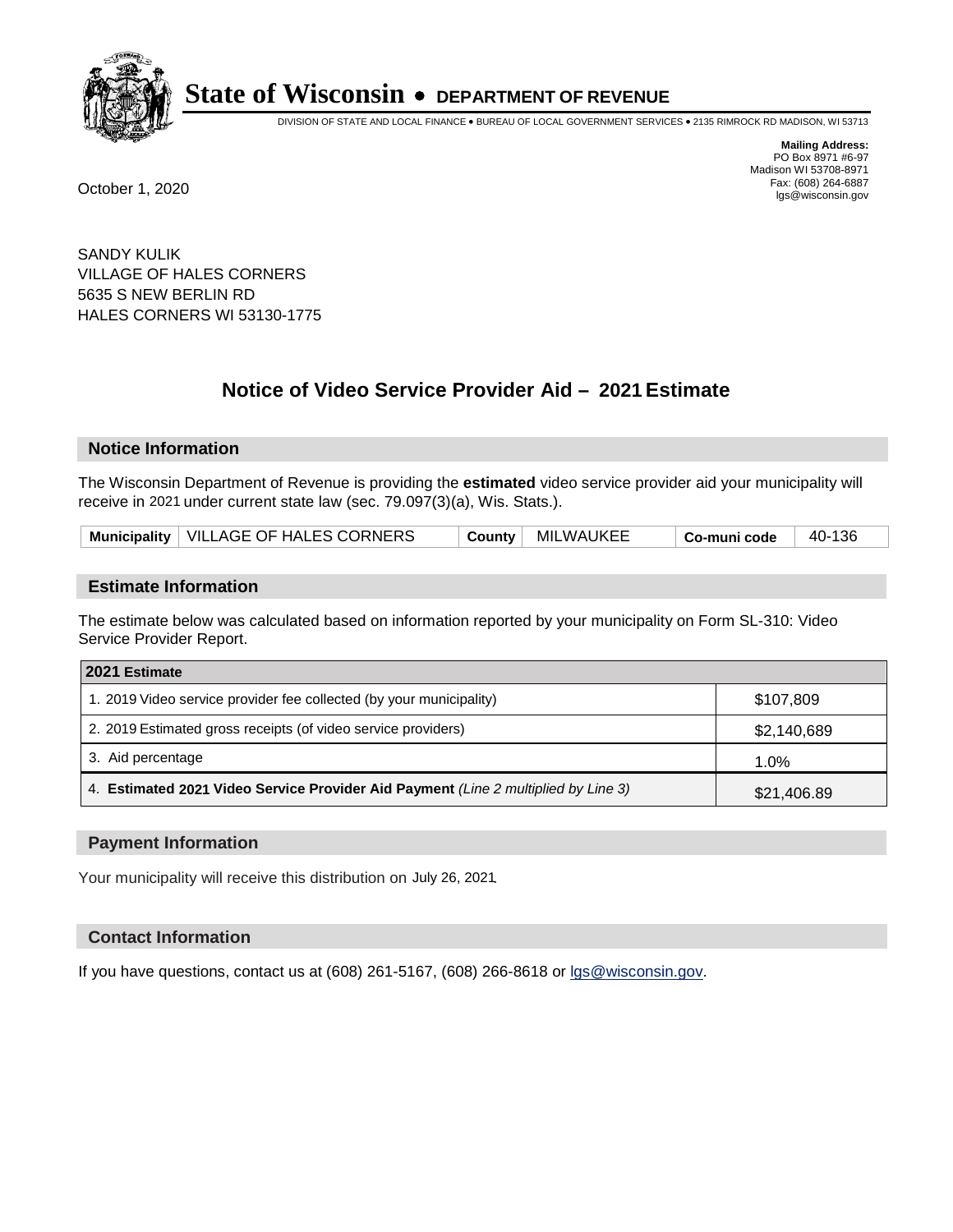

DIVISION OF STATE AND LOCAL FINANCE • BUREAU OF LOCAL GOVERNMENT SERVICES • 2135 RIMROCK RD MADISON, WI 53713

**Mailing Address:** PO Box 8971 #6-97 Madison WI 53708-8971<br>Fax: (608) 264-6887 Fax: (608) 264-6887 October 1, 2020 lgs@wisconsin.gov

TAMMY LABORDE VILLAGE OF RIVER HILLS 7650 N PHEASANT LN RIVER HILLS WI 53217-3012

# **Notice of Video Service Provider Aid - 2021 Estimate**

## **Notice Information**

The Wisconsin Department of Revenue is providing the **estimated** video service provider aid your municipality will receive in 2021 under current state law (sec. 79.097(3)(a), Wis. Stats.).

| Municipality   VILLAGE OF RIVER HILLS | Countv | MILWAUKEE | Co-muni code | 40-176 |
|---------------------------------------|--------|-----------|--------------|--------|
|---------------------------------------|--------|-----------|--------------|--------|

#### **Estimate Information**

The estimate below was calculated based on information reported by your municipality on Form SL-310: Video Service Provider Report.

| 2021 Estimate                                                                      |            |
|------------------------------------------------------------------------------------|------------|
| 1. 2019 Video service provider fee collected (by your municipality)                | \$30,599   |
| 2. 2019 Estimated gross receipts (of video service providers)                      | \$611,988  |
| 3. Aid percentage                                                                  | 1.0%       |
| 4. Estimated 2021 Video Service Provider Aid Payment (Line 2 multiplied by Line 3) | \$6,119.88 |

#### **Payment Information**

Your municipality will receive this distribution on July 26, 2021.

## **Contact Information**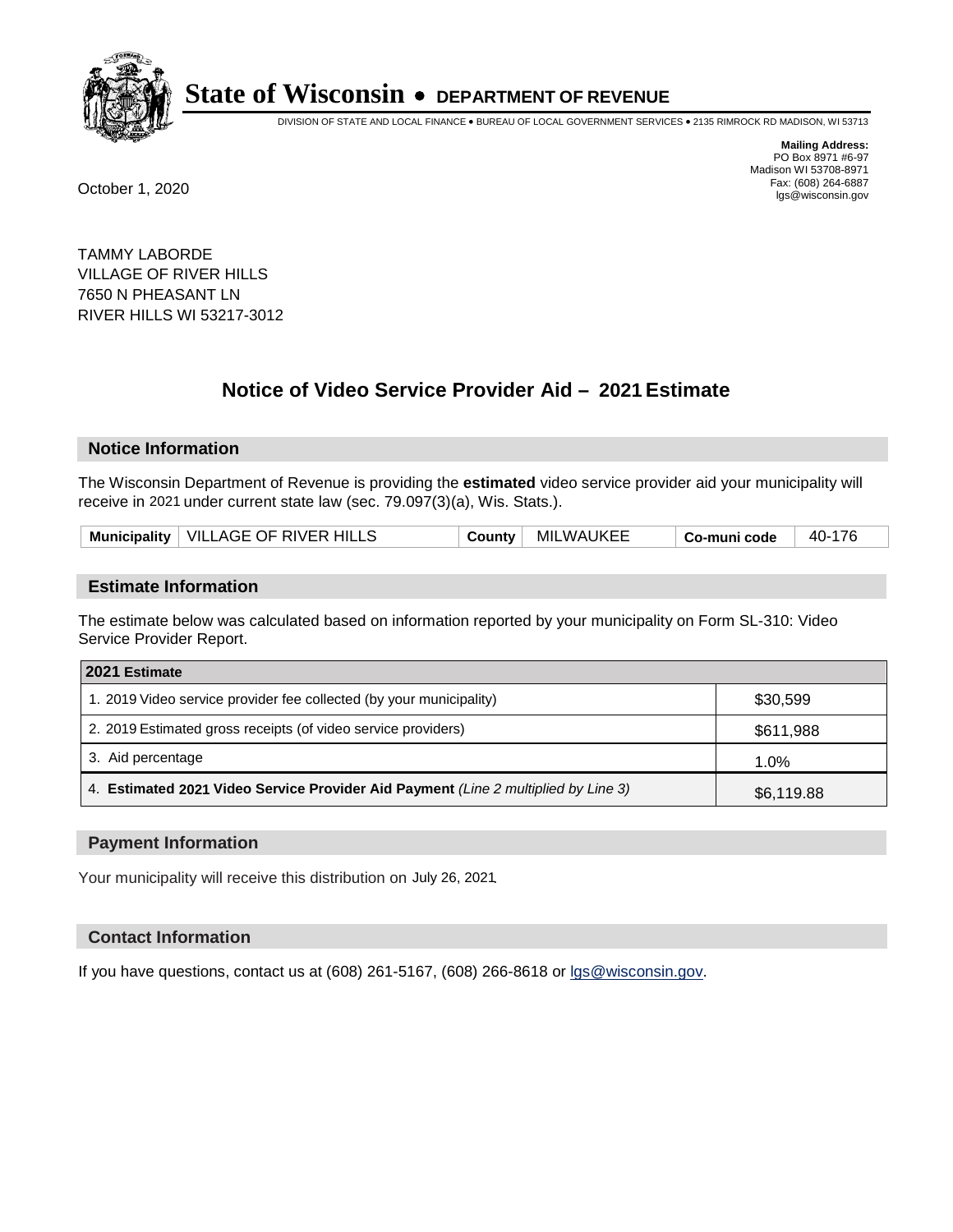

DIVISION OF STATE AND LOCAL FINANCE • BUREAU OF LOCAL GOVERNMENT SERVICES • 2135 RIMROCK RD MADISON, WI 53713

**Mailing Address:** PO Box 8971 #6-97 Madison WI 53708-8971<br>Fax: (608) 264-6887 Fax: (608) 264-6887 October 1, 2020 lgs@wisconsin.gov

SARAH BRUCKMAN VILLAGE OF SHOREWOOD 3930 N MURRAY AVE SHOREWOOD WI 53211-2303

# **Notice of Video Service Provider Aid - 2021 Estimate**

# **Notice Information**

The Wisconsin Department of Revenue is providing the **estimated** video service provider aid your municipality will receive in 2021 under current state law (sec. 79.097(3)(a), Wis. Stats.).

| Municipality   VILLAGE OF SHOREWOOD | County | MILWAUKEE | <b>ˈ Co-muni code</b> | 40-181 |
|-------------------------------------|--------|-----------|-----------------------|--------|
|-------------------------------------|--------|-----------|-----------------------|--------|

#### **Estimate Information**

The estimate below was calculated based on information reported by your municipality on Form SL-310: Video Service Provider Report.

| 2021 Estimate                                                                      |             |
|------------------------------------------------------------------------------------|-------------|
| 1. 2019 Video service provider fee collected (by your municipality)                | \$140.993   |
| 2. 2019 Estimated gross receipts (of video service providers)                      | \$2,819,919 |
| 3. Aid percentage                                                                  | 1.0%        |
| 4. Estimated 2021 Video Service Provider Aid Payment (Line 2 multiplied by Line 3) | \$28,199.19 |

#### **Payment Information**

Your municipality will receive this distribution on July 26, 2021.

## **Contact Information**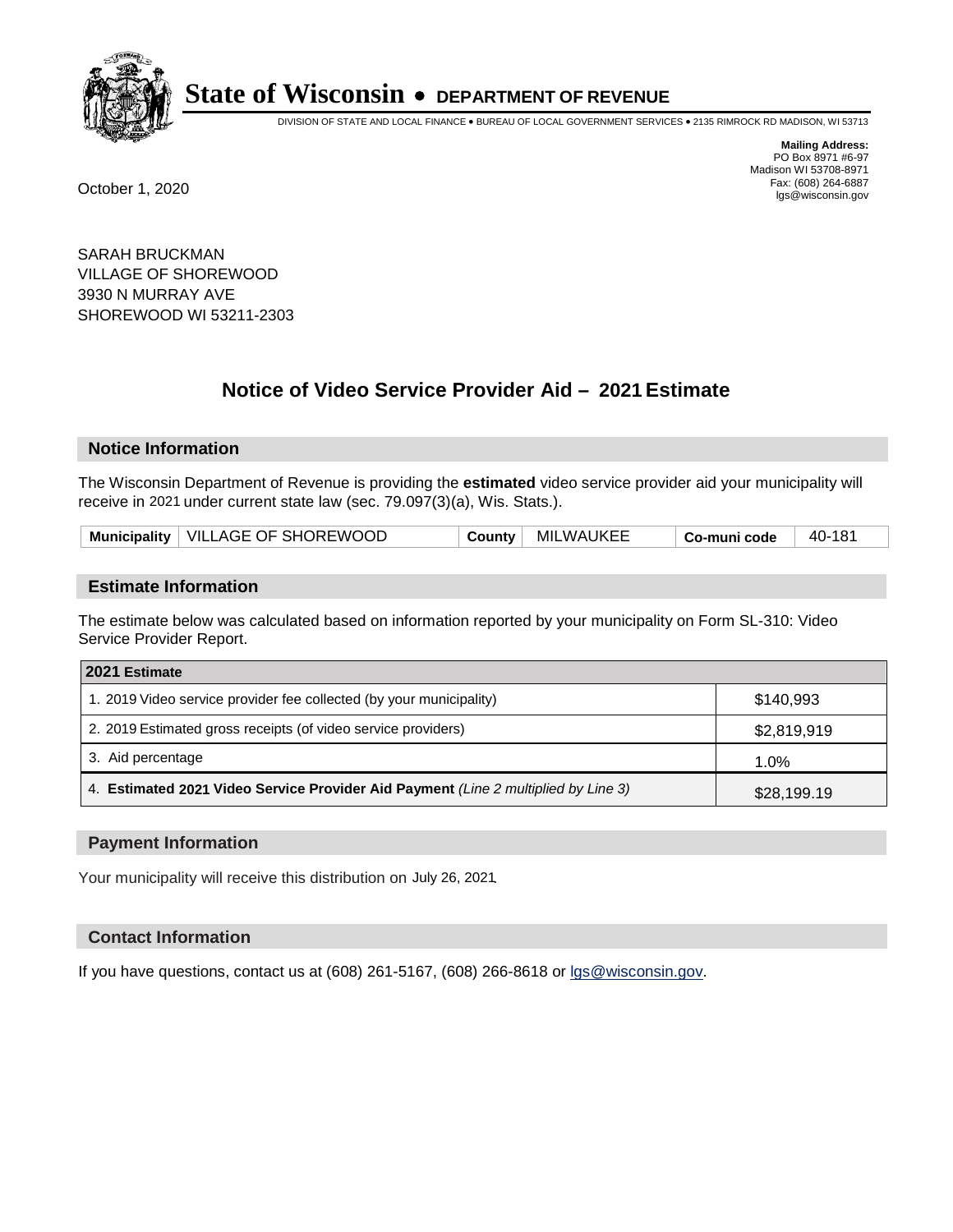

DIVISION OF STATE AND LOCAL FINANCE • BUREAU OF LOCAL GOVERNMENT SERVICES • 2135 RIMROCK RD MADISON, WI 53713

**Mailing Address:** PO Box 8971 #6-97 Madison WI 53708-8971<br>Fax: (608) 264-6887 Fax: (608) 264-6887 October 1, 2020 lgs@wisconsin.gov

SUSAN SCHUPP VILLAGE OF WEST MILWAUKEE 4755 W BELOIT ROAD WEST MILWAUKEE WI 53214-3517

# **Notice of Video Service Provider Aid - 2021 Estimate**

## **Notice Information**

The Wisconsin Department of Revenue is providing the **estimated** video service provider aid your municipality will receive in 2021 under current state law (sec. 79.097(3)(a), Wis. Stats.).

| Municipality   VILLAGE OF WEST MILWAUKEE | County | MILWAUKEE | <b>ˈ Co-muni code</b> | 40-191 |
|------------------------------------------|--------|-----------|-----------------------|--------|
|------------------------------------------|--------|-----------|-----------------------|--------|

#### **Estimate Information**

The estimate below was calculated based on information reported by your municipality on Form SL-310: Video Service Provider Report.

| 2021 Estimate                                                                      |            |
|------------------------------------------------------------------------------------|------------|
| 1. 2019 Video service provider fee collected (by your municipality)                | \$34.825   |
| 2. 2019 Estimated gross receipts (of video service providers)                      | \$696,504  |
| 3. Aid percentage                                                                  | $1.0\%$    |
| 4. Estimated 2021 Video Service Provider Aid Payment (Line 2 multiplied by Line 3) | \$6,965.04 |

#### **Payment Information**

Your municipality will receive this distribution on July 26, 2021.

## **Contact Information**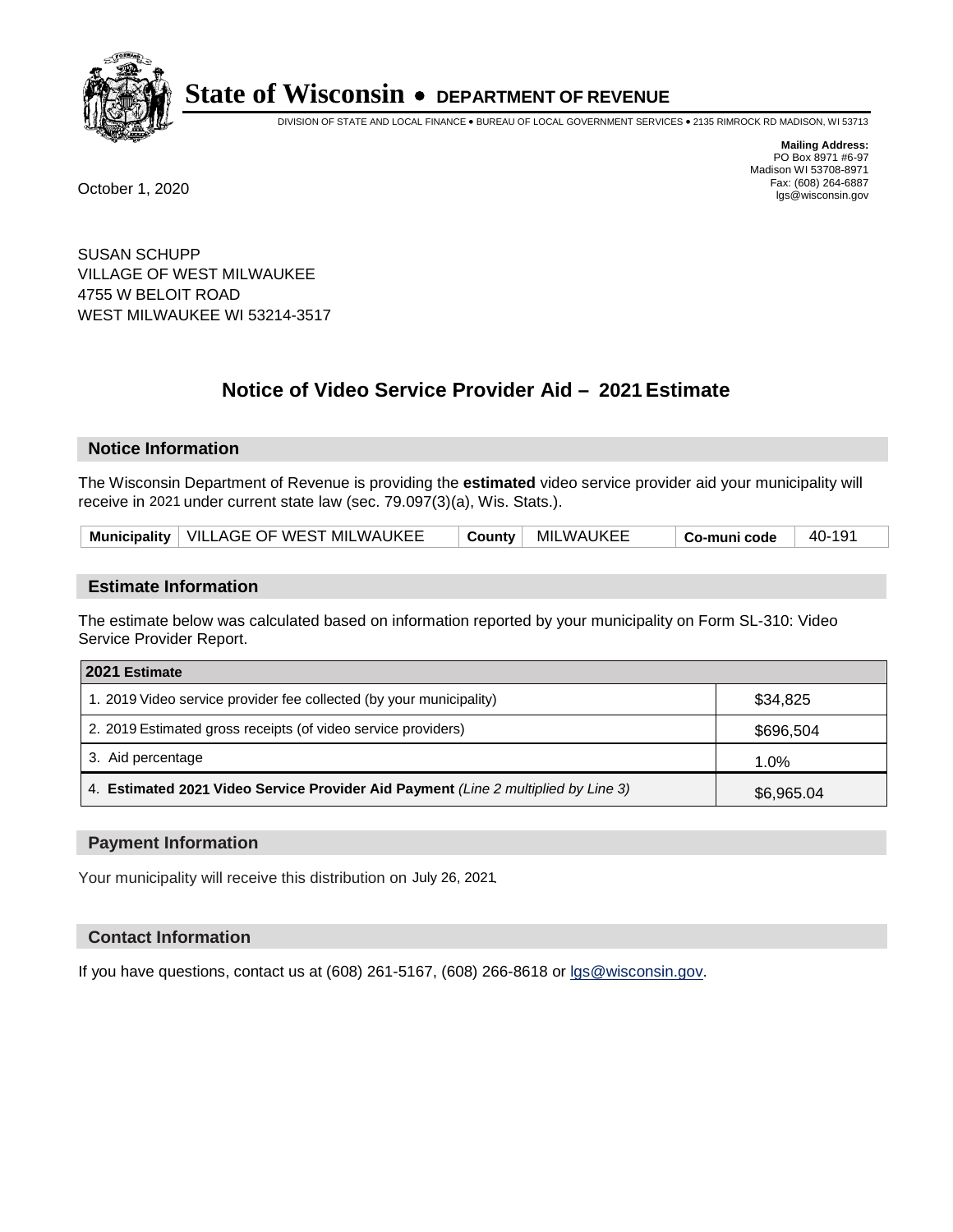

DIVISION OF STATE AND LOCAL FINANCE • BUREAU OF LOCAL GOVERNMENT SERVICES • 2135 RIMROCK RD MADISON, WI 53713

**Mailing Address:** PO Box 8971 #6-97 Madison WI 53708-8971<br>Fax: (608) 264-6887 Fax: (608) 264-6887 October 1, 2020 lgs@wisconsin.gov

JAIMIE KRUEGER VILLAGE OF WHITEFISH BAY 5300 N MARLBOROUGH DR WHITEFISH BAY WI 53217-5344

# **Notice of Video Service Provider Aid - 2021 Estimate**

## **Notice Information**

The Wisconsin Department of Revenue is providing the **estimated** video service provider aid your municipality will receive in 2021 under current state law (sec. 79.097(3)(a), Wis. Stats.).

| Municipality   VILLAGE OF WHITEFISH BAY | <b>County</b> | MILWAUKEE | Co-muni code | 40-192 |
|-----------------------------------------|---------------|-----------|--------------|--------|
|-----------------------------------------|---------------|-----------|--------------|--------|

#### **Estimate Information**

The estimate below was calculated based on information reported by your municipality on Form SL-310: Video Service Provider Report.

| 2021 Estimate                                                                      |             |
|------------------------------------------------------------------------------------|-------------|
| 1. 2019 Video service provider fee collected (by your municipality)                | \$185.891   |
| 2. 2019 Estimated gross receipts (of video service providers)                      | \$3,717,803 |
| 3. Aid percentage                                                                  | 1.0%        |
| 4. Estimated 2021 Video Service Provider Aid Payment (Line 2 multiplied by Line 3) | \$37,178.03 |

#### **Payment Information**

Your municipality will receive this distribution on July 26, 2021.

## **Contact Information**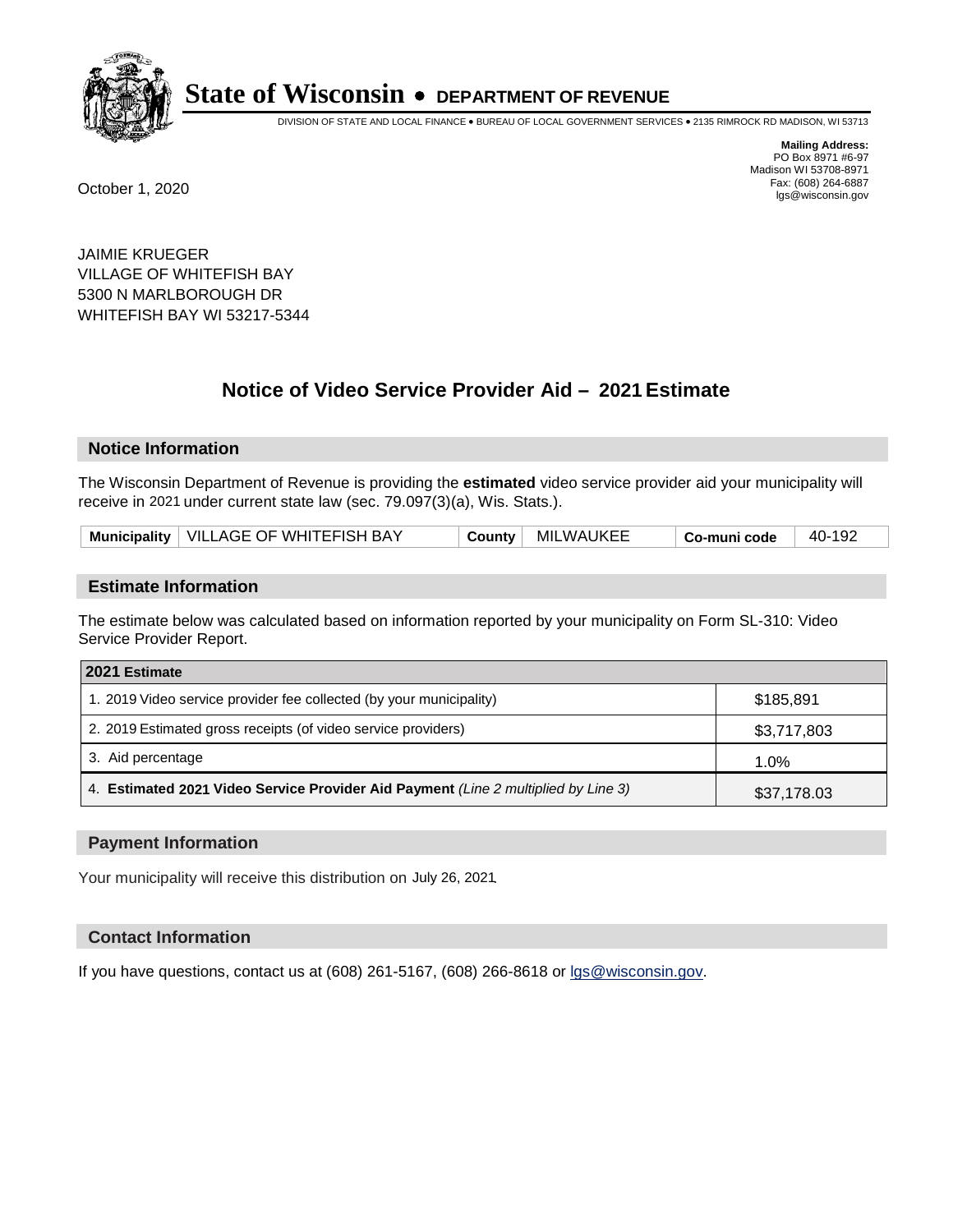

DIVISION OF STATE AND LOCAL FINANCE • BUREAU OF LOCAL GOVERNMENT SERVICES • 2135 RIMROCK RD MADISON, WI 53713

**Mailing Address:** PO Box 8971 #6-97 Madison WI 53708-8971<br>Fax: (608) 264-6887 Fax: (608) 264-6887 October 1, 2020 lgs@wisconsin.gov

DENNIS BRODERICK CITY OF CUDAHY PO BOX 100510 CUDAHY WI 53110-0510

# **Notice of Video Service Provider Aid - 2021 Estimate**

## **Notice Information**

The Wisconsin Department of Revenue is providing the **estimated** video service provider aid your municipality will receive in 2021 under current state law (sec. 79.097(3)(a), Wis. Stats.).

|--|

#### **Estimate Information**

The estimate below was calculated based on information reported by your municipality on Form SL-310: Video Service Provider Report.

| 2021 Estimate                                                                      |             |
|------------------------------------------------------------------------------------|-------------|
| 1. 2019 Video service provider fee collected (by your municipality)                | \$215.949   |
| 2. 2019 Estimated gross receipts (of video service providers)                      | \$4,299,009 |
| 3. Aid percentage                                                                  | 1.0%        |
| 4. Estimated 2021 Video Service Provider Aid Payment (Line 2 multiplied by Line 3) | \$42,990.09 |

#### **Payment Information**

Your municipality will receive this distribution on July 26, 2021.

## **Contact Information**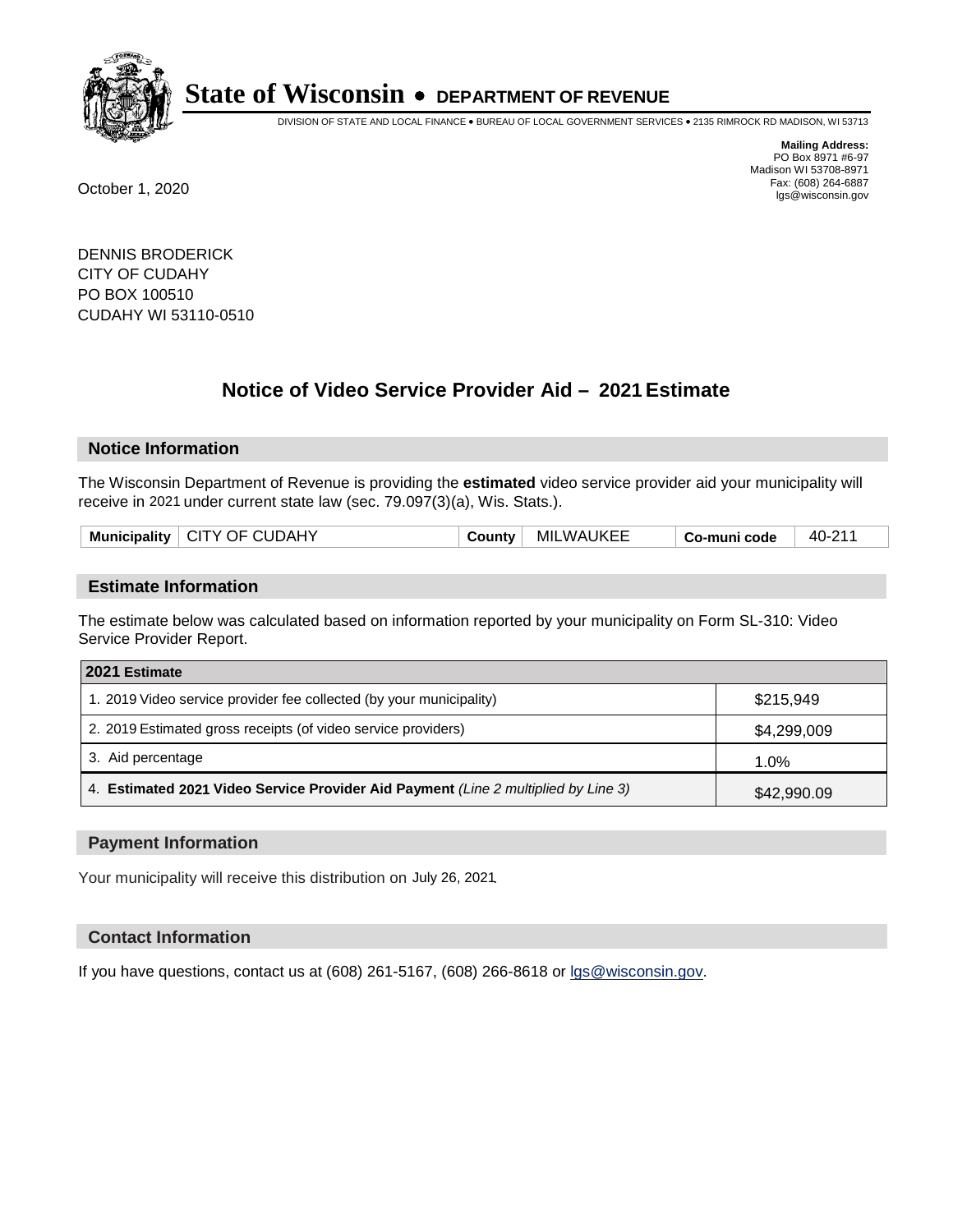

DIVISION OF STATE AND LOCAL FINANCE • BUREAU OF LOCAL GOVERNMENT SERVICES • 2135 RIMROCK RD MADISON, WI 53713

**Mailing Address:** PO Box 8971 #6-97 Madison WI 53708-8971<br>Fax: (608) 264-6887 Fax: (608) 264-6887 October 1, 2020 lgs@wisconsin.gov

SANDRA WESOLOWSKI CITY OF FRANKLIN 9229 W LOOMIS RD FRANKLIN WI 53132-9630

# **Notice of Video Service Provider Aid - 2021 Estimate**

## **Notice Information**

The Wisconsin Department of Revenue is providing the **estimated** video service provider aid your municipality will receive in 2021 under current state law (sec. 79.097(3)(a), Wis. Stats.).

| Municipality   CITY OF FRANKLIN | ∵ountvٽ | <b>MILWAUKEE</b> | Co-muni code | 40-226 |
|---------------------------------|---------|------------------|--------------|--------|
|                                 |         |                  |              |        |

#### **Estimate Information**

The estimate below was calculated based on information reported by your municipality on Form SL-310: Video Service Provider Report.

| 2021 Estimate                                                                      |             |  |  |  |
|------------------------------------------------------------------------------------|-------------|--|--|--|
| 1. 2019 Video service provider fee collected (by your municipality)                | \$492.579   |  |  |  |
| 2. 2019 Estimated gross receipts (of video service providers)                      | \$9,851,586 |  |  |  |
| 3. Aid percentage                                                                  | 1.0%        |  |  |  |
| 4. Estimated 2021 Video Service Provider Aid Payment (Line 2 multiplied by Line 3) | \$98,515.86 |  |  |  |

#### **Payment Information**

Your municipality will receive this distribution on July 26, 2021.

## **Contact Information**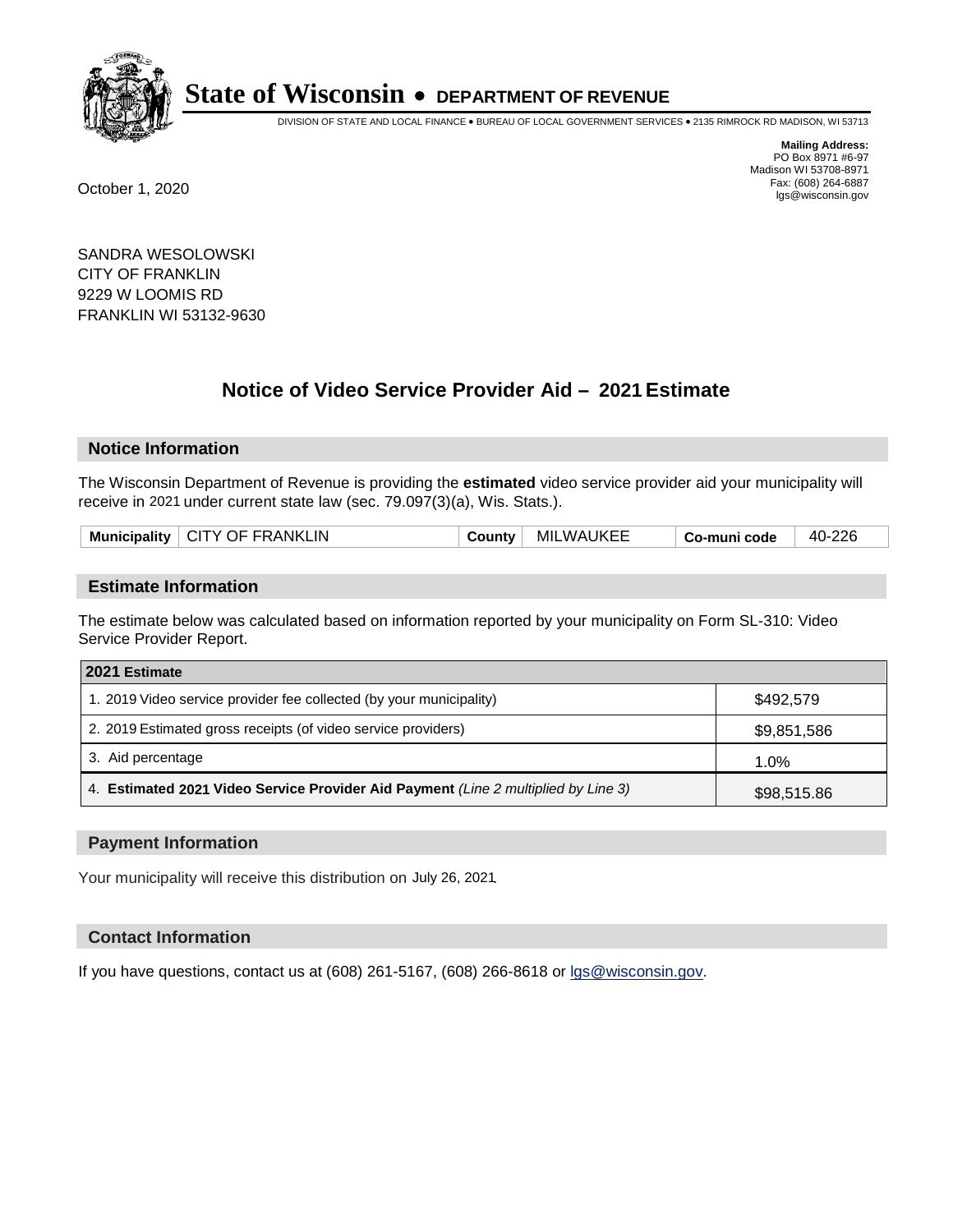

DIVISION OF STATE AND LOCAL FINANCE • BUREAU OF LOCAL GOVERNMENT SERVICES • 2135 RIMROCK RD MADISON, WI 53713

**Mailing Address:** PO Box 8971 #6-97 Madison WI 53708-8971<br>Fax: (608) 264-6887 Fax: (608) 264-6887 October 1, 2020 lgs@wisconsin.gov

MEGAN HUMITZ CITY OF GLENDALE 5909 N MILWAUKEE RIVER PKWY GLENDALE WI 53209

# **Notice of Video Service Provider Aid - 2021 Estimate**

## **Notice Information**

The Wisconsin Department of Revenue is providing the **estimated** video service provider aid your municipality will receive in 2021 under current state law (sec. 79.097(3)(a), Wis. Stats.).

|--|

#### **Estimate Information**

The estimate below was calculated based on information reported by your municipality on Form SL-310: Video Service Provider Report.

| 2021 Estimate                                                                      |             |  |  |  |
|------------------------------------------------------------------------------------|-------------|--|--|--|
| 1. 2019 Video service provider fee collected (by your municipality)                | \$187.355   |  |  |  |
| 2. 2019 Estimated gross receipts (of video service providers)                      | \$3,747,110 |  |  |  |
| 3. Aid percentage                                                                  | 1.0%        |  |  |  |
| 4. Estimated 2021 Video Service Provider Aid Payment (Line 2 multiplied by Line 3) | \$37,471.10 |  |  |  |

#### **Payment Information**

Your municipality will receive this distribution on July 26, 2021.

## **Contact Information**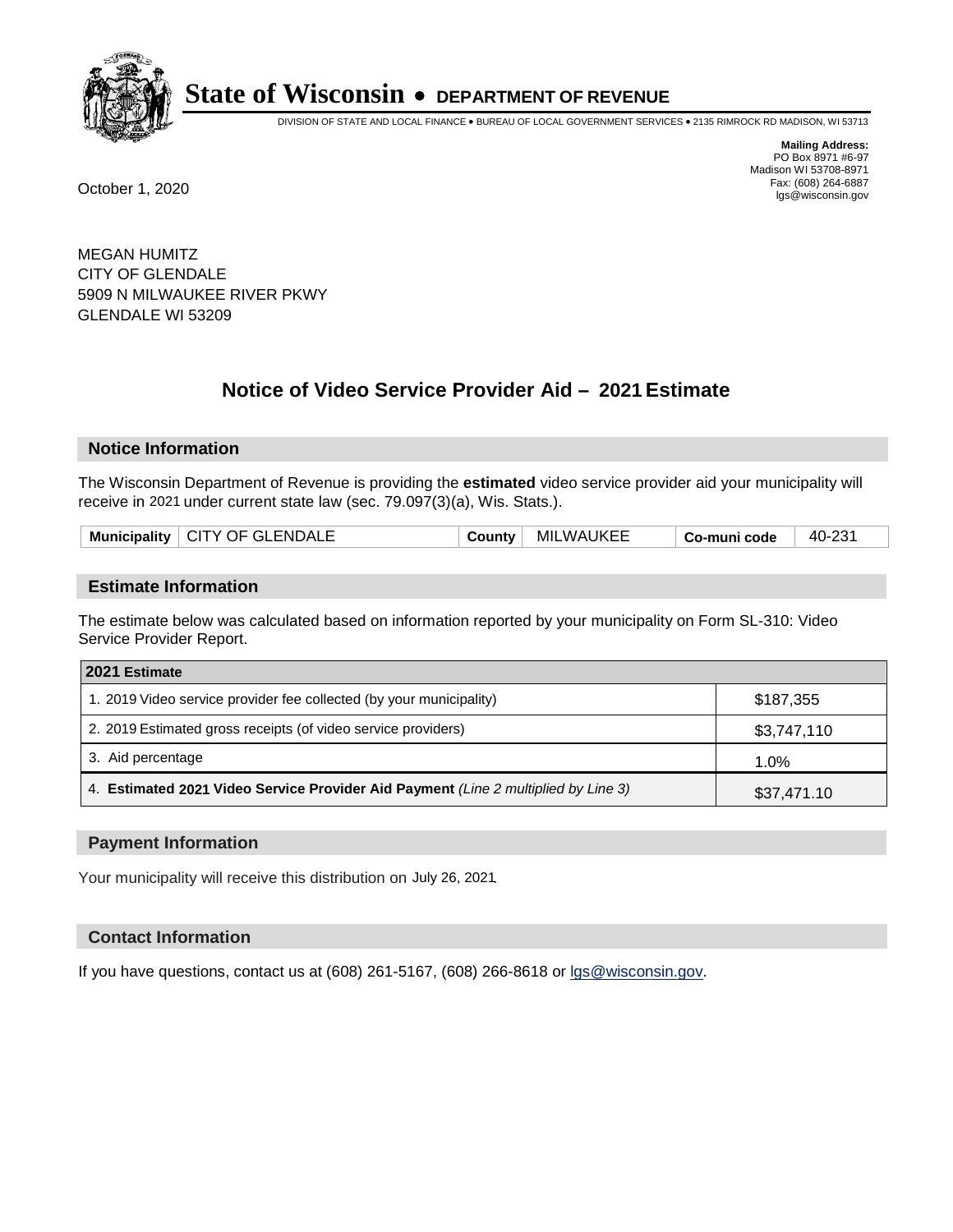

DIVISION OF STATE AND LOCAL FINANCE • BUREAU OF LOCAL GOVERNMENT SERVICES • 2135 RIMROCK RD MADISON, WI 53713

**Mailing Address:** PO Box 8971 #6-97 Madison WI 53708-8971<br>Fax: (608) 264-6887 Fax: (608) 264-6887 October 1, 2020 lgs@wisconsin.gov

JENNIFER GOERGEN CITY OF GREENFIELD 7325 W FOREST HOME AVE RM 102 GREENFIELD WI 53220-3356

# **Notice of Video Service Provider Aid - 2021 Estimate**

## **Notice Information**

The Wisconsin Department of Revenue is providing the **estimated** video service provider aid your municipality will receive in 2021 under current state law (sec. 79.097(3)(a), Wis. Stats.).

| Municipality   CITY OF GREENFIELD | Countv ˈ | MILWAUKEE | Co-muni code | 40-236 |
|-----------------------------------|----------|-----------|--------------|--------|
|-----------------------------------|----------|-----------|--------------|--------|

#### **Estimate Information**

The estimate below was calculated based on information reported by your municipality on Form SL-310: Video Service Provider Report.

| 2021 Estimate                                                                      |              |  |  |  |
|------------------------------------------------------------------------------------|--------------|--|--|--|
| 1. 2019 Video service provider fee collected (by your municipality)                | \$508,970    |  |  |  |
| 2. 2019 Estimated gross receipts (of video service providers)                      | \$10,179,399 |  |  |  |
| 3. Aid percentage                                                                  | $1.0\%$      |  |  |  |
| 4. Estimated 2021 Video Service Provider Aid Payment (Line 2 multiplied by Line 3) | \$101,793.99 |  |  |  |

#### **Payment Information**

Your municipality will receive this distribution on July 26, 2021.

## **Contact Information**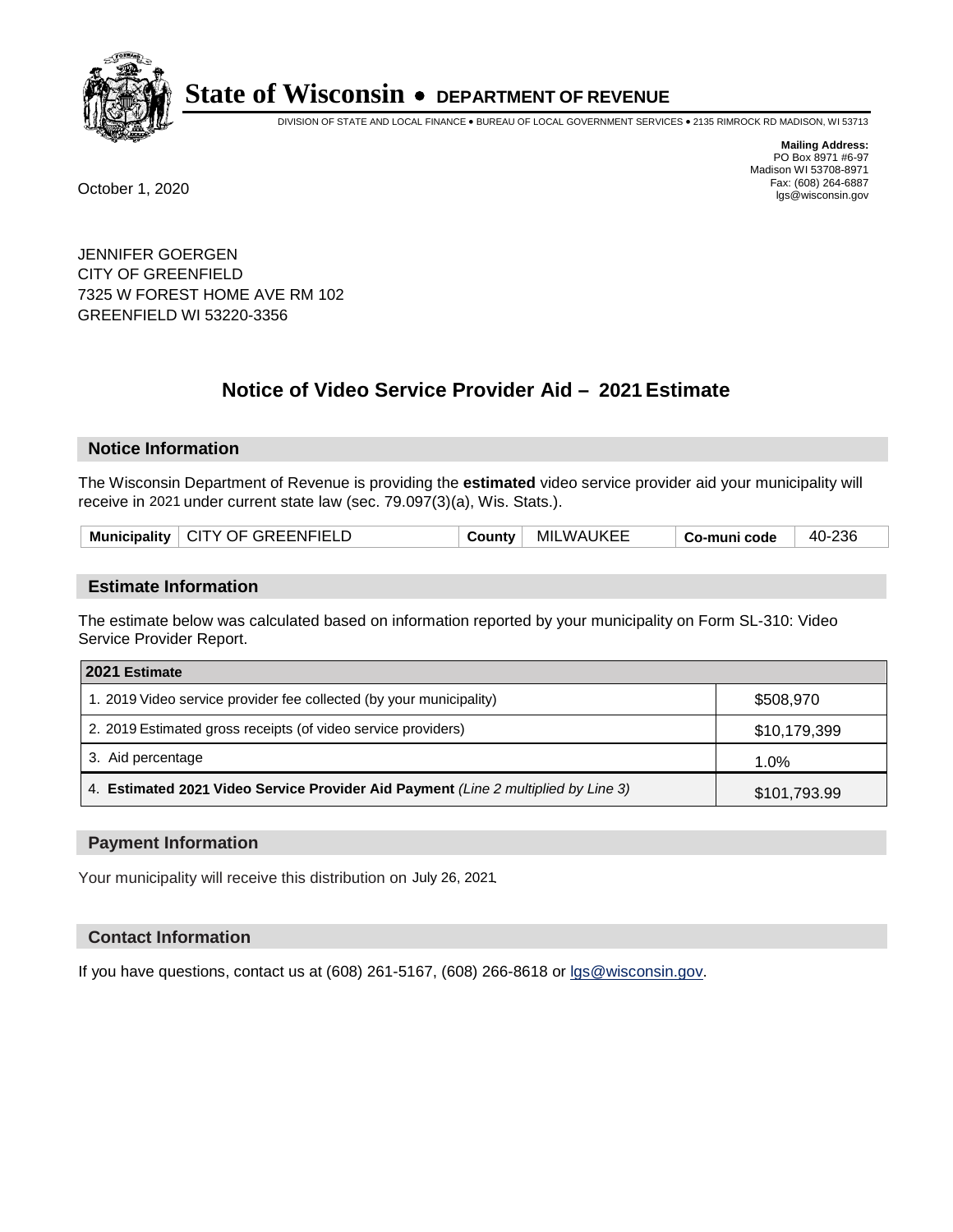

DIVISION OF STATE AND LOCAL FINANCE • BUREAU OF LOCAL GOVERNMENT SERVICES • 2135 RIMROCK RD MADISON, WI 53713

**Mailing Address:** PO Box 8971 #6-97 Madison WI 53708-8971<br>Fax: (608) 264-6887 Fax: (608) 264-6887 October 1, 2020 lgs@wisconsin.gov

JAMES OWCZARSKI CITY OF MILWAUKEE 200 E WELLS ST RM #205 MILWAUKEE WI 53202-3515

# **Notice of Video Service Provider Aid - 2021 Estimate**

## **Notice Information**

The Wisconsin Department of Revenue is providing the **estimated** video service provider aid your municipality will receive in 2021 under current state law (sec. 79.097(3)(a), Wis. Stats.).

| $\parallel$ CITY OF MILWAUKEE<br><b>MILWAUKEE</b><br>40-25<br><b>Municipality</b><br>∵ountvٽ<br>Co-muni code |  |
|--------------------------------------------------------------------------------------------------------------|--|
|--------------------------------------------------------------------------------------------------------------|--|

#### **Estimate Information**

The estimate below was calculated based on information reported by your municipality on Form SL-310: Video Service Provider Report.

| 2021 Estimate                                                                      |              |  |  |  |
|------------------------------------------------------------------------------------|--------------|--|--|--|
| 1. 2019 Video service provider fee collected (by your municipality)                | \$4,601,134  |  |  |  |
| 2. 2019 Estimated gross receipts (of video service providers)                      | \$92,022,711 |  |  |  |
| 3. Aid percentage                                                                  | 1.0%         |  |  |  |
| 4. Estimated 2021 Video Service Provider Aid Payment (Line 2 multiplied by Line 3) | \$920,227.11 |  |  |  |

#### **Payment Information**

Your municipality will receive this distribution on July 26, 2021.

## **Contact Information**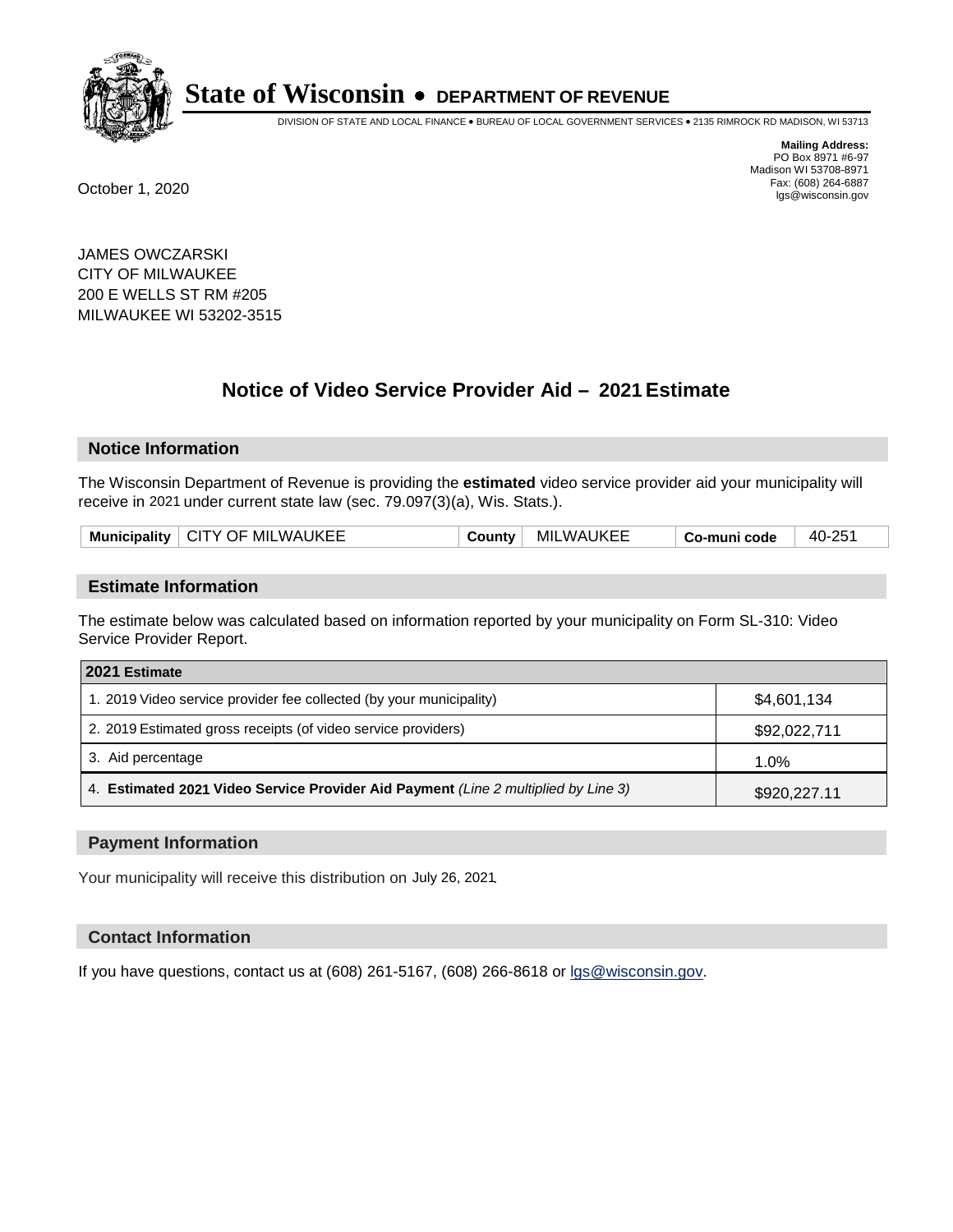

DIVISION OF STATE AND LOCAL FINANCE • BUREAU OF LOCAL GOVERNMENT SERVICES • 2135 RIMROCK RD MADISON, WI 53713

**Mailing Address:** PO Box 8971 #6-97 Madison WI 53708-8971<br>Fax: (608) 264-6887 Fax: (608) 264-6887 October 1, 2020 lgs@wisconsin.gov

CATHERINE ROESKE CITY OF OAK CREEK 8040 S 6TH STREET OAK CREEK WI 53154

# **Notice of Video Service Provider Aid - 2021 Estimate**

## **Notice Information**

The Wisconsin Department of Revenue is providing the **estimated** video service provider aid your municipality will receive in 2021 under current state law (sec. 79.097(3)(a), Wis. Stats.).

| Municipality   CITY OF OAK CREEK | <b>County</b> | MILWAUKEE | Co-muni code | 40-265 |
|----------------------------------|---------------|-----------|--------------|--------|
|----------------------------------|---------------|-----------|--------------|--------|

#### **Estimate Information**

The estimate below was calculated based on information reported by your municipality on Form SL-310: Video Service Provider Report.

| 2021 Estimate                                                                      |             |  |  |  |
|------------------------------------------------------------------------------------|-------------|--|--|--|
| 1. 2019 Video service provider fee collected (by your municipality)                | \$435,352   |  |  |  |
| 2. 2019 Estimated gross receipts (of video service providers)                      | \$8,707,034 |  |  |  |
| 3. Aid percentage                                                                  | 1.0%        |  |  |  |
| 4. Estimated 2021 Video Service Provider Aid Payment (Line 2 multiplied by Line 3) | \$87,070.34 |  |  |  |

#### **Payment Information**

Your municipality will receive this distribution on July 26, 2021.

## **Contact Information**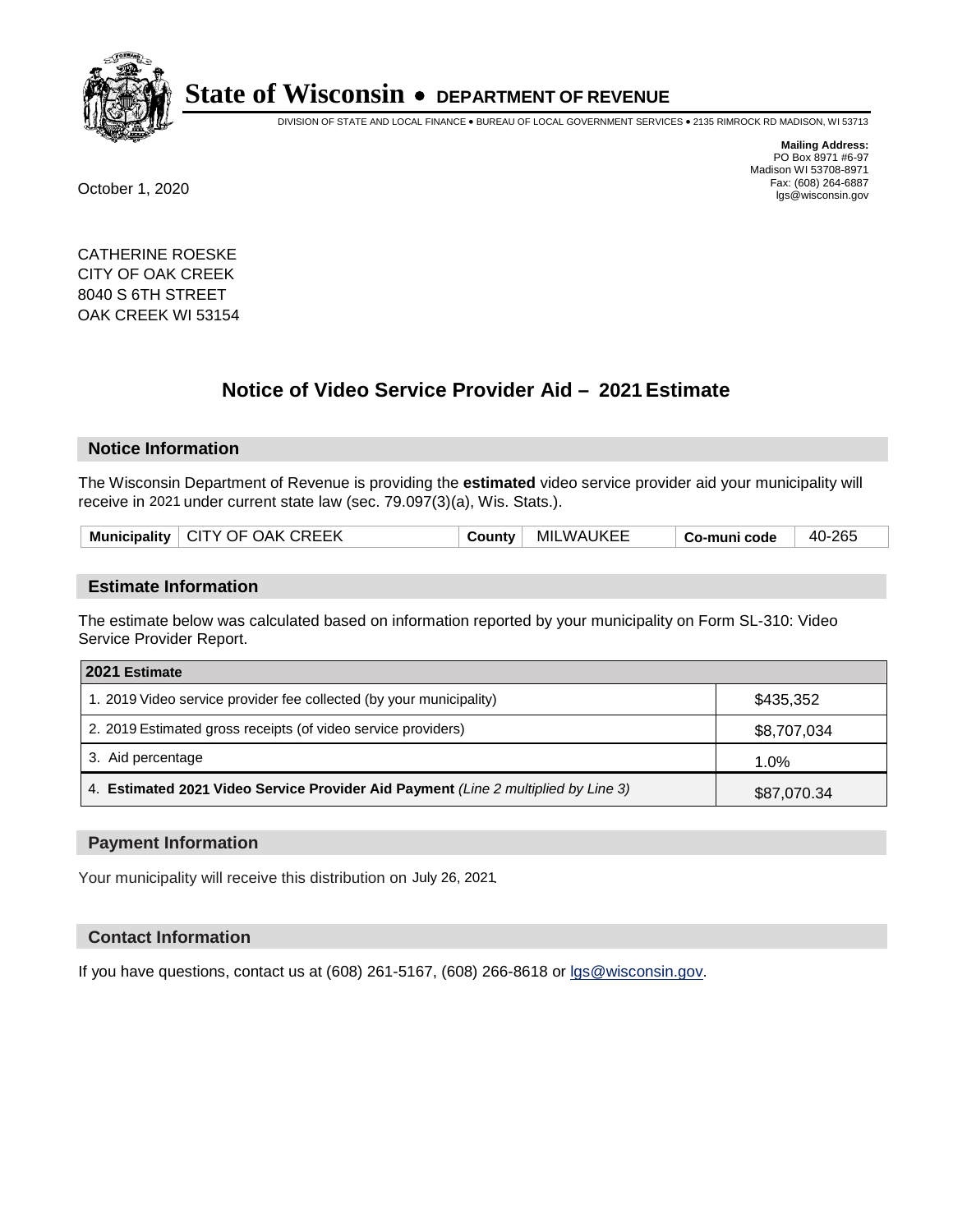

DIVISION OF STATE AND LOCAL FINANCE • BUREAU OF LOCAL GOVERNMENT SERVICES • 2135 RIMROCK RD MADISON, WI 53713

**Mailing Address:** PO Box 8971 #6-97 Madison WI 53708-8971<br>Fax: (608) 264-6887 Fax: (608) 264-6887 October 1, 2020 lgs@wisconsin.gov

ANNE UECKER CITY OF SAINT FRANCIS 3400 EAST HOWARD AVENUE SAINT FRANCIS WI 53235

# **Notice of Video Service Provider Aid - 2021 Estimate**

## **Notice Information**

The Wisconsin Department of Revenue is providing the **estimated** video service provider aid your municipality will receive in 2021 under current state law (sec. 79.097(3)(a), Wis. Stats.).

| Municipality   CITY OF SAINT FRANCIS | County | MILWAUKEE | Co-muni code | 40-281 |
|--------------------------------------|--------|-----------|--------------|--------|
|--------------------------------------|--------|-----------|--------------|--------|

#### **Estimate Information**

The estimate below was calculated based on information reported by your municipality on Form SL-310: Video Service Provider Report.

| 2021 Estimate                                                                      |             |  |  |  |
|------------------------------------------------------------------------------------|-------------|--|--|--|
| 1. 2019 Video service provider fee collected (by your municipality)                | \$116,172   |  |  |  |
| 2. 2019 Estimated gross receipts (of video service providers)                      | \$2,323,357 |  |  |  |
| 3. Aid percentage                                                                  | 1.0%        |  |  |  |
| 4. Estimated 2021 Video Service Provider Aid Payment (Line 2 multiplied by Line 3) | \$23,233.57 |  |  |  |

#### **Payment Information**

Your municipality will receive this distribution on July 26, 2021.

## **Contact Information**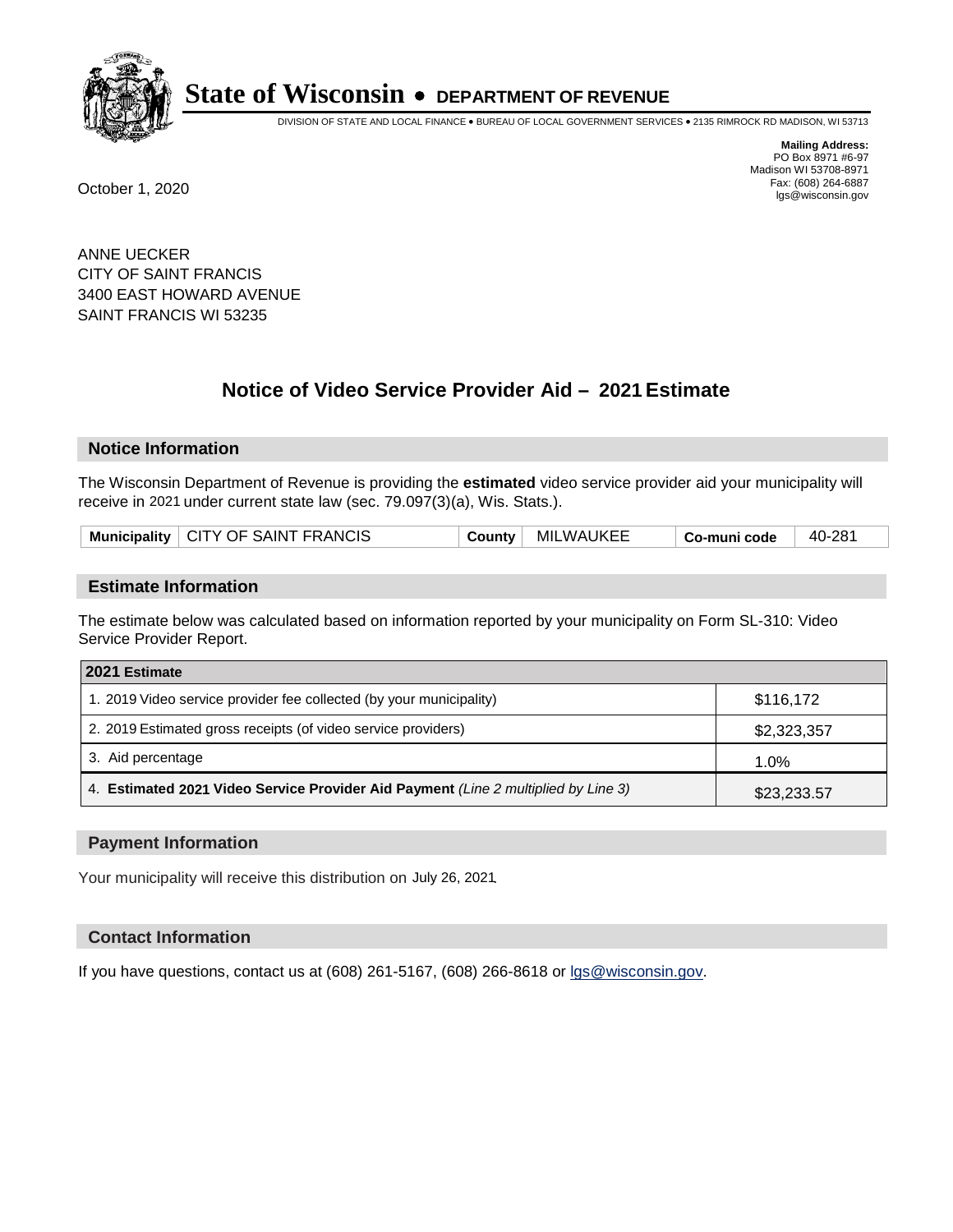

DIVISION OF STATE AND LOCAL FINANCE • BUREAU OF LOCAL GOVERNMENT SERVICES • 2135 RIMROCK RD MADISON, WI 53713

**Mailing Address:** PO Box 8971 #6-97 Madison WI 53708-8971<br>Fax: (608) 264-6887 Fax: (608) 264-6887 October 1, 2020 lgs@wisconsin.gov

KAREN KASTENSON CITY OF SOUTH MILWAUKEE 2424 15TH AVE SO MILWAUKEE WI 53172-2410

# **Notice of Video Service Provider Aid - 2021 Estimate**

## **Notice Information**

The Wisconsin Department of Revenue is providing the **estimated** video service provider aid your municipality will receive in 2021 under current state law (sec. 79.097(3)(a), Wis. Stats.).

| Municipality   CITY OF SOUTH MILWAUKEE | <b>County</b> | MILWAUKEE | Co-muni code | 40-282 |
|----------------------------------------|---------------|-----------|--------------|--------|
|----------------------------------------|---------------|-----------|--------------|--------|

#### **Estimate Information**

The estimate below was calculated based on information reported by your municipality on Form SL-310: Video Service Provider Report.

| 2021 Estimate                                                                      |             |
|------------------------------------------------------------------------------------|-------------|
| 1. 2019 Video service provider fee collected (by your municipality)                | \$246,036   |
| 2. 2019 Estimated gross receipts (of video service providers)                      | \$4,920,727 |
| 3. Aid percentage                                                                  | 1.0%        |
| 4. Estimated 2021 Video Service Provider Aid Payment (Line 2 multiplied by Line 3) | \$49,207.27 |

#### **Payment Information**

Your municipality will receive this distribution on July 26, 2021.

## **Contact Information**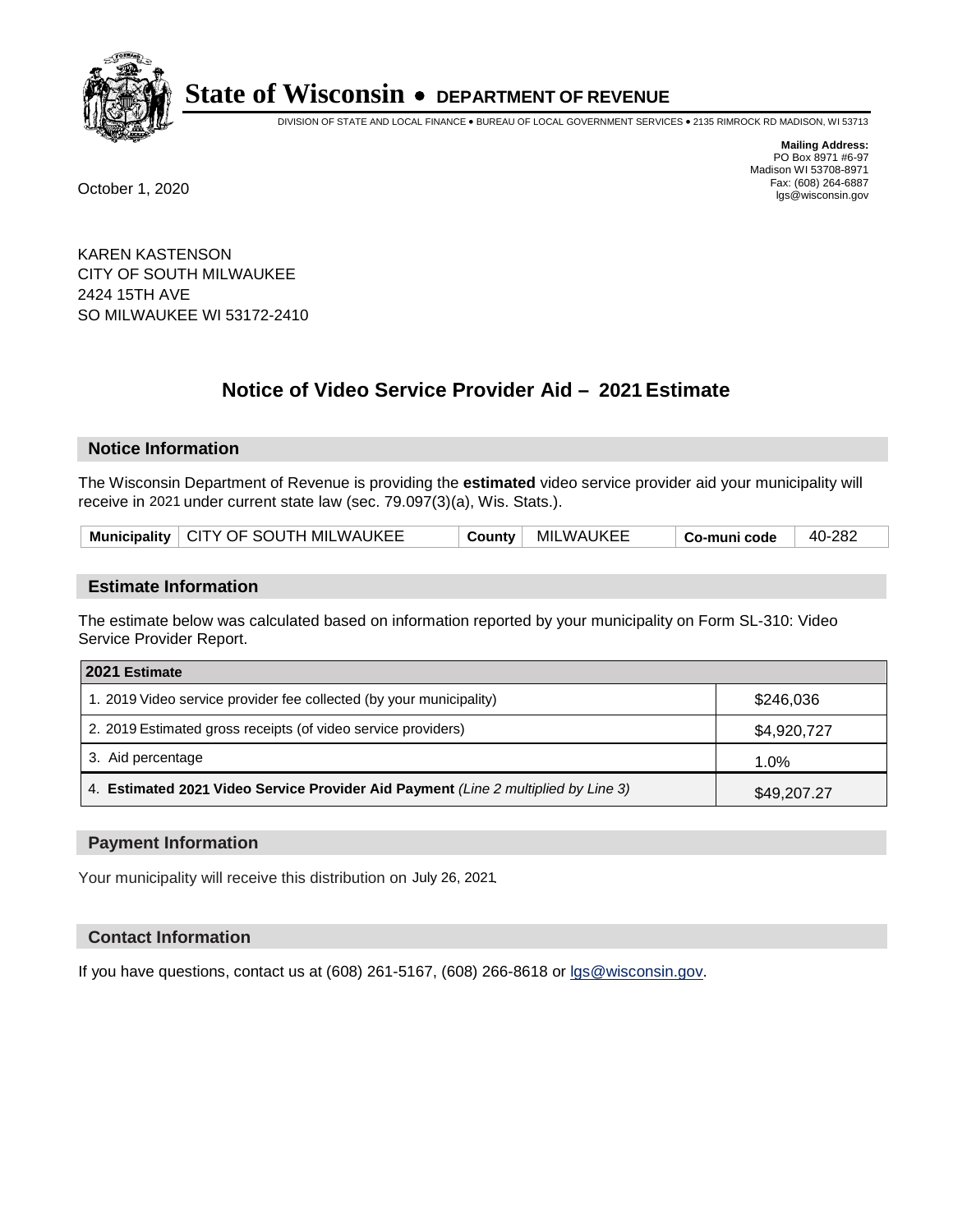

DIVISION OF STATE AND LOCAL FINANCE • BUREAU OF LOCAL GOVERNMENT SERVICES • 2135 RIMROCK RD MADISON, WI 53713

**Mailing Address:** PO Box 8971 #6-97 Madison WI 53708-8971<br>Fax: (608) 264-6887 Fax: (608) 264-6887 October 1, 2020 lgs@wisconsin.gov

MELANIE KOLLMANSBERGER CITY OF WAUWATOSA 7725 W NORTH AVE WAUWATOSA WI 53213-1720

# **Notice of Video Service Provider Aid - 2021 Estimate**

# **Notice Information**

The Wisconsin Department of Revenue is providing the **estimated** video service provider aid your municipality will receive in 2021 under current state law (sec. 79.097(3)(a), Wis. Stats.).

| Municipality   CITY OF WAUWATOSA<br><b>MILWAUKEE</b><br>County | 40-291<br>Co-muni code |
|----------------------------------------------------------------|------------------------|
|----------------------------------------------------------------|------------------------|

## **Estimate Information**

The estimate below was calculated based on information reported by your municipality on Form SL-310: Video Service Provider Report.

| 2021 Estimate                                                                      |              |
|------------------------------------------------------------------------------------|--------------|
| 1. 2019 Video service provider fee collected (by your municipality)                | \$557.948    |
| 2. 2019 Estimated gross receipts (of video service providers)                      | \$11,180,492 |
| 3. Aid percentage                                                                  | $1.0\%$      |
| 4. Estimated 2021 Video Service Provider Aid Payment (Line 2 multiplied by Line 3) | \$111,804.92 |

## **Payment Information**

Your municipality will receive this distribution on July 26, 2021.

## **Contact Information**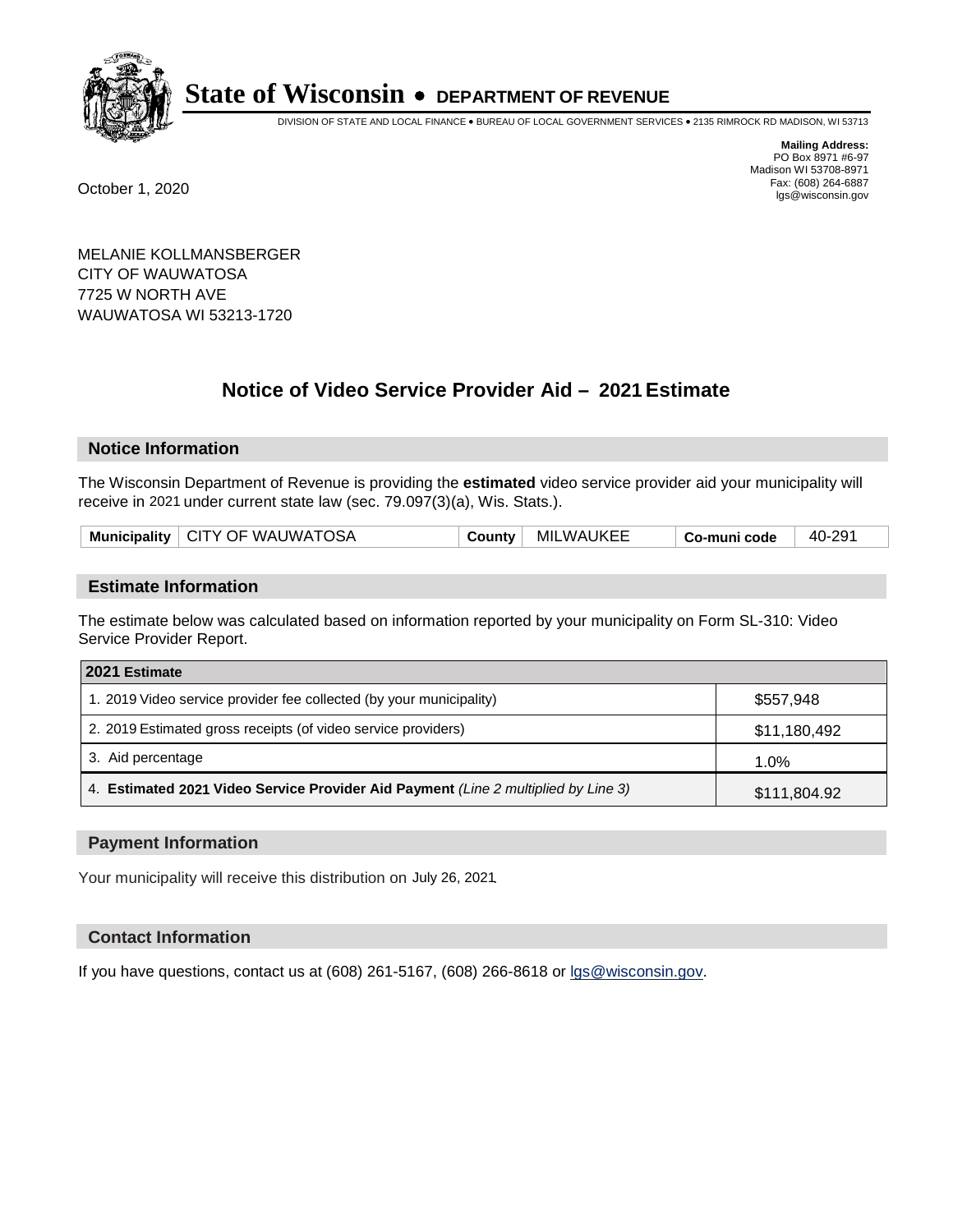

DIVISION OF STATE AND LOCAL FINANCE • BUREAU OF LOCAL GOVERNMENT SERVICES • 2135 RIMROCK RD MADISON, WI 53713

**Mailing Address:** PO Box 8971 #6-97 Madison WI 53708-8971<br>Fax: (608) 264-6887 Fax: (608) 264-6887 October 1, 2020 lgs@wisconsin.gov

REBECCA GRILL CITY OF WEST ALLIS 7525 W GREENFIELD AVENUE WEST ALLIS WI 53214

# **Notice of Video Service Provider Aid - 2021 Estimate**

## **Notice Information**

The Wisconsin Department of Revenue is providing the **estimated** video service provider aid your municipality will receive in 2021 under current state law (sec. 79.097(3)(a), Wis. Stats.).

|--|

#### **Estimate Information**

The estimate below was calculated based on information reported by your municipality on Form SL-310: Video Service Provider Report.

| 2021 Estimate                                                                      |              |  |
|------------------------------------------------------------------------------------|--------------|--|
| 1. 2019 Video service provider fee collected (by your municipality)                | \$635,507    |  |
| 2. 2019 Estimated gross receipts (of video service providers)                      | \$12,710,146 |  |
| 3. Aid percentage                                                                  | 1.0%         |  |
| 4. Estimated 2021 Video Service Provider Aid Payment (Line 2 multiplied by Line 3) | \$127,101.46 |  |

#### **Payment Information**

Your municipality will receive this distribution on July 26, 2021.

## **Contact Information**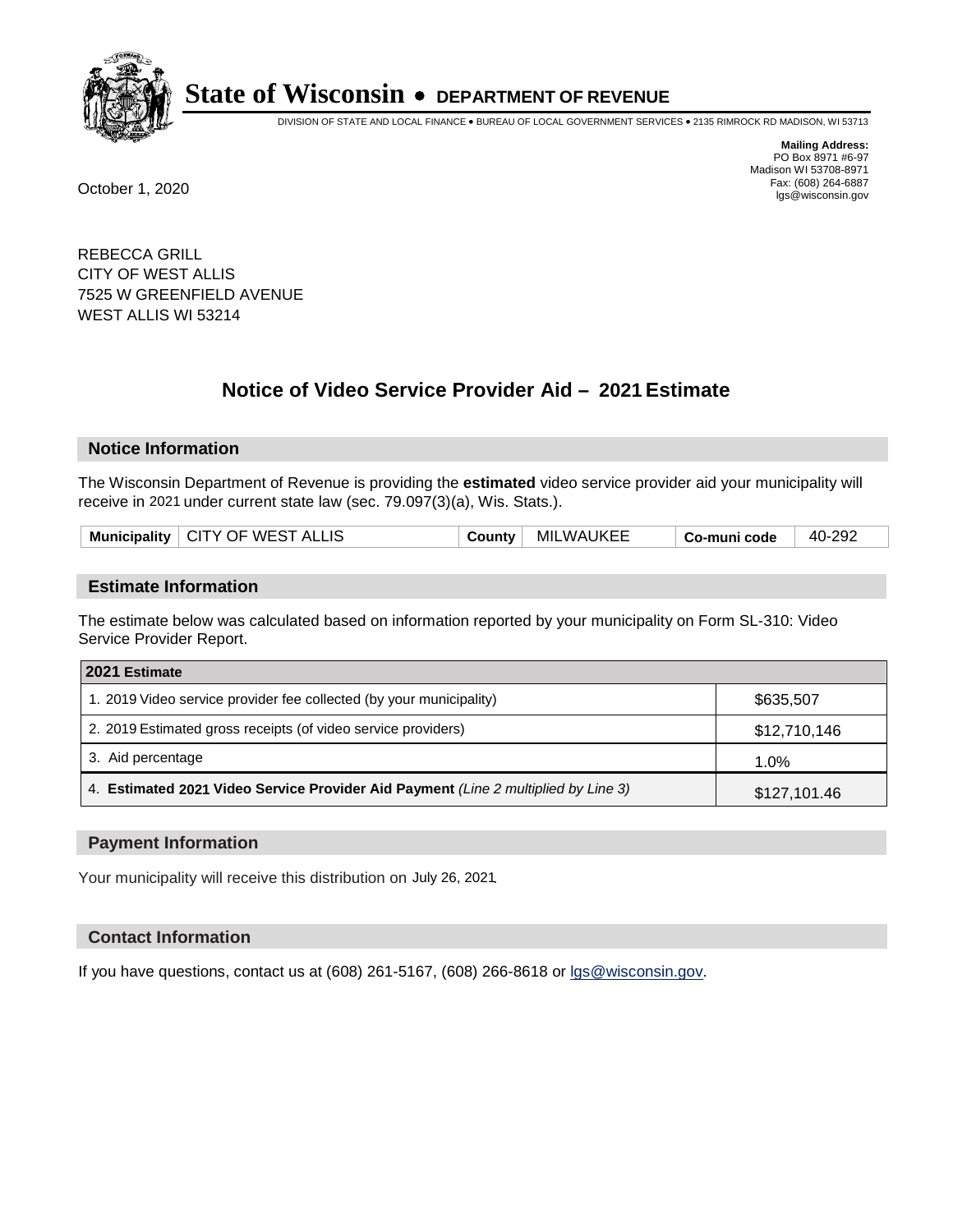

DIVISION OF STATE AND LOCAL FINANCE • BUREAU OF LOCAL GOVERNMENT SERVICES • 2135 RIMROCK RD MADISON, WI 53713

**Mailing Address:** PO Box 8971 #6-97 Madison WI 53708-8971<br>Fax: (608) 264-6887 Fax: (608) 264-6887 October 1, 2020 lgs@wisconsin.gov

DANIEL KROLL TOWN OF CHASE 8481 COUNTY ROAD S PULASKI WI 54162

# **Notice of Video Service Provider Aid - 2021 Estimate**

## **Notice Information**

The Wisconsin Department of Revenue is providing the **estimated** video service provider aid your municipality will receive in 2021 under current state law (sec. 79.097(3)(a), Wis. Stats.).

|--|

#### **Estimate Information**

The estimate below was calculated based on information reported by your municipality on Form SL-310: Video Service Provider Report.

| 2021 Estimate                                                                      |            |
|------------------------------------------------------------------------------------|------------|
| 1. 2019 Video service provider fee collected (by your municipality)                | \$15,516   |
| 2. 2019 Estimated gross receipts (of video service providers)                      | \$310,340  |
| 3. Aid percentage                                                                  | 1.0%       |
| 4. Estimated 2021 Video Service Provider Aid Payment (Line 2 multiplied by Line 3) | \$3,103.40 |

#### **Payment Information**

Your municipality will receive this distribution on July 26, 2021.

## **Contact Information**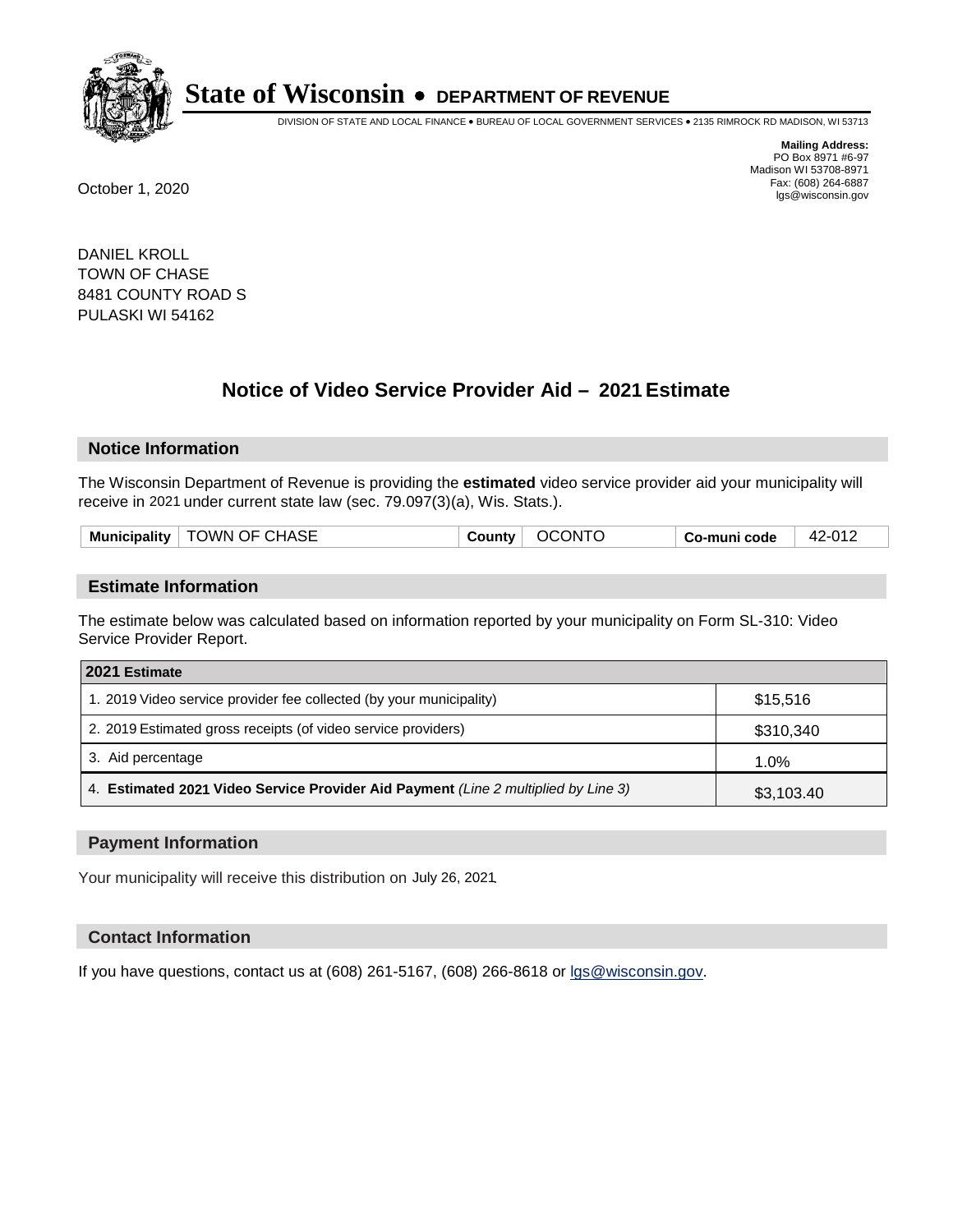

DIVISION OF STATE AND LOCAL FINANCE • BUREAU OF LOCAL GOVERNMENT SERVICES • 2135 RIMROCK RD MADISON, WI 53713

**Mailing Address:** PO Box 8971 #6-97 Madison WI 53708-8971<br>Fax: (608) 264-6887 Fax: (608) 264-6887 October 1, 2020 lgs@wisconsin.gov

MARILYN MAGNIN TOWN OF STILES 7031 BACON RD LENA WI 54139-9581

# **Notice of Video Service Provider Aid - 2021 Estimate**

## **Notice Information**

The Wisconsin Department of Revenue is providing the **estimated** video service provider aid your municipality will receive in 2021 under current state law (sec. 79.097(3)(a), Wis. Stats.).

| <b>Municipality</b> | I OF STILES<br>JWN | .ounty | IN T<br>X | code | -040<br>$\Lambda$<br>−∼ |
|---------------------|--------------------|--------|-----------|------|-------------------------|
|                     |                    |        |           |      |                         |

#### **Estimate Information**

The estimate below was calculated based on information reported by your municipality on Form SL-310: Video Service Provider Report.

| 2021 Estimate                                                                      |          |  |
|------------------------------------------------------------------------------------|----------|--|
| 1. 2019 Video service provider fee collected (by your municipality)                | \$1,287  |  |
| 2. 2019 Estimated gross receipts (of video service providers)                      | \$32,183 |  |
| 3. Aid percentage                                                                  | 1.0%     |  |
| 4. Estimated 2021 Video Service Provider Aid Payment (Line 2 multiplied by Line 3) | \$321.83 |  |

#### **Payment Information**

Your municipality will receive this distribution on July 26, 2021.

## **Contact Information**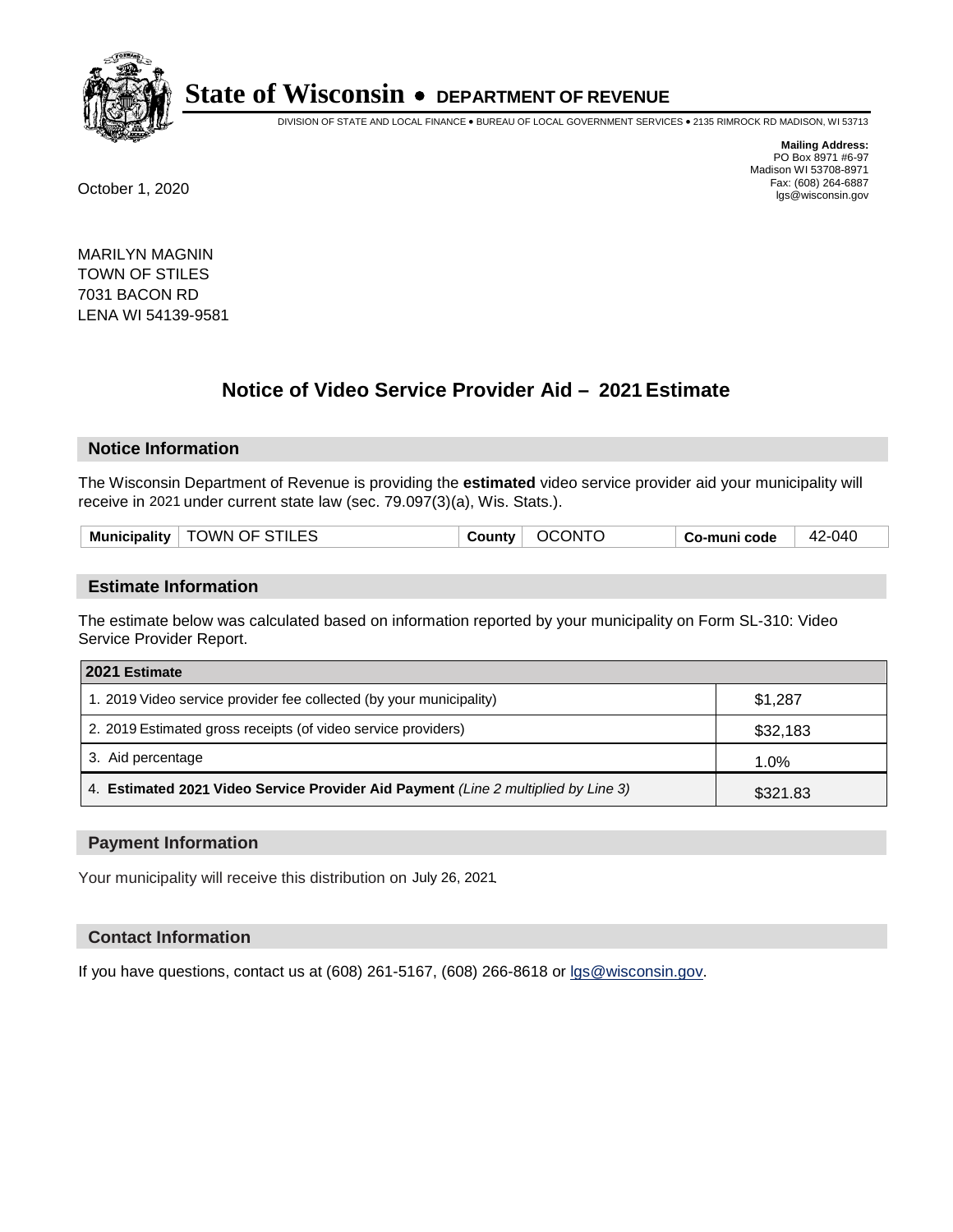

DIVISION OF STATE AND LOCAL FINANCE • BUREAU OF LOCAL GOVERNMENT SERVICES • 2135 RIMROCK RD MADISON, WI 53713

**Mailing Address:** PO Box 8971 #6-97 Madison WI 53708-8971<br>Fax: (608) 264-6887 Fax: (608) 264-6887 October 1, 2020 lgs@wisconsin.gov

CHELSEA ANDERSON CITY OF GILLETT 150 N MCKENZIE AVE GILLETT WI 54124-9330

# **Notice of Video Service Provider Aid - 2021 Estimate**

# **Notice Information**

The Wisconsin Department of Revenue is providing the **estimated** video service provider aid your municipality will receive in 2021 under current state law (sec. 79.097(3)(a), Wis. Stats.).

| <b>Municipality</b> | $_\pm$ CITY OF GILLETT | County | OCONTC | Co-muni code | ດລ4<br>$42 -$ |
|---------------------|------------------------|--------|--------|--------------|---------------|
|                     |                        |        |        |              |               |

#### **Estimate Information**

The estimate below was calculated based on information reported by your municipality on Form SL-310: Video Service Provider Report.

| 2021 Estimate                                                                      |          |
|------------------------------------------------------------------------------------|----------|
| 1. 2019 Video service provider fee collected (by your municipality)                | \$4.886  |
| 2. 2019 Estimated gross receipts (of video service providers)                      | \$97,722 |
| 3. Aid percentage                                                                  | 1.0%     |
| 4. Estimated 2021 Video Service Provider Aid Payment (Line 2 multiplied by Line 3) | \$977.22 |

#### **Payment Information**

Your municipality will receive this distribution on July 26, 2021.

## **Contact Information**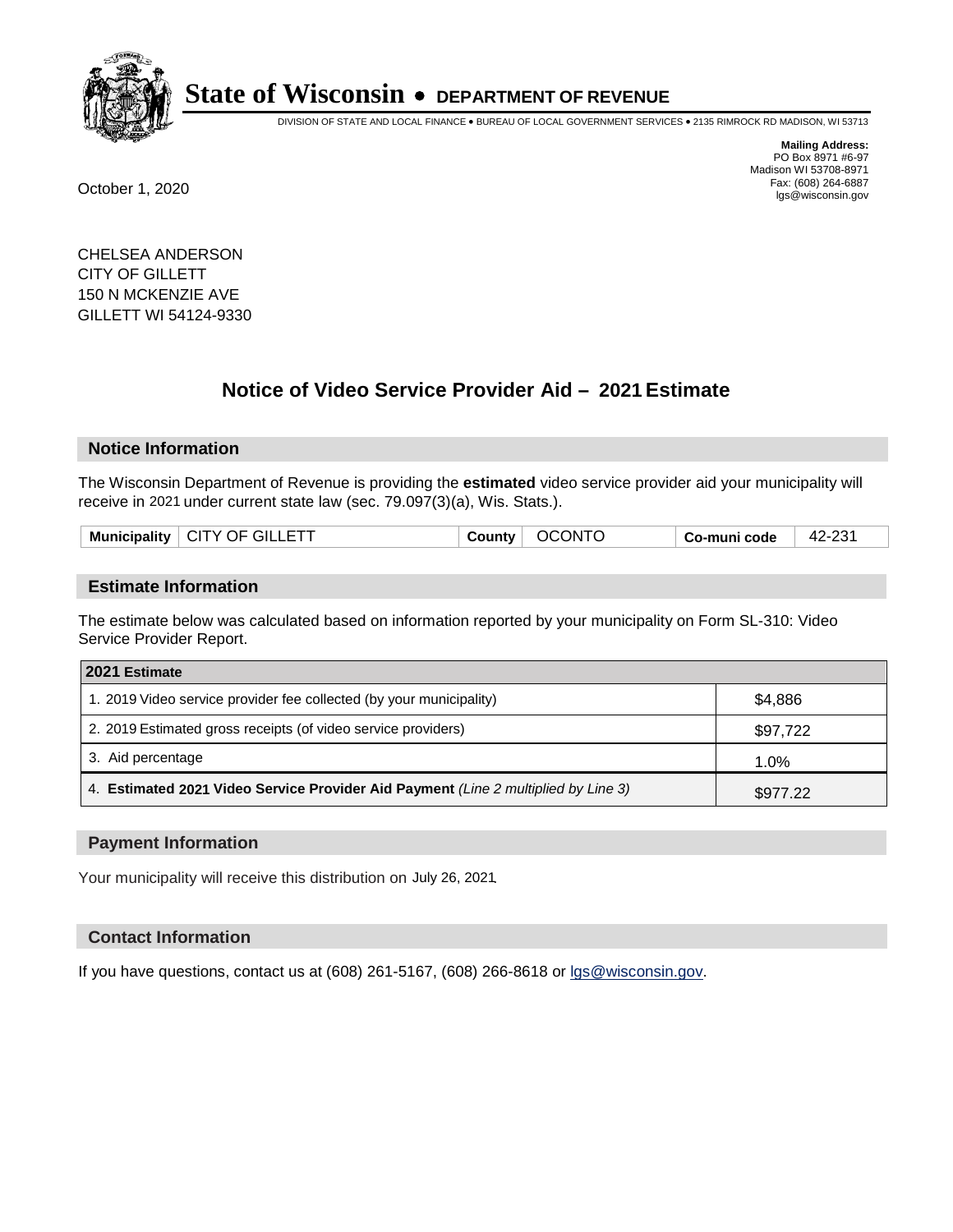

DIVISION OF STATE AND LOCAL FINANCE • BUREAU OF LOCAL GOVERNMENT SERVICES • 2135 RIMROCK RD MADISON, WI 53713

**Mailing Address:** PO Box 8971 #6-97 Madison WI 53708-8971<br>Fax: (608) 264-6887 Fax: (608) 264-6887 October 1, 2020 lgs@wisconsin.gov

SARA PERRIZO CITY OF OCONTO 1210 MAIN ST OCONTO WI 54153-1542

# **Notice of Video Service Provider Aid - 2021 Estimate**

## **Notice Information**

The Wisconsin Department of Revenue is providing the **estimated** video service provider aid your municipality will receive in 2021 under current state law (sec. 79.097(3)(a), Wis. Stats.).

| Municipality   CITY OF OCONTO | <b>OCONTO</b><br><b>County</b> | Co-muni code | 42-265 |
|-------------------------------|--------------------------------|--------------|--------|
|                               |                                |              |        |

#### **Estimate Information**

The estimate below was calculated based on information reported by your municipality on Form SL-310: Video Service Provider Report.

| 2021 Estimate                                                                      |            |
|------------------------------------------------------------------------------------|------------|
| 1. 2019 Video service provider fee collected (by your municipality)                | \$45.191   |
| 2. 2019 Estimated gross receipts (of video service providers)                      | \$903,816  |
| 3. Aid percentage                                                                  | 1.0%       |
| 4. Estimated 2021 Video Service Provider Aid Payment (Line 2 multiplied by Line 3) | \$9,038.16 |

#### **Payment Information**

Your municipality will receive this distribution on July 26, 2021.

## **Contact Information**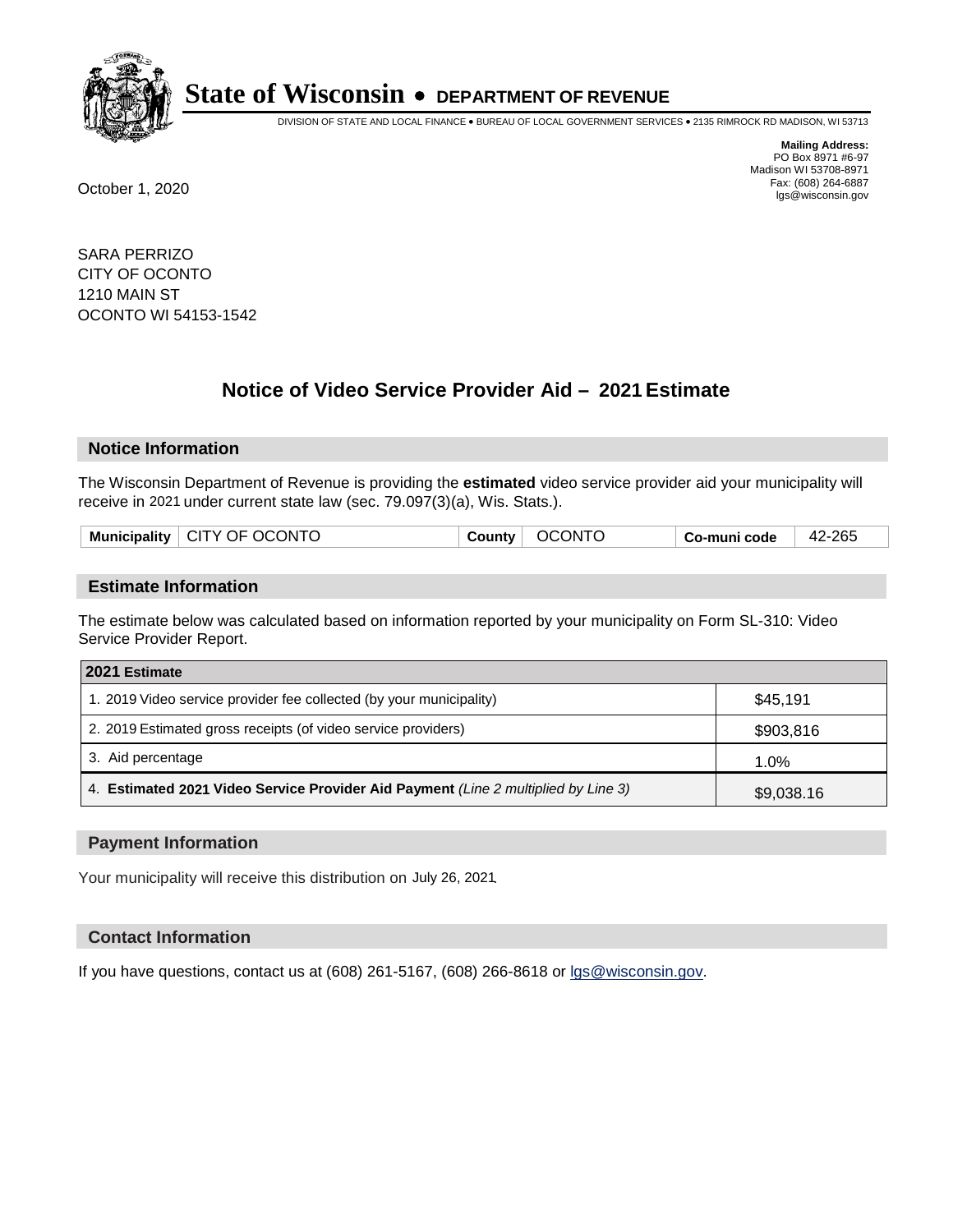

DIVISION OF STATE AND LOCAL FINANCE • BUREAU OF LOCAL GOVERNMENT SERVICES • 2135 RIMROCK RD MADISON, WI 53713

**Mailing Address:** PO Box 8971 #6-97 Madison WI 53708-8971<br>Fax: (608) 264-6887 Fax: (608) 264-6887 October 1, 2020 lgs@wisconsin.gov

VICKI ROBERTS CITY OF OCONTO FALLS 500 N CHESTNUT AVE, PO BOX 70 OCONTO FALLS WI 54154-0070

# **Notice of Video Service Provider Aid - 2021 Estimate**

## **Notice Information**

The Wisconsin Department of Revenue is providing the **estimated** video service provider aid your municipality will receive in 2021 under current state law (sec. 79.097(3)(a), Wis. Stats.).

| Municipality   CITY OF OCONTO FALLS | OCONTO<br>County | Co-muni code | 42-266 |
|-------------------------------------|------------------|--------------|--------|
|-------------------------------------|------------------|--------------|--------|

#### **Estimate Information**

The estimate below was calculated based on information reported by your municipality on Form SL-310: Video Service Provider Report.

| 2021 Estimate                                                                      |            |
|------------------------------------------------------------------------------------|------------|
| 1. 2019 Video service provider fee collected (by your municipality)                | \$18.740   |
| 2. 2019 Estimated gross receipts (of video service providers)                      | \$374,807  |
| 3. Aid percentage                                                                  | 1.0%       |
| 4. Estimated 2021 Video Service Provider Aid Payment (Line 2 multiplied by Line 3) | \$3,748.07 |

#### **Payment Information**

Your municipality will receive this distribution on July 26, 2021.

## **Contact Information**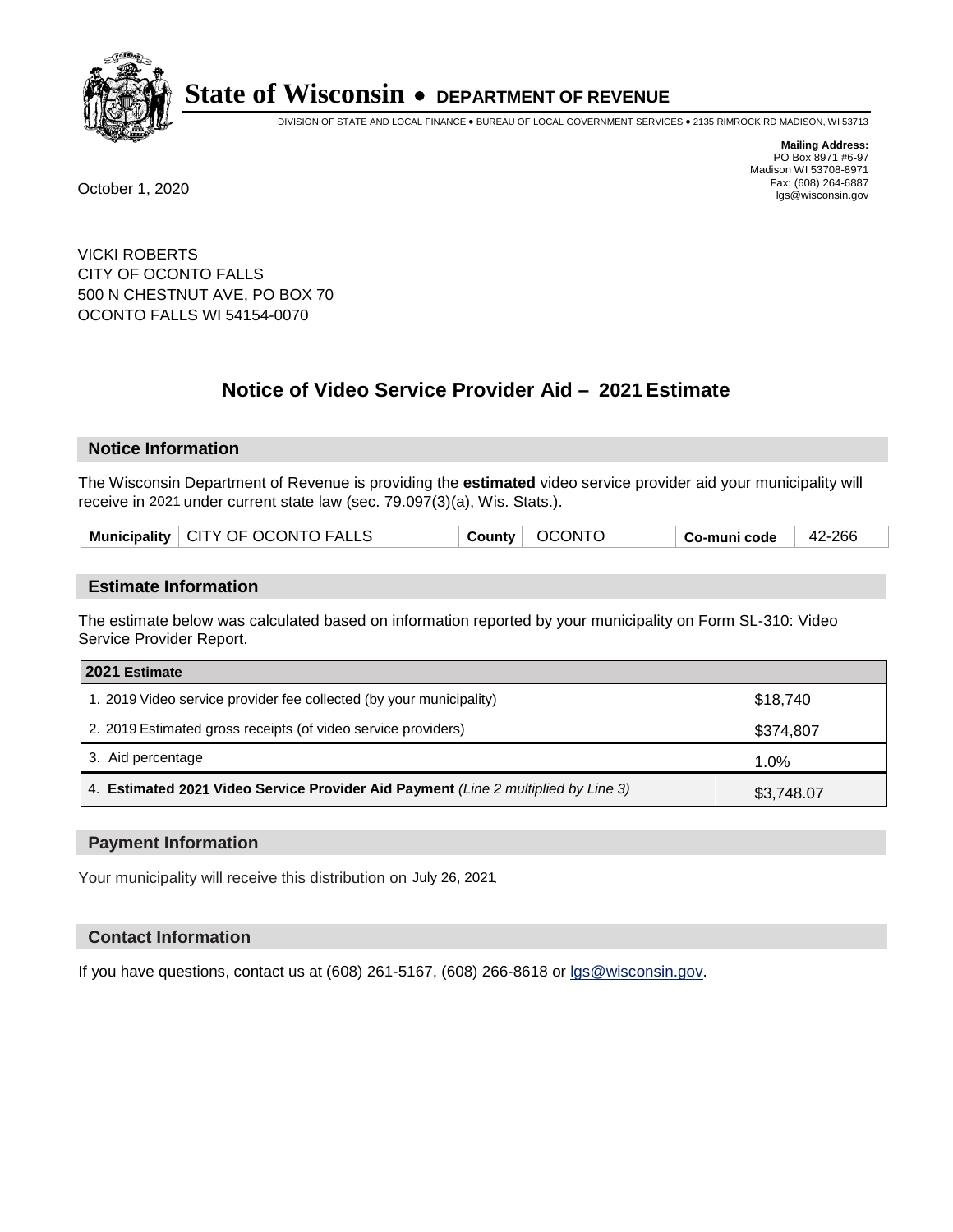

DIVISION OF STATE AND LOCAL FINANCE • BUREAU OF LOCAL GOVERNMENT SERVICES • 2135 RIMROCK RD MADISON, WI 53713

**Mailing Address:** PO Box 8971 #6-97 Madison WI 53708-8971<br>Fax: (608) 264-6887 Fax: (608) 264-6887 October 1, 2020 lgs@wisconsin.gov

VALERIE FOLEY CITY OF RHINELANDER 135 S STEVENS ST RHINELANDER WI 54501-3434

# **Notice of Video Service Provider Aid - 2021 Estimate**

## **Notice Information**

The Wisconsin Department of Revenue is providing the **estimated** video service provider aid your municipality will receive in 2021 under current state law (sec. 79.097(3)(a), Wis. Stats.).

| LCITY OF RHINELANDER<br>∶IDA<br><b>Municipality</b><br>วNF<br>л -<br>∶ountv<br>o-muni codeٽ |  |
|---------------------------------------------------------------------------------------------|--|
|---------------------------------------------------------------------------------------------|--|

#### **Estimate Information**

The estimate below was calculated based on information reported by your municipality on Form SL-310: Video Service Provider Report.

| 2021 Estimate                                                                      |             |
|------------------------------------------------------------------------------------|-------------|
| 1. 2019 Video service provider fee collected (by your municipality)                | \$181.007   |
| 2. 2019 Estimated gross receipts (of video service providers)                      | \$3,620,143 |
| 3. Aid percentage                                                                  | 1.0%        |
| 4. Estimated 2021 Video Service Provider Aid Payment (Line 2 multiplied by Line 3) | \$36,201.43 |

#### **Payment Information**

Your municipality will receive this distribution on July 26, 2021.

## **Contact Information**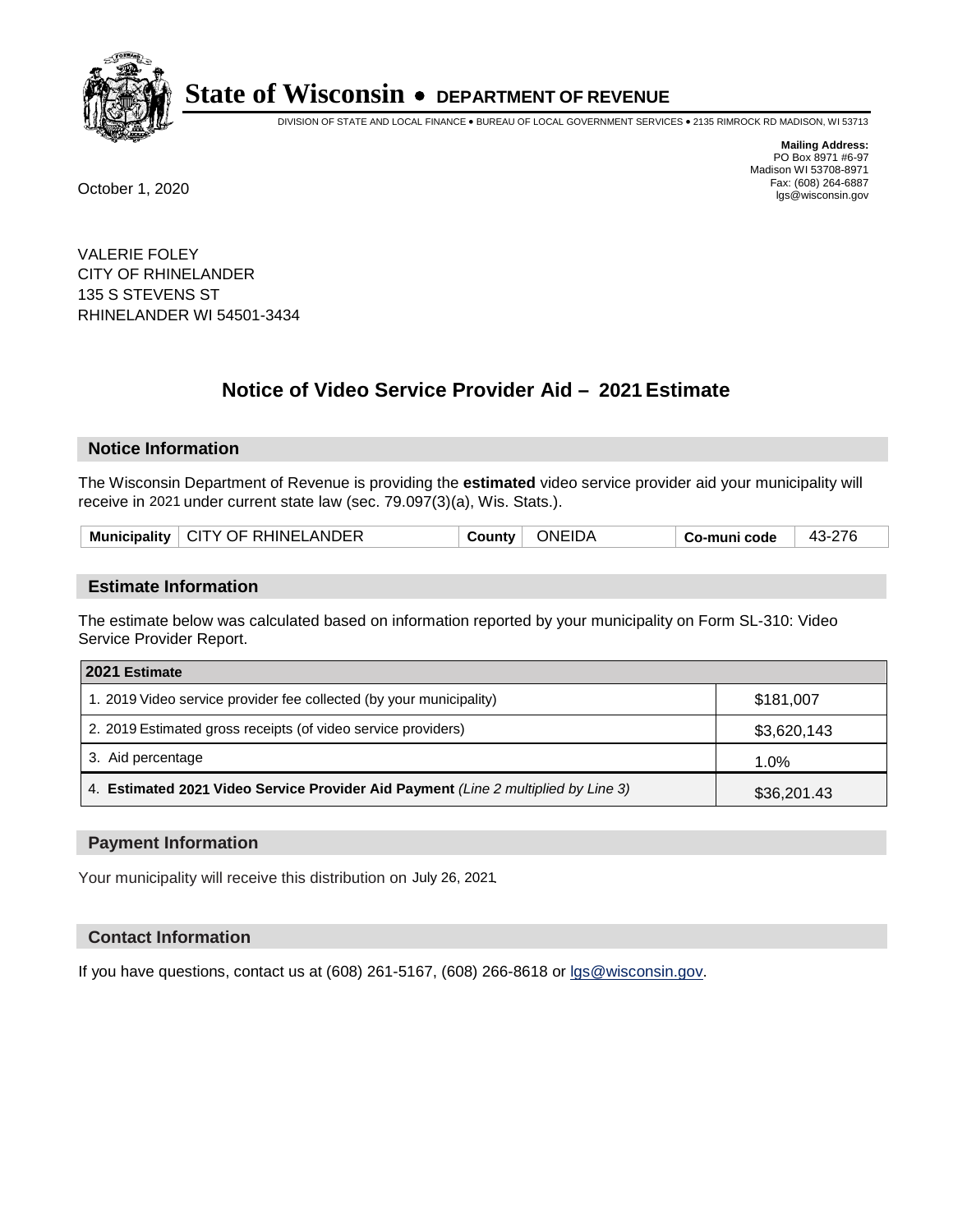

DIVISION OF STATE AND LOCAL FINANCE • BUREAU OF LOCAL GOVERNMENT SERVICES • 2135 RIMROCK RD MADISON, WI 53713

**Mailing Address:** PO Box 8971 #6-97 Madison WI 53708-8971<br>Fax: (608) 264-6887 Fax: (608) 264-6887 October 1, 2020 lgs@wisconsin.gov

CYNTHIA SIERACKI TOWN OF BUCHANAN N178 COUNTY ROAD N APPLETON WI 54915

# **Notice of Video Service Provider Aid - 2021 Estimate**

# **Notice Information**

The Wisconsin Department of Revenue is providing the **estimated** video service provider aid your municipality will receive in 2021 under current state law (sec. 79.097(3)(a), Wis. Stats.).

| Municipality   TOWN OF BUCHANAN |  | County   OUTAGAMIE | Co-muni code | 44-006 |
|---------------------------------|--|--------------------|--------------|--------|
|---------------------------------|--|--------------------|--------------|--------|

#### **Estimate Information**

The estimate below was calculated based on information reported by your municipality on Form SL-310: Video Service Provider Report.

| 2021 Estimate                                                                      |             |
|------------------------------------------------------------------------------------|-------------|
| 1. 2019 Video service provider fee collected (by your municipality)                | \$44.166    |
| 2. 2019 Estimated gross receipts (of video service providers)                      | \$1,472,216 |
| 3. Aid percentage                                                                  | 1.0%        |
| 4. Estimated 2021 Video Service Provider Aid Payment (Line 2 multiplied by Line 3) | \$14,722.16 |

#### **Payment Information**

Your municipality will receive this distribution on July 26, 2021.

## **Contact Information**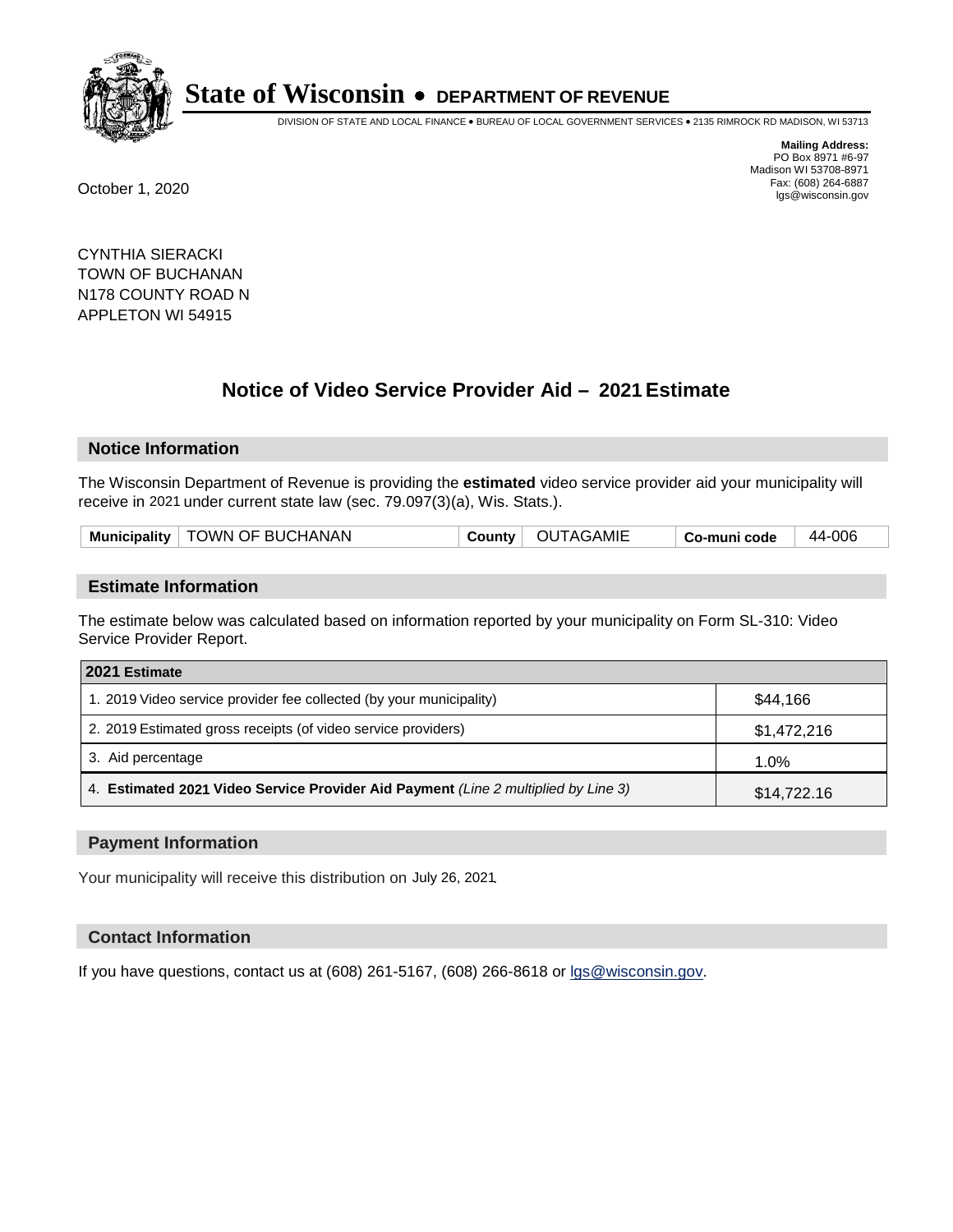

DIVISION OF STATE AND LOCAL FINANCE • BUREAU OF LOCAL GOVERNMENT SERVICES • 2135 RIMROCK RD MADISON, WI 53713

**Mailing Address:** PO Box 8971 #6-97 Madison WI 53708-8971<br>Fax: (608) 264-6887 Fax: (608) 264-6887 October 1, 2020 lgs@wisconsin.gov

AMY OLSON TOWN OF CENTER N3990 STATE ROAD 47 APPLETON WI 54913-8484

# **Notice of Video Service Provider Aid - 2021 Estimate**

## **Notice Information**

The Wisconsin Department of Revenue is providing the **estimated** video service provider aid your municipality will receive in 2021 under current state law (sec. 79.097(3)(a), Wis. Stats.).

|  |  | Municipality   TOWN OF CENTER | Countv | OUTAGAMIE | Co-muni code | 44-008 |
|--|--|-------------------------------|--------|-----------|--------------|--------|
|--|--|-------------------------------|--------|-----------|--------------|--------|

#### **Estimate Information**

The estimate below was calculated based on information reported by your municipality on Form SL-310: Video Service Provider Report.

| 2021 Estimate                                                                      |            |
|------------------------------------------------------------------------------------|------------|
| 1. 2019 Video service provider fee collected (by your municipality)                | \$23,952   |
| 2. 2019 Estimated gross receipts (of video service providers)                      | \$479.046  |
| 3. Aid percentage                                                                  | 1.0%       |
| 4. Estimated 2021 Video Service Provider Aid Payment (Line 2 multiplied by Line 3) | \$4,790.46 |

#### **Payment Information**

Your municipality will receive this distribution on July 26, 2021.

## **Contact Information**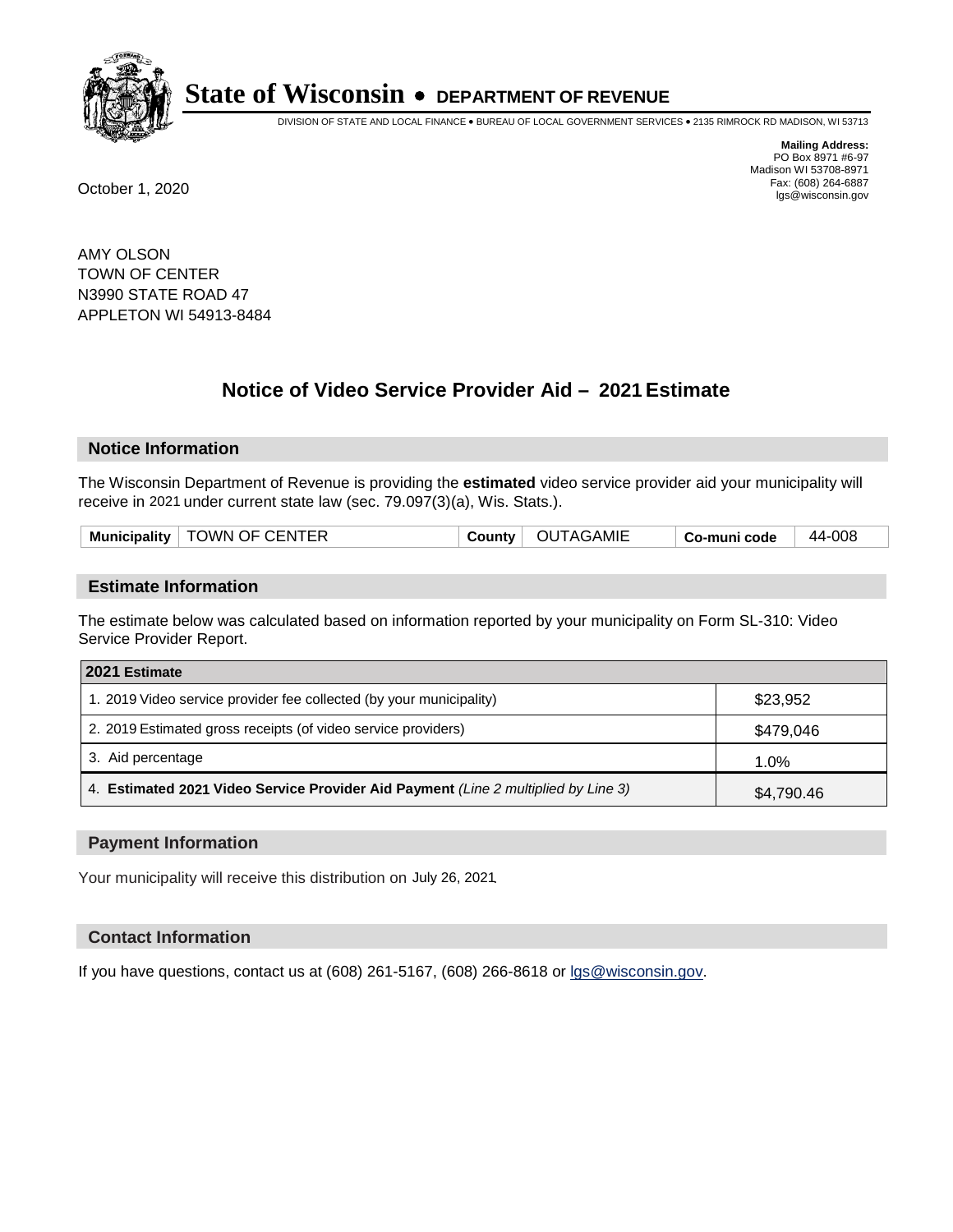

DIVISION OF STATE AND LOCAL FINANCE • BUREAU OF LOCAL GOVERNMENT SERVICES • 2135 RIMROCK RD MADISON, WI 53713

**Mailing Address:** PO Box 8971 #6-97 Madison WI 53708-8971<br>Fax: (608) 264-6887 Fax: (608) 264-6887 October 1, 2020 lgs@wisconsin.gov

COLLEEN LAHA TOWN OF FREEDOM PO BOX 1007 FREEDOM WI 54131-1007

# **Notice of Video Service Provider Aid - 2021 Estimate**

## **Notice Information**

The Wisconsin Department of Revenue is providing the **estimated** video service provider aid your municipality will receive in 2021 under current state law (sec. 79.097(3)(a), Wis. Stats.).

| Municipality   TOWN OF FREEDOM | County $ $ | OUTAGAMIE | Co-muni code | 44-018 |
|--------------------------------|------------|-----------|--------------|--------|
|--------------------------------|------------|-----------|--------------|--------|

#### **Estimate Information**

The estimate below was calculated based on information reported by your municipality on Form SL-310: Video Service Provider Report.

| 2021 Estimate                                                                      |            |
|------------------------------------------------------------------------------------|------------|
| 1. 2019 Video service provider fee collected (by your municipality)                | \$49.184   |
| 2. 2019 Estimated gross receipts (of video service providers)                      | \$983,684  |
| 3. Aid percentage                                                                  | 1.0%       |
| 4. Estimated 2021 Video Service Provider Aid Payment (Line 2 multiplied by Line 3) | \$9,836.84 |

#### **Payment Information**

Your municipality will receive this distribution on July 26, 2021.

## **Contact Information**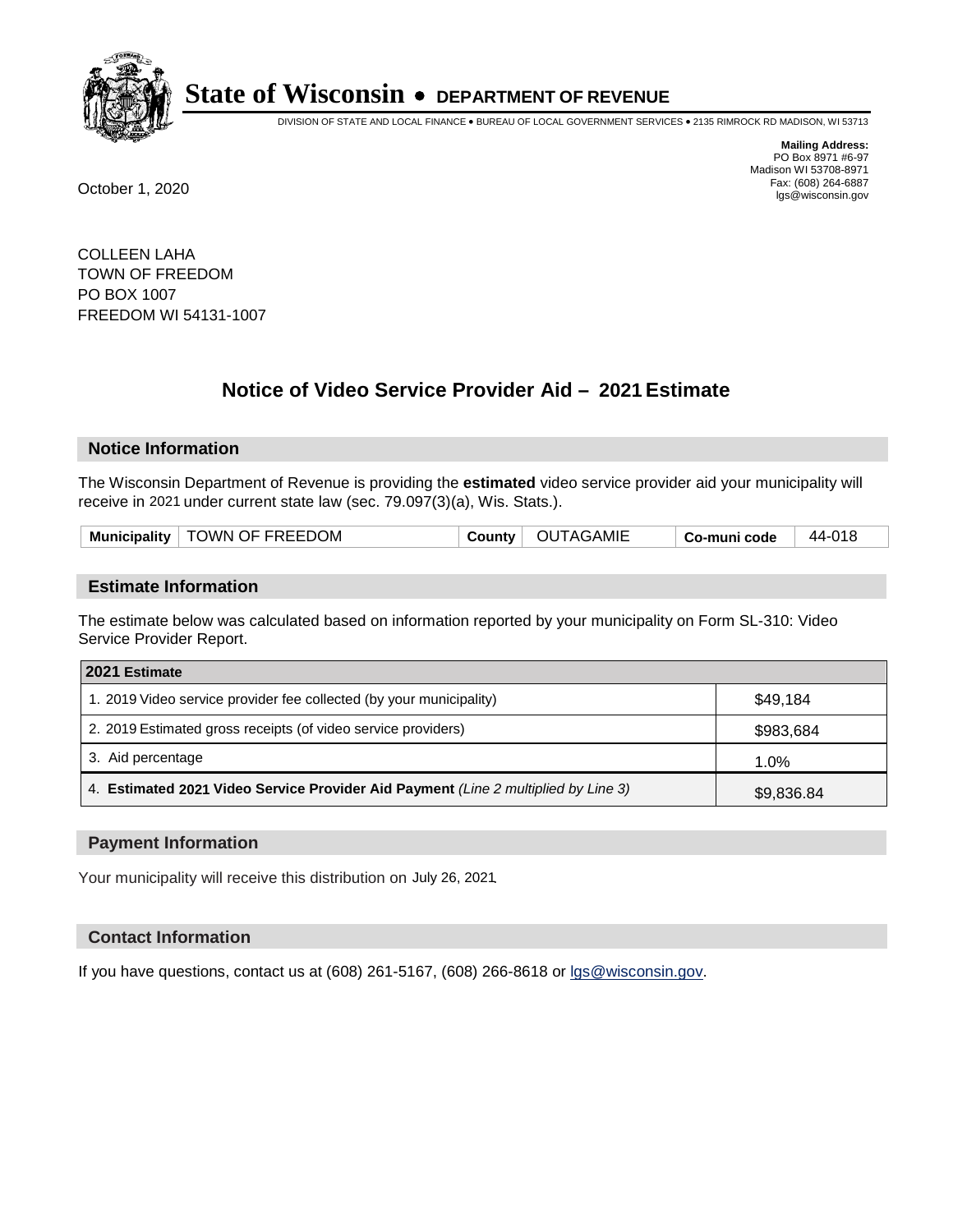

DIVISION OF STATE AND LOCAL FINANCE • BUREAU OF LOCAL GOVERNMENT SERVICES • 2135 RIMROCK RD MADISON, WI 53713

**Mailing Address:** PO Box 8971 #6-97 Madison WI 53708-8971<br>Fax: (608) 264-6887 Fax: (608) 264-6887 October 1, 2020 lgs@wisconsin.gov

ANGIE CAIN TOWN OF GRAND CHUTE 1900 GRAND CHUTE BLVD GRAND CHUTE WI 54913-9613

# **Notice of Video Service Provider Aid - 2021 Estimate**

## **Notice Information**

The Wisconsin Department of Revenue is providing the **estimated** video service provider aid your municipality will receive in 2021 under current state law (sec. 79.097(3)(a), Wis. Stats.).

| Municipality   TOWN OF GRAND CHUTE | County   OUTAGAMIE | 44-020<br>∣ Co-muni code |
|------------------------------------|--------------------|--------------------------|
|------------------------------------|--------------------|--------------------------|

#### **Estimate Information**

The estimate below was calculated based on information reported by your municipality on Form SL-310: Video Service Provider Report.

| 2021 Estimate                                                                      |             |
|------------------------------------------------------------------------------------|-------------|
| 1. 2019 Video service provider fee collected (by your municipality)                | \$291.691   |
| 2. 2019 Estimated gross receipts (of video service providers)                      | \$5,833,811 |
| 3. Aid percentage                                                                  | 1.0%        |
| 4. Estimated 2021 Video Service Provider Aid Payment (Line 2 multiplied by Line 3) | \$58,338.11 |

#### **Payment Information**

Your municipality will receive this distribution on July 26, 2021.

## **Contact Information**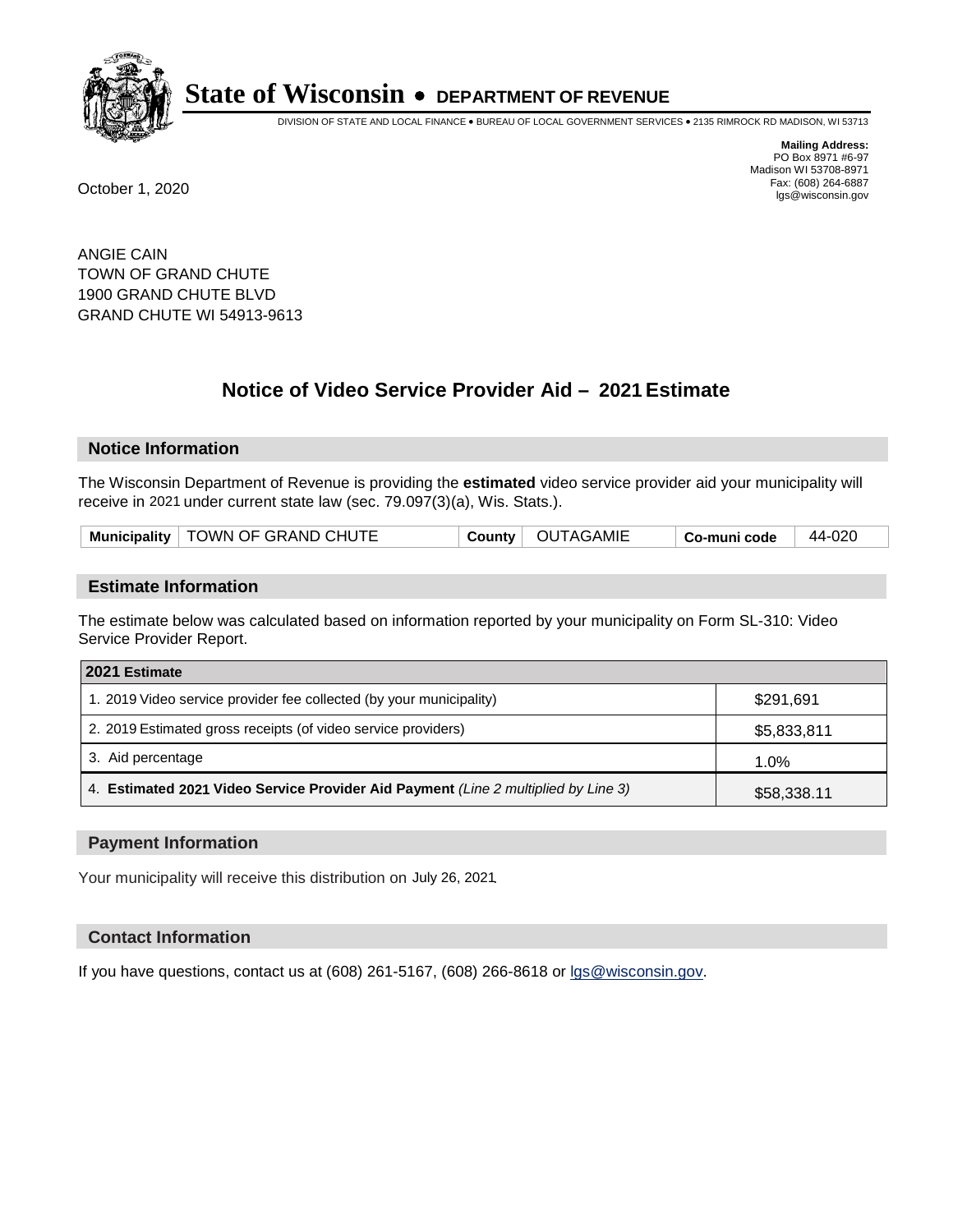

DIVISION OF STATE AND LOCAL FINANCE • BUREAU OF LOCAL GOVERNMENT SERVICES • 2135 RIMROCK RD MADISON, WI 53713

**Mailing Address:** PO Box 8971 #6-97 Madison WI 53708-8971<br>Fax: (608) 264-6887 Fax: (608) 264-6887 October 1, 2020 lgs@wisconsin.gov

WENDY HELGESON TOWN OF GREENVILLE W6860 PARKVIEW DRIVE GREENVILLE WI 54942

# **Notice of Video Service Provider Aid - 2021 Estimate**

## **Notice Information**

The Wisconsin Department of Revenue is providing the **estimated** video service provider aid your municipality will receive in 2021 under current state law (sec. 79.097(3)(a), Wis. Stats.).

| Municipality   TOWN OF GREENVILLE<br>∣ OUTAGAMIE<br>44-022<br>County<br>Co-muni code |  |
|--------------------------------------------------------------------------------------|--|
|--------------------------------------------------------------------------------------|--|

#### **Estimate Information**

The estimate below was calculated based on information reported by your municipality on Form SL-310: Video Service Provider Report.

| 2021 Estimate                                                                      |             |
|------------------------------------------------------------------------------------|-------------|
| 1. 2019 Video service provider fee collected (by your municipality)                | \$74.929    |
| 2. 2019 Estimated gross receipts (of video service providers)                      | \$2,314,893 |
| 3. Aid percentage                                                                  | 1.0%        |
| 4. Estimated 2021 Video Service Provider Aid Payment (Line 2 multiplied by Line 3) | \$23,148.93 |

#### **Payment Information**

Your municipality will receive this distribution on July 26, 2021.

## **Contact Information**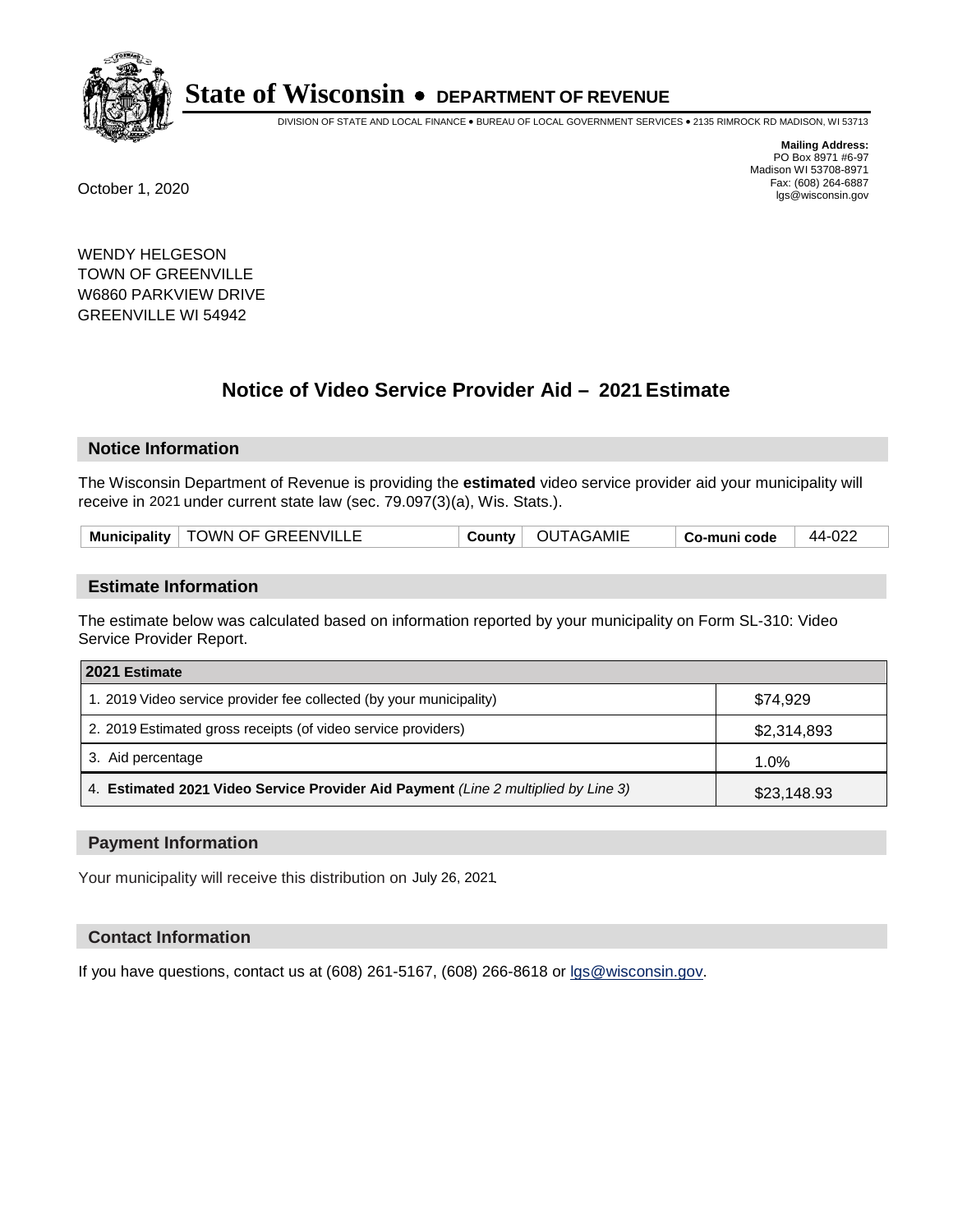

DIVISION OF STATE AND LOCAL FINANCE • BUREAU OF LOCAL GOVERNMENT SERVICES • 2135 RIMROCK RD MADISON, WI 53713

**Mailing Address:** PO Box 8971 #6-97 Madison WI 53708-8971<br>Fax: (608) 264-6887 Fax: (608) 264-6887 October 1, 2020 lgs@wisconsin.gov

DEBRA VANDER HEIDEN TOWN OF KAUKAUNA W780 GREINER ROAD KAUKAUNA WI 54130

# **Notice of Video Service Provider Aid - 2021 Estimate**

## **Notice Information**

The Wisconsin Department of Revenue is providing the **estimated** video service provider aid your municipality will receive in 2021 under current state law (sec. 79.097(3)(a), Wis. Stats.).

| Municipality   TOWN OF KAUKAUNA | County | OUTAGAMIE | Co-muni code | 44-026 |
|---------------------------------|--------|-----------|--------------|--------|
|---------------------------------|--------|-----------|--------------|--------|

#### **Estimate Information**

The estimate below was calculated based on information reported by your municipality on Form SL-310: Video Service Provider Report.

| 2021 Estimate                                                                      |            |
|------------------------------------------------------------------------------------|------------|
| 1. 2019 Video service provider fee collected (by your municipality)                | \$4.045    |
| 2. 2019 Estimated gross receipts (of video service providers)                      | \$134.850  |
| 3. Aid percentage                                                                  | 1.0%       |
| 4. Estimated 2021 Video Service Provider Aid Payment (Line 2 multiplied by Line 3) | \$1,348.50 |

#### **Payment Information**

Your municipality will receive this distribution on July 26, 2021.

## **Contact Information**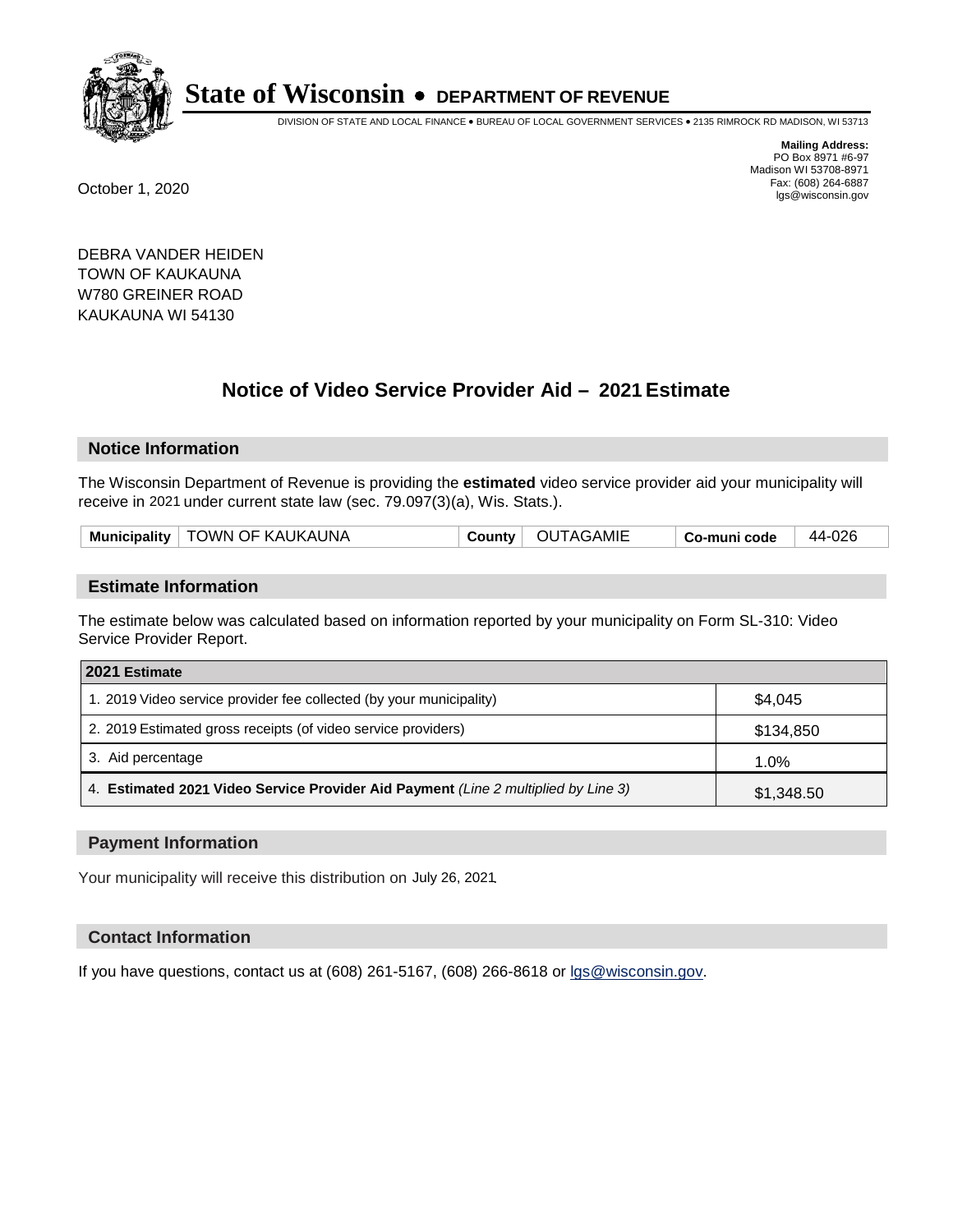

DIVISION OF STATE AND LOCAL FINANCE • BUREAU OF LOCAL GOVERNMENT SERVICES • 2135 RIMROCK RD MADISON, WI 53713

**Mailing Address:** PO Box 8971 #6-97 Madison WI 53708-8971<br>Fax: (608) 264-6887 Fax: (608) 264-6887 October 1, 2020 lgs@wisconsin.gov

JENNIFER ANDERSEN TOWN OF ONEIDA N6593 COUNTY RD H ONEIDA WI 54155

# **Notice of Video Service Provider Aid - 2021 Estimate**

## **Notice Information**

The Wisconsin Department of Revenue is providing the **estimated** video service provider aid your municipality will receive in 2021 under current state law (sec. 79.097(3)(a), Wis. Stats.).

|--|

#### **Estimate Information**

The estimate below was calculated based on information reported by your municipality on Form SL-310: Video Service Provider Report.

| 2021 Estimate                                                                      |            |
|------------------------------------------------------------------------------------|------------|
| 1. 2019 Video service provider fee collected (by your municipality)                | \$13,309   |
| 2. 2019 Estimated gross receipts (of video service providers)                      | \$443,626  |
| 3. Aid percentage                                                                  | 1.0%       |
| 4. Estimated 2021 Video Service Provider Aid Payment (Line 2 multiplied by Line 3) | \$4,436.26 |

#### **Payment Information**

Your municipality will receive this distribution on July 26, 2021.

## **Contact Information**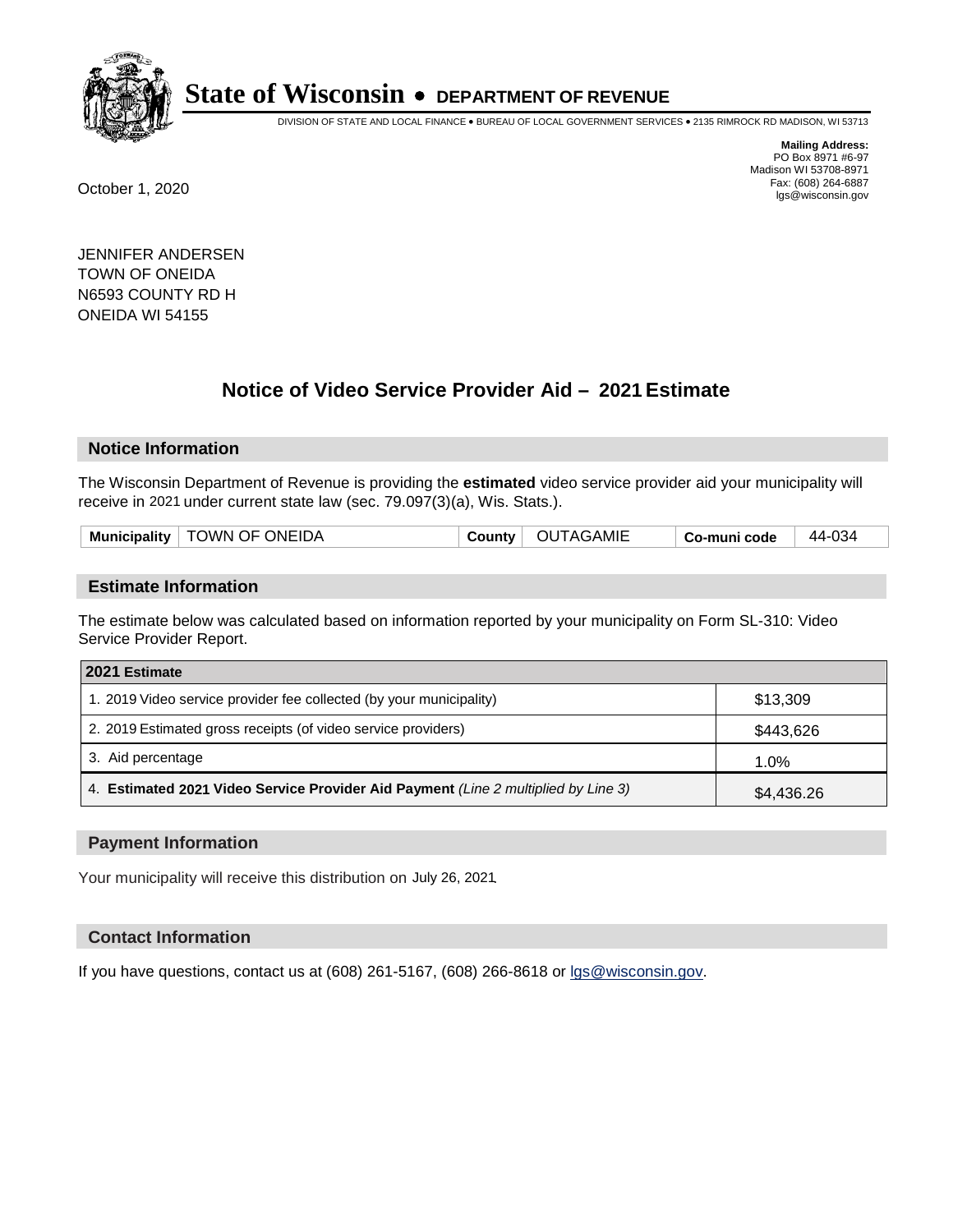

DIVISION OF STATE AND LOCAL FINANCE • BUREAU OF LOCAL GOVERNMENT SERVICES • 2135 RIMROCK RD MADISON, WI 53713

**Mailing Address:** PO Box 8971 #6-97 Madison WI 53708-8971<br>Fax: (608) 264-6887 Fax: (608) 264-6887 October 1, 2020 lgs@wisconsin.gov

DARLENE SCHULTZ TOWN OF OSBORN N6362 BALLARD ROAD SEYMOUR WI 54165

# **Notice of Video Service Provider Aid - 2021 Estimate**

## **Notice Information**

The Wisconsin Department of Revenue is providing the **estimated** video service provider aid your municipality will receive in 2021 under current state law (sec. 79.097(3)(a), Wis. Stats.).

| Municipality   TOWN OF OSBORN<br>County   OUTAGAMIE<br>44-036<br>Co-muni code |
|-------------------------------------------------------------------------------|
|-------------------------------------------------------------------------------|

#### **Estimate Information**

The estimate below was calculated based on information reported by your municipality on Form SL-310: Video Service Provider Report.

| 2021 Estimate                                                                      |          |
|------------------------------------------------------------------------------------|----------|
| 1. 2019 Video service provider fee collected (by your municipality)                | \$651    |
| 2. 2019 Estimated gross receipts (of video service providers)                      | \$21,698 |
| 3. Aid percentage                                                                  | 1.0%     |
| 4. Estimated 2021 Video Service Provider Aid Payment (Line 2 multiplied by Line 3) | \$216.98 |

#### **Payment Information**

Your municipality will receive this distribution on July 26, 2021.

## **Contact Information**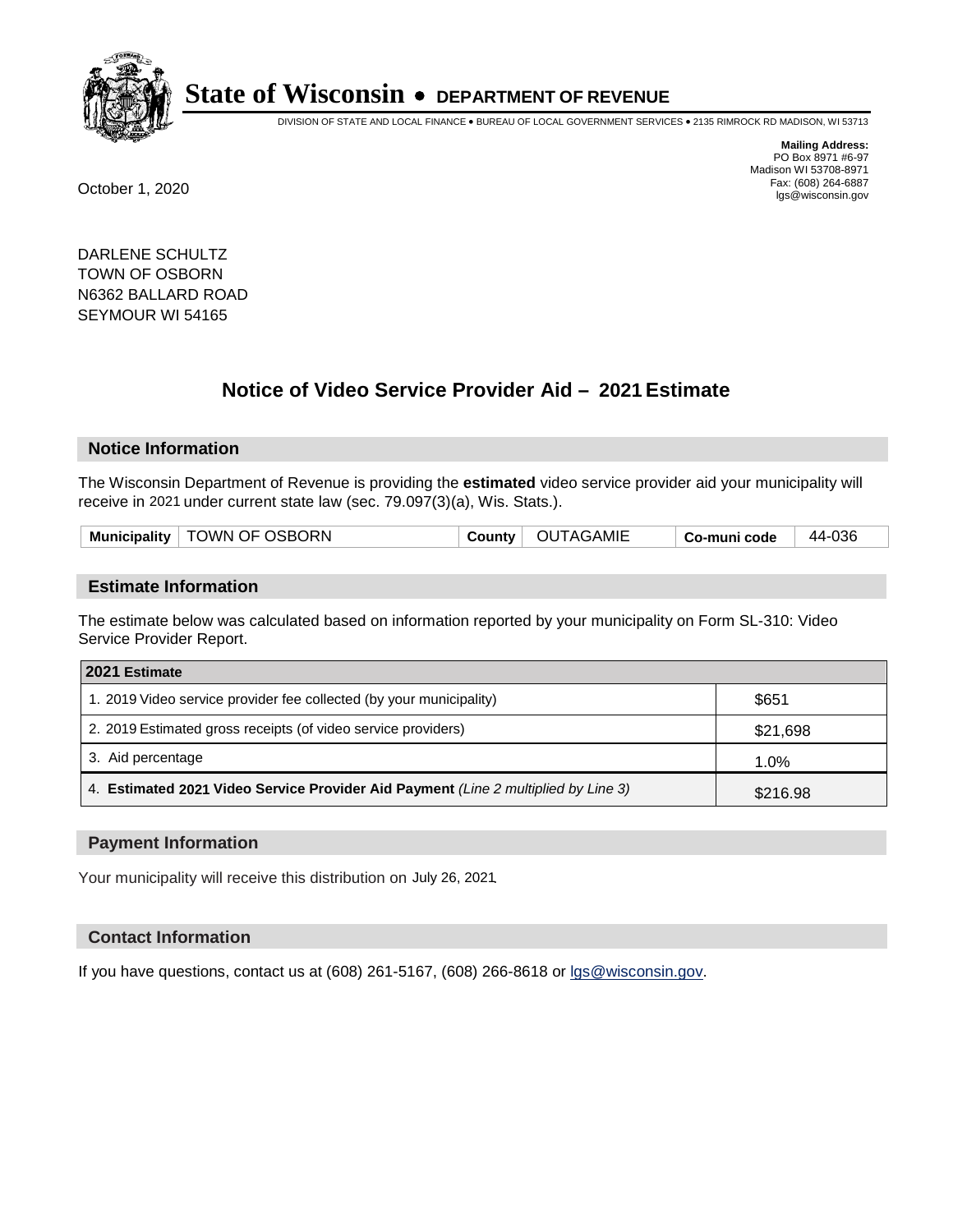

DIVISION OF STATE AND LOCAL FINANCE • BUREAU OF LOCAL GOVERNMENT SERVICES • 2135 RIMROCK RD MADISON, WI 53713

**Mailing Address:** PO Box 8971 #6-97 Madison WI 53708-8971<br>Fax: (608) 264-6887 Fax: (608) 264-6887 October 1, 2020 lgs@wisconsin.gov

ASHLEY JANKE VILLAGE OF BEAR CREEK P.O. BOX 28 BEAR CREEK WI 54922-0028

# **Notice of Video Service Provider Aid - 2021 Estimate**

## **Notice Information**

The Wisconsin Department of Revenue is providing the **estimated** video service provider aid your municipality will receive in 2021 under current state law (sec. 79.097(3)(a), Wis. Stats.).

| Municipality   VILLAGE OF BEAR CREEK | County   OUTAGAMIE | 44-106<br>Co-muni code |
|--------------------------------------|--------------------|------------------------|
|--------------------------------------|--------------------|------------------------|

#### **Estimate Information**

The estimate below was calculated based on information reported by your municipality on Form SL-310: Video Service Provider Report.

| 2021 Estimate                                                                      |          |
|------------------------------------------------------------------------------------|----------|
| 1. 2019 Video service provider fee collected (by your municipality)                | \$1,415  |
| 2. 2019 Estimated gross receipts (of video service providers)                      | \$70,680 |
| 3. Aid percentage                                                                  | 1.0%     |
| 4. Estimated 2021 Video Service Provider Aid Payment (Line 2 multiplied by Line 3) | \$706.80 |

#### **Payment Information**

Your municipality will receive this distribution on July 26, 2021.

## **Contact Information**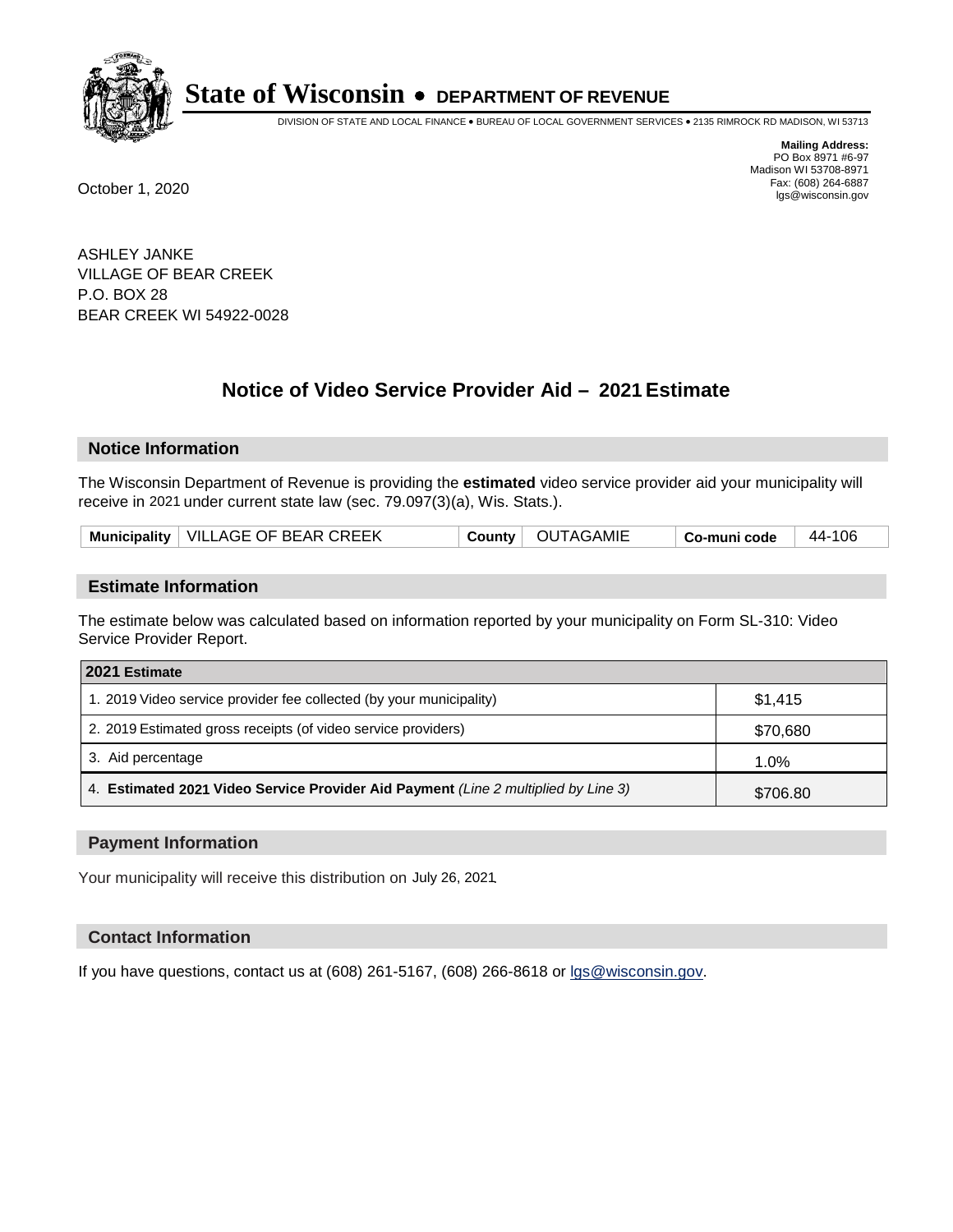

DIVISION OF STATE AND LOCAL FINANCE • BUREAU OF LOCAL GOVERNMENT SERVICES • 2135 RIMROCK RD MADISON, WI 53713

**Mailing Address:** PO Box 8971 #6-97 Madison WI 53708-8971<br>Fax: (608) 264-6887 Fax: (608) 264-6887 October 1, 2020 lgs@wisconsin.gov

BARBARA SCHUH VILLAGE OF BLACK CREEK 301 N MAPLE STREET BLACK CREEK WI 54106-9791

# **Notice of Video Service Provider Aid - 2021 Estimate**

## **Notice Information**

The Wisconsin Department of Revenue is providing the **estimated** video service provider aid your municipality will receive in 2021 under current state law (sec. 79.097(3)(a), Wis. Stats.).

| Municipality   VILLAGE OF BLACK CREEK | 44-107         |
|---------------------------------------|----------------|
| County   OUTAGAMIE                    | ⊓ Co-muni code |

#### **Estimate Information**

The estimate below was calculated based on information reported by your municipality on Form SL-310: Video Service Provider Report.

| 2021 Estimate                                                                      |            |
|------------------------------------------------------------------------------------|------------|
| 1. 2019 Video service provider fee collected (by your municipality)                | \$2,725    |
| 2. 2019 Estimated gross receipts (of video service providers)                      | \$272,500  |
| 3. Aid percentage                                                                  | 1.0%       |
| 4. Estimated 2021 Video Service Provider Aid Payment (Line 2 multiplied by Line 3) | \$2,725.00 |

#### **Payment Information**

Your municipality will receive this distribution on July 26, 2021.

## **Contact Information**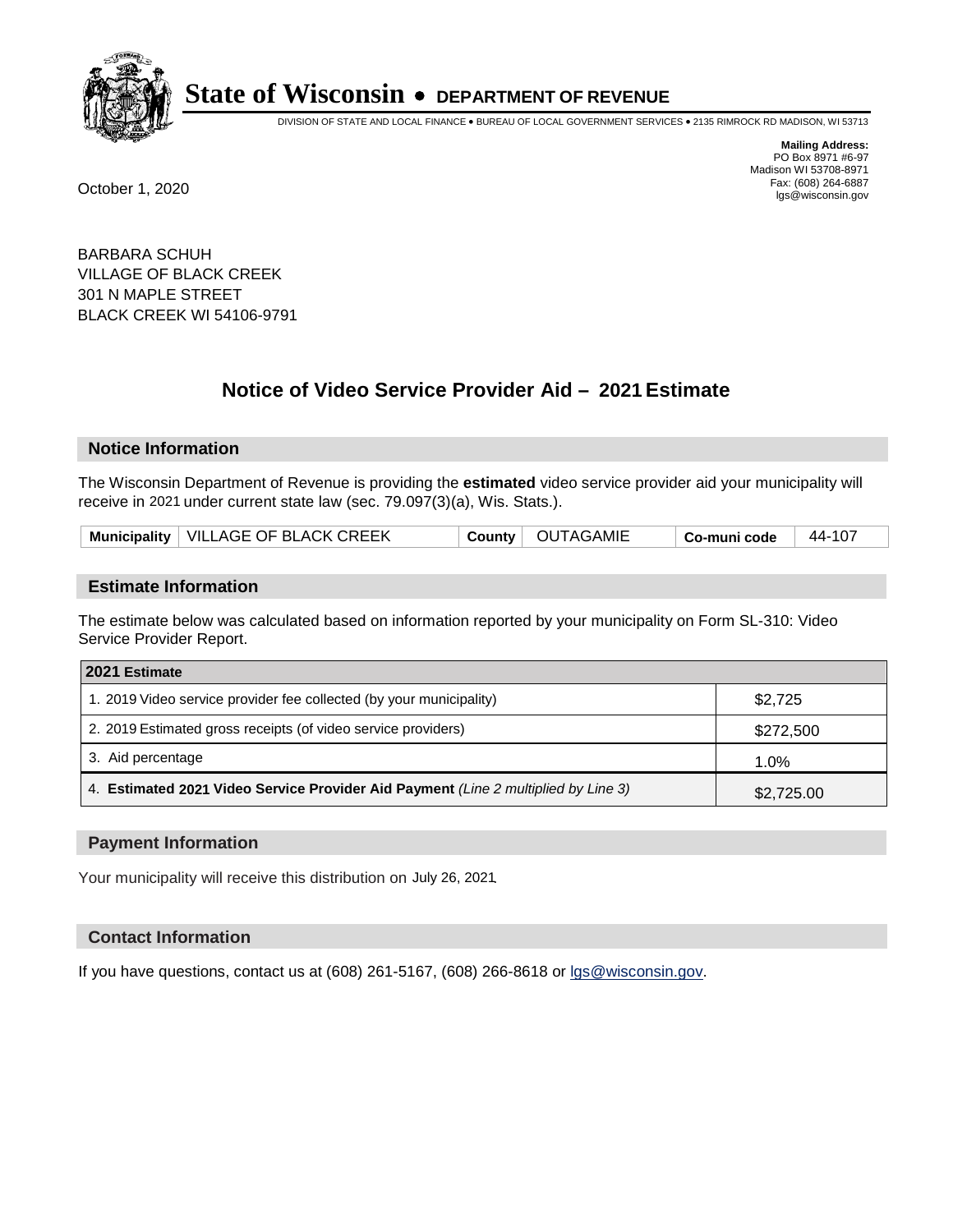

DIVISION OF STATE AND LOCAL FINANCE • BUREAU OF LOCAL GOVERNMENT SERVICES • 2135 RIMROCK RD MADISON, WI 53713

**Mailing Address:** PO Box 8971 #6-97 Madison WI 53708-8971<br>Fax: (608) 264-6887 Fax: (608) 264-6887 October 1, 2020 lgs@wisconsin.gov

RACQUEL SHAMPO-GIESE VILLAGE OF COMBINED LOCKS 405 WALLACE ST COMBINED LOCKS WI 54113-1129

# **Notice of Video Service Provider Aid - 2021 Estimate**

## **Notice Information**

The Wisconsin Department of Revenue is providing the **estimated** video service provider aid your municipality will receive in 2021 under current state law (sec. 79.097(3)(a), Wis. Stats.).

| Municipality   VILLAGE OF COMBINED LOCKS | County   OUTAGAMIE | $^\shortparallel$ Co-muni code | 44-111 |
|------------------------------------------|--------------------|--------------------------------|--------|
|------------------------------------------|--------------------|--------------------------------|--------|

#### **Estimate Information**

The estimate below was calculated based on information reported by your municipality on Form SL-310: Video Service Provider Report.

| 2021 Estimate                                                                      |            |
|------------------------------------------------------------------------------------|------------|
| 1. 2019 Video service provider fee collected (by your municipality)                | \$33,829   |
| 2. 2019 Estimated gross receipts (of video service providers)                      | \$676,589  |
| 3. Aid percentage                                                                  | 1.0%       |
| 4. Estimated 2021 Video Service Provider Aid Payment (Line 2 multiplied by Line 3) | \$6,765.89 |

#### **Payment Information**

Your municipality will receive this distribution on July 26, 2021.

## **Contact Information**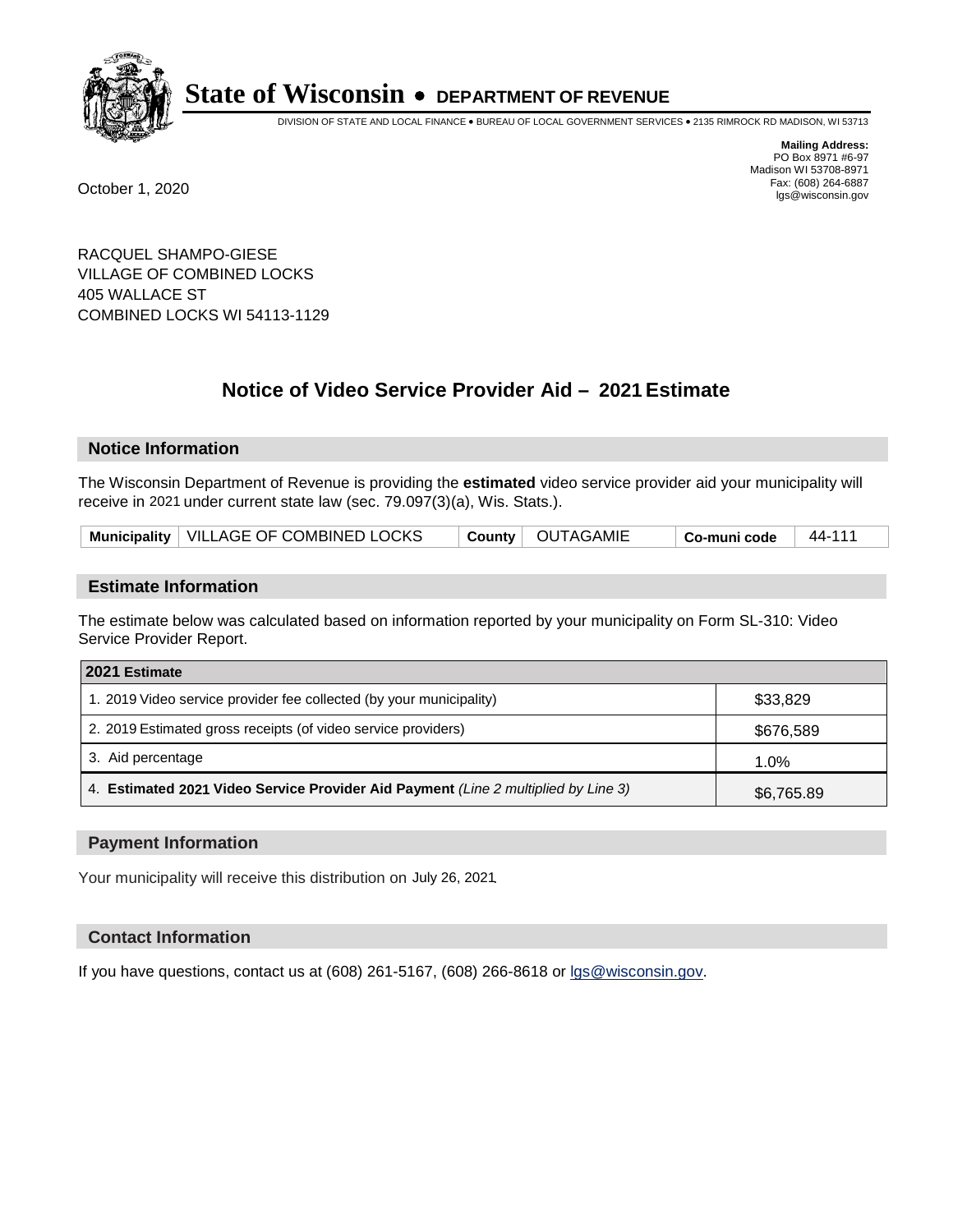

DIVISION OF STATE AND LOCAL FINANCE • BUREAU OF LOCAL GOVERNMENT SERVICES • 2135 RIMROCK RD MADISON, WI 53713

**Mailing Address:** PO Box 8971 #6-97 Madison WI 53708-8971<br>Fax: (608) 264-6887 Fax: (608) 264-6887 October 1, 2020 lgs@wisconsin.gov

JANE BOOTH VILLAGE OF HORTONVILLE PO BOX 99 HORTONVILLE WI 54944-0099

# **Notice of Video Service Provider Aid - 2021 Estimate**

## **Notice Information**

The Wisconsin Department of Revenue is providing the **estimated** video service provider aid your municipality will receive in 2021 under current state law (sec. 79.097(3)(a), Wis. Stats.).

| Municipality   VILLAGE OF HORTONVILLE |  | County   OUTAGAMIE | ∣ Co-muni code | 44-136 |
|---------------------------------------|--|--------------------|----------------|--------|
|---------------------------------------|--|--------------------|----------------|--------|

#### **Estimate Information**

The estimate below was calculated based on information reported by your municipality on Form SL-310: Video Service Provider Report.

| 2021 Estimate                                                                      |            |
|------------------------------------------------------------------------------------|------------|
| 1. 2019 Video service provider fee collected (by your municipality)                | \$33,042   |
| 2. 2019 Estimated gross receipts (of video service providers)                      | \$660,847  |
| 3. Aid percentage                                                                  | 1.0%       |
| 4. Estimated 2021 Video Service Provider Aid Payment (Line 2 multiplied by Line 3) | \$6,608.47 |

#### **Payment Information**

Your municipality will receive this distribution on July 26, 2021.

## **Contact Information**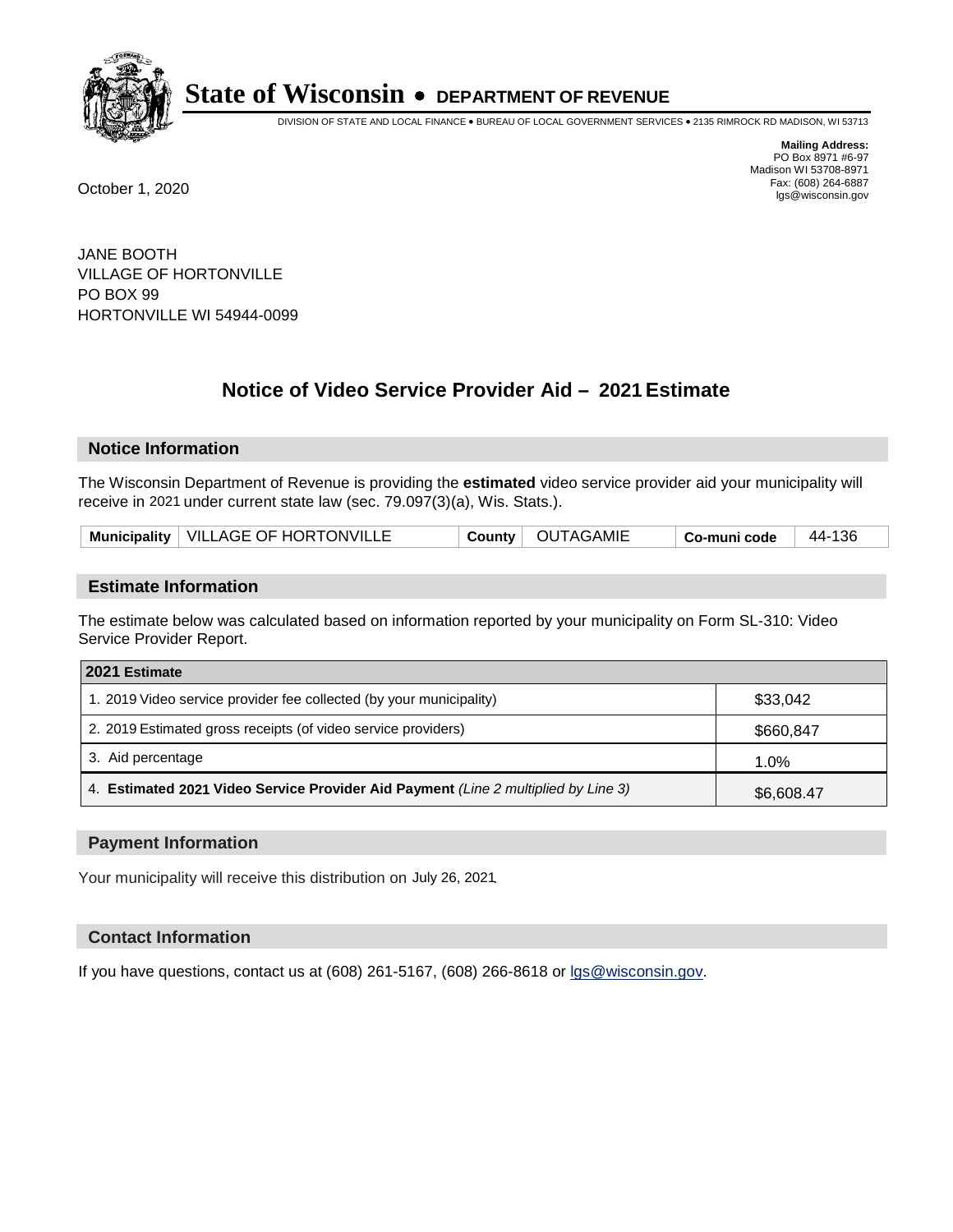

DIVISION OF STATE AND LOCAL FINANCE • BUREAU OF LOCAL GOVERNMENT SERVICES • 2135 RIMROCK RD MADISON, WI 53713

**Mailing Address:** PO Box 8971 #6-97 Madison WI 53708-8971<br>Fax: (608) 264-6887 Fax: (608) 264-6887 October 1, 2020 lgs@wisconsin.gov

DANIELLE BLOCK VILLAGE OF KIMBERLY 515 W KIMBERLY AVE KIMBERLY WI 54136-1335

# **Notice of Video Service Provider Aid - 2021 Estimate**

## **Notice Information**

The Wisconsin Department of Revenue is providing the **estimated** video service provider aid your municipality will receive in 2021 under current state law (sec. 79.097(3)(a), Wis. Stats.).

| Municipality   VILLAGE OF KIMBERLY<br>County   OUTAGAMIE<br>44-141<br>Co-muni code |  |
|------------------------------------------------------------------------------------|--|
|------------------------------------------------------------------------------------|--|

#### **Estimate Information**

The estimate below was calculated based on information reported by your municipality on Form SL-310: Video Service Provider Report.

| 2021 Estimate                                                                      |             |
|------------------------------------------------------------------------------------|-------------|
| 1. 2019 Video service provider fee collected (by your municipality)                | \$70,390    |
| 2. 2019 Estimated gross receipts (of video service providers)                      | \$1,407,790 |
| 3. Aid percentage                                                                  | 1.0%        |
| 4. Estimated 2021 Video Service Provider Aid Payment (Line 2 multiplied by Line 3) | \$14,077.90 |

#### **Payment Information**

Your municipality will receive this distribution on July 26, 2021.

## **Contact Information**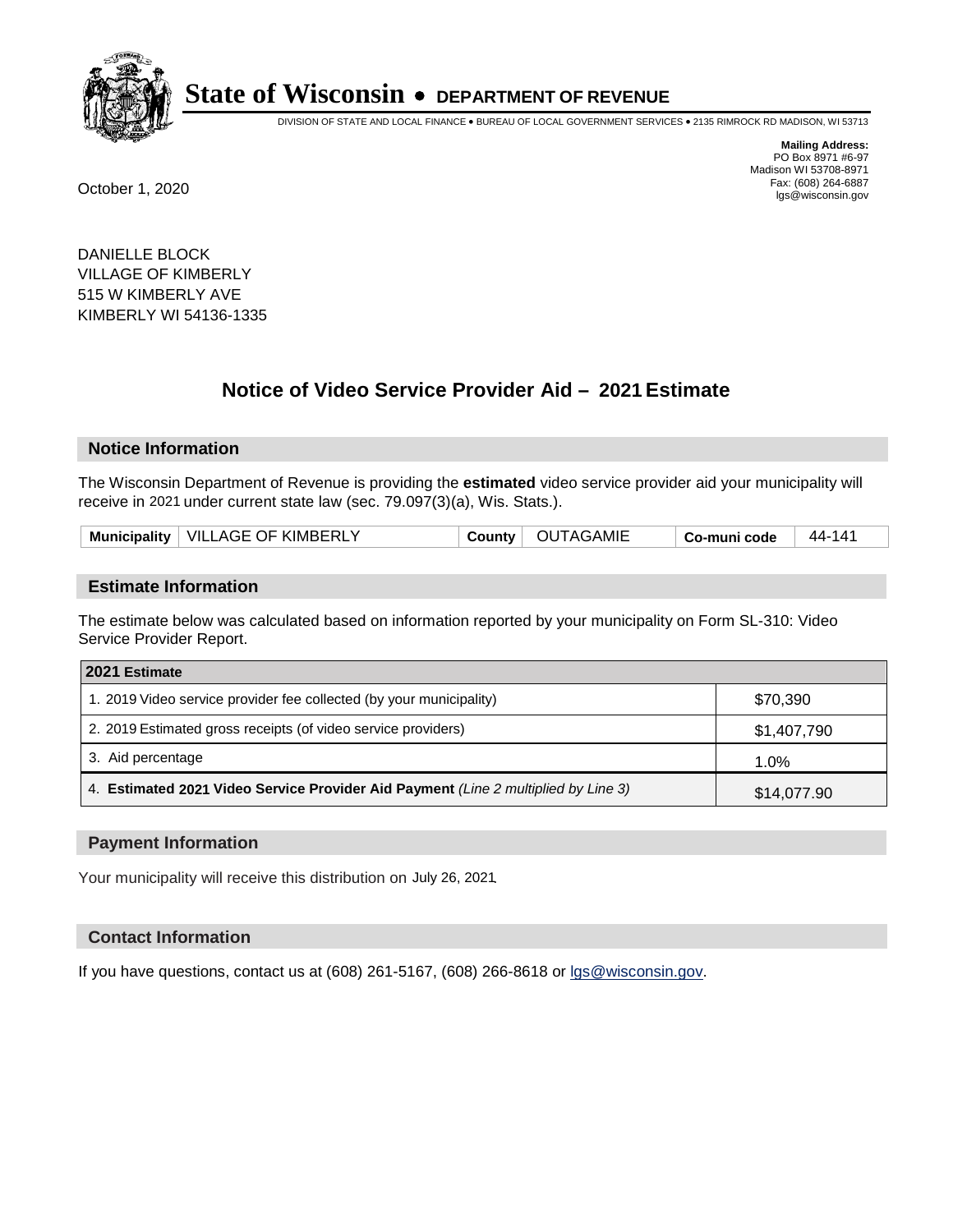

DIVISION OF STATE AND LOCAL FINANCE • BUREAU OF LOCAL GOVERNMENT SERVICES • 2135 RIMROCK RD MADISON, WI 53713

**Mailing Address:** PO Box 8971 #6-97 Madison WI 53708-8971<br>Fax: (608) 264-6887 Fax: (608) 264-6887 October 1, 2020 lgs@wisconsin.gov

LAURIE DECKER VILLAGE OF LITTLE CHUTE 108 W MAIN ST LITTLE CHUTE WI 54140-1750

# **Notice of Video Service Provider Aid - 2021 Estimate**

## **Notice Information**

The Wisconsin Department of Revenue is providing the **estimated** video service provider aid your municipality will receive in 2021 under current state law (sec. 79.097(3)(a), Wis. Stats.).

#### **Estimate Information**

The estimate below was calculated based on information reported by your municipality on Form SL-310: Video Service Provider Report.

| 2021 Estimate                                                                      |             |
|------------------------------------------------------------------------------------|-------------|
| 1. 2019 Video service provider fee collected (by your municipality)                | \$96,330    |
| 2. 2019 Estimated gross receipts (of video service providers)                      | \$1,926,591 |
| 3. Aid percentage                                                                  | 1.0%        |
| 4. Estimated 2021 Video Service Provider Aid Payment (Line 2 multiplied by Line 3) | \$19,265.91 |

#### **Payment Information**

Your municipality will receive this distribution on July 26, 2021.

## **Contact Information**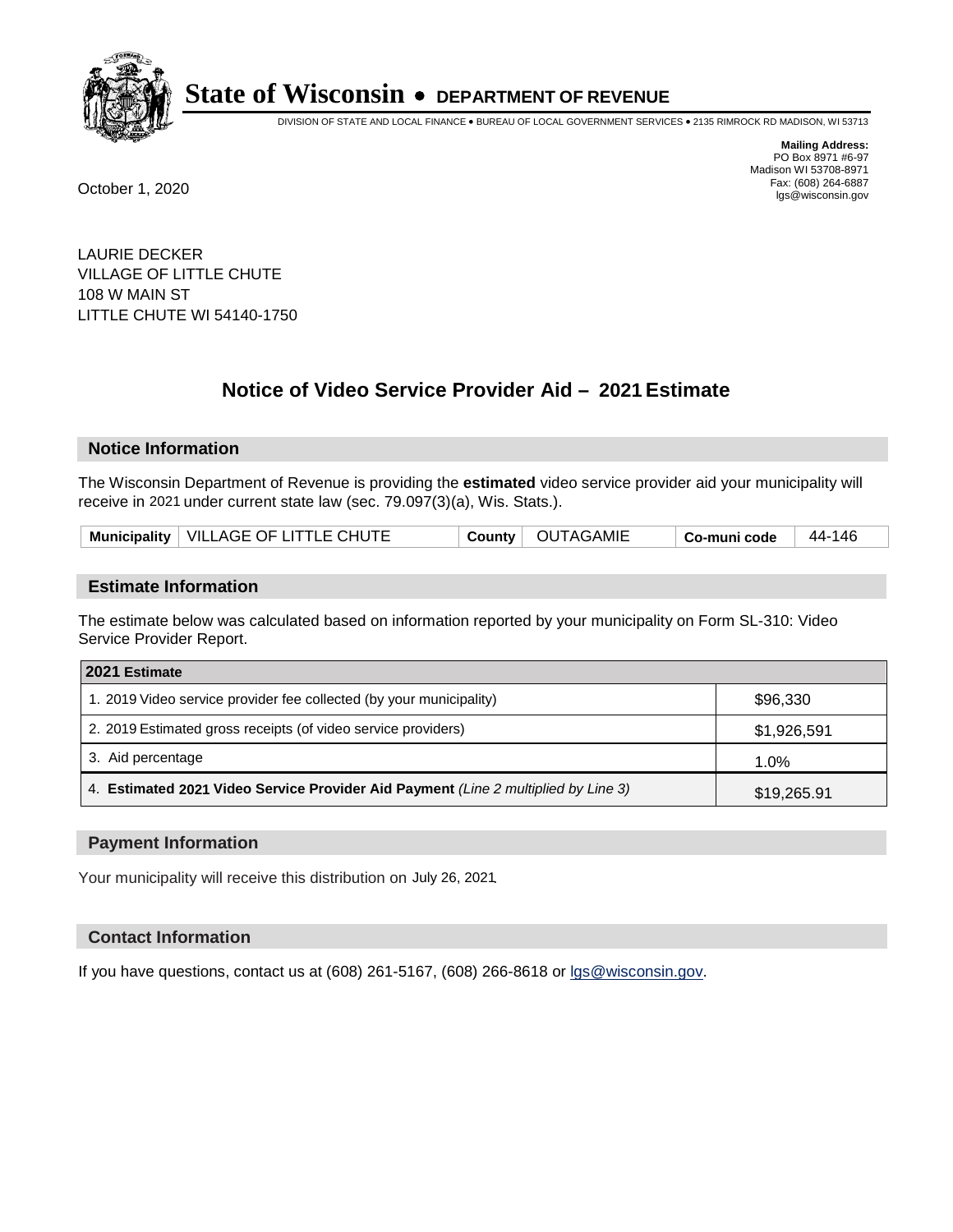

DIVISION OF STATE AND LOCAL FINANCE • BUREAU OF LOCAL GOVERNMENT SERVICES • 2135 RIMROCK RD MADISON, WI 53713

**Mailing Address:** PO Box 8971 #6-97 Madison WI 53708-8971<br>Fax: (608) 264-6887 Fax: (608) 264-6887 October 1, 2020 lgs@wisconsin.gov

LAURIE SWEENEY VILLAGE OF SHIOCTON PO BOX 96 SHIOCTON WI 54170-0096

# **Notice of Video Service Provider Aid - 2021 Estimate**

## **Notice Information**

The Wisconsin Department of Revenue is providing the **estimated** video service provider aid your municipality will receive in 2021 under current state law (sec. 79.097(3)(a), Wis. Stats.).

| Municipality   VILLAGE OF SHIOCTON<br>County   OUTAGAMIE<br>44-181<br>∣ Co-muni code |  |
|--------------------------------------------------------------------------------------|--|
|--------------------------------------------------------------------------------------|--|

#### **Estimate Information**

The estimate below was calculated based on information reported by your municipality on Form SL-310: Video Service Provider Report.

| 2021 Estimate                                                                      |            |
|------------------------------------------------------------------------------------|------------|
| 1. 2019 Video service provider fee collected (by your municipality)                | \$2,041    |
| 2. 2019 Estimated gross receipts (of video service providers)                      | \$204,119  |
| 3. Aid percentage                                                                  | 1.0%       |
| 4. Estimated 2021 Video Service Provider Aid Payment (Line 2 multiplied by Line 3) | \$2,041.19 |

#### **Payment Information**

Your municipality will receive this distribution on July 26, 2021.

## **Contact Information**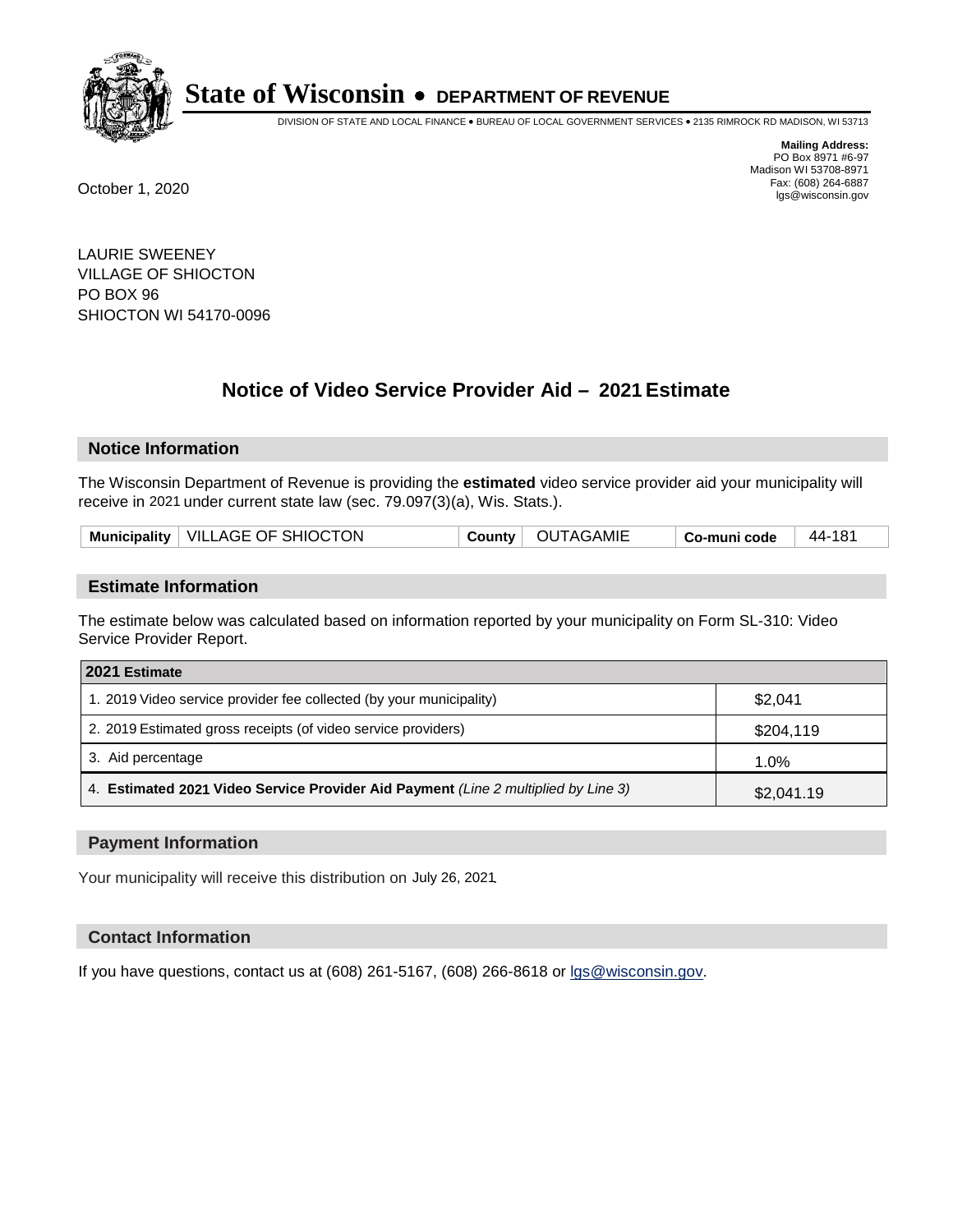

DIVISION OF STATE AND LOCAL FINANCE • BUREAU OF LOCAL GOVERNMENT SERVICES • 2135 RIMROCK RD MADISON, WI 53713

**Mailing Address:** PO Box 8971 #6-97 Madison WI 53708-8971<br>Fax: (608) 264-6887 Fax: (608) 264-6887 October 1, 2020 lgs@wisconsin.gov

KAMI LYNCH CITY OF APPLETON 100 N APPLETON ST APPLETON WI 54911-4799

# **Notice of Video Service Provider Aid - 2021 Estimate**

## **Notice Information**

The Wisconsin Department of Revenue is providing the **estimated** video service provider aid your municipality will receive in 2021 under current state law (sec. 79.097(3)(a), Wis. Stats.).

| Municipality   CITY OF APPLETON | <b>County</b> | <b>OUTAGAMIE</b> | Co-muni code | 44-201 |
|---------------------------------|---------------|------------------|--------------|--------|
|                                 |               |                  |              |        |

#### **Estimate Information**

The estimate below was calculated based on information reported by your municipality on Form SL-310: Video Service Provider Report.

| 2021 Estimate                                                                      |              |
|------------------------------------------------------------------------------------|--------------|
| 1. 2019 Video service provider fee collected (by your municipality)                | \$758,330    |
| 2. 2019 Estimated gross receipts (of video service providers)                      | \$15,166,582 |
| 3. Aid percentage                                                                  | $1.0\%$      |
| 4. Estimated 2021 Video Service Provider Aid Payment (Line 2 multiplied by Line 3) | \$151,665.82 |

#### **Payment Information**

Your municipality will receive this distribution on July 26, 2021.

## **Contact Information**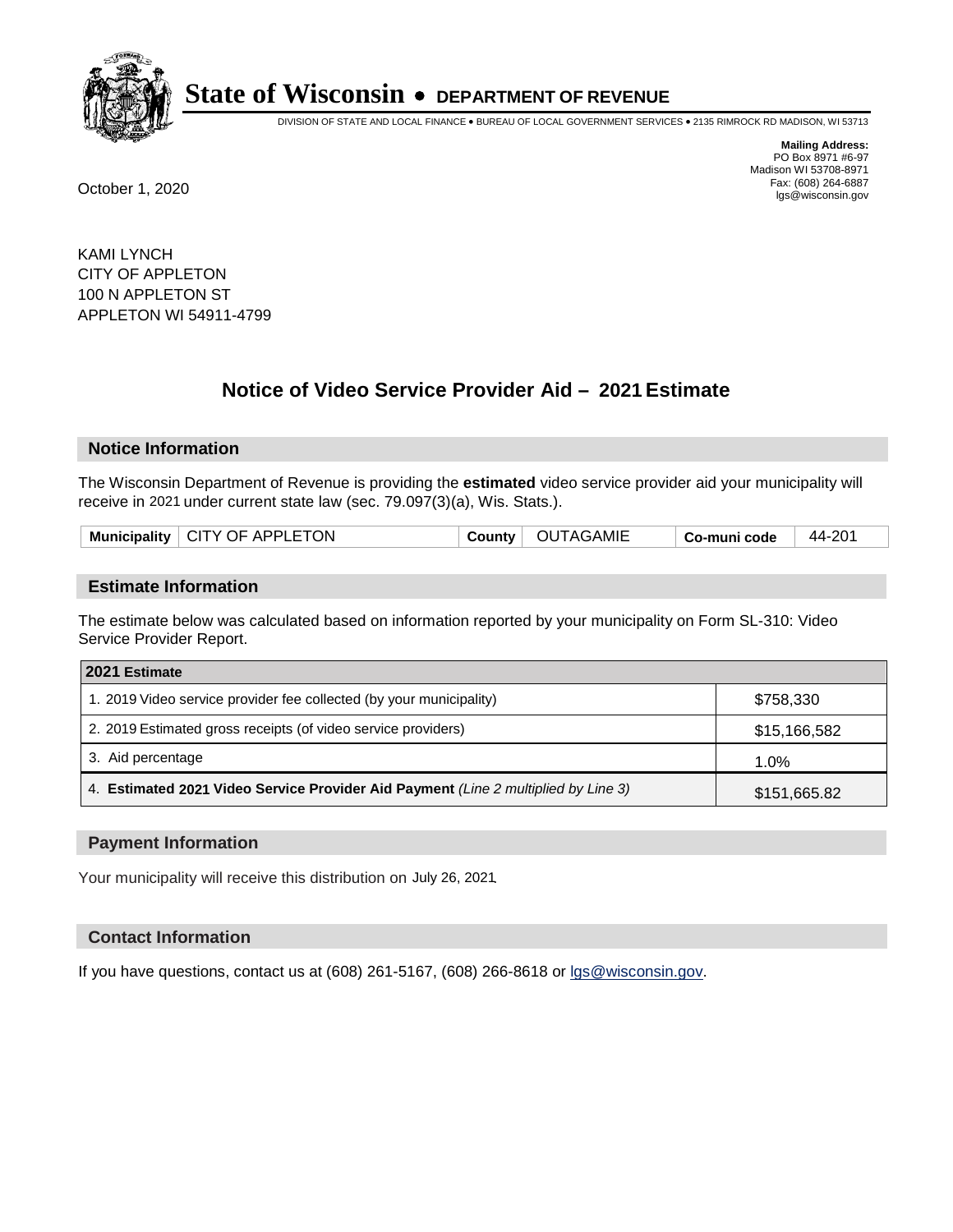

DIVISION OF STATE AND LOCAL FINANCE • BUREAU OF LOCAL GOVERNMENT SERVICES • 2135 RIMROCK RD MADISON, WI 53713

**Mailing Address:** PO Box 8971 #6-97 Madison WI 53708-8971<br>Fax: (608) 264-6887 Fax: (608) 264-6887 October 1, 2020 lgs@wisconsin.gov

SALLY KENNEY CITY OF KAUKAUNA 144 W SECOND STREET KAUKAUNA WI 54130

# **Notice of Video Service Provider Aid - 2021 Estimate**

## **Notice Information**

The Wisconsin Department of Revenue is providing the **estimated** video service provider aid your municipality will receive in 2021 under current state law (sec. 79.097(3)(a), Wis. Stats.).

|--|

#### **Estimate Information**

The estimate below was calculated based on information reported by your municipality on Form SL-310: Video Service Provider Report.

| 2021 Estimate                                                                      |             |
|------------------------------------------------------------------------------------|-------------|
| 1. 2019 Video service provider fee collected (by your municipality)                | \$145,006   |
| 2. 2019 Estimated gross receipts (of video service providers)                      | \$2,900,122 |
| 3. Aid percentage                                                                  | 1.0%        |
| 4. Estimated 2021 Video Service Provider Aid Payment (Line 2 multiplied by Line 3) | \$29,001.22 |

#### **Payment Information**

Your municipality will receive this distribution on July 26, 2021.

## **Contact Information**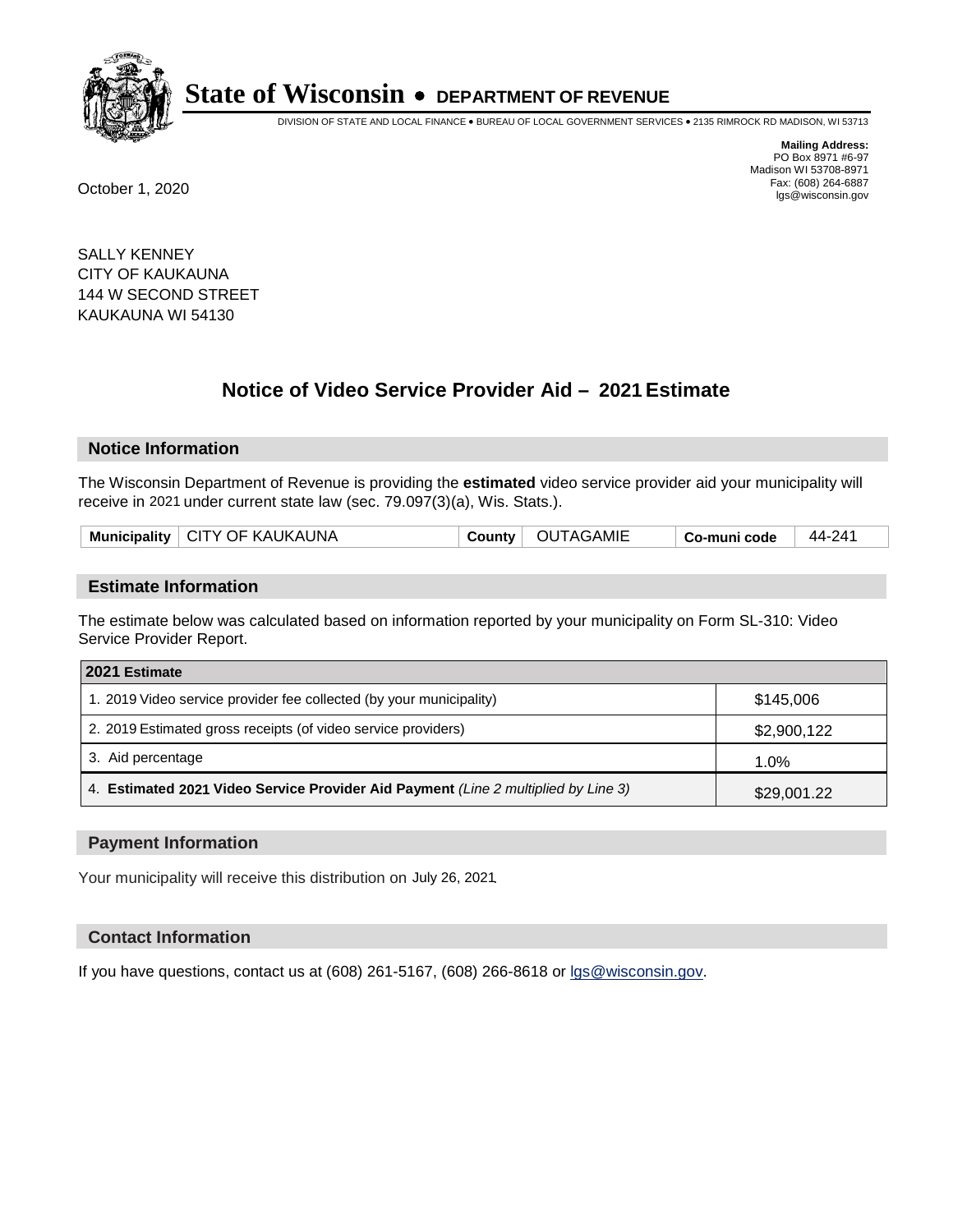

DIVISION OF STATE AND LOCAL FINANCE • BUREAU OF LOCAL GOVERNMENT SERVICES • 2135 RIMROCK RD MADISON, WI 53713

**Mailing Address:** PO Box 8971 #6-97 Madison WI 53708-8971<br>Fax: (608) 264-6887 Fax: (608) 264-6887 October 1, 2020 lgs@wisconsin.gov

LORI THIEL CITY OF SEYMOUR 328 N MAIN ST SEYMOUR WI 54165

# **Notice of Video Service Provider Aid - 2021 Estimate**

## **Notice Information**

The Wisconsin Department of Revenue is providing the **estimated** video service provider aid your municipality will receive in 2021 under current state law (sec. 79.097(3)(a), Wis. Stats.).

|--|

#### **Estimate Information**

The estimate below was calculated based on information reported by your municipality on Form SL-310: Video Service Provider Report.

| 2021 Estimate                                                                      |            |
|------------------------------------------------------------------------------------|------------|
| 1. 2019 Video service provider fee collected (by your municipality)                | \$23,965   |
| 2. 2019 Estimated gross receipts (of video service providers)                      | \$798,826  |
| 3. Aid percentage                                                                  | 1.0%       |
| 4. Estimated 2021 Video Service Provider Aid Payment (Line 2 multiplied by Line 3) | \$7,988.26 |

#### **Payment Information**

Your municipality will receive this distribution on July 26, 2021.

## **Contact Information**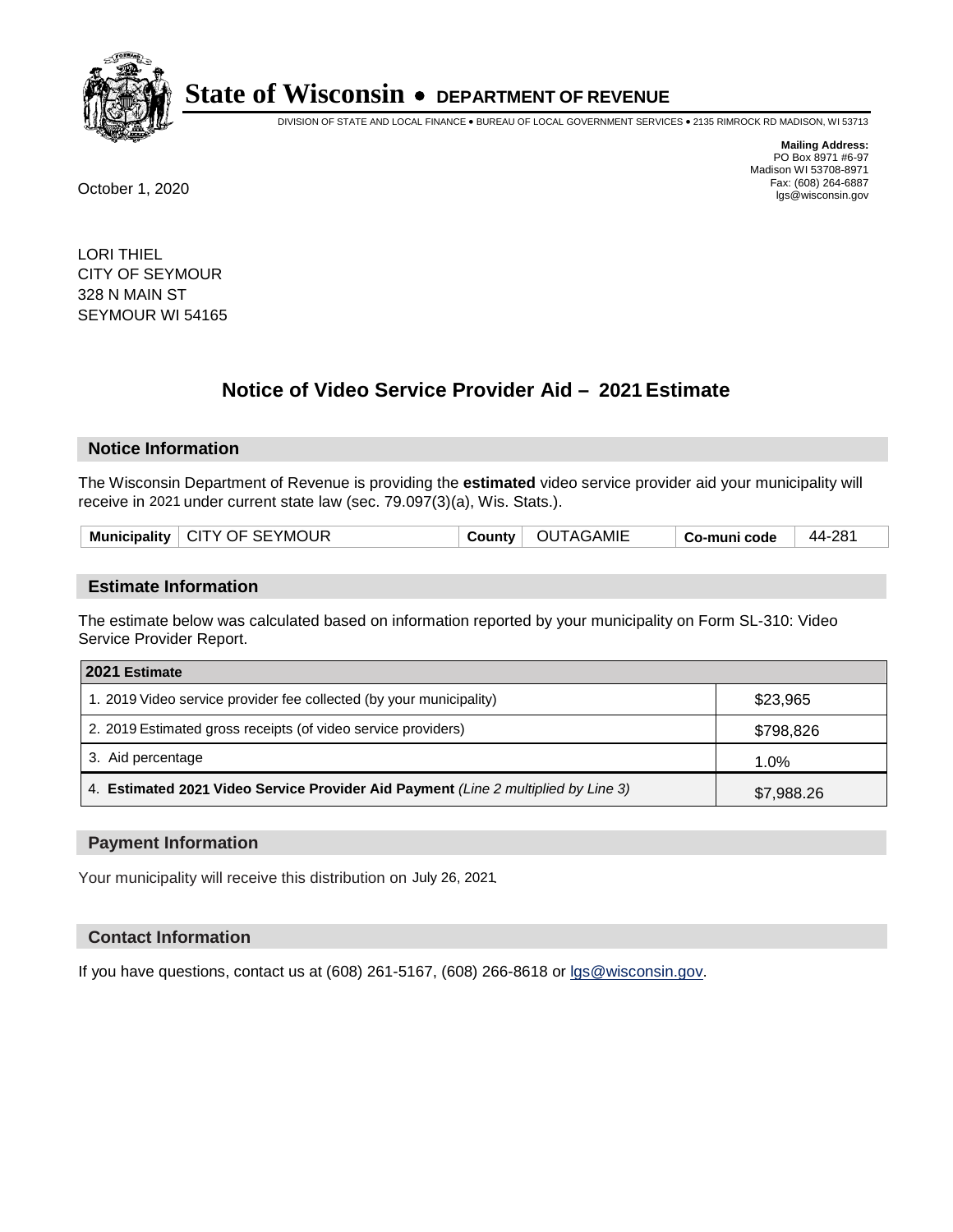

DIVISION OF STATE AND LOCAL FINANCE • BUREAU OF LOCAL GOVERNMENT SERVICES • 2135 RIMROCK RD MADISON, WI 53713

**Mailing Address:** PO Box 8971 #6-97 Madison WI 53708-8971<br>Fax: (608) 264-6887 Fax: (608) 264-6887 October 1, 2020 lgs@wisconsin.gov

GINGER MURPHY TOWN OF BELGIUM 5698 LAKE CHURCH RD BELGIUM WI 53004

# **Notice of Video Service Provider Aid - 2021 Estimate**

## **Notice Information**

The Wisconsin Department of Revenue is providing the **estimated** video service provider aid your municipality will receive in 2021 under current state law (sec. 79.097(3)(a), Wis. Stats.).

| Municipality   TOWN OF BELGIUM | County | OZAUKEE | Co-muni code | 45-002 |
|--------------------------------|--------|---------|--------------|--------|
|                                |        |         |              |        |

#### **Estimate Information**

The estimate below was calculated based on information reported by your municipality on Form SL-310: Video Service Provider Report.

| 2021 Estimate                                                                      |            |
|------------------------------------------------------------------------------------|------------|
| 1. 2019 Video service provider fee collected (by your municipality)                | \$7,373    |
| 2. 2019 Estimated gross receipts (of video service providers)                      | \$245,781  |
| 3. Aid percentage                                                                  | 1.0%       |
| 4. Estimated 2021 Video Service Provider Aid Payment (Line 2 multiplied by Line 3) | \$2,457.81 |

#### **Payment Information**

Your municipality will receive this distribution on July 26, 2021.

## **Contact Information**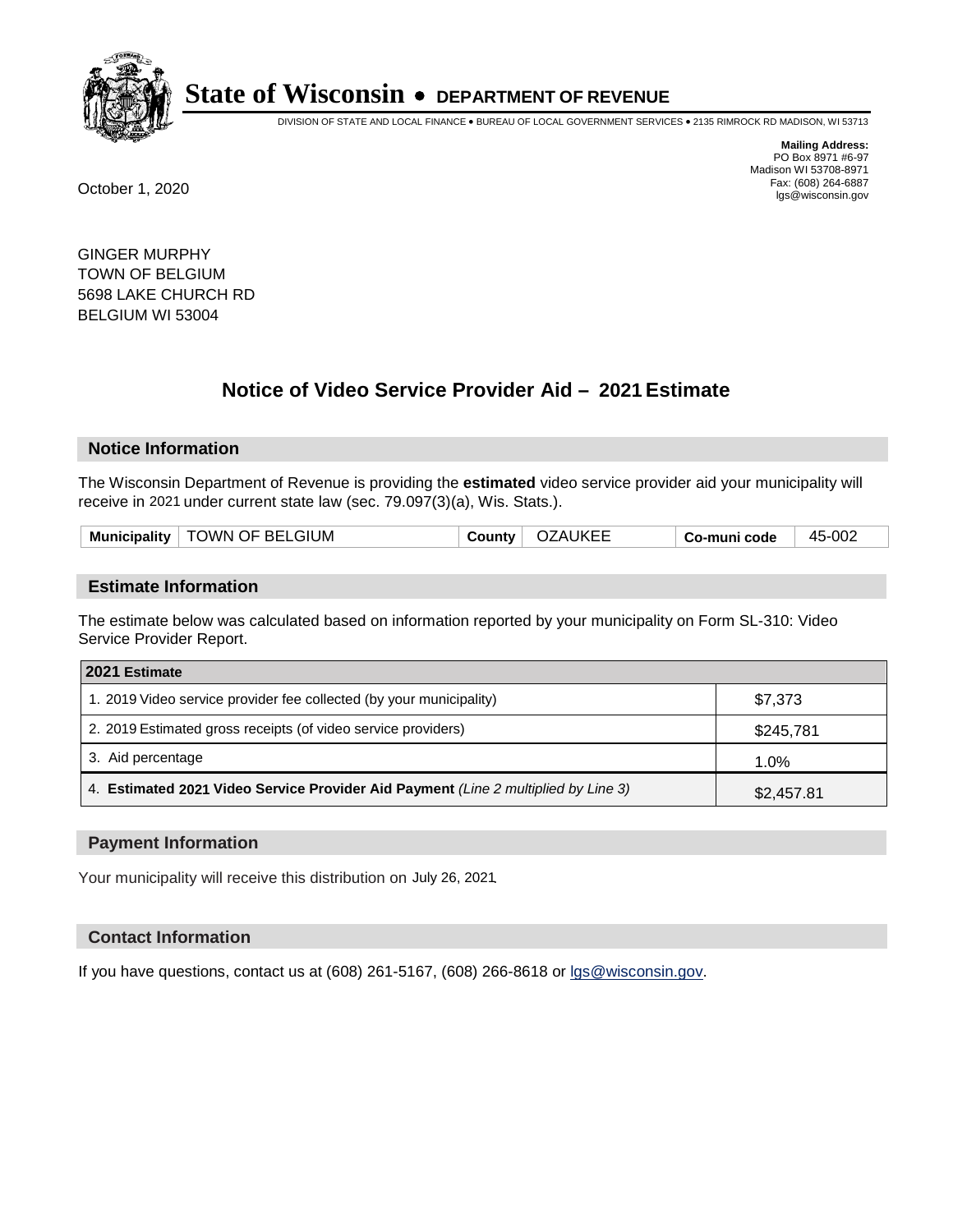

DIVISION OF STATE AND LOCAL FINANCE • BUREAU OF LOCAL GOVERNMENT SERVICES • 2135 RIMROCK RD MADISON, WI 53713

**Mailing Address:** PO Box 8971 #6-97 Madison WI 53708-8971<br>Fax: (608) 264-6887 Fax: (608) 264-6887 October 1, 2020 lgs@wisconsin.gov

ERIC RYER TOWN OF CEDARBURG 1293 WASHINGTON AVE CEDARBURG WI 53012-9304

# **Notice of Video Service Provider Aid - 2021 Estimate**

## **Notice Information**

The Wisconsin Department of Revenue is providing the **estimated** video service provider aid your municipality will receive in 2021 under current state law (sec. 79.097(3)(a), Wis. Stats.).

| Municipality   TOWN OF CEDARBURG | County   OZAUKEE | Co-muni code | 45-004 |
|----------------------------------|------------------|--------------|--------|
|----------------------------------|------------------|--------------|--------|

#### **Estimate Information**

The estimate below was calculated based on information reported by your municipality on Form SL-310: Video Service Provider Report.

| 2021 Estimate                                                                      |             |
|------------------------------------------------------------------------------------|-------------|
| 1. 2019 Video service provider fee collected (by your municipality)                | \$46.610    |
| 2. 2019 Estimated gross receipts (of video service providers)                      | \$1,547,814 |
| 3. Aid percentage                                                                  | 1.0%        |
| 4. Estimated 2021 Video Service Provider Aid Payment (Line 2 multiplied by Line 3) | \$15,478.14 |

#### **Payment Information**

Your municipality will receive this distribution on July 26, 2021.

## **Contact Information**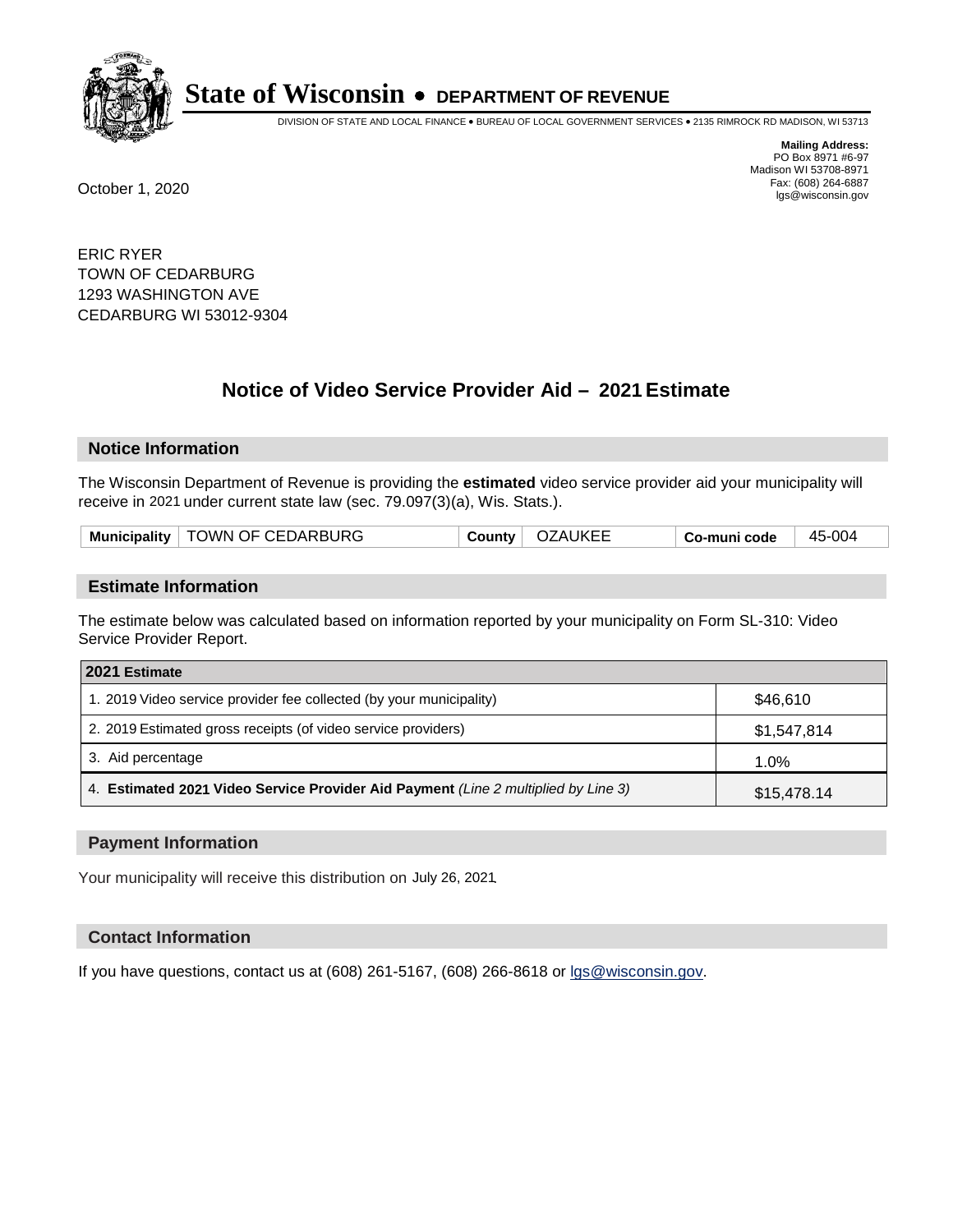

DIVISION OF STATE AND LOCAL FINANCE • BUREAU OF LOCAL GOVERNMENT SERVICES • 2135 RIMROCK RD MADISON, WI 53713

**Mailing Address:** PO Box 8971 #6-97 Madison WI 53708-8971<br>Fax: (608) 264-6887 Fax: (608) 264-6887 October 1, 2020 lgs@wisconsin.gov

ROBERT EICHNER TOWN OF FREDONIA 242 FREDONIA AVE., PO BOX 12 FREDONIA WI 53021-0012

# **Notice of Video Service Provider Aid - 2021 Estimate**

## **Notice Information**

The Wisconsin Department of Revenue is providing the **estimated** video service provider aid your municipality will receive in 2021 under current state law (sec. 79.097(3)(a), Wis. Stats.).

| Municipality   TOWN OF FREDONIA | County $\vdash$ | <b>OZAUKEE</b> | Co-muni code | 45-006 |
|---------------------------------|-----------------|----------------|--------------|--------|
|---------------------------------|-----------------|----------------|--------------|--------|

#### **Estimate Information**

The estimate below was calculated based on information reported by your municipality on Form SL-310: Video Service Provider Report.

| 2021 Estimate                                                                      |            |
|------------------------------------------------------------------------------------|------------|
| 1. 2019 Video service provider fee collected (by your municipality)                | \$7.689    |
| 2. 2019 Estimated gross receipts (of video service providers)                      | \$153,792  |
| 3. Aid percentage                                                                  | 1.0%       |
| 4. Estimated 2021 Video Service Provider Aid Payment (Line 2 multiplied by Line 3) | \$1,537.92 |

#### **Payment Information**

Your municipality will receive this distribution on July 26, 2021.

## **Contact Information**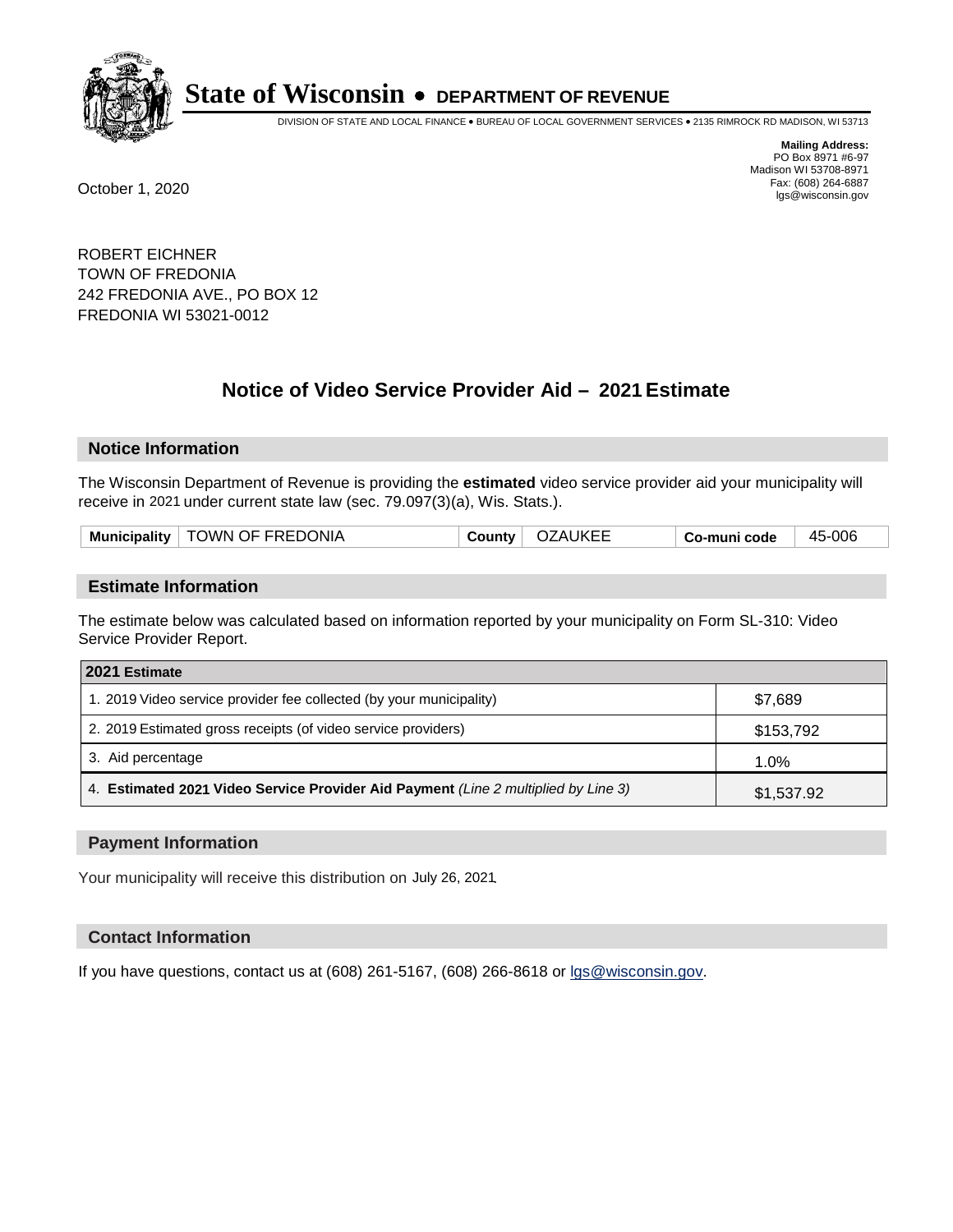

DIVISION OF STATE AND LOCAL FINANCE • BUREAU OF LOCAL GOVERNMENT SERVICES • 2135 RIMROCK RD MADISON, WI 53713

**Mailing Address:** PO Box 8971 #6-97 Madison WI 53708-8971<br>Fax: (608) 264-6887 Fax: (608) 264-6887 October 1, 2020 lgs@wisconsin.gov

LISA KIEN TOWN OF GRAFTON PO BOX 143 GRAFTON WI 53024-0143

# **Notice of Video Service Provider Aid - 2021 Estimate**

## **Notice Information**

The Wisconsin Department of Revenue is providing the **estimated** video service provider aid your municipality will receive in 2021 under current state law (sec. 79.097(3)(a), Wis. Stats.).

|--|

#### **Estimate Information**

The estimate below was calculated based on information reported by your municipality on Form SL-310: Video Service Provider Report.

| 2021 Estimate                                                                      |             |
|------------------------------------------------------------------------------------|-------------|
| 1. 2019 Video service provider fee collected (by your municipality)                | \$55,139    |
| 2. 2019 Estimated gross receipts (of video service providers)                      | \$1,102,786 |
| 3. Aid percentage                                                                  | 1.0%        |
| 4. Estimated 2021 Video Service Provider Aid Payment (Line 2 multiplied by Line 3) | \$11,027.86 |

#### **Payment Information**

Your municipality will receive this distribution on July 26, 2021.

## **Contact Information**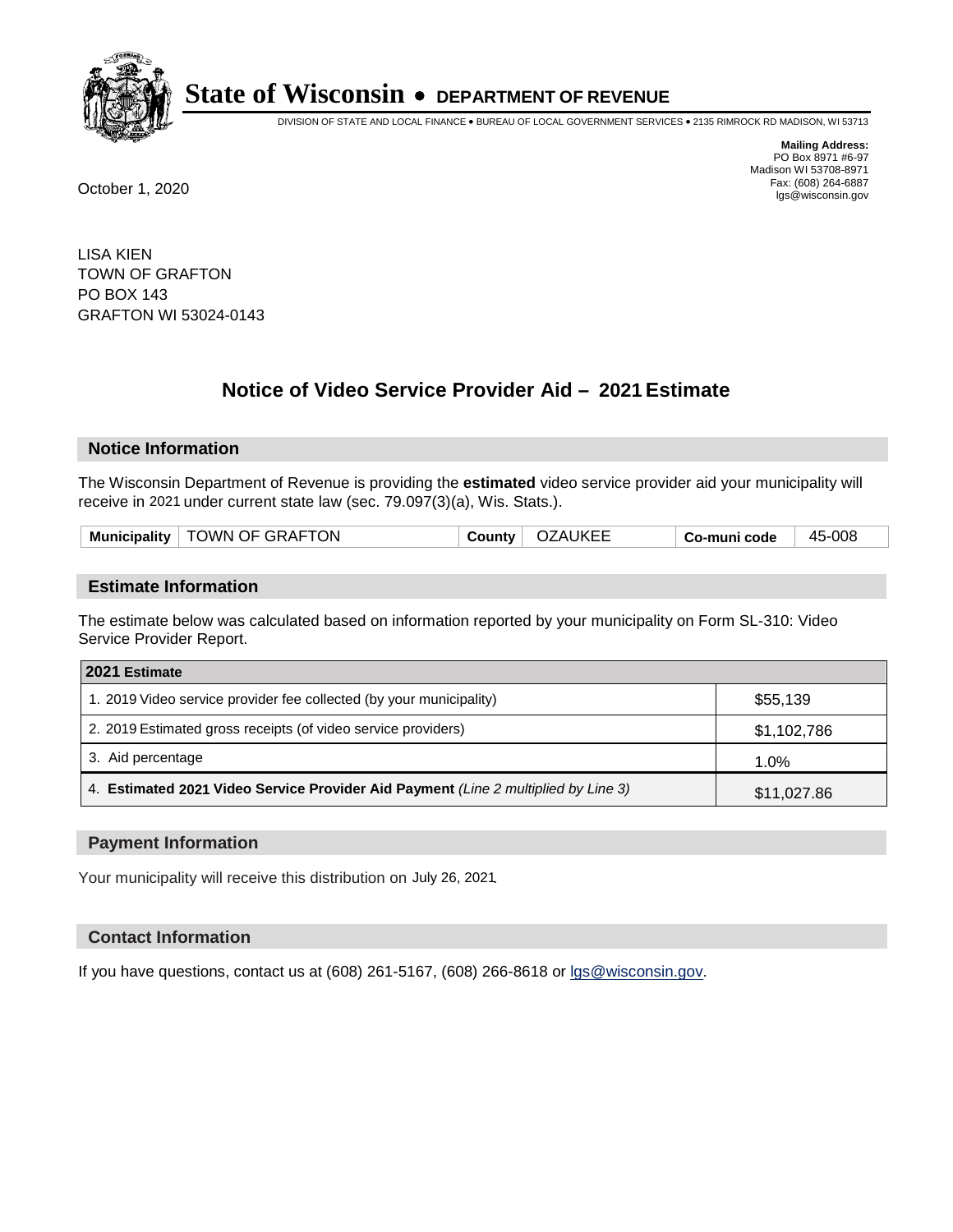

DIVISION OF STATE AND LOCAL FINANCE • BUREAU OF LOCAL GOVERNMENT SERVICES • 2135 RIMROCK RD MADISON, WI 53713

**Mailing Address:** PO Box 8971 #6-97 Madison WI 53708-8971<br>Fax: (608) 264-6887 Fax: (608) 264-6887 October 1, 2020 lgs@wisconsin.gov

JULIE LESAR VILLAGE OF BELGIUM 104 PETER THEIN AVE BELGIUM WI 53004-9520

# **Notice of Video Service Provider Aid - 2021 Estimate**

## **Notice Information**

The Wisconsin Department of Revenue is providing the **estimated** video service provider aid your municipality will receive in 2021 under current state law (sec. 79.097(3)(a), Wis. Stats.).

| Municipality   VILLAGE OF BELGIUM | County | OZAUKEE | Co-muni code | 45-106 |
|-----------------------------------|--------|---------|--------------|--------|
|-----------------------------------|--------|---------|--------------|--------|

#### **Estimate Information**

The estimate below was calculated based on information reported by your municipality on Form SL-310: Video Service Provider Report.

| 2021 Estimate                                                                      |            |
|------------------------------------------------------------------------------------|------------|
| 1. 2019 Video service provider fee collected (by your municipality)                | \$23,634   |
| 2. 2019 Estimated gross receipts (of video service providers)                      | \$472,676  |
| 3. Aid percentage                                                                  | 1.0%       |
| 4. Estimated 2021 Video Service Provider Aid Payment (Line 2 multiplied by Line 3) | \$4,726.76 |

#### **Payment Information**

Your municipality will receive this distribution on July 26, 2021.

## **Contact Information**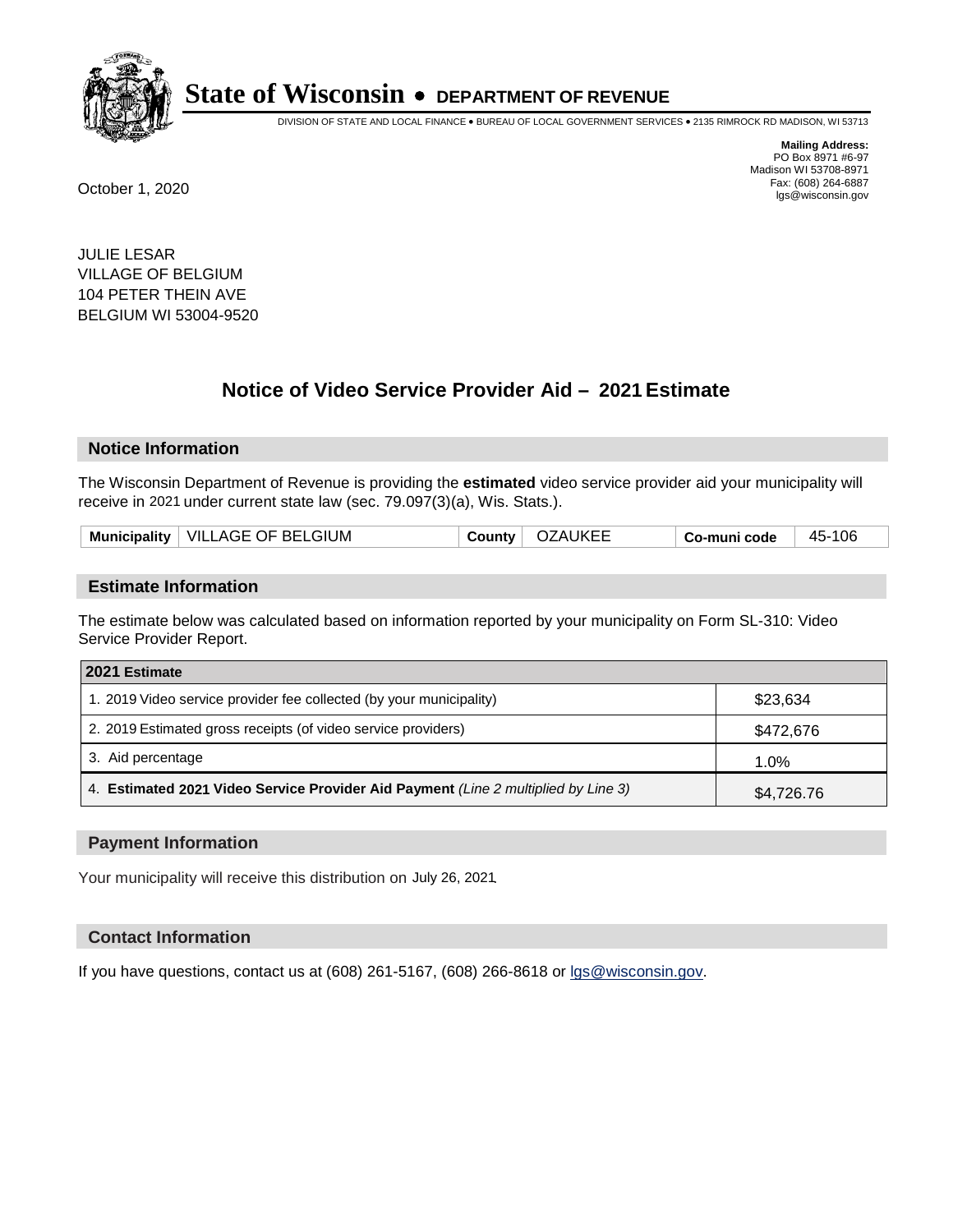

DIVISION OF STATE AND LOCAL FINANCE • BUREAU OF LOCAL GOVERNMENT SERVICES • 2135 RIMROCK RD MADISON, WI 53713

**Mailing Address:** PO Box 8971 #6-97 Madison WI 53708-8971<br>Fax: (608) 264-6887 Fax: (608) 264-6887 October 1, 2020 lgs@wisconsin.gov

SANDRA TRETOW VILLAGE OF FREDONIA 242 FREDONIA AVENUE FREDONIA WI 53021-9401

# **Notice of Video Service Provider Aid - 2021 Estimate**

## **Notice Information**

The Wisconsin Department of Revenue is providing the **estimated** video service provider aid your municipality will receive in 2021 under current state law (sec. 79.097(3)(a), Wis. Stats.).

| Municipality   VILLAGE OF FREDONIA |  | County   OZAUKEE | Co-muni code | 45-126 |
|------------------------------------|--|------------------|--------------|--------|
|------------------------------------|--|------------------|--------------|--------|

#### **Estimate Information**

The estimate below was calculated based on information reported by your municipality on Form SL-310: Video Service Provider Report.

| 2021 Estimate                                                                      |            |
|------------------------------------------------------------------------------------|------------|
| 1. 2019 Video service provider fee collected (by your municipality)                | \$25,293   |
| 2. 2019 Estimated gross receipts (of video service providers)                      | \$505,869  |
| 3. Aid percentage                                                                  | 1.0%       |
| 4. Estimated 2021 Video Service Provider Aid Payment (Line 2 multiplied by Line 3) | \$5,058.69 |

#### **Payment Information**

Your municipality will receive this distribution on July 26, 2021.

## **Contact Information**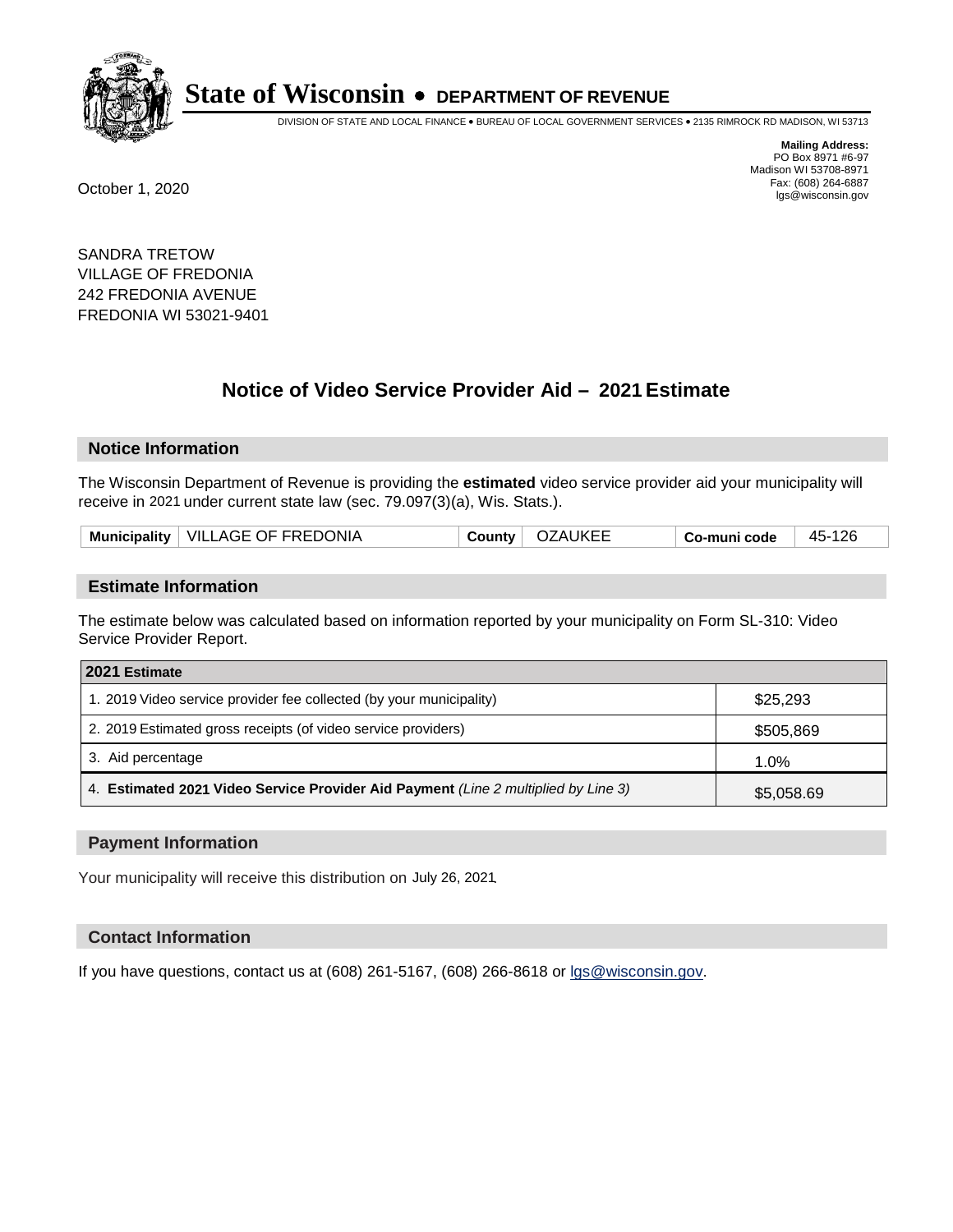

DIVISION OF STATE AND LOCAL FINANCE • BUREAU OF LOCAL GOVERNMENT SERVICES • 2135 RIMROCK RD MADISON, WI 53713

**Mailing Address:** PO Box 8971 #6-97 Madison WI 53708-8971<br>Fax: (608) 264-6887 Fax: (608) 264-6887 October 1, 2020 lgs@wisconsin.gov

KAITY OLSEN VILLAGE OF GRAFTON 860 BADGER CIRCLE GRAFTON WI 53024

# **Notice of Video Service Provider Aid - 2021 Estimate**

## **Notice Information**

The Wisconsin Department of Revenue is providing the **estimated** video service provider aid your municipality will receive in 2021 under current state law (sec. 79.097(3)(a), Wis. Stats.).

| Municipality   VILLAGE OF GRAFTON | OZAUKEE<br>County | 45-131<br>Co-muni code |
|-----------------------------------|-------------------|------------------------|
|-----------------------------------|-------------------|------------------------|

#### **Estimate Information**

The estimate below was calculated based on information reported by your municipality on Form SL-310: Video Service Provider Report.

| 2021 Estimate                                                                      |             |
|------------------------------------------------------------------------------------|-------------|
| 1. 2019 Video service provider fee collected (by your municipality)                | \$151.976   |
| 2. 2019 Estimated gross receipts (of video service providers)                      | \$3,039,512 |
| 3. Aid percentage                                                                  | 1.0%        |
| 4. Estimated 2021 Video Service Provider Aid Payment (Line 2 multiplied by Line 3) | \$30,395.12 |

#### **Payment Information**

Your municipality will receive this distribution on July 26, 2021.

## **Contact Information**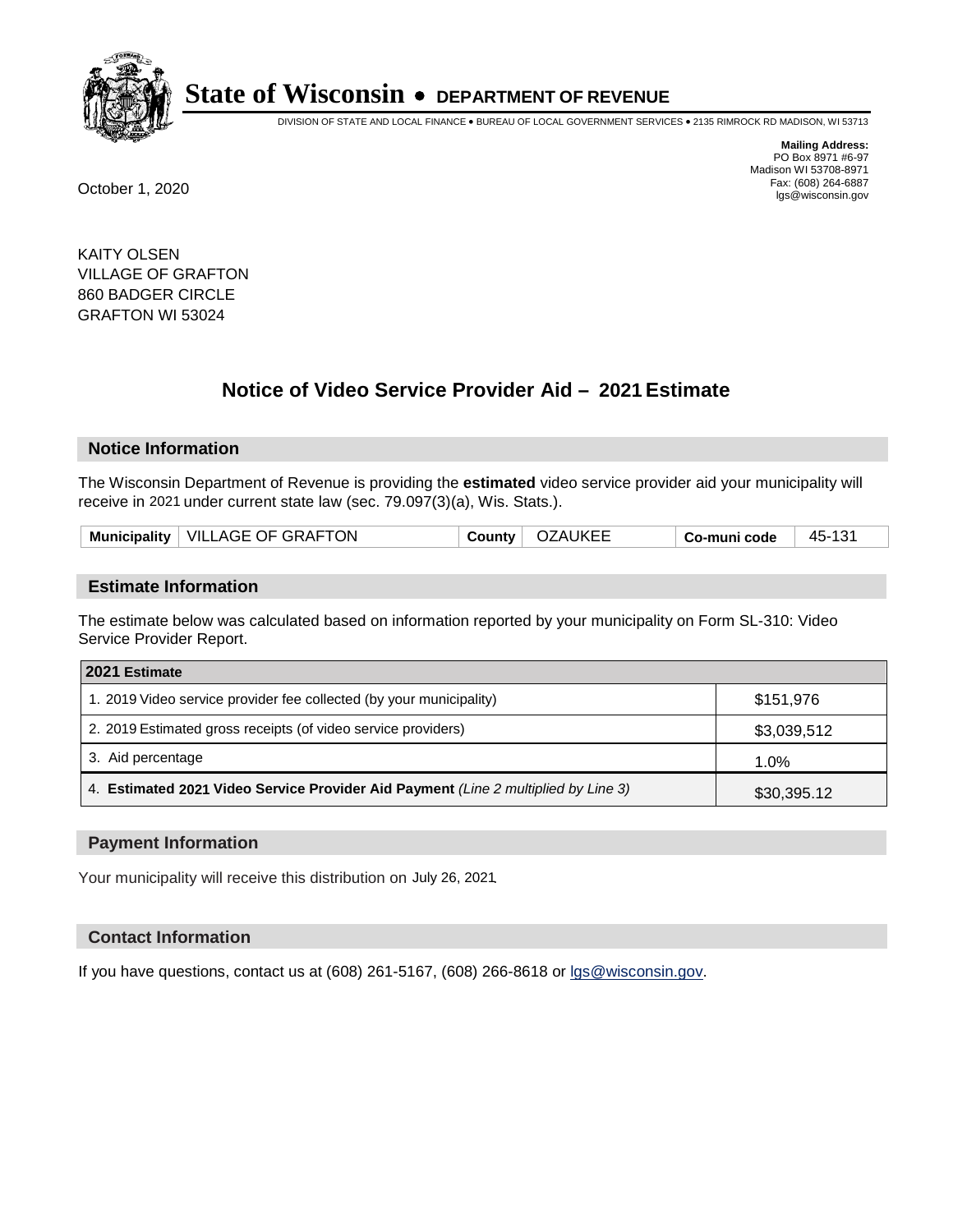

DIVISION OF STATE AND LOCAL FINANCE • BUREAU OF LOCAL GOVERNMENT SERVICES • 2135 RIMROCK RD MADISON, WI 53713

**Mailing Address:** PO Box 8971 #6-97 Madison WI 53708-8971<br>Fax: (608) 264-6887 Fax: (608) 264-6887 October 1, 2020 lgs@wisconsin.gov

MARY BAUMANN VILLAGE OF SAUKVILLE 639 E GREEN BAY AVE SAUKVILLE WI 53080-2013

# **Notice of Video Service Provider Aid - 2021 Estimate**

## **Notice Information**

The Wisconsin Department of Revenue is providing the **estimated** video service provider aid your municipality will receive in 2021 under current state law (sec. 79.097(3)(a), Wis. Stats.).

| Municipality   VILLAGE OF SAUKVILLE | <b>OZAUKEE</b><br>Countv | 45-181<br>Co-muni code |  |
|-------------------------------------|--------------------------|------------------------|--|
|-------------------------------------|--------------------------|------------------------|--|

#### **Estimate Information**

The estimate below was calculated based on information reported by your municipality on Form SL-310: Video Service Provider Report.

| 2021 Estimate                                                                      |            |
|------------------------------------------------------------------------------------|------------|
| 1. 2019 Video service provider fee collected (by your municipality)                | \$48.708   |
| 2. 2019 Estimated gross receipts (of video service providers)                      | \$963,206  |
| 3. Aid percentage                                                                  | 1.0%       |
| 4. Estimated 2021 Video Service Provider Aid Payment (Line 2 multiplied by Line 3) | \$9,632.06 |

#### **Payment Information**

Your municipality will receive this distribution on July 26, 2021.

## **Contact Information**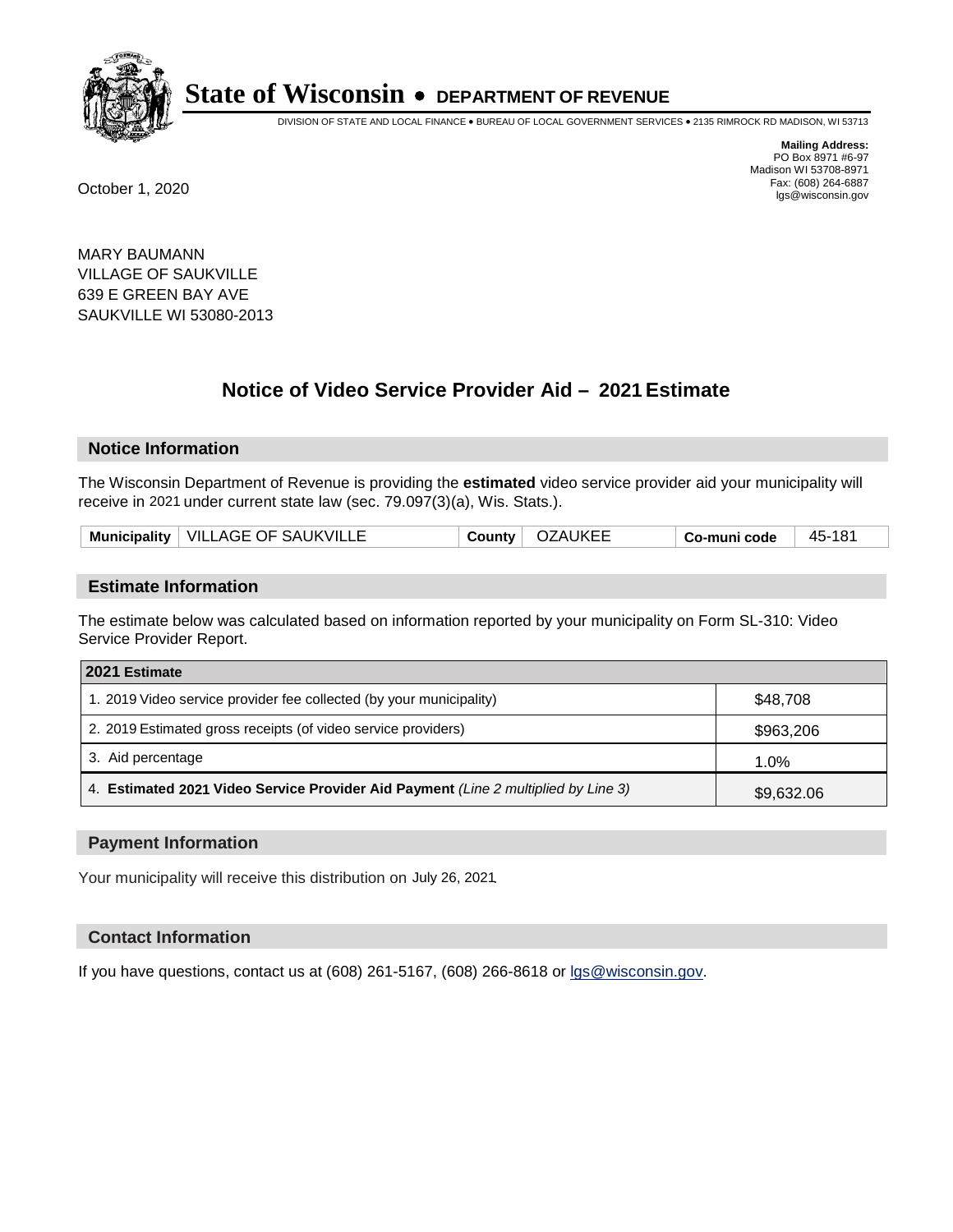

DIVISION OF STATE AND LOCAL FINANCE • BUREAU OF LOCAL GOVERNMENT SERVICES • 2135 RIMROCK RD MADISON, WI 53713

**Mailing Address:** PO Box 8971 #6-97 Madison WI 53708-8971<br>Fax: (608) 264-6887 Fax: (608) 264-6887 October 1, 2020 lgs@wisconsin.gov

AMY LANGLOIS VILLAGE OF THIENSVILLE 250 ELM ST THIENSVILLE WI 53092-1602

# **Notice of Video Service Provider Aid - 2021 Estimate**

## **Notice Information**

The Wisconsin Department of Revenue is providing the **estimated** video service provider aid your municipality will receive in 2021 under current state law (sec. 79.097(3)(a), Wis. Stats.).

| Municipality   VILLAGE OF THIENSVILLE | OZAUKEE<br>County | 45-186<br>Co-muni code |  |
|---------------------------------------|-------------------|------------------------|--|
|---------------------------------------|-------------------|------------------------|--|

#### **Estimate Information**

The estimate below was calculated based on information reported by your municipality on Form SL-310: Video Service Provider Report.

| 2021 Estimate                                                                      |            |
|------------------------------------------------------------------------------------|------------|
| 1. 2019 Video service provider fee collected (by your municipality)                | \$28,413   |
| 2. 2019 Estimated gross receipts (of video service providers)                      | \$947,083  |
| 3. Aid percentage                                                                  | 1.0%       |
| 4. Estimated 2021 Video Service Provider Aid Payment (Line 2 multiplied by Line 3) | \$9,470.83 |

#### **Payment Information**

Your municipality will receive this distribution on July 26, 2021.

## **Contact Information**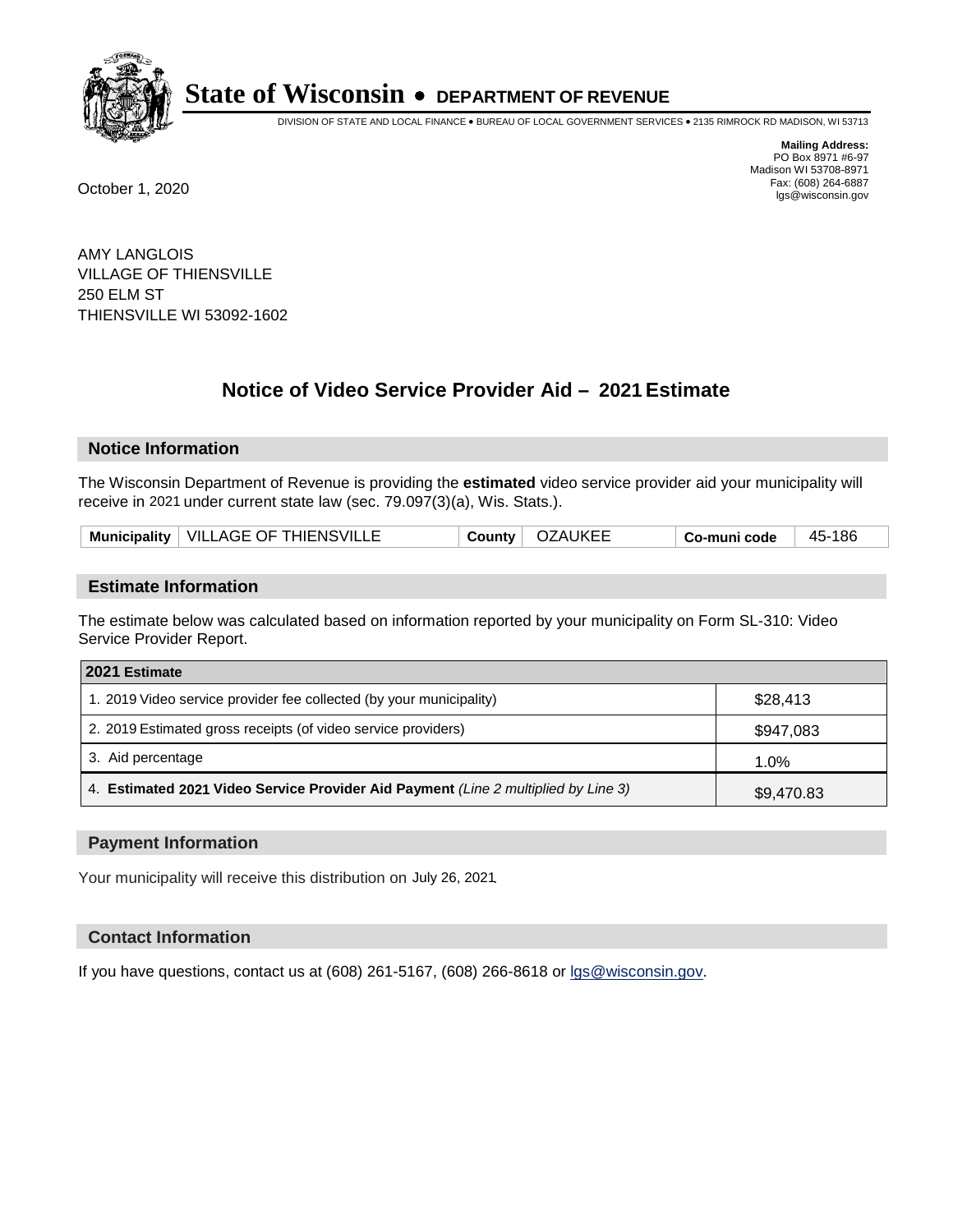

DIVISION OF STATE AND LOCAL FINANCE • BUREAU OF LOCAL GOVERNMENT SERVICES • 2135 RIMROCK RD MADISON, WI 53713

**Mailing Address:** PO Box 8971 #6-97 Madison WI 53708-8971<br>Fax: (608) 264-6887 Fax: (608) 264-6887 October 1, 2020 lgs@wisconsin.gov

TRACIE SETTE CITY OF CEDARBURG W63N645 WASHINGTON AVE CEDARBURG WI 53012-0049

# **Notice of Video Service Provider Aid - 2021 Estimate**

## **Notice Information**

The Wisconsin Department of Revenue is providing the **estimated** video service provider aid your municipality will receive in 2021 under current state law (sec. 79.097(3)(a), Wis. Stats.).

| Municipality   CITY OF CEDARBURG<br>Co-muni code |
|--------------------------------------------------|
|--------------------------------------------------|

#### **Estimate Information**

The estimate below was calculated based on information reported by your municipality on Form SL-310: Video Service Provider Report.

| 2021 Estimate                                                                      |             |
|------------------------------------------------------------------------------------|-------------|
| 1. 2019 Video service provider fee collected (by your municipality)                | \$147.924   |
| 2. 2019 Estimated gross receipts (of video service providers)                      | \$2,958,491 |
| 3. Aid percentage                                                                  | 1.0%        |
| 4. Estimated 2021 Video Service Provider Aid Payment (Line 2 multiplied by Line 3) | \$29,584.91 |

#### **Payment Information**

Your municipality will receive this distribution on July 26, 2021.

## **Contact Information**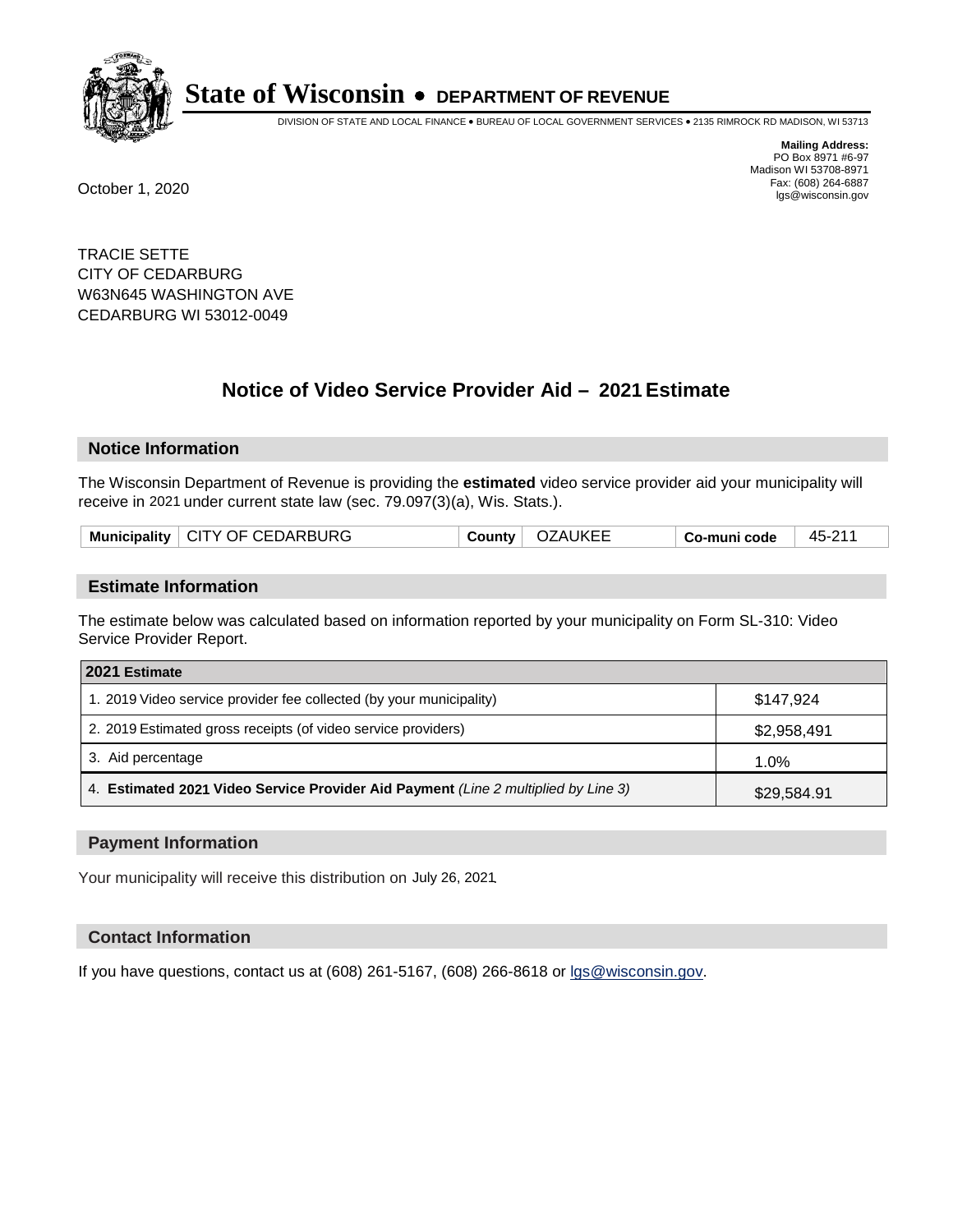

DIVISION OF STATE AND LOCAL FINANCE • BUREAU OF LOCAL GOVERNMENT SERVICES • 2135 RIMROCK RD MADISON, WI 53713

**Mailing Address:** PO Box 8971 #6-97 Madison WI 53708-8971<br>Fax: (608) 264-6887 Fax: (608) 264-6887 October 1, 2020 lgs@wisconsin.gov

CAROLINE FOCHS CITY OF MEQUON 11333 N CEDARBURG RD MEQUON WI 53092-1930

# **Notice of Video Service Provider Aid - 2021 Estimate**

## **Notice Information**

The Wisconsin Department of Revenue is providing the **estimated** video service provider aid your municipality will receive in 2021 under current state law (sec. 79.097(3)(a), Wis. Stats.).

|  | Municipality   CITY OF MEQUON | County | OZAUKEE | ∣ Co-muni code | 45-255 |
|--|-------------------------------|--------|---------|----------------|--------|
|--|-------------------------------|--------|---------|----------------|--------|

#### **Estimate Information**

The estimate below was calculated based on information reported by your municipality on Form SL-310: Video Service Provider Report.

| 2021 Estimate                                                                      |             |
|------------------------------------------------------------------------------------|-------------|
| 1. 2019 Video service provider fee collected (by your municipality)                | \$382,273   |
| 2. 2019 Estimated gross receipts (of video service providers)                      | \$7,645,455 |
| 3. Aid percentage                                                                  | $1.0\%$     |
| 4. Estimated 2021 Video Service Provider Aid Payment (Line 2 multiplied by Line 3) | \$76,454.55 |

#### **Payment Information**

Your municipality will receive this distribution on July 26, 2021.

## **Contact Information**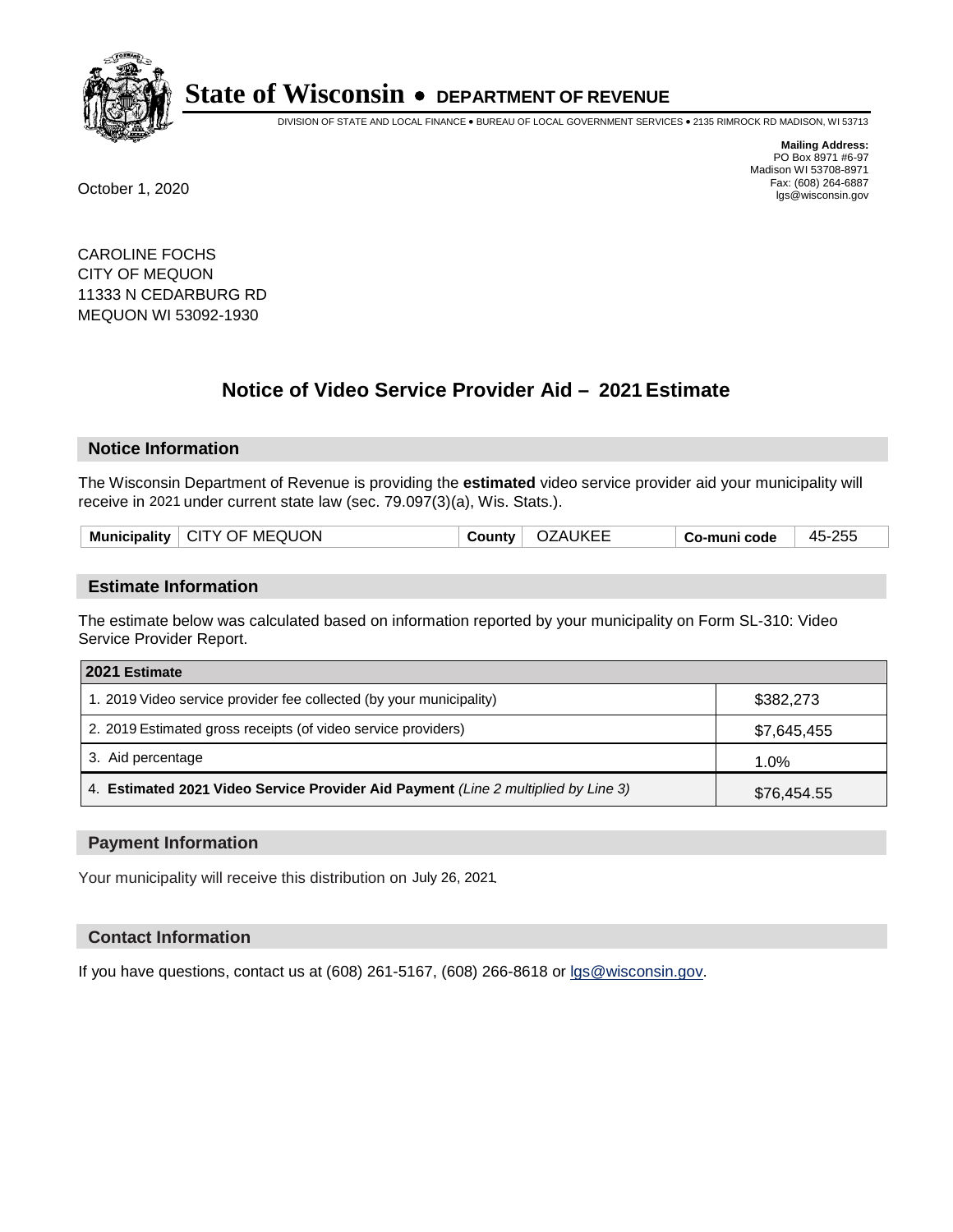

DIVISION OF STATE AND LOCAL FINANCE • BUREAU OF LOCAL GOVERNMENT SERVICES • 2135 RIMROCK RD MADISON, WI 53713

**Mailing Address:** PO Box 8971 #6-97 Madison WI 53708-8971<br>Fax: (608) 264-6887 Fax: (608) 264-6887 October 1, 2020 lgs@wisconsin.gov

SUSAN WESTERBEKE CITY OF PORT WASHINGTON PO BOX 307 PORT WASHINGTON WI 53074-0307

# **Notice of Video Service Provider Aid - 2021 Estimate**

## **Notice Information**

The Wisconsin Department of Revenue is providing the **estimated** video service provider aid your municipality will receive in 2021 under current state law (sec. 79.097(3)(a), Wis. Stats.).

| Municipality   CITY OF PORT WASHINGTON | County   OZAUKEE |  | Co-muni code | 45-271 |
|----------------------------------------|------------------|--|--------------|--------|
|----------------------------------------|------------------|--|--------------|--------|

#### **Estimate Information**

The estimate below was calculated based on information reported by your municipality on Form SL-310: Video Service Provider Report.

| 2021 Estimate                                                                      |             |
|------------------------------------------------------------------------------------|-------------|
| 1. 2019 Video service provider fee collected (by your municipality)                | \$142.362   |
| 2. 2019 Estimated gross receipts (of video service providers)                      | \$2,847,238 |
| 3. Aid percentage                                                                  | 1.0%        |
| 4. Estimated 2021 Video Service Provider Aid Payment (Line 2 multiplied by Line 3) | \$28,472.38 |

#### **Payment Information**

Your municipality will receive this distribution on July 26, 2021.

## **Contact Information**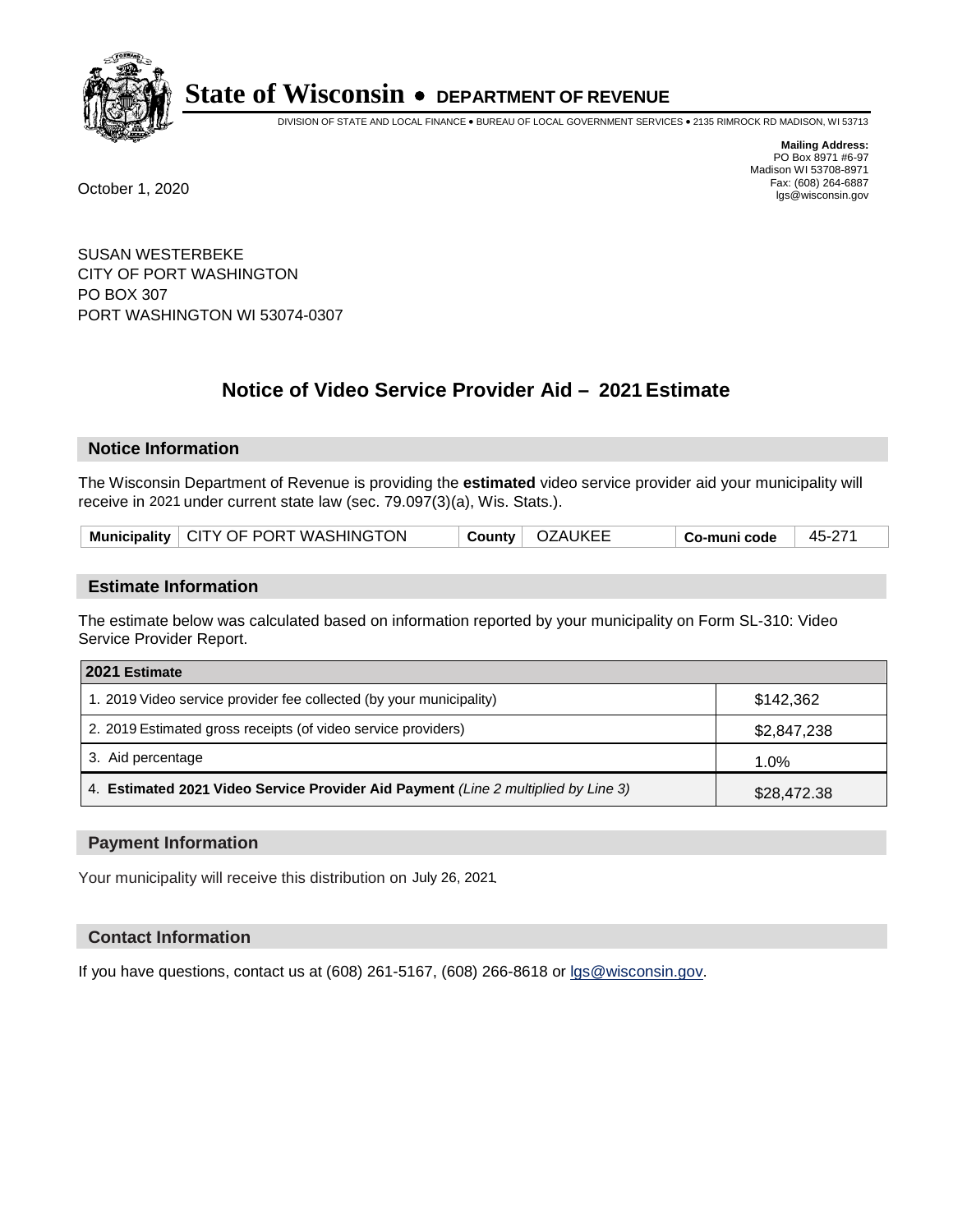

DIVISION OF STATE AND LOCAL FINANCE • BUREAU OF LOCAL GOVERNMENT SERVICES • 2135 RIMROCK RD MADISON, WI 53713

**Mailing Address:** PO Box 8971 #6-97 Madison WI 53708-8971<br>Fax: (608) 264-6887 Fax: (608) 264-6887 October 1, 2020 lgs@wisconsin.gov

JAYNE BRAND CITY OF PRESCOTT 800 BORNER ST PRESCOTT WI 54021

# **Notice of Video Service Provider Aid - 2021 Estimate**

## **Notice Information**

The Wisconsin Department of Revenue is providing the **estimated** video service provider aid your municipality will receive in 2021 under current state law (sec. 79.097(3)(a), Wis. Stats.).

| Municipality   CITY OF PRESCOTT | County | <b>PIERCE</b> | Co-muni code | n7.<br>47-2 |
|---------------------------------|--------|---------------|--------------|-------------|
|                                 |        |               |              |             |

#### **Estimate Information**

The estimate below was calculated based on information reported by your municipality on Form SL-310: Video Service Provider Report.

| 2021 Estimate                                                                      |            |
|------------------------------------------------------------------------------------|------------|
| 1. 2019 Video service provider fee collected (by your municipality)                | \$45,868   |
| 2. 2019 Estimated gross receipts (of video service providers)                      | \$917,360  |
| 3. Aid percentage                                                                  | 1.0%       |
| 4. Estimated 2021 Video Service Provider Aid Payment (Line 2 multiplied by Line 3) | \$9,173.60 |

#### **Payment Information**

Your municipality will receive this distribution on July 26, 2021.

## **Contact Information**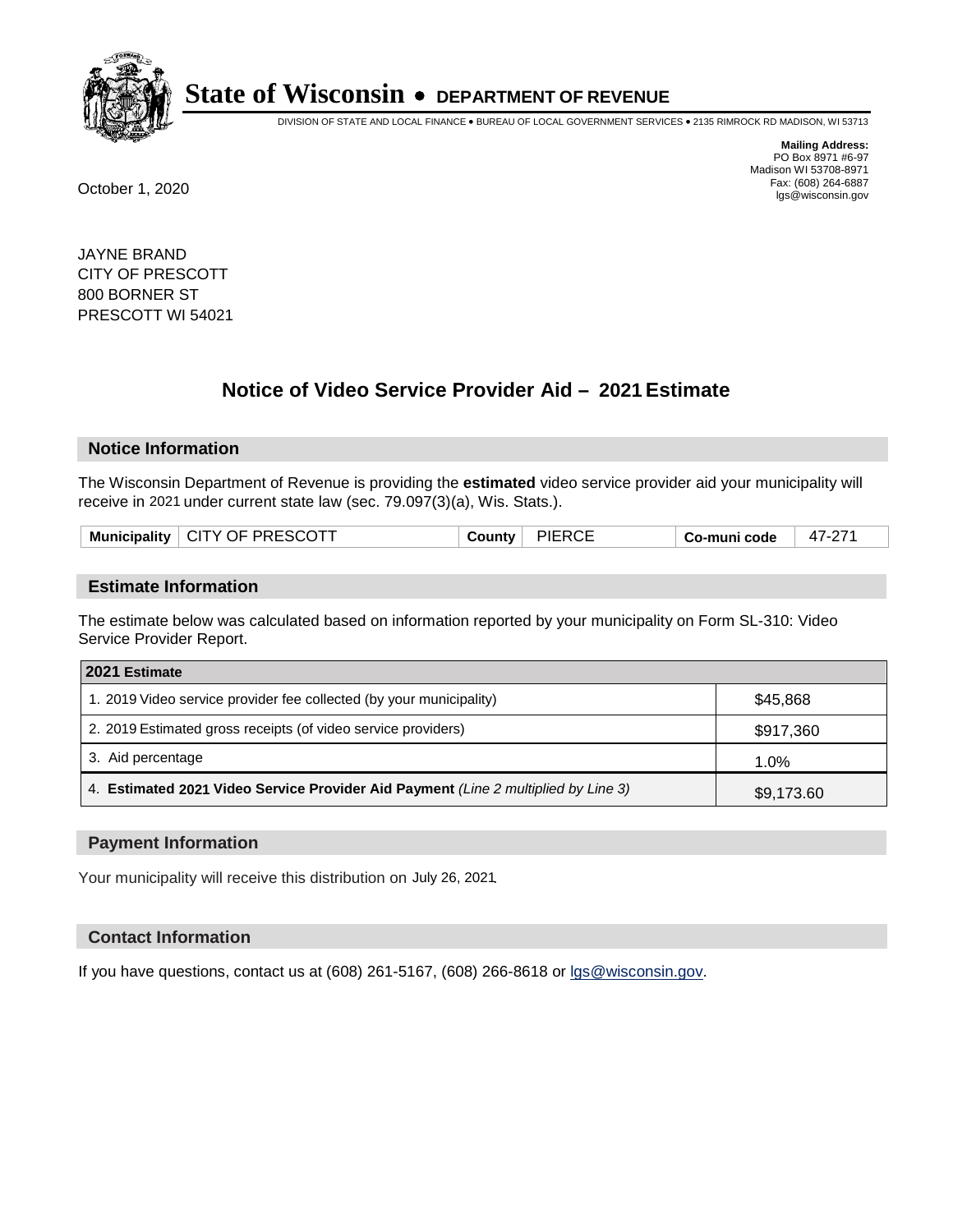

DIVISION OF STATE AND LOCAL FINANCE • BUREAU OF LOCAL GOVERNMENT SERVICES • 2135 RIMROCK RD MADISON, WI 53713

**Mailing Address:** PO Box 8971 #6-97 Madison WI 53708-8971<br>Fax: (608) 264-6887 Fax: (608) 264-6887 October 1, 2020 lgs@wisconsin.gov

AMY WHITE CITY OF RIVER FALLS 222 LEWIS ST STE 202 RIVER FALLS WI 54022

# **Notice of Video Service Provider Aid - 2021 Estimate**

## **Notice Information**

The Wisconsin Department of Revenue is providing the **estimated** video service provider aid your municipality will receive in 2021 under current state law (sec. 79.097(3)(a), Wis. Stats.).

|  | Municipality   CITY OF RIVER FALLS | County ' | <b>PIERCE</b> | Co-muni code | 47-276 |
|--|------------------------------------|----------|---------------|--------------|--------|
|--|------------------------------------|----------|---------------|--------------|--------|

#### **Estimate Information**

The estimate below was calculated based on information reported by your municipality on Form SL-310: Video Service Provider Report.

| 2021 Estimate                                                                      |             |
|------------------------------------------------------------------------------------|-------------|
| 1. 2019 Video service provider fee collected (by your municipality)                | \$134.215   |
| 2. 2019 Estimated gross receipts (of video service providers)                      | \$2,684,293 |
| 3. Aid percentage                                                                  | 1.0%        |
| 4. Estimated 2021 Video Service Provider Aid Payment (Line 2 multiplied by Line 3) | \$26,842.93 |

#### **Payment Information**

Your municipality will receive this distribution on July 26, 2021.

## **Contact Information**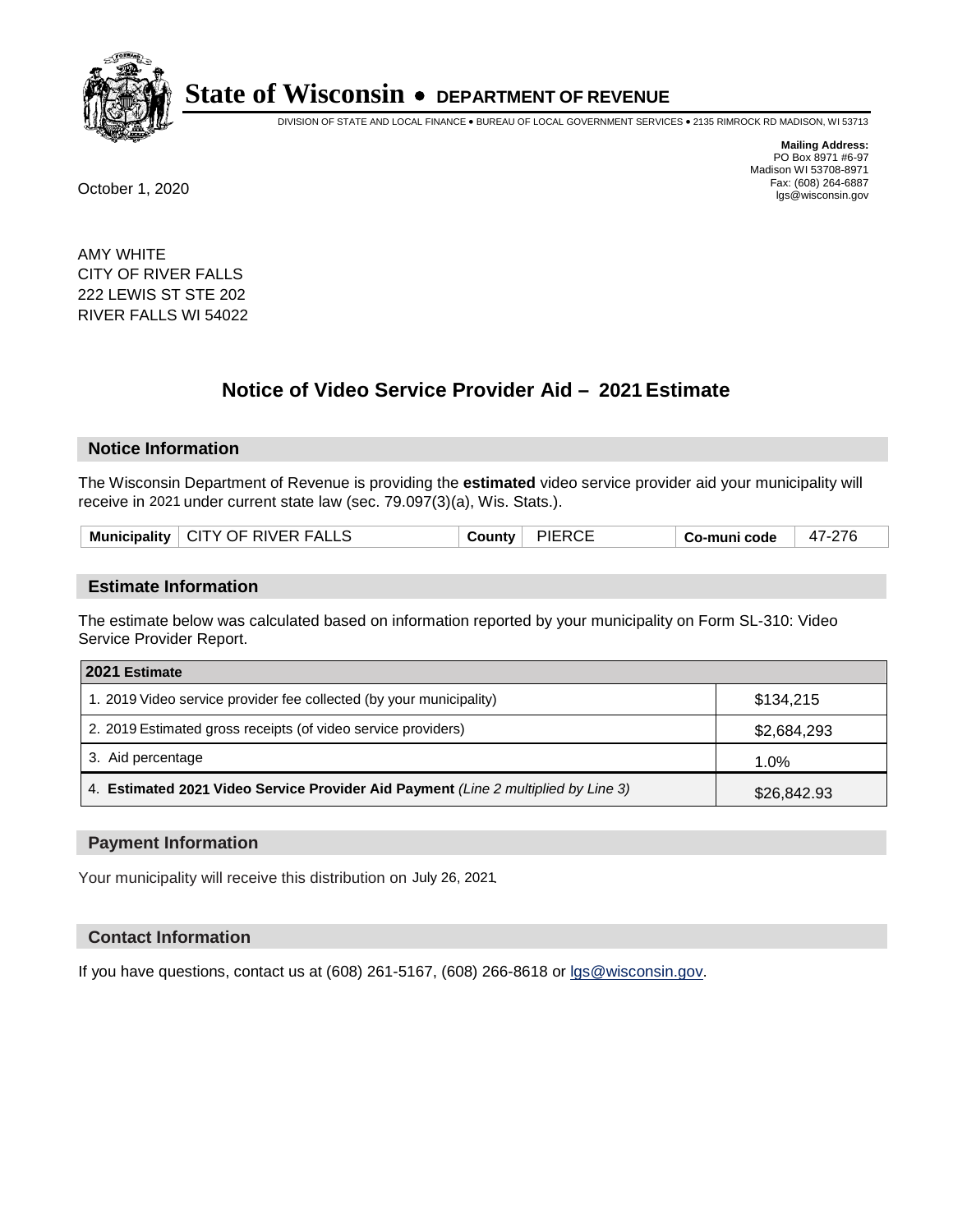

DIVISION OF STATE AND LOCAL FINANCE • BUREAU OF LOCAL GOVERNMENT SERVICES • 2135 RIMROCK RD MADISON, WI 53713

**Mailing Address:** PO Box 8971 #6-97 Madison WI 53708-8971<br>Fax: (608) 264-6887 Fax: (608) 264-6887 October 1, 2020 lgs@wisconsin.gov

LORI DUNCAN VILLAGE OF BALSAM LAKE 404 MAIN ST., POB 506 BALSAM LAKE WI 54810-0506

# **Notice of Video Service Provider Aid - 2021 Estimate**

## **Notice Information**

The Wisconsin Department of Revenue is providing the **estimated** video service provider aid your municipality will receive in 2021 under current state law (sec. 79.097(3)(a), Wis. Stats.).

| Municipality   VILLAGE OF BALSAM LAKE | <b>POLK</b><br><b>County</b> i | -106<br>-48<br>Co-muni code |
|---------------------------------------|--------------------------------|-----------------------------|
|---------------------------------------|--------------------------------|-----------------------------|

#### **Estimate Information**

The estimate below was calculated based on information reported by your municipality on Form SL-310: Video Service Provider Report.

| 2021 Estimate                                                                      |            |
|------------------------------------------------------------------------------------|------------|
| 1. 2019 Video service provider fee collected (by your municipality)                | \$5,479    |
| 2. 2019 Estimated gross receipts (of video service providers)                      | \$182,640  |
| 3. Aid percentage                                                                  | 1.0%       |
| 4. Estimated 2021 Video Service Provider Aid Payment (Line 2 multiplied by Line 3) | \$1,826.40 |

#### **Payment Information**

Your municipality will receive this distribution on July 26, 2021.

## **Contact Information**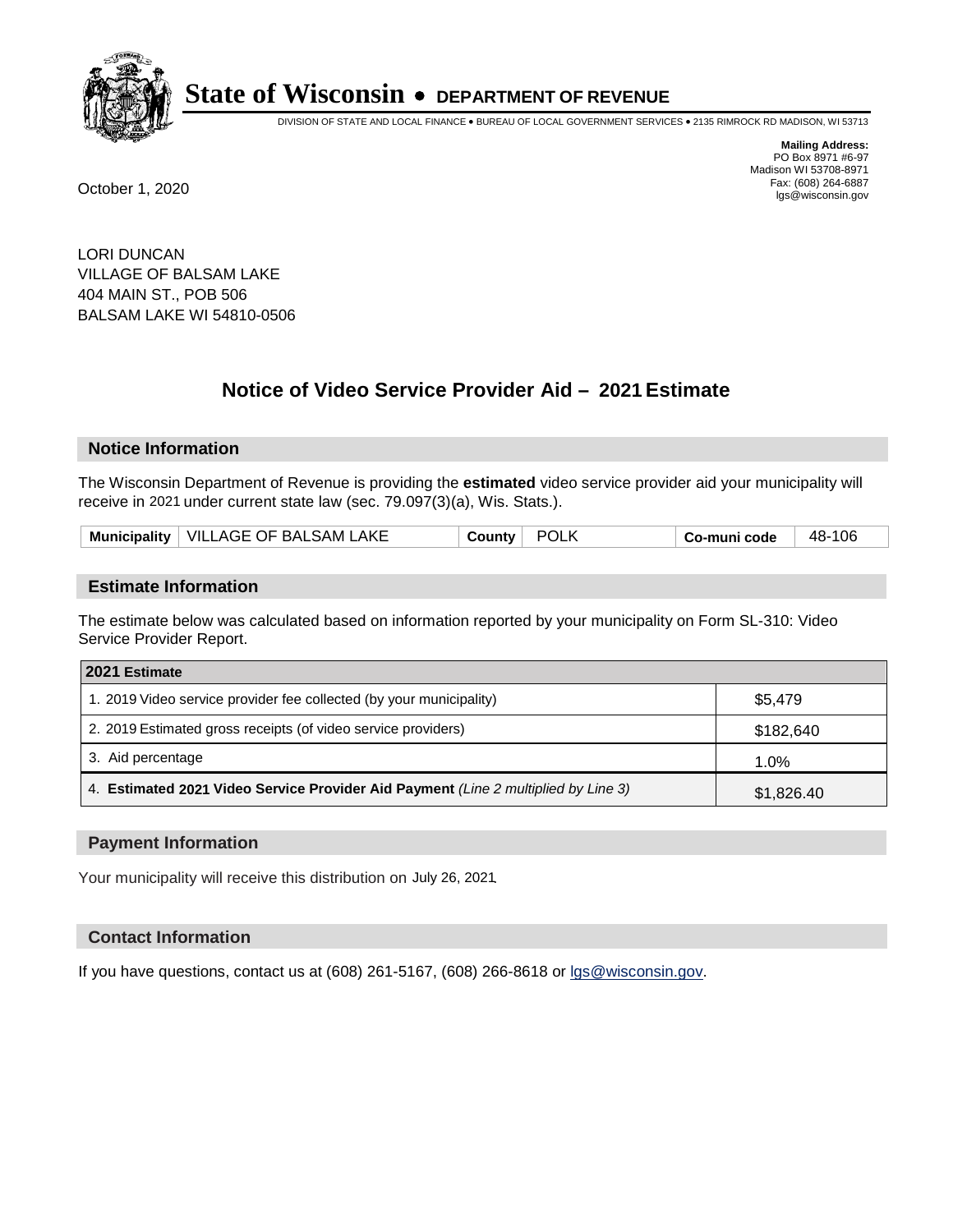

DIVISION OF STATE AND LOCAL FINANCE • BUREAU OF LOCAL GOVERNMENT SERVICES • 2135 RIMROCK RD MADISON, WI 53713

**Mailing Address:** PO Box 8971 #6-97 Madison WI 53708-8971<br>Fax: (608) 264-6887 Fax: (608) 264-6887 October 1, 2020 lgs@wisconsin.gov

KAREN EDGELL VILLAGE OF CENTURIA PO BOX 280 CENTURIA WI 54824-0280

# **Notice of Video Service Provider Aid - 2021 Estimate**

## **Notice Information**

The Wisconsin Department of Revenue is providing the **estimated** video service provider aid your municipality will receive in 2021 under current state law (sec. 79.097(3)(a), Wis. Stats.).

|  |  | Municipality   VILLAGE OF CENTURIA | ∴ountv | POL. | Co-muni code | 48-1 |
|--|--|------------------------------------|--------|------|--------------|------|
|--|--|------------------------------------|--------|------|--------------|------|

#### **Estimate Information**

The estimate below was calculated based on information reported by your municipality on Form SL-310: Video Service Provider Report.

| 2021 Estimate                                                                      |          |
|------------------------------------------------------------------------------------|----------|
| 1. 2019 Video service provider fee collected (by your municipality)                | \$1,712  |
| 2. 2019 Estimated gross receipts (of video service providers)                      | \$57,090 |
| 3. Aid percentage                                                                  | 1.0%     |
| 4. Estimated 2021 Video Service Provider Aid Payment (Line 2 multiplied by Line 3) | \$570.90 |

#### **Payment Information**

Your municipality will receive this distribution on July 26, 2021.

## **Contact Information**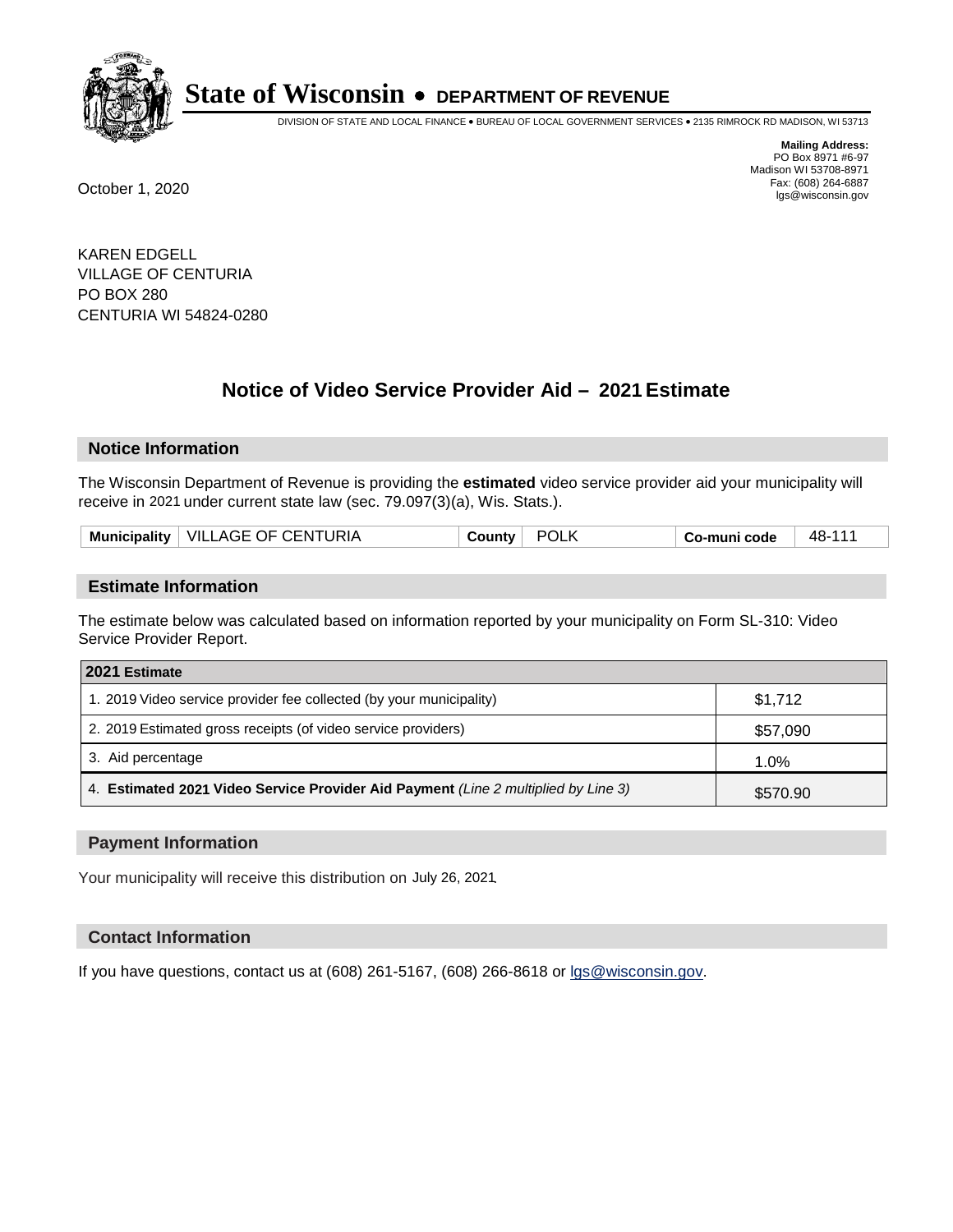

DIVISION OF STATE AND LOCAL FINANCE • BUREAU OF LOCAL GOVERNMENT SERVICES • 2135 RIMROCK RD MADISON, WI 53713

**Mailing Address:** PO Box 8971 #6-97 Madison WI 53708-8971<br>Fax: (608) 264-6887 Fax: (608) 264-6887 October 1, 2020 lgs@wisconsin.gov

JODI GILBERT VILLAGE OF DRESSER PO BOX 547 DRESSER WI 54009-0547

# **Notice of Video Service Provider Aid - 2021 Estimate**

## **Notice Information**

The Wisconsin Department of Revenue is providing the **estimated** video service provider aid your municipality will receive in 2021 under current state law (sec. 79.097(3)(a), Wis. Stats.).

|  | Municipality   VILLAGE OF DRESSER | ∴ountvٽ | POL | Co-muni code | 48- |
|--|-----------------------------------|---------|-----|--------------|-----|
|--|-----------------------------------|---------|-----|--------------|-----|

#### **Estimate Information**

The estimate below was calculated based on information reported by your municipality on Form SL-310: Video Service Provider Report.

| 2021 Estimate                                                                      |            |
|------------------------------------------------------------------------------------|------------|
| 1. 2019 Video service provider fee collected (by your municipality)                | \$6,191    |
| 2. 2019 Estimated gross receipts (of video service providers)                      | \$123,839  |
| 3. Aid percentage                                                                  | 1.0%       |
| 4. Estimated 2021 Video Service Provider Aid Payment (Line 2 multiplied by Line 3) | \$1,238.39 |

#### **Payment Information**

Your municipality will receive this distribution on July 26, 2021.

## **Contact Information**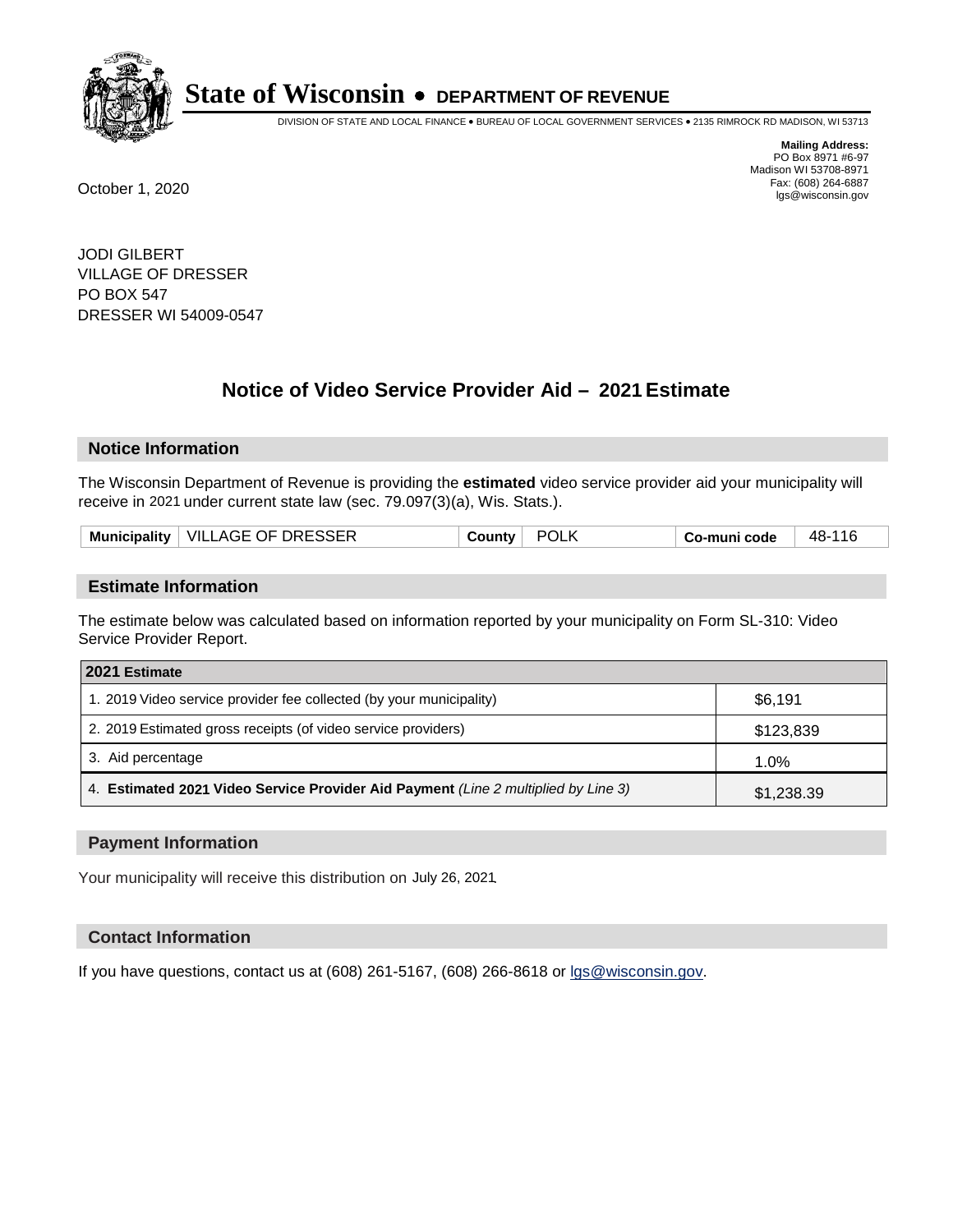

DIVISION OF STATE AND LOCAL FINANCE • BUREAU OF LOCAL GOVERNMENT SERVICES • 2135 RIMROCK RD MADISON, WI 53713

**Mailing Address:** PO Box 8971 #6-97 Madison WI 53708-8971<br>Fax: (608) 264-6887 Fax: (608) 264-6887 October 1, 2020 lgs@wisconsin.gov

FRANCES DUNCANSON VILLAGE OF OSCEOLA PO BOX 217 OSCEOLA WI 54020

# **Notice of Video Service Provider Aid - 2021 Estimate**

## **Notice Information**

The Wisconsin Department of Revenue is providing the **estimated** video service provider aid your municipality will receive in 2021 under current state law (sec. 79.097(3)(a), Wis. Stats.).

|  | Municipality   VILLAGE OF OSCEOLA | ∴ountvٽ | POL | Co-muni code | -165<br>48- |
|--|-----------------------------------|---------|-----|--------------|-------------|
|--|-----------------------------------|---------|-----|--------------|-------------|

#### **Estimate Information**

The estimate below was calculated based on information reported by your municipality on Form SL-310: Video Service Provider Report.

| 2021 Estimate                                                                      |            |
|------------------------------------------------------------------------------------|------------|
| 1. 2019 Video service provider fee collected (by your municipality)                | \$18,923   |
| 2. 2019 Estimated gross receipts (of video service providers)                      | \$371,450  |
| 3. Aid percentage                                                                  | 1.0%       |
| 4. Estimated 2021 Video Service Provider Aid Payment (Line 2 multiplied by Line 3) | \$3,714.50 |

#### **Payment Information**

Your municipality will receive this distribution on July 26, 2021.

## **Contact Information**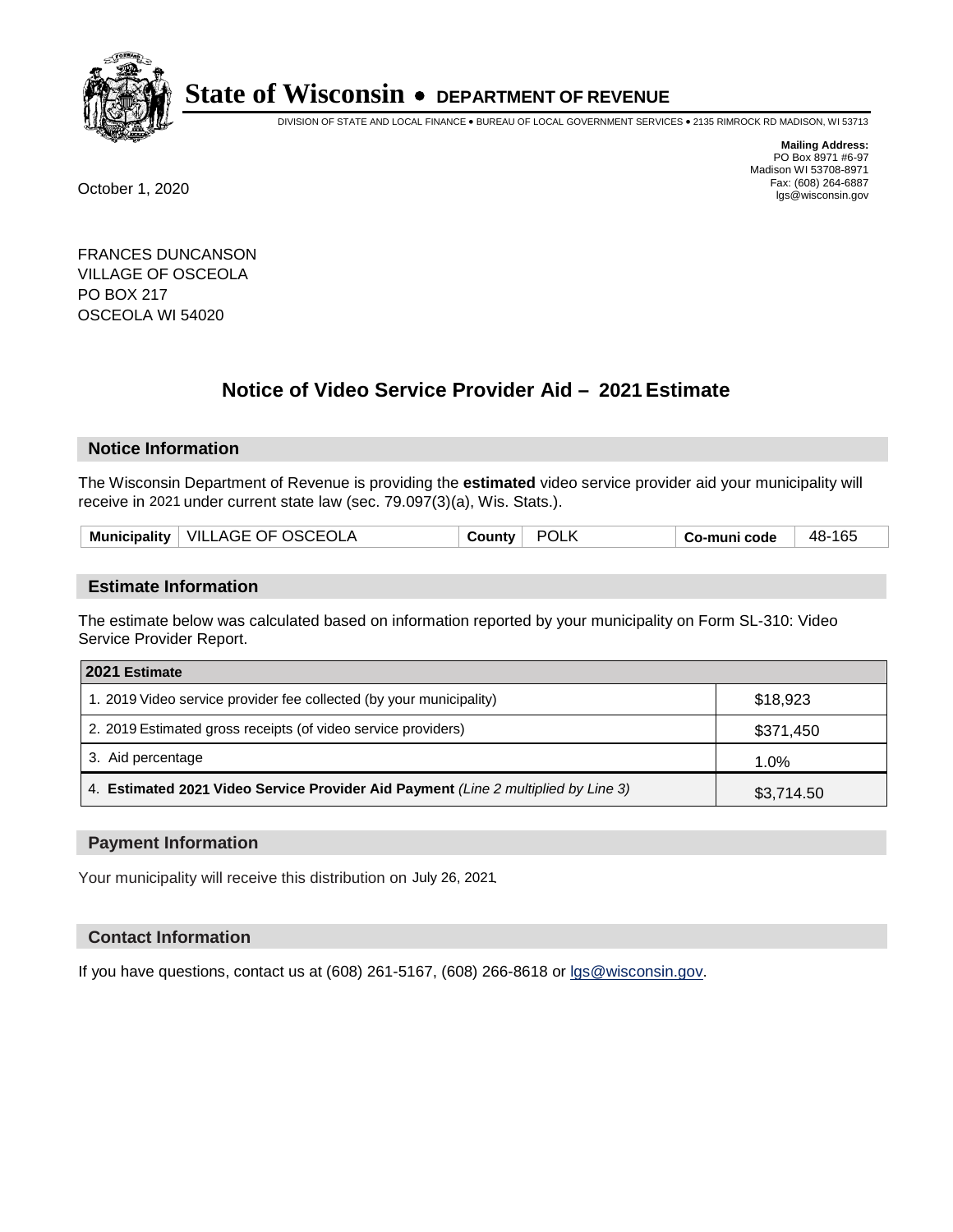

DIVISION OF STATE AND LOCAL FINANCE • BUREAU OF LOCAL GOVERNMENT SERVICES • 2135 RIMROCK RD MADISON, WI 53713

**Mailing Address:** PO Box 8971 #6-97 Madison WI 53708-8971<br>Fax: (608) 264-6887 Fax: (608) 264-6887 October 1, 2020 lgs@wisconsin.gov

BONITA LEGGITT CITY OF SAINT CROIX FALLS 710 STATE RD 35 S ST CROIX FALLS WI 54024-8324

# **Notice of Video Service Provider Aid - 2021 Estimate**

## **Notice Information**

The Wisconsin Department of Revenue is providing the **estimated** video service provider aid your municipality will receive in 2021 under current state law (sec. 79.097(3)(a), Wis. Stats.).

| Municipality   CITY OF SAINT CROIX FALLS | POLK<br>County | Co-muni code | 48-281 |
|------------------------------------------|----------------|--------------|--------|
|------------------------------------------|----------------|--------------|--------|

#### **Estimate Information**

The estimate below was calculated based on information reported by your municipality on Form SL-310: Video Service Provider Report.

| 2021 Estimate                                                                      |            |
|------------------------------------------------------------------------------------|------------|
| 1. 2019 Video service provider fee collected (by your municipality)                | \$19,623   |
| 2. 2019 Estimated gross receipts (of video service providers)                      | \$392,474  |
| 3. Aid percentage                                                                  | 1.0%       |
| 4. Estimated 2021 Video Service Provider Aid Payment (Line 2 multiplied by Line 3) | \$3,924.74 |

#### **Payment Information**

Your municipality will receive this distribution on July 26, 2021.

## **Contact Information**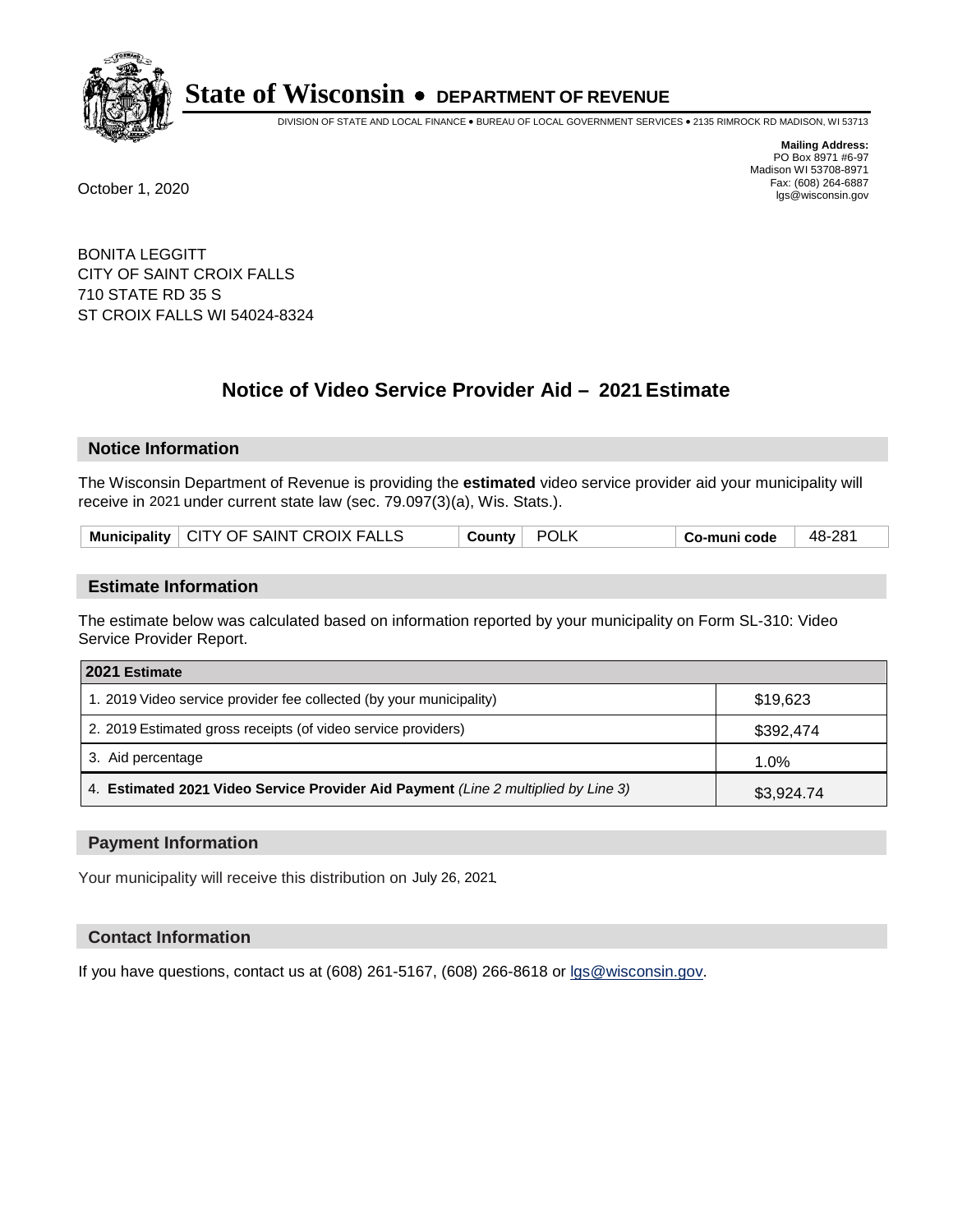

DIVISION OF STATE AND LOCAL FINANCE • BUREAU OF LOCAL GOVERNMENT SERVICES • 2135 RIMROCK RD MADISON, WI 53713

**Mailing Address:** PO Box 8971 #6-97 Madison WI 53708-8971<br>Fax: (608) 264-6887 Fax: (608) 264-6887 October 1, 2020 lgs@wisconsin.gov

JUDY HOLLEY TOWN OF HULL 4550 WOJCIK MEMORIAL DR STEVENS POINT WI 54482

# **Notice of Video Service Provider Aid - 2021 Estimate**

## **Notice Information**

The Wisconsin Department of Revenue is providing the **estimated** video service provider aid your municipality will receive in 2021 under current state law (sec. 79.097(3)(a), Wis. Stats.).

#### **Estimate Information**

The estimate below was calculated based on information reported by your municipality on Form SL-310: Video Service Provider Report.

| 2021 Estimate                                                                      |             |
|------------------------------------------------------------------------------------|-------------|
| 1. 2019 Video service provider fee collected (by your municipality)                | \$97,593    |
| 2. 2019 Estimated gross receipts (of video service providers)                      | \$1,951,857 |
| 3. Aid percentage                                                                  | 1.0%        |
| 4. Estimated 2021 Video Service Provider Aid Payment (Line 2 multiplied by Line 3) | \$19,518.57 |

#### **Payment Information**

Your municipality will receive this distribution on July 26, 2021.

## **Contact Information**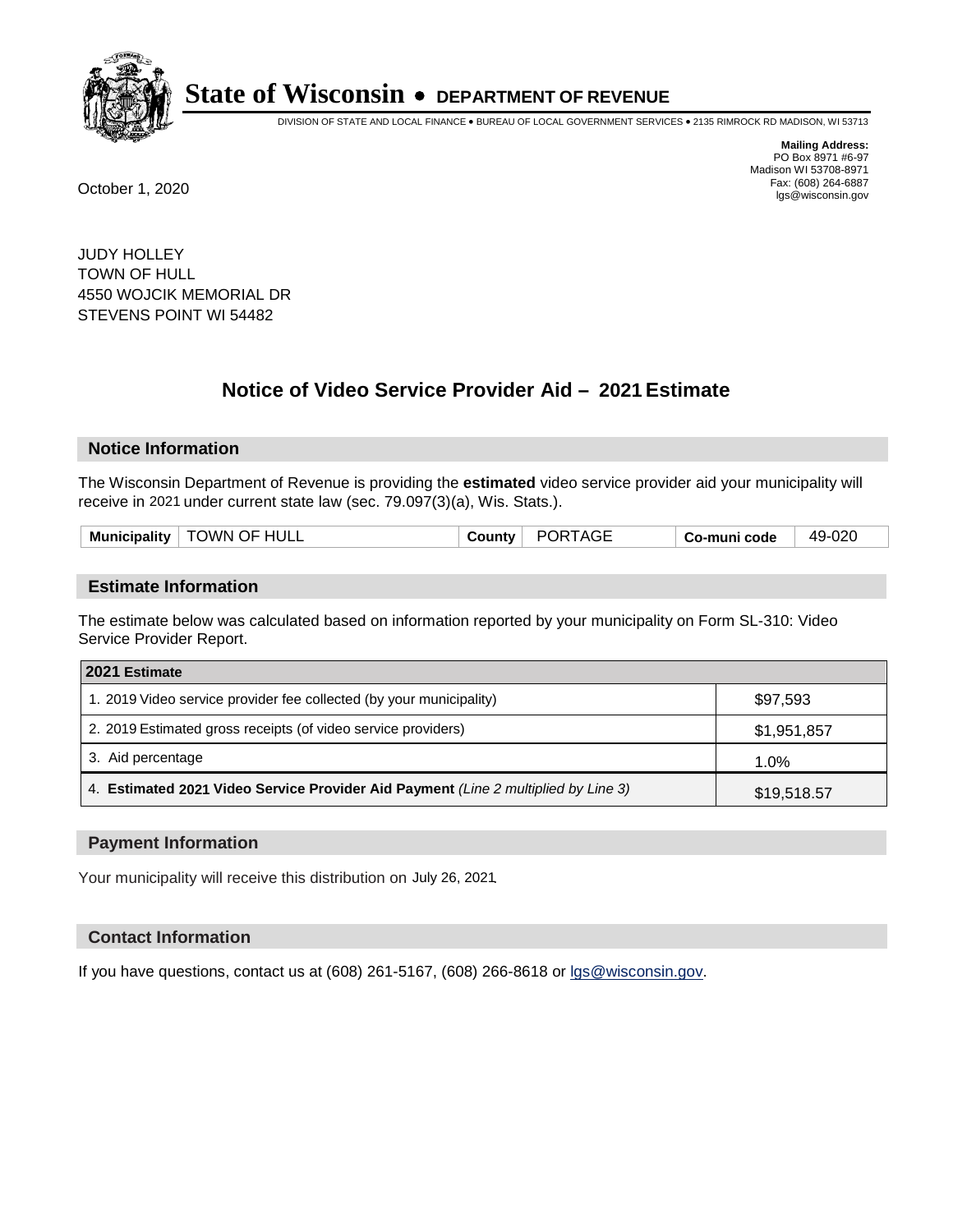

DIVISION OF STATE AND LOCAL FINANCE • BUREAU OF LOCAL GOVERNMENT SERVICES • 2135 RIMROCK RD MADISON, WI 53713

**Mailing Address:** PO Box 8971 #6-97 Madison WI 53708-8971<br>Fax: (608) 264-6887 Fax: (608) 264-6887 October 1, 2020 lgs@wisconsin.gov

PATRICIA WELLER TOWN OF PLOVER 5081 HOOVER AVENUE SOUTH PLOVER WI 54467

# **Notice of Video Service Provider Aid - 2021 Estimate**

## **Notice Information**

The Wisconsin Department of Revenue is providing the **estimated** video service provider aid your municipality will receive in 2021 under current state law (sec. 79.097(3)(a), Wis. Stats.).

|  |  | Municipality   TOWN OF PLOVER | <b>County</b> | PORTAGE | Co-muni code | 49-030 |
|--|--|-------------------------------|---------------|---------|--------------|--------|
|--|--|-------------------------------|---------------|---------|--------------|--------|

#### **Estimate Information**

The estimate below was calculated based on information reported by your municipality on Form SL-310: Video Service Provider Report.

| 2021 Estimate                                                                      |            |
|------------------------------------------------------------------------------------|------------|
| 1. 2019 Video service provider fee collected (by your municipality)                | \$21,549   |
| 2. 2019 Estimated gross receipts (of video service providers)                      | \$430,977  |
| 3. Aid percentage                                                                  | 1.0%       |
| 4. Estimated 2021 Video Service Provider Aid Payment (Line 2 multiplied by Line 3) | \$4,309.77 |

#### **Payment Information**

Your municipality will receive this distribution on July 26, 2021.

## **Contact Information**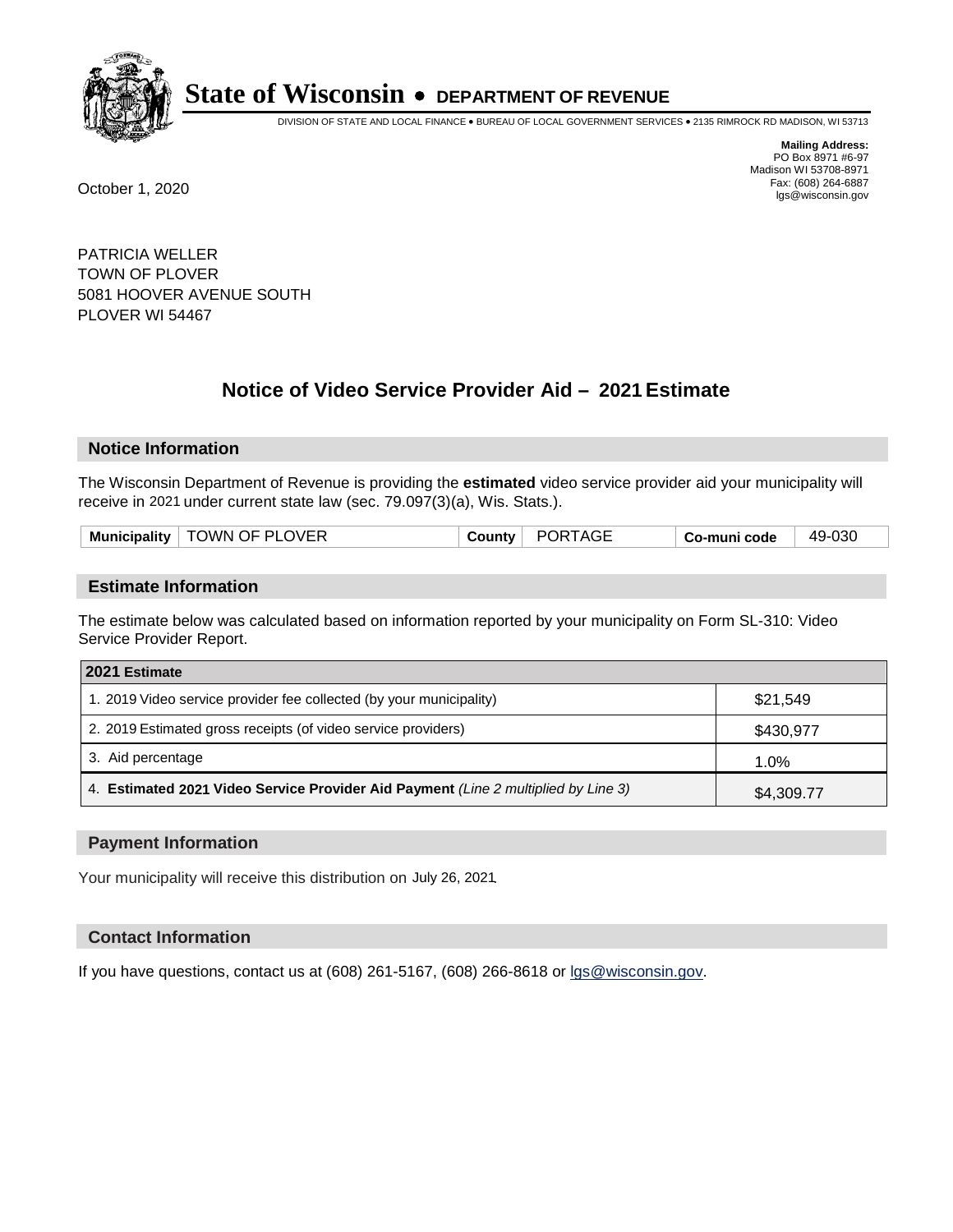

DIVISION OF STATE AND LOCAL FINANCE • BUREAU OF LOCAL GOVERNMENT SERVICES • 2135 RIMROCK RD MADISON, WI 53713

**Mailing Address:** PO Box 8971 #6-97 Madison WI 53708-8971<br>Fax: (608) 264-6887 Fax: (608) 264-6887 October 1, 2020 lgs@wisconsin.gov

LAURI NOVOTNY TOWN OF STOCKTON 7252 6TH ST CUSTER WI 54423-9743

# **Notice of Video Service Provider Aid - 2021 Estimate**

## **Notice Information**

The Wisconsin Department of Revenue is providing the **estimated** video service provider aid your municipality will receive in 2021 under current state law (sec. 79.097(3)(a), Wis. Stats.).

| Municipality   TOWN OF STOCKTON | PORTAGE<br>County | Co-muni code | 49-034 |
|---------------------------------|-------------------|--------------|--------|
|---------------------------------|-------------------|--------------|--------|

#### **Estimate Information**

The estimate below was calculated based on information reported by your municipality on Form SL-310: Video Service Provider Report.

| 2021 Estimate                                                                      |            |
|------------------------------------------------------------------------------------|------------|
| 1. 2019 Video service provider fee collected (by your municipality)                | \$5.242    |
| 2. 2019 Estimated gross receipts (of video service providers)                      | \$209,660  |
| 3. Aid percentage                                                                  | 1.0%       |
| 4. Estimated 2021 Video Service Provider Aid Payment (Line 2 multiplied by Line 3) | \$2,096.60 |

#### **Payment Information**

Your municipality will receive this distribution on July 26, 2021.

## **Contact Information**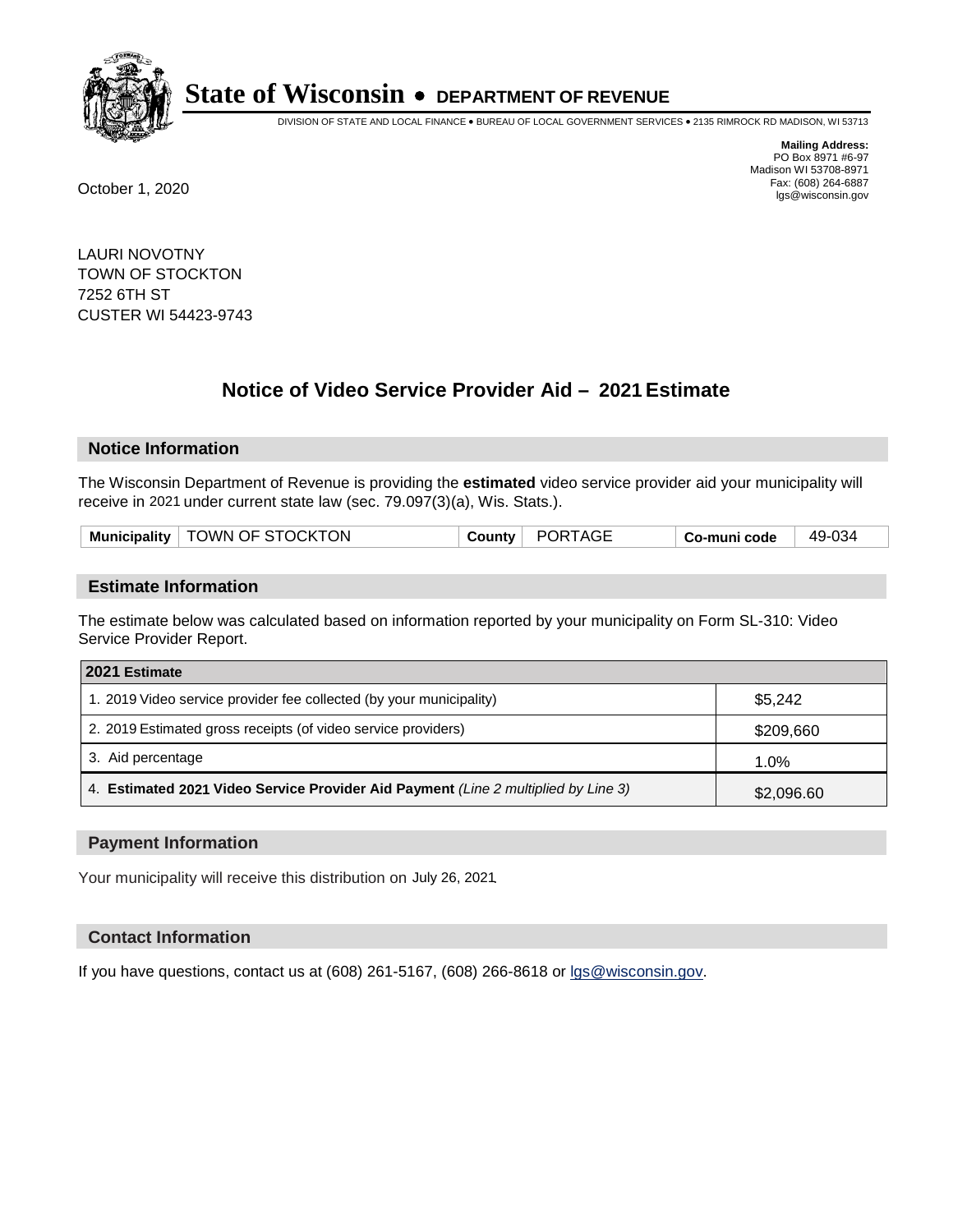

DIVISION OF STATE AND LOCAL FINANCE • BUREAU OF LOCAL GOVERNMENT SERVICES • 2135 RIMROCK RD MADISON, WI 53713

**Mailing Address:** PO Box 8971 #6-97 Madison WI 53708-8971<br>Fax: (608) 264-6887 Fax: (608) 264-6887 October 1, 2020 lgs@wisconsin.gov

KATHY BEMOWSKI VILLAGE OF PARK RIDGE 24 CRESTWOOD DR STEVENS POINT WI 54481-4301

# **Notice of Video Service Provider Aid - 2021 Estimate**

## **Notice Information**

The Wisconsin Department of Revenue is providing the **estimated** video service provider aid your municipality will receive in 2021 under current state law (sec. 79.097(3)(a), Wis. Stats.).

| Municipality   VILLAGE OF PARK RIDGE | County   PORTAGE | Co-muni code | 49-171 |
|--------------------------------------|------------------|--------------|--------|
|--------------------------------------|------------------|--------------|--------|

#### **Estimate Information**

The estimate below was calculated based on information reported by your municipality on Form SL-310: Video Service Provider Report.

| 2021 Estimate                                                                      |            |
|------------------------------------------------------------------------------------|------------|
| 1. 2019 Video service provider fee collected (by your municipality)                | \$8,501    |
| 2. 2019 Estimated gross receipts (of video service providers)                      | \$170,020  |
| 3. Aid percentage                                                                  | 1.0%       |
| 4. Estimated 2021 Video Service Provider Aid Payment (Line 2 multiplied by Line 3) | \$1,700.20 |

#### **Payment Information**

Your municipality will receive this distribution on July 26, 2021.

## **Contact Information**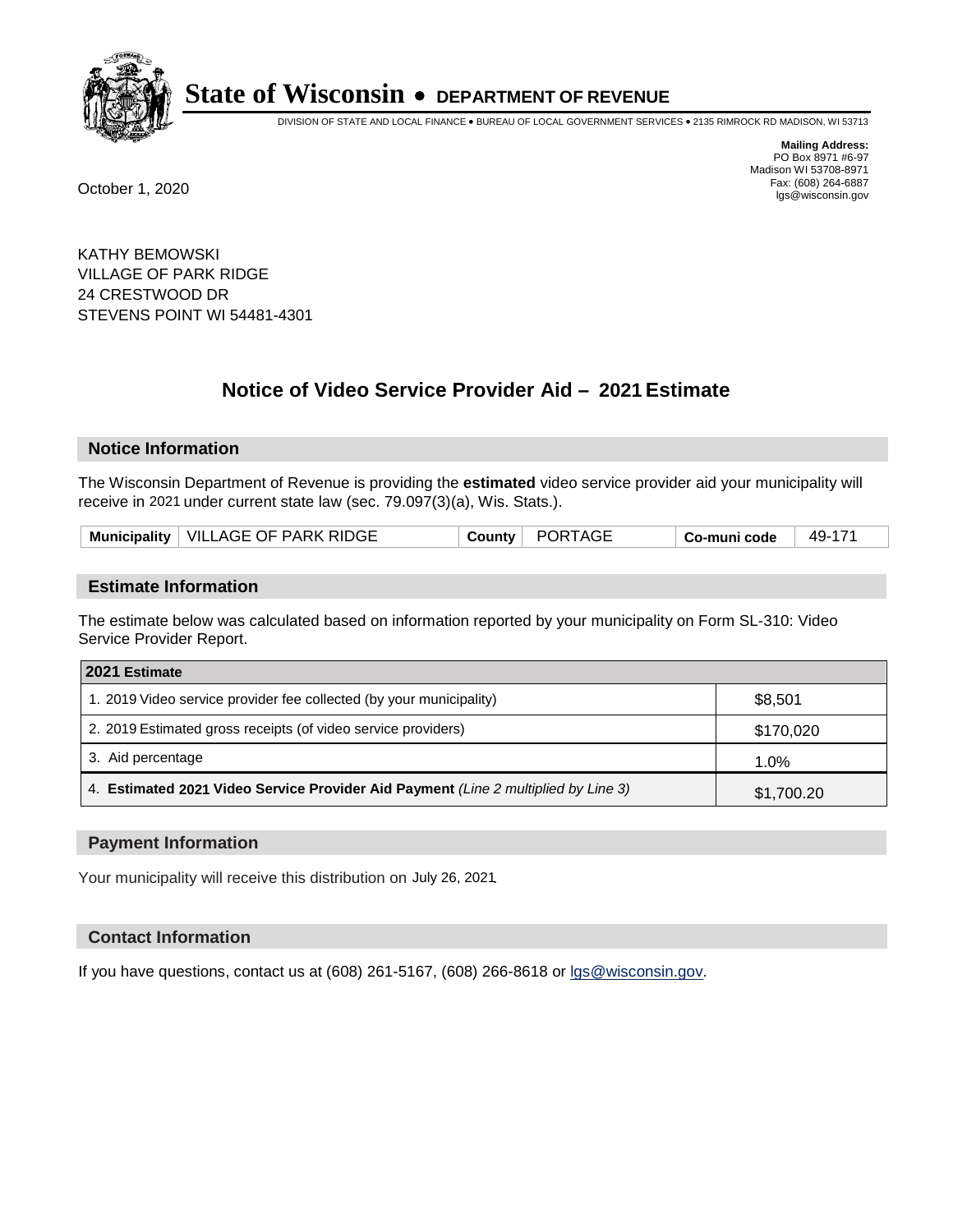

DIVISION OF STATE AND LOCAL FINANCE • BUREAU OF LOCAL GOVERNMENT SERVICES • 2135 RIMROCK RD MADISON, WI 53713

**Mailing Address:** PO Box 8971 #6-97 Madison WI 53708-8971<br>Fax: (608) 264-6887 Fax: (608) 264-6887 October 1, 2020 lgs@wisconsin.gov

ANNETTE STASHEK VILLAGE OF WHITING 3600 WATER ST STEVENS POINT WI 54481-5866

# **Notice of Video Service Provider Aid - 2021 Estimate**

## **Notice Information**

The Wisconsin Department of Revenue is providing the **estimated** video service provider aid your municipality will receive in 2021 under current state law (sec. 79.097(3)(a), Wis. Stats.).

| Municipality   VILLAGE OF WHITING<br><b>PORTAGE</b><br>49-191<br>County<br>Co-muni code |
|-----------------------------------------------------------------------------------------|
|-----------------------------------------------------------------------------------------|

#### **Estimate Information**

The estimate below was calculated based on information reported by your municipality on Form SL-310: Video Service Provider Report.

| 2021 Estimate                                                                      |            |
|------------------------------------------------------------------------------------|------------|
| 1. 2019 Video service provider fee collected (by your municipality)                | \$26,961   |
| 2. 2019 Estimated gross receipts (of video service providers)                      | \$539,216  |
| 3. Aid percentage                                                                  | 1.0%       |
| 4. Estimated 2021 Video Service Provider Aid Payment (Line 2 multiplied by Line 3) | \$5,392.16 |

#### **Payment Information**

Your municipality will receive this distribution on July 26, 2021.

## **Contact Information**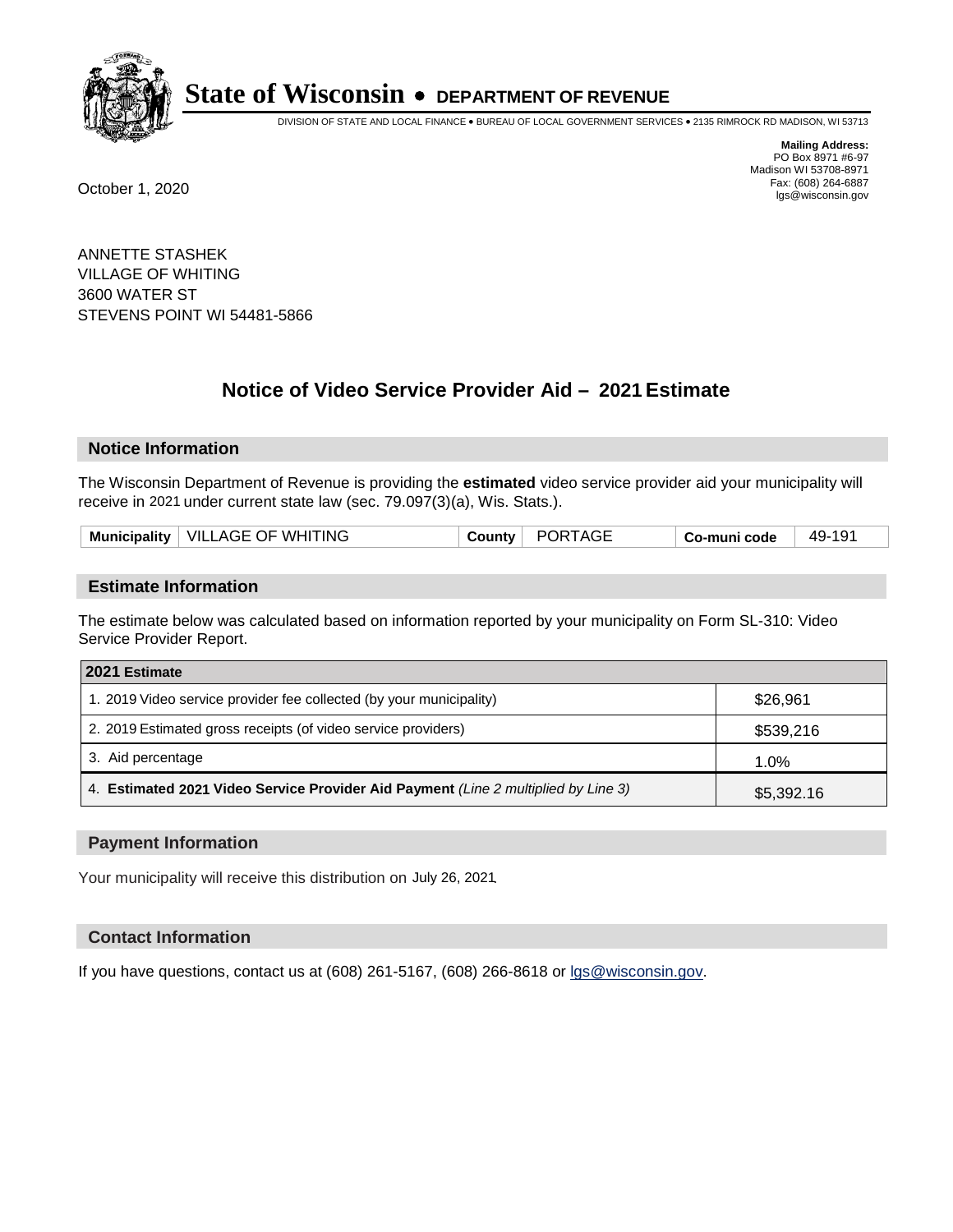

DIVISION OF STATE AND LOCAL FINANCE • BUREAU OF LOCAL GOVERNMENT SERVICES • 2135 RIMROCK RD MADISON, WI 53713

**Mailing Address:** PO Box 8971 #6-97 Madison WI 53708-8971<br>Fax: (608) 264-6887 Fax: (608) 264-6887 October 1, 2020 lgs@wisconsin.gov

KARLYN KRAUTKRAMER CITY OF STEVENS POINT 1515 STRONGS AVE STEVENS POINT WI 54481

# **Notice of Video Service Provider Aid - 2021 Estimate**

# **Notice Information**

The Wisconsin Department of Revenue is providing the **estimated** video service provider aid your municipality will receive in 2021 under current state law (sec. 79.097(3)(a), Wis. Stats.).

| Municipality   CITY OF STEVENS POINT | County PORTAGE | Co-muni code | 49-281 |
|--------------------------------------|----------------|--------------|--------|
|--------------------------------------|----------------|--------------|--------|

#### **Estimate Information**

The estimate below was calculated based on information reported by your municipality on Form SL-310: Video Service Provider Report.

| 2021 Estimate                                                                      |             |
|------------------------------------------------------------------------------------|-------------|
| 1. 2019 Video service provider fee collected (by your municipality)                | \$253,464   |
| 2. 2019 Estimated gross receipts (of video service providers)                      | \$5,069,287 |
| 3. Aid percentage                                                                  | 1.0%        |
| 4. Estimated 2021 Video Service Provider Aid Payment (Line 2 multiplied by Line 3) | \$50,692.87 |

#### **Payment Information**

Your municipality will receive this distribution on July 26, 2021.

## **Contact Information**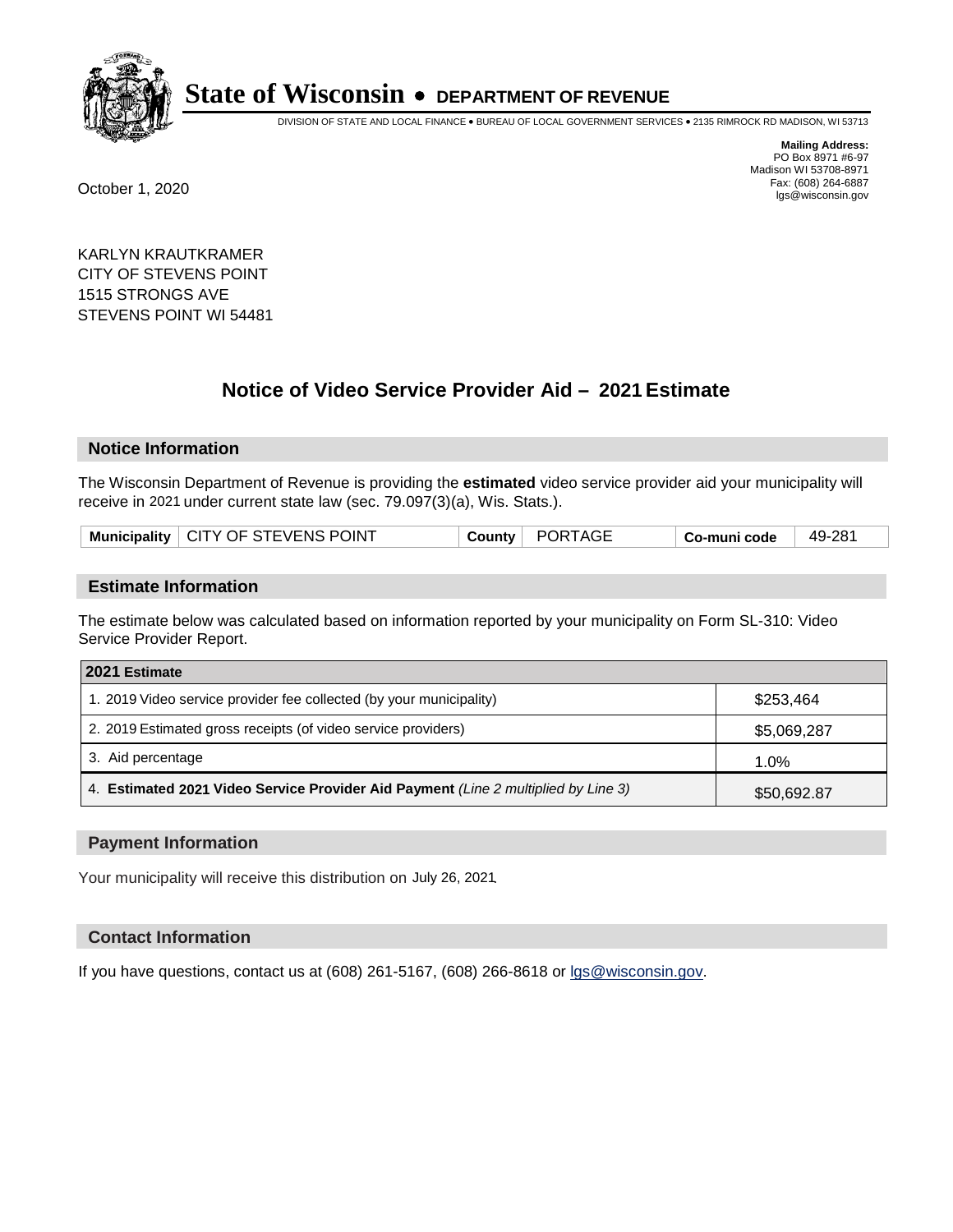

DIVISION OF STATE AND LOCAL FINANCE • BUREAU OF LOCAL GOVERNMENT SERVICES • 2135 RIMROCK RD MADISON, WI 53713

**Mailing Address:** PO Box 8971 #6-97 Madison WI 53708-8971<br>Fax: (608) 264-6887 Fax: (608) 264-6887 October 1, 2020 lgs@wisconsin.gov

JEANNE RENNIE TOWN OF BURLINGTON 32288 BUSHNELL RD BURLINGTON WI 53105-9426

# **Notice of Video Service Provider Aid - 2021 Estimate**

## **Notice Information**

The Wisconsin Department of Revenue is providing the **estimated** video service provider aid your municipality will receive in 2021 under current state law (sec. 79.097(3)(a), Wis. Stats.).

| Municipality   TOWN OF BURLINGTON | <b>RACINE</b><br>County | Co-muni code | 51-002 |
|-----------------------------------|-------------------------|--------------|--------|
|-----------------------------------|-------------------------|--------------|--------|

#### **Estimate Information**

The estimate below was calculated based on information reported by your municipality on Form SL-310: Video Service Provider Report.

| 2021 Estimate                                                                      |             |
|------------------------------------------------------------------------------------|-------------|
| 1. 2019 Video service provider fee collected (by your municipality)                | \$76,318    |
| 2. 2019 Estimated gross receipts (of video service providers)                      | \$1,418,839 |
| 3. Aid percentage                                                                  | 1.0%        |
| 4. Estimated 2021 Video Service Provider Aid Payment (Line 2 multiplied by Line 3) | \$14,188.39 |

#### **Payment Information**

Your municipality will receive this distribution on July 26, 2021.

## **Contact Information**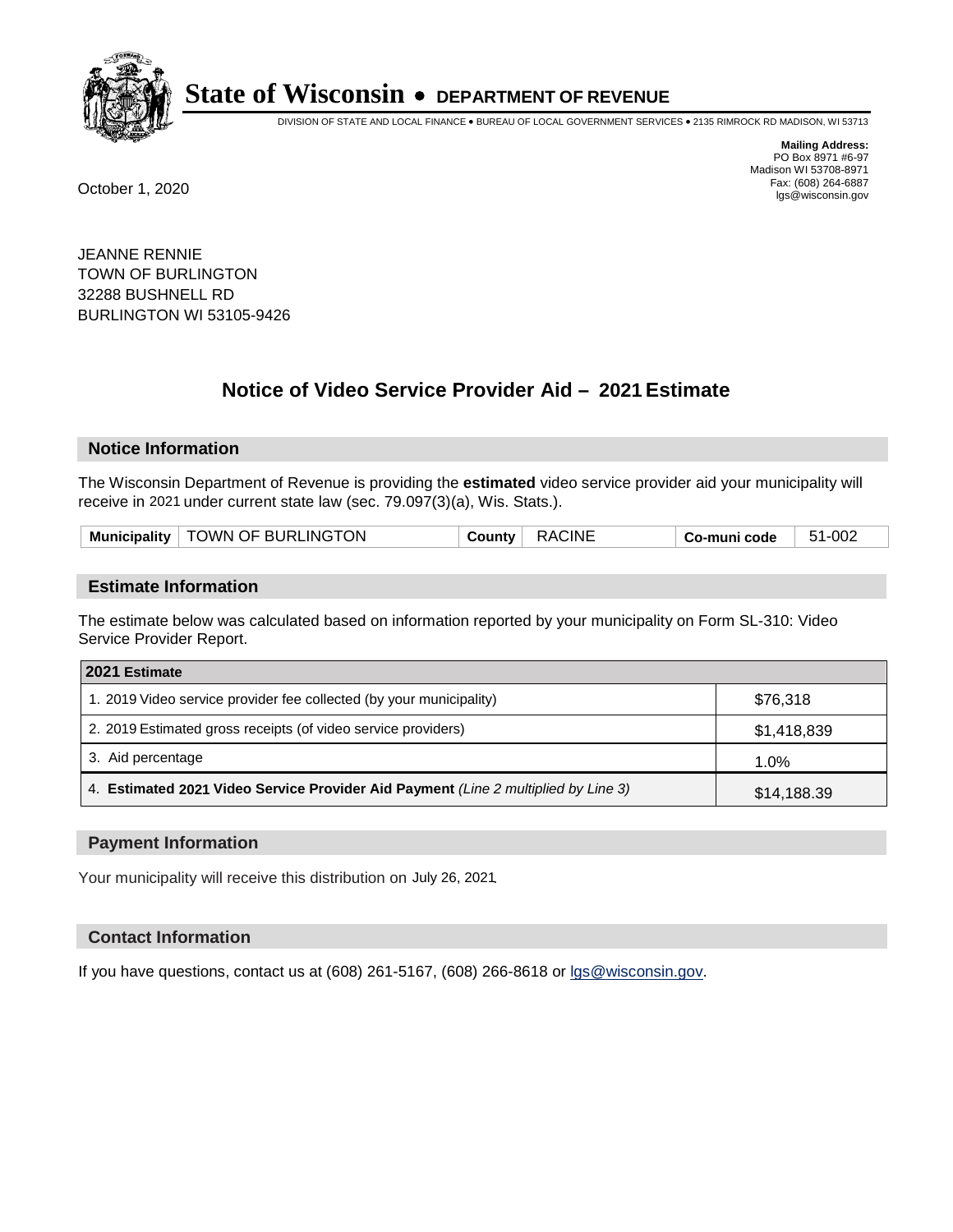

DIVISION OF STATE AND LOCAL FINANCE • BUREAU OF LOCAL GOVERNMENT SERVICES • 2135 RIMROCK RD MADISON, WI 53713

**Mailing Address:** PO Box 8971 #6-97 Madison WI 53708-8971<br>Fax: (608) 264-6887 Fax: (608) 264-6887 October 1, 2020 lgs@wisconsin.gov

CAMILLE GEROU TOWN OF DOVER 4110 S BEAUMONT AVE KANSASVILLE WI 53139-9522

# **Notice of Video Service Provider Aid - 2021 Estimate**

## **Notice Information**

The Wisconsin Department of Revenue is providing the **estimated** video service provider aid your municipality will receive in 2021 under current state law (sec. 79.097(3)(a), Wis. Stats.).

| Municipality   TOWN OF DOVER | ∴ountvٽ | <b>RACINE</b> | Co-muni code | -006<br>51<br>ີ |
|------------------------------|---------|---------------|--------------|-----------------|
|                              |         |               |              |                 |

#### **Estimate Information**

The estimate below was calculated based on information reported by your municipality on Form SL-310: Video Service Provider Report.

| 2021 Estimate                                                                      |            |
|------------------------------------------------------------------------------------|------------|
| 1. 2019 Video service provider fee collected (by your municipality)                | \$34.024   |
| 2. 2019 Estimated gross receipts (of video service providers)                      | \$680,480  |
| 3. Aid percentage                                                                  | 1.0%       |
| 4. Estimated 2021 Video Service Provider Aid Payment (Line 2 multiplied by Line 3) | \$6,804.80 |

#### **Payment Information**

Your municipality will receive this distribution on July 26, 2021.

## **Contact Information**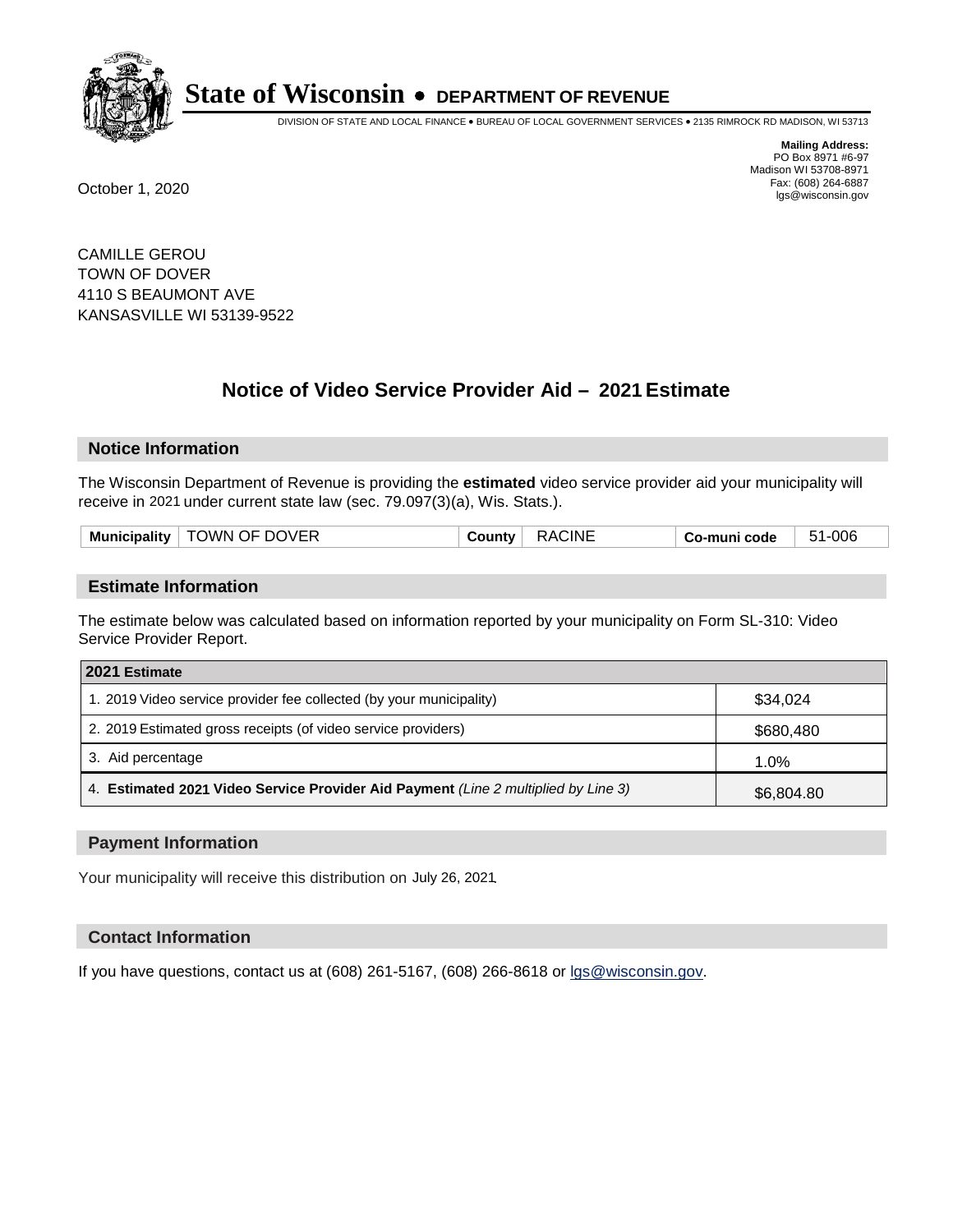

DIVISION OF STATE AND LOCAL FINANCE • BUREAU OF LOCAL GOVERNMENT SERVICES • 2135 RIMROCK RD MADISON, WI 53713

**Mailing Address:** PO Box 8971 #6-97 Madison WI 53708-8971<br>Fax: (608) 264-6887 Fax: (608) 264-6887 October 1, 2020 lgs@wisconsin.gov

PATRICIA CAMPBELL TOWN OF NORWAY 6419 HEG PARK RD WIND LAKE WI 53185-2735

# **Notice of Video Service Provider Aid - 2021 Estimate**

## **Notice Information**

The Wisconsin Department of Revenue is providing the **estimated** video service provider aid your municipality will receive in 2021 under current state law (sec. 79.097(3)(a), Wis. Stats.).

| Mun.<br>.<br>nicipalit | JRWAY<br><b>JWN</b><br>NC.<br>1⊢<br>그는 그만 아니라 그는 그만 아니라 그만 아니라 그만 아니라 그만 아니라 그만 아니라 그만 아니라 그만 아니라 그만 아니라 그만 아니라 그만 아니라 그만 아니라 그만 아니라 그만 아니라 그만 아니라 | :INI | code<br>. . | ີ |
|------------------------|----------------------------------------------------------------------------------------------------------------------------------------------------|------|-------------|---|
|                        |                                                                                                                                                    |      |             |   |

#### **Estimate Information**

The estimate below was calculated based on information reported by your municipality on Form SL-310: Video Service Provider Report.

| 2021 Estimate                                                                      |             |  |
|------------------------------------------------------------------------------------|-------------|--|
| 1. 2019 Video service provider fee collected (by your municipality)                | \$58.843    |  |
| 2. 2019 Estimated gross receipts (of video service providers)                      | \$1,961,466 |  |
| 3. Aid percentage                                                                  | 1.0%        |  |
| 4. Estimated 2021 Video Service Provider Aid Payment (Line 2 multiplied by Line 3) | \$19,614.66 |  |

#### **Payment Information**

Your municipality will receive this distribution on July 26, 2021.

## **Contact Information**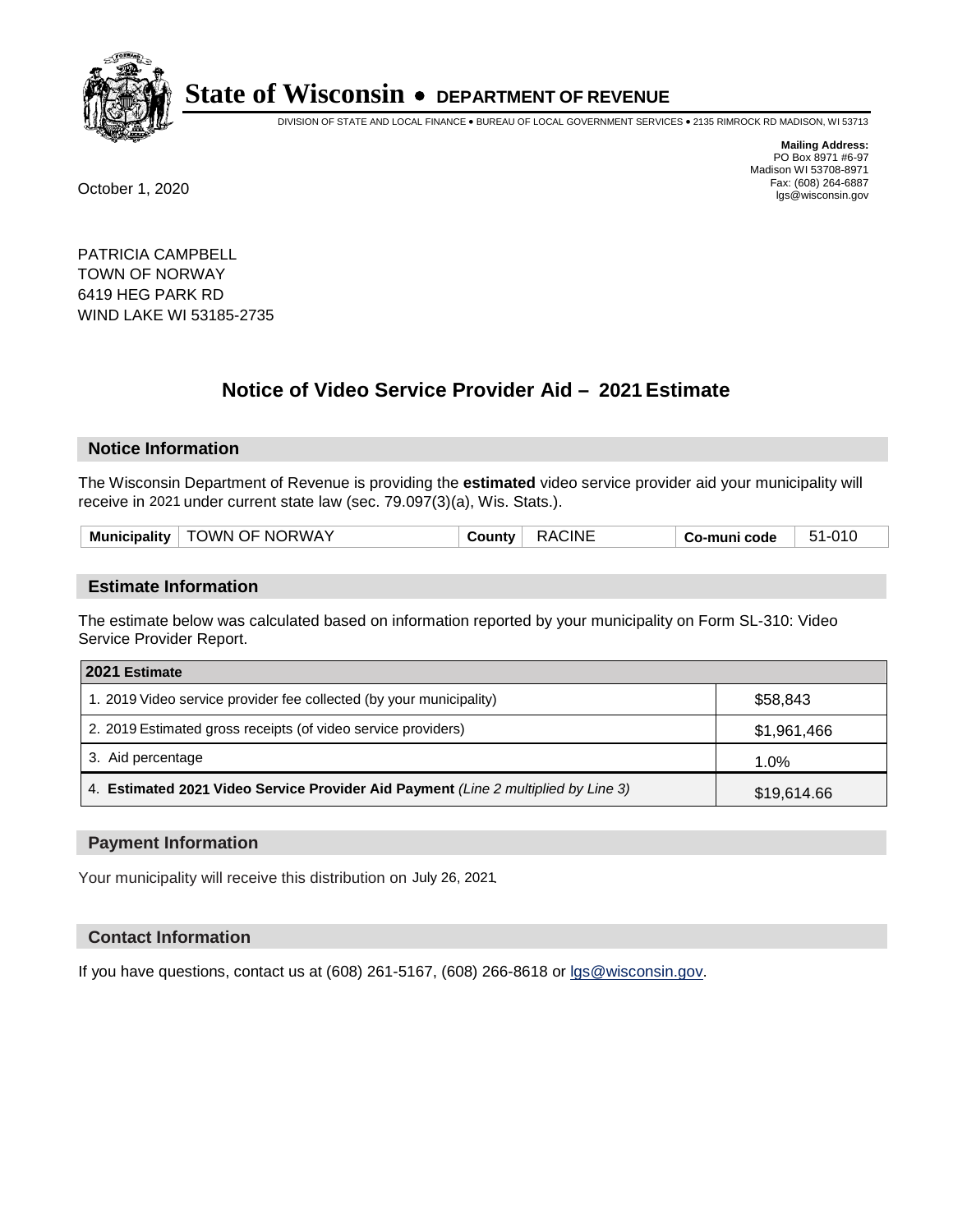

DIVISION OF STATE AND LOCAL FINANCE • BUREAU OF LOCAL GOVERNMENT SERVICES • 2135 RIMROCK RD MADISON, WI 53713

**Mailing Address:** PO Box 8971 #6-97 Madison WI 53708-8971<br>Fax: (608) 264-6887 Fax: (608) 264-6887 October 1, 2020 lgs@wisconsin.gov

TINA MAYER TOWN OF WATERFORD 415 N MILWAUKEE ST WATERFORD WI 53185-4434

# **Notice of Video Service Provider Aid - 2021 Estimate**

# **Notice Information**

The Wisconsin Department of Revenue is providing the **estimated** video service provider aid your municipality will receive in 2021 under current state law (sec. 79.097(3)(a), Wis. Stats.).

| TOWN OF WATERFORD<br><b>Municipality</b> | <b>RACINE</b><br>∵ountvٽ | Co-muni code | 51-016 |
|------------------------------------------|--------------------------|--------------|--------|
|------------------------------------------|--------------------------|--------------|--------|

#### **Estimate Information**

The estimate below was calculated based on information reported by your municipality on Form SL-310: Video Service Provider Report.

| 2021 Estimate                                                                      |             |  |
|------------------------------------------------------------------------------------|-------------|--|
| 1. 2019 Video service provider fee collected (by your municipality)                | \$50,114    |  |
| 2. 2019 Estimated gross receipts (of video service providers)                      | \$1,670,438 |  |
| 3. Aid percentage                                                                  | 1.0%        |  |
| 4. Estimated 2021 Video Service Provider Aid Payment (Line 2 multiplied by Line 3) | \$16,704.38 |  |

#### **Payment Information**

Your municipality will receive this distribution on July 26, 2021.

## **Contact Information**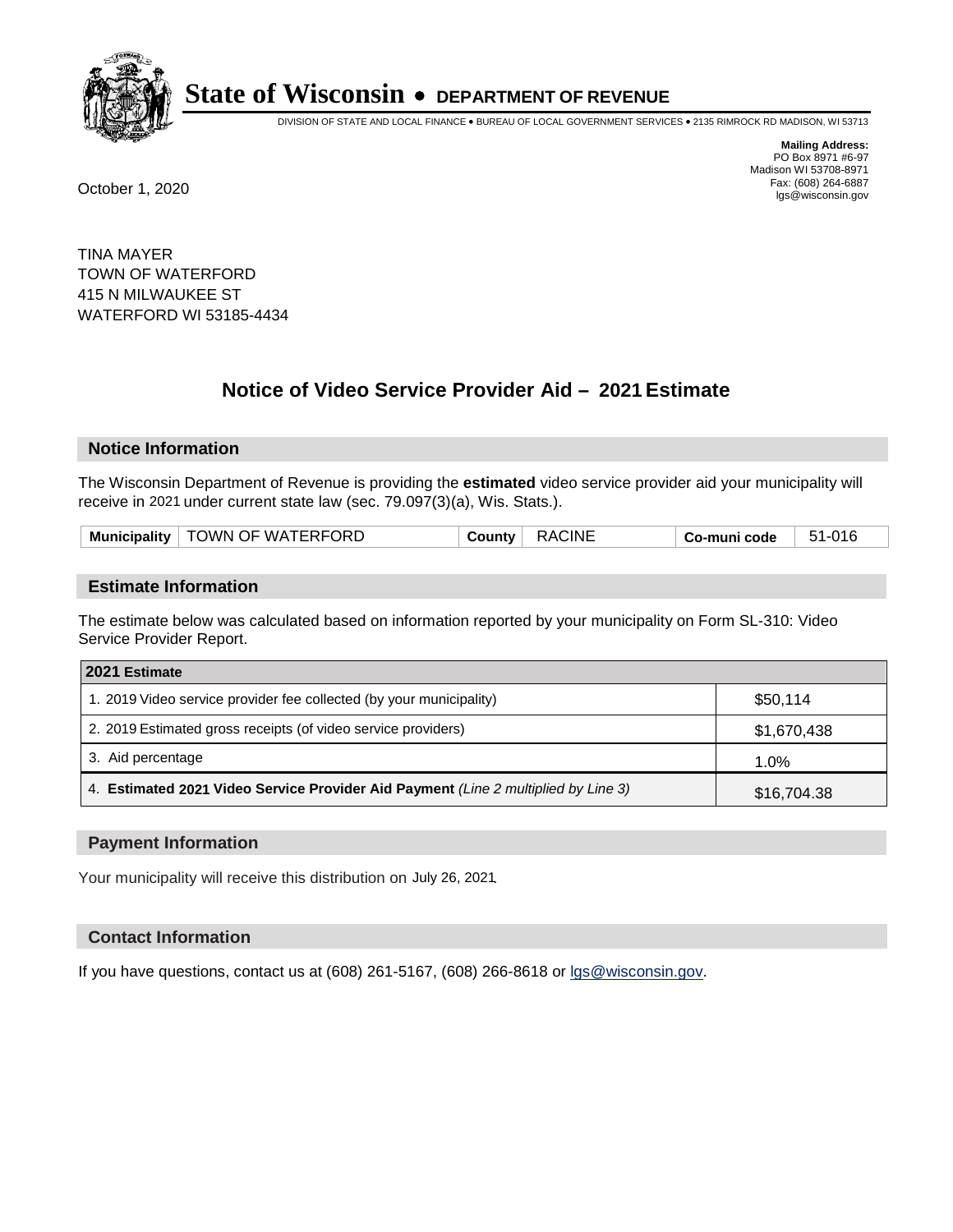

DIVISION OF STATE AND LOCAL FINANCE • BUREAU OF LOCAL GOVERNMENT SERVICES • 2135 RIMROCK RD MADISON, WI 53713

**Mailing Address:** PO Box 8971 #6-97 Madison WI 53708-8971<br>Fax: (608) 264-6887 Fax: (608) 264-6887 October 1, 2020 lgs@wisconsin.gov

KARIE POPE VILLAGE OF CALEDONIA 5043 CHESTER LN RACINE WI 53402-2414

# **Notice of Video Service Provider Aid - 2021 Estimate**

## **Notice Information**

The Wisconsin Department of Revenue is providing the **estimated** video service provider aid your municipality will receive in 2021 under current state law (sec. 79.097(3)(a), Wis. Stats.).

| Municipality   VILLAGE OF CALEDONIA | <b>RACINE</b><br><b>County</b> | 51-104<br>Co-muni code |
|-------------------------------------|--------------------------------|------------------------|
|-------------------------------------|--------------------------------|------------------------|

#### **Estimate Information**

The estimate below was calculated based on information reported by your municipality on Form SL-310: Video Service Provider Report.

| 2021 Estimate                                                                      |             |  |
|------------------------------------------------------------------------------------|-------------|--|
| 1. 2019 Video service provider fee collected (by your municipality)                | \$333,470   |  |
| 2. 2019 Estimated gross receipts (of video service providers)                      | \$6,669,411 |  |
| 3. Aid percentage                                                                  | 1.0%        |  |
| 4. Estimated 2021 Video Service Provider Aid Payment (Line 2 multiplied by Line 3) | \$66,694.11 |  |

#### **Payment Information**

Your municipality will receive this distribution on July 26, 2021.

## **Contact Information**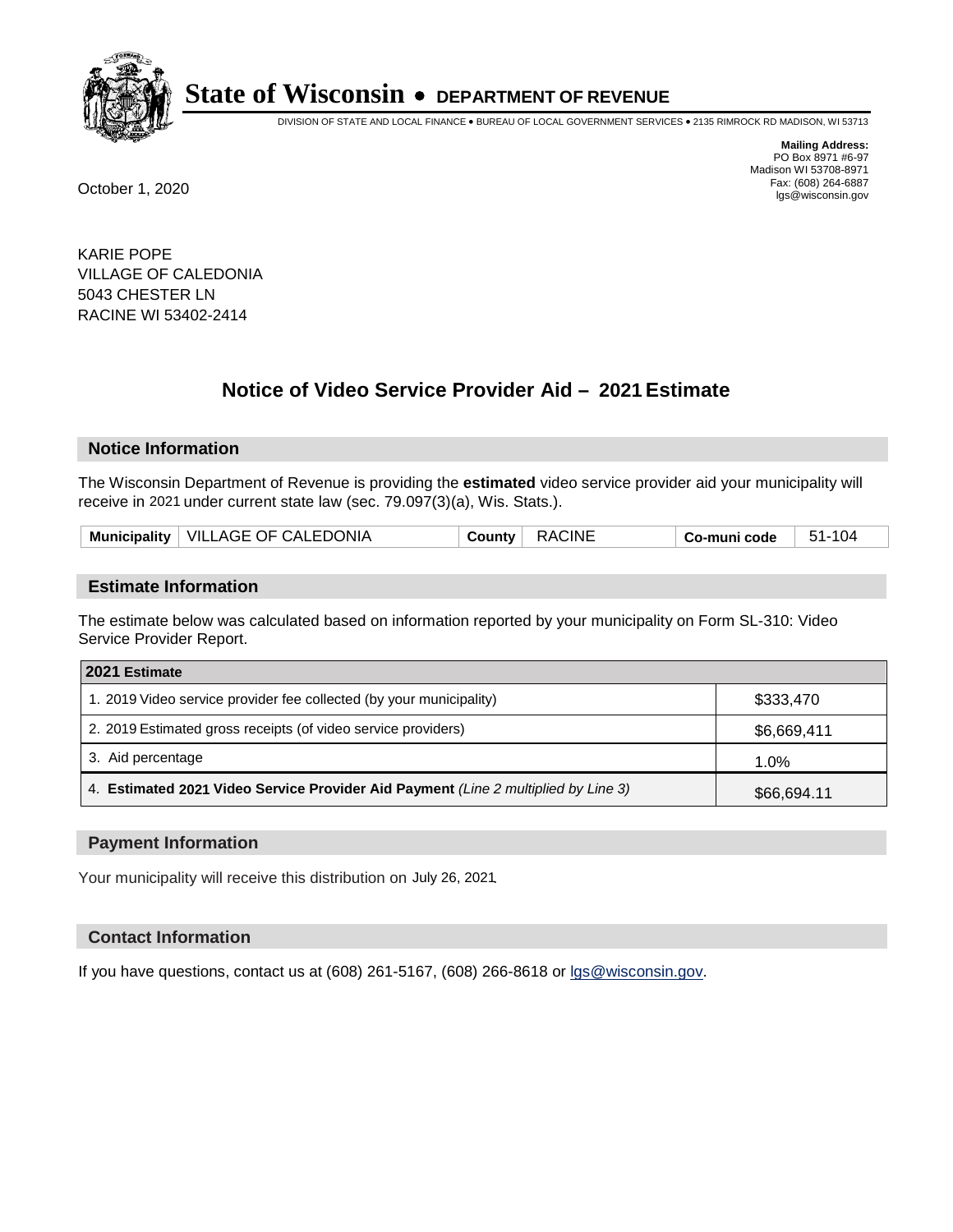

DIVISION OF STATE AND LOCAL FINANCE • BUREAU OF LOCAL GOVERNMENT SERVICES • 2135 RIMROCK RD MADISON, WI 53713

**Mailing Address:** PO Box 8971 #6-97 Madison WI 53708-8971<br>Fax: (608) 264-6887 Fax: (608) 264-6887 October 1, 2020 lgs@wisconsin.gov

CHRISTOPHE JENKINS VILLAGE OF ELMWOOD PARK 3131 TAYLOR AVENUE, UNIT 1 RACINE WI 53403-4503

# **Notice of Video Service Provider Aid - 2021 Estimate**

## **Notice Information**

The Wisconsin Department of Revenue is providing the **estimated** video service provider aid your municipality will receive in 2021 under current state law (sec. 79.097(3)(a), Wis. Stats.).

| Municipality   VILLAGE OF ELMWOOD PARK | County RACINE | $\vert$ Co-muni code $\vert$ 51-121 |
|----------------------------------------|---------------|-------------------------------------|
|----------------------------------------|---------------|-------------------------------------|

#### **Estimate Information**

The estimate below was calculated based on information reported by your municipality on Form SL-310: Video Service Provider Report.

| 2021 Estimate                                                                      |            |  |
|------------------------------------------------------------------------------------|------------|--|
| 1. 2019 Video service provider fee collected (by your municipality)                | \$3,508    |  |
| 2. 2019 Estimated gross receipts (of video service providers)                      | \$116,933  |  |
| 3. Aid percentage                                                                  | 1.0%       |  |
| 4. Estimated 2021 Video Service Provider Aid Payment (Line 2 multiplied by Line 3) | \$1,169.33 |  |

#### **Payment Information**

Your municipality will receive this distribution on July 26, 2021.

## **Contact Information**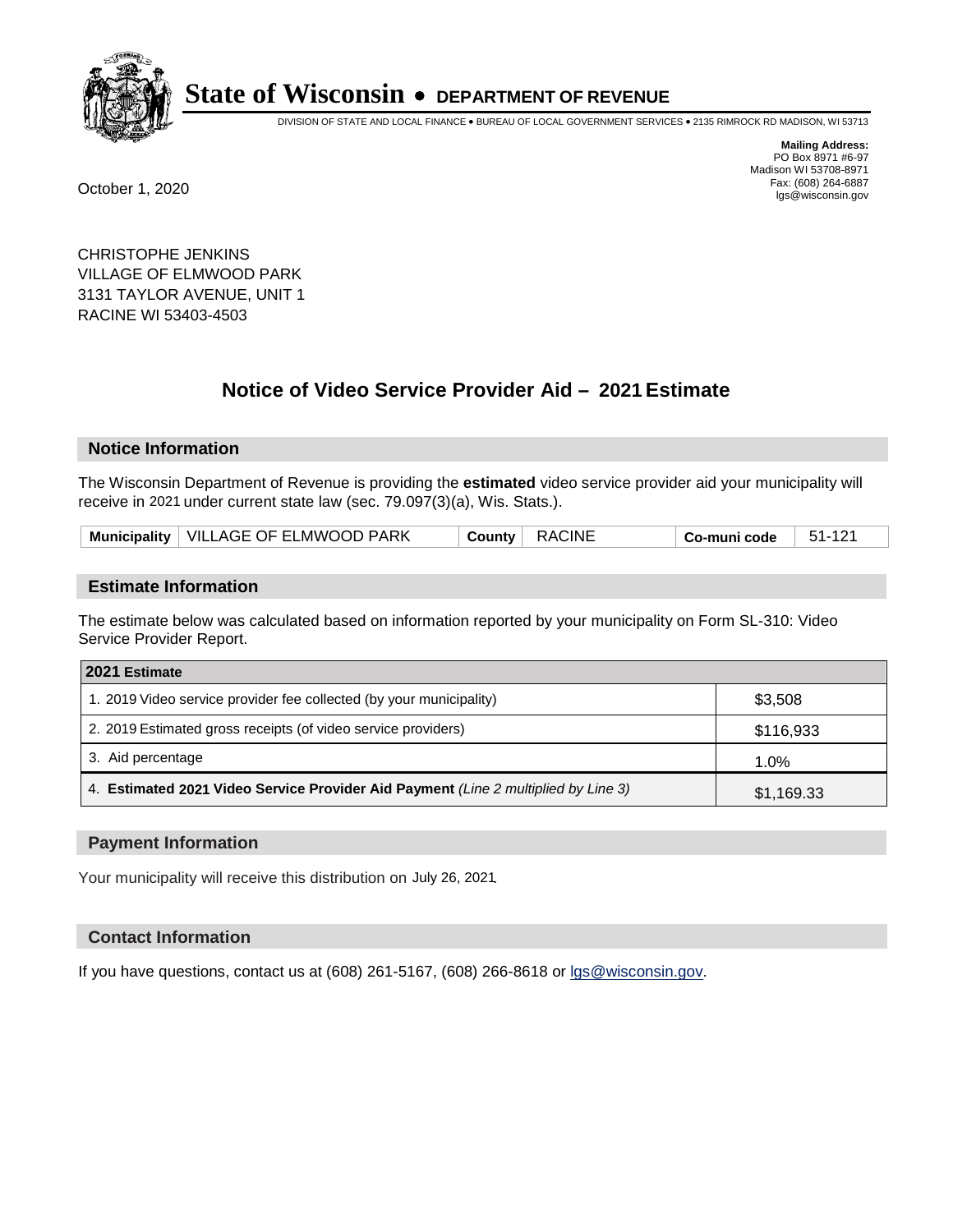

DIVISION OF STATE AND LOCAL FINANCE • BUREAU OF LOCAL GOVERNMENT SERVICES • 2135 RIMROCK RD MADISON, WI 53713

**Mailing Address:** PO Box 8971 #6-97 Madison WI 53708-8971<br>Fax: (608) 264-6887 Fax: (608) 264-6887 October 1, 2020 lgs@wisconsin.gov

STEPHANIE KOHLHAGEN VILLAGE OF MOUNT PLEASANT 8811 CAMPUS DRIVE MT PLEASANT WI 53406-7014

# **Notice of Video Service Provider Aid - 2021 Estimate**

## **Notice Information**

The Wisconsin Department of Revenue is providing the **estimated** video service provider aid your municipality will receive in 2021 under current state law (sec. 79.097(3)(a), Wis. Stats.).

| Municipality   VILLAGE OF MOUNT PLEASANT | County   RACINE | $\vert$ Co-muni code $\vert$ 51-151 |
|------------------------------------------|-----------------|-------------------------------------|
|------------------------------------------|-----------------|-------------------------------------|

## **Estimate Information**

The estimate below was calculated based on information reported by your municipality on Form SL-310: Video Service Provider Report.

| 2021 Estimate                                                                      |             |
|------------------------------------------------------------------------------------|-------------|
| 1. 2019 Video service provider fee collected (by your municipality)                | \$418,410   |
| 2. 2019 Estimated gross receipts (of video service providers)                      | \$8,368,199 |
| 3. Aid percentage                                                                  | 1.0%        |
| 4. Estimated 2021 Video Service Provider Aid Payment (Line 2 multiplied by Line 3) | \$83,681.99 |

#### **Payment Information**

Your municipality will receive this distribution on July 26, 2021.

## **Contact Information**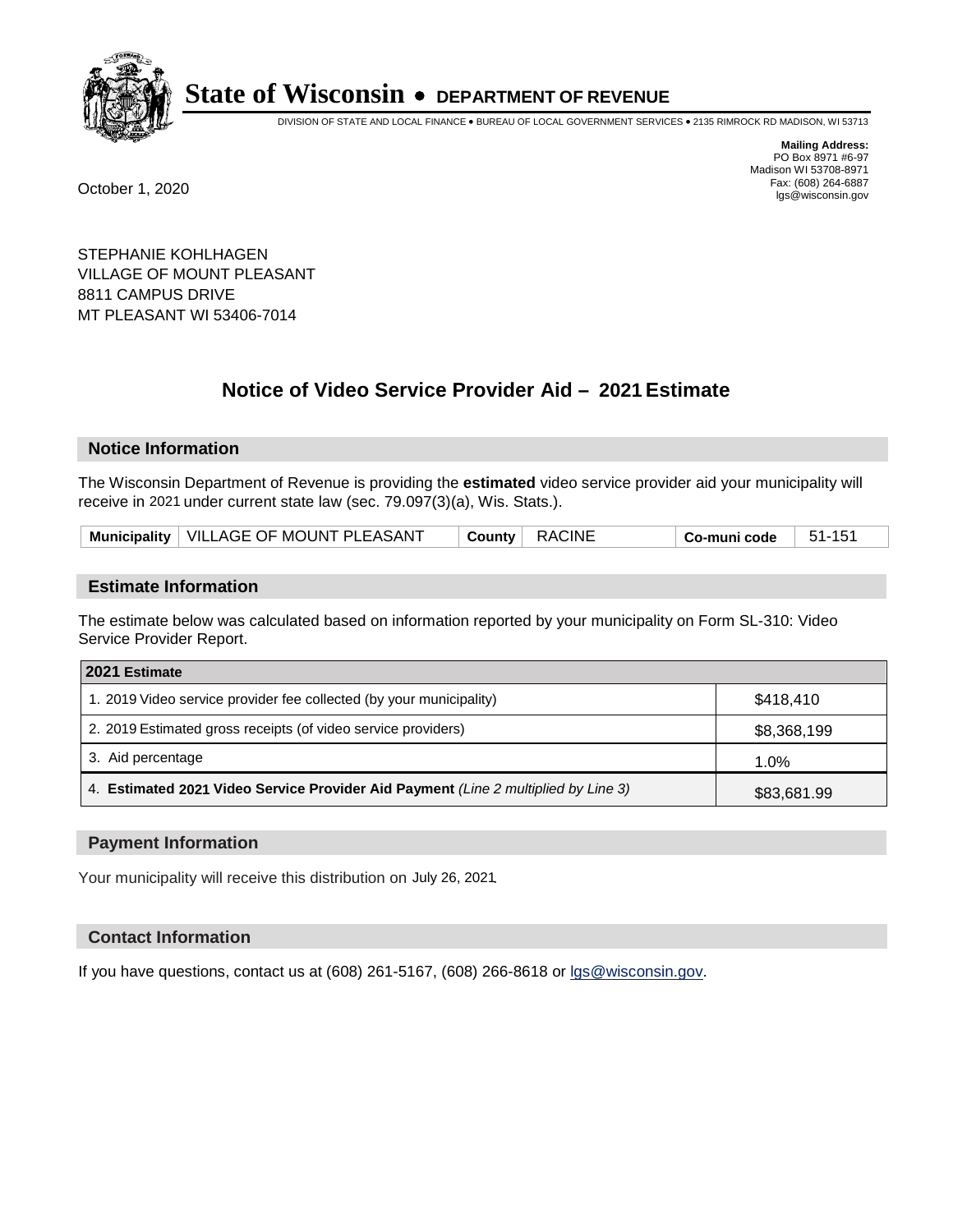

DIVISION OF STATE AND LOCAL FINANCE • BUREAU OF LOCAL GOVERNMENT SERVICES • 2135 RIMROCK RD MADISON, WI 53713

**Mailing Address:** PO Box 8971 #6-97 Madison WI 53708-8971<br>Fax: (608) 264-6887 Fax: (608) 264-6887 October 1, 2020 lgs@wisconsin.gov

DORI PANTHOFER VILLAGE OF NORTH BAY 3615 HENNEPIN PL RACINE WI 53402-3613

# **Notice of Video Service Provider Aid - 2021 Estimate**

## **Notice Information**

The Wisconsin Department of Revenue is providing the **estimated** video service provider aid your municipality will receive in 2021 under current state law (sec. 79.097(3)(a), Wis. Stats.).

| Municipality   VILLAGE OF NORTH BAY<br>RACINE<br>51-161<br>$C$ ountv $\mathcal  $<br>Co-muni code |  |
|---------------------------------------------------------------------------------------------------|--|
|---------------------------------------------------------------------------------------------------|--|

#### **Estimate Information**

The estimate below was calculated based on information reported by your municipality on Form SL-310: Video Service Provider Report.

| 2021 Estimate                                                                      |          |
|------------------------------------------------------------------------------------|----------|
| 1. 2019 Video service provider fee collected (by your municipality)                | \$4,530  |
| 2. 2019 Estimated gross receipts (of video service providers)                      | \$90,608 |
| 3. Aid percentage                                                                  | 1.0%     |
| 4. Estimated 2021 Video Service Provider Aid Payment (Line 2 multiplied by Line 3) | \$906.08 |

#### **Payment Information**

Your municipality will receive this distribution on July 26, 2021.

## **Contact Information**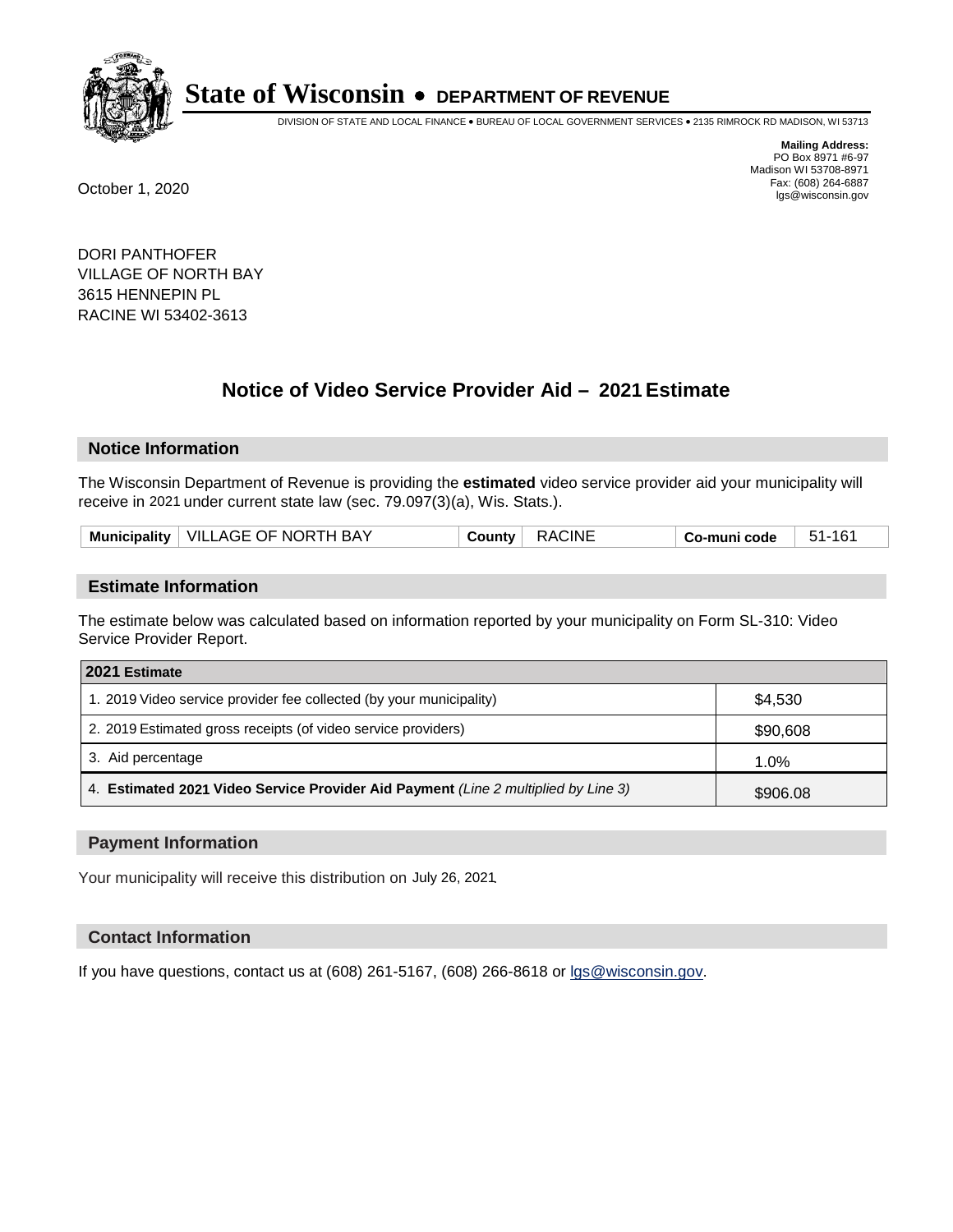

DIVISION OF STATE AND LOCAL FINANCE • BUREAU OF LOCAL GOVERNMENT SERVICES • 2135 RIMROCK RD MADISON, WI 53713

**Mailing Address:** PO Box 8971 #6-97 Madison WI 53708-8971<br>Fax: (608) 264-6887 Fax: (608) 264-6887 October 1, 2020 lgs@wisconsin.gov

SANDRA SWAN VILLAGE OF ROCHESTER PO BOX 65 ROCHESTER WI 53167-0065

# **Notice of Video Service Provider Aid - 2021 Estimate**

# **Notice Information**

The Wisconsin Department of Revenue is providing the **estimated** video service provider aid your municipality will receive in 2021 under current state law (sec. 79.097(3)(a), Wis. Stats.).

| Municipality   VILLAGE OF ROCHESTER | <b>RACINE</b><br><b>County</b> | 51-176<br>Co-muni code |
|-------------------------------------|--------------------------------|------------------------|
|-------------------------------------|--------------------------------|------------------------|

#### **Estimate Information**

The estimate below was calculated based on information reported by your municipality on Form SL-310: Video Service Provider Report.

| 2021 Estimate                                                                      |            |
|------------------------------------------------------------------------------------|------------|
| 1. 2019 Video service provider fee collected (by your municipality)                | \$42,488   |
| 2. 2019 Estimated gross receipts (of video service providers)                      | \$849,753  |
| 3. Aid percentage                                                                  | 1.0%       |
| 4. Estimated 2021 Video Service Provider Aid Payment (Line 2 multiplied by Line 3) | \$8,497.53 |

#### **Payment Information**

Your municipality will receive this distribution on July 26, 2021.

## **Contact Information**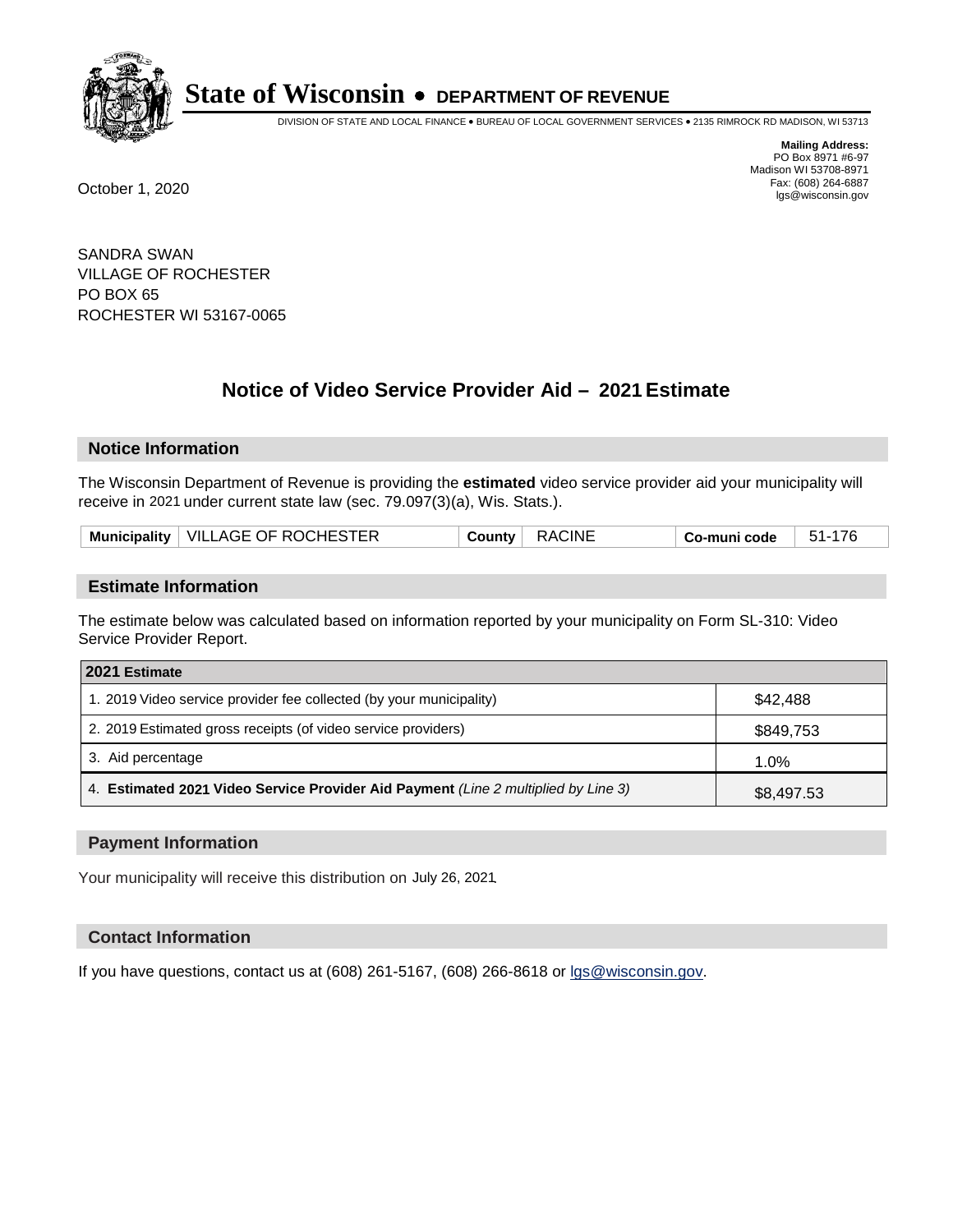

DIVISION OF STATE AND LOCAL FINANCE • BUREAU OF LOCAL GOVERNMENT SERVICES • 2135 RIMROCK RD MADISON, WI 53713

**Mailing Address:** PO Box 8971 #6-97 Madison WI 53708-8971<br>Fax: (608) 264-6887 Fax: (608) 264-6887 October 1, 2020 lgs@wisconsin.gov

AMANDA INGLE VILLAGE OF STURTEVANT 2801 89TH ST STURTEVANT WI 53177

# **Notice of Video Service Provider Aid - 2021 Estimate**

## **Notice Information**

The Wisconsin Department of Revenue is providing the **estimated** video service provider aid your municipality will receive in 2021 under current state law (sec. 79.097(3)(a), Wis. Stats.).

| Municipality   VILLAGE OF STURTEVANT<br><b>RACINE</b><br>51-181<br>County <b>County</b><br>Co-muni code |
|---------------------------------------------------------------------------------------------------------|
|---------------------------------------------------------------------------------------------------------|

#### **Estimate Information**

The estimate below was calculated based on information reported by your municipality on Form SL-310: Video Service Provider Report.

| 2021 Estimate                                                                      |             |
|------------------------------------------------------------------------------------|-------------|
| 1. 2019 Video service provider fee collected (by your municipality)                | \$69,366    |
| 2. 2019 Estimated gross receipts (of video service providers)                      | \$1,387,331 |
| 3. Aid percentage                                                                  | 1.0%        |
| 4. Estimated 2021 Video Service Provider Aid Payment (Line 2 multiplied by Line 3) | \$13,873.31 |

#### **Payment Information**

Your municipality will receive this distribution on July 26, 2021.

## **Contact Information**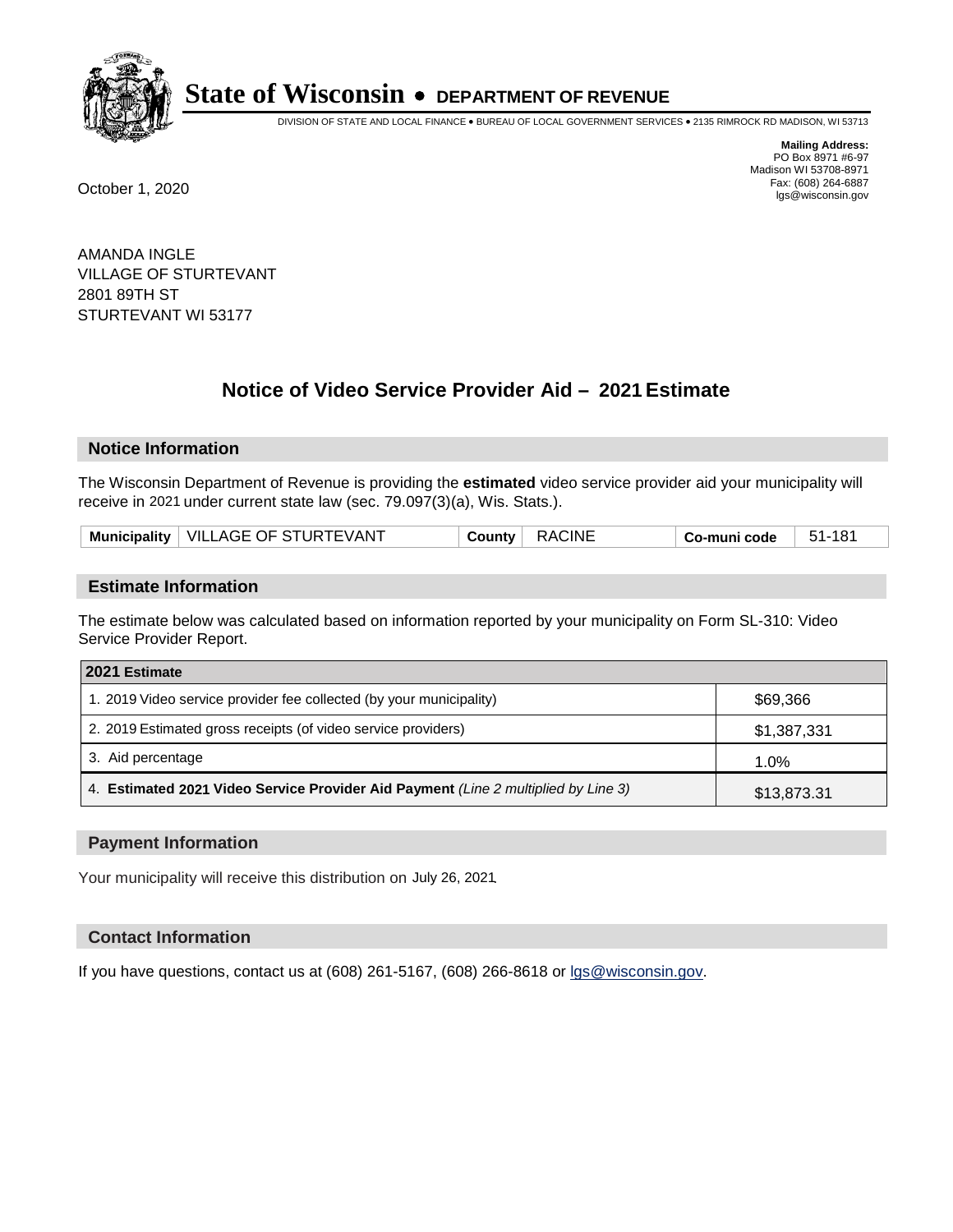

DIVISION OF STATE AND LOCAL FINANCE • BUREAU OF LOCAL GOVERNMENT SERVICES • 2135 RIMROCK RD MADISON, WI 53713

**Mailing Address:** PO Box 8971 #6-97 Madison WI 53708-8971<br>Fax: (608) 264-6887 Fax: (608) 264-6887 October 1, 2020 lgs@wisconsin.gov

MICHAEL HAWES VILLAGE OF UNION GROVE 925 15TH AVE UNION GROVE WI 53182-1427

# **Notice of Video Service Provider Aid - 2021 Estimate**

## **Notice Information**

The Wisconsin Department of Revenue is providing the **estimated** video service provider aid your municipality will receive in 2021 under current state law (sec. 79.097(3)(a), Wis. Stats.).

| Municipality   VILLAGE OF UNION GROVE | County RACINE | 51-186<br>$^{\shortmid}$ Co-muni code $\quad$ $\mid$ |
|---------------------------------------|---------------|------------------------------------------------------|
|---------------------------------------|---------------|------------------------------------------------------|

#### **Estimate Information**

The estimate below was calculated based on information reported by your municipality on Form SL-310: Video Service Provider Report.

| 2021 Estimate                                                                      |            |
|------------------------------------------------------------------------------------|------------|
| 1. 2019 Video service provider fee collected (by your municipality)                | \$48,881   |
| 2. 2019 Estimated gross receipts (of video service providers)                      | \$977,627  |
| 3. Aid percentage                                                                  | 1.0%       |
| 4. Estimated 2021 Video Service Provider Aid Payment (Line 2 multiplied by Line 3) | \$9,776.27 |

#### **Payment Information**

Your municipality will receive this distribution on July 26, 2021.

## **Contact Information**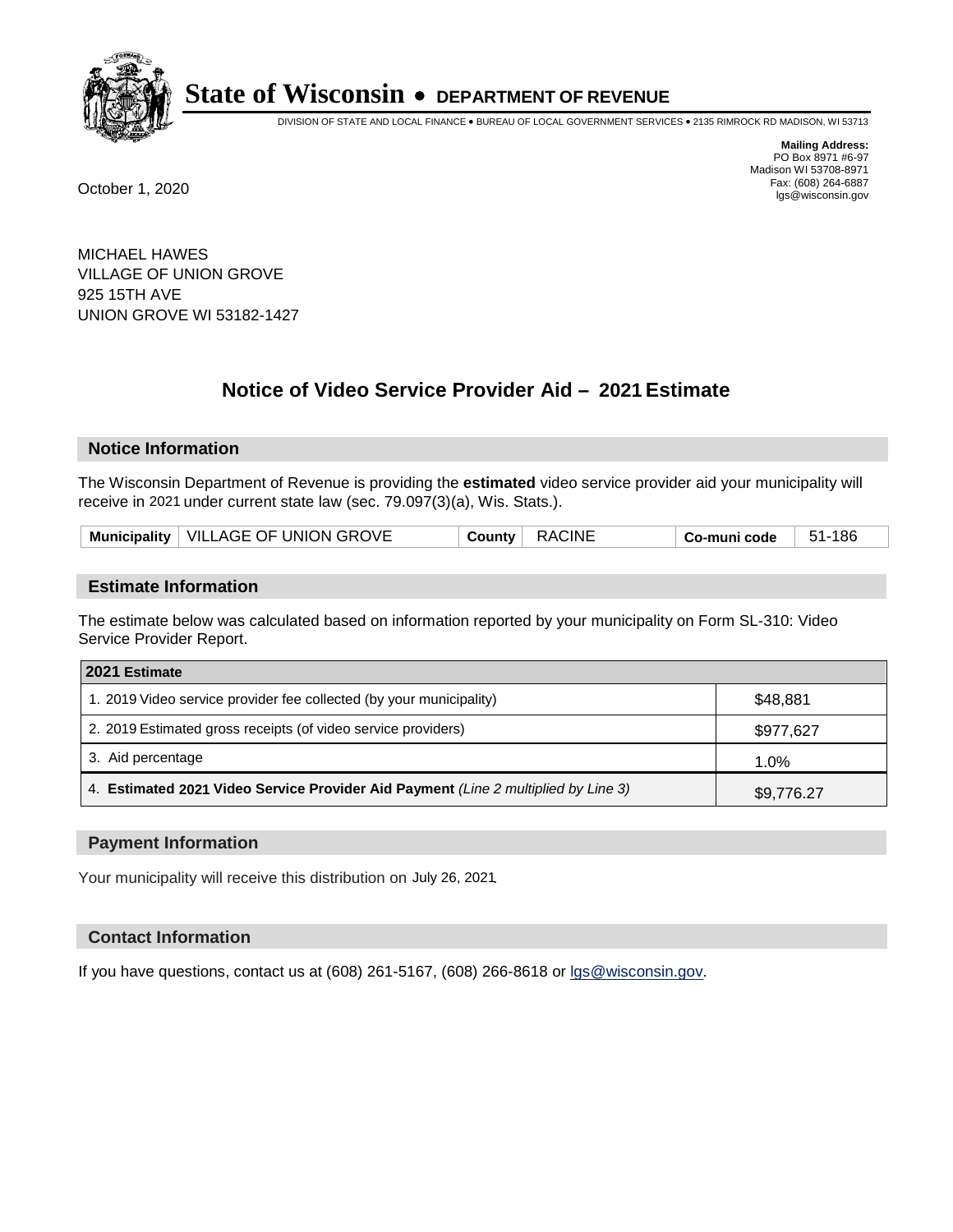

DIVISION OF STATE AND LOCAL FINANCE • BUREAU OF LOCAL GOVERNMENT SERVICES • 2135 RIMROCK RD MADISON, WI 53713

**Mailing Address:** PO Box 8971 #6-97 Madison WI 53708-8971<br>Fax: (608) 264-6887 Fax: (608) 264-6887 October 1, 2020 lgs@wisconsin.gov

RACHEL LADEWIG VILLAGE OF WATERFORD 123 N RIVER ST WATERFORD WI 53185-4149

# **Notice of Video Service Provider Aid - 2021 Estimate**

## **Notice Information**

The Wisconsin Department of Revenue is providing the **estimated** video service provider aid your municipality will receive in 2021 under current state law (sec. 79.097(3)(a), Wis. Stats.).

| Municipality   VILLAGE OF WATERFORD | <b>RACINE</b><br>County | Co-muni code | 51-191 |
|-------------------------------------|-------------------------|--------------|--------|
|-------------------------------------|-------------------------|--------------|--------|

#### **Estimate Information**

The estimate below was calculated based on information reported by your municipality on Form SL-310: Video Service Provider Report.

| 2021 Estimate                                                                      |             |
|------------------------------------------------------------------------------------|-------------|
| 1. 2019 Video service provider fee collected (by your municipality)                | \$80,939    |
| 2. 2019 Estimated gross receipts (of video service providers)                      | \$1,618,785 |
| 3. Aid percentage                                                                  | 1.0%        |
| 4. Estimated 2021 Video Service Provider Aid Payment (Line 2 multiplied by Line 3) | \$16,187.85 |

#### **Payment Information**

Your municipality will receive this distribution on July 26, 2021.

## **Contact Information**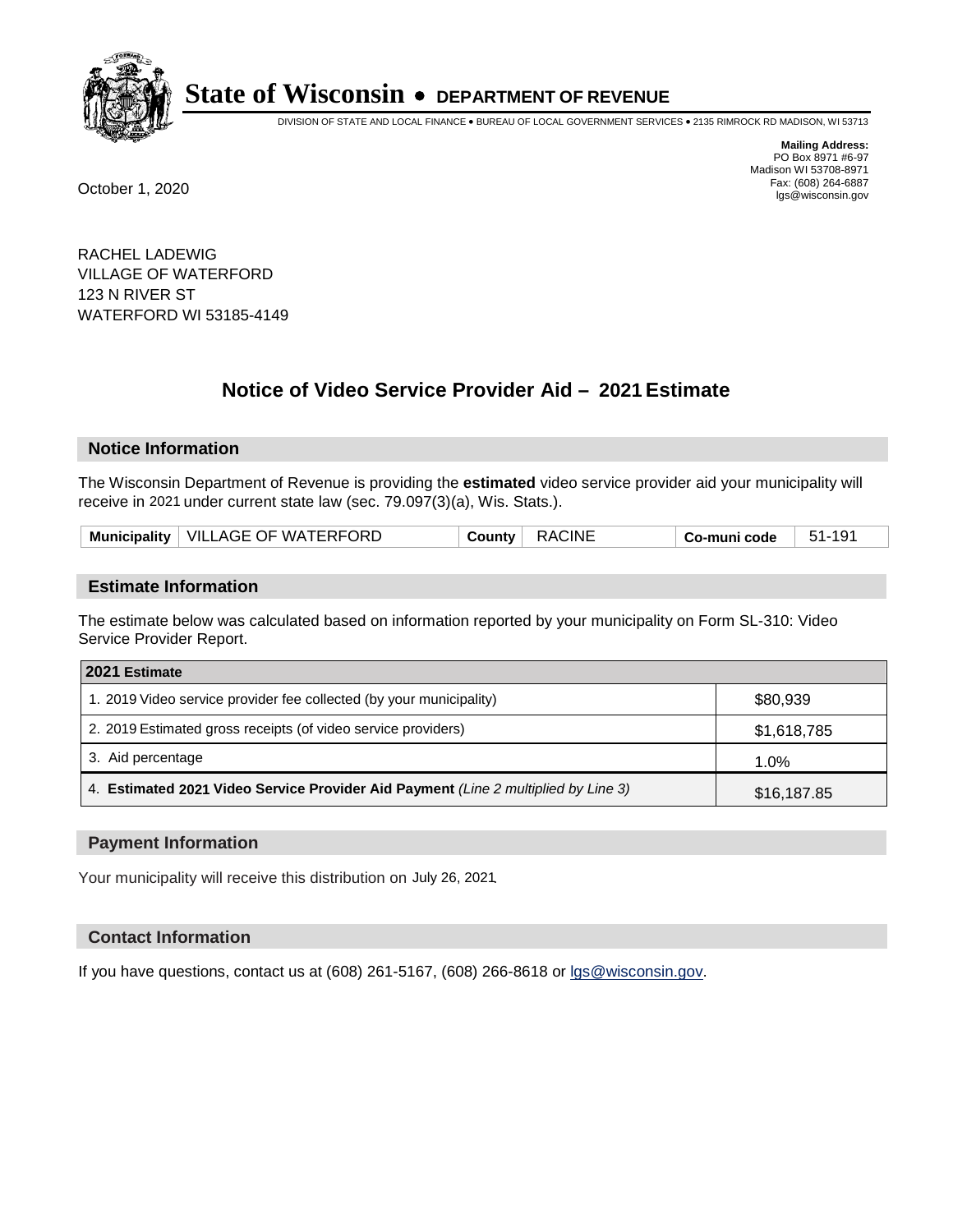

DIVISION OF STATE AND LOCAL FINANCE • BUREAU OF LOCAL GOVERNMENT SERVICES • 2135 RIMROCK RD MADISON, WI 53713

**Mailing Address:** PO Box 8971 #6-97 Madison WI 53708-8971<br>Fax: (608) 264-6887 Fax: (608) 264-6887 October 1, 2020 lgs@wisconsin.gov

CASEY GRIFFITHS VILLAGE OF WIND POINT 215 E FOUR MILE RD RACINE WI 53402-2625

# **Notice of Video Service Provider Aid - 2021 Estimate**

# **Notice Information**

The Wisconsin Department of Revenue is providing the **estimated** video service provider aid your municipality will receive in 2021 under current state law (sec. 79.097(3)(a), Wis. Stats.).

|  | Municipality   VILLAGE OF WIND POINT | <b>RACINE</b><br>⊹ ountvٽ | $51 -$<br>co-muni code، |  |
|--|--------------------------------------|---------------------------|-------------------------|--|
|--|--------------------------------------|---------------------------|-------------------------|--|

#### **Estimate Information**

The estimate below was calculated based on information reported by your municipality on Form SL-310: Video Service Provider Report.

| 2021 Estimate                                                                      |            |
|------------------------------------------------------------------------------------|------------|
| 1. 2019 Video service provider fee collected (by your municipality)                | \$3,100    |
| 2. 2019 Estimated gross receipts (of video service providers)                      | \$551,269  |
| 3. Aid percentage                                                                  | 1.0%       |
| 4. Estimated 2021 Video Service Provider Aid Payment (Line 2 multiplied by Line 3) | \$5,512.69 |

#### **Payment Information**

Your municipality will receive this distribution on July 26, 2021.

## **Contact Information**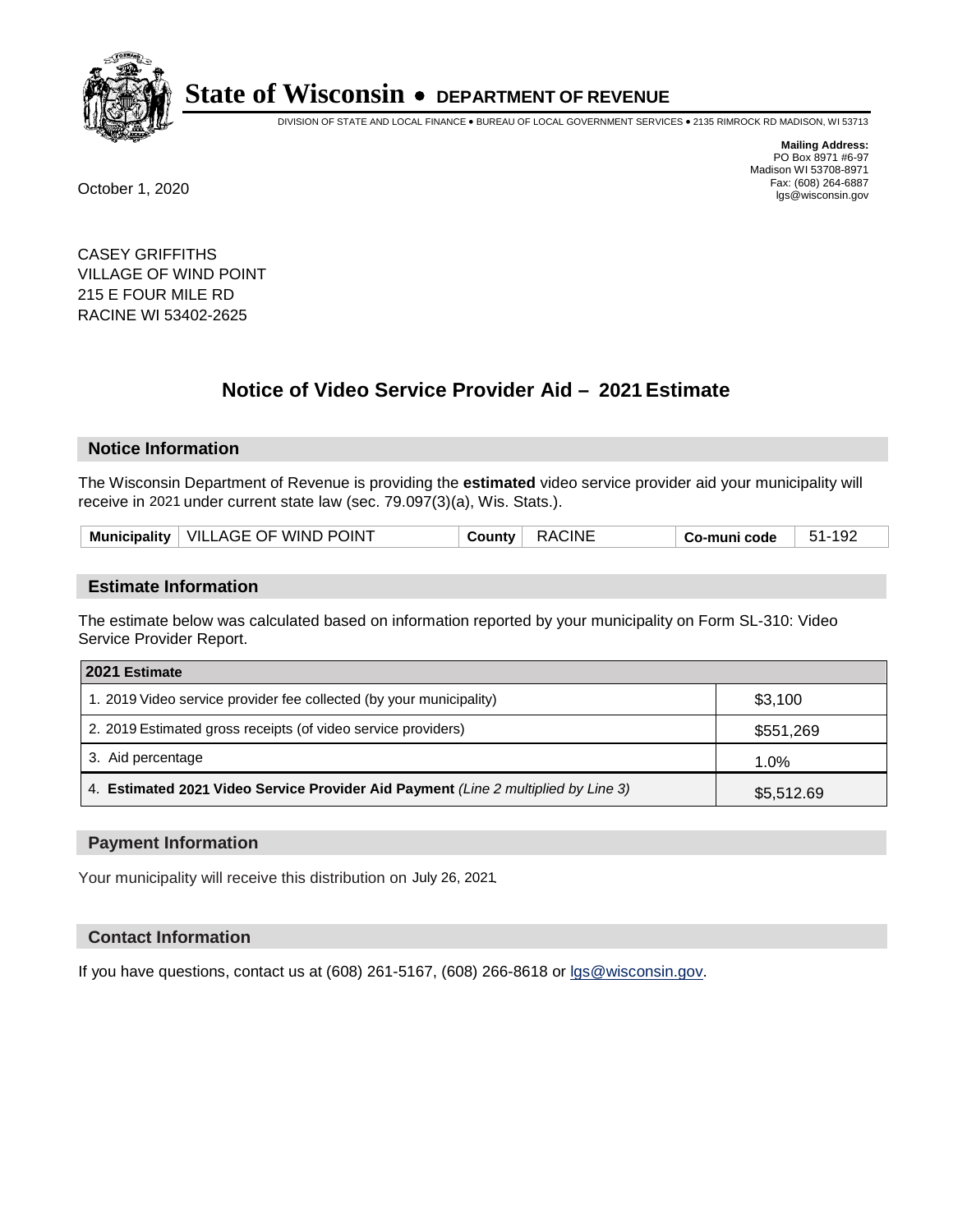

DIVISION OF STATE AND LOCAL FINANCE • BUREAU OF LOCAL GOVERNMENT SERVICES • 2135 RIMROCK RD MADISON, WI 53713

**Mailing Address:** PO Box 8971 #6-97 Madison WI 53708-8971<br>Fax: (608) 264-6887 Fax: (608) 264-6887 October 1, 2020 lgs@wisconsin.gov

MICHAEL MCKINNEY VILLAGE OF YORKVILLE 925 15TH AVENUE UNION GROVE WI 53182-1427

# **Notice of Video Service Provider Aid - 2021 Estimate**

## **Notice Information**

The Wisconsin Department of Revenue is providing the **estimated** video service provider aid your municipality will receive in 2021 under current state law (sec. 79.097(3)(a), Wis. Stats.).

| Municipality   VILLAGE OF YORKVILLE | <b>RACINE</b><br>∶ Countvٽ | $51 -$<br>-194<br>Co-muni code |  |
|-------------------------------------|----------------------------|--------------------------------|--|
|-------------------------------------|----------------------------|--------------------------------|--|

#### **Estimate Information**

The estimate below was calculated based on information reported by your municipality on Form SL-310: Video Service Provider Report.

| 2021 Estimate                                                                      |            |
|------------------------------------------------------------------------------------|------------|
| 1. 2019 Video service provider fee collected (by your municipality)                | \$13.030   |
| 2. 2019 Estimated gross receipts (of video service providers)                      | \$325,741  |
| 3. Aid percentage                                                                  | 1.0%       |
| 4. Estimated 2021 Video Service Provider Aid Payment (Line 2 multiplied by Line 3) | \$3,257.41 |

#### **Payment Information**

Your municipality will receive this distribution on July 26, 2021.

## **Contact Information**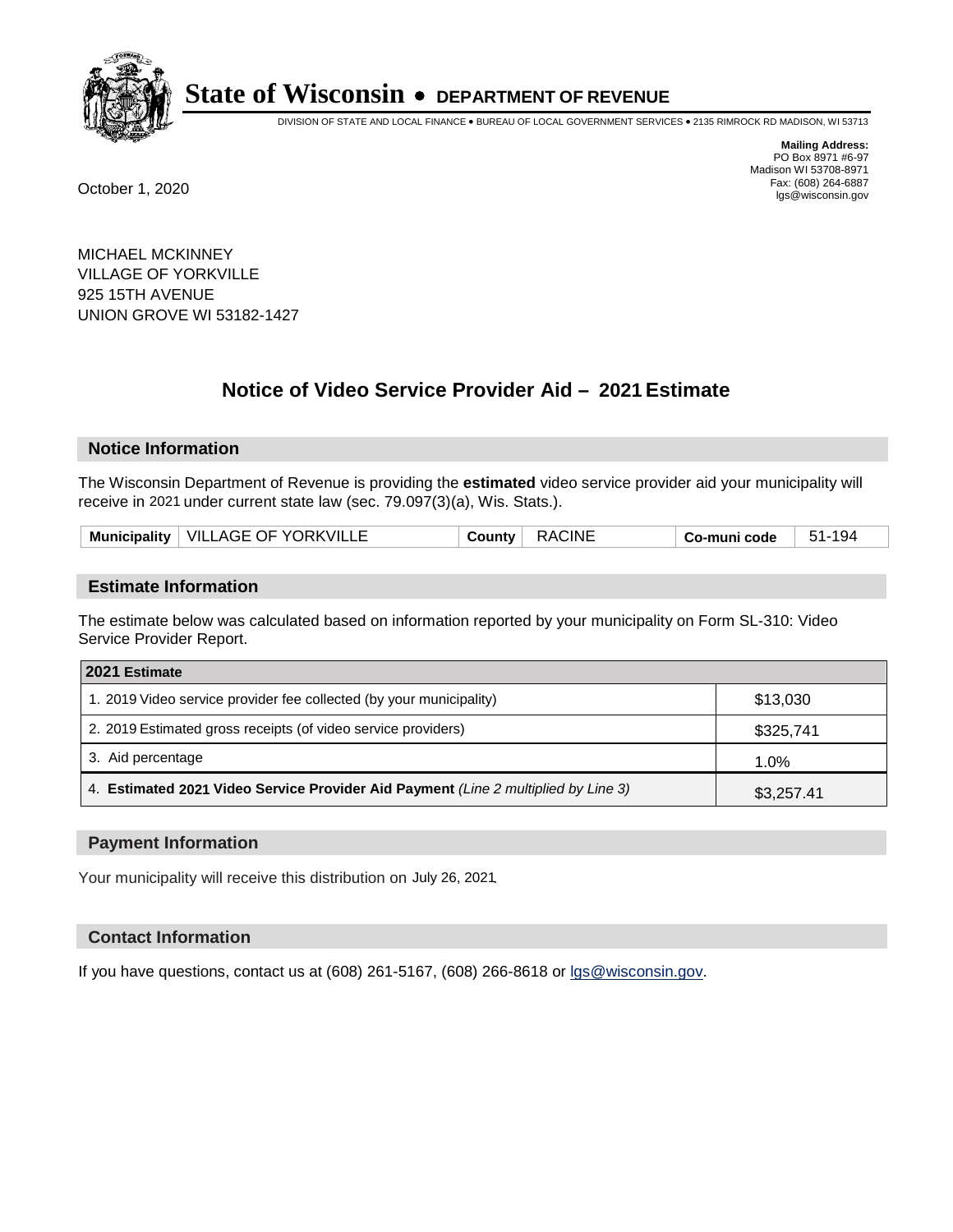

DIVISION OF STATE AND LOCAL FINANCE • BUREAU OF LOCAL GOVERNMENT SERVICES • 2135 RIMROCK RD MADISON, WI 53713

**Mailing Address:** PO Box 8971 #6-97 Madison WI 53708-8971<br>Fax: (608) 264-6887 Fax: (608) 264-6887 October 1, 2020 lgs@wisconsin.gov

DIAHNN HALBACH CITY OF BURLINGTON 300 N PINE ST BURLINGTON WI 53105-1460

# **Notice of Video Service Provider Aid - 2021 Estimate**

## **Notice Information**

The Wisconsin Department of Revenue is providing the **estimated** video service provider aid your municipality will receive in 2021 under current state law (sec. 79.097(3)(a), Wis. Stats.).

| Municipality   CITY OF BURLINGTON | <b>RACINE</b><br>Countv | 51-206<br>⊩ Co-muni code |  |
|-----------------------------------|-------------------------|--------------------------|--|
|-----------------------------------|-------------------------|--------------------------|--|

#### **Estimate Information**

The estimate below was calculated based on information reported by your municipality on Form SL-310: Video Service Provider Report.

| 2021 Estimate                                                                      |             |
|------------------------------------------------------------------------------------|-------------|
| 1. 2019 Video service provider fee collected (by your municipality)                | \$139,325   |
| 2. 2019 Estimated gross receipts (of video service providers)                      | \$2,786,493 |
| 3. Aid percentage                                                                  | 1.0%        |
| 4. Estimated 2021 Video Service Provider Aid Payment (Line 2 multiplied by Line 3) | \$27,864.93 |

#### **Payment Information**

Your municipality will receive this distribution on July 26, 2021.

## **Contact Information**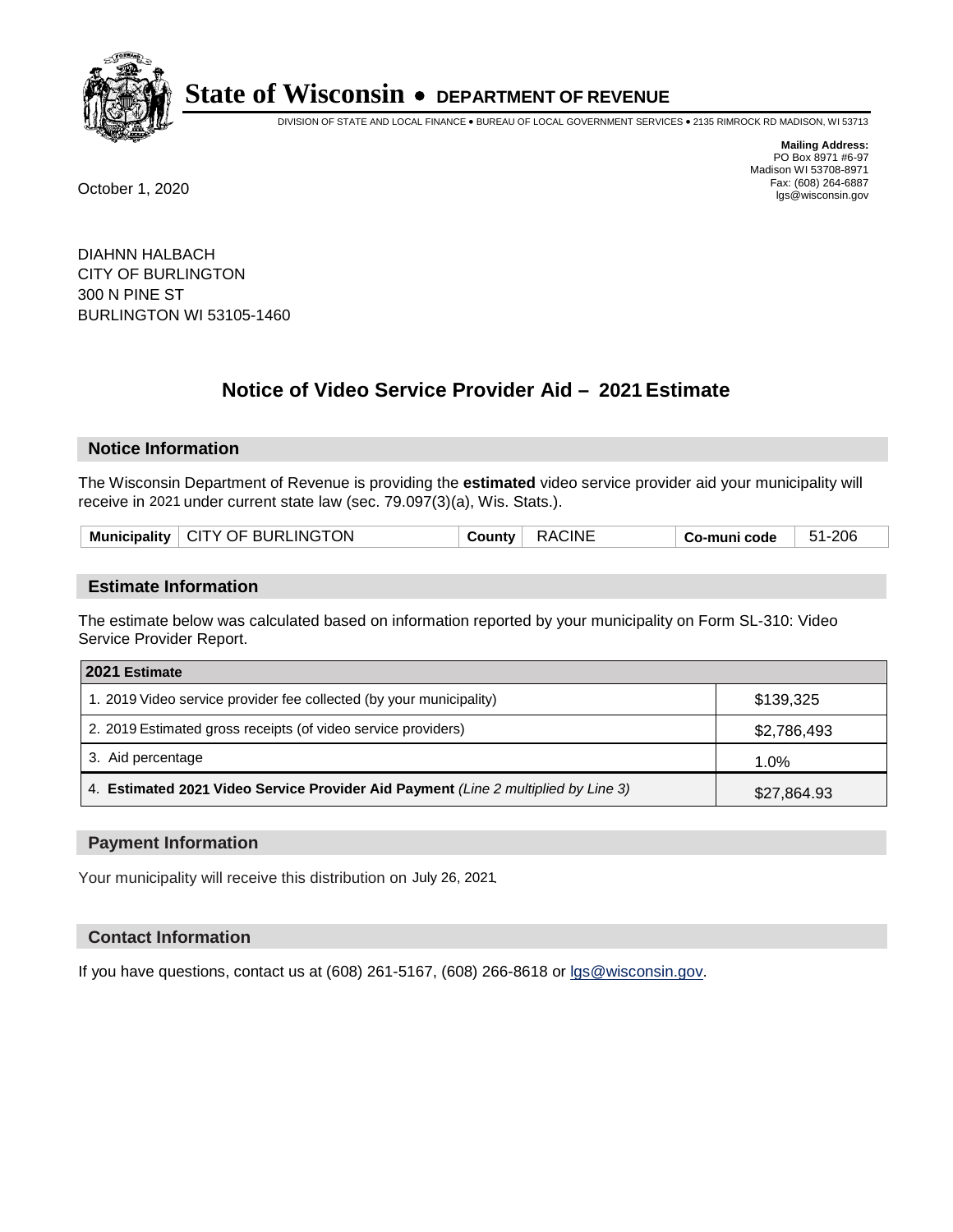

DIVISION OF STATE AND LOCAL FINANCE • BUREAU OF LOCAL GOVERNMENT SERVICES • 2135 RIMROCK RD MADISON, WI 53713

**Mailing Address:** PO Box 8971 #6-97 Madison WI 53708-8971<br>Fax: (608) 264-6887 Fax: (608) 264-6887 October 1, 2020 lgs@wisconsin.gov

TARA COOLIDGE CITY OF RACINE 730 WASHINGTON AVE #103 RACINE WI 53403-1146

# **Notice of Video Service Provider Aid - 2021 Estimate**

## **Notice Information**

The Wisconsin Department of Revenue is providing the **estimated** video service provider aid your municipality will receive in 2021 under current state law (sec. 79.097(3)(a), Wis. Stats.).

| Mun. | CINE<br>'Δ<br>)ŀ<br>v<br>. | :INF | code<br>____ | ີ |
|------|----------------------------|------|--------------|---|
|      |                            |      |              |   |

#### **Estimate Information**

The estimate below was calculated based on information reported by your municipality on Form SL-310: Video Service Provider Report.

| 2021 Estimate                                                                      |              |
|------------------------------------------------------------------------------------|--------------|
| 1. 2019 Video service provider fee collected (by your municipality)                | \$804.900    |
| 2. 2019 Estimated gross receipts (of video service providers)                      | \$16,097,993 |
| 3. Aid percentage                                                                  | 1.0%         |
| 4. Estimated 2021 Video Service Provider Aid Payment (Line 2 multiplied by Line 3) | \$160,979.93 |

#### **Payment Information**

Your municipality will receive this distribution on July 26, 2021.

## **Contact Information**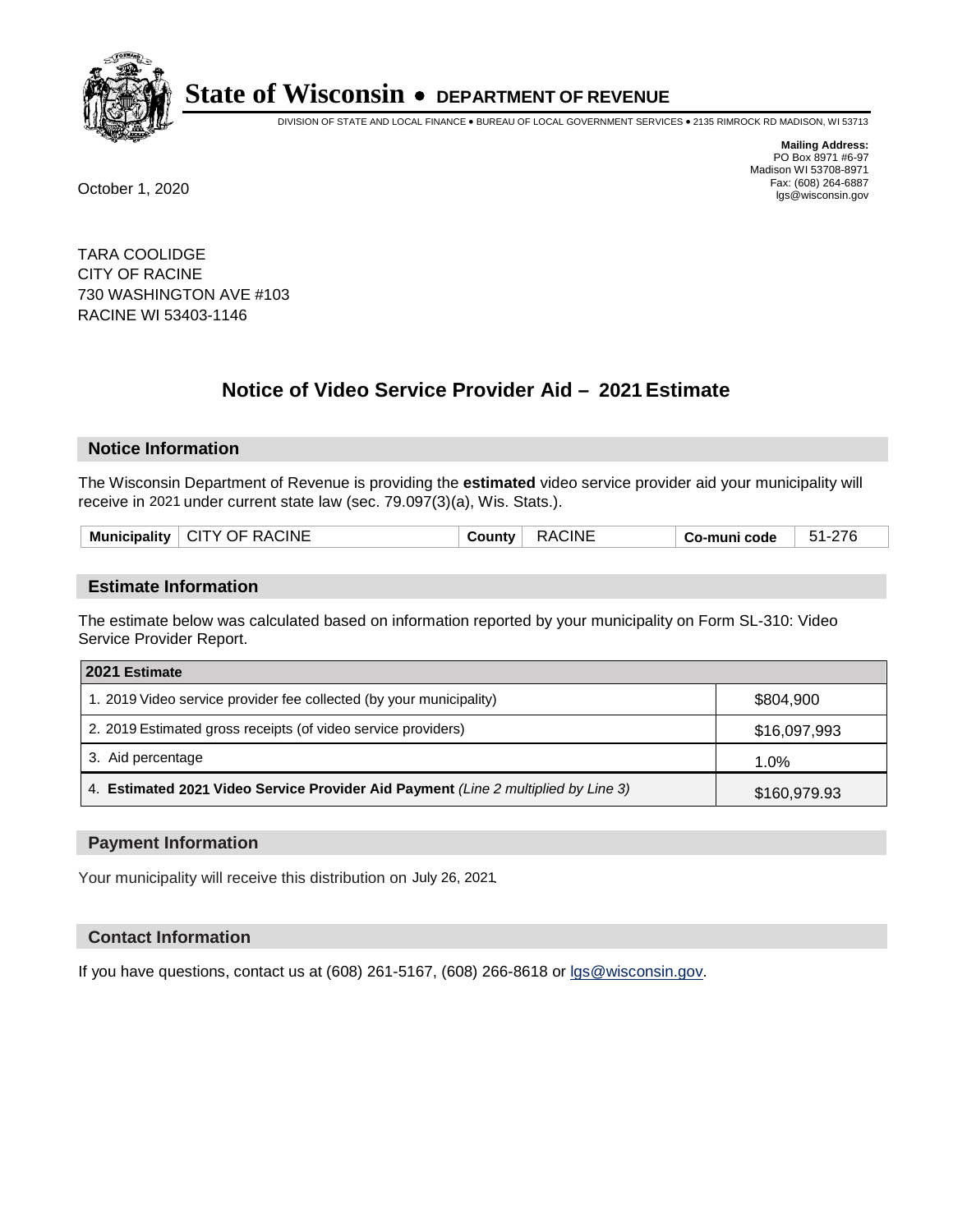

DIVISION OF STATE AND LOCAL FINANCE • BUREAU OF LOCAL GOVERNMENT SERVICES • 2135 RIMROCK RD MADISON, WI 53713

**Mailing Address:** PO Box 8971 #6-97 Madison WI 53708-8971<br>Fax: (608) 264-6887 Fax: (608) 264-6887 October 1, 2020 lgs@wisconsin.gov

MELINDA JONES CITY OF RICHLAND CENTER 450 S MAIN ST RICHLAND CENTER WI 53581-2545

# **Notice of Video Service Provider Aid - 2021 Estimate**

## **Notice Information**

The Wisconsin Department of Revenue is providing the **estimated** video service provider aid your municipality will receive in 2021 under current state law (sec. 79.097(3)(a), Wis. Stats.).

| Municipality   CITY OF RICHLAND CENTER | Countv <b>L</b> | ' RICHLAND | Co-muni code | 52-276 |
|----------------------------------------|-----------------|------------|--------------|--------|
|----------------------------------------|-----------------|------------|--------------|--------|

#### **Estimate Information**

The estimate below was calculated based on information reported by your municipality on Form SL-310: Video Service Provider Report.

| 2021 Estimate                                                                      |             |
|------------------------------------------------------------------------------------|-------------|
| 1. 2019 Video service provider fee collected (by your municipality)                | \$54,100    |
| 2. 2019 Estimated gross receipts (of video service providers)                      | \$1,081,997 |
| 3. Aid percentage                                                                  | 1.0%        |
| 4. Estimated 2021 Video Service Provider Aid Payment (Line 2 multiplied by Line 3) | \$10,819.97 |

#### **Payment Information**

Your municipality will receive this distribution on July 26, 2021.

## **Contact Information**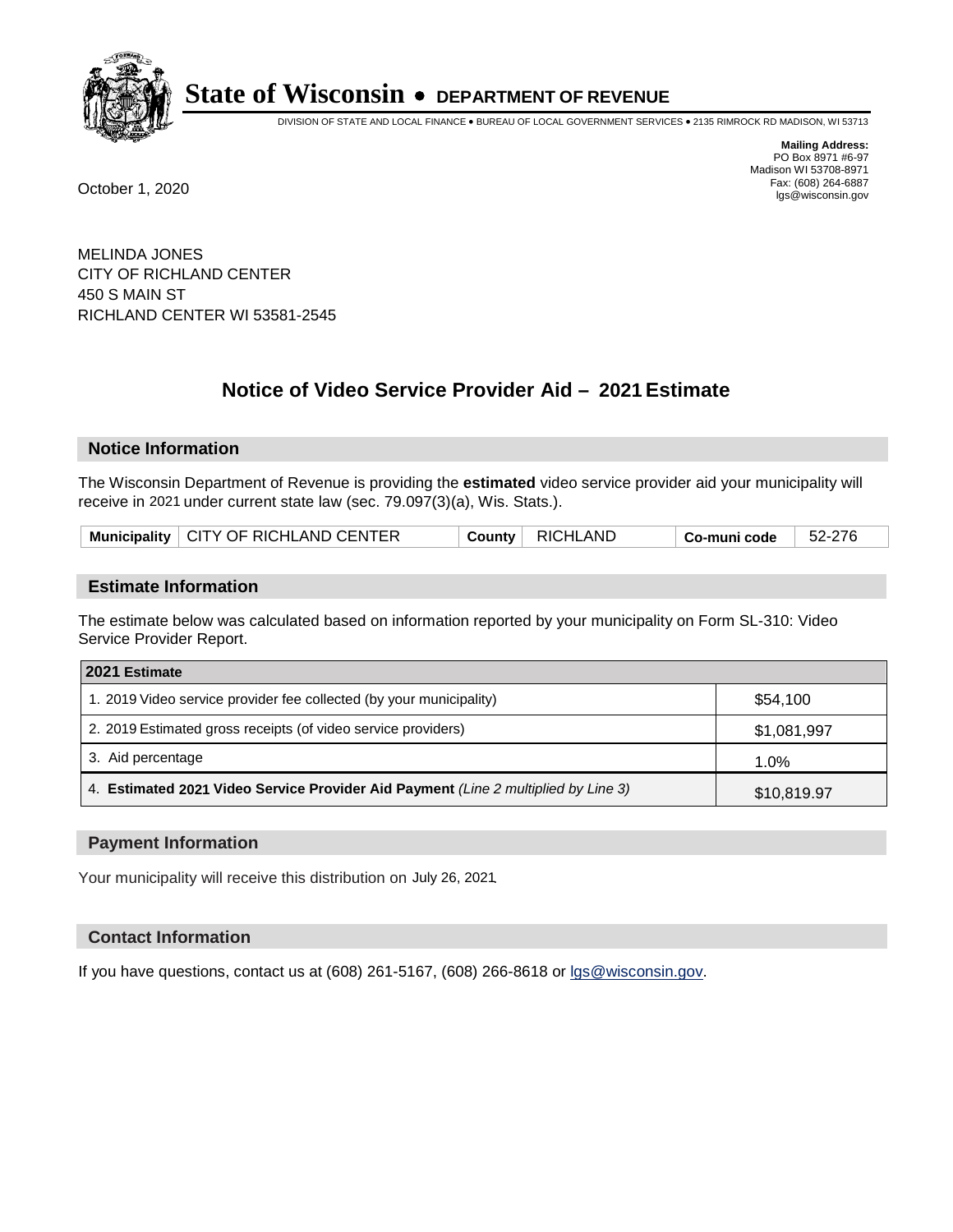

DIVISION OF STATE AND LOCAL FINANCE • BUREAU OF LOCAL GOVERNMENT SERVICES • 2135 RIMROCK RD MADISON, WI 53713

**Mailing Address:** PO Box 8971 #6-97 Madison WI 53708-8971<br>Fax: (608) 264-6887 Fax: (608) 264-6887 October 1, 2020 lgs@wisconsin.gov

KARRY DEVAULT TOWN OF BELOIT 2445 S AFTON RD BELOIT WI 53511

# **Notice of Video Service Provider Aid - 2021 Estimate**

## **Notice Information**

The Wisconsin Department of Revenue is providing the **estimated** video service provider aid your municipality will receive in 2021 under current state law (sec. 79.097(3)(a), Wis. Stats.).

|--|

#### **Estimate Information**

The estimate below was calculated based on information reported by your municipality on Form SL-310: Video Service Provider Report.

| 2021 Estimate                                                                      |             |
|------------------------------------------------------------------------------------|-------------|
| 1. 2019 Video service provider fee collected (by your municipality)                | \$108,908   |
| 2. 2019 Estimated gross receipts (of video service providers)                      | \$2,178,165 |
| 3. Aid percentage                                                                  | 1.0%        |
| 4. Estimated 2021 Video Service Provider Aid Payment (Line 2 multiplied by Line 3) | \$21,781.65 |

#### **Payment Information**

Your municipality will receive this distribution on July 26, 2021.

## **Contact Information**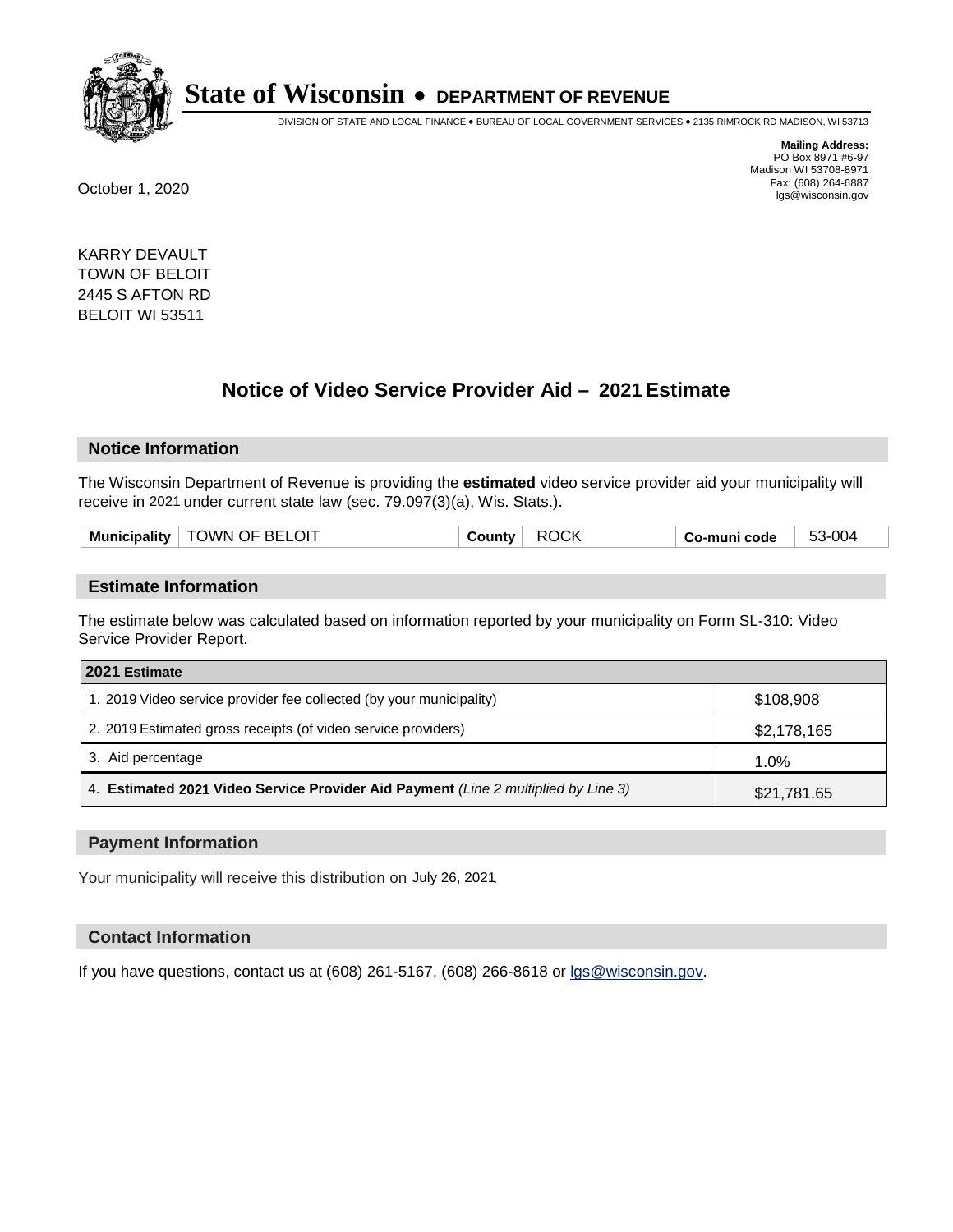

DIVISION OF STATE AND LOCAL FINANCE • BUREAU OF LOCAL GOVERNMENT SERVICES • 2135 RIMROCK RD MADISON, WI 53713

**Mailing Address:** PO Box 8971 #6-97 Madison WI 53708-8971<br>Fax: (608) 264-6887 Fax: (608) 264-6887 October 1, 2020 lgs@wisconsin.gov

SANDRA CLARKE TOWN OF BRADFORD 11100 E COUNTY RD MM AVALON WI 53505-9752

# **Notice of Video Service Provider Aid - 2021 Estimate**

## **Notice Information**

The Wisconsin Department of Revenue is providing the **estimated** video service provider aid your municipality will receive in 2021 under current state law (sec. 79.097(3)(a), Wis. Stats.).

| Municipality   TOWN OF BRADFORD | <b>ROCK</b><br>County ⊡ | Co-muni code | 53-006 |
|---------------------------------|-------------------------|--------------|--------|
|---------------------------------|-------------------------|--------------|--------|

#### **Estimate Information**

The estimate below was calculated based on information reported by your municipality on Form SL-310: Video Service Provider Report.

| 2021 Estimate                                                                      |          |
|------------------------------------------------------------------------------------|----------|
| 1. 2019 Video service provider fee collected (by your municipality)                | \$954    |
| 2. 2019 Estimated gross receipts (of video service providers)                      | \$47,688 |
| 3. Aid percentage                                                                  | 1.0%     |
| 4. Estimated 2021 Video Service Provider Aid Payment (Line 2 multiplied by Line 3) | \$476.88 |

#### **Payment Information**

Your municipality will receive this distribution on July 26, 2021.

## **Contact Information**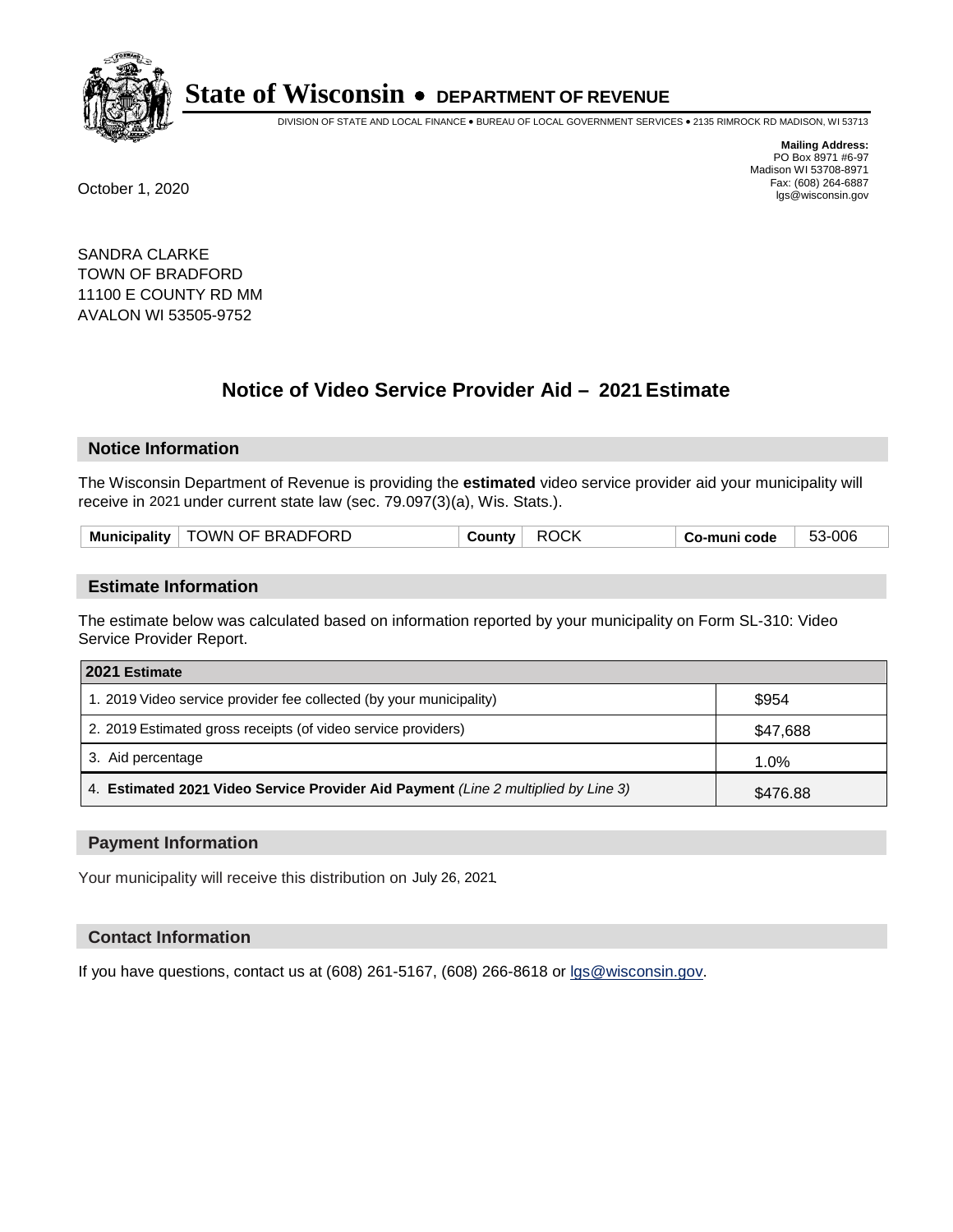

DIVISION OF STATE AND LOCAL FINANCE • BUREAU OF LOCAL GOVERNMENT SERVICES • 2135 RIMROCK RD MADISON, WI 53713

**Mailing Address:** PO Box 8971 #6-97 Madison WI 53708-8971<br>Fax: (608) 264-6887 Fax: (608) 264-6887 October 1, 2020 lgs@wisconsin.gov

CONNIE ZIMMERMAN TOWN OF FULTON 2738 W FULTON CENTER DR EDGERTON WI 53534-8528

# **Notice of Video Service Provider Aid - 2021 Estimate**

## **Notice Information**

The Wisconsin Department of Revenue is providing the **estimated** video service provider aid your municipality will receive in 2021 under current state law (sec. 79.097(3)(a), Wis. Stats.).

| <b>TOWN OF FULTON</b><br><b>Municipality</b> | ⊹ ountvب | <b>ROCK</b> | o-muni code، ت | 53-012 |
|----------------------------------------------|----------|-------------|----------------|--------|
|                                              |          |             |                |        |

#### **Estimate Information**

The estimate below was calculated based on information reported by your municipality on Form SL-310: Video Service Provider Report.

| 2021 Estimate                                                                      |            |
|------------------------------------------------------------------------------------|------------|
| 1. 2019 Video service provider fee collected (by your municipality)                | \$13,877   |
| 2. 2019 Estimated gross receipts (of video service providers)                      | \$693,852  |
| 3. Aid percentage                                                                  | 1.0%       |
| 4. Estimated 2021 Video Service Provider Aid Payment (Line 2 multiplied by Line 3) | \$6,938.52 |

#### **Payment Information**

Your municipality will receive this distribution on July 26, 2021.

## **Contact Information**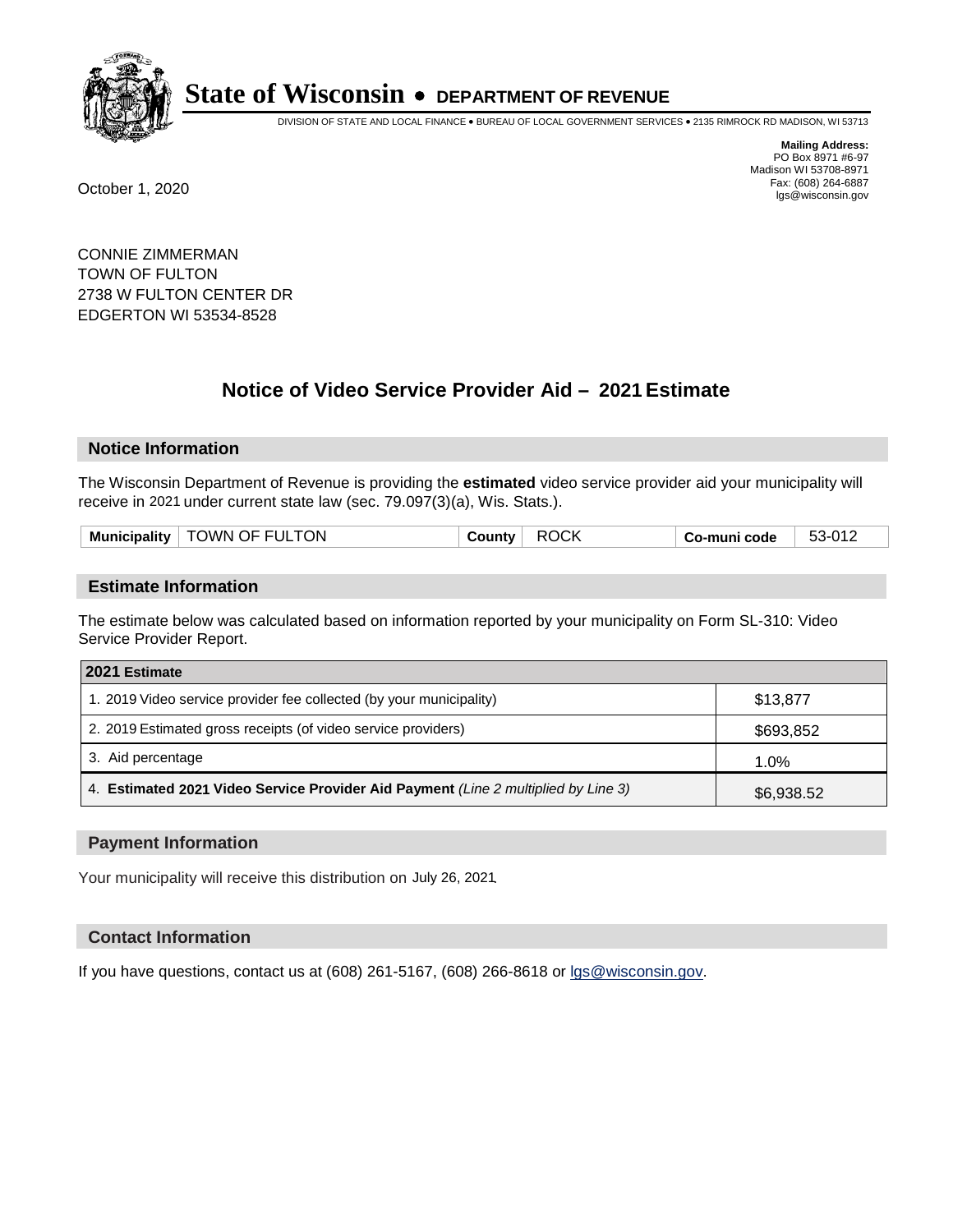

DIVISION OF STATE AND LOCAL FINANCE • BUREAU OF LOCAL GOVERNMENT SERVICES • 2135 RIMROCK RD MADISON, WI 53713

**Mailing Address:** PO Box 8971 #6-97 Madison WI 53708-8971<br>Fax: (608) 264-6887 Fax: (608) 264-6887 October 1, 2020 lgs@wisconsin.gov

TIM TOLLEFSON TOWN OF HARMONY 5818 N KENNEDY RD MILTON WI 53563

# **Notice of Video Service Provider Aid - 2021 Estimate**

## **Notice Information**

The Wisconsin Department of Revenue is providing the **estimated** video service provider aid your municipality will receive in 2021 under current state law (sec. 79.097(3)(a), Wis. Stats.).

|--|

#### **Estimate Information**

The estimate below was calculated based on information reported by your municipality on Form SL-310: Video Service Provider Report.

| 2021 Estimate                                                                      |            |
|------------------------------------------------------------------------------------|------------|
| 1. 2019 Video service provider fee collected (by your municipality)                | \$10.459   |
| 2. 2019 Estimated gross receipts (of video service providers)                      | \$522,963  |
| 3. Aid percentage                                                                  | 1.0%       |
| 4. Estimated 2021 Video Service Provider Aid Payment (Line 2 multiplied by Line 3) | \$5,229.63 |

#### **Payment Information**

Your municipality will receive this distribution on July 26, 2021.

## **Contact Information**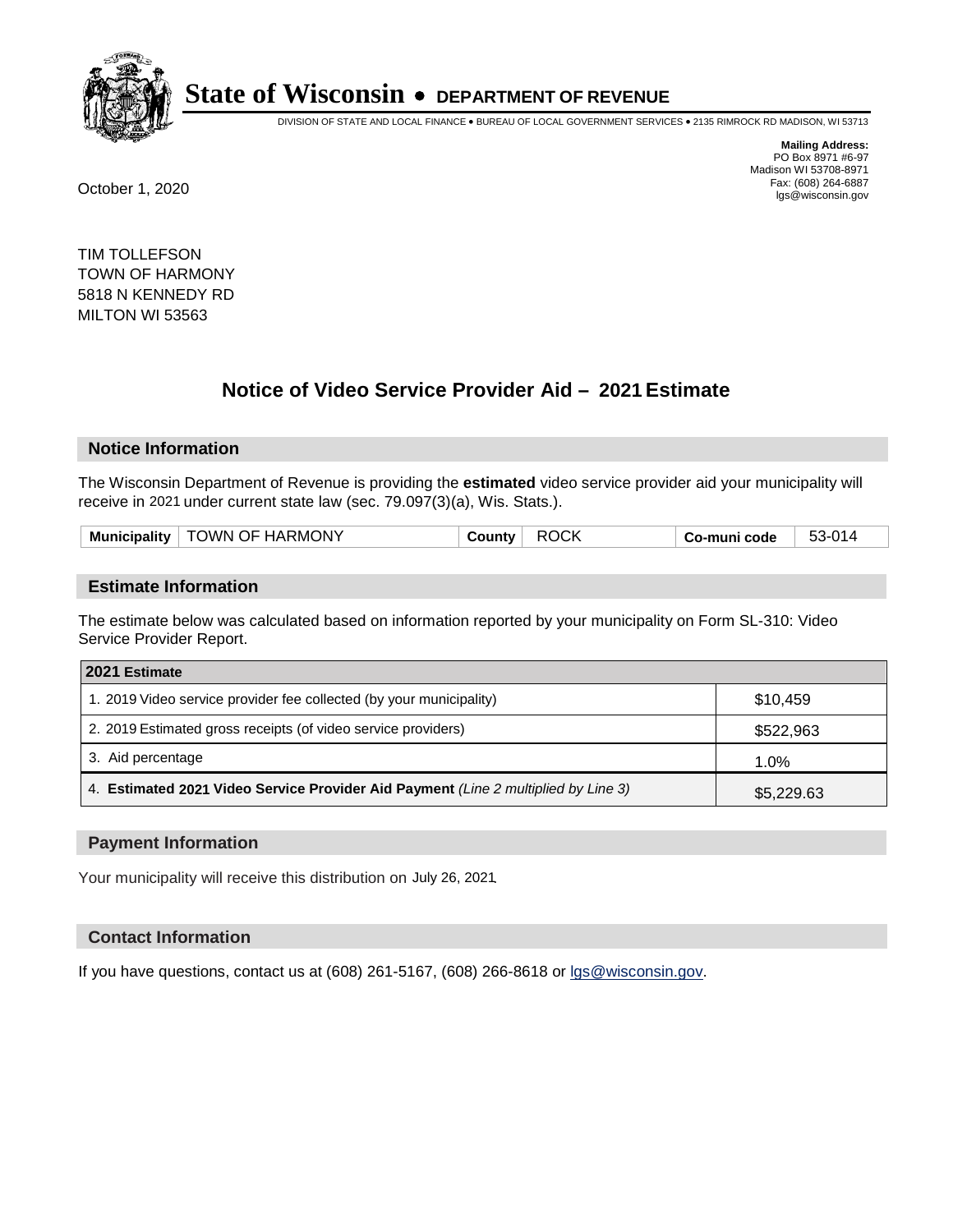

DIVISION OF STATE AND LOCAL FINANCE • BUREAU OF LOCAL GOVERNMENT SERVICES • 2135 RIMROCK RD MADISON, WI 53713

**Mailing Address:** PO Box 8971 #6-97 Madison WI 53708-8971<br>Fax: (608) 264-6887 Fax: (608) 264-6887 October 1, 2020 lgs@wisconsin.gov

MARCY GRANGER TOWN OF MILTON 23 FIRST STREET MILTON WI 53563

# **Notice of Video Service Provider Aid - 2021 Estimate**

## **Notice Information**

The Wisconsin Department of Revenue is providing the **estimated** video service provider aid your municipality will receive in 2021 under current state law (sec. 79.097(3)(a), Wis. Stats.).

| TOWN OF MILTON<br><b>Municipality</b> | <b>ROCK</b><br>⊹ ountyب | co-muni code ت | 53-026 |
|---------------------------------------|-------------------------|----------------|--------|
|                                       |                         |                |        |

#### **Estimate Information**

The estimate below was calculated based on information reported by your municipality on Form SL-310: Video Service Provider Report.

| 2021 Estimate                                                                      |            |
|------------------------------------------------------------------------------------|------------|
| 1. 2019 Video service provider fee collected (by your municipality)                | \$12.724   |
| 2. 2019 Estimated gross receipts (of video service providers)                      | \$636,198  |
| 3. Aid percentage                                                                  | 1.0%       |
| 4. Estimated 2021 Video Service Provider Aid Payment (Line 2 multiplied by Line 3) | \$6,361.98 |

#### **Payment Information**

Your municipality will receive this distribution on July 26, 2021.

## **Contact Information**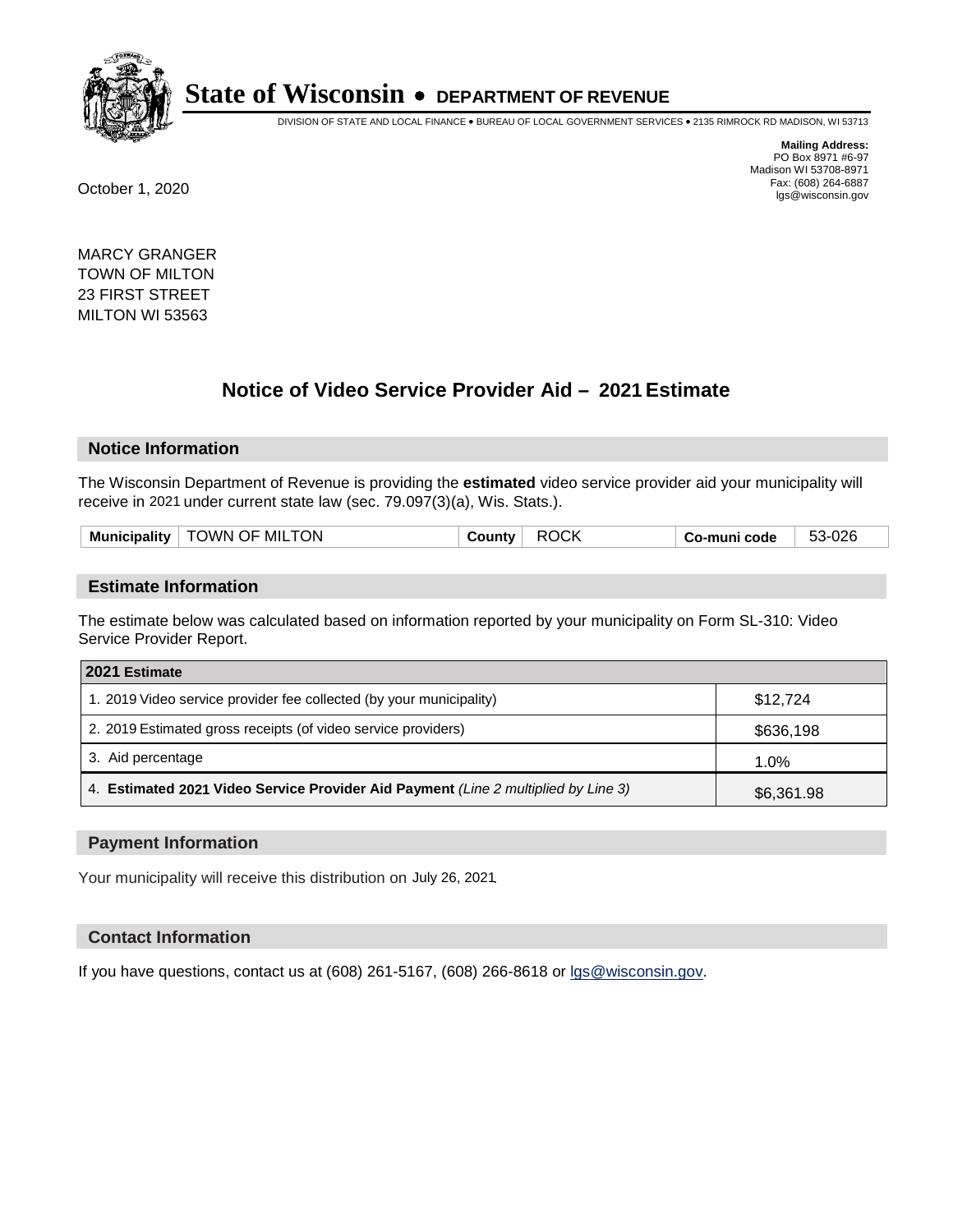

DIVISION OF STATE AND LOCAL FINANCE • BUREAU OF LOCAL GOVERNMENT SERVICES • 2135 RIMROCK RD MADISON, WI 53713

**Mailing Address:** PO Box 8971 #6-97 Madison WI 53708-8971<br>Fax: (608) 264-6887 Fax: (608) 264-6887 October 1, 2020 lgs@wisconsin.gov

DEBORAH BENNETT TOWN OF ROCK 5814 S DUGGAN RD BELOIT WI 53511-9046

# **Notice of Video Service Provider Aid - 2021 Estimate**

## **Notice Information**

The Wisconsin Department of Revenue is providing the **estimated** video service provider aid your municipality will receive in 2021 under current state law (sec. 79.097(3)(a), Wis. Stats.).

| .<br>Muni<br>:inalitv | .OCK<br>DE RO<br>)WN | м<br><u>یں</u><br>π.<br>. . г | . code<br>____ | $\sim$<br>უე-სე⁄ |
|-----------------------|----------------------|-------------------------------|----------------|------------------|
|                       |                      |                               |                |                  |

#### **Estimate Information**

The estimate below was calculated based on information reported by your municipality on Form SL-310: Video Service Provider Report.

| 2021 Estimate                                                                      |            |
|------------------------------------------------------------------------------------|------------|
| 1. 2019 Video service provider fee collected (by your municipality)                | \$32,964   |
| 2. 2019 Estimated gross receipts (of video service providers)                      | \$659,291  |
| 3. Aid percentage                                                                  | 1.0%       |
| 4. Estimated 2021 Video Service Provider Aid Payment (Line 2 multiplied by Line 3) | \$6,592.91 |

#### **Payment Information**

Your municipality will receive this distribution on July 26, 2021.

## **Contact Information**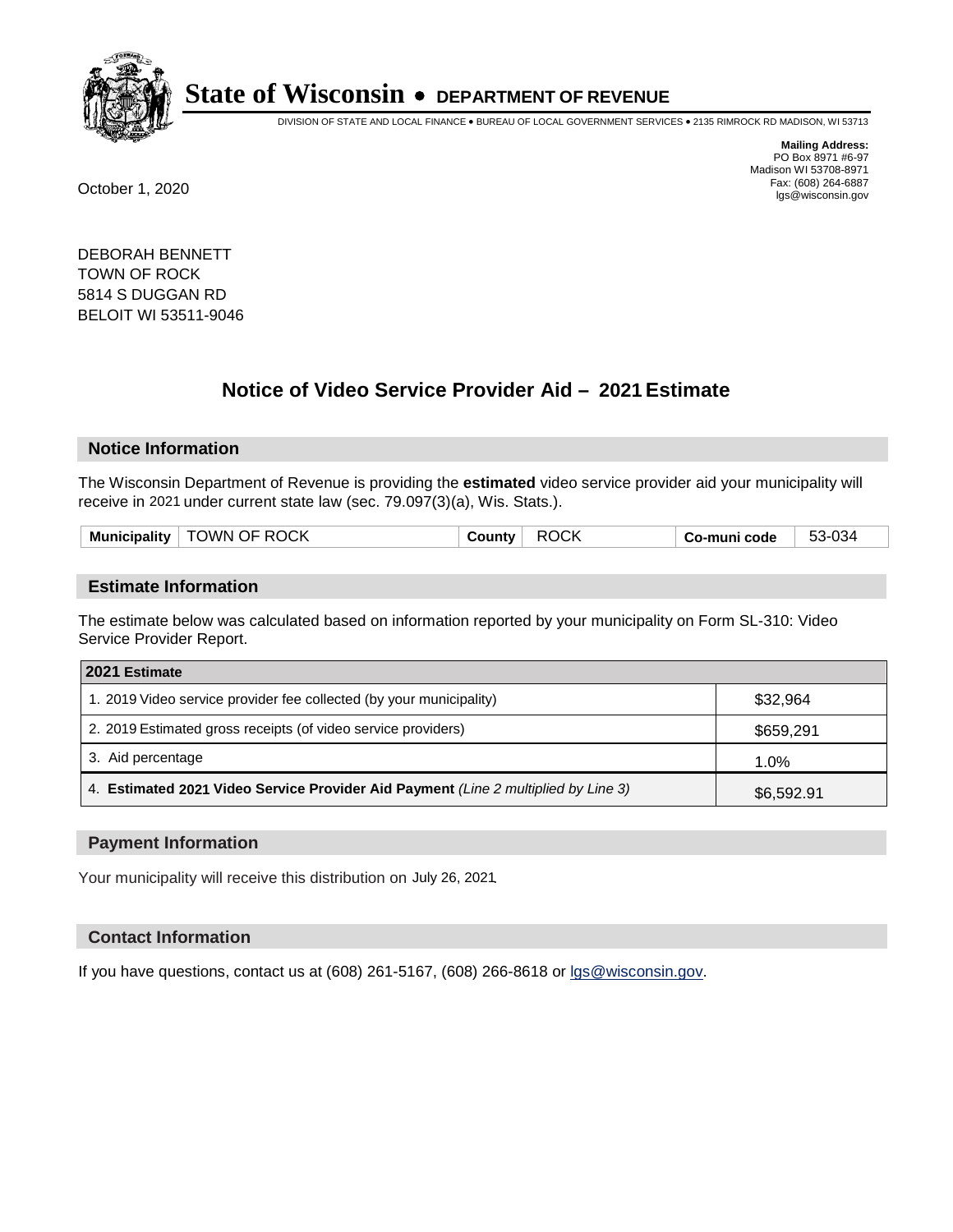

DIVISION OF STATE AND LOCAL FINANCE • BUREAU OF LOCAL GOVERNMENT SERVICES • 2135 RIMROCK RD MADISON, WI 53713

**Mailing Address:** PO Box 8971 #6-97 Madison WI 53708-8971<br>Fax: (608) 264-6887 Fax: (608) 264-6887 October 1, 2020 lgs@wisconsin.gov

DEBORAH BENNETT TOWN OF TURTLE 6916 COUNTY RD J BELOIT WI 53511-8964

# **Notice of Video Service Provider Aid - 2021 Estimate**

## **Notice Information**

The Wisconsin Department of Revenue is providing the **estimated** video service provider aid your municipality will receive in 2021 under current state law (sec. 79.097(3)(a), Wis. Stats.).

|  | Municipality | <b>TOWN OF TURTLE</b> | <b>County</b> √ | <b>ROCK</b> | Co-muni code | 53-038 |
|--|--------------|-----------------------|-----------------|-------------|--------------|--------|
|--|--------------|-----------------------|-----------------|-------------|--------------|--------|

#### **Estimate Information**

The estimate below was calculated based on information reported by your municipality on Form SL-310: Video Service Provider Report.

| 2021 Estimate                                                                      |            |
|------------------------------------------------------------------------------------|------------|
| 1. 2019 Video service provider fee collected (by your municipality)                | \$25,791   |
| 2. 2019 Estimated gross receipts (of video service providers)                      | \$515,827  |
| 3. Aid percentage                                                                  | 1.0%       |
| 4. Estimated 2021 Video Service Provider Aid Payment (Line 2 multiplied by Line 3) | \$5,158.27 |

#### **Payment Information**

Your municipality will receive this distribution on July 26, 2021.

## **Contact Information**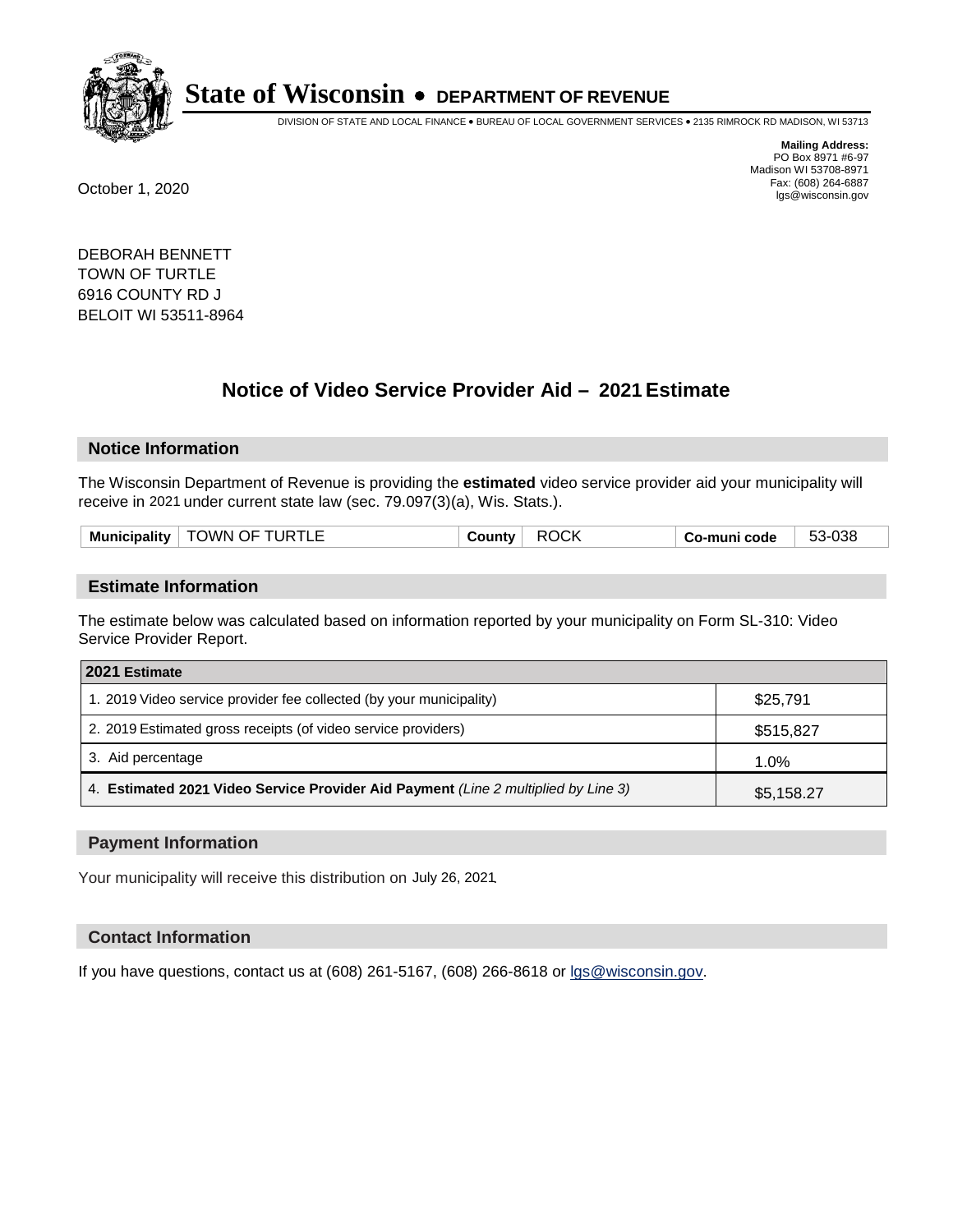

DIVISION OF STATE AND LOCAL FINANCE • BUREAU OF LOCAL GOVERNMENT SERVICES • 2135 RIMROCK RD MADISON, WI 53713

**Mailing Address:** PO Box 8971 #6-97 Madison WI 53708-8971<br>Fax: (608) 264-6887 Fax: (608) 264-6887 October 1, 2020 lgs@wisconsin.gov

REGINA RIEDEL TOWN OF UNION 15531 W GREEN BAY ROAD EVANSVILLE WI 53536

# **Notice of Video Service Provider Aid - 2021 Estimate**

## **Notice Information**

The Wisconsin Department of Revenue is providing the **estimated** video service provider aid your municipality will receive in 2021 under current state law (sec. 79.097(3)(a), Wis. Stats.).

| Mun.<br>.<br>nicipality | OF UNION<br>)WN | . . | code<br>aunr<br> | 3-04<br>ື |
|-------------------------|-----------------|-----|------------------|-----------|
|                         |                 |     |                  |           |

#### **Estimate Information**

The estimate below was calculated based on information reported by your municipality on Form SL-310: Video Service Provider Report.

| 2021 Estimate                                                                      |            |
|------------------------------------------------------------------------------------|------------|
| 1. 2019 Video service provider fee collected (by your municipality)                | \$4.898    |
| 2. 2019 Estimated gross receipts (of video service providers)                      | \$151,754  |
| 3. Aid percentage                                                                  | 1.0%       |
| 4. Estimated 2021 Video Service Provider Aid Payment (Line 2 multiplied by Line 3) | \$1,517.54 |

#### **Payment Information**

Your municipality will receive this distribution on July 26, 2021.

## **Contact Information**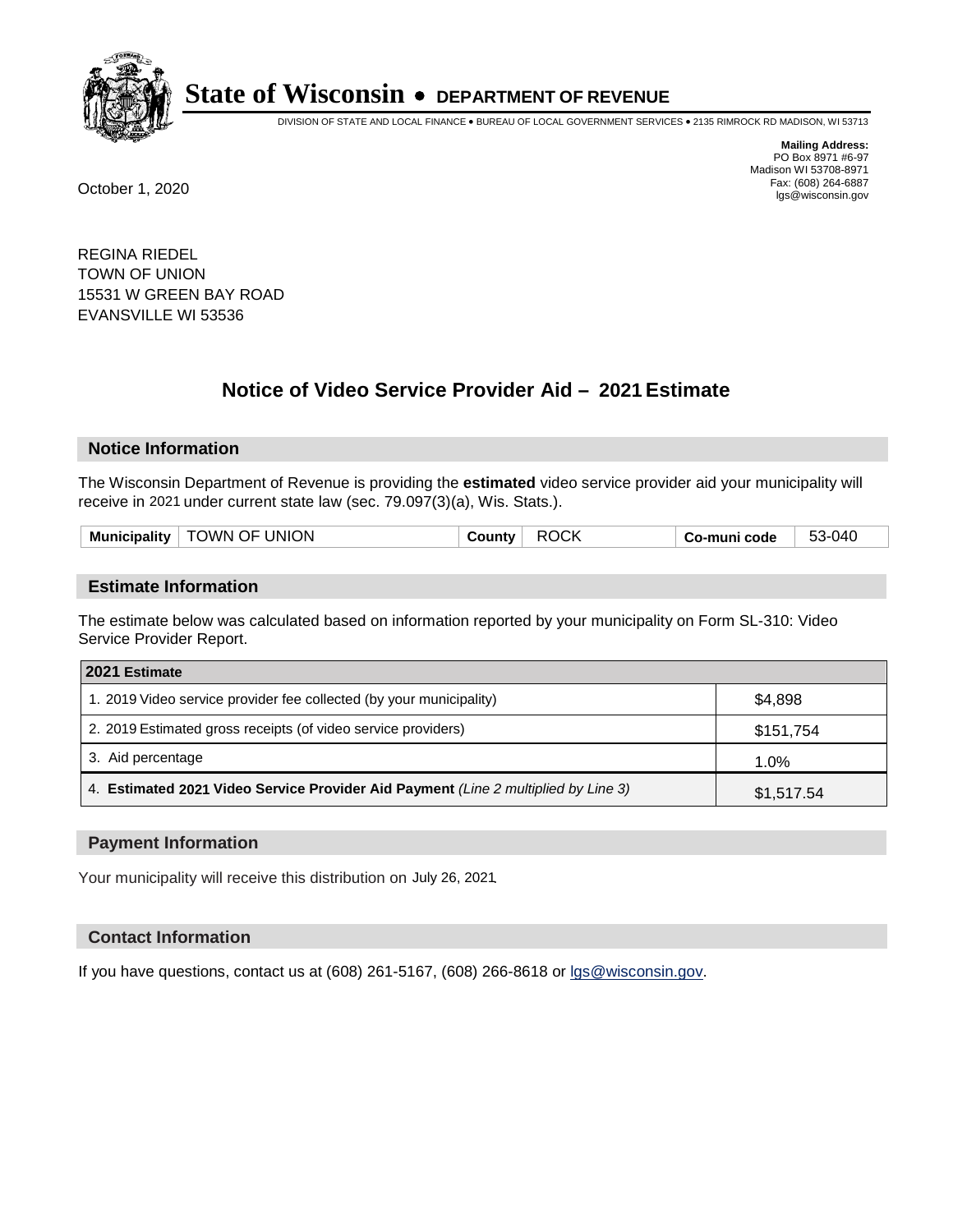

DIVISION OF STATE AND LOCAL FINANCE • BUREAU OF LOCAL GOVERNMENT SERVICES • 2135 RIMROCK RD MADISON, WI 53713

**Mailing Address:** PO Box 8971 #6-97 Madison WI 53708-8971<br>Fax: (608) 264-6887 Fax: (608) 264-6887 October 1, 2020 lgs@wisconsin.gov

JENNIFER CIEPLEY VILLAGE OF CLINTON 301 CROSS STREET CLINTON WI 53525

# **Notice of Video Service Provider Aid - 2021 Estimate**

## **Notice Information**

The Wisconsin Department of Revenue is providing the **estimated** video service provider aid your municipality will receive in 2021 under current state law (sec. 79.097(3)(a), Wis. Stats.).

| Municipality   VILLAGE OF CLINTON<br><b>ROCK</b><br>53-111<br>County<br>Co-muni code |  |
|--------------------------------------------------------------------------------------|--|
|--------------------------------------------------------------------------------------|--|

#### **Estimate Information**

The estimate below was calculated based on information reported by your municipality on Form SL-310: Video Service Provider Report.

| 2021 Estimate                                                                      |            |
|------------------------------------------------------------------------------------|------------|
| 1. 2019 Video service provider fee collected (by your municipality)                | \$16,814   |
| 2. 2019 Estimated gross receipts (of video service providers)                      | \$560,485  |
| 3. Aid percentage                                                                  | 1.0%       |
| 4. Estimated 2021 Video Service Provider Aid Payment (Line 2 multiplied by Line 3) | \$5,604.85 |

#### **Payment Information**

Your municipality will receive this distribution on July 26, 2021.

## **Contact Information**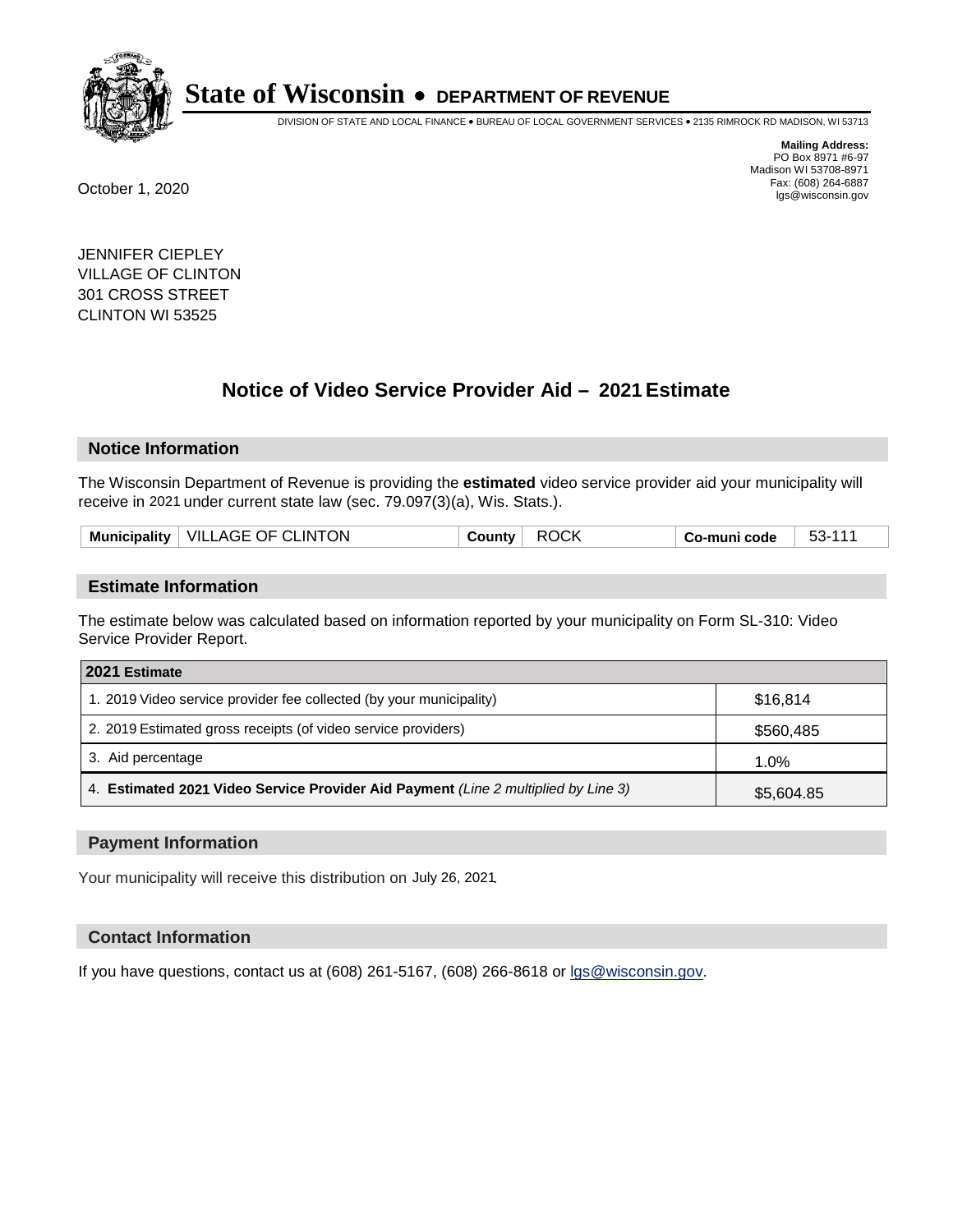

DIVISION OF STATE AND LOCAL FINANCE • BUREAU OF LOCAL GOVERNMENT SERVICES • 2135 RIMROCK RD MADISON, WI 53713

**Mailing Address:** PO Box 8971 #6-97 Madison WI 53708-8971<br>Fax: (608) 264-6887 Fax: (608) 264-6887 October 1, 2020 lgs@wisconsin.gov

SHAWNA MARCH VILLAGE OF FOOTVILLE PO BOX 445 FOOTVILLE WI 53537-0445

# **Notice of Video Service Provider Aid - 2021 Estimate**

## **Notice Information**

The Wisconsin Department of Revenue is providing the **estimated** video service provider aid your municipality will receive in 2021 under current state law (sec. 79.097(3)(a), Wis. Stats.).

|  | Municipality   VILLAGE OF FOOTVILLE | <b>ROCK</b><br>∵ountvٽ | co-muni code، | 53-126 |
|--|-------------------------------------|------------------------|---------------|--------|
|--|-------------------------------------|------------------------|---------------|--------|

#### **Estimate Information**

The estimate below was calculated based on information reported by your municipality on Form SL-310: Video Service Provider Report.

| 2021 Estimate                                                                      |         |
|------------------------------------------------------------------------------------|---------|
| 1. 2019 Video service provider fee collected (by your municipality)                | \$172   |
| 2. 2019 Estimated gross receipts (of video service providers)                      | \$5,337 |
| 3. Aid percentage                                                                  | 1.0%    |
| 4. Estimated 2021 Video Service Provider Aid Payment (Line 2 multiplied by Line 3) | \$53.37 |

#### **Payment Information**

Your municipality will receive this distribution on July 26, 2021.

## **Contact Information**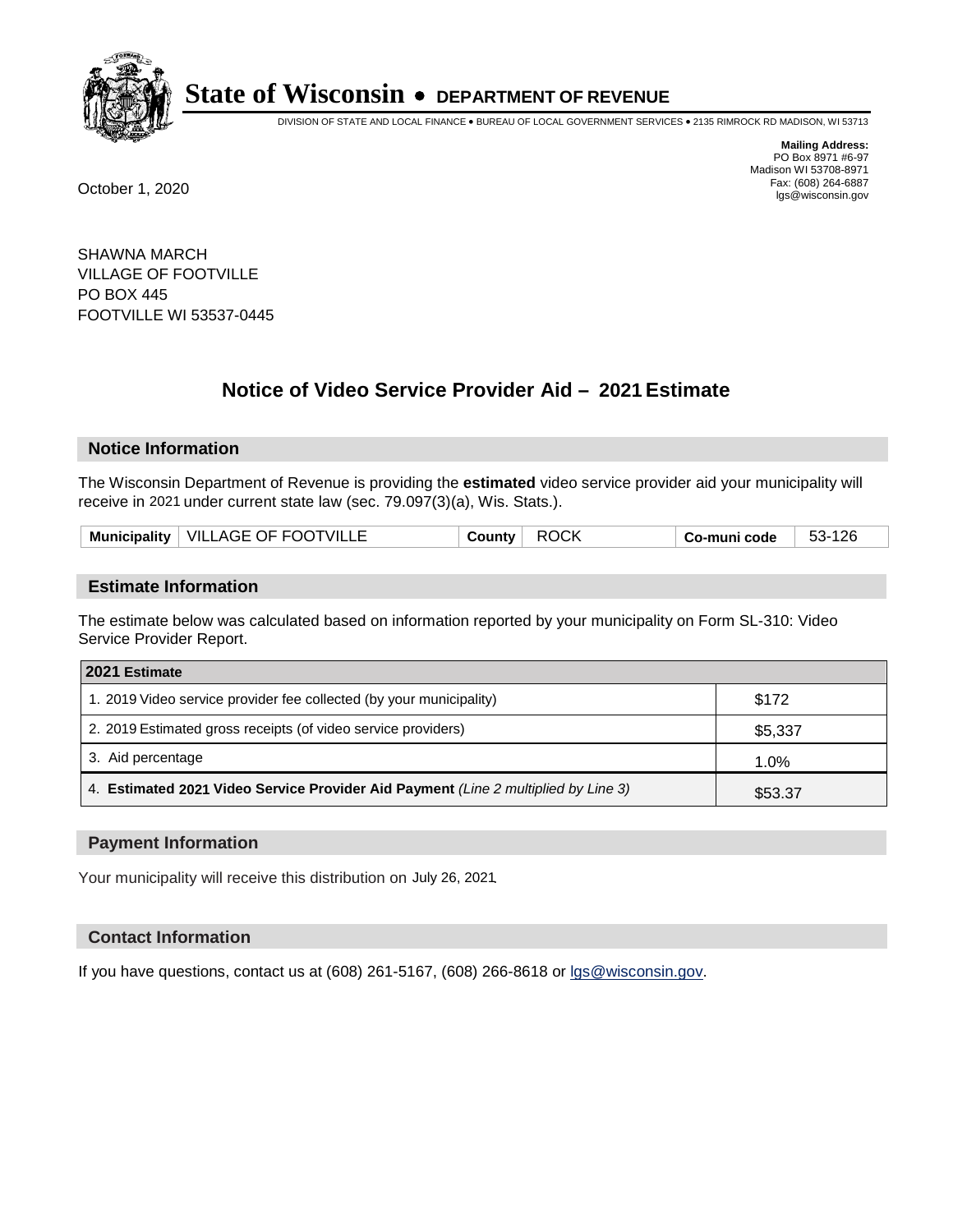

DIVISION OF STATE AND LOCAL FINANCE • BUREAU OF LOCAL GOVERNMENT SERVICES • 2135 RIMROCK RD MADISON, WI 53713

**Mailing Address:** PO Box 8971 #6-97 Madison WI 53708-8971<br>Fax: (608) 264-6887 Fax: (608) 264-6887 October 1, 2020 lgs@wisconsin.gov

SHERRI WAEGE VILLAGE OF ORFORDVILLE PO BOX 409 ORFORDVILLE WI 53576-0409

# **Notice of Video Service Provider Aid - 2021 Estimate**

## **Notice Information**

The Wisconsin Department of Revenue is providing the **estimated** video service provider aid your municipality will receive in 2021 under current state law (sec. 79.097(3)(a), Wis. Stats.).

| Municipality   VILLAGE OF ORFORDVILLE | <b>ROCK</b><br>County | 53-165<br>. Co-muni code |
|---------------------------------------|-----------------------|--------------------------|
|---------------------------------------|-----------------------|--------------------------|

#### **Estimate Information**

The estimate below was calculated based on information reported by your municipality on Form SL-310: Video Service Provider Report.

| 2021 Estimate                                                                      |          |  |
|------------------------------------------------------------------------------------|----------|--|
| 1. 2019 Video service provider fee collected (by your municipality)                | \$444    |  |
| 2. 2019 Estimated gross receipts (of video service providers)                      | \$13,748 |  |
| 3. Aid percentage                                                                  | 1.0%     |  |
| 4. Estimated 2021 Video Service Provider Aid Payment (Line 2 multiplied by Line 3) | \$137.48 |  |

#### **Payment Information**

Your municipality will receive this distribution on July 26, 2021.

## **Contact Information**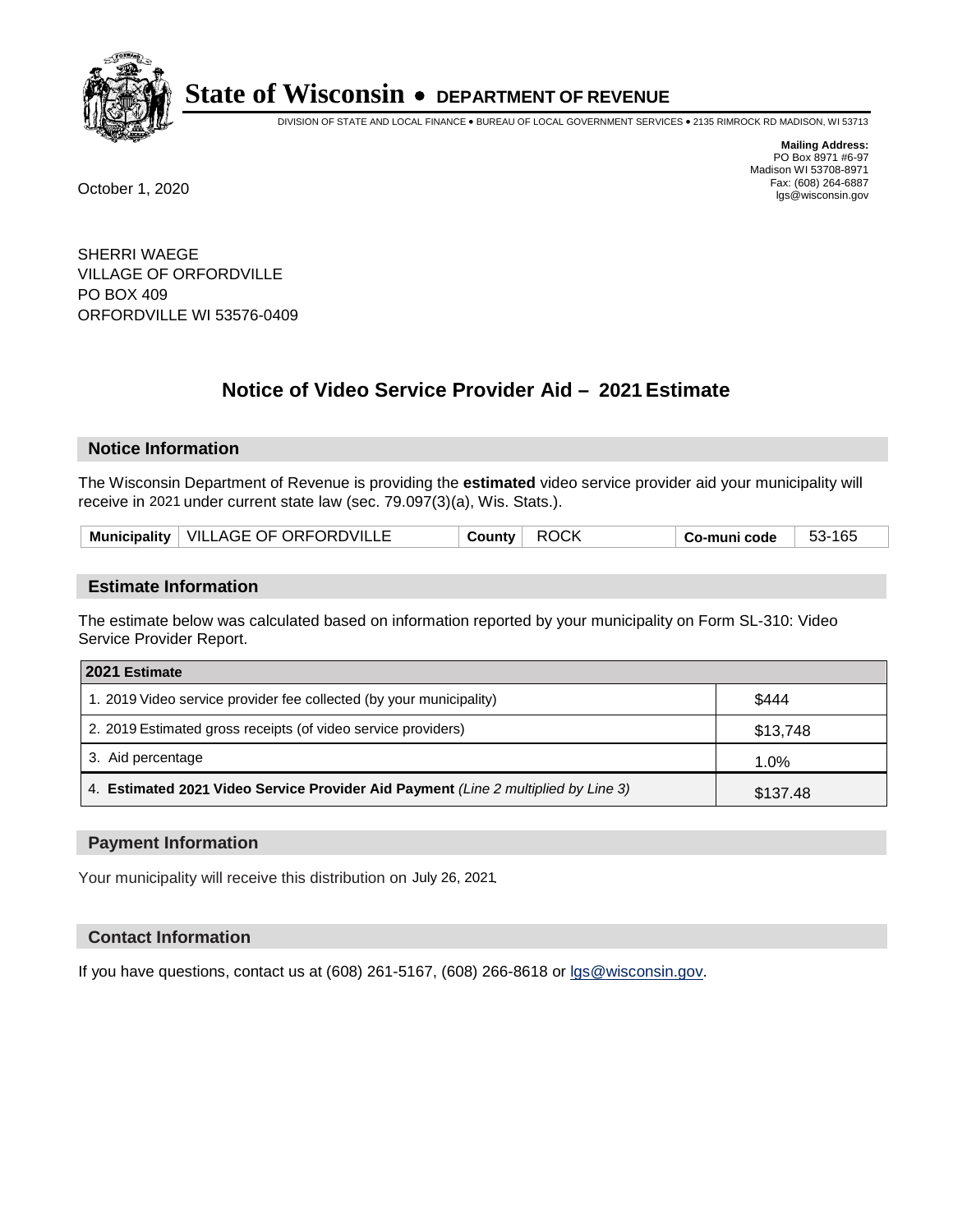

DIVISION OF STATE AND LOCAL FINANCE • BUREAU OF LOCAL GOVERNMENT SERVICES • 2135 RIMROCK RD MADISON, WI 53713

**Mailing Address:** PO Box 8971 #6-97 Madison WI 53708-8971<br>Fax: (608) 264-6887 Fax: (608) 264-6887 October 1, 2020 lgs@wisconsin.gov

LORENA STOTTLER CITY OF BELOIT 100 STATE STREET BELOIT WI 53511

# **Notice of Video Service Provider Aid - 2021 Estimate**

## **Notice Information**

The Wisconsin Department of Revenue is providing the **estimated** video service provider aid your municipality will receive in 2021 under current state law (sec. 79.097(3)(a), Wis. Stats.).

| Muni<br>einality: | OIT<br>. ப<br>. )F<br>v<br>اللابات<br>זר<br>the contract of the contract of the contract of the contract of the contract of the contract of the contract of | м<br>ιıΓ | code<br>. .<br>- - - - | :206<br>- 50<br>ാാ- |
|-------------------|-------------------------------------------------------------------------------------------------------------------------------------------------------------|----------|------------------------|---------------------|
|                   |                                                                                                                                                             |          |                        |                     |

#### **Estimate Information**

The estimate below was calculated based on information reported by your municipality on Form SL-310: Video Service Provider Report.

| 2021 Estimate                                                                      |             |
|------------------------------------------------------------------------------------|-------------|
| 1. 2019 Video service provider fee collected (by your municipality)                | \$400,751   |
| 2. 2019 Estimated gross receipts (of video service providers)                      | \$8,015,011 |
| 3. Aid percentage                                                                  | 1.0%        |
| 4. Estimated 2021 Video Service Provider Aid Payment (Line 2 multiplied by Line 3) | \$80,150.11 |

#### **Payment Information**

Your municipality will receive this distribution on July 26, 2021.

## **Contact Information**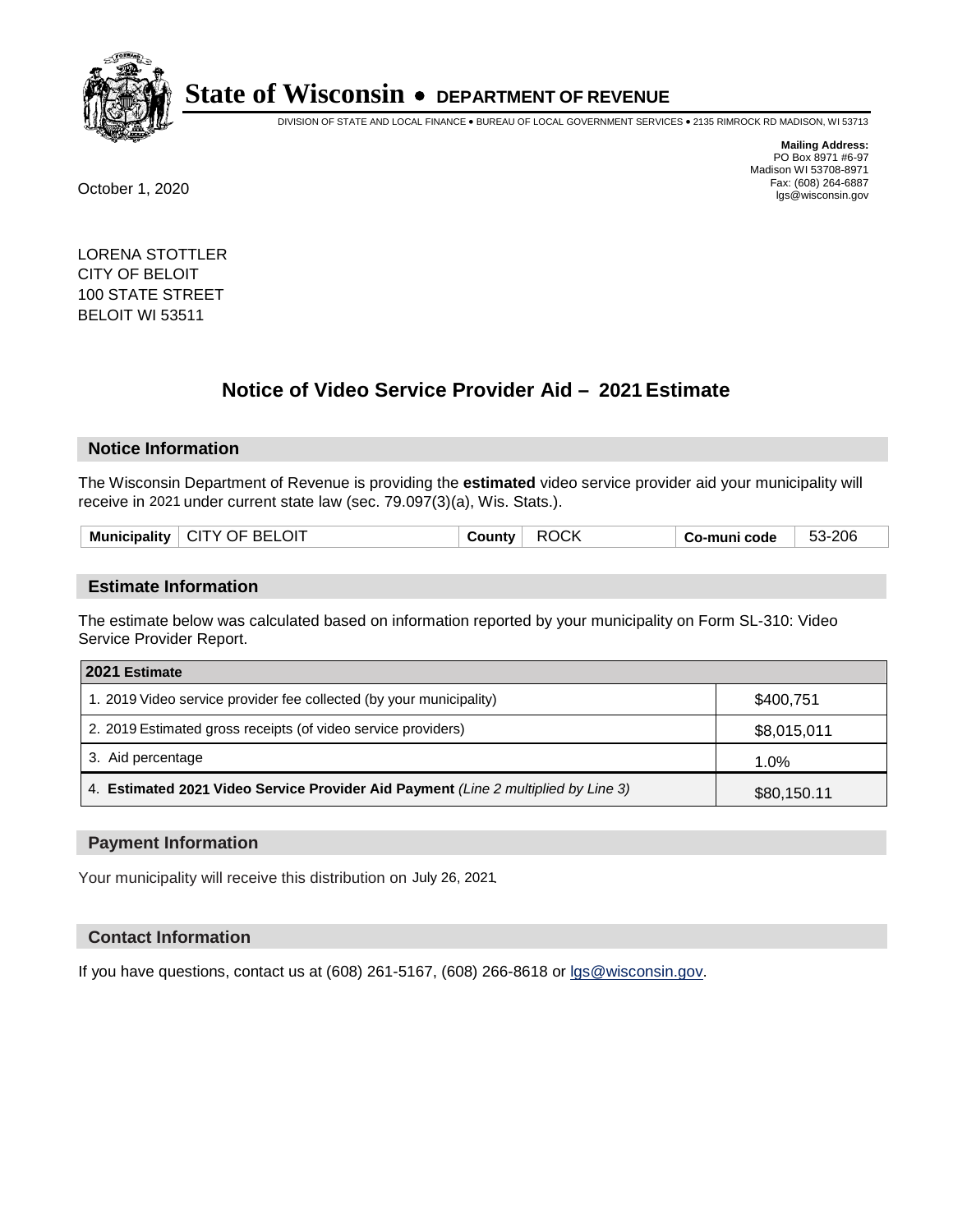

DIVISION OF STATE AND LOCAL FINANCE • BUREAU OF LOCAL GOVERNMENT SERVICES • 2135 RIMROCK RD MADISON, WI 53713

**Mailing Address:** PO Box 8971 #6-97 Madison WI 53708-8971<br>Fax: (608) 264-6887 Fax: (608) 264-6887 October 1, 2020 lgs@wisconsin.gov

CINTHIA HEGGLUND CITY OF EDGERTON 12 ALBION ST EDGERTON WI 53534-1866

# **Notice of Video Service Provider Aid - 2021 Estimate**

## **Notice Information**

The Wisconsin Department of Revenue is providing the **estimated** video service provider aid your municipality will receive in 2021 under current state law (sec. 79.097(3)(a), Wis. Stats.).

| Municipality $\vert$ CITY OF EDGERTON |
|---------------------------------------|
|---------------------------------------|

#### **Estimate Information**

The estimate below was calculated based on information reported by your municipality on Form SL-310: Video Service Provider Report.

| 2021 Estimate                                                                      |             |
|------------------------------------------------------------------------------------|-------------|
| 1. 2019 Video service provider fee collected (by your municipality)                | \$72,055    |
| 2. 2019 Estimated gross receipts (of video service providers)                      | \$1,441,094 |
| 3. Aid percentage                                                                  | 1.0%        |
| 4. Estimated 2021 Video Service Provider Aid Payment (Line 2 multiplied by Line 3) | \$14,410.94 |

#### **Payment Information**

Your municipality will receive this distribution on July 26, 2021.

## **Contact Information**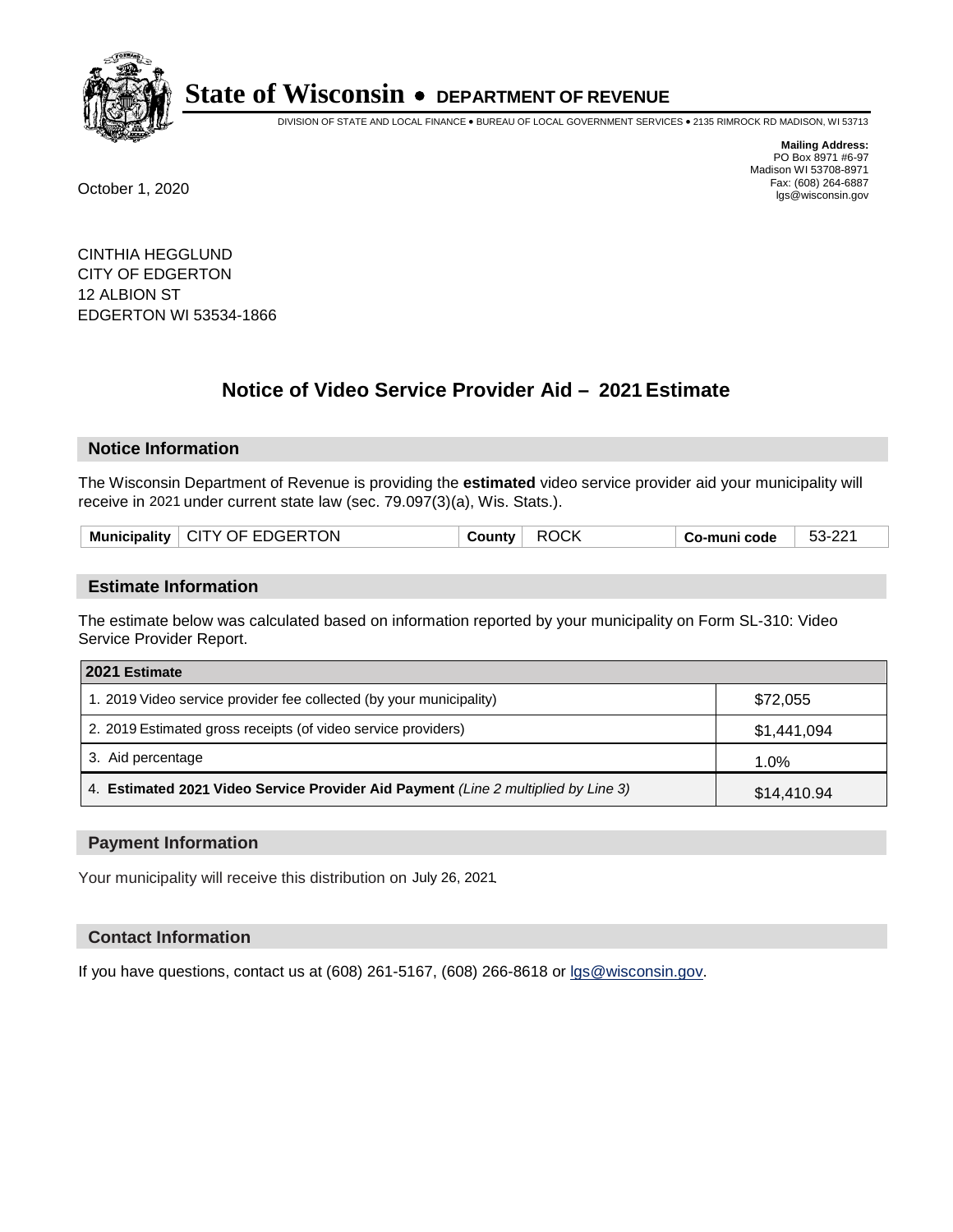

DIVISION OF STATE AND LOCAL FINANCE • BUREAU OF LOCAL GOVERNMENT SERVICES • 2135 RIMROCK RD MADISON, WI 53713

**Mailing Address:** PO Box 8971 #6-97 Madison WI 53708-8971<br>Fax: (608) 264-6887 Fax: (608) 264-6887 October 1, 2020 lgs@wisconsin.gov

JUDY WALTON CITY OF EVANSVILLE P.O. BOX 76 EVANSVILLE WI 53536-0076

# **Notice of Video Service Provider Aid - 2021 Estimate**

## **Notice Information**

The Wisconsin Department of Revenue is providing the **estimated** video service provider aid your municipality will receive in 2021 under current state law (sec. 79.097(3)(a), Wis. Stats.).

| Municipality   CITY OF EVANSVILLE |
|-----------------------------------|
|-----------------------------------|

#### **Estimate Information**

The estimate below was calculated based on information reported by your municipality on Form SL-310: Video Service Provider Report.

| 2021 Estimate                                                                      |             |
|------------------------------------------------------------------------------------|-------------|
| 1. 2019 Video service provider fee collected (by your municipality)                | \$60,459    |
| 2. 2019 Estimated gross receipts (of video service providers)                      | \$1,209,187 |
| 3. Aid percentage                                                                  | 1.0%        |
| 4. Estimated 2021 Video Service Provider Aid Payment (Line 2 multiplied by Line 3) | \$12,091.87 |

#### **Payment Information**

Your municipality will receive this distribution on July 26, 2021.

## **Contact Information**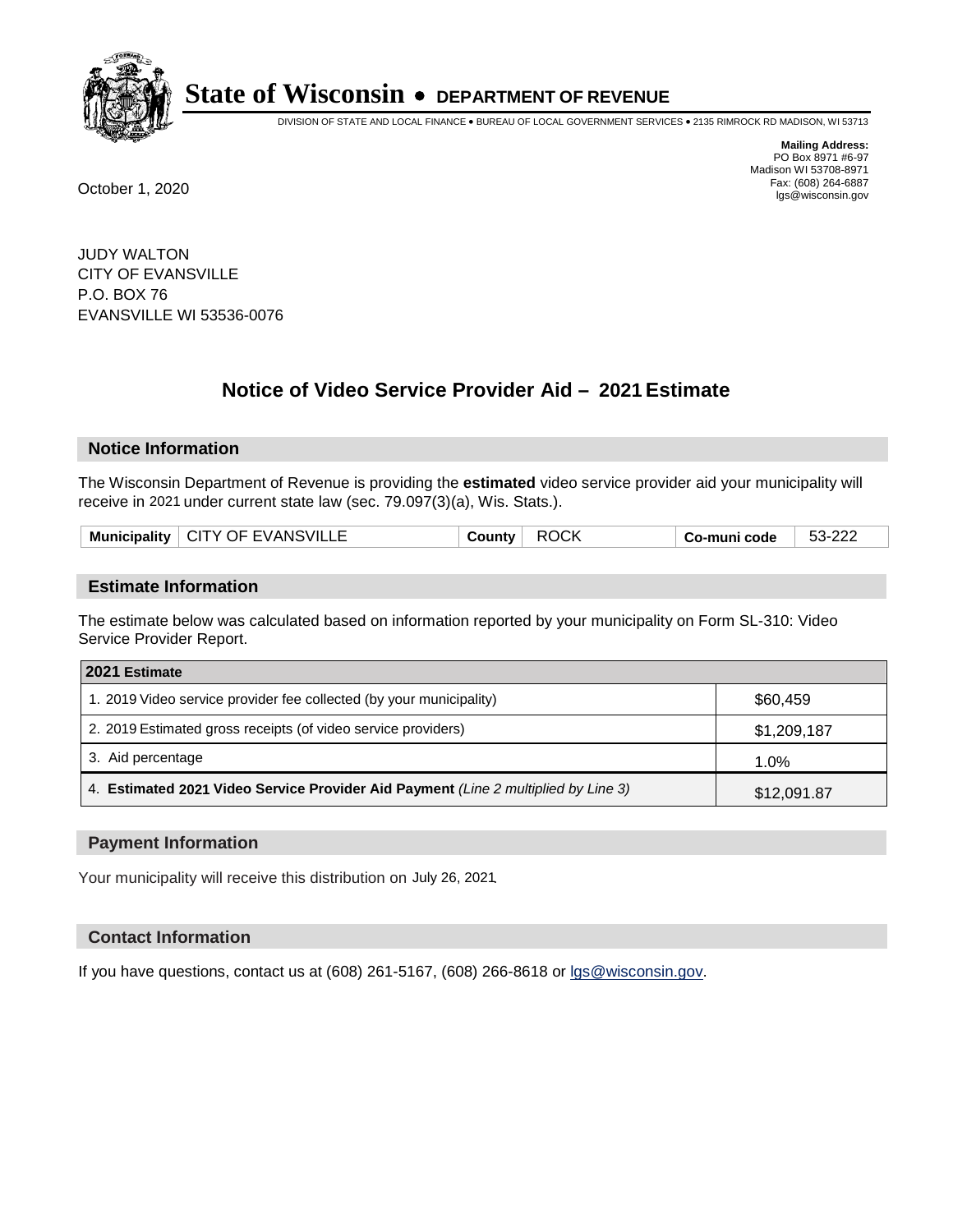

DIVISION OF STATE AND LOCAL FINANCE • BUREAU OF LOCAL GOVERNMENT SERVICES • 2135 RIMROCK RD MADISON, WI 53713

**Mailing Address:** PO Box 8971 #6-97 Madison WI 53708-8971<br>Fax: (608) 264-6887 Fax: (608) 264-6887 October 1, 2020 lgs@wisconsin.gov

DAVID GODEK CITY OF JANESVILLE PO BOX 5005 JANESVILLE WI 53547-5005

# **Notice of Video Service Provider Aid - 2021 Estimate**

## **Notice Information**

The Wisconsin Department of Revenue is providing the **estimated** video service provider aid your municipality will receive in 2021 under current state law (sec. 79.097(3)(a), Wis. Stats.).

|--|

#### **Estimate Information**

The estimate below was calculated based on information reported by your municipality on Form SL-310: Video Service Provider Report.

| 2021 Estimate                                                                      |              |
|------------------------------------------------------------------------------------|--------------|
| 1. 2019 Video service provider fee collected (by your municipality)                | \$860,699    |
| 2. 2019 Estimated gross receipts (of video service providers)                      | \$17,213,980 |
| 3. Aid percentage                                                                  | 1.0%         |
| 4. Estimated 2021 Video Service Provider Aid Payment (Line 2 multiplied by Line 3) | \$172,139.80 |

#### **Payment Information**

Your municipality will receive this distribution on July 26, 2021.

## **Contact Information**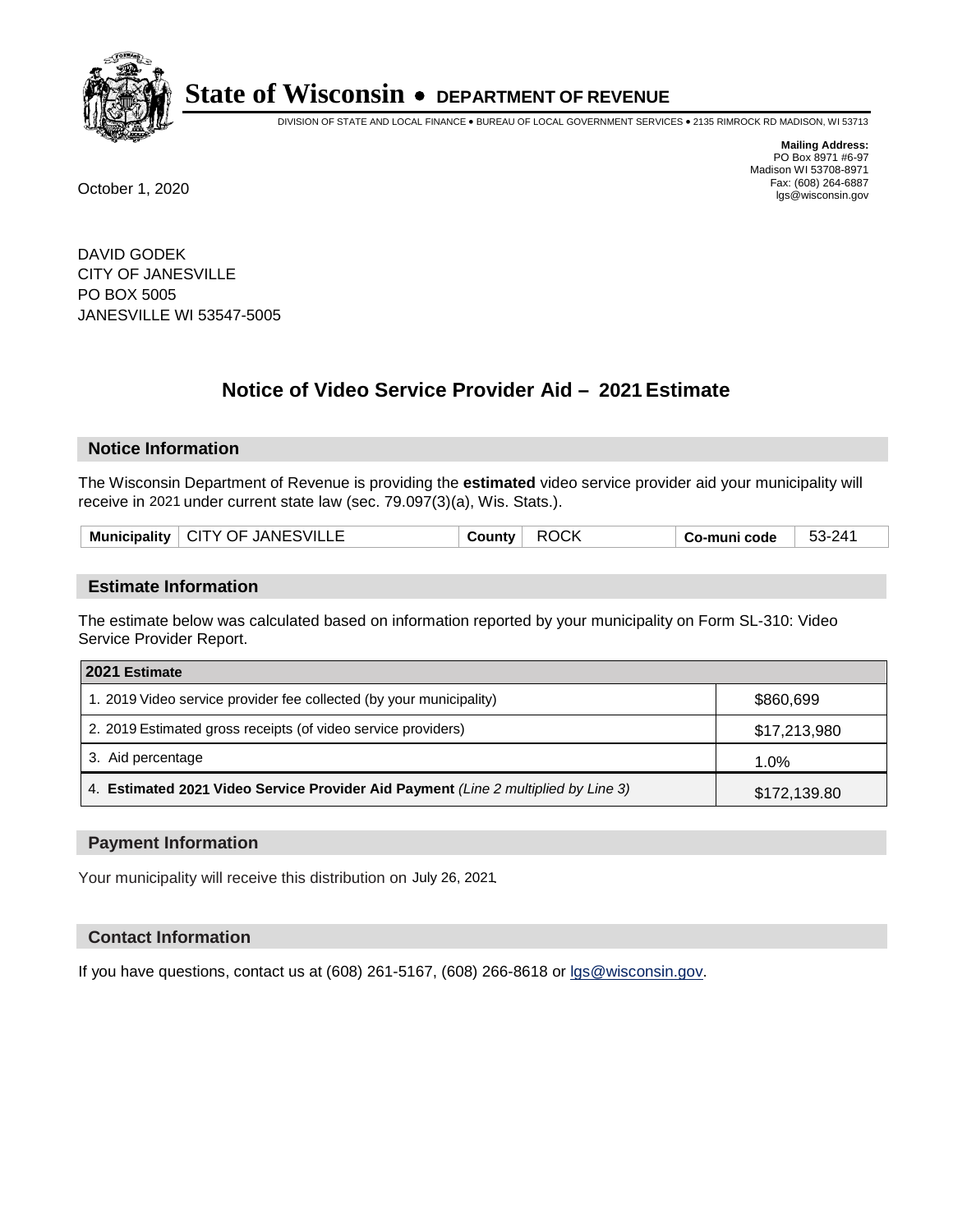

DIVISION OF STATE AND LOCAL FINANCE • BUREAU OF LOCAL GOVERNMENT SERVICES • 2135 RIMROCK RD MADISON, WI 53713

**Mailing Address:** PO Box 8971 #6-97 Madison WI 53708-8971<br>Fax: (608) 264-6887 Fax: (608) 264-6887 October 1, 2020 lgs@wisconsin.gov

LEANNE SCHROEDER CITY OF MILTON 710 S JANESVILLE STREET MILTON WI 53563-1579

# **Notice of Video Service Provider Aid - 2021 Estimate**

## **Notice Information**

The Wisconsin Department of Revenue is providing the **estimated** video service provider aid your municipality will receive in 2021 under current state law (sec. 79.097(3)(a), Wis. Stats.).

| <b>Municipality</b> | CITY OF MILTON | County | <b>ROCK</b> | Co-muni code | 53-257 |
|---------------------|----------------|--------|-------------|--------------|--------|
|                     |                |        |             |              |        |

#### **Estimate Information**

The estimate below was calculated based on information reported by your municipality on Form SL-310: Video Service Provider Report.

| 2021 Estimate                                                                      |             |
|------------------------------------------------------------------------------------|-------------|
| 1. 2019 Video service provider fee collected (by your municipality)                | \$80,383    |
| 2. 2019 Estimated gross receipts (of video service providers)                      | \$1,607,654 |
| 3. Aid percentage                                                                  | 1.0%        |
| 4. Estimated 2021 Video Service Provider Aid Payment (Line 2 multiplied by Line 3) | \$16,076.54 |

#### **Payment Information**

Your municipality will receive this distribution on July 26, 2021.

## **Contact Information**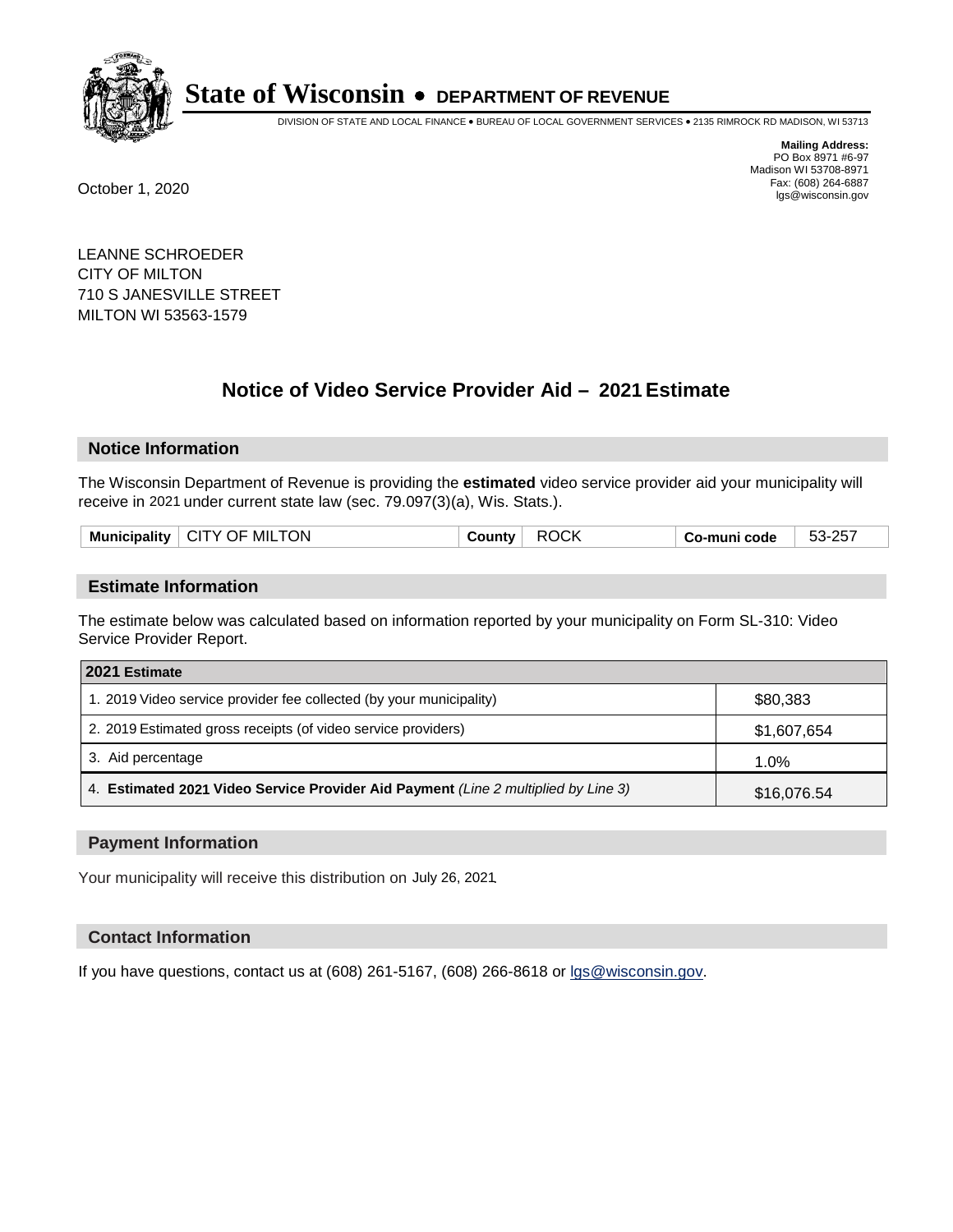

DIVISION OF STATE AND LOCAL FINANCE • BUREAU OF LOCAL GOVERNMENT SERVICES • 2135 RIMROCK RD MADISON, WI 53713

**Mailing Address:** PO Box 8971 #6-97 Madison WI 53708-8971<br>Fax: (608) 264-6887 Fax: (608) 264-6887 October 1, 2020 lgs@wisconsin.gov

VICKIE SHAW TOWN OF HUDSON 980 COUNTY RD A HUDSON WI 54016-7674

# **Notice of Video Service Provider Aid - 2021 Estimate**

## **Notice Information**

The Wisconsin Department of Revenue is providing the **estimated** video service provider aid your municipality will receive in 2021 under current state law (sec. 79.097(3)(a), Wis. Stats.).

| Municipality   TOWN OF HUDSON | $C$ ounty | ST CROIX | ∣ Co-muni code | 55-020 |
|-------------------------------|-----------|----------|----------------|--------|
|                               |           |          |                |        |

#### **Estimate Information**

The estimate below was calculated based on information reported by your municipality on Form SL-310: Video Service Provider Report.

| 2021 Estimate                                                                      |             |
|------------------------------------------------------------------------------------|-------------|
| 1. 2019 Video service provider fee collected (by your municipality)                | \$27,472    |
| 2. 2019 Estimated gross receipts (of video service providers)                      | \$1,373,620 |
| 3. Aid percentage                                                                  | 1.0%        |
| 4. Estimated 2021 Video Service Provider Aid Payment (Line 2 multiplied by Line 3) | \$13,736.20 |

#### **Payment Information**

Your municipality will receive this distribution on July 26, 2021.

## **Contact Information**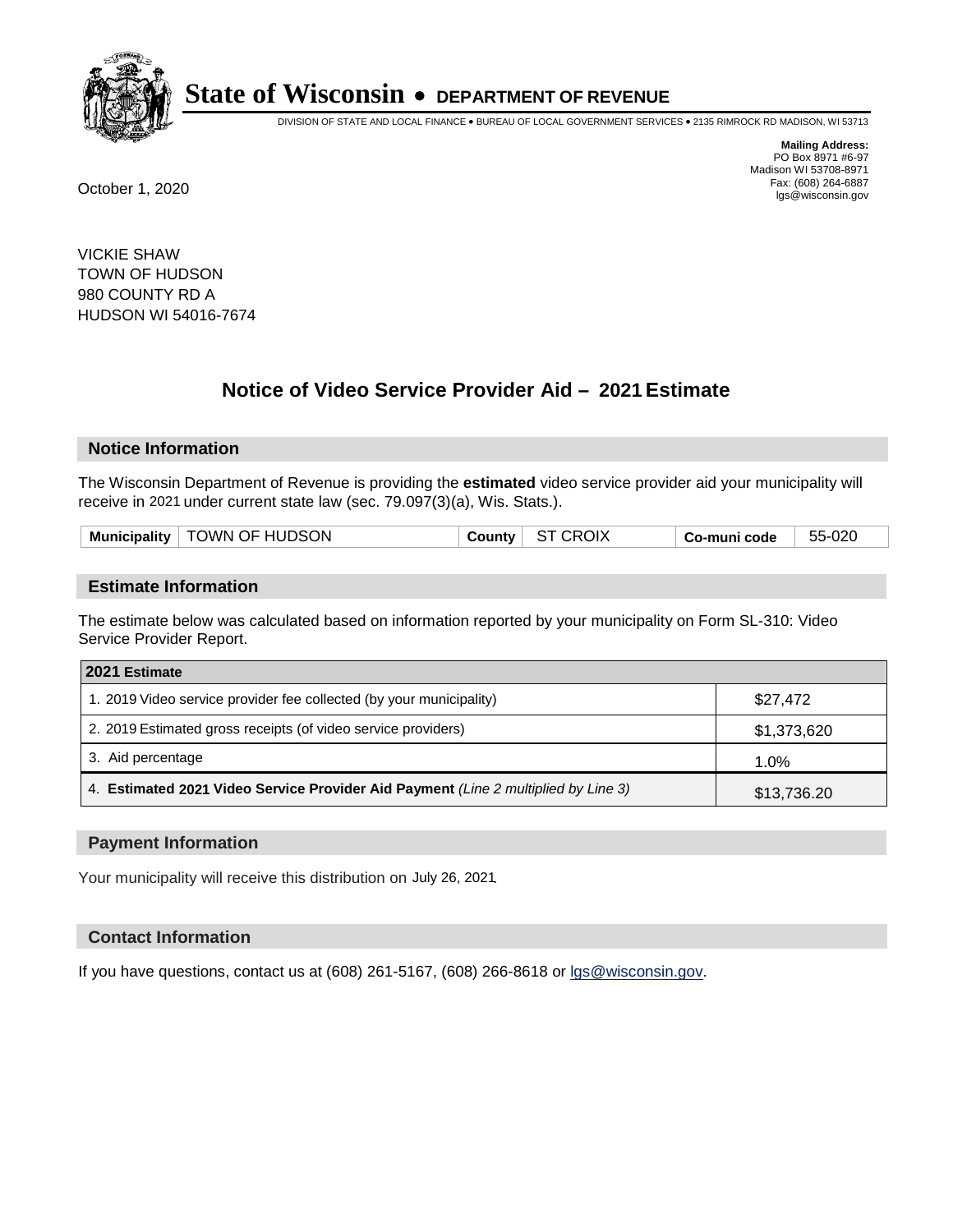

DIVISION OF STATE AND LOCAL FINANCE • BUREAU OF LOCAL GOVERNMENT SERVICES • 2135 RIMROCK RD MADISON, WI 53713

**Mailing Address:** PO Box 8971 #6-97 Madison WI 53708-8971<br>Fax: (608) 264-6887 Fax: (608) 264-6887 October 1, 2020 lgs@wisconsin.gov

TRACY CARLSON VILLAGE OF BALDWIN PO BOX 97 BALDWIN WI 54002-0097

# **Notice of Video Service Provider Aid - 2021 Estimate**

## **Notice Information**

The Wisconsin Department of Revenue is providing the **estimated** video service provider aid your municipality will receive in 2021 under current state law (sec. 79.097(3)(a), Wis. Stats.).

| Municipality   VILLAGE OF BALDWIN | ST CROIX<br>County | Co-muni code | 55-106 |
|-----------------------------------|--------------------|--------------|--------|
|-----------------------------------|--------------------|--------------|--------|

#### **Estimate Information**

The estimate below was calculated based on information reported by your municipality on Form SL-310: Video Service Provider Report.

| 2021 Estimate                                                                      |            |
|------------------------------------------------------------------------------------|------------|
| 1. 2019 Video service provider fee collected (by your municipality)                | \$27,358   |
| 2. 2019 Estimated gross receipts (of video service providers)                      | \$911,949  |
| 3. Aid percentage                                                                  | 1.0%       |
| 4. Estimated 2021 Video Service Provider Aid Payment (Line 2 multiplied by Line 3) | \$9,119.49 |

#### **Payment Information**

Your municipality will receive this distribution on July 26, 2021.

## **Contact Information**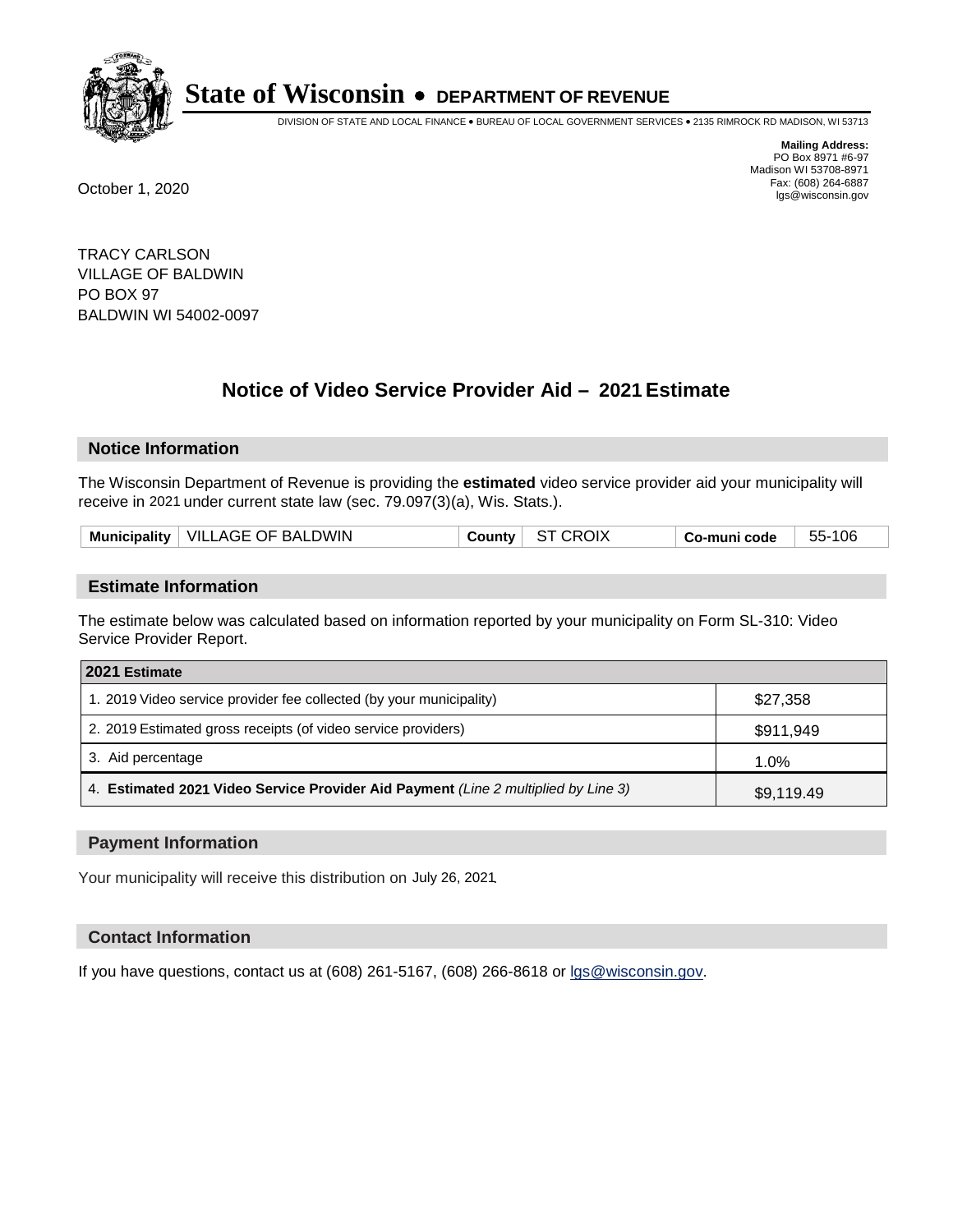

DIVISION OF STATE AND LOCAL FINANCE • BUREAU OF LOCAL GOVERNMENT SERVICES • 2135 RIMROCK RD MADISON, WI 53713

**Mailing Address:** PO Box 8971 #6-97 Madison WI 53708-8971<br>Fax: (608) 264-6887 Fax: (608) 264-6887 October 1, 2020 lgs@wisconsin.gov

SANDI HAZER VILLAGE OF HAMMOND PO BOX 337 HAMMOND WI 54015-0337

# **Notice of Video Service Provider Aid - 2021 Estimate**

## **Notice Information**

The Wisconsin Department of Revenue is providing the **estimated** video service provider aid your municipality will receive in 2021 under current state law (sec. 79.097(3)(a), Wis. Stats.).

| Municipality   VILLAGE OF HAMMOND<br><b>CROIX</b><br>55-136<br>∵ounty ټ<br>co-muni code، |
|------------------------------------------------------------------------------------------|
|------------------------------------------------------------------------------------------|

#### **Estimate Information**

The estimate below was calculated based on information reported by your municipality on Form SL-310: Video Service Provider Report.

| 2021 Estimate                                                                      |            |
|------------------------------------------------------------------------------------|------------|
| 1. 2019 Video service provider fee collected (by your municipality)                | \$6,809    |
| 2. 2019 Estimated gross receipts (of video service providers)                      | \$226,976  |
| 3. Aid percentage                                                                  | 1.0%       |
| 4. Estimated 2021 Video Service Provider Aid Payment (Line 2 multiplied by Line 3) | \$2,269.76 |

#### **Payment Information**

Your municipality will receive this distribution on July 26, 2021.

## **Contact Information**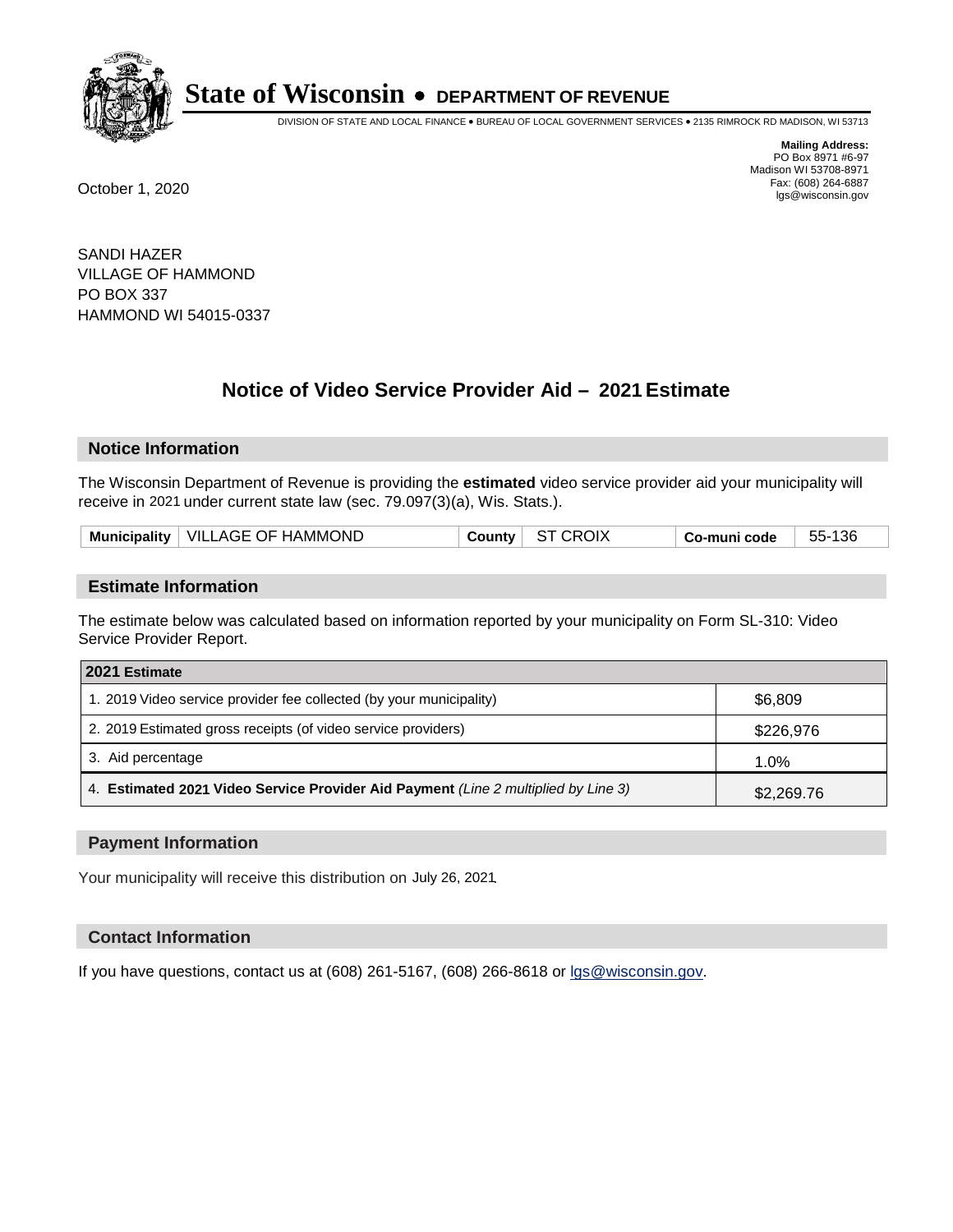

DIVISION OF STATE AND LOCAL FINANCE • BUREAU OF LOCAL GOVERNMENT SERVICES • 2135 RIMROCK RD MADISON, WI 53713

**Mailing Address:** PO Box 8971 #6-97 Madison WI 53708-8971<br>Fax: (608) 264-6887 Fax: (608) 264-6887 October 1, 2020 lgs@wisconsin.gov

MELISSA LUEDKE VILLAGE OF NORTH HUDSON 400 7TH STREET N HUDSON WI 54016-1166

# **Notice of Video Service Provider Aid - 2021 Estimate**

## **Notice Information**

The Wisconsin Department of Revenue is providing the **estimated** video service provider aid your municipality will receive in 2021 under current state law (sec. 79.097(3)(a), Wis. Stats.).

## **Estimate Information**

The estimate below was calculated based on information reported by your municipality on Form SL-310: Video Service Provider Report.

| 2021 Estimate                                                                      |            |
|------------------------------------------------------------------------------------|------------|
| 1. 2019 Video service provider fee collected (by your municipality)                | \$45.219   |
| 2. 2019 Estimated gross receipts (of video service providers)                      | \$904,383  |
| 3. Aid percentage                                                                  | 1.0%       |
| 4. Estimated 2021 Video Service Provider Aid Payment (Line 2 multiplied by Line 3) | \$9,043.83 |

#### **Payment Information**

Your municipality will receive this distribution on July 26, 2021.

## **Contact Information**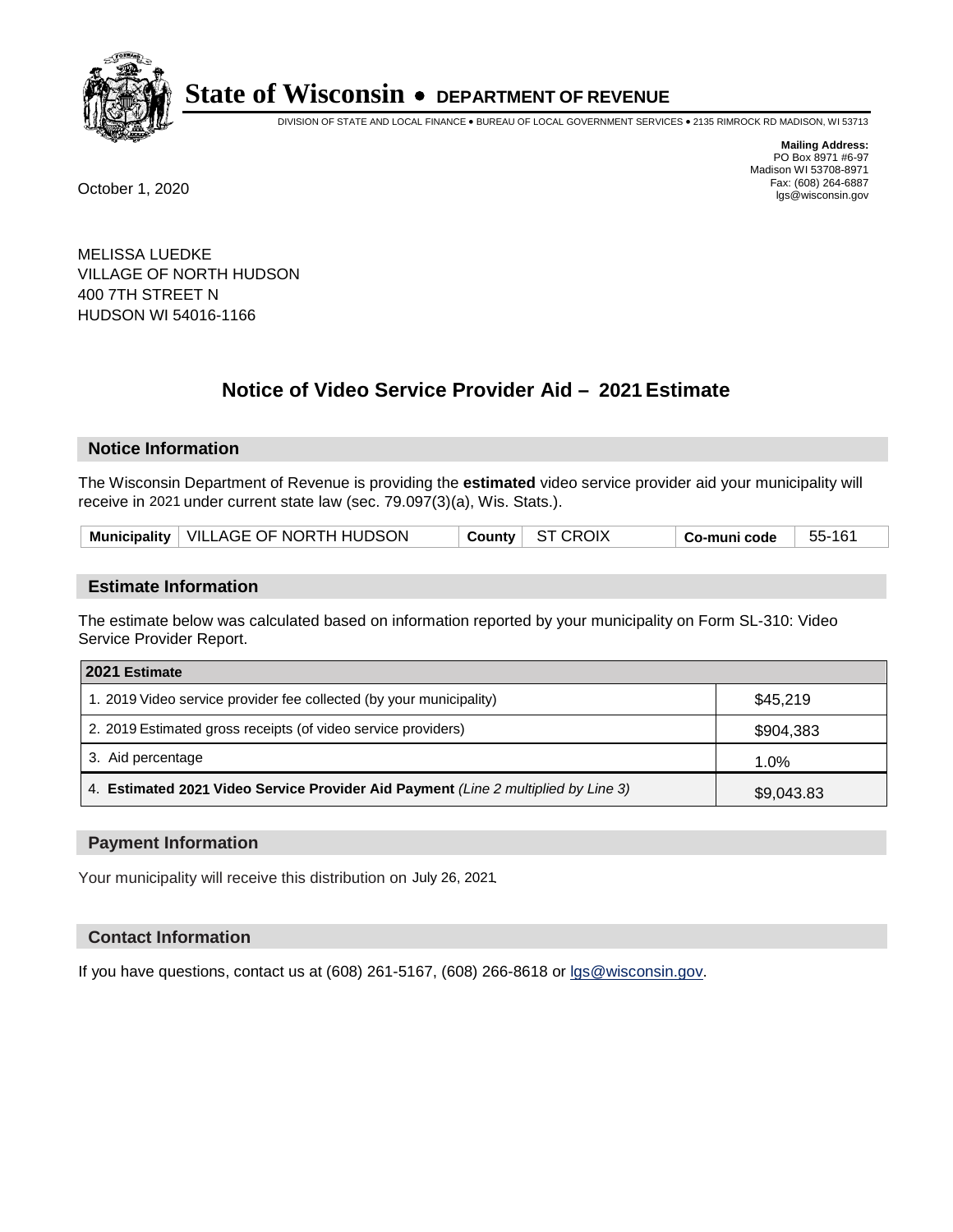

DIVISION OF STATE AND LOCAL FINANCE • BUREAU OF LOCAL GOVERNMENT SERVICES • 2135 RIMROCK RD MADISON, WI 53713

**Mailing Address:** PO Box 8971 #6-97 Madison WI 53708-8971<br>Fax: (608) 264-6887 Fax: (608) 264-6887 October 1, 2020 lgs@wisconsin.gov

MEGAN DULL VILLAGE OF ROBERTS 107 E MAPLE ST ROBERTS WI 54023-9703

# **Notice of Video Service Provider Aid - 2021 Estimate**

## **Notice Information**

The Wisconsin Department of Revenue is providing the **estimated** video service provider aid your municipality will receive in 2021 under current state law (sec. 79.097(3)(a), Wis. Stats.).

| Municipality   VILLAGE OF ROBERTS<br>ST CROIX<br>55-176<br>County  <br>Co-muni code |
|-------------------------------------------------------------------------------------|
|-------------------------------------------------------------------------------------|

#### **Estimate Information**

The estimate below was calculated based on information reported by your municipality on Form SL-310: Video Service Provider Report.

| 2021 Estimate                                                                      |            |
|------------------------------------------------------------------------------------|------------|
| 1. 2019 Video service provider fee collected (by your municipality)                | \$5,783    |
| 2. 2019 Estimated gross receipts (of video service providers)                      | \$192,787  |
| 3. Aid percentage                                                                  | 1.0%       |
| 4. Estimated 2021 Video Service Provider Aid Payment (Line 2 multiplied by Line 3) | \$1,927.87 |

#### **Payment Information**

Your municipality will receive this distribution on July 26, 2021.

## **Contact Information**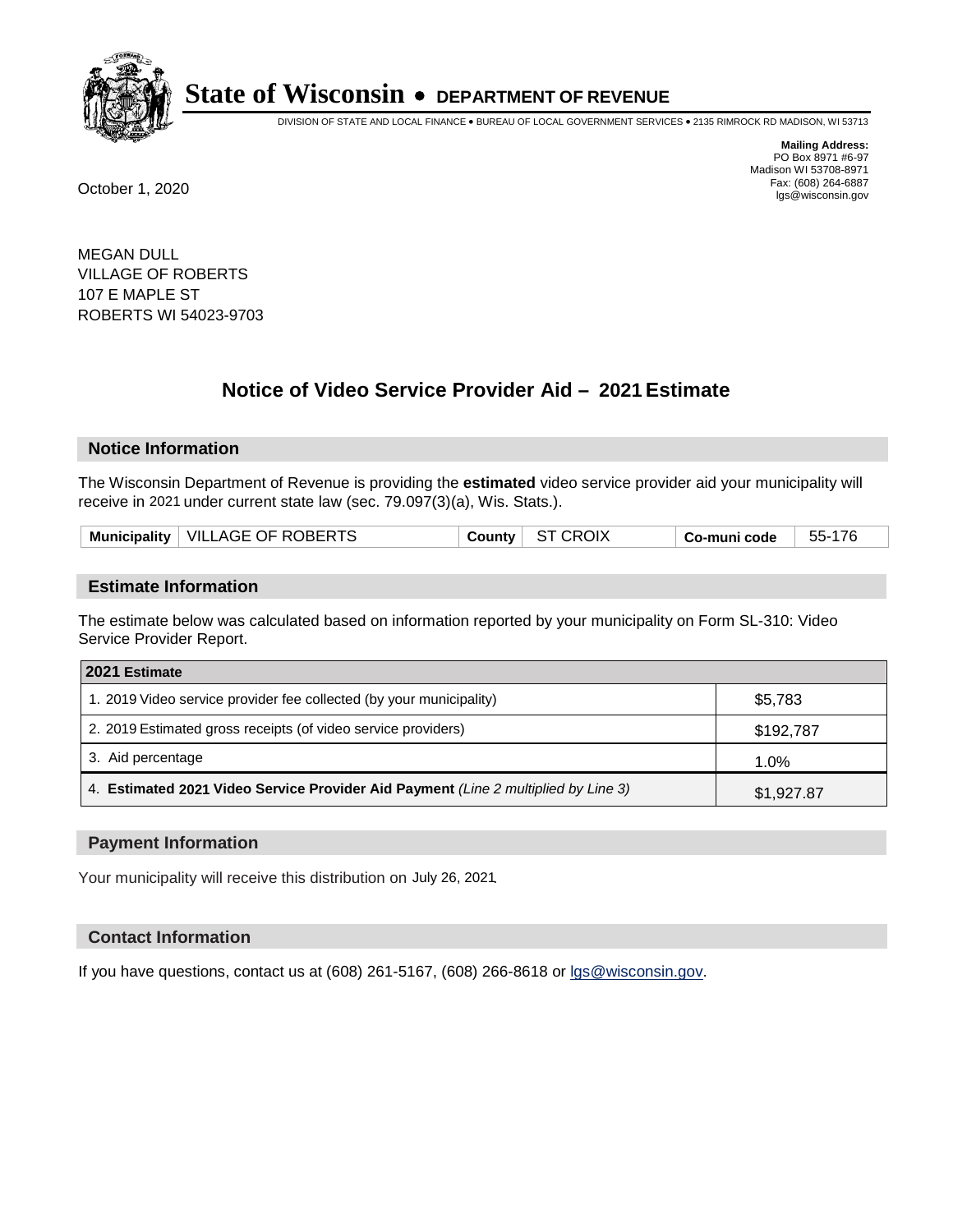

DIVISION OF STATE AND LOCAL FINANCE • BUREAU OF LOCAL GOVERNMENT SERVICES • 2135 RIMROCK RD MADISON, WI 53713

**Mailing Address:** PO Box 8971 #6-97 Madison WI 53708-8971<br>Fax: (608) 264-6887 Fax: (608) 264-6887 October 1, 2020 lgs@wisconsin.gov

FELICIA GERMAIN VILLAGE OF SOMERSET PO BOX 356 SOMERSET WI 54025-0356

# **Notice of Video Service Provider Aid - 2021 Estimate**

## **Notice Information**

The Wisconsin Department of Revenue is providing the **estimated** video service provider aid your municipality will receive in 2021 under current state law (sec. 79.097(3)(a), Wis. Stats.).

| Municipality   VILLAGE OF SOMERSET | County ST CROIX | Co-muni code | - 55-181 |
|------------------------------------|-----------------|--------------|----------|
|------------------------------------|-----------------|--------------|----------|

#### **Estimate Information**

The estimate below was calculated based on information reported by your municipality on Form SL-310: Video Service Provider Report.

| 2021 Estimate                                                                      |            |
|------------------------------------------------------------------------------------|------------|
| 1. 2019 Video service provider fee collected (by your municipality)                | \$3,871    |
| 2. 2019 Estimated gross receipts (of video service providers)                      | \$129,046  |
| 3. Aid percentage                                                                  | 1.0%       |
| 4. Estimated 2021 Video Service Provider Aid Payment (Line 2 multiplied by Line 3) | \$1,290.46 |

#### **Payment Information**

Your municipality will receive this distribution on July 26, 2021.

## **Contact Information**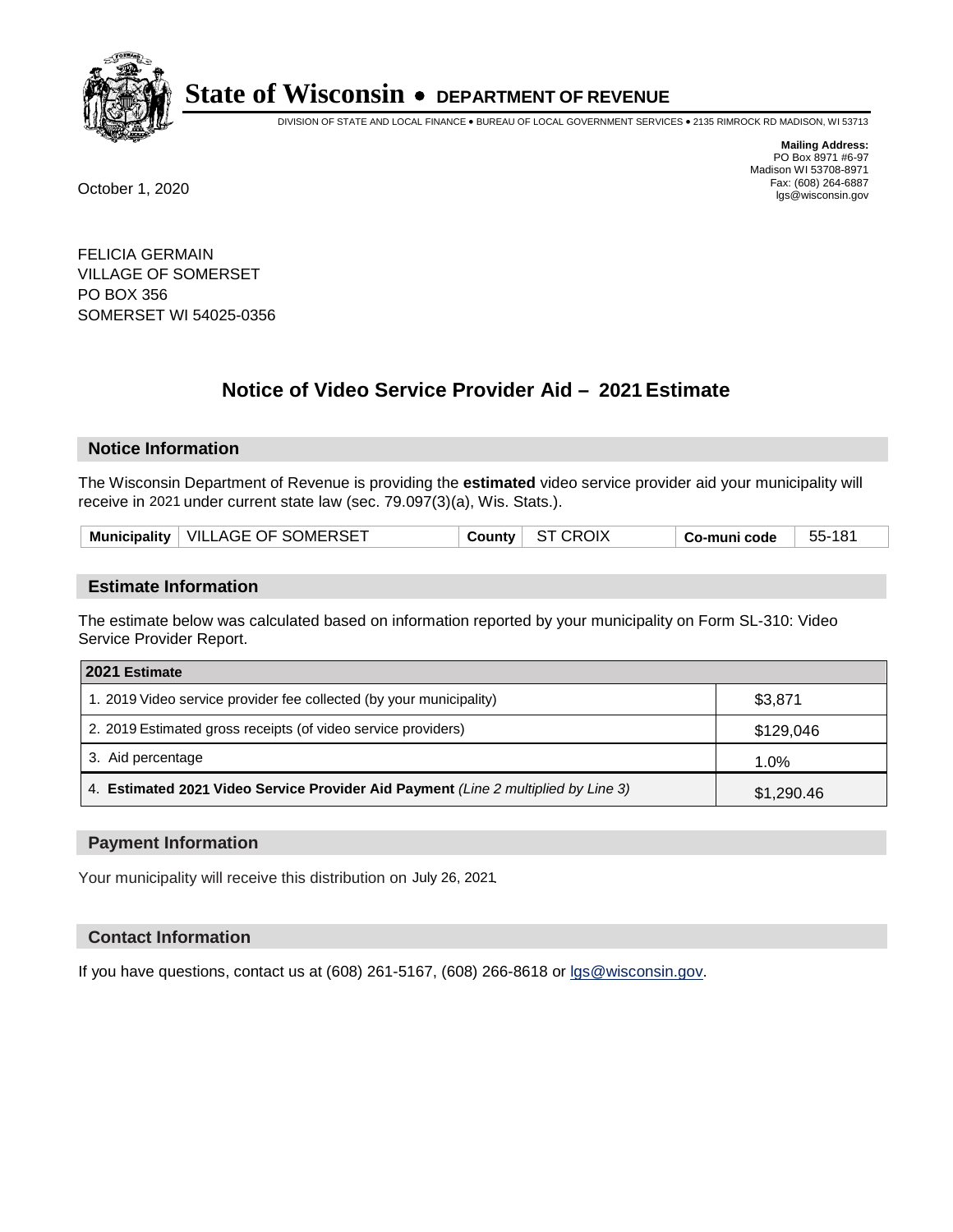

DIVISION OF STATE AND LOCAL FINANCE • BUREAU OF LOCAL GOVERNMENT SERVICES • 2135 RIMROCK RD MADISON, WI 53713

**Mailing Address:** PO Box 8971 #6-97 Madison WI 53708-8971<br>Fax: (608) 264-6887 Fax: (608) 264-6887 October 1, 2020 lgs@wisconsin.gov

JANET NELSON VILLAGE OF WOODVILLE PO BOX 205 WOODVILLE WI 54028-0205

# **Notice of Video Service Provider Aid - 2021 Estimate**

## **Notice Information**

The Wisconsin Department of Revenue is providing the **estimated** video service provider aid your municipality will receive in 2021 under current state law (sec. 79.097(3)(a), Wis. Stats.).

|  |  | Municipality   VILLAGE OF WOODVILLE | County | ST CROIX | Co-muni code | 55-192 |
|--|--|-------------------------------------|--------|----------|--------------|--------|
|--|--|-------------------------------------|--------|----------|--------------|--------|

#### **Estimate Information**

The estimate below was calculated based on information reported by your municipality on Form SL-310: Video Service Provider Report.

| 2021 Estimate                                                                      |            |
|------------------------------------------------------------------------------------|------------|
| 1. 2019 Video service provider fee collected (by your municipality)                | \$8,736    |
| 2. 2019 Estimated gross receipts (of video service providers)                      | \$291,207  |
| 3. Aid percentage                                                                  | 1.0%       |
| 4. Estimated 2021 Video Service Provider Aid Payment (Line 2 multiplied by Line 3) | \$2,912.07 |

#### **Payment Information**

Your municipality will receive this distribution on July 26, 2021.

## **Contact Information**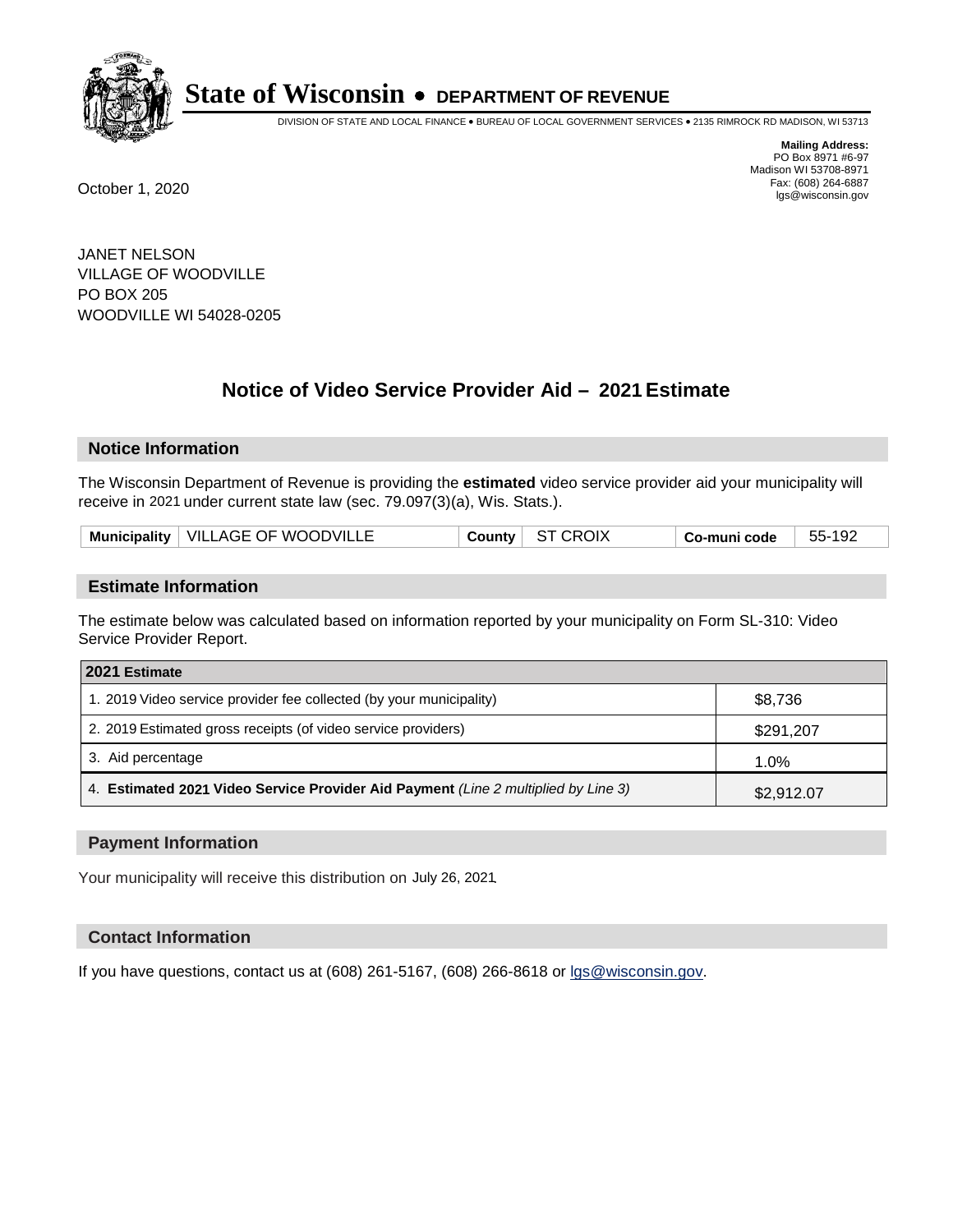

DIVISION OF STATE AND LOCAL FINANCE • BUREAU OF LOCAL GOVERNMENT SERVICES • 2135 RIMROCK RD MADISON, WI 53713

**Mailing Address:** PO Box 8971 #6-97 Madison WI 53708-8971<br>Fax: (608) 264-6887 Fax: (608) 264-6887 October 1, 2020 lgs@wisconsin.gov

SHARI ROSENOW CITY OF GLENWOOD CITY 113 WEST OAK ST. PO BOX 368 GLENWOOD CITY WI 54013-0368

# **Notice of Video Service Provider Aid - 2021 Estimate**

## **Notice Information**

The Wisconsin Department of Revenue is providing the **estimated** video service provider aid your municipality will receive in 2021 under current state law (sec. 79.097(3)(a), Wis. Stats.).

| Municipality   CITY OF GLENWOOD CITY | County ST CROIX | Co-muni code | 55-231 |
|--------------------------------------|-----------------|--------------|--------|
|--------------------------------------|-----------------|--------------|--------|

#### **Estimate Information**

The estimate below was calculated based on information reported by your municipality on Form SL-310: Video Service Provider Report.

| 2021 Estimate                                                                      |            |
|------------------------------------------------------------------------------------|------------|
| 1. 2019 Video service provider fee collected (by your municipality)                | \$4,252    |
| 2. 2019 Estimated gross receipts (of video service providers)                      | \$141,736  |
| 3. Aid percentage                                                                  | 1.0%       |
| 4. Estimated 2021 Video Service Provider Aid Payment (Line 2 multiplied by Line 3) | \$1,417.36 |

#### **Payment Information**

Your municipality will receive this distribution on July 26, 2021.

## **Contact Information**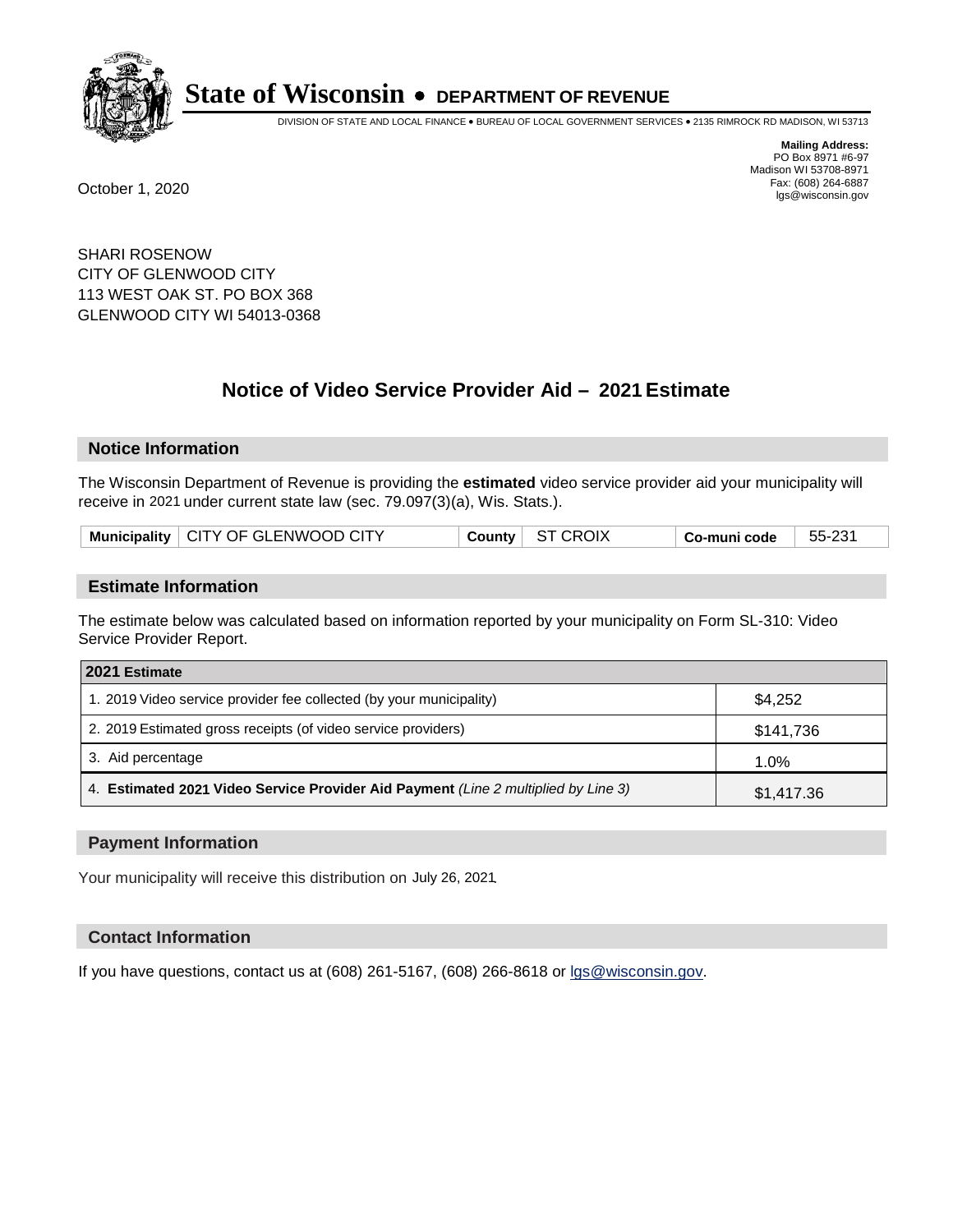

DIVISION OF STATE AND LOCAL FINANCE • BUREAU OF LOCAL GOVERNMENT SERVICES • 2135 RIMROCK RD MADISON, WI 53713

**Mailing Address:** PO Box 8971 #6-97 Madison WI 53708-8971<br>Fax: (608) 264-6887 Fax: (608) 264-6887 October 1, 2020 lgs@wisconsin.gov

BECKY EGGEN CITY OF HUDSON 505 3RD ST HUDSON WI 54016-1603

# **Notice of Video Service Provider Aid - 2021 Estimate**

## **Notice Information**

The Wisconsin Department of Revenue is providing the **estimated** video service provider aid your municipality will receive in 2021 under current state law (sec. 79.097(3)(a), Wis. Stats.).

| Municipality   CITY OF HUDSON | County | ST CROIX | $Co$ -muni code $\Box$ | 55-236 |
|-------------------------------|--------|----------|------------------------|--------|
|                               |        |          |                        |        |

#### **Estimate Information**

The estimate below was calculated based on information reported by your municipality on Form SL-310: Video Service Provider Report.

| 2021 Estimate                                                                      |             |
|------------------------------------------------------------------------------------|-------------|
| 1. 2019 Video service provider fee collected (by your municipality)                | \$182.494   |
| 2. 2019 Estimated gross receipts (of video service providers)                      | \$3,649,872 |
| 3. Aid percentage                                                                  | 1.0%        |
| 4. Estimated 2021 Video Service Provider Aid Payment (Line 2 multiplied by Line 3) | \$36,498.72 |

#### **Payment Information**

Your municipality will receive this distribution on July 26, 2021.

## **Contact Information**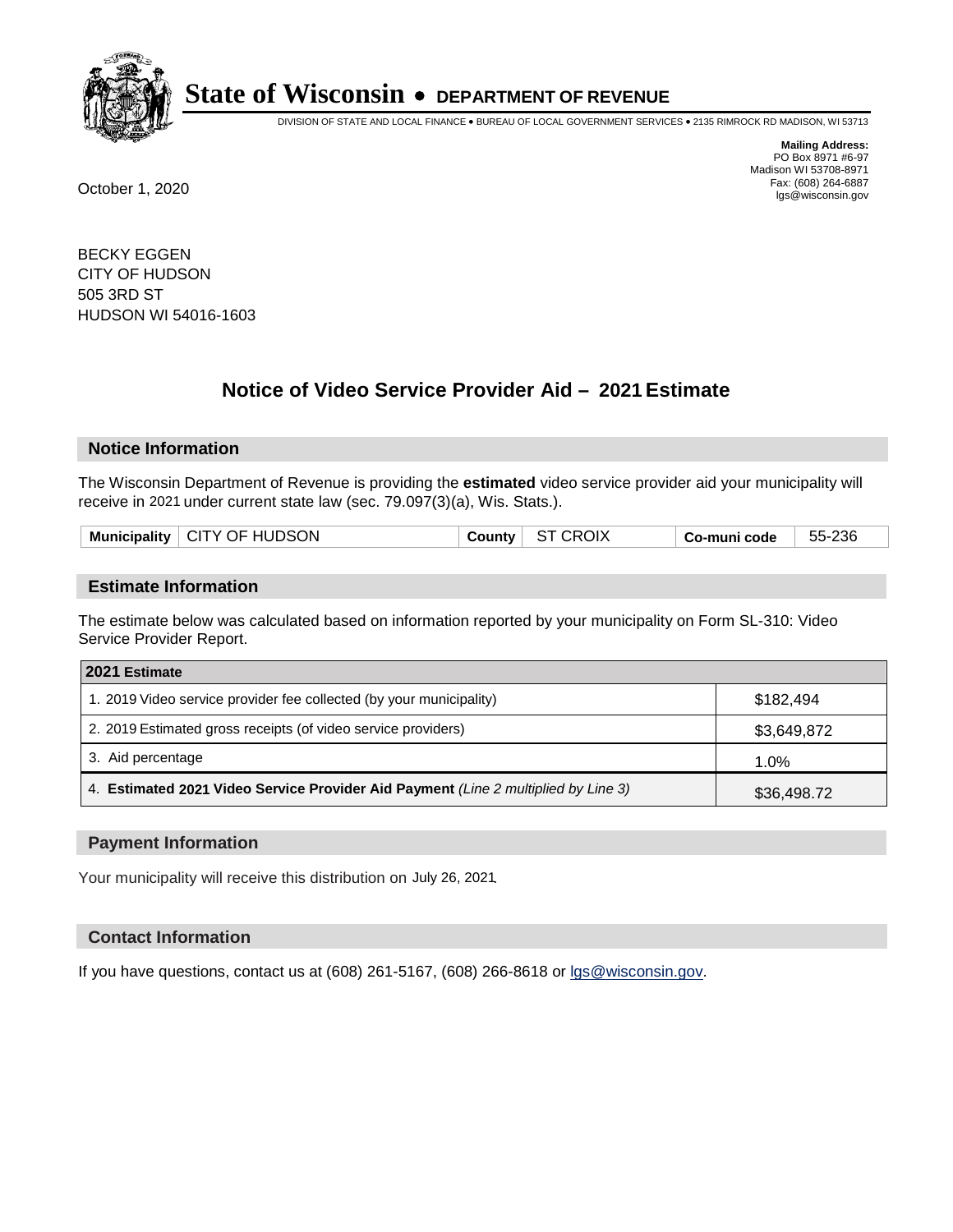

DIVISION OF STATE AND LOCAL FINANCE • BUREAU OF LOCAL GOVERNMENT SERVICES • 2135 RIMROCK RD MADISON, WI 53713

**Mailing Address:** PO Box 8971 #6-97 Madison WI 53708-8971<br>Fax: (608) 264-6887 Fax: (608) 264-6887 October 1, 2020 lgs@wisconsin.gov

MICHELLE SCANLAN CITY OF NEW RICHMOND 156 EAST FIRST ST NEW RICHMOND WI 54017-1802

# **Notice of Video Service Provider Aid - 2021 Estimate**

## **Notice Information**

The Wisconsin Department of Revenue is providing the **estimated** video service provider aid your municipality will receive in 2021 under current state law (sec. 79.097(3)(a), Wis. Stats.).

| Municipality   CITY OF NEW RICHMOND | County ST CROIX | Co-muni code | 55-261 |
|-------------------------------------|-----------------|--------------|--------|
|-------------------------------------|-----------------|--------------|--------|

#### **Estimate Information**

The estimate below was calculated based on information reported by your municipality on Form SL-310: Video Service Provider Report.

| 2021 Estimate                                                                      |            |
|------------------------------------------------------------------------------------|------------|
| 1. 2019 Video service provider fee collected (by your municipality)                | \$42,622   |
| 2. 2019 Estimated gross receipts (of video service providers)                      | \$852,443  |
| 3. Aid percentage                                                                  | 1.0%       |
| 4. Estimated 2021 Video Service Provider Aid Payment (Line 2 multiplied by Line 3) | \$8,524.43 |

#### **Payment Information**

Your municipality will receive this distribution on July 26, 2021.

## **Contact Information**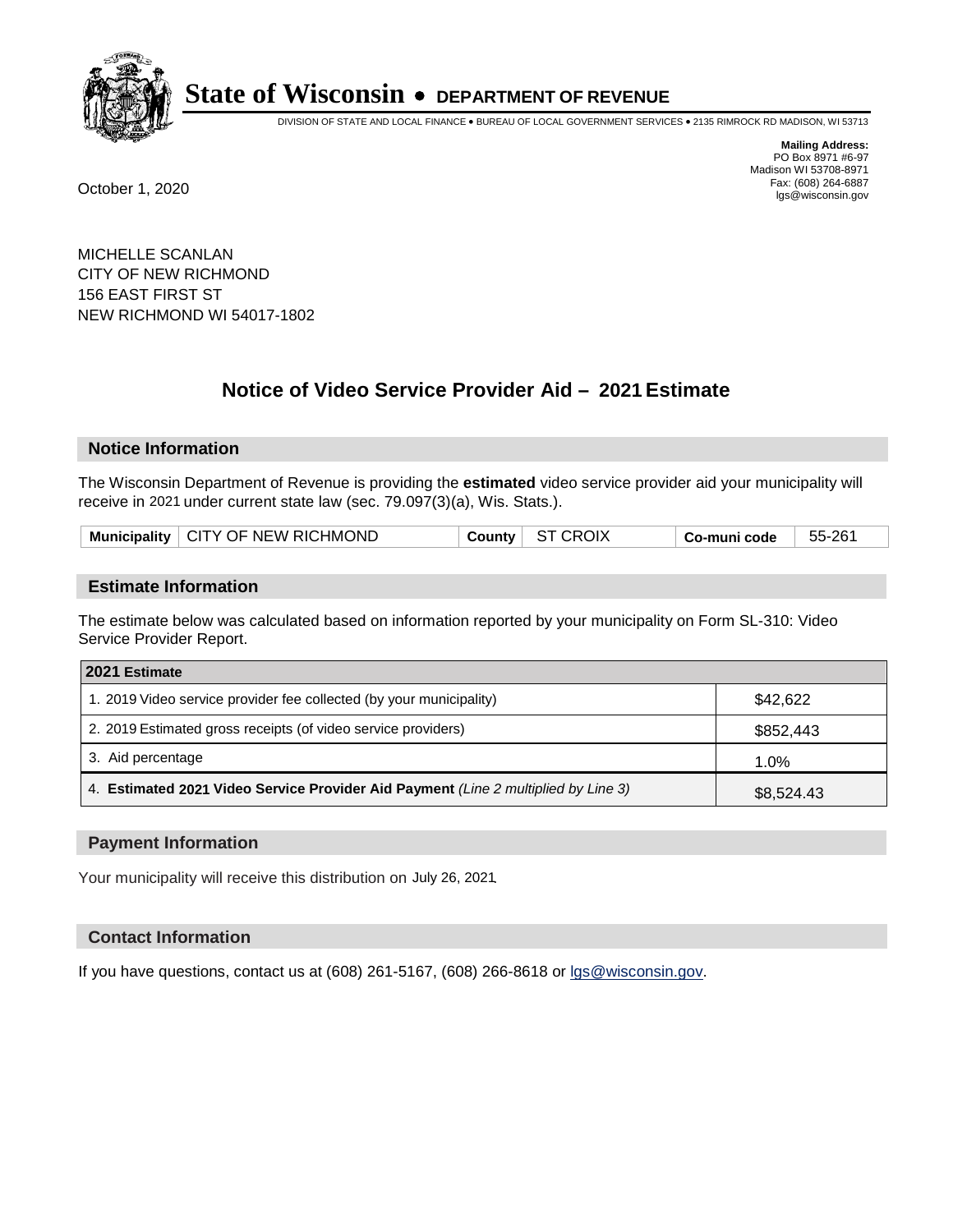

DIVISION OF STATE AND LOCAL FINANCE • BUREAU OF LOCAL GOVERNMENT SERVICES • 2135 RIMROCK RD MADISON, WI 53713

**Mailing Address:** PO Box 8971 #6-97 Madison WI 53708-8971<br>Fax: (608) 264-6887 Fax: (608) 264-6887 October 1, 2020 lgs@wisconsin.gov

MORGAN OLSON TOWN OF BARABOO 101 CEDAR STREET BARABOO WI 53913

# **Notice of Video Service Provider Aid - 2021 Estimate**

## **Notice Information**

The Wisconsin Department of Revenue is providing the **estimated** video service provider aid your municipality will receive in 2021 under current state law (sec. 79.097(3)(a), Wis. Stats.).

|--|

#### **Estimate Information**

The estimate below was calculated based on information reported by your municipality on Form SL-310: Video Service Provider Report.

| 2021 Estimate                                                                      |            |
|------------------------------------------------------------------------------------|------------|
| 1. 2019 Video service provider fee collected (by your municipality)                | \$7,122    |
| 2. 2019 Estimated gross receipts (of video service providers)                      | \$142,451  |
| 3. Aid percentage                                                                  | 1.0%       |
| 4. Estimated 2021 Video Service Provider Aid Payment (Line 2 multiplied by Line 3) | \$1,424.51 |

#### **Payment Information**

Your municipality will receive this distribution on July 26, 2021.

## **Contact Information**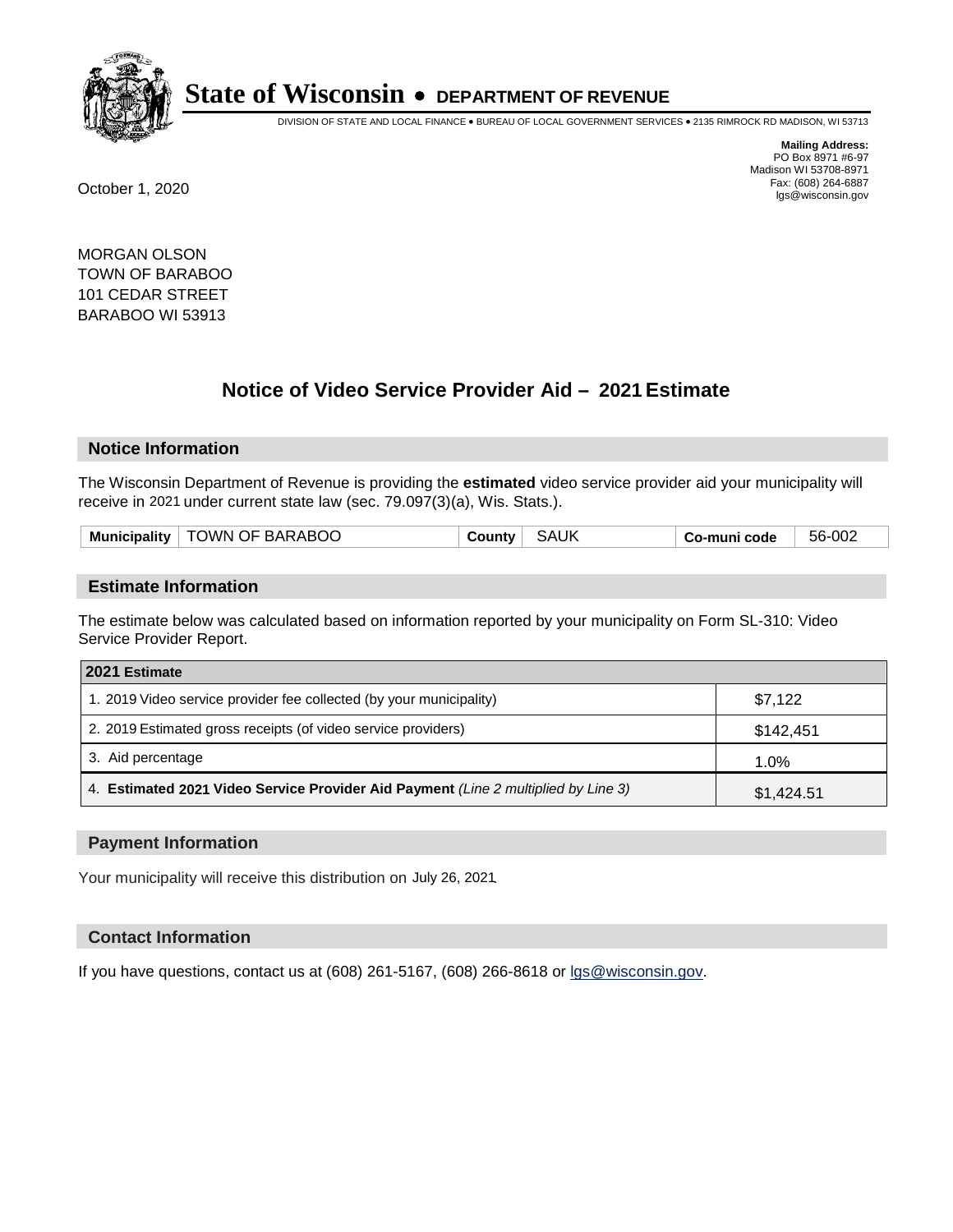

DIVISION OF STATE AND LOCAL FINANCE • BUREAU OF LOCAL GOVERNMENT SERVICES • 2135 RIMROCK RD MADISON, WI 53713

**Mailing Address:** PO Box 8971 #6-97 Madison WI 53708-8971<br>Fax: (608) 264-6887 Fax: (608) 264-6887 October 1, 2020 lgs@wisconsin.gov

JENNIFER GRANT TOWN OF EXCELSIOR PO BOX 57 ROCK SPRINGS WI 53961-0057

# **Notice of Video Service Provider Aid - 2021 Estimate**

## **Notice Information**

The Wisconsin Department of Revenue is providing the **estimated** video service provider aid your municipality will receive in 2021 under current state law (sec. 79.097(3)(a), Wis. Stats.).

| Municipality   TOWN OF EXCELSIOR | <b>SAUK</b><br>County | Co-muni code | 56-010 |
|----------------------------------|-----------------------|--------------|--------|
|----------------------------------|-----------------------|--------------|--------|

#### **Estimate Information**

The estimate below was calculated based on information reported by your municipality on Form SL-310: Video Service Provider Report.

| 2021 Estimate                                                                      |            |
|------------------------------------------------------------------------------------|------------|
| 1. 2019 Video service provider fee collected (by your municipality)                | \$5,017    |
| 2. 2019 Estimated gross receipts (of video service providers)                      | \$100,346  |
| 3. Aid percentage                                                                  | 1.0%       |
| 4. Estimated 2021 Video Service Provider Aid Payment (Line 2 multiplied by Line 3) | \$1,003.46 |

#### **Payment Information**

Your municipality will receive this distribution on July 26, 2021.

## **Contact Information**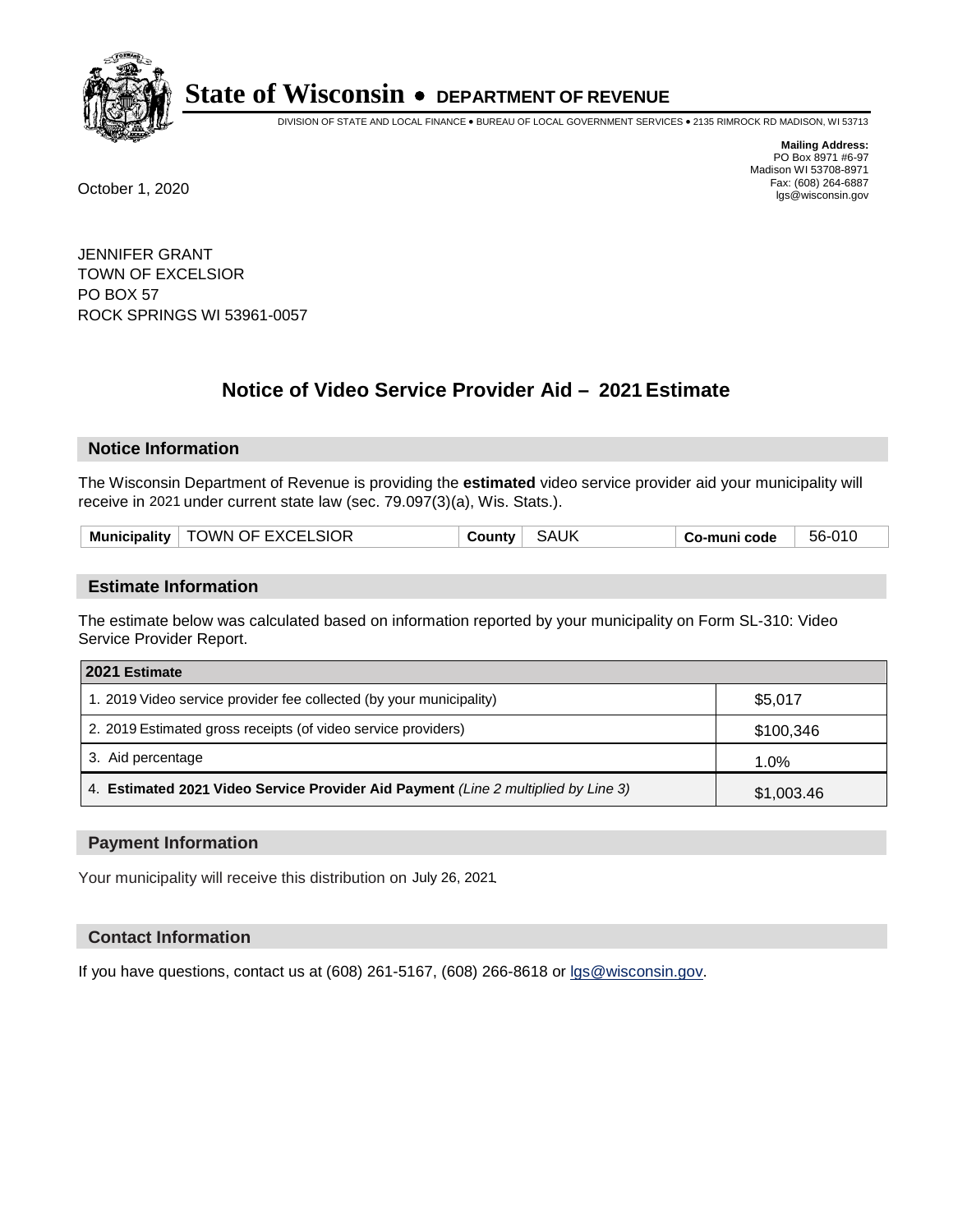

DIVISION OF STATE AND LOCAL FINANCE • BUREAU OF LOCAL GOVERNMENT SERVICES • 2135 RIMROCK RD MADISON, WI 53713

**Mailing Address:** PO Box 8971 #6-97 Madison WI 53708-8971<br>Fax: (608) 264-6887 Fax: (608) 264-6887 October 1, 2020 lgs@wisconsin.gov

VICKI TERPSTRA TOWN OF SPRING GREEN PO BOX 216 SPRING GREEN WI 53588-0216

# **Notice of Video Service Provider Aid - 2021 Estimate**

## **Notice Information**

The Wisconsin Department of Revenue is providing the **estimated** video service provider aid your municipality will receive in 2021 under current state law (sec. 79.097(3)(a), Wis. Stats.).

| Municipality   TOWN OF SPRING GREEN | <b>SAUK</b><br>Countv⊤ | Co-muni code | 56-032 |
|-------------------------------------|------------------------|--------------|--------|
|-------------------------------------|------------------------|--------------|--------|

#### **Estimate Information**

The estimate below was calculated based on information reported by your municipality on Form SL-310: Video Service Provider Report.

| 2021 Estimate                                                                      |            |
|------------------------------------------------------------------------------------|------------|
| 1. 2019 Video service provider fee collected (by your municipality)                | \$5,325    |
| 2. 2019 Estimated gross receipts (of video service providers)                      | \$177,494  |
| 3. Aid percentage                                                                  | 1.0%       |
| 4. Estimated 2021 Video Service Provider Aid Payment (Line 2 multiplied by Line 3) | \$1,774.94 |

#### **Payment Information**

Your municipality will receive this distribution on July 26, 2021.

## **Contact Information**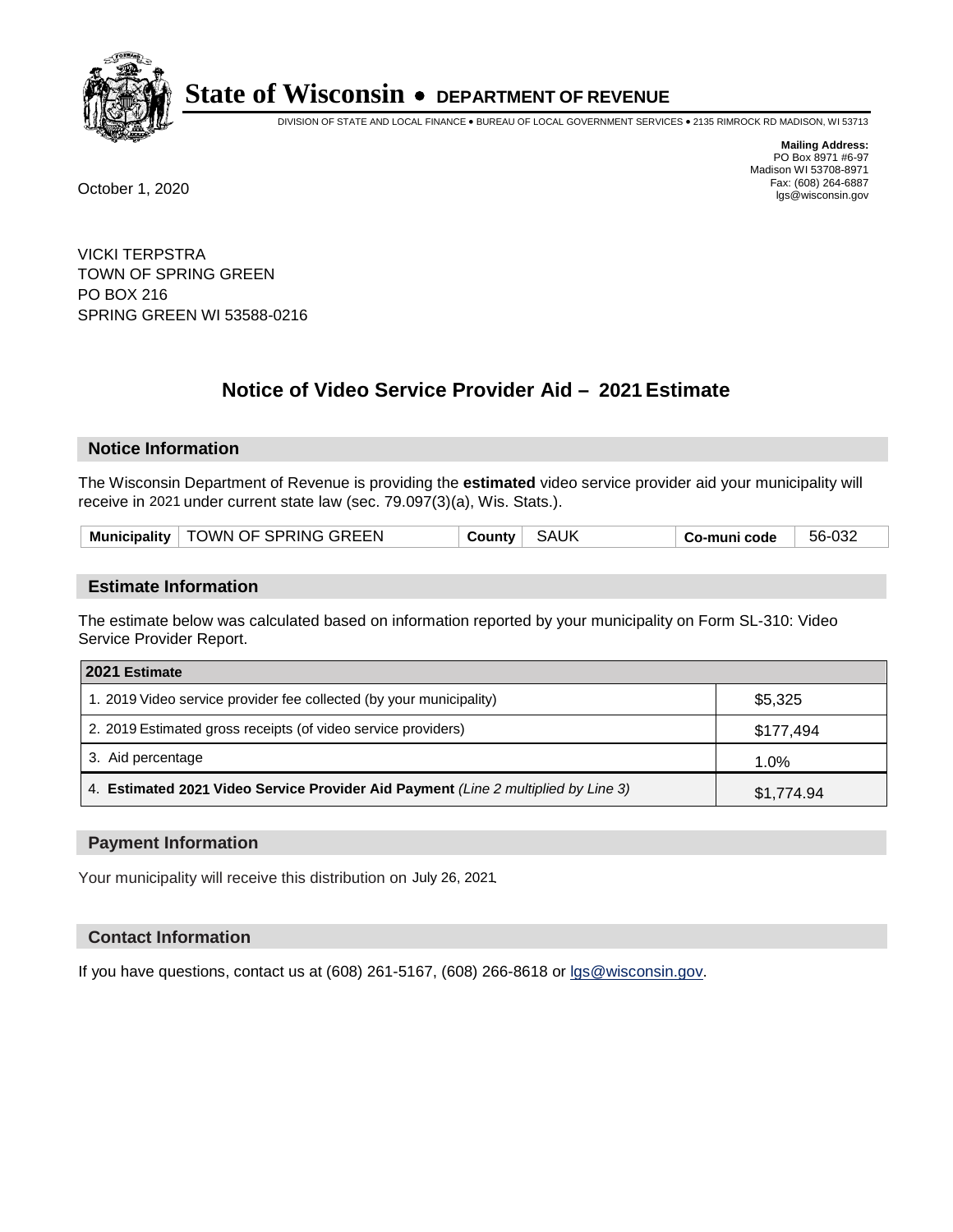

DIVISION OF STATE AND LOCAL FINANCE • BUREAU OF LOCAL GOVERNMENT SERVICES • 2135 RIMROCK RD MADISON, WI 53713

**Mailing Address:** PO Box 8971 #6-97 Madison WI 53708-8971<br>Fax: (608) 264-6887 Fax: (608) 264-6887 October 1, 2020 lgs@wisconsin.gov

KAY MACKESEY VILLAGE OF LAKE DELTON PO BOX 87 LAKE DELTON WI 53940-0087

# **Notice of Video Service Provider Aid - 2021 Estimate**

## **Notice Information**

The Wisconsin Department of Revenue is providing the **estimated** video service provider aid your municipality will receive in 2021 under current state law (sec. 79.097(3)(a), Wis. Stats.).

| Municipality   VILLAGE OF LAKE DELTON | SAUK<br>County | 56-146<br>Co-muni code |
|---------------------------------------|----------------|------------------------|
|---------------------------------------|----------------|------------------------|

#### **Estimate Information**

The estimate below was calculated based on information reported by your municipality on Form SL-310: Video Service Provider Report.

| 2021 Estimate                                                                      |             |
|------------------------------------------------------------------------------------|-------------|
| 1. 2019 Video service provider fee collected (by your municipality)                | \$27,872    |
| 2. 2019 Estimated gross receipts (of video service providers)                      | \$1,321,568 |
| 3. Aid percentage                                                                  | 1.0%        |
| 4. Estimated 2021 Video Service Provider Aid Payment (Line 2 multiplied by Line 3) | \$13,215.68 |

#### **Payment Information**

Your municipality will receive this distribution on July 26, 2021.

## **Contact Information**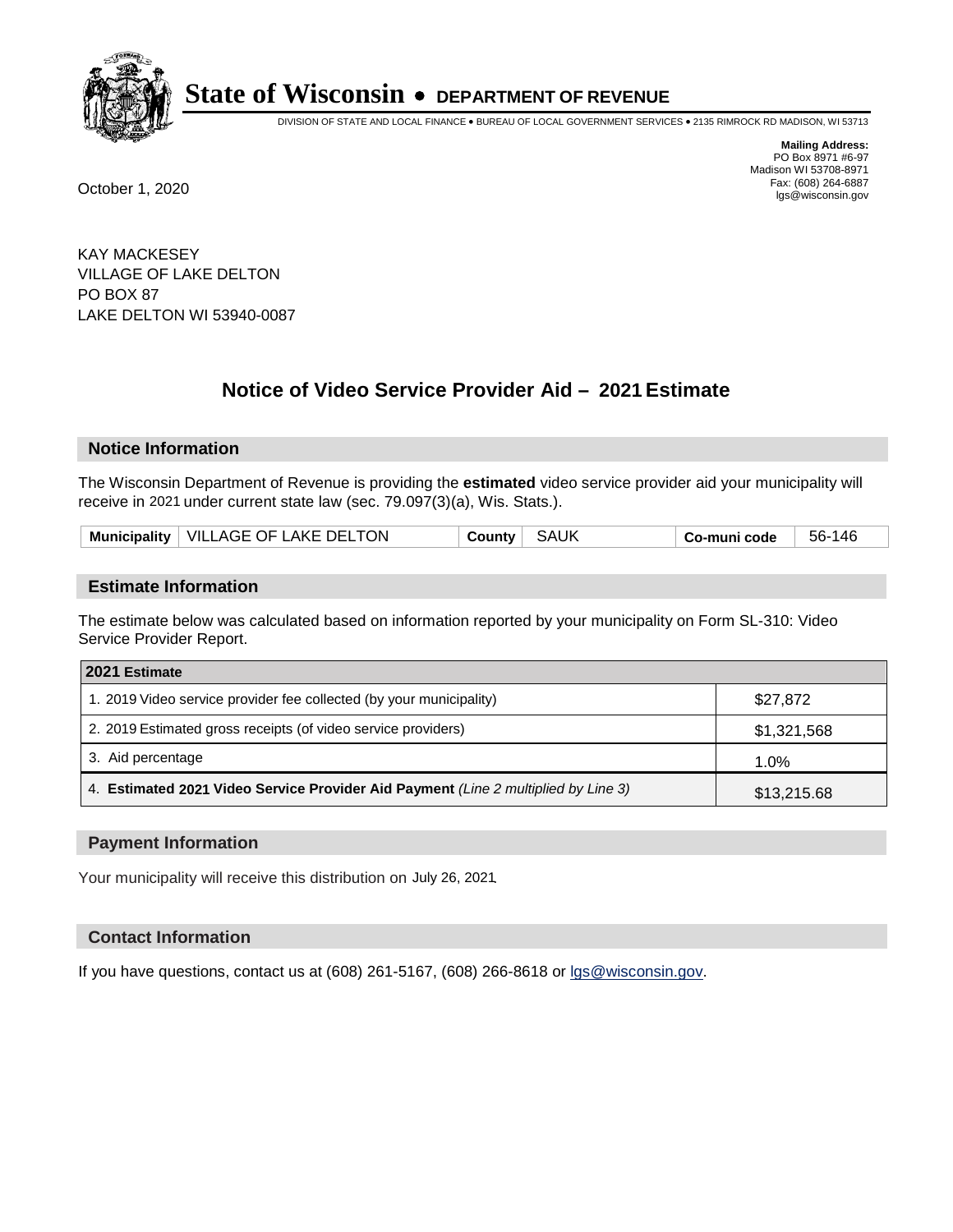

DIVISION OF STATE AND LOCAL FINANCE • BUREAU OF LOCAL GOVERNMENT SERVICES • 2135 RIMROCK RD MADISON, WI 53713

**Mailing Address:** PO Box 8971 #6-97 Madison WI 53708-8971<br>Fax: (608) 264-6887 Fax: (608) 264-6887 October 1, 2020 lgs@wisconsin.gov

NICKI BREUNIG VILLAGE OF NORTH FREEDOM PO BOX 300 NORTH FREEDOM WI 53951-0300

# **Notice of Video Service Provider Aid - 2021 Estimate**

## **Notice Information**

The Wisconsin Department of Revenue is providing the **estimated** video service provider aid your municipality will receive in 2021 under current state law (sec. 79.097(3)(a), Wis. Stats.).

| Municipality   VILLAGE OF NORTH FREEDOM | County SAUK | $\vert$ Co-muni code $\vert$ 56-161 |  |
|-----------------------------------------|-------------|-------------------------------------|--|
|-----------------------------------------|-------------|-------------------------------------|--|

#### **Estimate Information**

The estimate below was calculated based on information reported by your municipality on Form SL-310: Video Service Provider Report.

| 2021 Estimate                                                                      |            |
|------------------------------------------------------------------------------------|------------|
| 1. 2019 Video service provider fee collected (by your municipality)                | \$6,767    |
| 2. 2019 Estimated gross receipts (of video service providers)                      | \$135,331  |
| 3. Aid percentage                                                                  | 1.0%       |
| 4. Estimated 2021 Video Service Provider Aid Payment (Line 2 multiplied by Line 3) | \$1,353.31 |

#### **Payment Information**

Your municipality will receive this distribution on July 26, 2021.

## **Contact Information**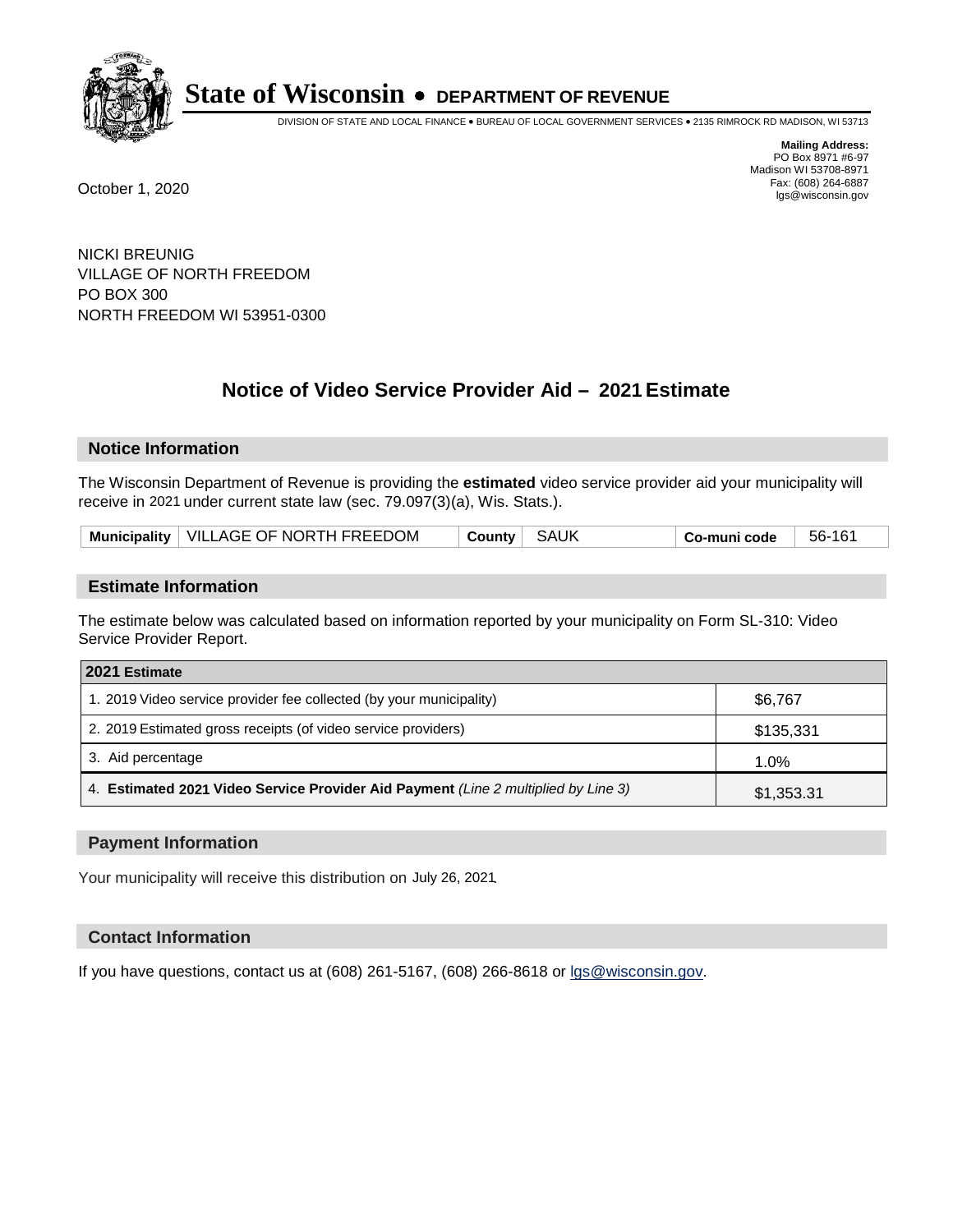

DIVISION OF STATE AND LOCAL FINANCE • BUREAU OF LOCAL GOVERNMENT SERVICES • 2135 RIMROCK RD MADISON, WI 53713

**Mailing Address:** PO Box 8971 #6-97 Madison WI 53708-8971<br>Fax: (608) 264-6887 Fax: (608) 264-6887 October 1, 2020 lgs@wisconsin.gov

NIKI CONWAY VILLAGE OF PRAIRIE DU SAC 335 GALENA ST PRAIRIE DU SAC WI 53578-1008

# **Notice of Video Service Provider Aid - 2021 Estimate**

## **Notice Information**

The Wisconsin Department of Revenue is providing the **estimated** video service provider aid your municipality will receive in 2021 under current state law (sec. 79.097(3)(a), Wis. Stats.).

| Municipality   VILLAGE OF PRAIRIE DU SAC | SAUK | Co-muni code | 56-172 |
|------------------------------------------|------|--------------|--------|
|------------------------------------------|------|--------------|--------|

#### **Estimate Information**

The estimate below was calculated based on information reported by your municipality on Form SL-310: Video Service Provider Report.

| 2021 Estimate                                                                      |             |
|------------------------------------------------------------------------------------|-------------|
| 1. 2019 Video service provider fee collected (by your municipality)                | \$58,302    |
| 2. 2019 Estimated gross receipts (of video service providers)                      | \$1,166,043 |
| 3. Aid percentage                                                                  | 1.0%        |
| 4. Estimated 2021 Video Service Provider Aid Payment (Line 2 multiplied by Line 3) | \$11,660.43 |

#### **Payment Information**

Your municipality will receive this distribution on July 26, 2021.

## **Contact Information**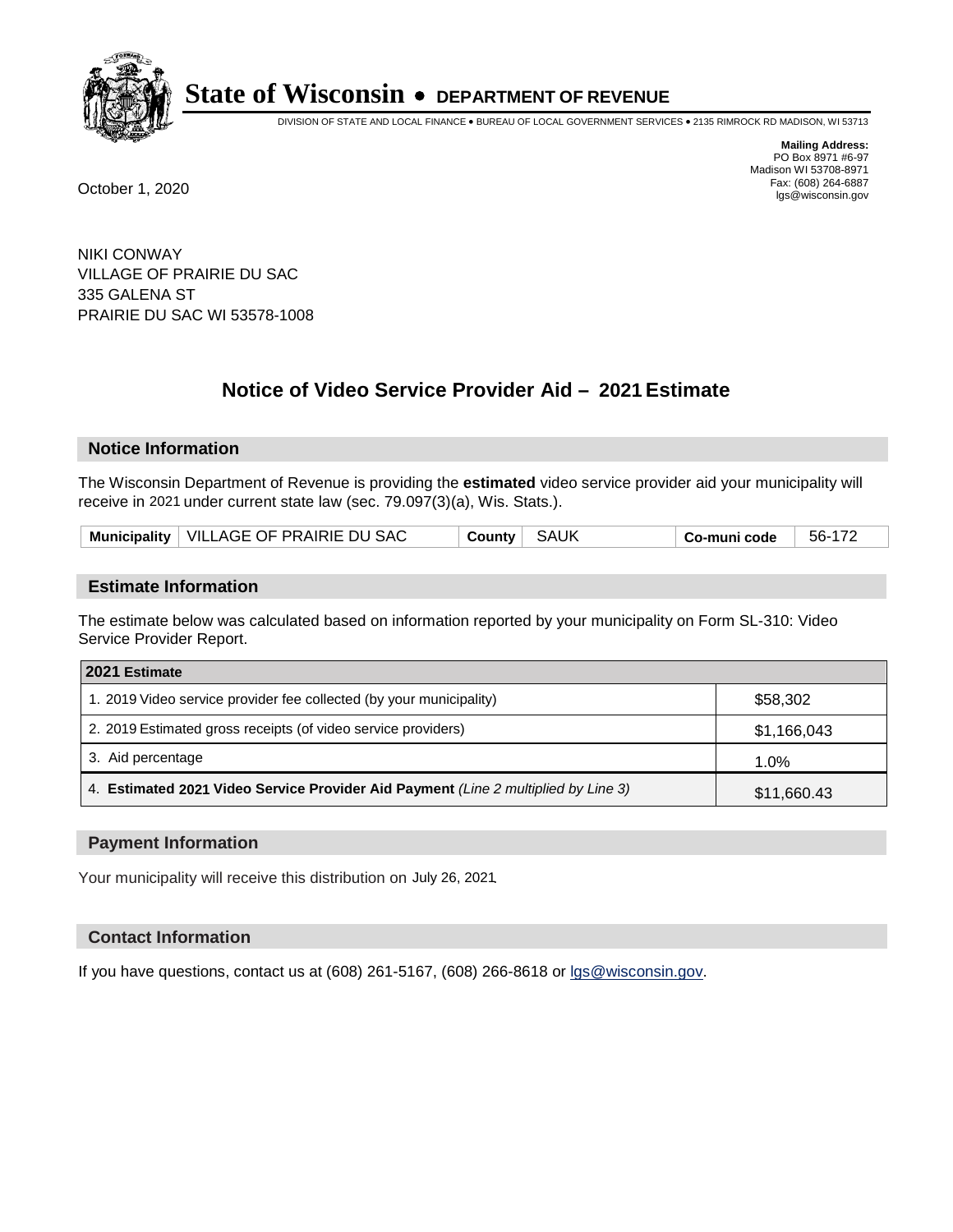

DIVISION OF STATE AND LOCAL FINANCE • BUREAU OF LOCAL GOVERNMENT SERVICES • 2135 RIMROCK RD MADISON, WI 53713

**Mailing Address:** PO Box 8971 #6-97 Madison WI 53708-8971<br>Fax: (608) 264-6887 Fax: (608) 264-6887 October 1, 2020 lgs@wisconsin.gov

VICKI BREUNIG VILLAGE OF SAUK CITY 726 WATER ST SAUK CITY WI 53583-1597

# **Notice of Video Service Provider Aid - 2021 Estimate**

## **Notice Information**

The Wisconsin Department of Revenue is providing the **estimated** video service provider aid your municipality will receive in 2021 under current state law (sec. 79.097(3)(a), Wis. Stats.).

| Municipality   VILLAGE OF SAUK CITY | SAUK<br>County | Co-muni code | 56-181 |
|-------------------------------------|----------------|--------------|--------|
|-------------------------------------|----------------|--------------|--------|

#### **Estimate Information**

The estimate below was calculated based on information reported by your municipality on Form SL-310: Video Service Provider Report.

| 2021 Estimate                                                                      |            |
|------------------------------------------------------------------------------------|------------|
| 1. 2019 Video service provider fee collected (by your municipality)                | \$47,055   |
| 2. 2019 Estimated gross receipts (of video service providers)                      | \$941,103  |
| 3. Aid percentage                                                                  | 1.0%       |
| 4. Estimated 2021 Video Service Provider Aid Payment (Line 2 multiplied by Line 3) | \$9,411.03 |

#### **Payment Information**

Your municipality will receive this distribution on July 26, 2021.

## **Contact Information**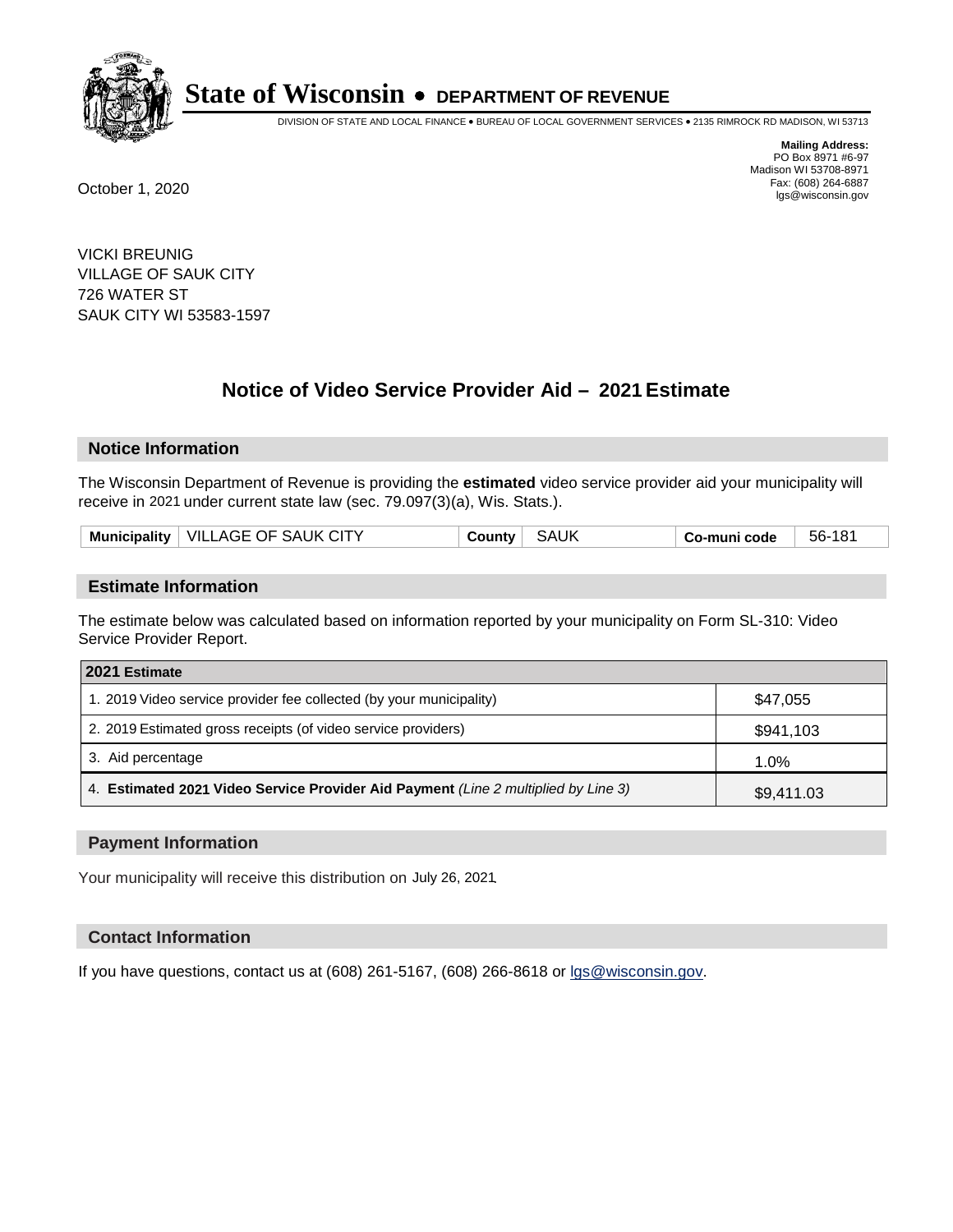

DIVISION OF STATE AND LOCAL FINANCE • BUREAU OF LOCAL GOVERNMENT SERVICES • 2135 RIMROCK RD MADISON, WI 53713

**Mailing Address:** PO Box 8971 #6-97 Madison WI 53708-8971<br>Fax: (608) 264-6887 Fax: (608) 264-6887 October 1, 2020 lgs@wisconsin.gov

OWEN MERGEN VILLAGE OF WEST BARABOO 500 CEDAR ST BARABOO WI 53913-1181

# **Notice of Video Service Provider Aid - 2021 Estimate**

## **Notice Information**

The Wisconsin Department of Revenue is providing the **estimated** video service provider aid your municipality will receive in 2021 under current state law (sec. 79.097(3)(a), Wis. Stats.).

| Municipality   VILLAGE OF WEST BARABOO | County   SAUK | Co-muni code | $\vert$ 56-191 |
|----------------------------------------|---------------|--------------|----------------|
|----------------------------------------|---------------|--------------|----------------|

#### **Estimate Information**

The estimate below was calculated based on information reported by your municipality on Form SL-310: Video Service Provider Report.

| 2021 Estimate                                                                      |            |
|------------------------------------------------------------------------------------|------------|
| 1. 2019 Video service provider fee collected (by your municipality)                | \$4.307    |
| 2. 2019 Estimated gross receipts (of video service providers)                      | \$430,736  |
| 3. Aid percentage                                                                  | 1.0%       |
| 4. Estimated 2021 Video Service Provider Aid Payment (Line 2 multiplied by Line 3) | \$4,307.36 |

#### **Payment Information**

Your municipality will receive this distribution on July 26, 2021.

## **Contact Information**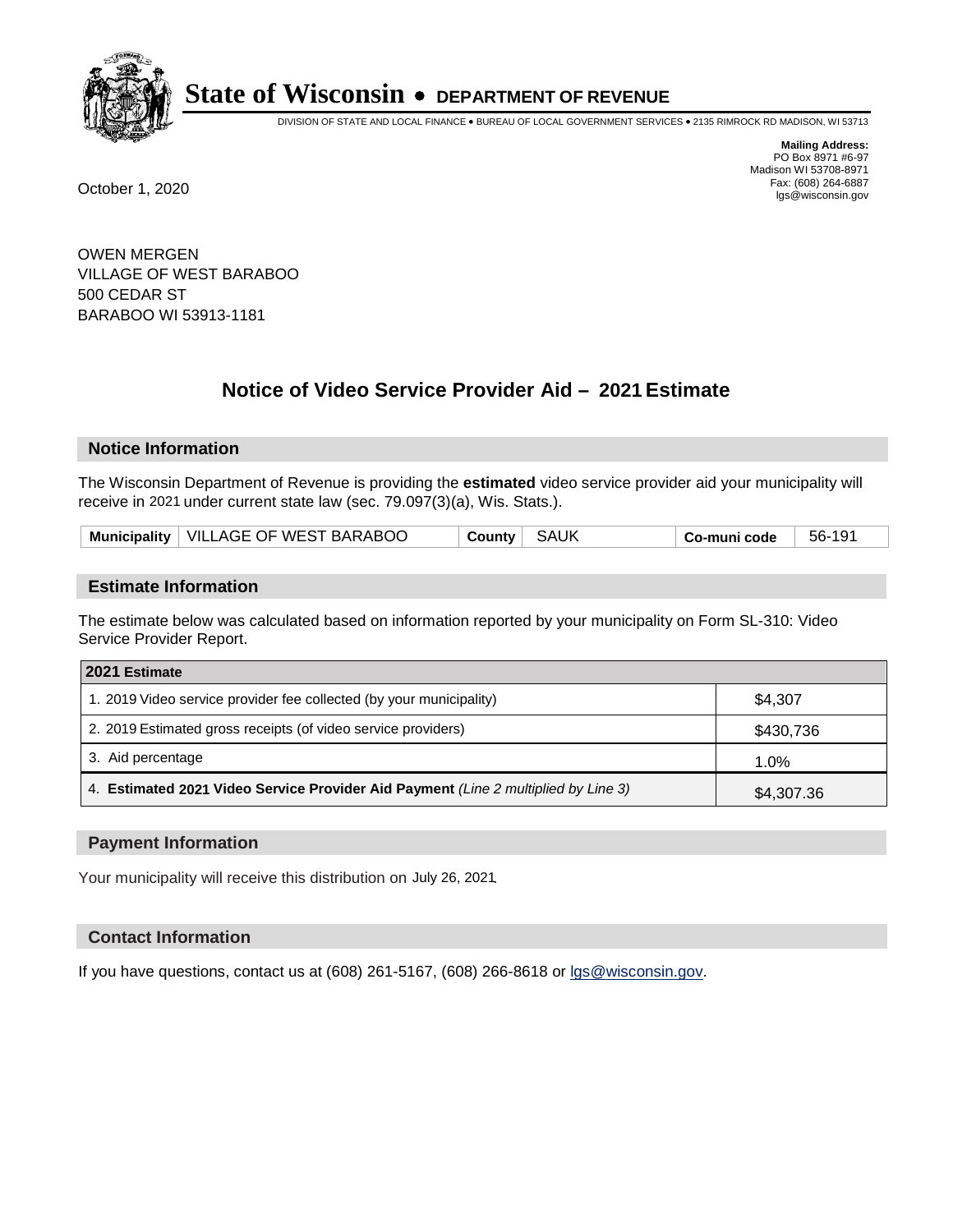

DIVISION OF STATE AND LOCAL FINANCE • BUREAU OF LOCAL GOVERNMENT SERVICES • 2135 RIMROCK RD MADISON, WI 53713

**Mailing Address:** PO Box 8971 #6-97 Madison WI 53708-8971<br>Fax: (608) 264-6887 Fax: (608) 264-6887 October 1, 2020 lgs@wisconsin.gov

BRENDA ZEMAN CITY OF BARABOO 101 SOUTH BLVD BARABOO WI 53913-2941

# **Notice of Video Service Provider Aid - 2021 Estimate**

## **Notice Information**

The Wisconsin Department of Revenue is providing the **estimated** video service provider aid your municipality will receive in 2021 under current state law (sec. 79.097(3)(a), Wis. Stats.).

|  |  | Municipality   CITY OF BARABOO | ⊹ countyٽ | <b>SAUK</b> | Co-muni code | 56-206 |
|--|--|--------------------------------|-----------|-------------|--------------|--------|
|--|--|--------------------------------|-----------|-------------|--------------|--------|

#### **Estimate Information**

The estimate below was calculated based on information reported by your municipality on Form SL-310: Video Service Provider Report.

| 2021 Estimate                                                                      |             |
|------------------------------------------------------------------------------------|-------------|
| 1. 2019 Video service provider fee collected (by your municipality)                | \$159.986   |
| 2. 2019 Estimated gross receipts (of video service providers)                      | \$3,199,730 |
| 3. Aid percentage                                                                  | 1.0%        |
| 4. Estimated 2021 Video Service Provider Aid Payment (Line 2 multiplied by Line 3) | \$31,997.30 |

#### **Payment Information**

Your municipality will receive this distribution on July 26, 2021.

## **Contact Information**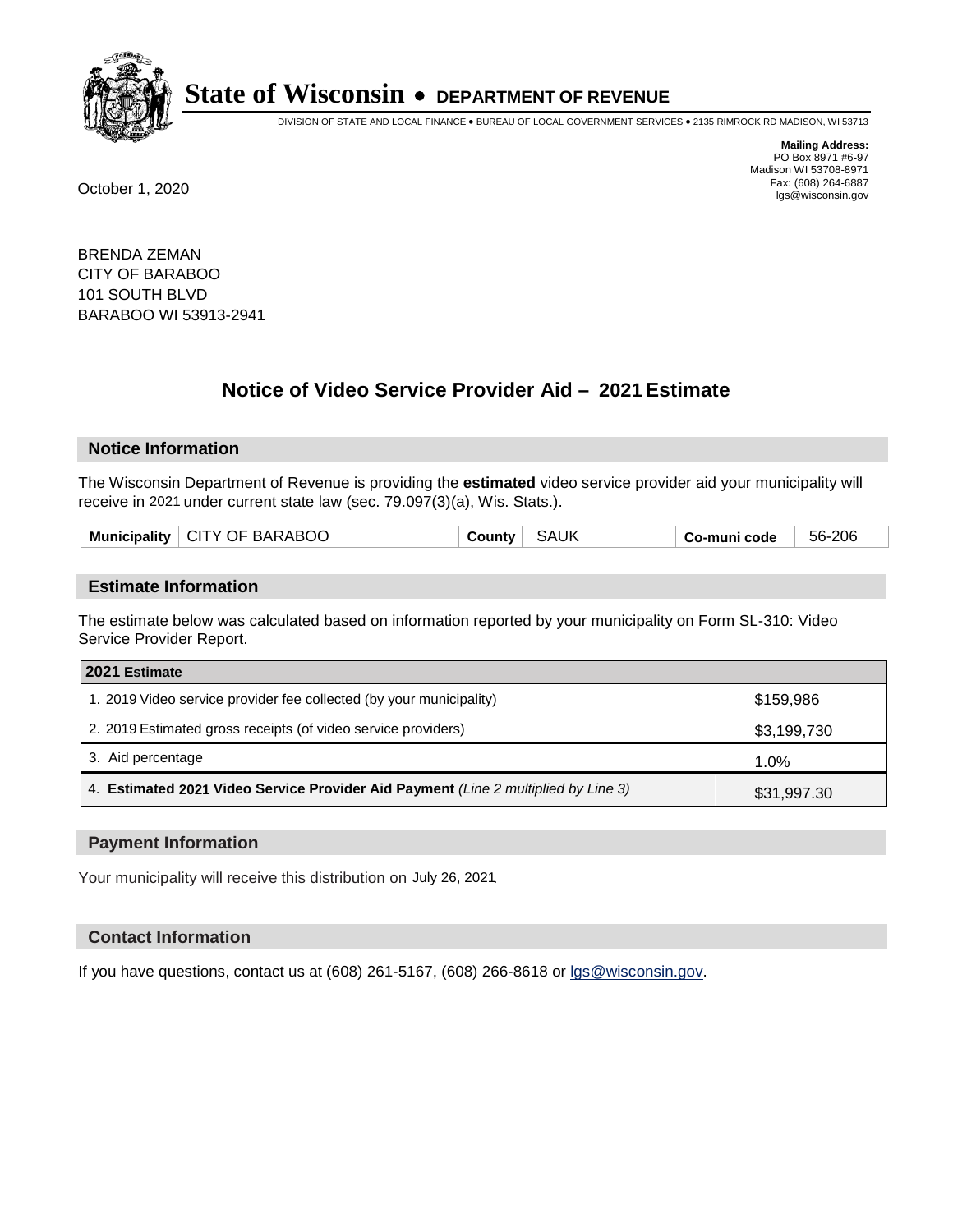

DIVISION OF STATE AND LOCAL FINANCE • BUREAU OF LOCAL GOVERNMENT SERVICES • 2135 RIMROCK RD MADISON, WI 53713

**Mailing Address:** PO Box 8971 #6-97 Madison WI 53708-8971<br>Fax: (608) 264-6887 Fax: (608) 264-6887 October 1, 2020 lgs@wisconsin.gov

JACOB CROSETTO CITY OF REEDSBURG 134 S LOCUST ST REEDSBURG WI 53959

# **Notice of Video Service Provider Aid - 2021 Estimate**

## **Notice Information**

The Wisconsin Department of Revenue is providing the **estimated** video service provider aid your municipality will receive in 2021 under current state law (sec. 79.097(3)(a), Wis. Stats.).

|--|

#### **Estimate Information**

The estimate below was calculated based on information reported by your municipality on Form SL-310: Video Service Provider Report.

| 2021 Estimate                                                                      |             |
|------------------------------------------------------------------------------------|-------------|
| 1. 2019 Video service provider fee collected (by your municipality)                | \$130,599   |
| 2. 2019 Estimated gross receipts (of video service providers)                      | \$2,612,092 |
| 3. Aid percentage                                                                  | 1.0%        |
| 4. Estimated 2021 Video Service Provider Aid Payment (Line 2 multiplied by Line 3) | \$26,120.92 |

#### **Payment Information**

Your municipality will receive this distribution on July 26, 2021.

## **Contact Information**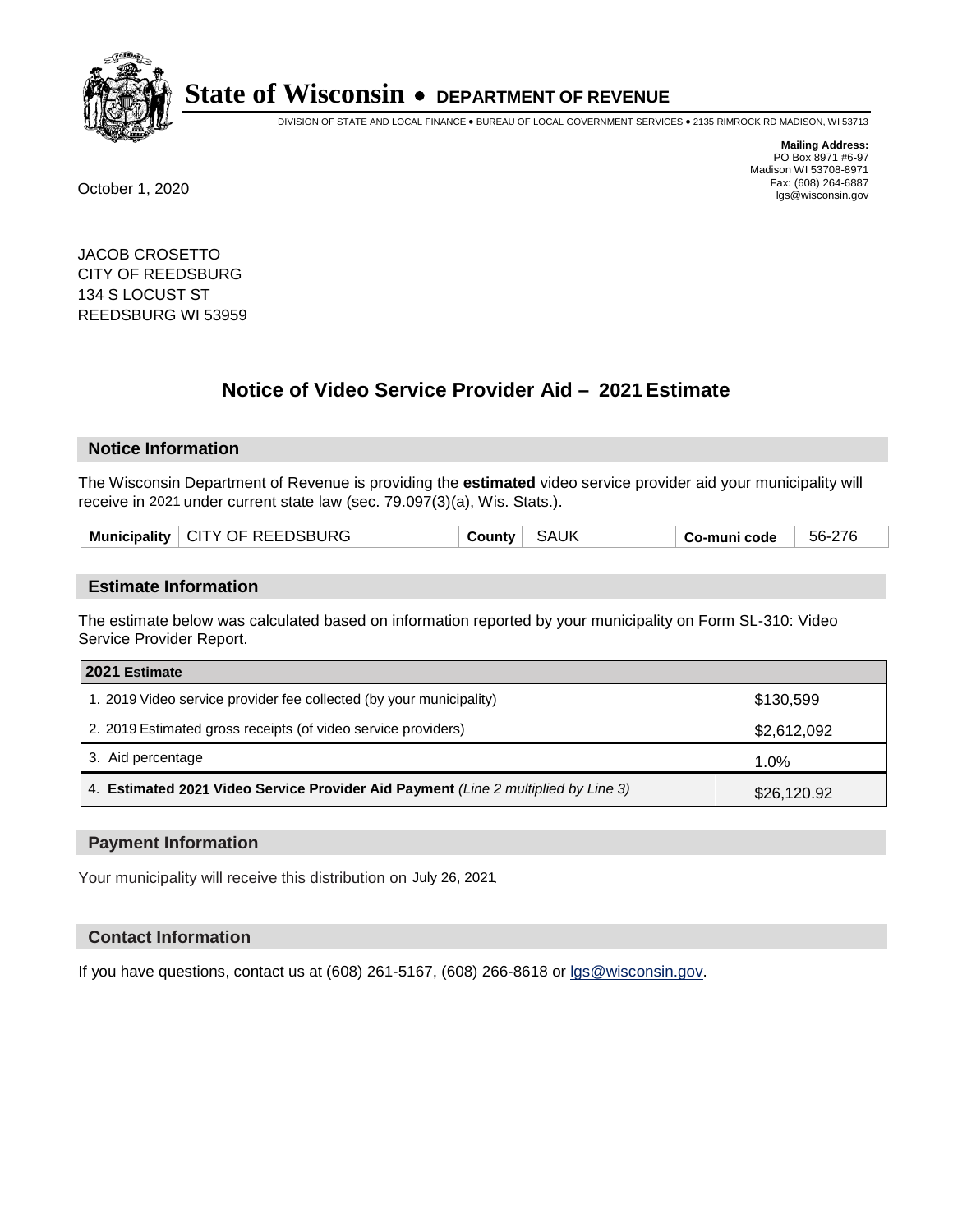

DIVISION OF STATE AND LOCAL FINANCE • BUREAU OF LOCAL GOVERNMENT SERVICES • 2135 RIMROCK RD MADISON, WI 53713

**Mailing Address:** PO Box 8971 #6-97 Madison WI 53708-8971<br>Fax: (608) 264-6887 Fax: (608) 264-6887 October 1, 2020 lgs@wisconsin.gov

LISA POPPE CITY OF HAYWARD PO BOX 969 HAYWARD WI 54843-0969

# **Notice of Video Service Provider Aid - 2021 Estimate**

## **Notice Information**

The Wisconsin Department of Revenue is providing the **estimated** video service provider aid your municipality will receive in 2021 under current state law (sec. 79.097(3)(a), Wis. Stats.).

| Municipality   CITY OF HAYWARD | <b>County</b> ' | .;AWYER | o-muni codeٽ | -236<br>57-2 |
|--------------------------------|-----------------|---------|--------------|--------------|
|                                |                 |         |              |              |

#### **Estimate Information**

The estimate below was calculated based on information reported by your municipality on Form SL-310: Video Service Provider Report.

| 2021 Estimate                                                                      |            |
|------------------------------------------------------------------------------------|------------|
| 1. 2019 Video service provider fee collected (by your municipality)                | \$45.845   |
| 2. 2019 Estimated gross receipts (of video service providers)                      | \$916,909  |
| 3. Aid percentage                                                                  | 1.0%       |
| 4. Estimated 2021 Video Service Provider Aid Payment (Line 2 multiplied by Line 3) | \$9,169.09 |

#### **Payment Information**

Your municipality will receive this distribution on July 26, 2021.

## **Contact Information**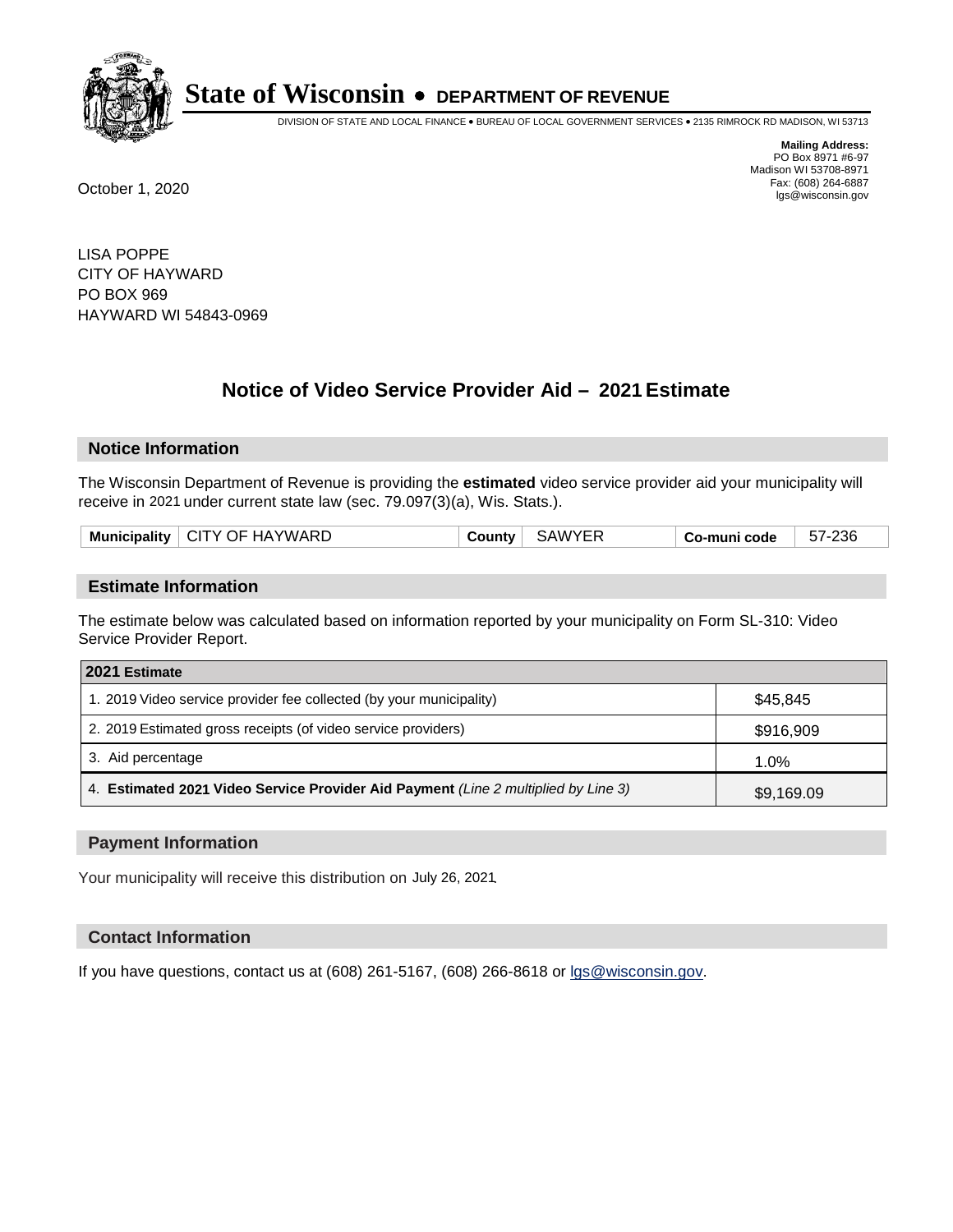

DIVISION OF STATE AND LOCAL FINANCE • BUREAU OF LOCAL GOVERNMENT SERVICES • 2135 RIMROCK RD MADISON, WI 53713

**Mailing Address:** PO Box 8971 #6-97 Madison WI 53708-8971<br>Fax: (608) 264-6887 Fax: (608) 264-6887 October 1, 2020 lgs@wisconsin.gov

KRISTINE VOMASTIC TOWN OF BELLE PLAINE N3002 STATE HWY 22 CLINTONVILLE WI 54929

# **Notice of Video Service Provider Aid - 2021 Estimate**

## **Notice Information**

The Wisconsin Department of Revenue is providing the **estimated** video service provider aid your municipality will receive in 2021 under current state law (sec. 79.097(3)(a), Wis. Stats.).

| Municipality   TOWN OF BELLE PLAINE | SHAWANO<br>County | 58-010<br>Co-muni code |  |
|-------------------------------------|-------------------|------------------------|--|
|-------------------------------------|-------------------|------------------------|--|

#### **Estimate Information**

The estimate below was calculated based on information reported by your municipality on Form SL-310: Video Service Provider Report.

| 2021 Estimate                                                                      |            |
|------------------------------------------------------------------------------------|------------|
| 1. 2019 Video service provider fee collected (by your municipality)                | \$3,944    |
| 2. 2019 Estimated gross receipts (of video service providers)                      | \$394,477  |
| 3. Aid percentage                                                                  | 1.0%       |
| 4. Estimated 2021 Video Service Provider Aid Payment (Line 2 multiplied by Line 3) | \$3,944.77 |

#### **Payment Information**

Your municipality will receive this distribution on July 26, 2021.

## **Contact Information**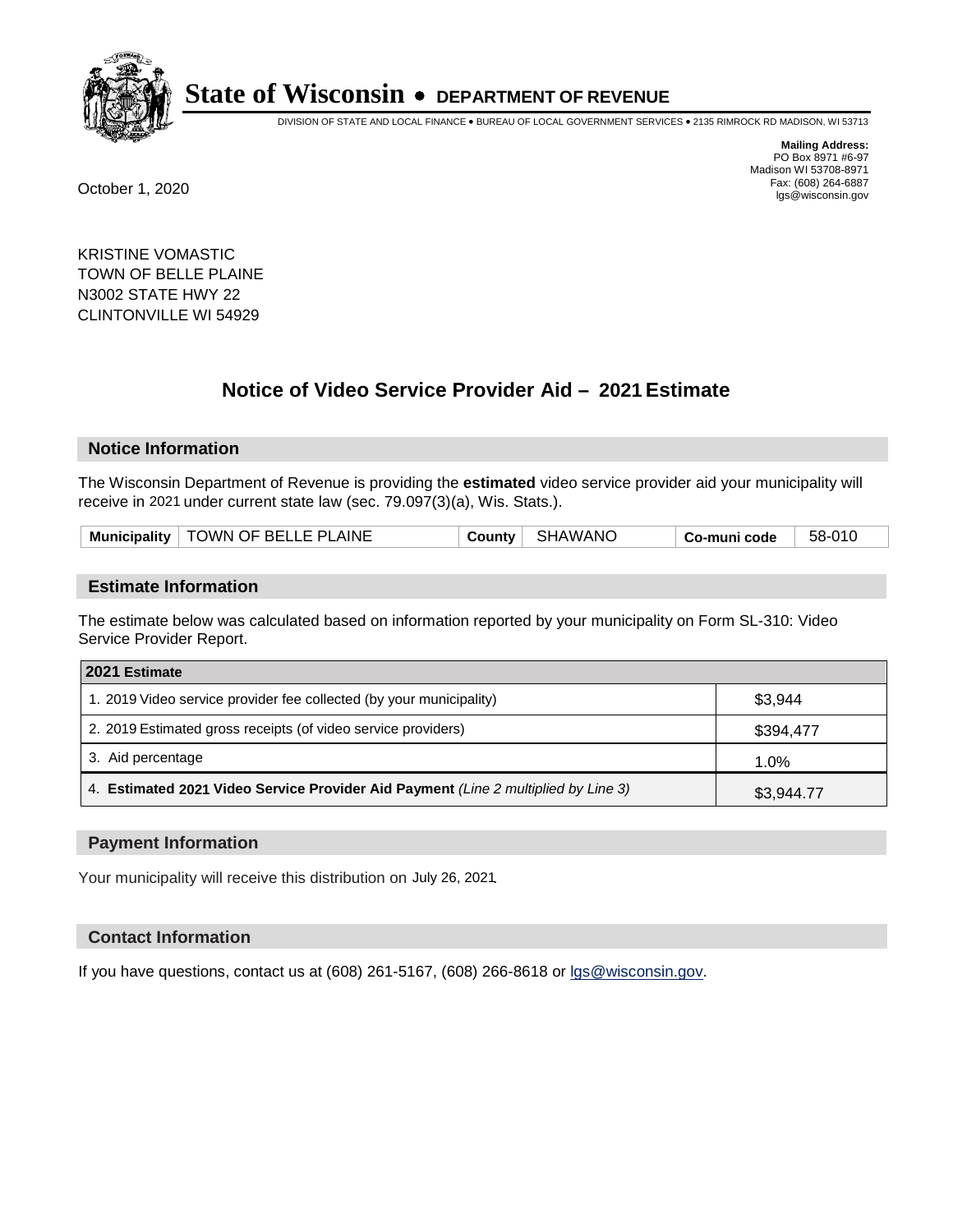

DIVISION OF STATE AND LOCAL FINANCE • BUREAU OF LOCAL GOVERNMENT SERVICES • 2135 RIMROCK RD MADISON, WI 53713

**Mailing Address:** PO Box 8971 #6-97 Madison WI 53708-8971<br>Fax: (608) 264-6887 Fax: (608) 264-6887 October 1, 2020 lgs@wisconsin.gov

KATHY LUEBKE TOWN OF MAPLE GROVE W1236 MAIN LANEY DR PULASKI WI 54162-9174

# **Notice of Video Service Provider Aid - 2021 Estimate**

## **Notice Information**

The Wisconsin Department of Revenue is providing the **estimated** video service provider aid your municipality will receive in 2021 under current state law (sec. 79.097(3)(a), Wis. Stats.).

| Municipality   TOWN OF MAPLE GROVE | County SHAWANO | Co-muni code | 58-030 |
|------------------------------------|----------------|--------------|--------|
|------------------------------------|----------------|--------------|--------|

#### **Estimate Information**

The estimate below was calculated based on information reported by your municipality on Form SL-310: Video Service Provider Report.

| 2021 Estimate                                                                      |          |
|------------------------------------------------------------------------------------|----------|
| 1. 2019 Video service provider fee collected (by your municipality)                | \$1,059  |
| 2. 2019 Estimated gross receipts (of video service providers)                      | \$35,288 |
| 3. Aid percentage                                                                  | 1.0%     |
| 4. Estimated 2021 Video Service Provider Aid Payment (Line 2 multiplied by Line 3) | \$352.88 |

#### **Payment Information**

Your municipality will receive this distribution on July 26, 2021.

## **Contact Information**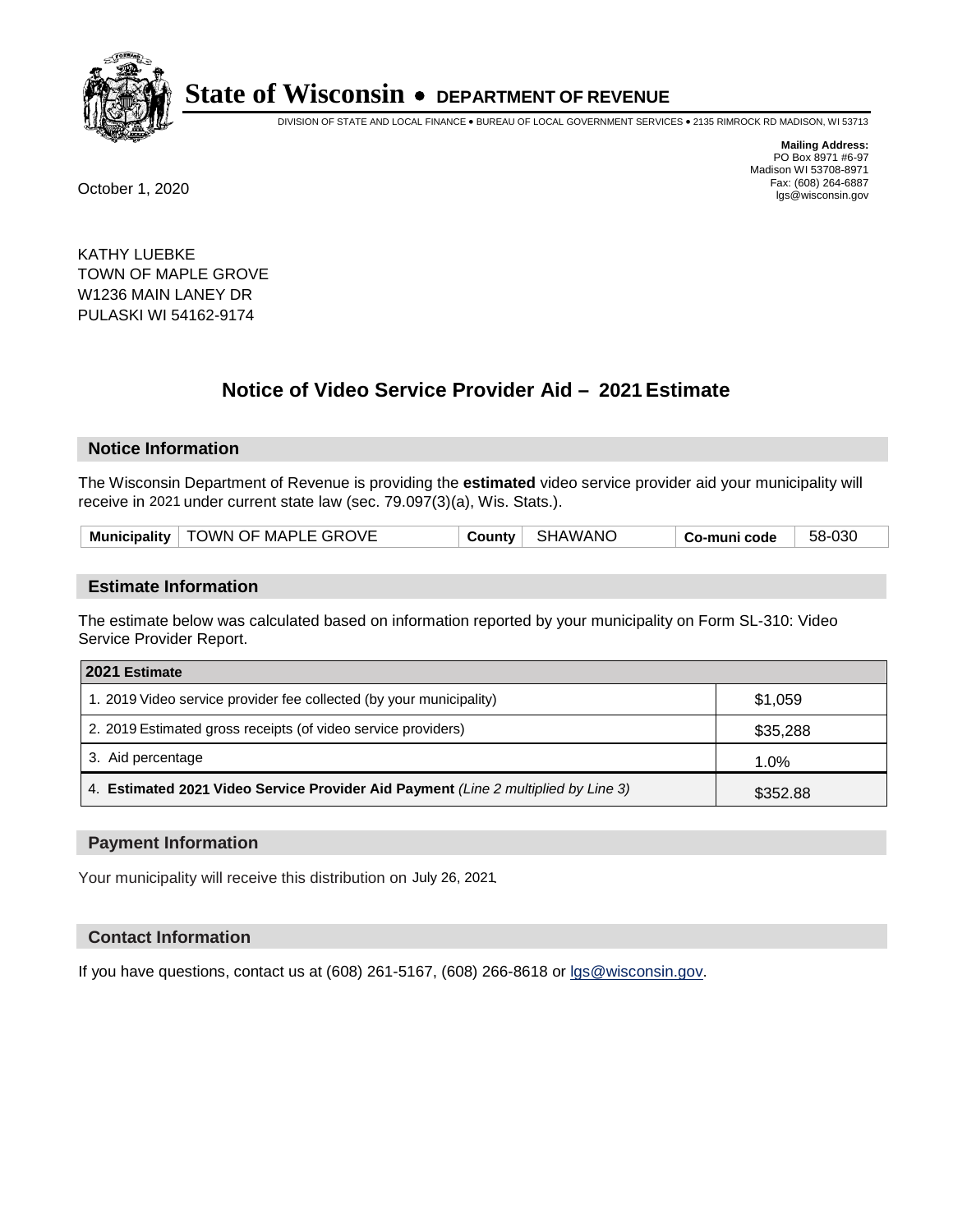

DIVISION OF STATE AND LOCAL FINANCE • BUREAU OF LOCAL GOVERNMENT SERVICES • 2135 RIMROCK RD MADISON, WI 53713

**Mailing Address:** PO Box 8971 #6-97 Madison WI 53708-8971<br>Fax: (608) 264-6887 Fax: (608) 264-6887 October 1, 2020 lgs@wisconsin.gov

RICHARD STADELMAN TOWN OF RICHMOND PO BOX 240 SHAWANO WI 54166-0240

# **Notice of Video Service Provider Aid - 2021 Estimate**

## **Notice Information**

The Wisconsin Department of Revenue is providing the **estimated** video service provider aid your municipality will receive in 2021 under current state law (sec. 79.097(3)(a), Wis. Stats.).

| Municipality   TOWN OF RICHMOND<br>∣ SHAWANO<br>County<br>Co-muni code | 58-040 |
|------------------------------------------------------------------------|--------|
|------------------------------------------------------------------------|--------|

#### **Estimate Information**

The estimate below was calculated based on information reported by your municipality on Form SL-310: Video Service Provider Report.

| 2021 Estimate                                                                      |            |
|------------------------------------------------------------------------------------|------------|
| 1. 2019 Video service provider fee collected (by your municipality)                | \$6,342    |
| 2. 2019 Estimated gross receipts (of video service providers)                      | \$211,408  |
| 3. Aid percentage                                                                  | 1.0%       |
| 4. Estimated 2021 Video Service Provider Aid Payment (Line 2 multiplied by Line 3) | \$2,114.08 |

#### **Payment Information**

Your municipality will receive this distribution on July 26, 2021.

## **Contact Information**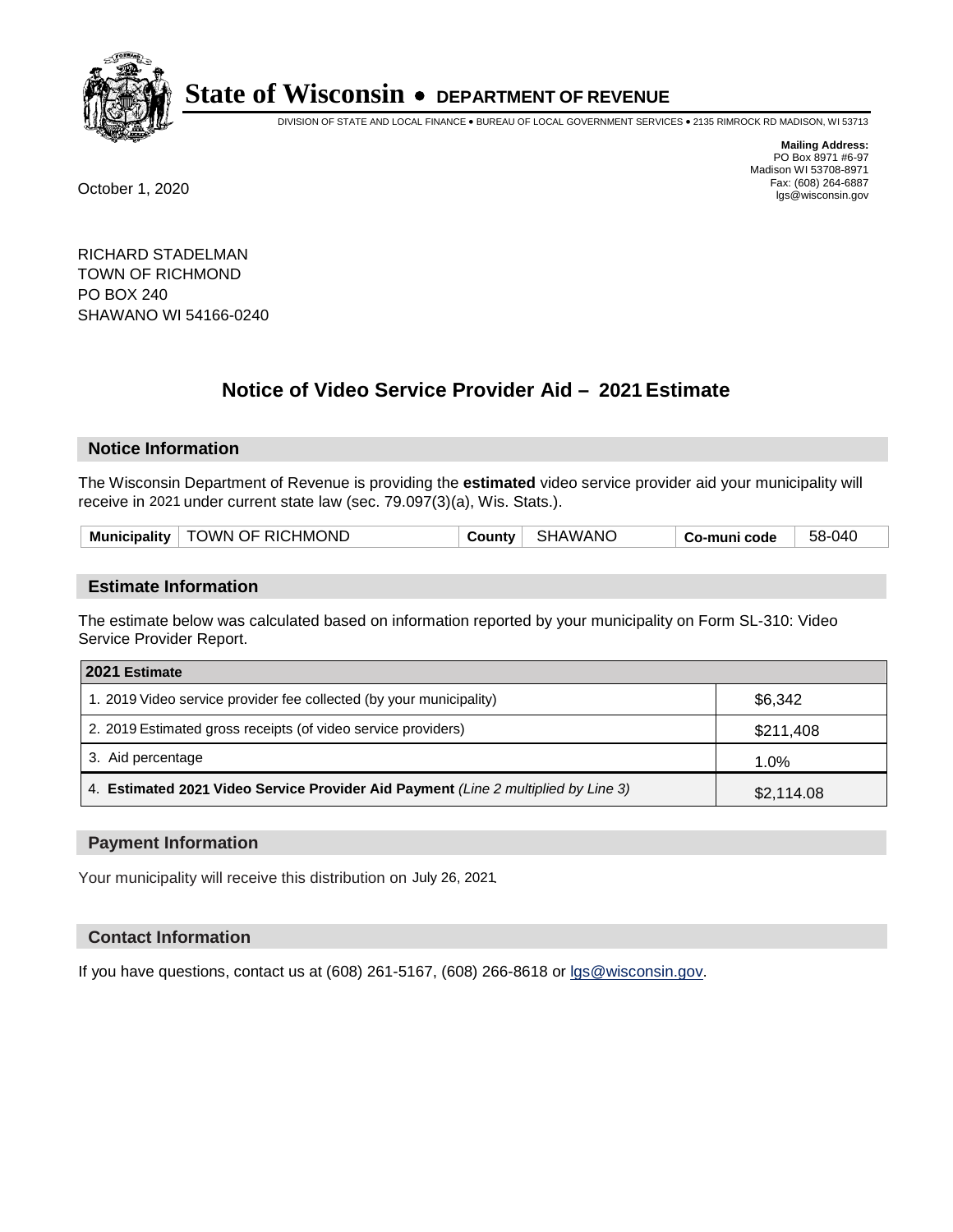

DIVISION OF STATE AND LOCAL FINANCE • BUREAU OF LOCAL GOVERNMENT SERVICES • 2135 RIMROCK RD MADISON, WI 53713

**Mailing Address:** PO Box 8971 #6-97 Madison WI 53708-8971<br>Fax: (608) 264-6887 Fax: (608) 264-6887 October 1, 2020 lgs@wisconsin.gov

KARA SKARLUPKA TOWN OF WASHINGTON N6593 LAKE CREST DR. CECIL WI 54111

# **Notice of Video Service Provider Aid - 2021 Estimate**

## **Notice Information**

The Wisconsin Department of Revenue is providing the **estimated** video service provider aid your municipality will receive in 2021 under current state law (sec. 79.097(3)(a), Wis. Stats.).

|  |  | Municipality   TOWN OF WASHINGTON | County | SHAWANC | Co-muni code | 58-044 |
|--|--|-----------------------------------|--------|---------|--------------|--------|
|--|--|-----------------------------------|--------|---------|--------------|--------|

#### **Estimate Information**

The estimate below was calculated based on information reported by your municipality on Form SL-310: Video Service Provider Report.

| 2021 Estimate                                                                      |            |
|------------------------------------------------------------------------------------|------------|
| 1. 2019 Video service provider fee collected (by your municipality)                | \$10,977   |
| 2. 2019 Estimated gross receipts (of video service providers)                      | \$219,543  |
| 3. Aid percentage                                                                  | 1.0%       |
| 4. Estimated 2021 Video Service Provider Aid Payment (Line 2 multiplied by Line 3) | \$2,195.43 |

#### **Payment Information**

Your municipality will receive this distribution on July 26, 2021.

## **Contact Information**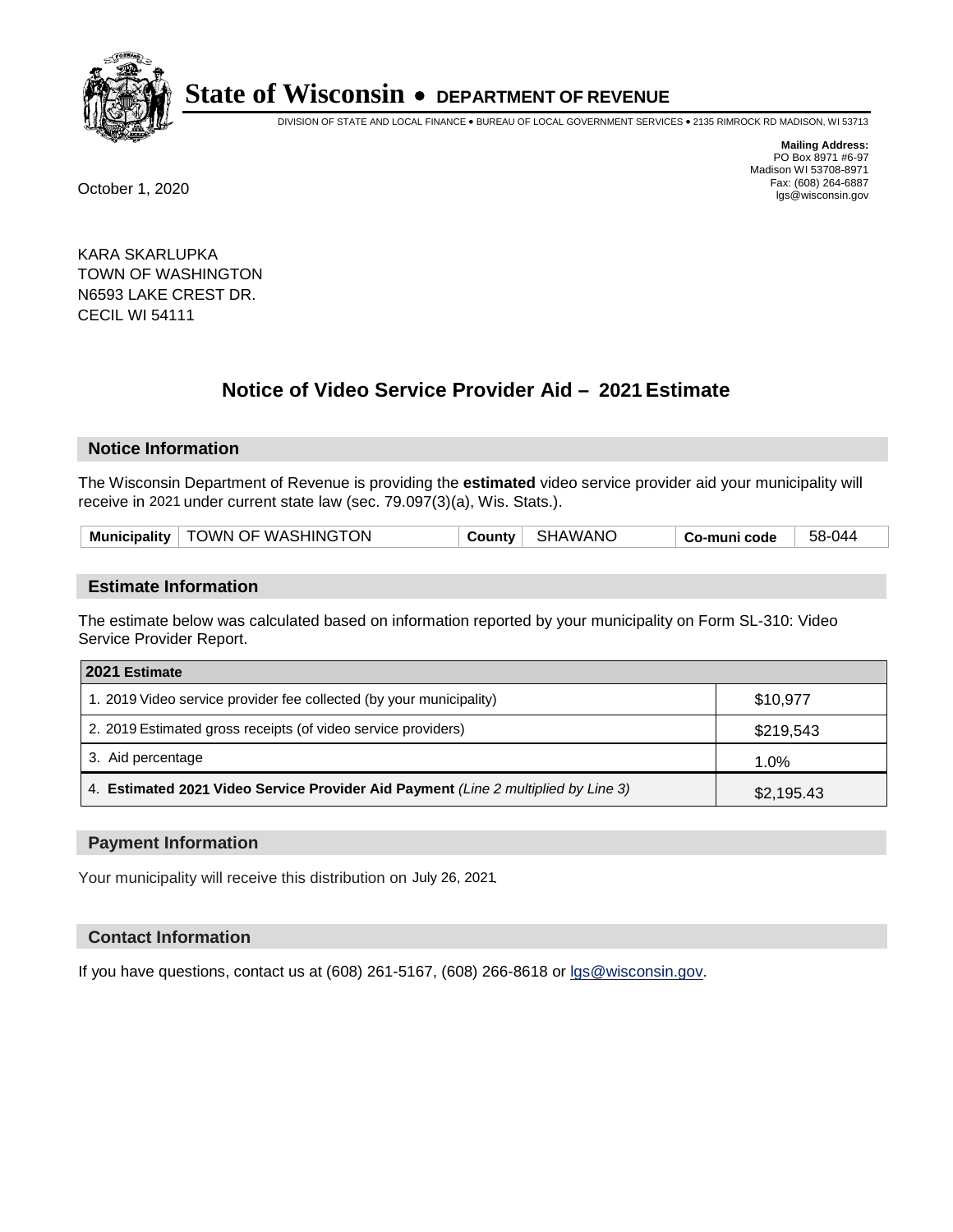

DIVISION OF STATE AND LOCAL FINANCE • BUREAU OF LOCAL GOVERNMENT SERVICES • 2135 RIMROCK RD MADISON, WI 53713

**Mailing Address:** PO Box 8971 #6-97 Madison WI 53708-8971<br>Fax: (608) 264-6887 Fax: (608) 264-6887 October 1, 2020 lgs@wisconsin.gov

ANGELA VREEKE TOWN OF WESCOTT PO BOX 536 SHAWANO WI 54166-0536

# **Notice of Video Service Provider Aid - 2021 Estimate**

## **Notice Information**

The Wisconsin Department of Revenue is providing the **estimated** video service provider aid your municipality will receive in 2021 under current state law (sec. 79.097(3)(a), Wis. Stats.).

| Municipality   TOWN OF WESCOTT | County | SHAWANO | Co-muni code | 58-048 |
|--------------------------------|--------|---------|--------------|--------|
|--------------------------------|--------|---------|--------------|--------|

#### **Estimate Information**

The estimate below was calculated based on information reported by your municipality on Form SL-310: Video Service Provider Report.

| 2021 Estimate                                                                      |             |
|------------------------------------------------------------------------------------|-------------|
| 1. 2019 Video service provider fee collected (by your municipality)                | \$32,127    |
| 2. 2019 Estimated gross receipts (of video service providers)                      | \$1,070,900 |
| 3. Aid percentage                                                                  | 1.0%        |
| 4. Estimated 2021 Video Service Provider Aid Payment (Line 2 multiplied by Line 3) | \$10,709.00 |

#### **Payment Information**

Your municipality will receive this distribution on July 26, 2021.

## **Contact Information**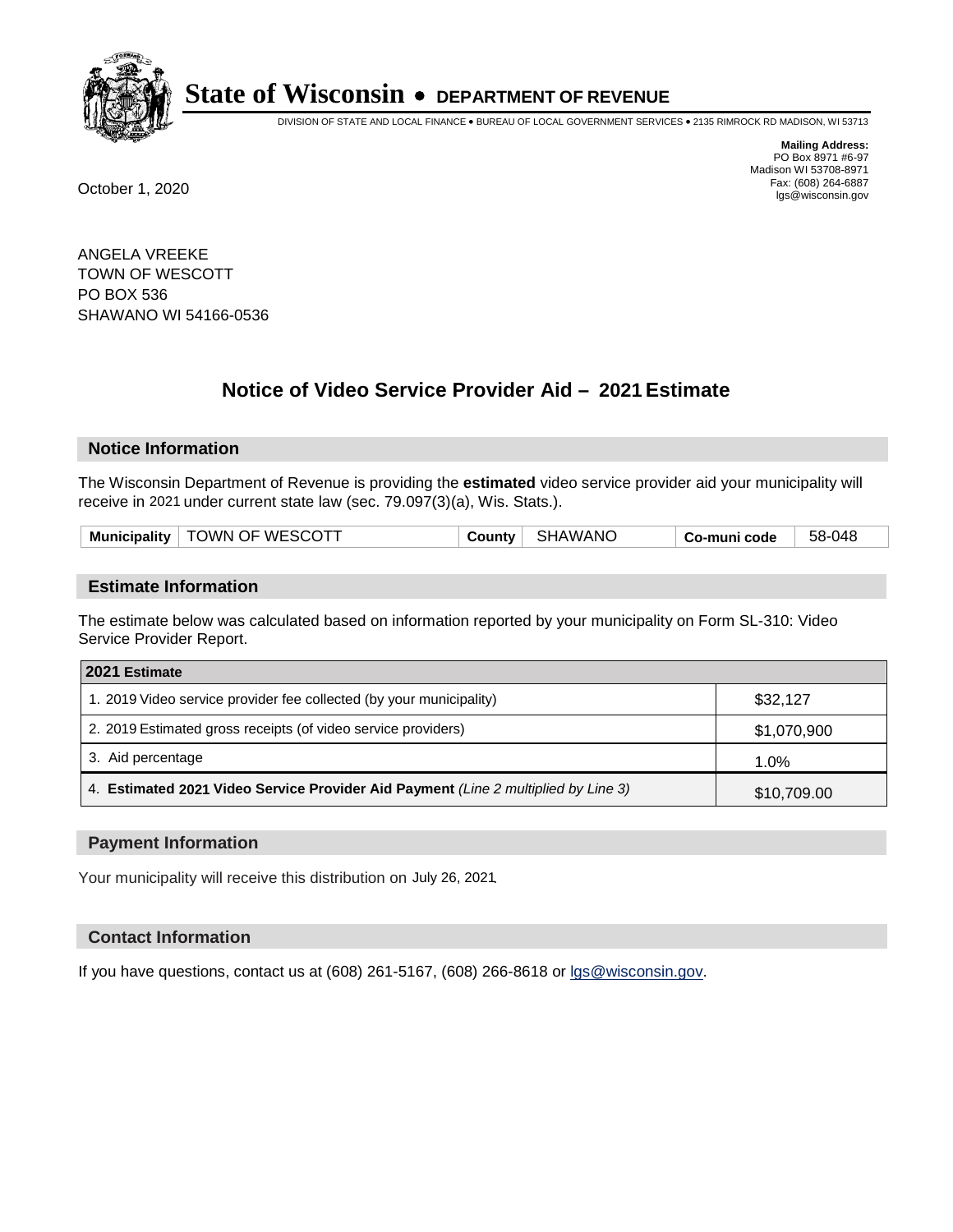

DIVISION OF STATE AND LOCAL FINANCE • BUREAU OF LOCAL GOVERNMENT SERVICES • 2135 RIMROCK RD MADISON, WI 53713

**Mailing Address:** PO Box 8971 #6-97 Madison WI 53708-8971<br>Fax: (608) 264-6887 Fax: (608) 264-6887 October 1, 2020 lgs@wisconsin.gov

MICHELLE MAROSZEK VILLAGE OF BONDUEL 117 WEST GREEN BAY ST. BONDUEL WI 54107

# **Notice of Video Service Provider Aid - 2021 Estimate**

## **Notice Information**

The Wisconsin Department of Revenue is providing the **estimated** video service provider aid your municipality will receive in 2021 under current state law (sec. 79.097(3)(a), Wis. Stats.).

|--|

#### **Estimate Information**

The estimate below was calculated based on information reported by your municipality on Form SL-310: Video Service Provider Report.

| 2021 Estimate                                                                      |            |
|------------------------------------------------------------------------------------|------------|
| 1. 2019 Video service provider fee collected (by your municipality)                | \$6,445    |
| 2. 2019 Estimated gross receipts (of video service providers)                      | \$209,029  |
| 3. Aid percentage                                                                  | 1.0%       |
| 4. Estimated 2021 Video Service Provider Aid Payment (Line 2 multiplied by Line 3) | \$2,090.29 |

#### **Payment Information**

Your municipality will receive this distribution on July 26, 2021.

## **Contact Information**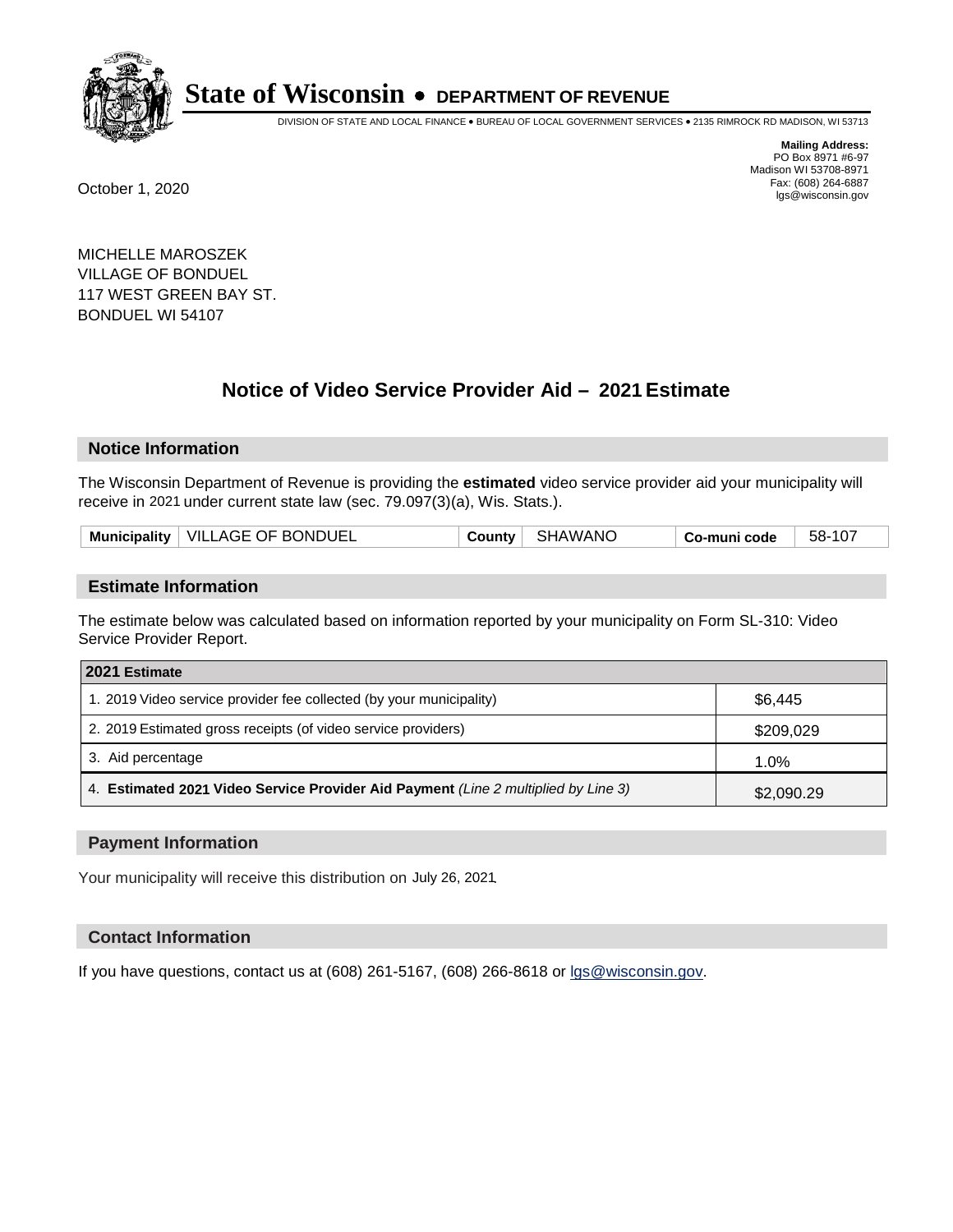

DIVISION OF STATE AND LOCAL FINANCE • BUREAU OF LOCAL GOVERNMENT SERVICES • 2135 RIMROCK RD MADISON, WI 53713

**Mailing Address:** PO Box 8971 #6-97 Madison WI 53708-8971<br>Fax: (608) 264-6887 Fax: (608) 264-6887 October 1, 2020 lgs@wisconsin.gov

TERI WESTERFELD VILLAGE OF CECIL PO BOX 159 CECIL WI 54111-0159

# **Notice of Video Service Provider Aid - 2021 Estimate**

## **Notice Information**

The Wisconsin Department of Revenue is providing the **estimated** video service provider aid your municipality will receive in 2021 under current state law (sec. 79.097(3)(a), Wis. Stats.).

|--|

#### **Estimate Information**

The estimate below was calculated based on information reported by your municipality on Form SL-310: Video Service Provider Report.

| 2021 Estimate                                                                      |            |
|------------------------------------------------------------------------------------|------------|
| 1. 2019 Video service provider fee collected (by your municipality)                | \$5,298    |
| 2. 2019 Estimated gross receipts (of video service providers)                      | \$176,616  |
| 3. Aid percentage                                                                  | 1.0%       |
| 4. Estimated 2021 Video Service Provider Aid Payment (Line 2 multiplied by Line 3) | \$1,766.16 |

#### **Payment Information**

Your municipality will receive this distribution on July 26, 2021.

## **Contact Information**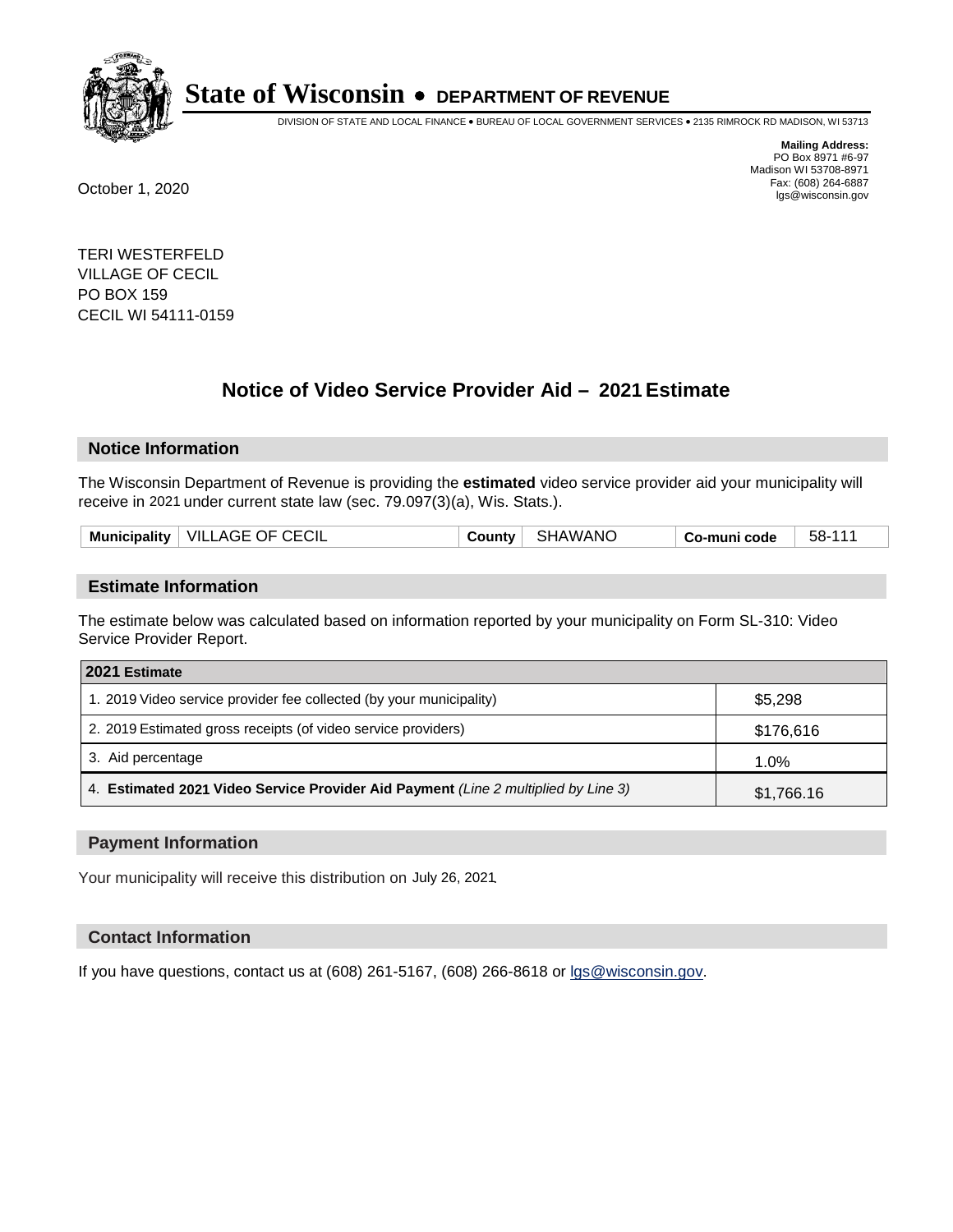

DIVISION OF STATE AND LOCAL FINANCE • BUREAU OF LOCAL GOVERNMENT SERVICES • 2135 RIMROCK RD MADISON, WI 53713

**Mailing Address:** PO Box 8971 #6-97 Madison WI 53708-8971<br>Fax: (608) 264-6887 Fax: (608) 264-6887 October 1, 2020 lgs@wisconsin.gov

JUDY KRISTOF VILLAGE OF GRESHAM P O BOX 50 GRESHAM WI 54128-0050

# **Notice of Video Service Provider Aid - 2021 Estimate**

## **Notice Information**

The Wisconsin Department of Revenue is providing the **estimated** video service provider aid your municipality will receive in 2021 under current state law (sec. 79.097(3)(a), Wis. Stats.).

| Municipality   VILLAGE OF GRESHAM<br>County SHAWANO<br>- 58-131<br>∣ Co-muni code |  |
|-----------------------------------------------------------------------------------|--|
|-----------------------------------------------------------------------------------|--|

#### **Estimate Information**

The estimate below was calculated based on information reported by your municipality on Form SL-310: Video Service Provider Report.

| 2021 Estimate                                                                      |            |
|------------------------------------------------------------------------------------|------------|
| 1. 2019 Video service provider fee collected (by your municipality)                | \$7,893    |
| 2. 2019 Estimated gross receipts (of video service providers)                      | \$157,851  |
| 3. Aid percentage                                                                  | 1.0%       |
| 4. Estimated 2021 Video Service Provider Aid Payment (Line 2 multiplied by Line 3) | \$1,578.51 |

#### **Payment Information**

Your municipality will receive this distribution on July 26, 2021.

## **Contact Information**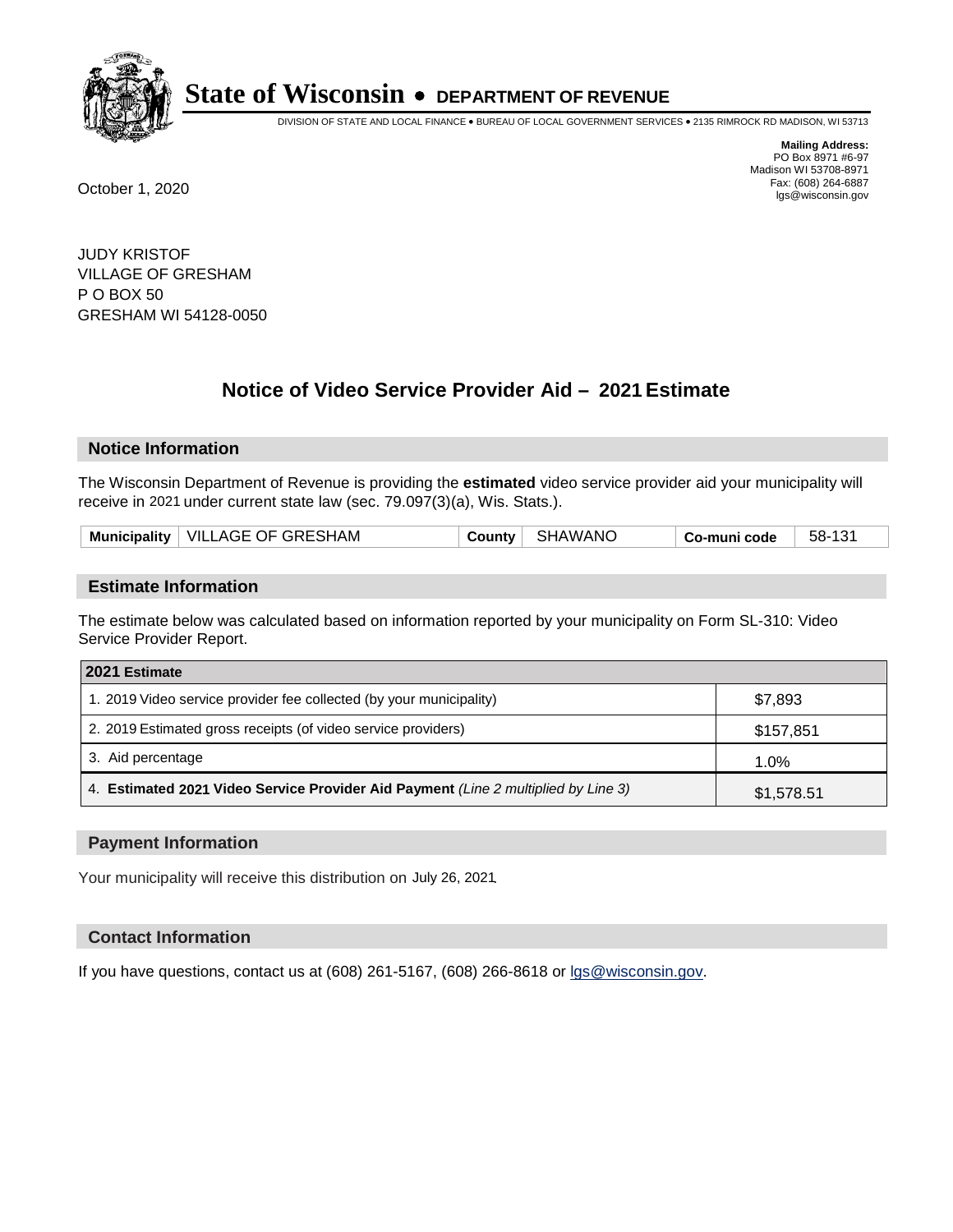

DIVISION OF STATE AND LOCAL FINANCE • BUREAU OF LOCAL GOVERNMENT SERVICES • 2135 RIMROCK RD MADISON, WI 53713

**Mailing Address:** PO Box 8971 #6-97 Madison WI 53708-8971<br>Fax: (608) 264-6887 Fax: (608) 264-6887 October 1, 2020 lgs@wisconsin.gov

LESLEY NEMETZ CITY OF SHAWANO 127 SOUTH SAWYER ST SHAWANO WI 54166

# **Notice of Video Service Provider Aid - 2021 Estimate**

## **Notice Information**

The Wisconsin Department of Revenue is providing the **estimated** video service provider aid your municipality will receive in 2021 under current state law (sec. 79.097(3)(a), Wis. Stats.).

| .<br>Mun.<br>nicipality | SHAWANC<br>OF.<br>-GITY - | `AWANC.<br>ר . | code<br>___ | 281<br>58- |
|-------------------------|---------------------------|----------------|-------------|------------|
|                         |                           |                |             |            |

#### **Estimate Information**

The estimate below was calculated based on information reported by your municipality on Form SL-310: Video Service Provider Report.

| 2021 Estimate                                                                      |             |
|------------------------------------------------------------------------------------|-------------|
| 1. 2019 Video service provider fee collected (by your municipality)                | \$120,892   |
| 2. 2019 Estimated gross receipts (of video service providers)                      | \$2,417,862 |
| 3. Aid percentage                                                                  | 1.0%        |
| 4. Estimated 2021 Video Service Provider Aid Payment (Line 2 multiplied by Line 3) | \$24,178.62 |

#### **Payment Information**

Your municipality will receive this distribution on July 26, 2021.

## **Contact Information**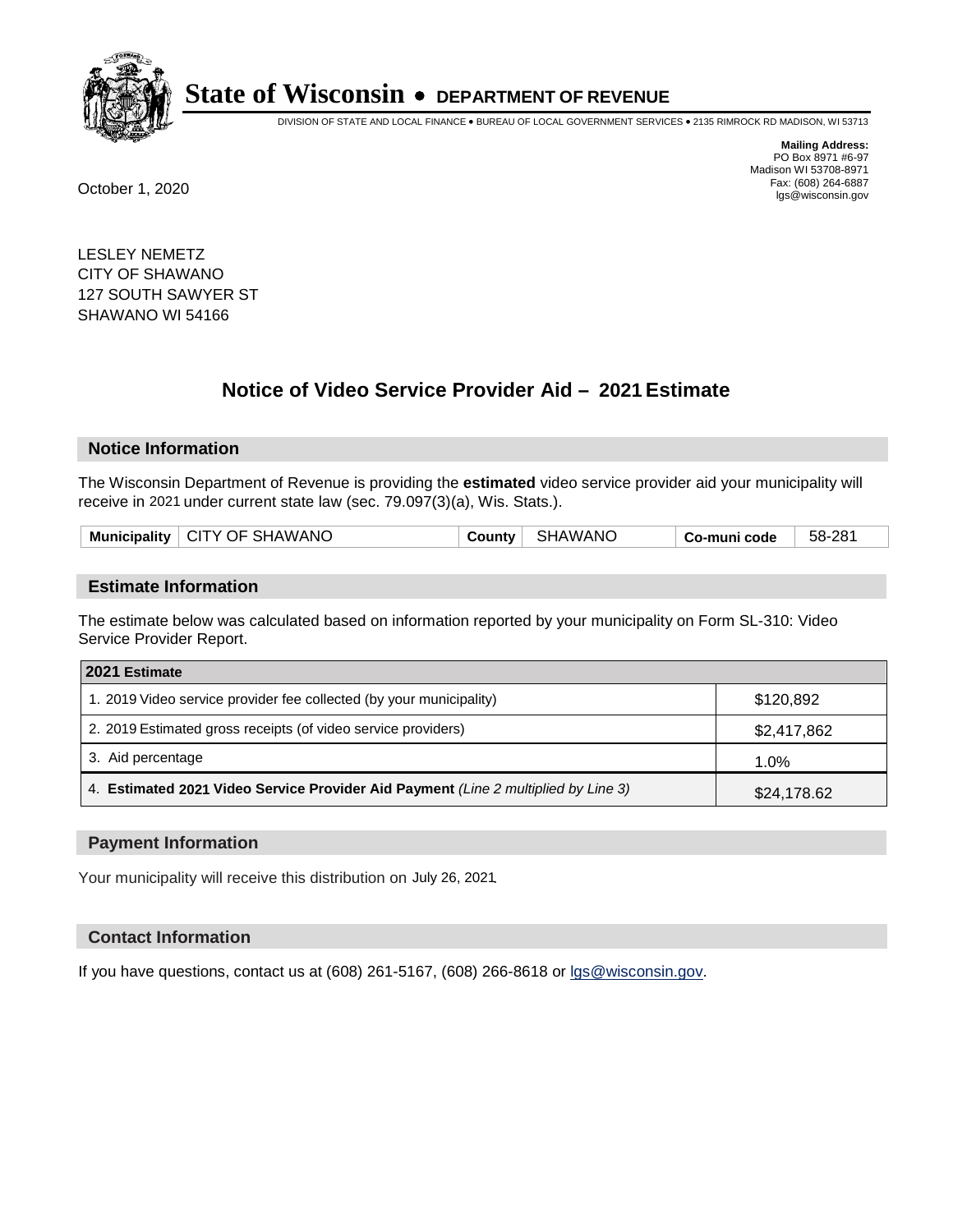

DIVISION OF STATE AND LOCAL FINANCE • BUREAU OF LOCAL GOVERNMENT SERVICES • 2135 RIMROCK RD MADISON, WI 53713

**Mailing Address:** PO Box 8971 #6-97 Madison WI 53708-8971<br>Fax: (608) 264-6887 Fax: (608) 264-6887 October 1, 2020 lgs@wisconsin.gov

JANELLE KAISER TOWN OF HOLLAND W3005 COUNTY RD. G CEDAR GROVE WI 53013

# **Notice of Video Service Provider Aid - 2021 Estimate**

## **Notice Information**

The Wisconsin Department of Revenue is providing the **estimated** video service provider aid your municipality will receive in 2021 under current state law (sec. 79.097(3)(a), Wis. Stats.).

| Municipality   TOWN OF HOLLAND |  | County   SHEBOYGAN | Co-muni code | 59-006 |
|--------------------------------|--|--------------------|--------------|--------|
|--------------------------------|--|--------------------|--------------|--------|

#### **Estimate Information**

The estimate below was calculated based on information reported by your municipality on Form SL-310: Video Service Provider Report.

| 2021 Estimate                                                                      |            |
|------------------------------------------------------------------------------------|------------|
| 1. 2019 Video service provider fee collected (by your municipality)                | \$9,989    |
| 2. 2019 Estimated gross receipts (of video service providers)                      | \$332,978  |
| 3. Aid percentage                                                                  | 1.0%       |
| 4. Estimated 2021 Video Service Provider Aid Payment (Line 2 multiplied by Line 3) | \$3,329.78 |

#### **Payment Information**

Your municipality will receive this distribution on July 26, 2021.

## **Contact Information**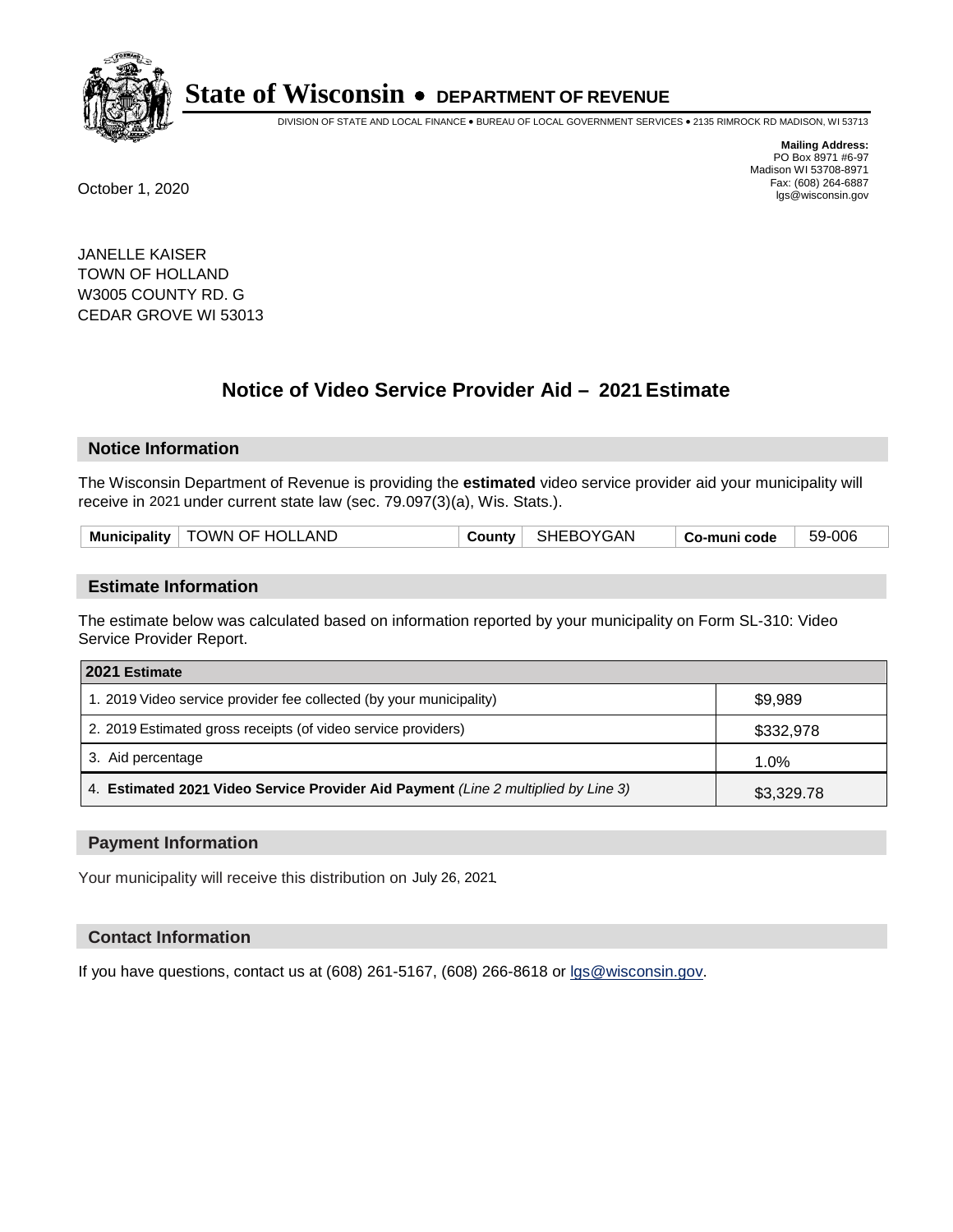

DIVISION OF STATE AND LOCAL FINANCE • BUREAU OF LOCAL GOVERNMENT SERVICES • 2135 RIMROCK RD MADISON, WI 53713

**Mailing Address:** PO Box 8971 #6-97 Madison WI 53708-8971<br>Fax: (608) 264-6887 Fax: (608) 264-6887 October 1, 2020 lgs@wisconsin.gov

KAREN POHL TOWN OF LIMA P.O. BOX 225 WALDO WI 53093

# **Notice of Video Service Provider Aid - 2021 Estimate**

## **Notice Information**

The Wisconsin Department of Revenue is providing the **estimated** video service provider aid your municipality will receive in 2021 under current state law (sec. 79.097(3)(a), Wis. Stats.).

| <b>Municipality</b> | TOWN OF LIMA | .ounty | <b>SHEBOYGAN</b> | -muni code<br>. -ഗ- | -008<br>59- |
|---------------------|--------------|--------|------------------|---------------------|-------------|
|                     |              |        |                  |                     |             |

#### **Estimate Information**

The estimate below was calculated based on information reported by your municipality on Form SL-310: Video Service Provider Report.

| 2021 Estimate                                                                      |            |
|------------------------------------------------------------------------------------|------------|
| 1. 2019 Video service provider fee collected (by your municipality)                | \$5,460    |
| 2. 2019 Estimated gross receipts (of video service providers)                      | \$109,207  |
| 3. Aid percentage                                                                  | 1.0%       |
| 4. Estimated 2021 Video Service Provider Aid Payment (Line 2 multiplied by Line 3) | \$1,092.07 |

#### **Payment Information**

Your municipality will receive this distribution on July 26, 2021.

#### **Contact Information**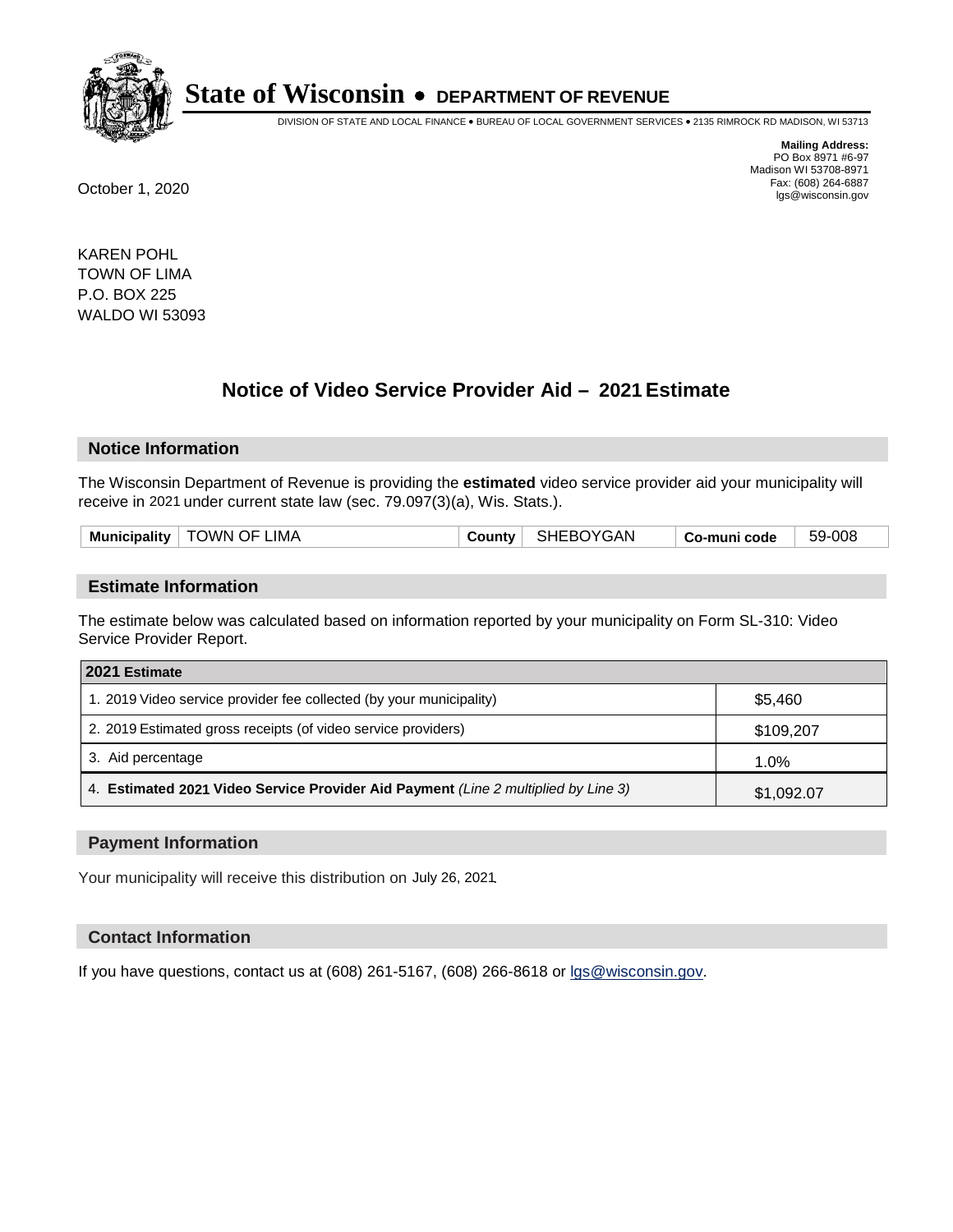

DIVISION OF STATE AND LOCAL FINANCE • BUREAU OF LOCAL GOVERNMENT SERVICES • 2135 RIMROCK RD MADISON, WI 53713

**Mailing Address:** PO Box 8971 #6-97 Madison WI 53708-8971<br>Fax: (608) 264-6887 Fax: (608) 264-6887 October 1, 2020 lgs@wisconsin.gov

LEXANN HOOGSTRA TOWN OF RHINE P O BOX 117 ELKHART LAKE WI 53020

# **Notice of Video Service Provider Aid - 2021 Estimate**

## **Notice Information**

The Wisconsin Department of Revenue is providing the **estimated** video service provider aid your municipality will receive in 2021 under current state law (sec. 79.097(3)(a), Wis. Stats.).

|  |  | Municipality   TOWN OF RHINE |  | County   SHEBOYGAN | Co-muni code | 59-018 |
|--|--|------------------------------|--|--------------------|--------------|--------|
|--|--|------------------------------|--|--------------------|--------------|--------|

#### **Estimate Information**

The estimate below was calculated based on information reported by your municipality on Form SL-310: Video Service Provider Report.

| 2021 Estimate                                                                      |            |
|------------------------------------------------------------------------------------|------------|
| 1. 2019 Video service provider fee collected (by your municipality)                | \$10,275   |
| 2. 2019 Estimated gross receipts (of video service providers)                      | \$205,508  |
| 3. Aid percentage                                                                  | 1.0%       |
| 4. Estimated 2021 Video Service Provider Aid Payment (Line 2 multiplied by Line 3) | \$2,055.08 |

#### **Payment Information**

Your municipality will receive this distribution on July 26, 2021.

#### **Contact Information**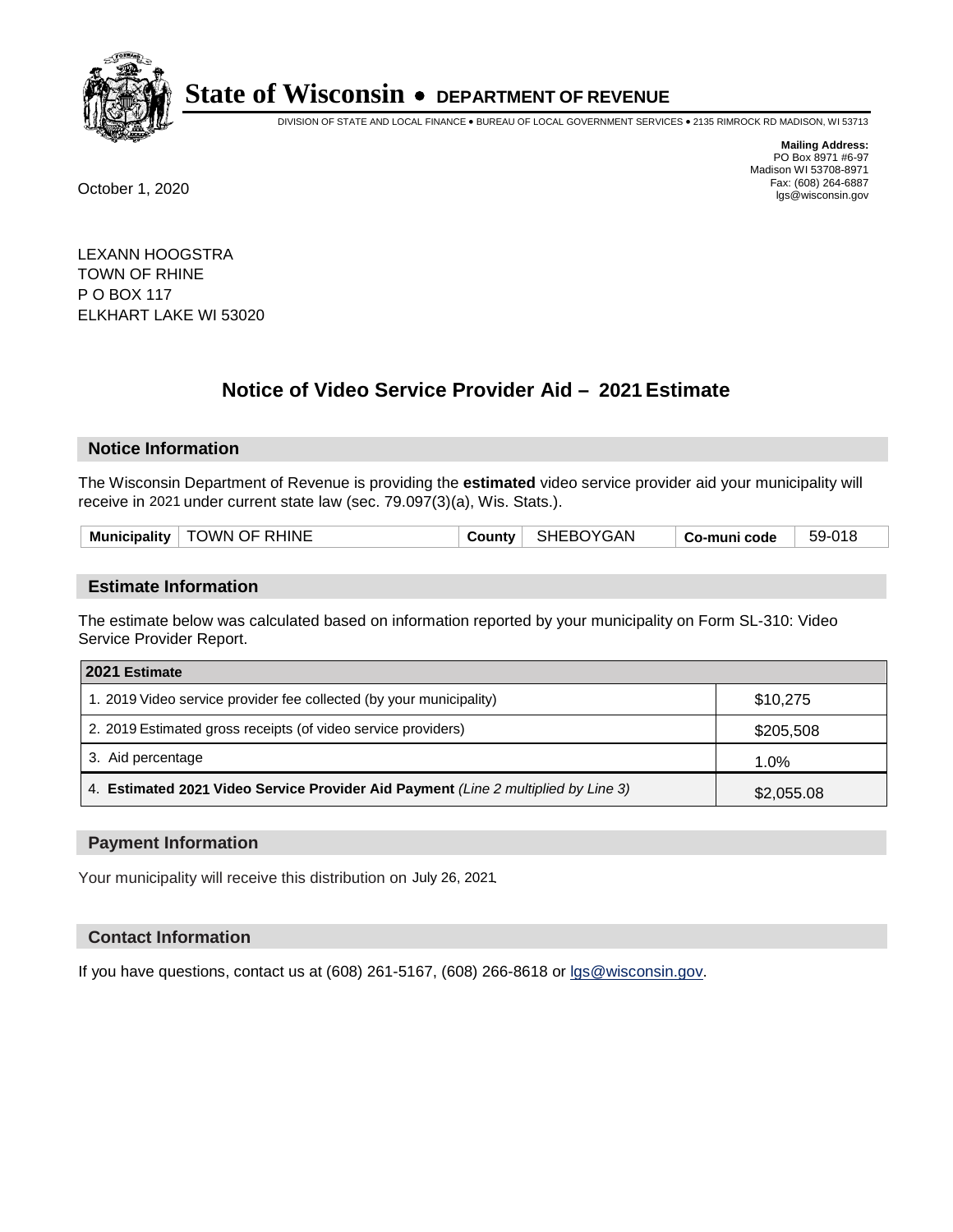

DIVISION OF STATE AND LOCAL FINANCE • BUREAU OF LOCAL GOVERNMENT SERVICES • 2135 RIMROCK RD MADISON, WI 53713

**Mailing Address:** PO Box 8971 #6-97 Madison WI 53708-8971<br>Fax: (608) 264-6887 Fax: (608) 264-6887 October 1, 2020 lgs@wisconsin.gov

LUANNE RADY TOWN OF SCOTT N1306 BOLTONVILLE RD ADELL WI 53001-1426

# **Notice of Video Service Provider Aid - 2021 Estimate**

## **Notice Information**

The Wisconsin Department of Revenue is providing the **estimated** video service provider aid your municipality will receive in 2021 under current state law (sec. 79.097(3)(a), Wis. Stats.).

|--|

#### **Estimate Information**

The estimate below was calculated based on information reported by your municipality on Form SL-310: Video Service Provider Report.

| 2021 Estimate                                                                      |            |
|------------------------------------------------------------------------------------|------------|
| 1. 2019 Video service provider fee collected (by your municipality)                | \$8,770    |
| 2. 2019 Estimated gross receipts (of video service providers)                      | \$175,412  |
| 3. Aid percentage                                                                  | 1.0%       |
| 4. Estimated 2021 Video Service Provider Aid Payment (Line 2 multiplied by Line 3) | \$1,754.12 |

#### **Payment Information**

Your municipality will receive this distribution on July 26, 2021.

## **Contact Information**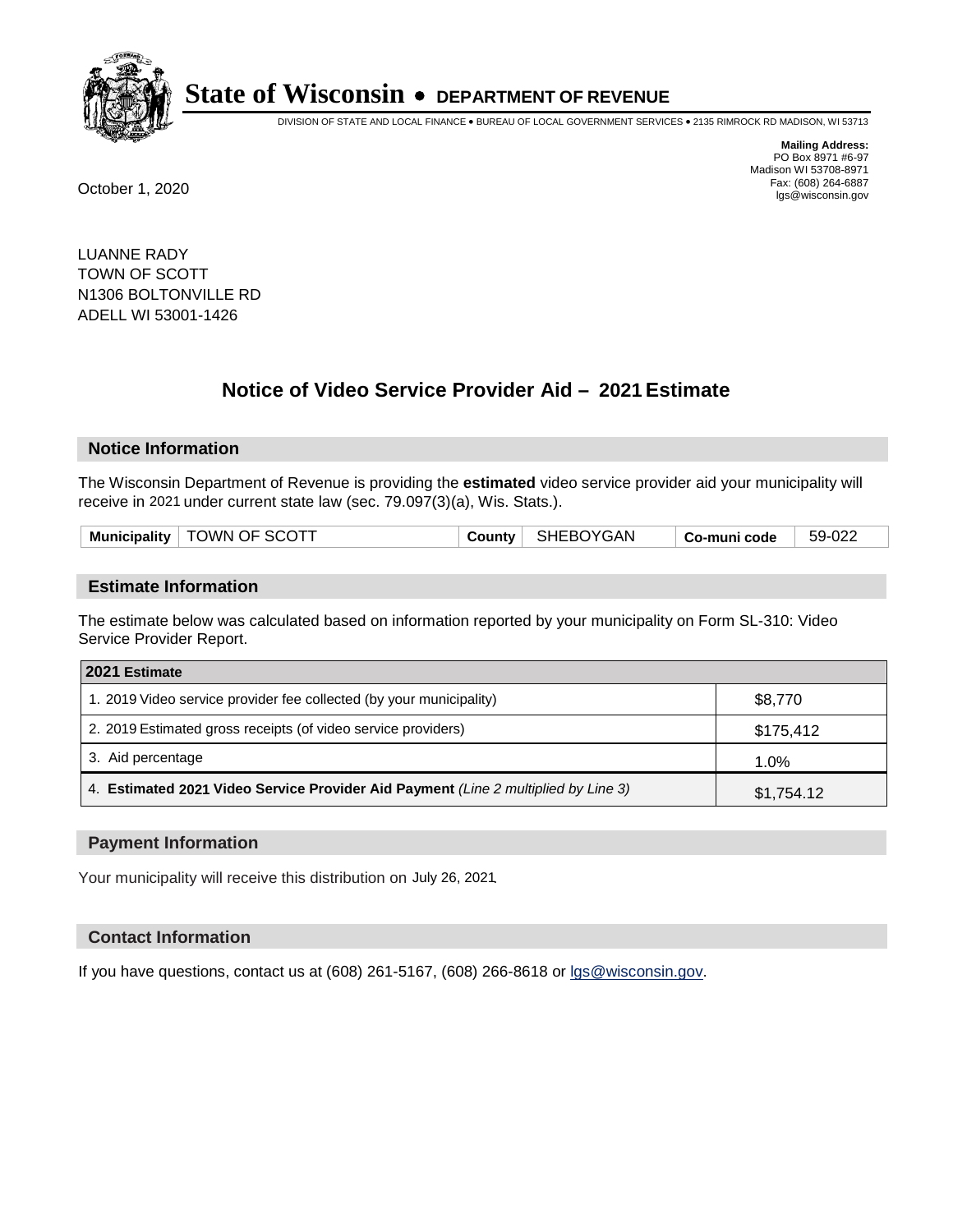

DIVISION OF STATE AND LOCAL FINANCE • BUREAU OF LOCAL GOVERNMENT SERVICES • 2135 RIMROCK RD MADISON, WI 53713

**Mailing Address:** PO Box 8971 #6-97 Madison WI 53708-8971<br>Fax: (608) 264-6887 Fax: (608) 264-6887 October 1, 2020 lgs@wisconsin.gov

PEGGY FISCHER TOWN OF SHEBOYGAN 1512 N 40TH ST SHEBOYGAN WI 53081-1736

# **Notice of Video Service Provider Aid - 2021 Estimate**

## **Notice Information**

The Wisconsin Department of Revenue is providing the **estimated** video service provider aid your municipality will receive in 2021 under current state law (sec. 79.097(3)(a), Wis. Stats.).

| Municipality   TOWN OF SHEBOYGAN |  | County   SHEBOYGAN | $\mid$ Co-muni code | 59-024 |
|----------------------------------|--|--------------------|---------------------|--------|
|----------------------------------|--|--------------------|---------------------|--------|

#### **Estimate Information**

The estimate below was calculated based on information reported by your municipality on Form SL-310: Video Service Provider Report.

| 2021 Estimate                                                                      |             |
|------------------------------------------------------------------------------------|-------------|
| 1. 2019 Video service provider fee collected (by your municipality)                | \$116,927   |
| 2. 2019 Estimated gross receipts (of video service providers)                      | \$2,338,542 |
| 3. Aid percentage                                                                  | 1.0%        |
| 4. Estimated 2021 Video Service Provider Aid Payment (Line 2 multiplied by Line 3) | \$23,385.42 |

#### **Payment Information**

Your municipality will receive this distribution on July 26, 2021.

## **Contact Information**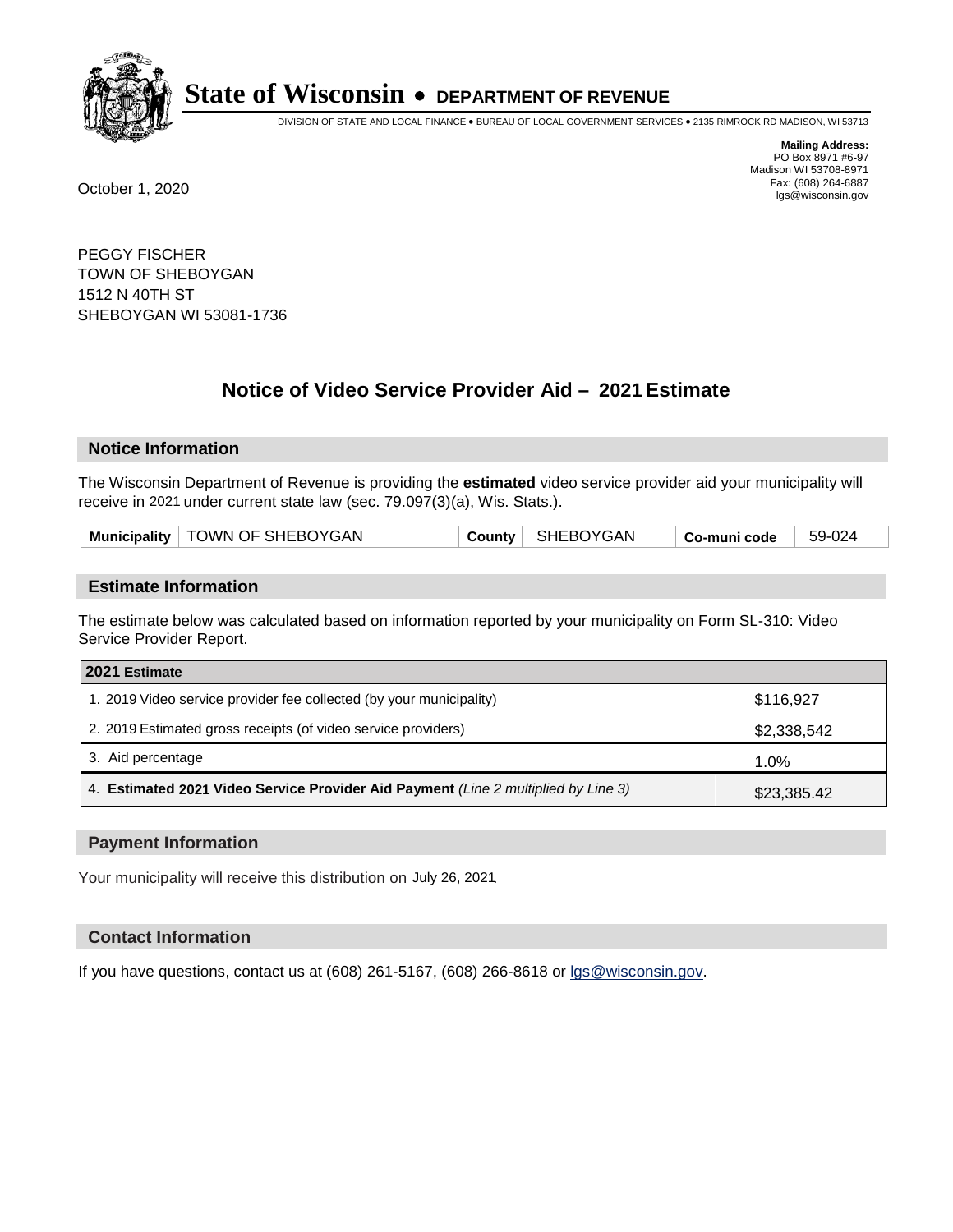

DIVISION OF STATE AND LOCAL FINANCE • BUREAU OF LOCAL GOVERNMENT SERVICES • 2135 RIMROCK RD MADISON, WI 53713

**Mailing Address:** PO Box 8971 #6-97 Madison WI 53708-8971<br>Fax: (608) 264-6887 Fax: (608) 264-6887 October 1, 2020 lgs@wisconsin.gov

JEANETTE MEYER TOWN OF SHEBOYGAN FALLS W3860 COUNTY ROAD O SHEBOYGAN FALLS WI 53085-0046

# **Notice of Video Service Provider Aid - 2021 Estimate**

## **Notice Information**

The Wisconsin Department of Revenue is providing the **estimated** video service provider aid your municipality will receive in 2021 under current state law (sec. 79.097(3)(a), Wis. Stats.).

| Municipality   TOWN OF SHEBOYGAN FALLS |  | County   SHEBOYGAN | <sup>⊥</sup> Co-muni code | 59-026 |
|----------------------------------------|--|--------------------|---------------------------|--------|
|----------------------------------------|--|--------------------|---------------------------|--------|

#### **Estimate Information**

The estimate below was calculated based on information reported by your municipality on Form SL-310: Video Service Provider Report.

| 2021 Estimate                                                                      |          |
|------------------------------------------------------------------------------------|----------|
| 1. 2019 Video service provider fee collected (by your municipality)                | \$4.325  |
| 2. 2019 Estimated gross receipts (of video service providers)                      | \$86,504 |
| 3. Aid percentage                                                                  | 1.0%     |
| 4. Estimated 2021 Video Service Provider Aid Payment (Line 2 multiplied by Line 3) | \$865.04 |

#### **Payment Information**

Your municipality will receive this distribution on July 26, 2021.

## **Contact Information**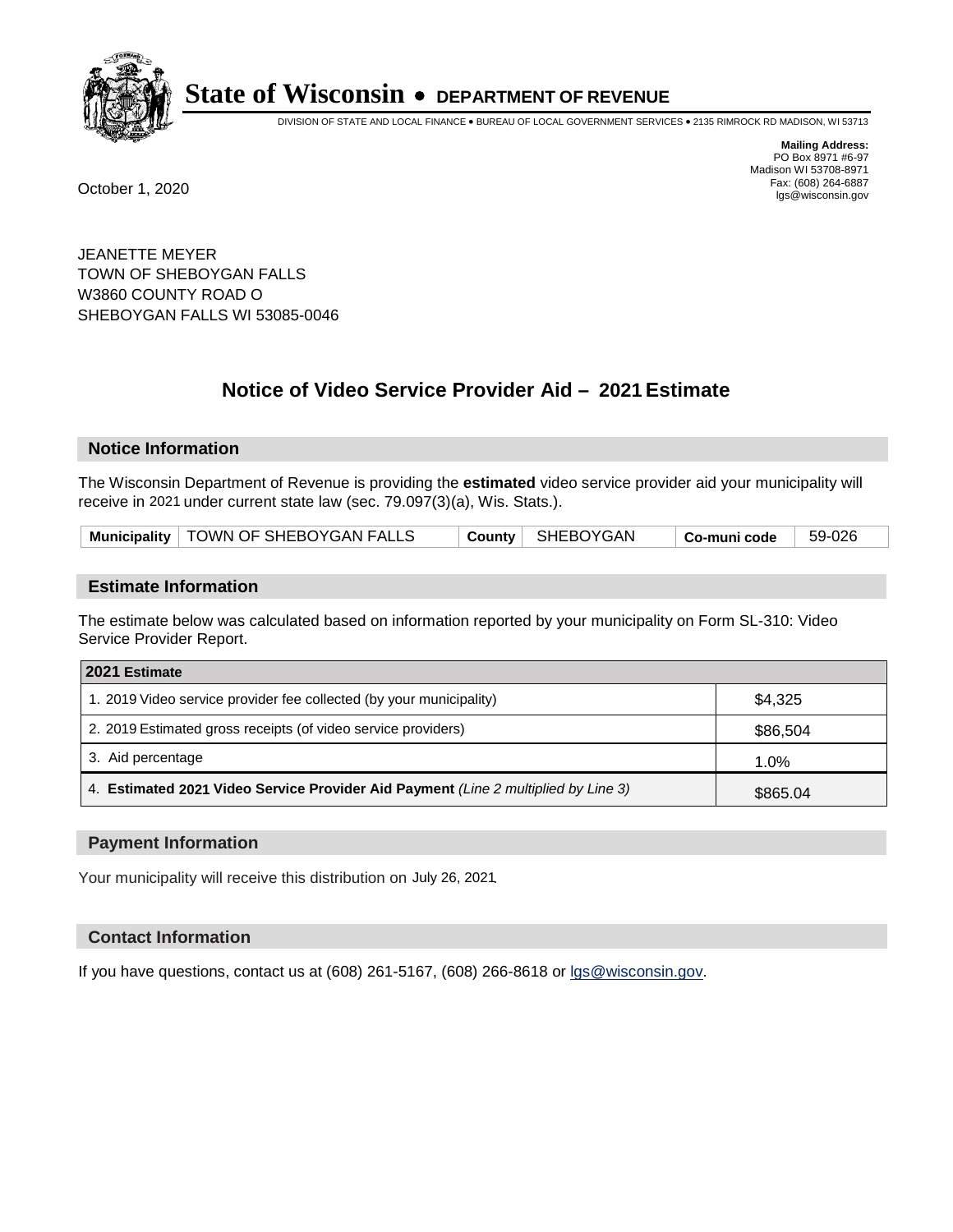

DIVISION OF STATE AND LOCAL FINANCE • BUREAU OF LOCAL GOVERNMENT SERVICES • 2135 RIMROCK RD MADISON, WI 53713

**Mailing Address:** PO Box 8971 #6-97 Madison WI 53708-8971<br>Fax: (608) 264-6887 Fax: (608) 264-6887 October 1, 2020 lgs@wisconsin.gov

RHONDA KLATT TOWN OF SHERMAN PO BOX 88 ADELL WI 53001-0088

# **Notice of Video Service Provider Aid - 2021 Estimate**

## **Notice Information**

The Wisconsin Department of Revenue is providing the **estimated** video service provider aid your municipality will receive in 2021 under current state law (sec. 79.097(3)(a), Wis. Stats.).

| Municipality   TOWN OF SHERMAN |  | County   SHEBOYGAN | Co-muni code | 59-028 |
|--------------------------------|--|--------------------|--------------|--------|
|--------------------------------|--|--------------------|--------------|--------|

#### **Estimate Information**

The estimate below was calculated based on information reported by your municipality on Form SL-310: Video Service Provider Report.

| 2021 Estimate                                                                      |          |
|------------------------------------------------------------------------------------|----------|
| 1. 2019 Video service provider fee collected (by your municipality)                | \$2,878  |
| 2. 2019 Estimated gross receipts (of video service providers)                      | \$95,926 |
| 3. Aid percentage                                                                  | 1.0%     |
| 4. Estimated 2021 Video Service Provider Aid Payment (Line 2 multiplied by Line 3) | \$959.26 |

#### **Payment Information**

Your municipality will receive this distribution on July 26, 2021.

## **Contact Information**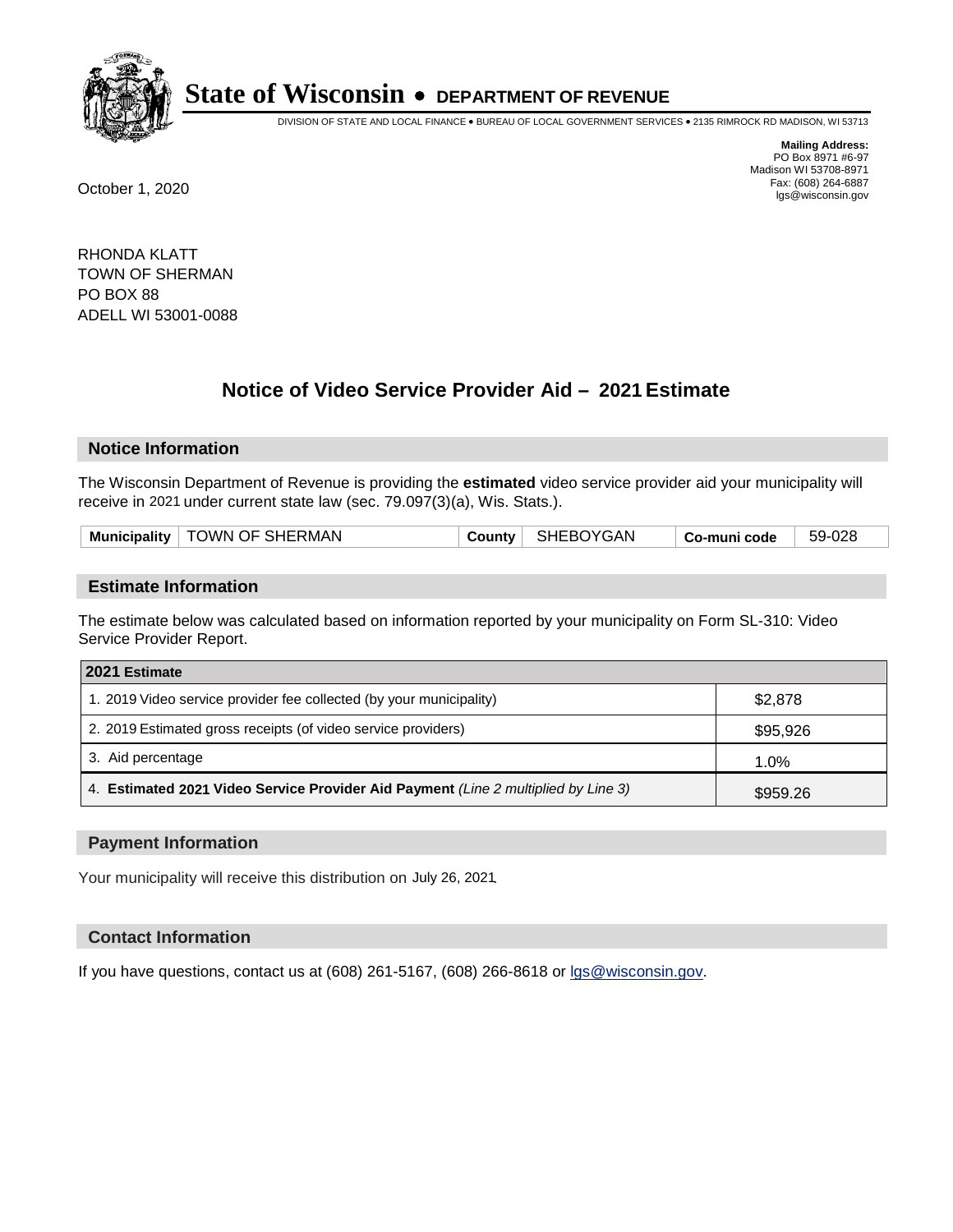

DIVISION OF STATE AND LOCAL FINANCE • BUREAU OF LOCAL GOVERNMENT SERVICES • 2135 RIMROCK RD MADISON, WI 53713

**Mailing Address:** PO Box 8971 #6-97 Madison WI 53708-8971<br>Fax: (608) 264-6887 Fax: (608) 264-6887 October 1, 2020 lgs@wisconsin.gov

JULIE WICKER TOWN OF WILSON 5935 S BUSINESS DR SHEBOYGAN WI 53081-8983

# **Notice of Video Service Provider Aid - 2021 Estimate**

## **Notice Information**

The Wisconsin Department of Revenue is providing the **estimated** video service provider aid your municipality will receive in 2021 under current state law (sec. 79.097(3)(a), Wis. Stats.).

|--|

#### **Estimate Information**

The estimate below was calculated based on information reported by your municipality on Form SL-310: Video Service Provider Report.

| 2021 Estimate                                                                      |            |
|------------------------------------------------------------------------------------|------------|
| 1. 2019 Video service provider fee collected (by your municipality)                | \$40,708   |
| 2. 2019 Estimated gross receipts (of video service providers)                      | \$814,160  |
| 3. Aid percentage                                                                  | 1.0%       |
| 4. Estimated 2021 Video Service Provider Aid Payment (Line 2 multiplied by Line 3) | \$8,141.60 |

#### **Payment Information**

Your municipality will receive this distribution on July 26, 2021.

## **Contact Information**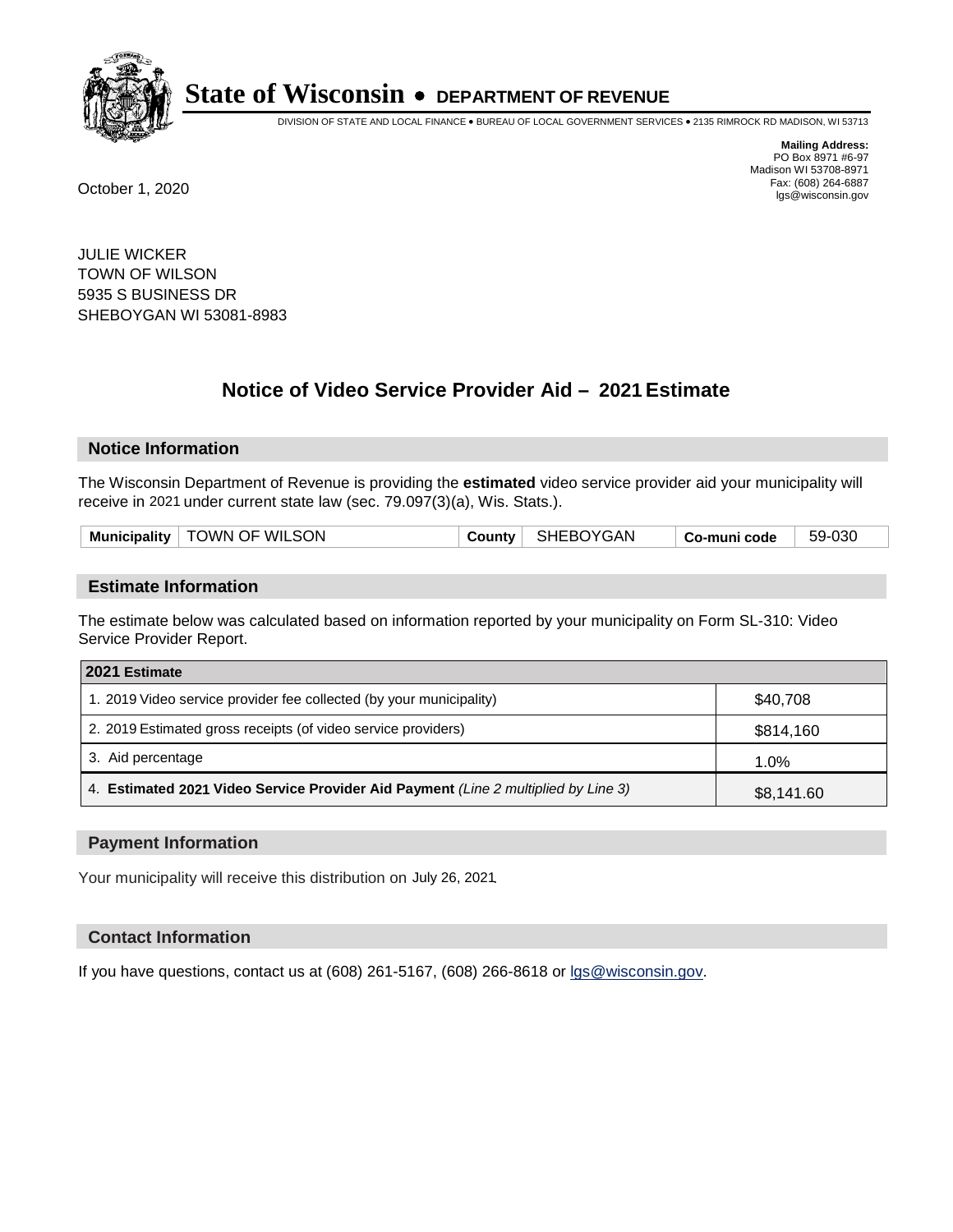

DIVISION OF STATE AND LOCAL FINANCE • BUREAU OF LOCAL GOVERNMENT SERVICES • 2135 RIMROCK RD MADISON, WI 53713

**Mailing Address:** PO Box 8971 #6-97 Madison WI 53708-8971<br>Fax: (608) 264-6887 Fax: (608) 264-6887 October 1, 2020 lgs@wisconsin.gov

KELLY RATHKE VILLAGE OF ADELL 508 SEIFERT ST ADELL WI 53001-1185

# **Notice of Video Service Provider Aid - 2021 Estimate**

## **Notice Information**

The Wisconsin Department of Revenue is providing the **estimated** video service provider aid your municipality will receive in 2021 under current state law (sec. 79.097(3)(a), Wis. Stats.).

|--|

#### **Estimate Information**

The estimate below was calculated based on information reported by your municipality on Form SL-310: Video Service Provider Report.

| 2021 Estimate                                                                      |            |
|------------------------------------------------------------------------------------|------------|
| 1. 2019 Video service provider fee collected (by your municipality)                | \$3,029    |
| 2. 2019 Estimated gross receipts (of video service providers)                      | \$100,988  |
| 3. Aid percentage                                                                  | 1.0%       |
| 4. Estimated 2021 Video Service Provider Aid Payment (Line 2 multiplied by Line 3) | \$1,009.88 |

#### **Payment Information**

Your municipality will receive this distribution on July 26, 2021.

## **Contact Information**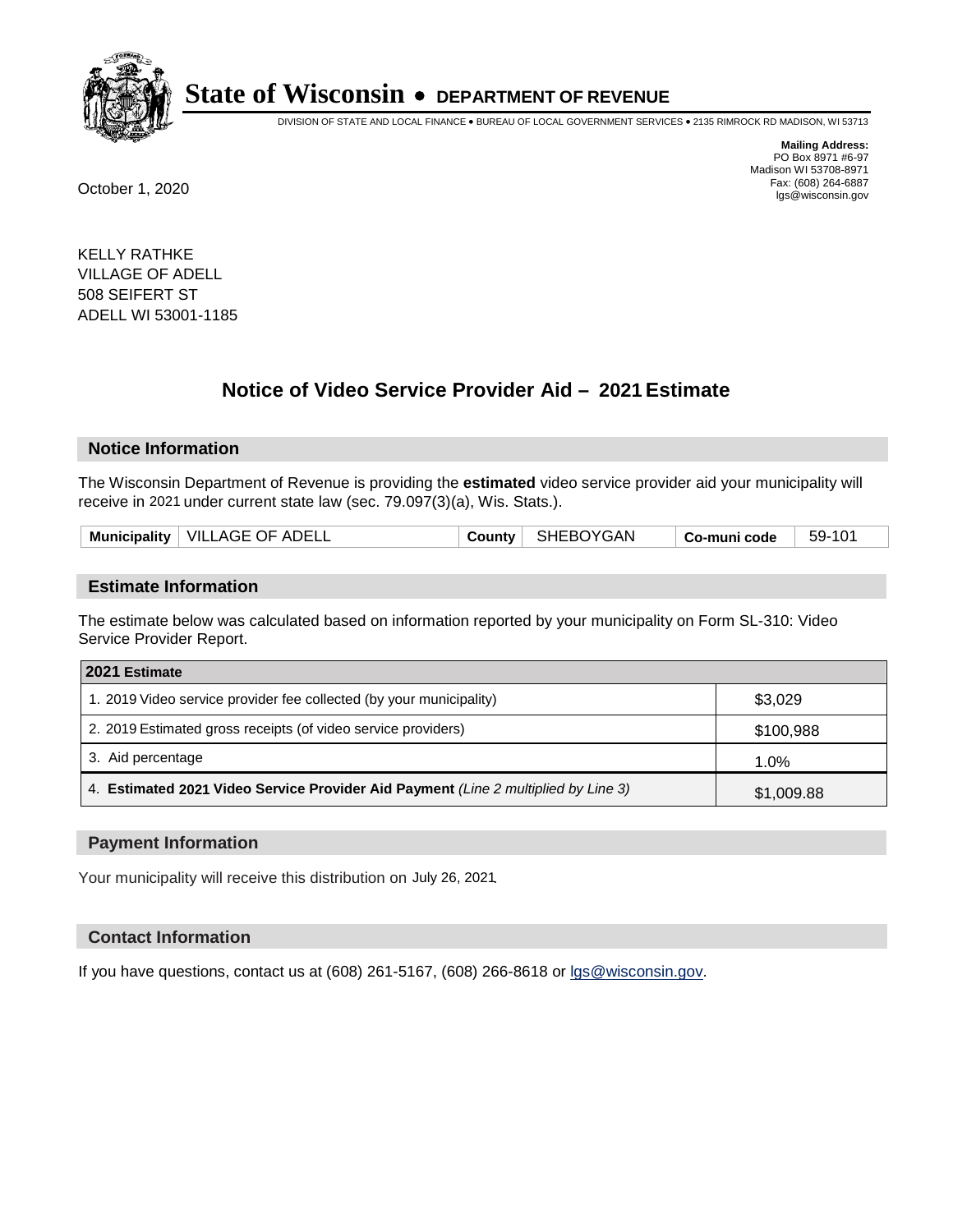

DIVISION OF STATE AND LOCAL FINANCE • BUREAU OF LOCAL GOVERNMENT SERVICES • 2135 RIMROCK RD MADISON, WI 53713

**Mailing Address:** PO Box 8971 #6-97 Madison WI 53708-8971<br>Fax: (608) 264-6887 Fax: (608) 264-6887 October 1, 2020 lgs@wisconsin.gov

JULIE BREY VILLAGE OF CEDAR GROVE 22 WILLOW AVENUE CEDAR GROVE WI 53013

# **Notice of Video Service Provider Aid - 2021 Estimate**

## **Notice Information**

The Wisconsin Department of Revenue is providing the **estimated** video service provider aid your municipality will receive in 2021 under current state law (sec. 79.097(3)(a), Wis. Stats.).

| Municipality   VILLAGE OF CEDAR GROVE |  | County   SHEBOYGAN | Co-muni code | 59-112 |
|---------------------------------------|--|--------------------|--------------|--------|
|---------------------------------------|--|--------------------|--------------|--------|

#### **Estimate Information**

The estimate below was calculated based on information reported by your municipality on Form SL-310: Video Service Provider Report.

| 2021 Estimate                                                                      |            |
|------------------------------------------------------------------------------------|------------|
| 1. 2019 Video service provider fee collected (by your municipality)                | \$12,696   |
| 2. 2019 Estimated gross receipts (of video service providers)                      | \$423,203  |
| 3. Aid percentage                                                                  | 1.0%       |
| 4. Estimated 2021 Video Service Provider Aid Payment (Line 2 multiplied by Line 3) | \$4,232.03 |

#### **Payment Information**

Your municipality will receive this distribution on July 26, 2021.

## **Contact Information**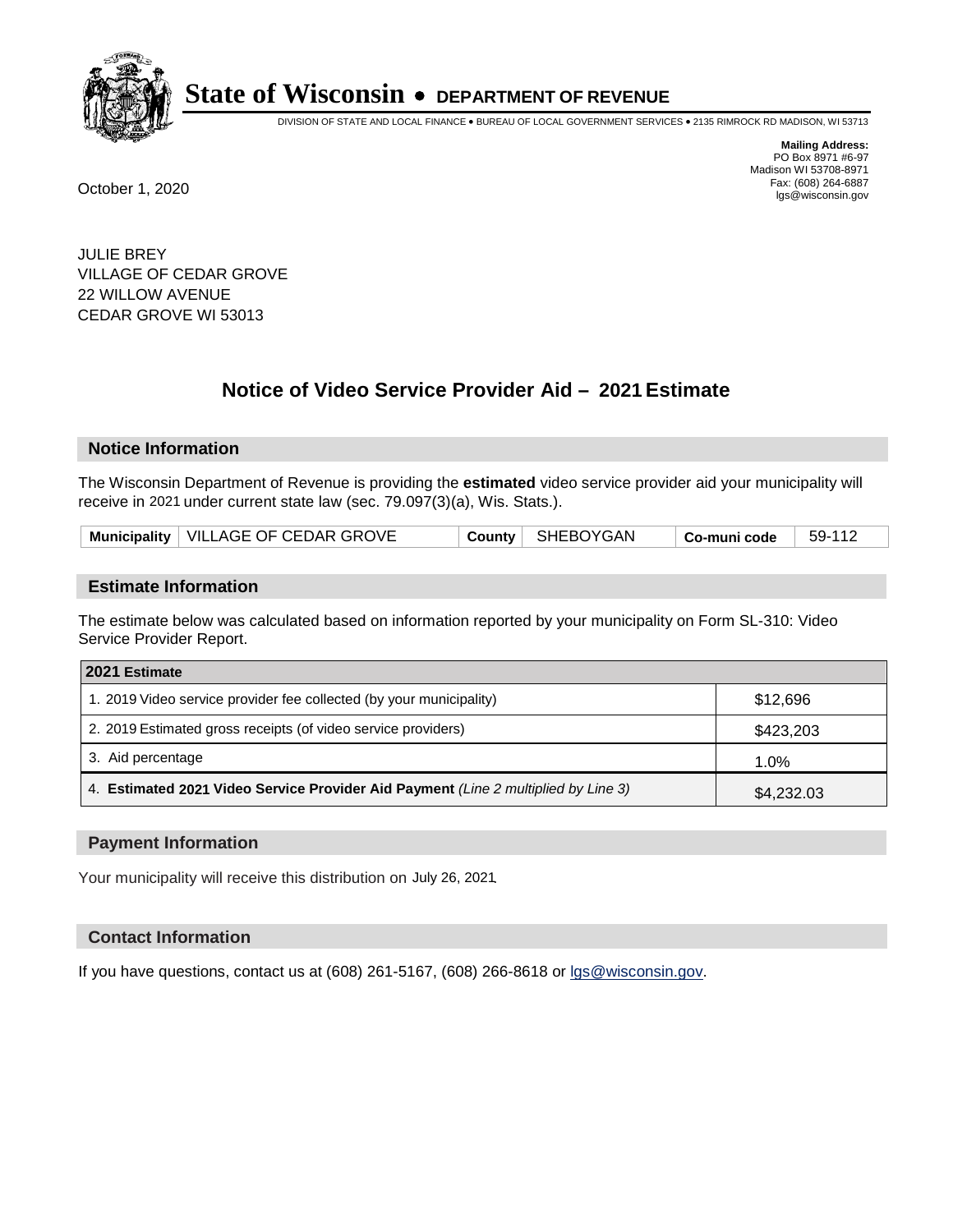

DIVISION OF STATE AND LOCAL FINANCE • BUREAU OF LOCAL GOVERNMENT SERVICES • 2135 RIMROCK RD MADISON, WI 53713

**Mailing Address:** PO Box 8971 #6-97 Madison WI 53708-8971<br>Fax: (608) 264-6887 Fax: (608) 264-6887 October 1, 2020 lgs@wisconsin.gov

JESSICA REILLY VILLAGE OF ELKHART LAKE PO BOX 143 ELKHART LAKE WI 53020-0143

# **Notice of Video Service Provider Aid - 2021 Estimate**

## **Notice Information**

The Wisconsin Department of Revenue is providing the **estimated** video service provider aid your municipality will receive in 2021 under current state law (sec. 79.097(3)(a), Wis. Stats.).

| Municipality   VILLAGE OF ELKHART LAKE |  | County   SHEBOYGAN | $\mid$ Co-muni code | 59-121 |
|----------------------------------------|--|--------------------|---------------------|--------|
|----------------------------------------|--|--------------------|---------------------|--------|

#### **Estimate Information**

The estimate below was calculated based on information reported by your municipality on Form SL-310: Video Service Provider Report.

| 2021 Estimate                                                                      |            |
|------------------------------------------------------------------------------------|------------|
| 1. 2019 Video service provider fee collected (by your municipality)                | \$17,231   |
| 2. 2019 Estimated gross receipts (of video service providers)                      | \$574,364  |
| 3. Aid percentage                                                                  | 1.0%       |
| 4. Estimated 2021 Video Service Provider Aid Payment (Line 2 multiplied by Line 3) | \$5,743.64 |

#### **Payment Information**

Your municipality will receive this distribution on July 26, 2021.

## **Contact Information**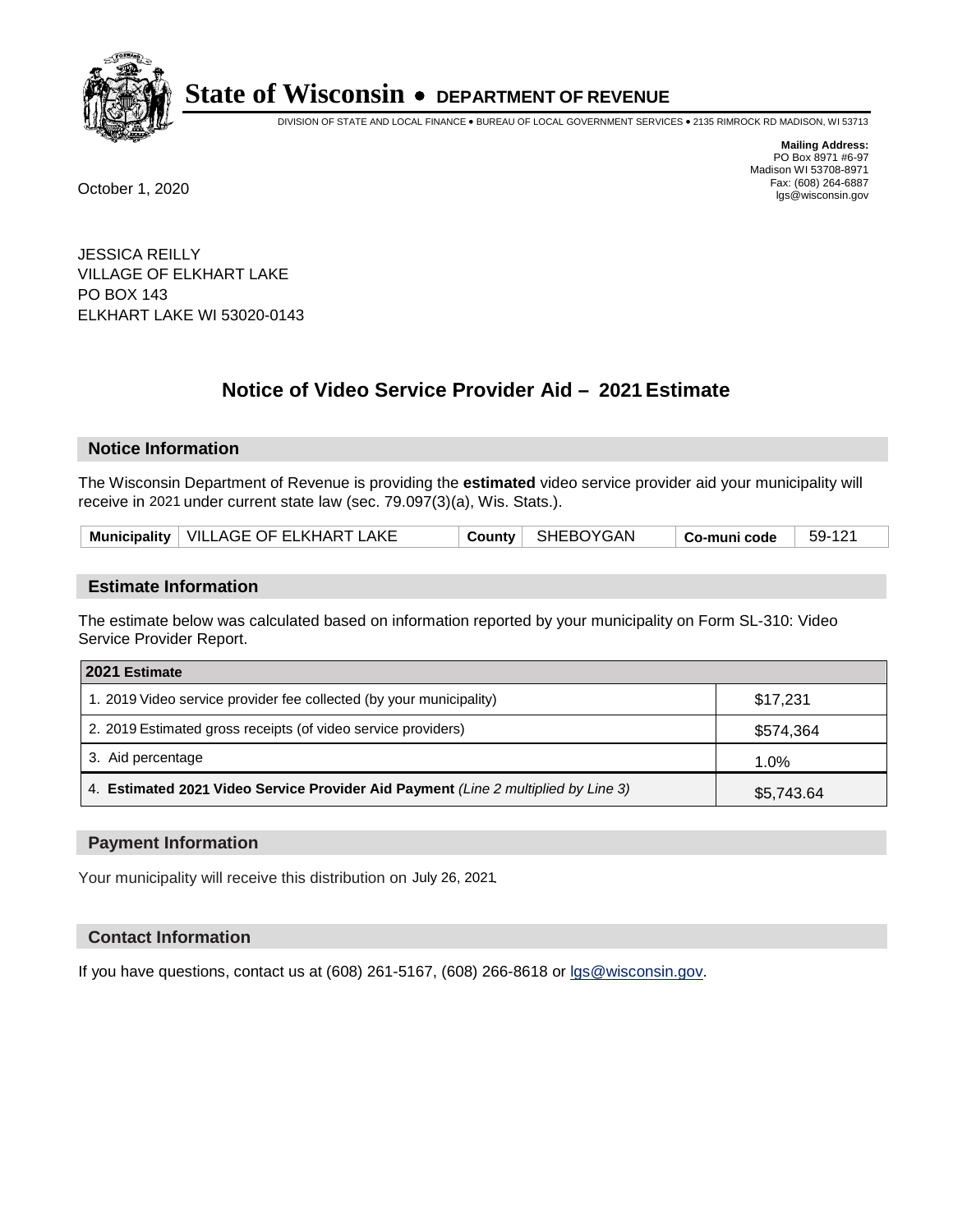

DIVISION OF STATE AND LOCAL FINANCE • BUREAU OF LOCAL GOVERNMENT SERVICES • 2135 RIMROCK RD MADISON, WI 53713

**Mailing Address:** PO Box 8971 #6-97 Madison WI 53708-8971<br>Fax: (608) 264-6887 Fax: (608) 264-6887 October 1, 2020 lgs@wisconsin.gov

MICHELE BERTRAM VILLAGE OF GLENBEULAH PO BOX 128 GLENBEULAH WI 53023-0128

# **Notice of Video Service Provider Aid - 2021 Estimate**

## **Notice Information**

The Wisconsin Department of Revenue is providing the **estimated** video service provider aid your municipality will receive in 2021 under current state law (sec. 79.097(3)(a), Wis. Stats.).

| Municipality   VILLAGE OF GLENBEULAH |  | County   SHEBOYGAN | Co-muni code | $59-131$ |
|--------------------------------------|--|--------------------|--------------|----------|
|--------------------------------------|--|--------------------|--------------|----------|

#### **Estimate Information**

The estimate below was calculated based on information reported by your municipality on Form SL-310: Video Service Provider Report.

| 2021 Estimate                                                                      |            |
|------------------------------------------------------------------------------------|------------|
| 1. 2019 Video service provider fee collected (by your municipality)                | \$3,417    |
| 2. 2019 Estimated gross receipts (of video service providers)                      | \$113,911  |
| 3. Aid percentage                                                                  | 1.0%       |
| 4. Estimated 2021 Video Service Provider Aid Payment (Line 2 multiplied by Line 3) | \$1,139.11 |

#### **Payment Information**

Your municipality will receive this distribution on July 26, 2021.

## **Contact Information**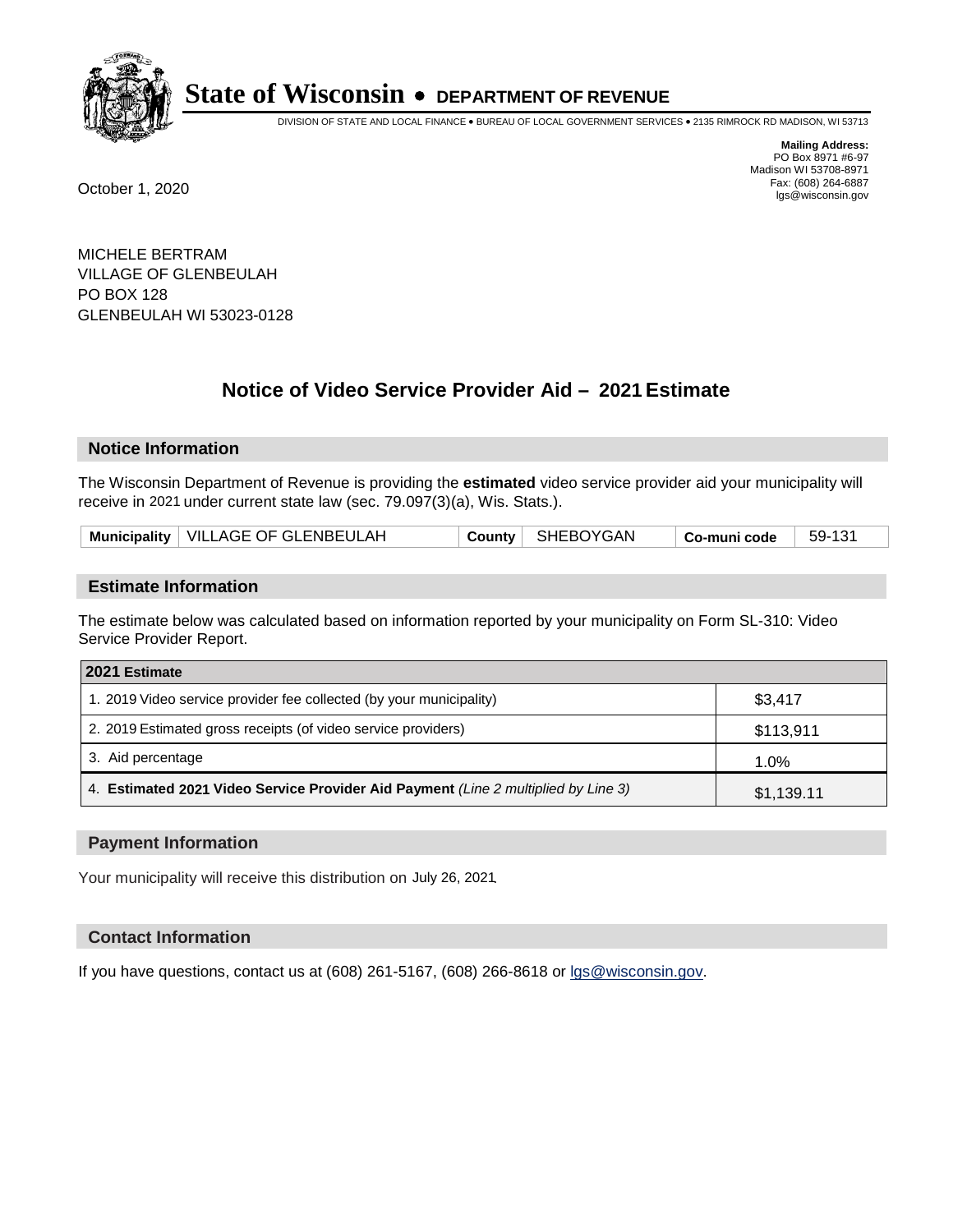

DIVISION OF STATE AND LOCAL FINANCE • BUREAU OF LOCAL GOVERNMENT SERVICES • 2135 RIMROCK RD MADISON, WI 53713

**Mailing Address:** PO Box 8971 #6-97 Madison WI 53708-8971<br>Fax: (608) 264-6887 Fax: (608) 264-6887 October 1, 2020 lgs@wisconsin.gov

LAURIE LINDOW VILLAGE OF KOHLER 319 HIGHLAND DR KOHLER WI 53044-1513

# **Notice of Video Service Provider Aid - 2021 Estimate**

## **Notice Information**

The Wisconsin Department of Revenue is providing the **estimated** video service provider aid your municipality will receive in 2021 under current state law (sec. 79.097(3)(a), Wis. Stats.).

|--|

#### **Estimate Information**

The estimate below was calculated based on information reported by your municipality on Form SL-310: Video Service Provider Report.

| 2021 Estimate                                                                      |            |
|------------------------------------------------------------------------------------|------------|
| 1. 2019 Video service provider fee collected (by your municipality)                | \$34,562   |
| 2. 2019 Estimated gross receipts (of video service providers)                      | \$691,232  |
| 3. Aid percentage                                                                  | 1.0%       |
| 4. Estimated 2021 Video Service Provider Aid Payment (Line 2 multiplied by Line 3) | \$6,912.32 |

#### **Payment Information**

Your municipality will receive this distribution on July 26, 2021.

## **Contact Information**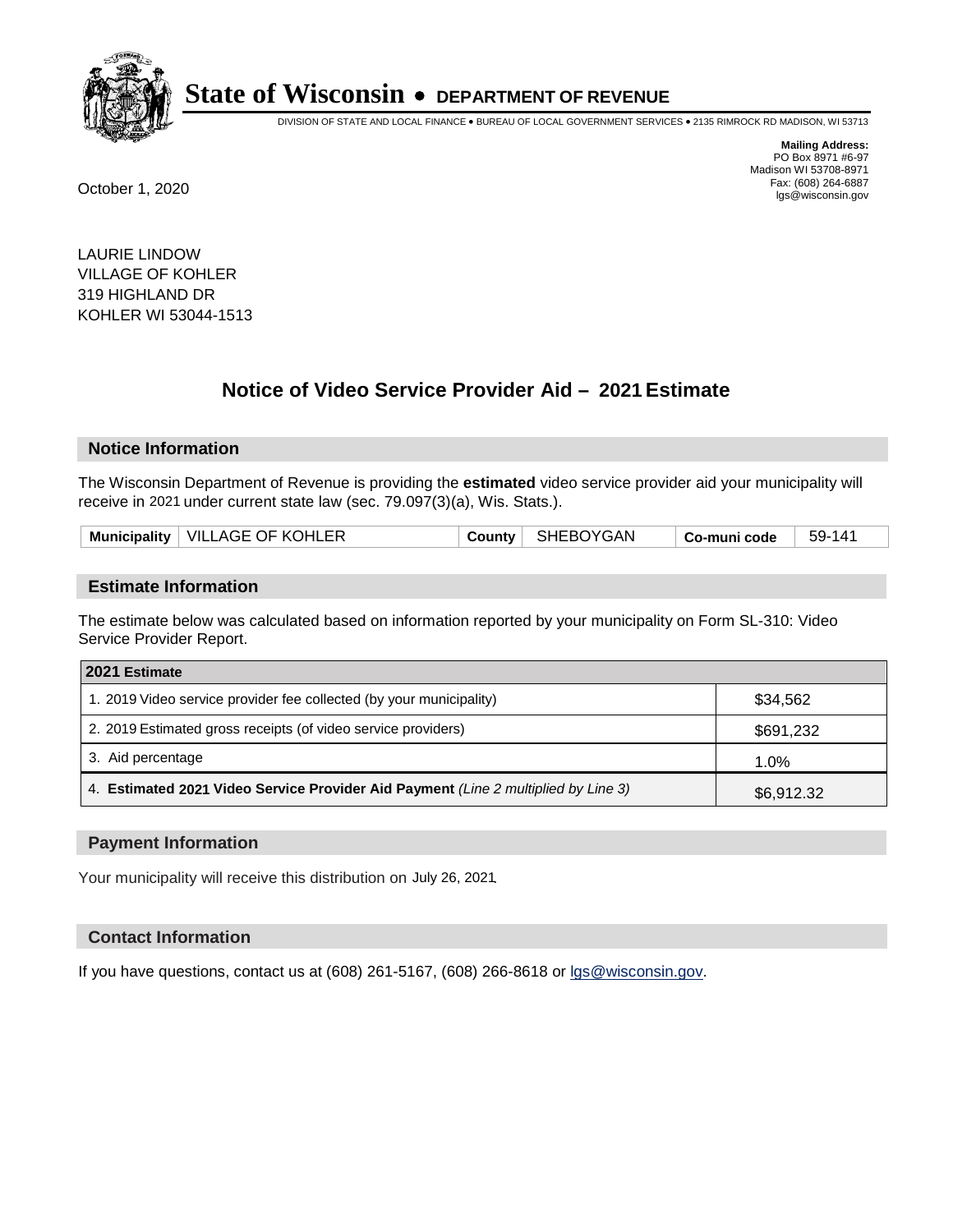

DIVISION OF STATE AND LOCAL FINANCE • BUREAU OF LOCAL GOVERNMENT SERVICES • 2135 RIMROCK RD MADISON, WI 53713

**Mailing Address:** PO Box 8971 #6-97 Madison WI 53708-8971<br>Fax: (608) 264-6887 Fax: (608) 264-6887 October 1, 2020 lgs@wisconsin.gov

JILL LUDENS VILLAGE OF OOSTBURG PO BOX 700227 OOSTBURG WI 53070-0227

# **Notice of Video Service Provider Aid - 2021 Estimate**

## **Notice Information**

The Wisconsin Department of Revenue is providing the **estimated** video service provider aid your municipality will receive in 2021 under current state law (sec. 79.097(3)(a), Wis. Stats.).

| Municipality   VILLAGE OF OOSTBURG | 59-165       |
|------------------------------------|--------------|
| County   SHEBOYGAN                 | Co-muni code |

#### **Estimate Information**

The estimate below was calculated based on information reported by your municipality on Form SL-310: Video Service Provider Report.

| 2021 Estimate                                                                      |            |
|------------------------------------------------------------------------------------|------------|
| 1. 2019 Video service provider fee collected (by your municipality)                | \$19,373   |
| 2. 2019 Estimated gross receipts (of video service providers)                      | \$645,759  |
| 3. Aid percentage                                                                  | 1.0%       |
| 4. Estimated 2021 Video Service Provider Aid Payment (Line 2 multiplied by Line 3) | \$6,457.59 |

#### **Payment Information**

Your municipality will receive this distribution on July 26, 2021.

## **Contact Information**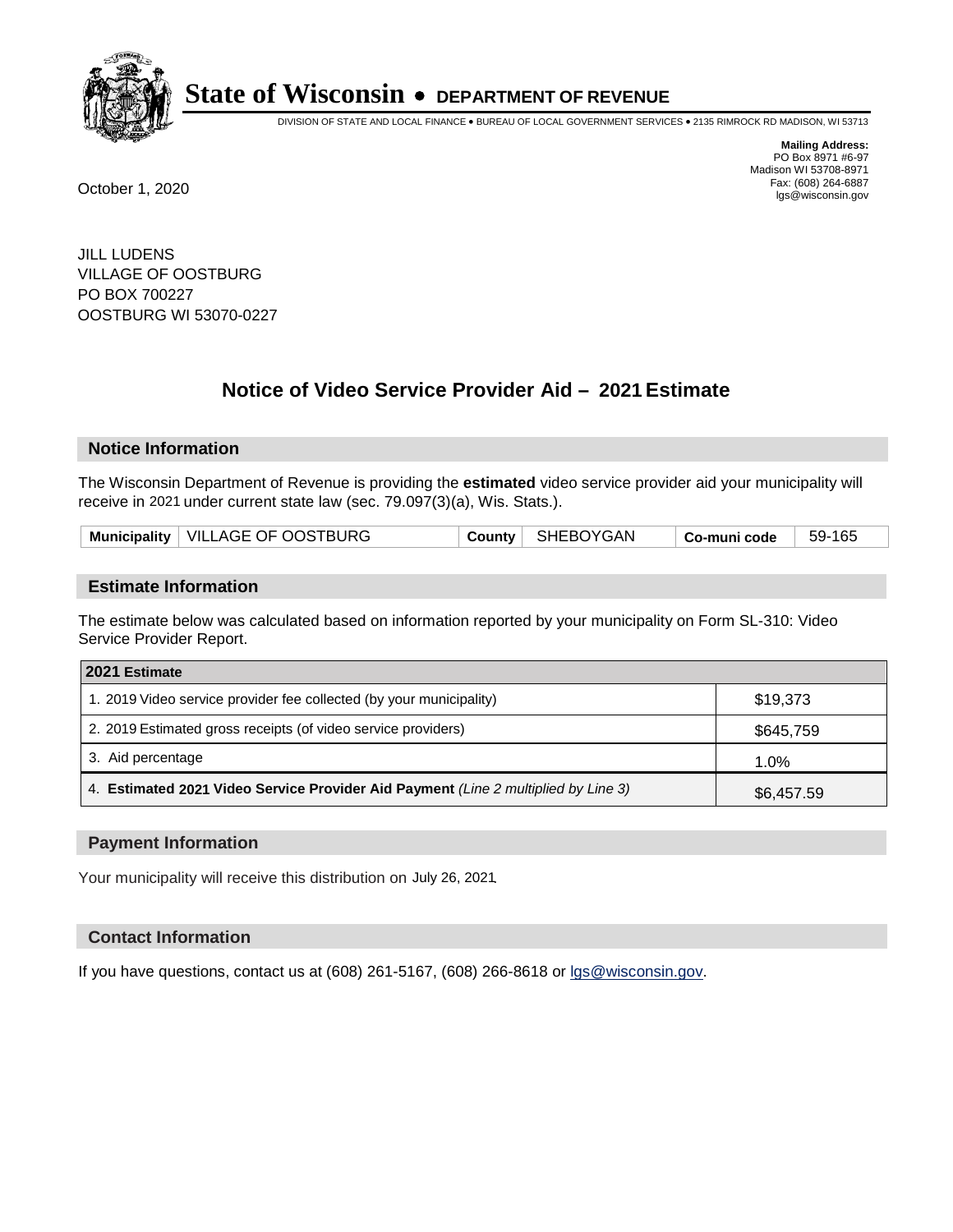

DIVISION OF STATE AND LOCAL FINANCE • BUREAU OF LOCAL GOVERNMENT SERVICES • 2135 RIMROCK RD MADISON, WI 53713

**Mailing Address:** PO Box 8971 #6-97 Madison WI 53708-8971<br>Fax: (608) 264-6887 Fax: (608) 264-6887 October 1, 2020 lgs@wisconsin.gov

JO ANN LESSER VILLAGE OF RANDOM LAKE PO BOX 344 RANDOM LAKE WI 53075

# **Notice of Video Service Provider Aid - 2021 Estimate**

## **Notice Information**

The Wisconsin Department of Revenue is providing the **estimated** video service provider aid your municipality will receive in 2021 under current state law (sec. 79.097(3)(a), Wis. Stats.).

| Municipality   VILLAGE OF RANDOM LAKE |  | County   SHEBOYGAN | $\overline{\phantom{a}}$ Co-muni code | 59-176 |
|---------------------------------------|--|--------------------|---------------------------------------|--------|
|---------------------------------------|--|--------------------|---------------------------------------|--------|

#### **Estimate Information**

The estimate below was calculated based on information reported by your municipality on Form SL-310: Video Service Provider Report.

| 2021 Estimate                                                                      |            |
|------------------------------------------------------------------------------------|------------|
| 1. 2019 Video service provider fee collected (by your municipality)                | \$11,278   |
| 2. 2019 Estimated gross receipts (of video service providers)                      | \$375,942  |
| 3. Aid percentage                                                                  | 1.0%       |
| 4. Estimated 2021 Video Service Provider Aid Payment (Line 2 multiplied by Line 3) | \$3,759.42 |

#### **Payment Information**

Your municipality will receive this distribution on July 26, 2021.

## **Contact Information**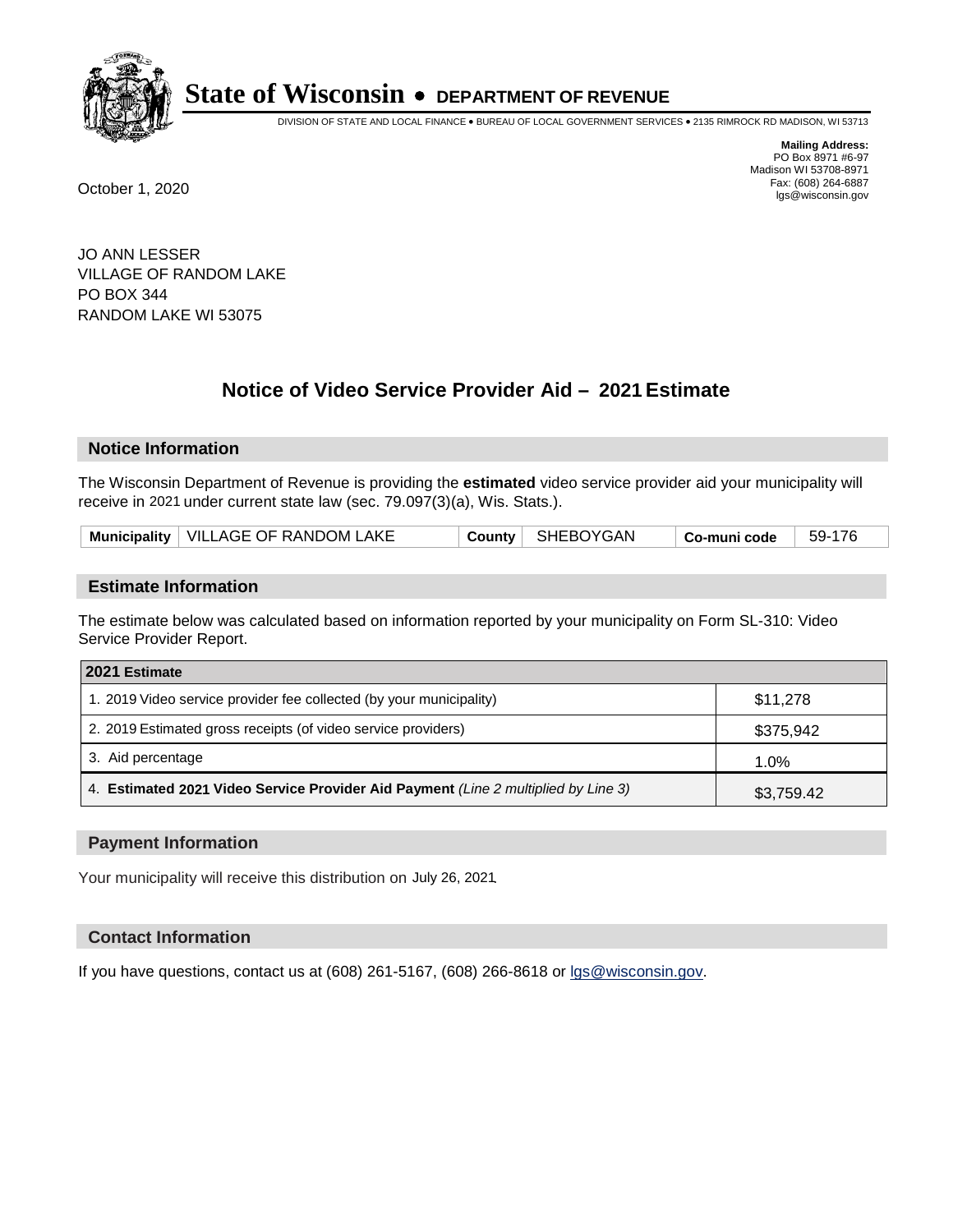

DIVISION OF STATE AND LOCAL FINANCE • BUREAU OF LOCAL GOVERNMENT SERVICES • 2135 RIMROCK RD MADISON, WI 53713

**Mailing Address:** PO Box 8971 #6-97 Madison WI 53708-8971<br>Fax: (608) 264-6887 Fax: (608) 264-6887 October 1, 2020 lgs@wisconsin.gov

SABRINA DITTMAN CITY OF PLYMOUTH PO BOX 107 PLYMOUTH WI 53073-0107

# **Notice of Video Service Provider Aid - 2021 Estimate**

## **Notice Information**

The Wisconsin Department of Revenue is providing the **estimated** video service provider aid your municipality will receive in 2021 under current state law (sec. 79.097(3)(a), Wis. Stats.).

| Municipality   CITY OF PLYMOUTH |  | County   SHEBOYGAN | $^\shortparallel$ Co-muni code | - 59-271 |
|---------------------------------|--|--------------------|--------------------------------|----------|
|---------------------------------|--|--------------------|--------------------------------|----------|

#### **Estimate Information**

The estimate below was calculated based on information reported by your municipality on Form SL-310: Video Service Provider Report.

| 2021 Estimate                                                                      |             |
|------------------------------------------------------------------------------------|-------------|
| 1. 2019 Video service provider fee collected (by your municipality)                | \$103,645   |
| 2. 2019 Estimated gross receipts (of video service providers)                      | \$2,072,906 |
| 3. Aid percentage                                                                  | 1.0%        |
| 4. Estimated 2021 Video Service Provider Aid Payment (Line 2 multiplied by Line 3) | \$20,729.06 |

#### **Payment Information**

Your municipality will receive this distribution on July 26, 2021.

## **Contact Information**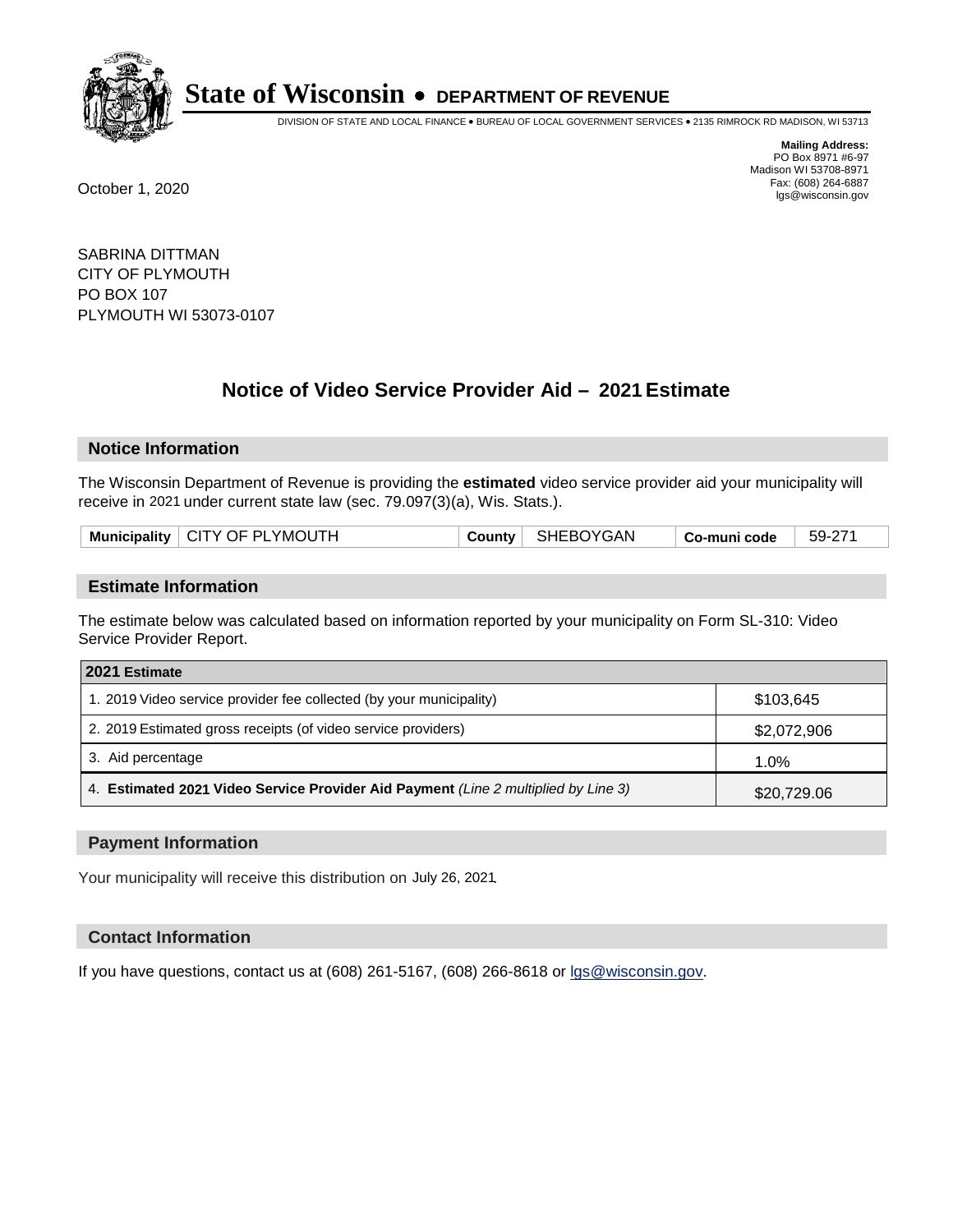

DIVISION OF STATE AND LOCAL FINANCE • BUREAU OF LOCAL GOVERNMENT SERVICES • 2135 RIMROCK RD MADISON, WI 53713

**Mailing Address:** PO Box 8971 #6-97 Madison WI 53708-8971<br>Fax: (608) 264-6887 Fax: (608) 264-6887 October 1, 2020 lgs@wisconsin.gov

MEREDITH DEBRUIN CITY OF SHEBOYGAN 828 CENTER AVE SHEBOYGAN WI 53081-4442

# **Notice of Video Service Provider Aid - 2021 Estimate**

## **Notice Information**

The Wisconsin Department of Revenue is providing the **estimated** video service provider aid your municipality will receive in 2021 under current state law (sec. 79.097(3)(a), Wis. Stats.).

| Municipality   CITY OF SHEBOYGAN | County   SHEBOYGAN | 59-281<br><sup>∣</sup> Co-muni code |
|----------------------------------|--------------------|-------------------------------------|
|----------------------------------|--------------------|-------------------------------------|

#### **Estimate Information**

The estimate below was calculated based on information reported by your municipality on Form SL-310: Video Service Provider Report.

| 2021 Estimate                                                                      |              |
|------------------------------------------------------------------------------------|--------------|
| 1. 2019 Video service provider fee collected (by your municipality)                | \$546.913    |
| 2. 2019 Estimated gross receipts (of video service providers)                      | \$10,938,270 |
| 3. Aid percentage                                                                  | 1.0%         |
| 4. Estimated 2021 Video Service Provider Aid Payment (Line 2 multiplied by Line 3) | \$109,382.70 |

#### **Payment Information**

Your municipality will receive this distribution on July 26, 2021.

## **Contact Information**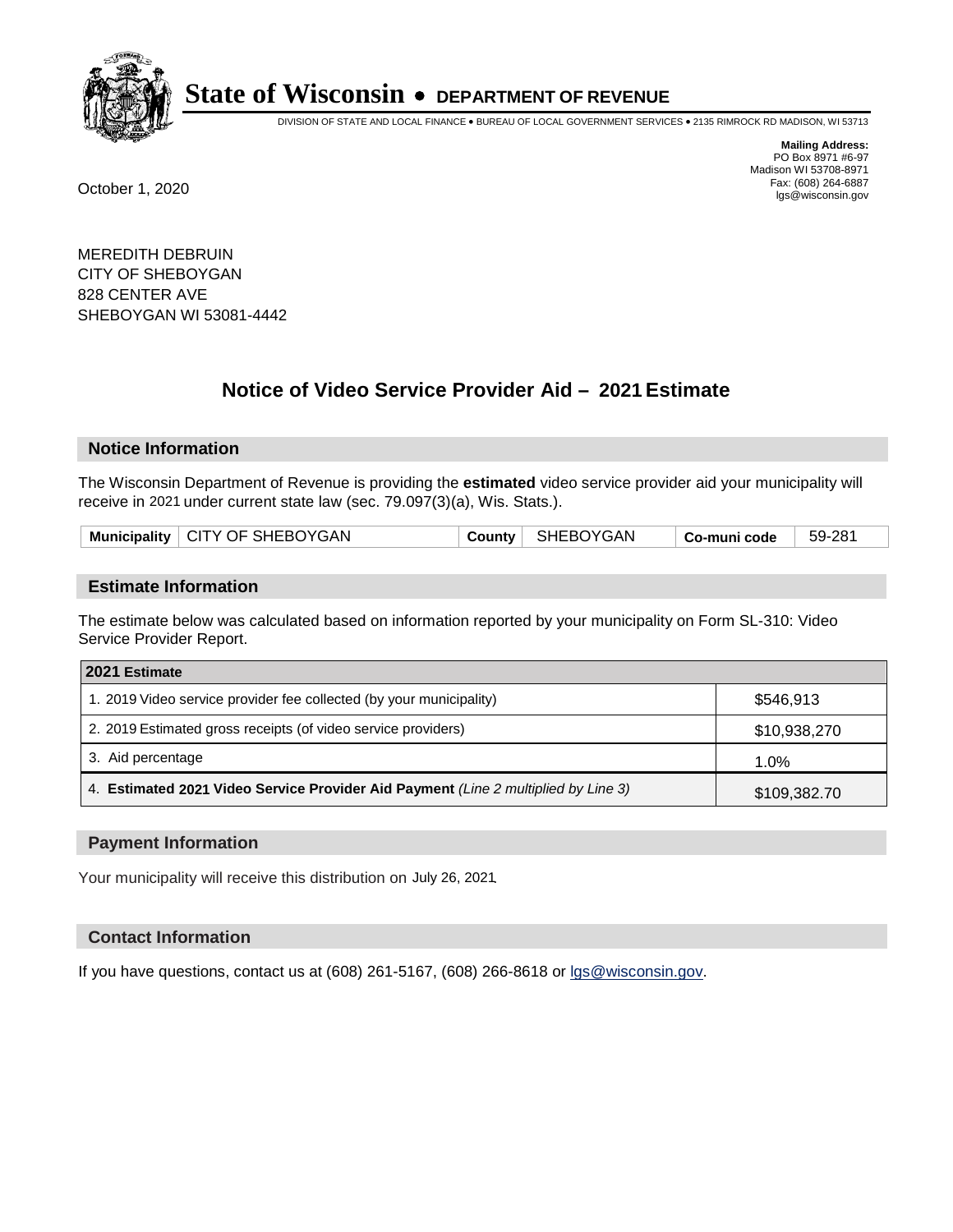

DIVISION OF STATE AND LOCAL FINANCE • BUREAU OF LOCAL GOVERNMENT SERVICES • 2135 RIMROCK RD MADISON, WI 53713

**Mailing Address:** PO Box 8971 #6-97 Madison WI 53708-8971<br>Fax: (608) 264-6887 Fax: (608) 264-6887 October 1, 2020 lgs@wisconsin.gov

ALYSSA WALFORD CITY OF SHEBOYGAN FALLS PO BOX 186 SHEBOYGAN FALLS WI 53085-0186

# **Notice of Video Service Provider Aid - 2021 Estimate**

## **Notice Information**

The Wisconsin Department of Revenue is providing the **estimated** video service provider aid your municipality will receive in 2021 under current state law (sec. 79.097(3)(a), Wis. Stats.).

| Municipality   CITY OF SHEBOYGAN FALLS |  | County   SHEBOYGAN | $\mid$ Co-muni code | 59-282 |
|----------------------------------------|--|--------------------|---------------------|--------|
|----------------------------------------|--|--------------------|---------------------|--------|

#### **Estimate Information**

The estimate below was calculated based on information reported by your municipality on Form SL-310: Video Service Provider Report.

| 2021 Estimate                                                                      |             |
|------------------------------------------------------------------------------------|-------------|
| 1. 2019 Video service provider fee collected (by your municipality)                | \$106,632   |
| 2. 2019 Estimated gross receipts (of video service providers)                      | \$2,132,646 |
| 3. Aid percentage                                                                  | $1.0\%$     |
| 4. Estimated 2021 Video Service Provider Aid Payment (Line 2 multiplied by Line 3) | \$21,326.46 |

#### **Payment Information**

Your municipality will receive this distribution on July 26, 2021.

## **Contact Information**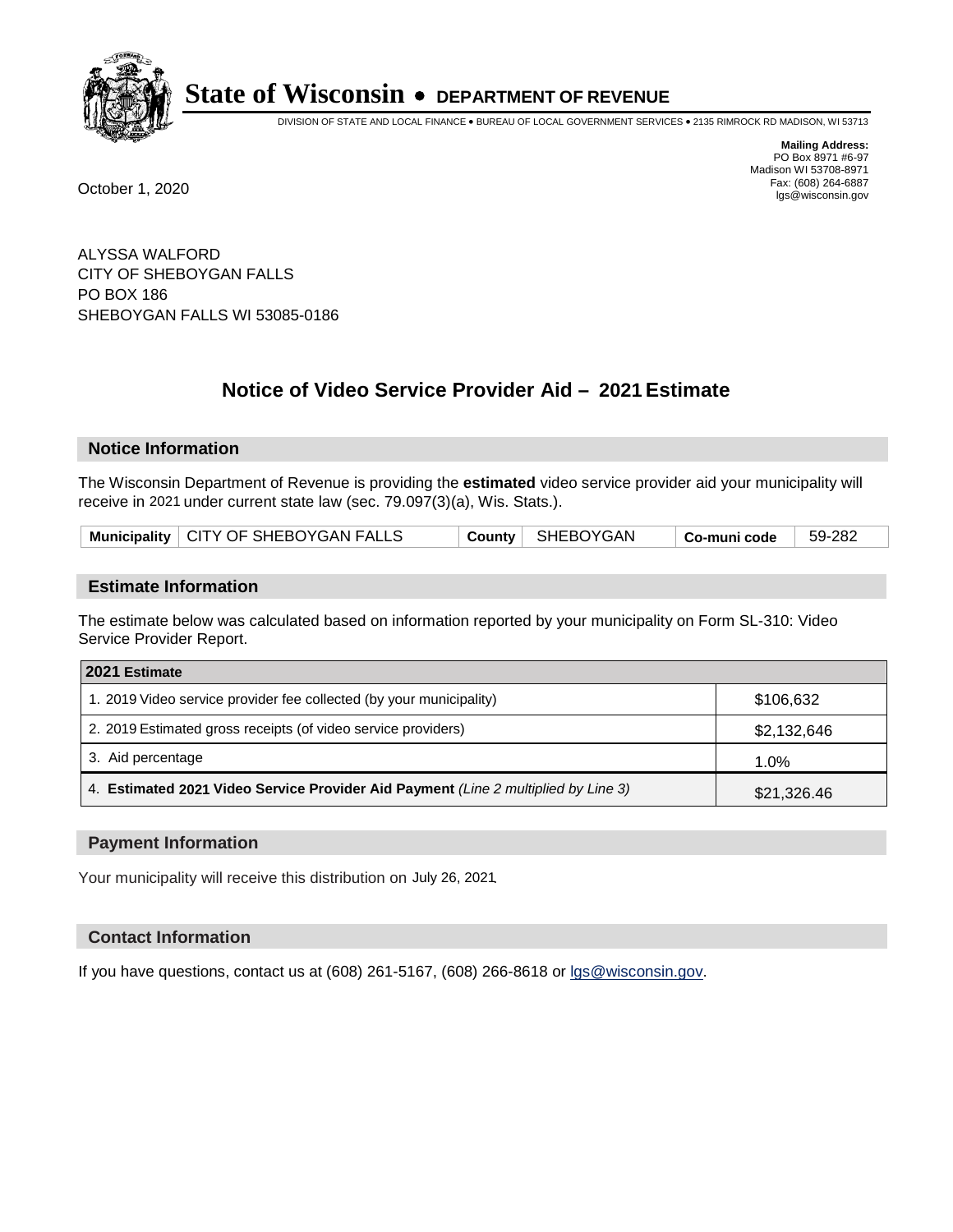

DIVISION OF STATE AND LOCAL FINANCE • BUREAU OF LOCAL GOVERNMENT SERVICES • 2135 RIMROCK RD MADISON, WI 53713

**Mailing Address:** PO Box 8971 #6-97 Madison WI 53708-8971<br>Fax: (608) 264-6887 Fax: (608) 264-6887 October 1, 2020 lgs@wisconsin.gov

VIRGINIA BROST CITY OF MEDFORD 639 S 2ND ST MEDFORD WI 54451-2058

# **Notice of Video Service Provider Aid - 2021 Estimate**

## **Notice Information**

The Wisconsin Department of Revenue is providing the **estimated** video service provider aid your municipality will receive in 2021 under current state law (sec. 79.097(3)(a), Wis. Stats.).

| Municipality   CITY OF MEDFORD | County i | <b>TAYLOR</b> | Co-muni code | 60-251 |
|--------------------------------|----------|---------------|--------------|--------|
|                                |          |               |              |        |

#### **Estimate Information**

The estimate below was calculated based on information reported by your municipality on Form SL-310: Video Service Provider Report.

| 2021 Estimate                                                                      |             |
|------------------------------------------------------------------------------------|-------------|
| 1. 2019 Video service provider fee collected (by your municipality)                | \$32,829    |
| 2. 2019 Estimated gross receipts (of video service providers)                      | \$1,094,322 |
| 3. Aid percentage                                                                  | 1.0%        |
| 4. Estimated 2021 Video Service Provider Aid Payment (Line 2 multiplied by Line 3) | \$10,943.22 |

#### **Payment Information**

Your municipality will receive this distribution on July 26, 2021.

## **Contact Information**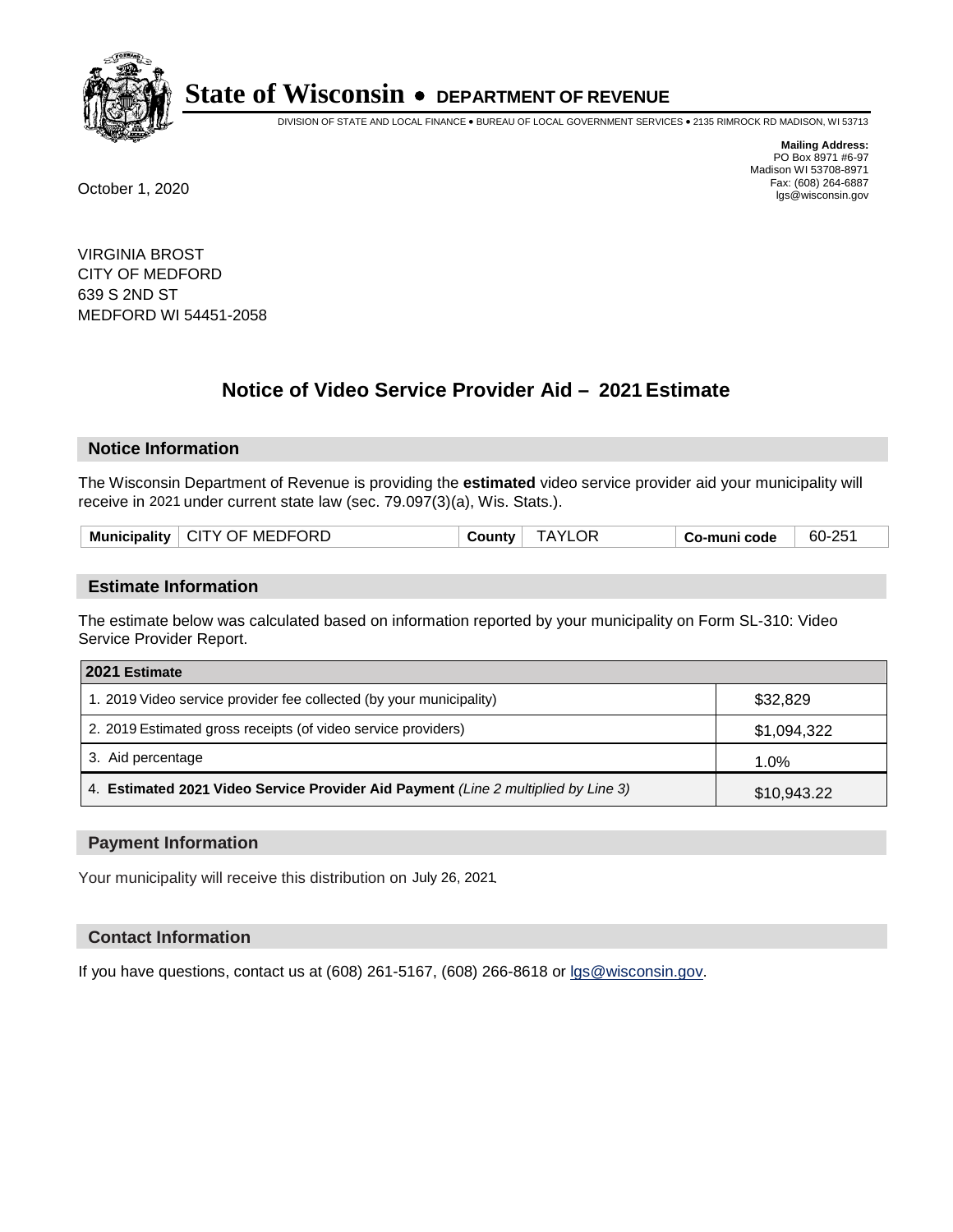

DIVISION OF STATE AND LOCAL FINANCE • BUREAU OF LOCAL GOVERNMENT SERVICES • 2135 RIMROCK RD MADISON, WI 53713

**Mailing Address:** PO Box 8971 #6-97 Madison WI 53708-8971<br>Fax: (608) 264-6887 Fax: (608) 264-6887 October 1, 2020 lgs@wisconsin.gov

CARRIE BRUDOS VILLAGE OF DE SOTO 115 HOUGHTON STREET DE SOTO WI 54624-8661

# **Notice of Video Service Provider Aid - 2021 Estimate**

## **Notice Information**

The Wisconsin Department of Revenue is providing the **estimated** video service provider aid your municipality will receive in 2021 under current state law (sec. 79.097(3)(a), Wis. Stats.).

| Municipality   VILLAGE OF DE SOTO<br><b>VERNON</b><br>County | 62-116<br>Co-muni code |
|--------------------------------------------------------------|------------------------|
|--------------------------------------------------------------|------------------------|

#### **Estimate Information**

The estimate below was calculated based on information reported by your municipality on Form SL-310: Video Service Provider Report.

| 2021 Estimate                                                                      |          |
|------------------------------------------------------------------------------------|----------|
| 1. 2019 Video service provider fee collected (by your municipality)                | \$606    |
| 2. 2019 Estimated gross receipts (of video service providers)                      | \$24.227 |
| 3. Aid percentage                                                                  | 1.0%     |
| 4. Estimated 2021 Video Service Provider Aid Payment (Line 2 multiplied by Line 3) | \$242.27 |

#### **Payment Information**

Your municipality will receive this distribution on July 26, 2021.

## **Contact Information**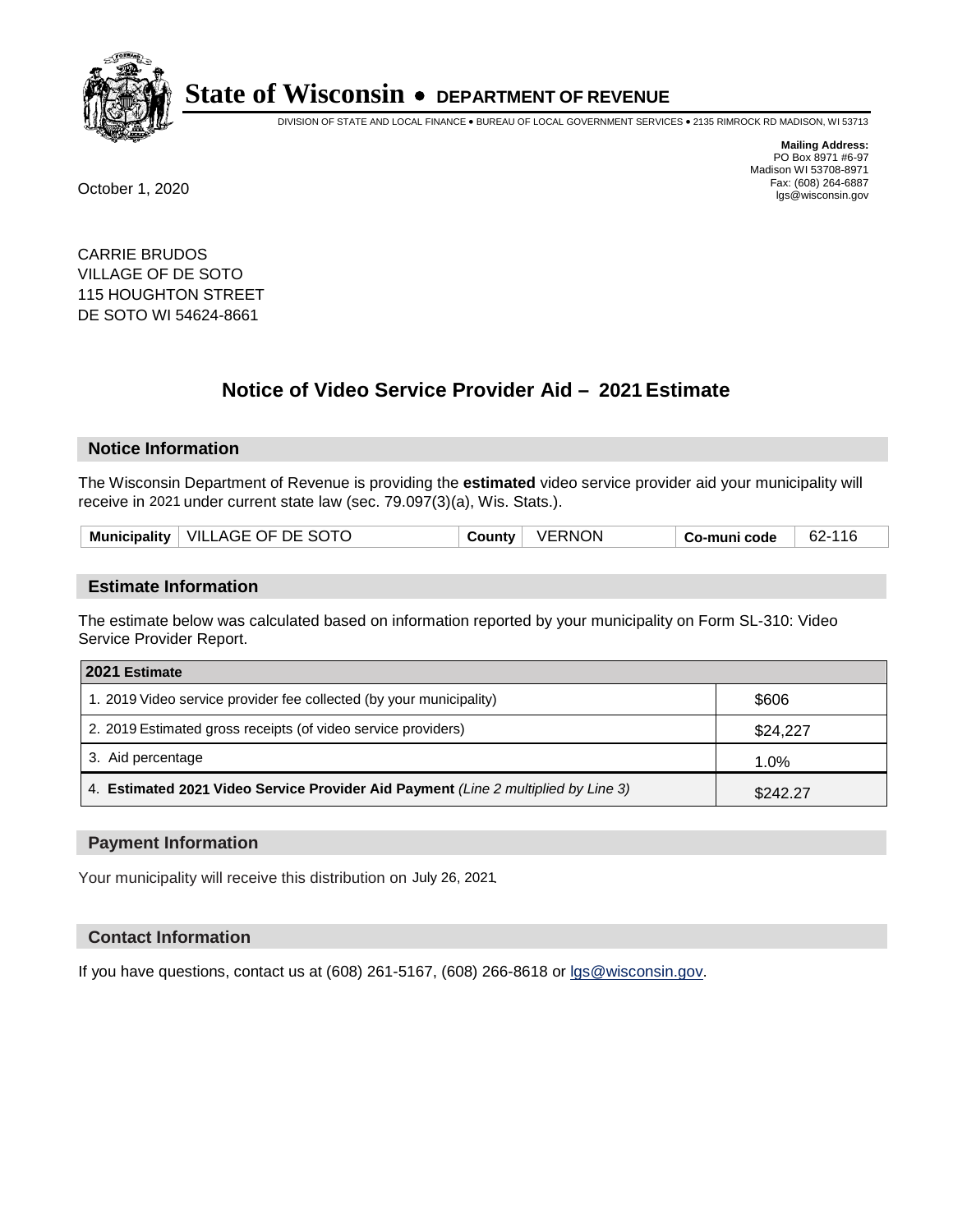

DIVISION OF STATE AND LOCAL FINANCE • BUREAU OF LOCAL GOVERNMENT SERVICES • 2135 RIMROCK RD MADISON, WI 53713

**Mailing Address:** PO Box 8971 #6-97 Madison WI 53708-8971<br>Fax: (608) 264-6887 Fax: (608) 264-6887 October 1, 2020 lgs@wisconsin.gov

KENT HATLESTAD VILLAGE OF STODDARD PO BOX 236 STODDARD WI 54658-0236

# **Notice of Video Service Provider Aid - 2021 Estimate**

## **Notice Information**

The Wisconsin Department of Revenue is providing the **estimated** video service provider aid your municipality will receive in 2021 under current state law (sec. 79.097(3)(a), Wis. Stats.).

| Municipality   VILLAGE OF STODDARD | VERNON<br>County | Co-muni code | 62-181 |
|------------------------------------|------------------|--------------|--------|
|------------------------------------|------------------|--------------|--------|

#### **Estimate Information**

The estimate below was calculated based on information reported by your municipality on Form SL-310: Video Service Provider Report.

| 2021 Estimate                                                                      |          |
|------------------------------------------------------------------------------------|----------|
| 1. 2019 Video service provider fee collected (by your municipality)                | \$988    |
| 2. 2019 Estimated gross receipts (of video service providers)                      | \$49,400 |
| 3. Aid percentage                                                                  | 1.0%     |
| 4. Estimated 2021 Video Service Provider Aid Payment (Line 2 multiplied by Line 3) | \$494.00 |

#### **Payment Information**

Your municipality will receive this distribution on July 26, 2021.

## **Contact Information**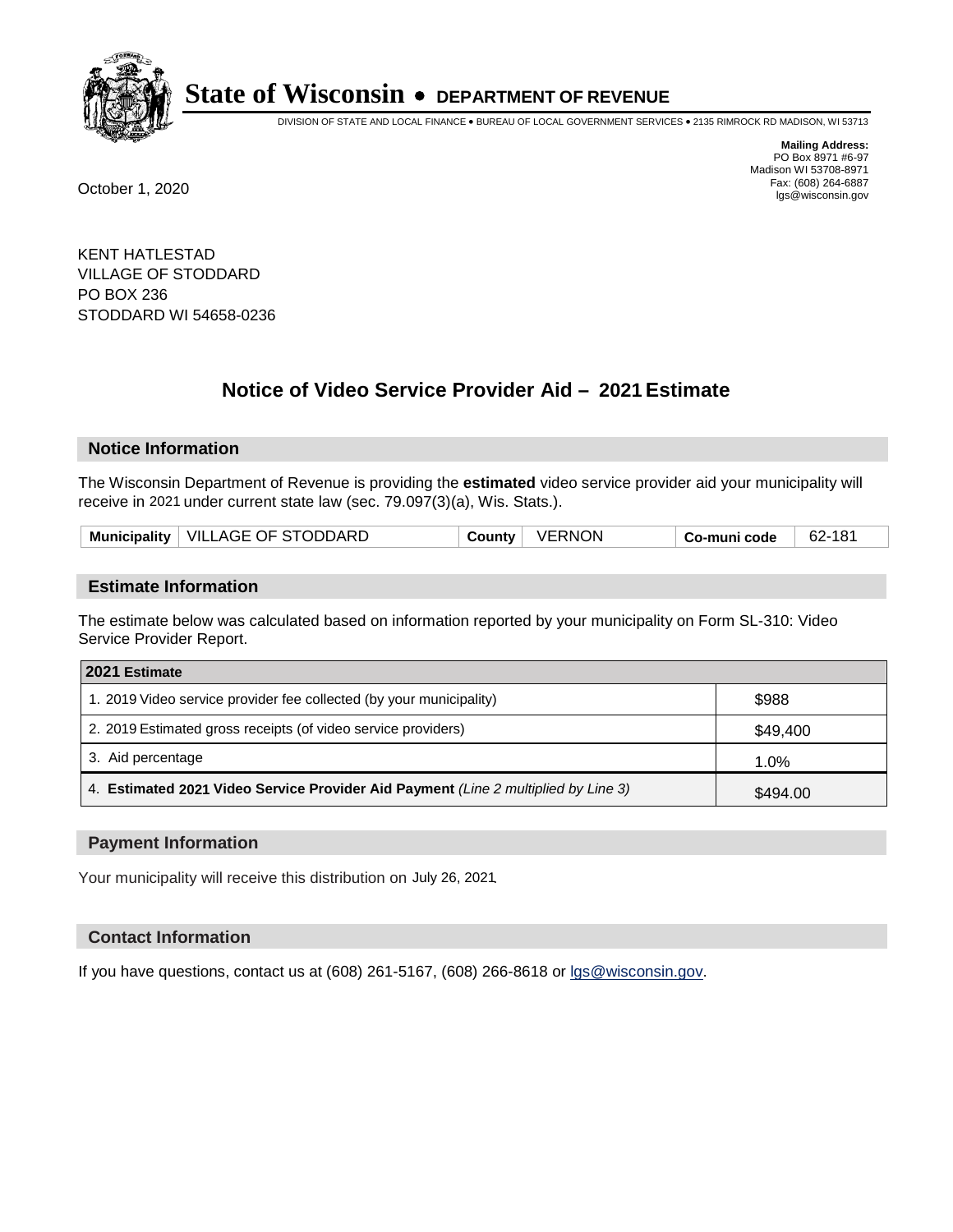

DIVISION OF STATE AND LOCAL FINANCE • BUREAU OF LOCAL GOVERNMENT SERVICES • 2135 RIMROCK RD MADISON, WI 53713

**Mailing Address:** PO Box 8971 #6-97 Madison WI 53708-8971<br>Fax: (608) 264-6887 Fax: (608) 264-6887 October 1, 2020 lgs@wisconsin.gov

LORI POLHAMUS CITY OF VIROQUA 202 N MAIN ST VIROQUA WI 54665-1476

# **Notice of Video Service Provider Aid - 2021 Estimate**

## **Notice Information**

The Wisconsin Department of Revenue is providing the **estimated** video service provider aid your municipality will receive in 2021 under current state law (sec. 79.097(3)(a), Wis. Stats.).

| Municipality   CITY OF VIROQUA | VERNON<br>County | Co-muni code | 62-286 |
|--------------------------------|------------------|--------------|--------|
|                                |                  |              |        |

#### **Estimate Information**

The estimate below was calculated based on information reported by your municipality on Form SL-310: Video Service Provider Report.

| 2021 Estimate                                                                      |             |
|------------------------------------------------------------------------------------|-------------|
| 1. 2019 Video service provider fee collected (by your municipality)                | \$50,819    |
| 2. 2019 Estimated gross receipts (of video service providers)                      | \$1,015,975 |
| 3. Aid percentage                                                                  | 1.0%        |
| 4. Estimated 2021 Video Service Provider Aid Payment (Line 2 multiplied by Line 3) | \$10,159.75 |

#### **Payment Information**

Your municipality will receive this distribution on July 26, 2021.

## **Contact Information**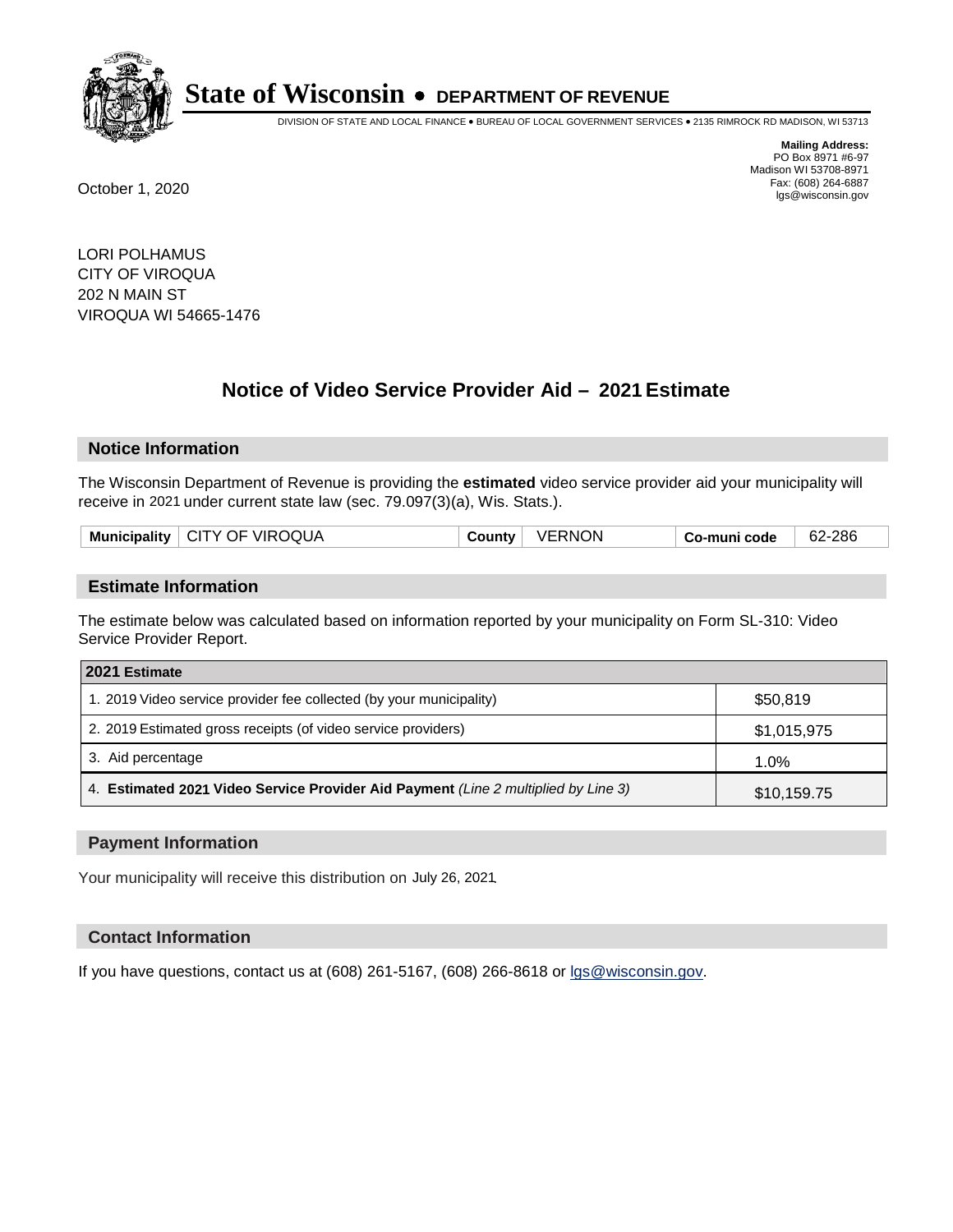

DIVISION OF STATE AND LOCAL FINANCE • BUREAU OF LOCAL GOVERNMENT SERVICES • 2135 RIMROCK RD MADISON, WI 53713

**Mailing Address:** PO Box 8971 #6-97 Madison WI 53708-8971<br>Fax: (608) 264-6887 Fax: (608) 264-6887 October 1, 2020 lgs@wisconsin.gov

MARY REULAND TOWN OF ARBOR VITAE 10672 BIG ARBOR VITAE DR ARBOR VITAE WI 54568-9707

# **Notice of Video Service Provider Aid - 2021 Estimate**

## **Notice Information**

The Wisconsin Department of Revenue is providing the **estimated** video service provider aid your municipality will receive in 2021 under current state law (sec. 79.097(3)(a), Wis. Stats.).

| TOWN OF ARBOR VITAE | VILAS   | 63-002       |
|---------------------|---------|--------------|
| Municipality        | ∵ountvٽ | Co-muni code |

#### **Estimate Information**

The estimate below was calculated based on information reported by your municipality on Form SL-310: Video Service Provider Report.

| 2021 Estimate                                                                      |            |
|------------------------------------------------------------------------------------|------------|
| 1. 2019 Video service provider fee collected (by your municipality)                | \$28,275   |
| 2. 2019 Estimated gross receipts (of video service providers)                      | \$942,504  |
| 3. Aid percentage                                                                  | 1.0%       |
| 4. Estimated 2021 Video Service Provider Aid Payment (Line 2 multiplied by Line 3) | \$9,425.04 |

#### **Payment Information**

Your municipality will receive this distribution on July 26, 2021.

## **Contact Information**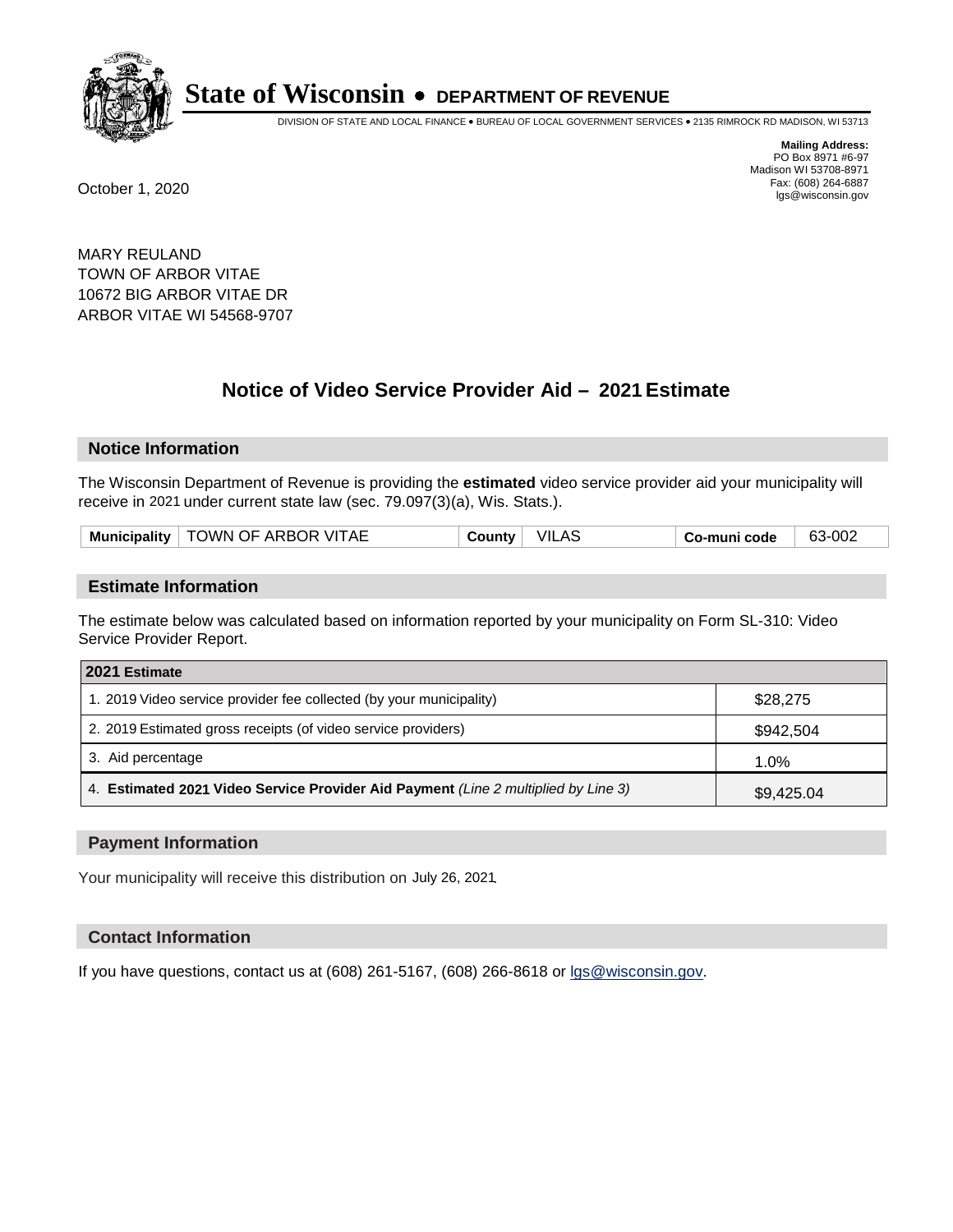

DIVISION OF STATE AND LOCAL FINANCE • BUREAU OF LOCAL GOVERNMENT SERVICES • 2135 RIMROCK RD MADISON, WI 53713

**Mailing Address:** PO Box 8971 #6-97 Madison WI 53708-8971<br>Fax: (608) 264-6887 Fax: (608) 264-6887 October 1, 2020 lgs@wisconsin.gov

DEBRA BROWN CITY OF EAGLE RIVER PO BOX 1269 EAGLE RIVER WI 54521-1269

# **Notice of Video Service Provider Aid - 2021 Estimate**

## **Notice Information**

The Wisconsin Department of Revenue is providing the **estimated** video service provider aid your municipality will receive in 2021 under current state law (sec. 79.097(3)(a), Wis. Stats.).

| LCITY OF EAGLE RIVER<br>Municipality | VIL<br>.AS<br>County | Co-muni code | 63-22<br>nn. |
|--------------------------------------|----------------------|--------------|--------------|
|--------------------------------------|----------------------|--------------|--------------|

#### **Estimate Information**

The estimate below was calculated based on information reported by your municipality on Form SL-310: Video Service Provider Report.

| 2021 Estimate                                                                      |            |
|------------------------------------------------------------------------------------|------------|
| 1. 2019 Video service provider fee collected (by your municipality)                | \$24,490   |
| 2. 2019 Estimated gross receipts (of video service providers)                      | \$489,802  |
| 3. Aid percentage                                                                  | 1.0%       |
| 4. Estimated 2021 Video Service Provider Aid Payment (Line 2 multiplied by Line 3) | \$4,898.02 |

#### **Payment Information**

Your municipality will receive this distribution on July 26, 2021.

## **Contact Information**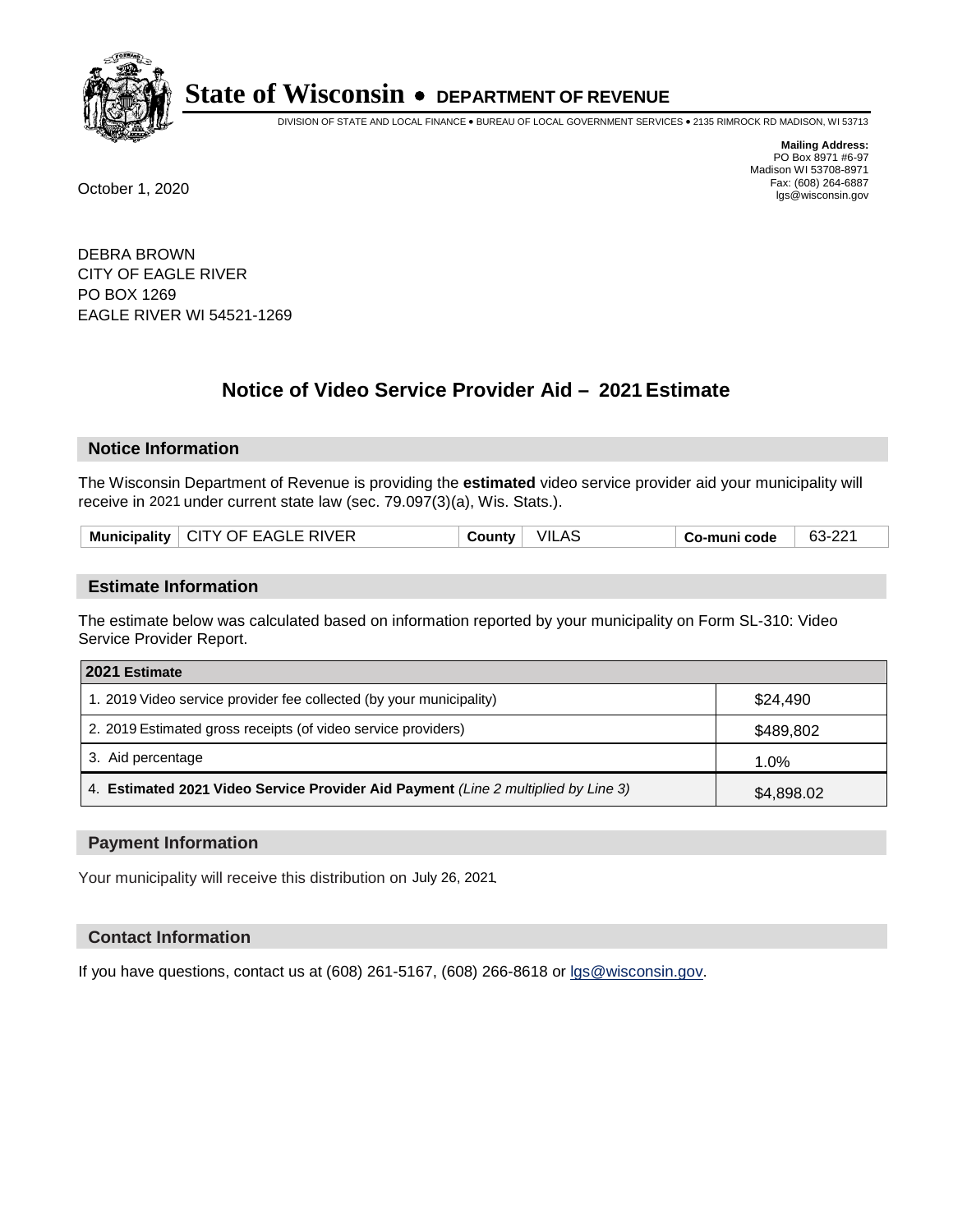

DIVISION OF STATE AND LOCAL FINANCE • BUREAU OF LOCAL GOVERNMENT SERVICES • 2135 RIMROCK RD MADISON, WI 53713

**Mailing Address:** PO Box 8971 #6-97 Madison WI 53708-8971<br>Fax: (608) 264-6887 Fax: (608) 264-6887 October 1, 2020 lgs@wisconsin.gov

CANDACE KINSCH TOWN OF BLOOMFIELD PO BOX 704 PELL LAKE WI 53157-0704

# **Notice of Video Service Provider Aid - 2021 Estimate**

## **Notice Information**

The Wisconsin Department of Revenue is providing the **estimated** video service provider aid your municipality will receive in 2021 under current state law (sec. 79.097(3)(a), Wis. Stats.).

| Municipality   TOWN OF BLOOMFIELD | <b>WALWORTH</b><br>County | 64-002<br>Co-muni code |  |
|-----------------------------------|---------------------------|------------------------|--|
|-----------------------------------|---------------------------|------------------------|--|

#### **Estimate Information**

The estimate below was calculated based on information reported by your municipality on Form SL-310: Video Service Provider Report.

| 2021 Estimate                                                                      |             |
|------------------------------------------------------------------------------------|-------------|
| 1. 2019 Video service provider fee collected (by your municipality)                | \$57,577    |
| 2. 2019 Estimated gross receipts (of video service providers)                      | \$1,272,385 |
| 3. Aid percentage                                                                  | 1.0%        |
| 4. Estimated 2021 Video Service Provider Aid Payment (Line 2 multiplied by Line 3) | \$12,723.85 |

#### **Payment Information**

Your municipality will receive this distribution on July 26, 2021.

## **Contact Information**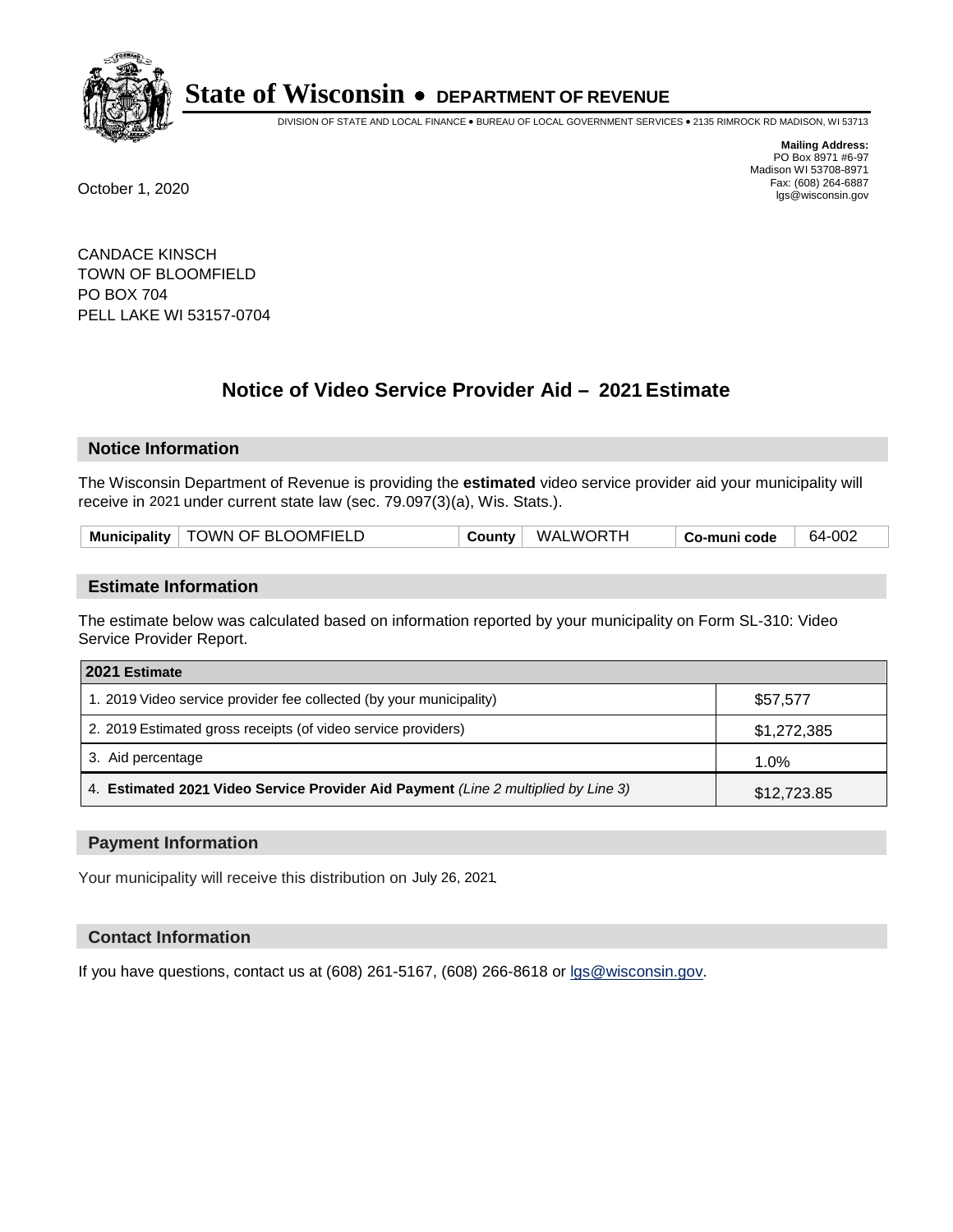

DIVISION OF STATE AND LOCAL FINANCE • BUREAU OF LOCAL GOVERNMENT SERVICES • 2135 RIMROCK RD MADISON, WI 53713

**Mailing Address:** PO Box 8971 #6-97 Madison WI 53708-8971<br>Fax: (608) 264-6887 Fax: (608) 264-6887 October 1, 2020 lgs@wisconsin.gov

MARILYN LARSON TOWN OF DARIEN N2826 FOUNDRY ROAD DARIEN WI 53114

# **Notice of Video Service Provider Aid - 2021 Estimate**

## **Notice Information**

The Wisconsin Department of Revenue is providing the **estimated** video service provider aid your municipality will receive in 2021 under current state law (sec. 79.097(3)(a), Wis. Stats.).

| TOWN OF DARIEN<br><b>WALWORTH</b><br>64-004<br><b>Municipality</b><br>َ ountvٽ<br>Co-muni code |
|------------------------------------------------------------------------------------------------|
|------------------------------------------------------------------------------------------------|

#### **Estimate Information**

The estimate below was calculated based on information reported by your municipality on Form SL-310: Video Service Provider Report.

| 2021 Estimate                                                                      |            |
|------------------------------------------------------------------------------------|------------|
| 1. 2019 Video service provider fee collected (by your municipality)                | \$6.800    |
| 2. 2019 Estimated gross receipts (of video service providers)                      | \$136,011  |
| 3. Aid percentage                                                                  | 1.0%       |
| 4. Estimated 2021 Video Service Provider Aid Payment (Line 2 multiplied by Line 3) | \$1,360.11 |

#### **Payment Information**

Your municipality will receive this distribution on July 26, 2021.

## **Contact Information**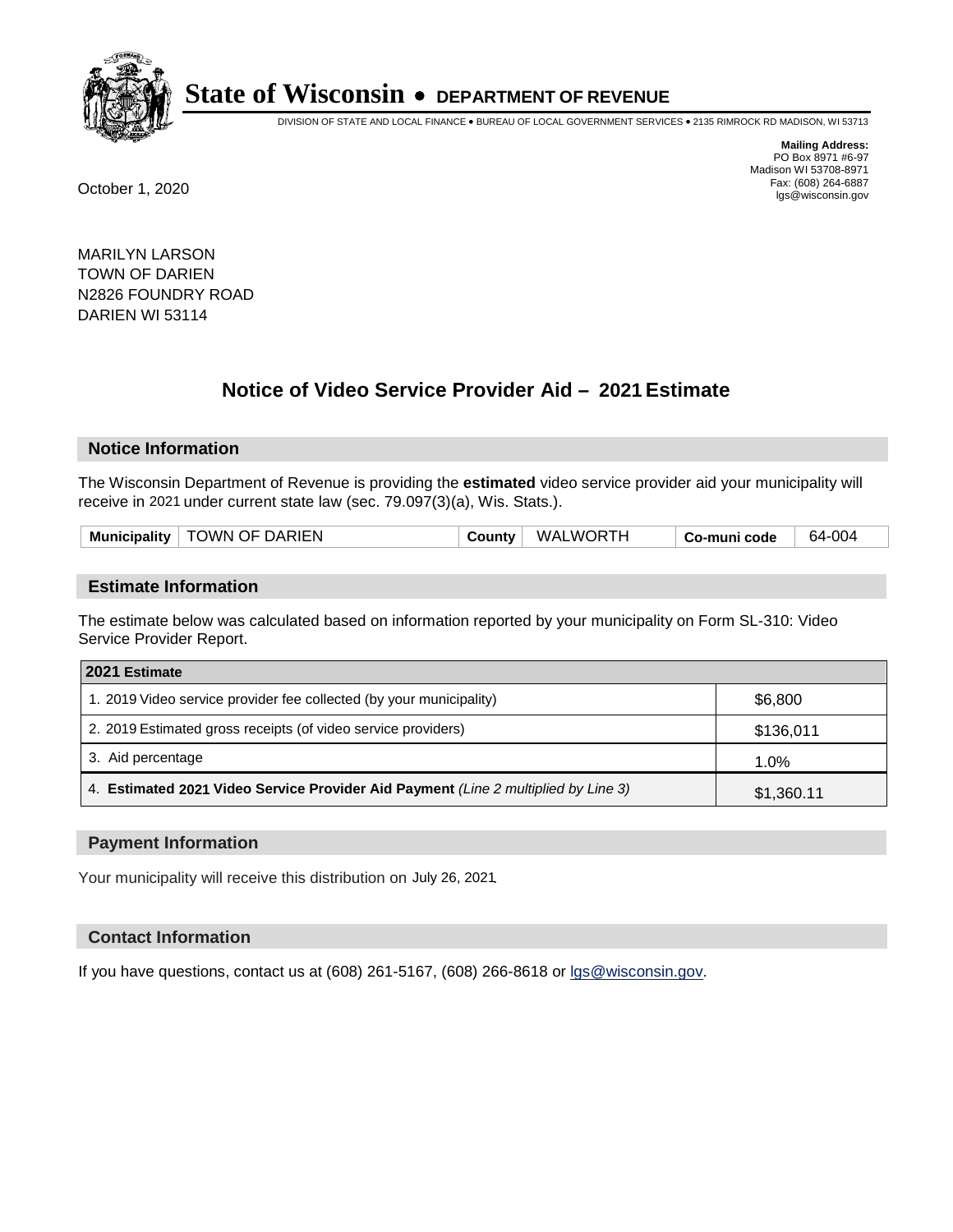

DIVISION OF STATE AND LOCAL FINANCE • BUREAU OF LOCAL GOVERNMENT SERVICES • 2135 RIMROCK RD MADISON, WI 53713

**Mailing Address:** PO Box 8971 #6-97 Madison WI 53708-8971<br>Fax: (608) 264-6887 Fax: (608) 264-6887 October 1, 2020 lgs@wisconsin.gov

DIXIE BERNSTEEN TOWN OF DELAVAN 5621 TOWN HALL RD DELAVAN WI 53115

# **Notice of Video Service Provider Aid - 2021 Estimate**

## **Notice Information**

The Wisconsin Department of Revenue is providing the **estimated** video service provider aid your municipality will receive in 2021 under current state law (sec. 79.097(3)(a), Wis. Stats.).

|  | <b>Municipality</b> | <b>TOWN OF DELAVAN</b> | County | <b>WALWORTH</b> | Co-muni code | -006<br>-64 |
|--|---------------------|------------------------|--------|-----------------|--------------|-------------|
|--|---------------------|------------------------|--------|-----------------|--------------|-------------|

#### **Estimate Information**

The estimate below was calculated based on information reported by your municipality on Form SL-310: Video Service Provider Report.

| 2021 Estimate                                                                      |             |
|------------------------------------------------------------------------------------|-------------|
| 1. 2019 Video service provider fee collected (by your municipality)                | \$62,273    |
| 2. 2019 Estimated gross receipts (of video service providers)                      | \$2,075,773 |
| 3. Aid percentage                                                                  | 1.0%        |
| 4. Estimated 2021 Video Service Provider Aid Payment (Line 2 multiplied by Line 3) | \$20,757.73 |

#### **Payment Information**

Your municipality will receive this distribution on July 26, 2021.

## **Contact Information**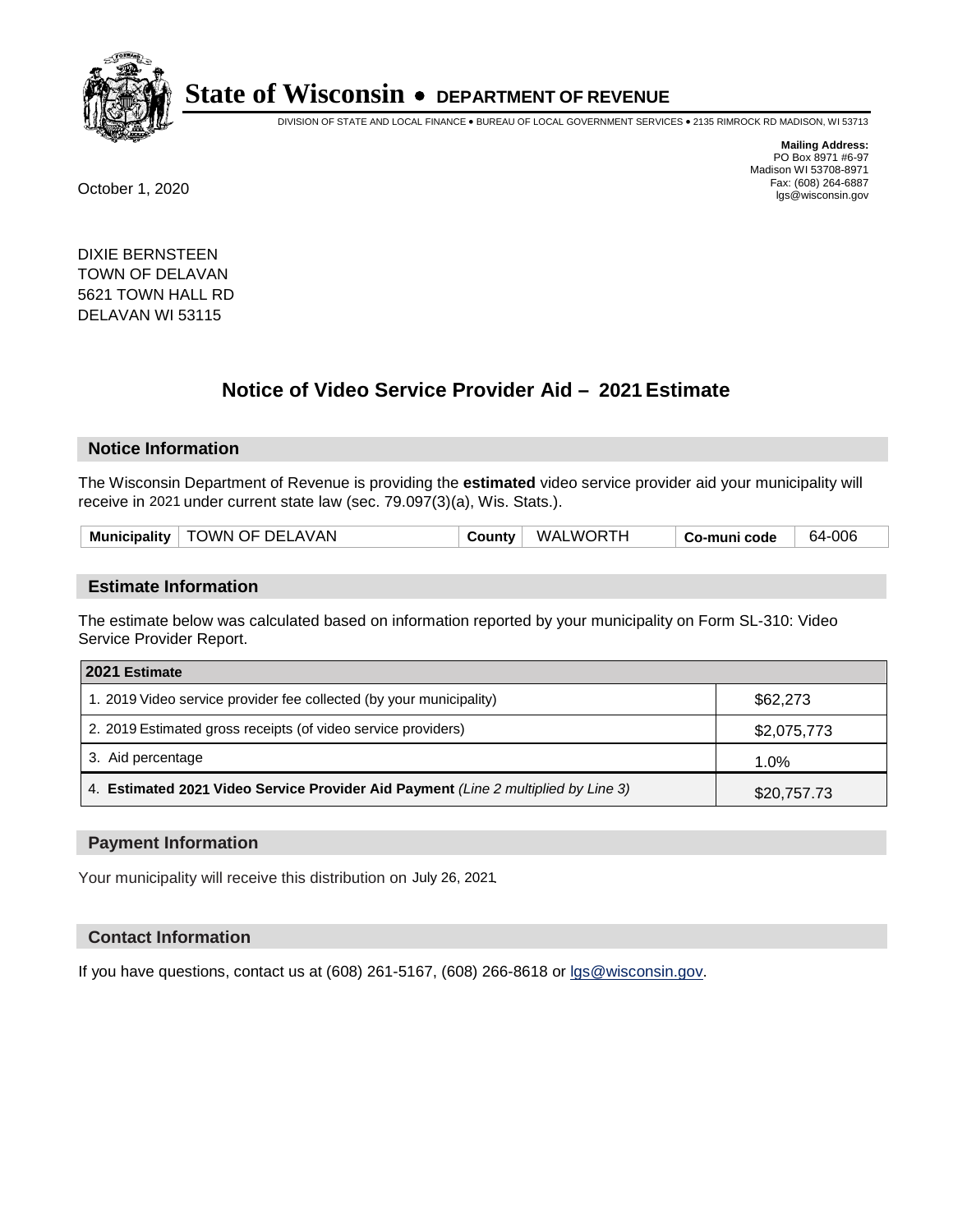

DIVISION OF STATE AND LOCAL FINANCE • BUREAU OF LOCAL GOVERNMENT SERVICES • 2135 RIMROCK RD MADISON, WI 53713

**Mailing Address:** PO Box 8971 #6-97 Madison WI 53708-8971<br>Fax: (608) 264-6887 Fax: (608) 264-6887 October 1, 2020 lgs@wisconsin.gov

KIM BUCHANAN TOWN OF EAST TROY PO BOX 872 EAST TROY WI 53120-0872

# **Notice of Video Service Provider Aid - 2021 Estimate**

## **Notice Information**

The Wisconsin Department of Revenue is providing the **estimated** video service provider aid your municipality will receive in 2021 under current state law (sec. 79.097(3)(a), Wis. Stats.).

| TOWN OF EAST TROY<br><b>Municipality</b> | County | WALWORTH | Co-muni code | -008<br>64- |
|------------------------------------------|--------|----------|--------------|-------------|
|------------------------------------------|--------|----------|--------------|-------------|

#### **Estimate Information**

The estimate below was calculated based on information reported by your municipality on Form SL-310: Video Service Provider Report.

| 2021 Estimate                                                                      |             |
|------------------------------------------------------------------------------------|-------------|
| 1. 2019 Video service provider fee collected (by your municipality)                | \$37.647    |
| 2. 2019 Estimated gross receipts (of video service providers)                      | \$1,254,908 |
| 3. Aid percentage                                                                  | $1.0\%$     |
| 4. Estimated 2021 Video Service Provider Aid Payment (Line 2 multiplied by Line 3) | \$12,549.08 |

#### **Payment Information**

Your municipality will receive this distribution on July 26, 2021.

## **Contact Information**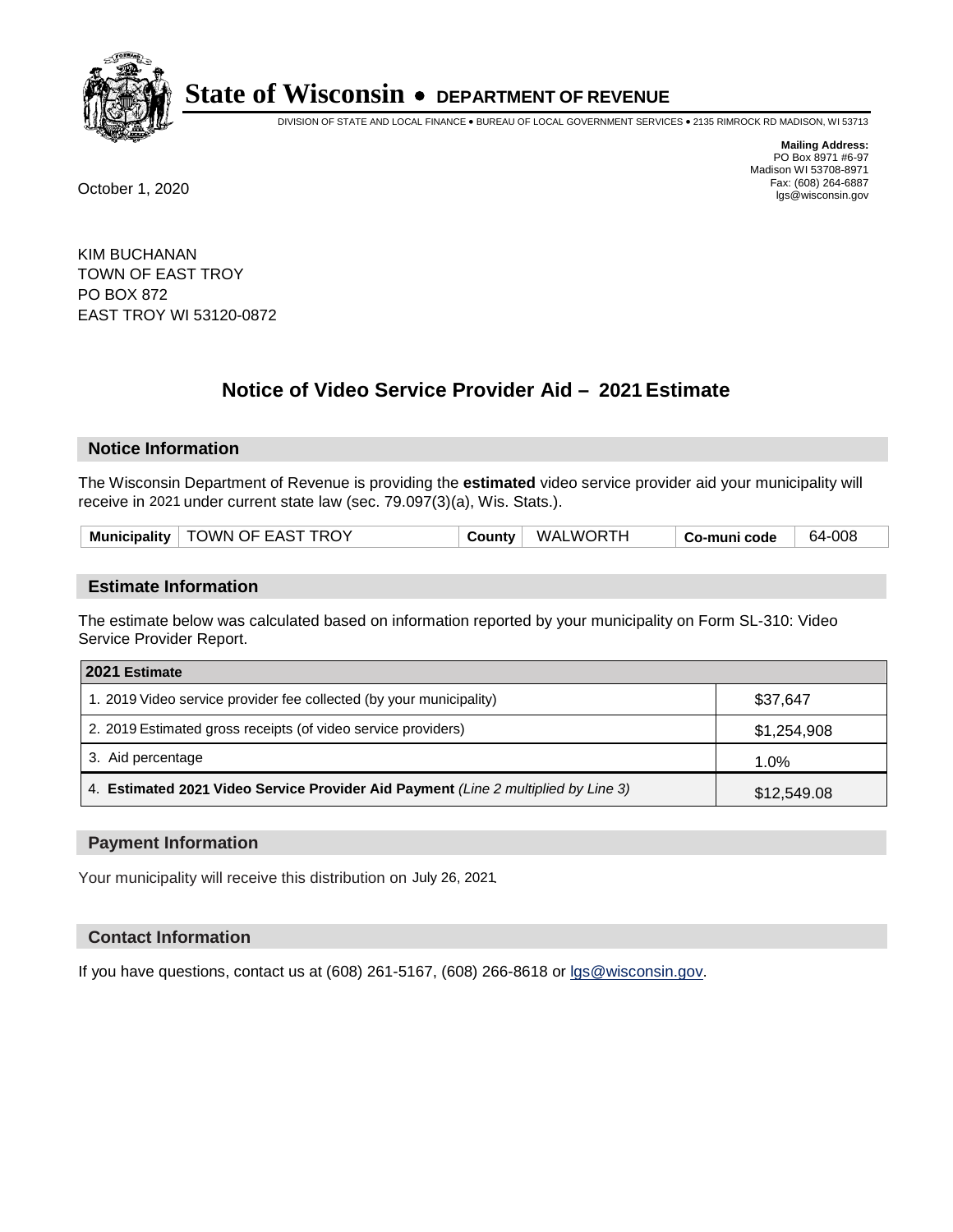

DIVISION OF STATE AND LOCAL FINANCE • BUREAU OF LOCAL GOVERNMENT SERVICES • 2135 RIMROCK RD MADISON, WI 53713

**Mailing Address:** PO Box 8971 #6-97 Madison WI 53708-8971<br>Fax: (608) 264-6887 Fax: (608) 264-6887 October 1, 2020 lgs@wisconsin.gov

DEBRA KIRCH TOWN OF GENEVA N3496 COMO RD LAKE GENEVA WI 53147-2617

# **Notice of Video Service Provider Aid - 2021 Estimate**

## **Notice Information**

The Wisconsin Department of Revenue is providing the **estimated** video service provider aid your municipality will receive in 2021 under current state law (sec. 79.097(3)(a), Wis. Stats.).

#### **Estimate Information**

The estimate below was calculated based on information reported by your municipality on Form SL-310: Video Service Provider Report.

| 2021 Estimate                                                                      |             |
|------------------------------------------------------------------------------------|-------------|
| 1. 2019 Video service provider fee collected (by your municipality)                | \$40.234    |
| 2. 2019 Estimated gross receipts (of video service providers)                      | \$2,011,708 |
| 3. Aid percentage                                                                  | 1.0%        |
| 4. Estimated 2021 Video Service Provider Aid Payment (Line 2 multiplied by Line 3) | \$20,117.08 |

#### **Payment Information**

Your municipality will receive this distribution on July 26, 2021.

## **Contact Information**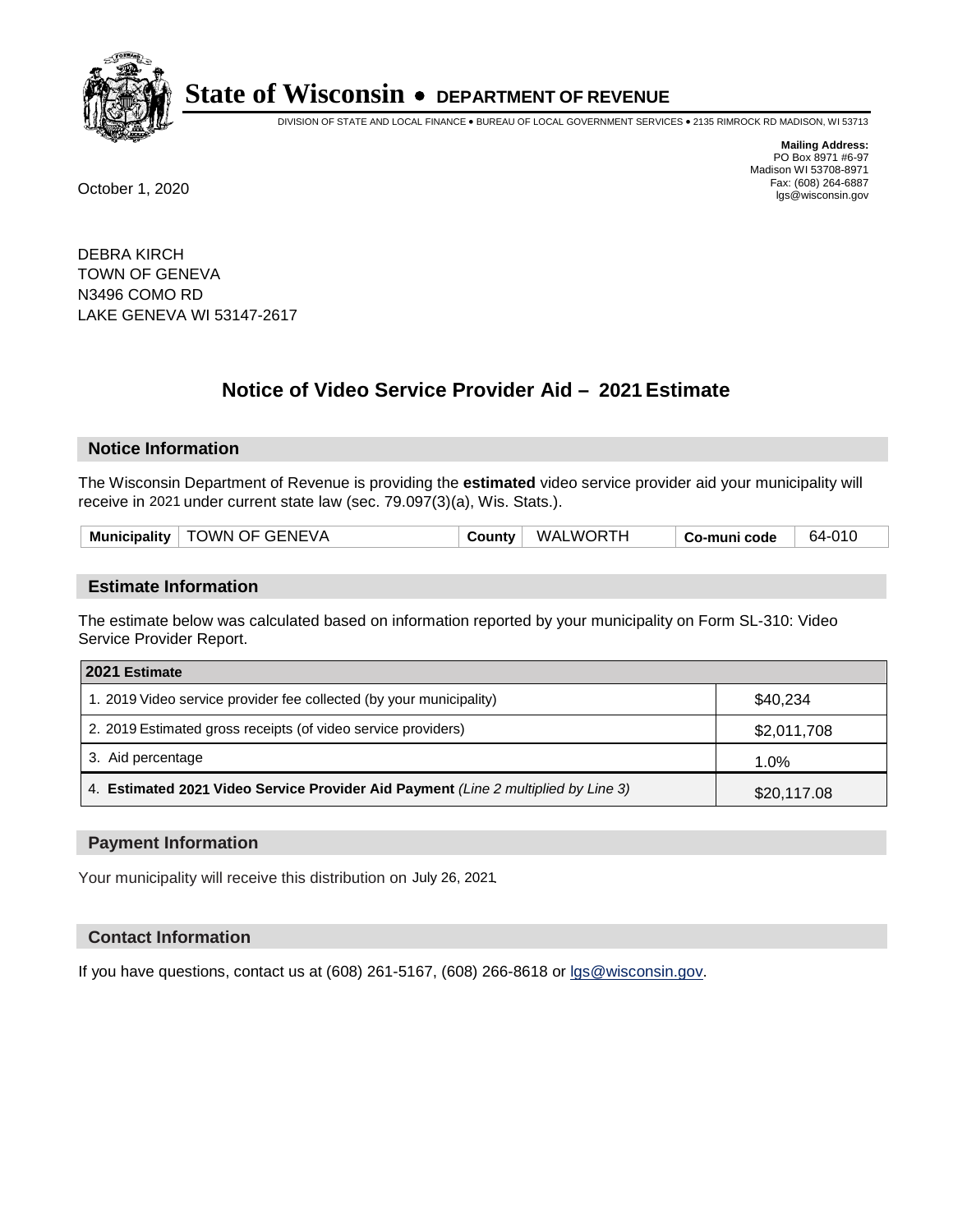

DIVISION OF STATE AND LOCAL FINANCE • BUREAU OF LOCAL GOVERNMENT SERVICES • 2135 RIMROCK RD MADISON, WI 53713

**Mailing Address:** PO Box 8971 #6-97 Madison WI 53708-8971<br>Fax: (608) 264-6887 Fax: (608) 264-6887 October 1, 2020 lgs@wisconsin.gov

ROSE MILLER TOWN OF LINN W3728 FRANKLIN WALSH ST. ZENDA WI 53195

# **Notice of Video Service Provider Aid - 2021 Estimate**

## **Notice Information**

The Wisconsin Department of Revenue is providing the **estimated** video service provider aid your municipality will receive in 2021 under current state law (sec. 79.097(3)(a), Wis. Stats.).

|  | <b>Municipality</b> | <b>TOWN OF LINN</b> | ∵ounty ت | <b>WALWORTH</b> | Co-muni code | 64-016 |
|--|---------------------|---------------------|----------|-----------------|--------------|--------|
|--|---------------------|---------------------|----------|-----------------|--------------|--------|

#### **Estimate Information**

The estimate below was calculated based on information reported by your municipality on Form SL-310: Video Service Provider Report.

| 2021 Estimate                                                                      |             |
|------------------------------------------------------------------------------------|-------------|
| 1. 2019 Video service provider fee collected (by your municipality)                | \$36,599    |
| 2. 2019 Estimated gross receipts (of video service providers)                      | \$1,344,240 |
| 3. Aid percentage                                                                  | 1.0%        |
| 4. Estimated 2021 Video Service Provider Aid Payment (Line 2 multiplied by Line 3) | \$13,442.40 |

#### **Payment Information**

Your municipality will receive this distribution on July 26, 2021.

## **Contact Information**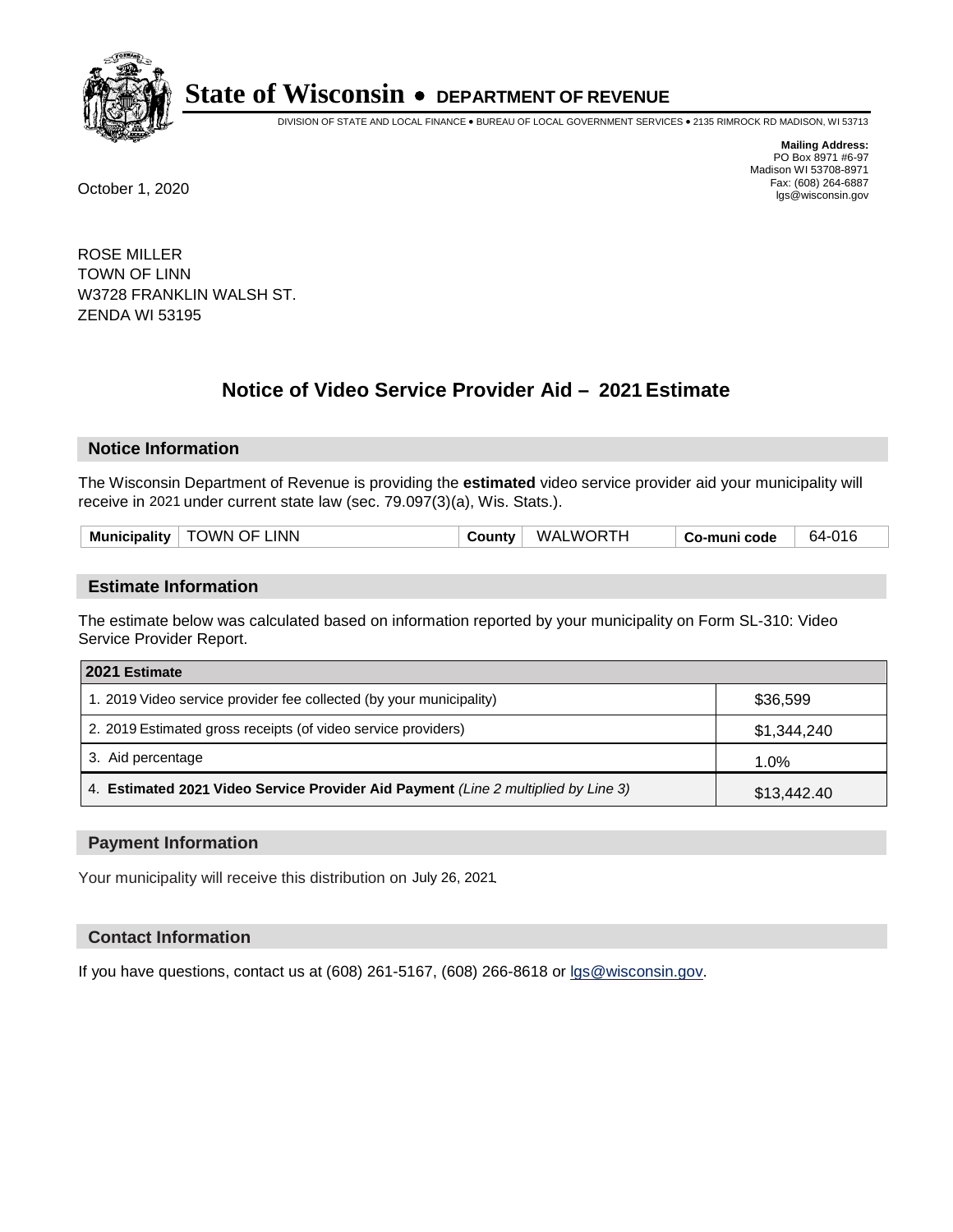

DIVISION OF STATE AND LOCAL FINANCE • BUREAU OF LOCAL GOVERNMENT SERVICES • 2135 RIMROCK RD MADISON, WI 53713

**Mailing Address:** PO Box 8971 #6-97 Madison WI 53708-8971<br>Fax: (608) 264-6887 Fax: (608) 264-6887 October 1, 2020 lgs@wisconsin.gov

KARLA HILL TOWN OF LYONS PO BOX 337 LYONS WI 53148-0337

# **Notice of Video Service Provider Aid - 2021 Estimate**

## **Notice Information**

The Wisconsin Department of Revenue is providing the **estimated** video service provider aid your municipality will receive in 2021 under current state law (sec. 79.097(3)(a), Wis. Stats.).

|--|

#### **Estimate Information**

The estimate below was calculated based on information reported by your municipality on Form SL-310: Video Service Provider Report.

| 2021 Estimate                                                                      |            |
|------------------------------------------------------------------------------------|------------|
| 1. 2019 Video service provider fee collected (by your municipality)                | \$20.429   |
| 2. 2019 Estimated gross receipts (of video service providers)                      | \$680,983  |
| 3. Aid percentage                                                                  | 1.0%       |
| 4. Estimated 2021 Video Service Provider Aid Payment (Line 2 multiplied by Line 3) | \$6,809.83 |

#### **Payment Information**

Your municipality will receive this distribution on July 26, 2021.

## **Contact Information**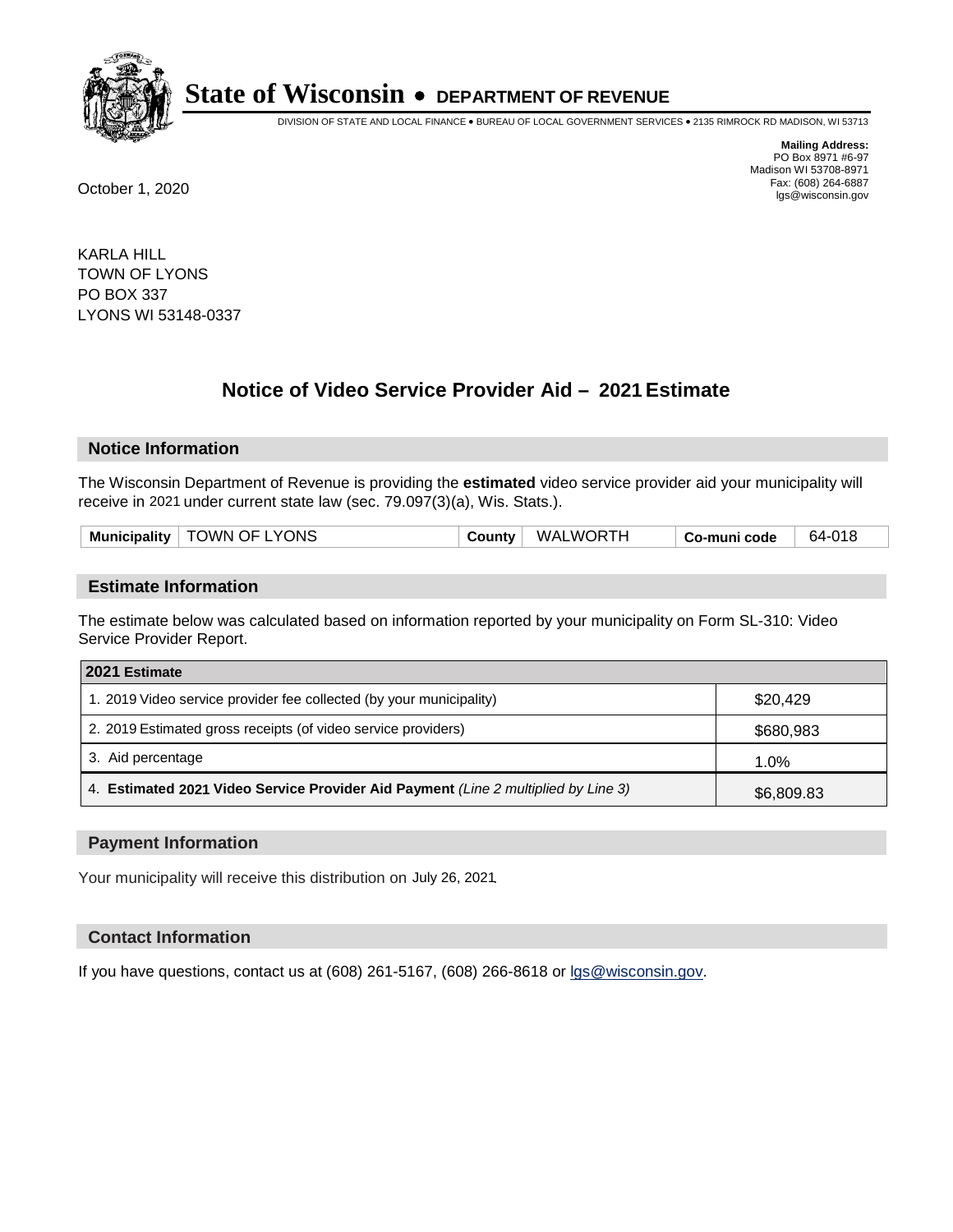

DIVISION OF STATE AND LOCAL FINANCE • BUREAU OF LOCAL GOVERNMENT SERVICES • 2135 RIMROCK RD MADISON, WI 53713

**Mailing Address:** PO Box 8971 #6-97 Madison WI 53708-8971<br>Fax: (608) 264-6887 Fax: (608) 264-6887 October 1, 2020 lgs@wisconsin.gov

DEBRA COLLINS TOWN OF SPRING PRAIRIE N6097 STATE HWY 120 BURLINGTON WI 53105

# **Notice of Video Service Provider Aid - 2021 Estimate**

## **Notice Information**

The Wisconsin Department of Revenue is providing the **estimated** video service provider aid your municipality will receive in 2021 under current state law (sec. 79.097(3)(a), Wis. Stats.).

| Municipality   TOWN OF SPRING PRAIRIE | County | <b>WALWORTH</b> | Co-muni code | 64-024 |
|---------------------------------------|--------|-----------------|--------------|--------|
|---------------------------------------|--------|-----------------|--------------|--------|

#### **Estimate Information**

The estimate below was calculated based on information reported by your municipality on Form SL-310: Video Service Provider Report.

| 2021 Estimate                                                                      |            |
|------------------------------------------------------------------------------------|------------|
| 1. 2019 Video service provider fee collected (by your municipality)                | \$13,630   |
| 2. 2019 Estimated gross receipts (of video service providers)                      | \$272,591  |
| 3. Aid percentage                                                                  | 1.0%       |
| 4. Estimated 2021 Video Service Provider Aid Payment (Line 2 multiplied by Line 3) | \$2,725.91 |

#### **Payment Information**

Your municipality will receive this distribution on July 26, 2021.

## **Contact Information**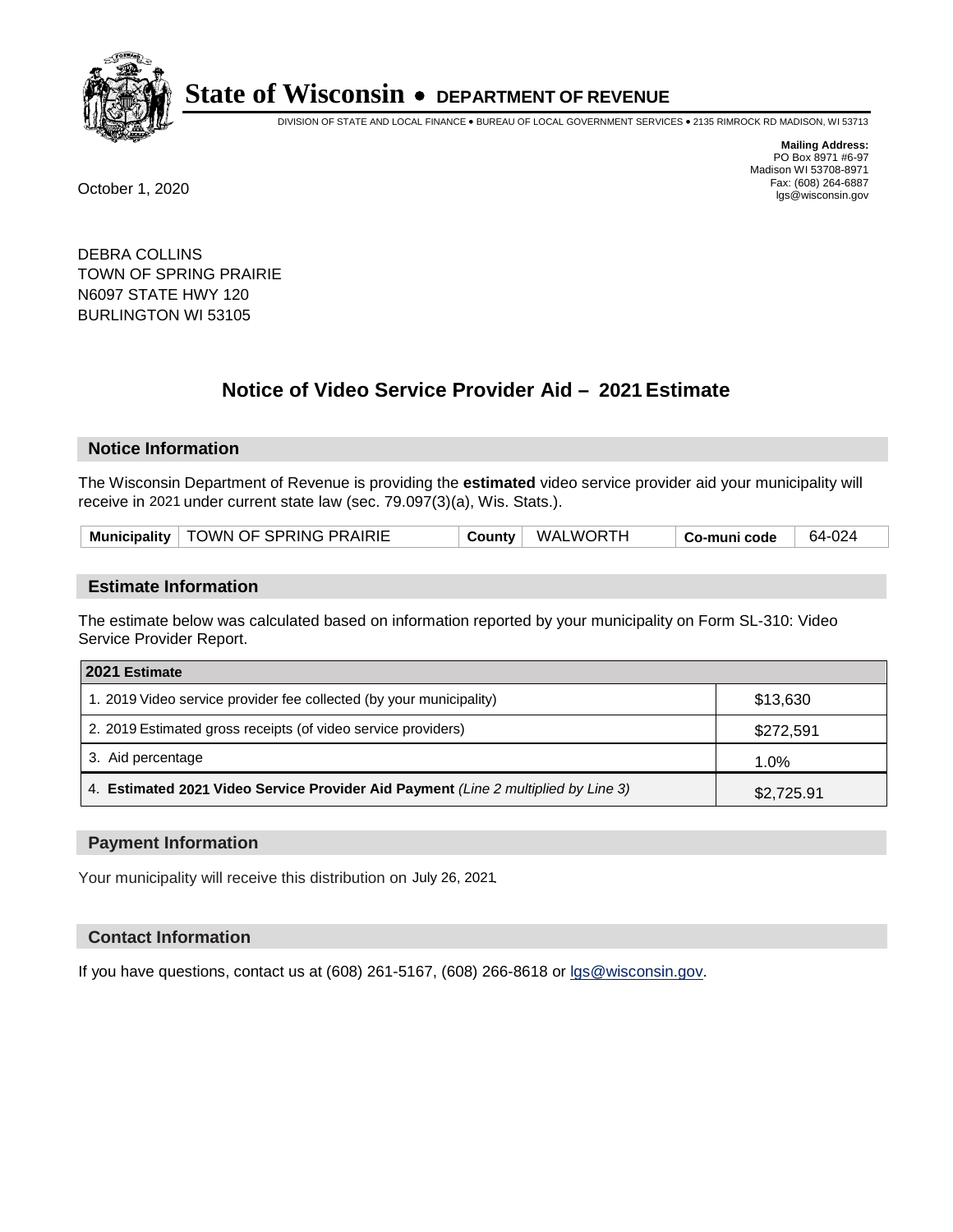

DIVISION OF STATE AND LOCAL FINANCE • BUREAU OF LOCAL GOVERNMENT SERVICES • 2135 RIMROCK RD MADISON, WI 53713

**Mailing Address:** PO Box 8971 #6-97 Madison WI 53708-8971<br>Fax: (608) 264-6887 Fax: (608) 264-6887 October 1, 2020 lgs@wisconsin.gov

TRACEY RAYMOND TOWN OF TROY N8870 BRIGGS STREET EAST TROY WI 53120

# **Notice of Video Service Provider Aid - 2021 Estimate**

## **Notice Information**

The Wisconsin Department of Revenue is providing the **estimated** video service provider aid your municipality will receive in 2021 under current state law (sec. 79.097(3)(a), Wis. Stats.).

| <b>TOWN OF TROY</b><br>WALWORTH<br>64-028<br>Municipality $ $<br>Count∨∵<br>Co-muni code |
|------------------------------------------------------------------------------------------|
|------------------------------------------------------------------------------------------|

#### **Estimate Information**

The estimate below was calculated based on information reported by your municipality on Form SL-310: Video Service Provider Report.

| 2021 Estimate                                                                      |            |
|------------------------------------------------------------------------------------|------------|
| 1. 2019 Video service provider fee collected (by your municipality)                | \$18,323   |
| 2. 2019 Estimated gross receipts (of video service providers)                      | \$366,454  |
| 3. Aid percentage                                                                  | 1.0%       |
| 4. Estimated 2021 Video Service Provider Aid Payment (Line 2 multiplied by Line 3) | \$3,664.54 |

#### **Payment Information**

Your municipality will receive this distribution on July 26, 2021.

## **Contact Information**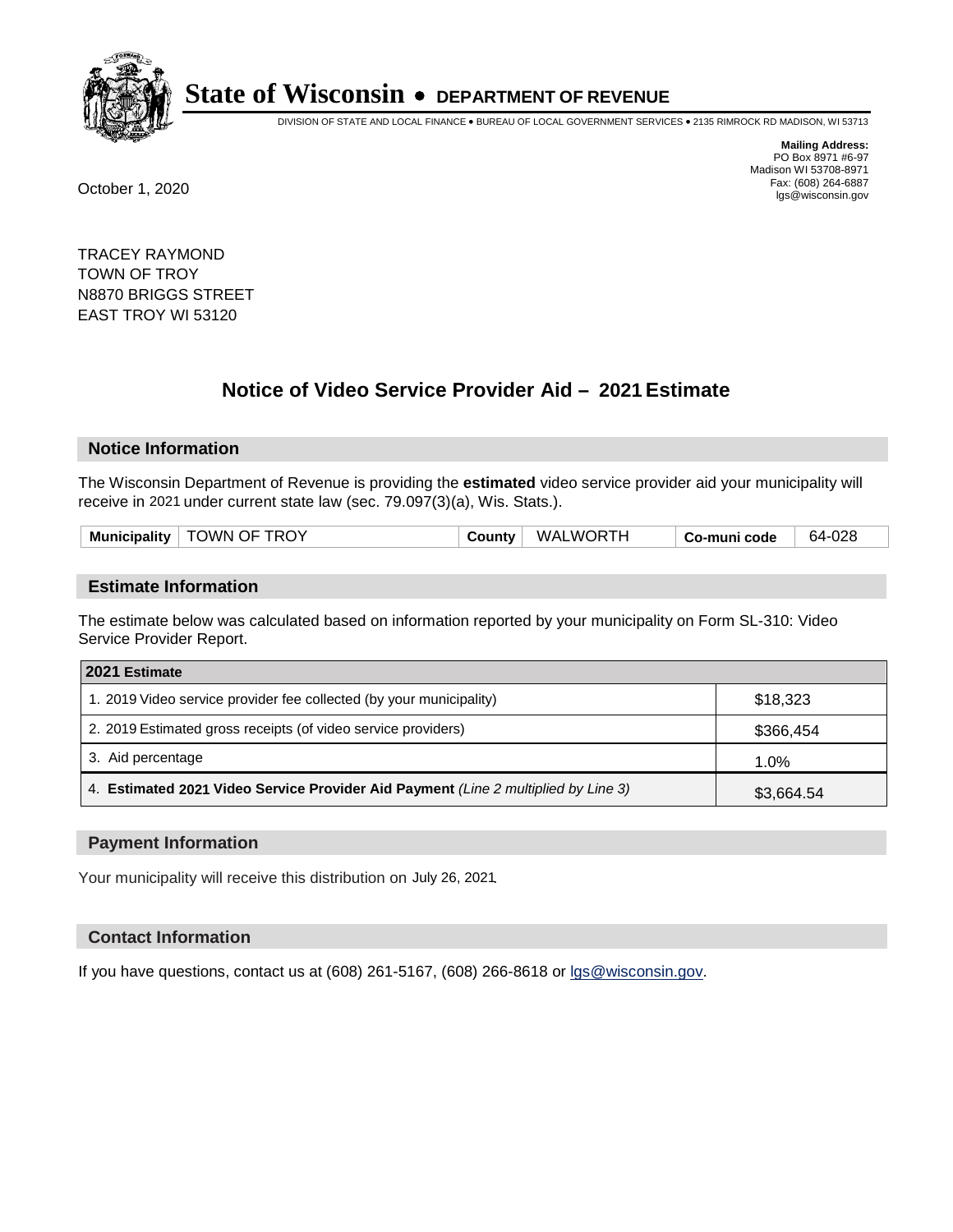

DIVISION OF STATE AND LOCAL FINANCE • BUREAU OF LOCAL GOVERNMENT SERVICES • 2135 RIMROCK RD MADISON, WI 53713

**Mailing Address:** PO Box 8971 #6-97 Madison WI 53708-8971<br>Fax: (608) 264-6887 Fax: (608) 264-6887 October 1, 2020 lgs@wisconsin.gov

MARIE BAKER TOWN OF WALWORTH P O BOX 386, W6741 BRICK CHURC WALWORTH WI 53184-0386

# **Notice of Video Service Provider Aid - 2021 Estimate**

## **Notice Information**

The Wisconsin Department of Revenue is providing the **estimated** video service provider aid your municipality will receive in 2021 under current state law (sec. 79.097(3)(a), Wis. Stats.).

| Municipality   TOWN OF WALWORTH<br>County | <b>WALWORTH</b> | Co-muni code | 64-030 |
|-------------------------------------------|-----------------|--------------|--------|
|-------------------------------------------|-----------------|--------------|--------|

#### **Estimate Information**

The estimate below was calculated based on information reported by your municipality on Form SL-310: Video Service Provider Report.

| 2021 Estimate                                                                      |            |
|------------------------------------------------------------------------------------|------------|
| 1. 2019 Video service provider fee collected (by your municipality)                | \$7.989    |
| 2. 2019 Estimated gross receipts (of video service providers)                      | \$159,779  |
| 3. Aid percentage                                                                  | 1.0%       |
| 4. Estimated 2021 Video Service Provider Aid Payment (Line 2 multiplied by Line 3) | \$1,597.79 |

#### **Payment Information**

Your municipality will receive this distribution on July 26, 2021.

## **Contact Information**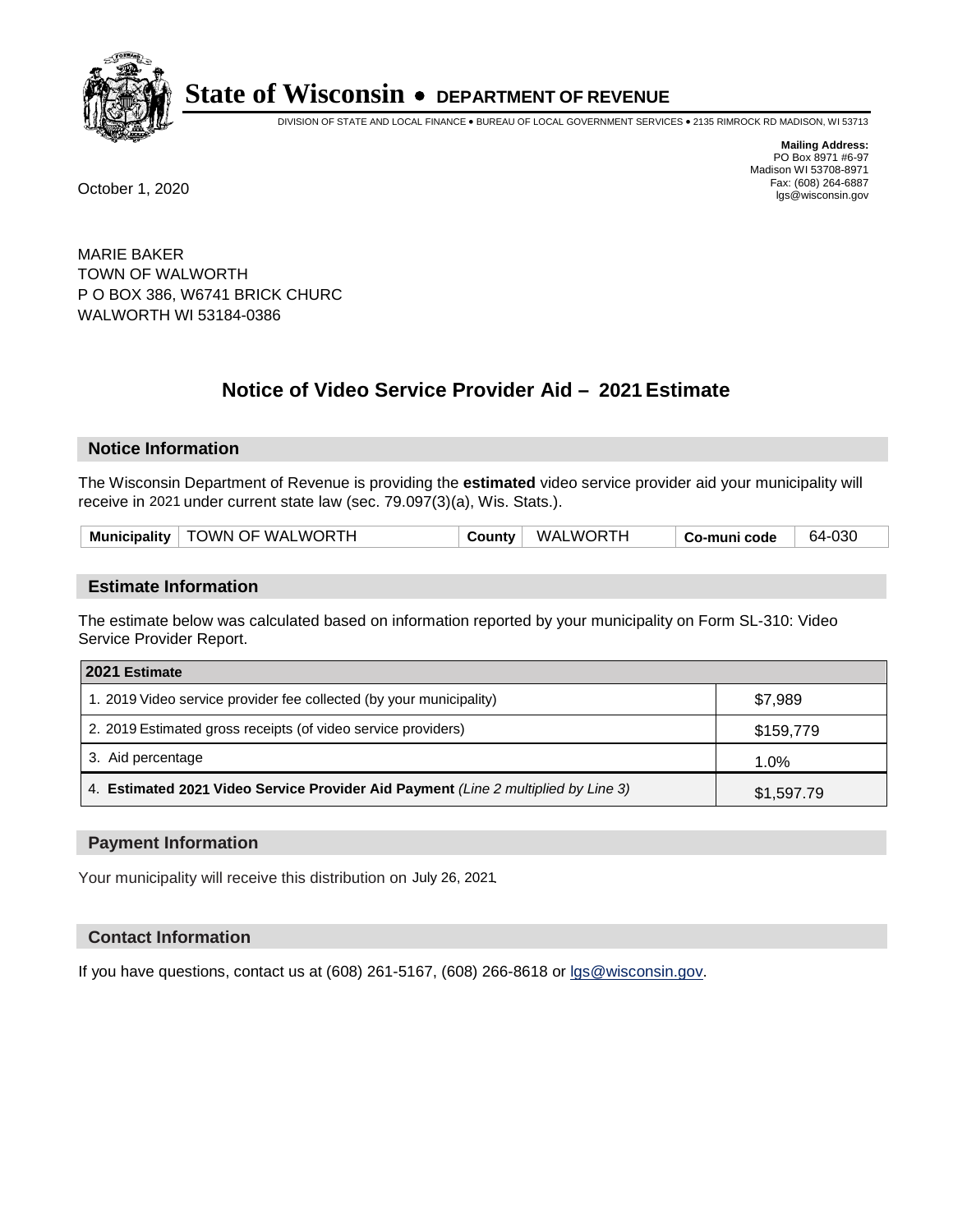

DIVISION OF STATE AND LOCAL FINANCE • BUREAU OF LOCAL GOVERNMENT SERVICES • 2135 RIMROCK RD MADISON, WI 53713

**Mailing Address:** PO Box 8971 #6-97 Madison WI 53708-8971<br>Fax: (608) 264-6887 Fax: (608) 264-6887 October 1, 2020 lgs@wisconsin.gov

LORRI ALEXANDER VILLAGE OF EAST TROY 2015 ENERGY DRIVE EAST TROY WI 53120

# **Notice of Video Service Provider Aid - 2021 Estimate**

## **Notice Information**

The Wisconsin Department of Revenue is providing the **estimated** video service provider aid your municipality will receive in 2021 under current state law (sec. 79.097(3)(a), Wis. Stats.).

| Municipality   VILLAGE OF EAST TROY | Countv | WALWORTH | Co-muni code | 64-121 |
|-------------------------------------|--------|----------|--------------|--------|
|-------------------------------------|--------|----------|--------------|--------|

#### **Estimate Information**

The estimate below was calculated based on information reported by your municipality on Form SL-310: Video Service Provider Report.

| 2021 Estimate                                                                      |             |
|------------------------------------------------------------------------------------|-------------|
| 1. 2019 Video service provider fee collected (by your municipality)                | \$31,310    |
| 2. 2019 Estimated gross receipts (of video service providers)                      | \$1,043,670 |
| 3. Aid percentage                                                                  | 1.0%        |
| 4. Estimated 2021 Video Service Provider Aid Payment (Line 2 multiplied by Line 3) | \$10,436.70 |

#### **Payment Information**

Your municipality will receive this distribution on July 26, 2021.

## **Contact Information**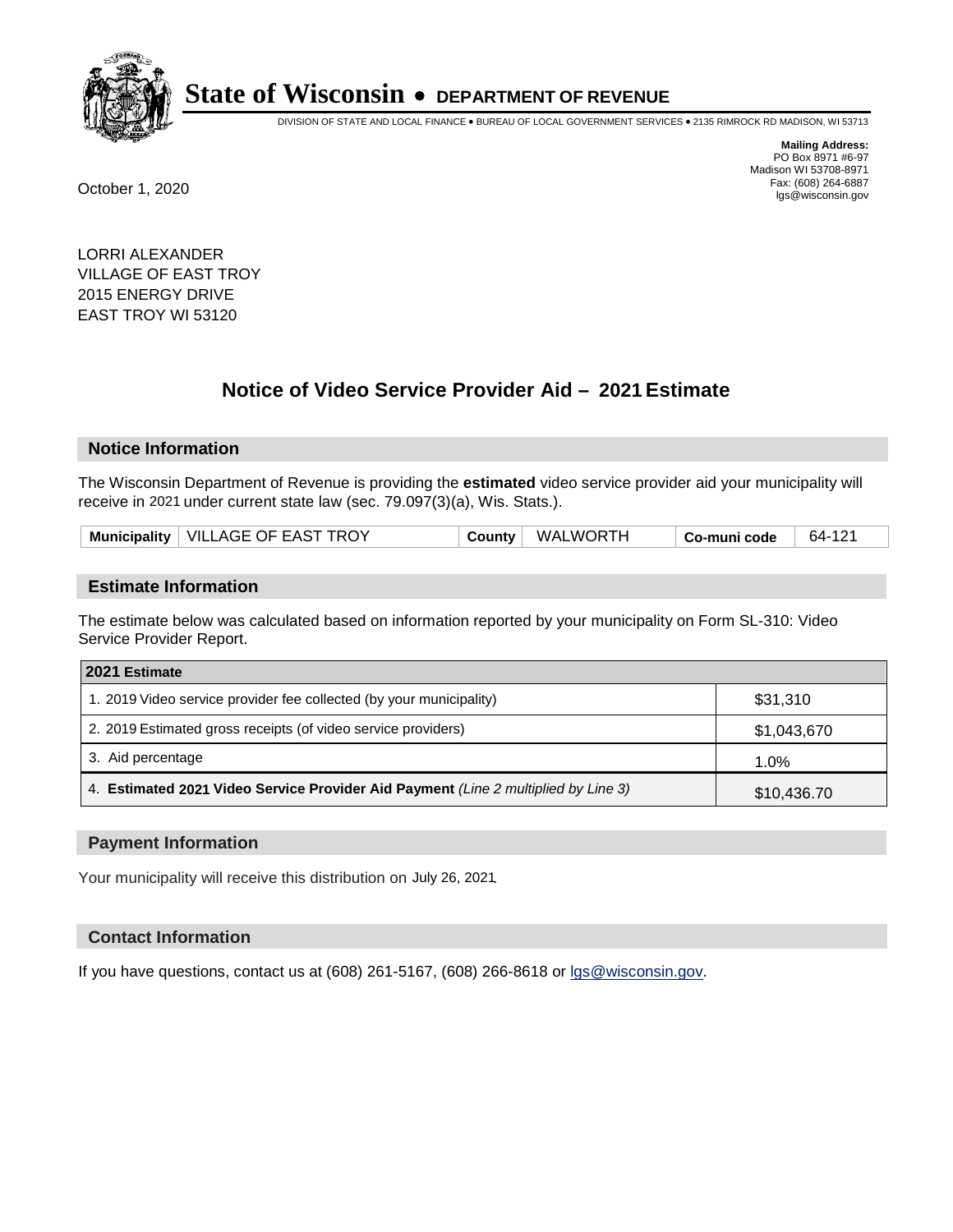

DIVISION OF STATE AND LOCAL FINANCE • BUREAU OF LOCAL GOVERNMENT SERVICES • 2135 RIMROCK RD MADISON, WI 53713

**Mailing Address:** PO Box 8971 #6-97 Madison WI 53708-8971<br>Fax: (608) 264-6887 Fax: (608) 264-6887 October 1, 2020 lgs@wisconsin.gov

THERESA LOOMER VILLAGE OF FONTANA PO BOX 200 FONTANA WI 53125-0200

# **Notice of Video Service Provider Aid - 2021 Estimate**

## **Notice Information**

The Wisconsin Department of Revenue is providing the **estimated** video service provider aid your municipality will receive in 2021 under current state law (sec. 79.097(3)(a), Wis. Stats.).

| Municipality   VILLAGE OF FONTANA | <b>County</b> | WALWORTH | Co-muni code | 64-126 |
|-----------------------------------|---------------|----------|--------------|--------|
|-----------------------------------|---------------|----------|--------------|--------|

#### **Estimate Information**

The estimate below was calculated based on information reported by your municipality on Form SL-310: Video Service Provider Report.

| 2021 Estimate                                                                      |             |
|------------------------------------------------------------------------------------|-------------|
| 1. 2019 Video service provider fee collected (by your municipality)                | \$55,533    |
| 2. 2019 Estimated gross receipts (of video service providers)                      | \$1,851,130 |
| 3. Aid percentage                                                                  | 1.0%        |
| 4. Estimated 2021 Video Service Provider Aid Payment (Line 2 multiplied by Line 3) | \$18,511.30 |

#### **Payment Information**

Your municipality will receive this distribution on July 26, 2021.

## **Contact Information**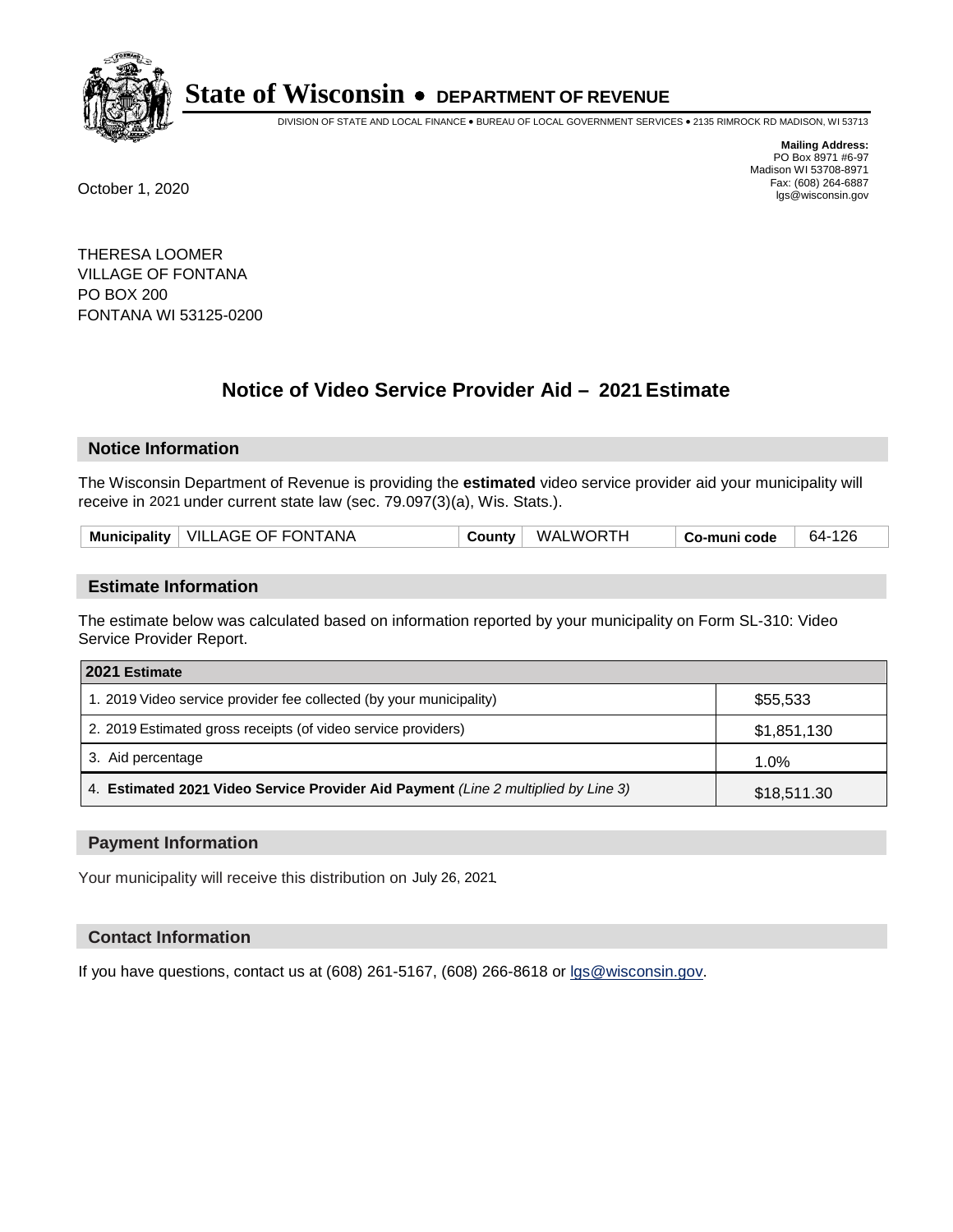

DIVISION OF STATE AND LOCAL FINANCE • BUREAU OF LOCAL GOVERNMENT SERVICES • 2135 RIMROCK RD MADISON, WI 53713

**Mailing Address:** PO Box 8971 #6-97 Madison WI 53708-8971<br>Fax: (608) 264-6887 Fax: (608) 264-6887 October 1, 2020 lgs@wisconsin.gov

CLAUDIA JUREWICZ VILLAGE OF GENOA CITY 755 FELLOWS RD GENOA CITY WI 53128-0428

# **Notice of Video Service Provider Aid - 2021 Estimate**

## **Notice Information**

The Wisconsin Department of Revenue is providing the **estimated** video service provider aid your municipality will receive in 2021 under current state law (sec. 79.097(3)(a), Wis. Stats.).

| Municipality   VILLAGE OF GENOA CITY | WALWORTH<br>Countv | Co-muni code | 64-131 |
|--------------------------------------|--------------------|--------------|--------|
|--------------------------------------|--------------------|--------------|--------|

#### **Estimate Information**

The estimate below was calculated based on information reported by your municipality on Form SL-310: Video Service Provider Report.

| 2021 Estimate                                                                      |            |
|------------------------------------------------------------------------------------|------------|
| 1. 2019 Video service provider fee collected (by your municipality)                | \$23,422   |
| 2. 2019 Estimated gross receipts (of video service providers)                      | \$780,745  |
| 3. Aid percentage                                                                  | 1.0%       |
| 4. Estimated 2021 Video Service Provider Aid Payment (Line 2 multiplied by Line 3) | \$7,807.45 |

#### **Payment Information**

Your municipality will receive this distribution on July 26, 2021.

## **Contact Information**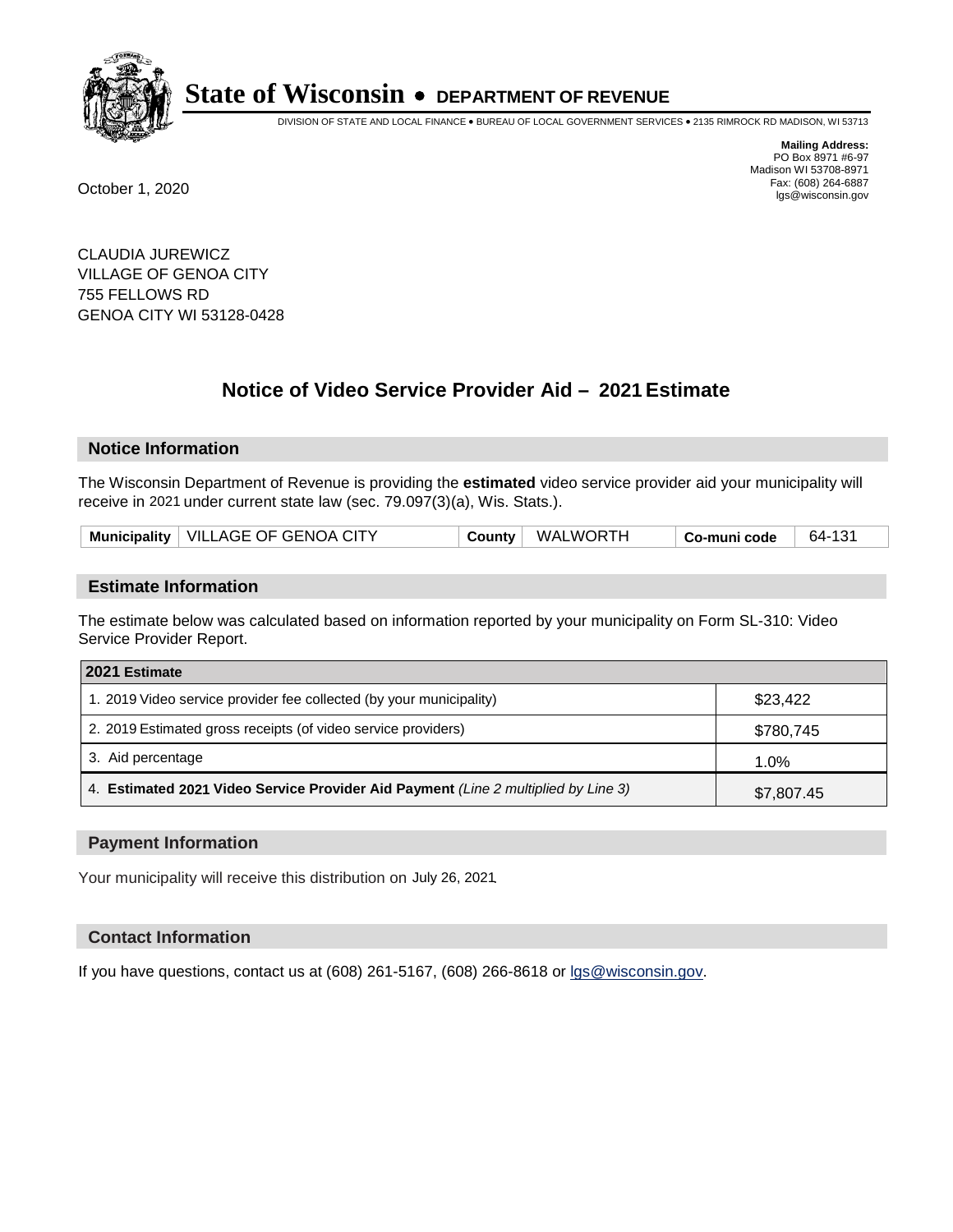

DIVISION OF STATE AND LOCAL FINANCE • BUREAU OF LOCAL GOVERNMENT SERVICES • 2135 RIMROCK RD MADISON, WI 53713

**Mailing Address:** PO Box 8971 #6-97 Madison WI 53708-8971<br>Fax: (608) 264-6887 Fax: (608) 264-6887 October 1, 2020 lgs@wisconsin.gov

DAVID THURNAU VILLAGE OF SHARON PO BOX 379 SHARON WI 53585-0379

# **Notice of Video Service Provider Aid - 2021 Estimate**

## **Notice Information**

The Wisconsin Department of Revenue is providing the **estimated** video service provider aid your municipality will receive in 2021 under current state law (sec. 79.097(3)(a), Wis. Stats.).

| Municipality   VILLAGE OF SHARON<br>WALWORTH<br>64-181<br>County<br>Co-muni code |  |
|----------------------------------------------------------------------------------|--|
|----------------------------------------------------------------------------------|--|

#### **Estimate Information**

The estimate below was calculated based on information reported by your municipality on Form SL-310: Video Service Provider Report.

| 2021 Estimate                                                                      |            |
|------------------------------------------------------------------------------------|------------|
| 1. 2019 Video service provider fee collected (by your municipality)                | \$8,689    |
| 2. 2019 Estimated gross receipts (of video service providers)                      | \$289,650  |
| 3. Aid percentage                                                                  | 1.0%       |
| 4. Estimated 2021 Video Service Provider Aid Payment (Line 2 multiplied by Line 3) | \$2,896.50 |

#### **Payment Information**

Your municipality will receive this distribution on July 26, 2021.

## **Contact Information**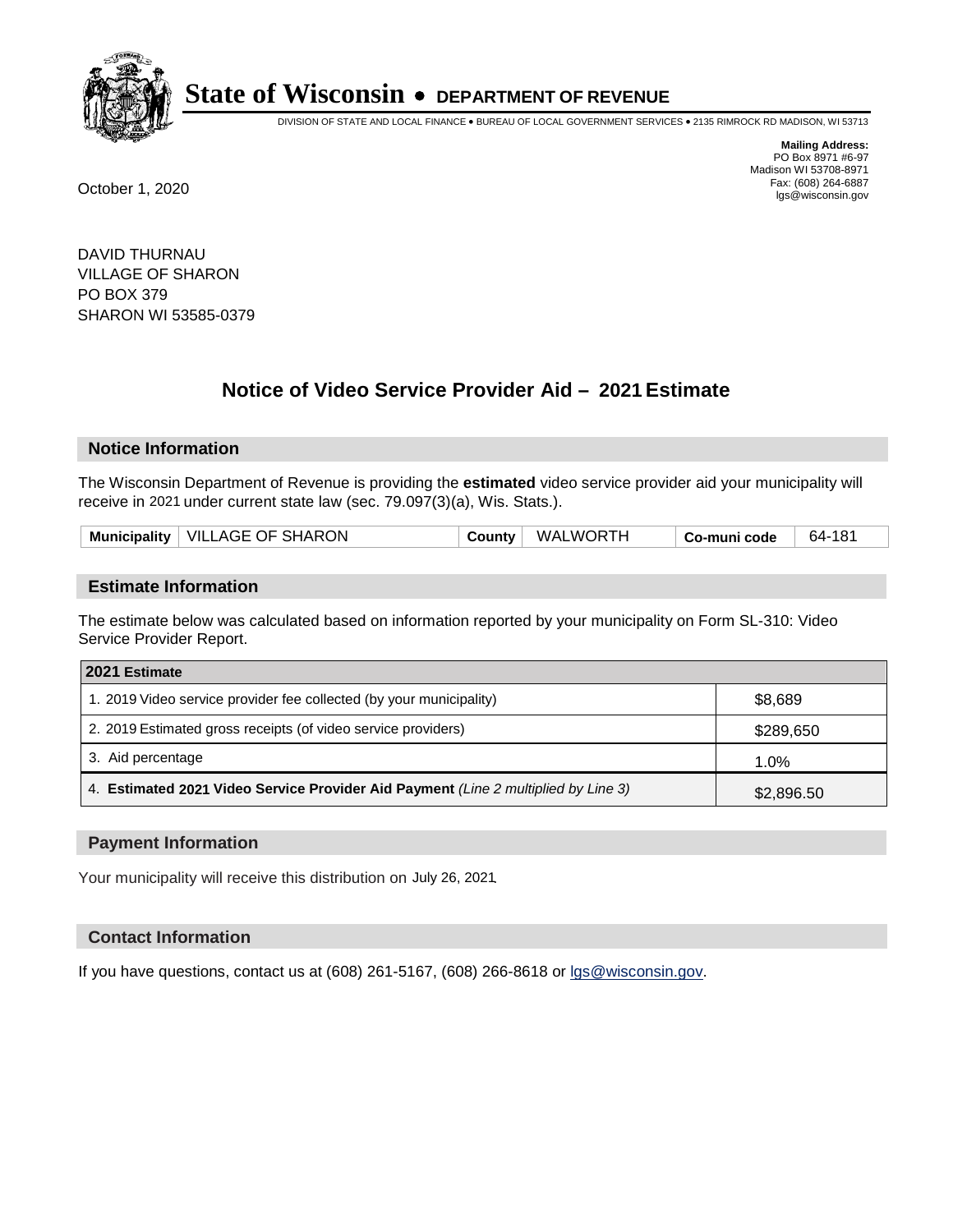

DIVISION OF STATE AND LOCAL FINANCE • BUREAU OF LOCAL GOVERNMENT SERVICES • 2135 RIMROCK RD MADISON, WI 53713

**Mailing Address:** PO Box 8971 #6-97 Madison WI 53708-8971<br>Fax: (608) 264-6887 Fax: (608) 264-6887 October 1, 2020 lgs@wisconsin.gov

LISA ROGERS INTERIM VILLAGE OF WALWORTH P O BOX 400 WALWORTH WI 53184-0400

# **Notice of Video Service Provider Aid - 2021 Estimate**

## **Notice Information**

The Wisconsin Department of Revenue is providing the **estimated** video service provider aid your municipality will receive in 2021 under current state law (sec. 79.097(3)(a), Wis. Stats.).

| Municipality   VILLAGE OF WALWORTH | WALWORTH<br>County | Co-muni code | 64-191 |
|------------------------------------|--------------------|--------------|--------|
|------------------------------------|--------------------|--------------|--------|

#### **Estimate Information**

The estimate below was calculated based on information reported by your municipality on Form SL-310: Video Service Provider Report.

| 2021 Estimate                                                                      |            |
|------------------------------------------------------------------------------------|------------|
| 1. 2019 Video service provider fee collected (by your municipality)                | \$34,464   |
| 2. 2019 Estimated gross receipts (of video service providers)                      | \$689,283  |
| 3. Aid percentage                                                                  | 1.0%       |
| 4. Estimated 2021 Video Service Provider Aid Payment (Line 2 multiplied by Line 3) | \$6,892.83 |

#### **Payment Information**

Your municipality will receive this distribution on July 26, 2021.

## **Contact Information**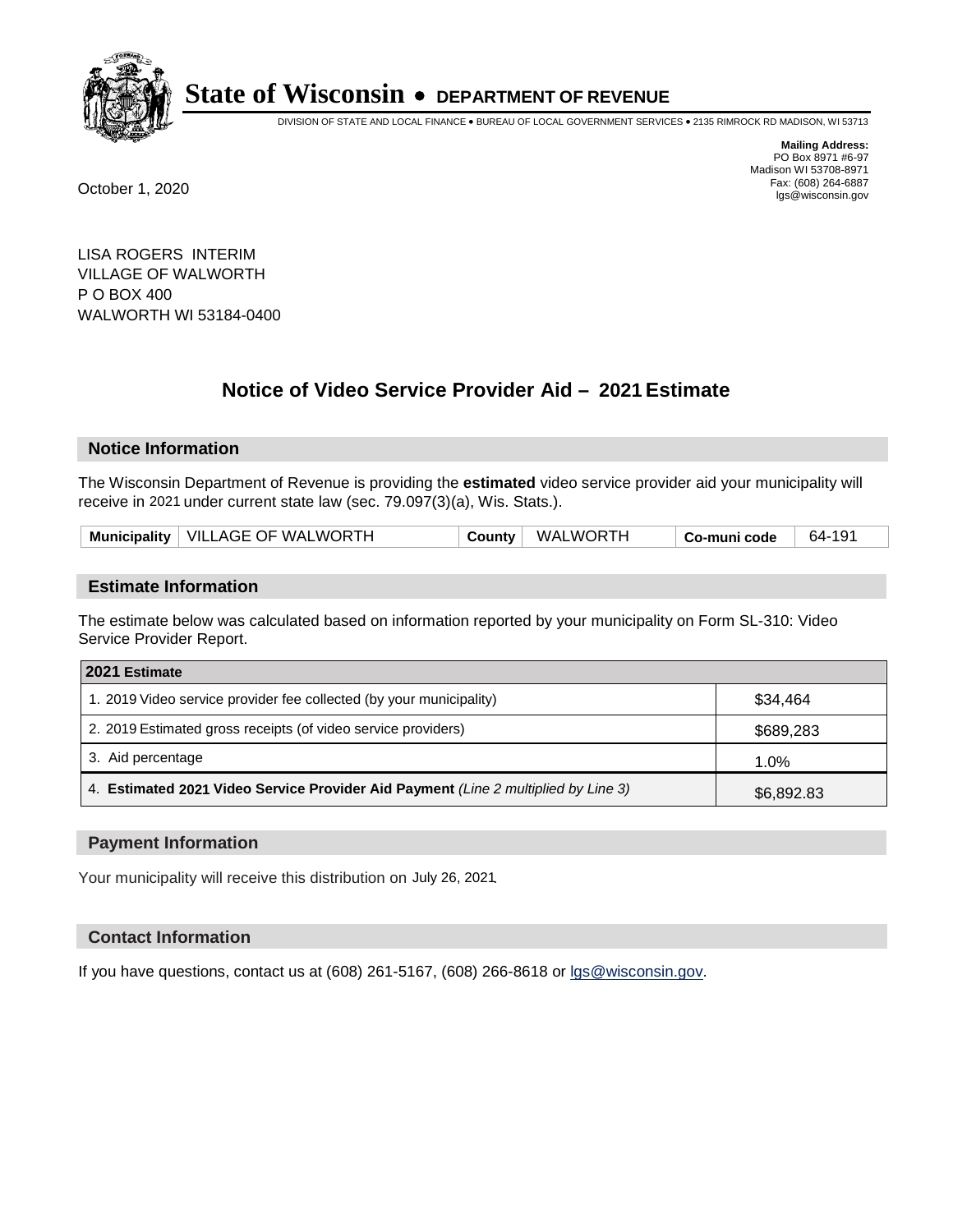

DIVISION OF STATE AND LOCAL FINANCE • BUREAU OF LOCAL GOVERNMENT SERVICES • 2135 RIMROCK RD MADISON, WI 53713

**Mailing Address:** PO Box 8971 #6-97 Madison WI 53708-8971<br>Fax: (608) 264-6887 Fax: (608) 264-6887 October 1, 2020 lgs@wisconsin.gov

JACKIE PANKAU VILLAGE OF WILLIAMS BAY 250 WILLIAMS ST, PO BOX 580 WILLIAMS BAY WI 53191

# **Notice of Video Service Provider Aid - 2021 Estimate**

## **Notice Information**

The Wisconsin Department of Revenue is providing the **estimated** video service provider aid your municipality will receive in 2021 under current state law (sec. 79.097(3)(a), Wis. Stats.).

| Municipality   VILLAGE OF WILLIAMS BAY |  | County   WALWORTH | <sup>∣</sup> Co-muni code | 64-192 |
|----------------------------------------|--|-------------------|---------------------------|--------|
|----------------------------------------|--|-------------------|---------------------------|--------|

#### **Estimate Information**

The estimate below was calculated based on information reported by your municipality on Form SL-310: Video Service Provider Report.

| 2021 Estimate                                                                      |             |
|------------------------------------------------------------------------------------|-------------|
| 1. 2019 Video service provider fee collected (by your municipality)                | \$68,867    |
| 2. 2019 Estimated gross receipts (of video service providers)                      | \$1,377,345 |
| 3. Aid percentage                                                                  | 1.0%        |
| 4. Estimated 2021 Video Service Provider Aid Payment (Line 2 multiplied by Line 3) | \$13,773.45 |

#### **Payment Information**

Your municipality will receive this distribution on July 26, 2021.

## **Contact Information**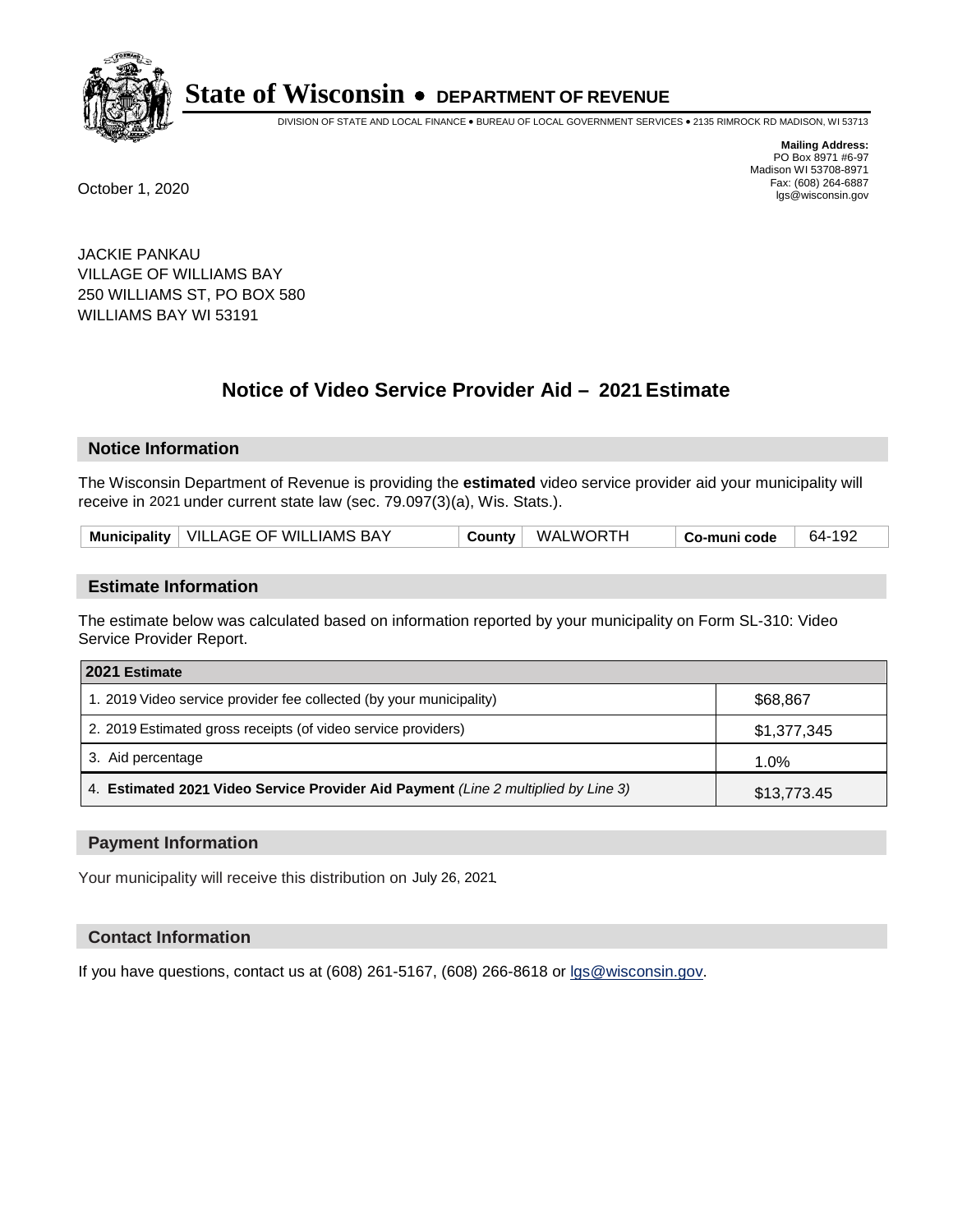

DIVISION OF STATE AND LOCAL FINANCE • BUREAU OF LOCAL GOVERNMENT SERVICES • 2135 RIMROCK RD MADISON, WI 53713

**Mailing Address:** PO Box 8971 #6-97 Madison WI 53708-8971<br>Fax: (608) 264-6887 Fax: (608) 264-6887 October 1, 2020 lgs@wisconsin.gov

ANDREA WHITE CITY OF DELAVAN PO BOX 465 DELAVAN WI 53115-0465

# **Notice of Video Service Provider Aid - 2021 Estimate**

## **Notice Information**

The Wisconsin Department of Revenue is providing the **estimated** video service provider aid your municipality will receive in 2021 under current state law (sec. 79.097(3)(a), Wis. Stats.).

| Municipality   CITY OF DELAVAN | ∵ountvٽ | <b>WALWORTH</b> | Co-muni code | 64-216 |
|--------------------------------|---------|-----------------|--------------|--------|
|                                |         |                 |              |        |

#### **Estimate Information**

The estimate below was calculated based on information reported by your municipality on Form SL-310: Video Service Provider Report.

| 2021 Estimate                                                                      |             |
|------------------------------------------------------------------------------------|-------------|
| 1. 2019 Video service provider fee collected (by your municipality)                | \$85,352    |
| 2. 2019 Estimated gross receipts (of video service providers)                      | \$1,707,045 |
| 3. Aid percentage                                                                  | 1.0%        |
| 4. Estimated 2021 Video Service Provider Aid Payment (Line 2 multiplied by Line 3) | \$17,070.45 |

#### **Payment Information**

Your municipality will receive this distribution on July 26, 2021.

## **Contact Information**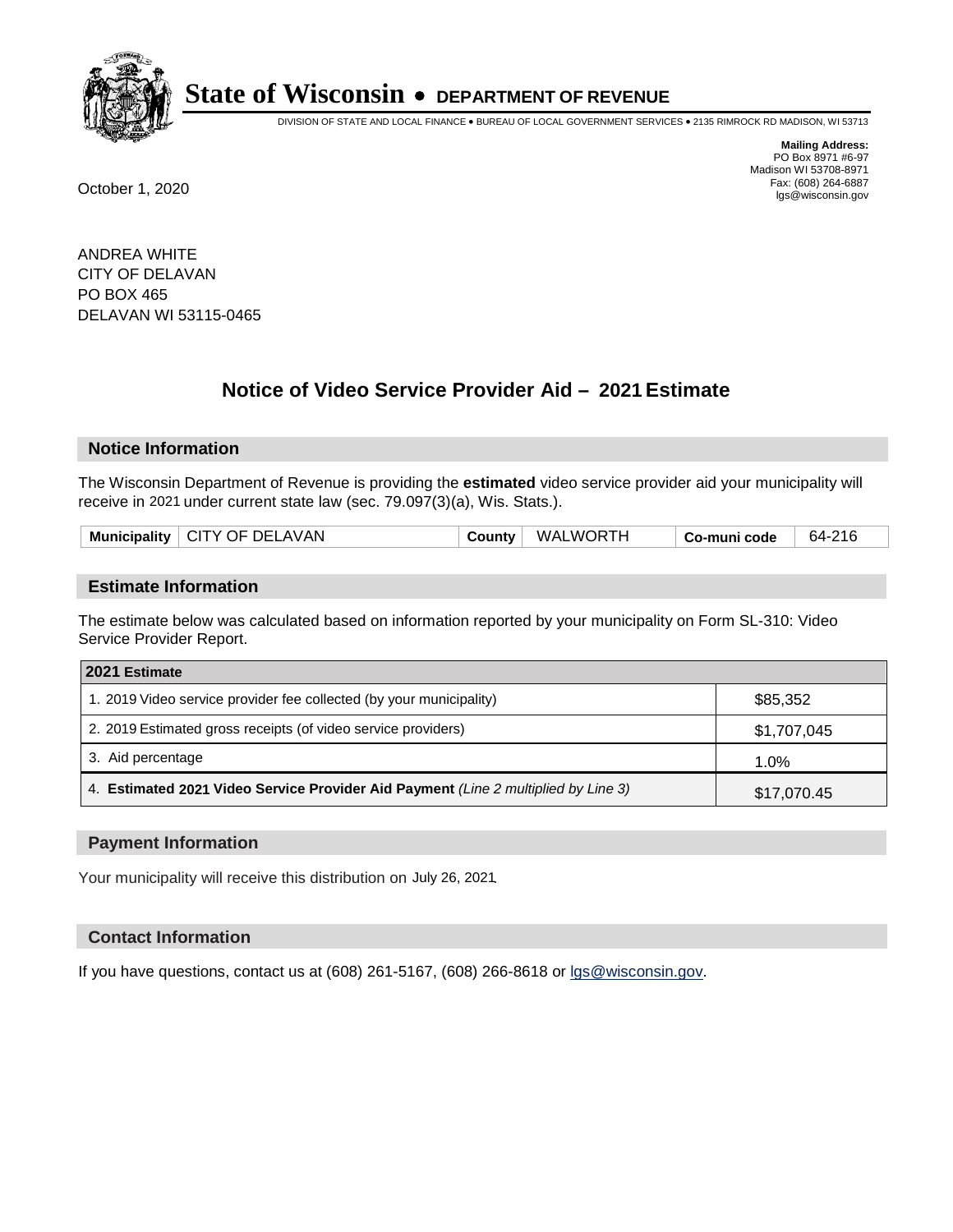

DIVISION OF STATE AND LOCAL FINANCE • BUREAU OF LOCAL GOVERNMENT SERVICES • 2135 RIMROCK RD MADISON, WI 53713

**Mailing Address:** PO Box 8971 #6-97 Madison WI 53708-8971<br>Fax: (608) 264-6887 Fax: (608) 264-6887 October 1, 2020 lgs@wisconsin.gov

LACEY REYNOLDS CITY OF ELKHORN 9 S BROAD ST, PO BOX 920 ELKHORN WI 53121-0920

# **Notice of Video Service Provider Aid - 2021 Estimate**

## **Notice Information**

The Wisconsin Department of Revenue is providing the **estimated** video service provider aid your municipality will receive in 2021 under current state law (sec. 79.097(3)(a), Wis. Stats.).

|--|

#### **Estimate Information**

The estimate below was calculated based on information reported by your municipality on Form SL-310: Video Service Provider Report.

| 2021 Estimate                                                                      |             |
|------------------------------------------------------------------------------------|-------------|
| 1. 2019 Video service provider fee collected (by your municipality)                | \$90,601    |
| 2. 2019 Estimated gross receipts (of video service providers)                      | \$1,812,027 |
| 3. Aid percentage                                                                  | 1.0%        |
| 4. Estimated 2021 Video Service Provider Aid Payment (Line 2 multiplied by Line 3) | \$18,120.27 |

#### **Payment Information**

Your municipality will receive this distribution on July 26, 2021.

## **Contact Information**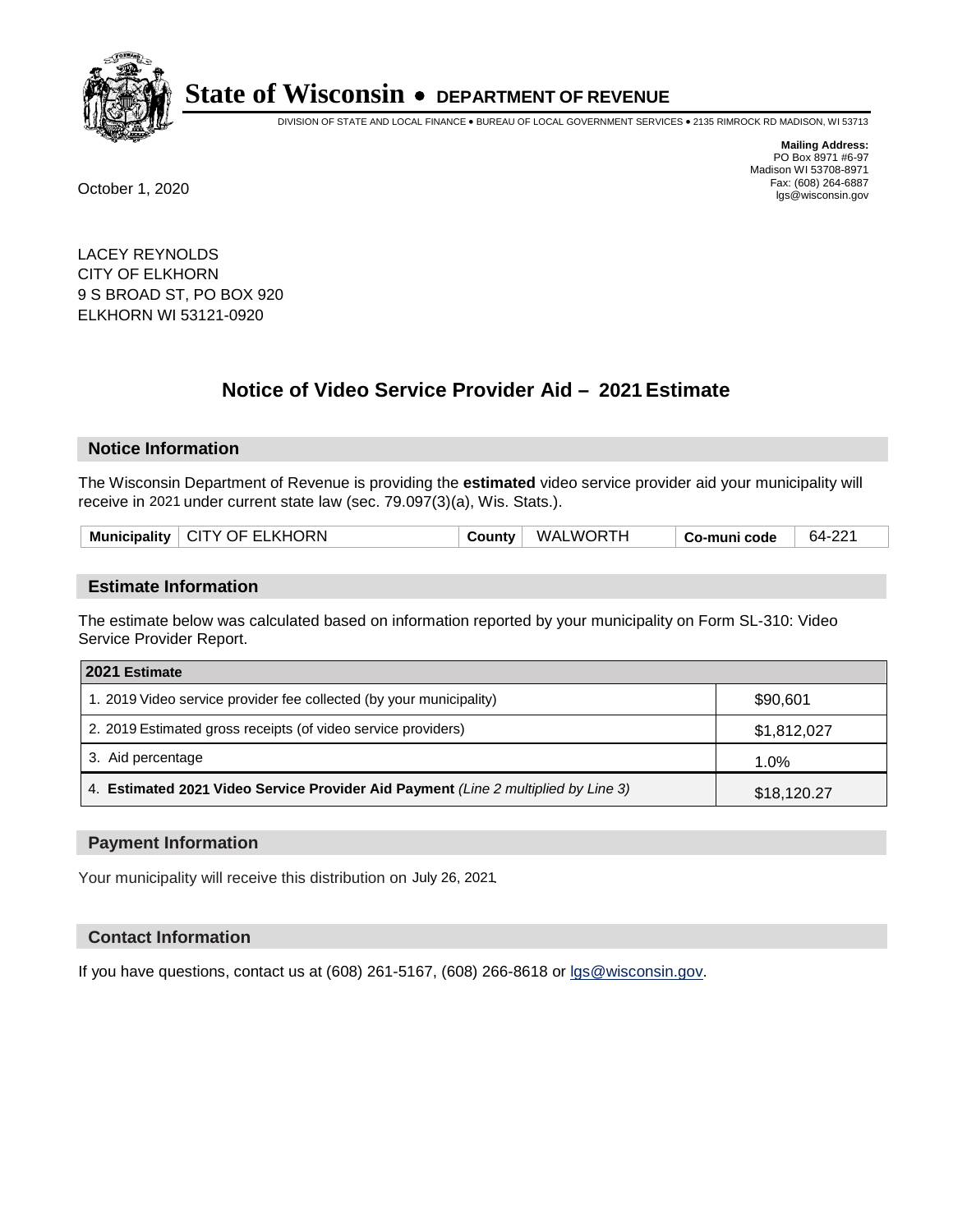

DIVISION OF STATE AND LOCAL FINANCE • BUREAU OF LOCAL GOVERNMENT SERVICES • 2135 RIMROCK RD MADISON, WI 53713

**Mailing Address:** PO Box 8971 #6-97 Madison WI 53708-8971<br>Fax: (608) 264-6887 Fax: (608) 264-6887 October 1, 2020 lgs@wisconsin.gov

LANA KROPF CITY OF LAKE GENEVA 626 GENEVA ST LAKE GENEVA WI 53147

# **Notice of Video Service Provider Aid - 2021 Estimate**

## **Notice Information**

The Wisconsin Department of Revenue is providing the **estimated** video service provider aid your municipality will receive in 2021 under current state law (sec. 79.097(3)(a), Wis. Stats.).

| Municipality   CITY OF LAKE GENEVA | County | <b>WALWORTH</b> | Co-muni code | 64-246 |
|------------------------------------|--------|-----------------|--------------|--------|
|------------------------------------|--------|-----------------|--------------|--------|

#### **Estimate Information**

The estimate below was calculated based on information reported by your municipality on Form SL-310: Video Service Provider Report.

| 2021 Estimate                                                                      |             |
|------------------------------------------------------------------------------------|-------------|
| 1. 2019 Video service provider fee collected (by your municipality)                | \$133,706   |
| 2. 2019 Estimated gross receipts (of video service providers)                      | \$2,674,128 |
| 3. Aid percentage                                                                  | 1.0%        |
| 4. Estimated 2021 Video Service Provider Aid Payment (Line 2 multiplied by Line 3) | \$26,741.28 |

#### **Payment Information**

Your municipality will receive this distribution on July 26, 2021.

## **Contact Information**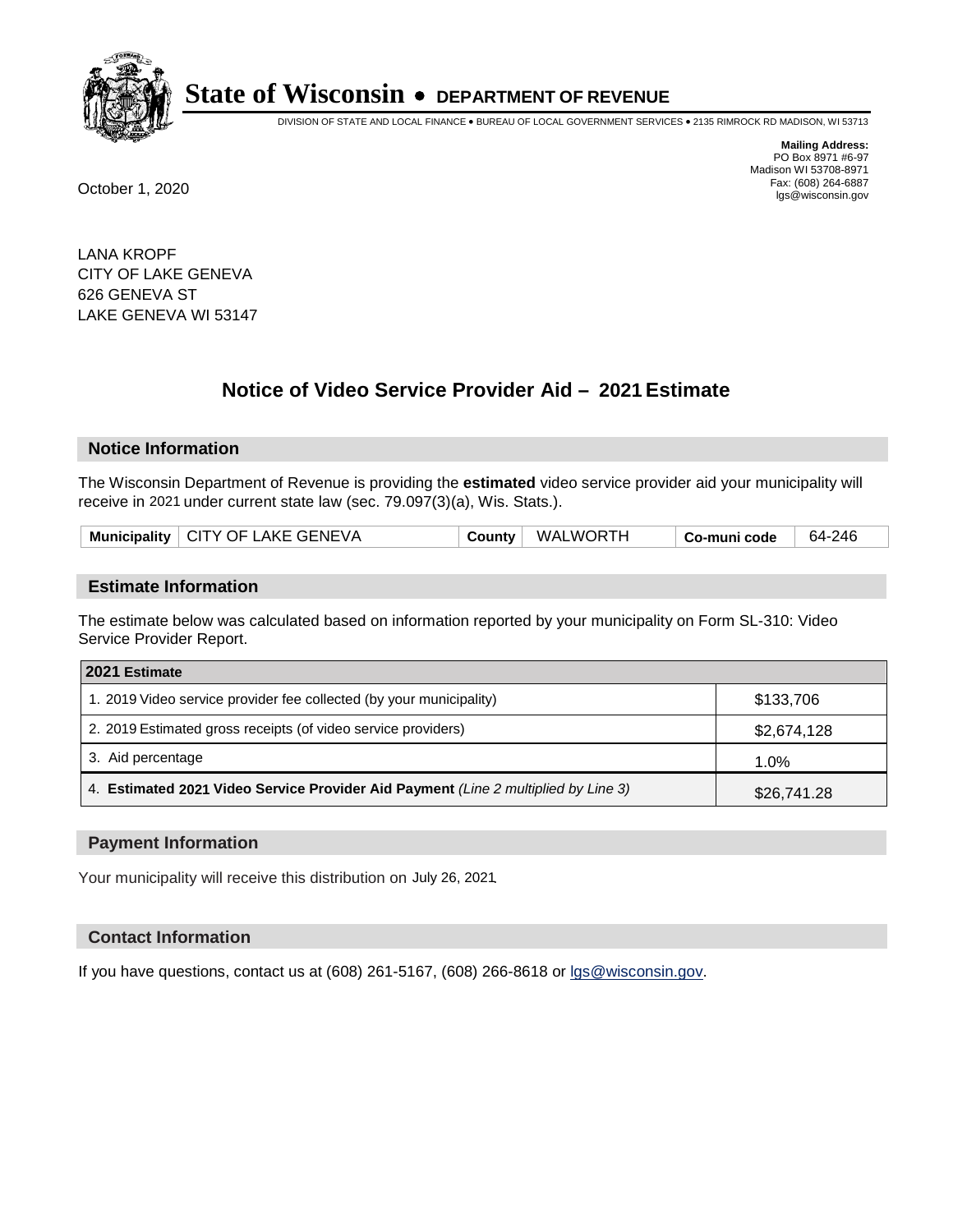

DIVISION OF STATE AND LOCAL FINANCE • BUREAU OF LOCAL GOVERNMENT SERVICES • 2135 RIMROCK RD MADISON, WI 53713

**Mailing Address:** PO Box 8971 #6-97 Madison WI 53708-8971<br>Fax: (608) 264-6887 Fax: (608) 264-6887 October 1, 2020 lgs@wisconsin.gov

MICHELE SMITH CITY OF WHITEWATER PO BOX 178 WHITEWATER WI 53190-0178

# **Notice of Video Service Provider Aid - 2021 Estimate**

## **Notice Information**

The Wisconsin Department of Revenue is providing the **estimated** video service provider aid your municipality will receive in 2021 under current state law (sec. 79.097(3)(a), Wis. Stats.).

| Municipality   CITY OF WHITEWATER<br><b>WALWORTH</b><br>64-291<br>∵ountvٽ<br>Co-muni code |  |
|-------------------------------------------------------------------------------------------|--|
|-------------------------------------------------------------------------------------------|--|

#### **Estimate Information**

The estimate below was calculated based on information reported by your municipality on Form SL-310: Video Service Provider Report.

| 2021 Estimate                                                                      |             |
|------------------------------------------------------------------------------------|-------------|
| 1. 2019 Video service provider fee collected (by your municipality)                | \$90,596    |
| 2. 2019 Estimated gross receipts (of video service providers)                      | \$1,811,924 |
| 3. Aid percentage                                                                  | 1.0%        |
| 4. Estimated 2021 Video Service Provider Aid Payment (Line 2 multiplied by Line 3) | \$18,119.24 |

#### **Payment Information**

Your municipality will receive this distribution on July 26, 2021.

## **Contact Information**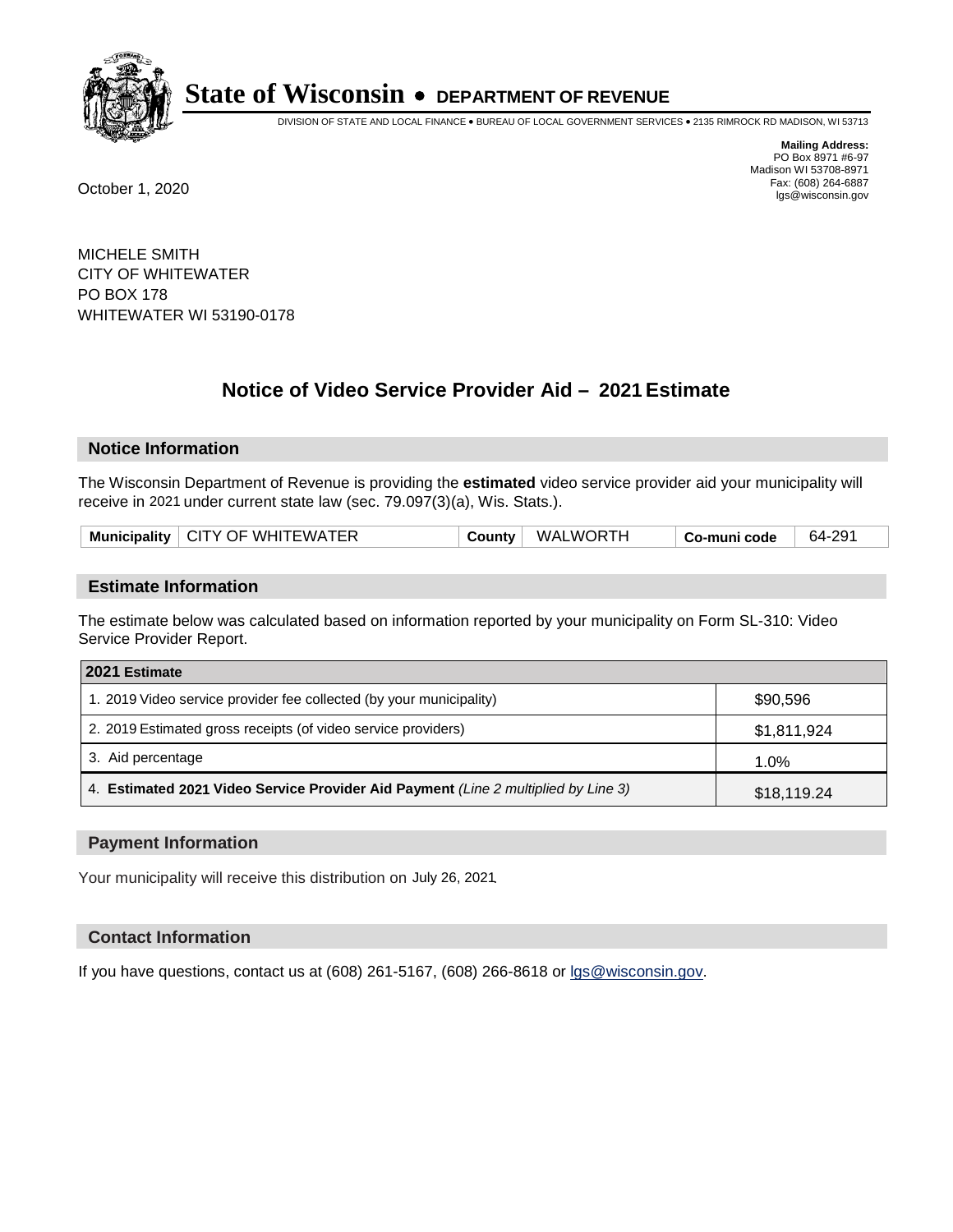

DIVISION OF STATE AND LOCAL FINANCE • BUREAU OF LOCAL GOVERNMENT SERVICES • 2135 RIMROCK RD MADISON, WI 53713

**Mailing Address:** PO Box 8971 #6-97 Madison WI 53708-8971<br>Fax: (608) 264-6887 Fax: (608) 264-6887 October 1, 2020 lgs@wisconsin.gov

ELLEN WOLF TOWN OF ADDISON PO BOX 481 ALLENTON WI 53002-0481

# **Notice of Video Service Provider Aid - 2021 Estimate**

## **Notice Information**

The Wisconsin Department of Revenue is providing the **estimated** video service provider aid your municipality will receive in 2021 under current state law (sec. 79.097(3)(a), Wis. Stats.).

| Municipality   TOWN OF ADDISON | County   WASHINGTON | <sup>⊦</sup> Co-muni code | 66-002 |
|--------------------------------|---------------------|---------------------------|--------|
|                                |                     |                           |        |

#### **Estimate Information**

The estimate below was calculated based on information reported by your municipality on Form SL-310: Video Service Provider Report.

| 2021 Estimate                                                                      |            |
|------------------------------------------------------------------------------------|------------|
| 1. 2019 Video service provider fee collected (by your municipality)                | \$17,003   |
| 2. 2019 Estimated gross receipts (of video service providers)                      | \$566,754  |
| 3. Aid percentage                                                                  | 1.0%       |
| 4. Estimated 2021 Video Service Provider Aid Payment (Line 2 multiplied by Line 3) | \$5,667.54 |

#### **Payment Information**

Your municipality will receive this distribution on July 26, 2021.

## **Contact Information**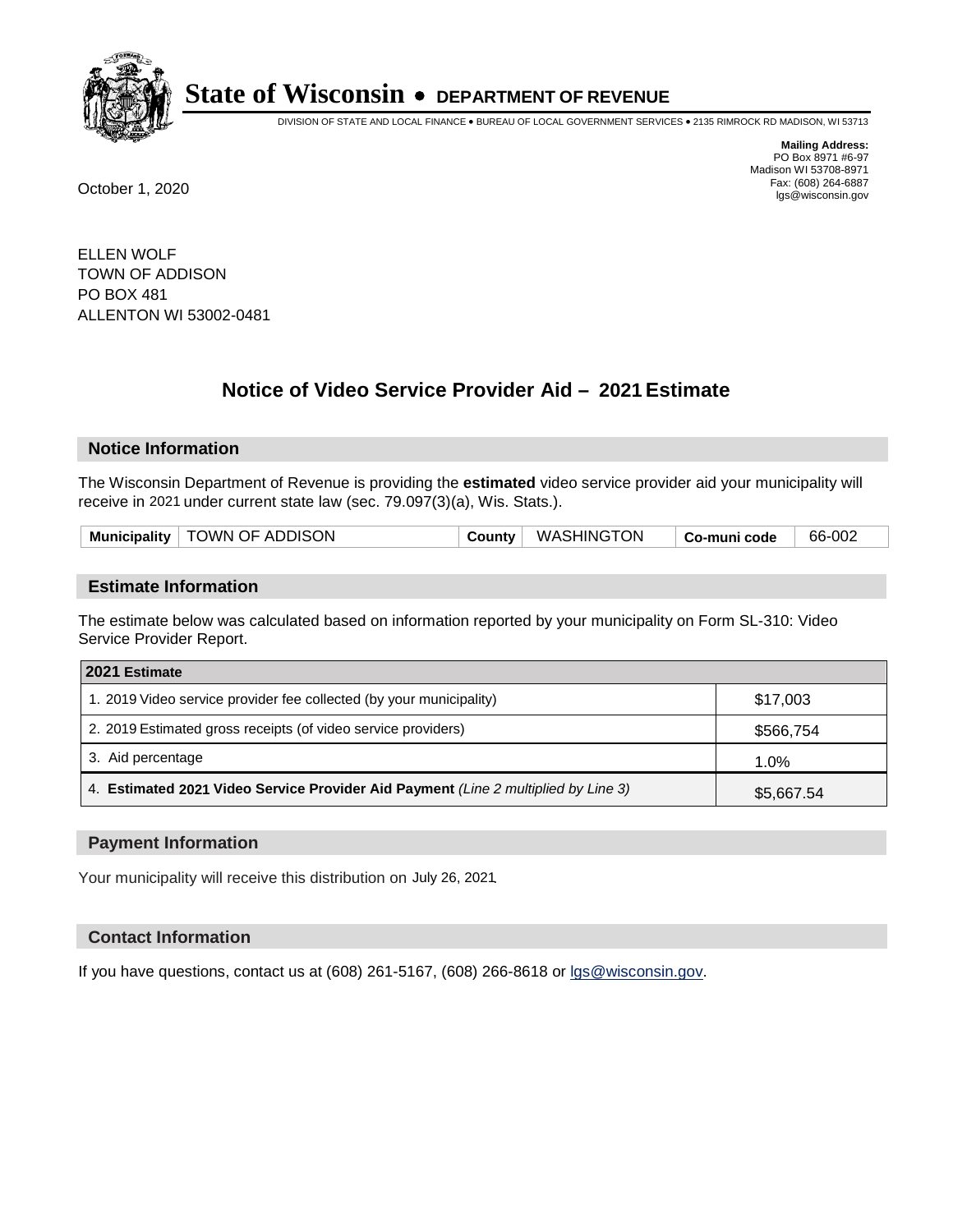

DIVISION OF STATE AND LOCAL FINANCE • BUREAU OF LOCAL GOVERNMENT SERVICES • 2135 RIMROCK RD MADISON, WI 53713

**Mailing Address:** PO Box 8971 #6-97 Madison WI 53708-8971<br>Fax: (608) 264-6887 Fax: (608) 264-6887 October 1, 2020 lgs@wisconsin.gov

SHERRY ECKERT TOWN OF BARTON 3482 TOWN HALL RD KEWASKUM WI 53040-9469

# **Notice of Video Service Provider Aid - 2021 Estimate**

## **Notice Information**

The Wisconsin Department of Revenue is providing the **estimated** video service provider aid your municipality will receive in 2021 under current state law (sec. 79.097(3)(a), Wis. Stats.).

| Municipality   TOWN OF BARTON |
|-------------------------------|
|-------------------------------|

#### **Estimate Information**

The estimate below was calculated based on information reported by your municipality on Form SL-310: Video Service Provider Report.

| 2021 Estimate                                                                      |            |
|------------------------------------------------------------------------------------|------------|
| 1. 2019 Video service provider fee collected (by your municipality)                | \$18,165   |
| 2. 2019 Estimated gross receipts (of video service providers)                      | \$605,494  |
| 3. Aid percentage                                                                  | 1.0%       |
| 4. Estimated 2021 Video Service Provider Aid Payment (Line 2 multiplied by Line 3) | \$6,054.94 |

#### **Payment Information**

Your municipality will receive this distribution on July 26, 2021.

## **Contact Information**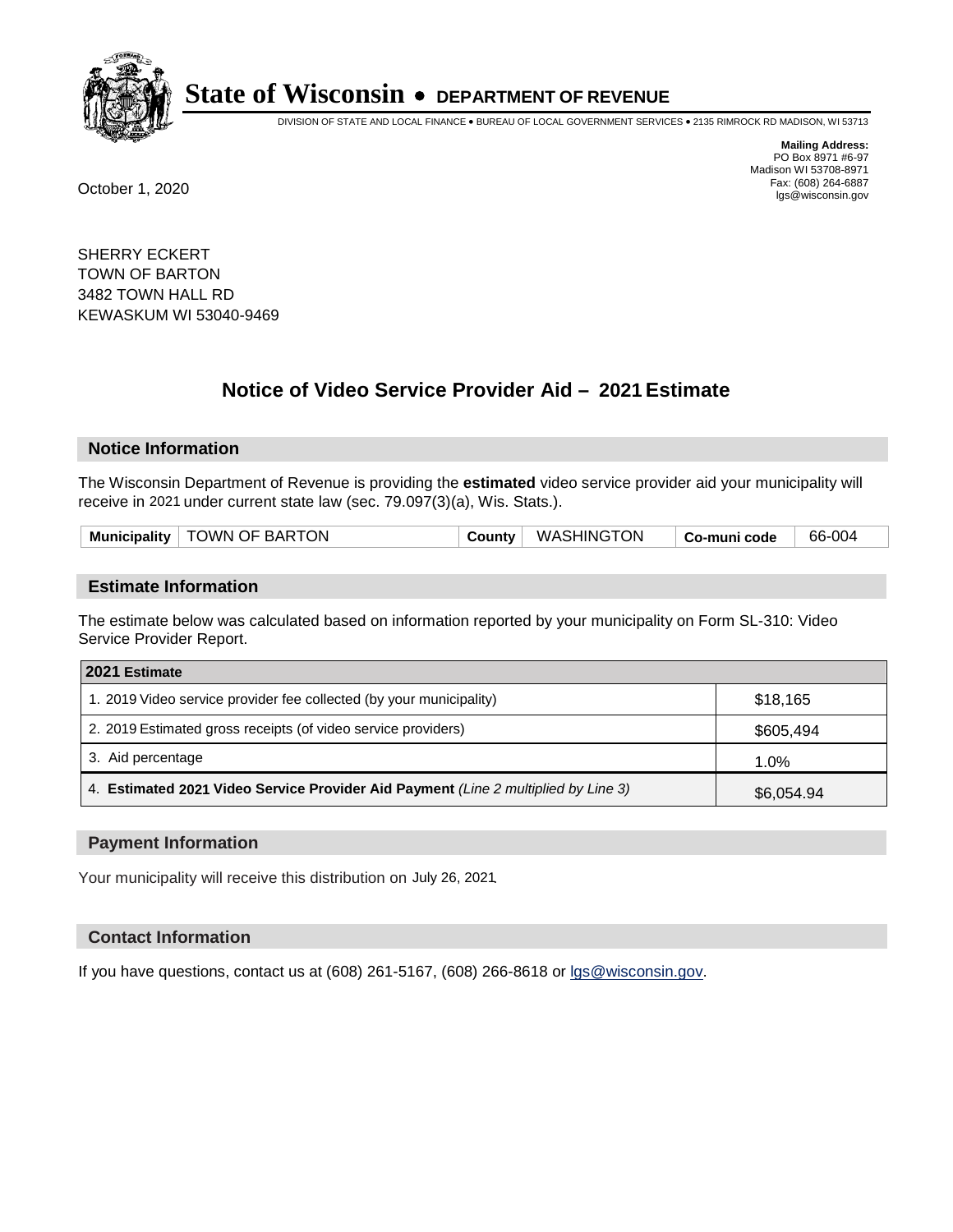

DIVISION OF STATE AND LOCAL FINANCE • BUREAU OF LOCAL GOVERNMENT SERVICES • 2135 RIMROCK RD MADISON, WI 53713

**Mailing Address:** PO Box 8971 #6-97 Madison WI 53708-8971<br>Fax: (608) 264-6887 Fax: (608) 264-6887 October 1, 2020 lgs@wisconsin.gov

PATTY HOERIG TOWN OF FARMINGTON 1807 COUNTY RD A WEST BEND WI 53090

# **Notice of Video Service Provider Aid - 2021 Estimate**

# **Notice Information**

The Wisconsin Department of Revenue is providing the **estimated** video service provider aid your municipality will receive in 2021 under current state law (sec. 79.097(3)(a), Wis. Stats.).

| Municipality   TOWN OF FARMINGTON | County | <b>WASHINGTON</b> | Co-muni code | 66-008 |  |
|-----------------------------------|--------|-------------------|--------------|--------|--|
|-----------------------------------|--------|-------------------|--------------|--------|--|

#### **Estimate Information**

The estimate below was calculated based on information reported by your municipality on Form SL-310: Video Service Provider Report.

| 2021 Estimate                                                                      |            |
|------------------------------------------------------------------------------------|------------|
| 1. 2019 Video service provider fee collected (by your municipality)                | \$12,162   |
| 2. 2019 Estimated gross receipts (of video service providers)                      | \$405,405  |
| 3. Aid percentage                                                                  | 1.0%       |
| 4. Estimated 2021 Video Service Provider Aid Payment (Line 2 multiplied by Line 3) | \$4,054.05 |

#### **Payment Information**

Your municipality will receive this distribution on July 26, 2021.

## **Contact Information**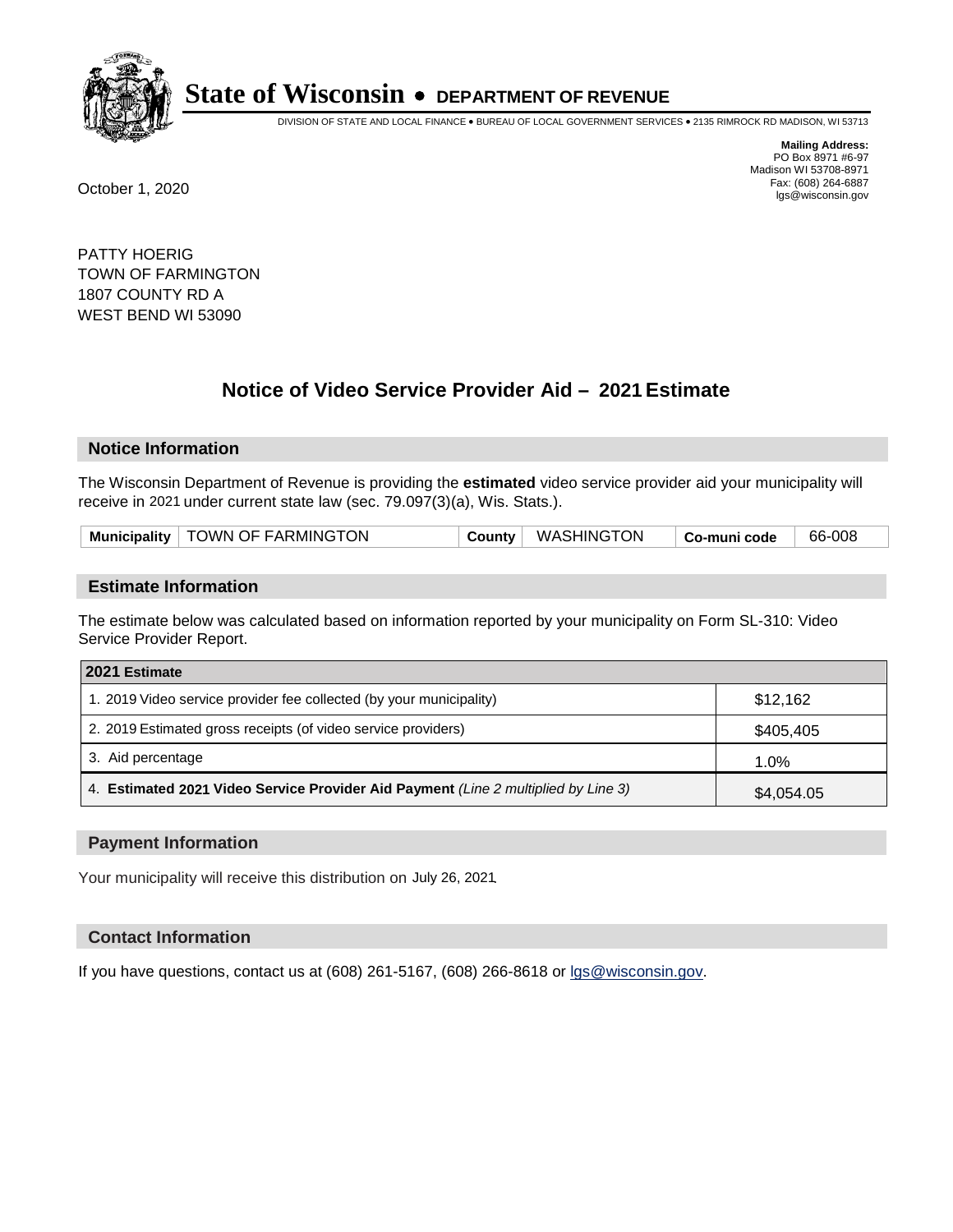

DIVISION OF STATE AND LOCAL FINANCE • BUREAU OF LOCAL GOVERNMENT SERVICES • 2135 RIMROCK RD MADISON, WI 53713

**Mailing Address:** PO Box 8971 #6-97 Madison WI 53708-8971<br>Fax: (608) 264-6887 Fax: (608) 264-6887 October 1, 2020 lgs@wisconsin.gov

DEANNE HAPKA TOWN OF GERMANTOWN N128 W17714 HOLY HILL RD GERMANTOWN WI 53022

# **Notice of Video Service Provider Aid - 2021 Estimate**

## **Notice Information**

The Wisconsin Department of Revenue is providing the **estimated** video service provider aid your municipality will receive in 2021 under current state law (sec. 79.097(3)(a), Wis. Stats.).

| Municipality   TOWN OF GERMANTOWN | County | WASHINGTON | $\mid$ Co-muni code | 66-010 |  |
|-----------------------------------|--------|------------|---------------------|--------|--|
|-----------------------------------|--------|------------|---------------------|--------|--|

#### **Estimate Information**

The estimate below was calculated based on information reported by your municipality on Form SL-310: Video Service Provider Report.

| 2021 Estimate                                                                      |          |  |  |  |
|------------------------------------------------------------------------------------|----------|--|--|--|
| 1. 2019 Video service provider fee collected (by your municipality)                | \$1,230  |  |  |  |
| 2. 2019 Estimated gross receipts (of video service providers)                      | \$24,607 |  |  |  |
| 3. Aid percentage                                                                  | 1.0%     |  |  |  |
| 4. Estimated 2021 Video Service Provider Aid Payment (Line 2 multiplied by Line 3) | \$246.07 |  |  |  |

#### **Payment Information**

Your municipality will receive this distribution on July 26, 2021.

## **Contact Information**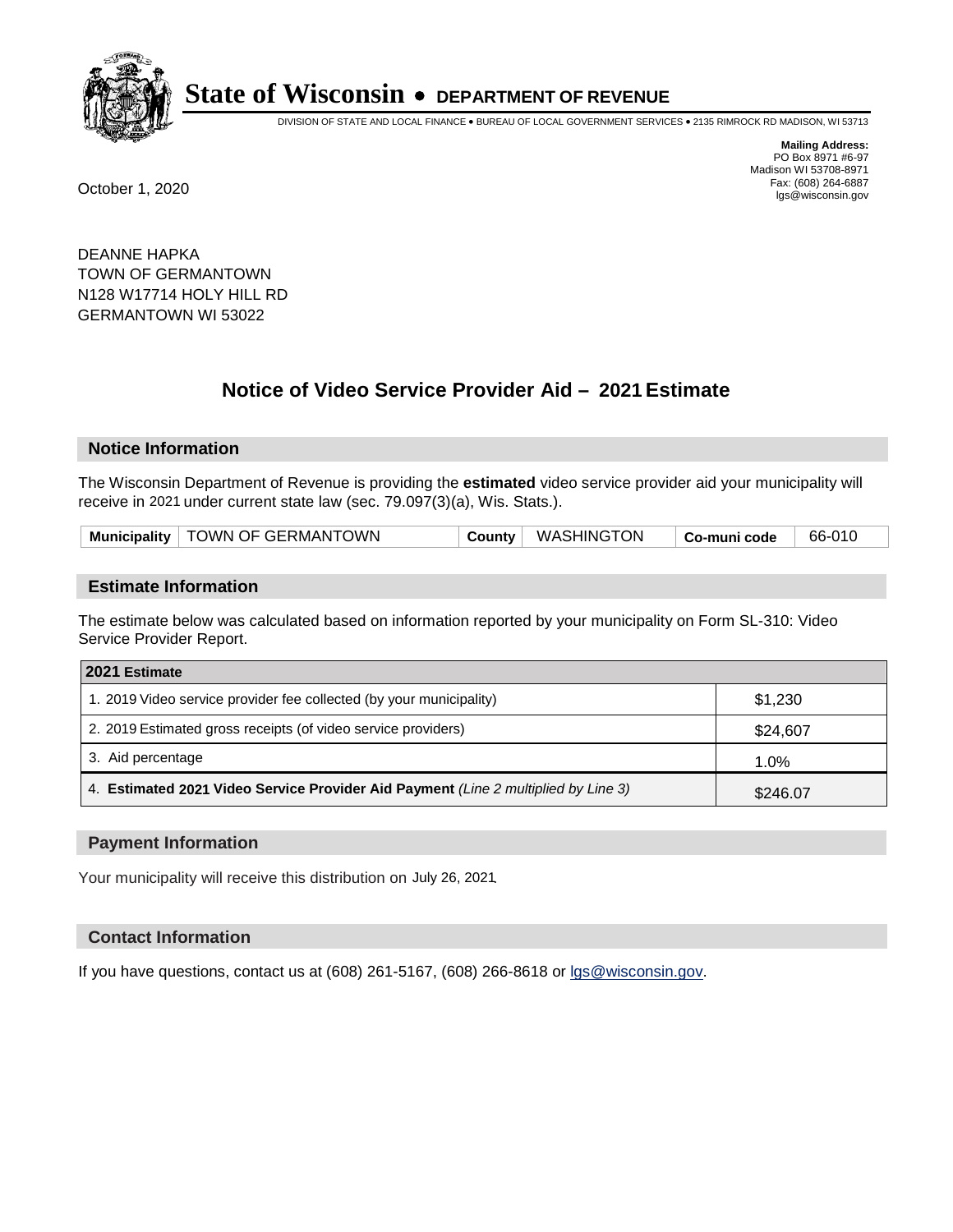

DIVISION OF STATE AND LOCAL FINANCE • BUREAU OF LOCAL GOVERNMENT SERVICES • 2135 RIMROCK RD MADISON, WI 53713

**Mailing Address:** PO Box 8971 #6-97 Madison WI 53708-8971<br>Fax: (608) 264-6887 Fax: (608) 264-6887 October 1, 2020 lgs@wisconsin.gov

REBECCA SCHUSTER TOWN OF HARTFORD 3360 COUNTY RD K HARTFORD WI 53027-9269

# **Notice of Video Service Provider Aid - 2021 Estimate**

## **Notice Information**

The Wisconsin Department of Revenue is providing the **estimated** video service provider aid your municipality will receive in 2021 under current state law (sec. 79.097(3)(a), Wis. Stats.).

| Municipality   TOWN OF HARTFORD | WASHINGTON <b>WASHING</b><br>County | 66-012<br>$\mid$ Co-muni code |
|---------------------------------|-------------------------------------|-------------------------------|
|---------------------------------|-------------------------------------|-------------------------------|

#### **Estimate Information**

The estimate below was calculated based on information reported by your municipality on Form SL-310: Video Service Provider Report.

| 2021 Estimate                                                                      |            |
|------------------------------------------------------------------------------------|------------|
| 1. 2019 Video service provider fee collected (by your municipality)                | \$25,005   |
| 2. 2019 Estimated gross receipts (of video service providers)                      | \$833,476  |
| 3. Aid percentage                                                                  | 1.0%       |
| 4. Estimated 2021 Video Service Provider Aid Payment (Line 2 multiplied by Line 3) | \$8,334.76 |

#### **Payment Information**

Your municipality will receive this distribution on July 26, 2021.

## **Contact Information**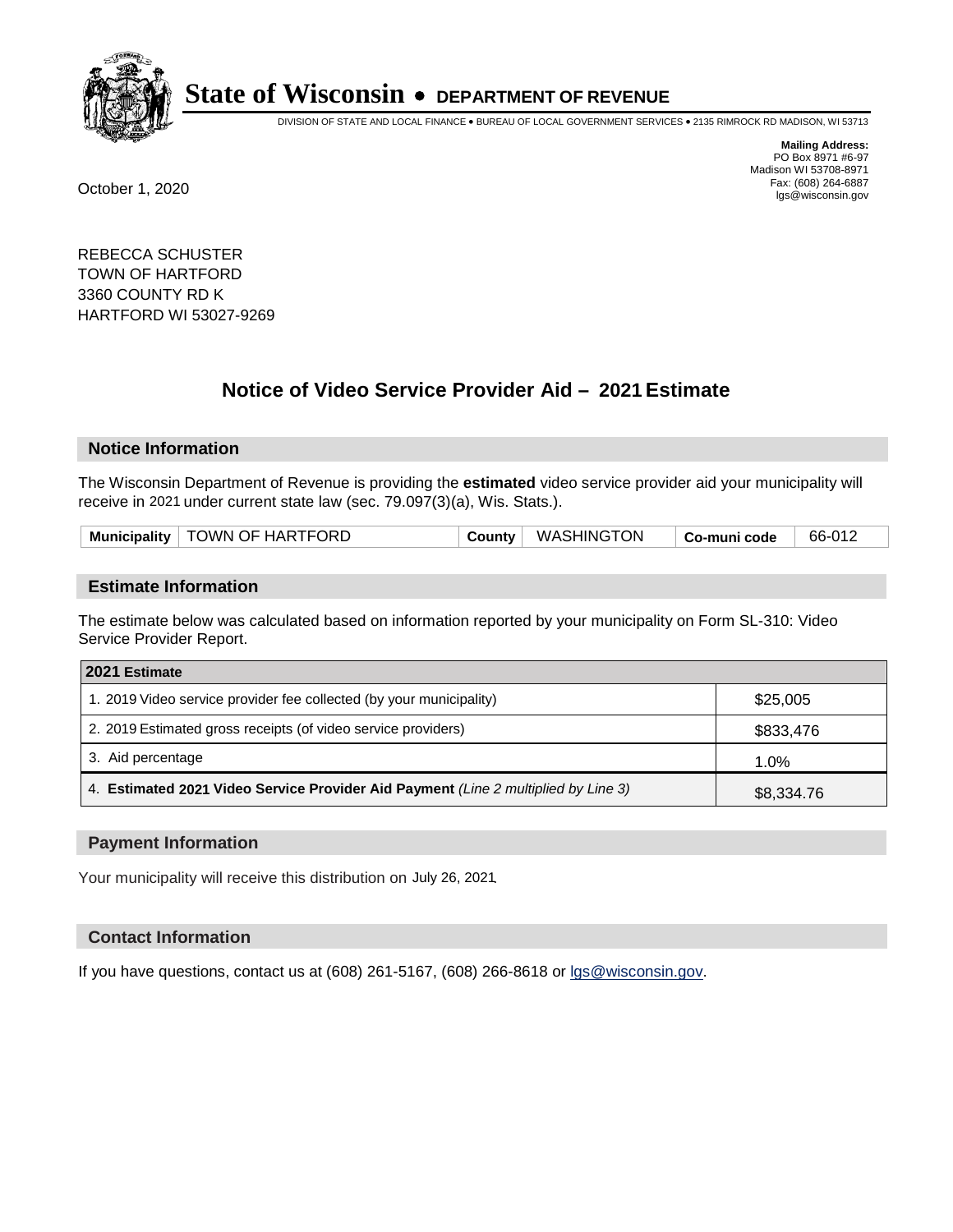

DIVISION OF STATE AND LOCAL FINANCE • BUREAU OF LOCAL GOVERNMENT SERVICES • 2135 RIMROCK RD MADISON, WI 53713

**Mailing Address:** PO Box 8971 #6-97 Madison WI 53708-8971<br>Fax: (608) 264-6887 Fax: (608) 264-6887 October 1, 2020 lgs@wisconsin.gov

JULIA OLIVER TOWN OF JACKSON 3146 DIVISION RD JACKSON WI 53037

# **Notice of Video Service Provider Aid - 2021 Estimate**

## **Notice Information**

The Wisconsin Department of Revenue is providing the **estimated** video service provider aid your municipality will receive in 2021 under current state law (sec. 79.097(3)(a), Wis. Stats.).

| Municipality   TOWN OF JACKSON | County   WASHINGTON | $\mathord{\mathord{\text{--}}}$ Co-muni code | 66-014 |
|--------------------------------|---------------------|----------------------------------------------|--------|
|                                |                     |                                              |        |

#### **Estimate Information**

The estimate below was calculated based on information reported by your municipality on Form SL-310: Video Service Provider Report.

| 2021 Estimate                                                                      |            |
|------------------------------------------------------------------------------------|------------|
| 1. 2019 Video service provider fee collected (by your municipality)                | \$14.647   |
| 2. 2019 Estimated gross receipts (of video service providers)                      | \$481,229  |
| 3. Aid percentage                                                                  | 1.0%       |
| 4. Estimated 2021 Video Service Provider Aid Payment (Line 2 multiplied by Line 3) | \$4,812.29 |

#### **Payment Information**

Your municipality will receive this distribution on July 26, 2021.

## **Contact Information**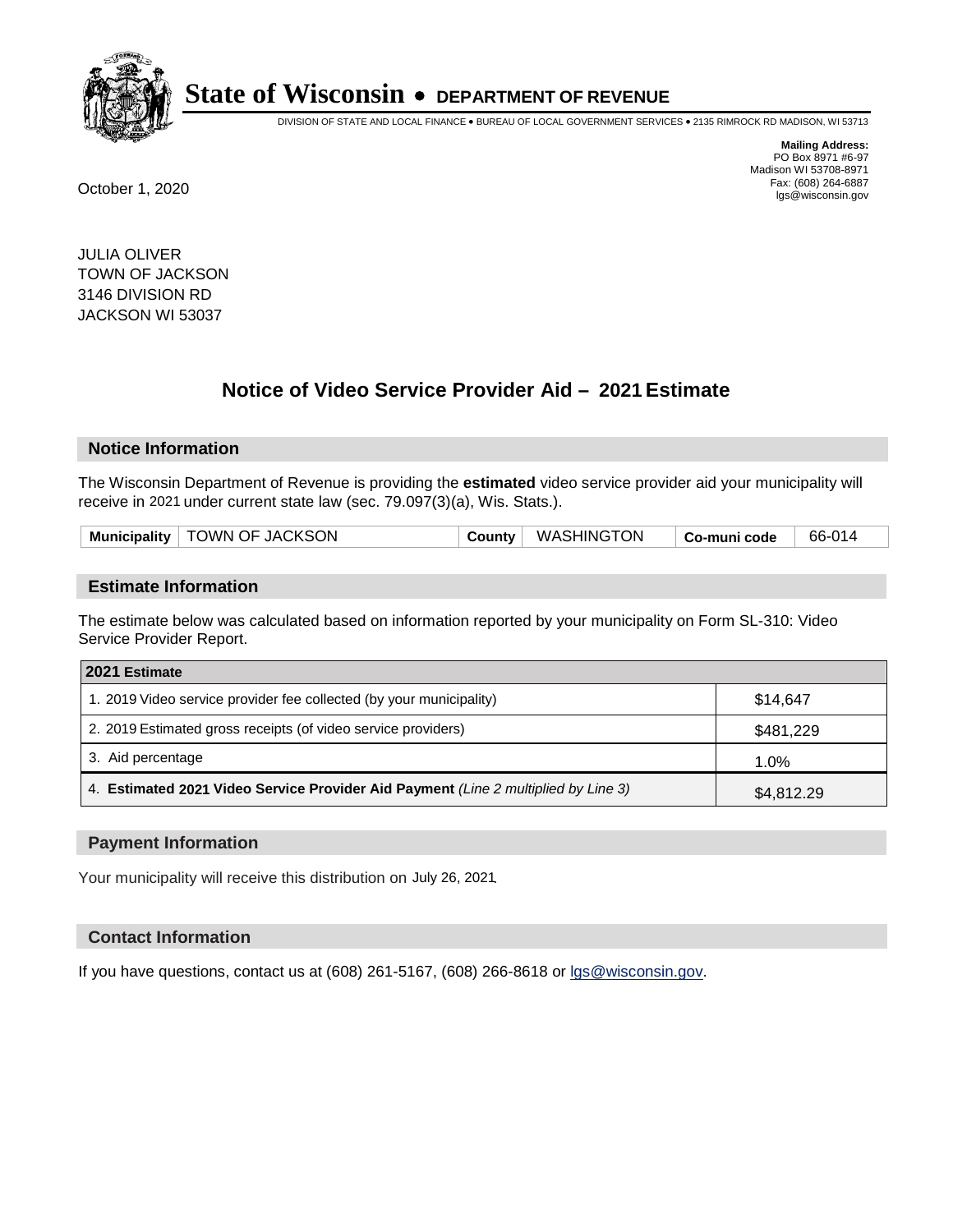

DIVISION OF STATE AND LOCAL FINANCE • BUREAU OF LOCAL GOVERNMENT SERVICES • 2135 RIMROCK RD MADISON, WI 53713

**Mailing Address:** PO Box 8971 #6-97 Madison WI 53708-8971<br>Fax: (608) 264-6887 Fax: (608) 264-6887 October 1, 2020 lgs@wisconsin.gov

SANDRA ROTAR TOWN OF POLK 3680 STATE HWY 60 SLINGER WI 53086-9309

# **Notice of Video Service Provider Aid - 2021 Estimate**

## **Notice Information**

The Wisconsin Department of Revenue is providing the **estimated** video service provider aid your municipality will receive in 2021 under current state law (sec. 79.097(3)(a), Wis. Stats.).

| <b>Municipality</b> | <b>TOWN OF POLK</b> | <b>County</b> √ | WASHINGTON | Co-muni code | 66-018 |
|---------------------|---------------------|-----------------|------------|--------------|--------|
|                     |                     |                 |            |              |        |

#### **Estimate Information**

The estimate below was calculated based on information reported by your municipality on Form SL-310: Video Service Provider Report.

| 2021 Estimate                                                                      |            |
|------------------------------------------------------------------------------------|------------|
| 1. 2019 Video service provider fee collected (by your municipality)                | \$29,668   |
| 2. 2019 Estimated gross receipts (of video service providers)                      | \$981,899  |
| 3. Aid percentage                                                                  | 1.0%       |
| 4. Estimated 2021 Video Service Provider Aid Payment (Line 2 multiplied by Line 3) | \$9,818.99 |

#### **Payment Information**

Your municipality will receive this distribution on July 26, 2021.

## **Contact Information**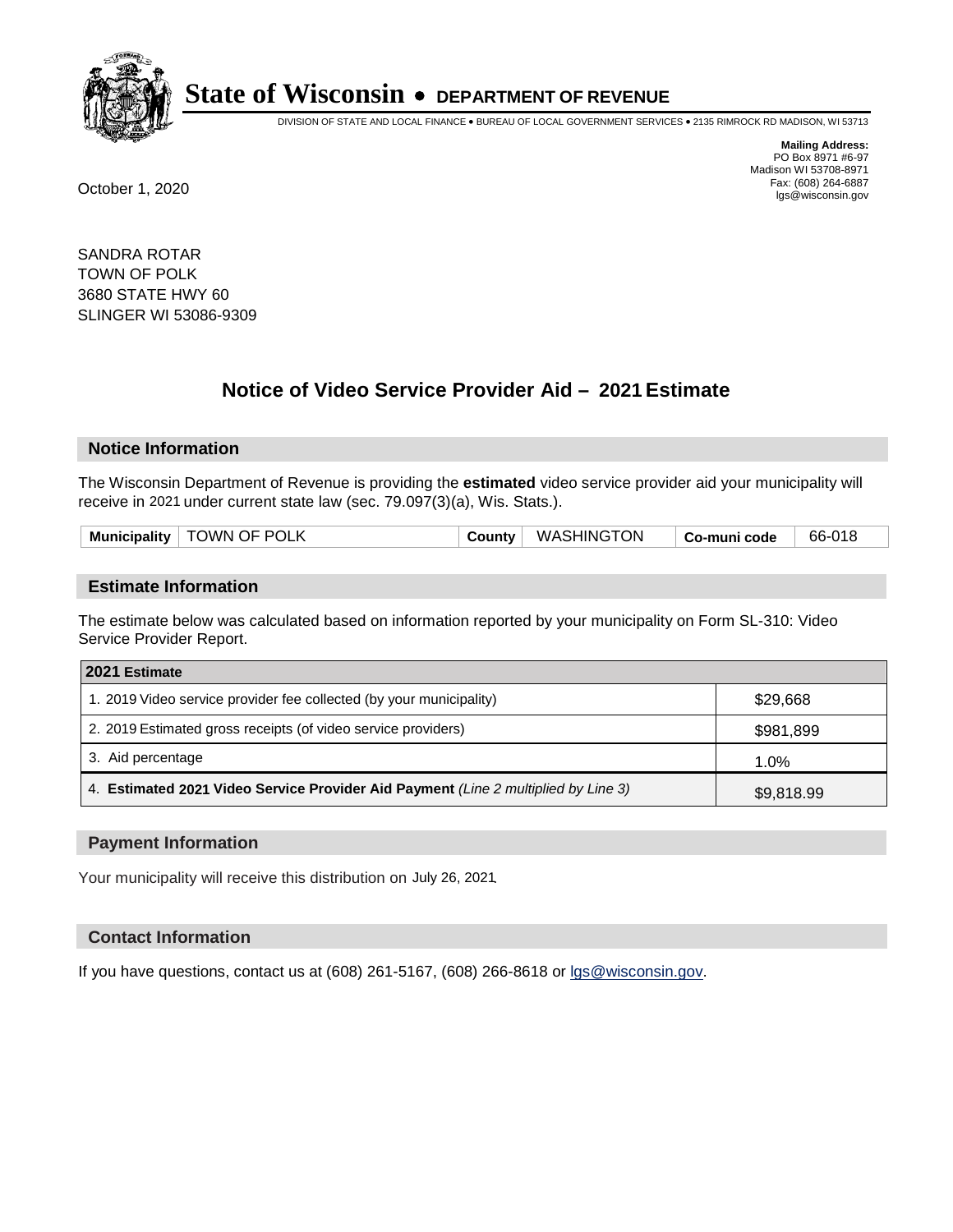

DIVISION OF STATE AND LOCAL FINANCE • BUREAU OF LOCAL GOVERNMENT SERVICES • 2135 RIMROCK RD MADISON, WI 53713

**Mailing Address:** PO Box 8971 #6-97 Madison WI 53708-8971<br>Fax: (608) 264-6887 Fax: (608) 264-6887 October 1, 2020 lgs@wisconsin.gov

CINDY KOMRO TOWN OF TRENTON PO BOX 259 NEWBURG WI 53060-0259

# **Notice of Video Service Provider Aid - 2021 Estimate**

## **Notice Information**

The Wisconsin Department of Revenue is providing the **estimated** video service provider aid your municipality will receive in 2021 under current state law (sec. 79.097(3)(a), Wis. Stats.).

| Municipality | TOWN OF TRENTON | County | <b>WASHINGTON</b> | $^{\circ}$ Co-muni code | 66-022 |
|--------------|-----------------|--------|-------------------|-------------------------|--------|
|              |                 |        |                   |                         |        |

#### **Estimate Information**

The estimate below was calculated based on information reported by your municipality on Form SL-310: Video Service Provider Report.

| 2021 Estimate                                                                      |             |
|------------------------------------------------------------------------------------|-------------|
| 1. 2019 Video service provider fee collected (by your municipality)                | \$38,654    |
| 2. 2019 Estimated gross receipts (of video service providers)                      | \$1,288,490 |
| 3. Aid percentage                                                                  | 1.0%        |
| 4. Estimated 2021 Video Service Provider Aid Payment (Line 2 multiplied by Line 3) | \$12,884.90 |

#### **Payment Information**

Your municipality will receive this distribution on July 26, 2021.

## **Contact Information**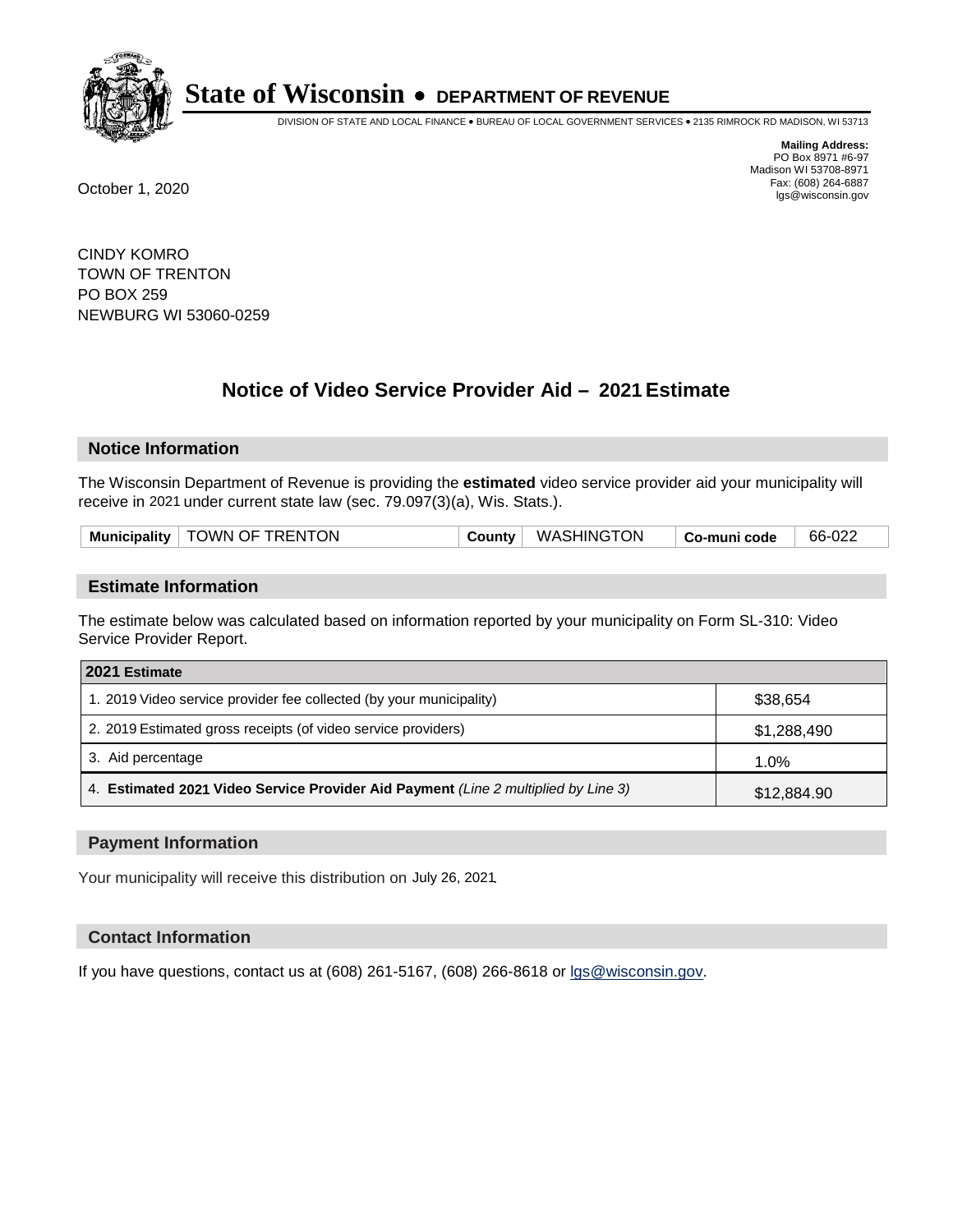

DIVISION OF STATE AND LOCAL FINANCE • BUREAU OF LOCAL GOVERNMENT SERVICES • 2135 RIMROCK RD MADISON, WI 53713

**Mailing Address:** PO Box 8971 #6-97 Madison WI 53708-8971<br>Fax: (608) 264-6887 Fax: (608) 264-6887 October 1, 2020 lgs@wisconsin.gov

JULIE IHLENFELD TOWN OF WEST BEND 6355 COUNTY RD Z WEST BEND WI 53095-9201

# **Notice of Video Service Provider Aid - 2021 Estimate**

## **Notice Information**

The Wisconsin Department of Revenue is providing the **estimated** video service provider aid your municipality will receive in 2021 under current state law (sec. 79.097(3)(a), Wis. Stats.).

| Municipality   TOWN OF WEST BEND | County | WASHINGTON | Co-muni code | 66-026 |  |
|----------------------------------|--------|------------|--------------|--------|--|
|----------------------------------|--------|------------|--------------|--------|--|

#### **Estimate Information**

The estimate below was calculated based on information reported by your municipality on Form SL-310: Video Service Provider Report.

| 2021 Estimate                                                                      |             |
|------------------------------------------------------------------------------------|-------------|
| 1. 2019 Video service provider fee collected (by your municipality)                | \$46.117    |
| 2. 2019 Estimated gross receipts (of video service providers)                      | \$1,537,256 |
| 3. Aid percentage                                                                  | 1.0%        |
| 4. Estimated 2021 Video Service Provider Aid Payment (Line 2 multiplied by Line 3) | \$15,372.56 |

#### **Payment Information**

Your municipality will receive this distribution on July 26, 2021.

## **Contact Information**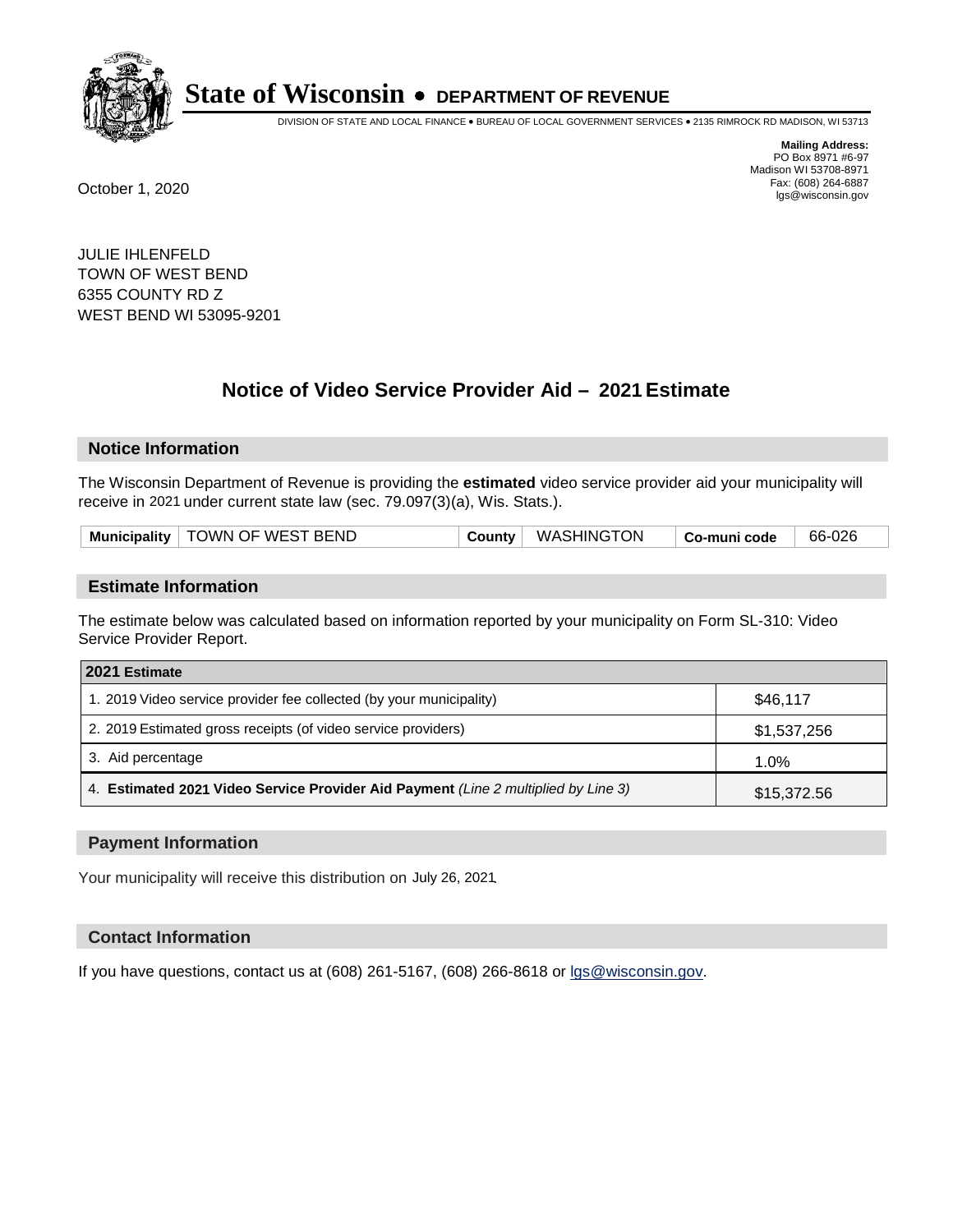

DIVISION OF STATE AND LOCAL FINANCE • BUREAU OF LOCAL GOVERNMENT SERVICES • 2135 RIMROCK RD MADISON, WI 53713

**Mailing Address:** PO Box 8971 #6-97 Madison WI 53708-8971<br>Fax: (608) 264-6887 Fax: (608) 264-6887 October 1, 2020 lgs@wisconsin.gov

DEANNA BRAUNSCHWEIG VILLAGE OF GERMANTOWN PO BOX 337 GERMANTOWN WI 53022-0337

# **Notice of Video Service Provider Aid - 2021 Estimate**

# **Notice Information**

The Wisconsin Department of Revenue is providing the **estimated** video service provider aid your municipality will receive in 2021 under current state law (sec. 79.097(3)(a), Wis. Stats.).

| Municipality   VILLAGE OF GERMANTOWN |  | County   WASHINGTON | $\mid$ Co-muni code | 66-131 |
|--------------------------------------|--|---------------------|---------------------|--------|
|--------------------------------------|--|---------------------|---------------------|--------|

## **Estimate Information**

The estimate below was calculated based on information reported by your municipality on Form SL-310: Video Service Provider Report.

| 2021 Estimate                                                                      |             |  |  |  |
|------------------------------------------------------------------------------------|-------------|--|--|--|
| 1. 2019 Video service provider fee collected (by your municipality)                | \$261.801   |  |  |  |
| 2. 2019 Estimated gross receipts (of video service providers)                      | \$5,236,030 |  |  |  |
| 3. Aid percentage                                                                  | $1.0\%$     |  |  |  |
| 4. Estimated 2021 Video Service Provider Aid Payment (Line 2 multiplied by Line 3) | \$52,360.30 |  |  |  |

#### **Payment Information**

Your municipality will receive this distribution on July 26, 2021.

## **Contact Information**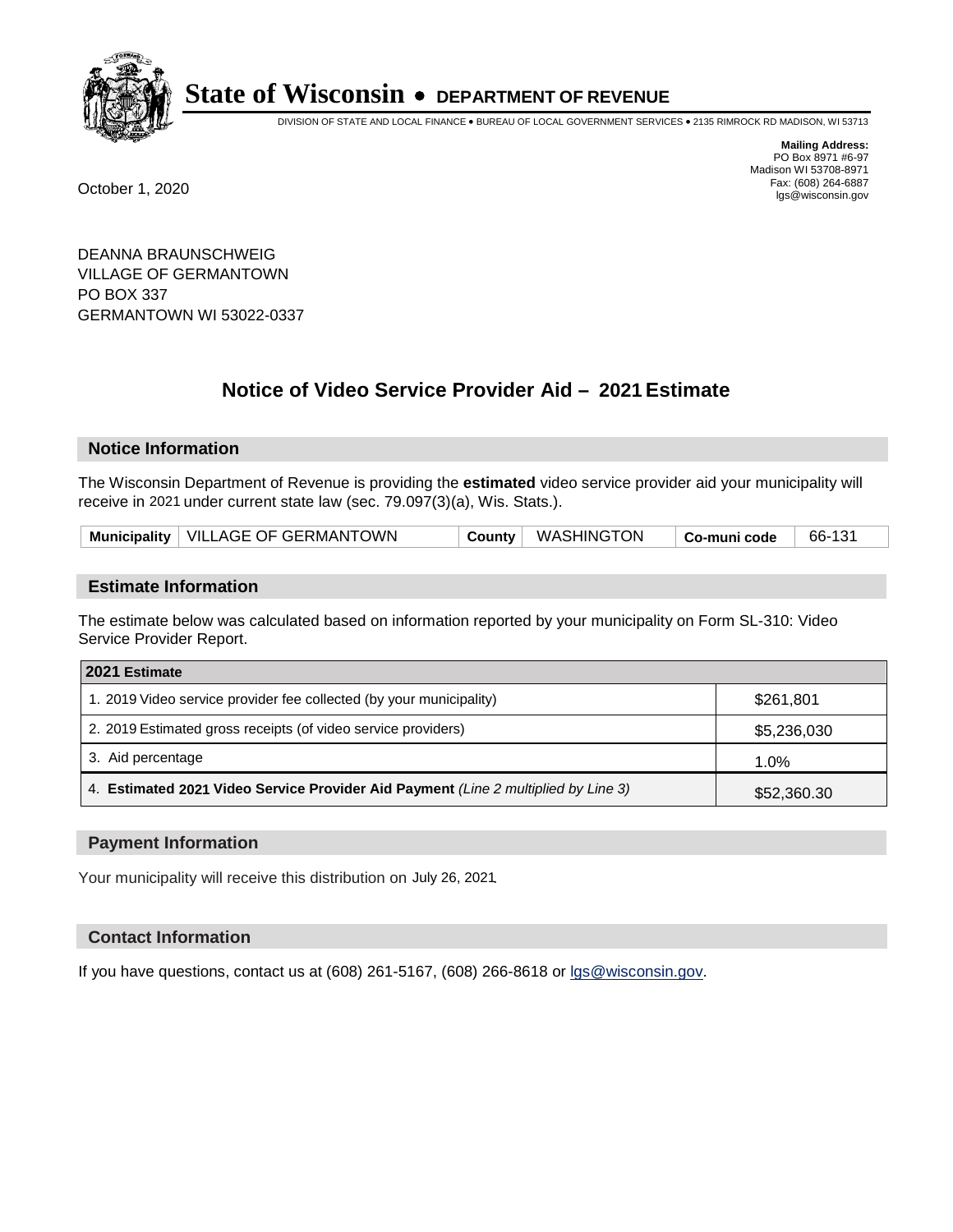

DIVISION OF STATE AND LOCAL FINANCE • BUREAU OF LOCAL GOVERNMENT SERVICES • 2135 RIMROCK RD MADISON, WI 53713

**Mailing Address:** PO Box 8971 #6-97 Madison WI 53708-8971<br>Fax: (608) 264-6887 Fax: (608) 264-6887 October 1, 2020 lgs@wisconsin.gov

JILLINE DOBRATZ VILLAGE OF JACKSON PO BOX 637 JACKSON WI 53037-0637

# **Notice of Video Service Provider Aid - 2021 Estimate**

## **Notice Information**

The Wisconsin Department of Revenue is providing the **estimated** video service provider aid your municipality will receive in 2021 under current state law (sec. 79.097(3)(a), Wis. Stats.).

| Municipality   VILLAGE OF JACKSON<br>County   WASHINGTON<br>66-141<br>Co-muni code |  |
|------------------------------------------------------------------------------------|--|
|------------------------------------------------------------------------------------|--|

#### **Estimate Information**

The estimate below was calculated based on information reported by your municipality on Form SL-310: Video Service Provider Report.

| 2021 Estimate                                                                      |             |  |  |  |
|------------------------------------------------------------------------------------|-------------|--|--|--|
| 1. 2019 Video service provider fee collected (by your municipality)                | \$97,155    |  |  |  |
| 2. 2019 Estimated gross receipts (of video service providers)                      | \$1,943,104 |  |  |  |
| 3. Aid percentage                                                                  | 1.0%        |  |  |  |
| 4. Estimated 2021 Video Service Provider Aid Payment (Line 2 multiplied by Line 3) | \$19,431.04 |  |  |  |

#### **Payment Information**

Your municipality will receive this distribution on July 26, 2021.

## **Contact Information**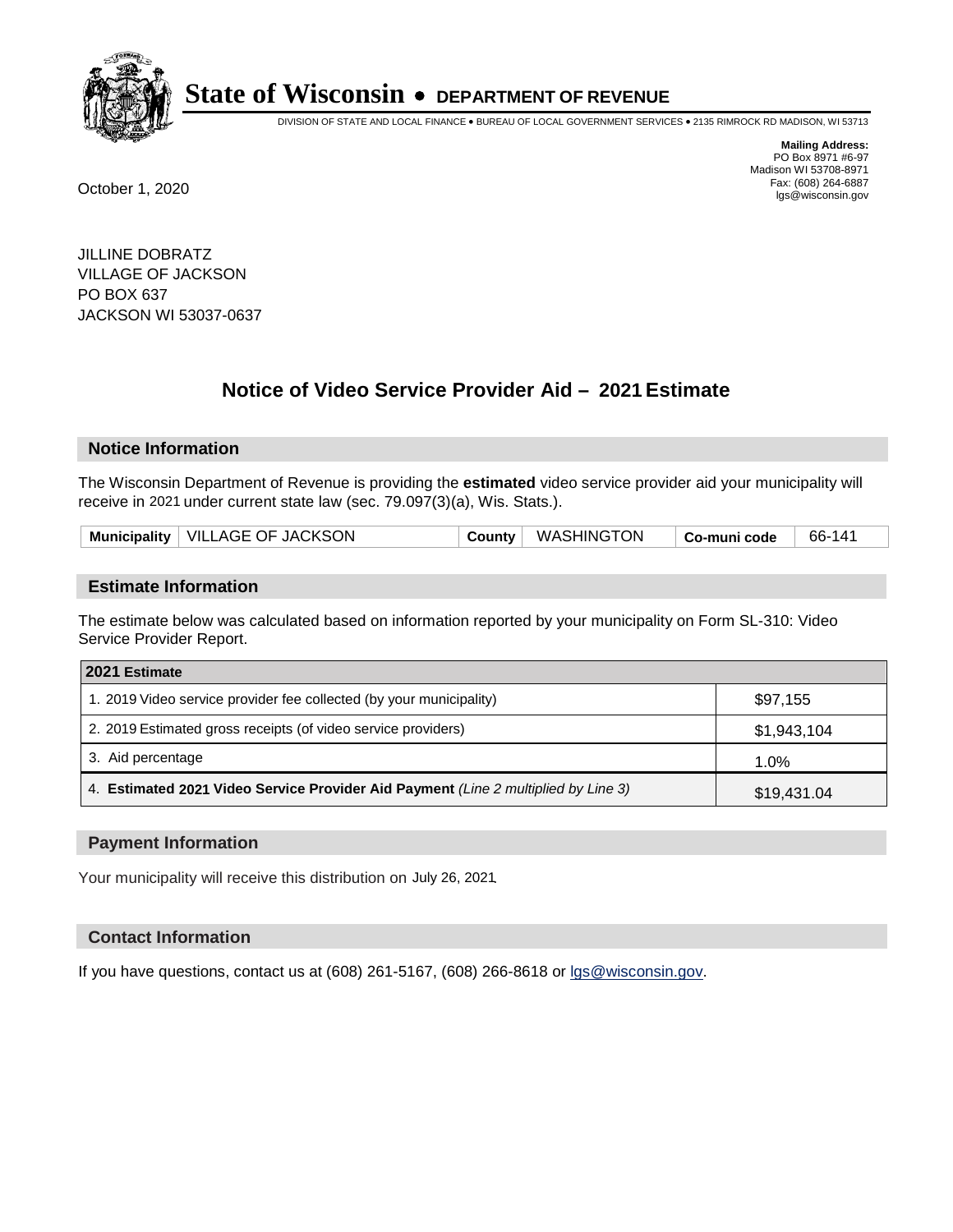

DIVISION OF STATE AND LOCAL FINANCE • BUREAU OF LOCAL GOVERNMENT SERVICES • 2135 RIMROCK RD MADISON, WI 53713

**Mailing Address:** PO Box 8971 #6-97 Madison WI 53708-8971<br>Fax: (608) 264-6887 Fax: (608) 264-6887 October 1, 2020 lgs@wisconsin.gov

TAMMY BUTZ VILLAGE OF KEWASKUM PO BOX 38 KEWASKUM WI 53040-0038

# **Notice of Video Service Provider Aid - 2021 Estimate**

## **Notice Information**

The Wisconsin Department of Revenue is providing the **estimated** video service provider aid your municipality will receive in 2021 under current state law (sec. 79.097(3)(a), Wis. Stats.).

| Municipality   VILLAGE OF KEWASKUM<br>County   WASHINGTON<br>66-142<br>Co-muni code |  |
|-------------------------------------------------------------------------------------|--|
|-------------------------------------------------------------------------------------|--|

#### **Estimate Information**

The estimate below was calculated based on information reported by your municipality on Form SL-310: Video Service Provider Report.

| 2021 Estimate                                                                      |             |  |  |  |
|------------------------------------------------------------------------------------|-------------|--|--|--|
| 1. 2019 Video service provider fee collected (by your municipality)                | \$52,796    |  |  |  |
| 2. 2019 Estimated gross receipts (of video service providers)                      | \$1,055,922 |  |  |  |
| 3. Aid percentage                                                                  | 1.0%        |  |  |  |
| 4. Estimated 2021 Video Service Provider Aid Payment (Line 2 multiplied by Line 3) | \$10,559.22 |  |  |  |

#### **Payment Information**

Your municipality will receive this distribution on July 26, 2021.

## **Contact Information**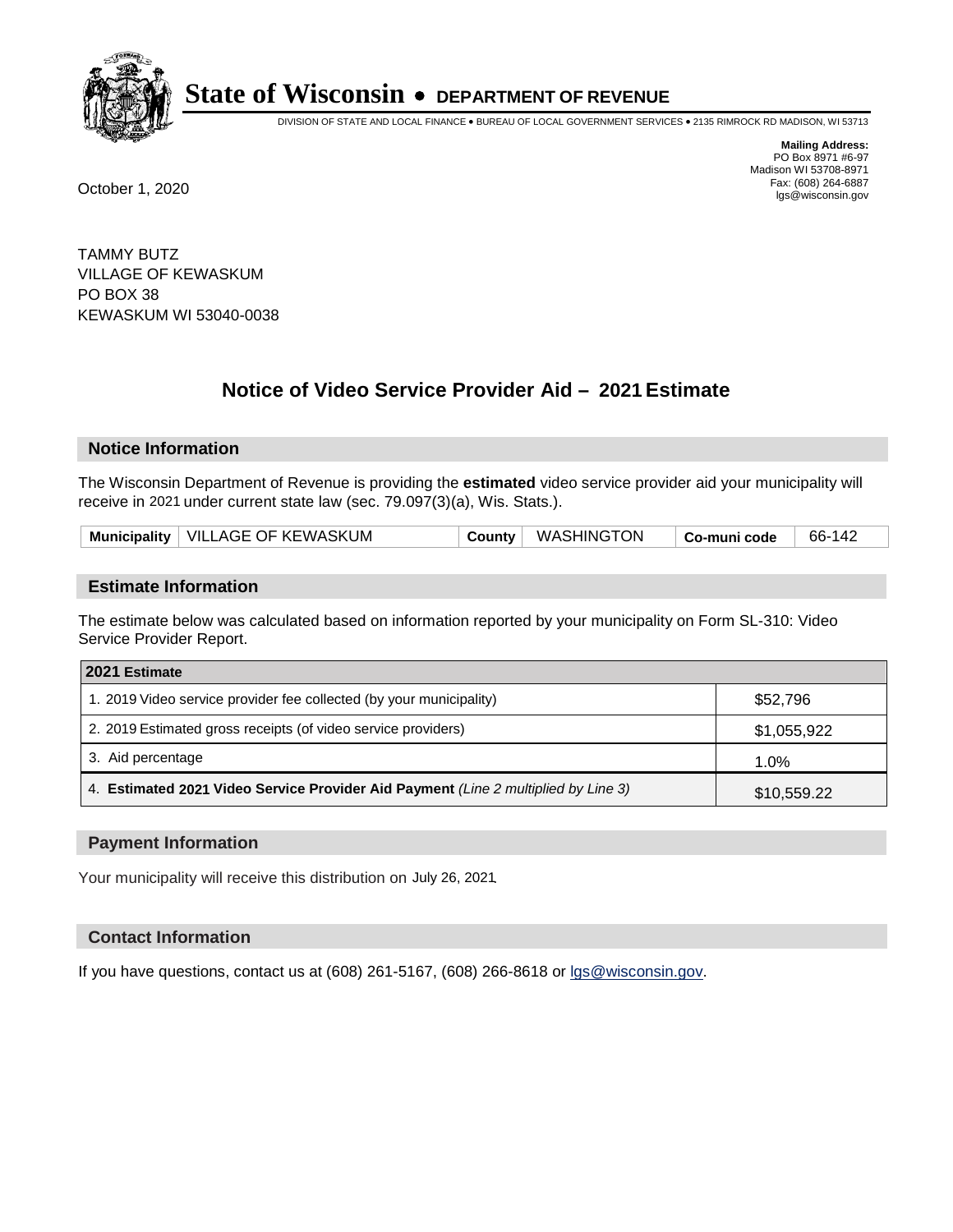

DIVISION OF STATE AND LOCAL FINANCE • BUREAU OF LOCAL GOVERNMENT SERVICES • 2135 RIMROCK RD MADISON, WI 53713

**Mailing Address:** PO Box 8971 #6-97 Madison WI 53708-8971<br>Fax: (608) 264-6887 Fax: (608) 264-6887 October 1, 2020 lgs@wisconsin.gov

DEANNA ALEXANDER VILLAGE OF NEWBURG PO BOX 50 NEWBURG WI 53060-0050

# **Notice of Video Service Provider Aid - 2021 Estimate**

# **Notice Information**

The Wisconsin Department of Revenue is providing the **estimated** video service provider aid your municipality will receive in 2021 under current state law (sec. 79.097(3)(a), Wis. Stats.).

| Municipality   VILLAGE OF NEWBURG<br>County   WASHINGTON<br>66-161<br>$\mid$ Co-muni code |  |
|-------------------------------------------------------------------------------------------|--|
|-------------------------------------------------------------------------------------------|--|

#### **Estimate Information**

The estimate below was calculated based on information reported by your municipality on Form SL-310: Video Service Provider Report.

| 2021 Estimate                                                                      |            |
|------------------------------------------------------------------------------------|------------|
| 1. 2019 Video service provider fee collected (by your municipality)                | \$8,182    |
| 2. 2019 Estimated gross receipts (of video service providers)                      | \$253,533  |
| 3. Aid percentage                                                                  | 1.0%       |
| 4. Estimated 2021 Video Service Provider Aid Payment (Line 2 multiplied by Line 3) | \$2,535.33 |

#### **Payment Information**

Your municipality will receive this distribution on July 26, 2021.

## **Contact Information**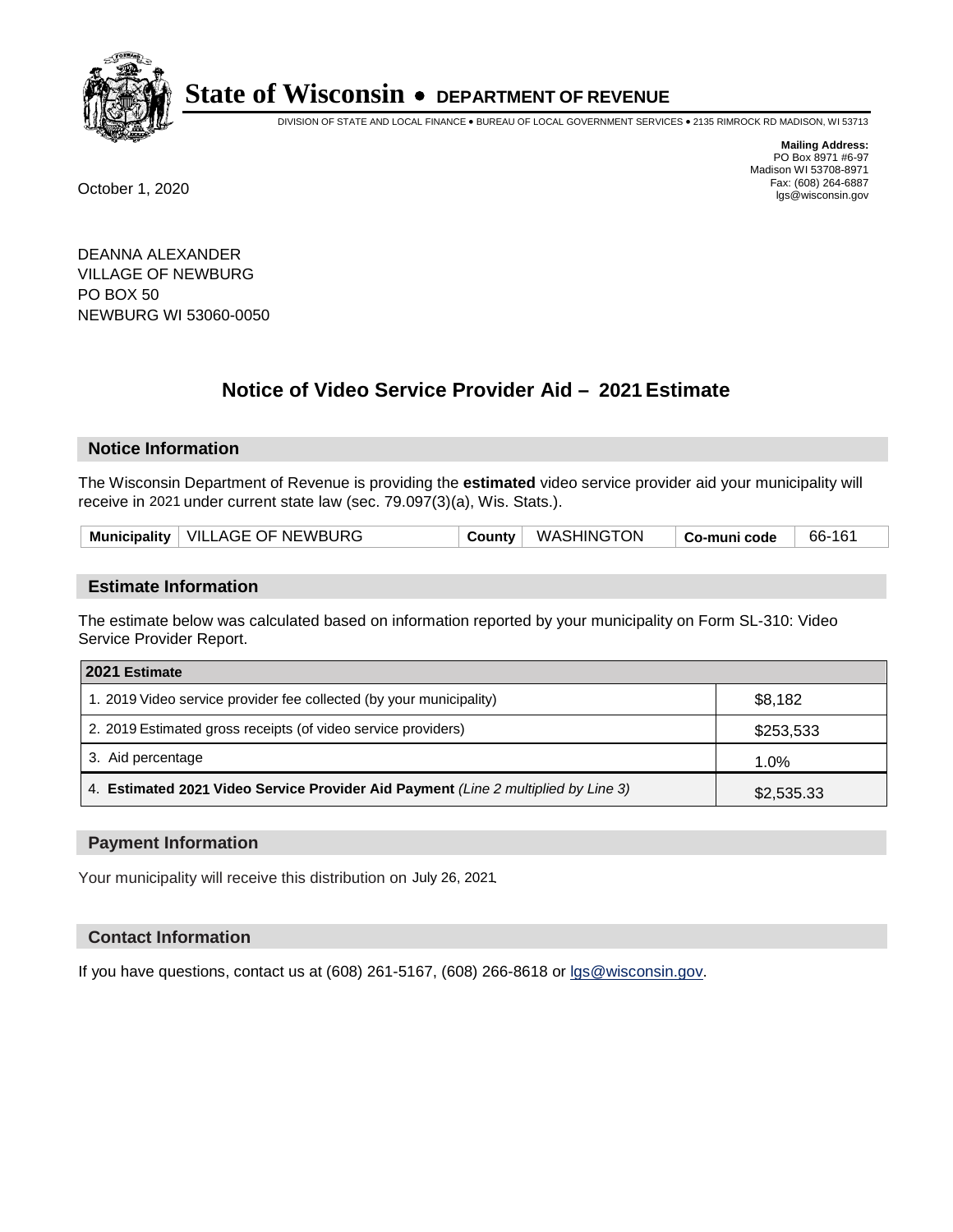

DIVISION OF STATE AND LOCAL FINANCE • BUREAU OF LOCAL GOVERNMENT SERVICES • 2135 RIMROCK RD MADISON, WI 53713

**Mailing Address:** PO Box 8971 #6-97 Madison WI 53708-8971<br>Fax: (608) 264-6887 Fax: (608) 264-6887 October 1, 2020 lgs@wisconsin.gov

JIM HEALY VILLAGE OF RICHFIELD 4128 HUBERTUS ROAD HUBERTUS WI 53033

# **Notice of Video Service Provider Aid - 2021 Estimate**

## **Notice Information**

The Wisconsin Department of Revenue is providing the **estimated** video service provider aid your municipality will receive in 2021 under current state law (sec. 79.097(3)(a), Wis. Stats.).

| Municipality   VILLAGE OF RICHFIELD |  | ™ WASHINGTON | Co-muni code | 66-166 |  |
|-------------------------------------|--|--------------|--------------|--------|--|
|-------------------------------------|--|--------------|--------------|--------|--|

#### **Estimate Information**

The estimate below was calculated based on information reported by your municipality on Form SL-310: Video Service Provider Report.

| 2021 Estimate                                                                      |             |  |  |  |
|------------------------------------------------------------------------------------|-------------|--|--|--|
| 1. 2019 Video service provider fee collected (by your municipality)                | \$100.498   |  |  |  |
| 2. 2019 Estimated gross receipts (of video service providers)                      | \$3,349,954 |  |  |  |
| 3. Aid percentage                                                                  | 1.0%        |  |  |  |
| 4. Estimated 2021 Video Service Provider Aid Payment (Line 2 multiplied by Line 3) | \$33,499.54 |  |  |  |

#### **Payment Information**

Your municipality will receive this distribution on July 26, 2021.

## **Contact Information**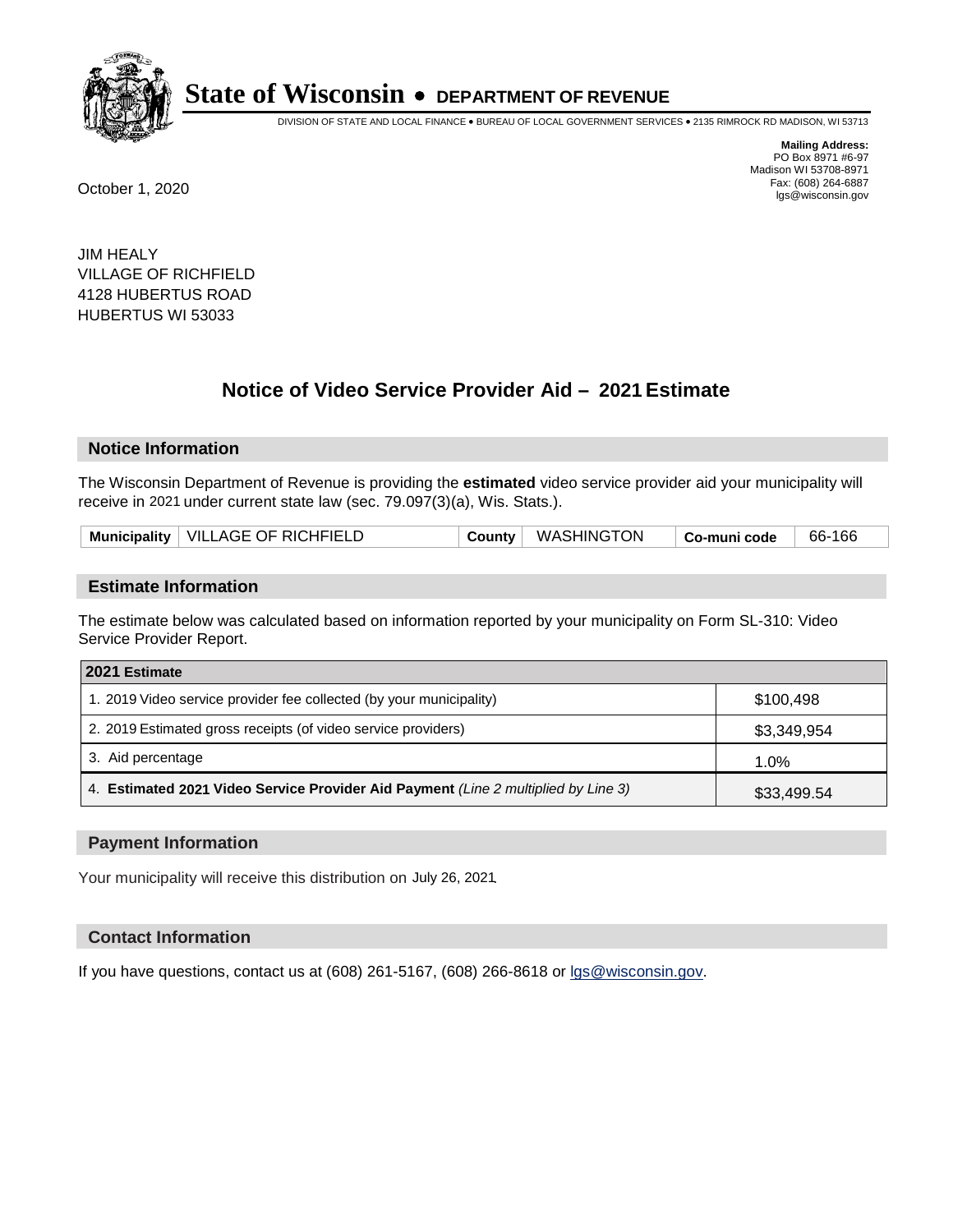

DIVISION OF STATE AND LOCAL FINANCE • BUREAU OF LOCAL GOVERNMENT SERVICES • 2135 RIMROCK RD MADISON, WI 53713

**Mailing Address:** PO Box 8971 #6-97 Madison WI 53708-8971<br>Fax: (608) 264-6887 Fax: (608) 264-6887 October 1, 2020 lgs@wisconsin.gov

TAMMY TENNIES VILLAGE OF SLINGER 300 SLINGER RD SLINGER WI 53086-0227

# **Notice of Video Service Provider Aid - 2021 Estimate**

# **Notice Information**

The Wisconsin Department of Revenue is providing the **estimated** video service provider aid your municipality will receive in 2021 under current state law (sec. 79.097(3)(a), Wis. Stats.).

| Municipality   VILLAGE OF SLINGER<br>County   WASHINGTON<br>66-181<br>$\mid$ Co-muni code |  |
|-------------------------------------------------------------------------------------------|--|
|-------------------------------------------------------------------------------------------|--|

#### **Estimate Information**

The estimate below was calculated based on information reported by your municipality on Form SL-310: Video Service Provider Report.

| 2021 Estimate                                                                      |             |
|------------------------------------------------------------------------------------|-------------|
| 1. 2019 Video service provider fee collected (by your municipality)                | \$60,452    |
| 2. 2019 Estimated gross receipts (of video service providers)                      | \$1,209,040 |
| 3. Aid percentage                                                                  | 1.0%        |
| 4. Estimated 2021 Video Service Provider Aid Payment (Line 2 multiplied by Line 3) | \$12,090.40 |

#### **Payment Information**

Your municipality will receive this distribution on July 26, 2021.

## **Contact Information**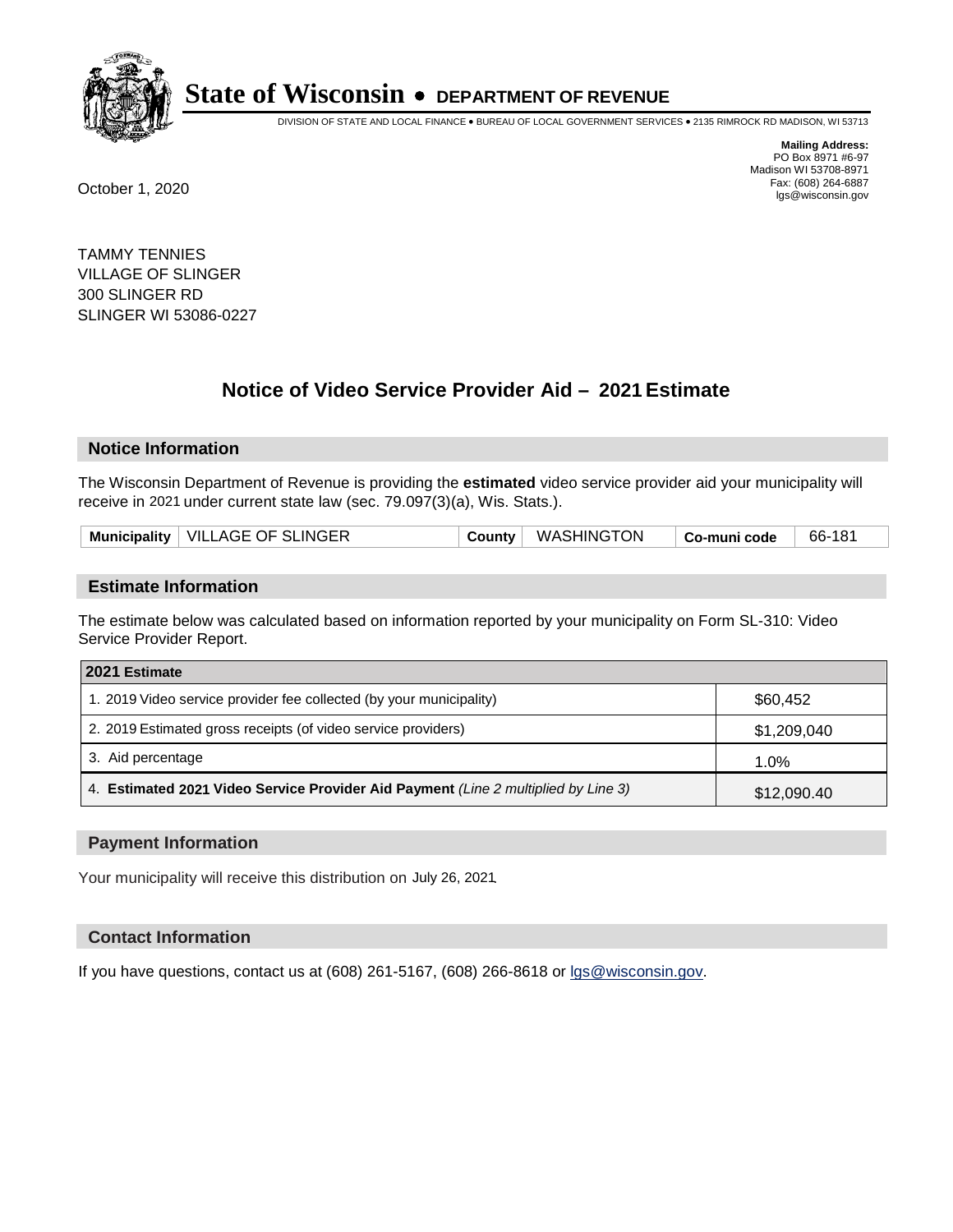

DIVISION OF STATE AND LOCAL FINANCE • BUREAU OF LOCAL GOVERNMENT SERVICES • 2135 RIMROCK RD MADISON, WI 53713

**Mailing Address:** PO Box 8971 #6-97 Madison WI 53708-8971<br>Fax: (608) 264-6887 Fax: (608) 264-6887 October 1, 2020 lgs@wisconsin.gov

LORI HETZEL CITY OF HARTFORD 109 N MAIN ST HARTFORD WI 53027-1521

# **Notice of Video Service Provider Aid - 2021 Estimate**

## **Notice Information**

The Wisconsin Department of Revenue is providing the **estimated** video service provider aid your municipality will receive in 2021 under current state law (sec. 79.097(3)(a), Wis. Stats.).

| Municipality $\vert$ CITY OF HARTFORD<br>County   WASHINGTON<br>66-236<br>Co-muni code |
|----------------------------------------------------------------------------------------|
|----------------------------------------------------------------------------------------|

#### **Estimate Information**

The estimate below was calculated based on information reported by your municipality on Form SL-310: Video Service Provider Report.

| 2021 Estimate                                                                      |             |  |  |
|------------------------------------------------------------------------------------|-------------|--|--|
| 1. 2019 Video service provider fee collected (by your municipality)                | \$194.381   |  |  |
| 2. 2019 Estimated gross receipts (of video service providers)                      | \$3,887,615 |  |  |
| 3. Aid percentage                                                                  | 1.0%        |  |  |
| 4. Estimated 2021 Video Service Provider Aid Payment (Line 2 multiplied by Line 3) | \$38,876.15 |  |  |

#### **Payment Information**

Your municipality will receive this distribution on July 26, 2021.

## **Contact Information**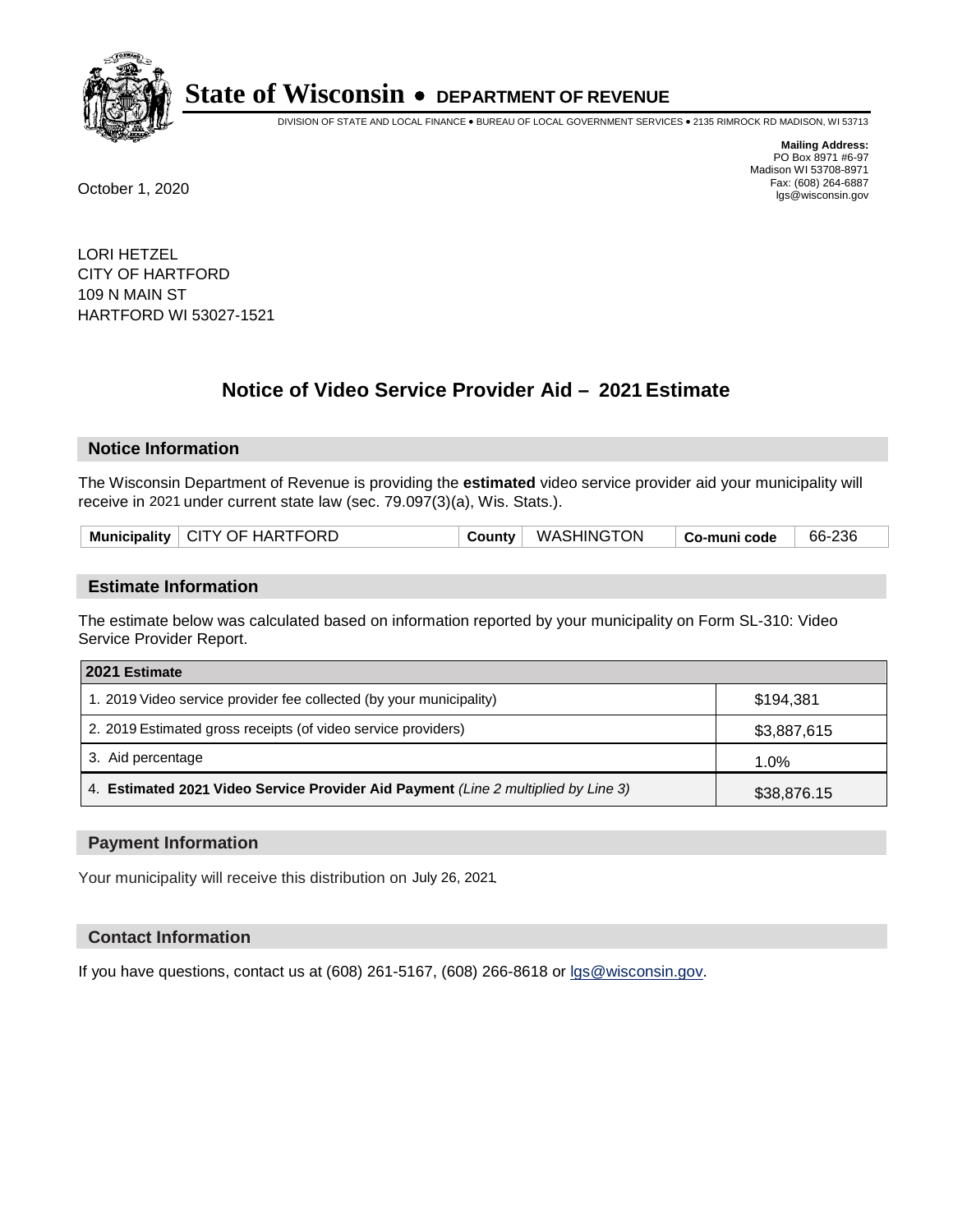

DIVISION OF STATE AND LOCAL FINANCE • BUREAU OF LOCAL GOVERNMENT SERVICES • 2135 RIMROCK RD MADISON, WI 53713

**Mailing Address:** PO Box 8971 #6-97 Madison WI 53708-8971<br>Fax: (608) 264-6887 Fax: (608) 264-6887 October 1, 2020 lgs@wisconsin.gov

STEPHANIE JUSTMANN CITY OF WEST BEND 1115 S MAIN ST WEST BEND WI 53095

# **Notice of Video Service Provider Aid - 2021 Estimate**

# **Notice Information**

The Wisconsin Department of Revenue is providing the **estimated** video service provider aid your municipality will receive in 2021 under current state law (sec. 79.097(3)(a), Wis. Stats.).

|--|

#### **Estimate Information**

The estimate below was calculated based on information reported by your municipality on Form SL-310: Video Service Provider Report.

| 2021 Estimate                                                                      |             |
|------------------------------------------------------------------------------------|-------------|
| 1. 2019 Video service provider fee collected (by your municipality)                | \$397.831   |
| 2. 2019 Estimated gross receipts (of video service providers)                      | \$7,956,627 |
| 3. Aid percentage                                                                  | 1.0%        |
| 4. Estimated 2021 Video Service Provider Aid Payment (Line 2 multiplied by Line 3) | \$79,566.27 |

#### **Payment Information**

Your municipality will receive this distribution on July 26, 2021.

## **Contact Information**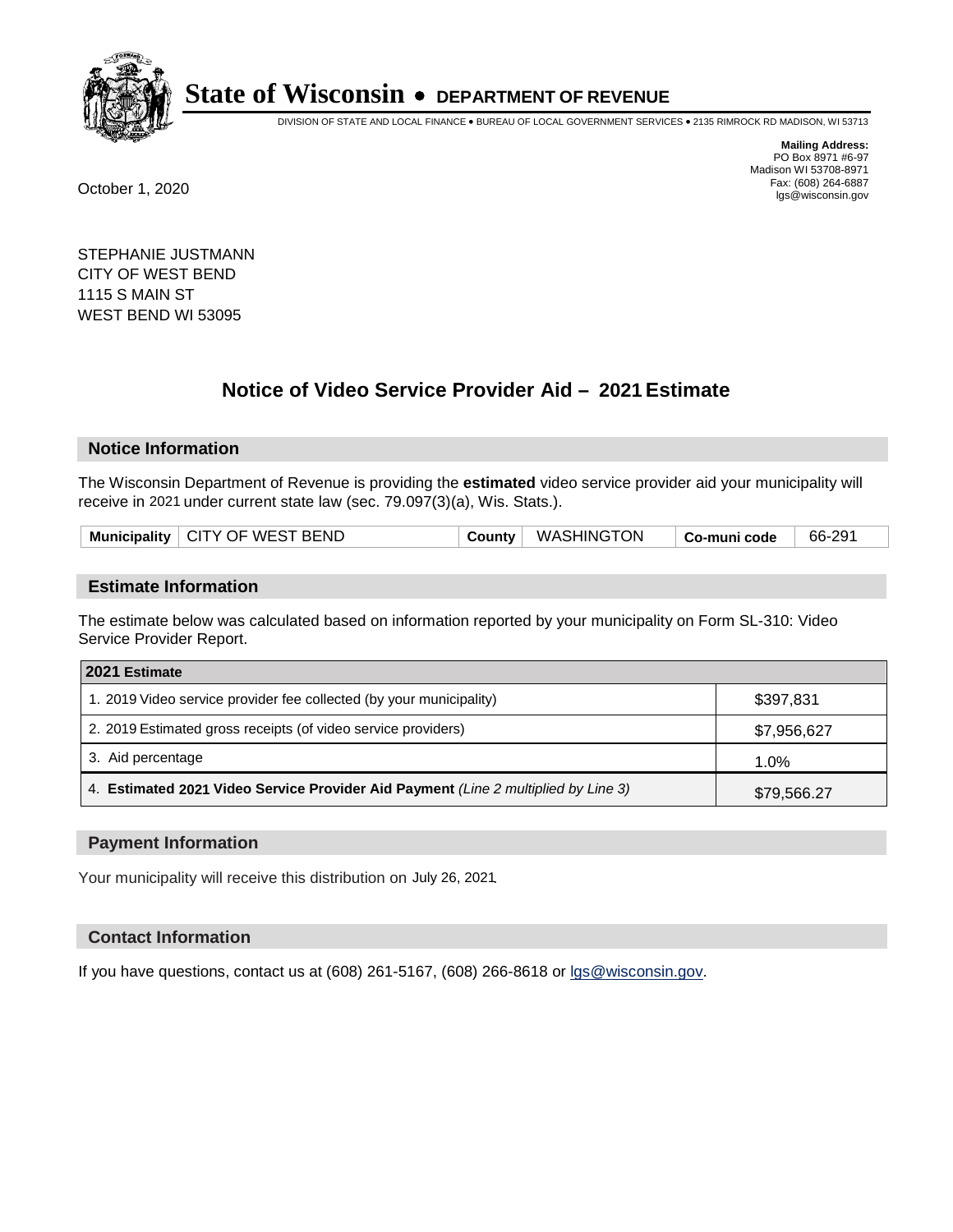

DIVISION OF STATE AND LOCAL FINANCE • BUREAU OF LOCAL GOVERNMENT SERVICES • 2135 RIMROCK RD MADISON, WI 53713

**Mailing Address:** PO Box 8971 #6-97 Madison WI 53708-8971<br>Fax: (608) 264-6887 Fax: (608) 264-6887 October 1, 2020 lgs@wisconsin.gov

ELISA CAPPOZZO TOWN OF BROOKFIELD 645 N JANACEK RD BROOKFIELD WI 53045-6052

# **Notice of Video Service Provider Aid - 2021 Estimate**

## **Notice Information**

The Wisconsin Department of Revenue is providing the **estimated** video service provider aid your municipality will receive in 2021 under current state law (sec. 79.097(3)(a), Wis. Stats.).

| Municipality   TOWN OF BROOKFIELD | WAUKESHA<br>County | Co-muni code | 67-002 |
|-----------------------------------|--------------------|--------------|--------|
|-----------------------------------|--------------------|--------------|--------|

#### **Estimate Information**

The estimate below was calculated based on information reported by your municipality on Form SL-310: Video Service Provider Report.

| 2021 Estimate                                                                      |             |
|------------------------------------------------------------------------------------|-------------|
| 1. 2019 Video service provider fee collected (by your municipality)                | \$58,508    |
| 2. 2019 Estimated gross receipts (of video service providers)                      | \$1,950,273 |
| 3. Aid percentage                                                                  | 1.0%        |
| 4. Estimated 2021 Video Service Provider Aid Payment (Line 2 multiplied by Line 3) | \$19,502.73 |

#### **Payment Information**

Your municipality will receive this distribution on July 26, 2021.

## **Contact Information**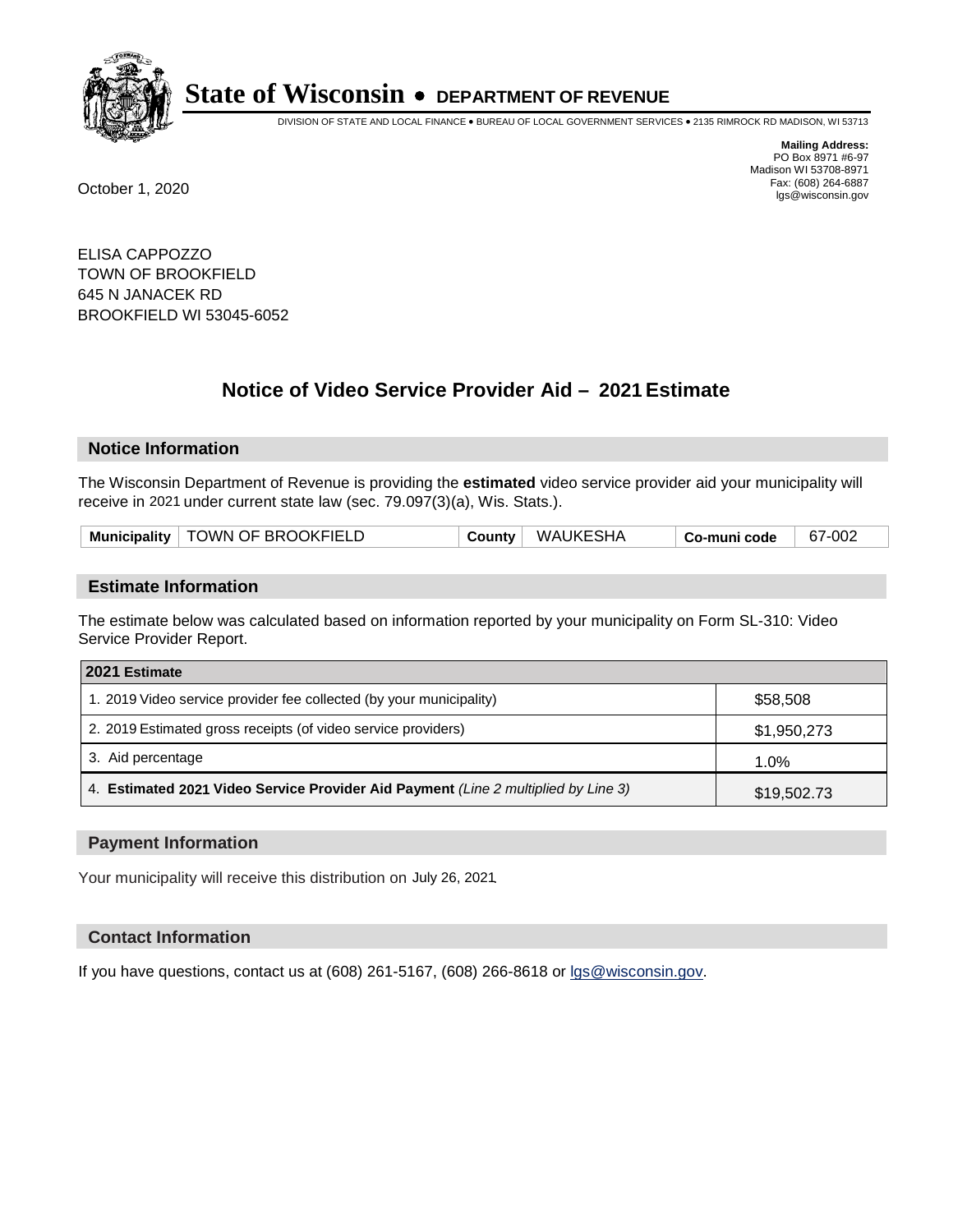

DIVISION OF STATE AND LOCAL FINANCE • BUREAU OF LOCAL GOVERNMENT SERVICES • 2135 RIMROCK RD MADISON, WI 53713

**Mailing Address:** PO Box 8971 #6-97 Madison WI 53708-8971<br>Fax: (608) 264-6887 Fax: (608) 264-6887 October 1, 2020 lgs@wisconsin.gov

DAN GREEN TOWN OF DELAFIELD W302N1254 MAPLE AVE DELAFIELD WI 53018-2117

# **Notice of Video Service Provider Aid - 2021 Estimate**

# **Notice Information**

The Wisconsin Department of Revenue is providing the **estimated** video service provider aid your municipality will receive in 2021 under current state law (sec. 79.097(3)(a), Wis. Stats.).

| Municipality   TOWN OF DELAFIELD | WAUKESHA<br><b>County</b> | 67-004<br>Co-muni code |
|----------------------------------|---------------------------|------------------------|
|----------------------------------|---------------------------|------------------------|

#### **Estimate Information**

The estimate below was calculated based on information reported by your municipality on Form SL-310: Video Service Provider Report.

| 2021 Estimate                                                                      |             |
|------------------------------------------------------------------------------------|-------------|
| 1. 2019 Video service provider fee collected (by your municipality)                | \$73.412    |
| 2. 2019 Estimated gross receipts (of video service providers)                      | \$2,447,074 |
| 3. Aid percentage                                                                  | 1.0%        |
| 4. Estimated 2021 Video Service Provider Aid Payment (Line 2 multiplied by Line 3) | \$24,470.74 |

#### **Payment Information**

Your municipality will receive this distribution on July 26, 2021.

## **Contact Information**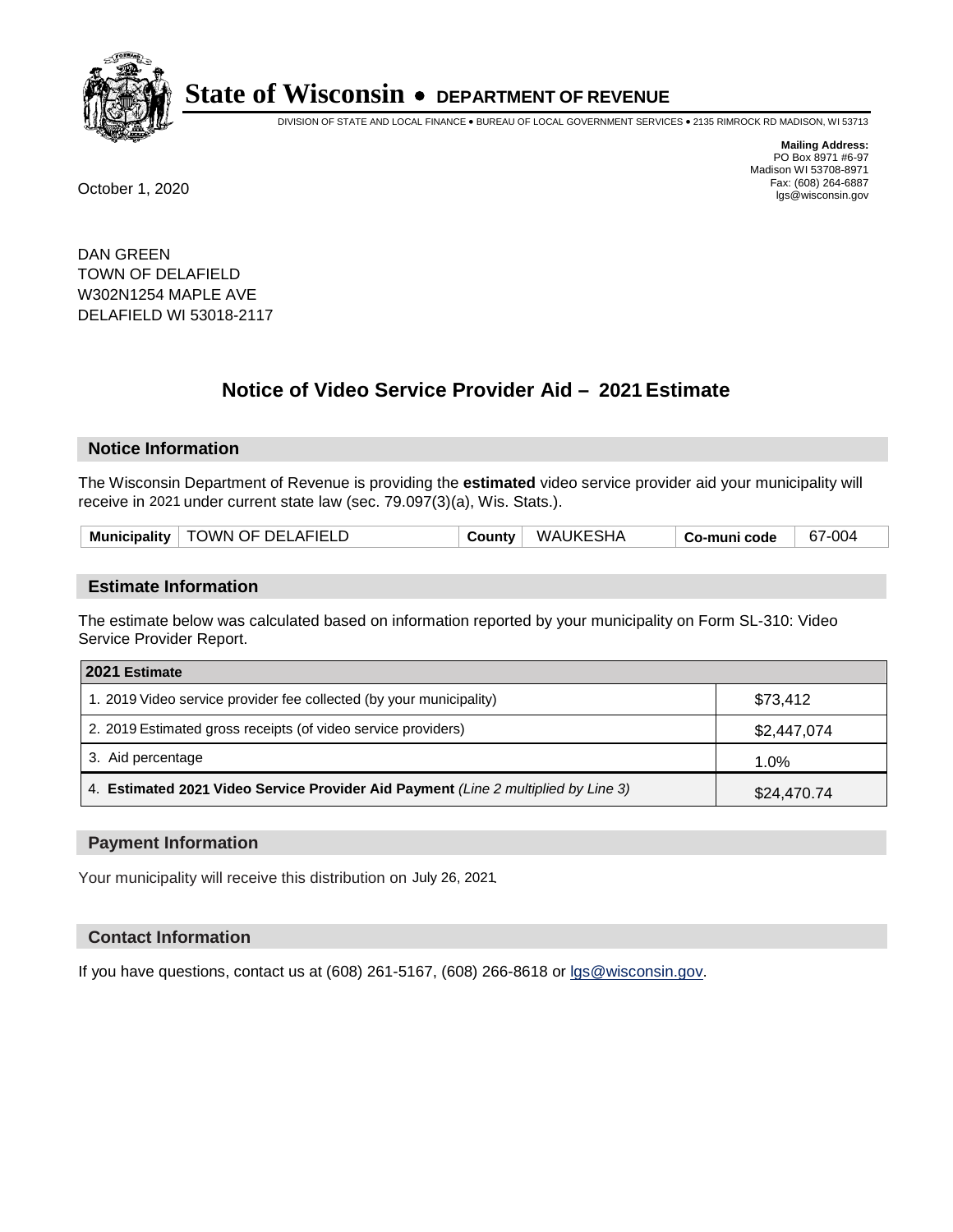

DIVISION OF STATE AND LOCAL FINANCE • BUREAU OF LOCAL GOVERNMENT SERVICES • 2135 RIMROCK RD MADISON, WI 53713

**Mailing Address:** PO Box 8971 #6-97 Madison WI 53708-8971<br>Fax: (608) 264-6887 Fax: (608) 264-6887 October 1, 2020 lgs@wisconsin.gov

LYNN PEPPER TOWN OF EAGLE PO BOX 327 EAGLE WI 53119-0327

# **Notice of Video Service Provider Aid - 2021 Estimate**

## **Notice Information**

The Wisconsin Department of Revenue is providing the **estimated** video service provider aid your municipality will receive in 2021 under current state law (sec. 79.097(3)(a), Wis. Stats.).

| Municipality | TOWN OF EAGLE | <b>County</b> | WAUKESHA | Co-muni code | 67-006 |
|--------------|---------------|---------------|----------|--------------|--------|
|              |               |               |          |              |        |

#### **Estimate Information**

The estimate below was calculated based on information reported by your municipality on Form SL-310: Video Service Provider Report.

| 2021 Estimate                                                                      |            |
|------------------------------------------------------------------------------------|------------|
| 1. 2019 Video service provider fee collected (by your municipality)                | \$35,919   |
| 2. 2019 Estimated gross receipts (of video service providers)                      | \$718,383  |
| 3. Aid percentage                                                                  | 1.0%       |
| 4. Estimated 2021 Video Service Provider Aid Payment (Line 2 multiplied by Line 3) | \$7,183.83 |

#### **Payment Information**

Your municipality will receive this distribution on July 26, 2021.

## **Contact Information**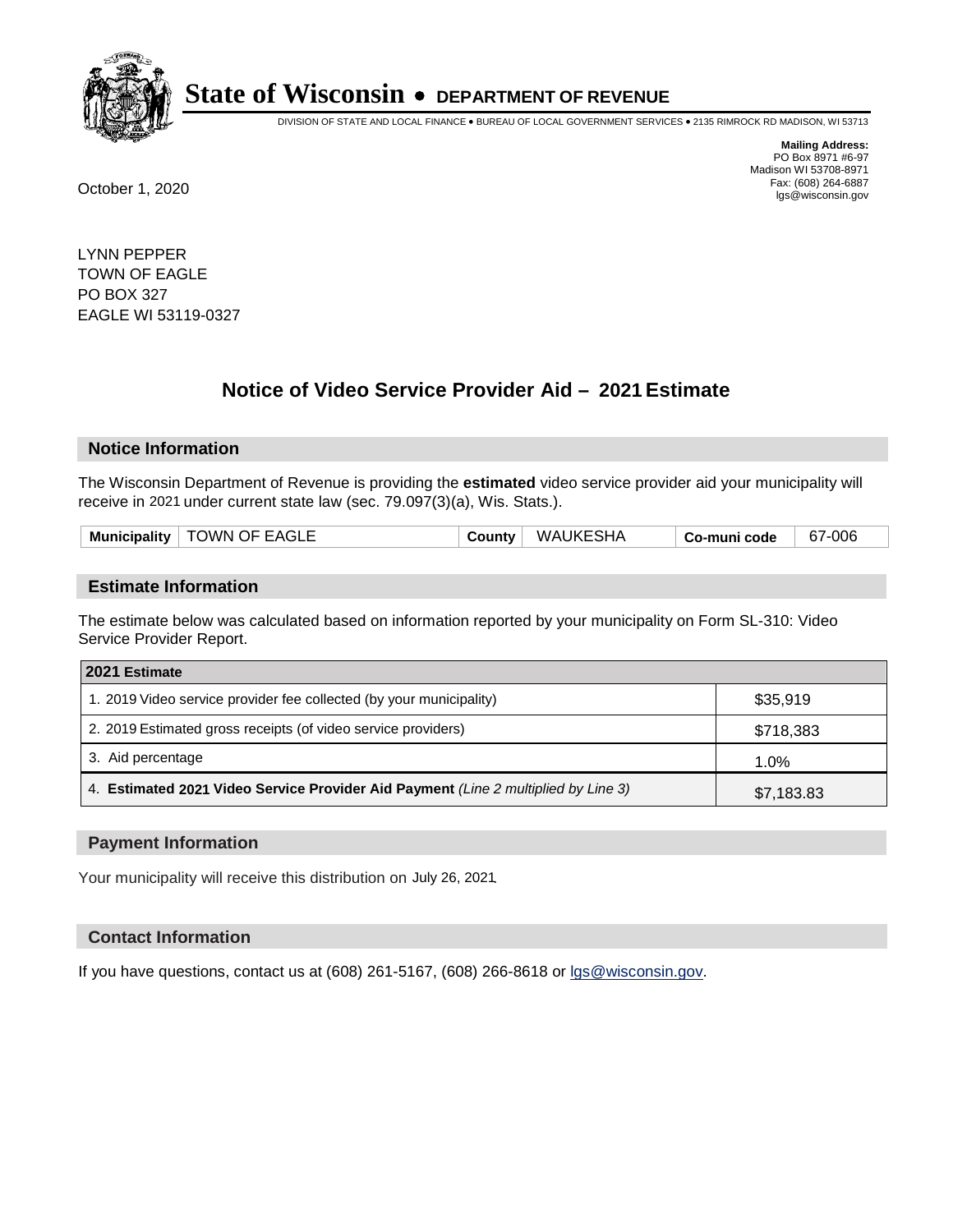

DIVISION OF STATE AND LOCAL FINANCE • BUREAU OF LOCAL GOVERNMENT SERVICES • 2135 RIMROCK RD MADISON, WI 53713

**Mailing Address:** PO Box 8971 #6-97 Madison WI 53708-8971<br>Fax: (608) 264-6887 Fax: (608) 264-6887 October 1, 2020 lgs@wisconsin.gov

MERI MAJESKIE TOWN OF GENESEE S43 W31391 HWY 83 GENESEE DEPOT WI 53127

# **Notice of Video Service Provider Aid - 2021 Estimate**

## **Notice Information**

The Wisconsin Department of Revenue is providing the **estimated** video service provider aid your municipality will receive in 2021 under current state law (sec. 79.097(3)(a), Wis. Stats.).

| Municipality   TOWN OF GENESEE | County | WAUKESHA | Co-muni code | 67-008 |
|--------------------------------|--------|----------|--------------|--------|
|--------------------------------|--------|----------|--------------|--------|

#### **Estimate Information**

The estimate below was calculated based on information reported by your municipality on Form SL-310: Video Service Provider Report.

| 2021 Estimate                                                                      |             |
|------------------------------------------------------------------------------------|-------------|
| 1. 2019 Video service provider fee collected (by your municipality)                | \$56,055    |
| 2. 2019 Estimated gross receipts (of video service providers)                      | \$1,868,503 |
| 3. Aid percentage                                                                  | 1.0%        |
| 4. Estimated 2021 Video Service Provider Aid Payment (Line 2 multiplied by Line 3) | \$18,685.03 |

#### **Payment Information**

Your municipality will receive this distribution on July 26, 2021.

## **Contact Information**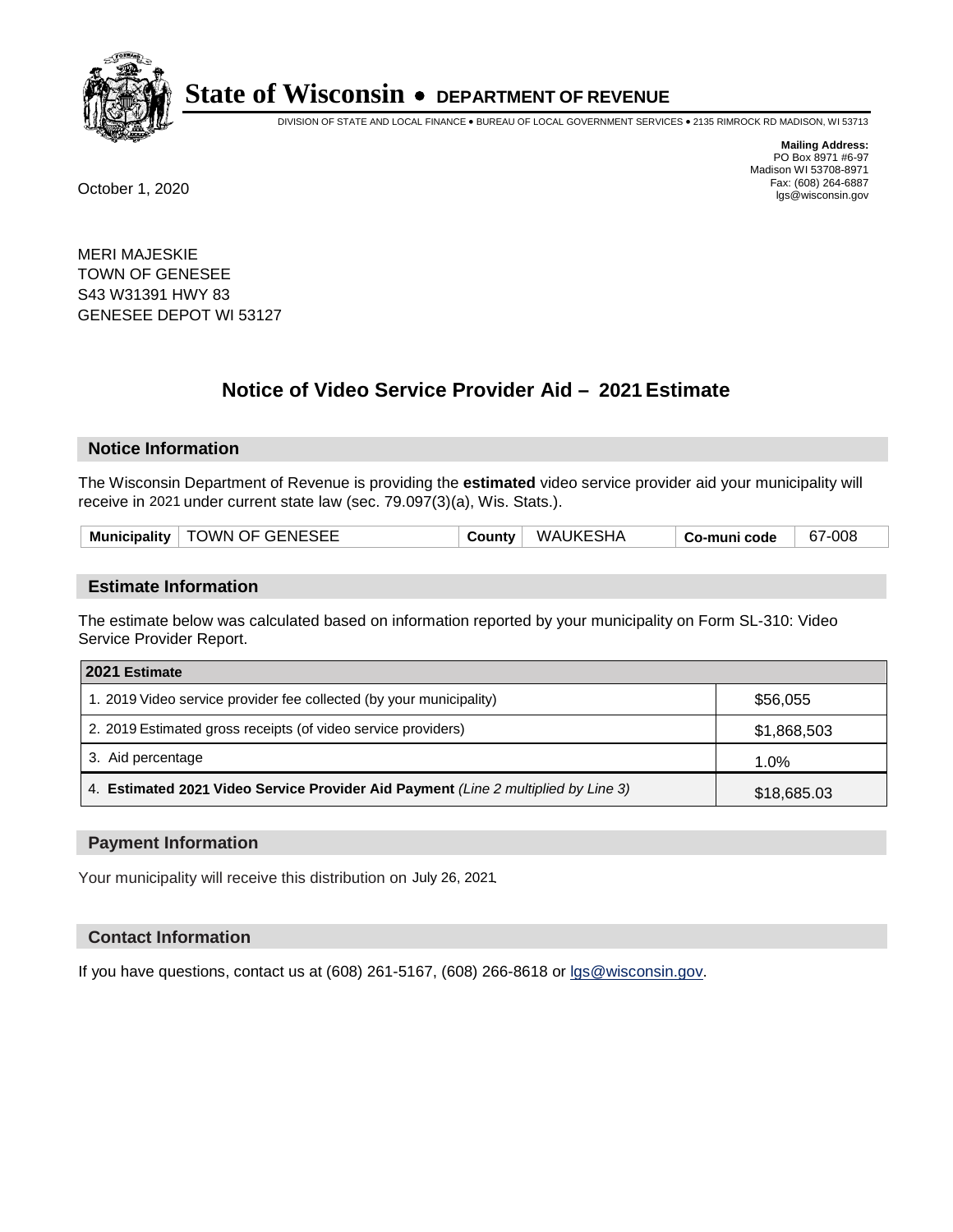

DIVISION OF STATE AND LOCAL FINANCE • BUREAU OF LOCAL GOVERNMENT SERVICES • 2135 RIMROCK RD MADISON, WI 53713

**Mailing Address:** PO Box 8971 #6-97 Madison WI 53708-8971<br>Fax: (608) 264-6887 Fax: (608) 264-6887 October 1, 2020 lgs@wisconsin.gov

RICK GOECKNER TOWN OF LISBON W234 N8676 WOODSIDE RD SUSSEX WI 53089-1545

# **Notice of Video Service Provider Aid - 2021 Estimate**

# **Notice Information**

The Wisconsin Department of Revenue is providing the **estimated** video service provider aid your municipality will receive in 2021 under current state law (sec. 79.097(3)(a), Wis. Stats.).

| Municipality   TOWN OF LISBON<br>WAUKESHA<br>County $ $ | 67-010<br>Co-muni code |
|---------------------------------------------------------|------------------------|
|---------------------------------------------------------|------------------------|

#### **Estimate Information**

The estimate below was calculated based on information reported by your municipality on Form SL-310: Video Service Provider Report.

| 2021 Estimate                                                                      |             |
|------------------------------------------------------------------------------------|-------------|
| 1. 2019 Video service provider fee collected (by your municipality)                | \$121,228   |
| 2. 2019 Estimated gross receipts (of video service providers)                      | \$2,427,554 |
| 3. Aid percentage                                                                  | 1.0%        |
| 4. Estimated 2021 Video Service Provider Aid Payment (Line 2 multiplied by Line 3) | \$24,275.54 |

#### **Payment Information**

Your municipality will receive this distribution on July 26, 2021.

## **Contact Information**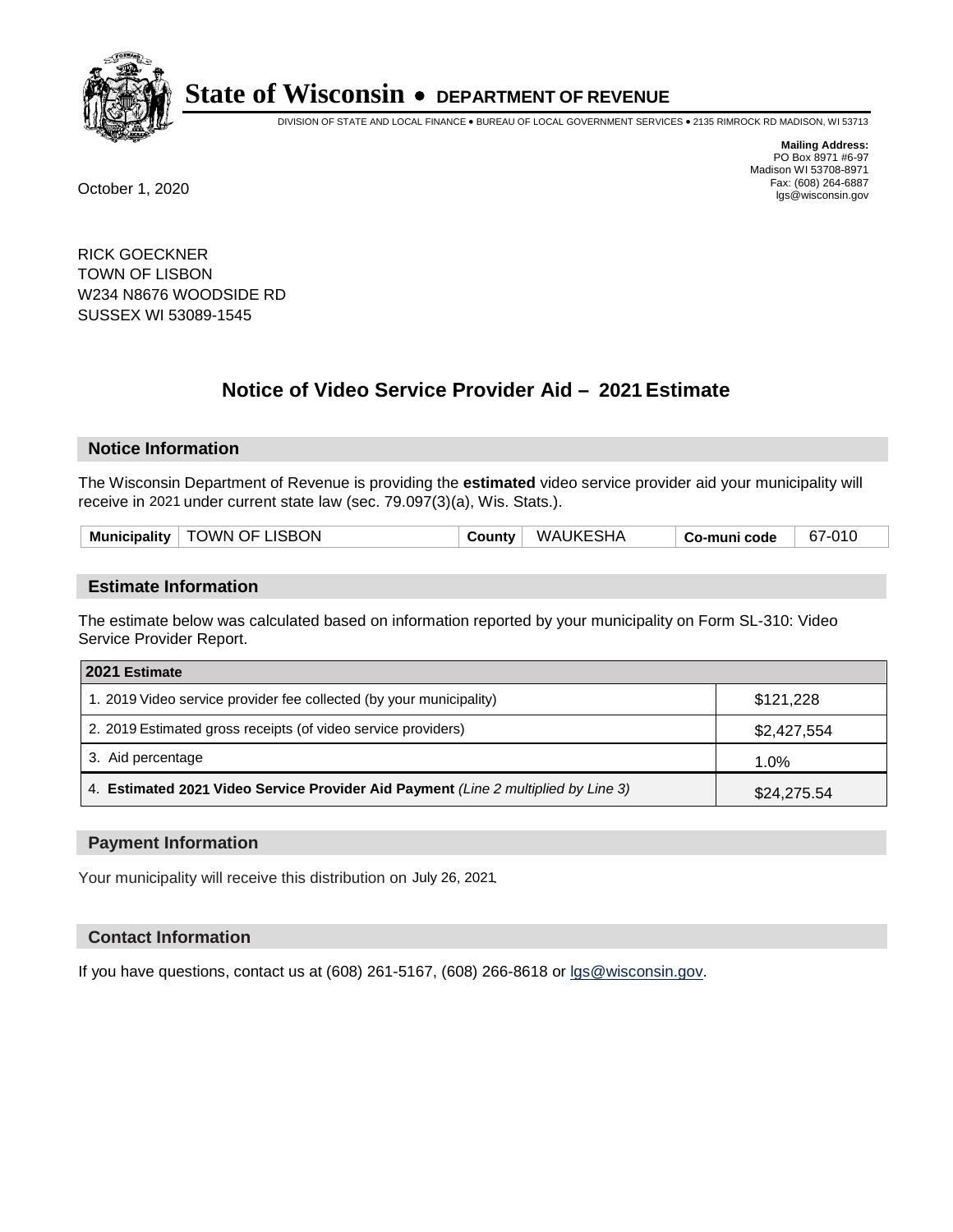

DIVISION OF STATE AND LOCAL FINANCE • BUREAU OF LOCAL GOVERNMENT SERVICES • 2135 RIMROCK RD MADISON, WI 53713

**Mailing Address:** PO Box 8971 #6-97 Madison WI 53708-8971<br>Fax: (608) 264-6887 Fax: (608) 264-6887 October 1, 2020 lgs@wisconsin.gov

DONNA HANN TOWN OF MERTON PO BOX 128 NORTH LAKE WI 53064-0128

# **Notice of Video Service Provider Aid - 2021 Estimate**

## **Notice Information**

The Wisconsin Department of Revenue is providing the **estimated** video service provider aid your municipality will receive in 2021 under current state law (sec. 79.097(3)(a), Wis. Stats.).

| <b>Municipality</b> | <b>TOWN OF MERTON</b> | County | <b>WAUKESHA</b> | Co-muni code | 67-014 |
|---------------------|-----------------------|--------|-----------------|--------------|--------|
|                     |                       |        |                 |              |        |

#### **Estimate Information**

The estimate below was calculated based on information reported by your municipality on Form SL-310: Video Service Provider Report.

| 2021 Estimate                                                                      |             |
|------------------------------------------------------------------------------------|-------------|
| 1. 2019 Video service provider fee collected (by your municipality)                | \$69,306    |
| 2. 2019 Estimated gross receipts (of video service providers)                      | \$2,310,179 |
| 3. Aid percentage                                                                  | 1.0%        |
| 4. Estimated 2021 Video Service Provider Aid Payment (Line 2 multiplied by Line 3) | \$23,101.79 |

#### **Payment Information**

Your municipality will receive this distribution on July 26, 2021.

## **Contact Information**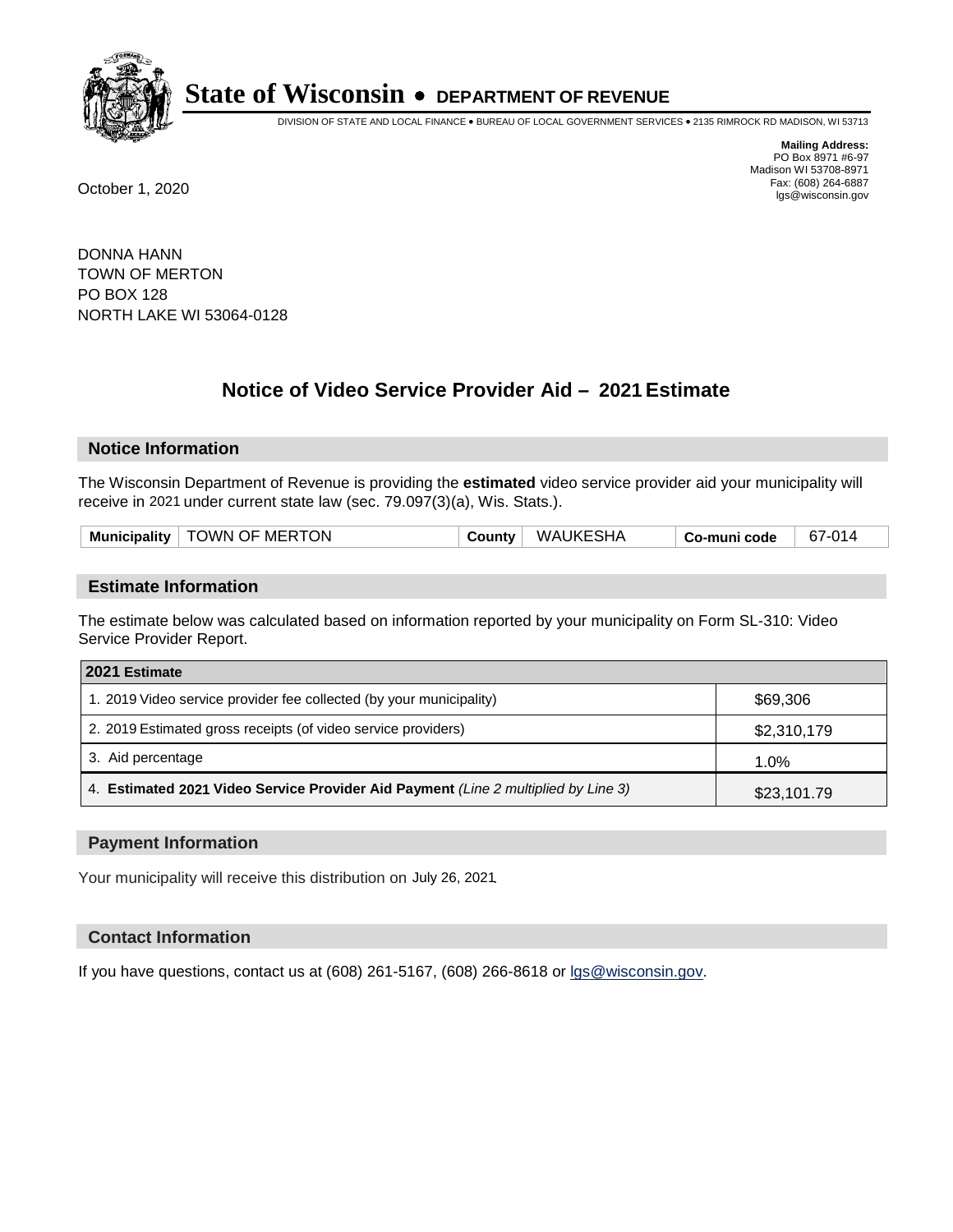

DIVISION OF STATE AND LOCAL FINANCE • BUREAU OF LOCAL GOVERNMENT SERVICES • 2135 RIMROCK RD MADISON, WI 53713

**Mailing Address:** PO Box 8971 #6-97 Madison WI 53708-8971<br>Fax: (608) 264-6887 Fax: (608) 264-6887 October 1, 2020 lgs@wisconsin.gov

KATHY KARALEWITZ TOWN OF MUKWONAGO W320 S8315 BEULAH RD MUKWONAGO WI 53149-9235

# **Notice of Video Service Provider Aid - 2021 Estimate**

## **Notice Information**

The Wisconsin Department of Revenue is providing the **estimated** video service provider aid your municipality will receive in 2021 under current state law (sec. 79.097(3)(a), Wis. Stats.).

| Municipality   TOWN OF MUKWONAGO | County | WAUKESHA | Co-muni code | 67-016 |
|----------------------------------|--------|----------|--------------|--------|
|----------------------------------|--------|----------|--------------|--------|

#### **Estimate Information**

The estimate below was calculated based on information reported by your municipality on Form SL-310: Video Service Provider Report.

| 2021 Estimate                                                                      |             |
|------------------------------------------------------------------------------------|-------------|
| 1. 2019 Video service provider fee collected (by your municipality)                | \$99,607    |
| 2. 2019 Estimated gross receipts (of video service providers)                      | \$1,992,147 |
| 3. Aid percentage                                                                  | 1.0%        |
| 4. Estimated 2021 Video Service Provider Aid Payment (Line 2 multiplied by Line 3) | \$19,921.47 |

#### **Payment Information**

Your municipality will receive this distribution on July 26, 2021.

## **Contact Information**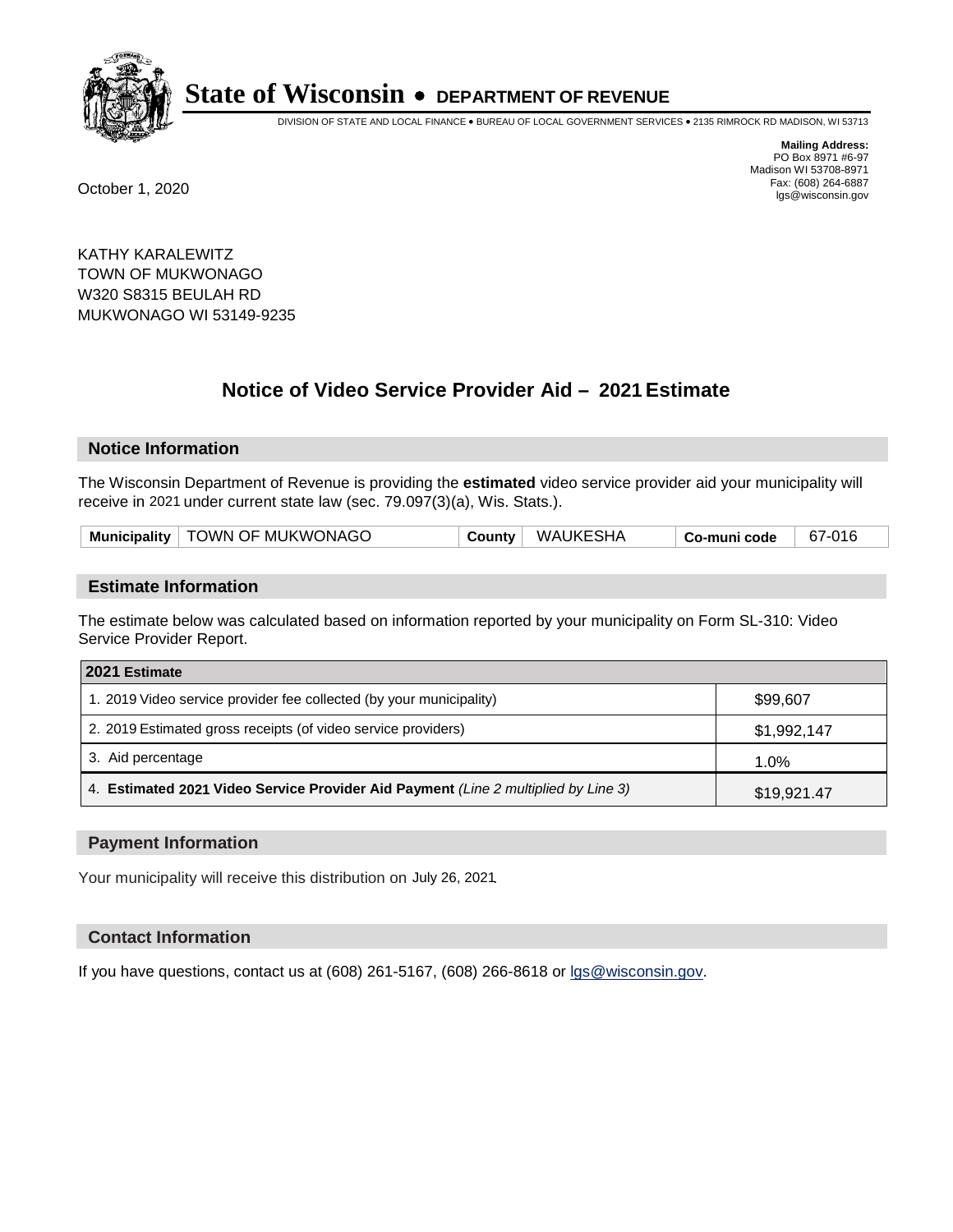

DIVISION OF STATE AND LOCAL FINANCE • BUREAU OF LOCAL GOVERNMENT SERVICES • 2135 RIMROCK RD MADISON, WI 53713

**Mailing Address:** PO Box 8971 #6-97 Madison WI 53708-8971<br>Fax: (608) 264-6887 Fax: (608) 264-6887 October 1, 2020 lgs@wisconsin.gov

LORI OPITZ TOWN OF OCONOMOWOC W359 N6812 BROWN ST OCONOMOWOC WI 53066-1108

# **Notice of Video Service Provider Aid - 2021 Estimate**

## **Notice Information**

The Wisconsin Department of Revenue is providing the **estimated** video service provider aid your municipality will receive in 2021 under current state law (sec. 79.097(3)(a), Wis. Stats.).

| Municipality   TOWN OF OCONOMOWOC | County | WAUKESHA | Co-muni code | 67-022 |
|-----------------------------------|--------|----------|--------------|--------|
|-----------------------------------|--------|----------|--------------|--------|

#### **Estimate Information**

The estimate below was calculated based on information reported by your municipality on Form SL-310: Video Service Provider Report.

| 2021 Estimate                                                                      |             |  |  |  |
|------------------------------------------------------------------------------------|-------------|--|--|--|
| 1. 2019 Video service provider fee collected (by your municipality)                | \$130.244   |  |  |  |
| 2. 2019 Estimated gross receipts (of video service providers)                      | \$2,605,483 |  |  |  |
| 3. Aid percentage                                                                  | 1.0%        |  |  |  |
| 4. Estimated 2021 Video Service Provider Aid Payment (Line 2 multiplied by Line 3) | \$26,054.83 |  |  |  |

#### **Payment Information**

Your municipality will receive this distribution on July 26, 2021.

## **Contact Information**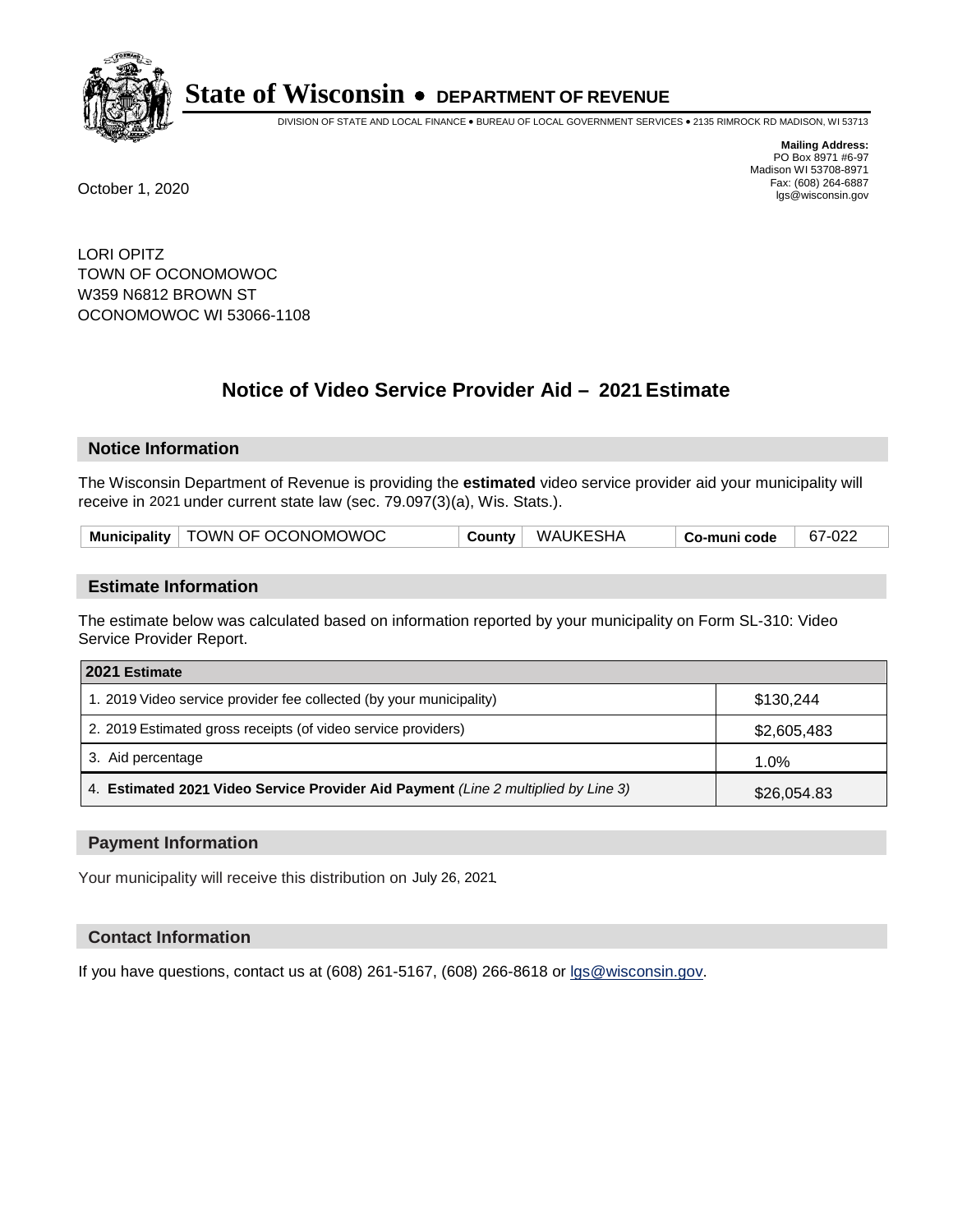

DIVISION OF STATE AND LOCAL FINANCE • BUREAU OF LOCAL GOVERNMENT SERVICES • 2135 RIMROCK RD MADISON, WI 53713

**Mailing Address:** PO Box 8971 #6-97 Madison WI 53708-8971<br>Fax: (608) 264-6887 Fax: (608) 264-6887 October 1, 2020 lgs@wisconsin.gov

MELISSA KLEIN TOWN OF OTTAWA W360 S3337 STATE RD 67 DOUSMAN WI 53118

# **Notice of Video Service Provider Aid - 2021 Estimate**

## **Notice Information**

The Wisconsin Department of Revenue is providing the **estimated** video service provider aid your municipality will receive in 2021 under current state law (sec. 79.097(3)(a), Wis. Stats.).

#### **Estimate Information**

The estimate below was calculated based on information reported by your municipality on Form SL-310: Video Service Provider Report.

| 2021 Estimate                                                                      |            |
|------------------------------------------------------------------------------------|------------|
| 1. 2019 Video service provider fee collected (by your municipality)                | \$26,177   |
| 2. 2019 Estimated gross receipts (of video service providers)                      | \$872,583  |
| 3. Aid percentage                                                                  | 1.0%       |
| 4. Estimated 2021 Video Service Provider Aid Payment (Line 2 multiplied by Line 3) | \$8,725.83 |

#### **Payment Information**

Your municipality will receive this distribution on July 26, 2021.

## **Contact Information**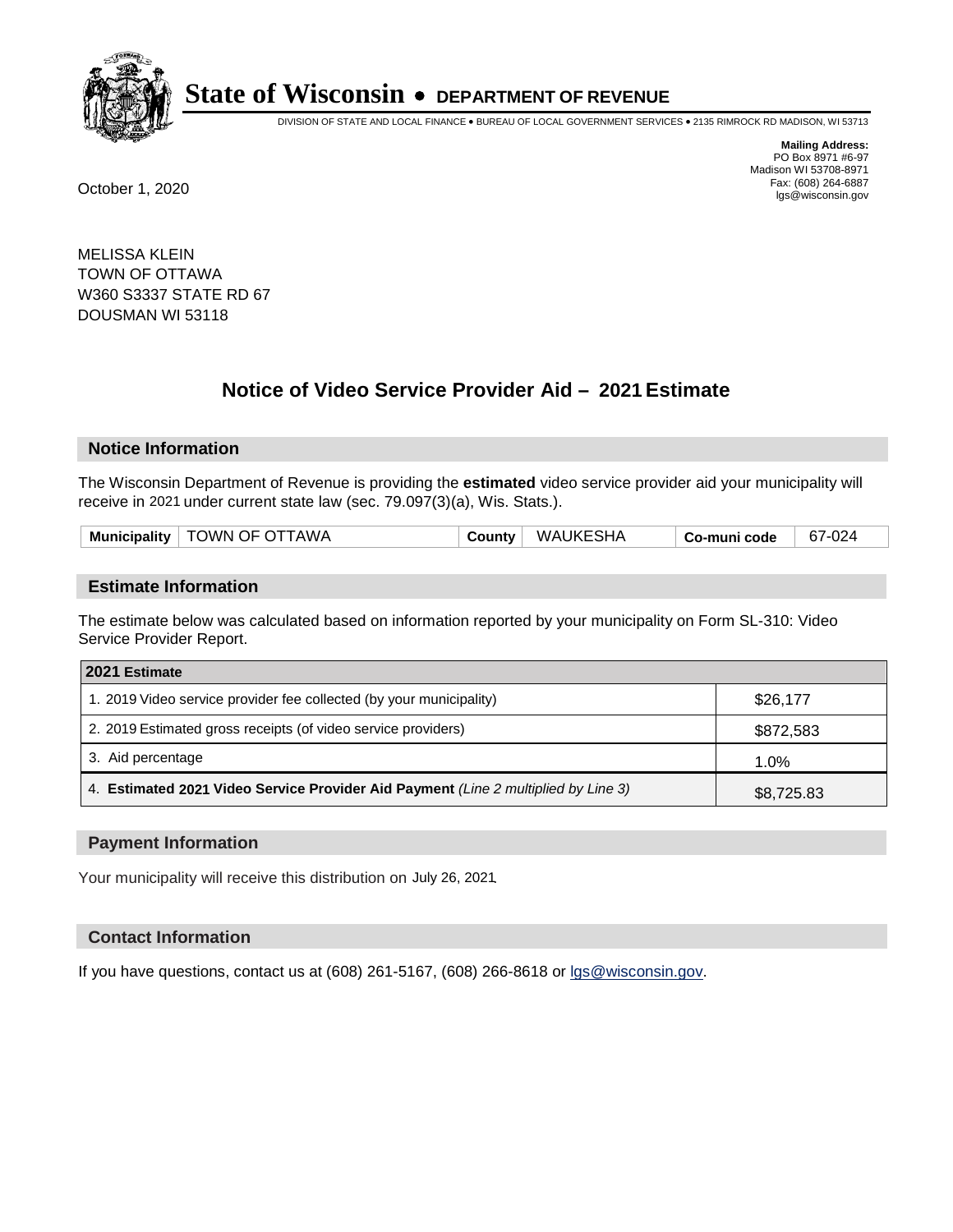

DIVISION OF STATE AND LOCAL FINANCE • BUREAU OF LOCAL GOVERNMENT SERVICES • 2135 RIMROCK RD MADISON, WI 53713

**Mailing Address:** PO Box 8971 #6-97 Madison WI 53708-8971<br>Fax: (608) 264-6887 Fax: (608) 264-6887 October 1, 2020 lgs@wisconsin.gov

KAREN SCHUH TOWN OF VERNON W249 S8910 CENTER DRIVE BIG BEND WI 53103

# **Notice of Video Service Provider Aid - 2021 Estimate**

## **Notice Information**

The Wisconsin Department of Revenue is providing the **estimated** video service provider aid your municipality will receive in 2021 under current state law (sec. 79.097(3)(a), Wis. Stats.).

#### **Estimate Information**

The estimate below was calculated based on information reported by your municipality on Form SL-310: Video Service Provider Report.

| 2021 Estimate                                                                      |             |
|------------------------------------------------------------------------------------|-------------|
| 1. 2019 Video service provider fee collected (by your municipality)                | \$62,507    |
| 2. 2019 Estimated gross receipts (of video service providers)                      | \$2,083,553 |
| 3. Aid percentage                                                                  | 1.0%        |
| 4. Estimated 2021 Video Service Provider Aid Payment (Line 2 multiplied by Line 3) | \$20,835.53 |

#### **Payment Information**

Your municipality will receive this distribution on July 26, 2021.

## **Contact Information**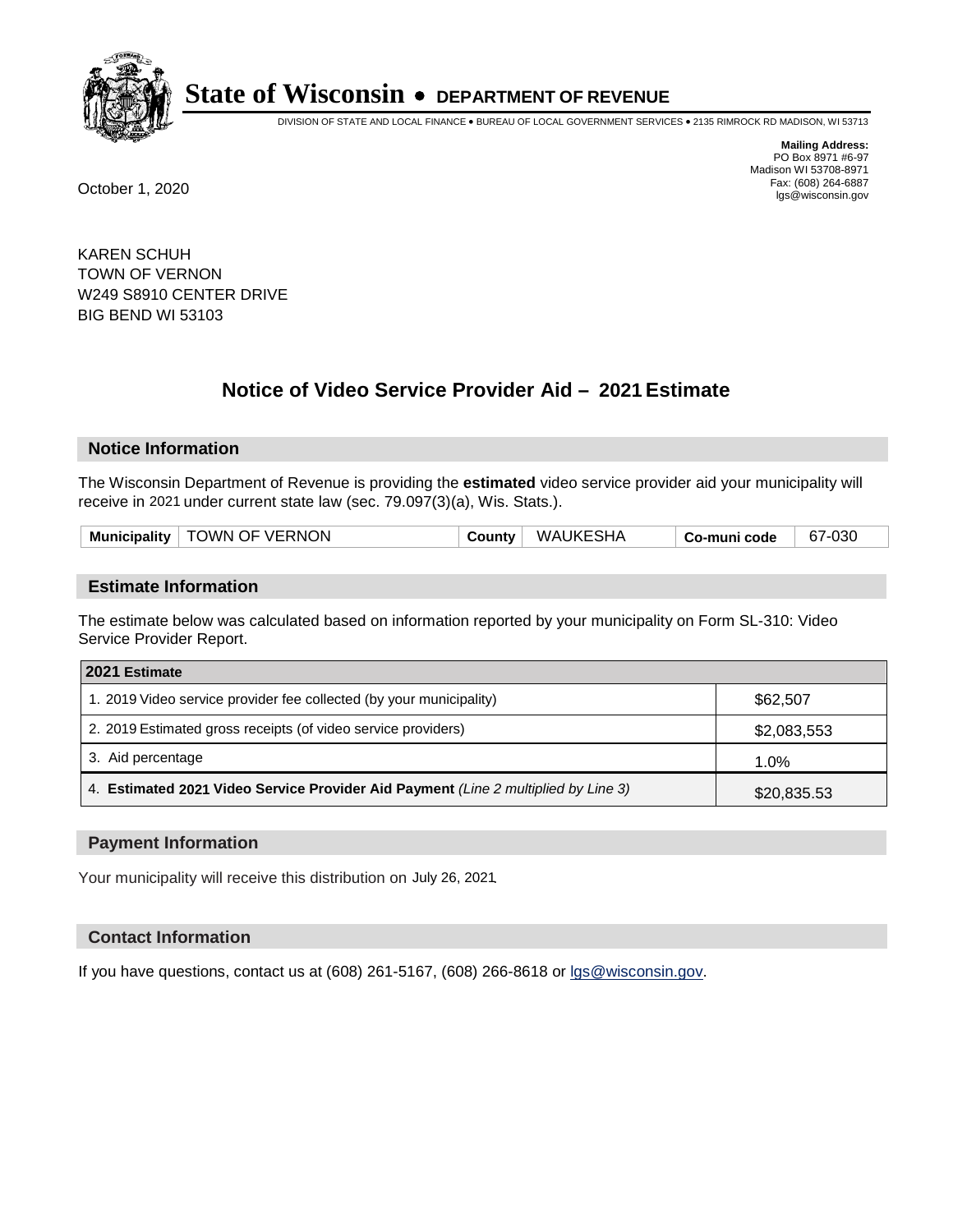

DIVISION OF STATE AND LOCAL FINANCE • BUREAU OF LOCAL GOVERNMENT SERVICES • 2135 RIMROCK RD MADISON, WI 53713

**Mailing Address:** PO Box 8971 #6-97 Madison WI 53708-8971<br>Fax: (608) 264-6887 Fax: (608) 264-6887 October 1, 2020 lgs@wisconsin.gov

KAREN COUILLARD TOWN OF WAUKESHA W250 S3567 CENTER RD WAUKESHA WI 53189-7364

# **Notice of Video Service Provider Aid - 2021 Estimate**

# **Notice Information**

The Wisconsin Department of Revenue is providing the **estimated** video service provider aid your municipality will receive in 2021 under current state law (sec. 79.097(3)(a), Wis. Stats.).

| Municipality   TOWN OF WAUKESHA | WAUKESHA<br>County | Co-muni code | 67-032 |
|---------------------------------|--------------------|--------------|--------|
|---------------------------------|--------------------|--------------|--------|

#### **Estimate Information**

The estimate below was calculated based on information reported by your municipality on Form SL-310: Video Service Provider Report.

| 2021 Estimate                                                                      |             |
|------------------------------------------------------------------------------------|-------------|
| 1. 2019 Video service provider fee collected (by your municipality)                | \$114.246   |
| 2. 2019 Estimated gross receipts (of video service providers)                      | \$2,272,391 |
| 3. Aid percentage                                                                  | 1.0%        |
| 4. Estimated 2021 Video Service Provider Aid Payment (Line 2 multiplied by Line 3) | \$22,723.91 |

#### **Payment Information**

Your municipality will receive this distribution on July 26, 2021.

## **Contact Information**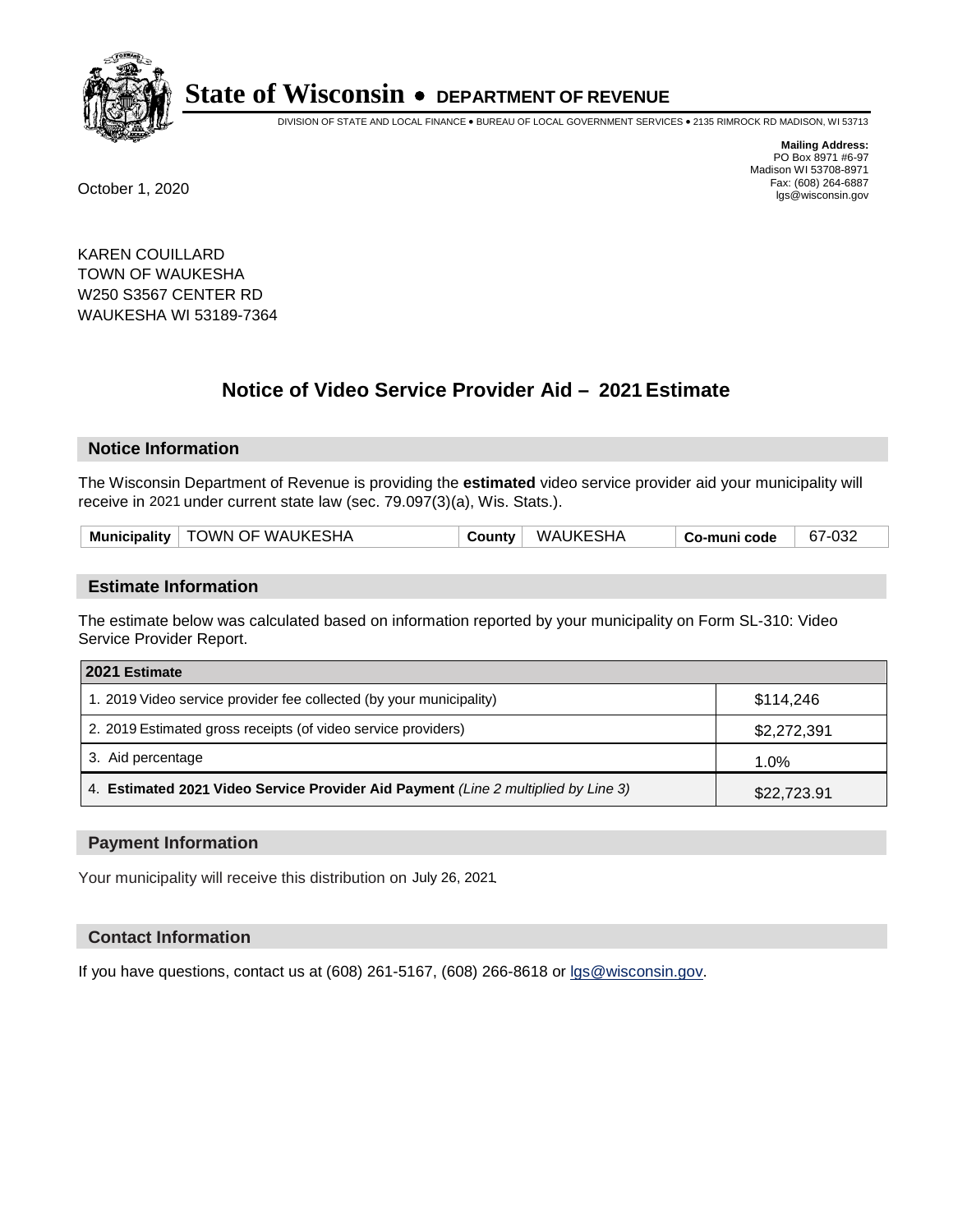

DIVISION OF STATE AND LOCAL FINANCE • BUREAU OF LOCAL GOVERNMENT SERVICES • 2135 RIMROCK RD MADISON, WI 53713

**Mailing Address:** PO Box 8971 #6-97 Madison WI 53708-8971<br>Fax: (608) 264-6887 Fax: (608) 264-6887 October 1, 2020 lgs@wisconsin.gov

KELLI KOELLNER VILLAGE OF BIG BEND W230 S9185 NEVINS ST BIG BEND WI 53103

# **Notice of Video Service Provider Aid - 2021 Estimate**

# **Notice Information**

The Wisconsin Department of Revenue is providing the **estimated** video service provider aid your municipality will receive in 2021 under current state law (sec. 79.097(3)(a), Wis. Stats.).

| Municipality   VILLAGE OF BIG BEND |  | County   WAUKESHA | Co-muni code | 67-106 |  |
|------------------------------------|--|-------------------|--------------|--------|--|
|------------------------------------|--|-------------------|--------------|--------|--|

#### **Estimate Information**

The estimate below was calculated based on information reported by your municipality on Form SL-310: Video Service Provider Report.

| 2021 Estimate                                                                      |            |
|------------------------------------------------------------------------------------|------------|
| 1. 2019 Video service provider fee collected (by your municipality)                | \$15.943   |
| 2. 2019 Estimated gross receipts (of video service providers)                      | \$318,864  |
| 3. Aid percentage                                                                  | 1.0%       |
| 4. Estimated 2021 Video Service Provider Aid Payment (Line 2 multiplied by Line 3) | \$3,188.64 |

#### **Payment Information**

Your municipality will receive this distribution on July 26, 2021.

## **Contact Information**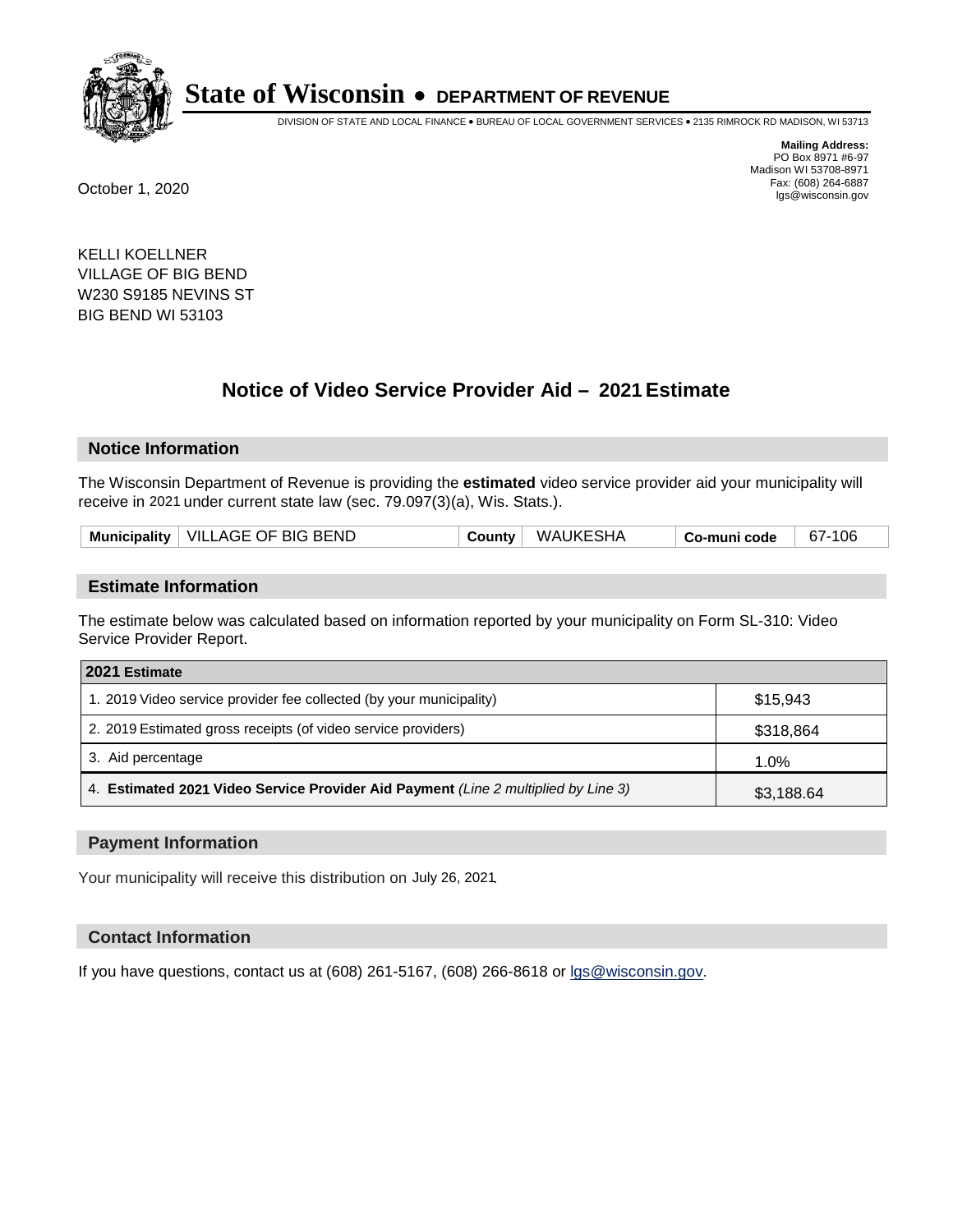

DIVISION OF STATE AND LOCAL FINANCE • BUREAU OF LOCAL GOVERNMENT SERVICES • 2135 RIMROCK RD MADISON, WI 53713

**Mailing Address:** PO Box 8971 #6-97 Madison WI 53708-8971<br>Fax: (608) 264-6887 Fax: (608) 264-6887 October 1, 2020 lgs@wisconsin.gov

KAYLA THORPE VILLAGE OF BUTLER 12621 W HAMPTON AVE BUTLER WI 53007-1791

# **Notice of Video Service Provider Aid - 2021 Estimate**

## **Notice Information**

The Wisconsin Department of Revenue is providing the **estimated** video service provider aid your municipality will receive in 2021 under current state law (sec. 79.097(3)(a), Wis. Stats.).

|--|

#### **Estimate Information**

The estimate below was calculated based on information reported by your municipality on Form SL-310: Video Service Provider Report.

| 2021 Estimate                                                                      |            |
|------------------------------------------------------------------------------------|------------|
| 1. 2019 Video service provider fee collected (by your municipality)                | \$24,131   |
| 2. 2019 Estimated gross receipts (of video service providers)                      | \$478,893  |
| 3. Aid percentage                                                                  | 1.0%       |
| 4. Estimated 2021 Video Service Provider Aid Payment (Line 2 multiplied by Line 3) | \$4,788.93 |

#### **Payment Information**

Your municipality will receive this distribution on July 26, 2021.

## **Contact Information**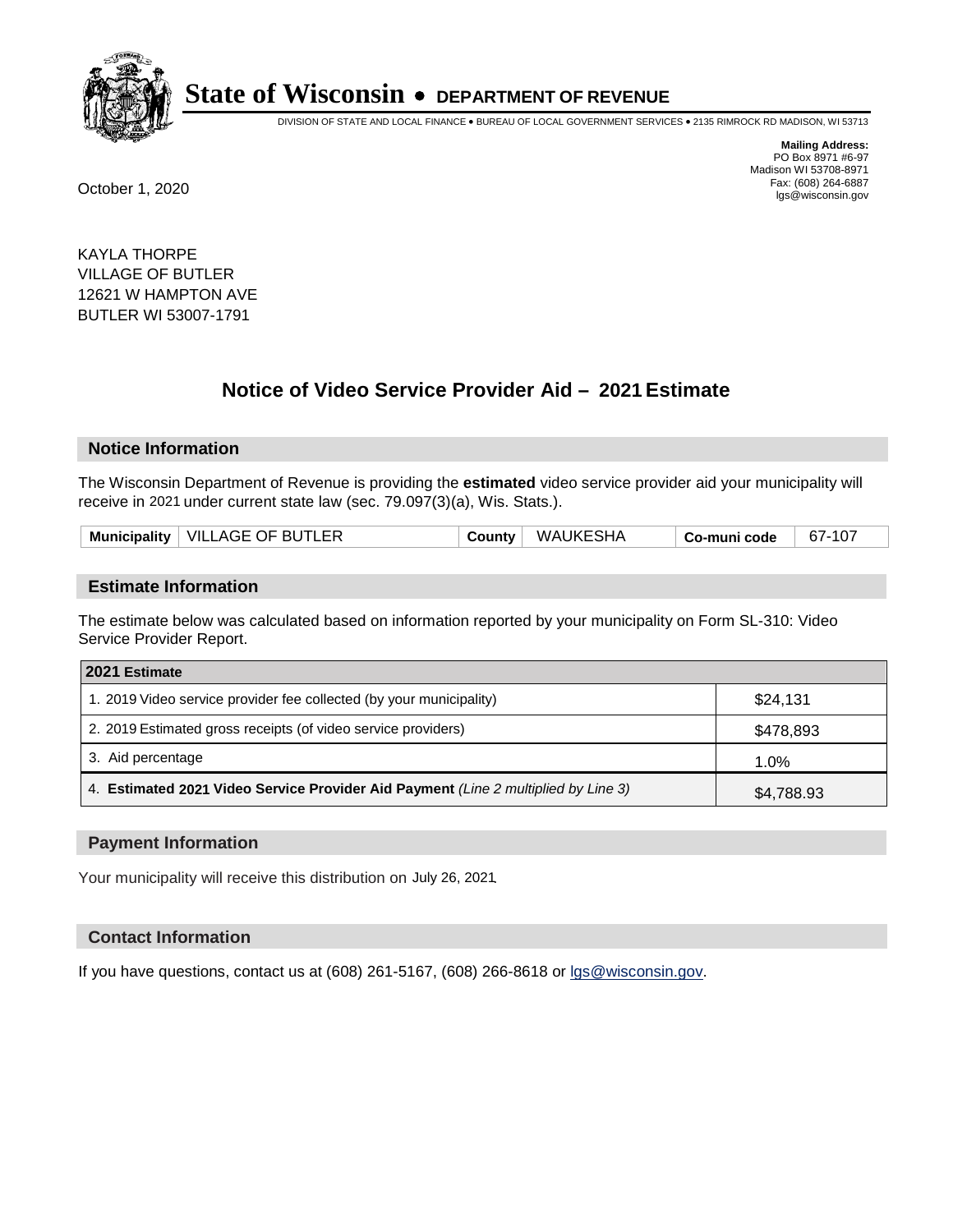

DIVISION OF STATE AND LOCAL FINANCE • BUREAU OF LOCAL GOVERNMENT SERVICES • 2135 RIMROCK RD MADISON, WI 53713

**Mailing Address:** PO Box 8971 #6-97 Madison WI 53708-8971<br>Fax: (608) 264-6887 Fax: (608) 264-6887 October 1, 2020 lgs@wisconsin.gov

PENNY NISSEN VILLAGE OF DOUSMAN 118 S MAIN ST DOUSMAN WI 53118-9557

# **Notice of Video Service Provider Aid - 2021 Estimate**

## **Notice Information**

The Wisconsin Department of Revenue is providing the **estimated** video service provider aid your municipality will receive in 2021 under current state law (sec. 79.097(3)(a), Wis. Stats.).

| Municipality   VILLAGE OF DOUSMAN | County | WAUKESHA | Co-muni code | 67-116 |
|-----------------------------------|--------|----------|--------------|--------|
|-----------------------------------|--------|----------|--------------|--------|

#### **Estimate Information**

The estimate below was calculated based on information reported by your municipality on Form SL-310: Video Service Provider Report.

| 2021 Estimate                                                                      |            |
|------------------------------------------------------------------------------------|------------|
| 1. 2019 Video service provider fee collected (by your municipality)                | \$28,166   |
| 2. 2019 Estimated gross receipts (of video service providers)                      | \$563,311  |
| 3. Aid percentage                                                                  | 1.0%       |
| 4. Estimated 2021 Video Service Provider Aid Payment (Line 2 multiplied by Line 3) | \$5,633.11 |

#### **Payment Information**

Your municipality will receive this distribution on July 26, 2021.

## **Contact Information**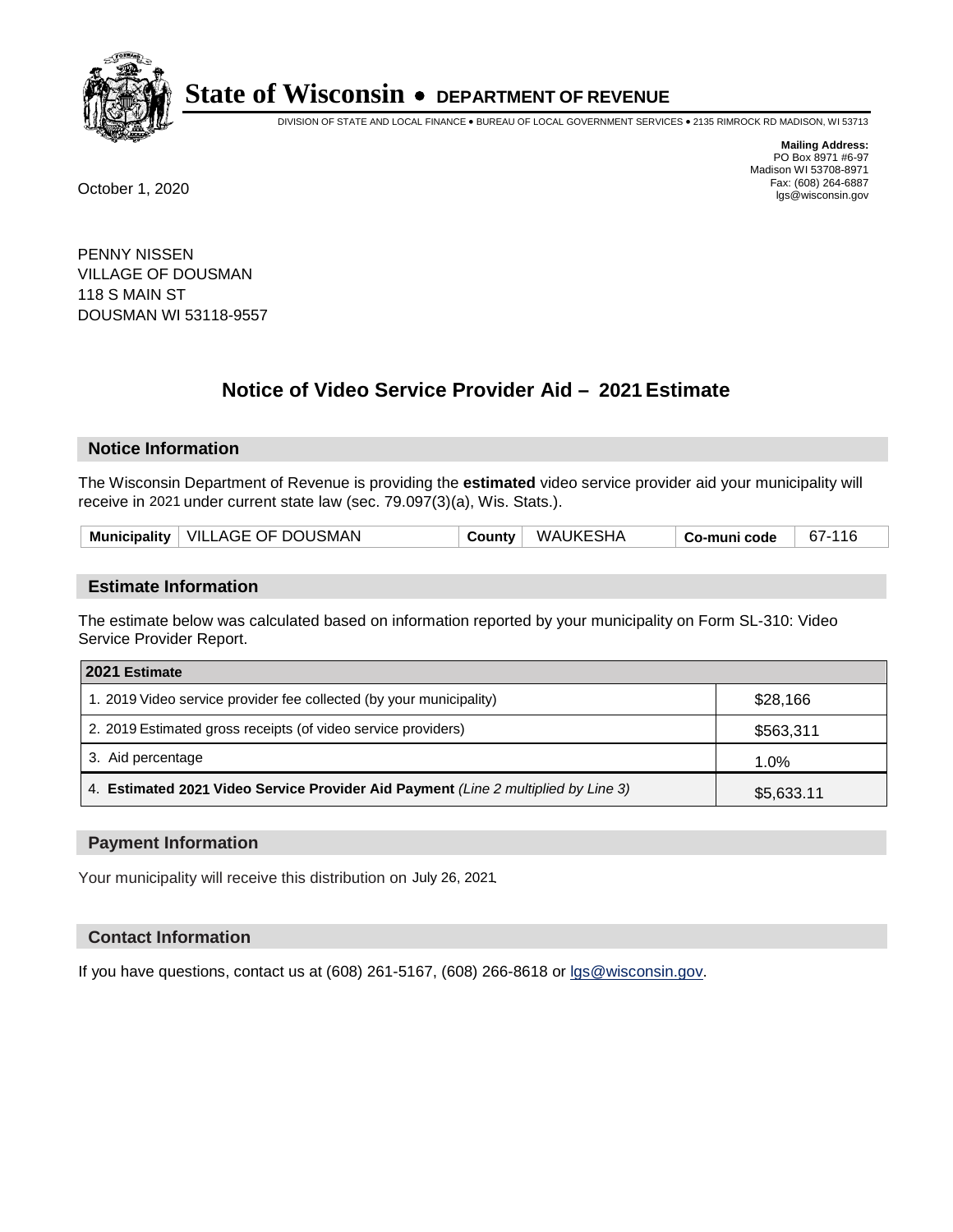

DIVISION OF STATE AND LOCAL FINANCE • BUREAU OF LOCAL GOVERNMENT SERVICES • 2135 RIMROCK RD MADISON, WI 53713

**Mailing Address:** PO Box 8971 #6-97 Madison WI 53708-8971<br>Fax: (608) 264-6887 Fax: (608) 264-6887 October 1, 2020 lgs@wisconsin.gov

CHERI ZINDARS VILLAGE OF EAGLE PO BOX 295 EAGLE WI 53119-0295

# **Notice of Video Service Provider Aid - 2021 Estimate**

# **Notice Information**

The Wisconsin Department of Revenue is providing the **estimated** video service provider aid your municipality will receive in 2021 under current state law (sec. 79.097(3)(a), Wis. Stats.).

|--|

#### **Estimate Information**

The estimate below was calculated based on information reported by your municipality on Form SL-310: Video Service Provider Report.

| 2021 Estimate                                                                      |            |
|------------------------------------------------------------------------------------|------------|
| 1. 2019 Video service provider fee collected (by your municipality)                | \$13,342   |
| 2. 2019 Estimated gross receipts (of video service providers)                      | \$444,731  |
| 3. Aid percentage                                                                  | 1.0%       |
| 4. Estimated 2021 Video Service Provider Aid Payment (Line 2 multiplied by Line 3) | \$4,447.31 |

#### **Payment Information**

Your municipality will receive this distribution on July 26, 2021.

## **Contact Information**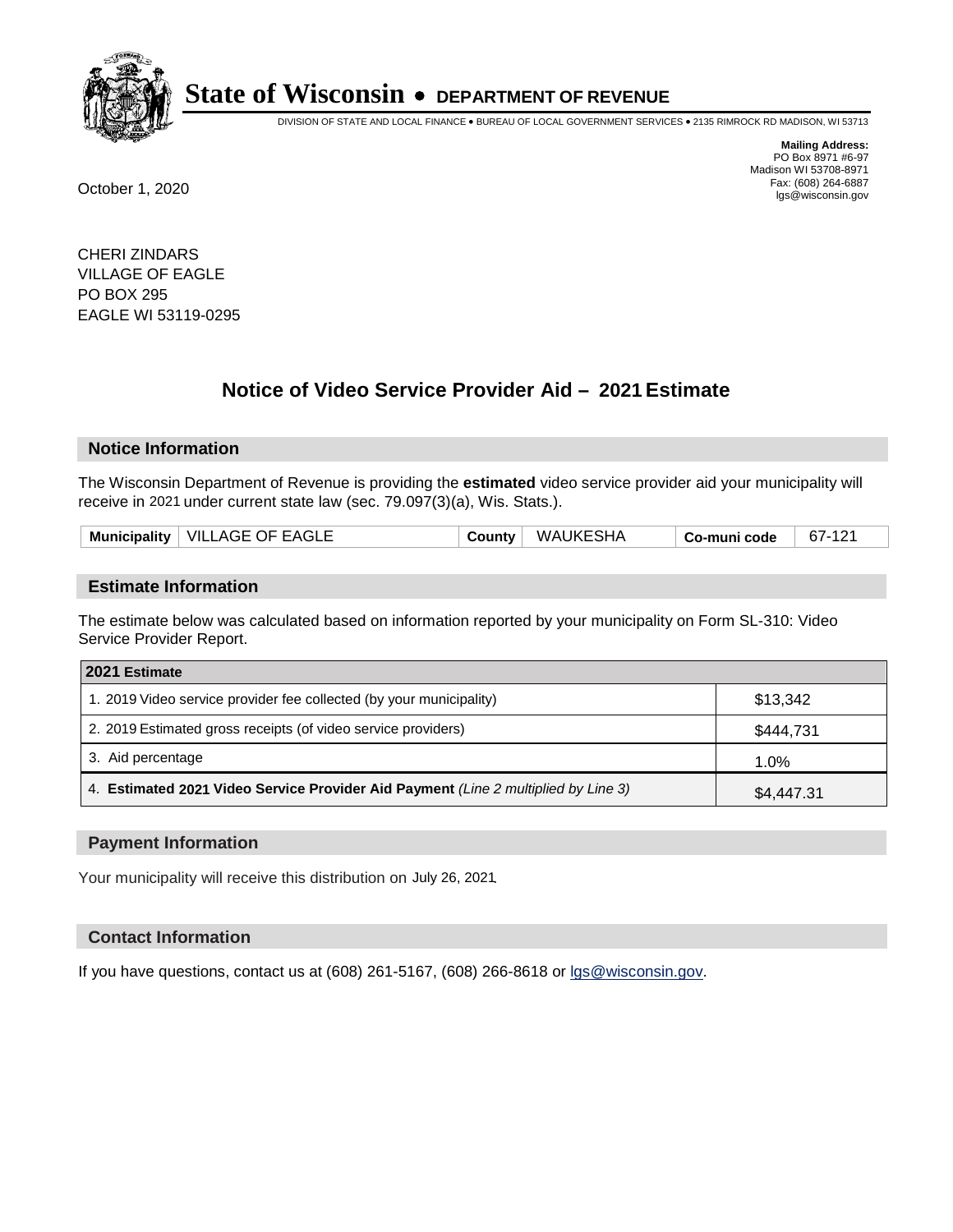

DIVISION OF STATE AND LOCAL FINANCE • BUREAU OF LOCAL GOVERNMENT SERVICES • 2135 RIMROCK RD MADISON, WI 53713

**Mailing Address:** PO Box 8971 #6-97 Madison WI 53708-8971<br>Fax: (608) 264-6887 Fax: (608) 264-6887 October 1, 2020 lgs@wisconsin.gov

MICHELLE LUEDTKE VILLAGE OF ELM GROVE 13600 JUNEAU BLVD ELM GROVE WI 53122-1654

# **Notice of Video Service Provider Aid - 2021 Estimate**

# **Notice Information**

The Wisconsin Department of Revenue is providing the **estimated** video service provider aid your municipality will receive in 2021 under current state law (sec. 79.097(3)(a), Wis. Stats.).

| Municipality   VILLAGE OF ELM GROVE | County WAUKESHA | 67-122<br><sup>⊦</sup> Co-muni code |
|-------------------------------------|-----------------|-------------------------------------|
|-------------------------------------|-----------------|-------------------------------------|

#### **Estimate Information**

The estimate below was calculated based on information reported by your municipality on Form SL-310: Video Service Provider Report.

| 2021 Estimate                                                                      |             |  |
|------------------------------------------------------------------------------------|-------------|--|
| 1. 2019 Video service provider fee collected (by your municipality)                | \$61,231    |  |
| 2. 2019 Estimated gross receipts (of video service providers)                      | \$2,041,019 |  |
| 3. Aid percentage                                                                  | 1.0%        |  |
| 4. Estimated 2021 Video Service Provider Aid Payment (Line 2 multiplied by Line 3) | \$20,410.19 |  |

#### **Payment Information**

Your municipality will receive this distribution on July 26, 2021.

## **Contact Information**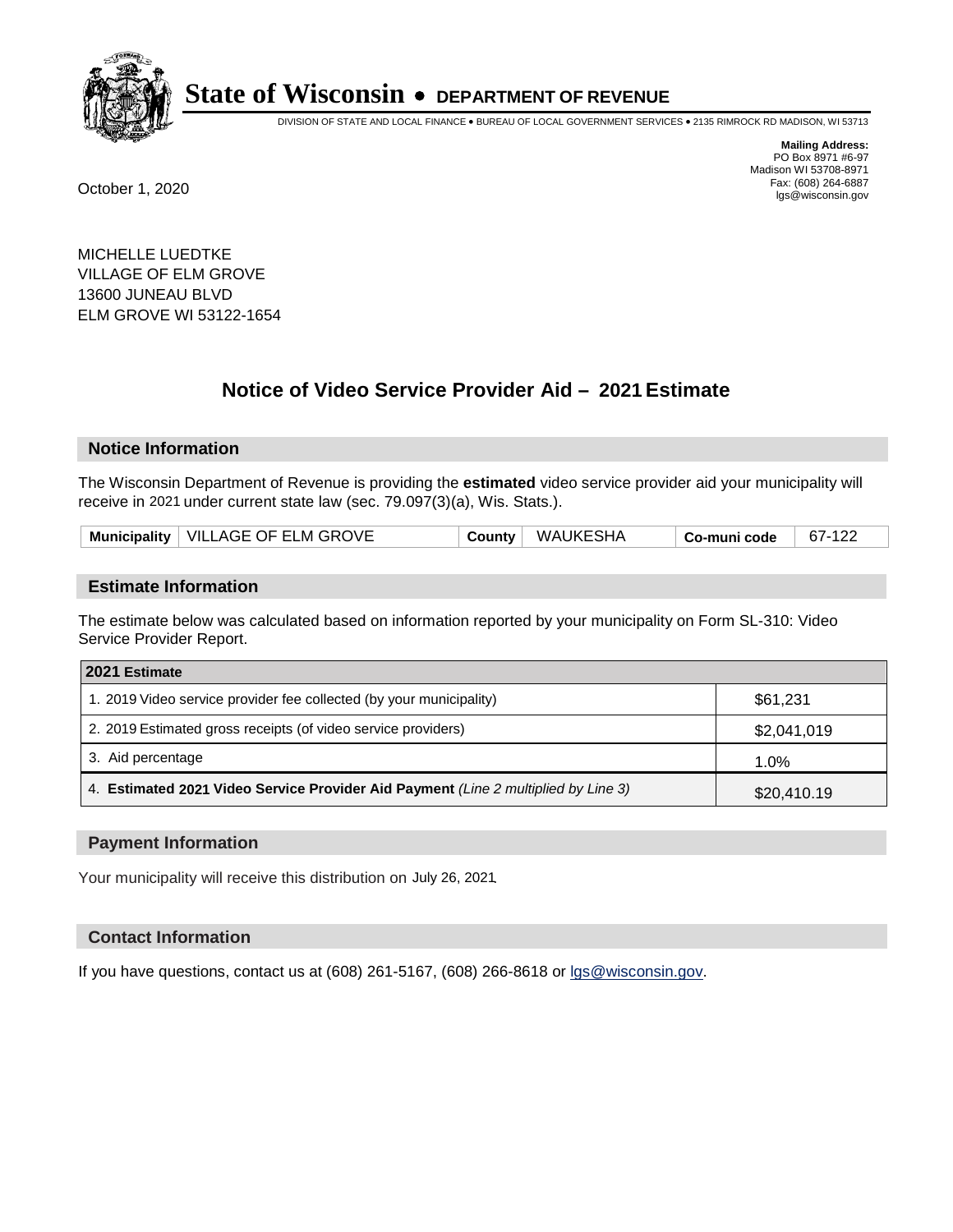

DIVISION OF STATE AND LOCAL FINANCE • BUREAU OF LOCAL GOVERNMENT SERVICES • 2135 RIMROCK RD MADISON, WI 53713

**Mailing Address:** PO Box 8971 #6-97 Madison WI 53708-8971<br>Fax: (608) 264-6887 Fax: (608) 264-6887 October 1, 2020 lgs@wisconsin.gov

DARLENE IGL VILLAGE OF HARTLAND 210 COTTONWOOD AVE HARTLAND WI 53029-0210

# **Notice of Video Service Provider Aid - 2021 Estimate**

## **Notice Information**

The Wisconsin Department of Revenue is providing the **estimated** video service provider aid your municipality will receive in 2021 under current state law (sec. 79.097(3)(a), Wis. Stats.).

| Municipality   VILLAGE OF HARTLAND | County | WAUKESHA | Co-muni code | 67-136 |
|------------------------------------|--------|----------|--------------|--------|
|------------------------------------|--------|----------|--------------|--------|

#### **Estimate Information**

The estimate below was calculated based on information reported by your municipality on Form SL-310: Video Service Provider Report.

| 2021 Estimate                                                                      |             |
|------------------------------------------------------------------------------------|-------------|
| 1. 2019 Video service provider fee collected (by your municipality)                | \$76.493    |
| 2. 2019 Estimated gross receipts (of video service providers)                      | \$2,549,781 |
| 3. Aid percentage                                                                  | 1.0%        |
| 4. Estimated 2021 Video Service Provider Aid Payment (Line 2 multiplied by Line 3) | \$25,497.81 |

#### **Payment Information**

Your municipality will receive this distribution on July 26, 2021.

## **Contact Information**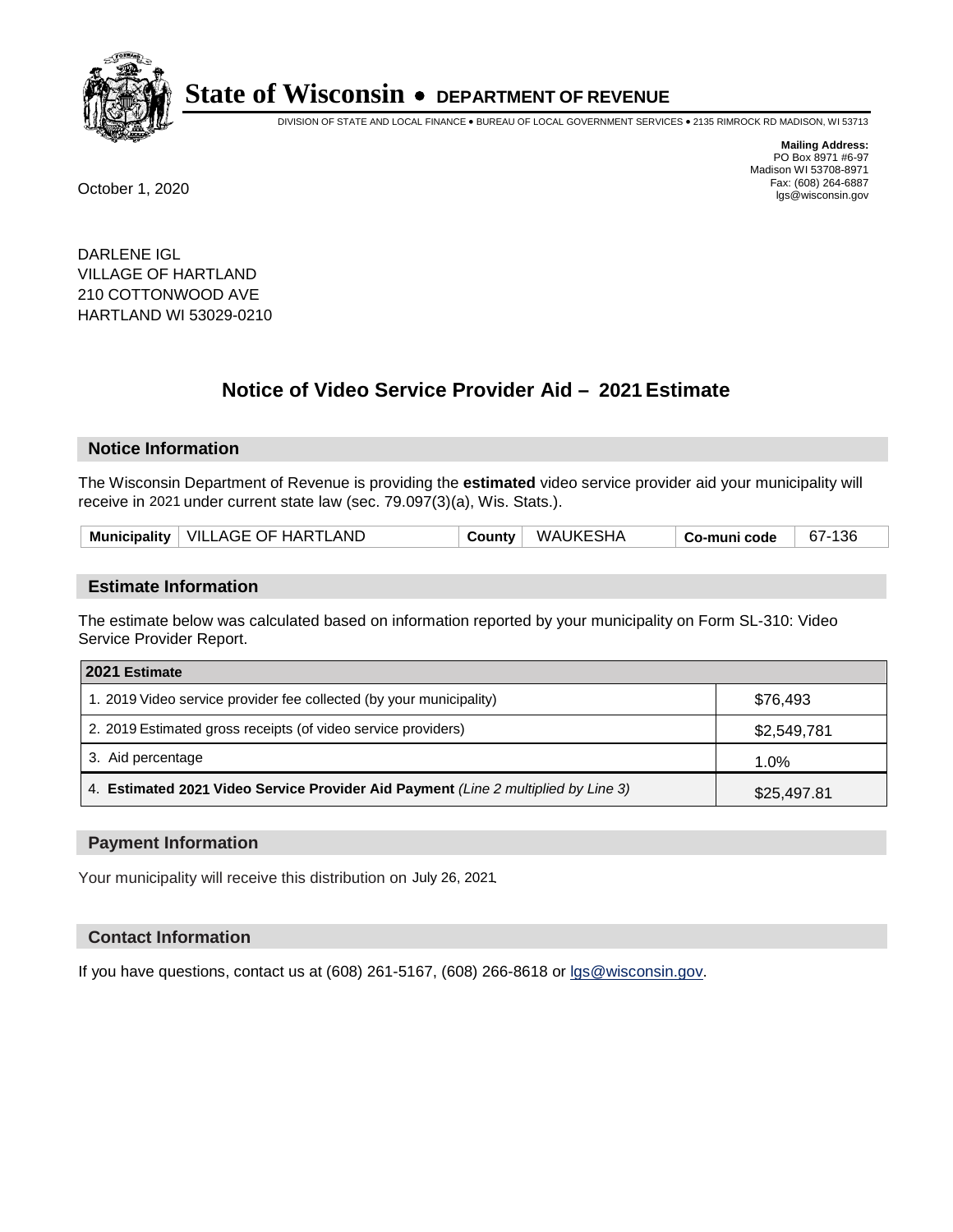

DIVISION OF STATE AND LOCAL FINANCE • BUREAU OF LOCAL GOVERNMENT SERVICES • 2135 RIMROCK RD MADISON, WI 53713

**Mailing Address:** PO Box 8971 #6-97 Madison WI 53708-8971<br>Fax: (608) 264-6887 Fax: (608) 264-6887 October 1, 2020 lgs@wisconsin.gov

LORI BOYER VILLAGE OF LAC LA BELLE P O BOX 443 OCONOMOWOC WI 53066-0443

# **Notice of Video Service Provider Aid - 2021 Estimate**

## **Notice Information**

The Wisconsin Department of Revenue is providing the **estimated** video service provider aid your municipality will receive in 2021 under current state law (sec. 79.097(3)(a), Wis. Stats.).

| Municipality   VILLAGE OF LAC LA BELLE | County | ' WAUKESHA | ็ Co-muni code | 67-146 |
|----------------------------------------|--------|------------|----------------|--------|
|----------------------------------------|--------|------------|----------------|--------|

#### **Estimate Information**

The estimate below was calculated based on information reported by your municipality on Form SL-310: Video Service Provider Report.

| 2021 Estimate                                                                      |            |
|------------------------------------------------------------------------------------|------------|
| 1. 2019 Video service provider fee collected (by your municipality)                | \$4,132    |
| 2. 2019 Estimated gross receipts (of video service providers)                      | \$128,021  |
| 3. Aid percentage                                                                  | 1.0%       |
| 4. Estimated 2021 Video Service Provider Aid Payment (Line 2 multiplied by Line 3) | \$1,280.21 |

#### **Payment Information**

Your municipality will receive this distribution on July 26, 2021.

## **Contact Information**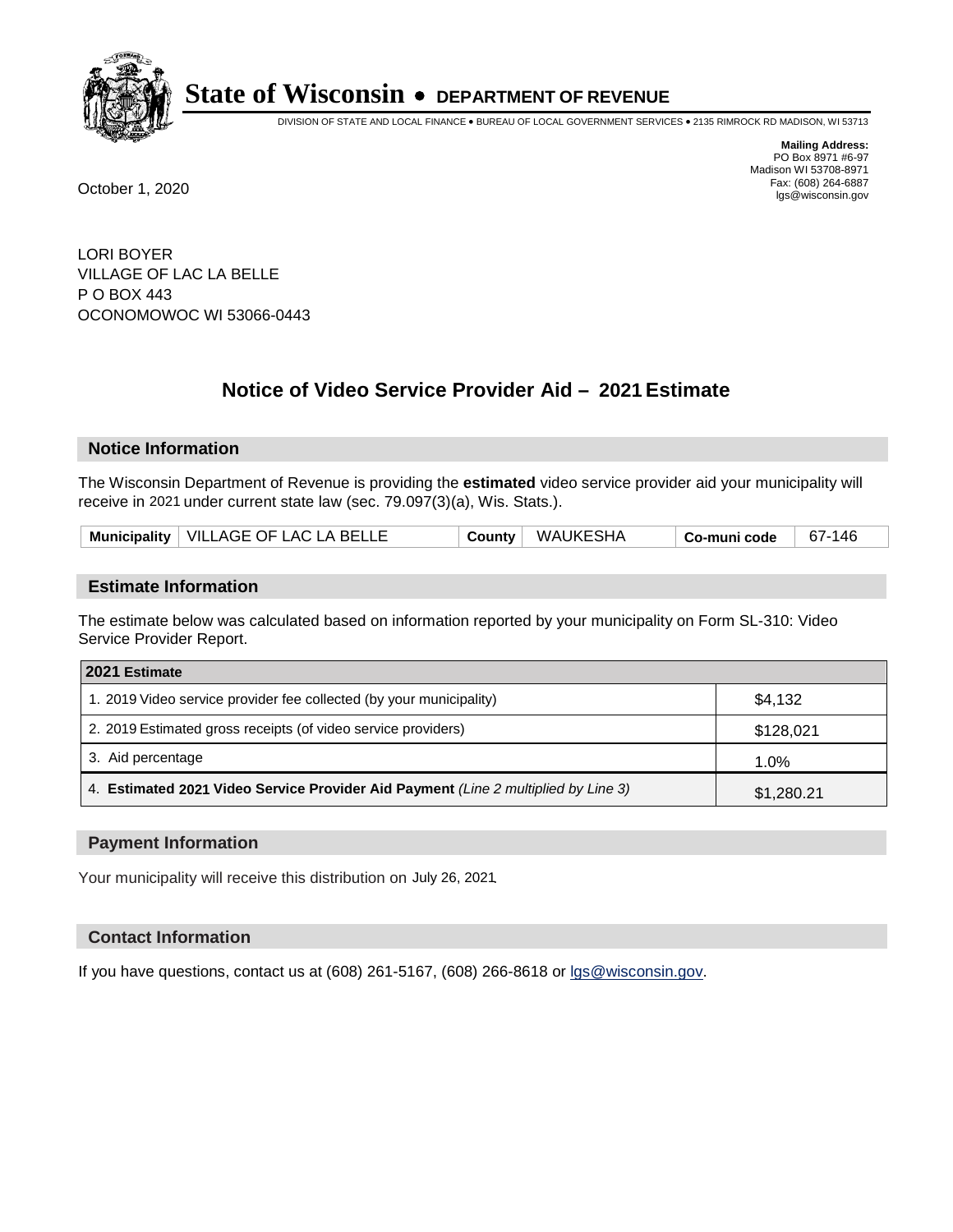

DIVISION OF STATE AND LOCAL FINANCE • BUREAU OF LOCAL GOVERNMENT SERVICES • 2135 RIMROCK RD MADISON, WI 53713

**Mailing Address:** PO Box 8971 #6-97 Madison WI 53708-8971<br>Fax: (608) 264-6887 Fax: (608) 264-6887 October 1, 2020 lgs@wisconsin.gov

JANICE MOYER VILLAGE OF MENOMONEE FALLS W156 N8480 PILGRIM RD MENOMONEE FALLS WI 53051-3140

# **Notice of Video Service Provider Aid - 2021 Estimate**

## **Notice Information**

The Wisconsin Department of Revenue is providing the **estimated** video service provider aid your municipality will receive in 2021 under current state law (sec. 79.097(3)(a), Wis. Stats.).

| Municipality   VILLAGE OF MENOMONEE FALLS |  | $\vdash$ County $\vert$ WAUKESHA | └ Co-muni code | 67-15 |  |
|-------------------------------------------|--|----------------------------------|----------------|-------|--|
|-------------------------------------------|--|----------------------------------|----------------|-------|--|

#### **Estimate Information**

The estimate below was calculated based on information reported by your municipality on Form SL-310: Video Service Provider Report.

| 2021 Estimate                                                                      |              |
|------------------------------------------------------------------------------------|--------------|
| 1. 2019 Video service provider fee collected (by your municipality)                | \$503,473    |
| 2. 2019 Estimated gross receipts (of video service providers)                      | \$10,069,454 |
| 3. Aid percentage                                                                  | 1.0%         |
| 4. Estimated 2021 Video Service Provider Aid Payment (Line 2 multiplied by Line 3) | \$100,694.54 |

#### **Payment Information**

Your municipality will receive this distribution on July 26, 2021.

## **Contact Information**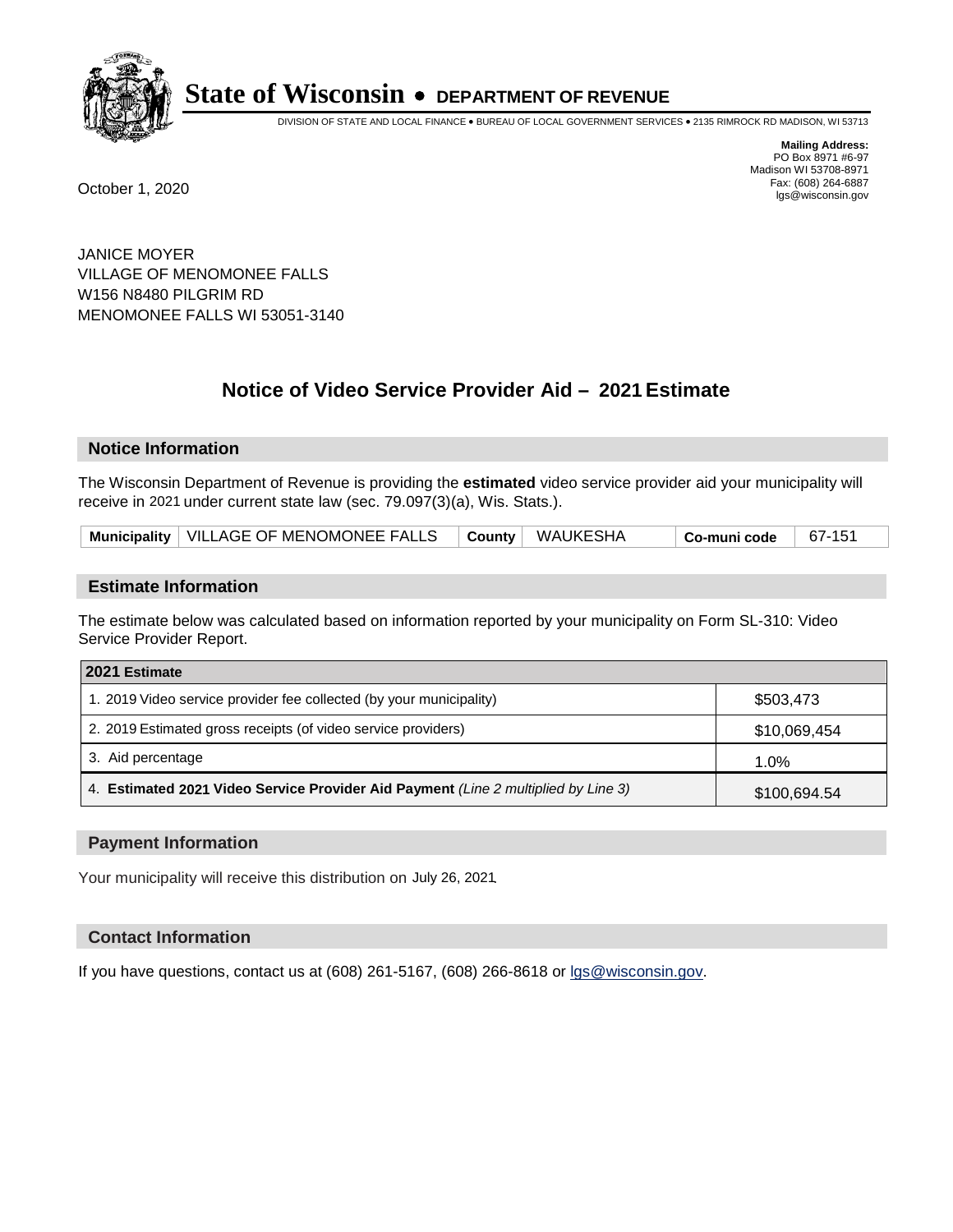

DIVISION OF STATE AND LOCAL FINANCE • BUREAU OF LOCAL GOVERNMENT SERVICES • 2135 RIMROCK RD MADISON, WI 53713

**Mailing Address:** PO Box 8971 #6-97 Madison WI 53708-8971<br>Fax: (608) 264-6887 Fax: (608) 264-6887 October 1, 2020 lgs@wisconsin.gov

THOMAS NELSON VILLAGE OF MERTON PO BOX 13 MERTON WI 53056-0013

# **Notice of Video Service Provider Aid - 2021 Estimate**

## **Notice Information**

The Wisconsin Department of Revenue is providing the **estimated** video service provider aid your municipality will receive in 2021 under current state law (sec. 79.097(3)(a), Wis. Stats.).

| Municipality   VILLAGE OF MERTON<br>WAUKESHA<br>67-152<br>County<br><sup>⊦</sup> Co-muni code |  |
|-----------------------------------------------------------------------------------------------|--|
|-----------------------------------------------------------------------------------------------|--|

#### **Estimate Information**

The estimate below was calculated based on information reported by your municipality on Form SL-310: Video Service Provider Report.

| 2021 Estimate                                                                      |            |
|------------------------------------------------------------------------------------|------------|
| 1. 2019 Video service provider fee collected (by your municipality)                | \$36,368   |
| 2. 2019 Estimated gross receipts (of video service providers)                      | \$727,366  |
| 3. Aid percentage                                                                  | 1.0%       |
| 4. Estimated 2021 Video Service Provider Aid Payment (Line 2 multiplied by Line 3) | \$7,273.66 |

#### **Payment Information**

Your municipality will receive this distribution on July 26, 2021.

## **Contact Information**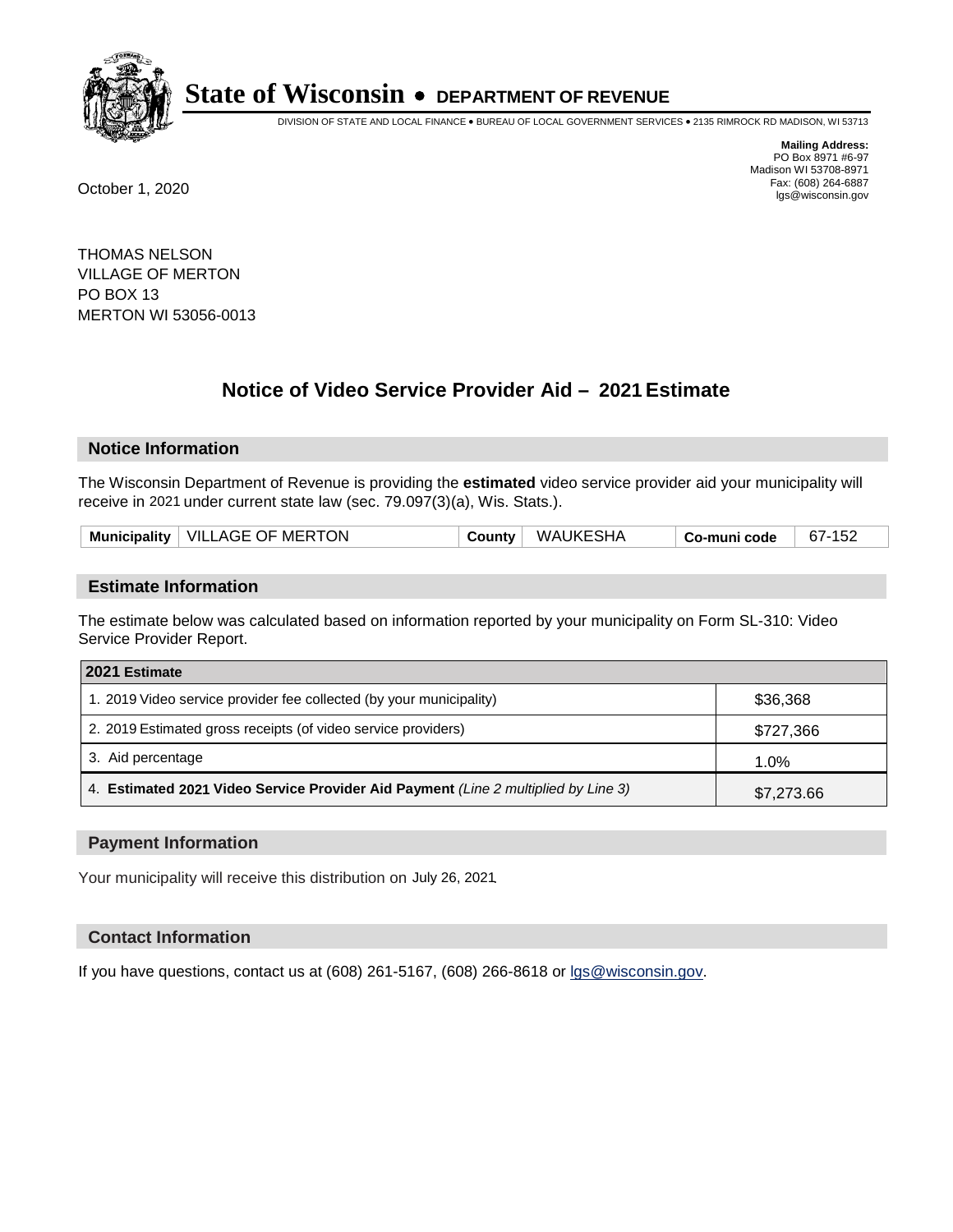

DIVISION OF STATE AND LOCAL FINANCE • BUREAU OF LOCAL GOVERNMENT SERVICES • 2135 RIMROCK RD MADISON, WI 53713

**Mailing Address:** PO Box 8971 #6-97 Madison WI 53708-8971<br>Fax: (608) 264-6887 Fax: (608) 264-6887 October 1, 2020 lgs@wisconsin.gov

DIANA DYKSTRA VILLAGE OF MUKWONAGO 440 RIVER CREST CT MUKWONAGO WI 53149

# **Notice of Video Service Provider Aid - 2021 Estimate**

## **Notice Information**

The Wisconsin Department of Revenue is providing the **estimated** video service provider aid your municipality will receive in 2021 under current state law (sec. 79.097(3)(a), Wis. Stats.).

| Municipality   VILLAGE OF MUKWONAGO | Countv | ∣ WAUKESHA | <b>↓Co-muni code</b> | 67-153 |
|-------------------------------------|--------|------------|----------------------|--------|
|-------------------------------------|--------|------------|----------------------|--------|

#### **Estimate Information**

The estimate below was calculated based on information reported by your municipality on Form SL-310: Video Service Provider Report.

| 2021 Estimate                                                                      |             |
|------------------------------------------------------------------------------------|-------------|
| 1. 2019 Video service provider fee collected (by your municipality)                | \$100.219   |
| 2. 2019 Estimated gross receipts (of video service providers)                      | \$2,004,379 |
| 3. Aid percentage                                                                  | $1.0\%$     |
| 4. Estimated 2021 Video Service Provider Aid Payment (Line 2 multiplied by Line 3) | \$20,043.79 |

#### **Payment Information**

Your municipality will receive this distribution on July 26, 2021.

## **Contact Information**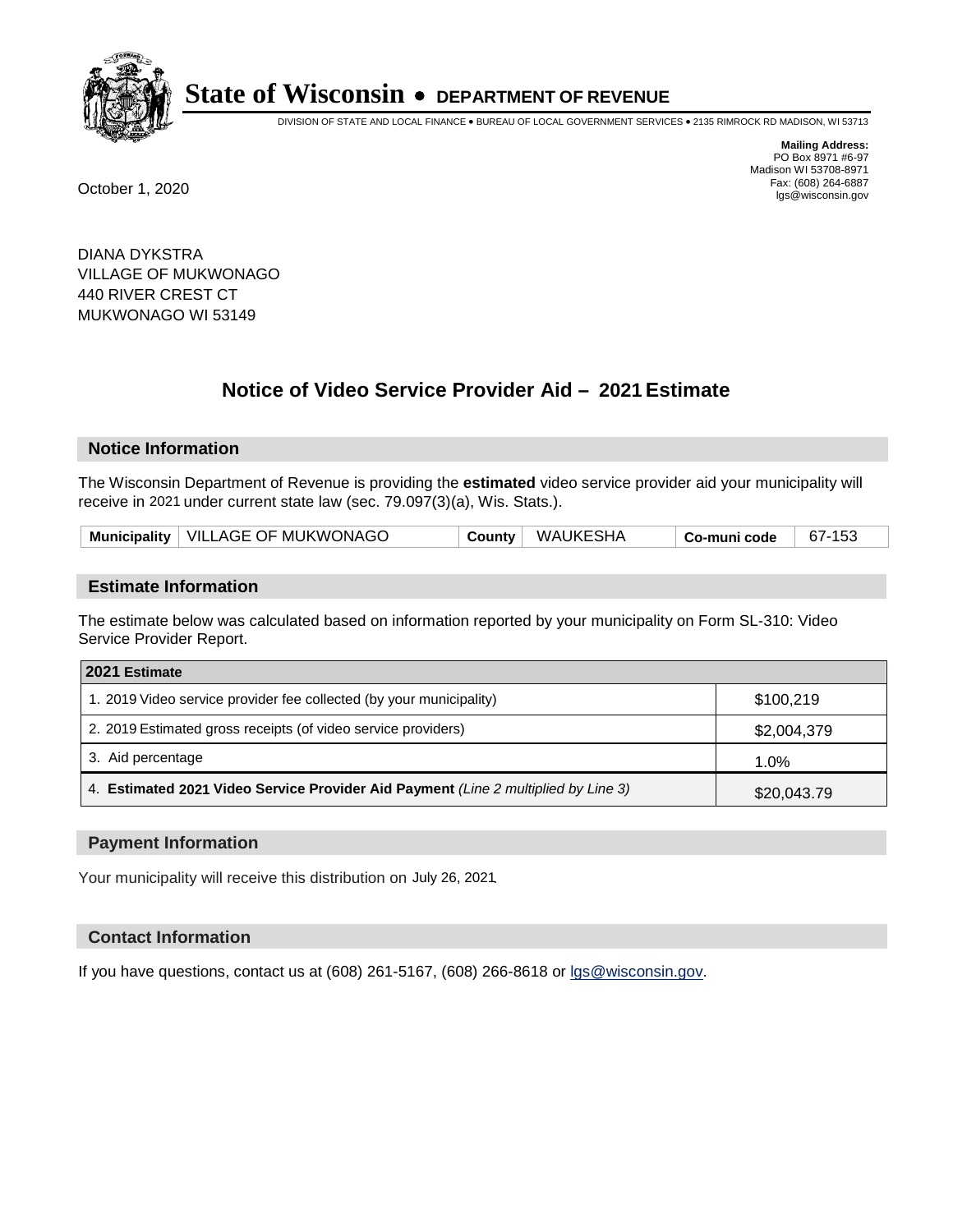

DIVISION OF STATE AND LOCAL FINANCE • BUREAU OF LOCAL GOVERNMENT SERVICES • 2135 RIMROCK RD MADISON, WI 53713

**Mailing Address:** PO Box 8971 #6-97 Madison WI 53708-8971<br>Fax: (608) 264-6887 Fax: (608) 264-6887 October 1, 2020 lgs@wisconsin.gov

CYNTHIA PFEIFER VILLAGE OF NASHOTAH PO BOX 123 NASHOTAH WI 53058-0123

# **Notice of Video Service Provider Aid - 2021 Estimate**

## **Notice Information**

The Wisconsin Department of Revenue is providing the **estimated** video service provider aid your municipality will receive in 2021 under current state law (sec. 79.097(3)(a), Wis. Stats.).

| Municipality   VILLAGE OF NASHOTAH | Countv | WAUKESHA | Co-muni code | 67-158 |
|------------------------------------|--------|----------|--------------|--------|
|------------------------------------|--------|----------|--------------|--------|

#### **Estimate Information**

The estimate below was calculated based on information reported by your municipality on Form SL-310: Video Service Provider Report.

| 2021 Estimate                                                                      |            |
|------------------------------------------------------------------------------------|------------|
| 1. 2019 Video service provider fee collected (by your municipality)                | \$11.440   |
| 2. 2019 Estimated gross receipts (of video service providers)                      | \$381,295  |
| 3. Aid percentage                                                                  | 1.0%       |
| 4. Estimated 2021 Video Service Provider Aid Payment (Line 2 multiplied by Line 3) | \$3,812.95 |

#### **Payment Information**

Your municipality will receive this distribution on July 26, 2021.

## **Contact Information**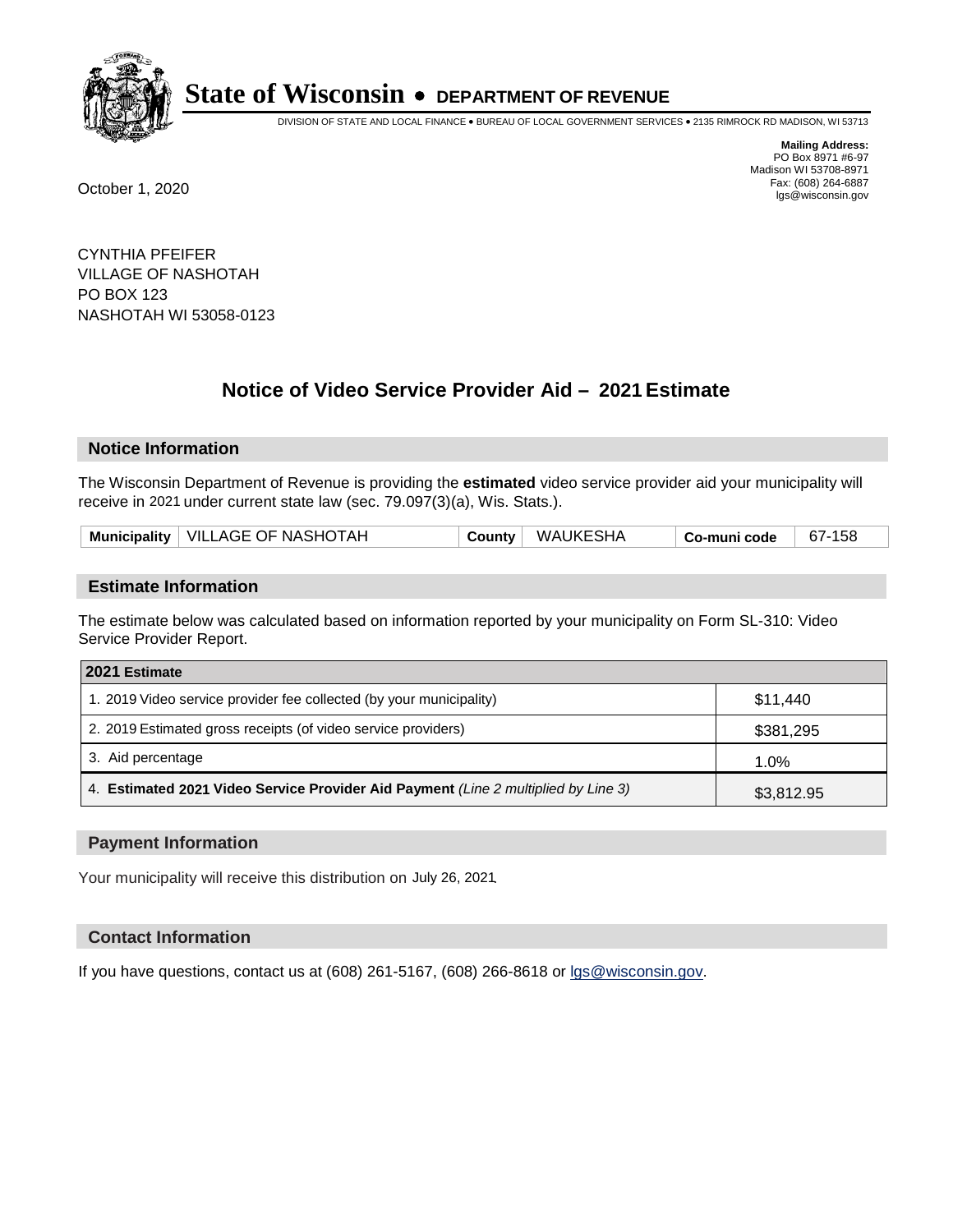

DIVISION OF STATE AND LOCAL FINANCE • BUREAU OF LOCAL GOVERNMENT SERVICES • 2135 RIMROCK RD MADISON, WI 53713

**Mailing Address:** PO Box 8971 #6-97 Madison WI 53708-8971<br>Fax: (608) 264-6887 Fax: (608) 264-6887 October 1, 2020 lgs@wisconsin.gov

RHODA BAGLEY VILLAGE OF NORTH PRAIRIE 130 N HARRISON ST NORTH PRAIRIE WI 53153

# **Notice of Video Service Provider Aid - 2021 Estimate**

## **Notice Information**

The Wisconsin Department of Revenue is providing the **estimated** video service provider aid your municipality will receive in 2021 under current state law (sec. 79.097(3)(a), Wis. Stats.).

| Municipality   VILLAGE OF NORTH PRAIRIE |  | County WAUKESHA | Co-muni code | 67-161 |
|-----------------------------------------|--|-----------------|--------------|--------|
|-----------------------------------------|--|-----------------|--------------|--------|

#### **Estimate Information**

The estimate below was calculated based on information reported by your municipality on Form SL-310: Video Service Provider Report.

| 2021 Estimate                                                                      |            |
|------------------------------------------------------------------------------------|------------|
| 1. 2019 Video service provider fee collected (by your municipality)                | \$27,328   |
| 2. 2019 Estimated gross receipts (of video service providers)                      | \$546,551  |
| 3. Aid percentage                                                                  | 1.0%       |
| 4. Estimated 2021 Video Service Provider Aid Payment (Line 2 multiplied by Line 3) | \$5,465.51 |

#### **Payment Information**

Your municipality will receive this distribution on July 26, 2021.

## **Contact Information**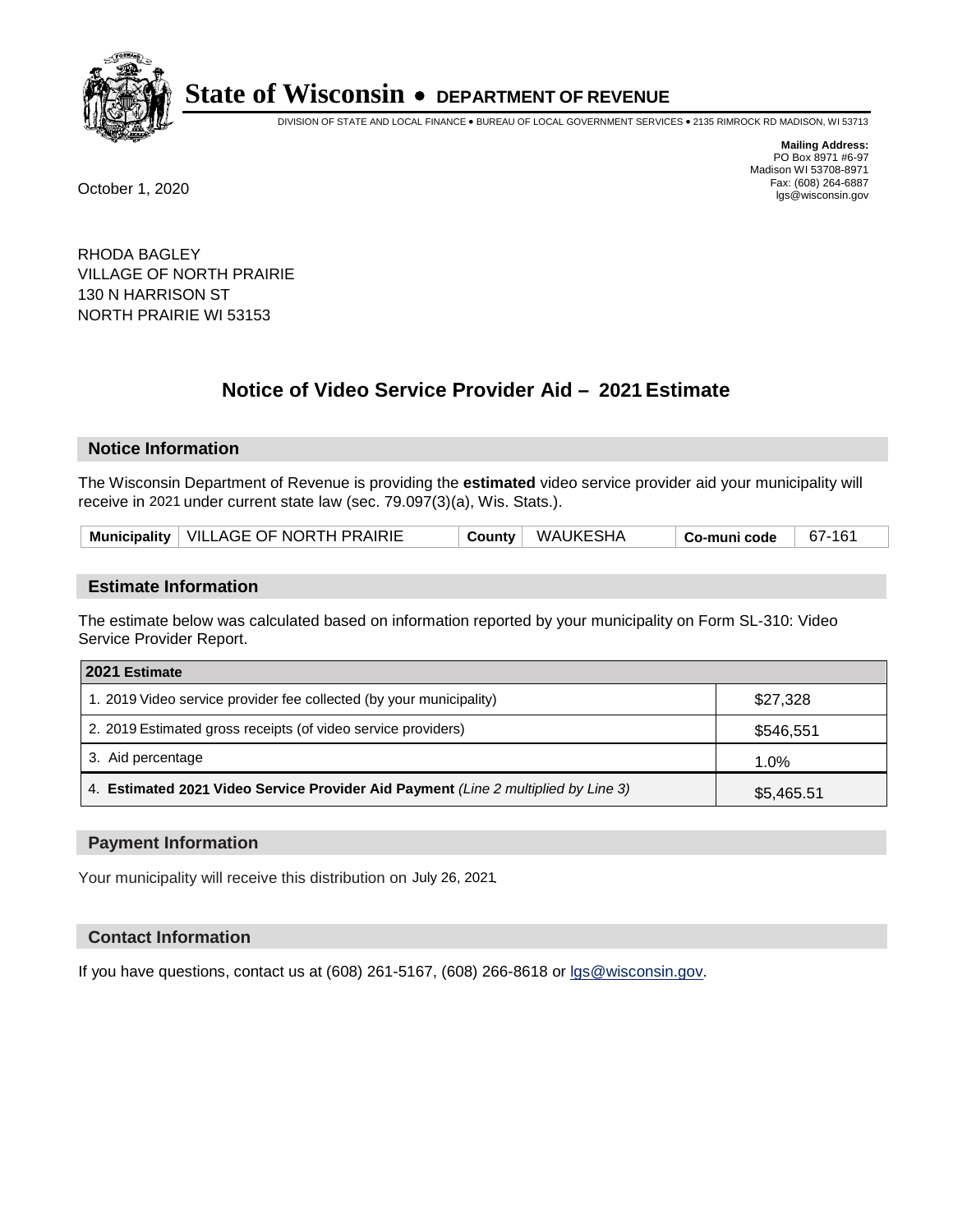

DIVISION OF STATE AND LOCAL FINANCE • BUREAU OF LOCAL GOVERNMENT SERVICES • 2135 RIMROCK RD MADISON, WI 53713

**Mailing Address:** PO Box 8971 #6-97 Madison WI 53708-8971<br>Fax: (608) 264-6887 Fax: (608) 264-6887 October 1, 2020 lgs@wisconsin.gov

CASANDRA SMITH VILLAGE OF PEWAUKEE 235 HICKORY ST PEWAUKEE WI 53072

# **Notice of Video Service Provider Aid - 2021 Estimate**

## **Notice Information**

The Wisconsin Department of Revenue is providing the **estimated** video service provider aid your municipality will receive in 2021 under current state law (sec. 79.097(3)(a), Wis. Stats.).

| Municipality   VILLAGE OF PEWAUKEE | Countv | ' WAUKESHA | <sup>⊢</sup> Co-muni code | 67-171 |
|------------------------------------|--------|------------|---------------------------|--------|
|------------------------------------|--------|------------|---------------------------|--------|

#### **Estimate Information**

The estimate below was calculated based on information reported by your municipality on Form SL-310: Video Service Provider Report.

| 2021 Estimate                                                                      |             |
|------------------------------------------------------------------------------------|-------------|
| 1. 2019 Video service provider fee collected (by your municipality)                | \$87,408    |
| 2. 2019 Estimated gross receipts (of video service providers)                      | \$2,913,628 |
| 3. Aid percentage                                                                  | 1.0%        |
| 4. Estimated 2021 Video Service Provider Aid Payment (Line 2 multiplied by Line 3) | \$29,136.28 |

#### **Payment Information**

Your municipality will receive this distribution on July 26, 2021.

## **Contact Information**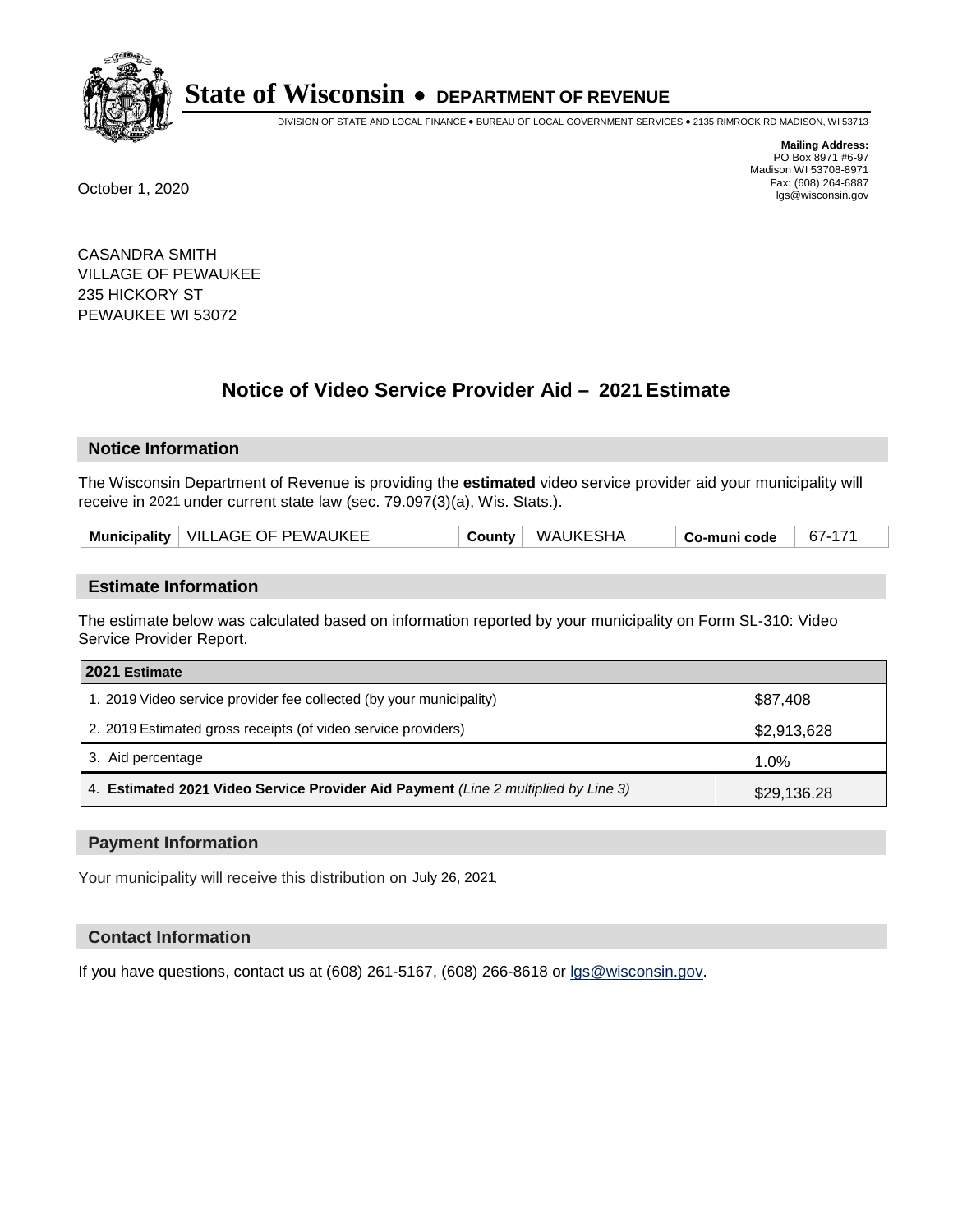

DIVISION OF STATE AND LOCAL FINANCE • BUREAU OF LOCAL GOVERNMENT SERVICES • 2135 RIMROCK RD MADISON, WI 53713

**Mailing Address:** PO Box 8971 #6-97 Madison WI 53708-8971<br>Fax: (608) 264-6887 Fax: (608) 264-6887 October 1, 2020 lgs@wisconsin.gov

DEBRA MICHAEL VILLAGE OF SUMMIT 37100 DELAFIELD RD SUMMIT WI 53066

# **Notice of Video Service Provider Aid - 2021 Estimate**

## **Notice Information**

The Wisconsin Department of Revenue is providing the **estimated** video service provider aid your municipality will receive in 2021 under current state law (sec. 79.097(3)(a), Wis. Stats.).

|--|

#### **Estimate Information**

The estimate below was calculated based on information reported by your municipality on Form SL-310: Video Service Provider Report.

| 2021 Estimate                                                                      |             |
|------------------------------------------------------------------------------------|-------------|
| 1. 2019 Video service provider fee collected (by your municipality)                | \$38,304    |
| 2. 2019 Estimated gross receipts (of video service providers)                      | \$1,276,274 |
| 3. Aid percentage                                                                  | 1.0%        |
| 4. Estimated 2021 Video Service Provider Aid Payment (Line 2 multiplied by Line 3) | \$12,762.74 |

#### **Payment Information**

Your municipality will receive this distribution on July 26, 2021.

## **Contact Information**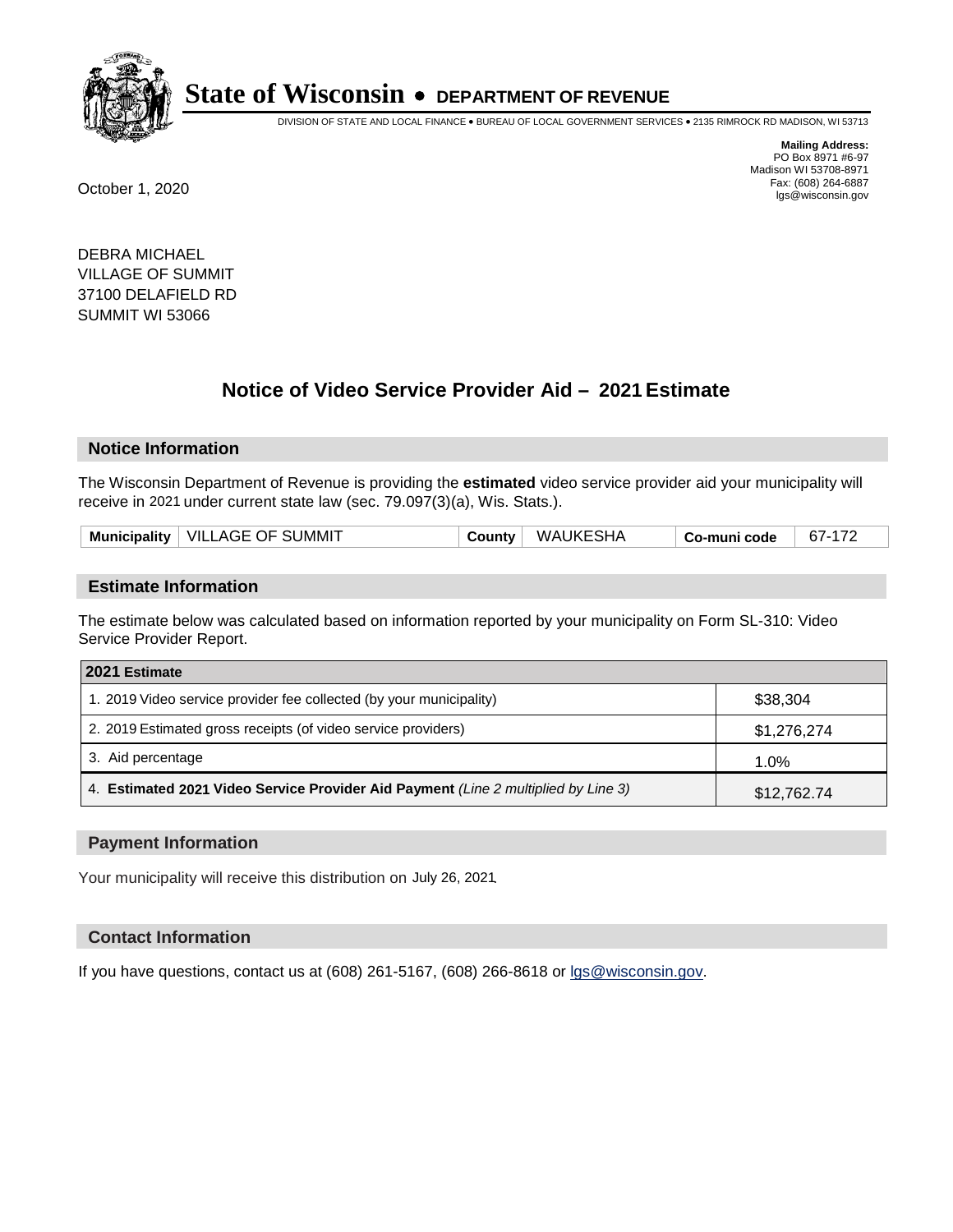

DIVISION OF STATE AND LOCAL FINANCE • BUREAU OF LOCAL GOVERNMENT SERVICES • 2135 RIMROCK RD MADISON, WI 53713

**Mailing Address:** PO Box 8971 #6-97 Madison WI 53708-8971<br>Fax: (608) 264-6887 Fax: (608) 264-6887 October 1, 2020 lgs@wisconsin.gov

SAM LIEBERT VILLAGE OF SUSSEX N64W23760 MAIN STREET SUSSEX WI 53089

# **Notice of Video Service Provider Aid - 2021 Estimate**

## **Notice Information**

The Wisconsin Department of Revenue is providing the **estimated** video service provider aid your municipality will receive in 2021 under current state law (sec. 79.097(3)(a), Wis. Stats.).

| Municipality   VILLAGE OF SUSSEX<br>County WAUKESHA<br>67-181<br>Co-muni code |  |
|-------------------------------------------------------------------------------|--|
|-------------------------------------------------------------------------------|--|

#### **Estimate Information**

The estimate below was calculated based on information reported by your municipality on Form SL-310: Video Service Provider Report.

| 2021 Estimate                                                                      |             |
|------------------------------------------------------------------------------------|-------------|
| 1. 2019 Video service provider fee collected (by your municipality)                | \$135.991   |
| 2. 2019 Estimated gross receipts (of video service providers)                      | \$2,719,826 |
| 3. Aid percentage                                                                  | 1.0%        |
| 4. Estimated 2021 Video Service Provider Aid Payment (Line 2 multiplied by Line 3) | \$27,198.26 |

#### **Payment Information**

Your municipality will receive this distribution on July 26, 2021.

## **Contact Information**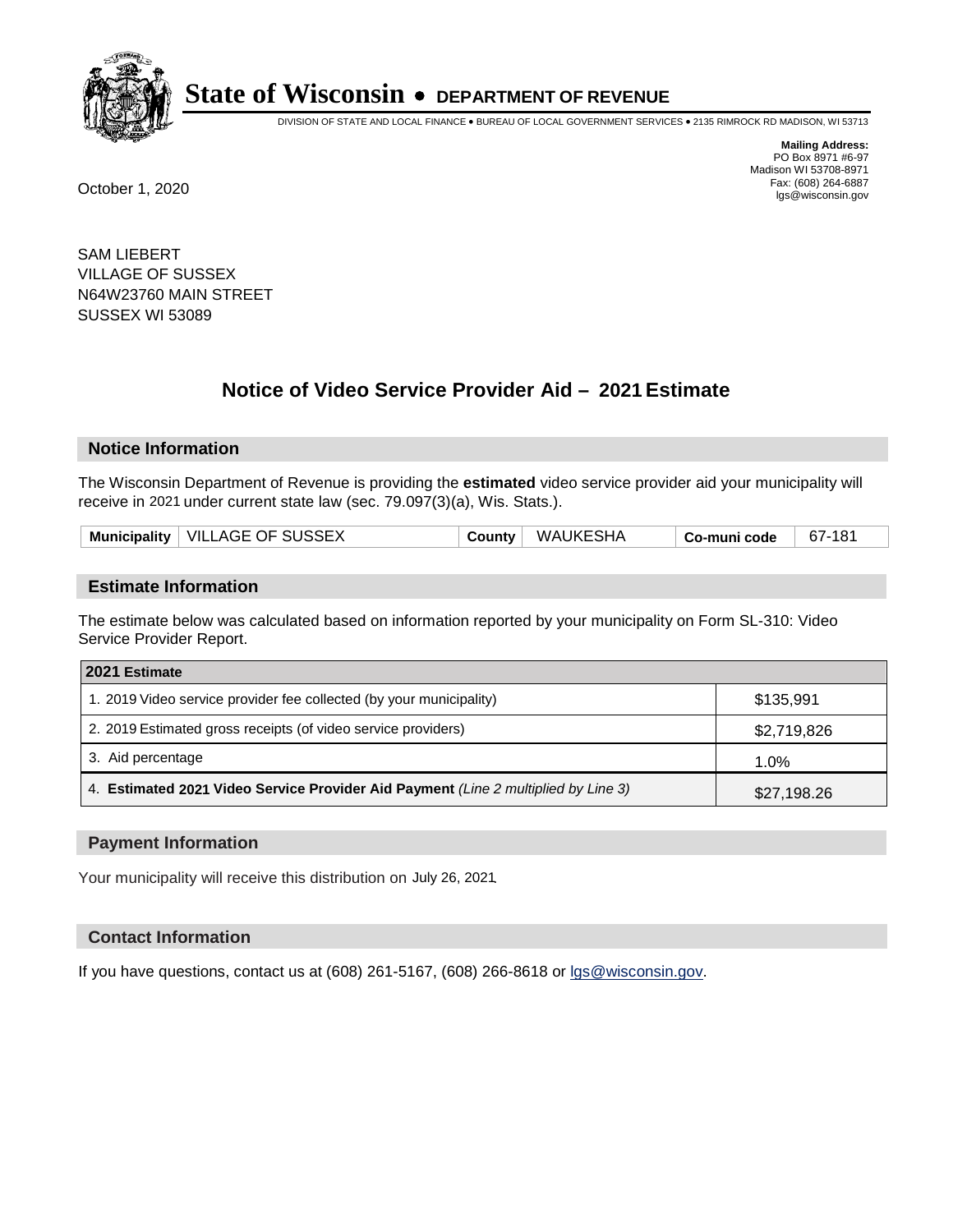

DIVISION OF STATE AND LOCAL FINANCE • BUREAU OF LOCAL GOVERNMENT SERVICES • 2135 RIMROCK RD MADISON, WI 53713

**Mailing Address:** PO Box 8971 #6-97 Madison WI 53708-8971<br>Fax: (608) 264-6887 Fax: (608) 264-6887 October 1, 2020 lgs@wisconsin.gov

GAIL TAMEZ VILLAGE OF WALES PO BOX 47 WALES WI 53183-0047

# **Notice of Video Service Provider Aid - 2021 Estimate**

## **Notice Information**

The Wisconsin Department of Revenue is providing the **estimated** video service provider aid your municipality will receive in 2021 under current state law (sec. 79.097(3)(a), Wis. Stats.).

| Municipality   VILLAGE OF WALES | <b>County</b> | WAUKESHA | Co-muni code | 67-191 |
|---------------------------------|---------------|----------|--------------|--------|
|                                 |               |          |              |        |

#### **Estimate Information**

The estimate below was calculated based on information reported by your municipality on Form SL-310: Video Service Provider Report.

| 2021 Estimate                                                                      |            |
|------------------------------------------------------------------------------------|------------|
| 1. 2019 Video service provider fee collected (by your municipality)                | \$23,425   |
| 2. 2019 Estimated gross receipts (of video service providers)                      | \$780,849  |
| 3. Aid percentage                                                                  | 1.0%       |
| 4. Estimated 2021 Video Service Provider Aid Payment (Line 2 multiplied by Line 3) | \$7,808.49 |

#### **Payment Information**

Your municipality will receive this distribution on July 26, 2021.

## **Contact Information**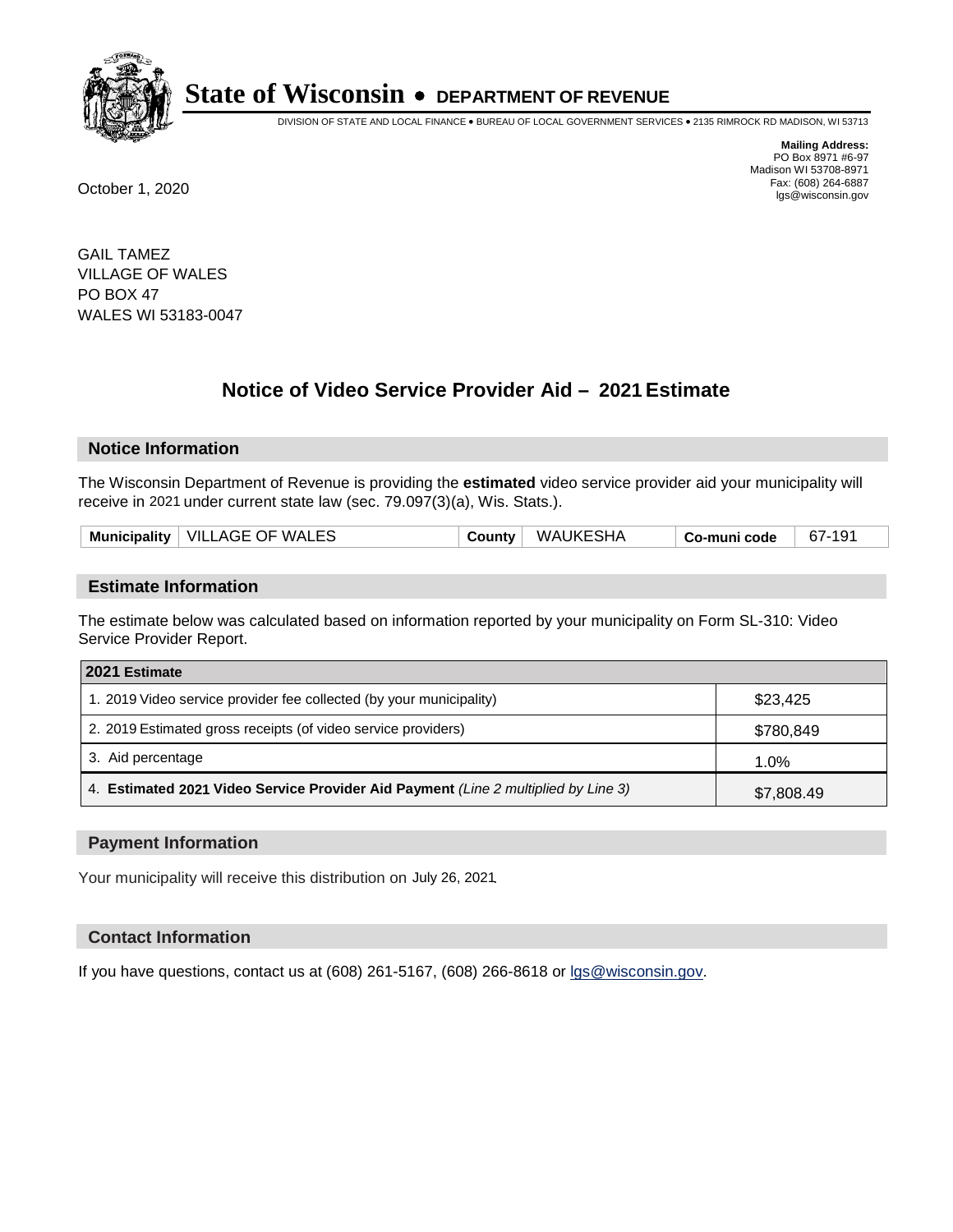

DIVISION OF STATE AND LOCAL FINANCE • BUREAU OF LOCAL GOVERNMENT SERVICES • 2135 RIMROCK RD MADISON, WI 53713

**Mailing Address:** PO Box 8971 #6-97 Madison WI 53708-8971<br>Fax: (608) 264-6887 Fax: (608) 264-6887 October 1, 2020 lgs@wisconsin.gov

KELLY MICHAELS CITY OF BROOKFIELD 2000 N CALHOUN RD BROOKFIELD WI 53005-5095

# **Notice of Video Service Provider Aid - 2021 Estimate**

## **Notice Information**

The Wisconsin Department of Revenue is providing the **estimated** video service provider aid your municipality will receive in 2021 under current state law (sec. 79.097(3)(a), Wis. Stats.).

| Municipality   CITY OF BROOKFIELD | <b>County</b> | WAUKESHA | Co-muni code | 67-206 |
|-----------------------------------|---------------|----------|--------------|--------|
|-----------------------------------|---------------|----------|--------------|--------|

#### **Estimate Information**

The estimate below was calculated based on information reported by your municipality on Form SL-310: Video Service Provider Report.

| 2021 Estimate                                                                      |              |
|------------------------------------------------------------------------------------|--------------|
| 1. 2019 Video service provider fee collected (by your municipality)                | \$559.229    |
| 2. 2019 Estimated gross receipts (of video service providers)                      | \$11,184,580 |
| 3. Aid percentage                                                                  | 1.0%         |
| 4. Estimated 2021 Video Service Provider Aid Payment (Line 2 multiplied by Line 3) | \$111,845.80 |

#### **Payment Information**

Your municipality will receive this distribution on July 26, 2021.

## **Contact Information**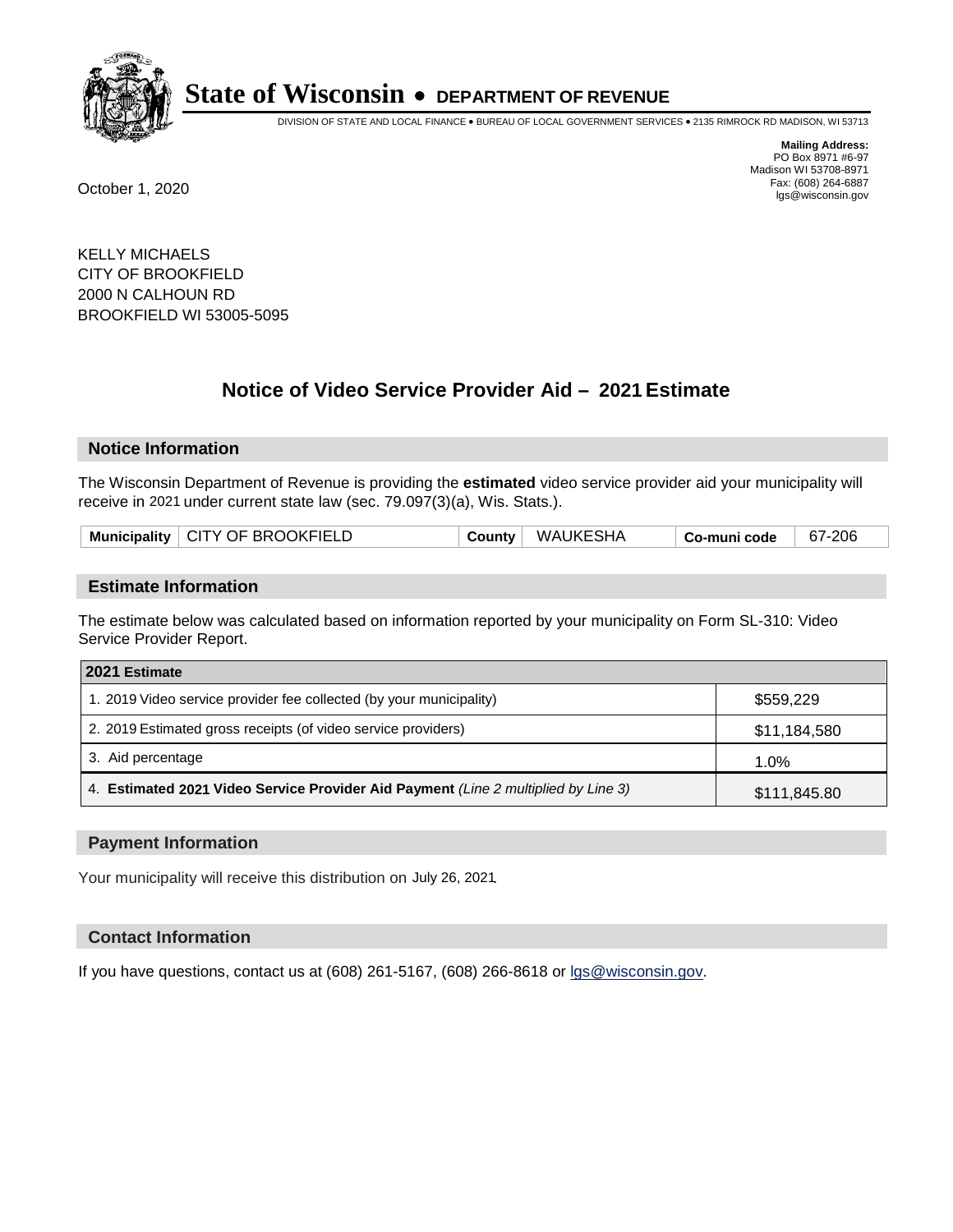

DIVISION OF STATE AND LOCAL FINANCE • BUREAU OF LOCAL GOVERNMENT SERVICES • 2135 RIMROCK RD MADISON, WI 53713

**Mailing Address:** PO Box 8971 #6-97 Madison WI 53708-8971<br>Fax: (608) 264-6887 Fax: (608) 264-6887 October 1, 2020 lgs@wisconsin.gov

STEVEN BRAATZ CITY OF DELAFIELD 500 GENESSEE STREET DELAFIELD WI 53018

# **Notice of Video Service Provider Aid - 2021 Estimate**

## **Notice Information**

The Wisconsin Department of Revenue is providing the **estimated** video service provider aid your municipality will receive in 2021 under current state law (sec. 79.097(3)(a), Wis. Stats.).

| Municipality   CITY OF DELAFIELD | <b>County</b> | WAUKESHA | Co-muni code | 67-216 |
|----------------------------------|---------------|----------|--------------|--------|
|                                  |               |          |              |        |

#### **Estimate Information**

The estimate below was calculated based on information reported by your municipality on Form SL-310: Video Service Provider Report.

| 2021 Estimate                                                                      |             |  |
|------------------------------------------------------------------------------------|-------------|--|
| 1. 2019 Video service provider fee collected (by your municipality)                | \$117.095   |  |
| 2. 2019 Estimated gross receipts (of video service providers)                      | \$2,341,904 |  |
| 3. Aid percentage                                                                  | 1.0%        |  |
| 4. Estimated 2021 Video Service Provider Aid Payment (Line 2 multiplied by Line 3) | \$23,419.04 |  |

#### **Payment Information**

Your municipality will receive this distribution on July 26, 2021.

## **Contact Information**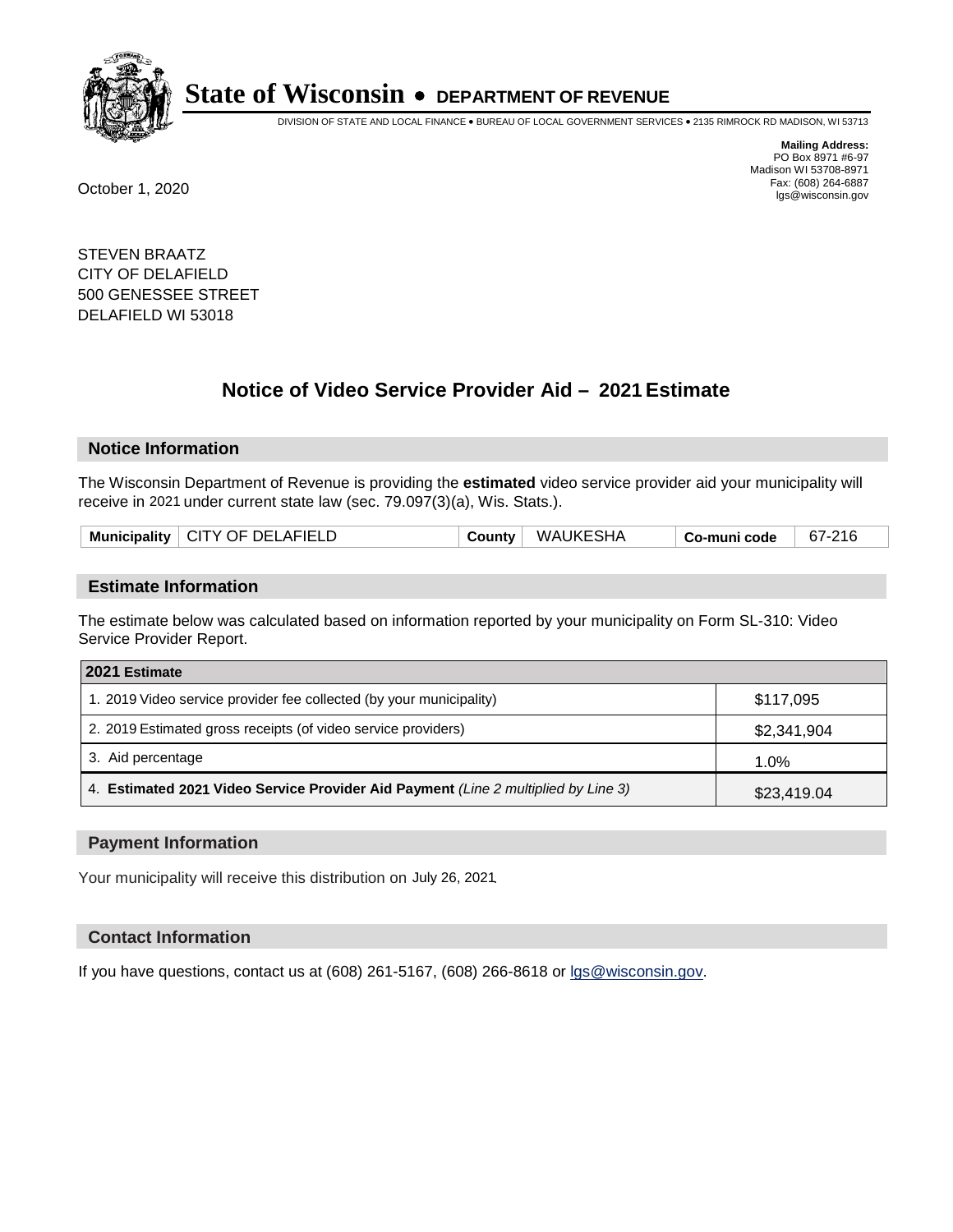

DIVISION OF STATE AND LOCAL FINANCE • BUREAU OF LOCAL GOVERNMENT SERVICES • 2135 RIMROCK RD MADISON, WI 53713

**Mailing Address:** PO Box 8971 #6-97 Madison WI 53708-8971<br>Fax: (608) 264-6887 Fax: (608) 264-6887 October 1, 2020 lgs@wisconsin.gov

SHARON MUELLER CITY OF MUSKEGO W182S8200 RACINE AVENUE MUSKEGO WI 53150

# **Notice of Video Service Provider Aid - 2021 Estimate**

## **Notice Information**

The Wisconsin Department of Revenue is providing the **estimated** video service provider aid your municipality will receive in 2021 under current state law (sec. 79.097(3)(a), Wis. Stats.).

| Municipality   CITY OF MUSKEGO<br>' WAUKESHA<br>$\overline{\phantom{a}}$ County $\overline{\phantom{a}}$<br>Co-muni code |
|--------------------------------------------------------------------------------------------------------------------------|
|--------------------------------------------------------------------------------------------------------------------------|

#### **Estimate Information**

The estimate below was calculated based on information reported by your municipality on Form SL-310: Video Service Provider Report.

| 2021 Estimate                                                                      |             |  |  |
|------------------------------------------------------------------------------------|-------------|--|--|
| 1. 2019 Video service provider fee collected (by your municipality)                | \$179.193   |  |  |
| 2. 2019 Estimated gross receipts (of video service providers)                      | \$5,973,108 |  |  |
| 3. Aid percentage                                                                  | 1.0%        |  |  |
| 4. Estimated 2021 Video Service Provider Aid Payment (Line 2 multiplied by Line 3) | \$59,731.08 |  |  |

#### **Payment Information**

Your municipality will receive this distribution on July 26, 2021.

## **Contact Information**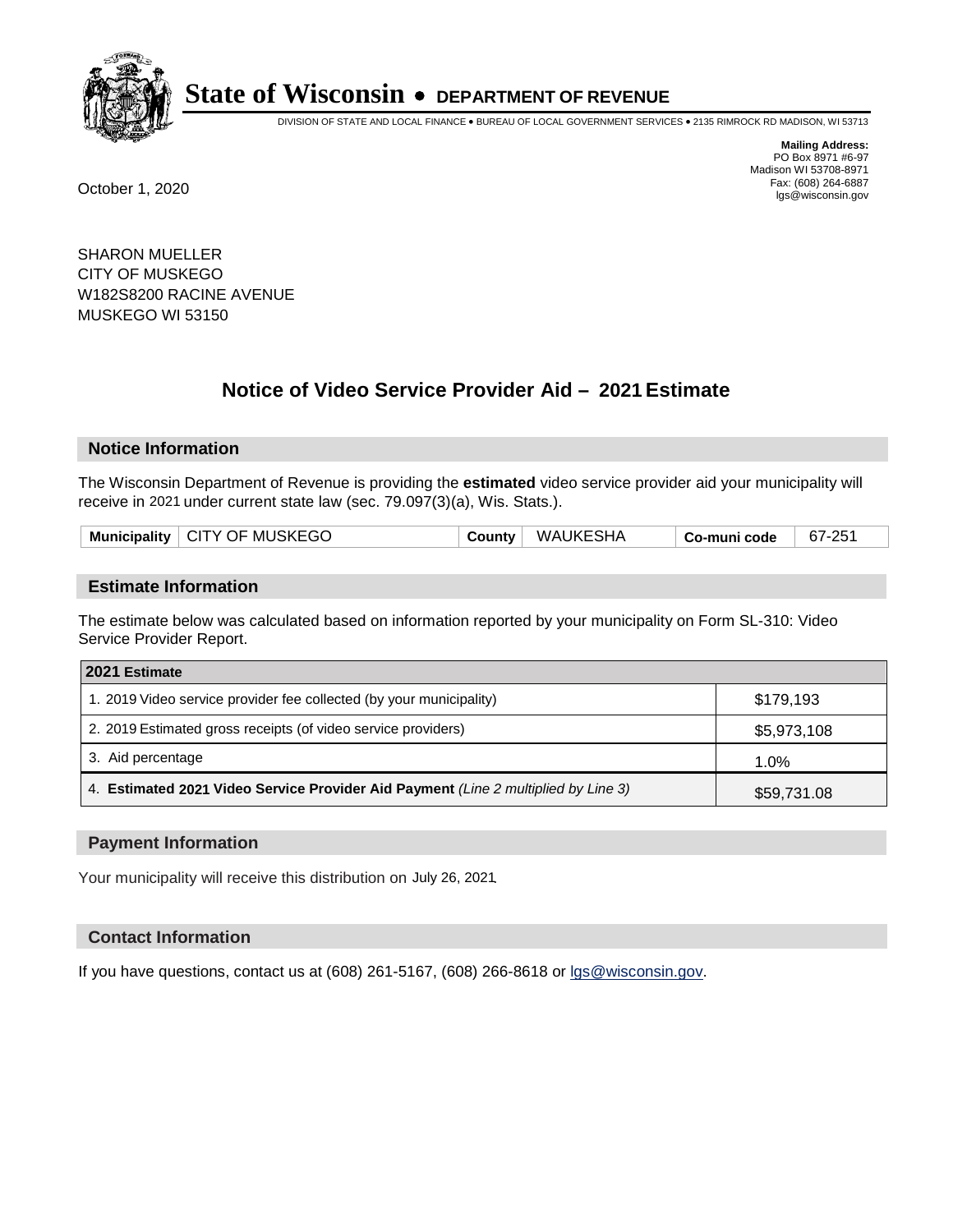

DIVISION OF STATE AND LOCAL FINANCE • BUREAU OF LOCAL GOVERNMENT SERVICES • 2135 RIMROCK RD MADISON, WI 53713

**Mailing Address:** PO Box 8971 #6-97 Madison WI 53708-8971<br>Fax: (608) 264-6887 Fax: (608) 264-6887 October 1, 2020 lgs@wisconsin.gov

GEORGIA STANFORD CITY OF NEW BERLIN 3805 SOUTH CASPER DR NEW BERLIN WI 53151-0921

# **Notice of Video Service Provider Aid - 2021 Estimate**

## **Notice Information**

The Wisconsin Department of Revenue is providing the **estimated** video service provider aid your municipality will receive in 2021 under current state law (sec. 79.097(3)(a), Wis. Stats.).

| Municipality   CITY OF NEW BERLIN | County | WAUKESHA | Co-muni code | 67-261 |
|-----------------------------------|--------|----------|--------------|--------|
|-----------------------------------|--------|----------|--------------|--------|

#### **Estimate Information**

The estimate below was calculated based on information reported by your municipality on Form SL-310: Video Service Provider Report.

| 2021 Estimate                                                                      |              |  |  |
|------------------------------------------------------------------------------------|--------------|--|--|
| 1. 2019 Video service provider fee collected (by your municipality)                | \$588,404    |  |  |
| 2. 2019 Estimated gross receipts (of video service providers)                      | \$11,768,085 |  |  |
| 3. Aid percentage                                                                  | 1.0%         |  |  |
| 4. Estimated 2021 Video Service Provider Aid Payment (Line 2 multiplied by Line 3) | \$117,680.85 |  |  |

#### **Payment Information**

Your municipality will receive this distribution on July 26, 2021.

## **Contact Information**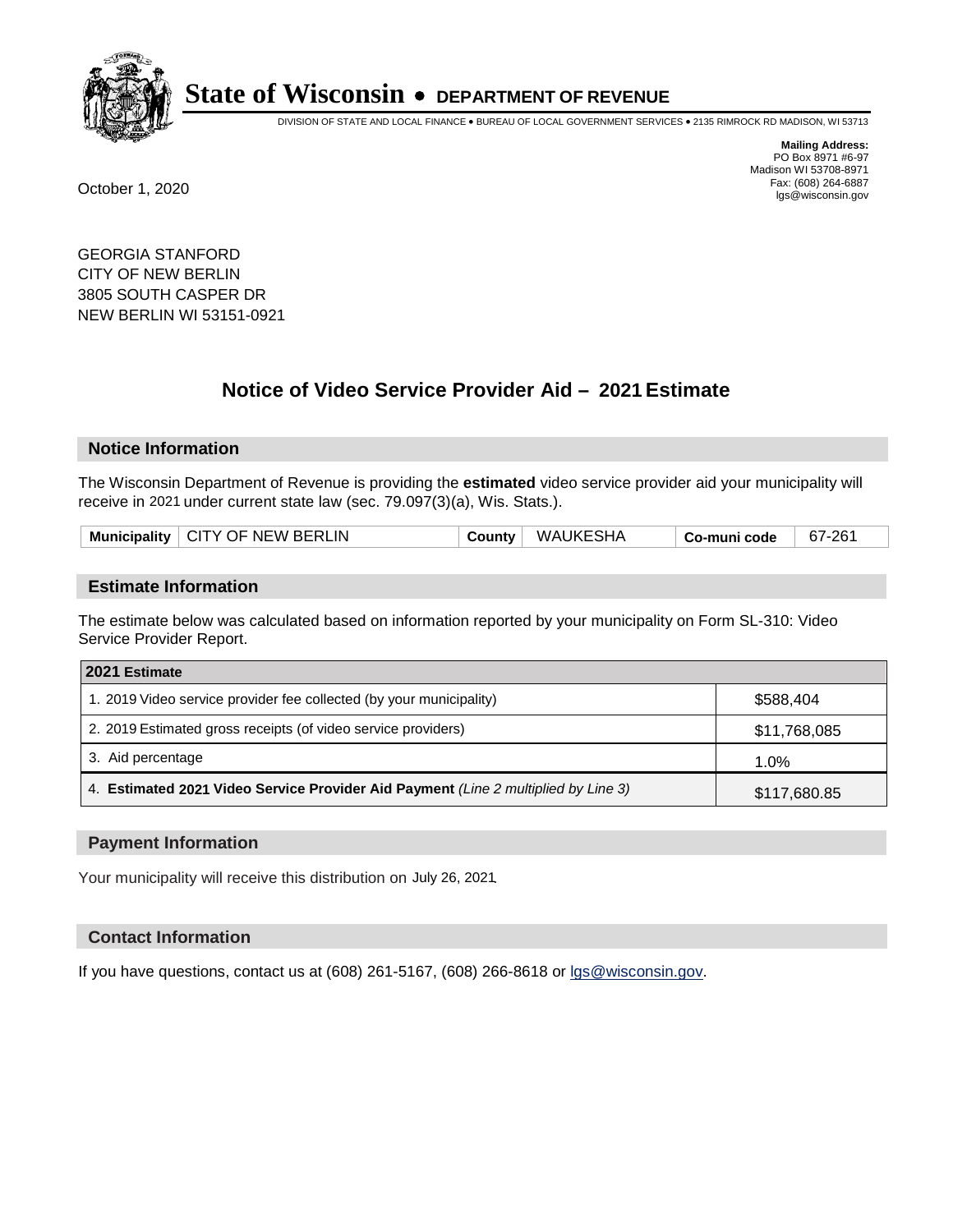

DIVISION OF STATE AND LOCAL FINANCE • BUREAU OF LOCAL GOVERNMENT SERVICES • 2135 RIMROCK RD MADISON, WI 53713

**Mailing Address:** PO Box 8971 #6-97 Madison WI 53708-8971<br>Fax: (608) 264-6887 Fax: (608) 264-6887 October 1, 2020 lgs@wisconsin.gov

DIANE COENEN CITY OF OCONOMOWOC PO BOX 27 OCONOMOWOC WI 53066-0027

# **Notice of Video Service Provider Aid - 2021 Estimate**

## **Notice Information**

The Wisconsin Department of Revenue is providing the **estimated** video service provider aid your municipality will receive in 2021 under current state law (sec. 79.097(3)(a), Wis. Stats.).

| Municipality   CITY OF OCONOMOWOC | <b>County</b> | WAUKESHA | Co-muni code | 67-265 |
|-----------------------------------|---------------|----------|--------------|--------|
|-----------------------------------|---------------|----------|--------------|--------|

#### **Estimate Information**

The estimate below was calculated based on information reported by your municipality on Form SL-310: Video Service Provider Report.

| 2021 Estimate                                                                      |             |  |  |
|------------------------------------------------------------------------------------|-------------|--|--|
| 1. 2019 Video service provider fee collected (by your municipality)                | \$234.250   |  |  |
| 2. 2019 Estimated gross receipts (of video service providers)                      | \$4,684,994 |  |  |
| 3. Aid percentage                                                                  | $1.0\%$     |  |  |
| 4. Estimated 2021 Video Service Provider Aid Payment (Line 2 multiplied by Line 3) | \$46,849.94 |  |  |

#### **Payment Information**

Your municipality will receive this distribution on July 26, 2021.

## **Contact Information**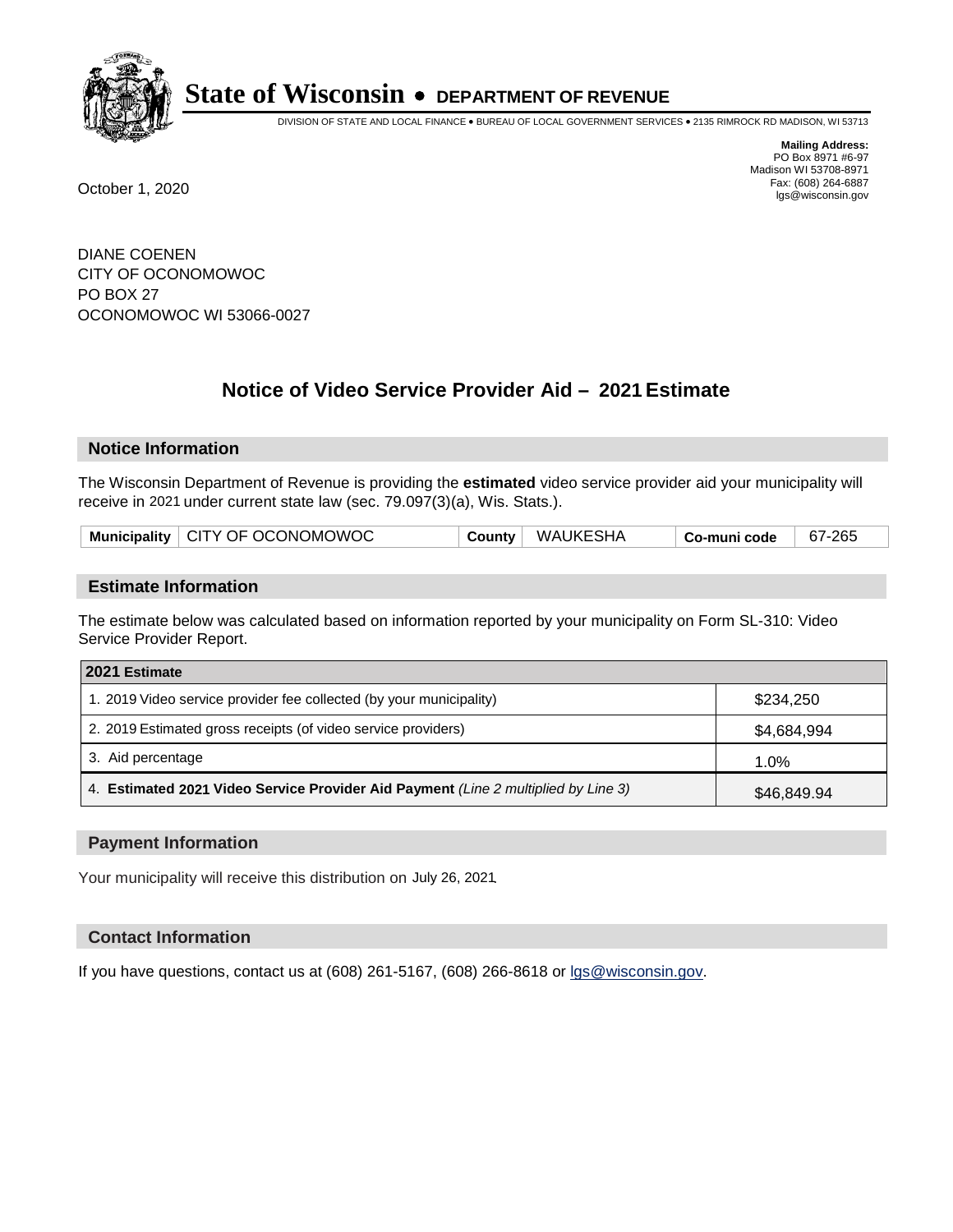

DIVISION OF STATE AND LOCAL FINANCE • BUREAU OF LOCAL GOVERNMENT SERVICES • 2135 RIMROCK RD MADISON, WI 53713

**Mailing Address:** PO Box 8971 #6-97 Madison WI 53708-8971<br>Fax: (608) 264-6887 Fax: (608) 264-6887 October 1, 2020 lgs@wisconsin.gov

KELLY TARCZEWSKI CITY OF PEWAUKEE W240 N3065 PEWAUKEE RD PEWAUKEE WI 53072-4044

# **Notice of Video Service Provider Aid - 2021 Estimate**

## **Notice Information**

The Wisconsin Department of Revenue is providing the **estimated** video service provider aid your municipality will receive in 2021 under current state law (sec. 79.097(3)(a), Wis. Stats.).

| Municipality $\vert$ CITY OF PEWAUKEE | <b>WAUKESHA</b><br>County | Co-muni code | 67-270 |
|---------------------------------------|---------------------------|--------------|--------|
|                                       |                           |              |        |

#### **Estimate Information**

The estimate below was calculated based on information reported by your municipality on Form SL-310: Video Service Provider Report.

| 2021 Estimate                                                                      |             |
|------------------------------------------------------------------------------------|-------------|
| 1. 2019 Video service provider fee collected (by your municipality)                | \$131,976   |
| 2. 2019 Estimated gross receipts (of video service providers)                      | \$4,399,199 |
| 3. Aid percentage                                                                  | 1.0%        |
| 4. Estimated 2021 Video Service Provider Aid Payment (Line 2 multiplied by Line 3) | \$43,991.99 |

#### **Payment Information**

Your municipality will receive this distribution on July 26, 2021.

## **Contact Information**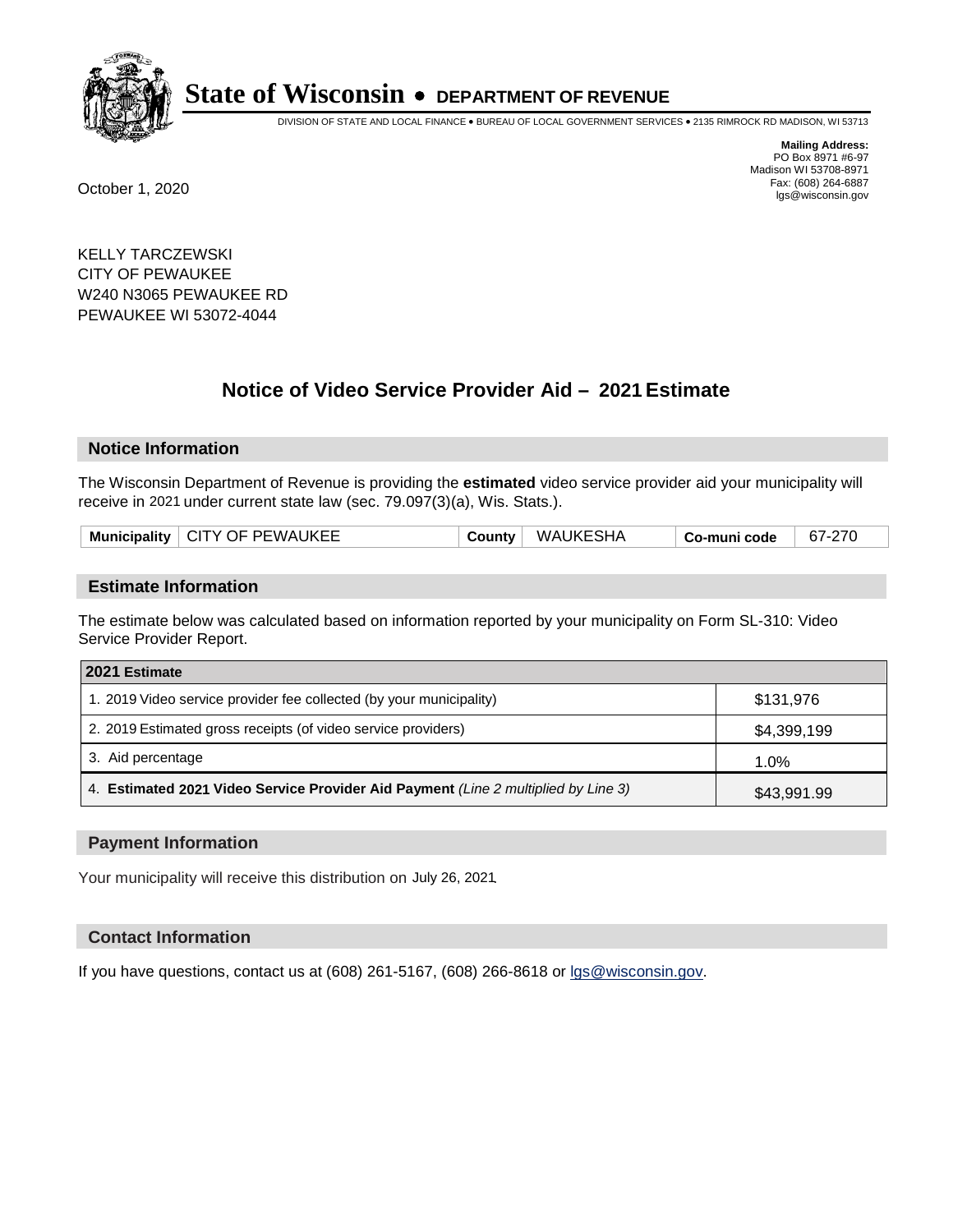

DIVISION OF STATE AND LOCAL FINANCE • BUREAU OF LOCAL GOVERNMENT SERVICES • 2135 RIMROCK RD MADISON, WI 53713

**Mailing Address:** PO Box 8971 #6-97 Madison WI 53708-8971<br>Fax: (608) 264-6887 Fax: (608) 264-6887 October 1, 2020 lgs@wisconsin.gov

GINA KOZLIK CITY OF WAUKESHA 201 DELAFIELD ST WAUKESHA WI 53188-3646

# **Notice of Video Service Provider Aid - 2021 Estimate**

## **Notice Information**

The Wisconsin Department of Revenue is providing the **estimated** video service provider aid your municipality will receive in 2021 under current state law (sec. 79.097(3)(a), Wis. Stats.).

|--|

#### **Estimate Information**

The estimate below was calculated based on information reported by your municipality on Form SL-310: Video Service Provider Report.

| 2021 Estimate                                                                      |              |  |  |
|------------------------------------------------------------------------------------|--------------|--|--|
| 1. 2019 Video service provider fee collected (by your municipality)                | \$824.074    |  |  |
| 2. 2019 Estimated gross receipts (of video service providers)                      | \$16,481,473 |  |  |
| 3. Aid percentage                                                                  | $1.0\%$      |  |  |
| 4. Estimated 2021 Video Service Provider Aid Payment (Line 2 multiplied by Line 3) | \$164,814.73 |  |  |

#### **Payment Information**

Your municipality will receive this distribution on July 26, 2021.

## **Contact Information**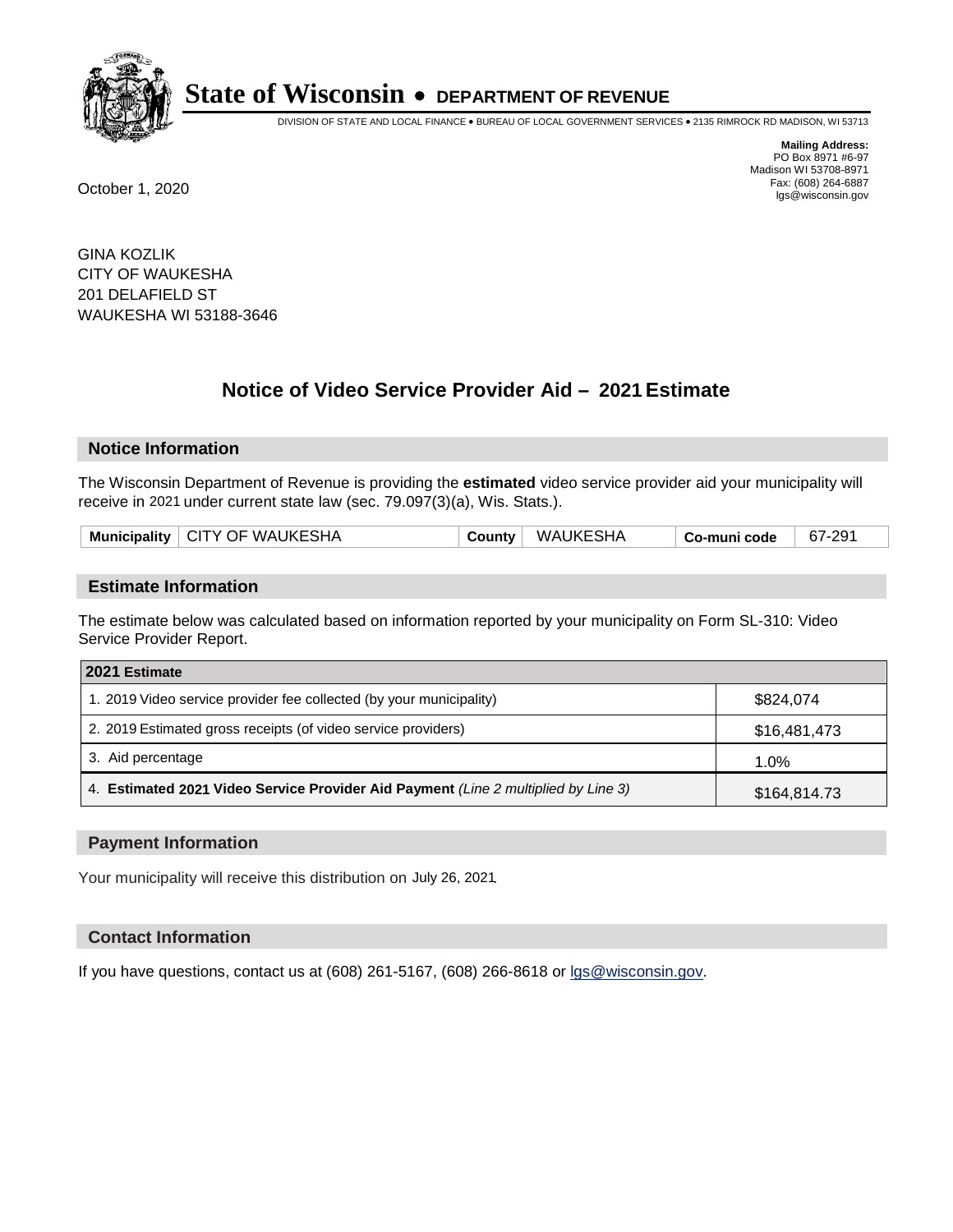

DIVISION OF STATE AND LOCAL FINANCE • BUREAU OF LOCAL GOVERNMENT SERVICES • 2135 RIMROCK RD MADISON, WI 53713

**Mailing Address:** PO Box 8971 #6-97 Madison WI 53708-8971<br>Fax: (608) 264-6887 Fax: (608) 264-6887 October 1, 2020 lgs@wisconsin.gov

JUDITH SUHS TOWN OF DAYTON N629 EAST RD WAUPACA WI 54981-8492

# **Notice of Video Service Provider Aid - 2021 Estimate**

## **Notice Information**

The Wisconsin Department of Revenue is providing the **estimated** video service provider aid your municipality will receive in 2021 under current state law (sec. 79.097(3)(a), Wis. Stats.).

| Municipality   TOWN OF DAYTON | County | <b>WAUPACA</b> | Co-muni code | 68-006 |
|-------------------------------|--------|----------------|--------------|--------|
|                               |        |                |              |        |

#### **Estimate Information**

The estimate below was calculated based on information reported by your municipality on Form SL-310: Video Service Provider Report.

| 2021 Estimate                                                                      |            |
|------------------------------------------------------------------------------------|------------|
| 1. 2019 Video service provider fee collected (by your municipality)                | \$15,131   |
| 2. 2019 Estimated gross receipts (of video service providers)                      | \$504,364  |
| 3. Aid percentage                                                                  | 1.0%       |
| 4. Estimated 2021 Video Service Provider Aid Payment (Line 2 multiplied by Line 3) | \$5,043.64 |

#### **Payment Information**

Your municipality will receive this distribution on July 26, 2021.

## **Contact Information**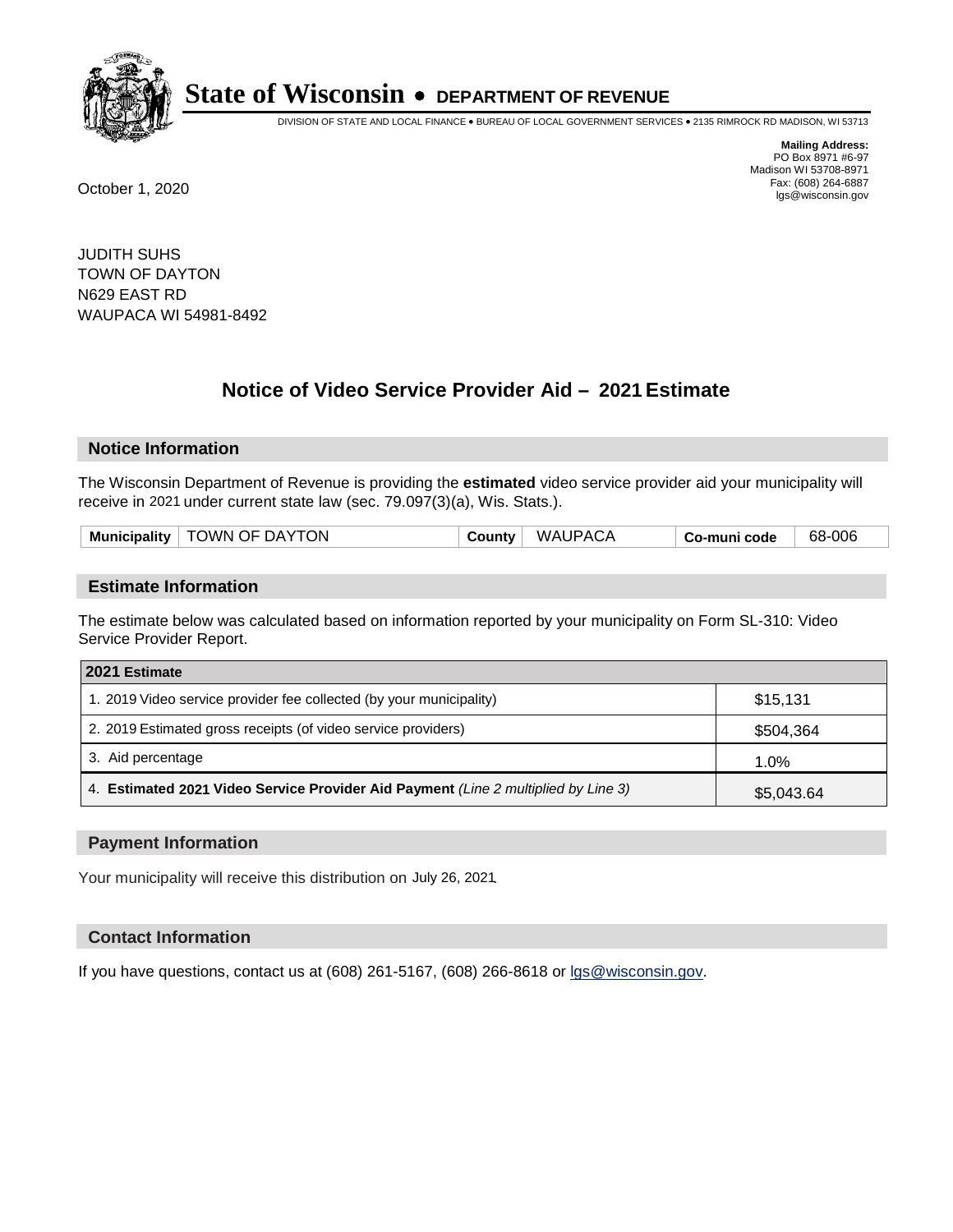

DIVISION OF STATE AND LOCAL FINANCE • BUREAU OF LOCAL GOVERNMENT SERVICES • 2135 RIMROCK RD MADISON, WI 53713

**Mailing Address:** PO Box 8971 #6-97 Madison WI 53708-8971<br>Fax: (608) 264-6887 Fax: (608) 264-6887 October 1, 2020 lgs@wisconsin.gov

DANIELLE TAGGART TOWN OF FARMINGTON E913 PRAIRIE VIEW LANE WAUPACA WI 54981

# **Notice of Video Service Provider Aid - 2021 Estimate**

## **Notice Information**

The Wisconsin Department of Revenue is providing the **estimated** video service provider aid your municipality will receive in 2021 under current state law (sec. 79.097(3)(a), Wis. Stats.).

| Municipality   TOWN OF FARMINGTON | WAUPACA<br>County | 68-010<br>Co-muni code |  |
|-----------------------------------|-------------------|------------------------|--|
|-----------------------------------|-------------------|------------------------|--|

#### **Estimate Information**

The estimate below was calculated based on information reported by your municipality on Form SL-310: Video Service Provider Report.

| 2021 Estimate                                                                      |             |
|------------------------------------------------------------------------------------|-------------|
| 1. 2019 Video service provider fee collected (by your municipality)                | \$35,163    |
| 2. 2019 Estimated gross receipts (of video service providers)                      | \$1,172,086 |
| 3. Aid percentage                                                                  | 1.0%        |
| 4. Estimated 2021 Video Service Provider Aid Payment (Line 2 multiplied by Line 3) | \$11,720.86 |

#### **Payment Information**

Your municipality will receive this distribution on July 26, 2021.

## **Contact Information**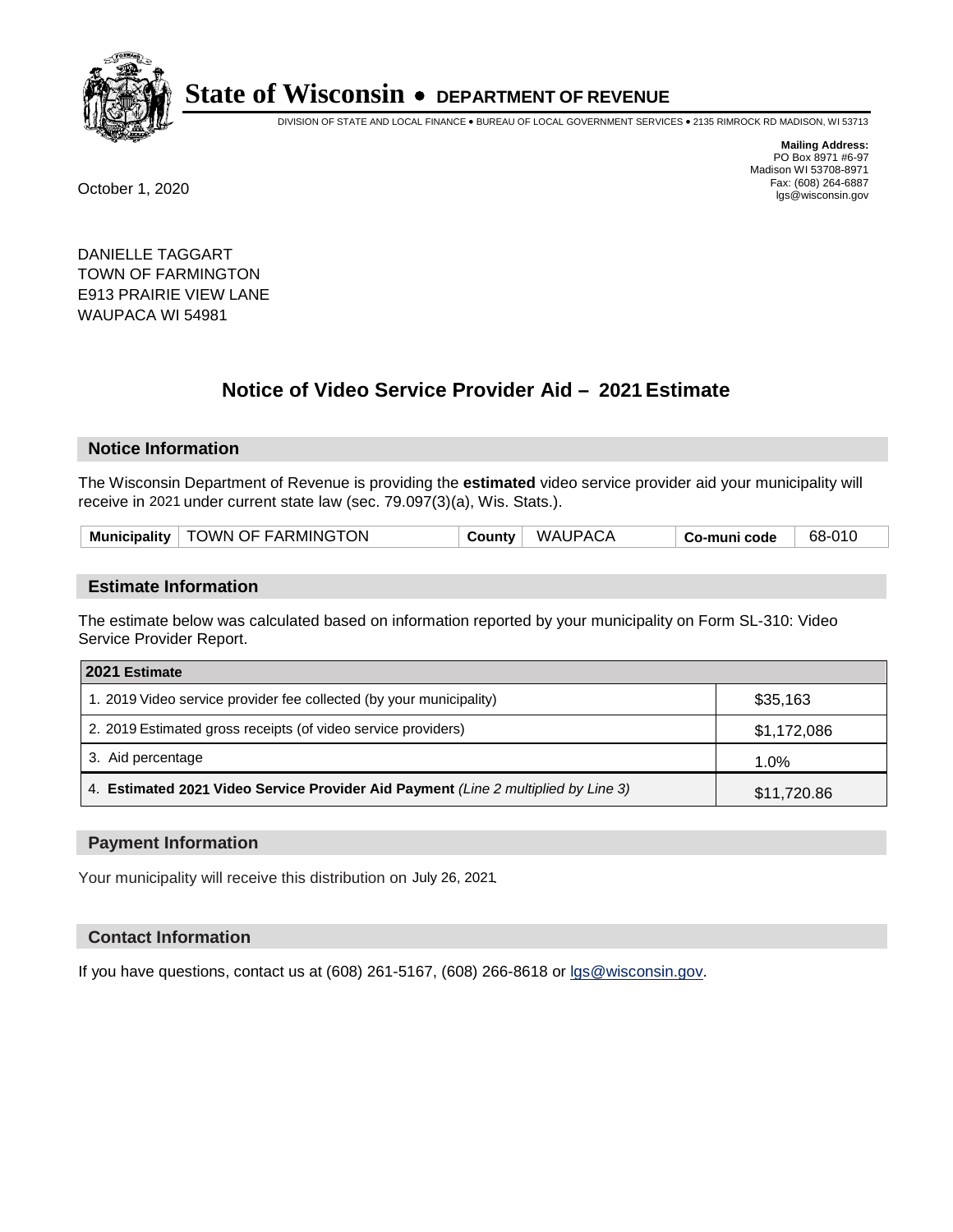

DIVISION OF STATE AND LOCAL FINANCE • BUREAU OF LOCAL GOVERNMENT SERVICES • 2135 RIMROCK RD MADISON, WI 53713

**Mailing Address:** PO Box 8971 #6-97 Madison WI 53708-8971<br>Fax: (608) 264-6887 Fax: (608) 264-6887 October 1, 2020 lgs@wisconsin.gov

COLLEEN MCCOY TOWN OF LIND N1924 COUNTY RD E WAUPACA WI 54981-9406

# **Notice of Video Service Provider Aid - 2021 Estimate**

## **Notice Information**

The Wisconsin Department of Revenue is providing the **estimated** video service provider aid your municipality will receive in 2021 under current state law (sec. 79.097(3)(a), Wis. Stats.).

| <b>TOWN OF LIND</b> | <b>WAUPACA</b> | 68-024       |
|---------------------|----------------|--------------|
| <b>Municipality</b> | ∵ountyٽ        | Co-muni code |

#### **Estimate Information**

The estimate below was calculated based on information reported by your municipality on Form SL-310: Video Service Provider Report.

| 2021 Estimate                                                                      |            |
|------------------------------------------------------------------------------------|------------|
| 1. 2019 Video service provider fee collected (by your municipality)                | \$9,381    |
| 2. 2019 Estimated gross receipts (of video service providers)                      | \$187,626  |
| 3. Aid percentage                                                                  | 1.0%       |
| 4. Estimated 2021 Video Service Provider Aid Payment (Line 2 multiplied by Line 3) | \$1,876.26 |

#### **Payment Information**

Your municipality will receive this distribution on July 26, 2021.

## **Contact Information**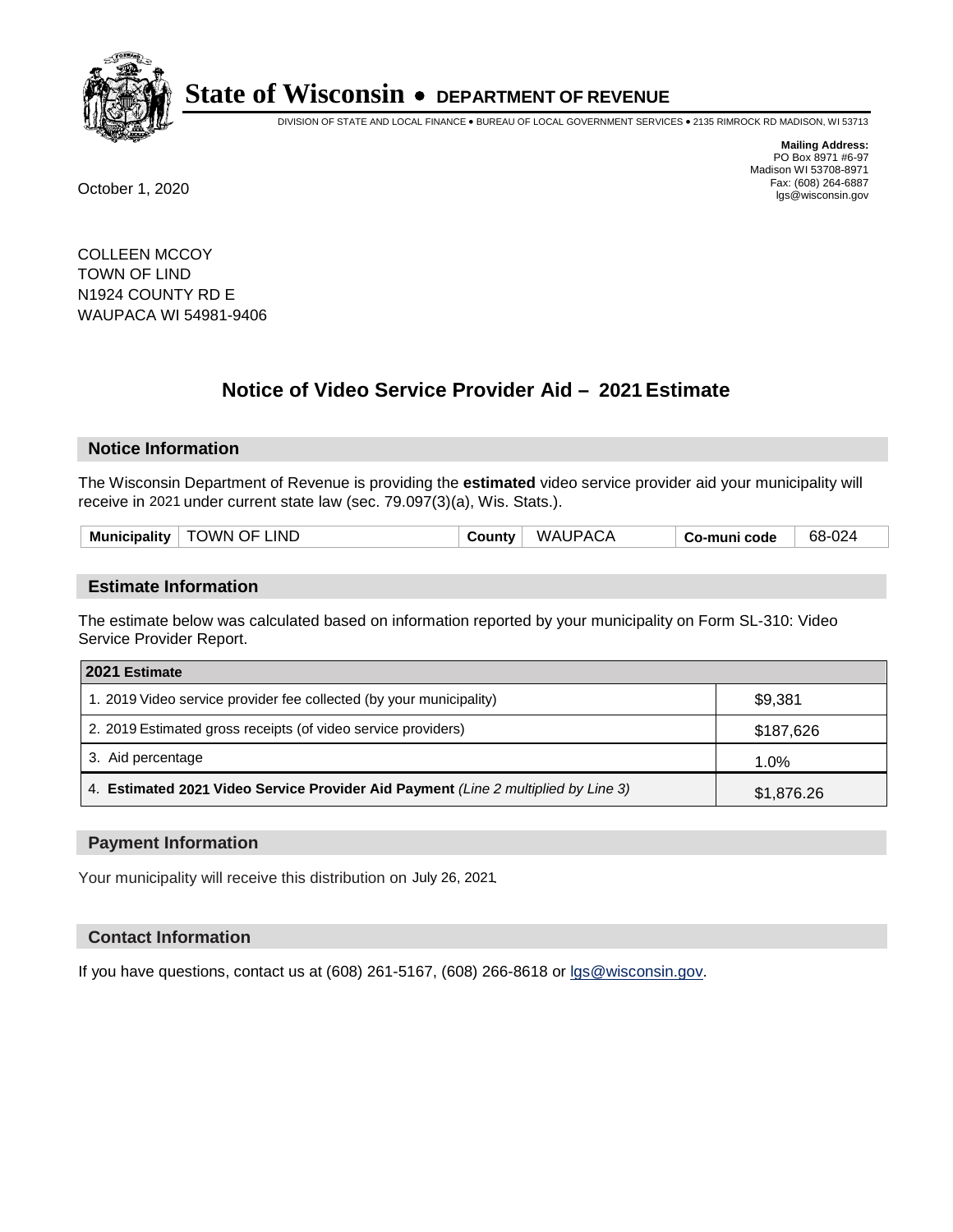

DIVISION OF STATE AND LOCAL FINANCE • BUREAU OF LOCAL GOVERNMENT SERVICES • 2135 RIMROCK RD MADISON, WI 53713

**Mailing Address:** PO Box 8971 #6-97 Madison WI 53708-8971<br>Fax: (608) 264-6887 Fax: (608) 264-6887 October 1, 2020 lgs@wisconsin.gov

JEANNETTE ZIELINSKI TOWN OF MUKWA E8514 WEYAUWEGA RD NEW LONDON WI 54961

# **Notice of Video Service Provider Aid - 2021 Estimate**

## **Notice Information**

The Wisconsin Department of Revenue is providing the **estimated** video service provider aid your municipality will receive in 2021 under current state law (sec. 79.097(3)(a), Wis. Stats.).

| <b>Municipality</b><br><b>County</b> ∶ |
|----------------------------------------|
|----------------------------------------|

#### **Estimate Information**

The estimate below was calculated based on information reported by your municipality on Form SL-310: Video Service Provider Report.

| 2021 Estimate                                                                      |            |
|------------------------------------------------------------------------------------|------------|
| 1. 2019 Video service provider fee collected (by your municipality)                | \$29,984   |
| 2. 2019 Estimated gross receipts (of video service providers)                      | \$600,000  |
| 3. Aid percentage                                                                  | 1.0%       |
| 4. Estimated 2021 Video Service Provider Aid Payment (Line 2 multiplied by Line 3) | \$6,000.00 |

#### **Payment Information**

Your municipality will receive this distribution on July 26, 2021.

## **Contact Information**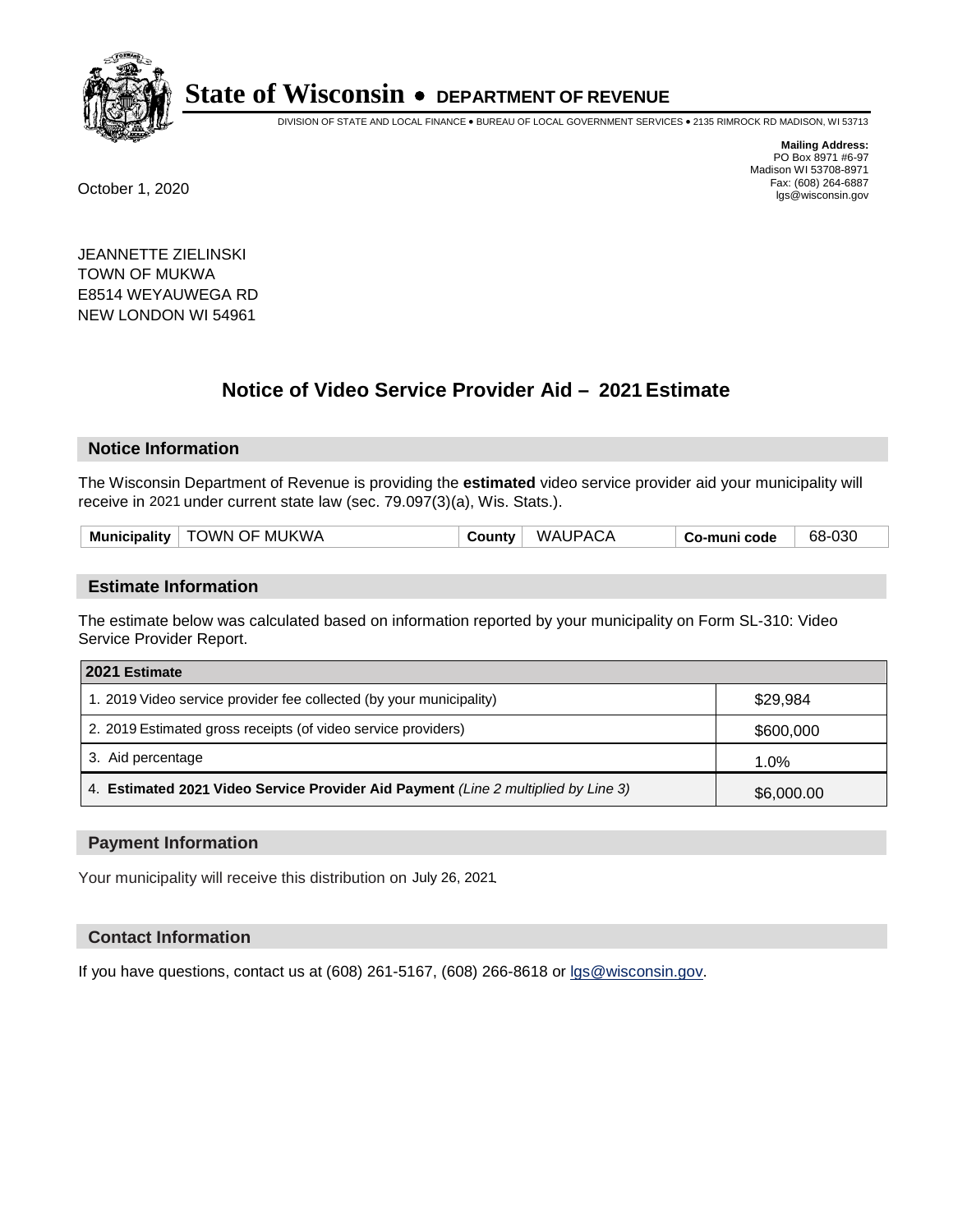

DIVISION OF STATE AND LOCAL FINANCE • BUREAU OF LOCAL GOVERNMENT SERVICES • 2135 RIMROCK RD MADISON, WI 53713

**Mailing Address:** PO Box 8971 #6-97 Madison WI 53708-8971<br>Fax: (608) 264-6887 Fax: (608) 264-6887 October 1, 2020 lgs@wisconsin.gov

SHARON OLSEN TOWN OF UNION N8521 JOSSIE RD MANAWA WI 54949-9677

# **Notice of Video Service Provider Aid - 2021 Estimate**

## **Notice Information**

The Wisconsin Department of Revenue is providing the **estimated** video service provider aid your municipality will receive in 2021 under current state law (sec. 79.097(3)(a), Wis. Stats.).

| <b>Municipality</b> | OF UNION<br><b>NWC</b> | . | WΛ Δ<br>' IPACA. | code<br>muni<br>ື | 68-038 |
|---------------------|------------------------|---|------------------|-------------------|--------|
|                     |                        |   |                  |                   |        |

#### **Estimate Information**

The estimate below was calculated based on information reported by your municipality on Form SL-310: Video Service Provider Report.

| 2021 Estimate                                                                      |          |
|------------------------------------------------------------------------------------|----------|
| 1. 2019 Video service provider fee collected (by your municipality)                | \$699    |
| 2. 2019 Estimated gross receipts (of video service providers)                      | \$13,973 |
| 3. Aid percentage                                                                  | 1.0%     |
| 4. Estimated 2021 Video Service Provider Aid Payment (Line 2 multiplied by Line 3) | \$139.73 |

#### **Payment Information**

Your municipality will receive this distribution on July 26, 2021.

## **Contact Information**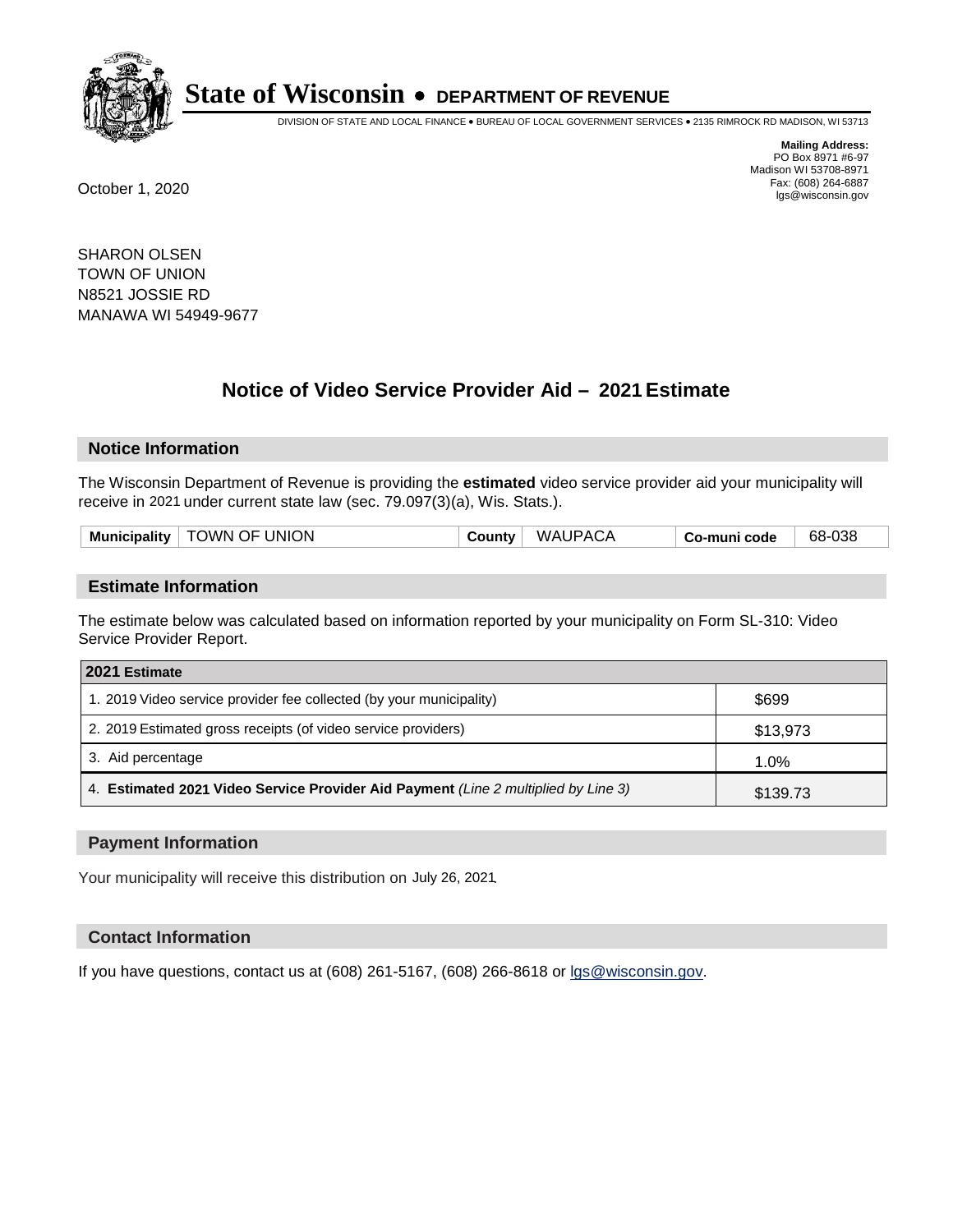

DIVISION OF STATE AND LOCAL FINANCE • BUREAU OF LOCAL GOVERNMENT SERVICES • 2135 RIMROCK RD MADISON, WI 53713

**Mailing Address:** PO Box 8971 #6-97 Madison WI 53708-8971<br>Fax: (608) 264-6887 Fax: (608) 264-6887 October 1, 2020 lgs@wisconsin.gov

JOANN POLZIN VILLAGE OF EMBARRASS PO BOX 21 EMBARRASS WI 54933-0021

# **Notice of Video Service Provider Aid - 2021 Estimate**

## **Notice Information**

The Wisconsin Department of Revenue is providing the **estimated** video service provider aid your municipality will receive in 2021 under current state law (sec. 79.097(3)(a), Wis. Stats.).

| Municipality   VILLAGE OF EMBARRASS | WAUPACA<br>Countv | 68-121<br>Co-muni code |
|-------------------------------------|-------------------|------------------------|
|-------------------------------------|-------------------|------------------------|

#### **Estimate Information**

The estimate below was calculated based on information reported by your municipality on Form SL-310: Video Service Provider Report.

| 2021 Estimate                                                                      |          |
|------------------------------------------------------------------------------------|----------|
| 1. 2019 Video service provider fee collected (by your municipality)                | \$976    |
| 2. 2019 Estimated gross receipts (of video service providers)                      | \$97,585 |
| 3. Aid percentage                                                                  | 1.0%     |
| 4. Estimated 2021 Video Service Provider Aid Payment (Line 2 multiplied by Line 3) | \$975.85 |

#### **Payment Information**

Your municipality will receive this distribution on July 26, 2021.

## **Contact Information**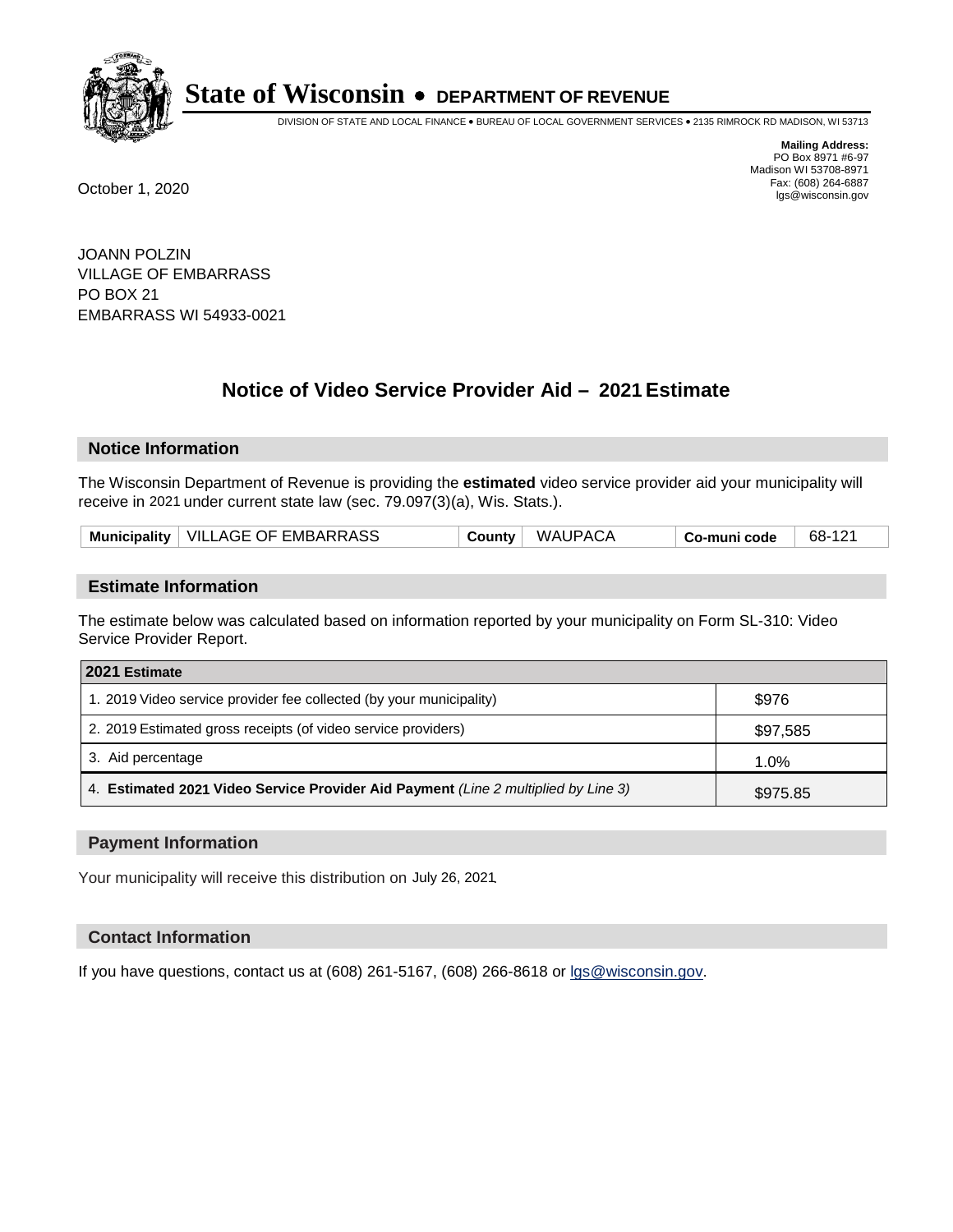

DIVISION OF STATE AND LOCAL FINANCE • BUREAU OF LOCAL GOVERNMENT SERVICES • 2135 RIMROCK RD MADISON, WI 53713

**Mailing Address:** PO Box 8971 #6-97 Madison WI 53708-8971<br>Fax: (608) 264-6887 Fax: (608) 264-6887 October 1, 2020 lgs@wisconsin.gov

MICHELLE MCCLONE VILLAGE OF FREMONT PO BOX 278 FREMONT WI 54940-0278

# **Notice of Video Service Provider Aid - 2021 Estimate**

## **Notice Information**

The Wisconsin Department of Revenue is providing the **estimated** video service provider aid your municipality will receive in 2021 under current state law (sec. 79.097(3)(a), Wis. Stats.).

|  | Municipality   VILLAGE OF FREMONT | <b>County</b> √ | <b>WAUPACA</b> | co-muni code، | 68-126 |
|--|-----------------------------------|-----------------|----------------|---------------|--------|
|--|-----------------------------------|-----------------|----------------|---------------|--------|

#### **Estimate Information**

The estimate below was calculated based on information reported by your municipality on Form SL-310: Video Service Provider Report.

| 2021 Estimate                                                                      |         |  |
|------------------------------------------------------------------------------------|---------|--|
| 1. 2019 Video service provider fee collected (by your municipality)                | \$177   |  |
| 2. 2019 Estimated gross receipts (of video service providers)                      | \$5,483 |  |
| 3. Aid percentage                                                                  | 1.0%    |  |
| 4. Estimated 2021 Video Service Provider Aid Payment (Line 2 multiplied by Line 3) | \$54.83 |  |

#### **Payment Information**

Your municipality will receive this distribution on July 26, 2021.

## **Contact Information**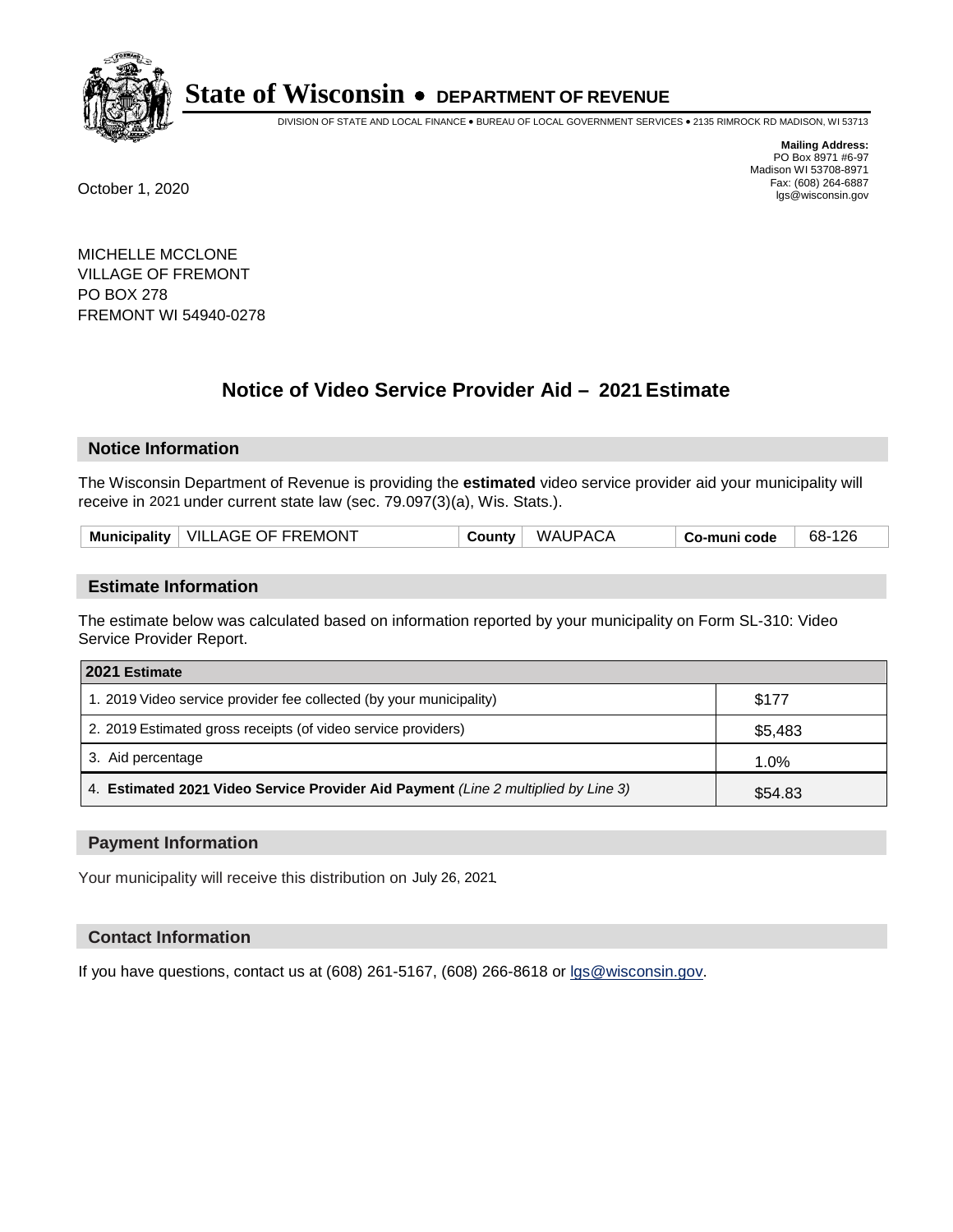

DIVISION OF STATE AND LOCAL FINANCE • BUREAU OF LOCAL GOVERNMENT SERVICES • 2135 RIMROCK RD MADISON, WI 53713

**Mailing Address:** PO Box 8971 #6-97 Madison WI 53708-8971<br>Fax: (608) 264-6887 Fax: (608) 264-6887 October 1, 2020 lgs@wisconsin.gov

BETTY AANSTAD VILLAGE OF IOLA PO BOX 336 IOLA WI 54945-0336

# **Notice of Video Service Provider Aid - 2021 Estimate**

## **Notice Information**

The Wisconsin Department of Revenue is providing the **estimated** video service provider aid your municipality will receive in 2021 under current state law (sec. 79.097(3)(a), Wis. Stats.).

|--|

#### **Estimate Information**

The estimate below was calculated based on information reported by your municipality on Form SL-310: Video Service Provider Report.

| 2021 Estimate                                                                      |          |  |
|------------------------------------------------------------------------------------|----------|--|
| 1. 2019 Video service provider fee collected (by your municipality)                | \$1.170  |  |
| 2. 2019 Estimated gross receipts (of video service providers)                      | \$38,994 |  |
| 3. Aid percentage                                                                  | 1.0%     |  |
| 4. Estimated 2021 Video Service Provider Aid Payment (Line 2 multiplied by Line 3) | \$389.94 |  |

#### **Payment Information**

Your municipality will receive this distribution on July 26, 2021.

## **Contact Information**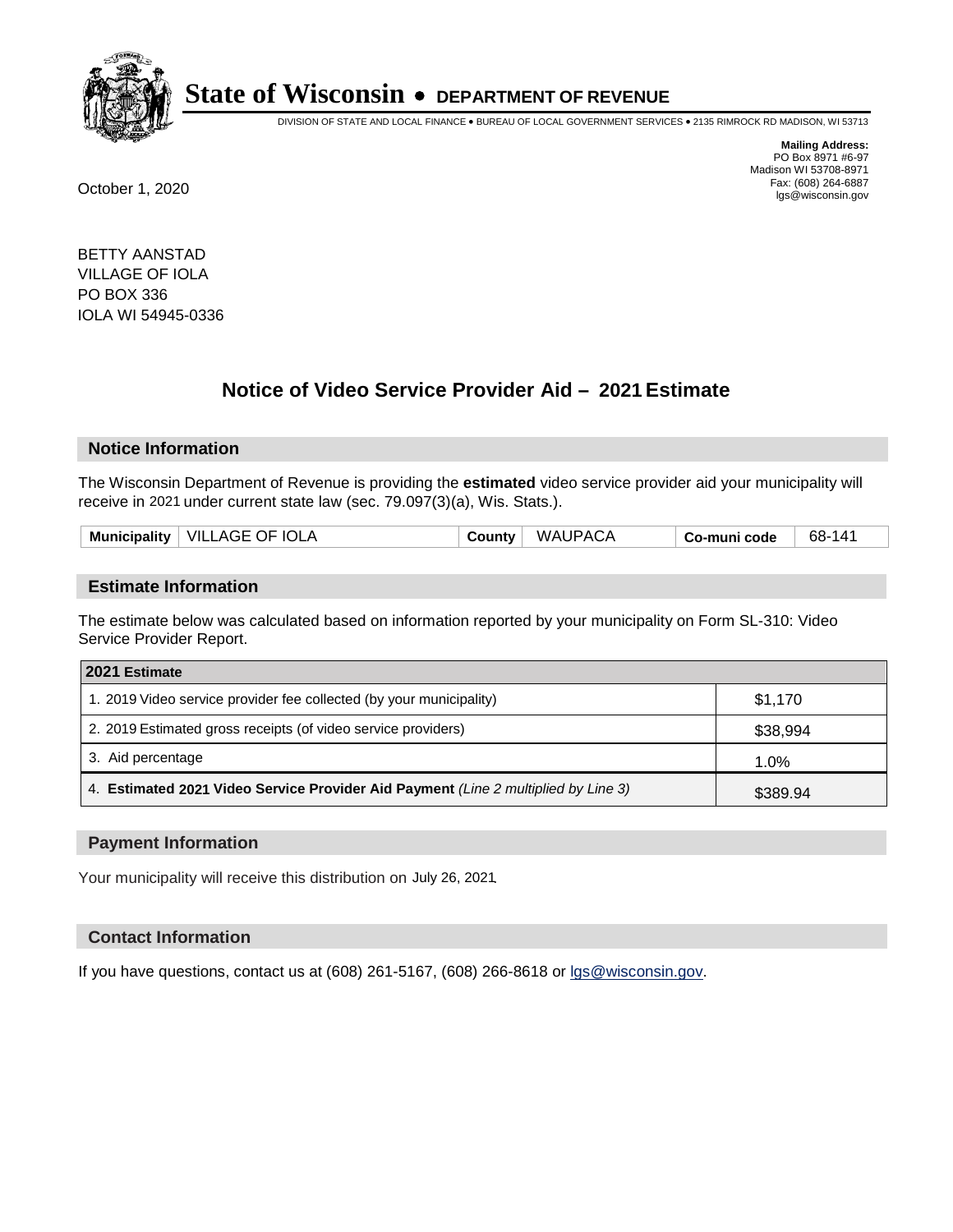

DIVISION OF STATE AND LOCAL FINANCE • BUREAU OF LOCAL GOVERNMENT SERVICES • 2135 RIMROCK RD MADISON, WI 53713

**Mailing Address:** PO Box 8971 #6-97 Madison WI 53708-8971<br>Fax: (608) 264-6887 Fax: (608) 264-6887 October 1, 2020 lgs@wisconsin.gov

PEGGY JOHNSON CITY OF CLINTONVILLE 50 10TH ST CLINTONVILLE WI 54929-1513

# **Notice of Video Service Provider Aid - 2021 Estimate**

## **Notice Information**

The Wisconsin Department of Revenue is providing the **estimated** video service provider aid your municipality will receive in 2021 under current state law (sec. 79.097(3)(a), Wis. Stats.).

| Municipality   CITY OF CLINTONVILLE | WAUPACA<br>County | 68-211<br>Co-muni code |  |
|-------------------------------------|-------------------|------------------------|--|
|-------------------------------------|-------------------|------------------------|--|

#### **Estimate Information**

The estimate below was calculated based on information reported by your municipality on Form SL-310: Video Service Provider Report.

| 2021 Estimate                                                                      |             |  |
|------------------------------------------------------------------------------------|-------------|--|
| 1. 2019 Video service provider fee collected (by your municipality)                | \$44.694    |  |
| 2. 2019 Estimated gross receipts (of video service providers)                      | \$1,117,359 |  |
| 3. Aid percentage                                                                  | 1.0%        |  |
| 4. Estimated 2021 Video Service Provider Aid Payment (Line 2 multiplied by Line 3) | \$11,173.59 |  |

#### **Payment Information**

Your municipality will receive this distribution on July 26, 2021.

## **Contact Information**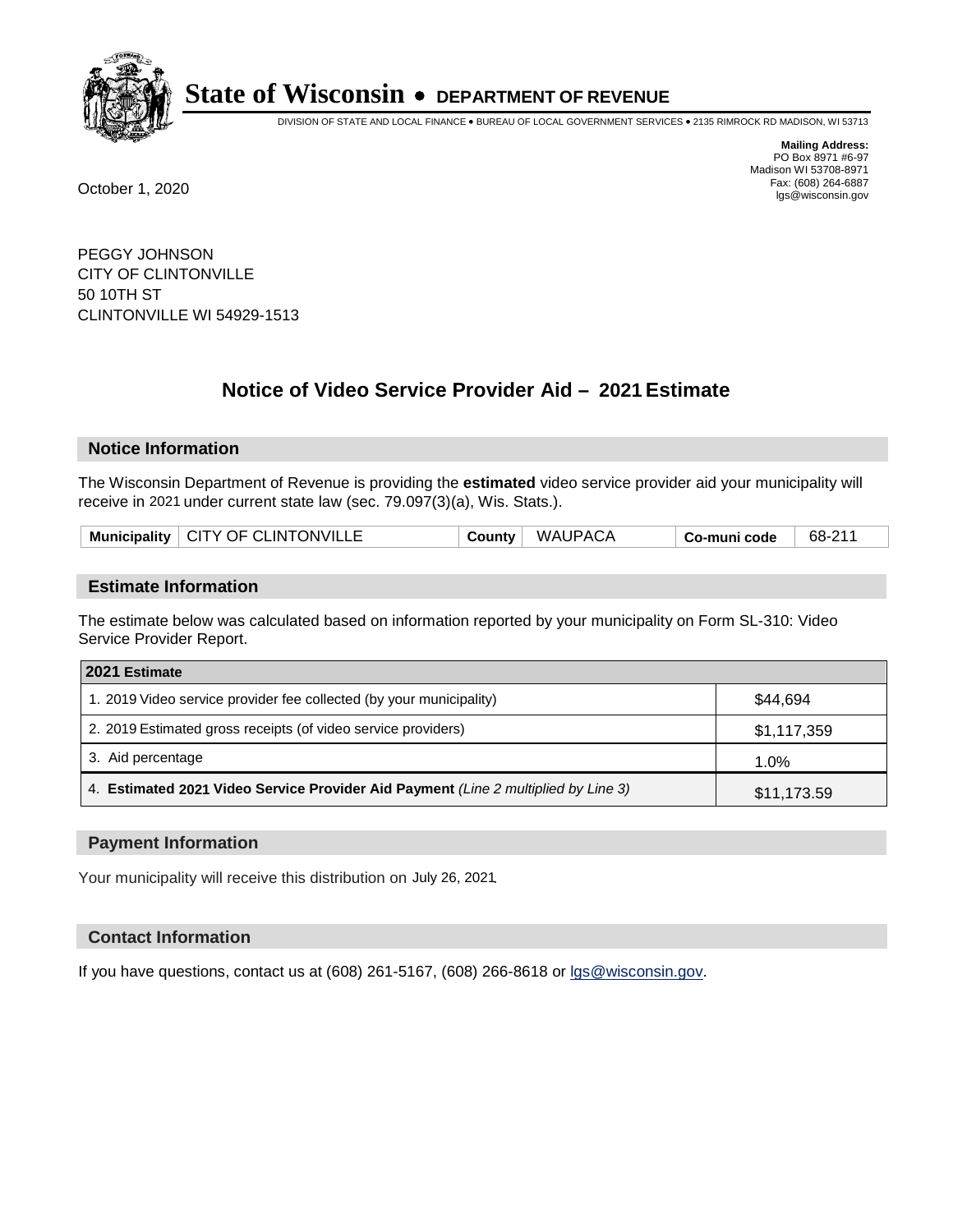

DIVISION OF STATE AND LOCAL FINANCE • BUREAU OF LOCAL GOVERNMENT SERVICES • 2135 RIMROCK RD MADISON, WI 53713

**Mailing Address:** PO Box 8971 #6-97 Madison WI 53708-8971<br>Fax: (608) 264-6887 Fax: (608) 264-6887 October 1, 2020 lgs@wisconsin.gov

LOGAN HASS CITY OF MANAWA PO BOX 248 MANAWA WI 54949-0248

# **Notice of Video Service Provider Aid - 2021 Estimate**

## **Notice Information**

The Wisconsin Department of Revenue is providing the **estimated** video service provider aid your municipality will receive in 2021 under current state law (sec. 79.097(3)(a), Wis. Stats.).

#### **Estimate Information**

The estimate below was calculated based on information reported by your municipality on Form SL-310: Video Service Provider Report.

| 2021 Estimate                                                                      |            |  |
|------------------------------------------------------------------------------------|------------|--|
| 1. 2019 Video service provider fee collected (by your municipality)                | \$13.425   |  |
| 2. 2019 Estimated gross receipts (of video service providers)                      | \$268,506  |  |
| 3. Aid percentage                                                                  | 1.0%       |  |
| 4. Estimated 2021 Video Service Provider Aid Payment (Line 2 multiplied by Line 3) | \$2,685.06 |  |

#### **Payment Information**

Your municipality will receive this distribution on July 26, 2021.

## **Contact Information**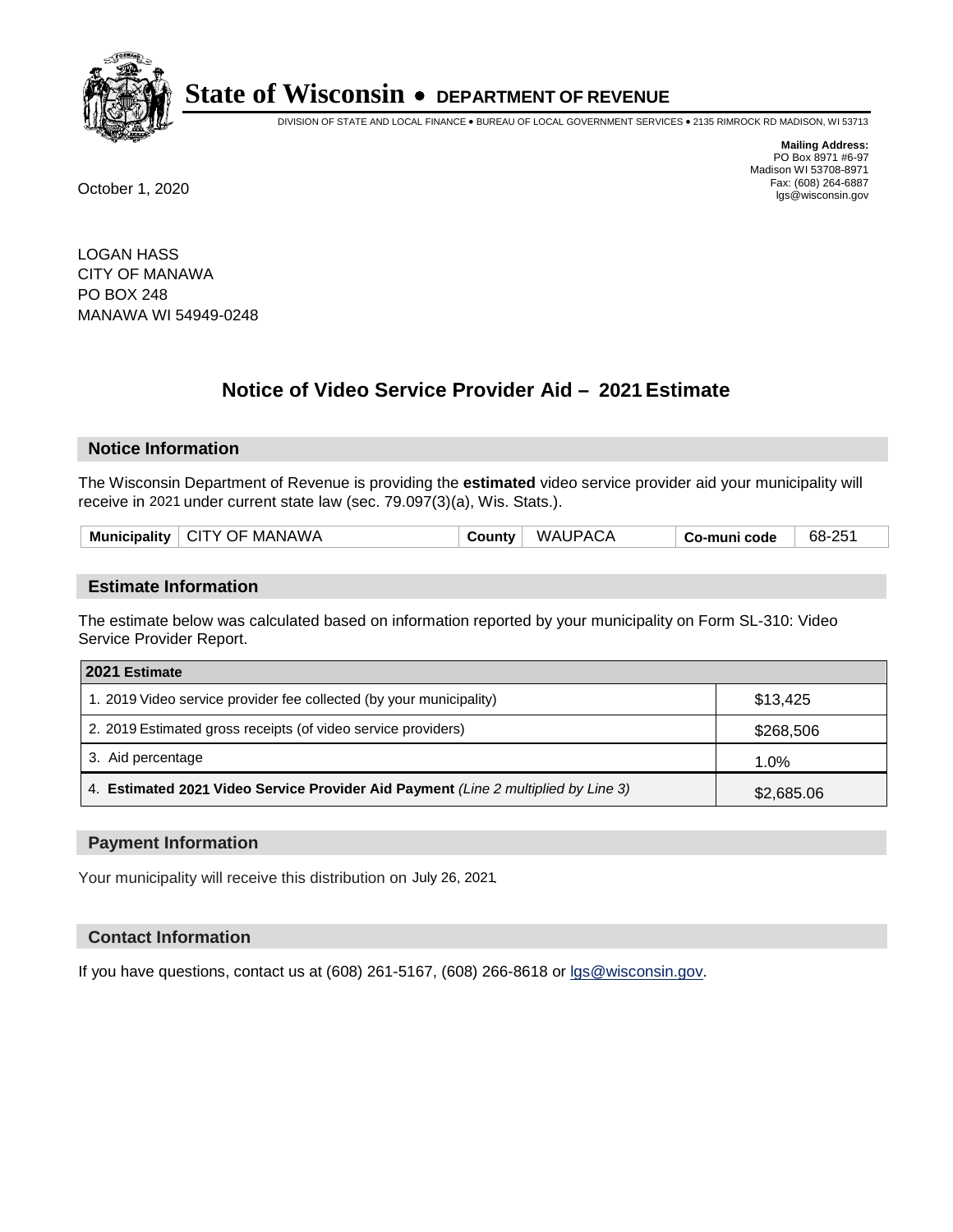

DIVISION OF STATE AND LOCAL FINANCE • BUREAU OF LOCAL GOVERNMENT SERVICES • 2135 RIMROCK RD MADISON, WI 53713

**Mailing Address:** PO Box 8971 #6-97 Madison WI 53708-8971<br>Fax: (608) 264-6887 Fax: (608) 264-6887 October 1, 2020 lgs@wisconsin.gov

MARY ROGERS CITY OF MARION PO BOX 127 MARION WI 54950-0127

# **Notice of Video Service Provider Aid - 2021 Estimate**

## **Notice Information**

The Wisconsin Department of Revenue is providing the **estimated** video service provider aid your municipality will receive in 2021 under current state law (sec. 79.097(3)(a), Wis. Stats.).

#### **Estimate Information**

The estimate below was calculated based on information reported by your municipality on Form SL-310: Video Service Provider Report.

| 2021 Estimate                                                                      |            |  |
|------------------------------------------------------------------------------------|------------|--|
| 1. 2019 Video service provider fee collected (by your municipality)                | \$3,489    |  |
| 2. 2019 Estimated gross receipts (of video service providers)                      | \$348,903  |  |
| 3. Aid percentage                                                                  | 1.0%       |  |
| 4. Estimated 2021 Video Service Provider Aid Payment (Line 2 multiplied by Line 3) | \$3,489.03 |  |

#### **Payment Information**

Your municipality will receive this distribution on July 26, 2021.

## **Contact Information**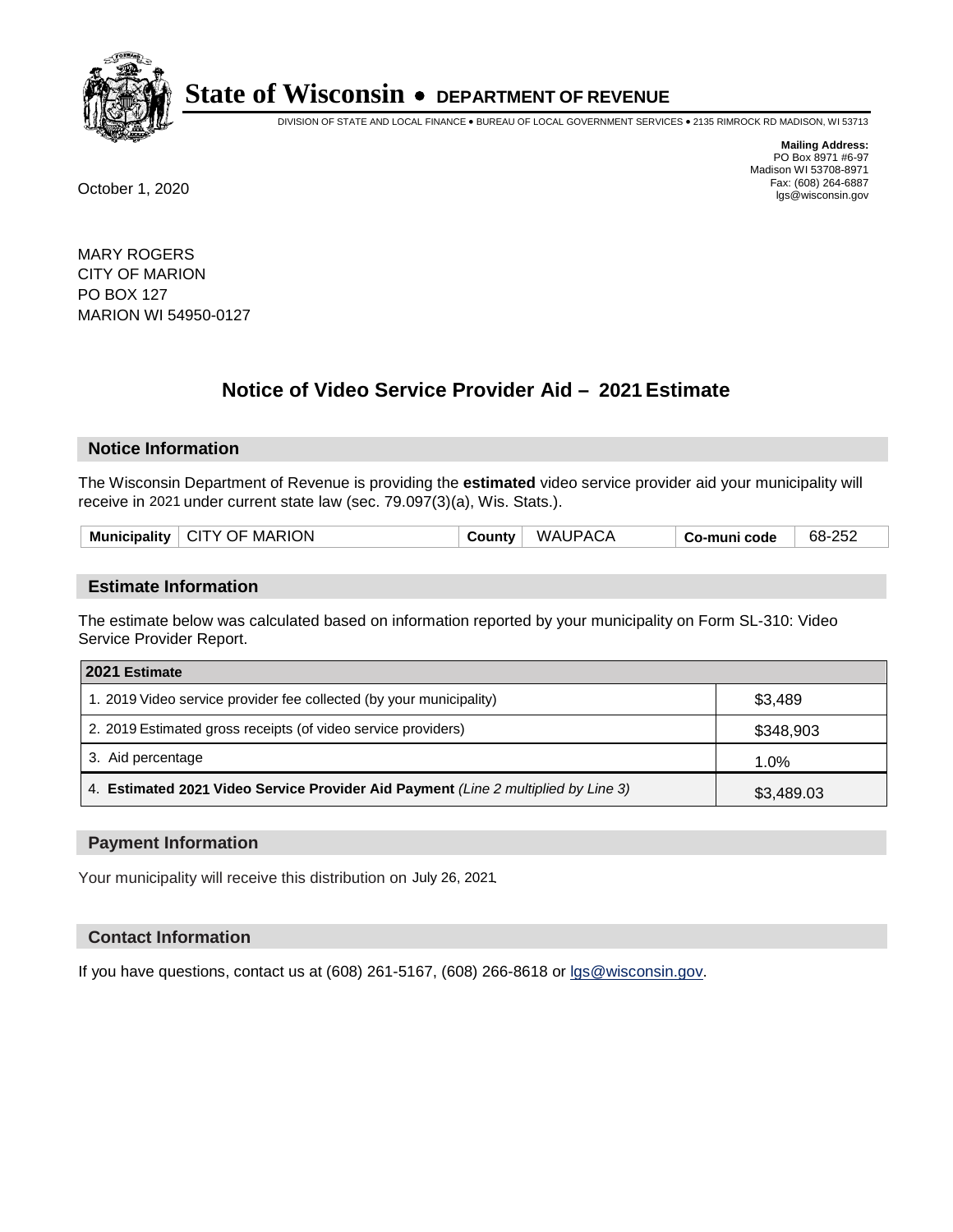

DIVISION OF STATE AND LOCAL FINANCE • BUREAU OF LOCAL GOVERNMENT SERVICES • 2135 RIMROCK RD MADISON, WI 53713

**Mailing Address:** PO Box 8971 #6-97 Madison WI 53708-8971<br>Fax: (608) 264-6887 Fax: (608) 264-6887 October 1, 2020 lgs@wisconsin.gov

JACKIE BEYER CITY OF NEW LONDON 215 N SHAWANO ST NEW LONDON WI 54961-1147

# **Notice of Video Service Provider Aid - 2021 Estimate**

## **Notice Information**

The Wisconsin Department of Revenue is providing the **estimated** video service provider aid your municipality will receive in 2021 under current state law (sec. 79.097(3)(a), Wis. Stats.).

| Municipality   CITY OF NEW LONDON<br><b>WAUPACA</b><br>68-261<br>County $ $<br>Co-muni code |
|---------------------------------------------------------------------------------------------|
|---------------------------------------------------------------------------------------------|

#### **Estimate Information**

The estimate below was calculated based on information reported by your municipality on Form SL-310: Video Service Provider Report.

| 2021 Estimate                                                                      |             |  |
|------------------------------------------------------------------------------------|-------------|--|
| 1. 2019 Video service provider fee collected (by your municipality)                | \$90,793    |  |
| 2. 2019 Estimated gross receipts (of video service providers)                      | \$1,815,853 |  |
| 3. Aid percentage                                                                  | 1.0%        |  |
| 4. Estimated 2021 Video Service Provider Aid Payment (Line 2 multiplied by Line 3) | \$18,158.53 |  |

#### **Payment Information**

Your municipality will receive this distribution on July 26, 2021.

## **Contact Information**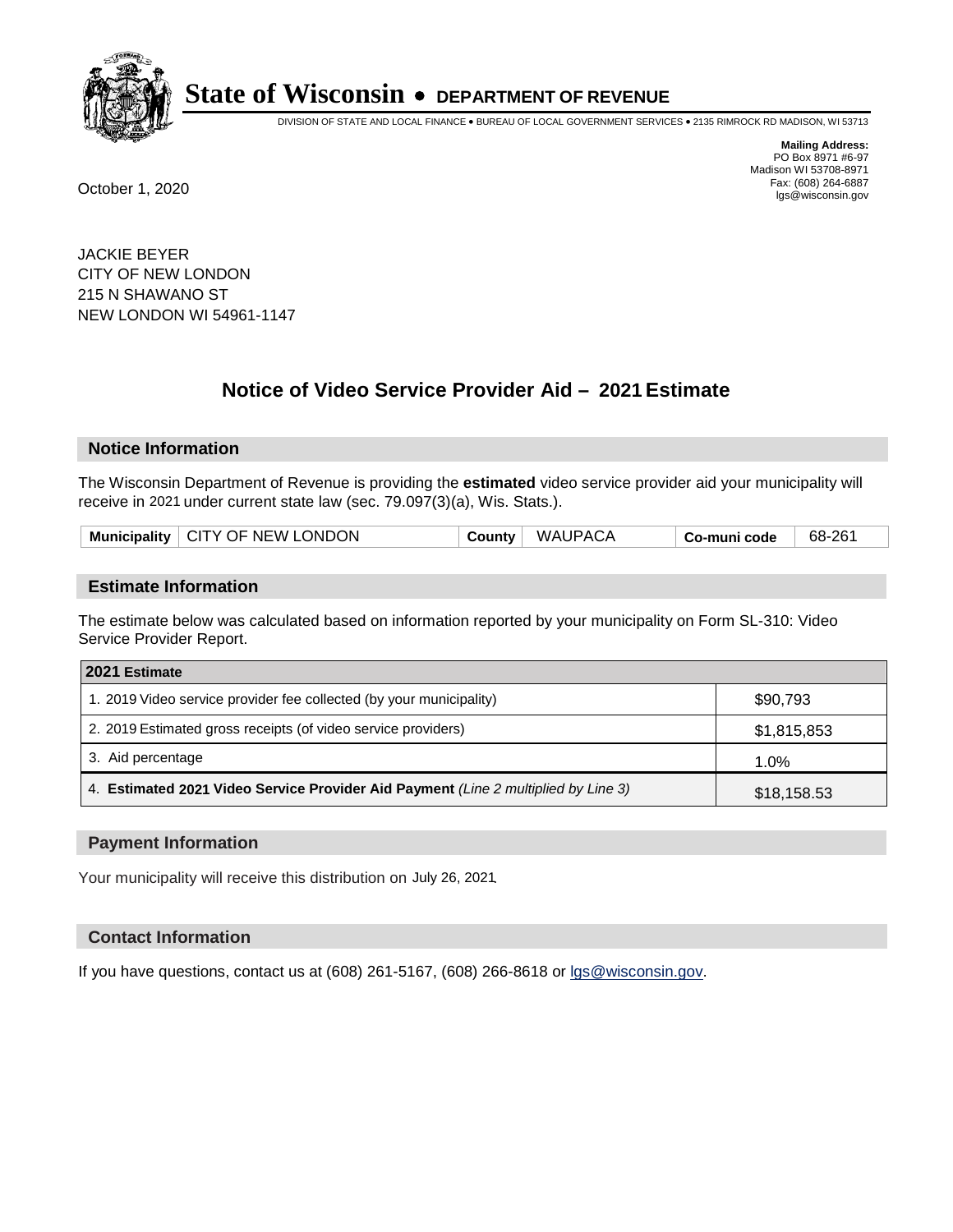

DIVISION OF STATE AND LOCAL FINANCE • BUREAU OF LOCAL GOVERNMENT SERVICES • 2135 RIMROCK RD MADISON, WI 53713

**Mailing Address:** PO Box 8971 #6-97 Madison WI 53708-8971<br>Fax: (608) 264-6887 Fax: (608) 264-6887 October 1, 2020 lgs@wisconsin.gov

SANDY STIEBS CITY OF WAUPACA 111 S MAIN ST WAUPACA WI 54981-1521

# **Notice of Video Service Provider Aid - 2021 Estimate**

## **Notice Information**

The Wisconsin Department of Revenue is providing the **estimated** video service provider aid your municipality will receive in 2021 under current state law (sec. 79.097(3)(a), Wis. Stats.).

| Municipality   CITY OF WAUPACA | <b>County</b> | <b>WAUPACA</b> | Co-muni code | 68-291 |
|--------------------------------|---------------|----------------|--------------|--------|
|                                |               |                |              |        |

#### **Estimate Information**

The estimate below was calculated based on information reported by your municipality on Form SL-310: Video Service Provider Report.

| 2021 Estimate                                                                      |             |
|------------------------------------------------------------------------------------|-------------|
| 1. 2019 Video service provider fee collected (by your municipality)                | \$71,715    |
| 2. 2019 Estimated gross receipts (of video service providers)                      | \$1,434,297 |
| 3. Aid percentage                                                                  | 1.0%        |
| 4. Estimated 2021 Video Service Provider Aid Payment (Line 2 multiplied by Line 3) | \$14,342.97 |

#### **Payment Information**

Your municipality will receive this distribution on July 26, 2021.

## **Contact Information**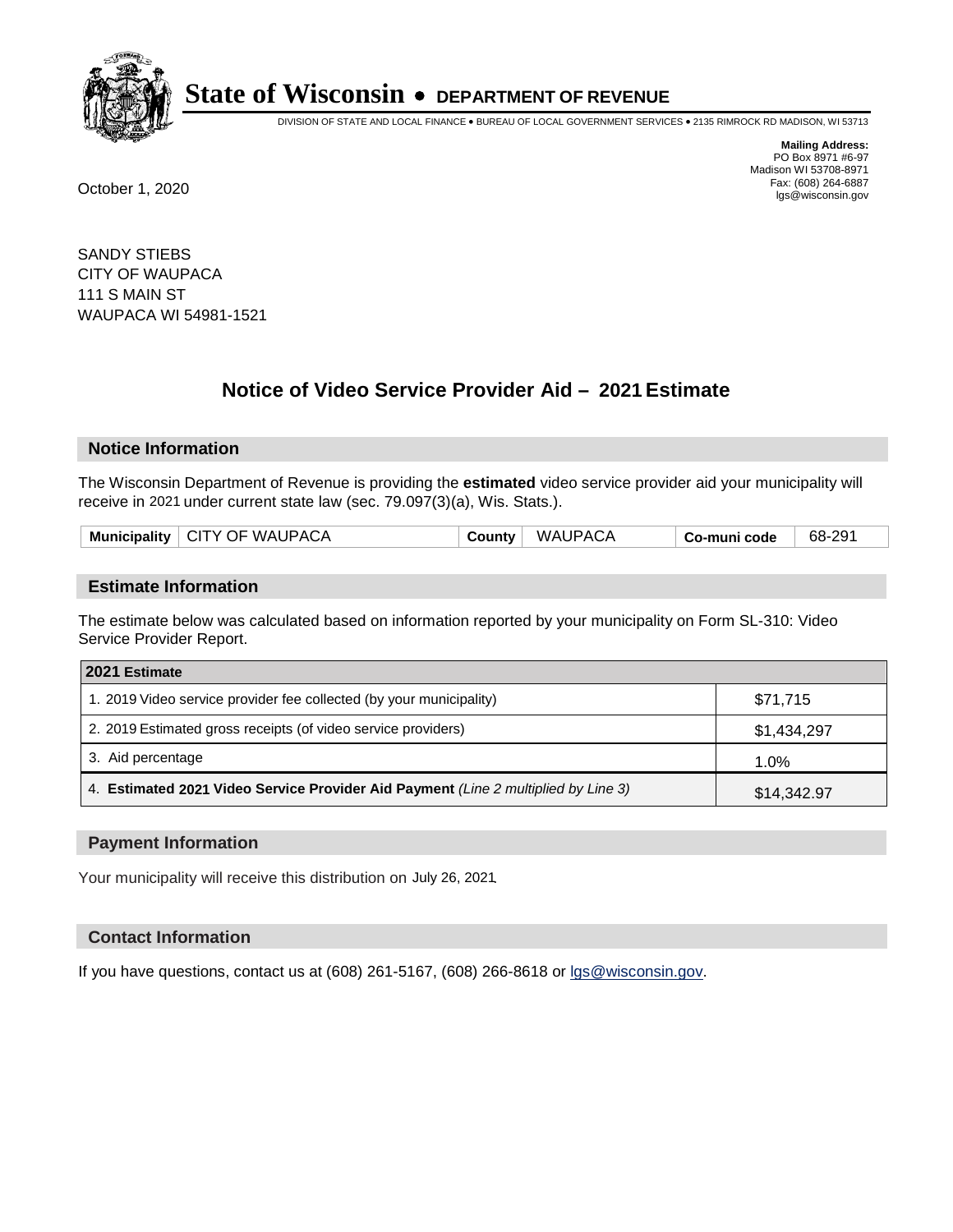

DIVISION OF STATE AND LOCAL FINANCE • BUREAU OF LOCAL GOVERNMENT SERVICES • 2135 RIMROCK RD MADISON, WI 53713

**Mailing Address:** PO Box 8971 #6-97 Madison WI 53708-8971<br>Fax: (608) 264-6887 Fax: (608) 264-6887 October 1, 2020 lgs@wisconsin.gov

BECKY LOEHRKE CITY OF WEYAUWEGA P.O. BOX 578 WEYAUWEGA WI 54983

# **Notice of Video Service Provider Aid - 2021 Estimate**

## **Notice Information**

The Wisconsin Department of Revenue is providing the **estimated** video service provider aid your municipality will receive in 2021 under current state law (sec. 79.097(3)(a), Wis. Stats.).

| Municipality   CITY OF WEYAUWEGA | County | WAUPACA | Co-muni code | 68-292 |
|----------------------------------|--------|---------|--------------|--------|
|----------------------------------|--------|---------|--------------|--------|

#### **Estimate Information**

The estimate below was calculated based on information reported by your municipality on Form SL-310: Video Service Provider Report.

| 2021 Estimate                                                                      |            |
|------------------------------------------------------------------------------------|------------|
| 1. 2019 Video service provider fee collected (by your municipality)                | \$11,600   |
| 2. 2019 Estimated gross receipts (of video service providers)                      | \$386,675  |
| 3. Aid percentage                                                                  | 1.0%       |
| 4. Estimated 2021 Video Service Provider Aid Payment (Line 2 multiplied by Line 3) | \$3,866.75 |

#### **Payment Information**

Your municipality will receive this distribution on July 26, 2021.

## **Contact Information**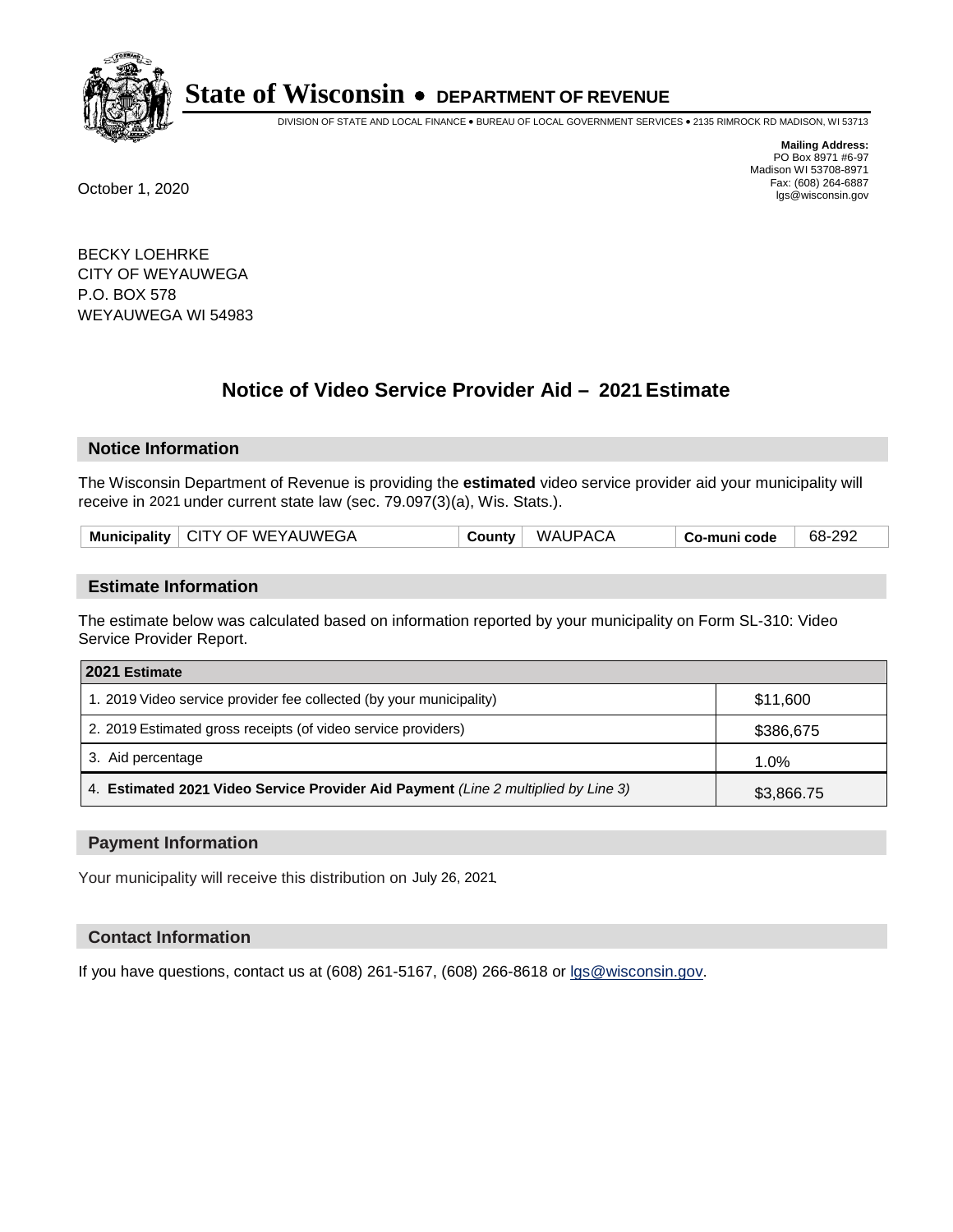

DIVISION OF STATE AND LOCAL FINANCE • BUREAU OF LOCAL GOVERNMENT SERVICES • 2135 RIMROCK RD MADISON, WI 53713

**Mailing Address:** PO Box 8971 #6-97 Madison WI 53708-8971<br>Fax: (608) 264-6887 Fax: (608) 264-6887 October 1, 2020 lgs@wisconsin.gov

MELANIE STAKE TOWN OF DAKOTA N1470 STATE ROAD 22 WAUTOMA WI 54982

# **Notice of Video Service Provider Aid - 2021 Estimate**

## **Notice Information**

The Wisconsin Department of Revenue is providing the **estimated** video service provider aid your municipality will receive in 2021 under current state law (sec. 79.097(3)(a), Wis. Stats.).

#### **Estimate Information**

The estimate below was calculated based on information reported by your municipality on Form SL-310: Video Service Provider Report.

| 2021 Estimate                                                                      |            |
|------------------------------------------------------------------------------------|------------|
| 1. 2019 Video service provider fee collected (by your municipality)                | \$3,492    |
| 2. 2019 Estimated gross receipts (of video service providers)                      | \$116,412  |
| 3. Aid percentage                                                                  | 1.0%       |
| 4. Estimated 2021 Video Service Provider Aid Payment (Line 2 multiplied by Line 3) | \$1,164.12 |

#### **Payment Information**

Your municipality will receive this distribution on July 26, 2021.

## **Contact Information**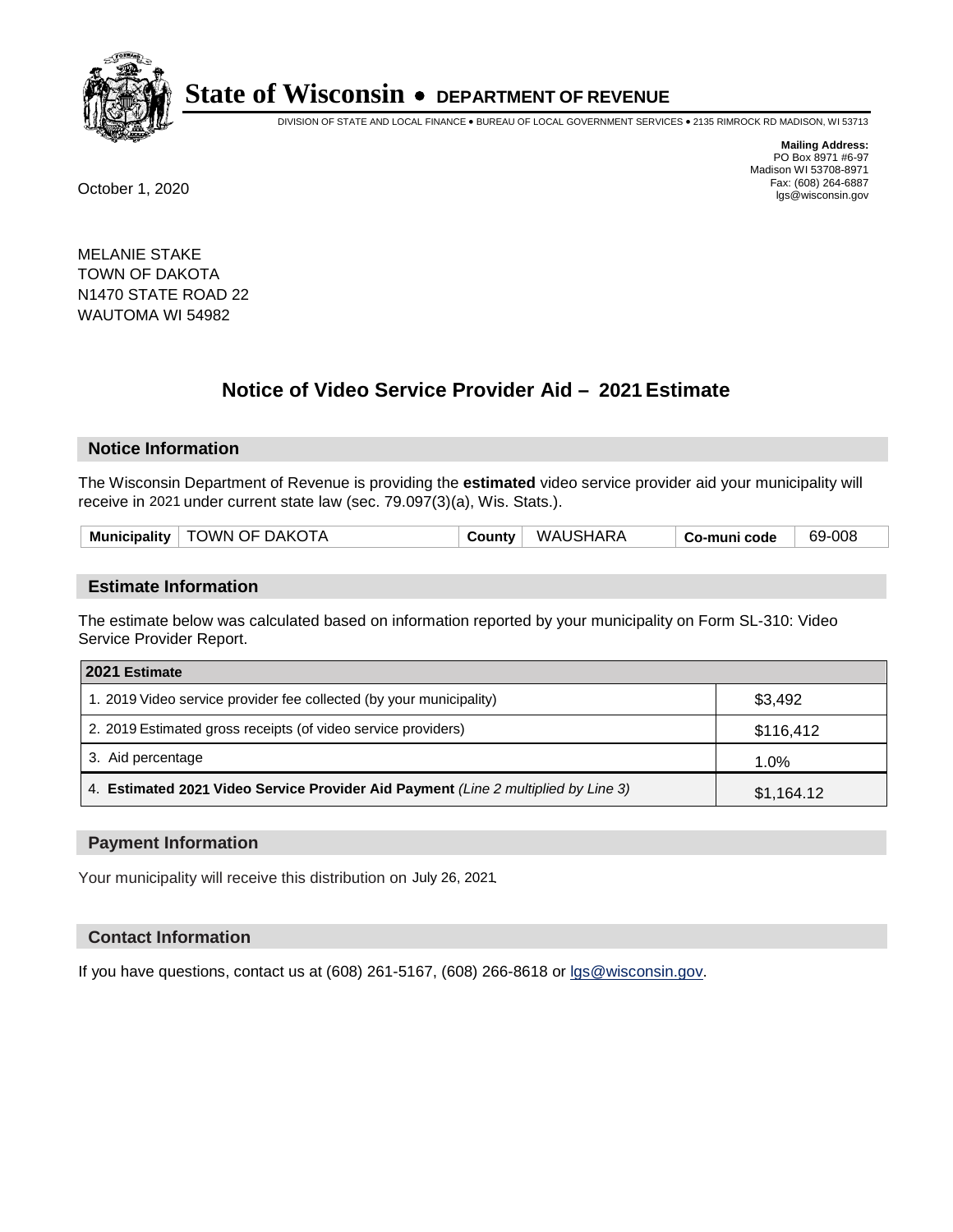

DIVISION OF STATE AND LOCAL FINANCE • BUREAU OF LOCAL GOVERNMENT SERVICES • 2135 RIMROCK RD MADISON, WI 53713

**Mailing Address:** PO Box 8971 #6-97 Madison WI 53708-8971<br>Fax: (608) 264-6887 Fax: (608) 264-6887 October 1, 2020 lgs@wisconsin.gov

VICKI SNYDER TOWN OF MARION N1279 COUNTY RD Z WAUTOMA WI 54982-5900

# **Notice of Video Service Provider Aid - 2021 Estimate**

## **Notice Information**

The Wisconsin Department of Revenue is providing the **estimated** video service provider aid your municipality will receive in 2021 under current state law (sec. 79.097(3)(a), Wis. Stats.).

| <b>Municipality</b> | TOWN OF MARION | <b>County</b> | WAUSHARA | Co-muni code | 69-016 |
|---------------------|----------------|---------------|----------|--------------|--------|
|                     |                |               |          |              |        |

#### **Estimate Information**

The estimate below was calculated based on information reported by your municipality on Form SL-310: Video Service Provider Report.

| 2021 Estimate                                                                      |            |
|------------------------------------------------------------------------------------|------------|
| 1. 2019 Video service provider fee collected (by your municipality)                | \$10.973   |
| 2. 2019 Estimated gross receipts (of video service providers)                      | \$365,777  |
| 3. Aid percentage                                                                  | 1.0%       |
| 4. Estimated 2021 Video Service Provider Aid Payment (Line 2 multiplied by Line 3) | \$3,657.77 |

#### **Payment Information**

Your municipality will receive this distribution on July 26, 2021.

## **Contact Information**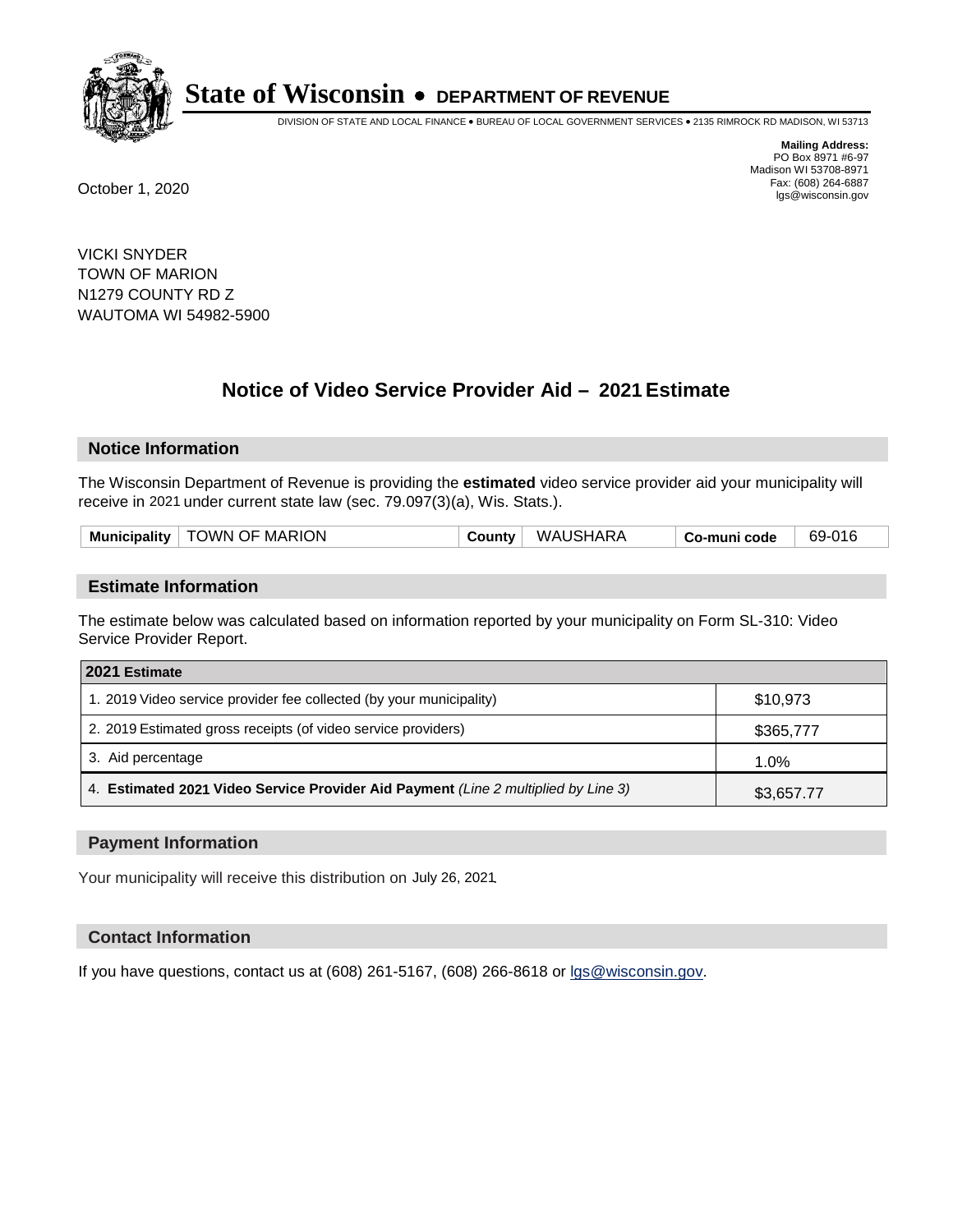

DIVISION OF STATE AND LOCAL FINANCE • BUREAU OF LOCAL GOVERNMENT SERVICES • 2135 RIMROCK RD MADISON, WI 53713

**Mailing Address:** PO Box 8971 #6-97 Madison WI 53708-8971<br>Fax: (608) 264-6887 Fax: (608) 264-6887 October 1, 2020 lgs@wisconsin.gov

PATTY NETT TOWN OF WAUTOMA W8674 FAWN COURT WAUTOMA WI 54982

# **Notice of Video Service Provider Aid - 2021 Estimate**

## **Notice Information**

The Wisconsin Department of Revenue is providing the **estimated** video service provider aid your municipality will receive in 2021 under current state law (sec. 79.097(3)(a), Wis. Stats.).

| Municipality   TOWN OF WAUTOMA | County | WAUSHARA | Co-muni code | 69-036 |
|--------------------------------|--------|----------|--------------|--------|
|--------------------------------|--------|----------|--------------|--------|

#### **Estimate Information**

The estimate below was calculated based on information reported by your municipality on Form SL-310: Video Service Provider Report.

| 2021 Estimate                                                                      |            |
|------------------------------------------------------------------------------------|------------|
| 1. 2019 Video service provider fee collected (by your municipality)                | \$5,051    |
| 2. 2019 Estimated gross receipts (of video service providers)                      | \$168,375  |
| 3. Aid percentage                                                                  | 1.0%       |
| 4. Estimated 2021 Video Service Provider Aid Payment (Line 2 multiplied by Line 3) | \$1,683.75 |

#### **Payment Information**

Your municipality will receive this distribution on July 26, 2021.

## **Contact Information**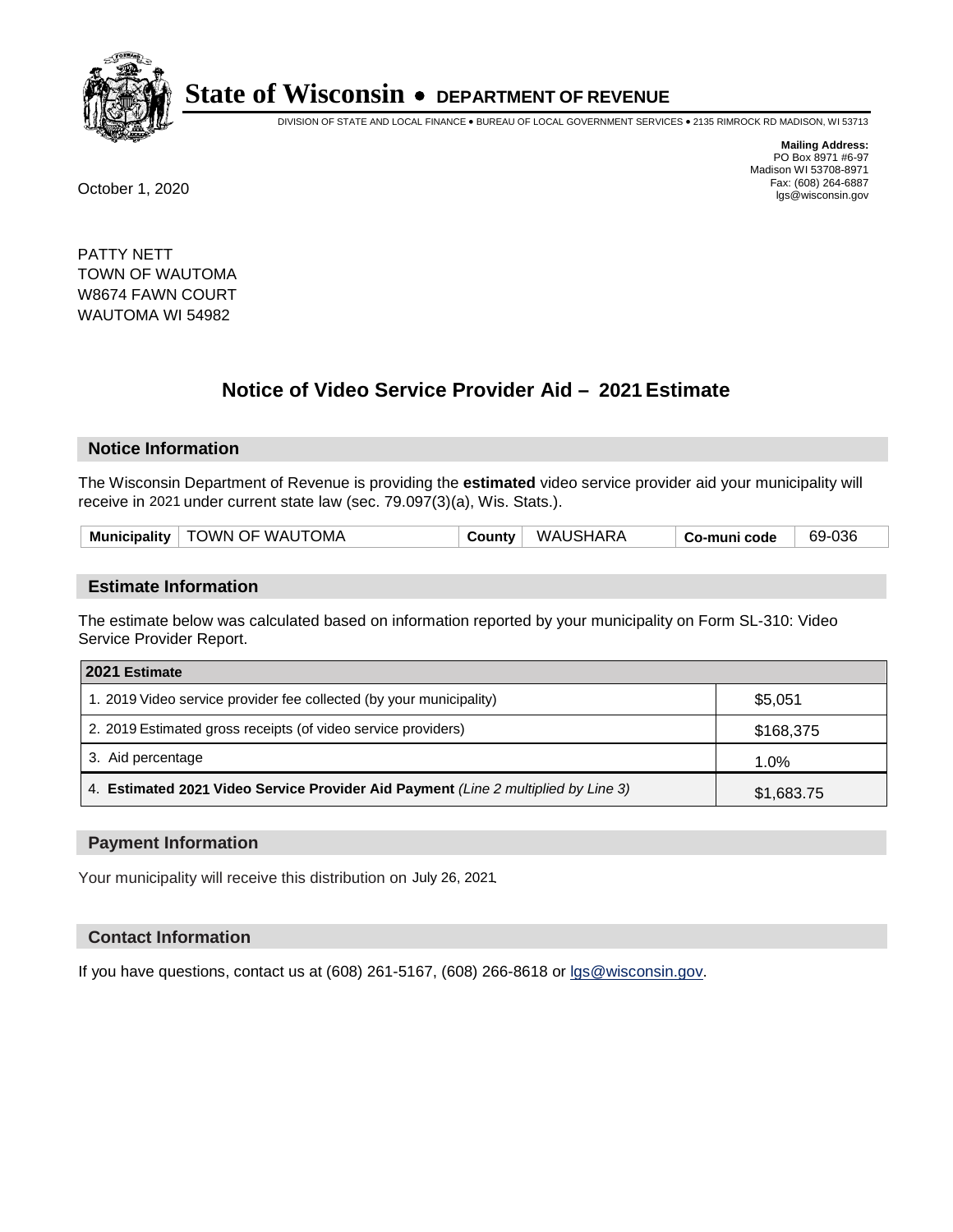

DIVISION OF STATE AND LOCAL FINANCE • BUREAU OF LOCAL GOVERNMENT SERVICES • 2135 RIMROCK RD MADISON, WI 53713

**Mailing Address:** PO Box 8971 #6-97 Madison WI 53708-8971<br>Fax: (608) 264-6887 Fax: (608) 264-6887 October 1, 2020 lgs@wisconsin.gov

BRENDA WALKER VILLAGE OF COLOMA 155 NORTH FRONT ST. PO BOX 353 COLOMA WI 54930

# **Notice of Video Service Provider Aid - 2021 Estimate**

## **Notice Information**

The Wisconsin Department of Revenue is providing the **estimated** video service provider aid your municipality will receive in 2021 under current state law (sec. 79.097(3)(a), Wis. Stats.).

| Municipality   VILLAGE OF COLOMA<br>County WAUSHARA<br>69-111<br>Co-muni code |  |
|-------------------------------------------------------------------------------|--|
|-------------------------------------------------------------------------------|--|

#### **Estimate Information**

The estimate below was calculated based on information reported by your municipality on Form SL-310: Video Service Provider Report.

| 2021 Estimate                                                                      |          |
|------------------------------------------------------------------------------------|----------|
| 1. 2019 Video service provider fee collected (by your municipality)                | \$2,318  |
| 2. 2019 Estimated gross receipts (of video service providers)                      | \$77,275 |
| 3. Aid percentage                                                                  | 1.0%     |
| 4. Estimated 2021 Video Service Provider Aid Payment (Line 2 multiplied by Line 3) | \$772.75 |

#### **Payment Information**

Your municipality will receive this distribution on July 26, 2021.

## **Contact Information**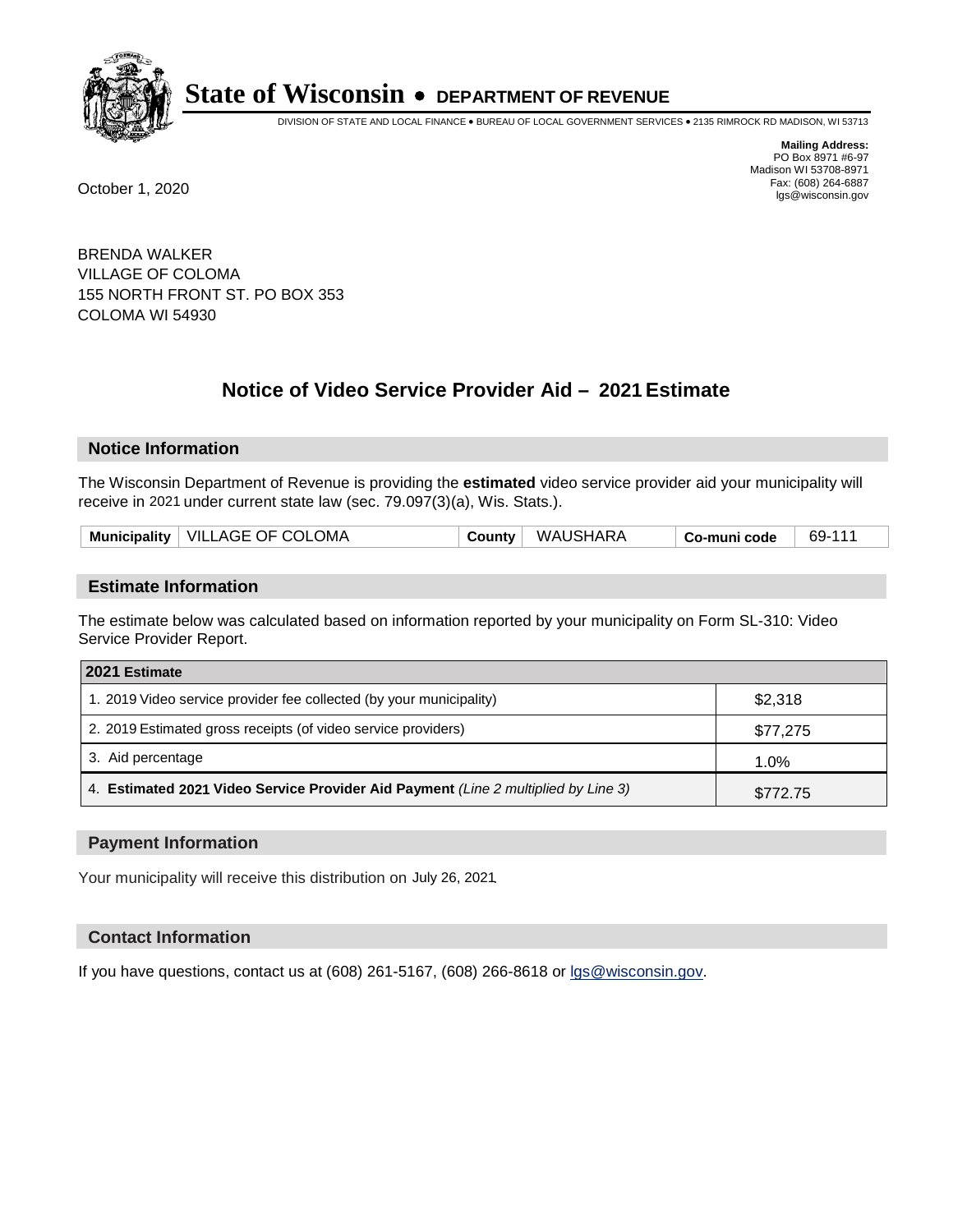

DIVISION OF STATE AND LOCAL FINANCE • BUREAU OF LOCAL GOVERNMENT SERVICES • 2135 RIMROCK RD MADISON, WI 53713

**Mailing Address:** PO Box 8971 #6-97 Madison WI 53708-8971<br>Fax: (608) 264-6887 Fax: (608) 264-6887 October 1, 2020 lgs@wisconsin.gov

TOM MONACELLI VILLAGE OF LOHRVILLE 412 N 4TH AVE REDGRANITE WI 54970-9707

# **Notice of Video Service Provider Aid - 2021 Estimate**

## **Notice Information**

The Wisconsin Department of Revenue is providing the **estimated** video service provider aid your municipality will receive in 2021 under current state law (sec. 79.097(3)(a), Wis. Stats.).

| Municipality   VILLAGE OF LOHRVILLE | Countv | WAUSHARA | Co-muni code | 69-146 |
|-------------------------------------|--------|----------|--------------|--------|
|-------------------------------------|--------|----------|--------------|--------|

#### **Estimate Information**

The estimate below was calculated based on information reported by your municipality on Form SL-310: Video Service Provider Report.

| 2021 Estimate                                                                      |          |
|------------------------------------------------------------------------------------|----------|
| 1. 2019 Video service provider fee collected (by your municipality)                | \$2,560  |
| 2. 2019 Estimated gross receipts (of video service providers)                      | \$85,321 |
| 3. Aid percentage                                                                  | 1.0%     |
| 4. Estimated 2021 Video Service Provider Aid Payment (Line 2 multiplied by Line 3) | \$853.21 |

#### **Payment Information**

Your municipality will receive this distribution on July 26, 2021.

## **Contact Information**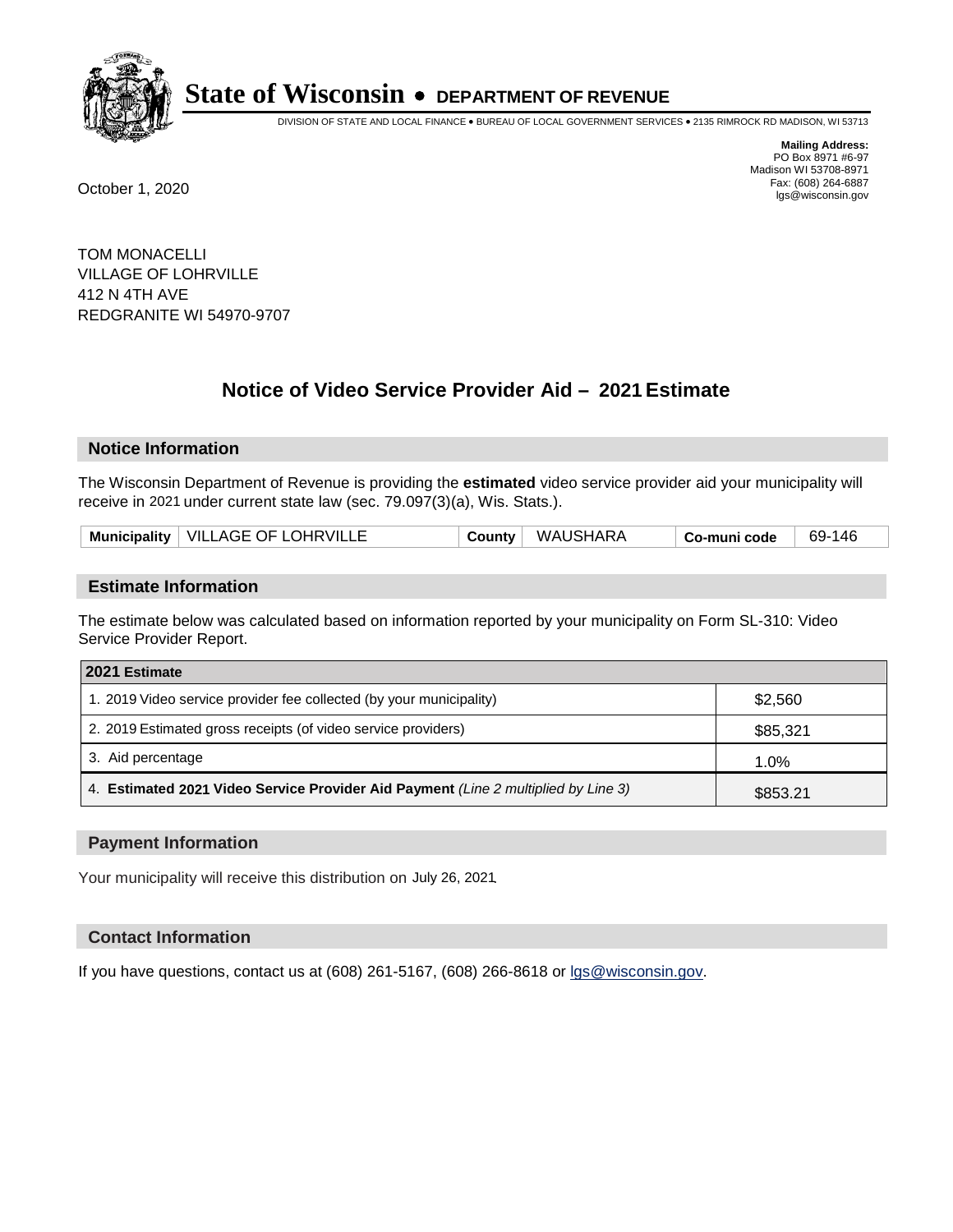

DIVISION OF STATE AND LOCAL FINANCE • BUREAU OF LOCAL GOVERNMENT SERVICES • 2135 RIMROCK RD MADISON, WI 53713

**Mailing Address:** PO Box 8971 #6-97 Madison WI 53708-8971<br>Fax: (608) 264-6887 Fax: (608) 264-6887 October 1, 2020 lgs@wisconsin.gov

BRENDA BLACK VILLAGE OF PLAINFIELD PO BOX 352 PLAINFIELD WI 54966-0352

# **Notice of Video Service Provider Aid - 2021 Estimate**

## **Notice Information**

The Wisconsin Department of Revenue is providing the **estimated** video service provider aid your municipality will receive in 2021 under current state law (sec. 79.097(3)(a), Wis. Stats.).

| Municipality   VILLAGE OF PLAINFIELD | County | WAUSHARA | Co-muni code | 69-171 |
|--------------------------------------|--------|----------|--------------|--------|
|--------------------------------------|--------|----------|--------------|--------|

#### **Estimate Information**

The estimate below was calculated based on information reported by your municipality on Form SL-310: Video Service Provider Report.

| 2021 Estimate                                                                      |            |  |  |  |
|------------------------------------------------------------------------------------|------------|--|--|--|
| 1. 2019 Video service provider fee collected (by your municipality)                | \$3,353    |  |  |  |
| 2. 2019 Estimated gross receipts (of video service providers)                      | \$111,797  |  |  |  |
| 3. Aid percentage                                                                  | 1.0%       |  |  |  |
| 4. Estimated 2021 Video Service Provider Aid Payment (Line 2 multiplied by Line 3) | \$1,117.97 |  |  |  |

#### **Payment Information**

Your municipality will receive this distribution on July 26, 2021.

## **Contact Information**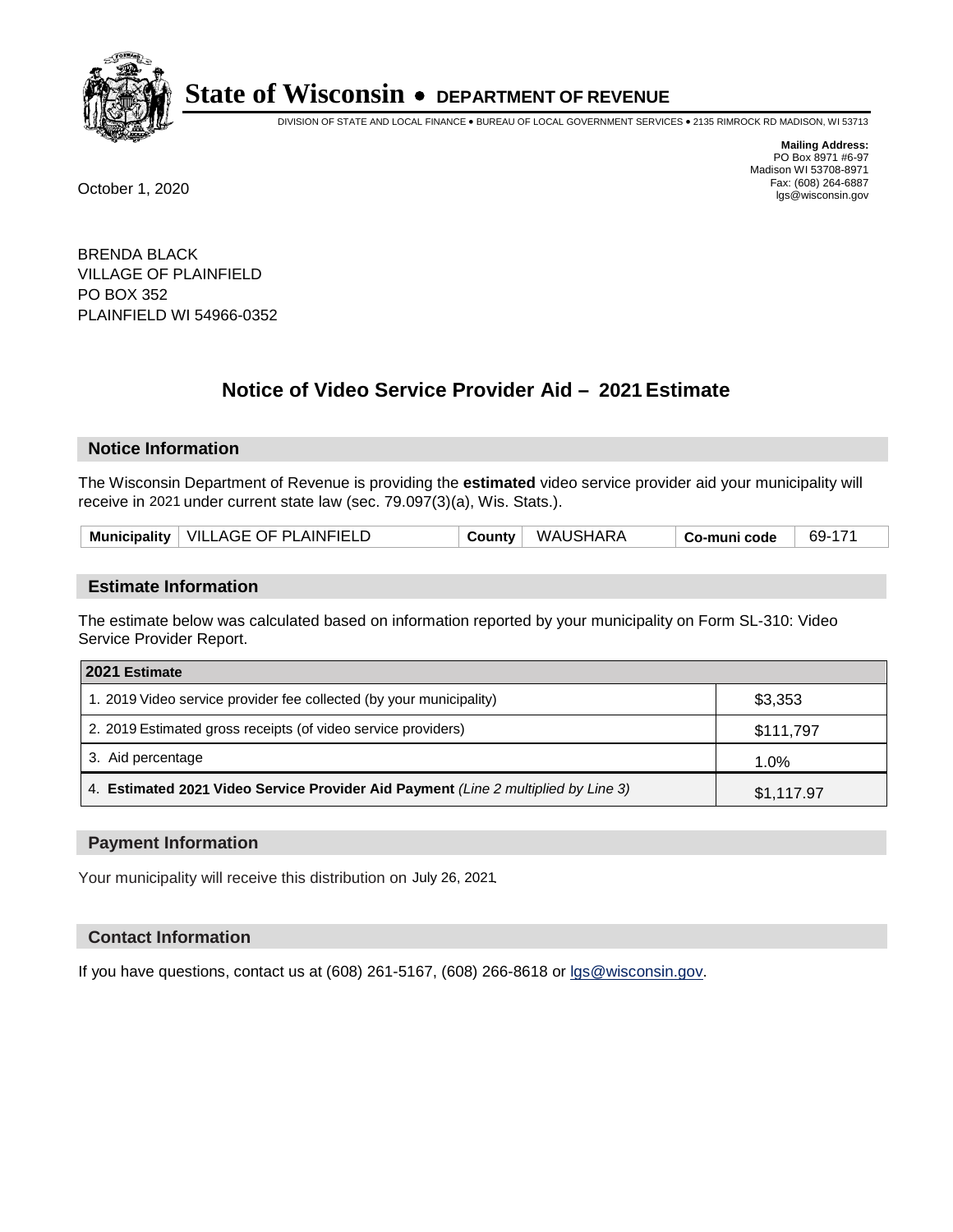

DIVISION OF STATE AND LOCAL FINANCE • BUREAU OF LOCAL GOVERNMENT SERVICES • 2135 RIMROCK RD MADISON, WI 53713

**Mailing Address:** PO Box 8971 #6-97 Madison WI 53708-8971<br>Fax: (608) 264-6887 Fax: (608) 264-6887 October 1, 2020 lgs@wisconsin.gov

CHRISTY GROSKREUTZ VILLAGE OF REDGRANITE 161 DEARBORN STREET REDGRANITE WI 54970

# **Notice of Video Service Provider Aid - 2021 Estimate**

## **Notice Information**

The Wisconsin Department of Revenue is providing the **estimated** video service provider aid your municipality will receive in 2021 under current state law (sec. 79.097(3)(a), Wis. Stats.).

| Municipality   VILLAGE OF REDGRANITE | Countv | WAUSHARA | Co-muni code | 69-176 |
|--------------------------------------|--------|----------|--------------|--------|
|--------------------------------------|--------|----------|--------------|--------|

#### **Estimate Information**

The estimate below was calculated based on information reported by your municipality on Form SL-310: Video Service Provider Report.

| 2021 Estimate                                                                      |            |  |  |  |
|------------------------------------------------------------------------------------|------------|--|--|--|
| 1. 2019 Video service provider fee collected (by your municipality)                | \$6,383    |  |  |  |
| 2. 2019 Estimated gross receipts (of video service providers)                      | \$212,751  |  |  |  |
| 3. Aid percentage                                                                  | 1.0%       |  |  |  |
| 4. Estimated 2021 Video Service Provider Aid Payment (Line 2 multiplied by Line 3) | \$2,127.51 |  |  |  |

#### **Payment Information**

Your municipality will receive this distribution on July 26, 2021.

## **Contact Information**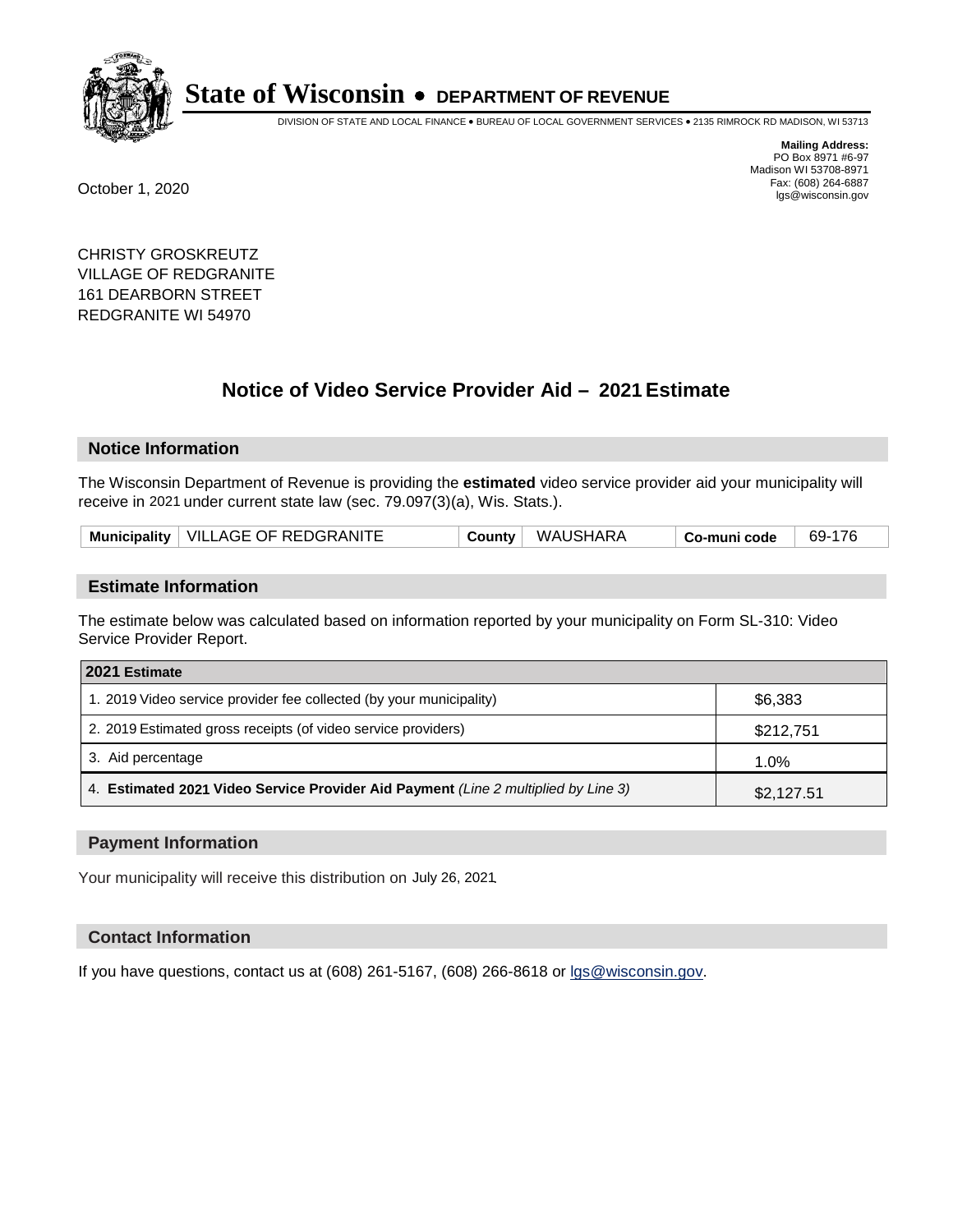

DIVISION OF STATE AND LOCAL FINANCE • BUREAU OF LOCAL GOVERNMENT SERVICES • 2135 RIMROCK RD MADISON, WI 53713

**Mailing Address:** PO Box 8971 #6-97 Madison WI 53708-8971<br>Fax: (608) 264-6887 Fax: (608) 264-6887 October 1, 2020 lgs@wisconsin.gov

LINDSEY INDA VILLAGE OF WILD ROSE PO BOX 292 WILD ROSE WI 54984

# **Notice of Video Service Provider Aid - 2021 Estimate**

## **Notice Information**

The Wisconsin Department of Revenue is providing the **estimated** video service provider aid your municipality will receive in 2021 under current state law (sec. 79.097(3)(a), Wis. Stats.).

| Municipality   VILLAGE OF WILD ROSE |  | County WAUSHARA | <sup>⊢</sup> Co-muni code | 69-191 |
|-------------------------------------|--|-----------------|---------------------------|--------|
|-------------------------------------|--|-----------------|---------------------------|--------|

#### **Estimate Information**

The estimate below was calculated based on information reported by your municipality on Form SL-310: Video Service Provider Report.

| 2021 Estimate                                                                      |            |  |  |  |
|------------------------------------------------------------------------------------|------------|--|--|--|
| 1. 2019 Video service provider fee collected (by your municipality)                | \$6,009    |  |  |  |
| 2. 2019 Estimated gross receipts (of video service providers)                      | \$200,310  |  |  |  |
| 3. Aid percentage                                                                  | 1.0%       |  |  |  |
| 4. Estimated 2021 Video Service Provider Aid Payment (Line 2 multiplied by Line 3) | \$2,003.10 |  |  |  |

#### **Payment Information**

Your municipality will receive this distribution on July 26, 2021.

## **Contact Information**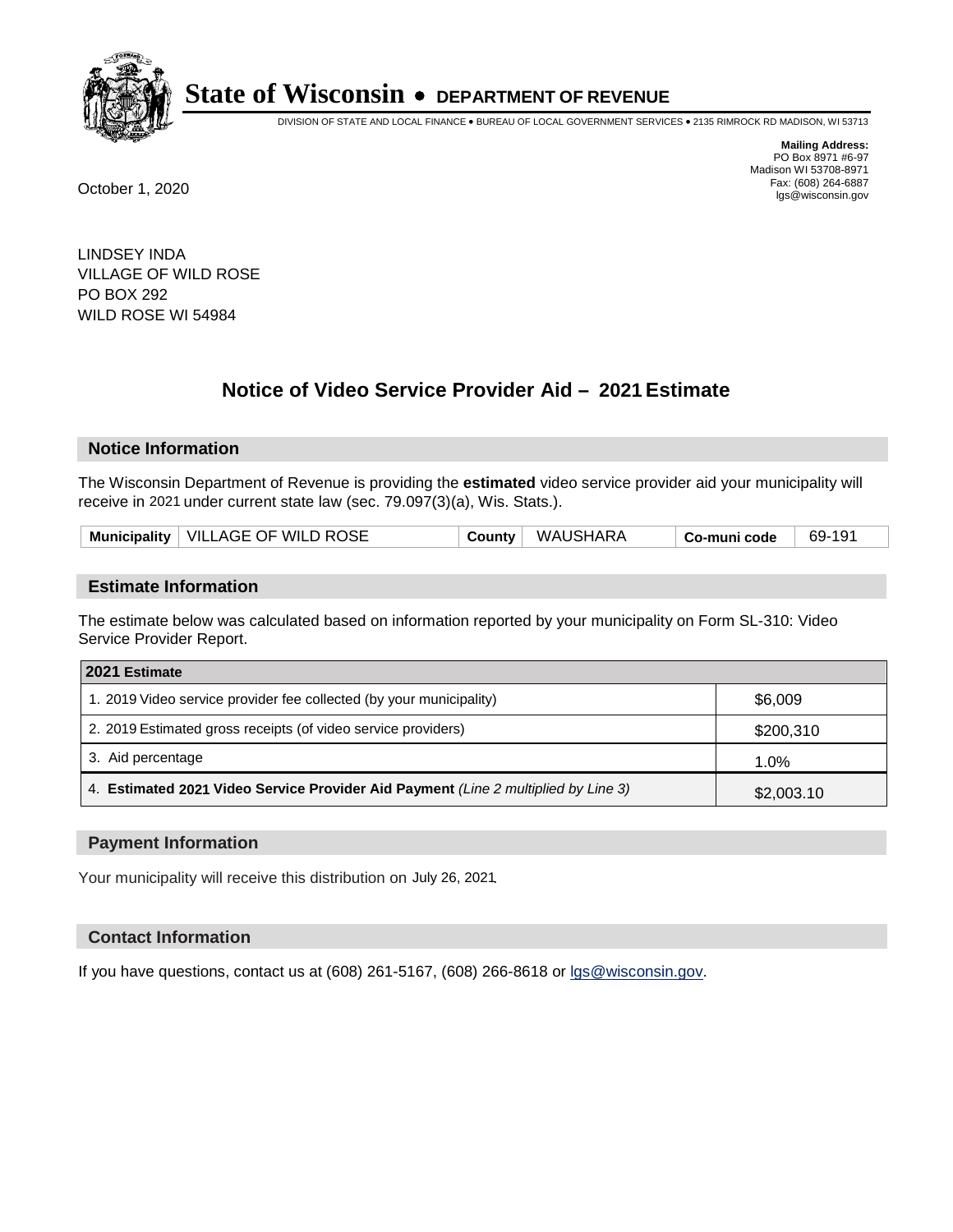

DIVISION OF STATE AND LOCAL FINANCE • BUREAU OF LOCAL GOVERNMENT SERVICES • 2135 RIMROCK RD MADISON, WI 53713

**Mailing Address:** PO Box 8971 #6-97 Madison WI 53708-8971<br>Fax: (608) 264-6887 Fax: (608) 264-6887 October 1, 2020 lgs@wisconsin.gov

TOMMY BOHLER CITY OF WAUTOMA PO BOX 428 WAUTOMA WI 54982-0428

# **Notice of Video Service Provider Aid - 2021 Estimate**

## **Notice Information**

The Wisconsin Department of Revenue is providing the **estimated** video service provider aid your municipality will receive in 2021 under current state law (sec. 79.097(3)(a), Wis. Stats.).

| Municipality   CITY OF WAUTOMA | County | WAUSHARA | Co-muni code | 69-291 |
|--------------------------------|--------|----------|--------------|--------|
|                                |        |          |              |        |

#### **Estimate Information**

The estimate below was calculated based on information reported by your municipality on Form SL-310: Video Service Provider Report.

| 2021 Estimate                                                                      |            |  |  |  |
|------------------------------------------------------------------------------------|------------|--|--|--|
| 1. 2019 Video service provider fee collected (by your municipality)                | \$15.789   |  |  |  |
| 2. 2019 Estimated gross receipts (of video service providers)                      | \$489,239  |  |  |  |
| 3. Aid percentage                                                                  | 1.0%       |  |  |  |
| 4. Estimated 2021 Video Service Provider Aid Payment (Line 2 multiplied by Line 3) | \$4,892.39 |  |  |  |

#### **Payment Information**

Your municipality will receive this distribution on July 26, 2021.

## **Contact Information**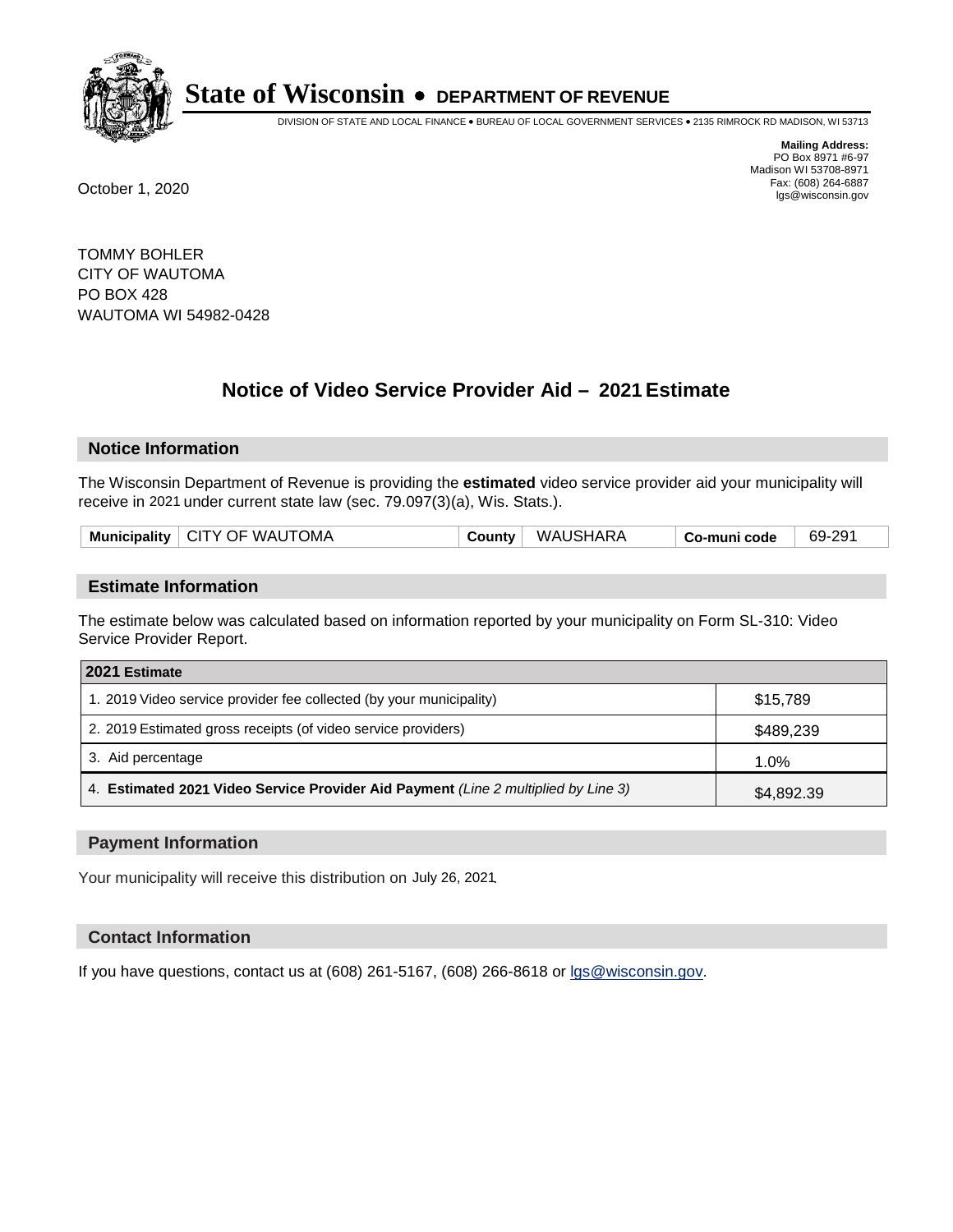

DIVISION OF STATE AND LOCAL FINANCE • BUREAU OF LOCAL GOVERNMENT SERVICES • 2135 RIMROCK RD MADISON, WI 53713

**Mailing Address:** PO Box 8971 #6-97 Madison WI 53708-8971<br>Fax: (608) 264-6887 Fax: (608) 264-6887 October 1, 2020 lgs@wisconsin.gov

DEBORARH STARK TOWN OF ALGOMA 15 N OAKWOOD RD OSHKOSH WI 54904-7826

# **Notice of Video Service Provider Aid - 2021 Estimate**

## **Notice Information**

The Wisconsin Department of Revenue is providing the **estimated** video service provider aid your municipality will receive in 2021 under current state law (sec. 79.097(3)(a), Wis. Stats.).

| Municipality   TOWN OF ALGOMA | County | <b>WINNEBAGO</b> | Co-muni code | 70-002 |
|-------------------------------|--------|------------------|--------------|--------|
|                               |        |                  |              |        |

#### **Estimate Information**

The estimate below was calculated based on information reported by your municipality on Form SL-310: Video Service Provider Report.

| 2021 Estimate                                                                      |             |  |  |  |
|------------------------------------------------------------------------------------|-------------|--|--|--|
| 1. 2019 Video service provider fee collected (by your municipality)                | \$75,877    |  |  |  |
| 2. 2019 Estimated gross receipts (of video service providers)                      | \$1,517,531 |  |  |  |
| 3. Aid percentage                                                                  | 1.0%        |  |  |  |
| 4. Estimated 2021 Video Service Provider Aid Payment (Line 2 multiplied by Line 3) | \$15,175.31 |  |  |  |

#### **Payment Information**

Your municipality will receive this distribution on July 26, 2021.

## **Contact Information**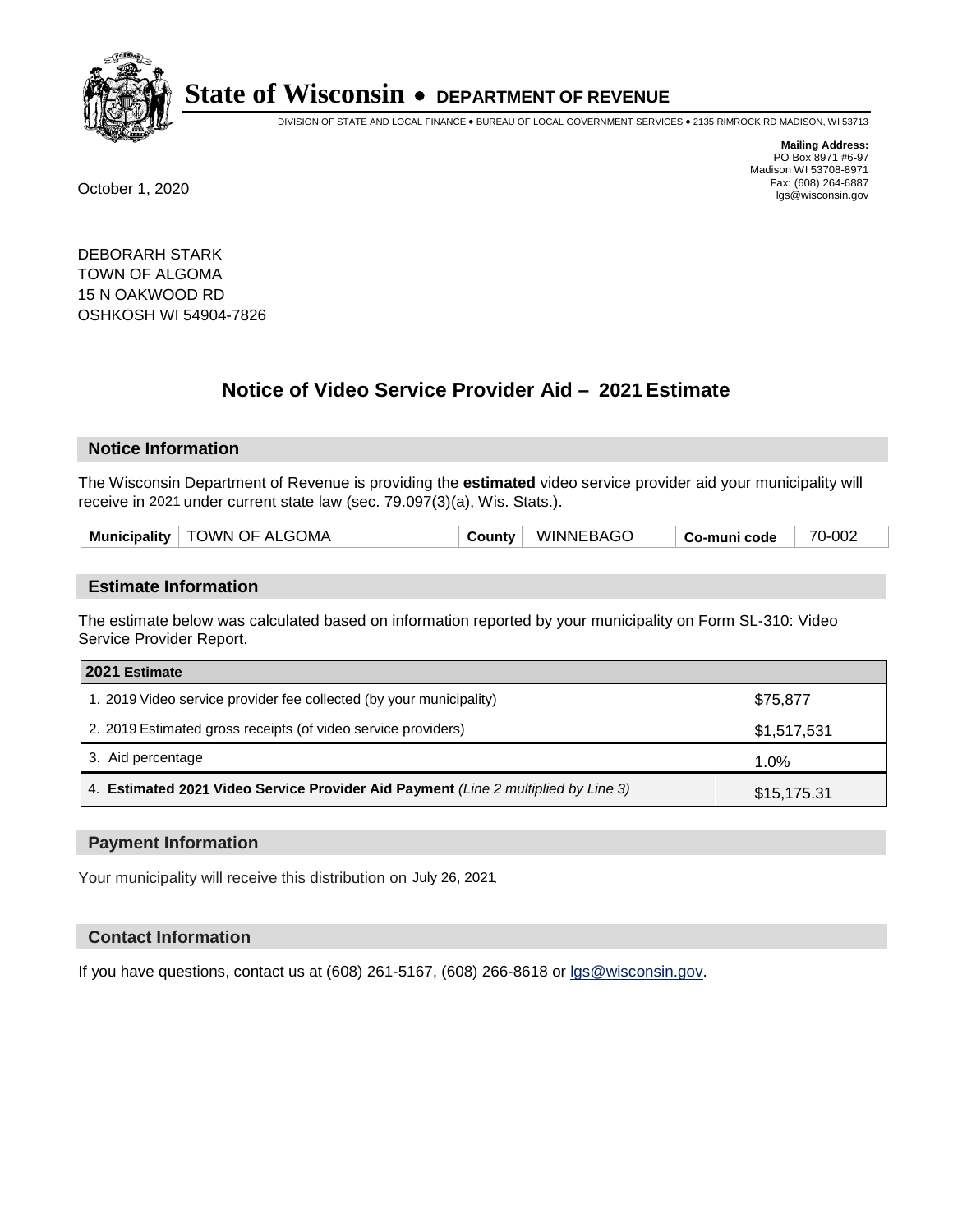

DIVISION OF STATE AND LOCAL FINANCE • BUREAU OF LOCAL GOVERNMENT SERVICES • 2135 RIMROCK RD MADISON, WI 53713

**Mailing Address:** PO Box 8971 #6-97 Madison WI 53708-8971<br>Fax: (608) 264-6887 Fax: (608) 264-6887 October 1, 2020 lgs@wisconsin.gov

SUSAN SNYDER TOWN OF BLACK WOLF 380 E BLACK WOLF AVE OSHKOSH WI 54902

# **Notice of Video Service Provider Aid - 2021 Estimate**

## **Notice Information**

The Wisconsin Department of Revenue is providing the **estimated** video service provider aid your municipality will receive in 2021 under current state law (sec. 79.097(3)(a), Wis. Stats.).

| Municipality   TOWN OF BLACK WOLF<br>WINNEBAGO<br>Countv<br>∣ Co-muni code | 70-004 |
|----------------------------------------------------------------------------|--------|
|----------------------------------------------------------------------------|--------|

#### **Estimate Information**

The estimate below was calculated based on information reported by your municipality on Form SL-310: Video Service Provider Report.

| 2021 Estimate                                                                      |            |
|------------------------------------------------------------------------------------|------------|
| 1. 2019 Video service provider fee collected (by your municipality)                | \$18,382   |
| 2. 2019 Estimated gross receipts (of video service providers)                      | \$569,582  |
| 3. Aid percentage                                                                  | 1.0%       |
| 4. Estimated 2021 Video Service Provider Aid Payment (Line 2 multiplied by Line 3) | \$5,695.82 |

#### **Payment Information**

Your municipality will receive this distribution on July 26, 2021.

## **Contact Information**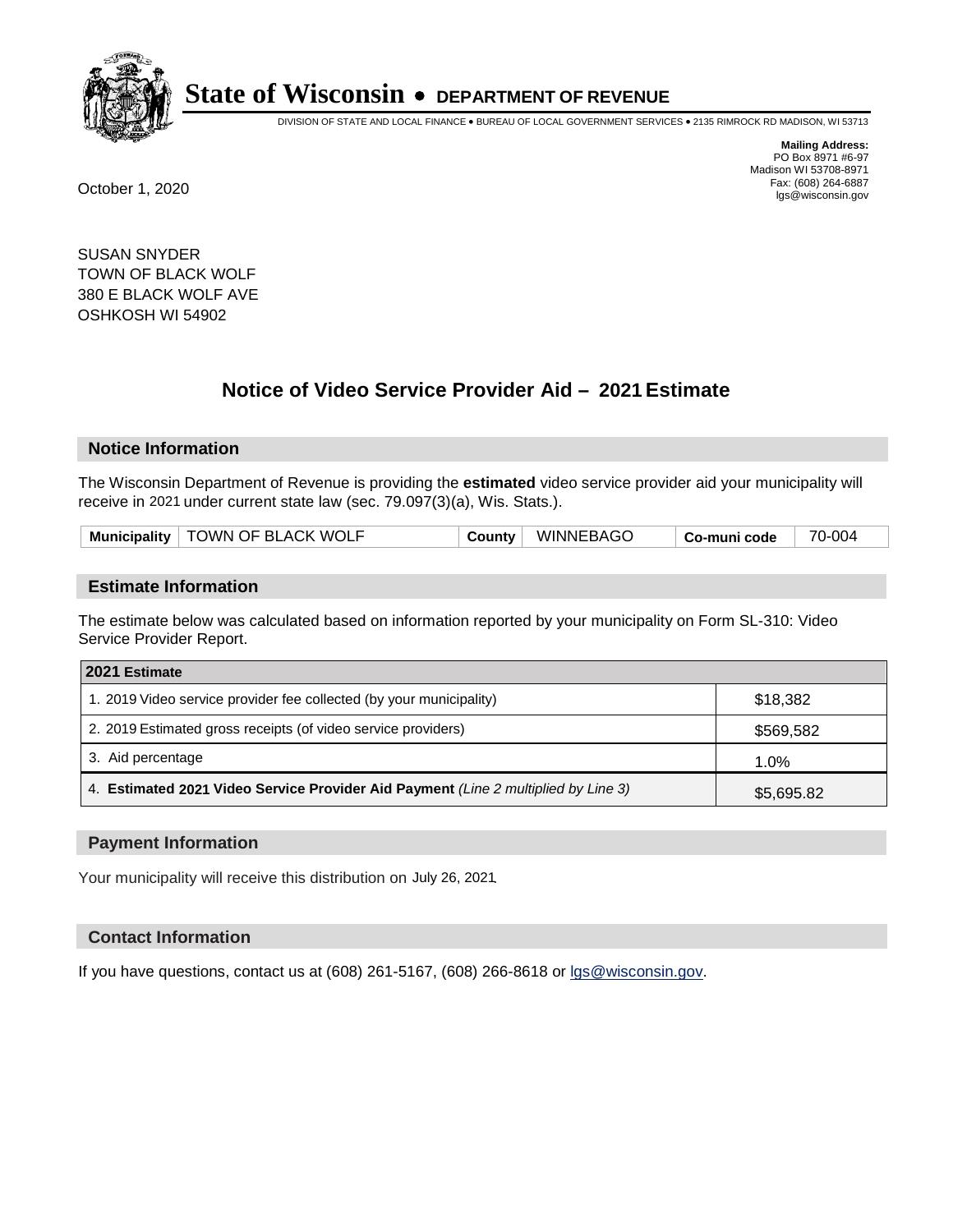

DIVISION OF STATE AND LOCAL FINANCE • BUREAU OF LOCAL GOVERNMENT SERVICES • 2135 RIMROCK RD MADISON, WI 53713

**Mailing Address:** PO Box 8971 #6-97 Madison WI 53708-8971<br>Fax: (608) 264-6887 Fax: (608) 264-6887 October 1, 2020 lgs@wisconsin.gov

HOLLY STEVENS TOWN OF CLAYTON 8348 COUNTY ROAD T LARSEN WI 54947

# **Notice of Video Service Provider Aid - 2021 Estimate**

## **Notice Information**

The Wisconsin Department of Revenue is providing the **estimated** video service provider aid your municipality will receive in 2021 under current state law (sec. 79.097(3)(a), Wis. Stats.).

| Municipality   TOWN OF CLAYTON | County | <b>WINNEBAGO</b> | Co-muni code | 70-006 |
|--------------------------------|--------|------------------|--------------|--------|
|                                |        |                  |              |        |

#### **Estimate Information**

The estimate below was calculated based on information reported by your municipality on Form SL-310: Video Service Provider Report.

| 2021 Estimate                                                                      |            |
|------------------------------------------------------------------------------------|------------|
| 1. 2019 Video service provider fee collected (by your municipality)                | \$36,911   |
| 2. 2019 Estimated gross receipts (of video service providers)                      | \$738,217  |
| 3. Aid percentage                                                                  | 1.0%       |
| 4. Estimated 2021 Video Service Provider Aid Payment (Line 2 multiplied by Line 3) | \$7,382.17 |

#### **Payment Information**

Your municipality will receive this distribution on July 26, 2021.

## **Contact Information**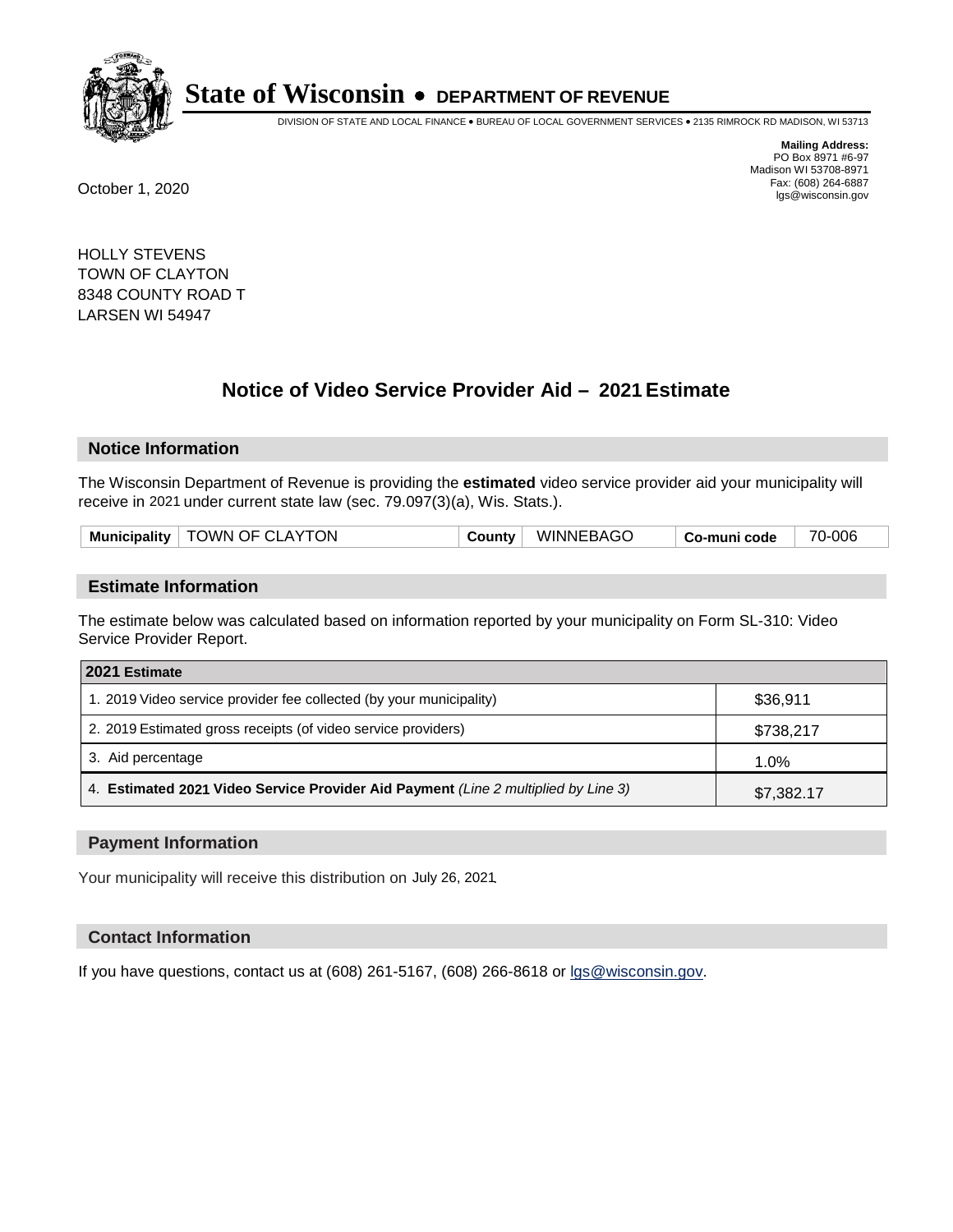

DIVISION OF STATE AND LOCAL FINANCE • BUREAU OF LOCAL GOVERNMENT SERVICES • 2135 RIMROCK RD MADISON, WI 53713

**Mailing Address:** PO Box 8971 #6-97 Madison WI 53708-8971<br>Fax: (608) 264-6887 Fax: (608) 264-6887 October 1, 2020 lgs@wisconsin.gov

ELLEN SKERKE TOWN OF NEENAH 1600 BREEZEWOOD LANE NEENAH WI 54956

# **Notice of Video Service Provider Aid - 2021 Estimate**

## **Notice Information**

The Wisconsin Department of Revenue is providing the **estimated** video service provider aid your municipality will receive in 2021 under current state law (sec. 79.097(3)(a), Wis. Stats.).

|--|

#### **Estimate Information**

The estimate below was calculated based on information reported by your municipality on Form SL-310: Video Service Provider Report.

| 2021 Estimate                                                                      |             |
|------------------------------------------------------------------------------------|-------------|
| 1. 2019 Video service provider fee collected (by your municipality)                | \$31,452    |
| 2. 2019 Estimated gross receipts (of video service providers)                      | \$1,048,416 |
| 3. Aid percentage                                                                  | $1.0\%$     |
| 4. Estimated 2021 Video Service Provider Aid Payment (Line 2 multiplied by Line 3) | \$10,484.16 |

#### **Payment Information**

Your municipality will receive this distribution on July 26, 2021.

## **Contact Information**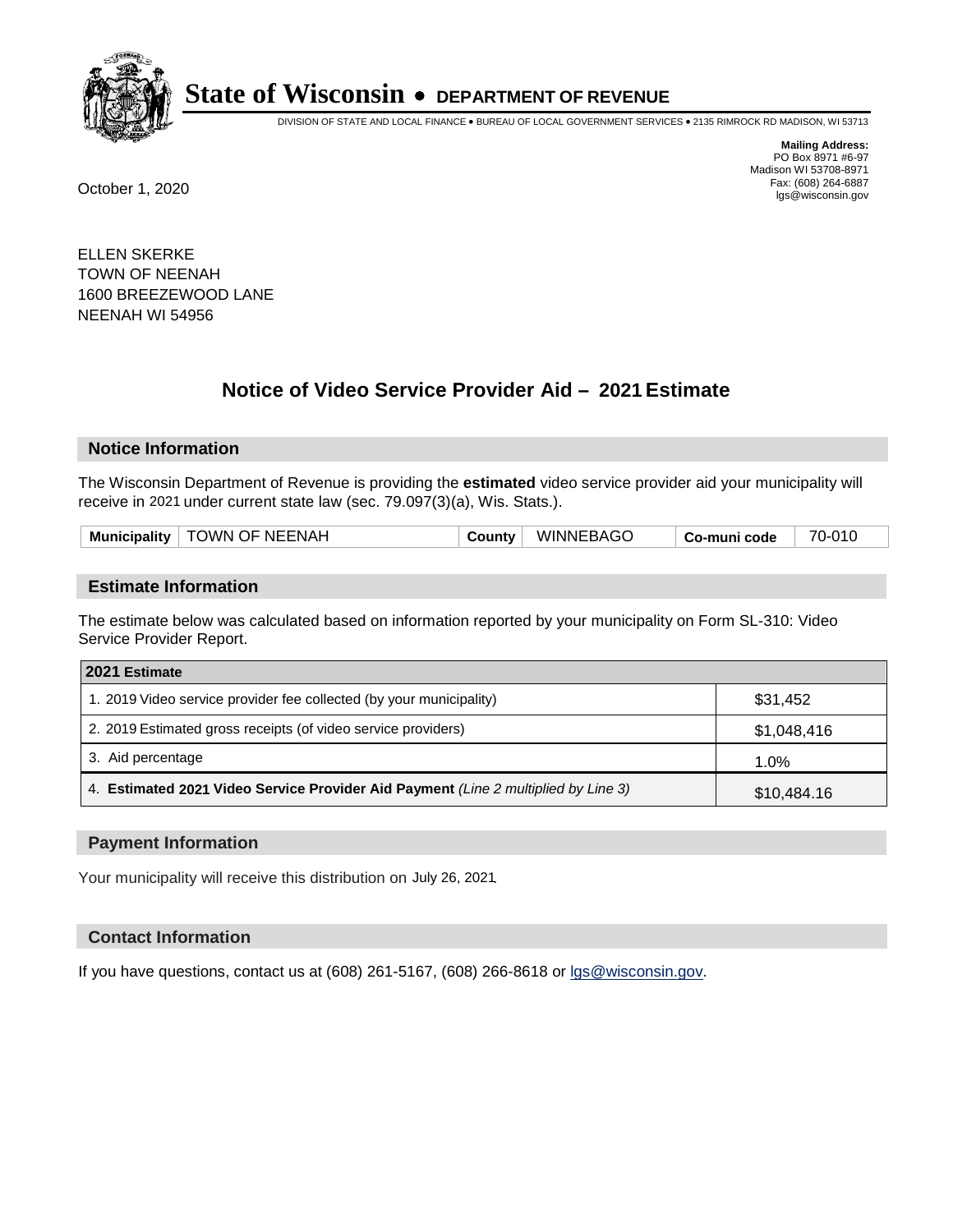

DIVISION OF STATE AND LOCAL FINANCE • BUREAU OF LOCAL GOVERNMENT SERVICES • 2135 RIMROCK RD MADISON, WI 53713

**Mailing Address:** PO Box 8971 #6-97 Madison WI 53708-8971<br>Fax: (608) 264-6887 Fax: (608) 264-6887 October 1, 2020 lgs@wisconsin.gov

TOM POLLACK TOWN OF NEKIMI 3790 PICKETT RD OSHKOSH WI 54904

# **Notice of Video Service Provider Aid - 2021 Estimate**

## **Notice Information**

The Wisconsin Department of Revenue is providing the **estimated** video service provider aid your municipality will receive in 2021 under current state law (sec. 79.097(3)(a), Wis. Stats.).

| Municipality   TOWN OF NEKIMI | County | <b>WINNEBAGO</b> | Co-muni code | 70-012 |
|-------------------------------|--------|------------------|--------------|--------|
|                               |        |                  |              |        |

#### **Estimate Information**

The estimate below was calculated based on information reported by your municipality on Form SL-310: Video Service Provider Report.

| 2021 Estimate                                                                      |            |
|------------------------------------------------------------------------------------|------------|
| 1. 2019 Video service provider fee collected (by your municipality)                | \$3,956    |
| 2. 2019 Estimated gross receipts (of video service providers)                      | \$131,867  |
| 3. Aid percentage                                                                  | 1.0%       |
| 4. Estimated 2021 Video Service Provider Aid Payment (Line 2 multiplied by Line 3) | \$1,318.67 |

#### **Payment Information**

Your municipality will receive this distribution on July 26, 2021.

## **Contact Information**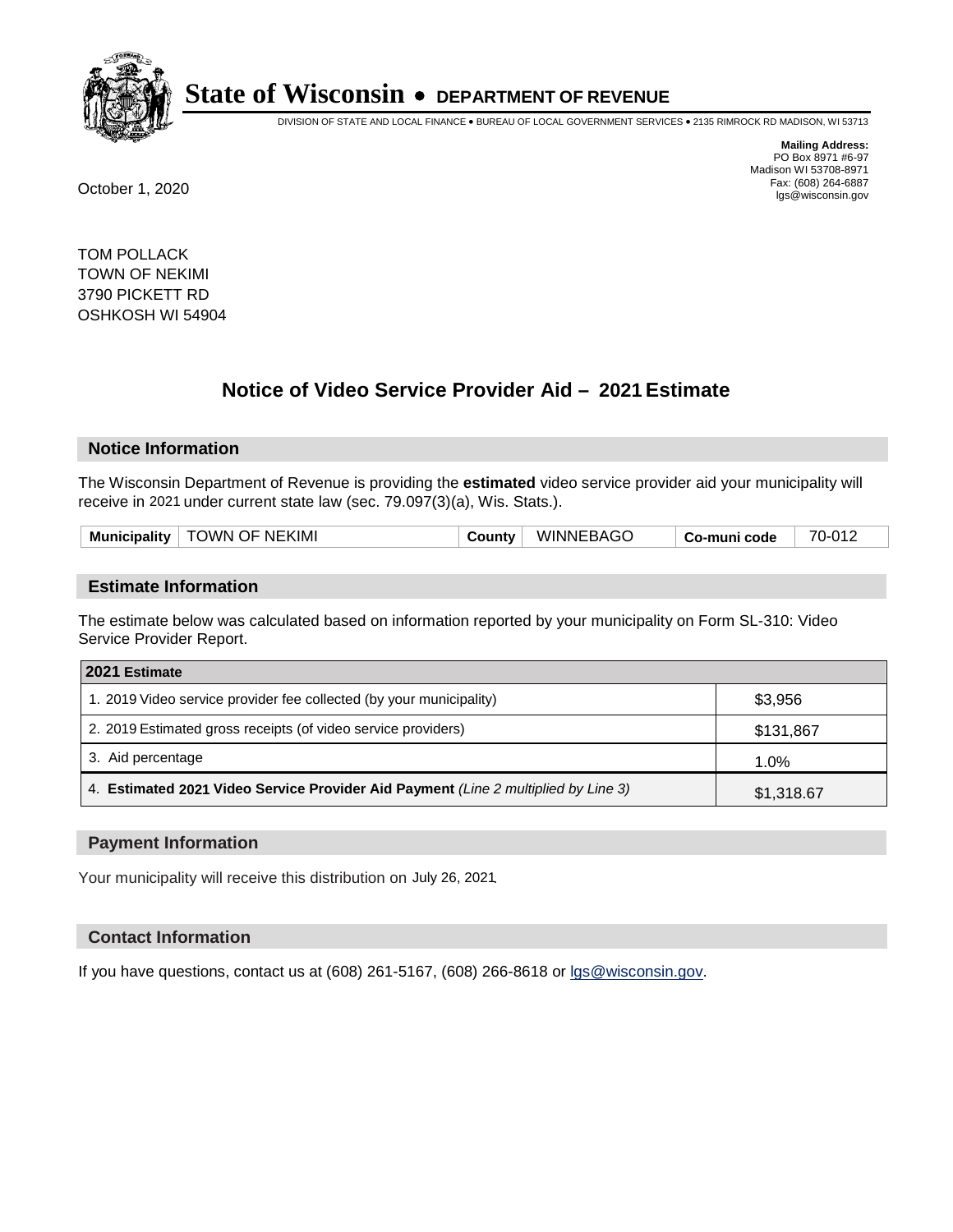

DIVISION OF STATE AND LOCAL FINANCE • BUREAU OF LOCAL GOVERNMENT SERVICES • 2135 RIMROCK RD MADISON, WI 53713

**Mailing Address:** PO Box 8971 #6-97 Madison WI 53708-8971<br>Fax: (608) 264-6887 Fax: (608) 264-6887 October 1, 2020 lgs@wisconsin.gov

PAULA BEULEN TOWN OF OMRO 4205 RIVERMOOR RD OMRO WI 54963

# **Notice of Video Service Provider Aid - 2021 Estimate**

## **Notice Information**

The Wisconsin Department of Revenue is providing the **estimated** video service provider aid your municipality will receive in 2021 under current state law (sec. 79.097(3)(a), Wis. Stats.).

| <b>Municipality</b> | <b>TOWN OF OMRO</b> | יאוווה. | <b>WINNEBAGO</b> | -muni code<br>. -ഗ- | 70-016 |
|---------------------|---------------------|---------|------------------|---------------------|--------|
|                     |                     |         |                  |                     |        |

#### **Estimate Information**

The estimate below was calculated based on information reported by your municipality on Form SL-310: Video Service Provider Report.

| 2021 Estimate                                                                      |            |
|------------------------------------------------------------------------------------|------------|
| 1. 2019 Video service provider fee collected (by your municipality)                | \$10,055   |
| 2. 2019 Estimated gross receipts (of video service providers)                      | \$311,559  |
| 3. Aid percentage                                                                  | 1.0%       |
| 4. Estimated 2021 Video Service Provider Aid Payment (Line 2 multiplied by Line 3) | \$3,115.59 |

#### **Payment Information**

Your municipality will receive this distribution on July 26, 2021.

## **Contact Information**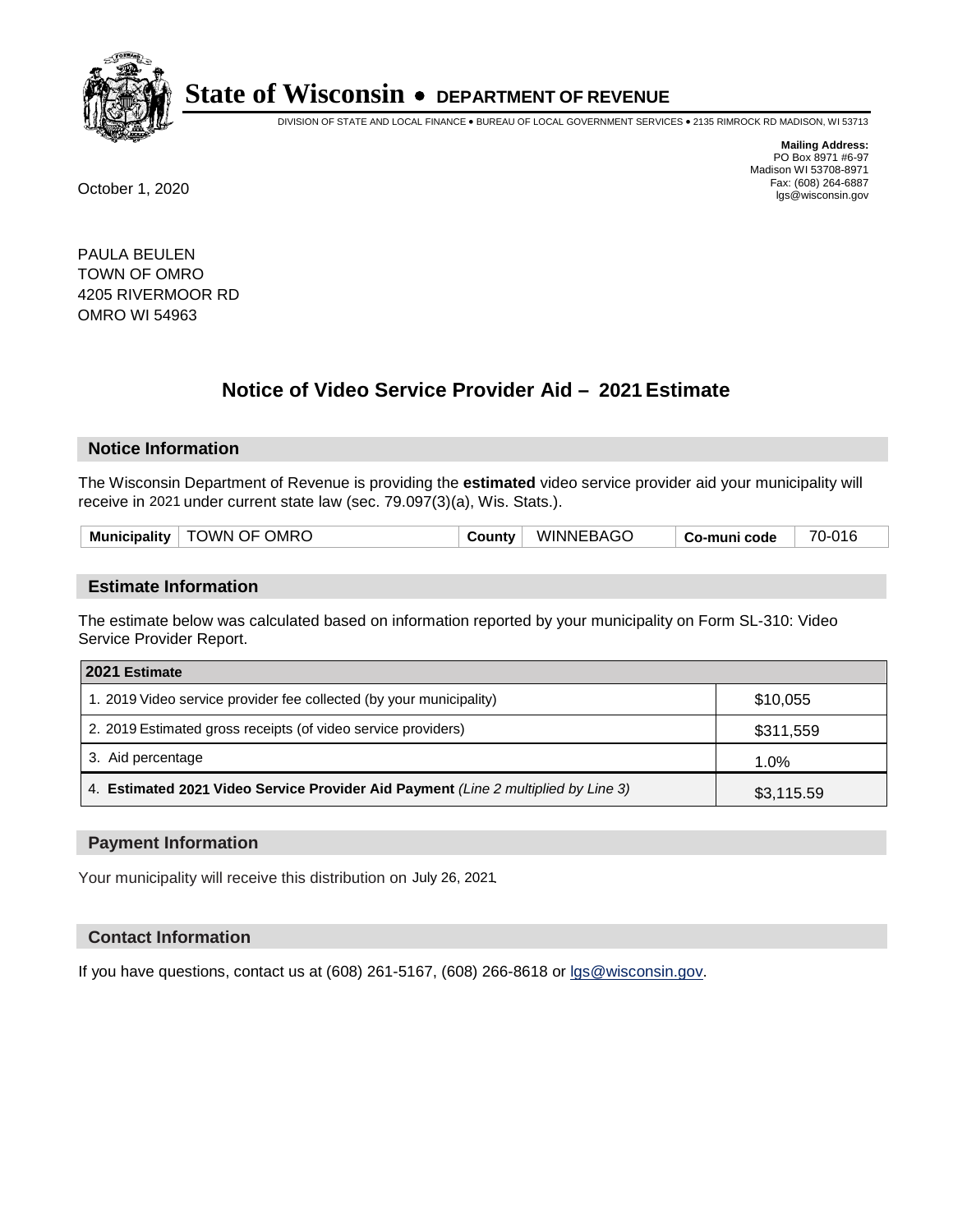

DIVISION OF STATE AND LOCAL FINANCE • BUREAU OF LOCAL GOVERNMENT SERVICES • 2135 RIMROCK RD MADISON, WI 53713

**Mailing Address:** PO Box 8971 #6-97 Madison WI 53708-8971<br>Fax: (608) 264-6887 Fax: (608) 264-6887 October 1, 2020 lgs@wisconsin.gov

JEANNETTE MERTEN TOWN OF OSHKOSH 1076 COZY LANE OSHKOSH WI 54901-1404

# **Notice of Video Service Provider Aid - 2021 Estimate**

## **Notice Information**

The Wisconsin Department of Revenue is providing the **estimated** video service provider aid your municipality will receive in 2021 under current state law (sec. 79.097(3)(a), Wis. Stats.).

| Municipality   TOWN OF OSHKOSH | County   WINNEBAGO | 70-018<br>$^\shortparallel$ Co-muni code |
|--------------------------------|--------------------|------------------------------------------|
|--------------------------------|--------------------|------------------------------------------|

#### **Estimate Information**

The estimate below was calculated based on information reported by your municipality on Form SL-310: Video Service Provider Report.

| 2021 Estimate                                                                      |            |
|------------------------------------------------------------------------------------|------------|
| 1. 2019 Video service provider fee collected (by your municipality)                | \$22,699   |
| 2. 2019 Estimated gross receipts (of video service providers)                      | \$756,646  |
| 3. Aid percentage                                                                  | 1.0%       |
| 4. Estimated 2021 Video Service Provider Aid Payment (Line 2 multiplied by Line 3) | \$7,566.46 |

#### **Payment Information**

Your municipality will receive this distribution on July 26, 2021.

## **Contact Information**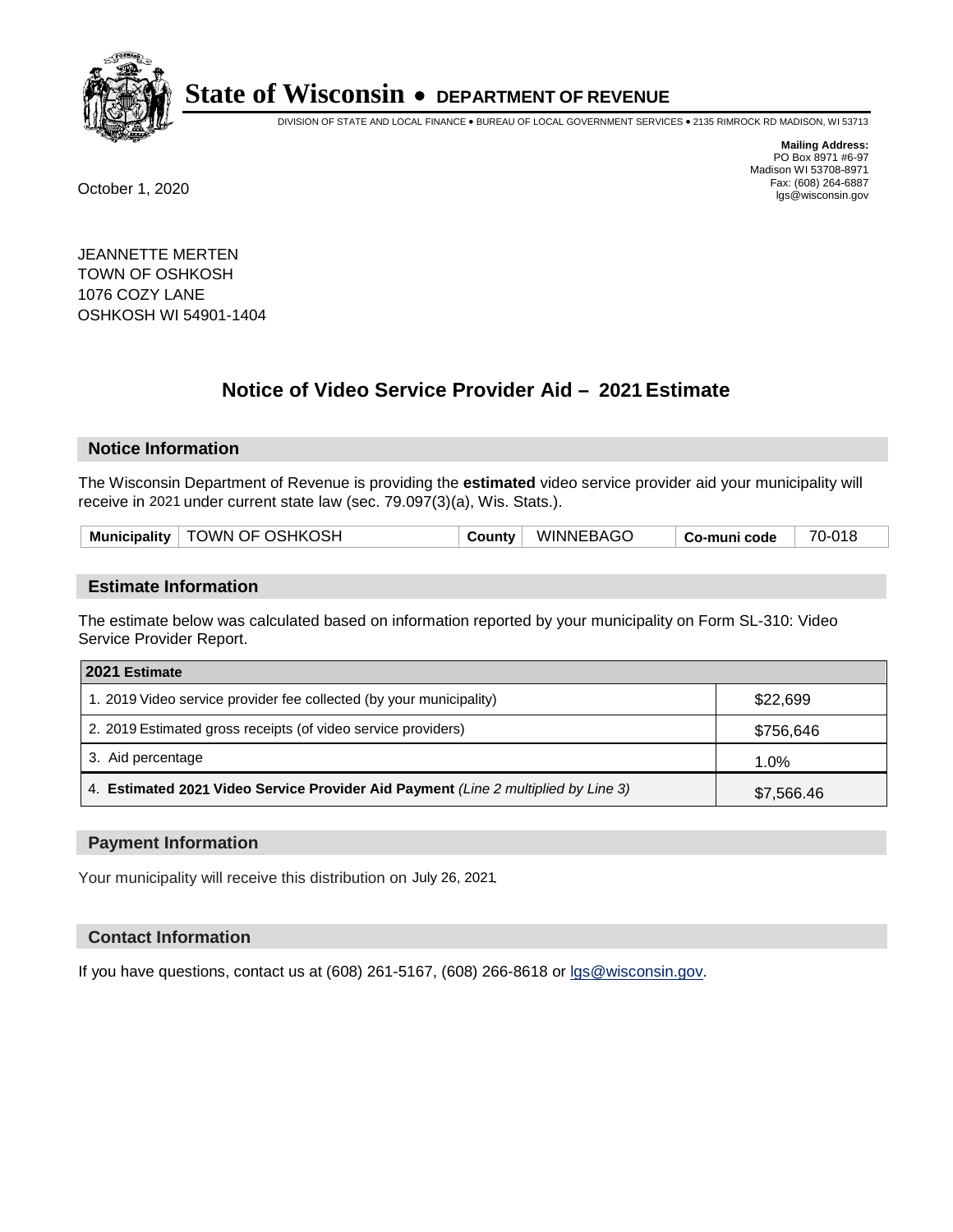

DIVISION OF STATE AND LOCAL FINANCE • BUREAU OF LOCAL GOVERNMENT SERVICES • 2135 RIMROCK RD MADISON, WI 53713

**Mailing Address:** PO Box 8971 #6-97 Madison WI 53708-8971<br>Fax: (608) 264-6887 Fax: (608) 264-6887 October 1, 2020 lgs@wisconsin.gov

JENNIFER BROWN TOWN OF VINLAND 6085 COUNTY RD T OSHKOSH WI 54904-9734

# **Notice of Video Service Provider Aid - 2021 Estimate**

## **Notice Information**

The Wisconsin Department of Revenue is providing the **estimated** video service provider aid your municipality will receive in 2021 under current state law (sec. 79.097(3)(a), Wis. Stats.).

| Municipality $ $ | TOWN OF VINLAND | <b>County</b> ∂ | <b>WINNEBAGO</b> | Co-muni code | 70-026 |
|------------------|-----------------|-----------------|------------------|--------------|--------|
|                  |                 |                 |                  |              |        |

#### **Estimate Information**

The estimate below was calculated based on information reported by your municipality on Form SL-310: Video Service Provider Report.

| 2021 Estimate                                                                      |            |
|------------------------------------------------------------------------------------|------------|
| 1. 2019 Video service provider fee collected (by your municipality)                | \$9,063    |
| 2. 2019 Estimated gross receipts (of video service providers)                      | \$302,136  |
| 3. Aid percentage                                                                  | 1.0%       |
| 4. Estimated 2021 Video Service Provider Aid Payment (Line 2 multiplied by Line 3) | \$3,021.36 |

#### **Payment Information**

Your municipality will receive this distribution on July 26, 2021.

## **Contact Information**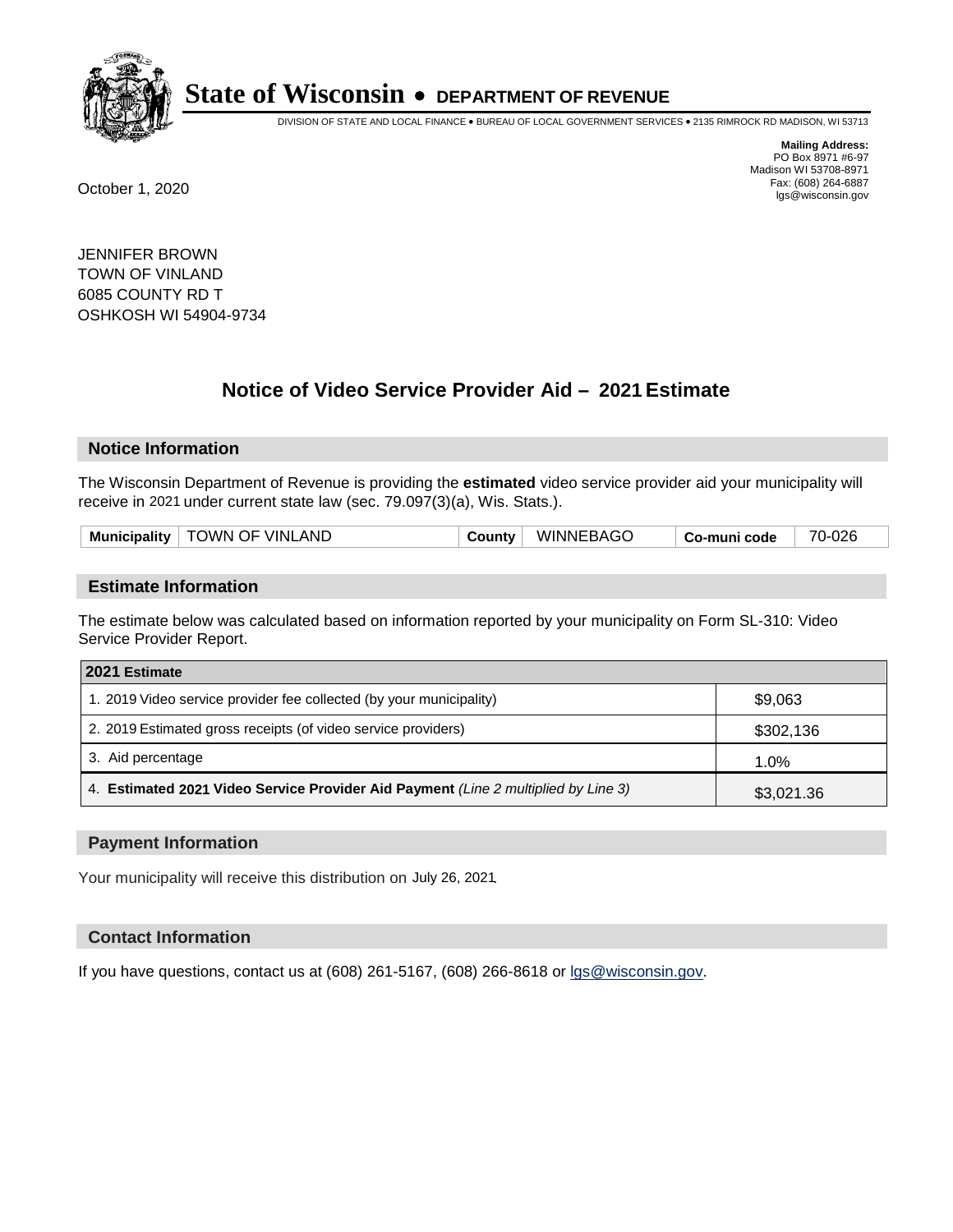

DIVISION OF STATE AND LOCAL FINANCE • BUREAU OF LOCAL GOVERNMENT SERVICES • 2135 RIMROCK RD MADISON, WI 53713

**Mailing Address:** PO Box 8971 #6-97 Madison WI 53708-8971<br>Fax: (608) 264-6887 Fax: (608) 264-6887 October 1, 2020 lgs@wisconsin.gov

HOLLY STEVENS TOWN OF WINCHESTER 8522 PARK WAY LARSEN WI 54947

# **Notice of Video Service Provider Aid - 2021 Estimate**

## **Notice Information**

The Wisconsin Department of Revenue is providing the **estimated** video service provider aid your municipality will receive in 2021 under current state law (sec. 79.097(3)(a), Wis. Stats.).

| Municipality   TOWN OF WINCHESTER<br>County | <b>WINNEBAGO</b> | Co-muni code | 70-028 |
|---------------------------------------------|------------------|--------------|--------|
|---------------------------------------------|------------------|--------------|--------|

#### **Estimate Information**

The estimate below was calculated based on information reported by your municipality on Form SL-310: Video Service Provider Report.

| 2021 Estimate                                                                      |            |
|------------------------------------------------------------------------------------|------------|
| 1. 2019 Video service provider fee collected (by your municipality)                | \$4.670    |
| 2. 2019 Estimated gross receipts (of video service providers)                      | \$155,673  |
| 3. Aid percentage                                                                  | 1.0%       |
| 4. Estimated 2021 Video Service Provider Aid Payment (Line 2 multiplied by Line 3) | \$1,556.73 |

#### **Payment Information**

Your municipality will receive this distribution on July 26, 2021.

## **Contact Information**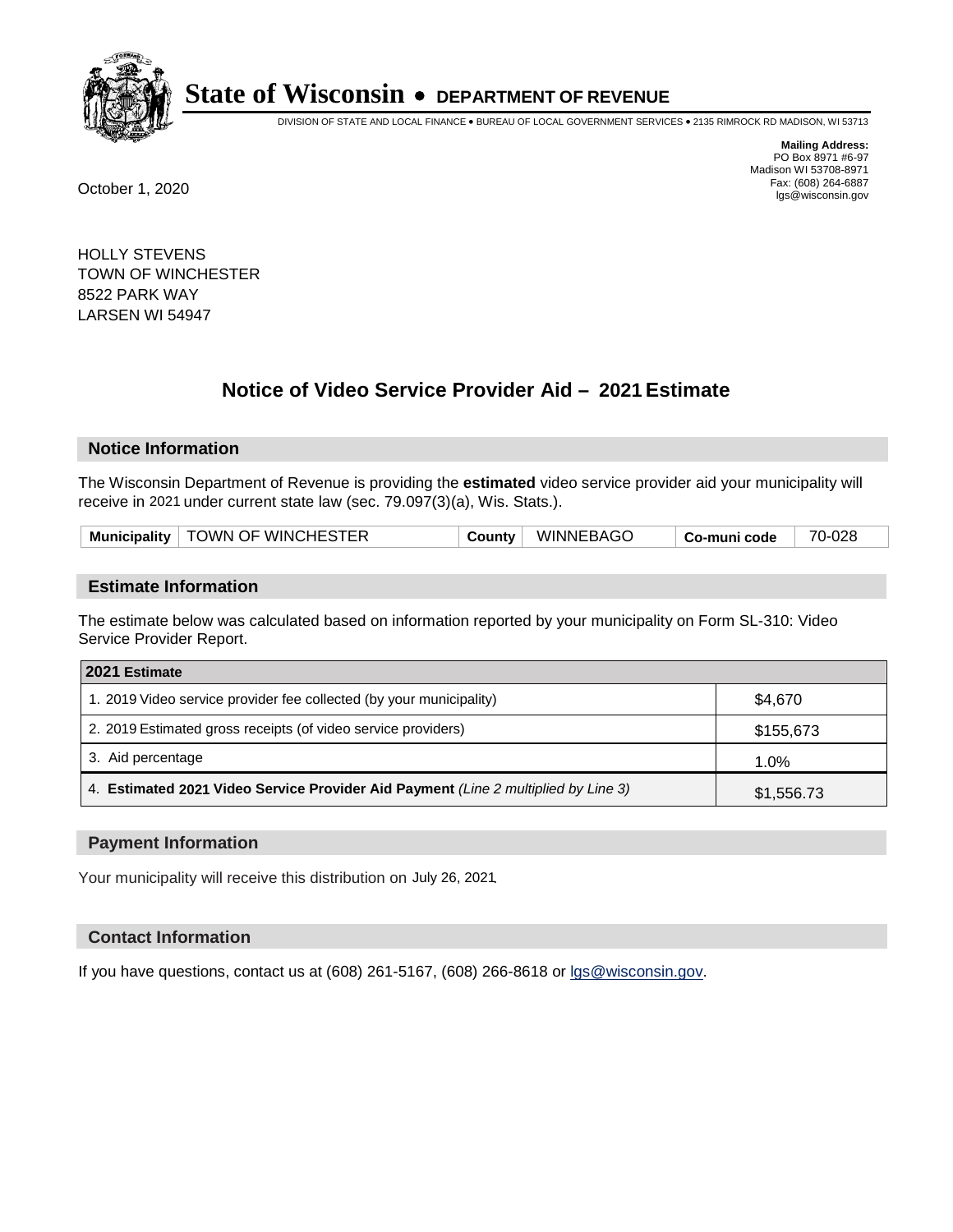

DIVISION OF STATE AND LOCAL FINANCE • BUREAU OF LOCAL GOVERNMENT SERVICES • 2135 RIMROCK RD MADISON, WI 53713

**Mailing Address:** PO Box 8971 #6-97 Madison WI 53708-8971<br>Fax: (608) 264-6887 Fax: (608) 264-6887 October 1, 2020 lgs@wisconsin.gov

YVONNE ZOBEL TOWN OF WINNECONNE 6494 COUNTY ROAD M WINNECONNE WI 54986

# **Notice of Video Service Provider Aid - 2021 Estimate**

## **Notice Information**

The Wisconsin Department of Revenue is providing the **estimated** video service provider aid your municipality will receive in 2021 under current state law (sec. 79.097(3)(a), Wis. Stats.).

| Municipality   TOWN OF WINNECONNE<br>WINNEBAGO<br>County<br>Co-muni code | 70-030 |
|--------------------------------------------------------------------------|--------|
|--------------------------------------------------------------------------|--------|

#### **Estimate Information**

The estimate below was calculated based on information reported by your municipality on Form SL-310: Video Service Provider Report.

| 2021 Estimate                                                                      |            |
|------------------------------------------------------------------------------------|------------|
| 1. 2019 Video service provider fee collected (by your municipality)                | \$12,132   |
| 2. 2019 Estimated gross receipts (of video service providers)                      | \$404,430  |
| 3. Aid percentage                                                                  | 1.0%       |
| 4. Estimated 2021 Video Service Provider Aid Payment (Line 2 multiplied by Line 3) | \$4,044.30 |

#### **Payment Information**

Your municipality will receive this distribution on July 26, 2021.

## **Contact Information**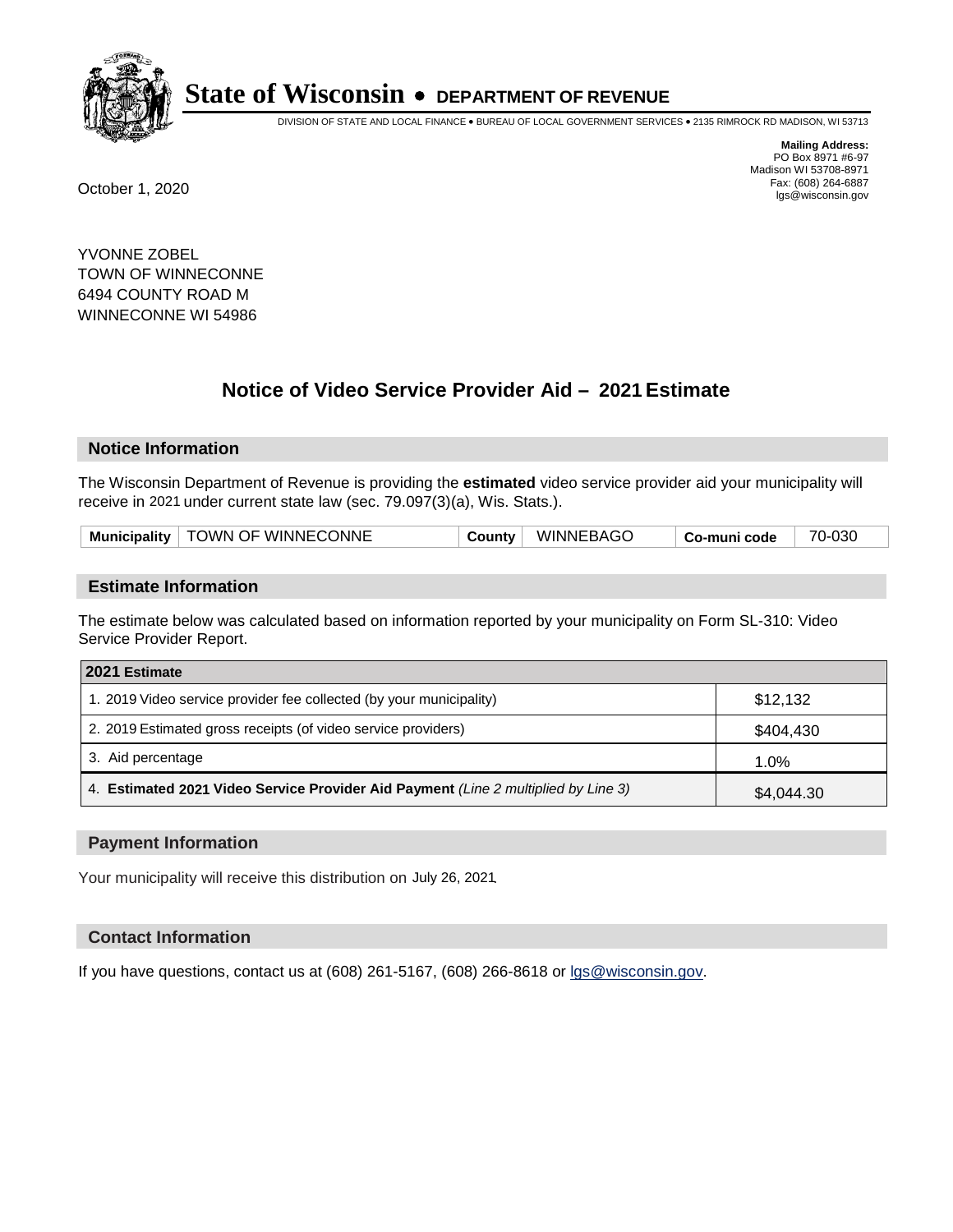

DIVISION OF STATE AND LOCAL FINANCE • BUREAU OF LOCAL GOVERNMENT SERVICES • 2135 RIMROCK RD MADISON, WI 53713

**Mailing Address:** PO Box 8971 #6-97 Madison WI 53708-8971<br>Fax: (608) 264-6887 Fax: (608) 264-6887 October 1, 2020 lgs@wisconsin.gov

DARLA FINK VILLAGE OF FOX CROSSING 2000 MUNICIPAL DR NEENAH WI 54956-5663

# **Notice of Video Service Provider Aid - 2021 Estimate**

## **Notice Information**

The Wisconsin Department of Revenue is providing the **estimated** video service provider aid your municipality will receive in 2021 under current state law (sec. 79.097(3)(a), Wis. Stats.).

| Municipality   VILLAGE OF FOX CROSSING<br>County WINNEBAGO<br>70-121<br>$\mid$ Co-muni code |  |
|---------------------------------------------------------------------------------------------|--|
|---------------------------------------------------------------------------------------------|--|

#### **Estimate Information**

The estimate below was calculated based on information reported by your municipality on Form SL-310: Video Service Provider Report.

| 2021 Estimate                                                                      |             |
|------------------------------------------------------------------------------------|-------------|
| 1. 2019 Video service provider fee collected (by your municipality)                | \$219,397   |
| 2. 2019 Estimated gross receipts (of video service providers)                      | \$4,387,950 |
| 3. Aid percentage                                                                  | 1.0%        |
| 4. Estimated 2021 Video Service Provider Aid Payment (Line 2 multiplied by Line 3) | \$43,879.50 |

#### **Payment Information**

Your municipality will receive this distribution on July 26, 2021.

## **Contact Information**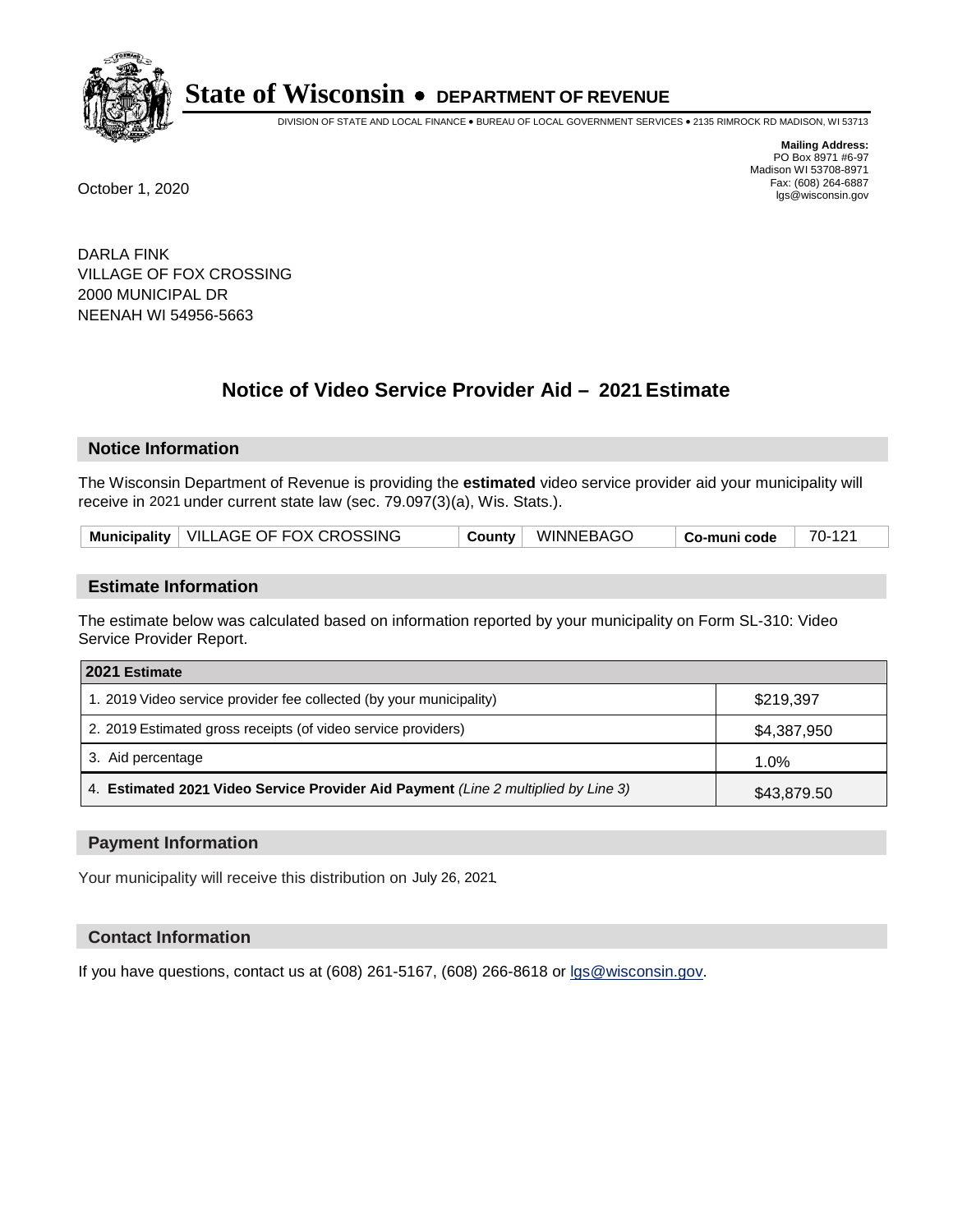

DIVISION OF STATE AND LOCAL FINANCE • BUREAU OF LOCAL GOVERNMENT SERVICES • 2135 RIMROCK RD MADISON, WI 53713

**Mailing Address:** PO Box 8971 #6-97 Madison WI 53708-8971<br>Fax: (608) 264-6887 Fax: (608) 264-6887 October 1, 2020 lgs@wisconsin.gov

JACQUIN STELZNER VILLAGE OF WINNECONNE PO BOX 488 WINNECONNE WI 54986-0488

# **Notice of Video Service Provider Aid - 2021 Estimate**

## **Notice Information**

The Wisconsin Department of Revenue is providing the **estimated** video service provider aid your municipality will receive in 2021 under current state law (sec. 79.097(3)(a), Wis. Stats.).

| Municipality   VILLAGE OF WINNECONNE | WINNEBAGO<br>County | 70-191<br>∣ Co-muni code |  |
|--------------------------------------|---------------------|--------------------------|--|
|--------------------------------------|---------------------|--------------------------|--|

## **Estimate Information**

The estimate below was calculated based on information reported by your municipality on Form SL-310: Video Service Provider Report.

| 2021 Estimate                                                                      |            |
|------------------------------------------------------------------------------------|------------|
| 1. 2019 Video service provider fee collected (by your municipality)                | \$23,329   |
| 2. 2019 Estimated gross receipts (of video service providers)                      | \$777,622  |
| 3. Aid percentage                                                                  | 1.0%       |
| 4. Estimated 2021 Video Service Provider Aid Payment (Line 2 multiplied by Line 3) | \$7,776.22 |

#### **Payment Information**

Your municipality will receive this distribution on July 26, 2021.

## **Contact Information**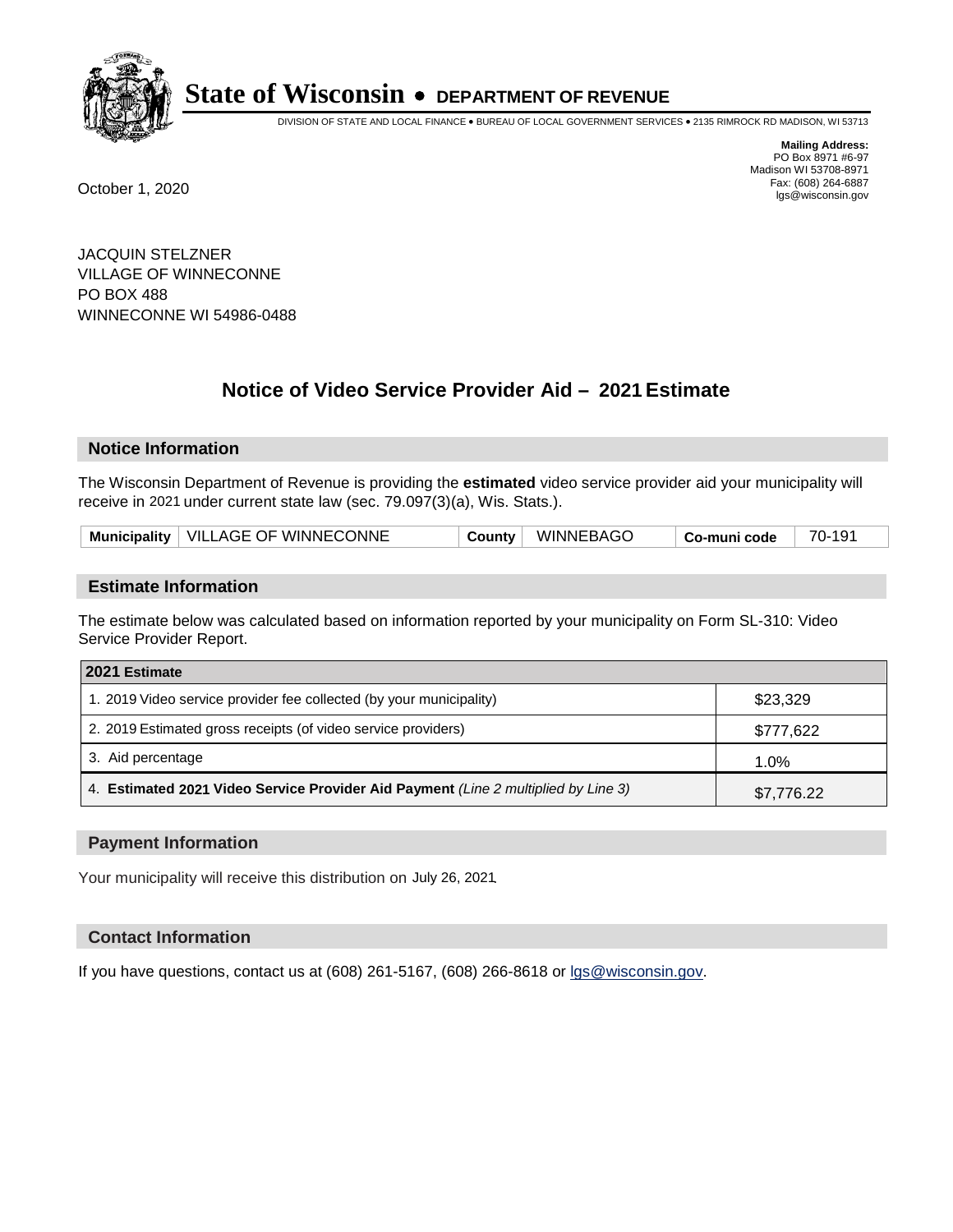

DIVISION OF STATE AND LOCAL FINANCE • BUREAU OF LOCAL GOVERNMENT SERVICES • 2135 RIMROCK RD MADISON, WI 53713

**Mailing Address:** PO Box 8971 #6-97 Madison WI 53708-8971<br>Fax: (608) 264-6887 Fax: (608) 264-6887 October 1, 2020 lgs@wisconsin.gov

HALEY KRAUTKRAMER CITY OF MENASHA 100 MAIN STREET #200 MENASHA WI 54952

# **Notice of Video Service Provider Aid - 2021 Estimate**

## **Notice Information**

The Wisconsin Department of Revenue is providing the **estimated** video service provider aid your municipality will receive in 2021 under current state law (sec. 79.097(3)(a), Wis. Stats.).

| Municipality   CITY OF MENASHA | County | WINNEBAGO | Co-muni code | 70-251 |  |
|--------------------------------|--------|-----------|--------------|--------|--|
|                                |        |           |              |        |  |

#### **Estimate Information**

The estimate below was calculated based on information reported by your municipality on Form SL-310: Video Service Provider Report.

| 2021 Estimate                                                                      |             |
|------------------------------------------------------------------------------------|-------------|
| 1. 2019 Video service provider fee collected (by your municipality)                | \$188.133   |
| 2. 2019 Estimated gross receipts (of video service providers)                      | \$3,762,656 |
| 3. Aid percentage                                                                  | 1.0%        |
| 4. Estimated 2021 Video Service Provider Aid Payment (Line 2 multiplied by Line 3) | \$37,626.56 |

#### **Payment Information**

Your municipality will receive this distribution on July 26, 2021.

## **Contact Information**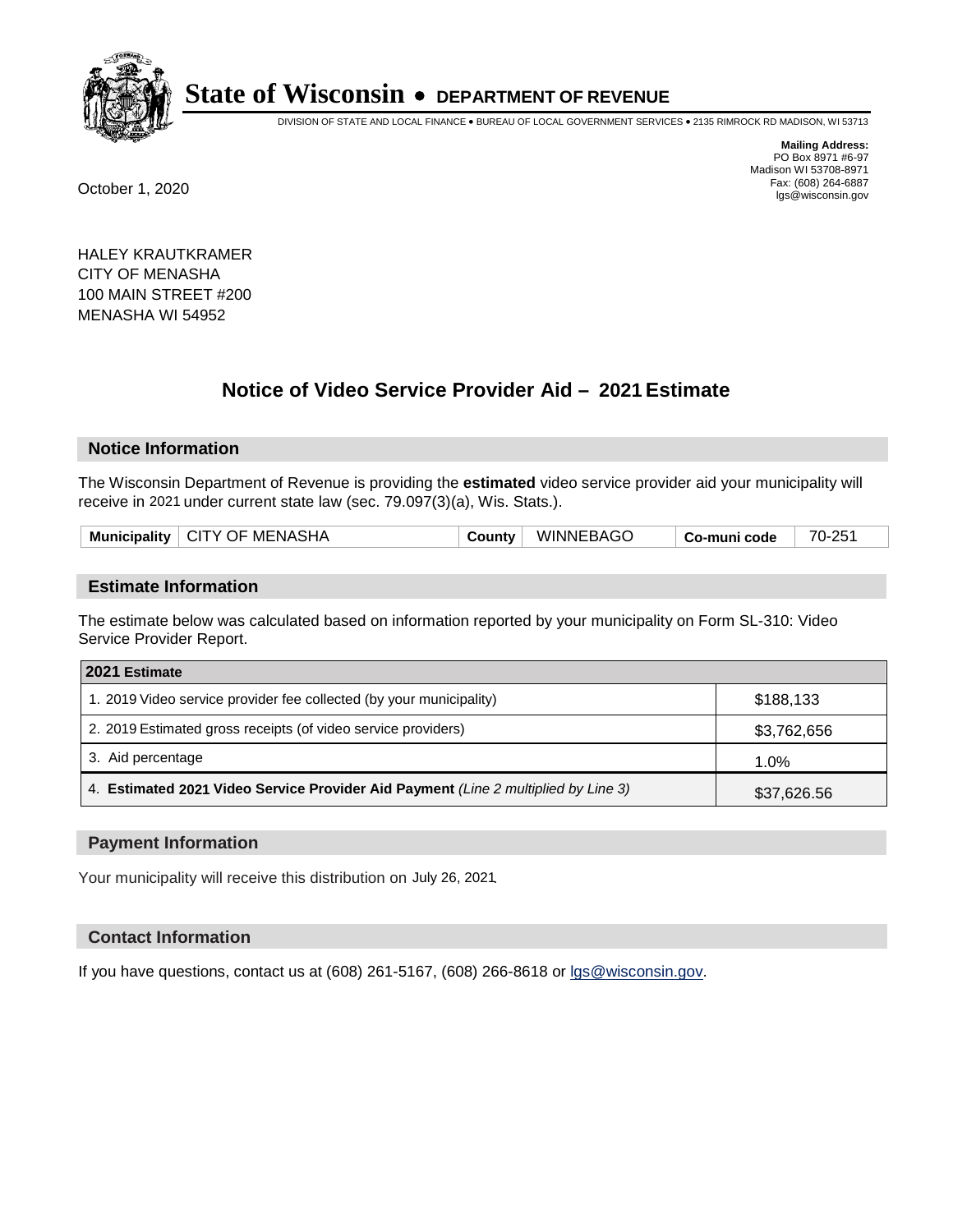

DIVISION OF STATE AND LOCAL FINANCE • BUREAU OF LOCAL GOVERNMENT SERVICES • 2135 RIMROCK RD MADISON, WI 53713

**Mailing Address:** PO Box 8971 #6-97 Madison WI 53708-8971<br>Fax: (608) 264-6887 Fax: (608) 264-6887 October 1, 2020 lgs@wisconsin.gov

STEPHANIE CHESLOCK CITY OF NEENAH 211 WALNUT STREET NEENAH WI 54957-3026

# **Notice of Video Service Provider Aid - 2021 Estimate**

## **Notice Information**

The Wisconsin Department of Revenue is providing the **estimated** video service provider aid your municipality will receive in 2021 under current state law (sec. 79.097(3)(a), Wis. Stats.).

| Municipality   CITY OF NEENAH | County | <b>WINNEBAGO</b> | Co-muni code | 70-26 <sup>.</sup> |
|-------------------------------|--------|------------------|--------------|--------------------|
|                               |        |                  |              |                    |

#### **Estimate Information**

The estimate below was calculated based on information reported by your municipality on Form SL-310: Video Service Provider Report.

| 2021 Estimate                                                                      |             |  |  |
|------------------------------------------------------------------------------------|-------------|--|--|
| 1. 2019 Video service provider fee collected (by your municipality)                | \$299,886   |  |  |
| 2. 2019 Estimated gross receipts (of video service providers)                      | \$5,997,713 |  |  |
| 3. Aid percentage                                                                  | 1.0%        |  |  |
| 4. Estimated 2021 Video Service Provider Aid Payment (Line 2 multiplied by Line 3) | \$59,977.13 |  |  |

#### **Payment Information**

Your municipality will receive this distribution on July 26, 2021.

## **Contact Information**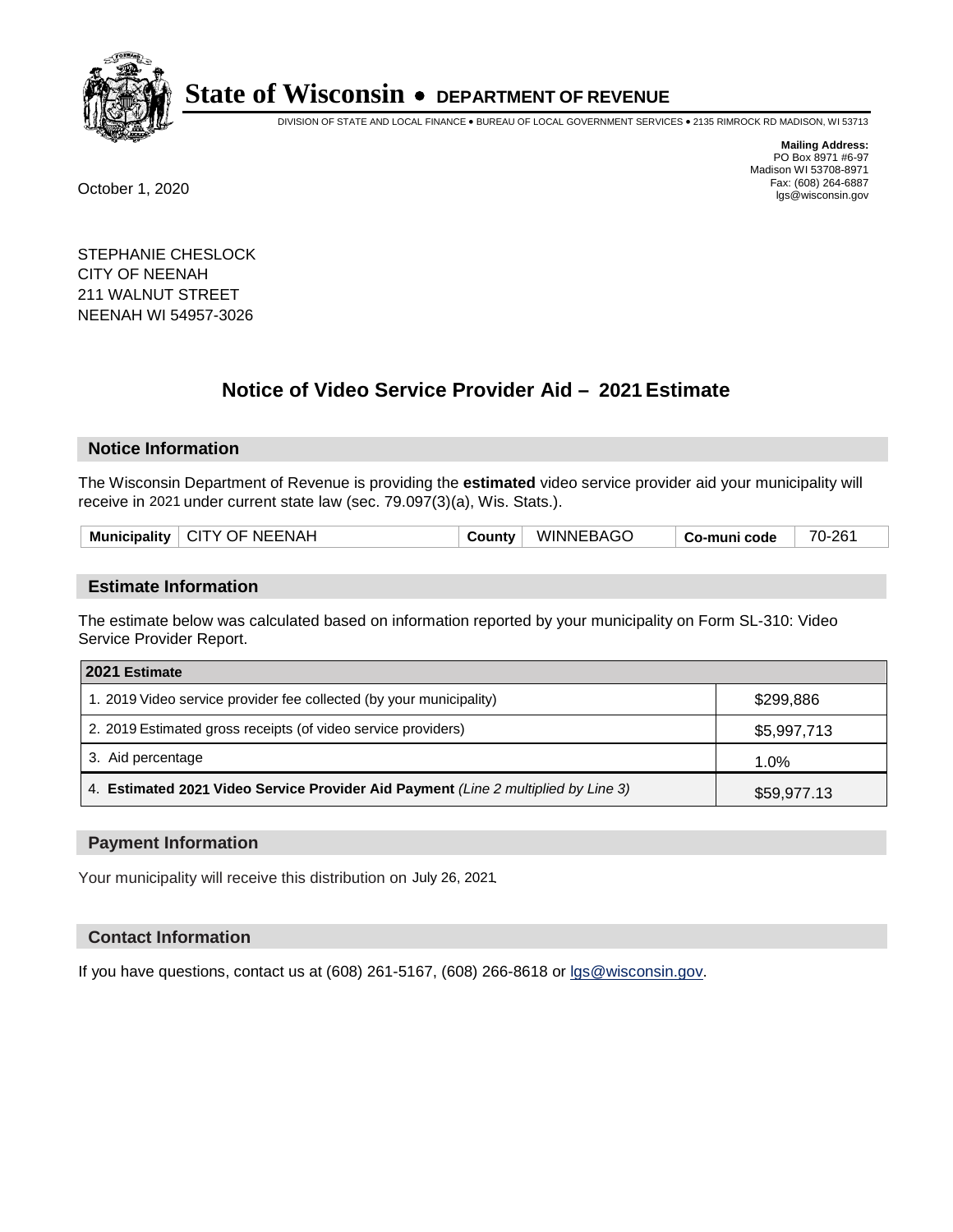

DIVISION OF STATE AND LOCAL FINANCE • BUREAU OF LOCAL GOVERNMENT SERVICES • 2135 RIMROCK RD MADISON, WI 53713

**Mailing Address:** PO Box 8971 #6-97 Madison WI 53708-8971<br>Fax: (608) 264-6887 Fax: (608) 264-6887 October 1, 2020 lgs@wisconsin.gov

BARBARA VAN CLAKE CITY OF OMRO 205 S WEBSTER AVENUE OMRO WI 54963

# **Notice of Video Service Provider Aid - 2021 Estimate**

## **Notice Information**

The Wisconsin Department of Revenue is providing the **estimated** video service provider aid your municipality will receive in 2021 under current state law (sec. 79.097(3)(a), Wis. Stats.).

| <b>Municipality</b> | OMRC<br>CITY OF | .ounty | <b>WINNEBAGO</b> | code<br>⊶munı ⊾<br>. പഠ∹ | -265<br>$70 - 1$ |
|---------------------|-----------------|--------|------------------|--------------------------|------------------|
|                     |                 |        |                  |                          |                  |

#### **Estimate Information**

The estimate below was calculated based on information reported by your municipality on Form SL-310: Video Service Provider Report.

| 2021 Estimate                                                                      |            |  |  |
|------------------------------------------------------------------------------------|------------|--|--|
| 1. 2019 Video service provider fee collected (by your municipality)                | \$24,083   |  |  |
| 2. 2019 Estimated gross receipts (of video service providers)                      | \$802,777  |  |  |
| 3. Aid percentage                                                                  | 1.0%       |  |  |
| 4. Estimated 2021 Video Service Provider Aid Payment (Line 2 multiplied by Line 3) | \$8,027.77 |  |  |

#### **Payment Information**

Your municipality will receive this distribution on July 26, 2021.

## **Contact Information**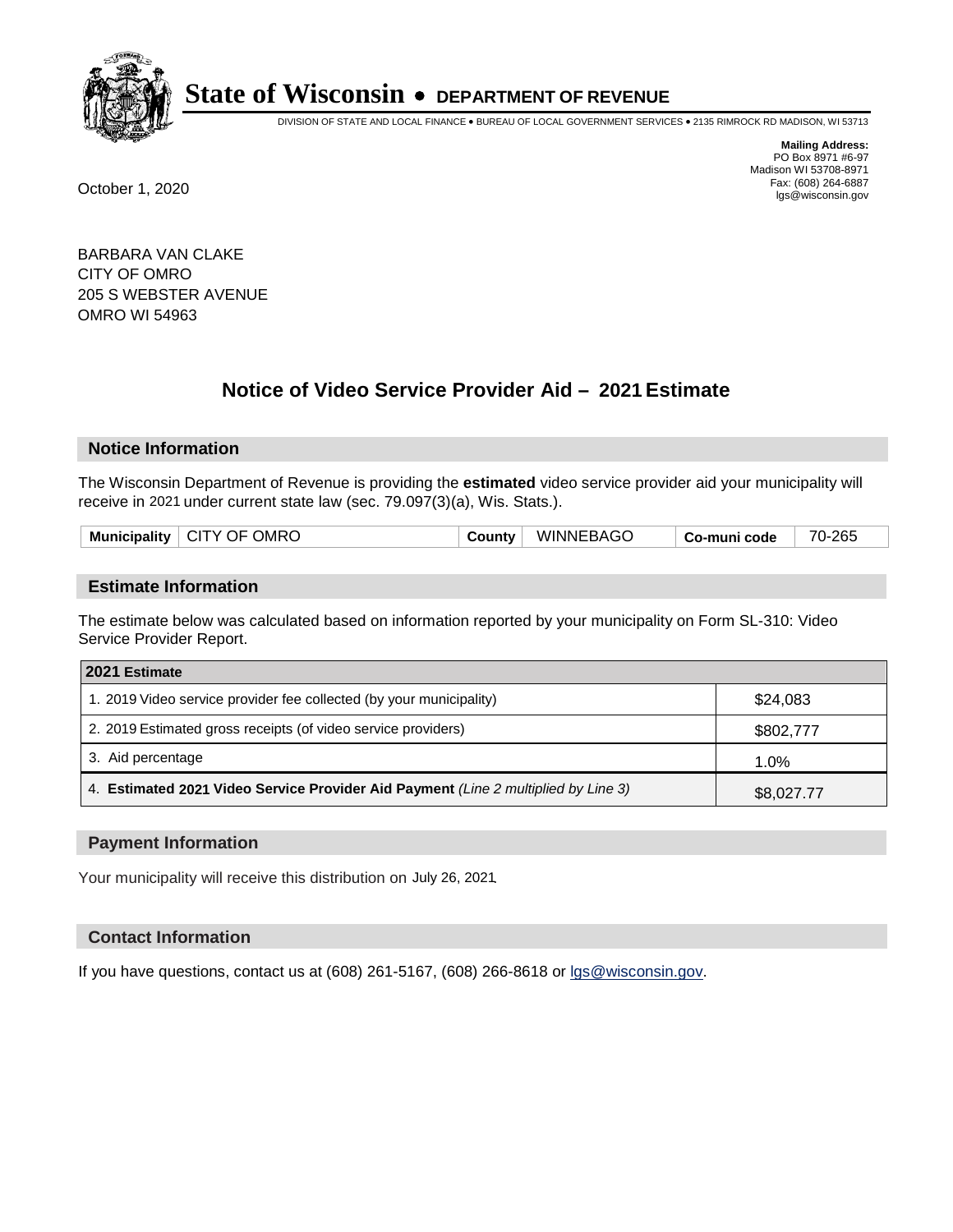

DIVISION OF STATE AND LOCAL FINANCE • BUREAU OF LOCAL GOVERNMENT SERVICES • 2135 RIMROCK RD MADISON, WI 53713

**Mailing Address:** PO Box 8971 #6-97 Madison WI 53708-8971<br>Fax: (608) 264-6887 Fax: (608) 264-6887 October 1, 2020 lgs@wisconsin.gov

PAMELA UBRIG CITY OF OSHKOSH PO BOX 1130 OSHKOSH WI 54903-1130

# **Notice of Video Service Provider Aid - 2021 Estimate**

## **Notice Information**

The Wisconsin Department of Revenue is providing the **estimated** video service provider aid your municipality will receive in 2021 under current state law (sec. 79.097(3)(a), Wis. Stats.).

| Municipality   CITY OF OSHKOSH | County | WINNEBAGO | <sup>⊦</sup> Co-muni code | 70-266 |
|--------------------------------|--------|-----------|---------------------------|--------|
|                                |        |           |                           |        |

#### **Estimate Information**

The estimate below was calculated based on information reported by your municipality on Form SL-310: Video Service Provider Report.

| 2021 Estimate                                                                      |              |  |  |
|------------------------------------------------------------------------------------|--------------|--|--|
| 1. 2019 Video service provider fee collected (by your municipality)                | \$713,620    |  |  |
| 2. 2019 Estimated gross receipts (of video service providers)                      | \$14,272,392 |  |  |
| 3. Aid percentage                                                                  | $1.0\%$      |  |  |
| 4. Estimated 2021 Video Service Provider Aid Payment (Line 2 multiplied by Line 3) | \$142,723.92 |  |  |

#### **Payment Information**

Your municipality will receive this distribution on July 26, 2021.

## **Contact Information**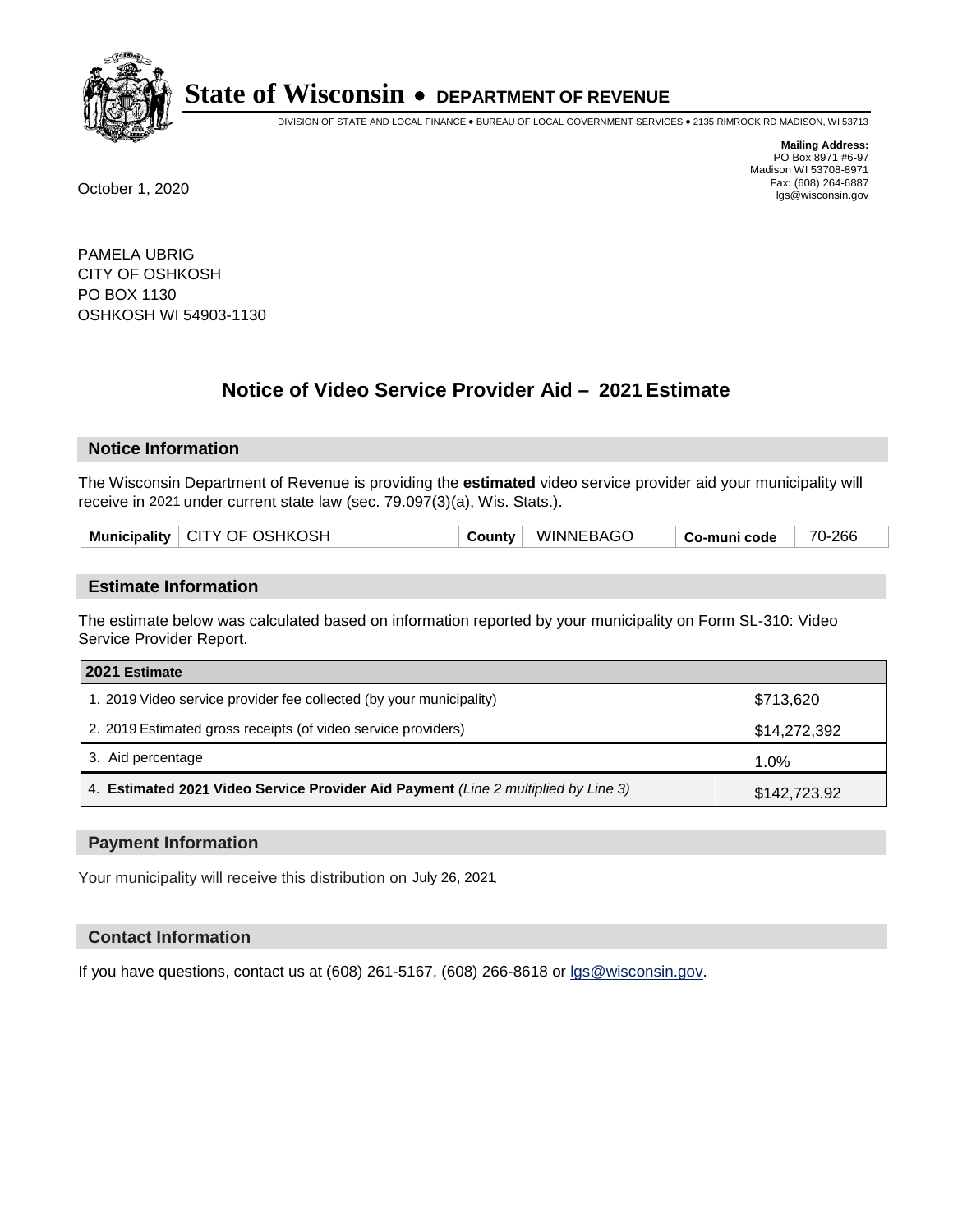

DIVISION OF STATE AND LOCAL FINANCE • BUREAU OF LOCAL GOVERNMENT SERVICES • 2135 RIMROCK RD MADISON, WI 53713

**Mailing Address:** PO Box 8971 #6-97 Madison WI 53708-8971<br>Fax: (608) 264-6887 Fax: (608) 264-6887 October 1, 2020 lgs@wisconsin.gov

DANIELLE HALL TOWN OF CAMERON 9548 COUNTY RD BB MARSHFIELD WI 54449

# **Notice of Video Service Provider Aid - 2021 Estimate**

## **Notice Information**

The Wisconsin Department of Revenue is providing the **estimated** video service provider aid your municipality will receive in 2021 under current state law (sec. 79.097(3)(a), Wis. Stats.).

| TOWN OF CAMERON | WOOD     | Co-muni code | 1-006 |
|-----------------|----------|--------------|-------|
| Municipality    | ⊖ounty ∂ |              | ᄀᄼ    |

#### **Estimate Information**

The estimate below was calculated based on information reported by your municipality on Form SL-310: Video Service Provider Report.

| 2021 Estimate                                                                      |          |  |  |
|------------------------------------------------------------------------------------|----------|--|--|
| 1. 2019 Video service provider fee collected (by your municipality)                | \$1,821  |  |  |
| 2. 2019 Estimated gross receipts (of video service providers)                      | \$91,040 |  |  |
| 3. Aid percentage                                                                  | 1.0%     |  |  |
| 4. Estimated 2021 Video Service Provider Aid Payment (Line 2 multiplied by Line 3) | \$910.40 |  |  |

#### **Payment Information**

Your municipality will receive this distribution on July 26, 2021.

## **Contact Information**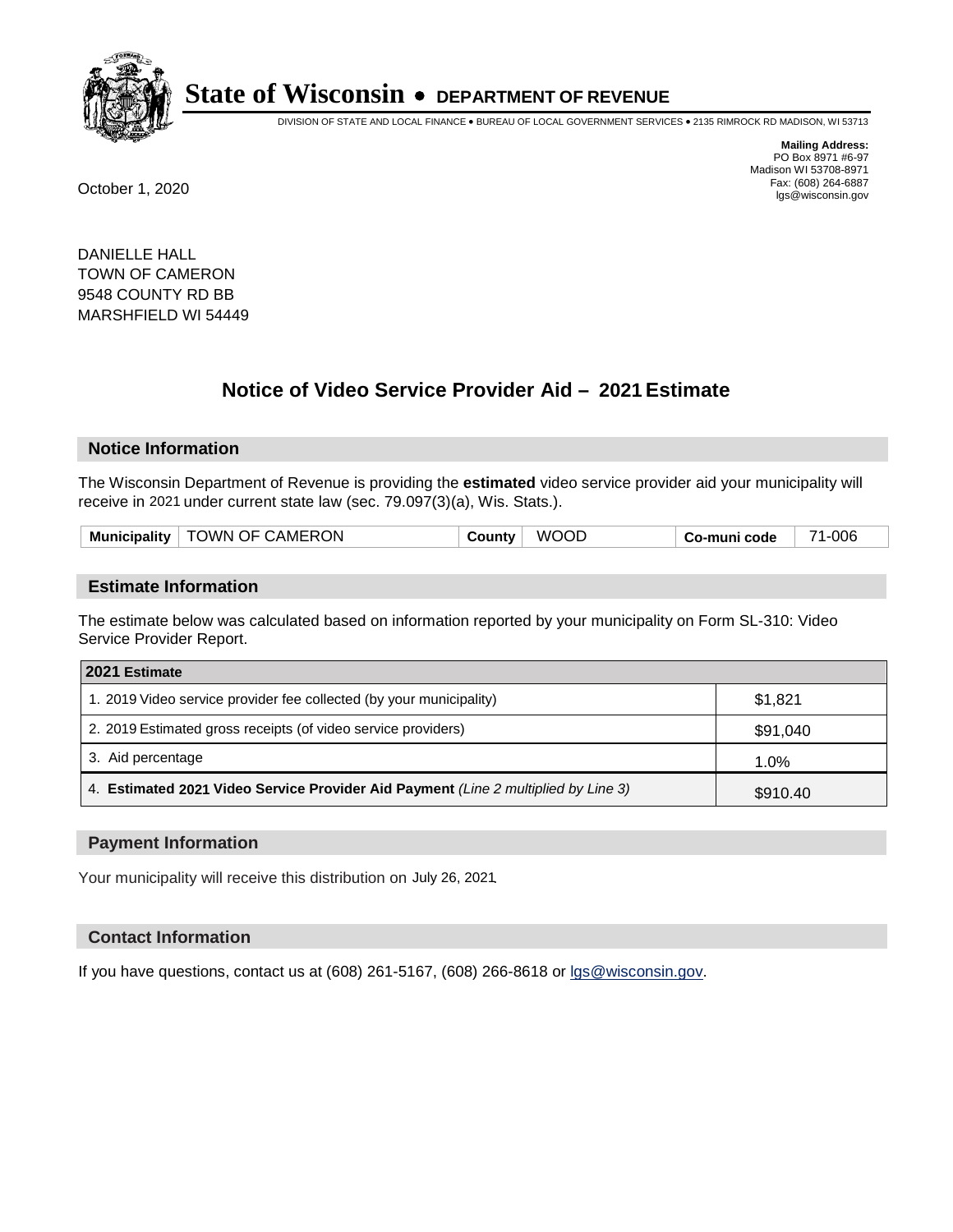

DIVISION OF STATE AND LOCAL FINANCE • BUREAU OF LOCAL GOVERNMENT SERVICES • 2135 RIMROCK RD MADISON, WI 53713

**Mailing Address:** PO Box 8971 #6-97 Madison WI 53708-8971<br>Fax: (608) 264-6887 Fax: (608) 264-6887 October 1, 2020 lgs@wisconsin.gov

LISA DOTTER TOWN OF GRAND RAPIDS 2410 48TH ST S WIS RAPIDS WI 54494-7796

# **Notice of Video Service Provider Aid - 2021 Estimate**

## **Notice Information**

The Wisconsin Department of Revenue is providing the **estimated** video service provider aid your municipality will receive in 2021 under current state law (sec. 79.097(3)(a), Wis. Stats.).

| Municipality   TOWN OF GRAND RAPIDS | <b>WOOD</b><br>County | 71-014<br>Co-muni code |
|-------------------------------------|-----------------------|------------------------|
|-------------------------------------|-----------------------|------------------------|

#### **Estimate Information**

The estimate below was calculated based on information reported by your municipality on Form SL-310: Video Service Provider Report.

| 2021 Estimate                                                                      |             |
|------------------------------------------------------------------------------------|-------------|
| 1. 2019 Video service provider fee collected (by your municipality)                | \$13.419    |
| 2. 2019 Estimated gross receipts (of video service providers)                      | \$2,683,916 |
| 3. Aid percentage                                                                  | 1.0%        |
| 4. Estimated 2021 Video Service Provider Aid Payment (Line 2 multiplied by Line 3) | \$26,839.16 |

#### **Payment Information**

Your municipality will receive this distribution on July 26, 2021.

## **Contact Information**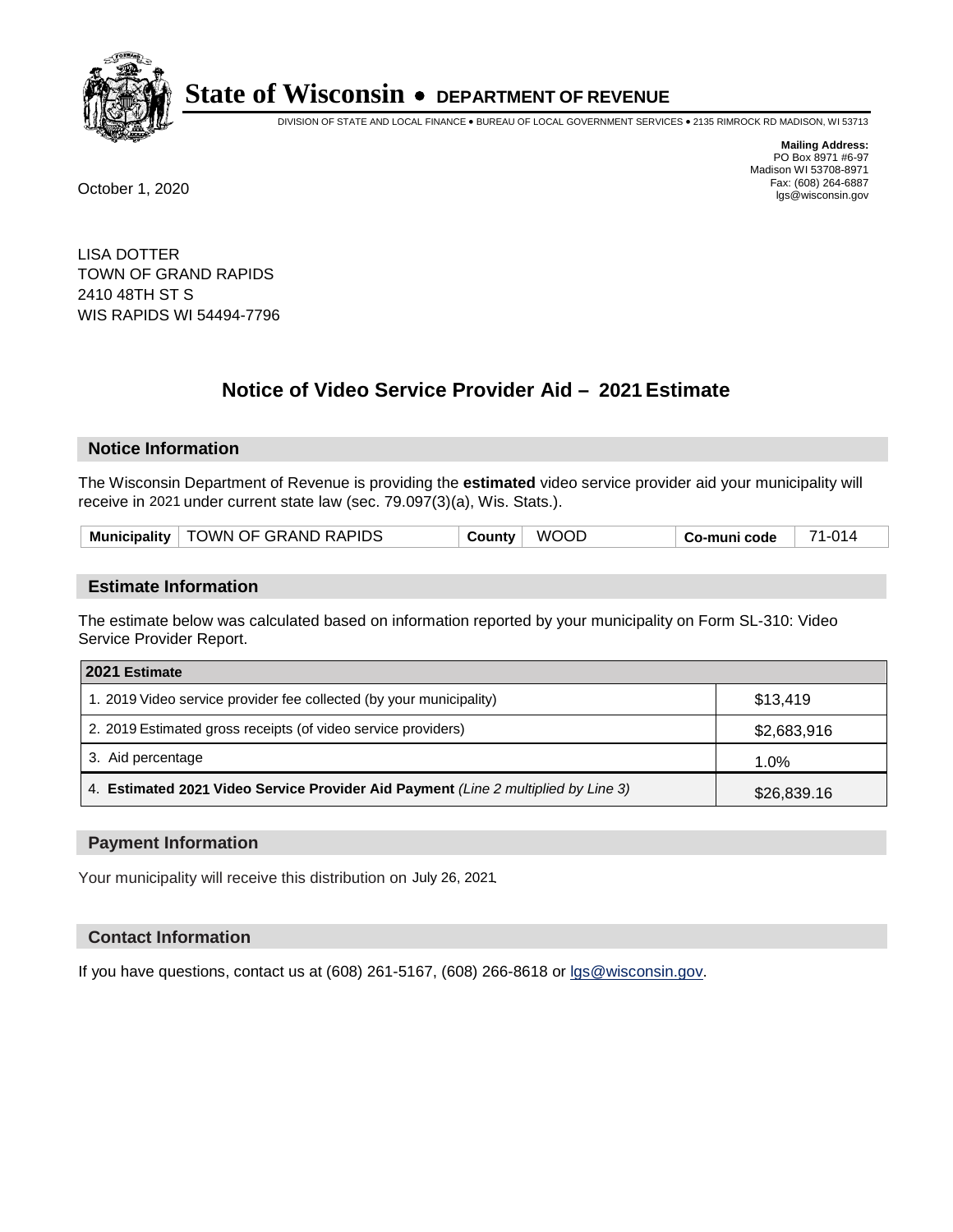

DIVISION OF STATE AND LOCAL FINANCE • BUREAU OF LOCAL GOVERNMENT SERVICES • 2135 RIMROCK RD MADISON, WI 53713

**Mailing Address:** PO Box 8971 #6-97 Madison WI 53708-8971<br>Fax: (608) 264-6887 Fax: (608) 264-6887 October 1, 2020 lgs@wisconsin.gov

HEIDI KAWLESKI TOWN OF SARATOGA 1120 STATE HWY 73 S WIS RAPIDS WI 54494

# **Notice of Video Service Provider Aid - 2021 Estimate**

## **Notice Information**

The Wisconsin Department of Revenue is providing the **estimated** video service provider aid your municipality will receive in 2021 under current state law (sec. 79.097(3)(a), Wis. Stats.).

| Municipality   TOWN OF SARATOGA | <b>WOOD</b><br><b>County</b> | Co-muni code | 1-036<br>74 |
|---------------------------------|------------------------------|--------------|-------------|
|---------------------------------|------------------------------|--------------|-------------|

#### **Estimate Information**

The estimate below was calculated based on information reported by your municipality on Form SL-310: Video Service Provider Report.

| 2021 Estimate                                                                      |             |  |  |
|------------------------------------------------------------------------------------|-------------|--|--|
| 1. 2019 Video service provider fee collected (by your municipality)                | \$82,541    |  |  |
| 2. 2019 Estimated gross receipts (of video service providers)                      | \$1,650,831 |  |  |
| 3. Aid percentage                                                                  | 1.0%        |  |  |
| 4. Estimated 2021 Video Service Provider Aid Payment (Line 2 multiplied by Line 3) | \$16,508.31 |  |  |

#### **Payment Information**

Your municipality will receive this distribution on July 26, 2021.

## **Contact Information**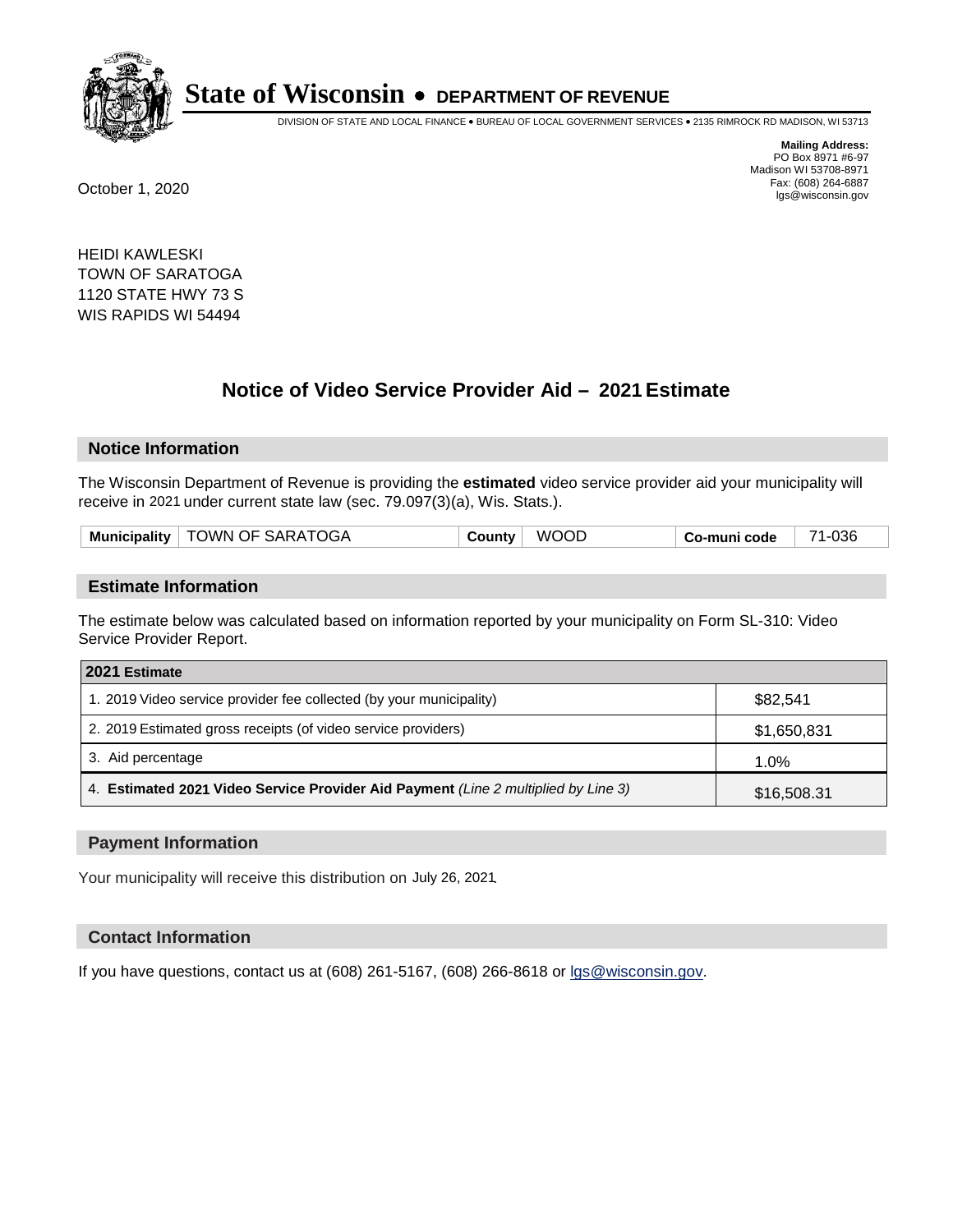

DIVISION OF STATE AND LOCAL FINANCE • BUREAU OF LOCAL GOVERNMENT SERVICES • 2135 RIMROCK RD MADISON, WI 53713

**Mailing Address:** PO Box 8971 #6-97 Madison WI 53708-8971<br>Fax: (608) 264-6887 Fax: (608) 264-6887 October 1, 2020 lgs@wisconsin.gov

ANN ARNDT VILLAGE OF BIRON 451 KAHOUN RD WIS RAPIDS WI 54494-8252

# **Notice of Video Service Provider Aid - 2021 Estimate**

## **Notice Information**

The Wisconsin Department of Revenue is providing the **estimated** video service provider aid your municipality will receive in 2021 under current state law (sec. 79.097(3)(a), Wis. Stats.).

|--|

#### **Estimate Information**

The estimate below was calculated based on information reported by your municipality on Form SL-310: Video Service Provider Report.

| 2021 Estimate                                                                      |            |
|------------------------------------------------------------------------------------|------------|
| 1. 2019 Video service provider fee collected (by your municipality)                | \$8,208    |
| 2. 2019 Estimated gross receipts (of video service providers)                      | \$273,654  |
| 3. Aid percentage                                                                  | 1.0%       |
| 4. Estimated 2021 Video Service Provider Aid Payment (Line 2 multiplied by Line 3) | \$2,736.54 |

#### **Payment Information**

Your municipality will receive this distribution on July 26, 2021.

## **Contact Information**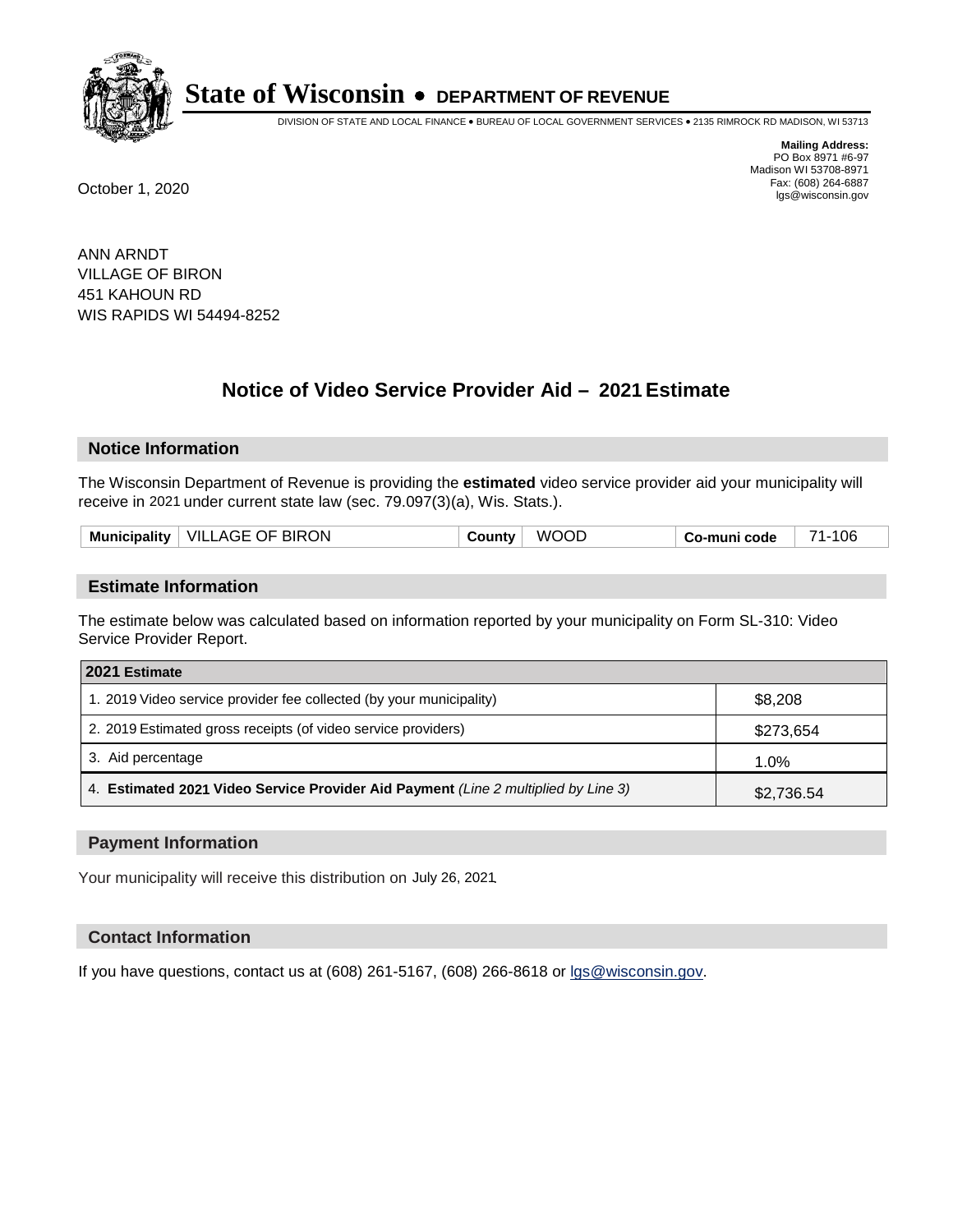

DIVISION OF STATE AND LOCAL FINANCE • BUREAU OF LOCAL GOVERNMENT SERVICES • 2135 RIMROCK RD MADISON, WI 53713

**Mailing Address:** PO Box 8971 #6-97 Madison WI 53708-8971<br>Fax: (608) 264-6887 Fax: (608) 264-6887 October 1, 2020 lgs@wisconsin.gov

DIANE TREMMEL VILLAGE OF PORT EDWARDS PO BOX 10 PORT EDWARDS WI 54469-0010

# **Notice of Video Service Provider Aid - 2021 Estimate**

## **Notice Information**

The Wisconsin Department of Revenue is providing the **estimated** video service provider aid your municipality will receive in 2021 under current state law (sec. 79.097(3)(a), Wis. Stats.).

| Municipality   VILLAGE OF PORT EDWARDS | <b>WOOD</b><br>County | 71-171<br>Co-muni code |
|----------------------------------------|-----------------------|------------------------|
|----------------------------------------|-----------------------|------------------------|

#### **Estimate Information**

The estimate below was calculated based on information reported by your municipality on Form SL-310: Video Service Provider Report.

| 2021 Estimate                                                                      |            |
|------------------------------------------------------------------------------------|------------|
| 1. 2019 Video service provider fee collected (by your municipality)                | \$2,836    |
| 2. 2019 Estimated gross receipts (of video service providers)                      | \$567,323  |
| 3. Aid percentage                                                                  | 1.0%       |
| 4. Estimated 2021 Video Service Provider Aid Payment (Line 2 multiplied by Line 3) | \$5,673.23 |

#### **Payment Information**

Your municipality will receive this distribution on July 26, 2021.

## **Contact Information**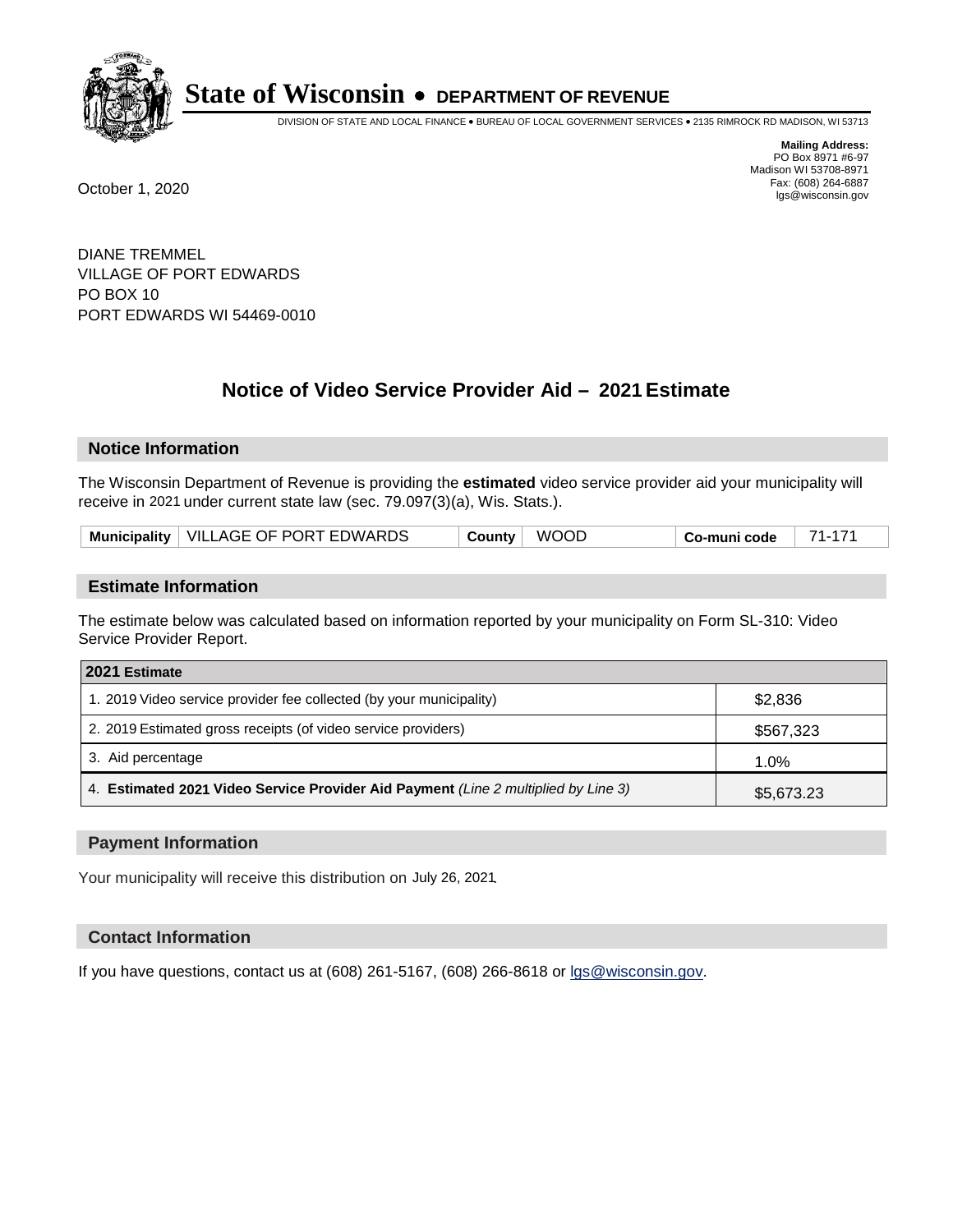

DIVISION OF STATE AND LOCAL FINANCE • BUREAU OF LOCAL GOVERNMENT SERVICES • 2135 RIMROCK RD MADISON, WI 53713

**Mailing Address:** PO Box 8971 #6-97 Madison WI 53708-8971<br>Fax: (608) 264-6887 Fax: (608) 264-6887 October 1, 2020 lgs@wisconsin.gov

DEB HALL CITY OF MARSHFIELD 207 W. 6TH STREET MARSHFIELD WI 54449-0727

# **Notice of Video Service Provider Aid - 2021 Estimate**

## **Notice Information**

The Wisconsin Department of Revenue is providing the **estimated** video service provider aid your municipality will receive in 2021 under current state law (sec. 79.097(3)(a), Wis. Stats.).

| Municipality   CITY OF MARSHFIELD |
|-----------------------------------|
|-----------------------------------|

#### **Estimate Information**

The estimate below was calculated based on information reported by your municipality on Form SL-310: Video Service Provider Report.

| 2021 Estimate                                                                      |             |
|------------------------------------------------------------------------------------|-------------|
| 1. 2019 Video service provider fee collected (by your municipality)                | \$247.579   |
| 2. 2019 Estimated gross receipts (of video service providers)                      | \$4,951,589 |
| 3. Aid percentage                                                                  | 1.0%        |
| 4. Estimated 2021 Video Service Provider Aid Payment (Line 2 multiplied by Line 3) | \$49,515.89 |

#### **Payment Information**

Your municipality will receive this distribution on July 26, 2021.

## **Contact Information**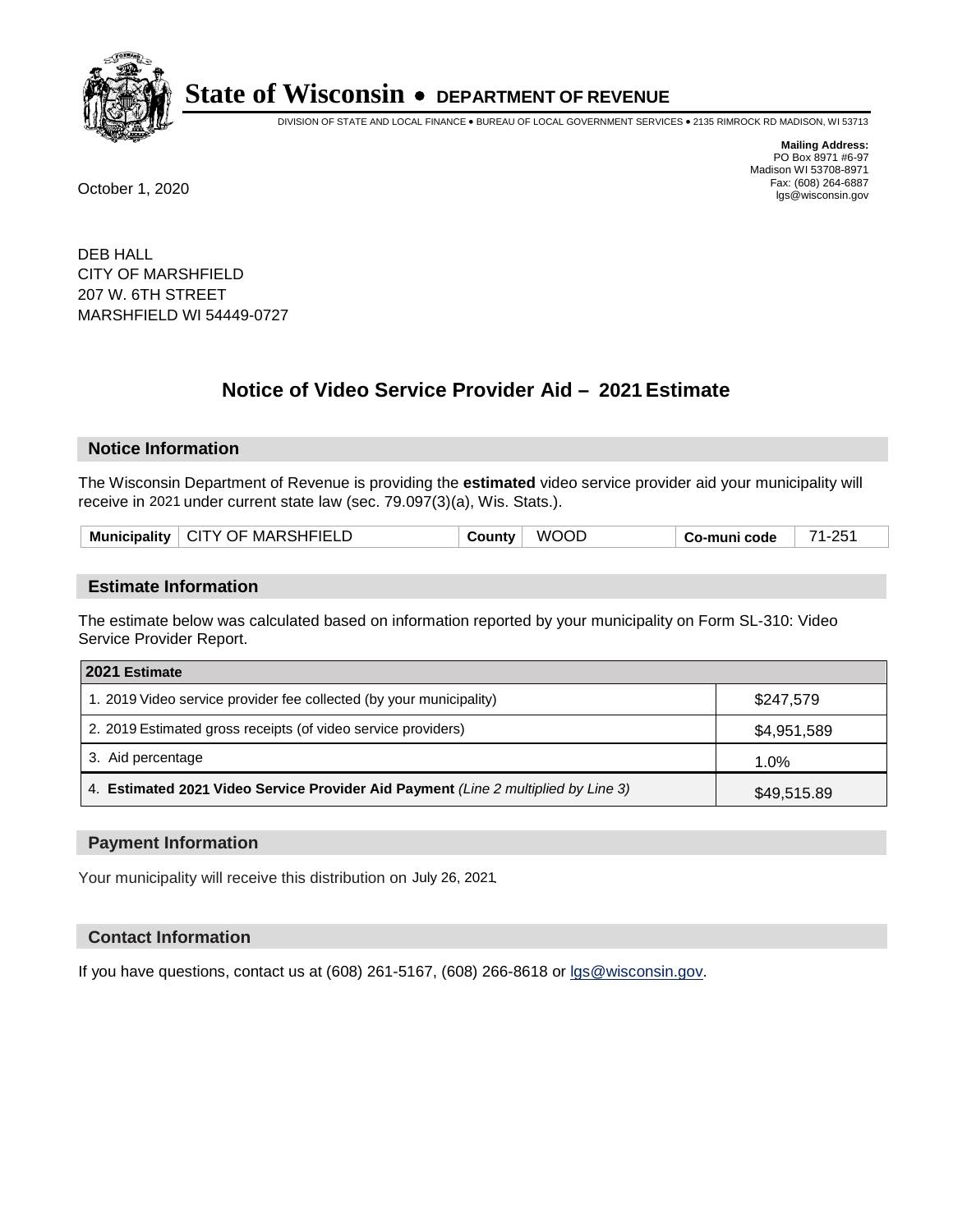

DIVISION OF STATE AND LOCAL FINANCE • BUREAU OF LOCAL GOVERNMENT SERVICES • 2135 RIMROCK RD MADISON, WI 53713

**Mailing Address:** PO Box 8971 #6-97 Madison WI 53708-8971<br>Fax: (608) 264-6887 Fax: (608) 264-6887 October 1, 2020 lgs@wisconsin.gov

JOSEPH RUSCH CITY OF NEKOOSA 951 MARKET ST NEKOOSA WI 54457-1025

# **Notice of Video Service Provider Aid - 2021 Estimate**

## **Notice Information**

The Wisconsin Department of Revenue is providing the **estimated** video service provider aid your municipality will receive in 2021 under current state law (sec. 79.097(3)(a), Wis. Stats.).

| Municipality   CITY OF NEKOOSA | County | <b>WOOD</b> | ∣ Co-muni code | 71-261 |
|--------------------------------|--------|-------------|----------------|--------|
|                                |        |             |                |        |

#### **Estimate Information**

The estimate below was calculated based on information reported by your municipality on Form SL-310: Video Service Provider Report.

| 2021 Estimate                                                                      |            |
|------------------------------------------------------------------------------------|------------|
| 1. 2019 Video service provider fee collected (by your municipality)                | \$14,808   |
| 2. 2019 Estimated gross receipts (of video service providers)                      | \$688,237  |
| 3. Aid percentage                                                                  | 1.0%       |
| 4. Estimated 2021 Video Service Provider Aid Payment (Line 2 multiplied by Line 3) | \$6,882.37 |

#### **Payment Information**

Your municipality will receive this distribution on July 26, 2021.

## **Contact Information**